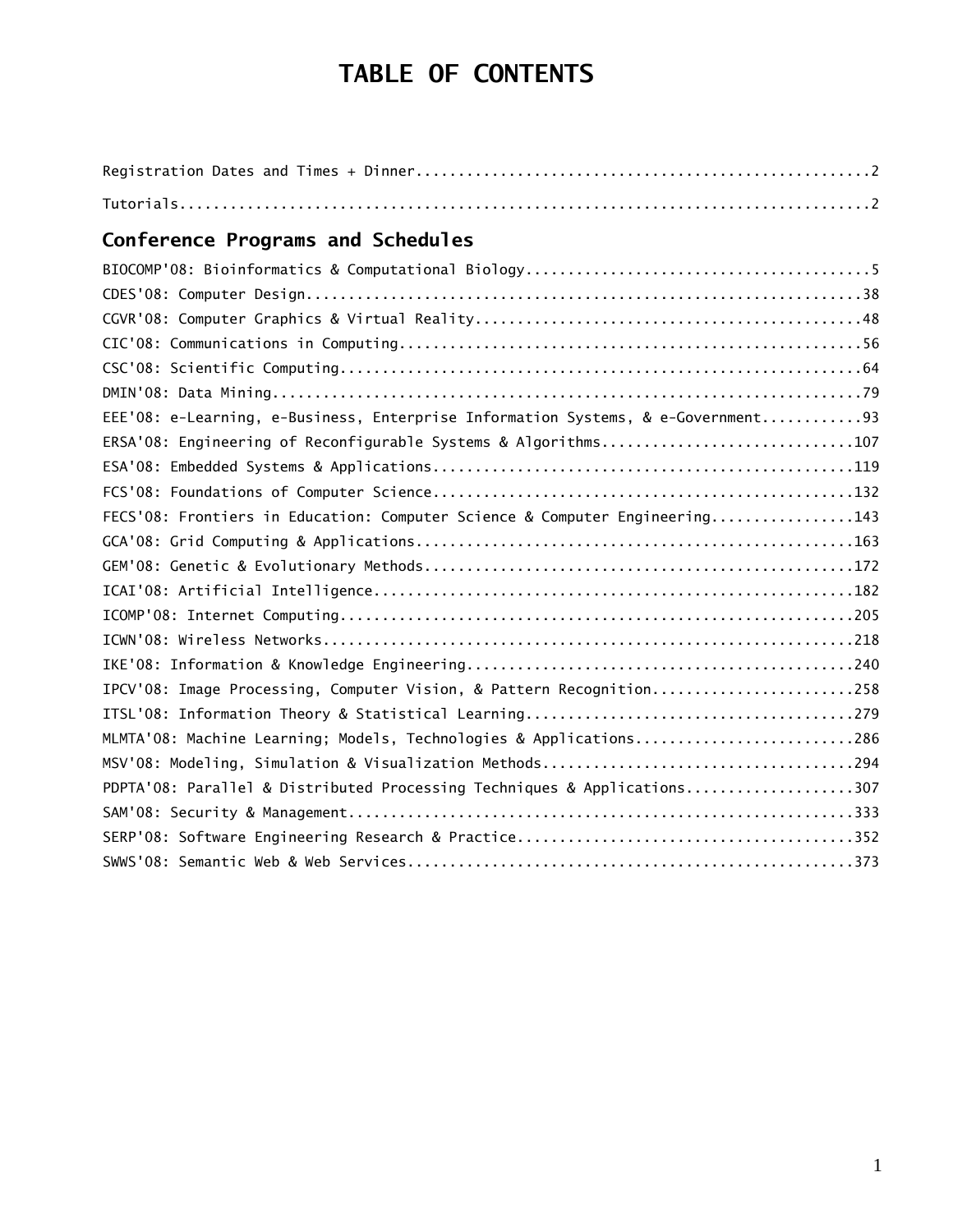## **BIOCOMP'08 CONFERENCE SCHEDULE**

### **The 2008 International Conference on Bioinformatics and Computational Biology**

Monte Carlo Resort, Las Vegas, Nevada, July 14-17, 2008

#### **Note 1:**

*There are a number of other sessions (not listed as part of BIOCOMP'08 schedule) that are of significant interest to BIOCOMP conference participants (sessions belonging to other joint conferences in this event.) Therefore, you are encouraged to also check the schedules for other joint conferences. In particular, some sessions in PDPTA'08, CSC'08, GEM'08, IPCV'08, SWWS'08, DMIN'08, and IKE'08, discuss topics that are within the scope of BIOCOMP; these have been scheduled so that BIOCOMP attendees can also participate in them.* 

#### **Note 2:**

*Each conference is divided into a number of topical sessions. These sessions are not necessarily scheduled in the same room/location. Therefore, conference attendees are to check the location of the session(s) they wish to attend - The conference room numbers appear in this document.* 

**July 13** 

**03:00 - 09:00pm: REGISTRATION (Second Floor, Conference Lobby; 1-5)**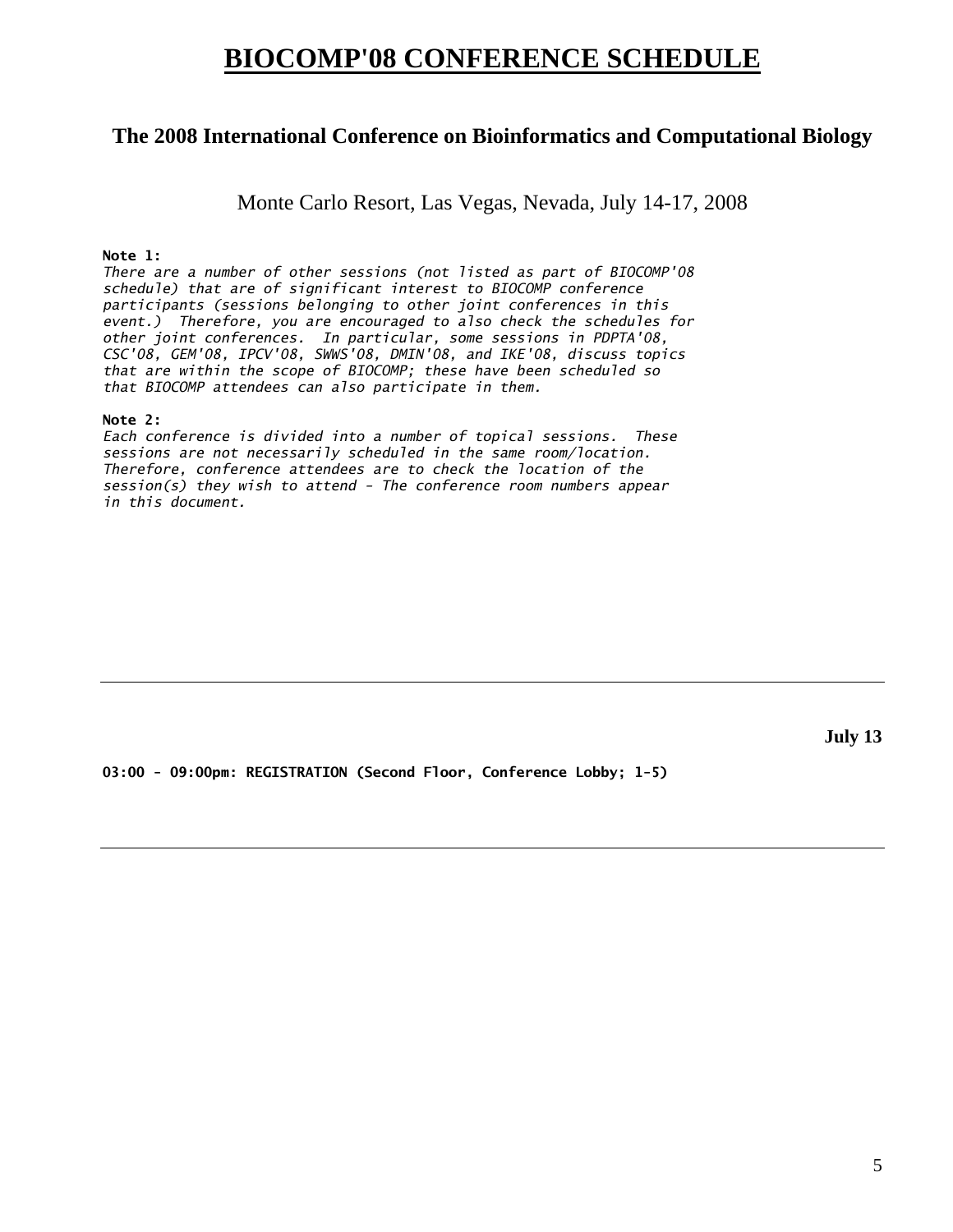**6:30am - 5:00pm: Registration (Second Floor, Conference Lobby: 1-5)** 

- **08:30 08:45am: WORLDCOMP'08 Opening Remarks Prof. Hamid R. Arabnia (General Chair & Coordinator) University of Georgia, Georgia, USA (LOCATION: Lance Burton Theater)**
- **08:45 09:35am: Keynote Lecture 1: The Parallel Computing Landscape: A Berkeley View 2.0 Prof. David A. Patterson Pardee Prof. of CS; Director, RAD Lab & Par Lab; Past President, ACM; Member, National Academy of Engineering; Member, National Academy of Sciences; Fellow of IEEE, ACM, & AAAS; University of California at Berkeley. (LOCATION: Lance Burton Theater)**
- **09:40 10:25am: Keynote Lecture 2: Searching in the "Real World" Prof. Ophir Frieder The Royden B. Davis, SJ, Chair in Interdisciplinary Studies at Georgetown University; IITRI Chair Professor of CS at Illinois Institute of Technology; Director, Information Retrieval lab; Fellow of IEEE, ACM, and AAAS (LOCATION: Lance Burton Theater)**
- **10:30 11:15am: Keynote Lecture 3: Achieving your Dreams Anousheh Ansari CEO, Chairman and Co-founder of Prodea Systems, Inc., USA; Space Ambassador (LOCATION: Lance Burton Theater)**
- **11:15a 12:00p: Keynote Lecture 4: Dimensions in Reconfigurable Computing: A New Wave in Electronic System Designs Chris Phillips Vice President of Engineering at ElementCXI, USA (LOCATION: Lance Burton Theater)**
- **12:00 01:00pm: LUNCH (On Your Own)**

**01:00 - 02:00pm: BIOCOMP KEYNOTE: The Emerging Field of Translational Bioinformatics - A National Perspective Prof. Brian D. Athey, Michigan Institute for Clinical and Health Research; Principal Investigator, NIH National Center for Integrative Biomedical Informatics; The University of Michigan Medical School, USA (LOCATION: Ballroom 5)**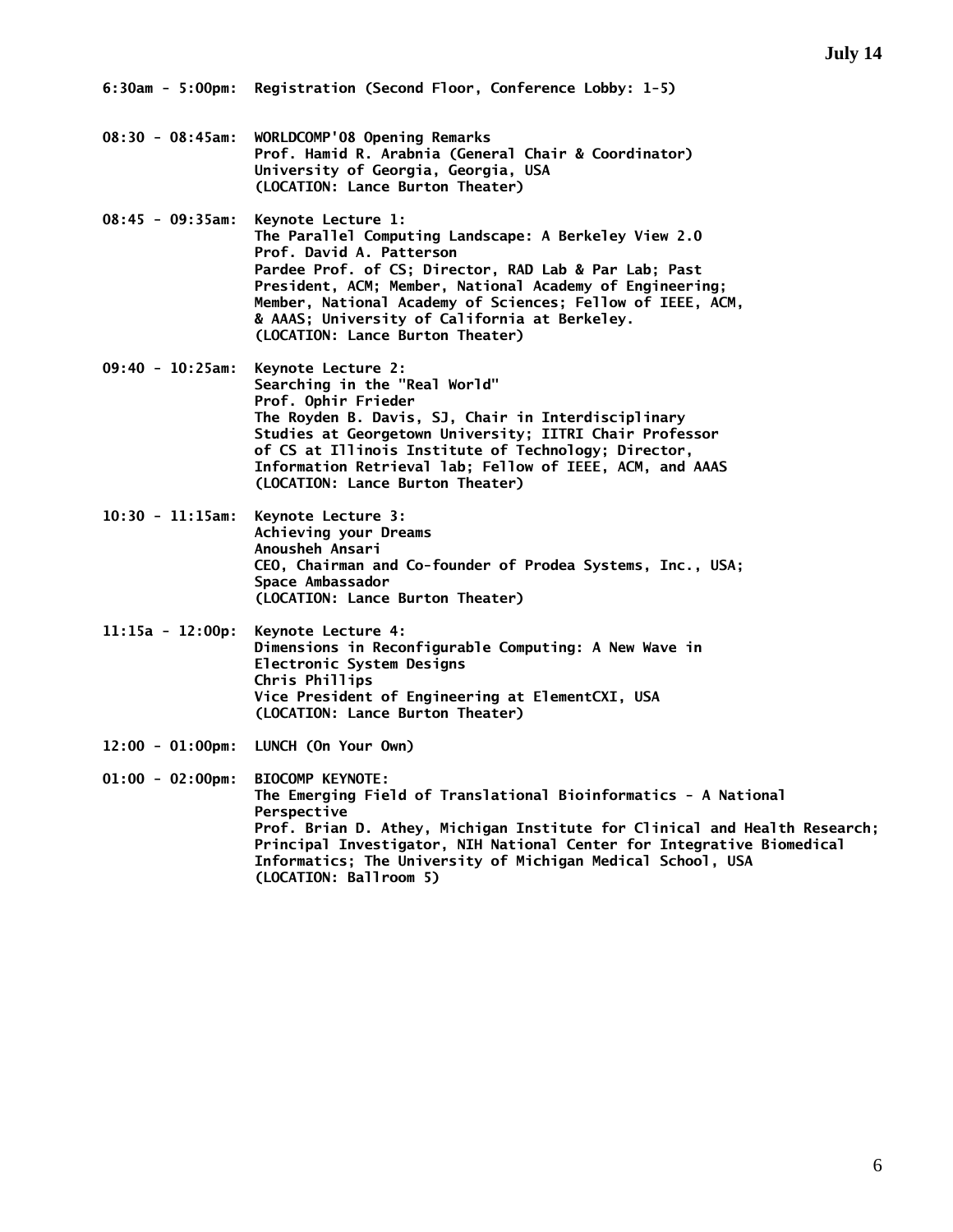- **SESSION 1-BIOCOMP: GENE EXPRESSION AND DATA ANALYSIS Chairs: Dr. Pengyu Hong and Dr. Ping Gong National Center of Behavioral Genomics, USA SpecPro Inc., USA July 14, 2008 (Monday); 02:00pm - 03:00pm (LOCATION: Ballroom 5)**
- 02:00 02:20pm: Toward a Combinatorial Approach to Sample Size Problem in Multipletreatment Microarray Studies Vinhthuy Phan, E. Olusegun George, Quynh Tran and Thomas R. Sutter University of Memphis, USA
- 02:20 02:40pm: Discoveries in shRNA Design Hong Zhou, Xiao Zeng, Joseph Manthey Saint Joseph College, USA; Superarray Bioscience Corporation, USA
- 02:40 03:00pm: Analysis of Correlations Between Genes and Triads of Transcription Factors Using Microarray Expression Profiles Edward A. Salinas and Amitava Karmaker The CME Group, Inc., USA; University of Texas at San Antonio, USA

**03:00 - 03:20pm: BREAK**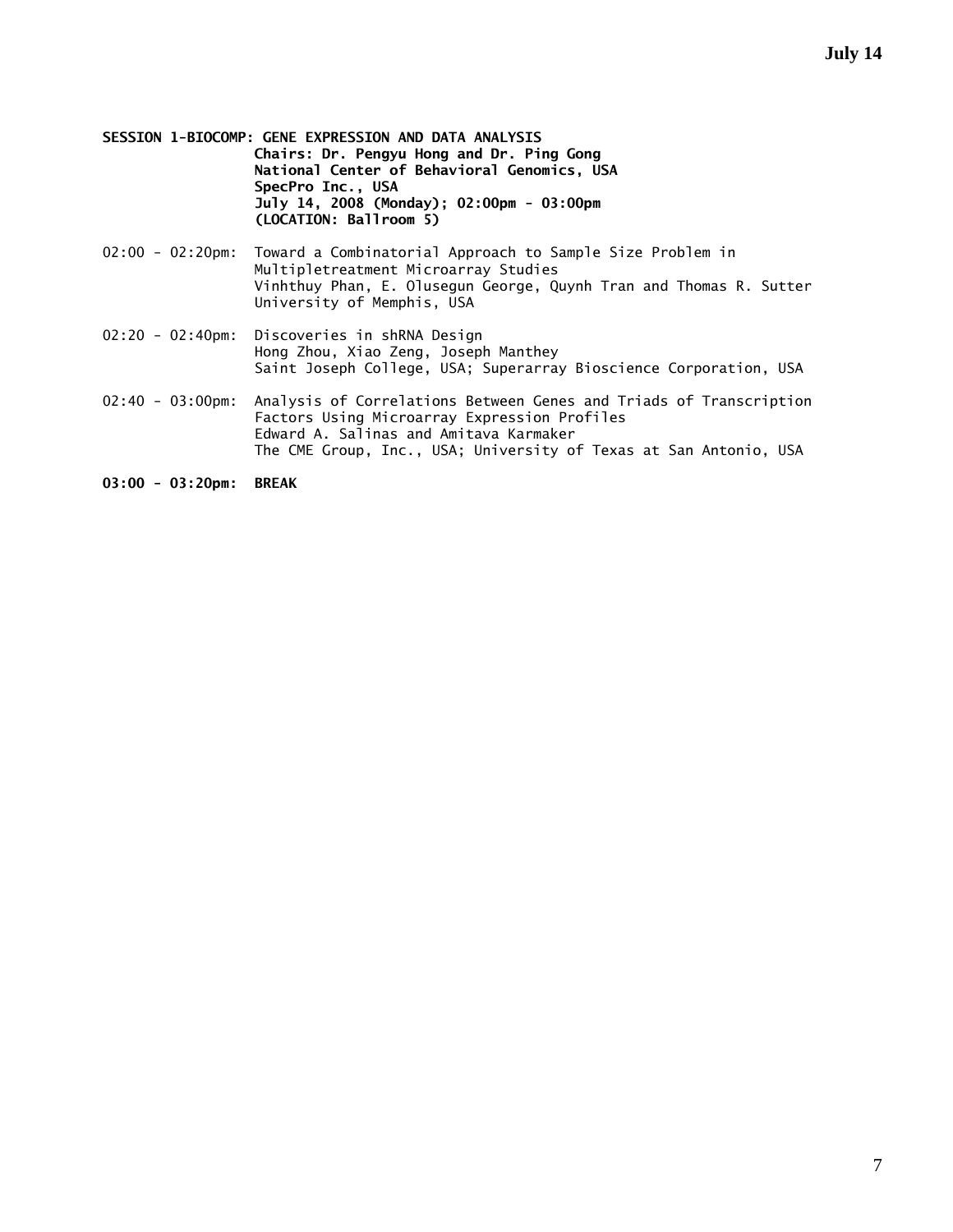**SESSION 2-BIOCOMP: BIOINFORMATICS AND MEDICAL INFORMATICS Chairs: Dr. Ping Gong and Reetal Pai SpecPro Inc., USA); Texas A&M, USA July 14, 2008 (Monday); 03:20pm - 06:00pm (LOCATION: Ballroom 5)** 

- 03:20 03:40pm: Streptococcus in Toto A Species-Specific Comparative Analysis Website Prototype Roxanne Tapia; Los Alamos National Lab, New Mexico, USA
- 03:40 04:00pm: An Evaluation of Discretization Methods for Learning Rules from Biomedical Datasets Jonathan L. Lustgarten, Shyam Visweswaran, Himanshu Grover, and Vanathi Gopalakrishnan University of Pittsburgh School of Medicine, Pittsburgh, PA, USA
- 04:00 04:20pm: Mathematical Analysis of EEG Signals of Patients with Prion Disease Mukesh Doble Indian Institute of Technology Madras, Chennai, India
- 04:20 04:40pm: Semantic Discovery of Protein Web Services Xiong Liu and Hassan A. Karimi Intelligent Automation, Inc., Rockville, Maryland, USA University of Pittsburgh, Pittsburgh, PA, USA
- 04:40 05:00pm: Scalable Parallel Word Search in Multi-Core/Multiprocessor Systems Frank Drews, Eric Petri, Jens Lichtenberg, and Lonnie Welch Ohio University, Athens, Ohio, USA
- 05:00 05:20pm: Northwest Trajectory Analysis Capability: A Platform for Enhancing Computational Biophysics Analysis Elena S. Peterson, Leigh Williams, Eric G. Stephan, Stuart Rose, Abbie Corrigan, Canhai Lai, Roberto Lins, Terence Critchlow, T. P. Straatsma, Thereza Soares, and Randy Scarberry Pacific Northeast National Laborartory, USA
- 05:20 05:40pm: Improved Segmentation Based on Probabilistic Labeling Kai-Chieh Yang, Ming-Chi Jhuang, Jhan-Syuan Yu, and Jung-Hua Wang National Taiwan Ocean University, Taiwan
- 05:40 06:00pm: Computational NeuroInformatics Basic Science and Clinical Applications John C. Mazziotta and Arthur W. Toga Chair, Dept. of Neurology & Director of Brain Mapping Center; Director, Laboratory of Neuro Imaging and Co-Director of Brain Mapping Center; University of California, Los Angeles, USA
- **06:00 09:00pm: Tutorials (please see the list of tutorials)**

**09:10 - 11:30pm: CONFERENCE RECEPTION DINNER & BANQUET KEYNOTE - July 14 (Monday) High Performance Computing and Computational Intelligence: Link to the Translational Medicine and Personalized Healthcare Dr. Jack Y. Yang and Dr. Mary Qu Yang Harvard University, Massachusetts, USA and National Human Genome Research Institute, NIH, Bethesda, USA (LOCATION: Ballrooms 1-5)**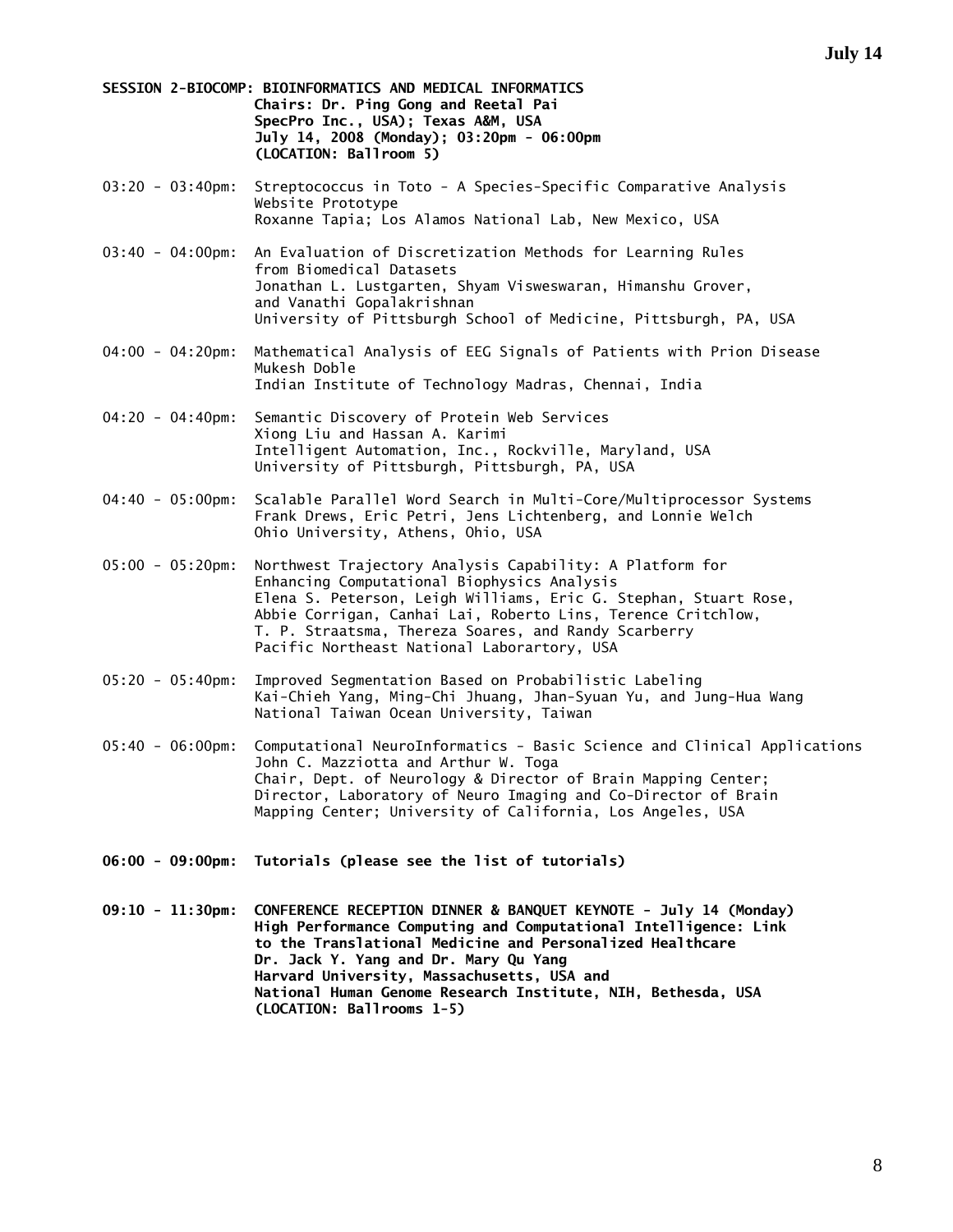**6:45am - 5:00pm: Registration (Second Floor, Conference Lobby: 1-5)** 

- **SESSION 3-BIOCOMP: METABLOMICS, PROTEOMIC AND PROTEIN FUNCTION Chairs: Dr. Harold J. Drabkin and Jens Lichtenberg The Jackson Laboratory, Bar Harbor Maine, USA Ohio University, USA July 15, 2008 (Tuesday); 08:00am - 09:00am (LOCATION: Ballroom 5)**
- 08:00 08:20am: K-Nearest Neighbor Classifier Ensemble for Prediction of Phosphorylation Sites Zhiwen Yu, Zhongkai Deng, and Hau-San Wong City University of Hong Kong, Hong Kong
- 08:20 08:40am: The Role of Protein Electrostatics in Facilitating the Catalysis of DEAD-Box Proteins Christopher M. Frenz; New York City College of Tech., Brooklyn, USA
- 08:40 09:00am: Functional Annotation of Protein Isoforms and Modified Forms Harold J. Drabkin, Cecilia N. Arighi, Cathy H. Wu, and Judith A Blake Mouse Genome Informatics, The Jackson Lab., Bar Harbor, ME, USA Georgetown University Medical Center, Washington DC, USA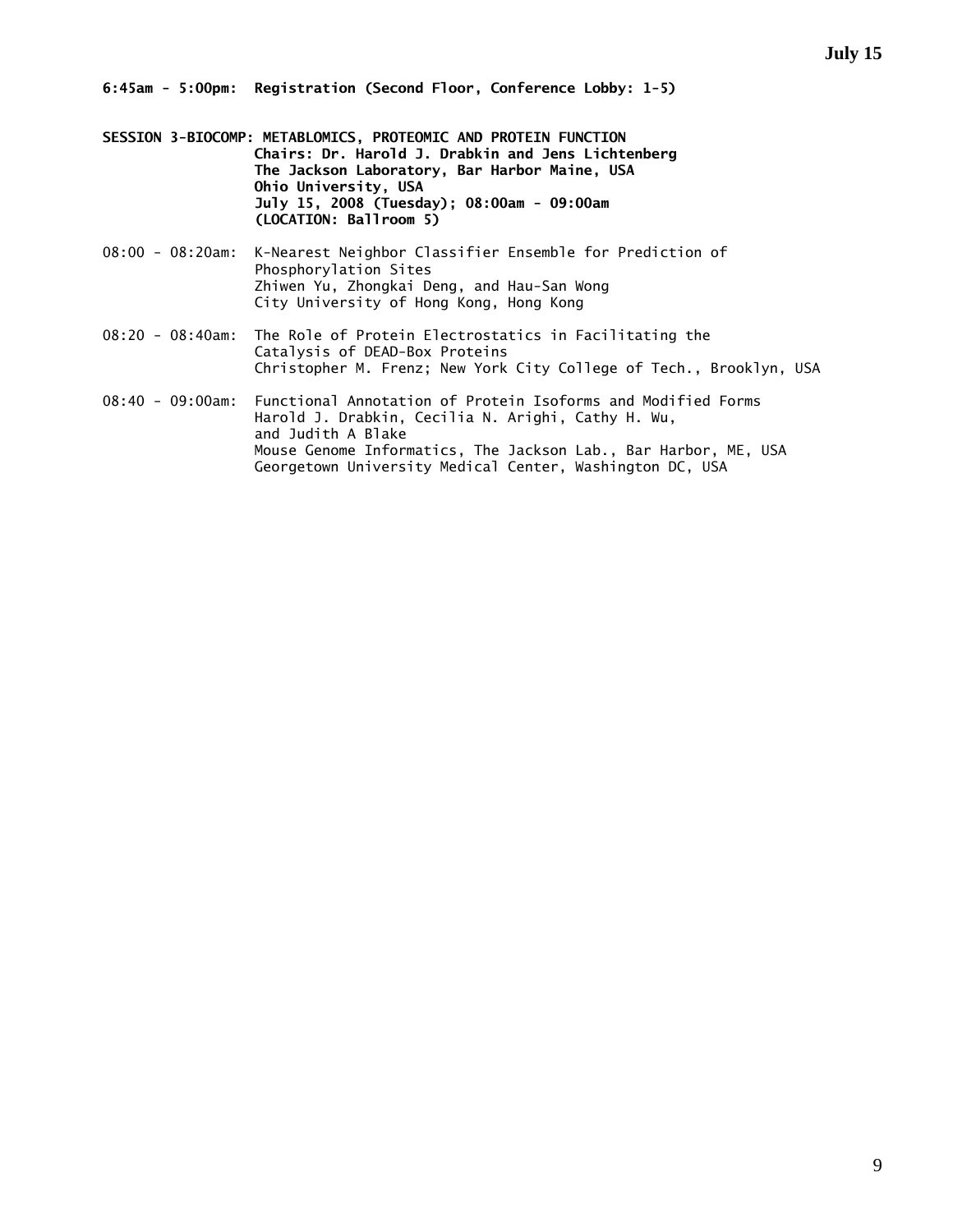- **SESSION 4-BIOCOMP: STRUCTURE AND DYNAMICS OF MACRO MOLECULES + STRUCTURE ALIGNMENT Chairs: Dr. Jianhua Ruan and Rishi Mukhopadhyay University of Texas at San Antonio, USA University of South Carolina, Columbia, SC, USA July 15, 2008 (Tuesday); 09:00am - 09:40am (LOCATION: Ballroom 5)**
- 09:00 09:20am: FREE SLOT
- 09:20 09:40am: A Deterministic Algorithm for DNA Sequence Comparison A. Kheniche, Abdel Salhi, A. Harrison, and J. M. Dowden The University of Essex, Colchester, United Kingdom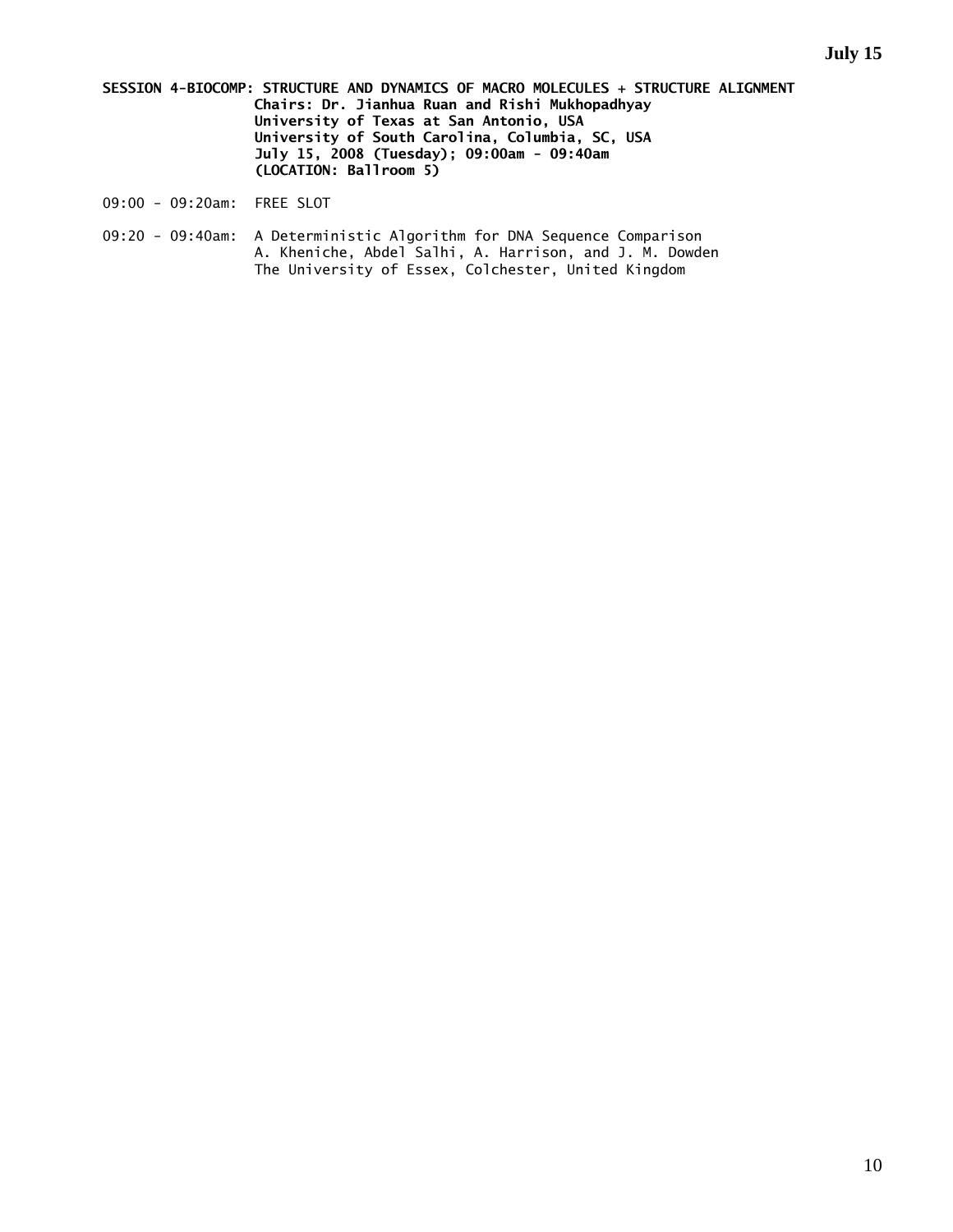- **SESSION 5-BIOCOMP: APPLICATION OF ENGINEERING TECHNIQUES AND MATHEMATICS IN MEDICINE AND BIOLOGY Chair: Dr. Qiang Cheng, Southern Illinois University, USA July 15, 2008 (Tuesday); 09:40am - 10:20am (LOCATION: Ballroom 5)**
- 09:40 10:00am: Significance-Testing of Periodogram for Short Time Series Andrzej Kudlicki, Maga Rowicka, and Zbyszek Otwinowski University of Texas Southwestern Medical Center, USA
- 10:00 10:20am: Gait Analysis on the Use of Four-castered Walker and Elderly-Simulation Suit Tetsuya Hirotomi and Yasutomo Hosomi Shimane University, Shimane, Japan
- **10:20 10:40am: BREAK**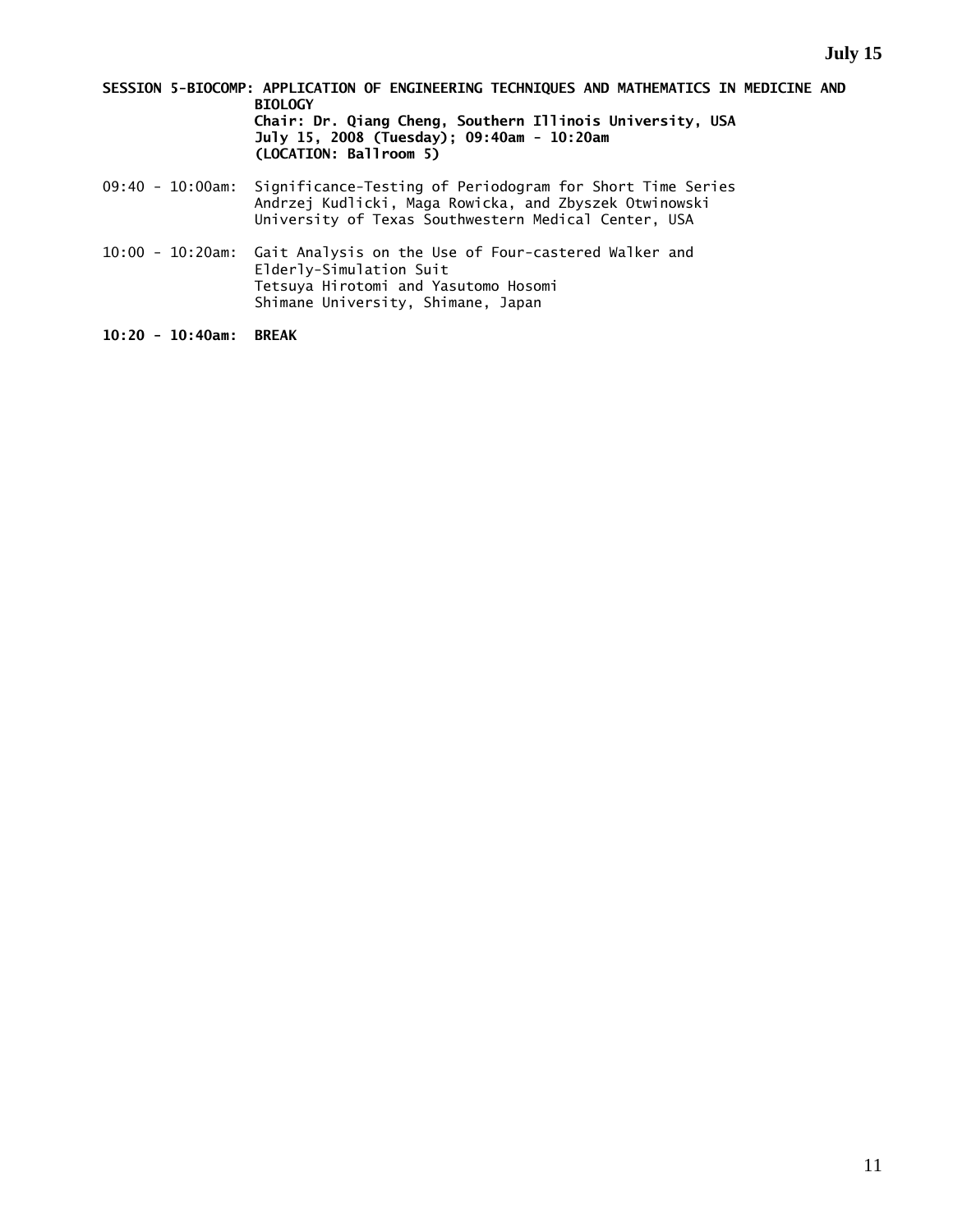- **SESSION 6-BIOCOMP: ALGORITHMS AND MODELS + TOOLS + INTELLIGENT DRUG DESIGN Chairs: Prof. Mukesh Doble and Dr. Lavanya Devi Golagani Indian Institute of Technology, Madras, India Andhra University, India July 15, 2008 (Tuesday); 10:40am - 11:20am (LOCATION: Ballroom 5)**
- 10:40 11:00am: Ronald: A Domain-Specific Language to Study the Interactions Between Malaria Infections and Drug Treatments T. Antao, P. McBurney, and I. Hastings Liverpool School of Tropical, UK
- 11:00 11:20am: A Quantitative Semantics of Formal Ontology of Drug Interactions Koji Tashima, Naoko Izumi, and Naoki Yonezaki Tokyo Institute of Tech., Japan; Jumonji University, Japan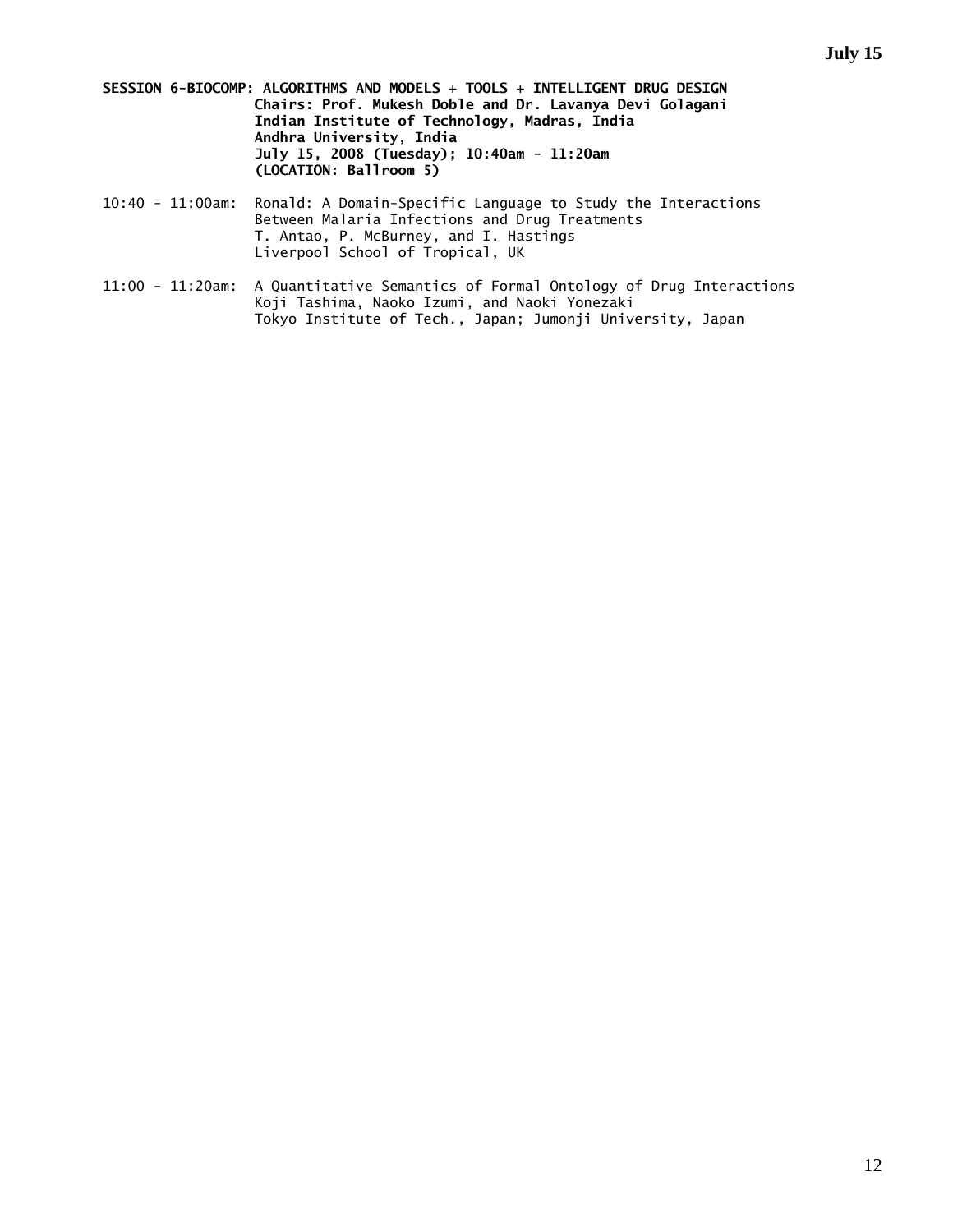- **SESSION 7-BIOCOMP: MOTOR CONTROL AND BRAIN Chair: Prof. T. Ramanujam, India July 15, 2008 (Tuesday); 11:20am - 12:20pm (LOCATION: Ballroom 5)**
- 11:20 11:40am: The Slower Side Marches to a Distant Drummer: A Fresh Look at the Results of a Paper and Pencil Test for Laterality of Motor Control Iraj Derakhshan (M.D., Neurologist); Charleston, West Virginia, USA
- 11:40 12:00pm: Right Handers Breath with Left Hemisphere: Handedness and the Risk of Sudden Death in Hemispheric Stroke in NASCET Iraj Derakhshan (M.D., Neurologist); Charleston, West Virginia, USA
- 12:00 12:20pm: Laterality of Motor Control and its Robotic Applications: A Paper and Pencil Method for Lateralizing the Major (Action, Thought) Hemisphere Iraj Derakhshan (M.D., Neurologist); Charleston, West Virginia, USA
- **12:20 12:50pm: LUNCH (On Your Own)**
- **12:50 01:20pm: Keynote/Invited Talk: Unfoldomics of Human Diseases Vladimir N. Uversky, Senior Research Professor Indiana University School of Medicine, Indianapolis, Indiana, USA and Russian Academy of Sciences, Moscow, Russia**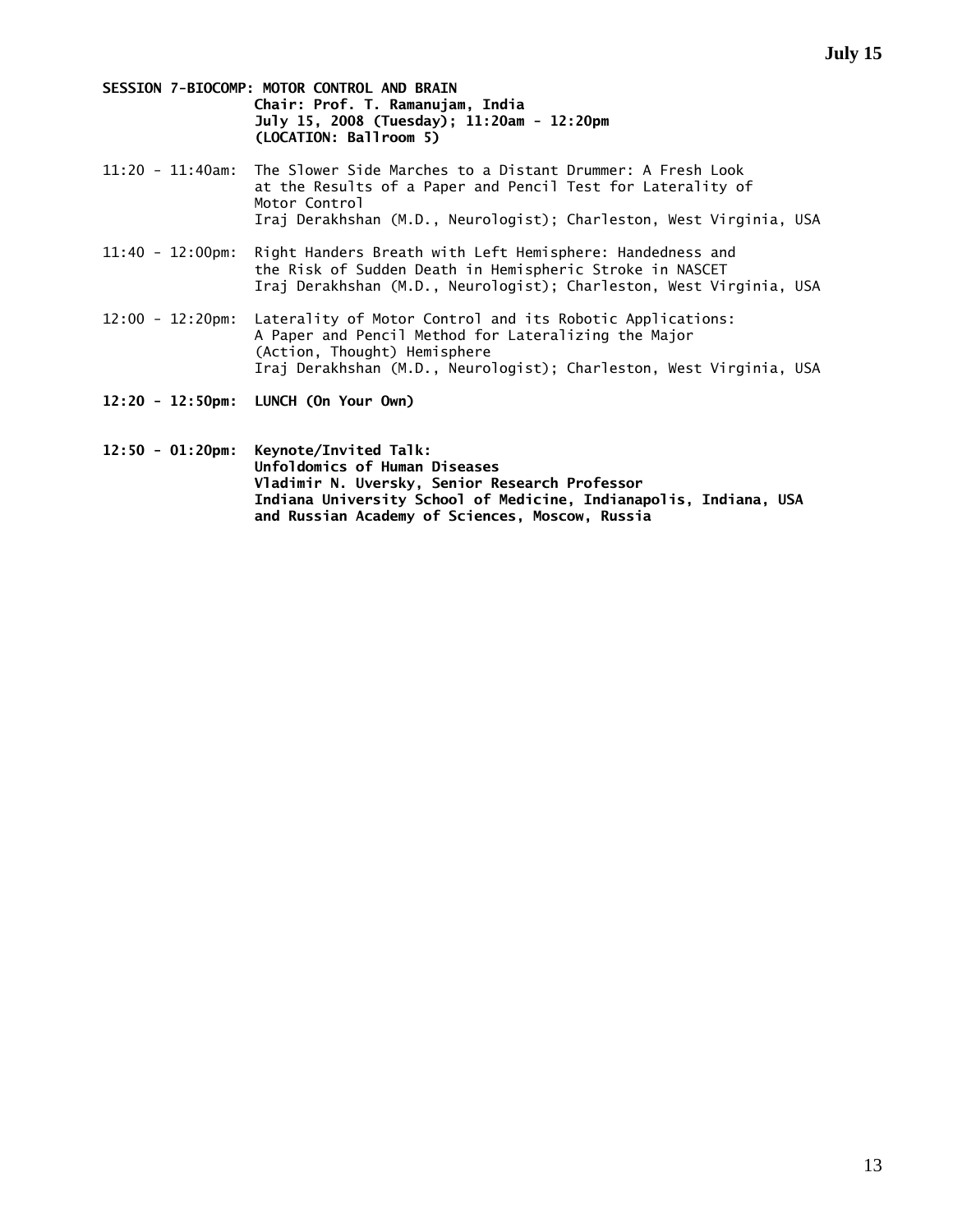**SESSION 8-BIOCOMP: BIOINFORMATICS AND MEDICAL INFORMATICS Chairs: Dr. Ping Gong and Reetal Pai SpecPro Inc., USA; Texas A&M, USA July 15, 2008 (Tuesday); 01:20pm - 02:00pm (LOCATION: Ballroom 5)** 

- 01:20 01:40pm: Integrated ICT Approach to Improve Clinical Processes in Healthcare Organizations: A Case Study Elena Sini, Paolo Locatelli, and Nicola Restifo Fondazione IRCCS Istituto Nazionale dei Tumori di Milano, Italy
- 01:40 02:00pm: An Organizational Framework of Personal Health Records for Social Networks Syed Omair Hasan and Shmuel Rotenstreich George Washington University, USA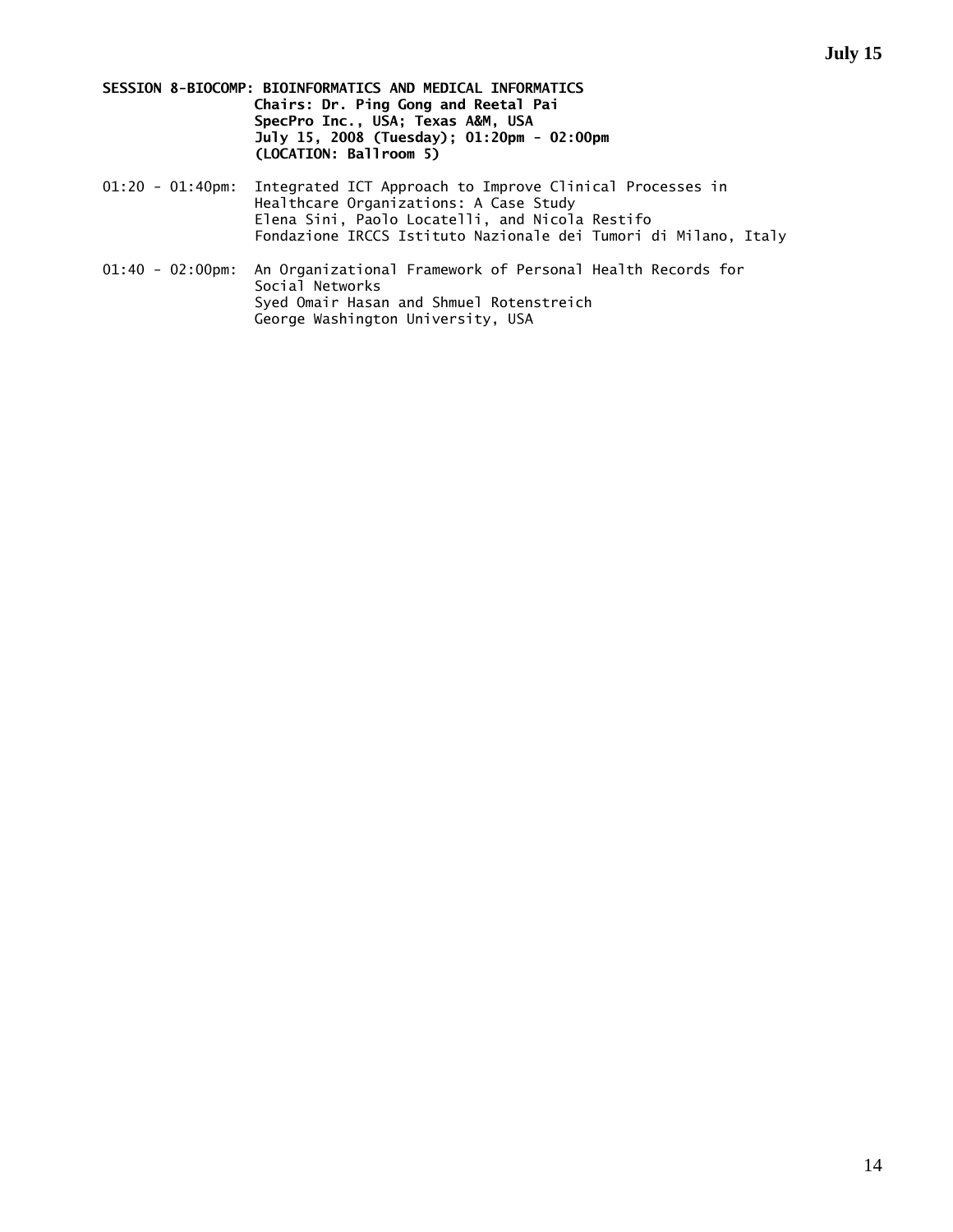#### **SESSION 9-BIOCOMP: ALGORITHMS**

#### **Chair: Lavanya Devi Golagani, Andhra University, India July 15, 2008 (Tuesday); 02:00pm - 02:40pm (LOCATION: Ballroom 5)**

- 02:00 02:20pm: An Algorithm for Discrimination of Multiple-Fragment Peaks in Capillary Fingerprinting Chromatograms Frank M. You , Ming-Cheng Luo, Yong Qiang Gu, Gerard R. Lazo, Jan Dvorak, and Olin D. Anderson University of California, Davis, USA
- 02:20 02:40pm: Tracking the Dimensional Evolution of Gene Expression Biclusters Liviu Badea National Institute for Research in Informatics, Romania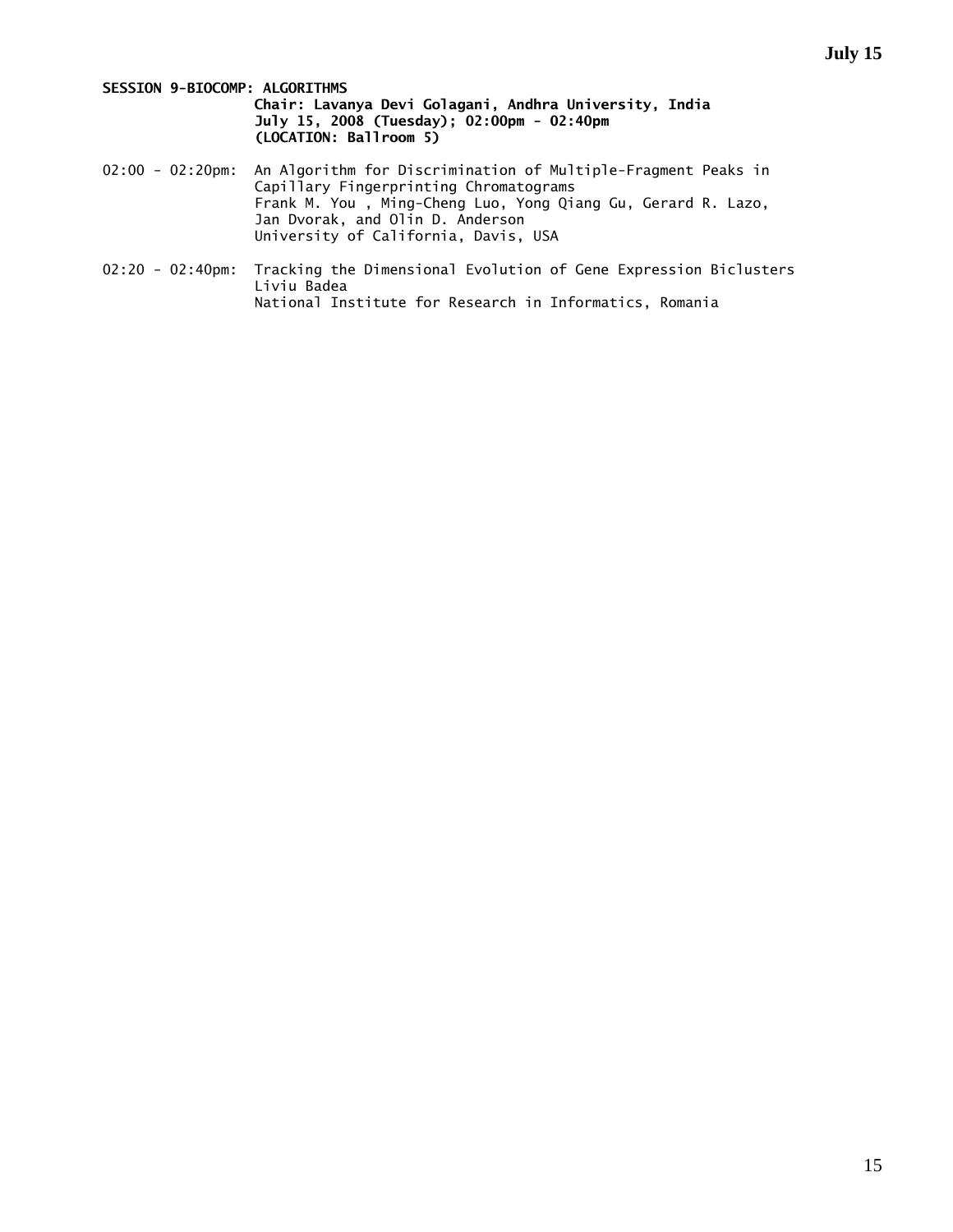**SESSION 10-BIOCOMP: GENE CO-EXPRESSION NETWORKS IN SYSTEMS BIOLOGY AND SYSTEMS GENETICS Chairs: Dr. Jun Dong and Dr. Steve Horvath University of California, Los Angeles, California, USA July 15, 2008 (Tuesday); 02:40pm - 08:30pm (LOCATION: Ballroom 5)** 

02:40 - 03:10pm: An Integrative Network Approach to Map the Transcriptome to the Phenome Michael R. Mehan University of Southern California, Los Angeles, California, USA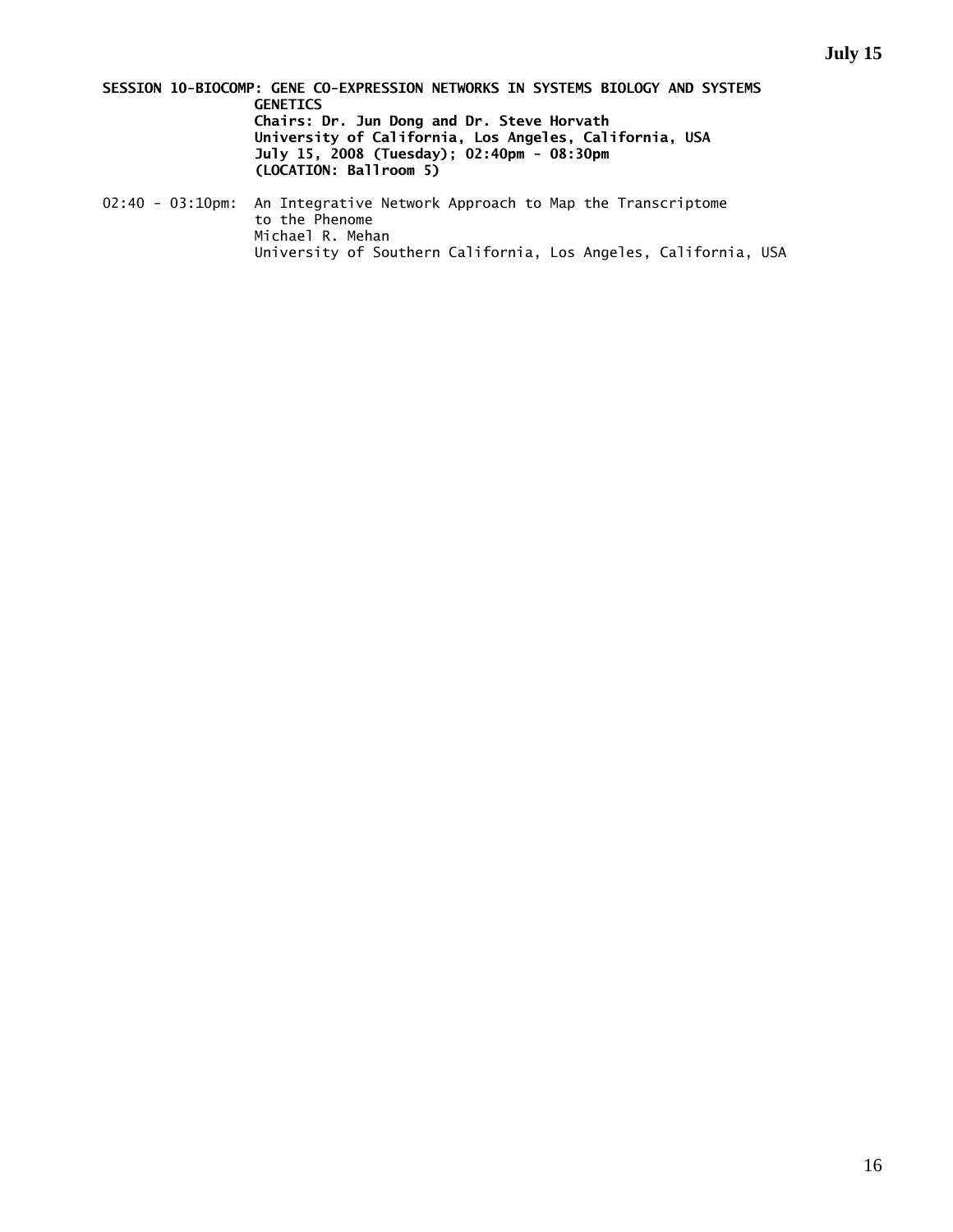#### **03:10 - 03:40pm: DISCUSSION SESSION A-BIOCOMP (Refreshments will be available) July 15, 2008 (Tuesday) (LOCATION: Hallways - Ballrooms 1-5)**

| O. TableMaker: An ad hoc Query Tool for Relational Databases<br>C. M. Lushbough, J. Duvick, Q. Dong, and D. Jennewein,<br>J. Reynoldson, and V. Brendel                                                                                                    |
|------------------------------------------------------------------------------------------------------------------------------------------------------------------------------------------------------------------------------------------------------------|
| University of South Dakota, Vermillion, South Dakota, USA<br>Iowa State University, Ames, Iowa, USA                                                                                                                                                        |
| Indiana University, Bloomington, Indiana, USA<br>O. ESPSim: A JAVA Application for Calculating Electrostatic<br>Potential Map Similarity Scores                                                                                                            |
| Greg Martyn and Christopher M. Frenz<br>Manhattan College, USA; New York City College of Tech. (CUNY), USA                                                                                                                                                 |
| O. Minimum Data Requirements and Supplemental Angle Constraints<br>for Protein Structure Prediction with REDCRAFT                                                                                                                                          |
| E. Timko, P. Shealy, M. Bryson, and H. Valafar<br>University of South Carolina, Columbia, South Carolina, USA                                                                                                                                              |
| O. Specificity Normalization for Identifying Selective Inhibitors in<br>Virtual Screening<br>Reetal Pai, James C. Sacchettini, and Thomas R. Ioerger                                                                                                       |
| Texas A&M University, USA<br>O. The SiteSeeker Motif Discovery Tool                                                                                                                                                                                        |
| Klaus Ecker and Lonnie Welch<br>Ohio University, USA                                                                                                                                                                                                       |
| O. Bioinformatics Aspects in Diabetic Neuropathy Using Functional<br>Protein Sequences<br>Hanuman Thota, Sivaprasad Akula, Kunjum Nageshwararo,                                                                                                            |
| SureshBabu Changalsetty, Apparao Allam and Lalitha Saroja Thota<br>Andhra University, India                                                                                                                                                                |
| O. Design and Implementation of a Framework for Complex Metadata<br>Translations Using Dijkstra's Algorithm                                                                                                                                                |
| Wolf-Dieter Otte, Corinna Gries, and Mike Kasper<br>Northern Arizona University, USA<br>Global Institute of Sustainability, Arizona State University, USA                                                                                                  |
| O. Data Mining of Capacitance Relaxation Phenomena in Classifying<br>Breast Cancer Cell                                                                                                                                                                    |
| T.K.Basak, S.Murugappan, V. Cyrilraj, Shweta Pandey, and S. Abirami<br>Krishna Engineering College, India                                                                                                                                                  |
| O. Bioinformatics for Leukemia, MDS, Associated with Bone Marrow<br>Depression<br>T. K. Basak, T. Ravi, V. Cyrilraj, G. Gunasekaran (+Ramanujam)                                                                                                           |
| Krishna Engineering College, India<br>O. Bioinformatics Tools: Searching for Markers in DNA/RNA Sequences                                                                                                                                                  |
| Kuha Mahalingam and Omar Bagasra<br>Claflin University, USA                                                                                                                                                                                                |
| O. Data in and Data out: The Use of Controlled Vocabularies in the<br>Mouse Genome Informatics System<br>Harold Drabkin, Alex Diehl, Li Ni, Mary Dolan, David Hill, and Judith<br><b>Blake</b>                                                             |
| Mouse Genome Informatics, The Jackson Laboratory, Bar Harbor, ME, USA<br>0. Protein Classification with Decision Trees (C4.5)<br>Bojan Pepik, Petre Lameski, Slobodan Kalajdziski, and Danco Davcev<br>University Ss. Cyril & Methodius, Skopje, Macedonia |
| O. Computational Detection of Transcriptional Regulatory Elements<br>Controlling Protein Complexes in Apoptosis                                                                                                                                            |
| Fred Y. Peng and Frederic Pio; Simon Fraser University, BC, Canada                                                                                                                                                                                         |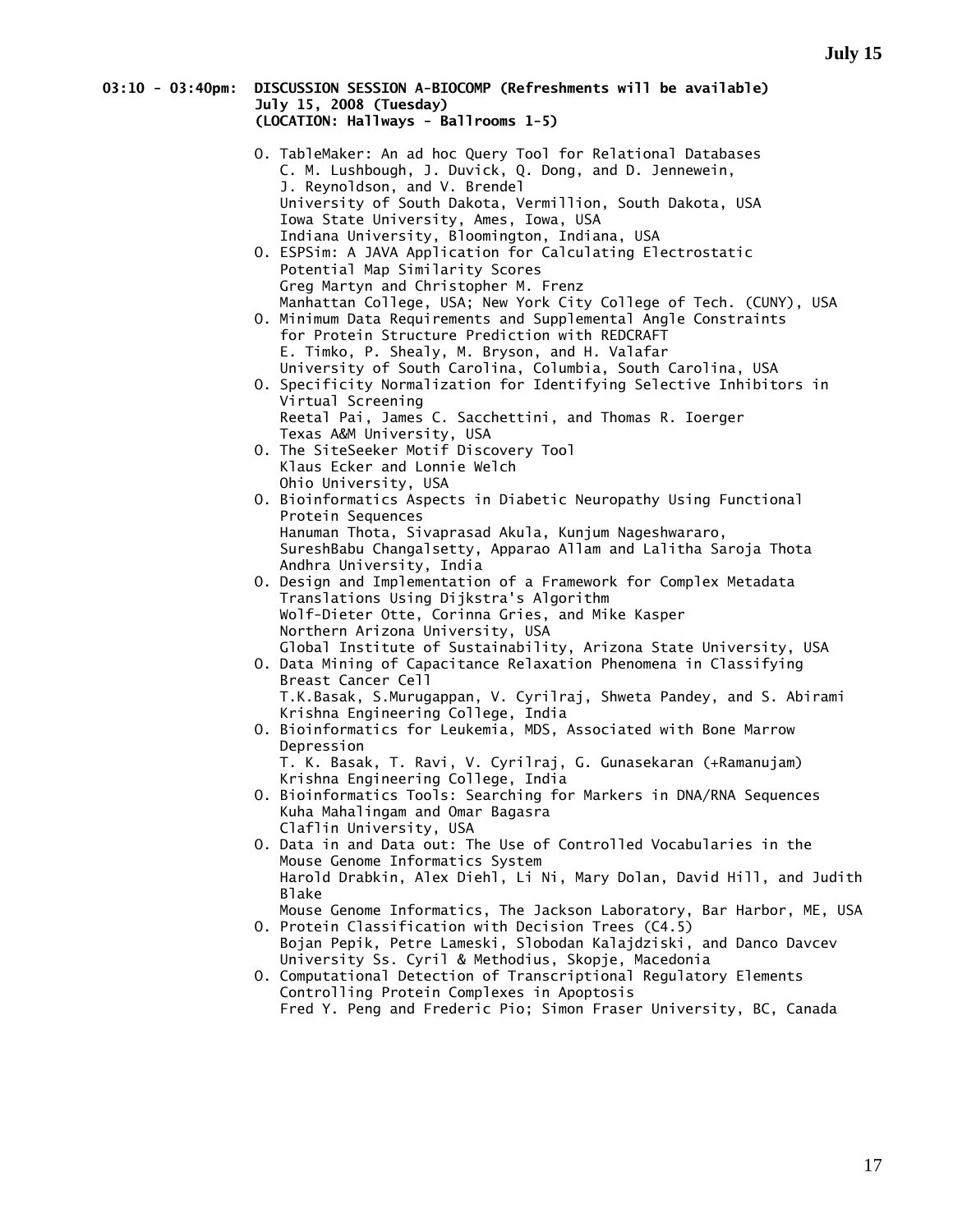- O. The Protein Secondary Structure Flexibility
- Kresimir Sikic, Branko Jeren, and Sanja Tomic; Zagreb, Croatia O. Identifying Protein Flexibility by NMA
- Kresimir Sikic, Branko Jeren, and Sanja Tomic; Zagreb, Croatia O. Cluster Analysis and Phylogenetic Relationship in Biomarker
	- Identification of Microarray Data of Type 2 Diabetes and Nephropathy in Asian Indians

 Satya van Guttula, Hanuman Thota, Sivaprasad akula, Kunjum Nageshwararo,

 SureshBabu Changalsetty, Apparao Allam and Lalitha Saroja Thota Andhra University, India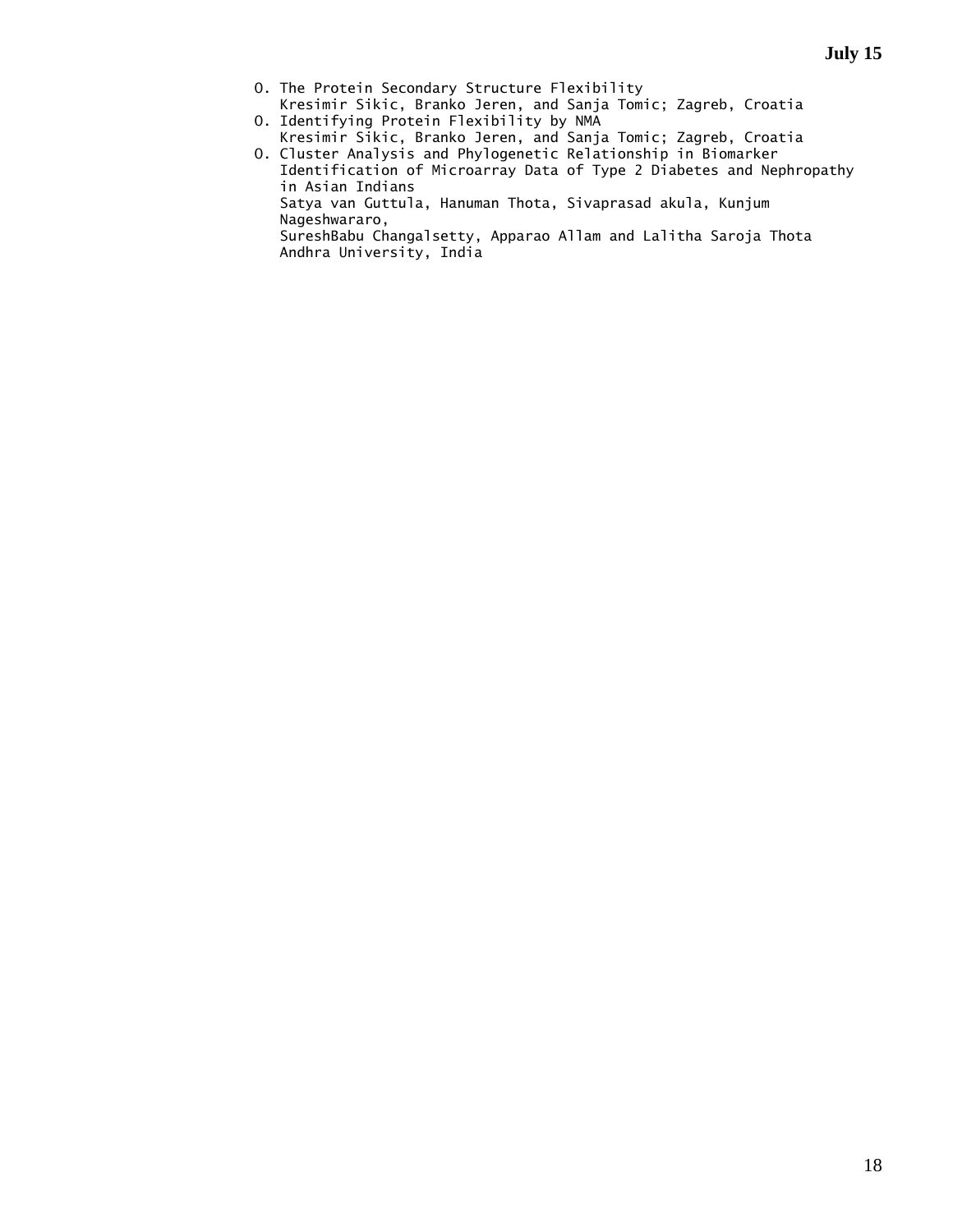**SESSION 11-BIOCOMP: GENE CO-EXPRESSION NETWORKS IN SYSTEMS BIOLOGY AND SYSTEMS GENETICS (Continued ...) Chairs: Dr. Jun Dong and Dr. Steve Horvath University of California, Los Angeles, California, USA July 15, 2008 (Tuesday); 03:40pm - 08:30pm (LOCATION: Ballroom 5)** 

- 03:40 04:10pm: Inferring Causal Phenotype Networks from Segregating Populations Elias Chaibub Neto University of Wisconsin-Madison, Madison, Wisconsin, USA
- 04:10 04:40pm: A Genome-Wide Signaling Map for Animals Josh Stuart University of California, Santa Cruz, California, USA
- 04:40 05:10pm: Statistical Methods to Map the Genetic Basis of Gene Expression Networks Christina Kendziorski University of Wisconsin-Madison, Wisconsin, USA
- 05:10 05:40pm: Regression Models in Dissecting Transcriptional Regulatory Network Ning Sun Yale School of Medicine, USA
- 05:40 06:00pm: Functional Organization of the Transcriptome in Human Brain Michael C. Oldham University of California, Los Angeles, California, USA
- 06:00 06:20pm: A Gene Co-Expression Similarity Based Meta Analysis Method for Microarray Data Wen Lin University of California, Los Angeles, California, USA
- 06:20 06:40pm: The NEO Software: A Genetic Marker Based Software for Orienting the Edges in Quantitative Trait Networks Tova Fuller University of California, Los Angeles, California, USA
- 06:40 07:00pm: Classifying Microarray Samples Using Gene Co-Expression Network Methods Peter Langfelder University of California, Los Angeles, California, USA
- 07:00 07:20pm: Signed Weighted Networks in Embryonic Stem Cells: A Systems Biology Approach for Extending and Improving the Reprogramming Network Mike Mason, University of California, Los Angeles, USA
- 07:20 07:40pm: A Geometric Interpretation of Gene Co-Expression Network Analysis Jun Dong University of California, Los Angeles, California, USA
- 07:40 08:00pm: A User-Friendly Software for Weighted Gene Co-Expression Network analysis (WGCNA) Dr. Steve Horvath University of California, Los Angeles, California, USA
- 08:00 08:30pm: Joint Co-Expression and eQTL/Genetical Genomic Analysis Grier P. Page University of Alabama at Birmingham, Alabama, USA
- **06:00 09:30pm: Tutorials (please see the list of tutorials)**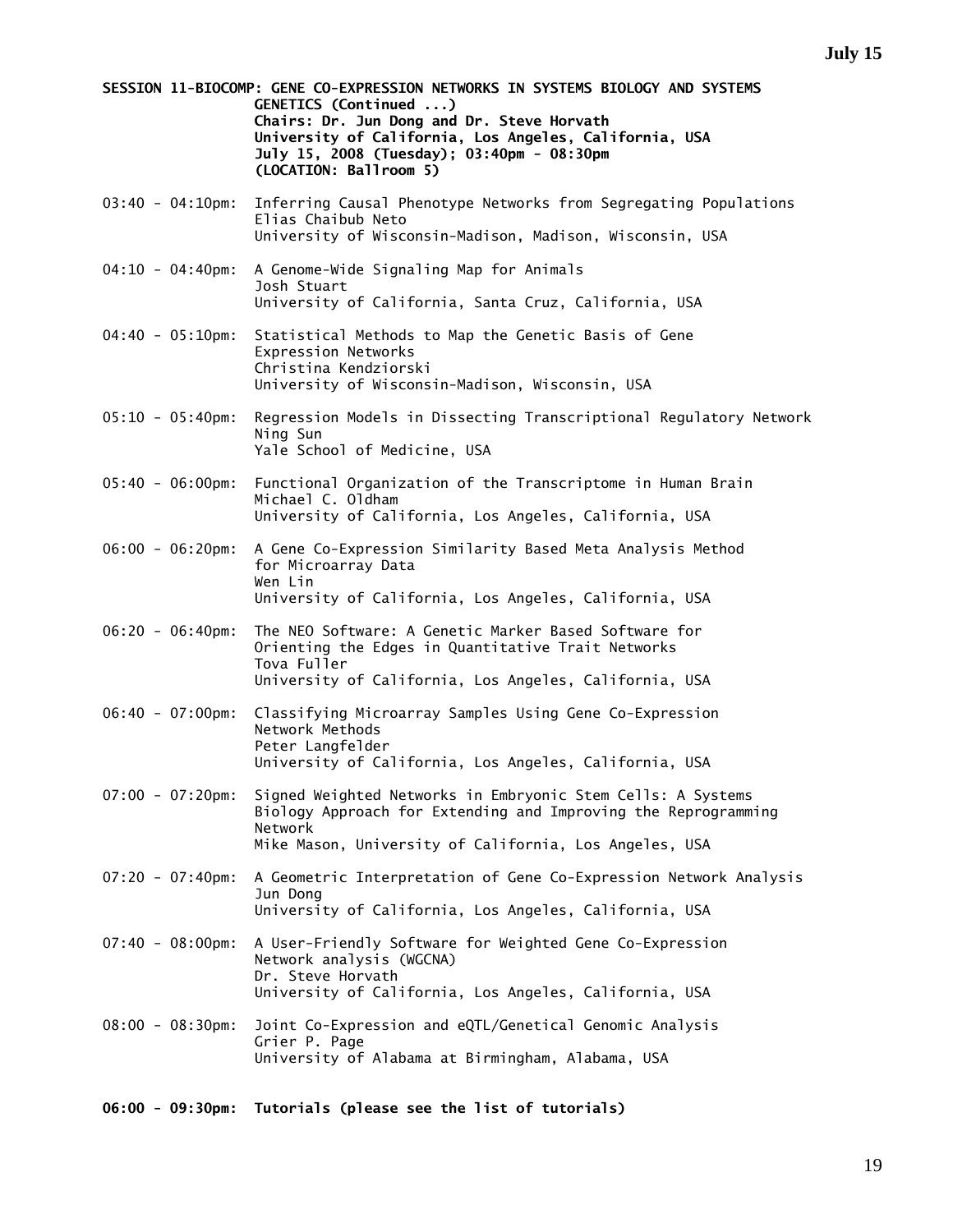**6:45am - 5:00pm: Registration (Second Floor, Conference Lobby: 1-5)** 

- **SESSION 12-BIOCOMP: MULTISCALE MODELS FOR SYSTEMS AND SYNTHETIC BIOLOGY Chair: Prof. Yiannis N. Kaznessis University of Minnesota, Minneapolis, Minnesota, USA July 16, 2008 (Wednesday); 08:00am - 09:20am (LOCATION: Ballroom 5)**
- 08:00 08:20am: Multiscale Effects in Host-Pathogen Interactions J. Peccoud Virginia Polytechnic Institute and State University, Blacksburg, VA, USA
- 08:20 08:40am: Development of a Multi-Scale Model for Biomembrane Deformations Dmitry Kopelevich University of Florida, Gainesville, Florida, USA
- 08:40 09:00am: Multiscale Models for Synthetic Biology Yiannis N. Kaznessis University of Minnesota, Minneapolis, Minnesota, USA
- 09:00 09:20am: Quantitative Systems Analysis of Multicellular Morphodynamics Anand R. Asthagiri California Institute of Technology, Pasadena, California, USA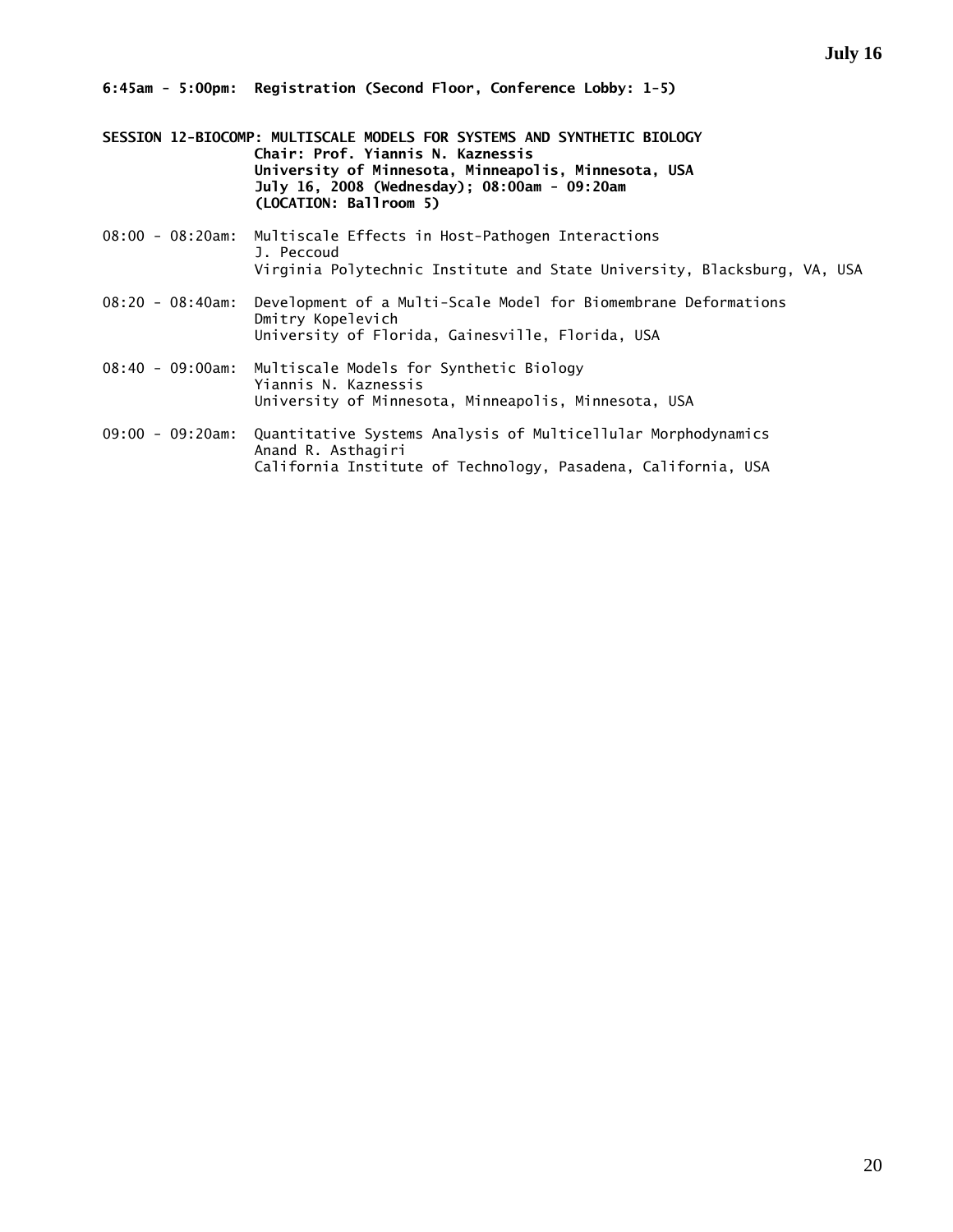**SESSION 13-BIOCOMP: APPLICATION OF ENGINEERING TECHNIQUES AND MATHEMATICS IN MEDICINE AND BIOLOGY Chairs: Dr. Getachew K. Befekadu and Reetal Pai Georgetown University, USA; Texas A&M, USA July 16, 2008 (Wednesday); 09:20am - 12:00noon (LOCATION: Ballroom 5)** 

- 09:20 09:40am: Analysis of Goldbeter-Koshland Switch Using the Chemical Master Equation Jingwei Zhang, Layne T. Watson, Masha Sosonkina, and Yang Cao Virginia Polytechnic Institute and State University, USA
- 09:40 10:00am: Classifying Proteins Related to Adverse Drug Reactions from Drug Targets Using Support Vector Machines Shih-Fang Lin, Ke-Ting Xiao, Chung-Cheng Chiu, and Von-Wun Soo/ National Tsing Hua University, HsinChu, Taiwan National University of Kaohsiung, Kaohsiung, Taiwan
- 10:00 10:20am: Probabilistic-Based Mixture Regression Models for Multi-Class Alignment of LC-MS Data G. K. Befekadu and H. W. Ressom Georgetown University, Washington, DC, USA
- **10:20 10:40am: BREAK**
- 10:40 11:00am: Identifying Factors that Improve the Predictive Quality of BMI for Health Status M. L. D. Ponce, J. Ding, and M. H. N. Tabrizi East Carolina University, Greenville, North Carolina, USA
- 11:00 11:20am: Application of Framelet Transform to the MS-Based Proteomics Data Preprocessing Haihui Wang and Yijun Chang; Beihang University, Beijing, P. R. China
- 11:20 11:40am: Efficient Sparse Dynamic Programming for the Merged LCS Problem Yung-Hsing Peng, Chang-Biau Yang, Chiou-Ting Tseng, and Chiou-Yi Hor National Sun Yat-Sen University, Taiwan
- 11:40 12:00pm: Evaluation of the Deformity of Cleft Nose Based on Statistical and Neural Network Wang Xi, D. W. Kim, and Kil To Chong Chonbuk National University, Jeonju, Korea Yonsei University College of Medicine, Seoul, Korea

**12:00 - 12:40pm: LUNCH (On Your Own)**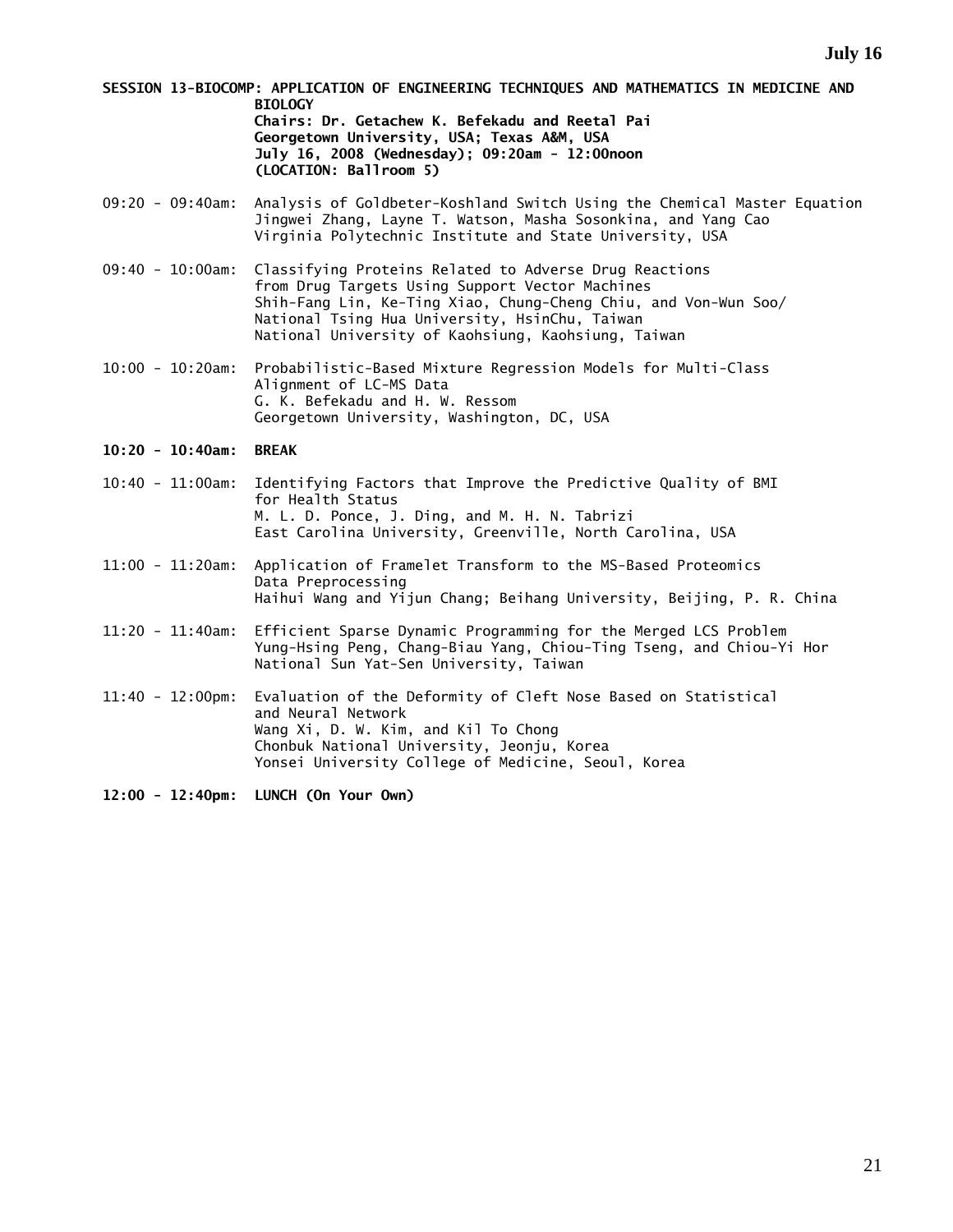**SESSION 14-BIOCOMP: METABLOMICS, PROTEOMIC AND PROTEIN FUNCTION Chairs: Dr. Harold J. Drabkin and Prof. Omar Bagasra The Jackson Laboratory, Bar Harbor Maine, USA Director, Dept. Biology, South Carolina Center for Biotechnology, USA July 16, 2008 (Wednesday); 12:40pm - 01:40pm (LOCATION: Ballroom 5)** 

- 12:40 01:00pm: Prediction of Protein Function Using Graph Container and Message Passing Hongbo Zhou, Qiang Cheng and Mehdi Zargham Southern Illinois University, USA
- 01:00 01:20pm: Simulation of FGF-2 Binding with Receptors on Cell Surface on the Wall in a Bioreactor System Changjiang Zhang, Wensheng Shen, Kimberly Forsten Williams, Michael Fannon and Jun Zhang University of Kentucky, USA
- 01:20 01:40pm: Proteins: From Structural Classification to Amino Acid Interaction Networks Stefan Balev and Omar Gaci LITIS, Universite du Havre, France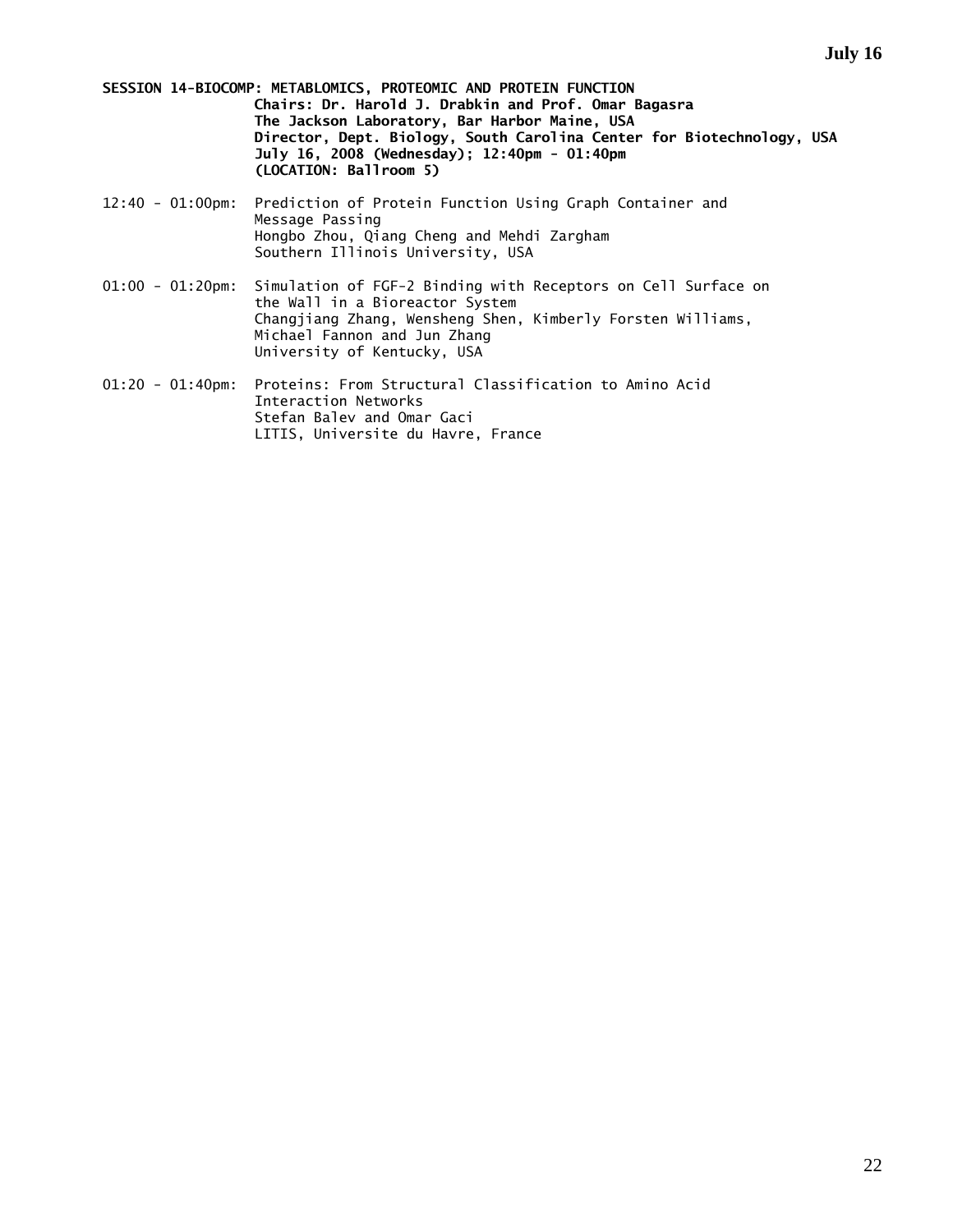**SESSION 15-BIOCOMP: GENETIC NETWORK MODELING AND INFERENCE Chair: Dr. Chaoyang Zhang, University of Southern Mississippi, USA July 16, 2008 (Wednesday); 01:40pm - 02:40pm (LOCATION: Ballroom 5)** 

- 01:40 02:00pm: Generating Robust Gene Interaction Network Using Bayesian Methods Nan Wang, Changhe Yuan, Bindu Nandurri, and Susan Bridge Mississippi State, Mississippi, USA
- 02:00 02:20pm: Inferring Gene Regulatory Network of Yeast Cell-Cycle Using Dynamic Bayesian Network Peng Li, Chaoyang Zhang, Edward J. Perkins, Ping Gong, and Youping Deng University of Southern Mississippi, Mississippi, USA
- 02:20 02:40pm: Creating an Automation Expressed Sequence Tags Analysis Workflow Mehdi Pirooznia, Edward J. Perkins, Ping Gong, Chaoyang Zhang, and Youping Deng University of Southern Mississippi, Mississippi, USA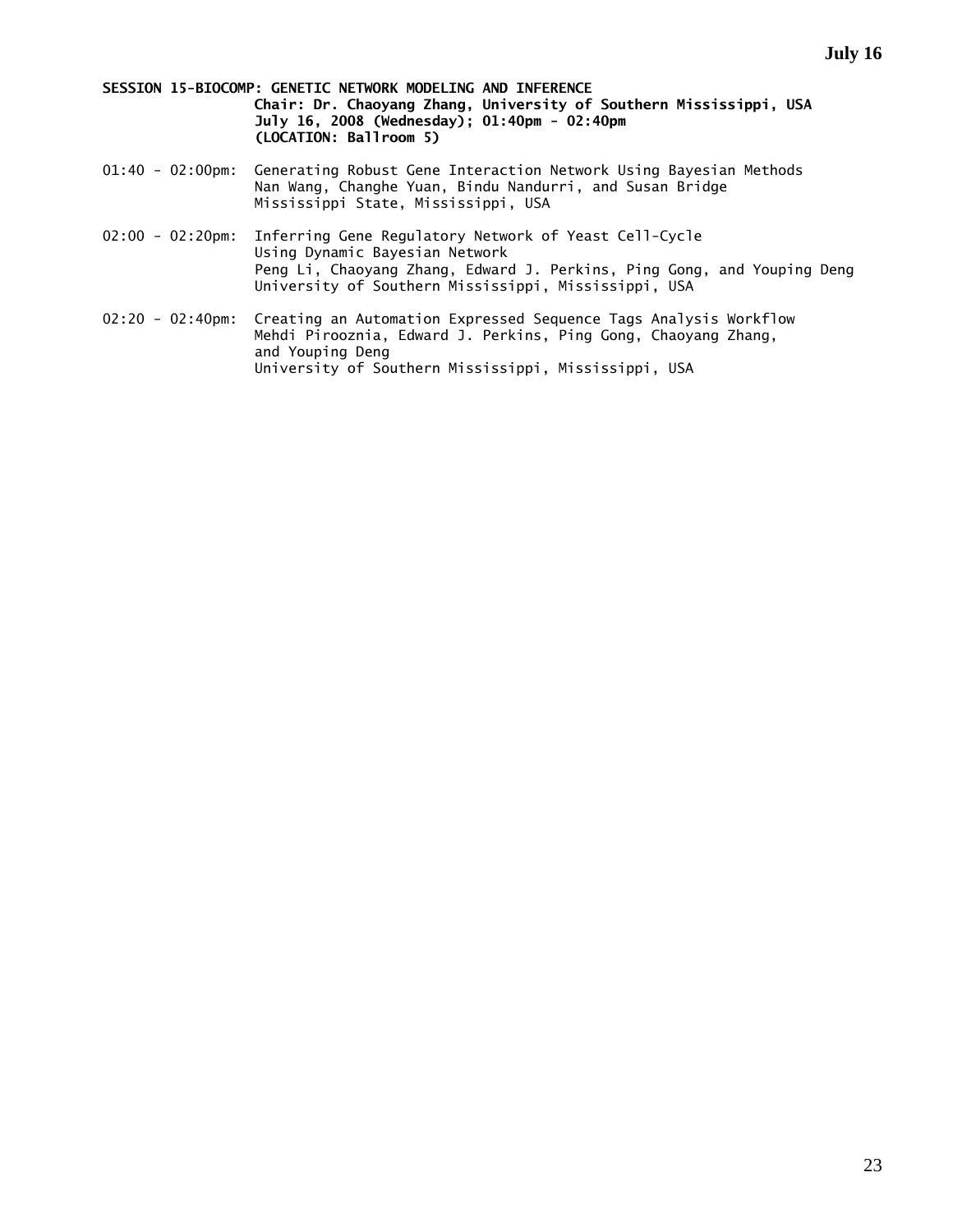**SESSION 16-BIOCOMP: BIOINFORMATICS AND MEDICAL INFORMATICS Chairs: Dr. Frank Emmert-Streib and Dr. Nan Mei National Center for Toxicological Research, USA July 16, 2008 (Wednesday); 02:40pm - 04:20pm (LOCATION: Ballroom 5)** 

02:40 - 03:00pm: An Overview of the BioExtract Server - a Distributed, Web Based Application for Bioinformatic Analysis C. M. Lushbough University of South Dakota, USA

**03:00 - 03:40pm: DISCUSSION SESSION B-BIOCOMP (Refreshments will be available) July 16, 2008 (Wednesday) (LOCATION: Hallways - Ballrooms 1-5)** 

- O. Improving Automatic Inference of Biological Networks Governing C. Elegans Vulval Induction by Incorporating Interaction Data Xiaoyun Sun and Pengyu Hong National Center of Behavioral Genomics, USA
- O. An Efficient Algorithm for the Longest Pattern Subsequence Problem Xiaodong Wang, Lei Wang, and Yingjie Wu Fuzhou University, Fuzhou, P. R. China Georgia Institute of Technology, Atlanta, Georgia, USA
- O. Genomic Scale Reconstruction of Gene Regulatory Networks from Microarray Data Kenneth Sundberg, Daniel Ence, Daniel Wilcox, Quinn Snell, and
- Mark Clement; Brigham Young University, Provo, Utah, USA O. Validation of the Human Alu Phylogeny: a Whole-Genome Analysis Sridhar Ramachandran and Travis Doom Indiana University Southeast, New Albany, Indiana, USA
- Wright State University, Dayton, Ohio, USA O. Fuzzy C-Means Algorithm for Clustering Protein Sequences
- G Lavanya Devi, Allam Apparao, GRSridhar, A. Damodaram, and G. Jaya Suma; Andhra University, India
- O. E.Coli Promoter Recognition Through Wavelets
- T. Sobha Rani and Raju S. Bapi; Univeristy of Hyderabad, India O. Two Dimensional Modeling and Computer Simulation of Tumor Growth Loretta Ichim, Radu Dobrescu, and Catalin Vasilescu Politehnica University of Bucharest, Romania
- O. Using Simple Computer Exercises to Assist in the Rehabilitation of Stroke Patients: A Prototype G. Jones, G. Pearce, and M. Smith
- University of Wolverhampton, Wolverhampton, United Kingdom O. An Algorithm for Estimation of Abdominal Pressure by Electromyography
- K. S. Kim, Y. S. An, J. H. Seo, and C. G. Song Chonbuk National University, Korea
- O. Analysis of Physiological Measures for Human Cognitive State Estimation Rajesh Singla and Hari Singh; NIT Jalandhar, India
- O. Classification of Normal and Abnormal Knee Joint Using Back-Propagation Neural Network K. S. Kim, J. H. Seo, and C. G. Song; Chonbuk National Univ., Korea
- O. Comparison of Acoustical Parameters of Knee Sound According to Pathological Condition For Pattern Extraction
- C. G. Song, K. S. Kim, and J. H. Seo; Chonbuk National Univ., Korea O. Optimum Electrode Configuration to Estimate Abdominal Pressure
	- Using Regression Analysis of Bio-Impedance Signal C. G. Song, K. S. Kim, Y. S. An, and J. H. Seo Chonbuk National University, Korea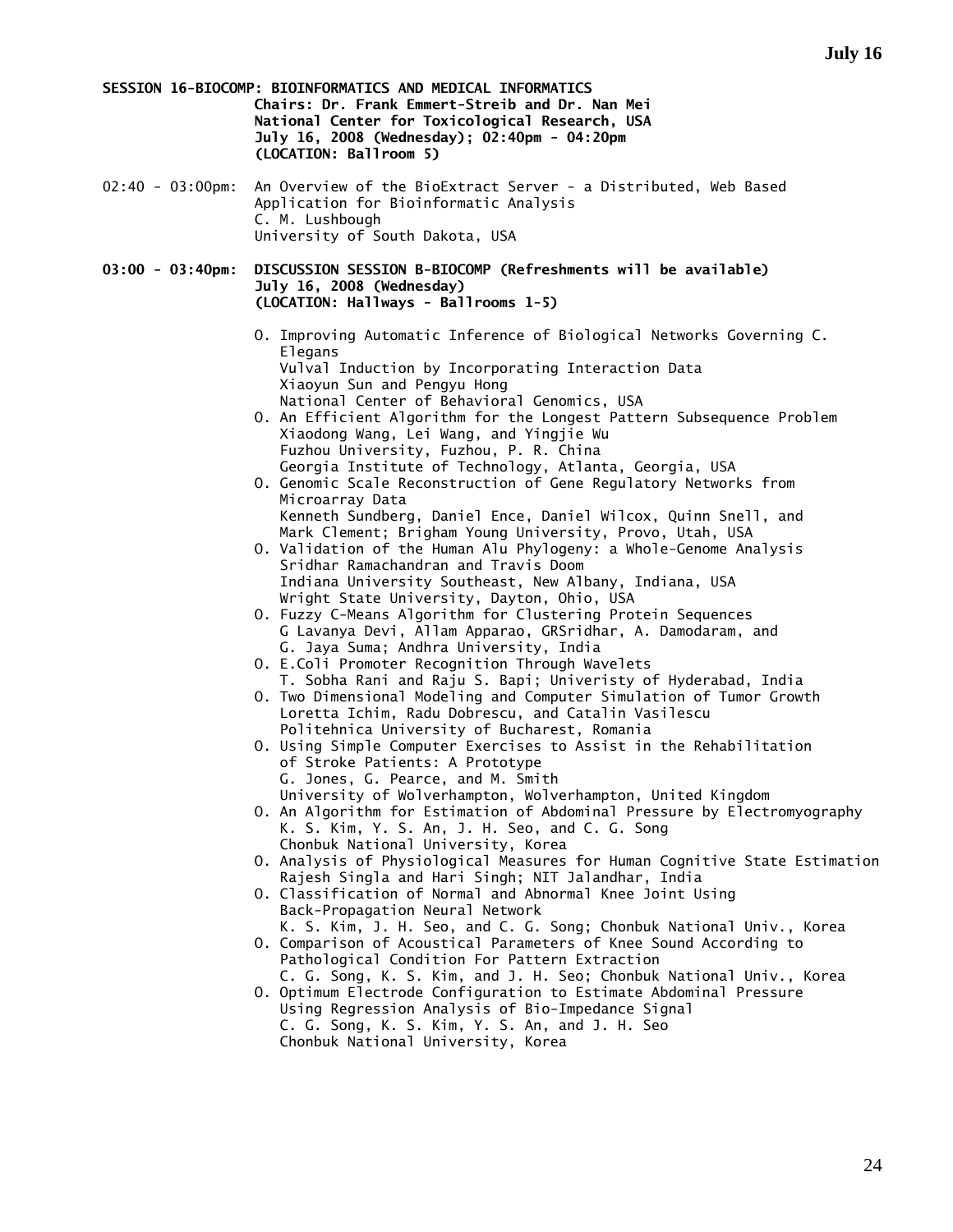- **SESSION 16-BIOCOMP: Continued: BIOINFORMATICS AND MEDICAL INFORMATICS Chairs: Dr. Frank Emmert-Streib and Dr. Nan Mei National Center for Toxicological Research, USA July 16, 2008 (Wednesday); 02:40pm - 04:20pm (LOCATION: Ballroom 5)**
- 03:40 04:00pm: Combinations of Context-Free Shifts and Shifts of Finite Type Hiroshi Kamabe Gifu University, Japan
- 04:00 04:20pm: A Computational Framework for Performance Optimization of Bioinformatics Applications Avinash Shankaranarayanan and Christine Amaldas Auckland University of Technology, Auckland, New Zealand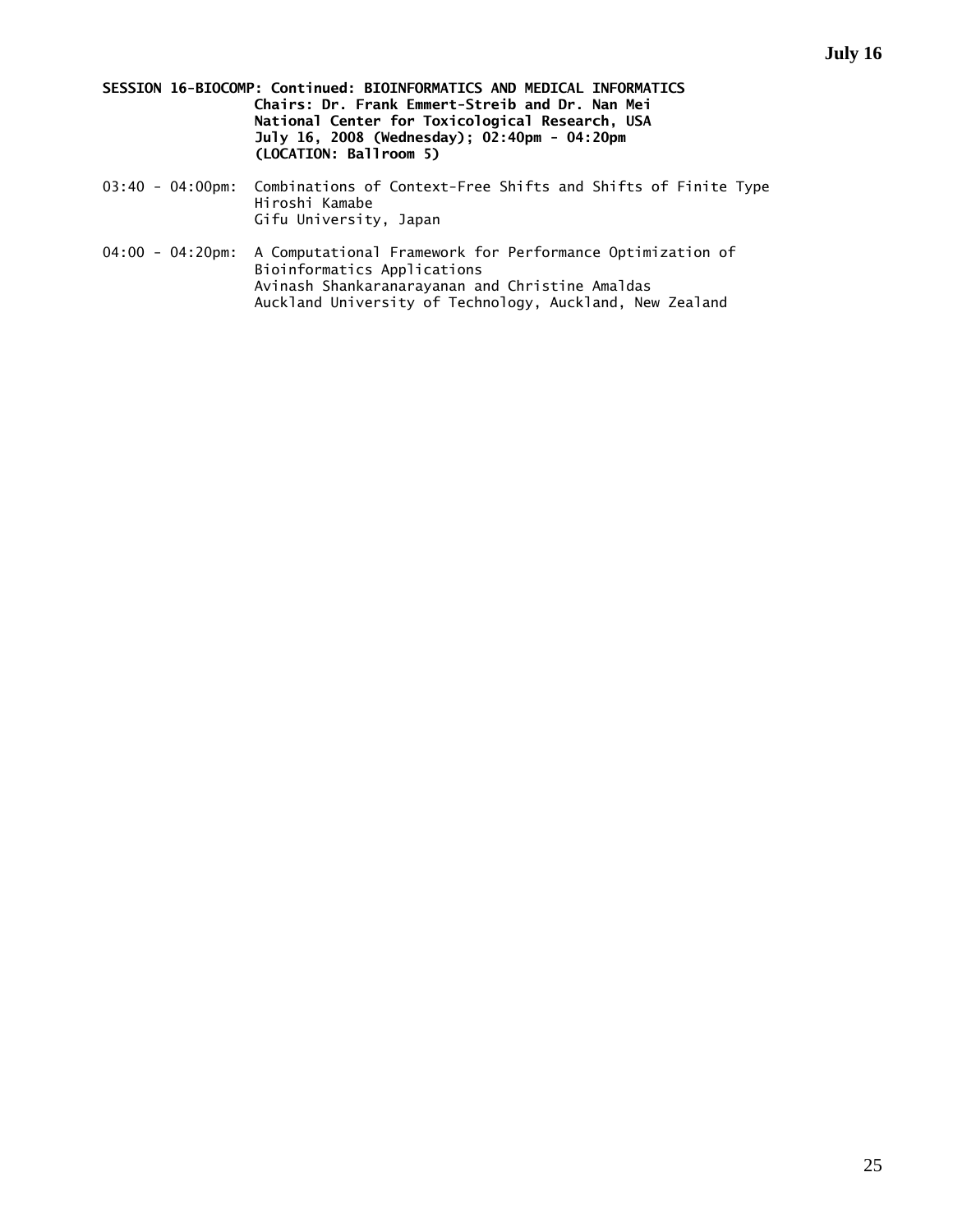**SESSION 17-BIOCOMP: (CONCURRENT SESSION with 18-BIOCOMP) GENE EXPRESSION AND DATA ANALYSIS Chairs: Dr. Nan Mei and Jingwei Zhang National Center for Toxicological Research, USA Virginia Polytechnic Institute and State University, USA July 16, 2008 (Wednesday); 04:20pm - 05:20pm (LOCATION: Ballroom 5)** 

- 04:20 04:40pm: Mouse Liver Gene Expression Profile of Acrylamide Administered in Drinking Water Nan Mei, Mugimane G. Manjanatha, Jo Tseng, Stacey L. Dial, Wayne Liao, and Lei Guo National Center for Toxicological Research, Jefferson, Arkansas, USA PhalanxBio, Inc., Palo Alto, California, USA
- 04:40 05:00pm: Majority Logic Decoding for Probe-Level Microarray Data Humberto Ortiz-Zuazaga, Tim Tully, and Oscar Moreno University of Puerto Rico, San Juan, Puerto Rico Dart Neuroscience LLC, San Diego, California, USA Gauss Research Laboratory, Inc., San Juan, Puerto Rico
- 05:00 05:20pm: PC-Relief-F Feature Filtering Algorithm: Application and Utilization in Selecting Informative Genes from Microarray Data Sapna Kumari and Huann-Sheng Chen Michigan Technological University, Houghton, Michigan, USA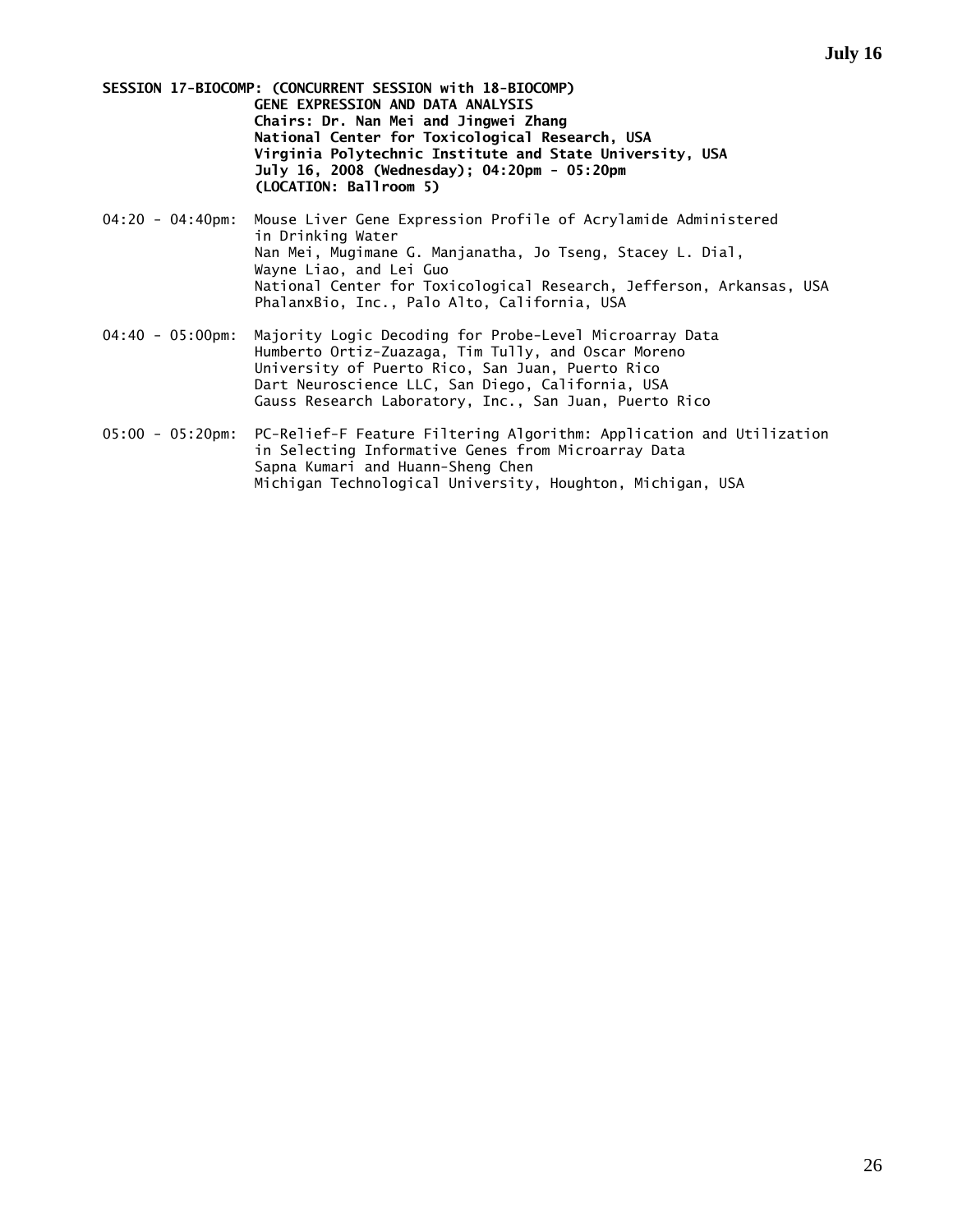**SESSION 18-BIOCOMP: (CONCURRENT SESSION with 17-BIOCOMP and 19-BIOCOMP) BIOMOLECULAR PATHWAYS AND SYSTEM BIOLOGY Chair: Dr. Jianhua Ruan, University of Texas at San Antonio, USA July 16, 2008 (Wednesday); 04:40pm - 06:00pm (LOCATION: Ballroom 1)** 

- 04:40 05:00pm: A Modified Dirichlet Process Mixture Model for Clustering Phosphopeptides Based on Their Response to Anti-Cancer Drug Peturbation Babak Shahbaba, Eva Prenosil, Anjali Jain, and Sylvia K. Plevritis Stanford University, USA; Cedars-Sinai Medical Center, USA
- 05:00 05:20pm: Identification of Condition-Specific Regulatory Modules by Multi-Level Motif and mRNA Expression Analysis Li Chen, Jianhua Xuan, Rebecca B. Riggins, Yue Wang, Eric P. Hoffman, and Robert Clarke Virginia Polytechnic Institute and State University, USA; Georgetown University School, USA; Children's National Medical Center, USA
- 05:20 05:40pm: Word-Based Characterization of the Bidirectional Promoters from the Human DNA-Repair Pathway Jens Lichtenberg, Edwin Jacox, Mary Q Yang, Laura Elnitski, and Lonnie Welch Ohio University, USA
- 05:40 06:00pm: Discovery of Regulatory Elements in Oomycete Orthologs Jens Lichtenberg, Paul Morris, Klaus Ecker, and Lonnie Welch Ohio University, Athens, Ohio, USA Bowling Green State University, Bowling Green, Ohio, USA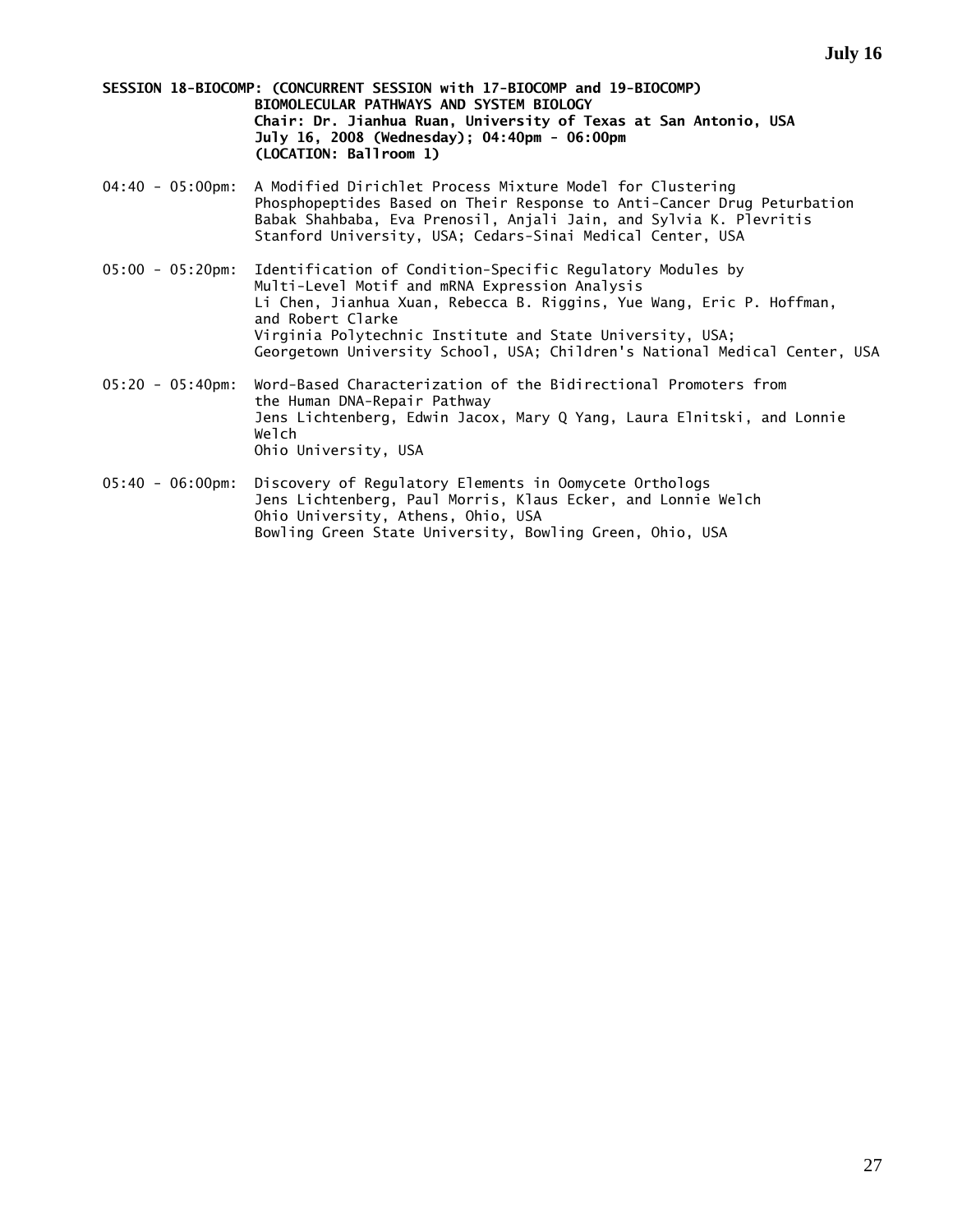**SESSION 19-BIOCOMP: (CONCURRENT SESSION with 18-BIOCOMP) MEDICAL DIAGNOSTIC TOOLS AND METHODS Chair: Dr. Igor Szczyrba, University of Northern Colorado, USA July 16, 2008 (Wednesday); 05:20pm - 06:20pm (LOCATION: Ballroom 5)** 

- 05:20 05:40pm: On the Role of a Nonlinear Stress-Strain Relation in Brain Trauma Igor Szczyrba, Martin Burtscher, and Rafal Szczyrba University of Northern Colorado, Greeley, Colorado, USA The University of Texas at Austin, Texas, USA Funiosoft, LLC, Silverthorne, Colorado, USA
- 05:40 06:00pm: A Federative Approach for a Virtual Community in Elderly Care: a Different Way in eCare Giovanni Rinaldi, Mike Martin, and Massimo Busuoli CUP 2000 Spa, Bologna, Italy; University of Newcastle, UK; ENEA, Liaison Office, Bruxelles, Belgium
- 06:00 06:20pm: Modified Detrended Fluctuation Analysis Method in Depth of Anesthesia Assessment Application T. Nguyen-Ky, Peng Wen, and Yan Li University of Southern Queensland, Toowoomba, Australia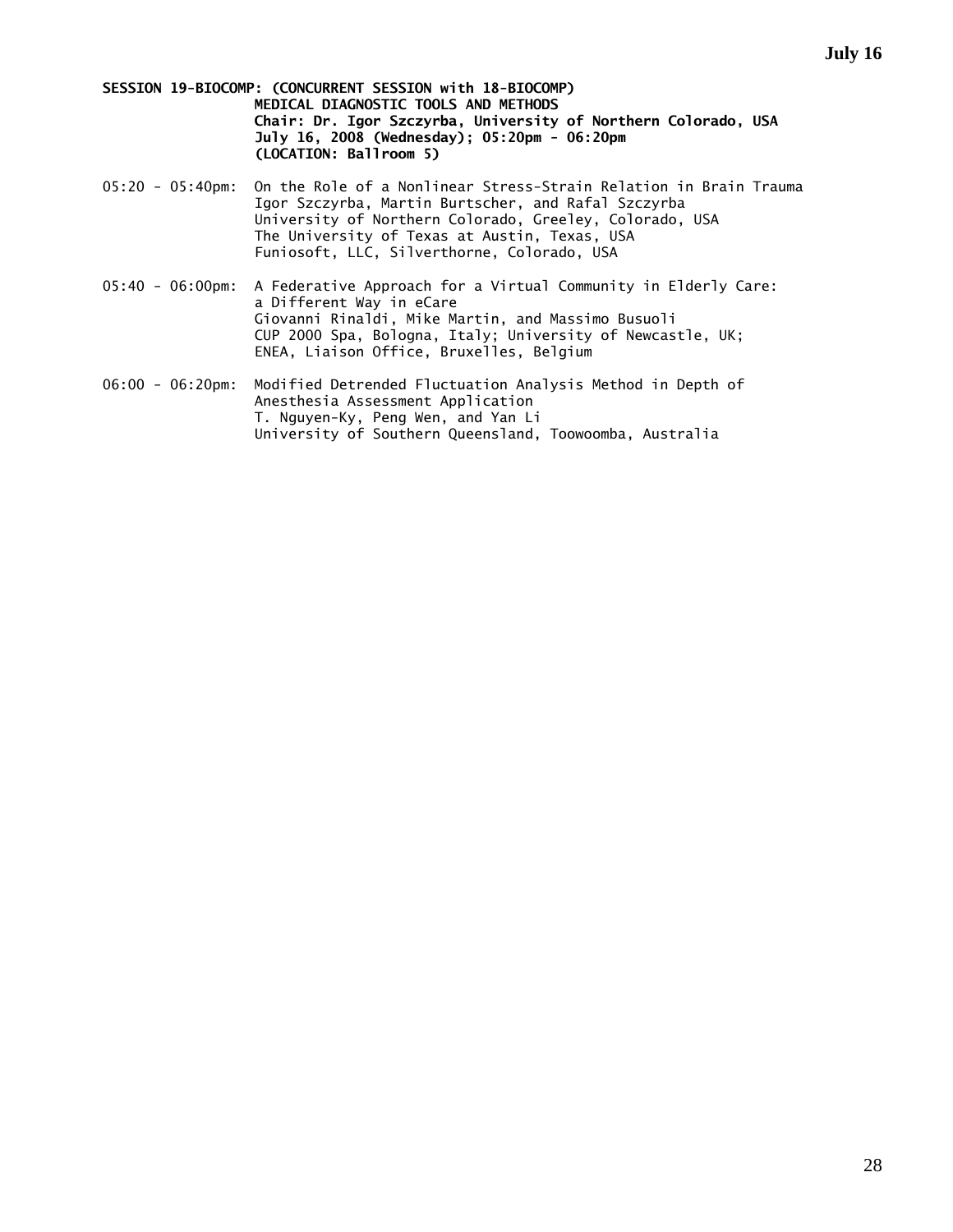**SESSION 20-BIOCOMP: BIOINFORMATICS AND APPLIED GENOMICS IN LATIN AMERICA Chairs: Dr. Diana Magalhaes de Oliveira, Dr. Jeronimo C. Ruiz, Dr. Goran Neshich, and Prof. Vasco Ariston C. Azevedo; Brazil July 16, 2008 (Wednesday); 06:20pm - 07:00pm (LOCATION: Ballroom 5)** 

- 06:20 06:40pm: The Table of Interface Forming Residues as the Specificity Indicator for Serine Proteases Bound to Different Inhibitors R. C. Togawa, C. Ribeiro, I. Mazoni, T. Pelligrinelli, J. G. Jardine, and G. Neshich Embrapa Information Technologies - CNPTIA, Campinas, SP, Brazil
- 06:40 07:00pm: HiperMUSCLE: An Intuitive Graphical User Interface for the Multiple Sequence Alignment Program MUSCLE (Edgar, 2004) G. A. C. Santos, I. M. C. Maia, F. F. Araujo, A. C. L. Pacheco, S. R. Medeiros, C. R. F. Gadelha, S. C. Silva, R. Araujo-Filho, and D. M. Oliveira Nucleo Tarcisio Pimenta de Pesquisa Genomica e Bioinformatica - NUGEN; Universidade Estadual do Ceara, Itaperi, Brazil

**06:00 - 09:30pm: Tutorials (please see the list of tutorials)**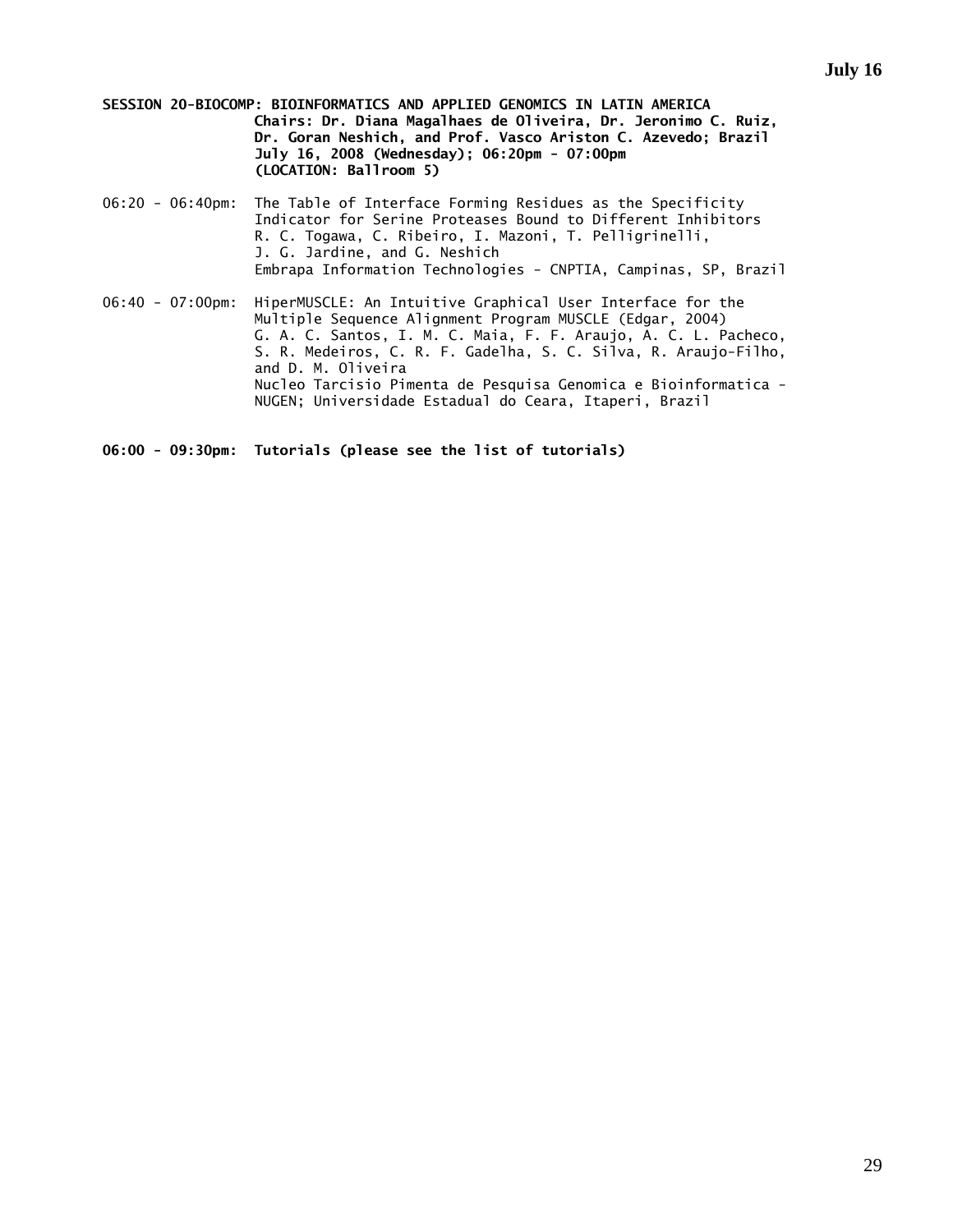**6:45am - 5:00pm: Registration (Second Floor, Conference Lobby: 1-5)** 

- **SESSION 21-BIOCOMP: APPLICATION OF ENGINEERING TECHNIQUES AND MATHEMATICS IN MEDICINE AND BIOLOGY Chairs: Jonathan L. Lustgarten and Lavanya Devi Golagani University of Pittsburgh School of Medicine, Pittsburgh, PA, USA Andhra University, India July 17, 2008 (Thursday); 08:00am - 10:20am (LOCATION: Ballroom 5)**
- 08:00 08:20am: A Group Monitoring Wireless System for Health Care Monitoring Alessandro Brawerman and Mauricio Perreto University of Positivo, Curitiba, Brazil
- 08:20 08:40am: Reverse Engineering Module Networks by PSO-RNN Hybrid Modeling Yuji Zhang, Jianhua Xuan, Benildo G. de los Reyes, Robert Clarke, and Habtom W. Ressom Lombardi Comprehensive Cancer Center, Georgetown Univ., Washington, DC, USA Virginia Polytechnic Institute and State University, Virginia University of Maine, Orono, Maine, USA
- 08:40 09:00am: Stochastic Simulation Algorithms for Chemical Reactions Tae-Hyuk Ahn, Yang Cao, and Layne T. Watson Virginia Polytechnic Institute and State University, USA
- 09:00 09:20am: A Full Dimensional Numerical Study of Pulsatile Human Blood Flow in Aortic Arch Renat A. Sultanov, Dennis Guster, Brent Engelbrekt and Richard Blankenbecler; St. Cloud State University, USA
- 09:20 09:40am: Long-Term HIV Dynamics: Mathematical Modeling and Optimal Control M. M. Hadjiandreou, R. Conejeros, V. S. Vassilidis, and D. I. Wilson University of Cambridge, UK
- 09:40 10:00am: No Tale in The Tail Dayananda Sagar Gangadharaiah and Sridhar Ramachandran Indiana University Southeast, New Albany, Indiana, USA Wright State University, Dayton, Ohio, USA
- 10:00 10:20am: FREE SLOT
- **10:20 10:40am: BREAK**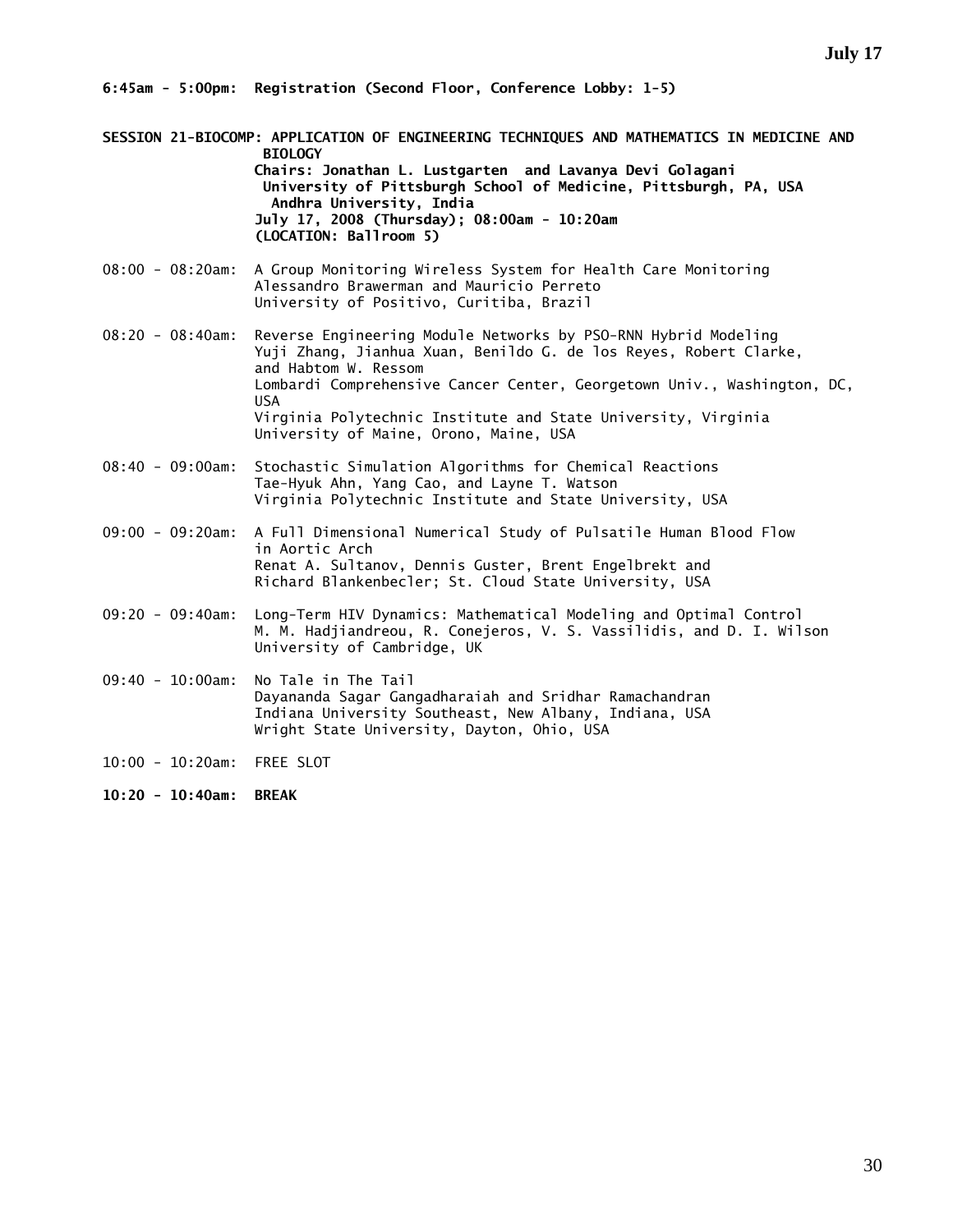**SESSION 22-BIOCOMP: (CONCURRENT SESSION with 26-BIOCOMP) MEDICAL DIAGNOSTIC TOOLS AND METHODS Chair: Dr. Diana Magalhaes de Oliveira Universidade Estadual do Ceara, Brazil July 17, 2008 (Thursday); 10:40am - 12:20pm (LOCATION: Ballroom 5)** 

- 10:40 11:00am: Observation and Reporting Experiments Undertaken in the Development of an Image Description Language for the Reporting by Pathologists of the Grading of Cancers Jon Plumley, Richard A. Gatward, Alison G. Todman, Raouf N. G. Naguib, and Mark K. Bennett Coventry University, United Kingdom Newcastle upon Tyne Hospitals, United Kingdom
- 11:00 11:20am: MATCH: A Decision Support System for Integration of Biomedical Data Jawed Siddiqi, Babak Akhgar, Sally Atkinson, Alicia Grudz, Alexandra Ihatowicz, Massimo and Lorenzo, and Peter Scriven Sheffield Hallam University, Sheffield, United Kingdom Fondazione IOM, Italy Royal Hallamshire Hospital, Sheffield, United Kingdom
- 11:20 11:40am: FREE SLOT
- 11:40 12:00pm: Recirculation in Vascular Access for Hemodialysis Treatment by Employ the On-Line Mesuring System of Urea in Blood Gustavo Adolfo Martinez Military Hospital Center, Mexico City
- 12:00 12:20pm: FREE SLOT
- **12:20 01:00pm: LUNCH (On Your Own)**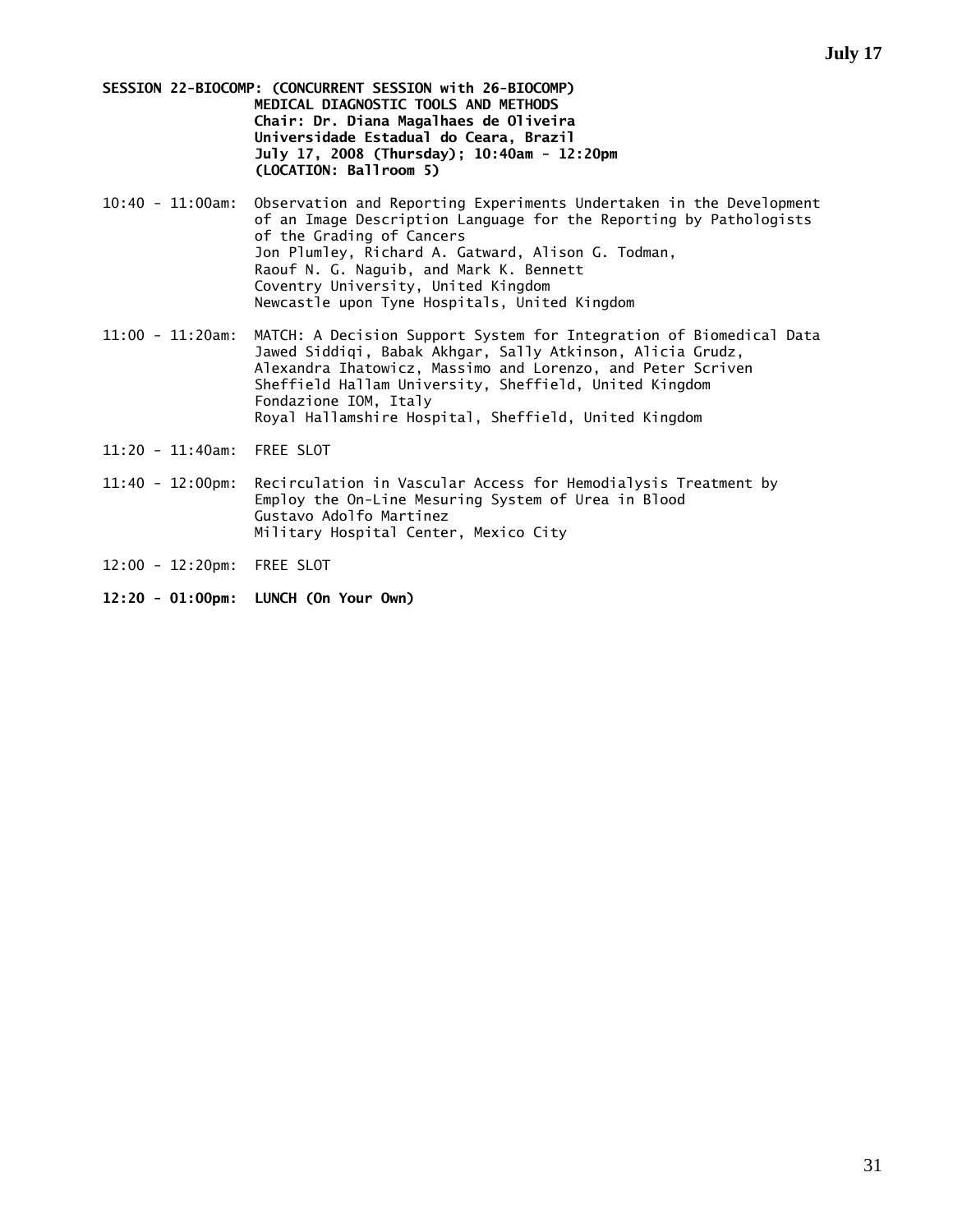**SESSION 23-BIOCOMP: (CONCURRENT SESSION with 26-BIOCOMP) STRUCTURE AND DYNAMICS OF MACRO MOLECULES + STRUCTURE ALIGNMENT I Chair: Prof. Kevin Daimi, University of Detroit Mercy, Michigan July 17, 2008 (Thursday); 01:00pm - 03:00pm (LOCATION: Ballroom 5)** 

- 01:00 01:20pm: Inverse Protein Folding in 3D Hexagonal Prism Lattice Under HP Model Arvind Gupta, Alireza Hadj Khodabakhshi, Jan Manuch, and Arash Rafiey Simon Fraser University, BC, Canada
- 01:20 01:40pm: Noise Tolerance of Universal Similarity Metric Applied to Protein Contact Map Comparison in Two Dimensions Sara Rahmati and Janice Glasgow; Queen's University, Canada
- 01:40 02:00pm: Protein Fold Family Recognition From Unassigned Residual Dipolar Coupling Data Rishi Mukhopadhyay, Paul Shealy, and Homayoun Valafar University of South Carolina, Columbia, South Carolina, USA
- 02:00 02:20pm: A New Algorithm for RNA Secondary Structure Prediction and Fast Method for Prediction of Simple H-type Pseudoknots Oyun-Erdene Namsrai and Keun Ho Ryu Chungbuk National University, Korea
- 02:20 02:40pm: Automated Assignment of Backbone Resonances Using Residual Dipolar Couplings Acquired from a Protein with Known Structure P. Shealy, R. Mukhopadhyay, S. Smith, and H. Valafar University of South Carolina, Columbia, South Carolina, USA
- 02:40 03:00pm: Bivariate Estimator for cDNA Microarray Images Using Complex Wavelets Tamanna Howlader and Yogendra P. Chaubey Concordia University, Montreal, Quebec, Canada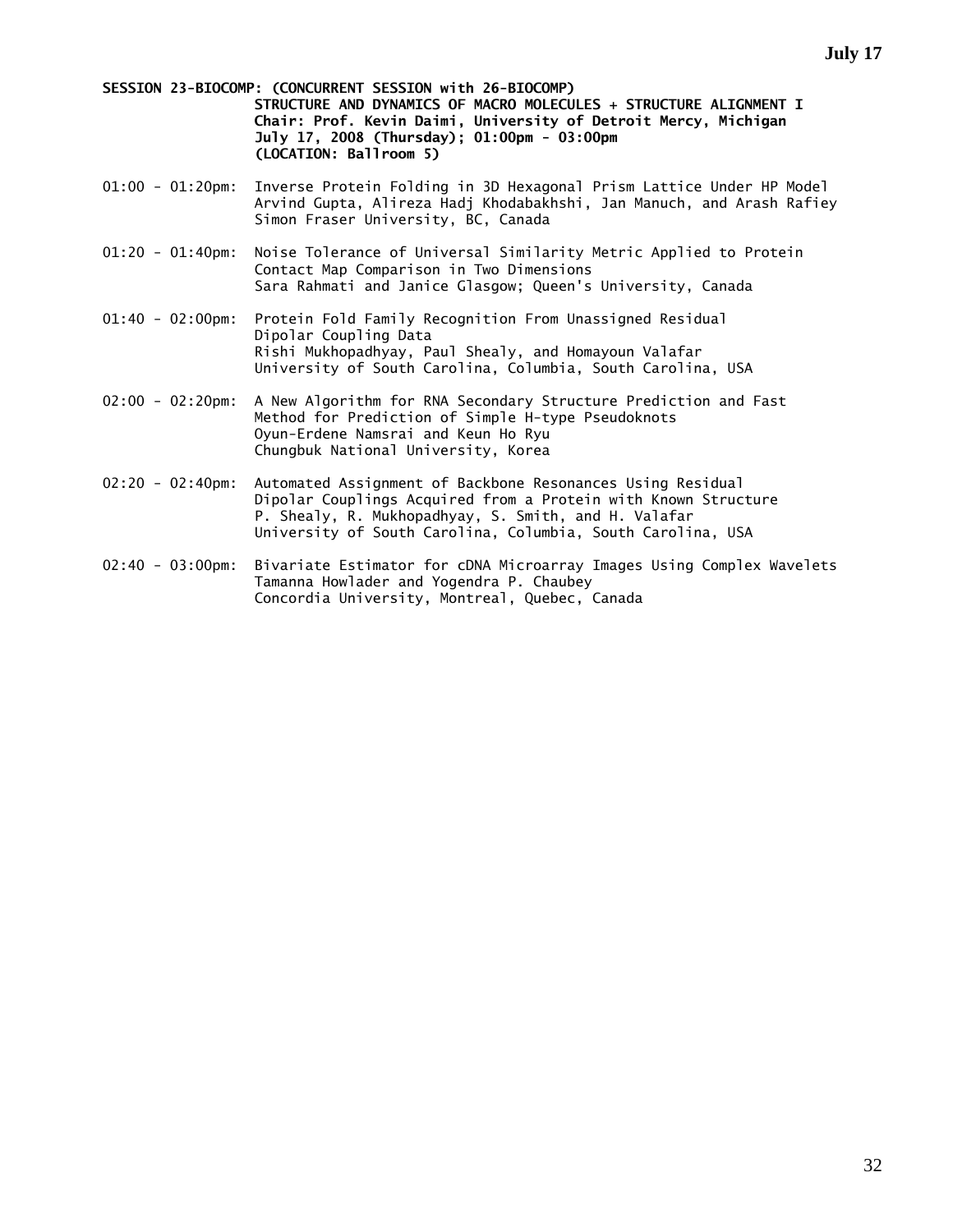#### **03:00 - 03:40pm: DISCUSSION SESSION C-BIOCOMP (Refreshments will be available) July 17, 2008 (Thursday) (LOCATION: Hallways - Ballrooms 1-5)**

- O. Analysis of Microarray Titration Experiments Ionut Bebu, Francoise Seillier-Moiseiwitsch and Hongfang Liu Georgetown University, USA
- O. Platescale: The Birthday Problem Applied to Single Molecule PCR Chris Stowers and Erik Boczko; Vanderbilt University, USA
- O. A Strategy for High Throughput Microarray Oligo Probe Design Using 454 and Sanger Sequencing Data of Eisenia Fetida Expressed Sequence Tags Ping Gong, Mehdi Pirooznia, Youping Deng, Xin Guan, Chaoyang Zhang, Chun Liang, and Edward J. Perkins SpecPro Inc., USA; University of Southern Mississippi, USA; Miami University, USA
- O. BindN+ for Improved Prediction of DNA or RNA Binding Residues in Protein Sequences Using Evolutionary Information Liangjiang Wang; Clemson University, USA
- O. Statistical Analysis on Detecting Signals of Adverse Drug Events with Drug-Drug Interactions Yu-Ting Huang, Shih-Fang Lin, and Von-Wun Soo National Tsing Hua Univ., Taiwan; National Univ. of Kaohsiung, Taiwan
- O. Development of a Human Arm-Liked Robotic Surgical System with Force Measurement for Laparoscopic Surgery Ki-Young Kim, Ho-Seok Song and Jung-Ju Lee; KAIST, Korea
- O. Dynamic Graph-based Relational Learning of Temporal Patterns in Biological Networks Changing over Time Chang Hun You, Lawrence B. Holder and Diane J. Cook Washington State University, USA
- O. A Stepwise Generalization Method for Extracting Minimum Generalized Set of Mismatch Clusters Hiroaki Kimura, Hajime Kitakami, Kotaro Araki and Keiichi Tamura Hiroshima City University, Japan
- O. A Robust Network Alignment Algorithm for Detecting Evolutionarily Conserved Networks and Protein Complexes Across Species Yu-Chun Lin, Hsiang-Yuan Yeh, Cheng-Yu Yeh and Von-Wun Soo National Tsing Hua University, Taiwan
- O. A Case Study of Genetic influence via Principal Component Analysis and Bayesian Factor Analysis Gaolin Zheng, Tonny Sangutei and Yingjun Cao North Carolina Central University, USA
- O. Fuzzy Ontology Based Querying Ana Aguilera, Leonid Tineo, and Harold Vasquez Universidad de Carabobo, Venezuela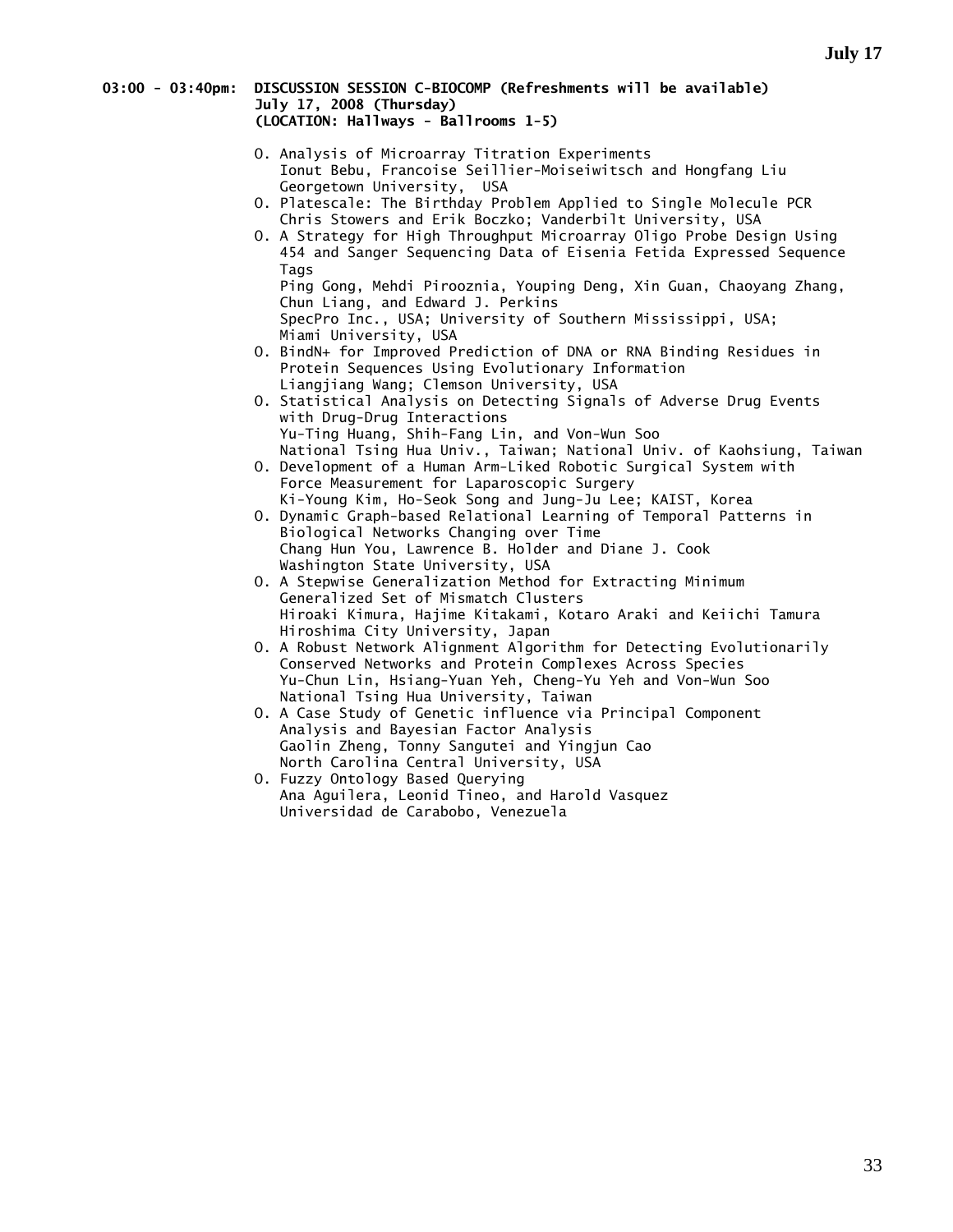**SESSION 24-BIOCOMP: (CONCURRENT SESSION with 27-BIOCOMP) STRUCTURE AND DYNAMICS OF MACRO MOLECULES + STRUCTURE ALIGNMENT II Chair: Dr. Qiang Cheng, Southern Illinois University, USA July 17, 2008 (Thursday); 03:40pm - 05:40pm (LOCATION: Ballroom 5)** 

- 03:40 04:00pm: Blueprint for an Algorithm for Conformational Transformation Tolerant Search Through a Database of Protein Structures I. Mihalek; Bioinformatics Institute, ASTAR, Singapore
- 04:00 04:20pm: Molecular Dynamics Simulations of Folding and Insertion of the Ebola Virus Fusion Peptide into a Membrane Bilayer Mark A. Olson, In-Chul Yeh, and Michael S. Lee Institute of Infectious Diseases, USA
- 04:20 04:40pm: Analysis of Protein-Ligand Interactions Using Localized Stereochemical Features Reetal Pai, James C. Sacchettini, and Thomas R. Ioerger Texas A&M University, USA
- 04:40 05:00pm: New Algorithm and Web Server for Finding Proteins with Similar 3D Structures Zaixin Lu, Zhiyu Zhao, Sergio Garcia, and Bin Fu University of Texas Pan American, USA
- 05:00 05:20pm: GIPSCo: A Method for Comparison of Protein Structures Based on Geometric Invariants Sandeep Deshmukh, Aniket Dalal, and Pramod P. Wangikar Indian Institute of Technology, India
- 05:20 05:40pm: FREE SLOT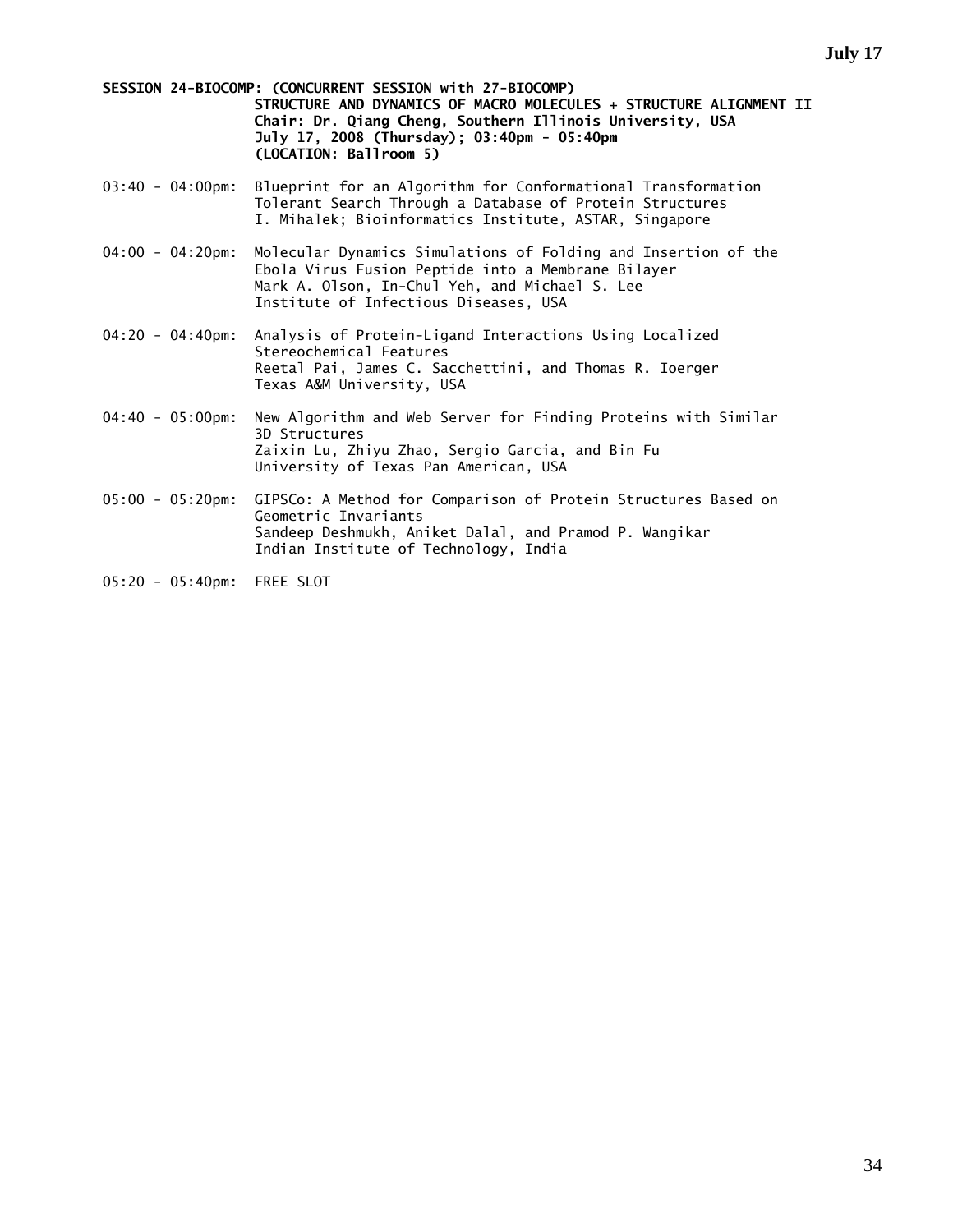**SESSION 25-BIOCOMP: (CONCURRENT SESSION with 27-BIOCOMP) BIOMOLECULAR PATHWAYS AND SYSTEM BIOLOGY Chair: Prof. Kevin Daimi, University of Detroit Mercy, Michigan July 17, 2008 (Thursday); 05:40pm - 07:00pm (LOCATION: Ballroom 5)** 

- 05:40 06:00pm: Stochastic Stability Analysis of the Heat Shock Response in E. Coli A. Meyer-Baese; Florida State University, USA
- 06:00 06:20pm: An Efficient Intelligent Binary Tree for Alternative Splice Site Detection Minseo Park; University of Massachusetts, USA
- 06:20 06:40pm: Relating Microbial Community Structure to a Dominant Environmental Variable in a Complex Environment: An Example from a Chromium Contaminated Site
	- A. V. Palumbo, J. C. Schryver, S. M. Pfiffner, T. L. Marsh, and C. C. Brandt Oak Ridge National Laboratory, USA; The University of Tennessee, USA; Michigan State University, USA
- 06:40 07:00pm: Optimize Observational Time Points to Maximize the Inferability of Gene Networks Frank Emmert-Streib and Andre S. Ribeiro Queen's University Belfast, UK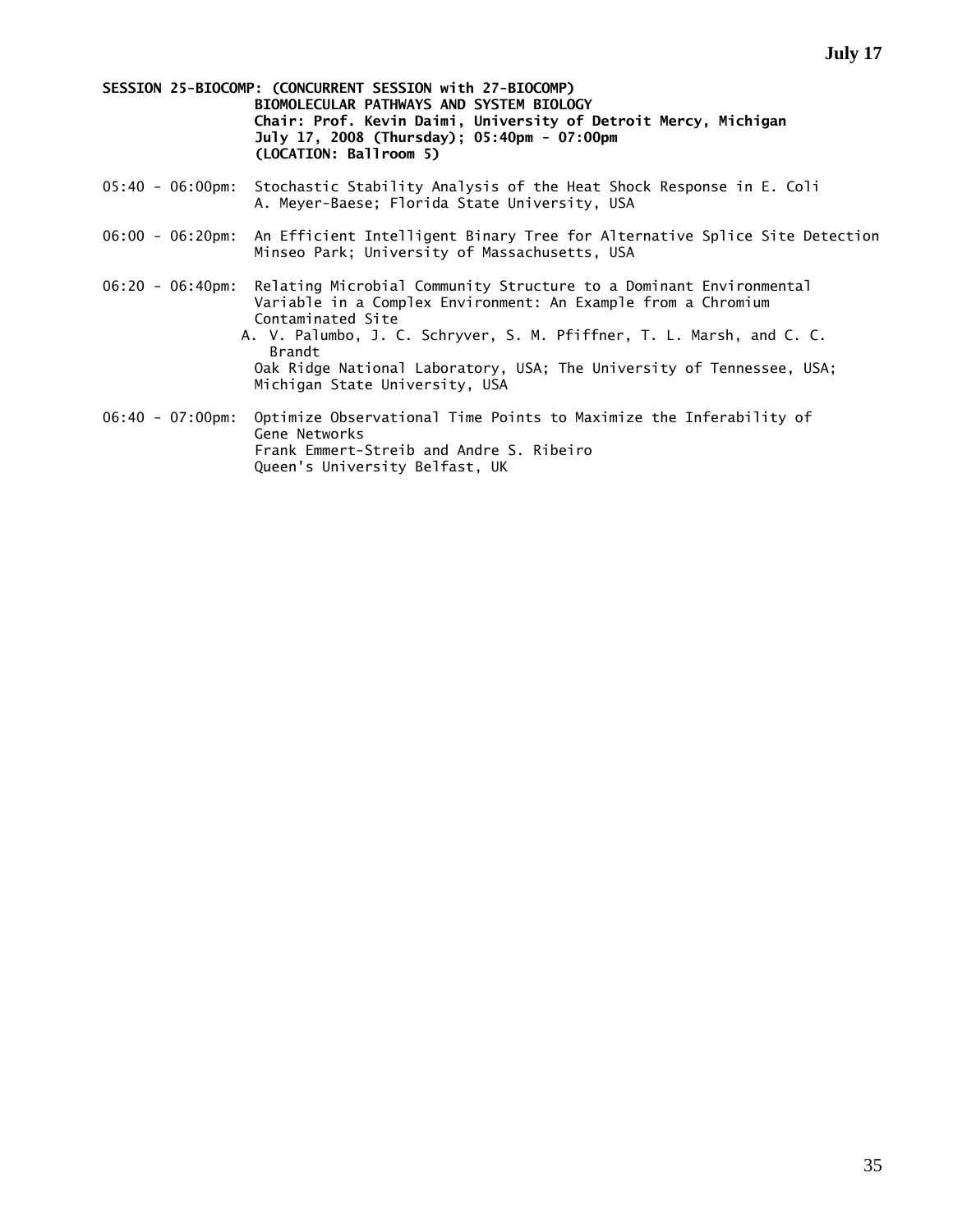**SESSION 26-BIOCOMP: (CONCURRENT SESSION with 22-BIOCOMP and 23-BIOCOMP) PHYLOGENETIC RECONSTRUCTION AND MOLECULAR EVOLUTION Chair: Dr. Mohammed Yeasin, University of Memphis, USA July 17, 2008 (Thursday); 11:40am - 03:00pm (LOCATION: Ballroom 1)** 

- 11:40 12:00pm: Inferring Functional Linkage from Residue Level Co-Evolution Information Roger A. Craig, Keyur Malaviya, Krishna Balasubramanian, and Li Liao University of Delaware, Newark, Delaware, USA
- 12:00 12:20pm: Incomparability of Results Between Phylogenetic Search Programs Kenneth Sundberg, Hyrum Carroll, Quinn Snell, and Mark Clement Brigham Young University, Provo, Utah, USA
- **12:20 01:00pm: LUNCH (On Your Own)**
- 01:00 01:20pm: An Integrative Approach to Phylogenetic Inference P. Wang, B. B. Zhou, and A. Y. Zomaya University of Sydney, NSW, Australia
- 01:20 01:40pm: Major Factors of Protein Evolution Revealed by Eigenvalue Decomposition Analysis Xin Liu, Li-Mei Zhang, Jun Yin, and Ya-Pu Zhao Chinese Academy of Sciences, Beijing, P. R. China Beijing Jiaotong University, Beijing, P. R. China
- 01:40 02:00pm: Computing the Mixture Distance Between Mixture Trees Chen-Hui Lin and Justie Su-Tzu Juan National Chi Nan University, Nantou, Taiwan
- 02:00 02:20pm: A Near ME ML Phylogenetic Reconstruction Method P. Wang, B. B. Zhou, P. Pang, and A. Y. Zomaya University of Sydney, NSW, Australia
- 02:20 02:40pm: Does Nucleotide Compositional Bias Explain Amino Acid Usage in Viral Genomes? Rishi Mukhopadhyay and John R. Rose University of South Carolina, Columbia, South Carolina, USA
- 02:40 03:00pm: FREE SLOT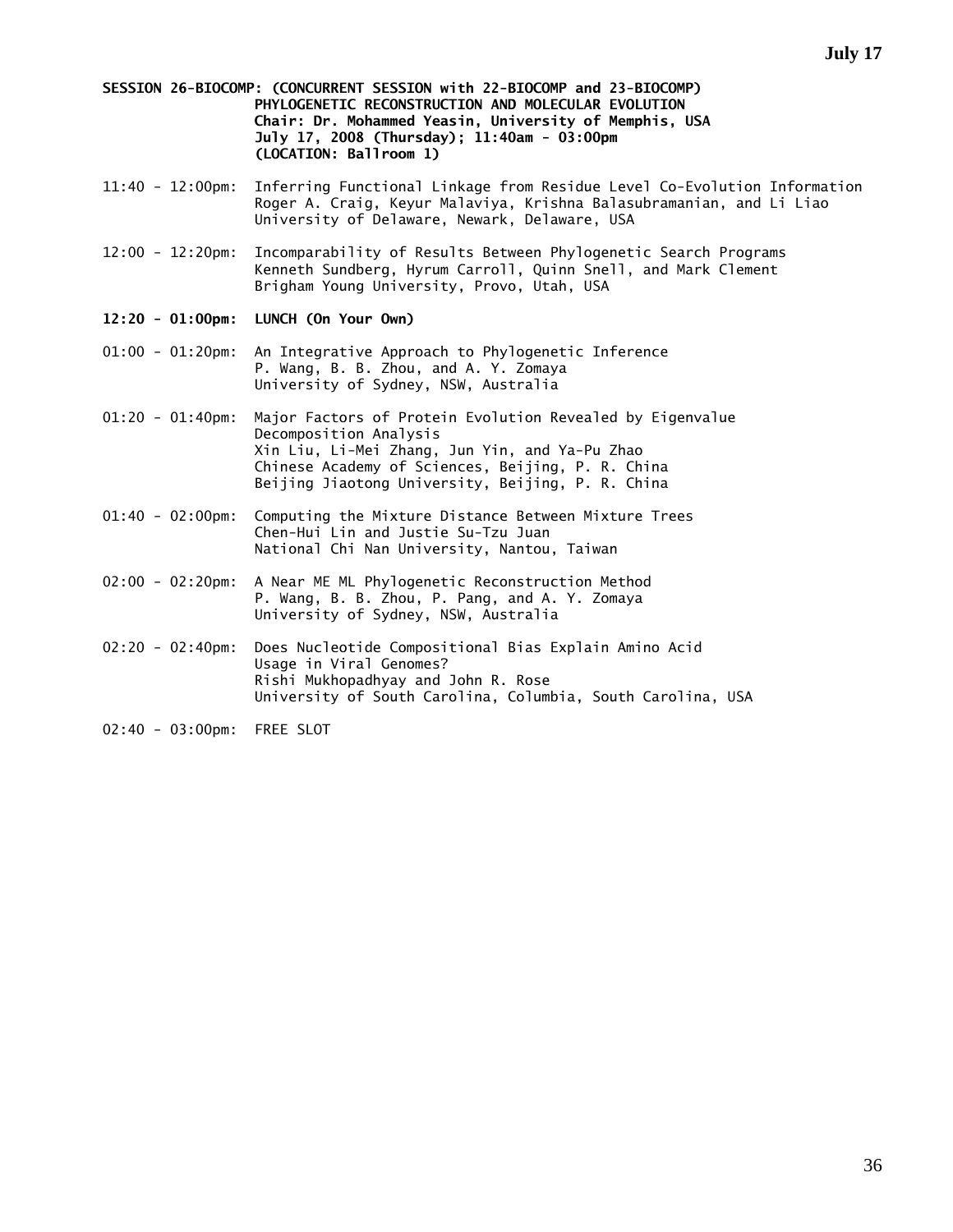**03:00 - 03:40pm: DISCUSSION SESSION C-BIOCOMP (Refreshments will be available) July 17, 2008 (Thursday) (LOCATION: Hallways - Ballrooms 1-5)** 

**SESSION 27-BIOCOMP: (CONCURRENT SESSION with 24-BIOCOMP and 25-BIOCOMP) GENE IDENTIFICATION AND CLUSTERING Chairs: Jonathan L. Lustgarten and Lavanya Devi Golagani University of Pittsburgh School of Medicine, Pittsburgh, PA, USA Andhra University, India July 17, 2008 (Thursday); 03:40pm - 06:20pm (LOCATION: Ballroom 1)** 

- 03:40 04:00pm: Exploring Transcriptional Modules by Integrative Gene Clustering Guided by Transcription Factor Binding Information Ting Gong, Jianhua Xuan, Rebecca B. Riggins, Yue Wang, Eric P. Hoffman, and Robert Clarke Virginia Polytechnic Institute and State University, Virginia, USA Georgetown University School of Medicine, Washington, DC, USA Children' National Medical Center, Washington, DC, USA
- 04:00 04:20pm: Algorithms for Designing the Minimal Set of Multiplexed Degenerate Universal Tagged Primers for RNA Virus Detection Jian Song, Jason Gans, Murray Wolinsky, Po-E Li, Emily Curd, Chris Detter and Hong Cai Biosecurity and Public Health (B-7), Los Alamos National Lab., New Mexico, USA; Genomics Science/Joint Genome Institute (B-6), Los Alamos National Lab., New Mexico, USA; Center for Tropical Research, University of California, Los Angeles, CA, USA
- 04:20 04:40pm: Mining Intronic Sequence Features of Splice Sites with Depth-Breadth Fused Codon Analyses Sing-Wu Liou and Yin-Fu Huang National Yunlin University of Science and Technology, Yunlin, Taiwan
- 04:40 05:00pm: Stochastic Context Free Grammar for RNA Modeling: An Overview Muhammed Al-Mulhem King Fahd University of Petroleum and Minerals, Dhahran, Saudi Arabia
- 05:00 05:20pm: Mutual Information Measure for Distinguishing Coding and Non-Coding DNA Sequences John R. Rose and Achraf El Allali University of South Carolina, Columbia, South Carolina, USA
- 05:20 05:40pm: Data Mining Pathogen Genomes Using GeneOrder and CoreGenes: Gene Order, Synteny, and Proteomes Padmanabhan Mahadevan and Donald Seto George Mason University, USA
- 05:40 06:00pm: Use of Nucleotide Genomic Signals in the Analysis of Variability and Inserts in Prokaryote Genomes Paul Dan Cristea and Rodica Aurora Tuduce Politehnica University of Bucharest, Romania
- 06:00 06:20pm: TandemXP A Computational Approach to Finding Approximate Tandem Repeats in Genomic Sequences Avinash Shankaranarayanan and Christine Amaldas Auckland University of Technology, Auckland, New Zealand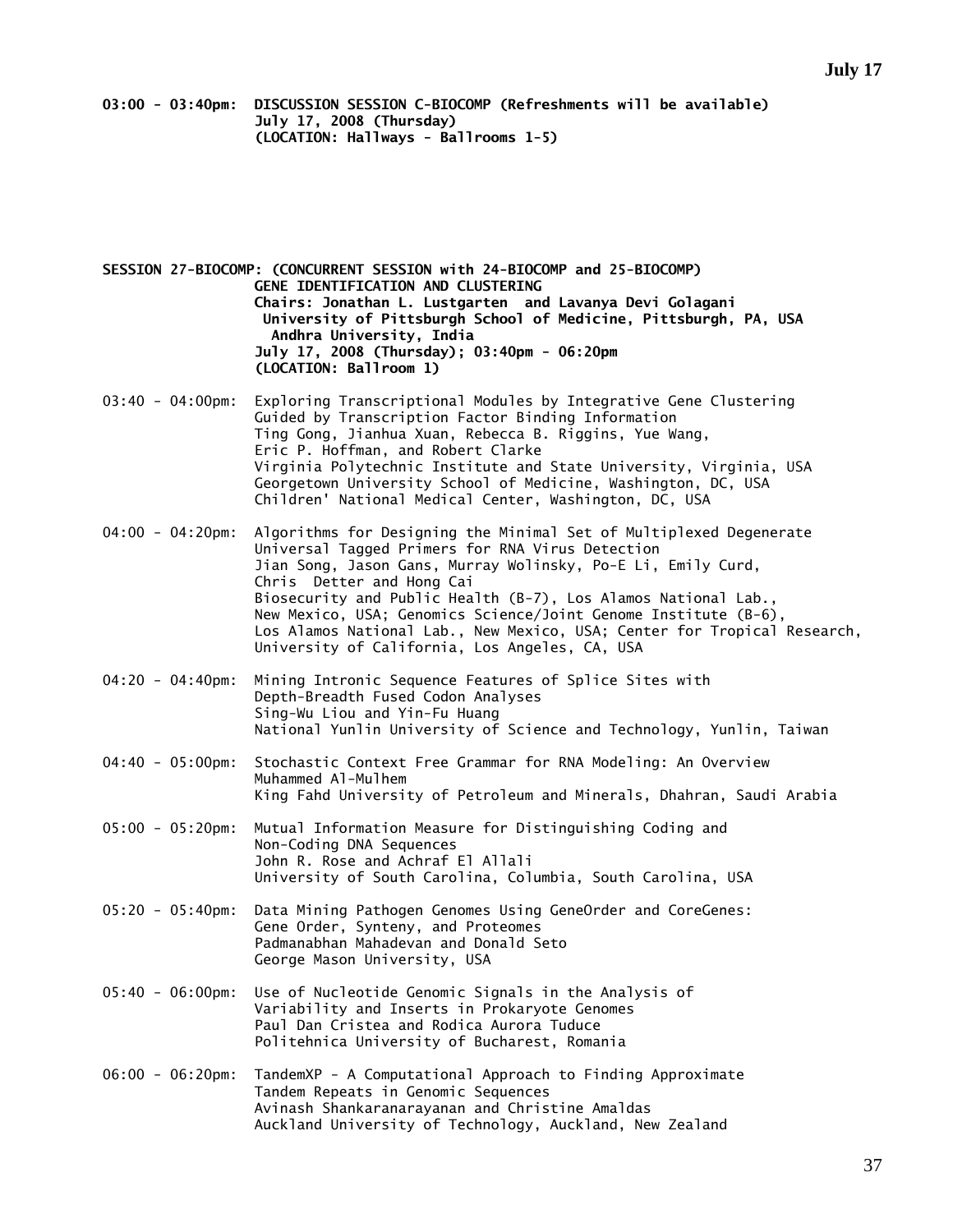## **CDES'08 CONFERENCE SCHEDULE**

### **The 2008 International Conference on Computer Design**

Monte Carlo Resort, Las Vegas, Nevada, July 14-17, 2008

#### **Note 1:**

*There are a number of other sessions (not listed as part of CDES'08 schedule) that are of significant interest to CDES conference participants (sessions belonging to other joint conferences in this event.) Therefore, you are encouraged to also check the schedules for other joint conferences. In particular, some sessions in PDPTA'08, ICWN'08, MSV'08, SAM'08, ESA'08, FECS'08, CIC'08, and ERSA'08, discuss topics that are within the scope of CDES; these have been scheduled so that CDES attendees can also participate in them.* 

#### **Note 2:**

*Each conference is divided into a number of topical sessions. These sessions are not necessarily scheduled in the same room/location. Therefore, conference attendees are to check the location of the session(s) they wish to attend - The conference room numbers appear in this document.* 

**July 13** 

**03:00 - 09:00pm: REGISTRATION (Second Floor, Conference Lobby; 1-5)**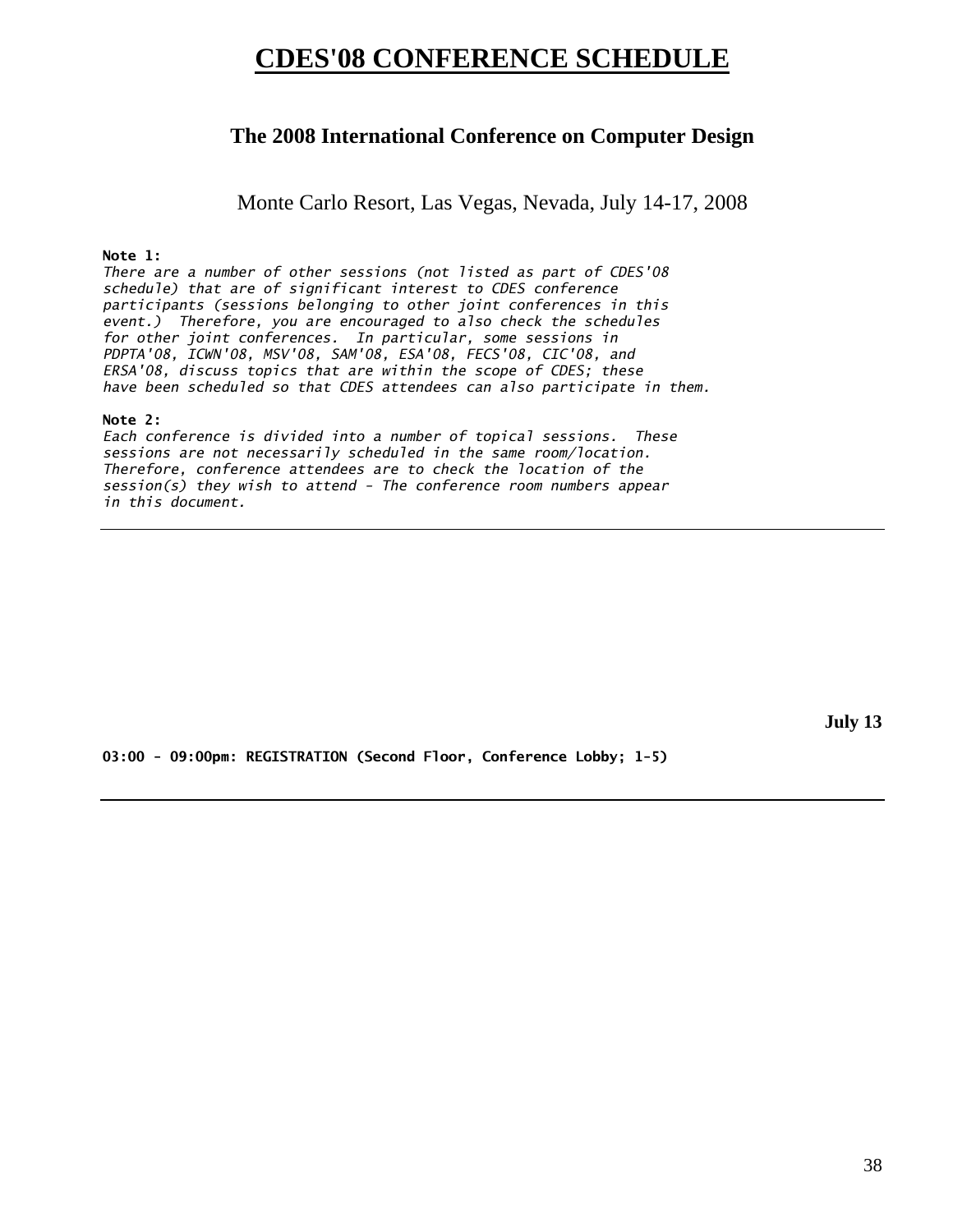**6:30am - 5:00pm: Registration (Second Floor, Conference Lobby: 1-5)** 

- **08:30 08:45am: WORLDCOMP'08 Opening Remarks Prof. Hamid R. Arabnia (General Chair & Coordinator) University of Georgia, Georgia, USA (LOCATION: Lance Burton Theater)**
- **08:45 09:35am: Keynote Lecture 1: The Parallel Computing Landscape: A Berkeley View 2.0 Prof. David A. Patterson Pardee Prof. of CS; Director, RAD Lab & Par Lab; Past President, ACM; Member, National Academy of Engineering; Member, National Academy of Sciences; Fellow of IEEE, ACM, & AAAS; University of California at Berkeley. (LOCATION: Lance Burton Theater)**
- **09:40 10:25am: Keynote Lecture 2: Searching in the "Real World" Prof. Ophir Frieder The Royden B. Davis, SJ, Chair in Interdisciplinary Studies at Georgetown University; IITRI Chair Professor of CS at Illinois Institute of Technology; Director, Information Retrieval lab; Fellow of IEEE, ACM, and AAAS (LOCATION: Lance Burton Theater)**
- **10:30 11:15am: Keynote Lecture 3: Achieving your Dreams Anousheh Ansari CEO, Chairman and Co-founder of Prodea Systems, Inc., USA; Space Ambassador (LOCATION: Lance Burton Theater)**
- **11:15a 12:00p: Keynote Lecture 4: Dimensions in Reconfigurable Computing: A New Wave in Electronic System Designs Chris Phillips Vice President of Engineering at ElementCXI, USA (LOCATION: Lance Burton Theater)**
- **12:00 01:20pm: LUNCH (On Your Own)**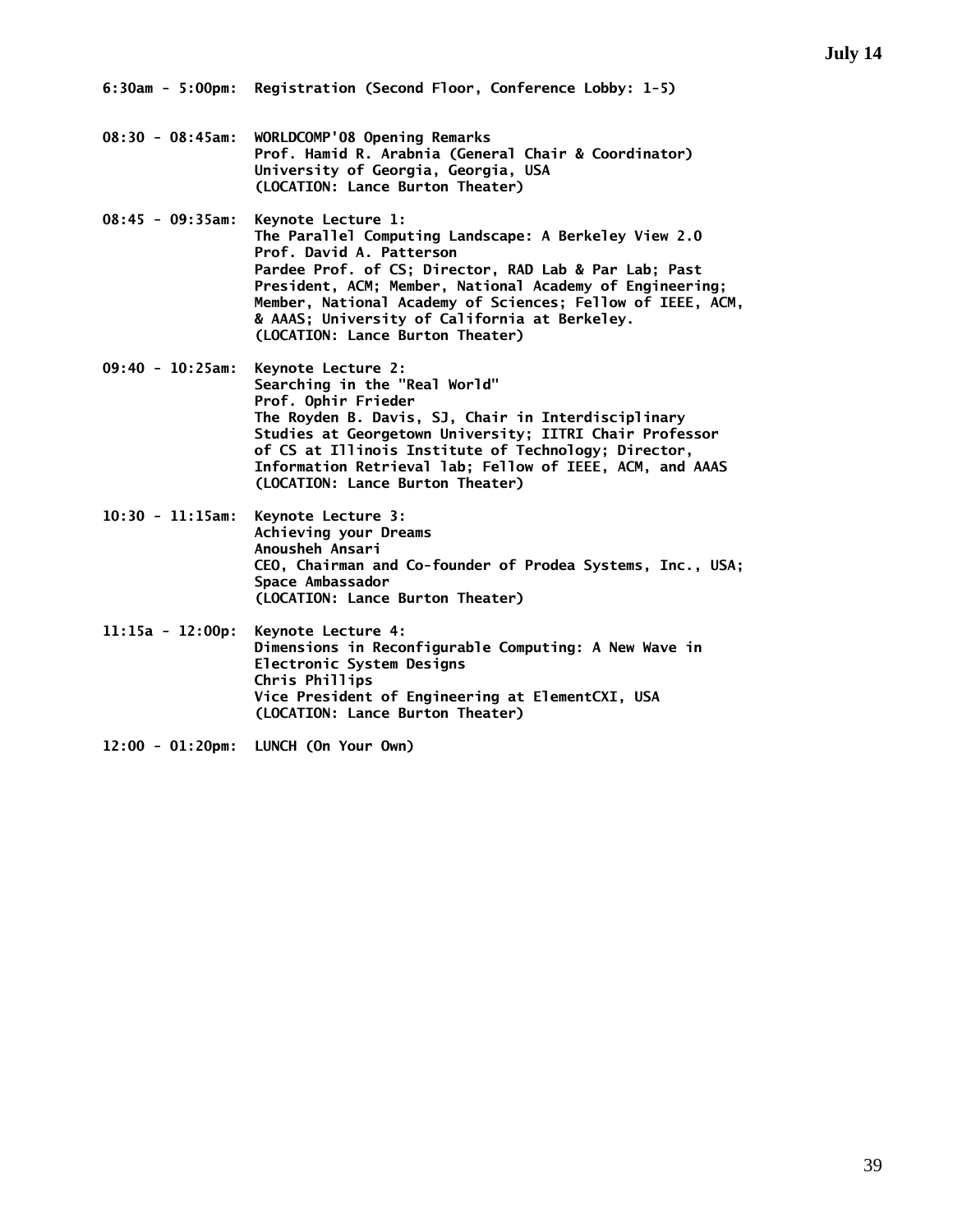- **SESSION 1-CDES: ALGORITHMS, CIRCUIT/HARDWARE DESIGN, AND TOOLS Chair: Dr. Srinivasa Vemuru, Ohio Northern University, USA July 14, 2008 (Monday); 01:20pm - 03:20pm (LOCATION: Titanium Room)**
- 01:20 01:40pm: R-Tree: A Hardware Implementation Xiang Xiao, Tuo Shi, Pranav Vaidya and Jaehwan John Lee IUPUI, USA
- 01:40 02:00pm: A Survey of Input Sensing and Processing Techniques for Multi-Touch Systems Jacob Pennock and M. H. N. Tabrizi East Carolina University, Greenville, North Carolina, USA
- 02:00 02:20pm: CSPA: An Adder Faster Than Carry-Lookahead Ranando King and Hai Jiang Arkansas State University, Arkansas, USA
- 02:20 02:40pm: FREE SLOT
- 02:40 03:00pm: Finding Minimal ESCT Expressions for Boolean Functions with Weight of up to 7 Dimitrios Voudouris, Marinos Sampson and George Papakonstantinou National Technical University of Athens, Greece
- 03:00 03:20pm: Design of Low-Area Rijndael Hardware Core Yong-Sung Jeon, Sang-Woo Lee, and Taek-Yong Nam Electronics and Telecommunications Research Institude, Korea
- **03:20 03:40pm: BREAK**
- 03:40 06:00pm: During this period, CDES'08 attendees are encouraged to participate in sessions belonging to PDPTA'08, ICWN'08, MSV'08, SAM'08, ESA'08, FECS'08, CIC'08, or ERSA'08. These sessions discuss topics that overlap the scope of CDES'08.
- **06:00 09:00pm: Tutorials (please see the list of tutorials)**
- **09:10 11:30pm: CONFERENCE RECEPTION DINNER & BANQUET KEYNOTE July 14 (Monday) High Performance Computing and Computational Intelligence: Link to the Translational Medicine and Personalized Healthcare Dr. Jack Y. Yang and Dr. Mary Qu Yang Harvard University, Massachusetts, USA and National Human Genome Research Institute, NIH, Bethesda, USA (LOCATION: Ballrooms 1-5)**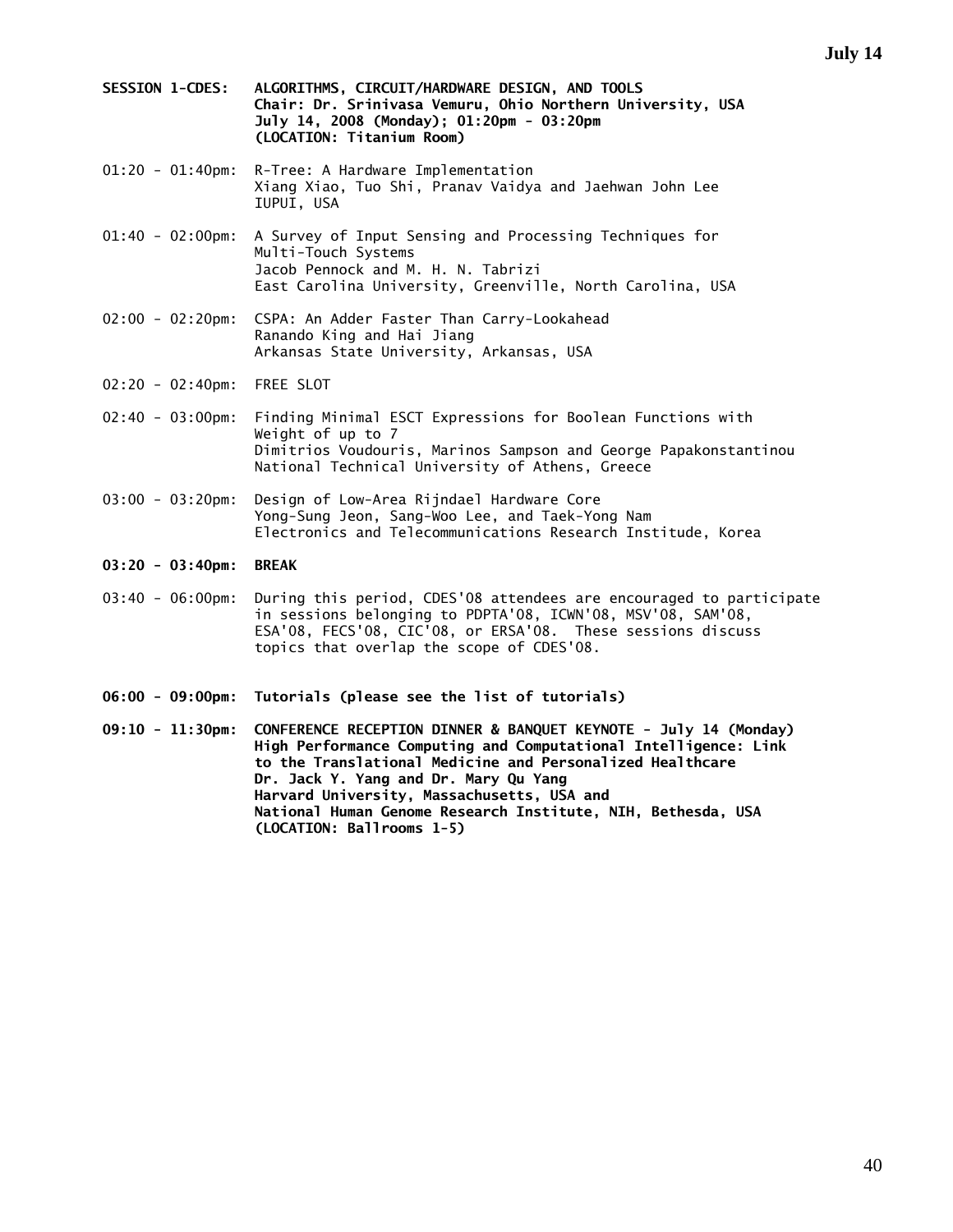- **SESSION 2-CDES: HIGH-PERFORMANCE SYSTEMS AND DESIGN ISSUES + APPLICATIONS + TOOLS/OS Chair: Dr. Lalit Kumar Awasthi, National Institute of Technology, India July 15, 2008 (Tuesday); 08:00am - 10:00am (LOCATION: Titanium Room)**
- 08:00 08:20am: A Specification Methodology for the Optimal Layout of a 2-Stage Interconnect Bus for Massively Parallel Architectures Gerd Pfeiffer and Manfred Schimmler Christian-Albrechts-University Kiel, Germany
- 08:20 08:40am: A Quantum Algorithm for Finding Minimum Exclusive-Or Expressions for Multi-Output Incompletely Specified Boolean Functions M. Sampson, D. Voudouris, and G. Papakonstantinou National Technical University of Athens, Greece
- 08:40 09:00am: FREE SLOT
- 09:00 09:20am: Nanowire Crossbar PLA with Adaptive Variable Redundancy Mandar Vijay Joshi and Waleed K. Al-Assadi Missouri University of Science and Technology, USA
- 09:20 09:40am: Nanocompilation for the Cell Matrix Architecture Thomas Way, Rushikesh Katikar, and Purushotham Ch Villanova University, Villanova, PA, USA
- 09:40 10:00am: Scalable Directory Organization for Tiled CMP Architectures Alberto Ros, Manuel E. Acacio, and Jose M. Garcia Universidad de Murcia, Spain
- **10:00 10:20am: BREAK**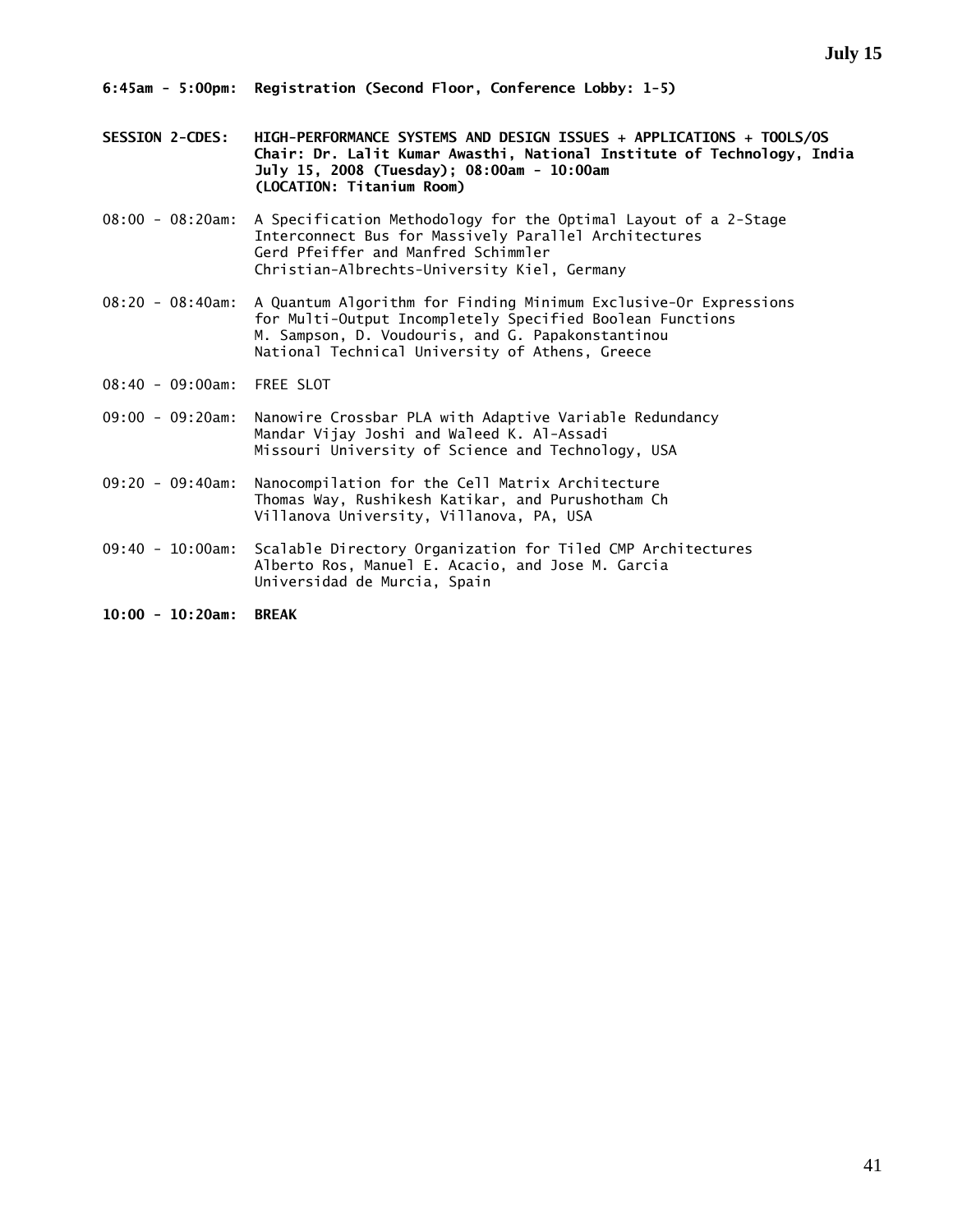- **SESSION 3-CDES: SIMULATION, MODELING, AND TESTING Chair: Prof. Waleed K. Al-Assadi Missouri University of Science and Technology, USA July 15, 2008 (Tuesday); 10:20am - 11:00am (LOCATION: Titanium Room)**
- 10:20 10:40am: High-Level Automatic Test Generation for VHDL Descriptions F. Giamarchi, L. Capocchi, D. Federici, and P.A. Bisgambiglia University of Corsica, France
- 10:40 11:00am: Single-Electron Tunneling Circuits for Image Processing Applications Costa Gerousis and David Ball Christopher Newport University, Virginia, USA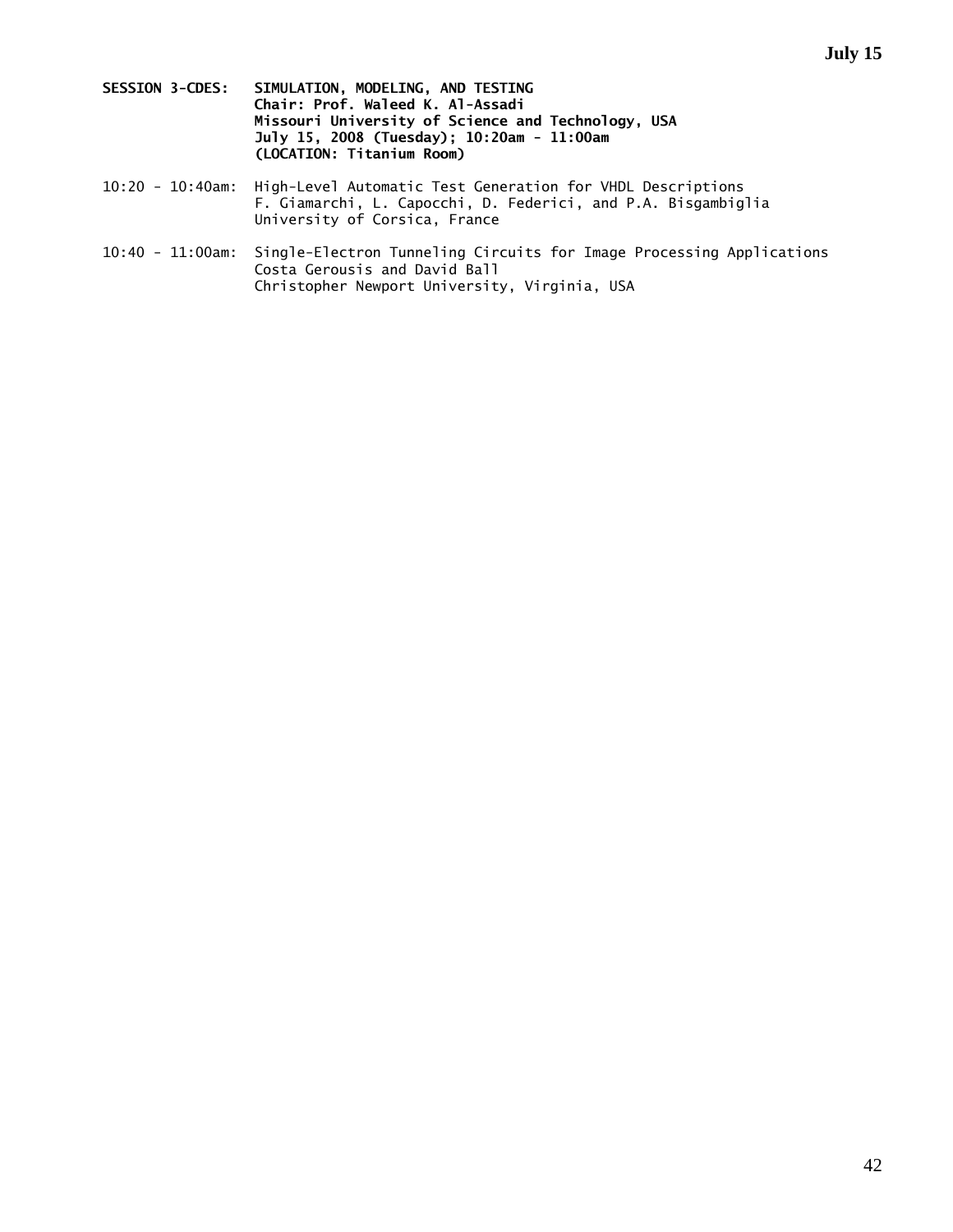- **SESSION 4-CDES: POWER AND ENERGY Chair: Prof. Waleed K. Al-Assadi Missouri University of Science and Technology, USA July 15, 2008 (Tuesday); 11:20am - 12:20p (LOCATION: Titanium Room)**
- 11:00 11:20am: Effective Dynamic Voltage and Frequency Scaling Algorithms Mahmoud Abdel-Fattah and Khaled El-Ayat American University in Cairo, Egypt; Microsoft Corporation
- 11:20 11:40am: Effects of Register File Organization on Leakage Power Consumption Pradeep Nair, Savithra Eratne, and Eugene John University of Texas at San Antonio, Texas, USA
- 11:40 12:00pm: How to Really Save Computer Energy? Vasily Moshnyaga Fukuoka University, Japan
- 12:00 12:20pm: FREE SLOT
- **12:20 01:20pm: LUNCH (On Your Own)**
- **01:20 06:00pm: During this period, CDES'08 attendees are encouraged to participate in sessions belonging to PDPTA'08, ICWN'08, MSV'08, SAM'08, ESA'08, FECS'08, CIC'08, or ERSA'08. These sessions discuss topics that overlap the scope of CDES'08.**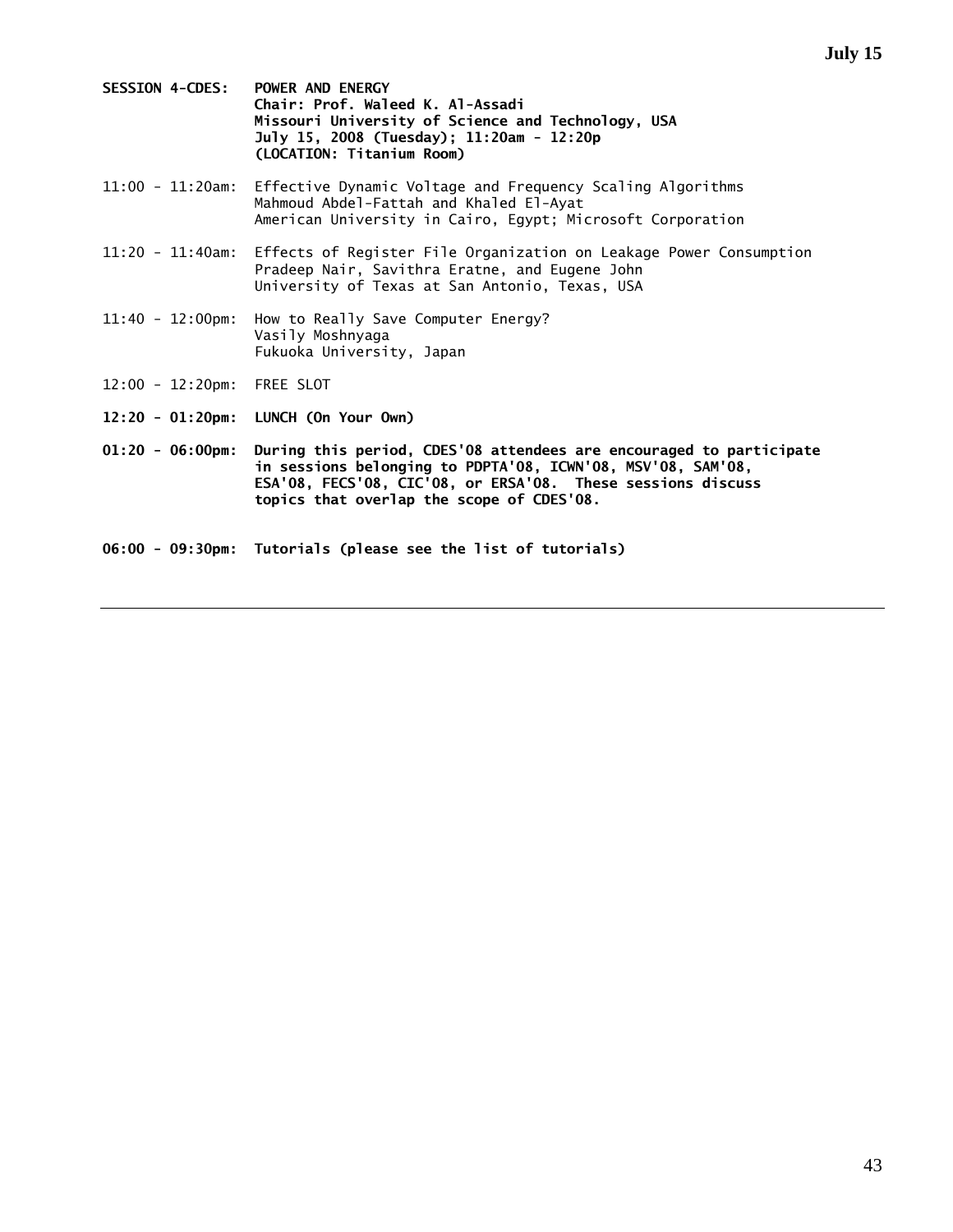**08:00 - 11:20am: During this period, CDES'08 attendees are encouraged to participate in sessions belonging to PDPTA'08, ICWN'08, MSV'08, SAM'08, ESA'08, FECS'08, CIC'08, or ERSA'08. These sessions discuss topics that overlap the scope of CDES'08.** 

**SESSION 5-CDES: ALGORITHMS, CIRCUIT/HARDWARE DESIGN, AND TOOLS Chair: Dr. Srinivasa Vemuru, Ohio Northern University, USA July 16, 2008 (Wednesday); 11:20am - 12:40pm (LOCATION: Titanium Room)** 

11:20 - 11:40am: Bus Encoding Schemes Using Positive Correlated Switchings in Subbuses: A Comparison Srinivasa Vemuru, Ahmed Elkammar, and Norman Scheinberg Ohio Northern University, Ada, Ohio, USA The City College of the City University of New York, USA

11:40 - 12:00pm: Modeling Non-Iterated System Behavior with Chu Spaces Lubomir Ivanov Iona College, New Rochelle, New York, USA

- 12:00 12:20pm: Transcoding Load Distribution Policy for Wireless Mobile Clients Dongmahn Seo, Heonguil Lee, and Inbum Jung Kangwon National University, Korea
- 12:20 12:40pm: FREE SLOT

**12:40 - 01:40pm: LUNCH (On Your Own)**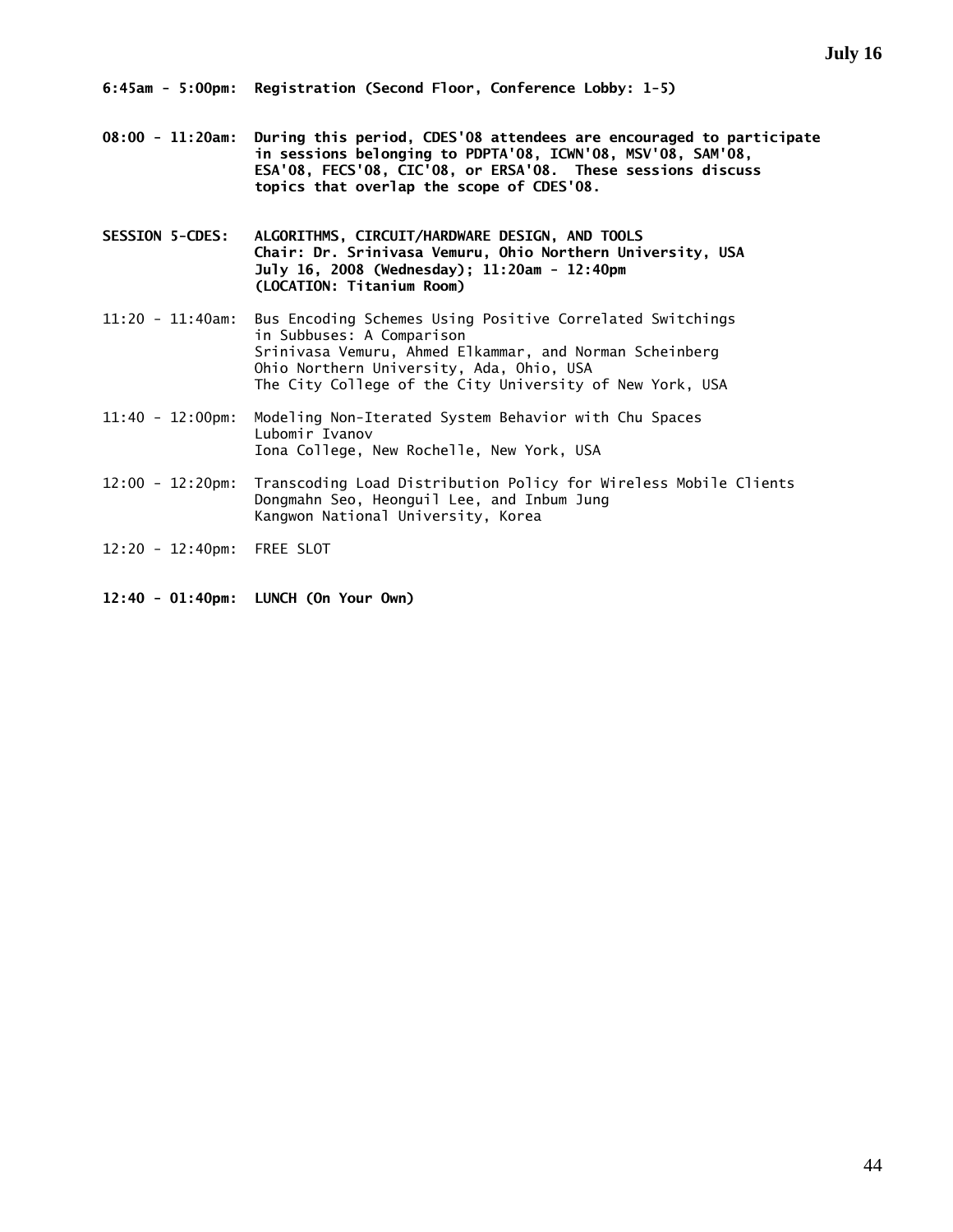- **SESSION 6-CDES: MEMORY, STORAGE, FILES, AND DEVICE DRIVERS Chair: Dr. Srinivasa Vemuru, Ohio Northern University, USA July 16, 2008 (Wednesday); 01:40pm - 03:00pm (LOCATION: Titanium Room)**
- 01:40 02:00pm: Low-Complexity Bypass Network Using Small RAM Shinobu Miwa, Hironori Ichibayashi, Hidetsugu Irie, Masahiro Goshima, Hironori Nakajo, and Shinji Tomita Tokyo University of Agriculture and Technology, Japan University of Tokyo, Japan; Kyoto University, Japan
- 02:00 02:20pm: A User-Space Device Driver Framework William M. Grim, Morgan Stanley, and Stephen A. Blythe Southern Illinois University - Edwardsville, USA
- 02:20 02:40pm: A Multi-Block Interleaving Structure for NAND Flash Memory Storage Jong-Min Jeong, Seung-Ho Park, Jung-Wook Park, Shin-Dug Kim, and Charles Weems Yonsei University, Seoul, Republic of Korea University of Massachusetts, Amherst, Massachusetts, USA
- 02:40 03:00pm: Capturing Dynamic Memory Structures Martin Uhl Technische Universitat Munchen, Munchen, Germany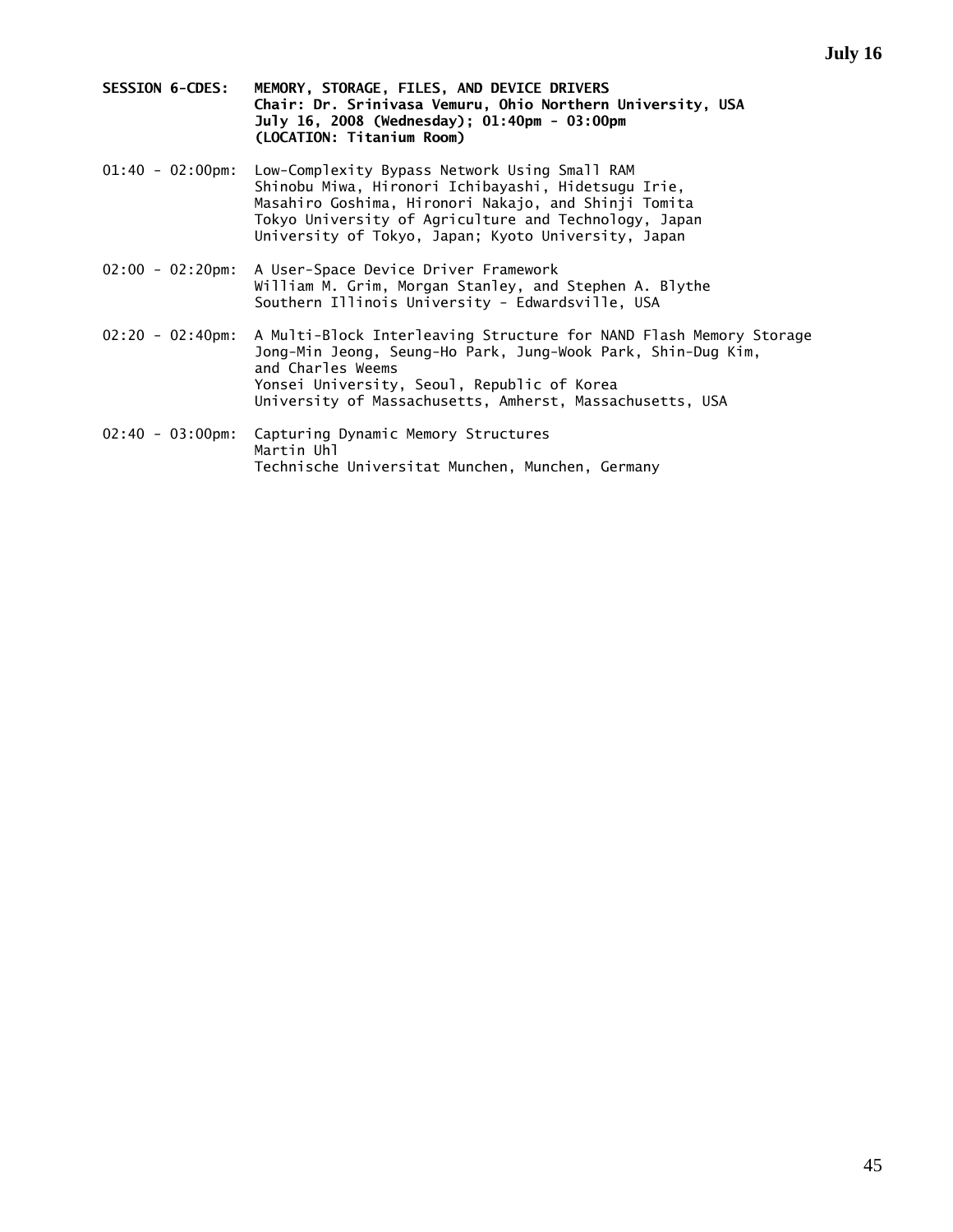| 03:00 - 03:40pm: DISCUSSION SESSION A-CDES (Refreshments will be available) |
|-----------------------------------------------------------------------------|
| July 16, 2008 (Wednesday)                                                   |
| (LOCATION: Hallways - Ballrooms 1-5)                                        |
|                                                                             |

- O. Analysis and Modeling of Substrate Noise in Domino CMOS Circuits Sagar Gosavi and Waleed K. Al-Assadi Missouri University of Science and Technology, Missouri, USA
- O. High Performance Cache Oscar Camacho, Luis A. Villa V., and Osvaldo Espinosa National Polytechnic Institute, Mexico
- O. Time-Domain Analysis of VLSI Interconnects Considering Oscillatory Inputs Rohit Sharma, Vivek Kumar Sehgal, Nitin, S. Rawat, and V. Kapoor Jaypee University of Information Technology, India
- O. An Approach for the Delay Simulation of D-Inverter in C-Ternary Logic Circuits Thanasin Bunnam and Arthit Thongtak Chulalongkorn University, Bangkok, Thailand
- **03:40 06:00pm: During this period, CDES'08 attendees are encouraged to participate in sessions belonging to PDPTA'08, ICWN'08, MSV'08, SAM'08, ESA'08, FECS'08, CIC'08, or ERSA'08. These sessions discuss topics that overlap the scope of CDES'08.**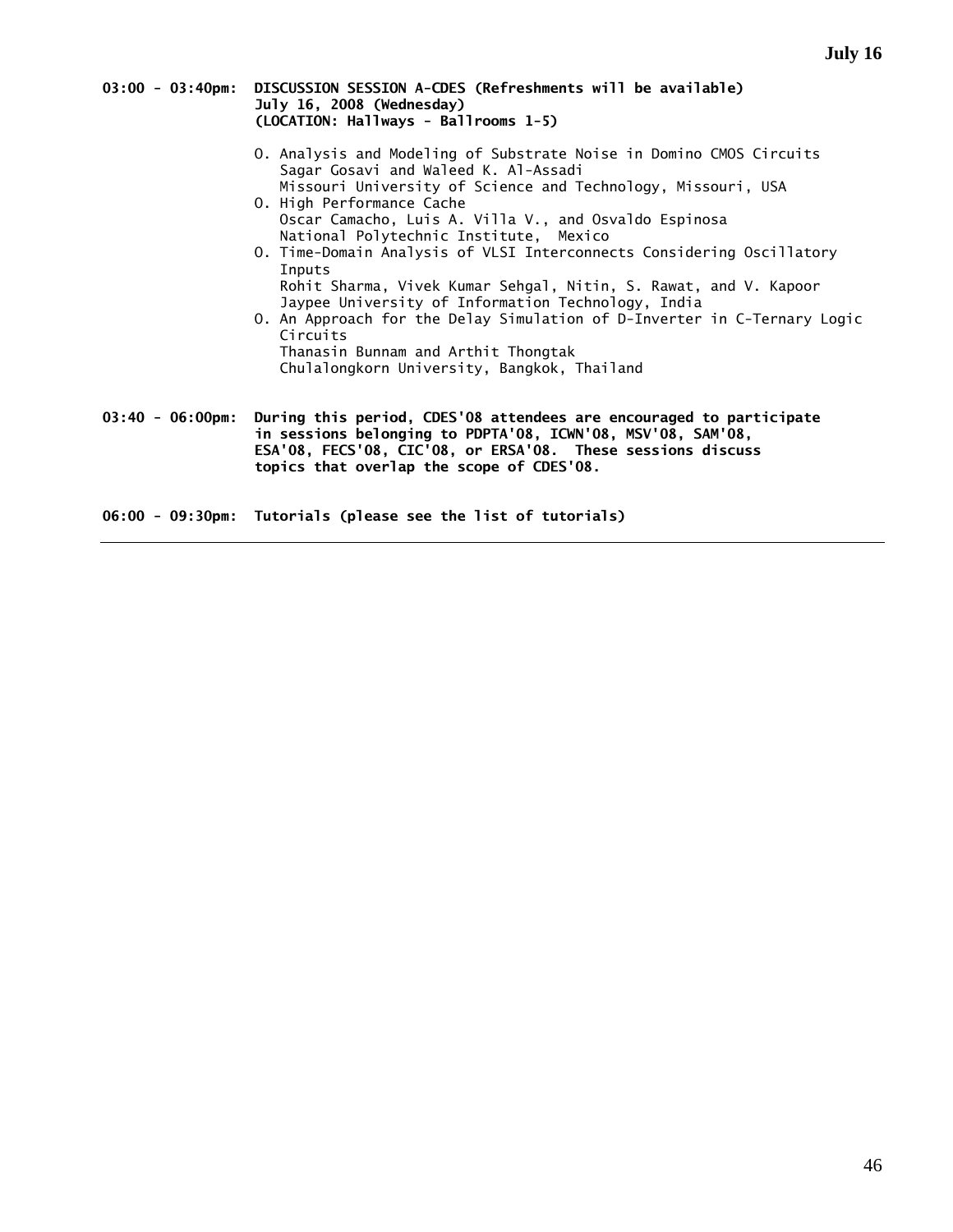**08:00a - 05:00p: During this period, CDES'08 attendees are encouraged to participate in sessions belonging to PDPTA'08, ICWN'08, MSV'08, SAM'08, ESA'08, FECS'08, CIC'08, or ERSA'08. These sessions discuss topics that overlap the scope of CDES'08.**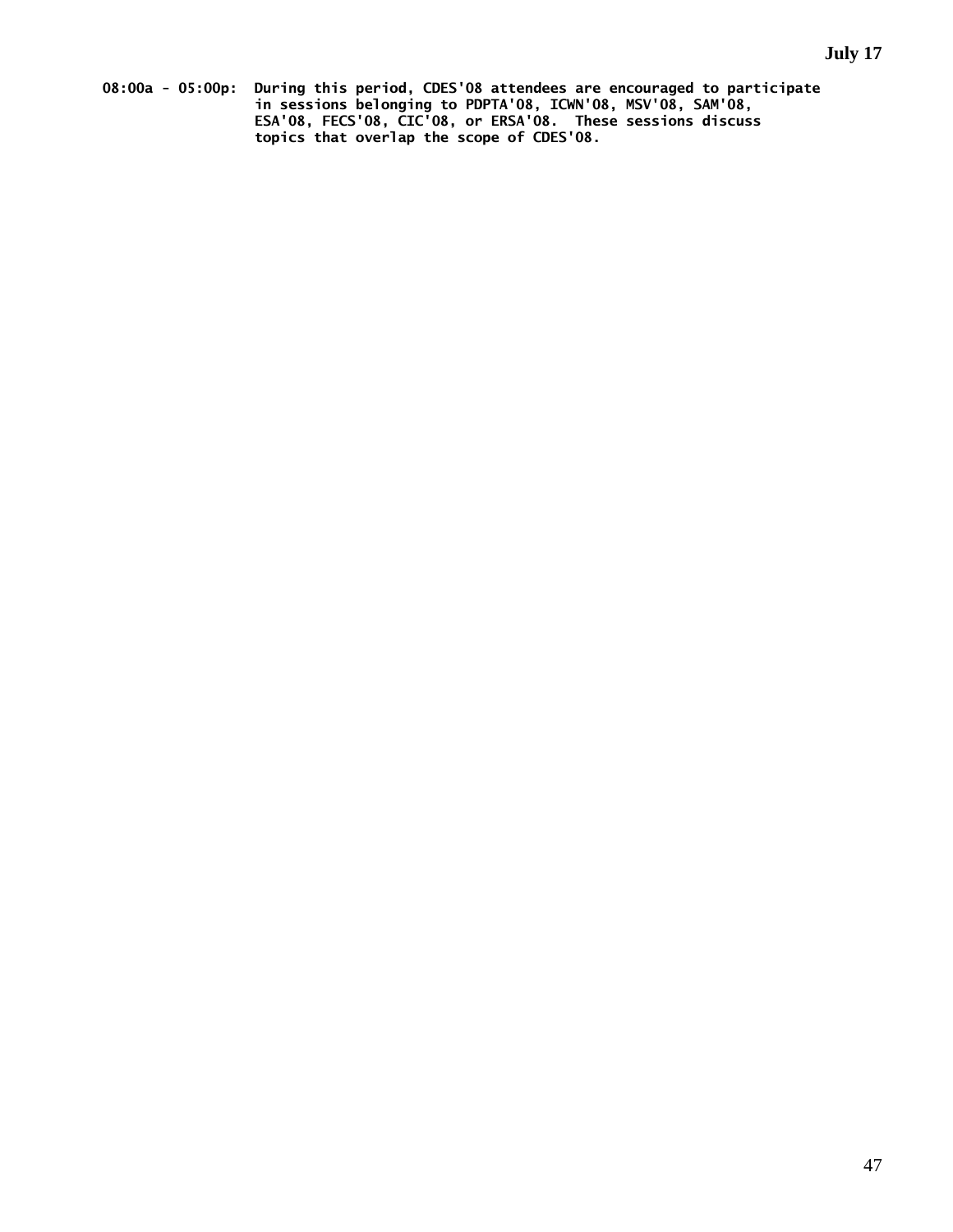# **CGVR'08 CONFERENCE SCHEDULE**

# **The 2008 International Conference on Computer Graphics and Virtual Reality**

Monte Carlo Resort, Las Vegas, Nevada, July 14-17, 2008

### **Note 1:**

*There are a number of other sessions (not listed as part of CGVR'08 schedule) that are of significant interest to CGVR conference participants (sessions belonging to other joint conferences in this event.) Therefore, you are encouraged to also check the schedules for other joint conferences. In particular, some sessions in ICWN'08, IPCV'08, MSV'08, ICOMP'08, SWWS'08, ESA'08, and FECS'08, discuss topics that are within the scope of CGVR; these have been scheduled so that CGVR attendees can also participate in them.* 

#### **Note 2:**

*Each conference is divided into a number of topical sessions. These sessions are not necessarily scheduled in the same room/location. Therefore, conference attendees are to check the location of the session(s) they wish to attend - The conference room numbers appear in this document.* 

**July 13** 

**03:00 - 09:00pm: REGISTRATION (Second Floor, Conference Lobby; 1-5)**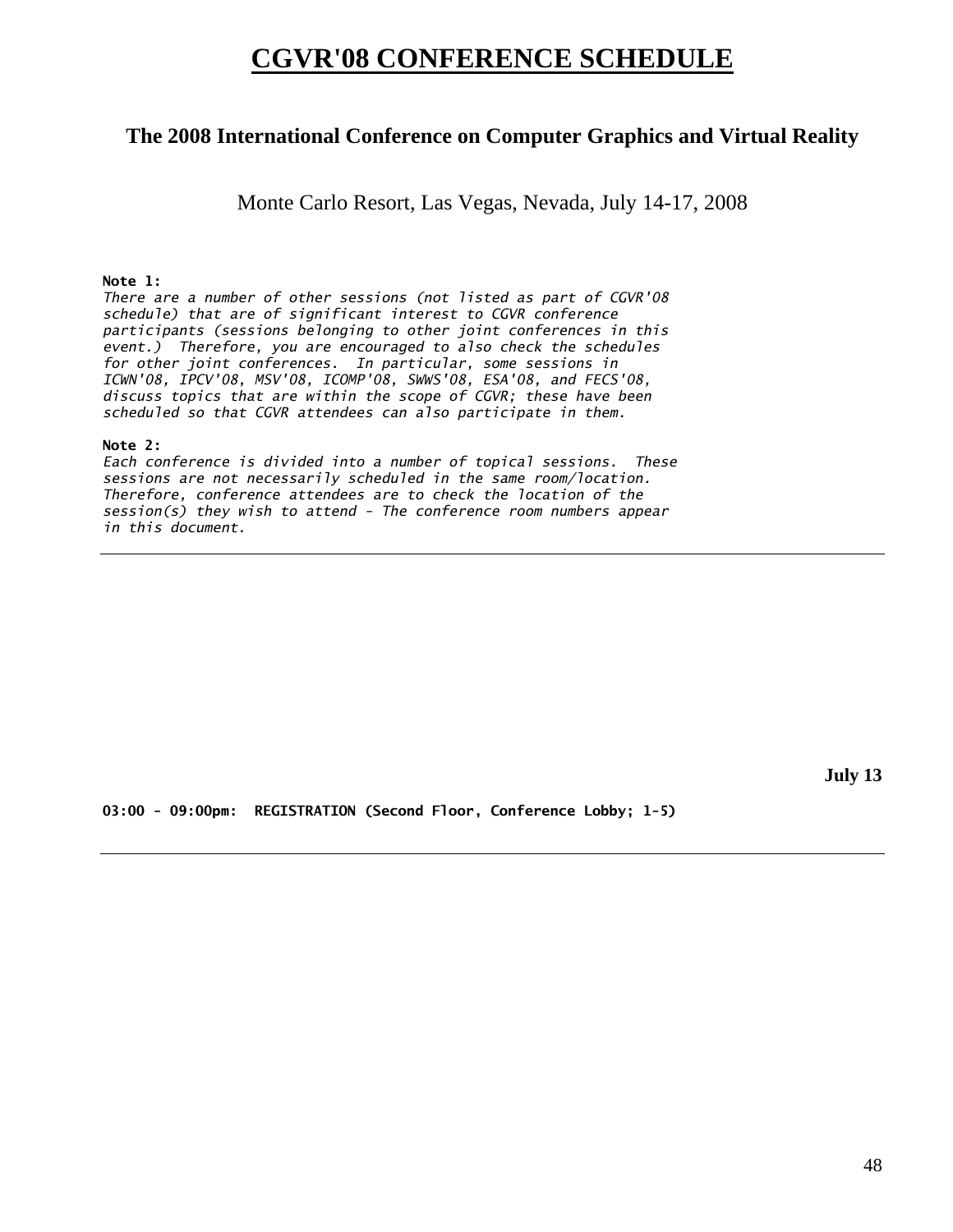- **08:30 08:45am: WORLDCOMP'08 Opening Remarks Prof. Hamid R. Arabnia (General Chair & Coordinator) University of Georgia, Georgia, USA (LOCATION: Lance Burton Theater)**
- **08:45 09:35am: Keynote Lecture 1: The Parallel Computing Landscape: A Berkeley View 2.0 Prof. David A. Patterson Pardee Prof. of CS; Director, RAD Lab & Par Lab; Past President, ACM; Member, National Academy of Engineering; Member, National Academy of Sciences; Fellow of IEEE, ACM, & AAAS; University of California at Berkeley. (LOCATION: Lance Burton Theater)**
- **09:40 10:25am: Keynote Lecture 2: Searching in the "Real World" Prof. Ophir Frieder The Royden B. Davis, SJ, Chair in Interdisciplinary Studies at Georgetown University; IITRI Chair Professor of CS at Illinois Institute of Technology; Director, Information Retrieval lab; Fellow of IEEE, ACM, and AAAS (LOCATION: Lance Burton Theater)**
- **10:30 11:15am: Keynote Lecture 3: Achieving your Dreams Anousheh Ansari CEO, Chairman and Co-founder of Prodea Systems, Inc., USA; Space Ambassador (LOCATION: Lance Burton Theater)**
- **11:15a 12:00p: Keynote Lecture 4: Dimensions in Reconfigurable Computing: A New Wave in Electronic System Designs Chris Phillips Vice President of Engineering at ElementCXI, USA (LOCATION: Lance Burton Theater)**
- **12:00 01:00pm: LUNCH (On Your Own)**
- **01:00 06:00pm: During this period, CGVR'08 attendees are encouraged to participate in sessions belonging to ICWN'08, IPCV'08, MSV'08, ICOMP'08, SWWS'08, ESA'08, or FECS'08. These sessions discuss topics that overlap the scope of CGVR'08.**
- **06:00 09:00pm: Tutorials (please see the list of tutorials)**
- **09:10 11:30pm: CONFERENCE RECEPTION DINNER & BANQUET KEYNOTE July 14 (Monday) High Performance Computing and Computational Intelligence: Link to the Translational Medicine and Personalized Healthcare Dr. Jack Y. Yang and Dr. Mary Qu Yang Harvard University, Massachusetts, USA and National Human Genome Research Institute, NIH, Bethesda, USA (LOCATION: Ballrooms 1-5)**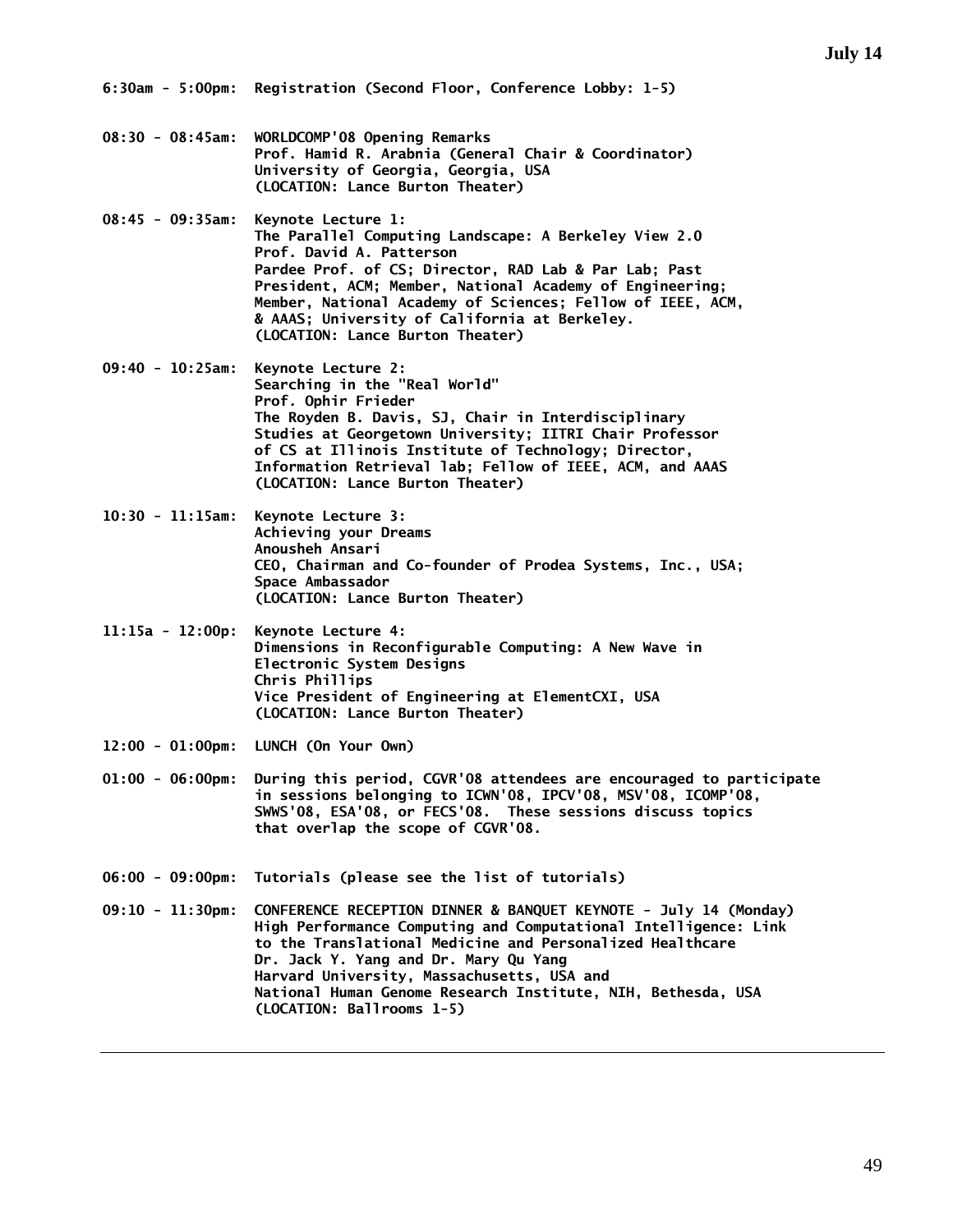- **08:00 11:20am: During this period, CGVR'08 attendees are encouraged to participate in sessions belonging to ICWN'08, IPCV'08, MSV'08, ICOMP'08, SWWS'08, ESA'08, or FECS'08. These sessions discuss topics that overlap the scope of CGVR'08.**
- **11:20a 12:20p: LUNCH (On Your Own)**
- **SESSION 1-CGVR: VIRTUAL REALITY Chair: Dr. Leon Deligiannidis, Wentworth Institute of Technology, USA July 15, 2008 (Tuesday); 12:20pm - 01:40pm (LOCATION: Titanium Room)**
- 12:20 12:40pm: FREE SLOT
- 12:40 01:00pm: Virtual Reality Technology Assisting Communication Apprehension Max M. North, Jeremy Hill, Ainonehi Aikhuele, and Sarah M. North Southern Polytechnic State University, Marietta, Georgia, USA; Clark Atlanta University, Atlanta, Georgia, USA
- 01:00 01:20pm: Generating Smooth Virtual Reality Maps Using 3D Building Blocks Bradley J. Wimpey and Walter D. Potter University of Georgia Athens, USA
- 01:20 01:40pm: A New Approach for Adding Facial Expression to Neutral Face Ripon Kumar Saha, Naresh Chandra Biswas and Rameswar Debnath Khulna University, Bangladesh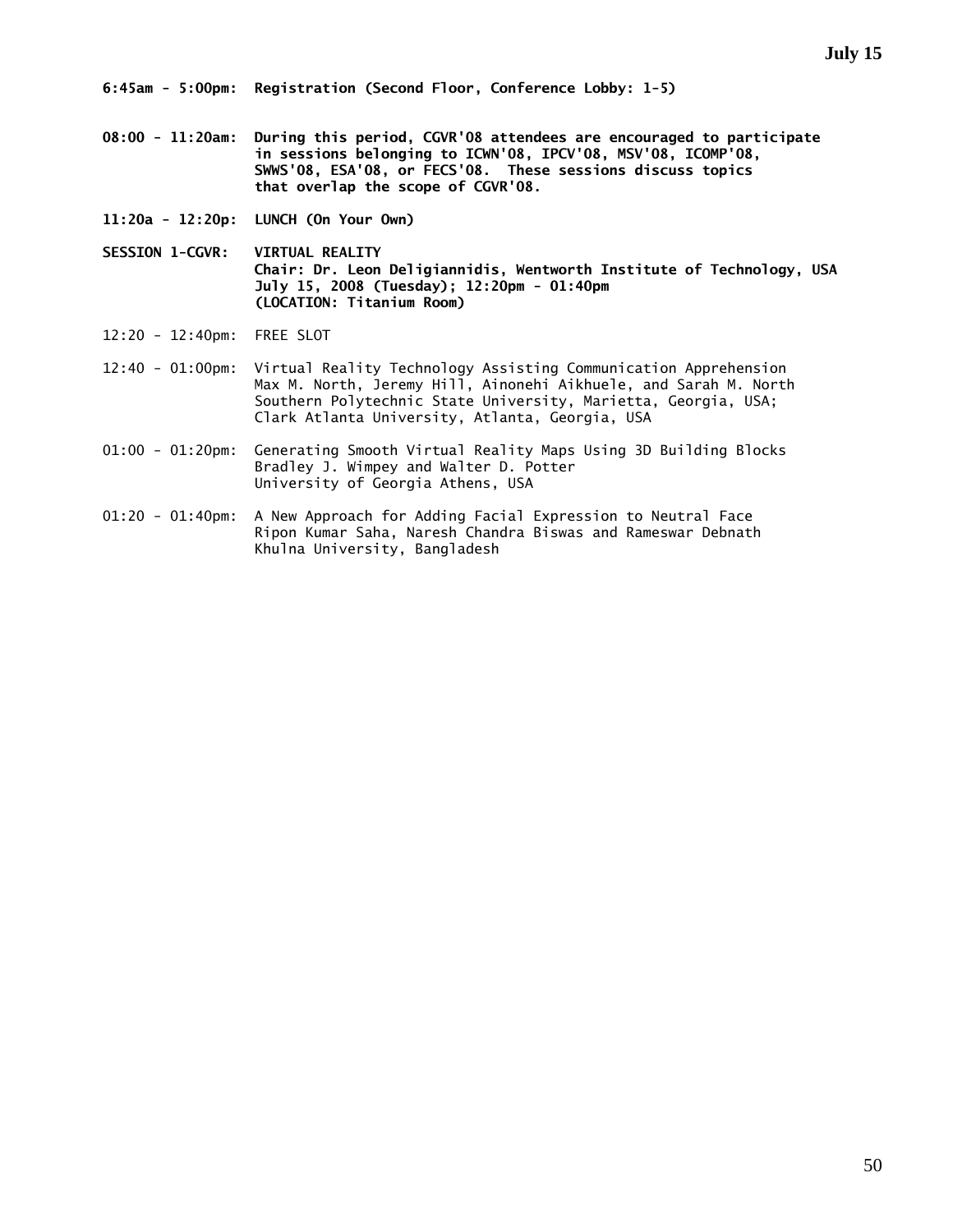- **SESSION 2-CGVR: VIRTUAL ENVIRONMENTS Chair: Dr. Leon Deligiannidis, Wentworth Institute of Technology, USA July 15, 2008 (Tuesday); 01:40pm - 03:00pm (LOCATION: Titanium Room)**
- 01:40 02:00pm: River and Coastal Action in Automatic Terrain Generation Soon Tee Teoh San Jose State University, San Jose, California, USA
- 02:00 02:20pm: Adapting the Storage of Large Medical Datasets to Enable Interactive Display Anupam Agrawal, Josef Kohout, Gordon J. Clapworthy, Nigel J. B. McFarlane, Feng Dong, Marco Viceconti, Fulvi Taddei, and Debora Testi University of Bedfordshire, Luton, UK Istituti Ortopedici Rizzoli, Bologna, Italy BioComputing Compentence Centre, SCS s.r.l., Italy
- 02:20 02:40pm: Visualizing Platonic Solids with Shading, Colour Interpolation and Textures Using OpenGL A. Arokiasamy Eastern Mediterranean University, Turkey
- 02:40 03:00pm: Interactive Tracking of Three-Dimensional Critical Points in Unsteady, Large-Scale CFD Datasets Andreas Gerndt, Torsten Kuhlen, and Carolina Cruz-Neira Louisiana Immersive Technologies Enterprise, USA; Aachen Univ., Germany; Univ. of Louisiana at Lafayette, USA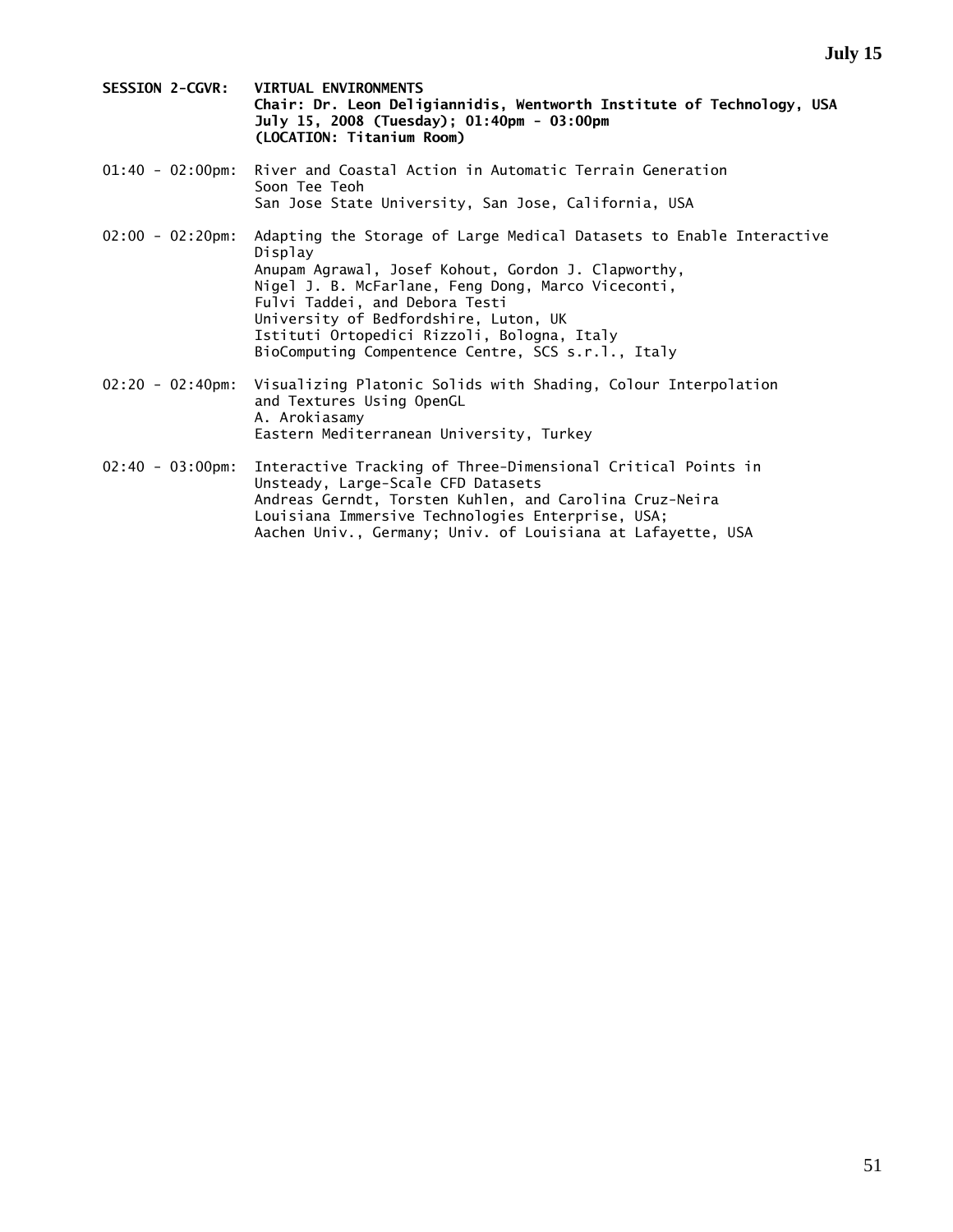#### **03:00 - 03:40pm: DISCUSSION SESSION A-CGVR (Refreshments will be available) July 15, 2008 (Tuesday) (LOCATION: Hallways - Ballrooms 1-5)**

- O. Simulation and Certification for Collision Between Satellites in Solar System Celestial Model Guofeng Qin, Qiyan Li, and Xiuying Deng Tongji University, Shanghai, P. R. China Chinese National CAD Application Technology Training Center for Engineering Design, ShangHai, P. R. China
- O. Development of a Cost Effective, High Quality 3D Screen for 3D Visualization Without Attachments to the Eyes or to the Monitor M. N. Rao, M. Karthikeyan, T. Geethanjali, E. Arun Sabastin, and J. Karthik; St. Josephs College of Engineering & Tech., India
- O. 3D Model Retrieval Using Convex Hull and Curvature Ami Kim, JuWhan Song, and OuBong Gwun Chonbuk National University, Korea; JeonJu University, Korea
- O. Decoupled Agent Architecture for Virtual Operating Room Training Simulations Emre Baydogan, Lee A Belfore II, and Saurav Mazumdar
- Old Dominion University, USA O. Matrix Operations Simulator Application in Java Using OpenGL Thomas Sullivan and Benjamin A. Ring
	- United States Military Academy, USA
- O. Accelerating Motion Compensation of H.264 Video Decoder with GPU Xiao Yuan, Jianbin Song, Bo Li, and Qinglei Meng Beihang University, P. R. China

- **03:40 06:00pm: During this period, CGVR'08 attendees are encouraged to participate in sessions belonging to ICWN'08, IPCV'08, MSV'08, ICOMP'08, SWWS'08, ESA'08, or FECS'08. These sessions discuss topics that overlap the scope of CGVR'08.**
- **06:00 09:30pm: Tutorials (please see the list of tutorials)**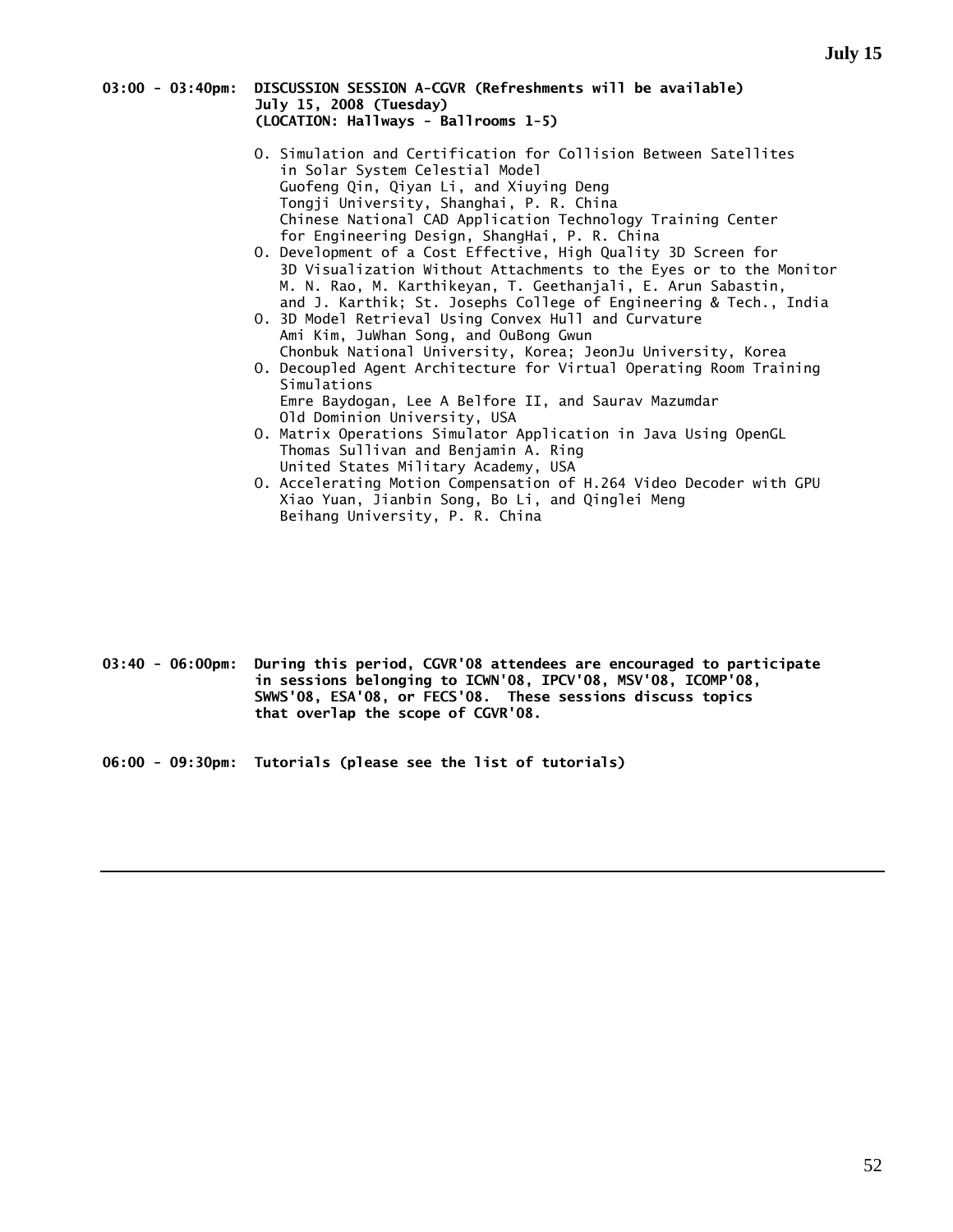- **SESSION 3-CGVR: SIMULATION AND ANIMATION Chair: Dr. Leon Deligiannidis, Wentworth Institute of Technology, USA July 16, 2008 (Wednesday); 08:00am - 09:20am (LOCATION: Titanium Room)**
- 08:00 08:20am: Fatal Behaviors Simulation of Suicide Bombings Zeeshan-ul-hassan Usmani, Muhammad Salman Khan, Muhammad Noman Zafar Florida Inst. of Tech., Melbourne, Florida, USA; Rutgers University, New Jersey, USA; GIFT University, Pakistan
- 08:20 08:40am: FREE SLOT
- 08:40 09:00am: Modeling Real-World in Software: Coping with Coordinate Systems Farahzad Behi and Jonathan Jaynes Embry Riddle Aeronautical University, USA
- 09:00 09:20am: Making Two-Dimensional Animations in Alice H. Keith Edwards, Sangmi Park, and Joon Hyun Kim University of Hawaii at Hilo, Hawaii, USA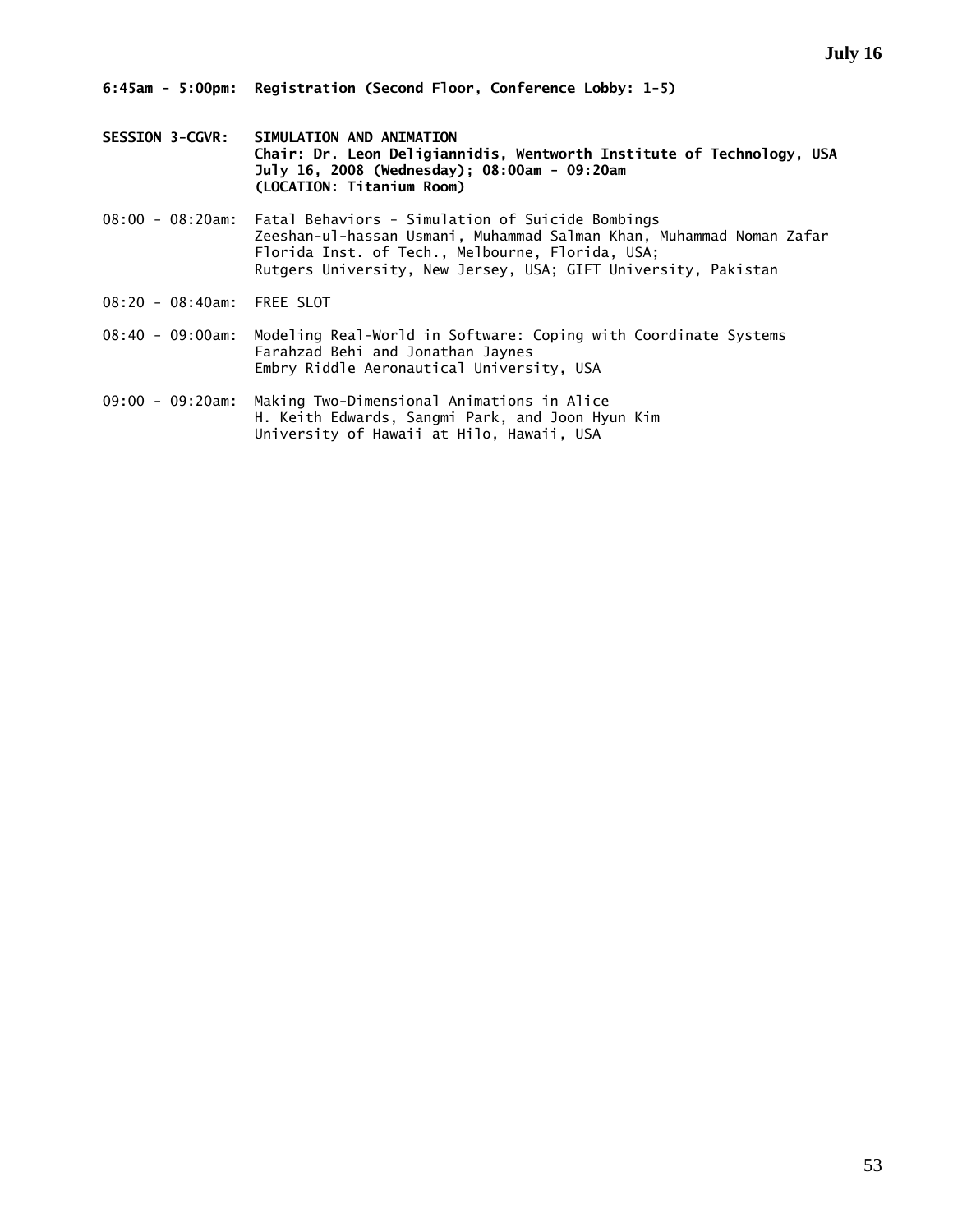- **SESSION 4-CGVR: ALGORITHMS + APPLICATIONS Chair: Dr. Leon Deligiannidis, Wentworth Institute of Technology, USA July 16, 2008 (Wednesday); 09:20am - 11:40am (LOCATION: Titanium Room)**
- 09:20 09:40am: A Graph Drawing Algorithm for the Game of Sprouts Wayne Brown and Leemon Baird The United States Air Force Academy, USAF Academy, Colorado, USA
- 09:40 10:00am: Algorithms for the Automatic Generation of Urban Streets and Buildings Soon Tee Teoh; San Jose State University, California, USA
- 10:00 10:20am: Turtle Plots of Integer Sequences Kam Kong Delaware State University, USA

### **10:20 - 10:40am: BREAK**

- 10:40 11:00am: A New 2-Subdivision Scheme for Arbitrary Surface Design Yonggao Yang and Jian-Ao Lian Prairie View A&M University, USA
- 11:00 11:20am: Use of Virtual Environments and Selection of Measurement Parameters for the Application in the Phobia Treatment Mauricio Plazas Torres Universidad Libre de Colombia, Bogota, Colombia
- 11:20 11:40am: FREE SLOT
- **11:40a 01:00p: LUNCH (On Your Own)**
- **01:00 06:00pm: During this period, CGVR'08 attendees are encouraged to participate in sessions belonging to ICWN'08, IPCV'08, MSV'08, ICOMP'08, SWWS'08, ESA'08, or FECS'08. These sessions discuss topics that overlap the scope of CGVR'08.**
- **06:00 09:30pm: Tutorials (please see the list of tutorials)**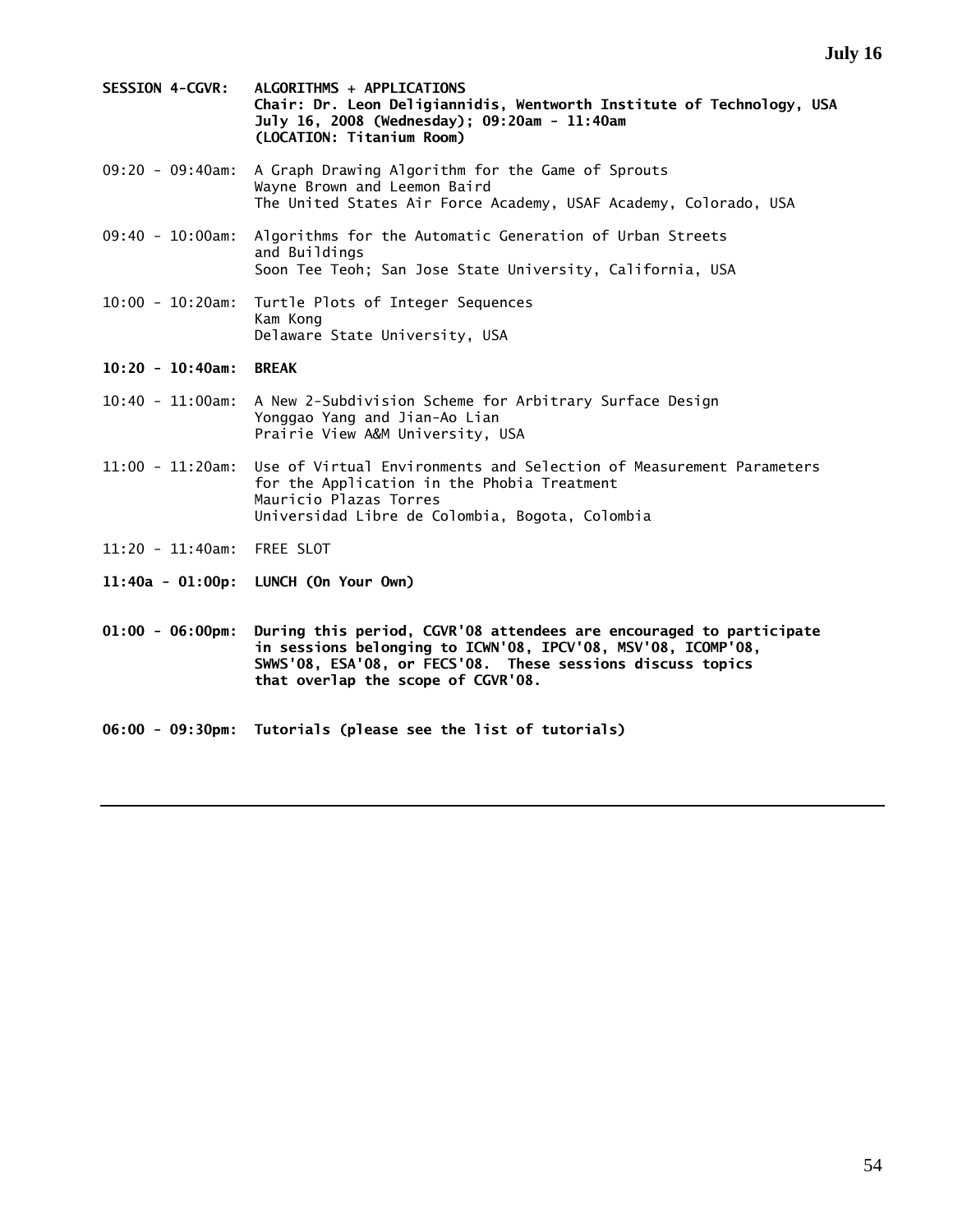**09:00a - 05:00p: During this period, CGVR'08 attendees are encouraged to participate in sessions belonging to ICWN'08, IPCV'08, MSV'08, ICOMP'08, SWWS'08, ESA'08, or FECS'08. These sessions discuss topics that overlap the scope of CGVR'08.**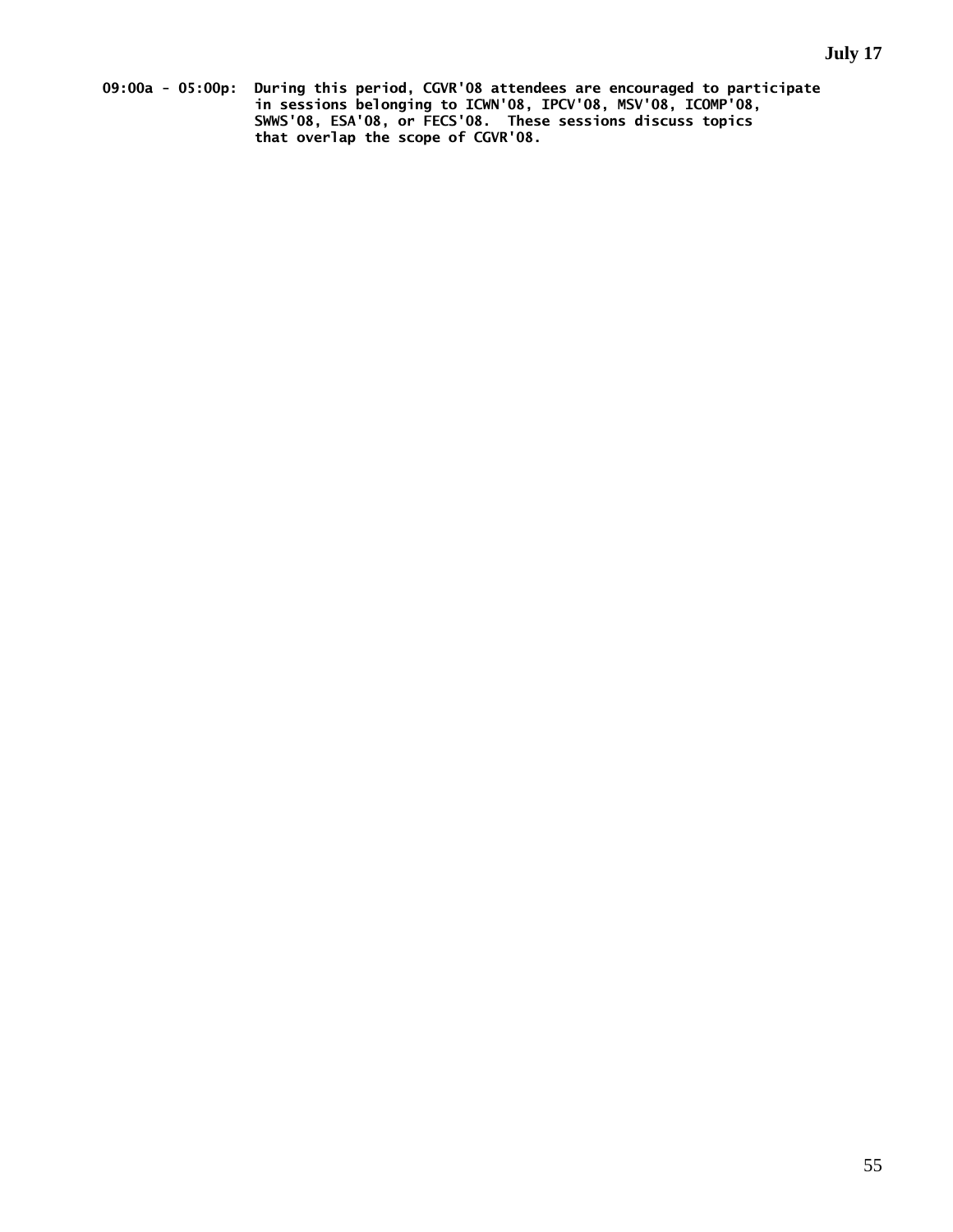# **CIC'08 CONFERENCE SCHEDULE**

# **The 2008 International Conference on Communications in Computing**

Monte Carlo Resort, Las Vegas, Nevada, July 14-17, 2008

## **Note 1:**

*There are a number of other sessions (not listed as part of CIC'08 schedule) that are of significant interest to CIC conference participants (sessions belonging to other joint conferences in this event.) Therefore, you are encouraged to also check the schedules for other joint conferences. In particular, some sessions in PDPTA'08, ICWN'08, ICOMP'08, SWWS'08, SAM'08, ESA'08, FECS'08, and ERSA'08, discuss topics that are within the scope of CIC; these have been scheduled so that CIC attendees can also participate in them.* 

#### **Note 2:**

*Each conference is divided into a number of topical sessions. These sessions are not necessarily scheduled in the same room/location. Therefore, conference attendees are to check the location of the session(s) they wish to attend - The conference room numbers appear in this document.* 

**July 13** 

**03:00 - 09:00pm: REGISTRATION (Second Floor, Conference Lobby; 1-5)**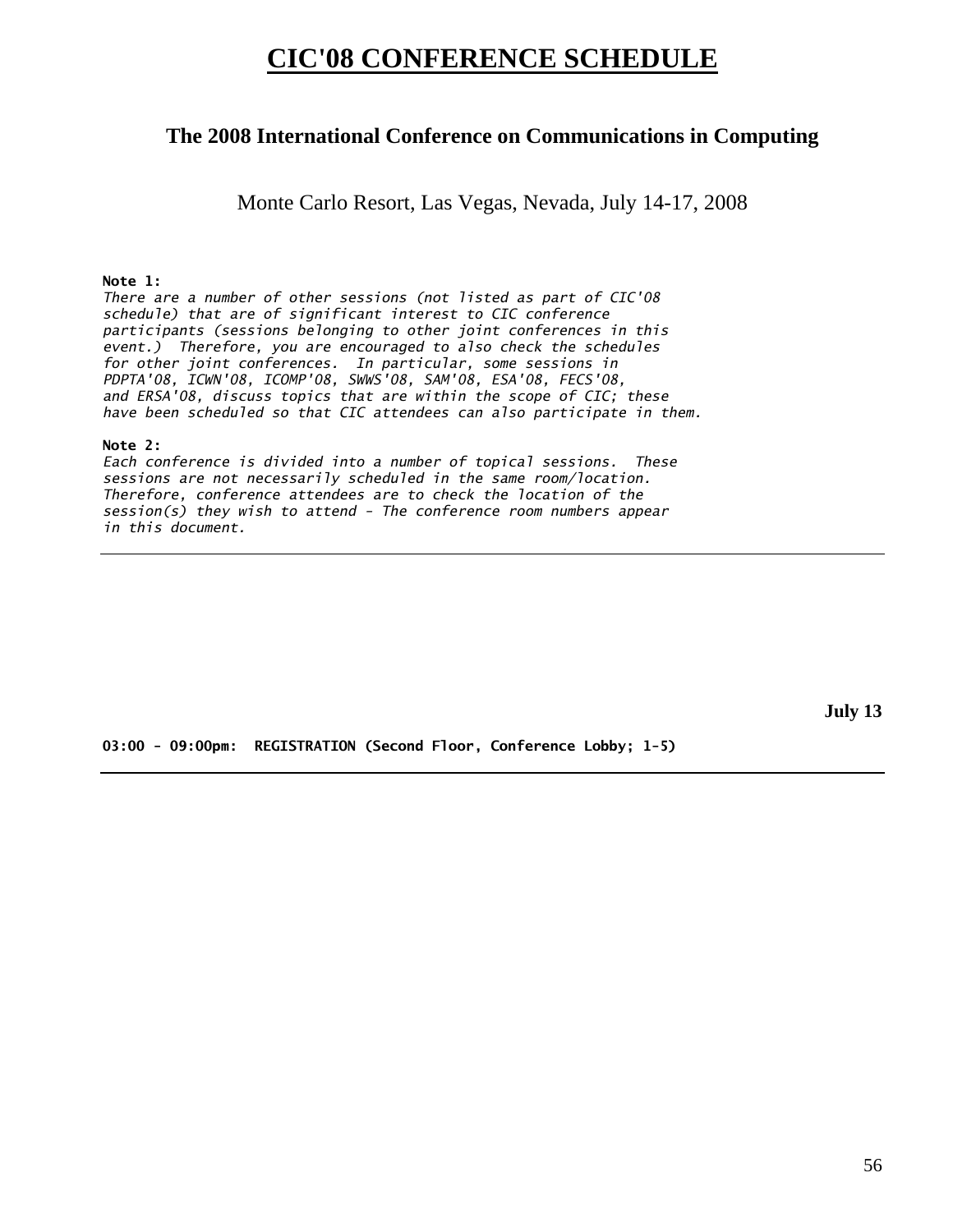- **08:30 08:45am: WORLDCOMP'08 Opening Remarks Prof. Hamid R. Arabnia (General Chair & Coordinator) University of Georgia, Georgia, USA (LOCATION: Lance Burton Theater)**
- **08:45 09:35am: Keynote Lecture 1: The Parallel Computing Landscape: A Berkeley View 2.0 Prof. David A. Patterson Pardee Prof. of CS; Director, RAD Lab & Par Lab; Past President, ACM; Member, National Academy of Engineering; Member, National Academy of Sciences; Fellow of IEEE, ACM, & AAAS; University of California at Berkeley. (LOCATION: Lance Burton Theater)**
- **09:40 10:25am: Keynote Lecture 2: Searching in the "Real World" Prof. Ophir Frieder The Royden B. Davis, SJ, Chair in Interdisciplinary Studies at Georgetown University; IITRI Chair Professor of CS at Illinois Institute of Technology; Director, Information Retrieval lab; Fellow of IEEE, ACM, and AAAS (LOCATION: Lance Burton Theater)**
- **10:30 11:15am: Keynote Lecture 3: Achieving your Dreams Anousheh Ansari CEO, Chairman and Co-founder of Prodea Systems, Inc., USA; Space Ambassador (LOCATION: Lance Burton Theater)**
- **11:15a 12:00p: Keynote Lecture 4: Dimensions in Reconfigurable Computing: A New Wave in Electronic System Designs Chris Phillips Vice President of Engineering at ElementCXI, USA (LOCATION: Lance Burton Theater)**
- **12:00 12:40pm: LUNCH (On Your Own)**
- **12:40 06:00pm: During this period, CIC'08 attendees are encouraged to participate in sessions belonging to PDPTA'08, ICWN'08, ICOMP'08, SWWS'08, SAM'08, ESA'08, FECS'08, or ERSA'08. These sessions discuss topics that overlap the scope of CIC'08.**
- **06:00 09:00pm: Tutorials (please see the list of tutorials)**
- **09:10 11:30pm: CONFERENCE RECEPTION DINNER & BANQUET KEYNOTE July 14 (Monday) High Performance Computing and Computational Intelligence: Link to the Translational Medicine and Personalized Healthcare Dr. Jack Y. Yang and Dr. Mary Qu Yang Harvard University, Massachusetts, USA and National Human Genome Research Institute, NIH, Bethesda, USA (LOCATION: Ballrooms 1-5)**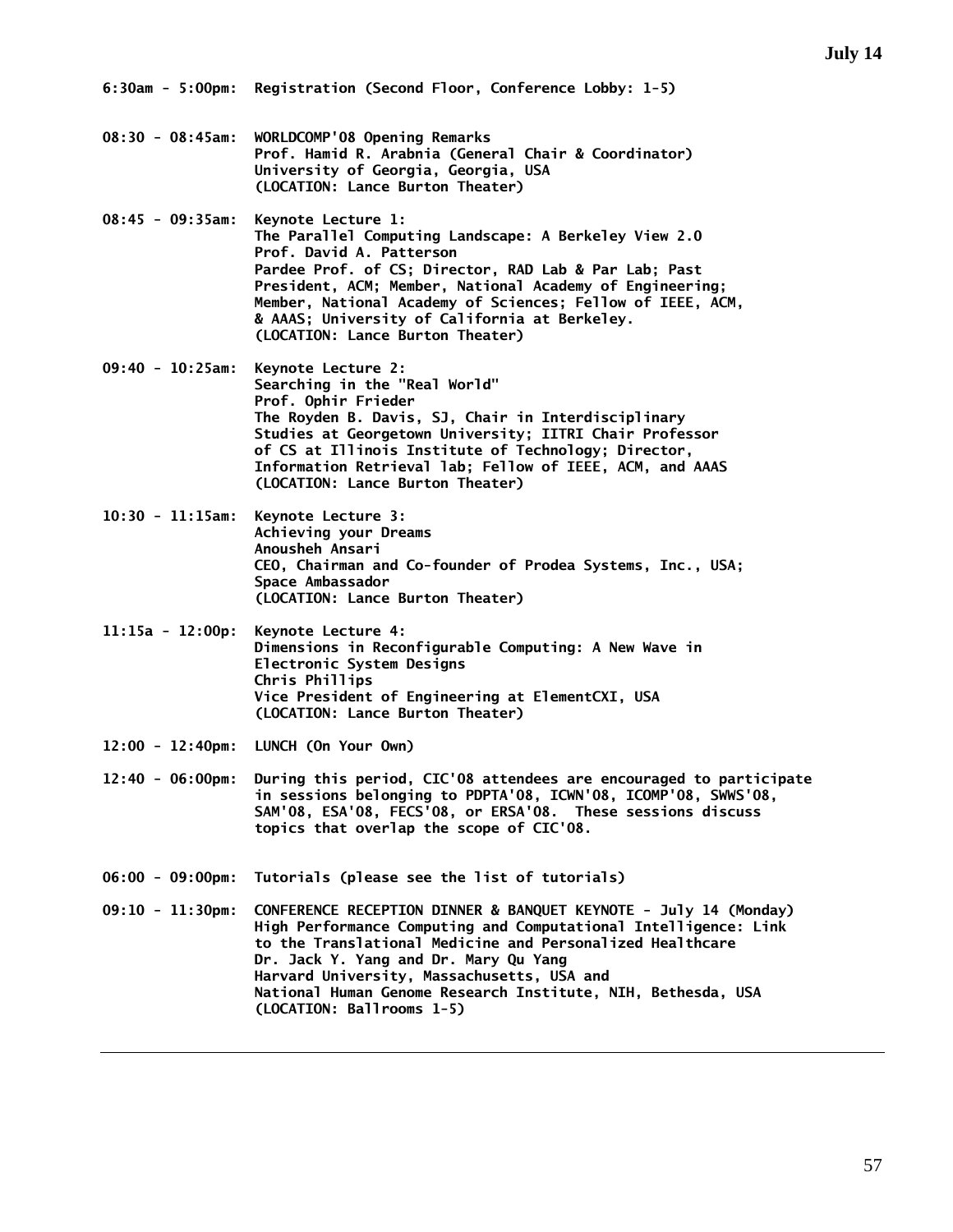**08:00a - 06:00p: During this period, CIC'08 attendees are encouraged to participate in sessions belonging to PDPTA'08, ICWN'08, ICOMP'08, SWWS'08, SAM'08, ESA'08, FECS'08, or ERSA'08. These sessions discuss topics that overlap the scope of CIC'08.**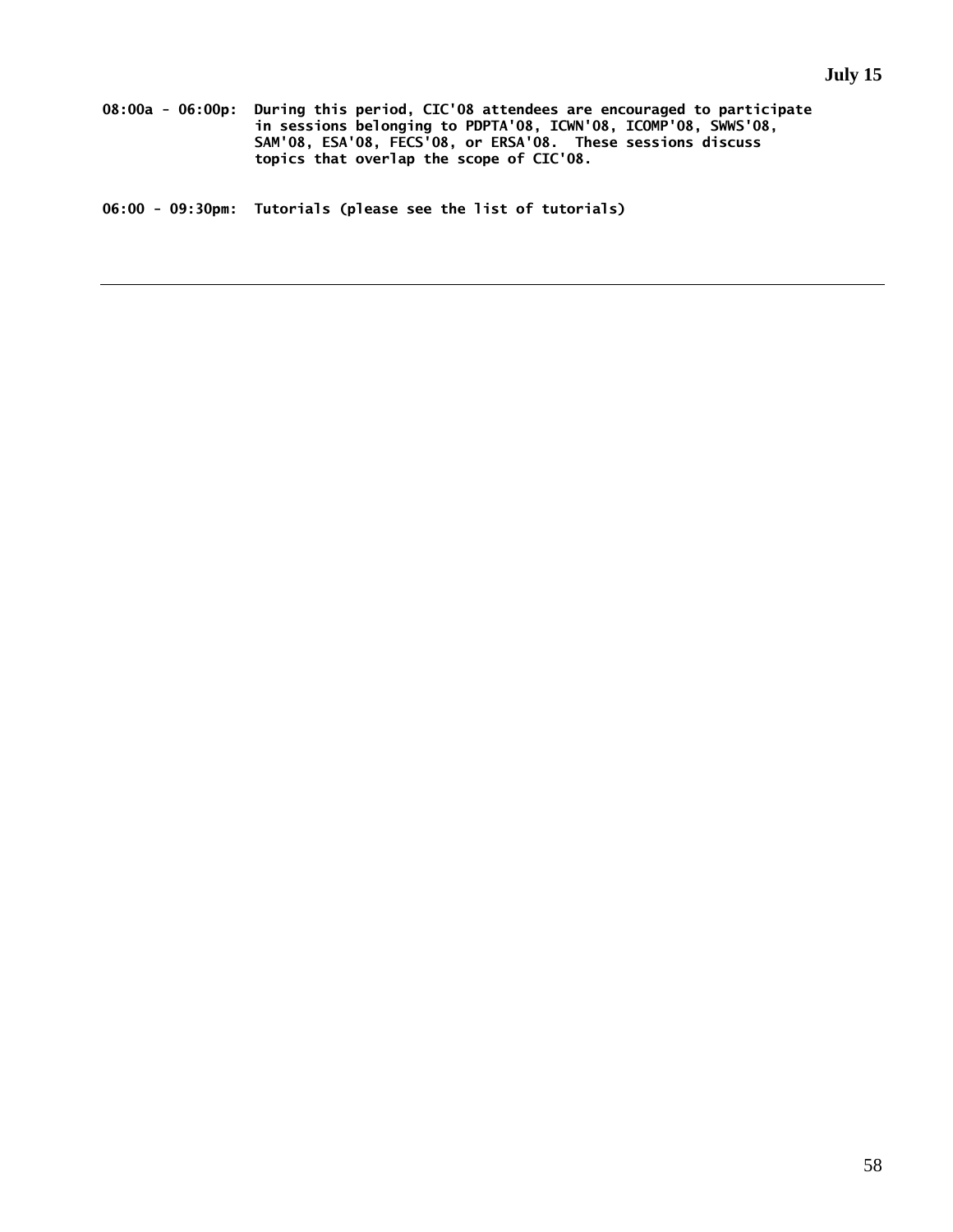**08:00a - 06:00p: During this period, CIC'08 attendees are encouraged to participate in sessions belonging to PDPTA'08, ICWN'08, ICOMP'08, SWWS'08, SAM'08, ESA'08, FECS'08, or ERSA'08. These sessions discuss topics that overlap the scope of CIC'08.**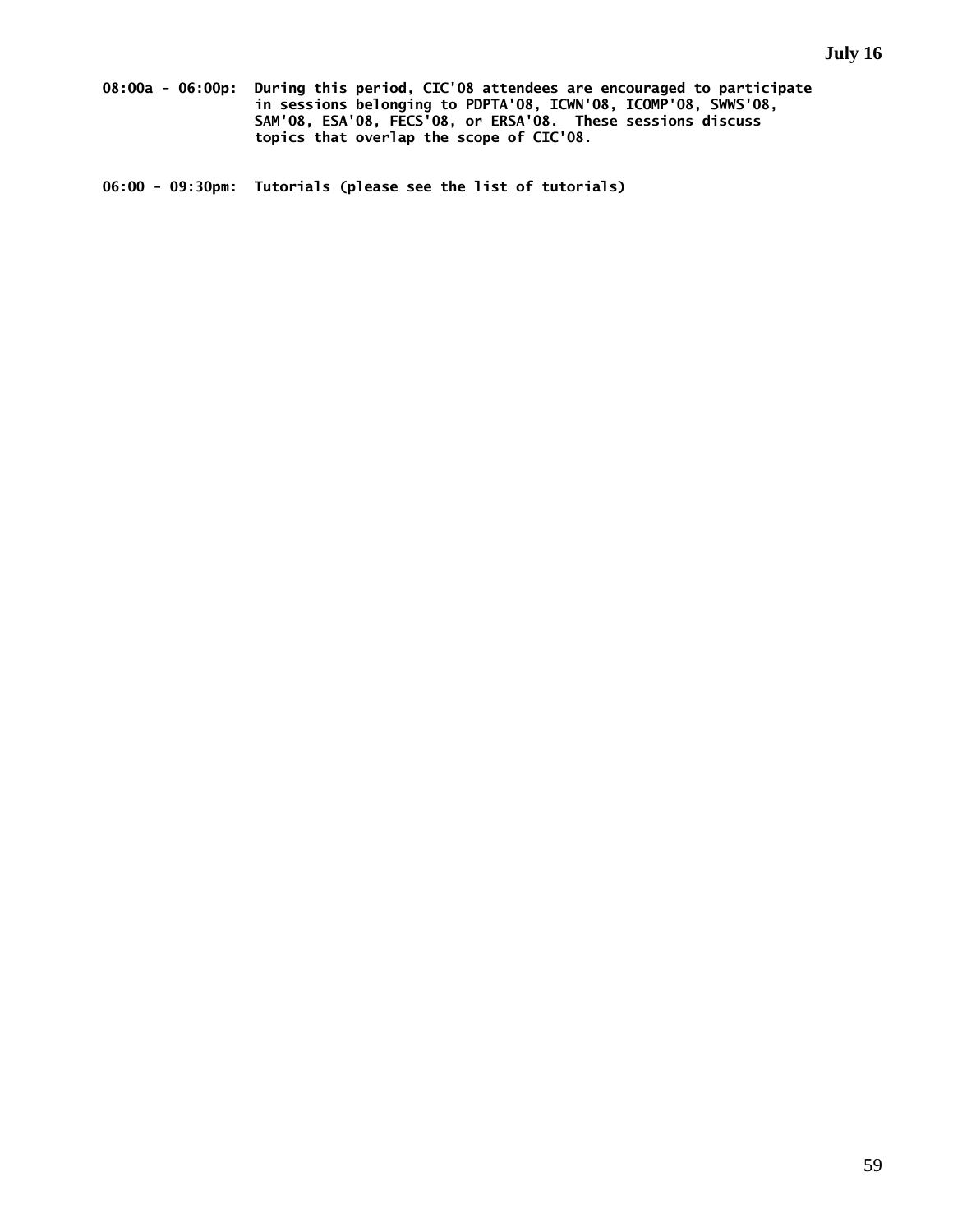- **SESSION 1-CIC: NETWORKING Chair: Poul E. Heegaard, Norwegian University of Science and Technology, Norway July 17, 2008 (Thursday); 09:00am - 09:40am (LOCATION: Titanium Room)**
- 09:00 09:20am: The Telematics Contents Providing System Based on a User's Request Using DMB Network Oh-Cheon Kwon, Jong-Woo Choi, Moonsoo Lee, and Hyun Suk Kim Telematics & USN Research Division, ETRI, Korea
- 09:20 09:40am: A Study on Enhancements and Performance of Wide Area Networks Victor Clincy, Xinhao Gu, and Mevlut Sasmaz Kennesaw State University, Georgia, USA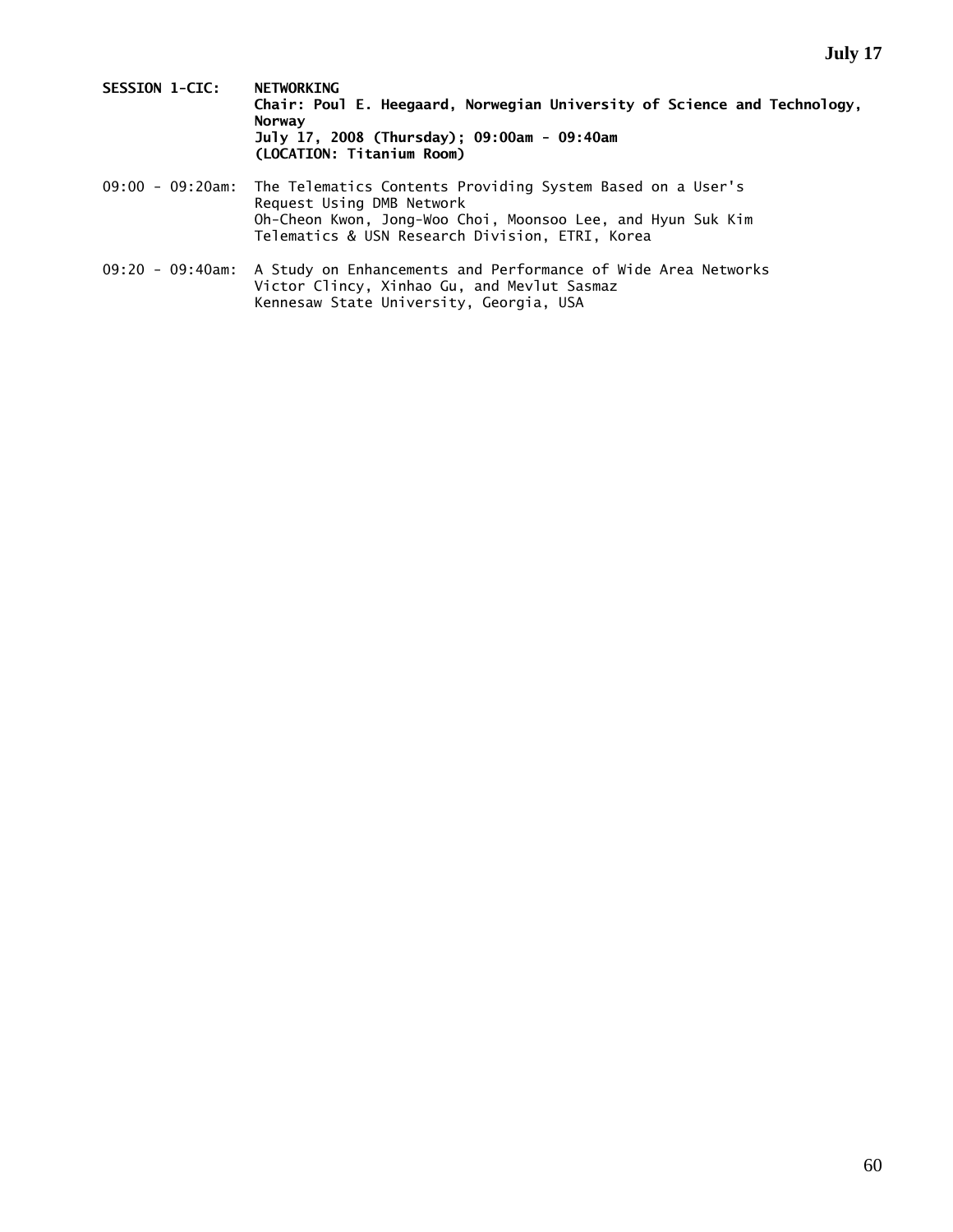- **SESSION 2-CIC: WIRELESS AND OPTICAL Chair: Prof. Kathy Liszka, The University of Akron, USA July 17, 2008 (Thursday); 09:40am - 10:40am (LOCATION: Titanium Room)**
- 09:40 10:00am: Study of Bluetooth Technology and Initial Research Waqqas ur Rehman Butt and Sohail Abbas University of Engineering and Technology, Lahore, Pakistan
- 10:00 10:20am: Aerospace Telemetry Bassam Shaer and Jay M. Lalik Sr. University of West Florida, USA
- 10:20 10:40am: Radio Frequency Identification (RFID):Promising and Challenging Implantation Perspective Jihad Qaddour Illinois State University, USA

**10:40 - 11:00am: BREAK**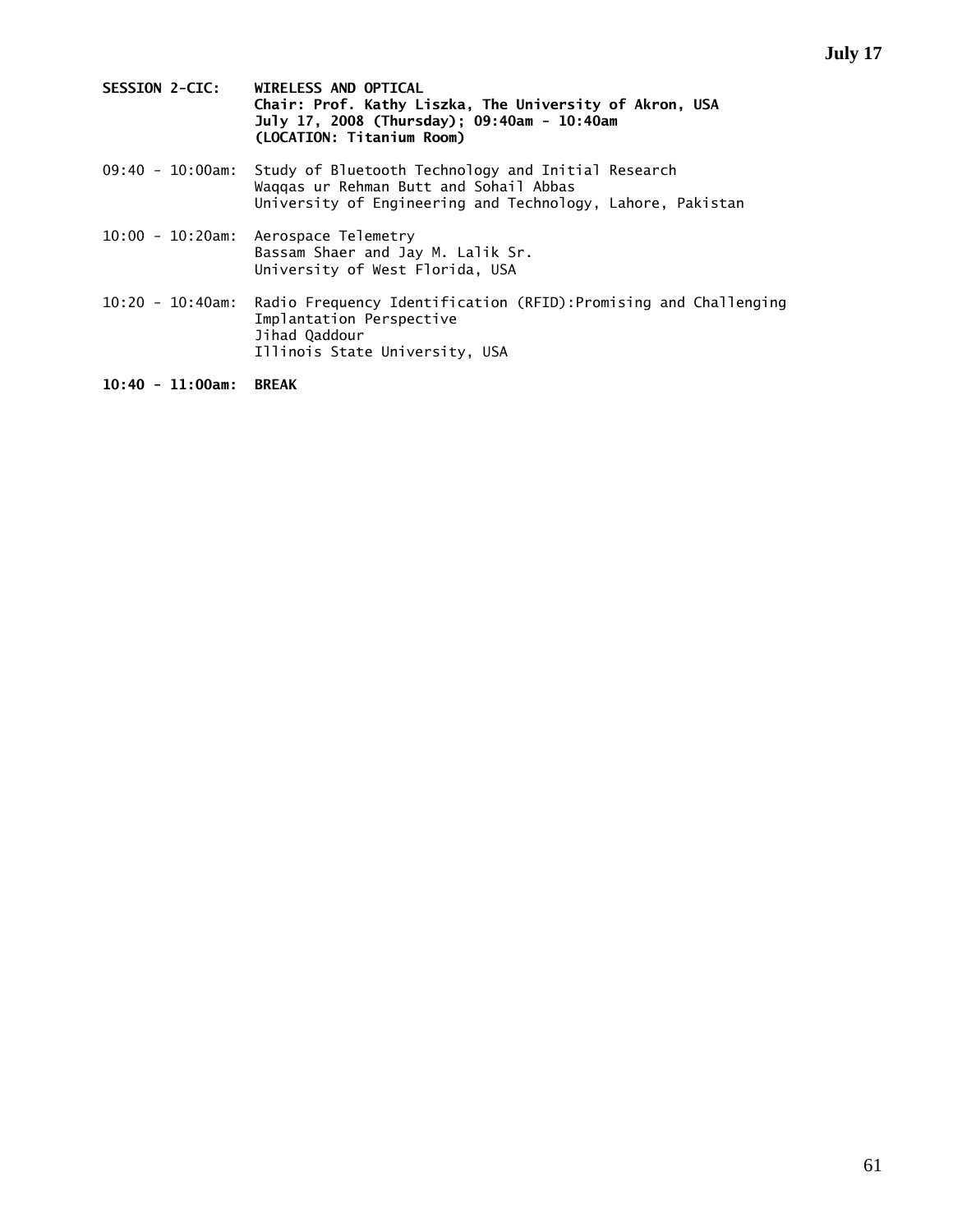- **SESSION 3-CIC: SPECIAL SYSTEMS VOICE, SPEECH, VEHICLE, BIO AND NEURO + CODES Chairs: Zeeshan-ul-hassan Usmani and Talal Naveed Puri Florida Tech, Melbourne, USA July 17, 2008 (Thursday); 11:00am - 12:00p (LOCATION: Titanium Room)**
- 11:00 11:20am: Distributed and Scalable Path Management by a System of Cooperating Ants Vebjorn Kjeldsen, Otto J. Wittner and Poul E. Heegaard Norwegian University of Science and Technology, Norway
- 11:20 11:40am: An Optimal Algorithm for Coding and Decoding Neville Codes Xiaodong Wang and Yingjie Wu Fuzhou University, Fuzhou, P. R. China
- 11:40 12:00pm: Self-Similarity in Message-Passing Parallel Processing Communication Jeho Park, Shui F. Lam, and John E. Angus Claremont Graduate University, Claremont, California, USA California State University, Long Beach, California, USA
- **12:00 02:00pm: LUNCH (On Your Own)**
- **02:00 03:00pm: During this period, CIC'08 attendees are encouraged to participate in sessions belonging to PDPTA'08, ICWN'08, ICOMP'08, SWWS'08, SAM'08, ESA'08, FECS'08, or ERSA'08. These sessions discuss topics that overlap the scope of CIC'08.**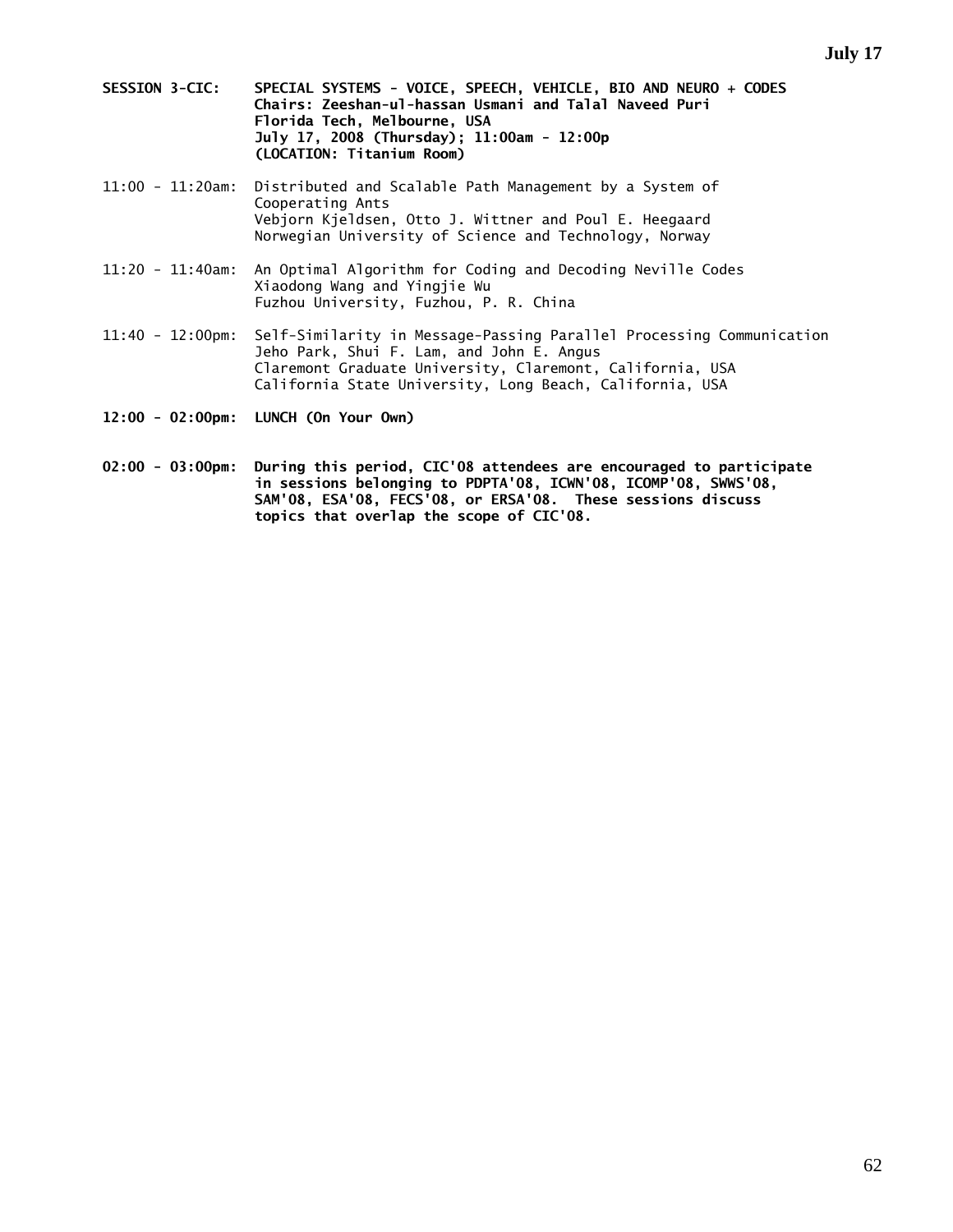## **03:00 - 03:40pm: DISCUSSION SESSION A-CIC (Refreshments will be available) July 17, 2008 (Thursday) (LOCATION: Hallways - Ballrooms 1-5)**

- O. WAP Based Remote Controlling and Monitoring System Mahdi Nisirat; Applied University, Amman, Jordan
- O. Performance Evaluation of Optical Multicast Switch Architectures Using Optical Splitters Won-Hyuk Yang, Kyeong-Eun Han, Kyoung-Min Yoo, Hwan Heo, Bingbing Li, and Young-chon Kim Chonbuk National University, Korea
- O. Using Gateway to Implement Hierarchical Recovery Protocol in Wide Area Network Qin Jie, Li Guoping, and Ma Min Henan University of Technology, P. R. China; National University of Defense Technology, P. R. China
- O. EEVAR: Routing Protocol for Wireless Sensor Networks Dongmin Choi, Sangman Moh, and Ilyong Chung Chosun University, Gwangju, Korea
- O. Flow-level Traffic Modeling for Creating a Traffic Generator Sang Bin Park, Seongjin Ahn, Youngsong Mun, and Jin Wook Chung Sungkyunkwan University, Korea
- O. An Algorithm for Computing the Best-Performing Path and Path Recovery Procedure for Multimedia Applications in a Computer Network Rajiv Kumar, Ankit Bhatt, Yuvraj Singh, Varun Uppal, Mandeep Rawat Jaypee University of Informations and Technology, India
- O. Optimum Path Computation Algorithms for Multimedia and Real Time Services Over IP-Networks Rajiv Kumar, Yuvraj Singh, Varun Uppal, Mandeep Rawat, Ankit Bhatt Jaypee University of Informations and Technology, India
- O. AIS Based Network Anomaly Detection Using Fuzzy Number Theory Kyoung-Min Yoo, Sang-Yeol Lee, Won-Hyuk Yang, Won-Ho So, Young-Chon Kim Chonbuk National University, Korea
- O. Active Networks: A Comparative Study Marcel Karam
- American University of Beirut, Beirut, Lebanon O. Research on an Adaptive WKA Method in Secure Multicast Xu Yong, Zhao Kechun, and Zhang Wei Anhui Normal University, P. R. China
- O. Trade-Offs Between Optimality and Validity in Probabilistic Routing for Mobile Multi-Hop Networks Hanen Idoudi, Abdelfettah Belghith, and Miklos Molnar University of Manouba, Tunisia; IRISA, Campus de Beaulieu, France
- O. Video Transmission and Transcoding in Active Networks Joel Ramirez and Mario Siller CINVESTAV del IPN, Mexico
	- O. Development A BR-DBA Algorithm for Improve Network Efficiency Seung-Kun Lee, Jong-Wook Jang, and Moon-Han Bae Dong-Eui University, Korea
	- O. The Potential for Autonomic Service Delivery Platforms Maurice Mulvenna, Giuseppe Valetto, Colm Hayden, Richard McConnell, Agnieszka Lawrynowicz, Matthias Baumgarten University of Ulster, UK; IBM T.J. Watson Research Center, USA; Mobility Data Systems, UK
	- O. A Location Aided Fast Handoff Protocol For the Next Generation Wireless Systems Hatem Hamad, Ruba Salamah and Suhair Elkourd Islamic University of Gaza, Palestine
	- O. An Active Network-Based Intrusion Response System Nader Zaide, Hesham A. Elzouka, and Fatma Zada Arab Academy for Science and Technology, Egypt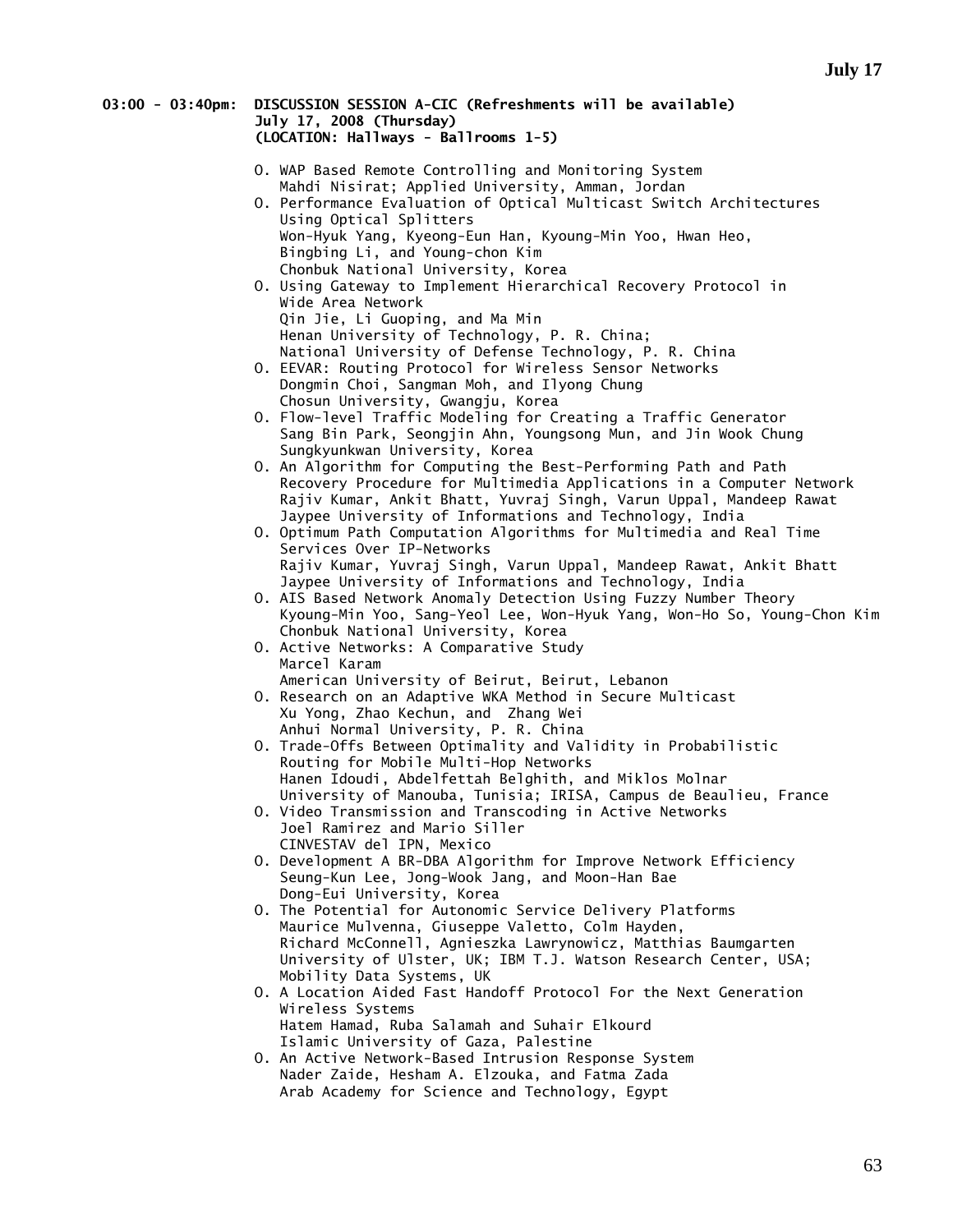# **CSC'08 CONFERENCE SCHEDULE**

# **The 2008 International Conference on Scientific Computing**

Monte Carlo Resort, Las Vegas, Nevada, July 14-17, 2008

## **Note 1:**

*There are a number of other sessions (not listed as part of CSC'08 schedule) that are of significant interest to CSC conference participants (sessions belonging to other joint conferences in this event.) Therefore, you are encouraged to also check the schedules for other joint conferences. In particular, some sessions in PDPTA'08, GCA'08, BIOCOMP'08, MSV'08, CGVR'08, FECS'08, FCS'08, and ERSA'08, discuss topics that are within the scope of CSC; these have been scheduled so that CSC attendees can also participate in them.* 

#### **Note 2:**

*Each conference is divided into a number of topical sessions. These sessions are not necessarily scheduled in the same room/location. Therefore, conference attendees are to check the location of the session(s) they wish to attend - The conference room numbers appear in this document.* 

**July 13** 

**03:00 - 09:00pm: REGISTRATION (Second Floor, Conference Lobby; 1-5)**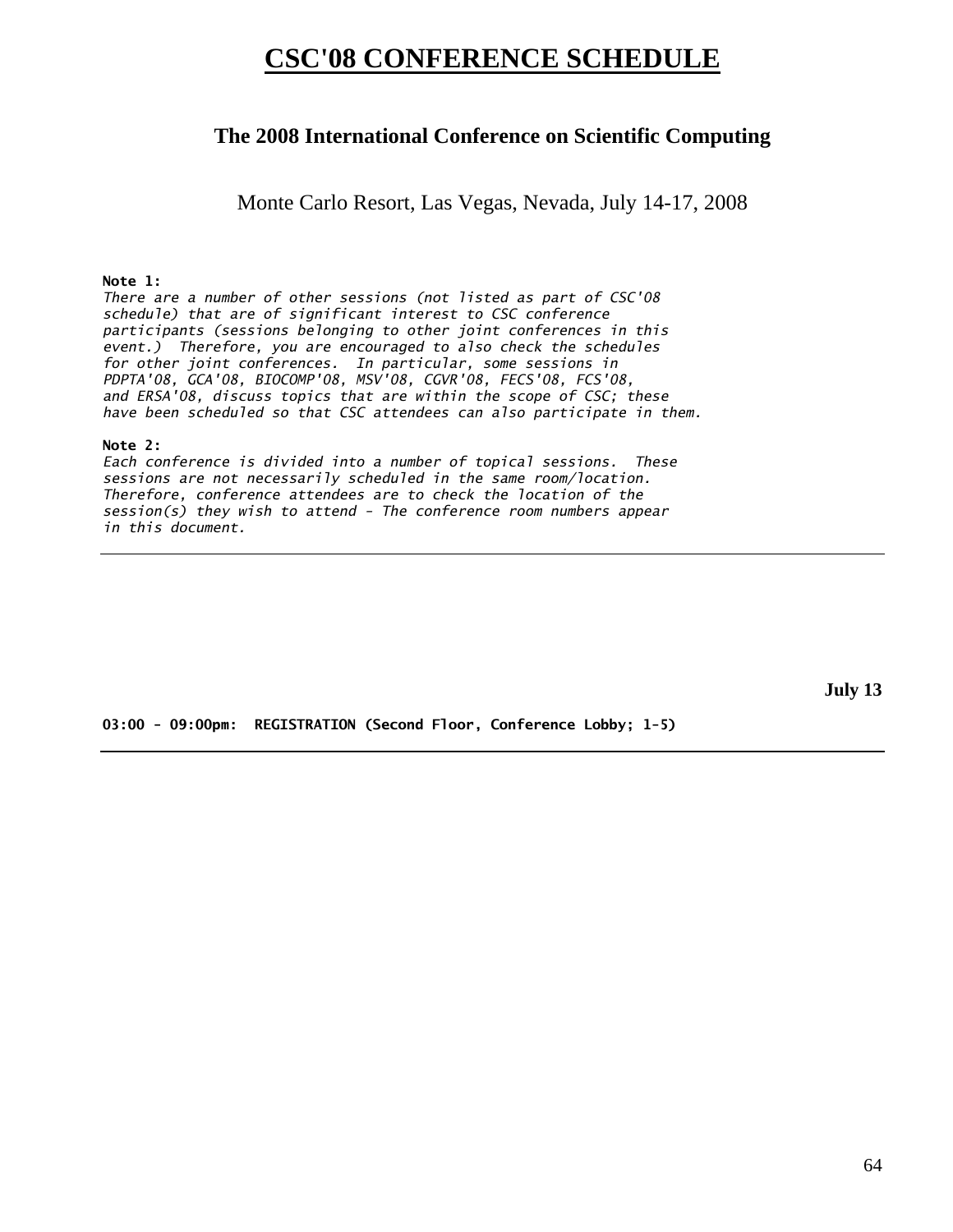- **08:30 08:45am: WORLDCOMP'08 Opening Remarks Prof. Hamid R. Arabnia (General Chair & Coordinator) University of Georgia, Georgia, USA (LOCATION: Lance Burton Theater)**
- **08:45 09:35am: Keynote Lecture 1: The Parallel Computing Landscape: A Berkeley View 2.0 Prof. David A. Patterson Pardee Prof. of CS; Director, RAD Lab & Par Lab; Past President, ACM; Member, National Academy of Engineering; Member, National Academy of Sciences; Fellow of IEEE, ACM, & AAAS; University of California at Berkeley. (LOCATION: Lance Burton Theater)**
- **09:40 10:25am: Keynote Lecture 2: Searching in the "Real World" Prof. Ophir Frieder The Royden B. Davis, SJ, Chair in Interdisciplinary Studies at Georgetown University; IITRI Chair Professor of CS at Illinois Institute of Technology; Director, Information Retrieval lab; Fellow of IEEE, ACM, and AAAS (LOCATION: Lance Burton Theater)**
- **10:30 11:15am: Keynote Lecture 3: Achieving your Dreams Anousheh Ansari CEO, Chairman and Co-founder of Prodea Systems, Inc., USA; Space Ambassador (LOCATION: Lance Burton Theater)**
- **11:15a 12:00p: Keynote Lecture 4: Dimensions in Reconfigurable Computing: A New Wave in Electronic System Designs Chris Phillips Vice President of Engineering at ElementCXI, USA (LOCATION: Lance Burton Theater)**
- **12:00 12:40pm: LUNCH (On Your Own)**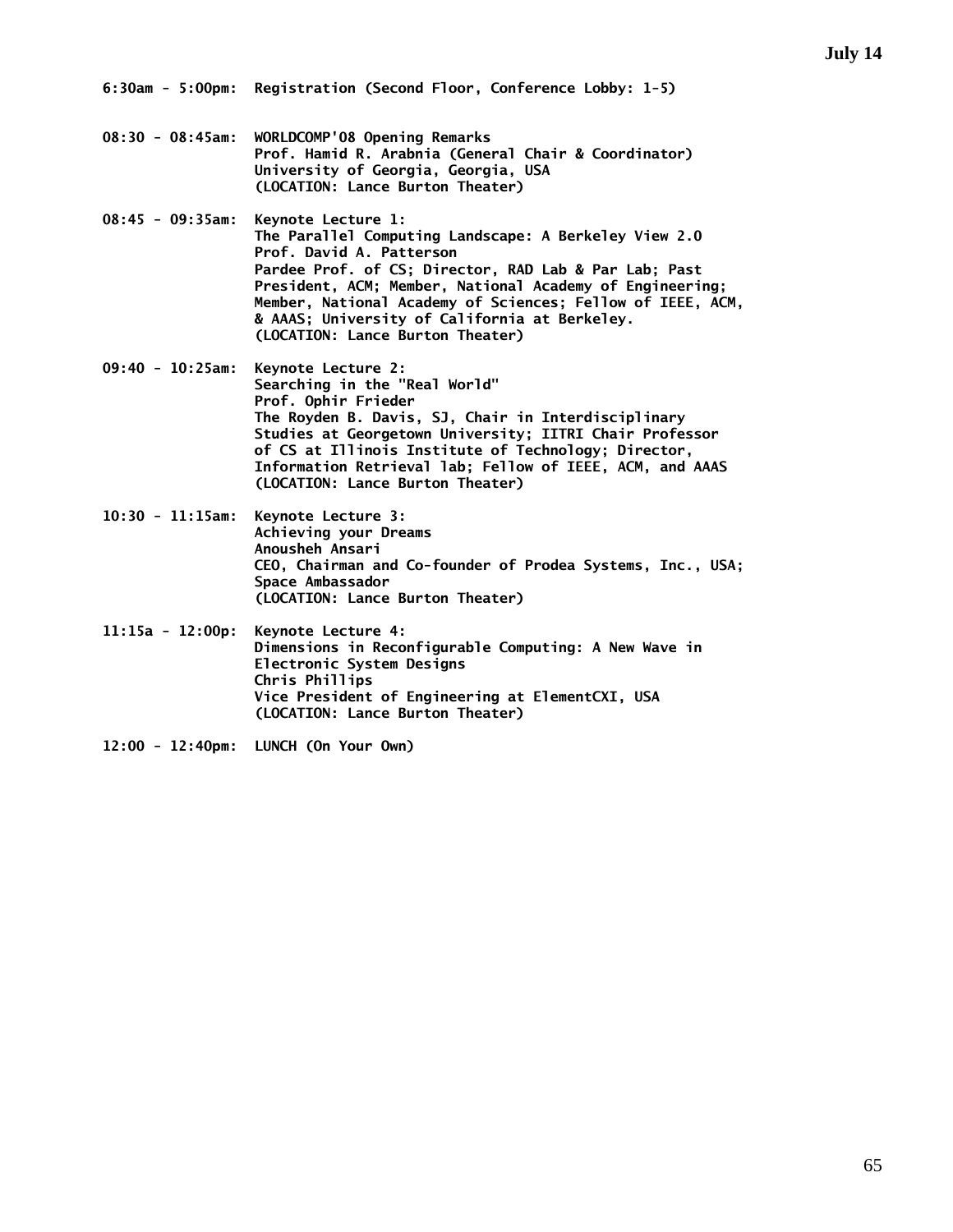#### **12:40 - 01:20pm: DISCUSSION SESSION A-CSC (Refreshments will be available) July 14 (Monday) (LOCATION: Hallways - Ballrooms 1-5)**

- O. Tracking Control of Wheeled Mobile Robots Using a Receding Horizon Controller with Time-Delay Yu Gao and Kil To Chong Chonbuk National University Chonju, Korea
- O. LQR Control for a Modified CD Motor Using Maple Monica Patricia Arenas Correa; EAFIT University, Colombia
- O. Analysis of a Modified Wien Bridge Using Maple Valentina Londono Correa EAFIT University, Medellin, Colombia
- O. Computational Method for Solving System of First Kind Volterra Integral Equations Prof. K. Maleknejad, R. Mollapourasl, and K. Nouri Iran U. of Science & Tech., Iran; Islamic Azad Univ., Iran O. LQR Control for a Multi-Inverted Pendulum Using Maple
- Leidy Marcela Giraldo Castano Eafit University, Medellin, Colombia
- **01:20 03:00pm: During this period, CSC'08 attendees are encouraged to participate in sessions belonging to PDPTA'08, GCA'08, BIOCOMP'08, MSV'08, CGVR'08, FECS'08, FCS'08, or ERSA'08. These sessions discuss topics that overlap the scope of CSC'08.**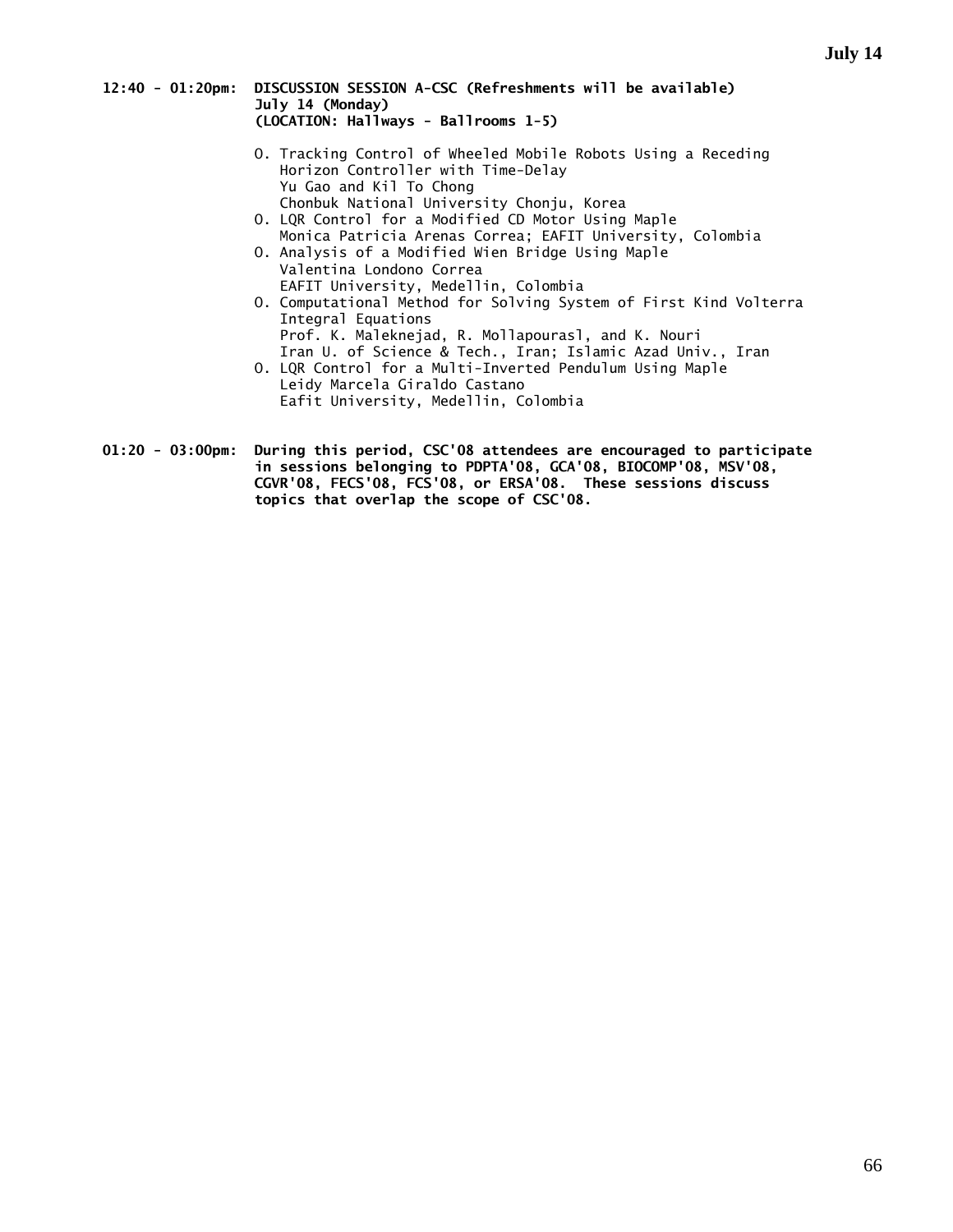- **SESSION 1-CSC: NOVEL APPLICATIONS AND ALGORITHMS + ENGINEERING PROBLEMS Chairs: Prof. Rajan Alex and Prof. Sanzheng Qiao West Texas A&M University, USA McMaster University, Canada July 14, 2008 (Monday); 03:00pm - 04:40pm (LOCATION: Platinum Room)**
- 03:00 03:20pm: New Algorithm for Optimization of Effect-Based Weapon-Target Pairings Zbigniew R. Bogdanowicz and Norman P. Coleman Armament Research, Development & Engineering Center, US Army, New Jersey, USA
- 03:20 03:40pm: Fredholm Integral Analysis of Soft-Material Compression Data Joseph R. Feldkamp Global Science & Technology, Kimberly-Clark Corporation, USA
- 03:40 04:00pm: Damage Detection in Composites Using Vibration Signatures K. Oruganti, M. Mehdizadeh, S. John, and I. Herzberg RMIT University, Bundoora, Victoria, Australia; Cooperative Research Centre for Advanced Composite Structures (CRC-ACS), Victoria, Australia
- 04:00 04:20pm: Monte Carlo Approach to Generalized Level Crossings and Fractal Dimensions of Multiscale Fields with Application to Turbulence Haris J. Catrakis, Siarhei Piatrovich, Fazlul R. Zubair, Aaron P. Freeman, Jennifer Shockro, Adam J. Wachtor, Ryan C. Sokolowski, and David W. Gwozdz University of California, Irvine, California, USA
- 04:20 04:40pm: A Tree-Based Hamiltonian for Fast Symplectic Integration Mark C. Lewis and Harold F. Levison Trinity University, San Antonio, Texas, USA; Southwest Research Institute, Boulder, Colorado, USA
- **04:40 06:00pm: During this period, CSC'08 attendees are encouraged to participate in sessions belonging to PDPTA'08, GCA'08, BIOCOMP'08, MSV'08, CGVR'08, FECS'08, FCS'08, or ERSA'08. These sessions discuss topics that overlap the scope of CSC'08.**
- **06:00 09:00pm: Tutorials (please see the list of tutorials)**
- **09:10 11:30pm: CONFERENCE RECEPTION DINNER & BANQUET KEYNOTE July 14 (Monday) High Performance Computing and Computational Intelligence: Link to the Translational Medicine and Personalized Healthcare Dr. Jack Y. Yang and Dr. Mary Qu Yang Harvard University, Massachusetts, USA and National Human Genome Research Institute, NIH, Bethesda, USA (LOCATION: Ballrooms 1-5)**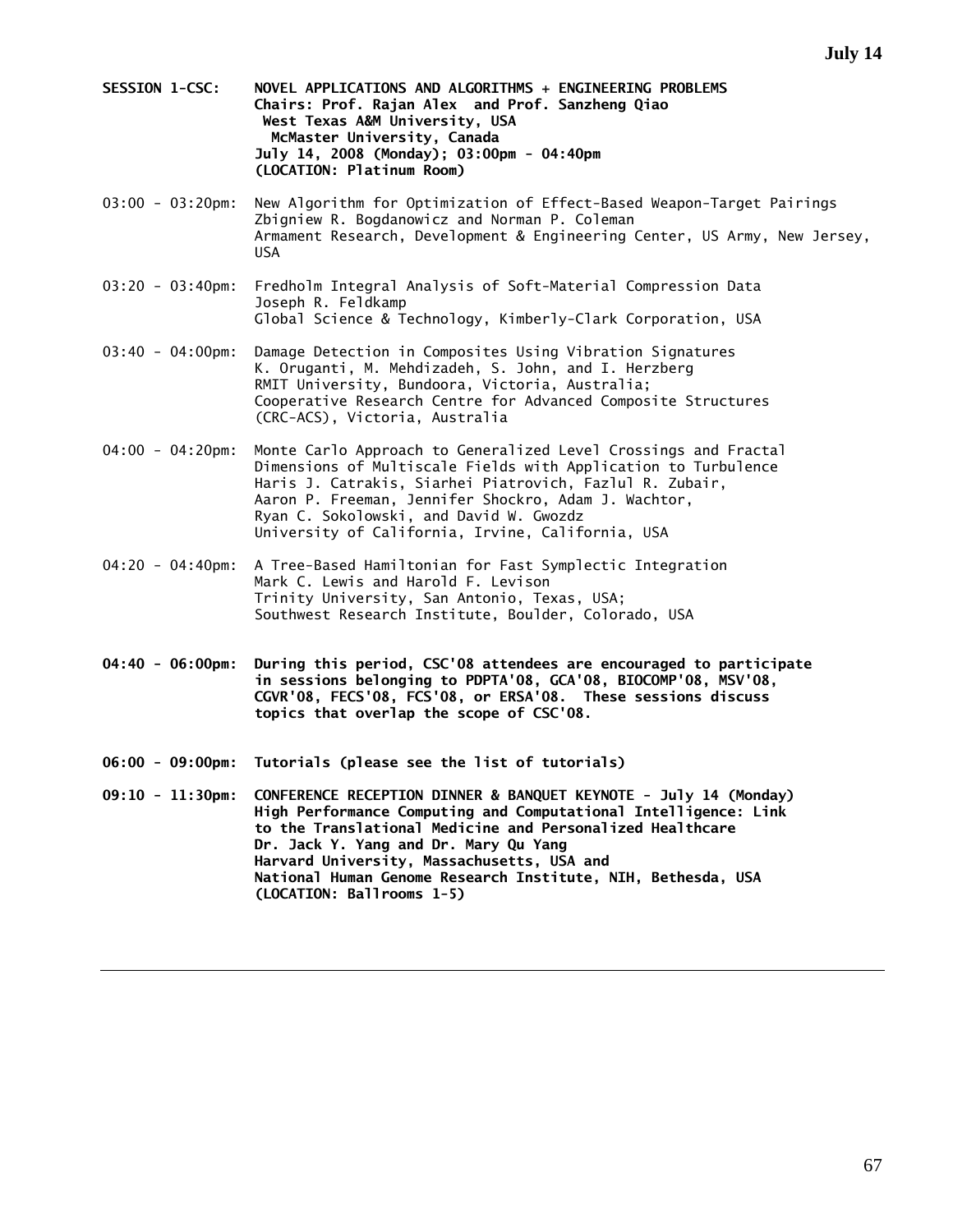**08:00 - 10:20am: During this period, CSC'08 attendees are encouraged to participate in sessions belonging to PDPTA'08, GCA'08, BIOCOMP'08, MSV'08, CGVR'08, FECS'08, FCS'08, or ERSA'08. These sessions discuss topics that overlap the scope of CSC'08.** 

**10:20 - 10:40am: BREAK** 

**SESSION 2-CSC: COMPUTATIONAL MODELS, SIMULATION, AND NOVEL METHODOLOGIES + HPC Chairs: Dr. William Spataro and Dr. Adrian Sfarti University of Calabria, Italy University of California, Berkeley, USA July 15, 2008 (Tuesday); 10:40am – 01:00pm (LOCATION: Platinum Room)** 

- 10:40 11:00am: Multicore Platforms for Scientific Computing: Cell BE and NVIDIA Tesla Juan Fernandez, Manuel E. Acacio, Gregorio Bernabe, Jose L. Abellan, and Joaquin Franco Universidad de Murcia, Murcia, Spain
- 11:00 11:20am: Experimental Limits for the Verification of the Equivalence Principle Adrian Sfarti University of California, Berkeley, California, USA
- 11:20 11:40am: The Tangherlini Theory Predictions for the Ives-Stillwell Experiment and for Waveguides Adrian Sfarti University of California, Berkeley, California, USA
- 11:40 12:00pm: Hybrid Method to Predict Execution Time of Parallel Applications Bernard Miegemolle and Thierry Monteil LAAS - CNRS, France
- 12:00 12:20pm: Ambiguity Degree and Its Arithmetic Operations Rajan Alex West Texas A&M University, USA
- 12:20 12:40pm: An Algorithm for Solving Scaled Total Least Squares Problems Sanzheng Qiao, Wei Xu, and Yimin Wei McMaster University, Canada; Fudan University, Shanghai, P.R. China
- 12:40 01:00pm: The Dirichlet Problem for the Laplace Equation in a Starlike Domain Diego Caratelli and Paolo E. Ricci Universita di Roma, Roma, Italy Delft University of Technology, Delft, The Netherlands

**01:00 – 02:00pm: LUNCH (On Your Own)**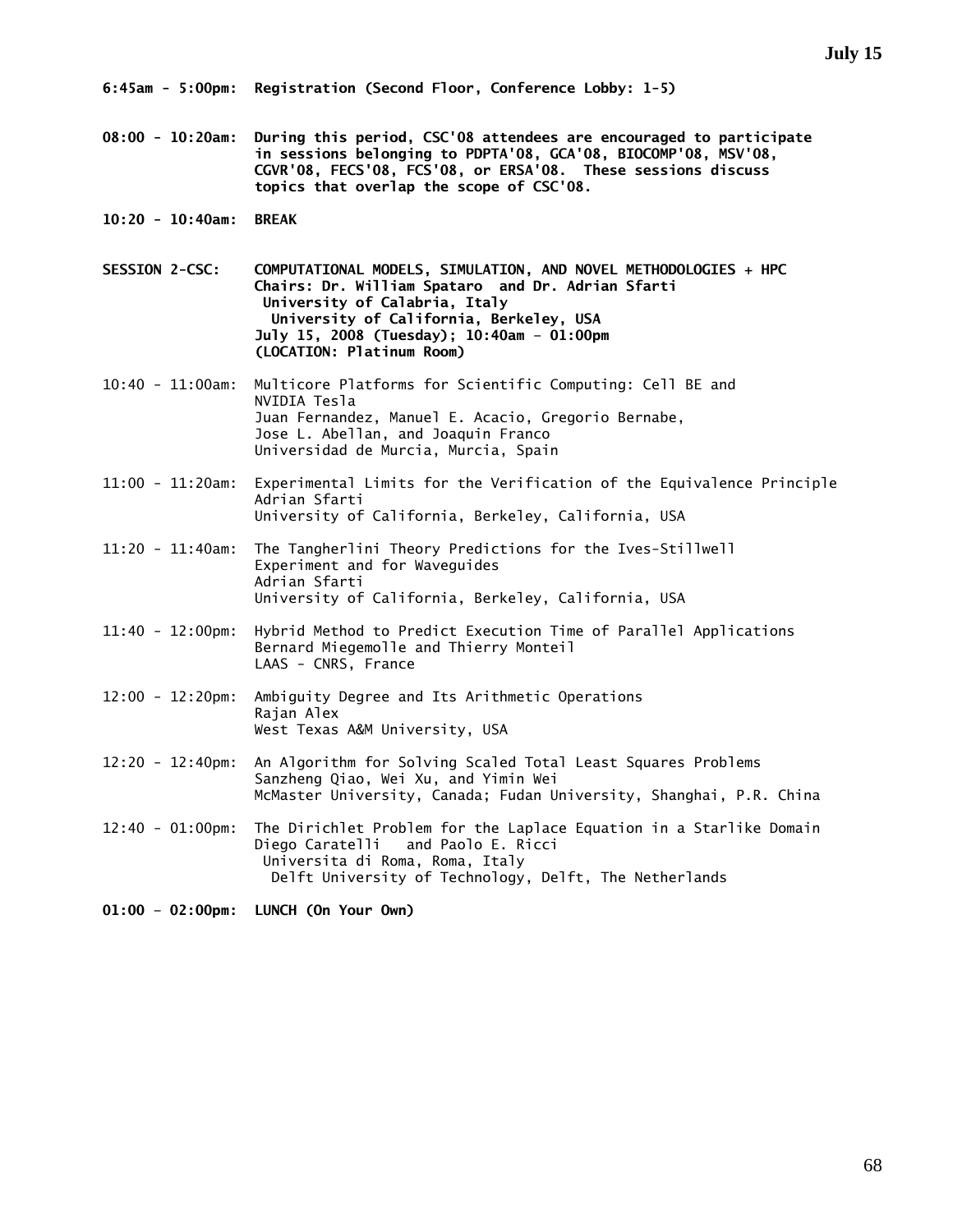- **02:00 03:00pm: During this period, CSC'08 attendees are encouraged to participate in sessions belonging to PDPTA'08, GCA'08, BIOCOMP'08, MSV'08, CGVR'08, FECS'08, FCS'08, or ERSA'08. These sessions discuss topics that overlap the scope of CSC'08.**
- **03:00 03:40pm: DISCUSSION SESSION B-CSC (Refreshments will be available) July 15, 2008 (Tuesday) (LOCATION: Hallways - Ballrooms 1-5)** 
	- O. Robust Numerical Windrow System Simulation for Decomposition of Organic Waste P. Ramasamy and C. Bokhoree University of Technology, Mauritius
	- O. On the Interpolativeness of Discrete Legendre Functions Hyeong-Bin Cheong and Ja-Rin Park Pukyong National University, Korea
	- O. Efficiency Factors of Cylindrical Porous Catalyzer, Using Computer Algebra Daniel-Esteban Sierra-Sosa
		- EAFIT University, Medellin, Colombia
	- O. Cubic B-Spline Interpolation Method for Singular Integral Equations with Logarithmic Singularities Moin Uddin, Sheo Kumar and A. L. Sangal Dr. B. R. Ambedkar National Institute of Technology, India
	- O. Quadratic B-Spline Interpolation Method for Cauchy Type Singular Integral Equations with Generlised Kernels Moin Uddin, Sheo Kumar, and A. L. Sangal Dr. B. R. Ambedkar National Institute of Technology, Jalandhar, India
	- O. Special Matrices Computations Zhao Chen; New York City College of Technology, USA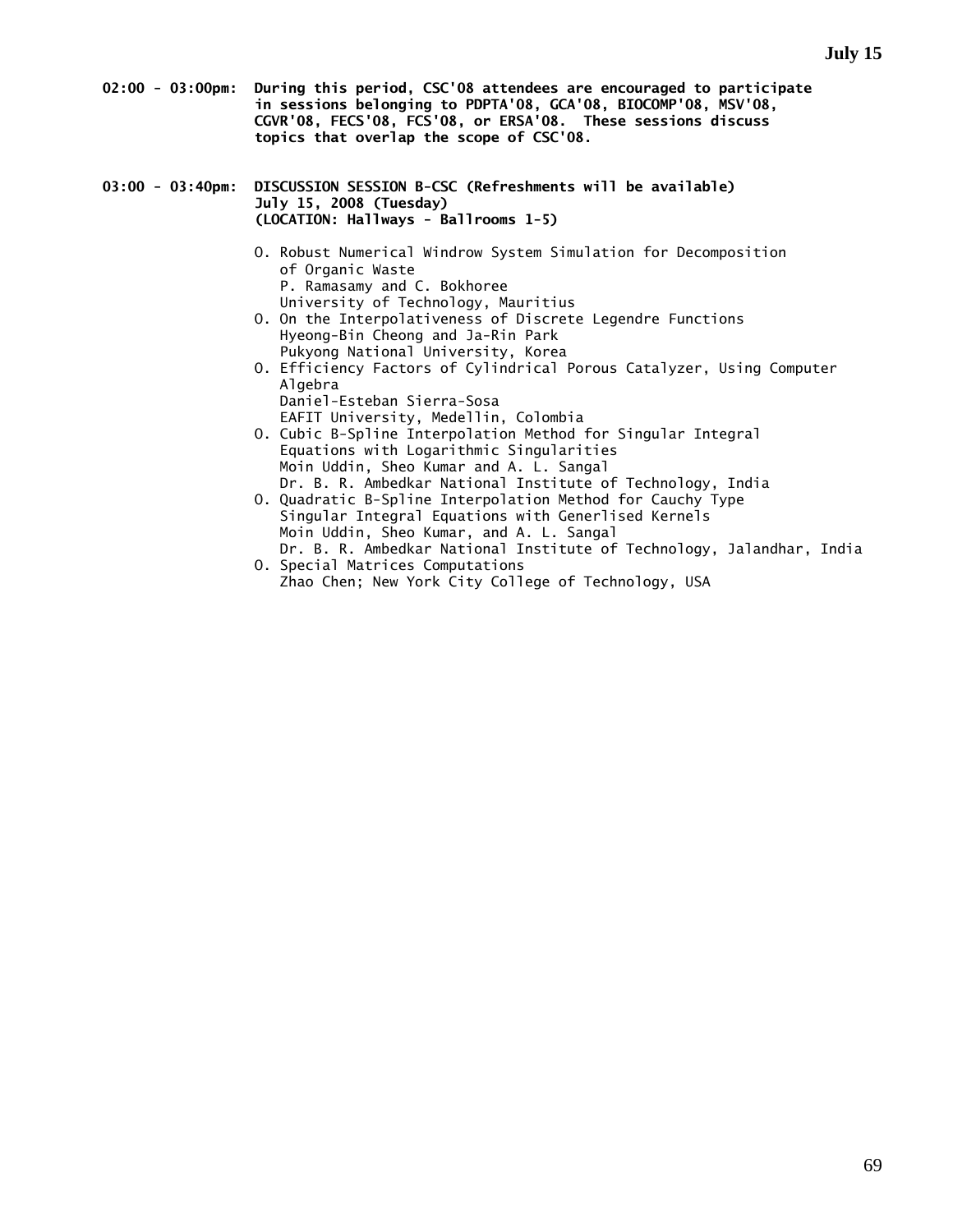- **SESSION 3-CSC: NOVEL APPLICATIONS AND ALGORITHMS + ENGINEERING PROBLEMS Chair: Dr. Zhao Chen, New York City College of Technology, USA July 15, 2008 (Tuesday); 03:40pm - 06:20pm (LOCATION: Platinum Room)**
- 03:40 04:00pm: A Variable Step Scheme for Solving Ordinary Differential Equations Adel N. Boules University of North Florida, USA
- 04:00 04:20pm: Ising Games Michael George and A. Ramirez Southwestern College, Chula Vista, California, USA
- 04:20 04:40pm: Manufacturing Cells Formation in Group Technology Jose Francisco Ferreira Ribeiro University of Sao Paulo, Brazil
- 04:40 05:00pm: On the Random Walks of Geometrical Forms in Two-Dimensions J. F. Nystrom Ferris State University, Big Rapids, Michigan, USA
- 05:00 05:20pm: Generalized STFT for Simple and Efficient Time-Frequency Analysis Andrey Khilko Andrey Khilko Realtime Consulting, Redwood City, California, USA
- 05:20 05:40pm: A Gas-Kinetic BGK Solver for Two-Dimensional Turbulent Compressible Flow Ong J. Chit, Ashraf A. Omar, Waqar Asrar, and Ahmad F. Ismail International Islamic University Malaysia, Malaysia
- 05:40 06:00pm: A Novel Binary Division Algorithm Based on Vedic Mathematics and Applications to Polynomial Division Ashish Joglekar, Shaunak Vaidya, and Ajinkya Kale College of Engineering, India
- 06:00 06:20pm: Approximation of MIMO Nonlinear Time Delay Problem Yuanliang Zhang and Kil To Chong Chonbuk National University, Korea
- **06:00 09:30pm: Tutorials (please see the list of tutorials)**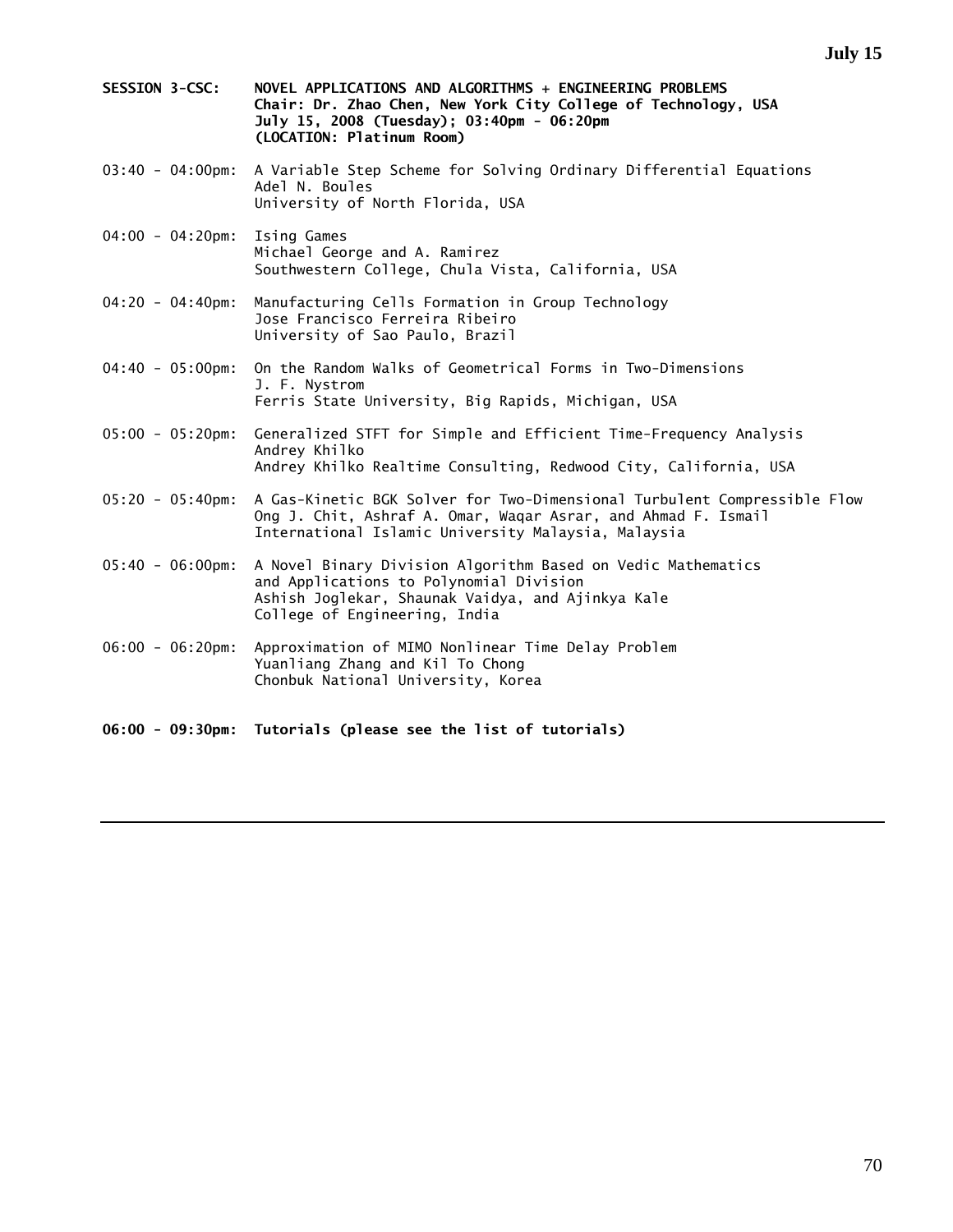- **SESSION 4-CSC: NUMERICAL METHODS AND APPLICATIONS + SCIENTIFIC COMPUTING TOOLS Chair: Prof. Rajan Alex, West Texas A&M University, USA July 16, 2008 (Wednesday); 08:00am - 09:00am (LOCATION: Platinum Room)**
- 08:00 08:20am: FREE SLOT
- 08:20 08:40am: A High-Order Compact Boundary Value Method for Solving Two-Dimensional Heat Equations Hai-Wei Sun and Wei Wang University of Macau, P. R. China; Chinese Univ. of Hong Kong
- 08:40 09:00am: Implementation of an H-Matrix Preconditioner Suely Oliveira and Fang Yang University of Iowa, USA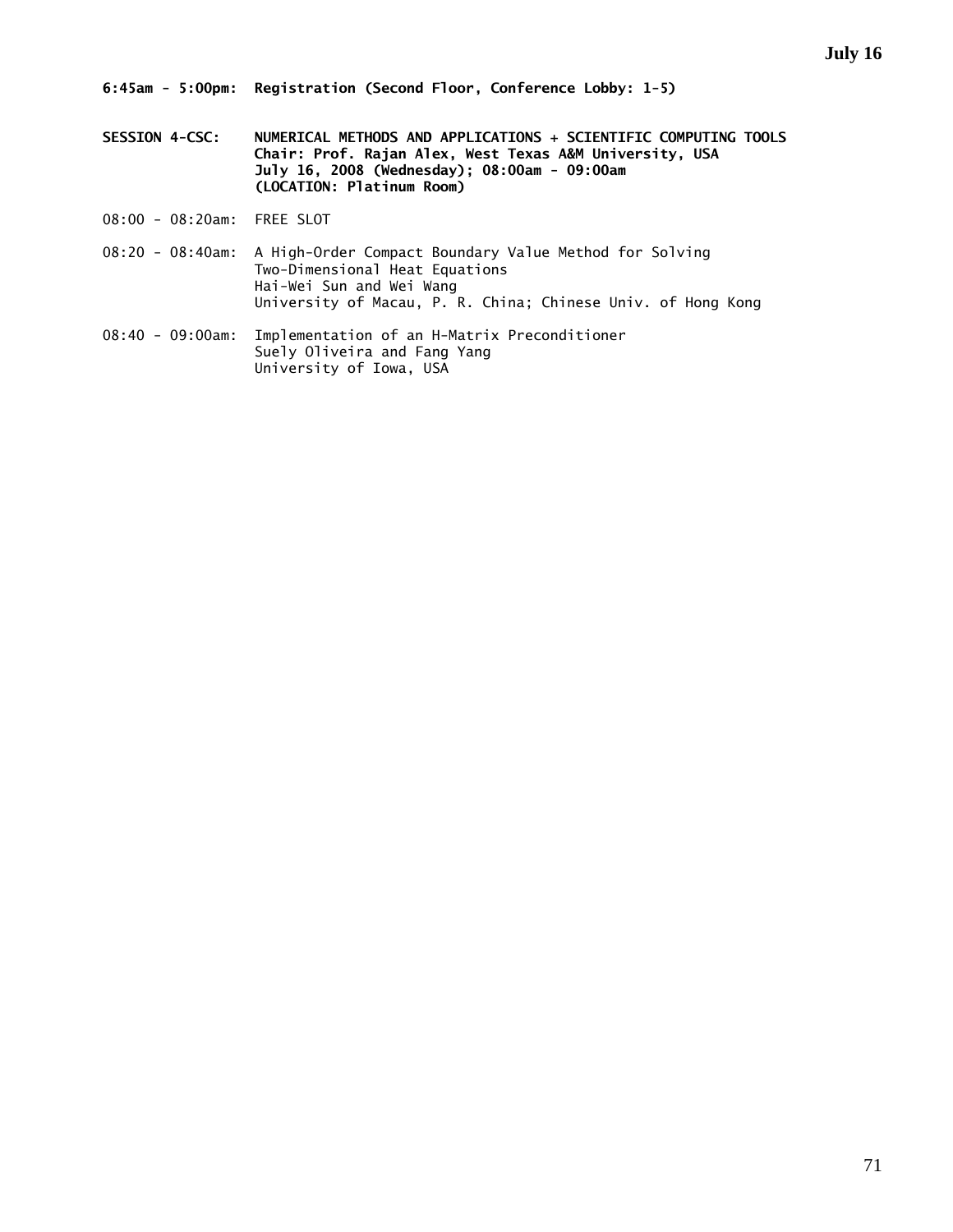- **SESSION 5-CSC: NOVEL APPLICATIONS AND ALGORITHMS + ENGINEERING PROBLEMS Chair: Dr. J.F. (Jim) Nystrom, Ferris State University, Michigan, USA July 16, 2008 (Wednesday); 09:00am - 10:20am (LOCATION: Platinum Room)**
- 09:00 09:20am: Characterization of Shabu, Methamphetamine, Sold in Iloilo City Gretchen Bo-peep G. Giner Philippine Drug Enforcement Agency, Quezon City, Philippines and University of the Philippines, Iloilo, Philippines
- 09:20 09:40am: Complex Systems Modeling with Cellular Automata and Genetic Algorithms: an Application to Lava Flows William Spataro, Donato D. Ambrosio, Maria Vittoria Avolio, Salvatore Di Gregorio, and Rocco Rongo University of Calabria, Rende, Italy
- 09:40 10:00am: The Initial Value Problem in Triangular Mesh Parameterization Xiquan Shi, Shugao Xia/, Fengshan Liu, and Zhixun Su Delaware State University, Dover, Delaware, USA Dalian University of Technology, Dalian, P. R. China
- 10:00 10:20am: Symbolic Solution for Generalized Quantum Cylindrical Wells Using Computer Algebra Edward Yesid Villegas Pulgarin EAFIT University, Colombia
- **10:20 10:40am: BREAK**
- **10:40a 12:00p: During this period, CSC'08 attendees are encouraged to participate in sessions belonging to PDPTA'08, GCA'08, BIOCOMP'08, MSV'08, CGVR'08, FECS'08, FCS'08, or ERSA'08. These sessions discuss topics that overlap the scope of CSC'08.**
- **12:00 01:00pm: LUNCH (On Your Own)**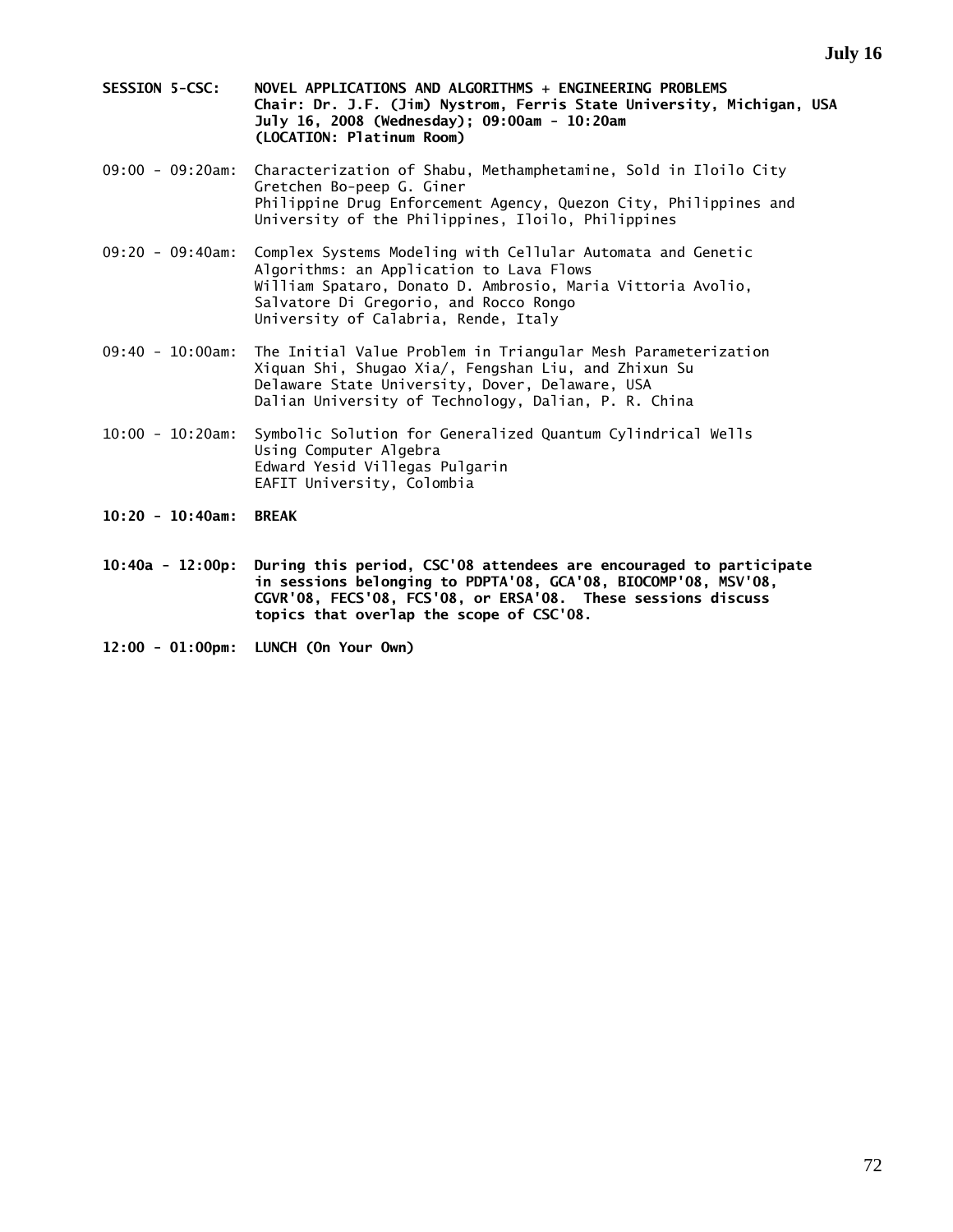- **SESSION 6-CSC: OPTIMIZATION TECHNIQUES AND APPLICATIONS Chair: Dr. M. L. Liu, Lakehead University, Canada July 16, 2008 (Wednesday); 01:00pm - 02:00pm (LOCATION: Platinum Room)**
- 01:00 01:20pm: A Hybrid Algorithm for the Quadratic Assignment Problem Kien Ming Ng, Aldy Gunawan, and Kim Leng Poh National University of Singapore, Singapore
- 01:20 01:40pm: A New Method for Container Loading Problem Kun He and Wenqi Huang Huazhong University of Science and Technology, Wuhan, P. R. China
- 01:40 02:00pm: Multilevel Approaches Applied to the Capacitated Clustering Problem Demane Rodney, Alan Soper, and Chris Walshaw University of Greenwich, United Kingdom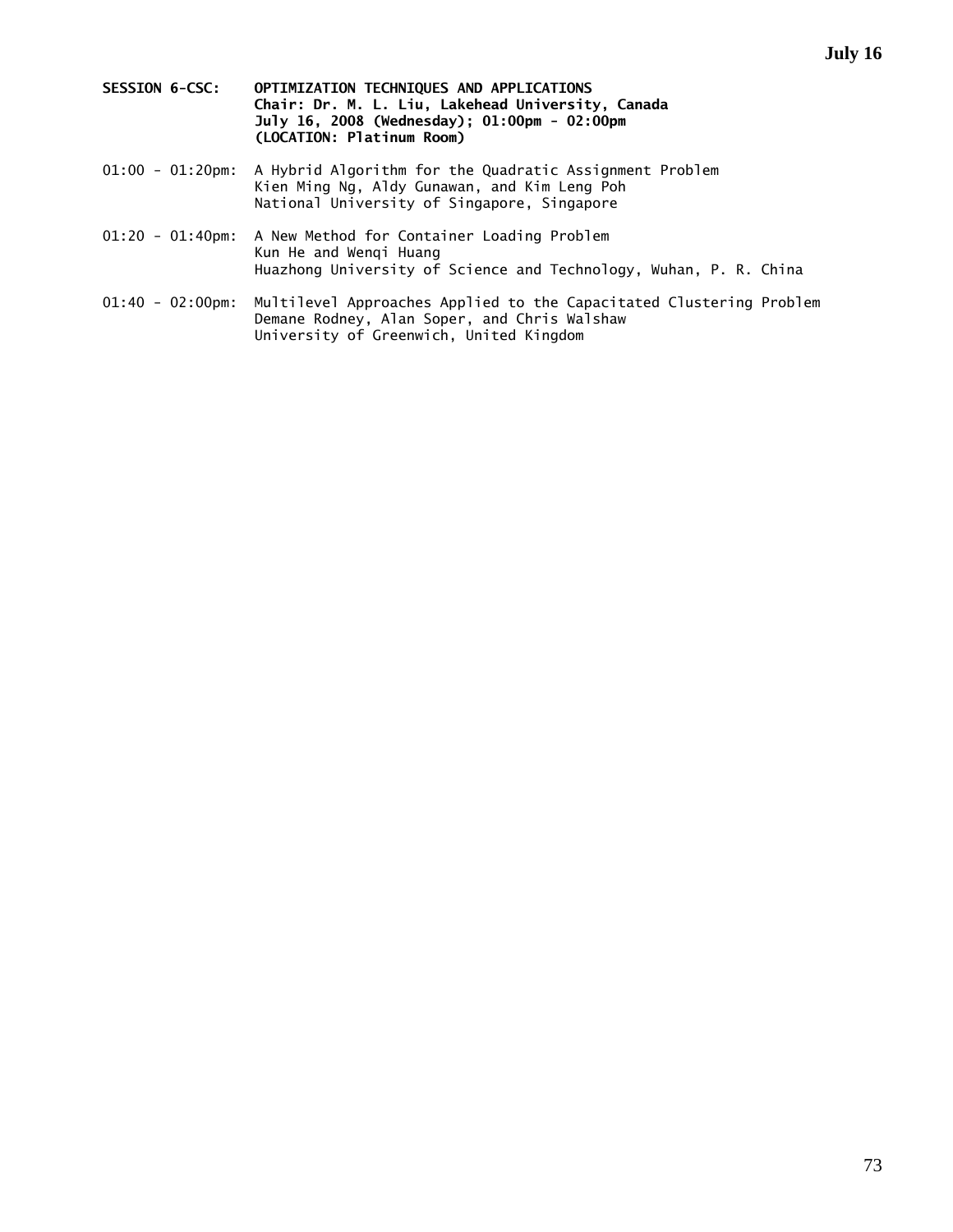- **SESSION 7-CSC: COMPUTATIONAL MODELS, SIMULATION, AND NOVEL METHODOLOGIES + HPC Chairs: Dr. Kien Ming Ng and Gretchen Bo-peep G. Giner National University of Singapore, Singapore University of the Philippines & Philippine Drug Enforcement Agency July 16, 2008 (Wednesday); 02:00pm - 03:00pm (LOCATION: Platinum Room)**
- 02:00 02:20pm: GPGPU Planetary Simulations with CUDA Glenn D. Kavanagh, Mark C. Lewis and Berna L. Massingill Trinity University, USA
- 02:20 02:40pm: Implementation of Integer Multiplication in Multiple-Precision on POWER5+ Architecture Tomoaki Hirota and Hisayasu Kuroda University of Tokyo, Japan
- 02:40 03:00pm: An Open Source Parallel Interval Solver for Systems of Linear Fredholm Integral Equations of the Second Kind Markus Grimmer and Walter Kramer University of Wuppertal, Germany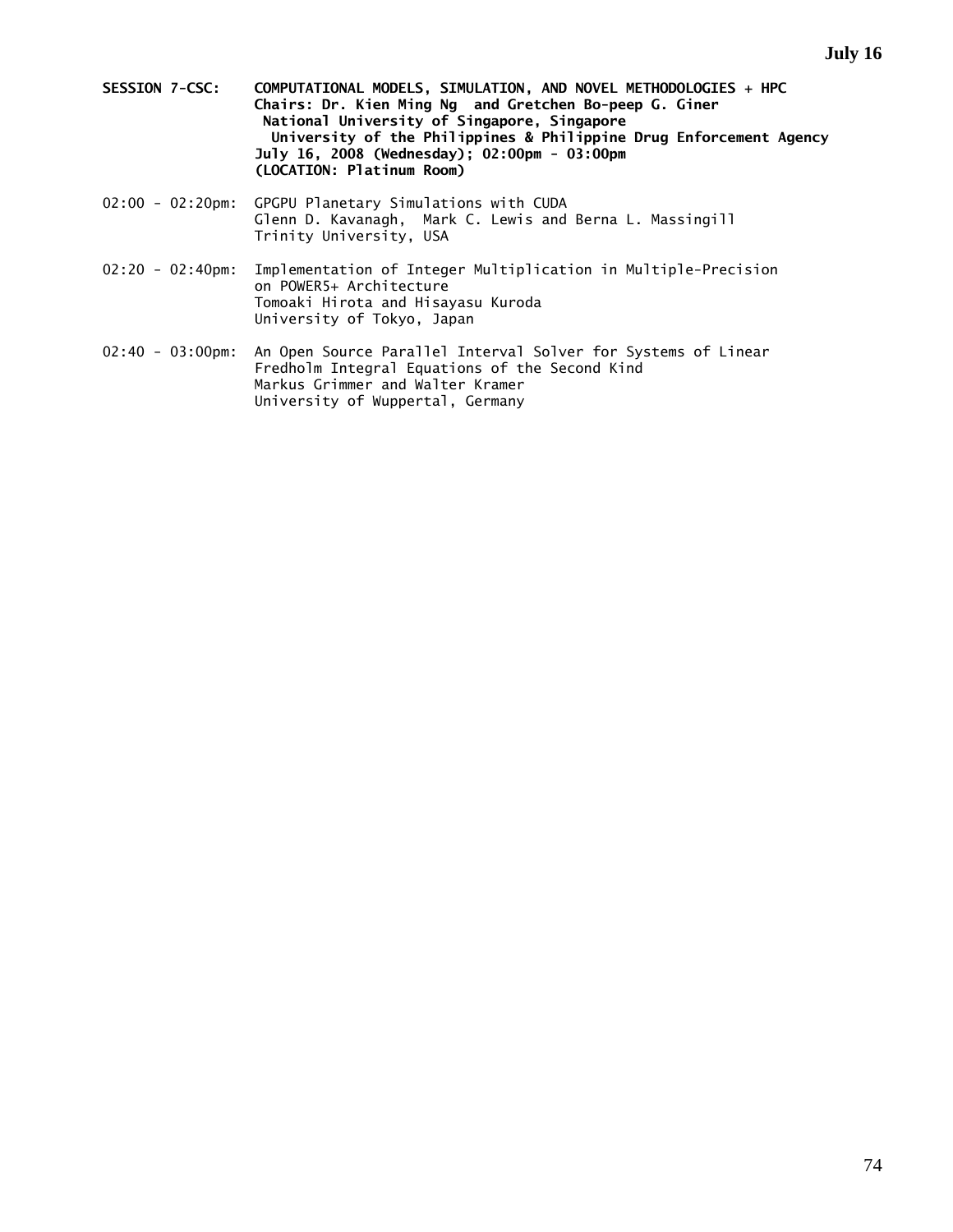#### **03:00 - 03:40pm: DISCUSSION SESSION C-CSC (Refreshments will be available) July 16, 2008 (Wednesday) (LOCATION: Hallways - Ballrooms 1-5)**

- O. Product Integration Methods for First Kind ABEL Integral Equations Using Cubic B-Spline Sheo Kumar and Harsh Kumar Verma Dr. B. R. Ambedkar National Institute of Technology, India
- O. Relative Ranking A Novel Approach for Star Rating Zeeshan-ul-hassan Usmani, Talal Naveed Puri, and Tanya Shadieva Florida Institute of Technology, Melbourne, Florida, USA; Westminister International University, Tashkent, Uzbekistan
- O. Determination of Stresses in Center-Wound Rolls Using Refined Boundary Conditions M. L. Liu; Lakehead University, Canada

**03:40 - 06:00pm: During this period, CSC'08 attendees are encouraged to participate in sessions belonging to PDPTA'08, GCA'08, BIOCOMP'08, MSV'08, CGVR'08, FECS'08, FCS'08, or ERSA'08. These sessions discuss topics that overlap the scope of CSC'08.**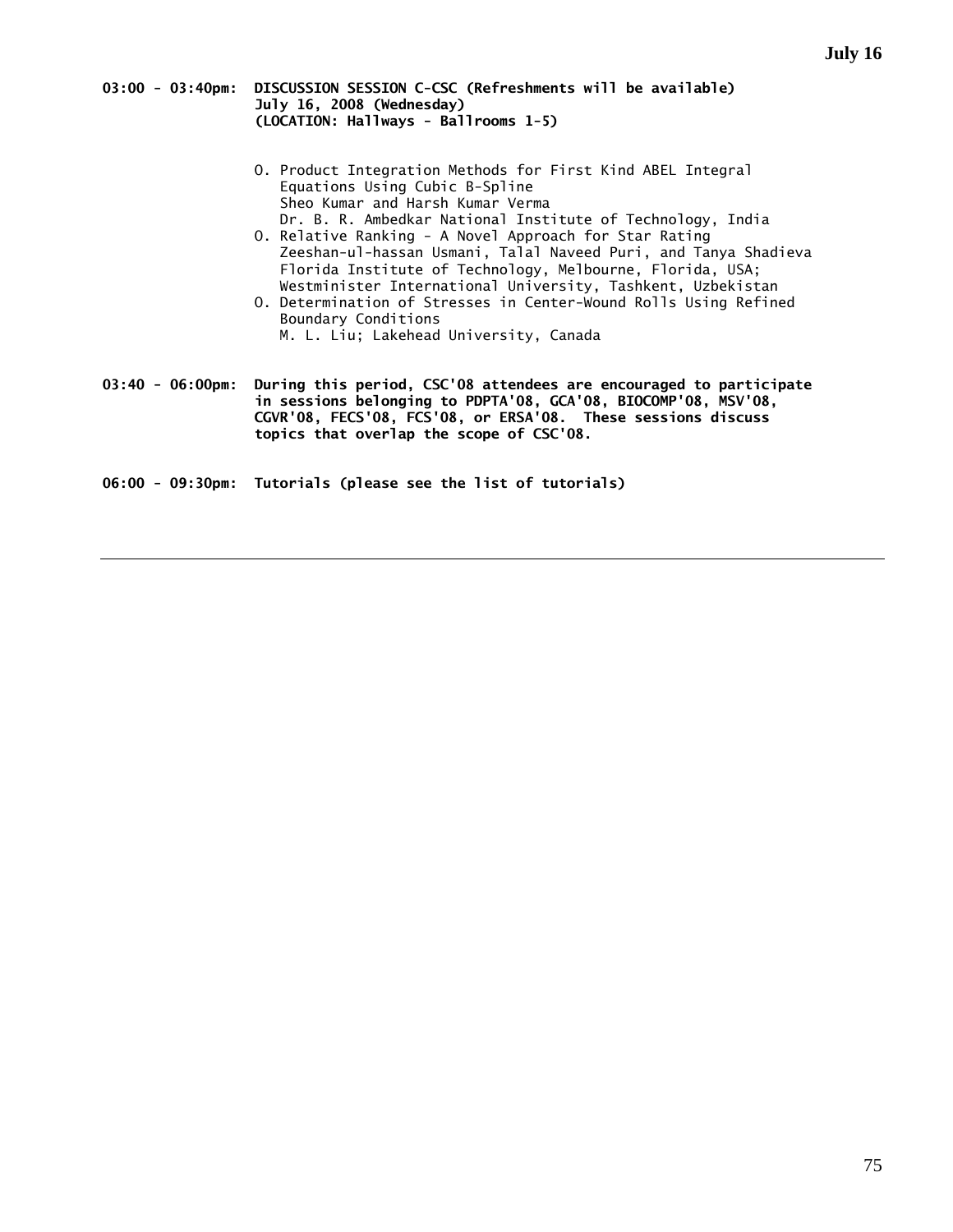**08:00 - 10:20am: During this period, CSC'08 attendees are encouraged to participate in sessions belonging to PDPTA'08, GCA'08, BIOCOMP'08, MSV'08, CGVR'08, FECS'08, FCS'08, or ERSA'08. These sessions discuss topics that overlap the scope of CSC'08.** 

**10:20 - 10:40am: BREAK** 

**SESSION 8-CSC: COMPUTATIONAL MODELS, SIMULATION, AND NOVEL METHODOLOGIES + HPC Chair: Dr. H. G. W. Burchard, Oklahoma State Univ., Stillwater, USA July 17, 2008 (Thursday); 10:40am - 12:40pm (LOCATION: Platinum Room)** 

10:40 - 11:00am: A Variant Kantororvich Theorem and High Accuracy Error Estimates in Newton's Method H. G. W. Burchard and L. B. Rall Oklahoma State University, Stillwater, Oklahoma, USA

11:00 - 11:20am: Applying SuperLU-DIST to a Clacier Ice Sheet Model Rodney Jacobs, James Fastook, and Aitbala Sargent University of Maine, Orono, Maine, USA

11:20 - 11:40am: The Calculation of Axisymmetric Ducts Geometries for Incompressible Flow with Hagen-Poiseuille Flow and Modelling Body Forces Vasos Pavlika University of Westminster, Harrow, Middlesex, UK

11:40 - 12:00pm: Efficient and Effective Practical Algorithms for the Set-Covering Problem Qi Yang, Jamie McPeek, and Adam Nofsinger University of Wisconsin at Platteville, Wisconsin, USA

12:00 - 12:20pm: Parallel Evolutionary Computation in Very Large Scale Eigenvalue Problems Hesam T. Dashti , Alireza F. Siahpirani , Liya Wang , and Amir Assadi University of Wisconsin, Madison, Wisconsin, USA University of Tehran, Iran

12:20 - 12:40pm: Eigenvalue Spectra Measurements of Complex Networks K. A. Hawick Massey University - Albany, Auckland, New Zealand

**12:40 - 01:40pm: LUNCH (On Your Own)**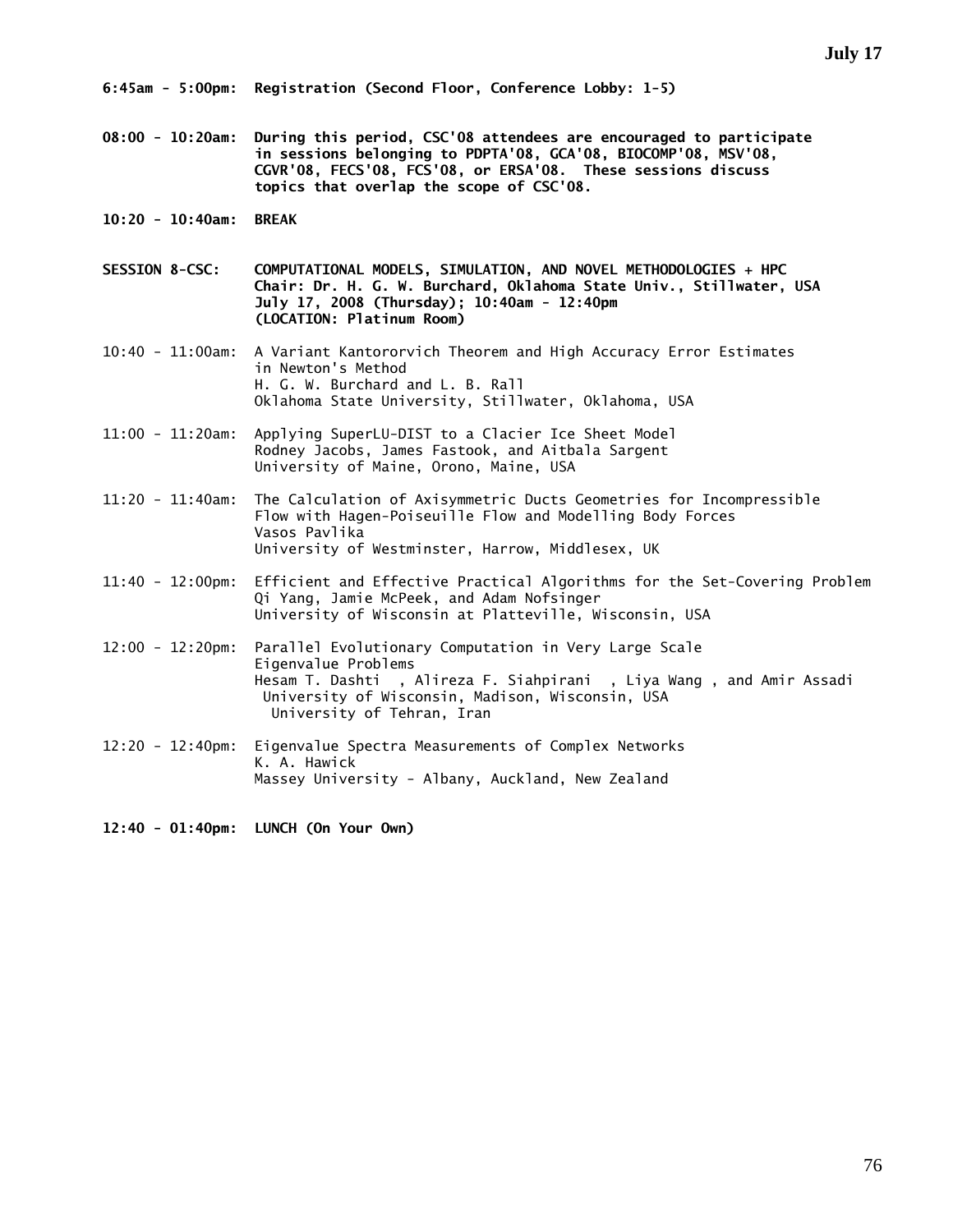- **01:40 03:00pm: During this period, CSC'08 attendees are encouraged to participate in sessions belonging to PDPTA'08, GCA'08, BIOCOMP'08, MSV'08, CGVR'08, FECS'08, FCS'08, or ERSA'08. These sessions discuss topics that overlap the scope of CSC'08.**
- **03:00 03:40pm: DISCUSSION SESSION D-CSC (Refreshments will be available) July 17, 2008 (Thursday) (LOCATION: Hallways - Ballrooms 1-5)** 
	- O. Distributed Genetic Algorithms with Multi-Agents Systems Emerson Romanhuki, Marcio Fuckner, Fabricio Enembreck, Braulio Avila, and Edson E. Scalabrin Pontifical Catholic University of Parana, Brazil
- **03:40 04:40pm: During this period, CSC'08 attendees are encouraged to participate in sessions belonging to PDPTA'08, GCA'08, BIOCOMP'08, MSV'08, CGVR'08, FECS'08, FCS'08, or ERSA'08. These sessions discuss topics that overlap the scope of CSC'08.**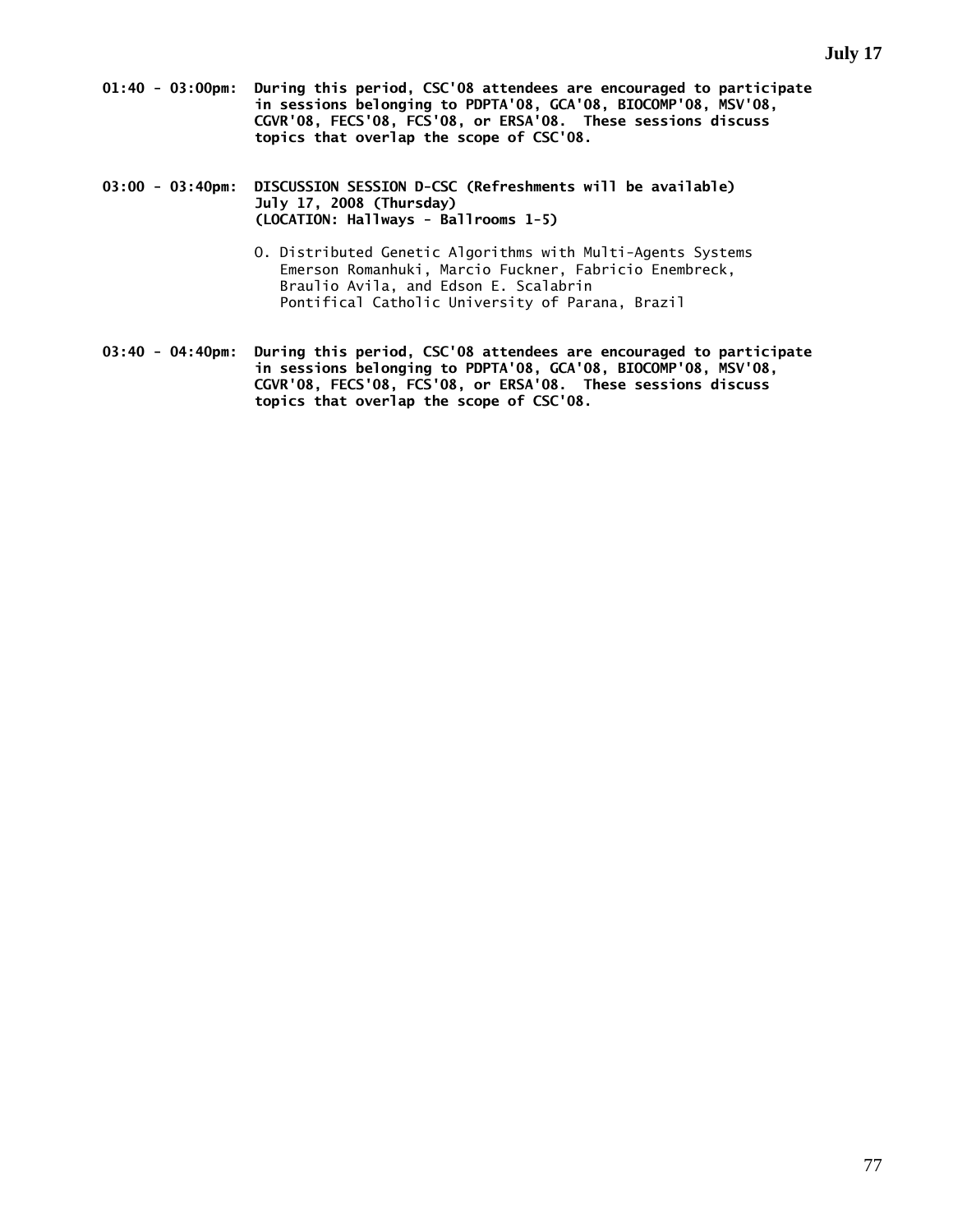- **SESSION 9-CSC: NUMERICAL METHODS AND APPLICATIONS + SCIENTIFIC COMPUTING TOOLS Chairs: Dr. George Dimitoglou and Dr. C. Bokhoree Hood College, USA University of Technology, Mauritius July 17, 2008 (Thursday); 04:40pm - 05:40pm (LOCATION: Platinum Room)**
- 04:40 05:00pm: Strategic and Economic Study of Scientific Computing Software A. Schmutz, J.-M. Davesnes, and S. Waharte University of Waterloo, Canada; Oxalya, France;
- 05:00 05:20pm: Faster and Smoother Convergence in Turbulent Separated Flow Computation Wen-Bin Tsai and Hsiu-Ying Lin Far East University, Taiwan
- 05:20 05:40pm: B-Spline Interpolation Formula for the Numerical Solution of Singular Integral Equations with Hilbert Kernel Moin Uddin, Sheo Kumar and A. L. Sangal Dr. B. R. Ambedkar National Institute of Technology, India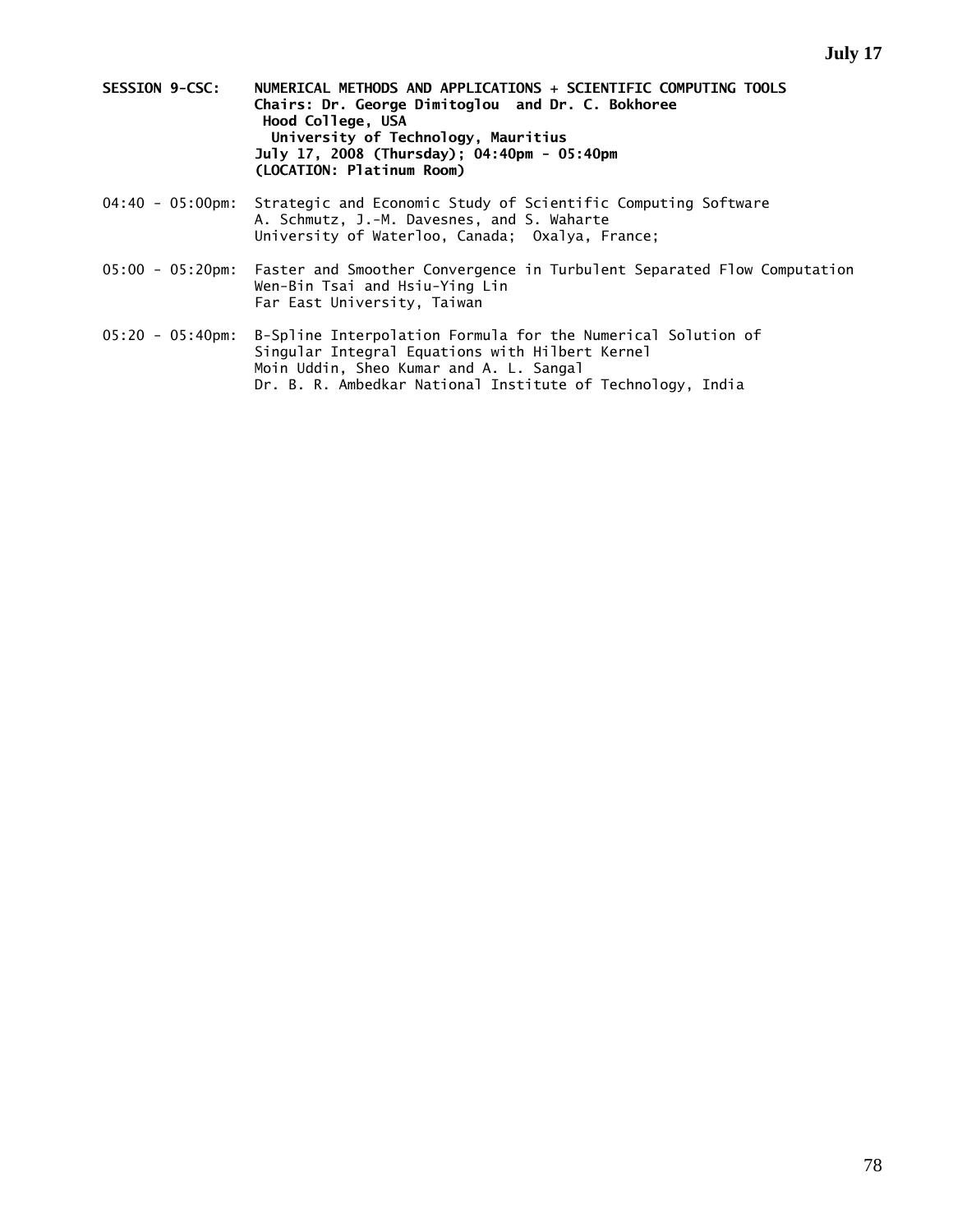# **DMIN'08 CONFERENCE SCHEDULE**

## **The 2008 International Conference on Data Mining**

Monte Carlo Resort, Las Vegas, Nevada, July 14-17, 2008

#### **Note 1:**

*There are a number of other sessions (not listed as part of DMIN'08 schedule) that are of significant interest to DMIN conference participants (sessions belonging to other joint conferences in this event.) Therefore, you are encouraged to also check the schedules for other joint conferences. In particular, some sessions in ICAI'08, GEM'08, MLMTA'08, ITSL'08, IKE'08, and EEE'08, discuss topics that are within the scope of DMIN; these have been scheduled so that DMIN attendees can also participate in them.* 

#### **Note 2:**

*Each conference is divided into a number of topical sessions. These sessions are not necessarily scheduled in the same room/location. Therefore, conference attendees are to check the location of the session(s) they wish to attend - The conference room numbers appear in this document.* 

**July 13** 

**03:00 - 09:00pm: REGISTRATION (Second Floor, Conference Lobby; 1-5)**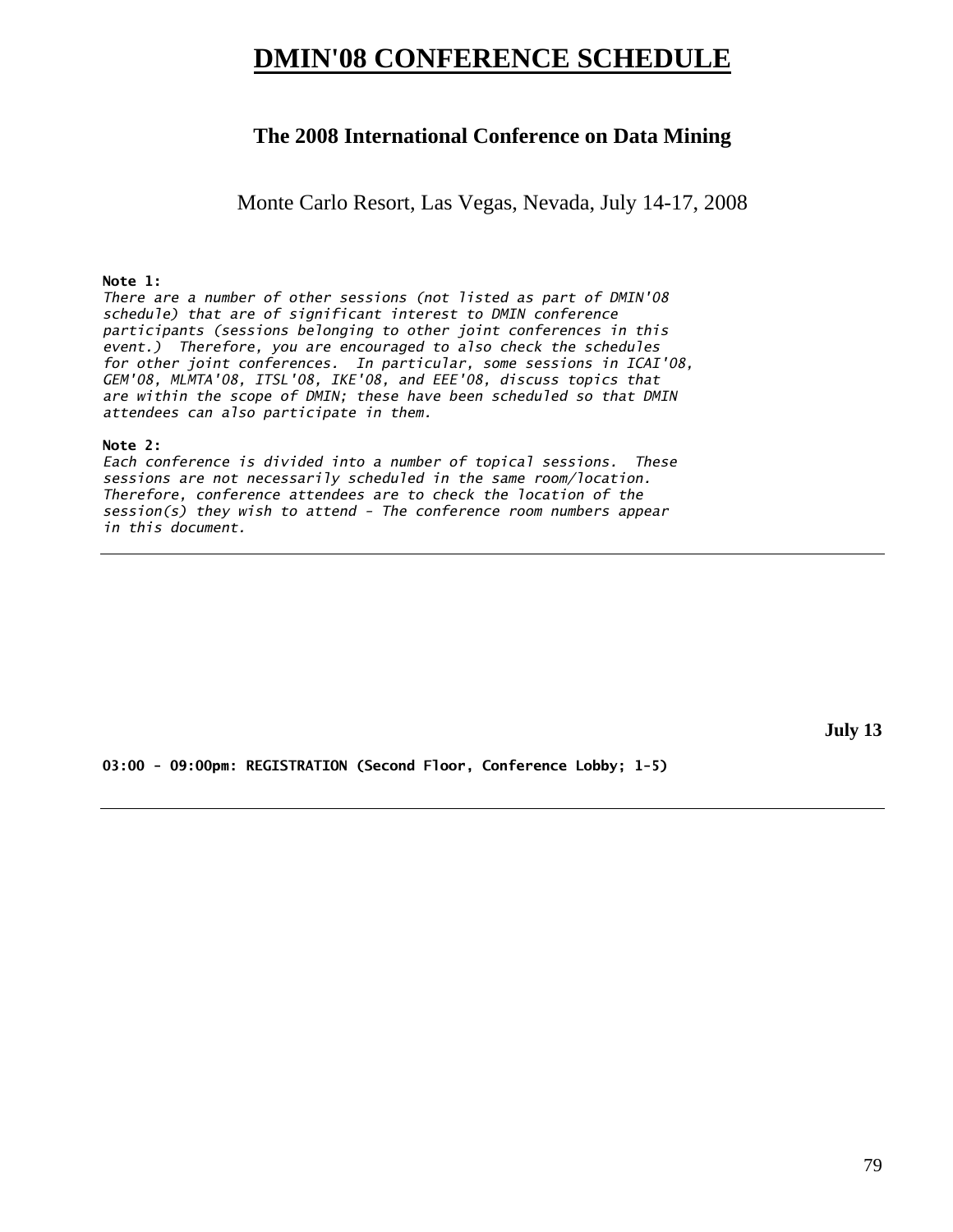- **08:30 08:45am: WORLDCOMP'08 Opening Remarks Prof. Hamid R. Arabnia (General Chair & Coordinator) University of Georgia, Georgia, USA (LOCATION: Lance Burton Theater)**
- **08:45 09:35am: Keynote Lecture 1: The Parallel Computing Landscape: A Berkeley View 2.0 Prof. David A. Patterson Pardee Prof. of CS; Director, RAD Lab & Par Lab; Past President, ACM; Member, National Academy of Engineering; Member, National Academy of Sciences; Fellow of IEEE, ACM, & AAAS; University of California at Berkeley. (LOCATION: Lance Burton Theater)**
- **09:40 10:25am: Keynote Lecture 2: Searching in the "Real World" Prof. Ophir Frieder The Royden B. Davis, SJ, Chair in Interdisciplinary Studies at Georgetown University; IITRI Chair Professor of CS at Illinois Institute of Technology; Director, Information Retrieval lab; Fellow of IEEE, ACM, and AAAS (LOCATION: Lance Burton Theater)**
- **10:30 11:15am: Keynote Lecture 3: Achieving your Dreams Anousheh Ansari CEO, Chairman and Co-founder of Prodea Systems, Inc., USA; Space Ambassador (LOCATION: Lance Burton Theater)**
- **11:15a 12:00p: Keynote Lecture 4: Dimensions in Reconfigurable Computing: A New Wave in Electronic System Designs Chris Phillips Vice President of Engineering at ElementCXI, USA (LOCATION: Lance Burton Theater)**
- **12:00 01:00pm: LUNCH (On Your Own)**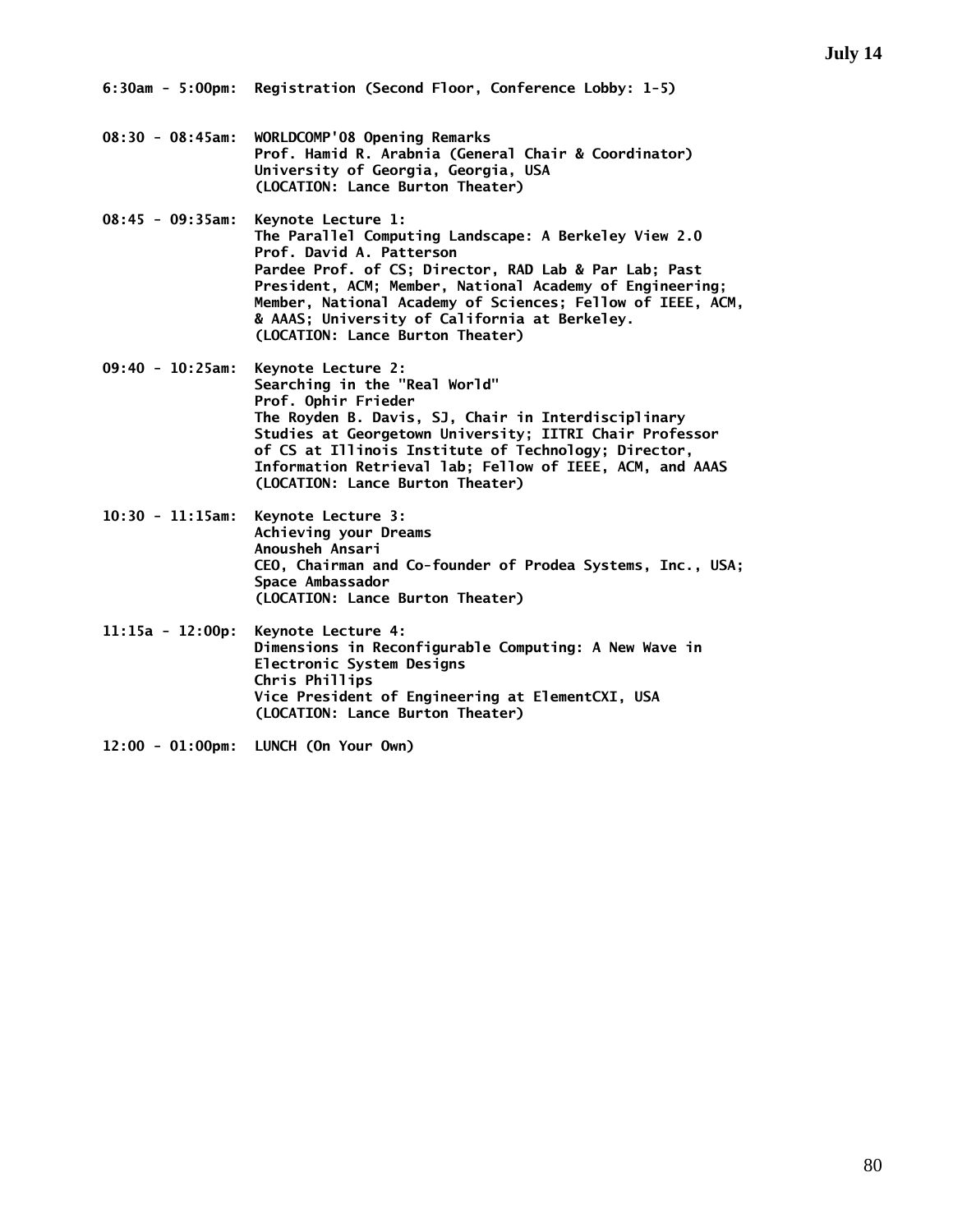**01:00 - 01:20pm: Welcome and Introduction (by DMIN'08 Co-Chairs)** 

**SESSION 1-DMIN: OBJECT AND NOVELTY DETECTION (Chair: TBA) July 14, 2008 (Monday); 01:00pm - 03:00pm (LOCATION: Ballroom 1)** 

01:20 - 01:40pm: Data Mining For Outlier with Minimum Vector Variance Dyah Erny Herwindiati, Ery Dewajani

01:40 - 02:00pm: Detecting Outliers in High-Dimensional Datasets with Mixed Attributes Anna Koufakou, Michael Georgiopoulos, and Georgios Anagnostopoulos University of Central Florida, USA

02:00 - 02:20pm: Naive Bayes Classifier for Extracting Bibliographic Information from Biomedical Online Articles Jongwoo Kim, Daniel X. Le, and George R. Thoma National Library of Medicine, National Institutes of Health, USA

02:20 - 02:40pm: Fast Cryptographic Privacy Preserving Association Rules Mining on Distributed Homogenous Data Base Mahmoud Hussein, Ashraf El-Sisi, and Nabil Ismail Dean, Menoufiya University, Shebin El Kom, Egypt

02:40 - 03:00pm: Approximate Computation of Object Distances by Locality-Sensitive Hashing Selim Mimaroglu and Dan A. Simovici University of Massachusetts at Boston, USA

**03:00 - 03:20pm: BREAK**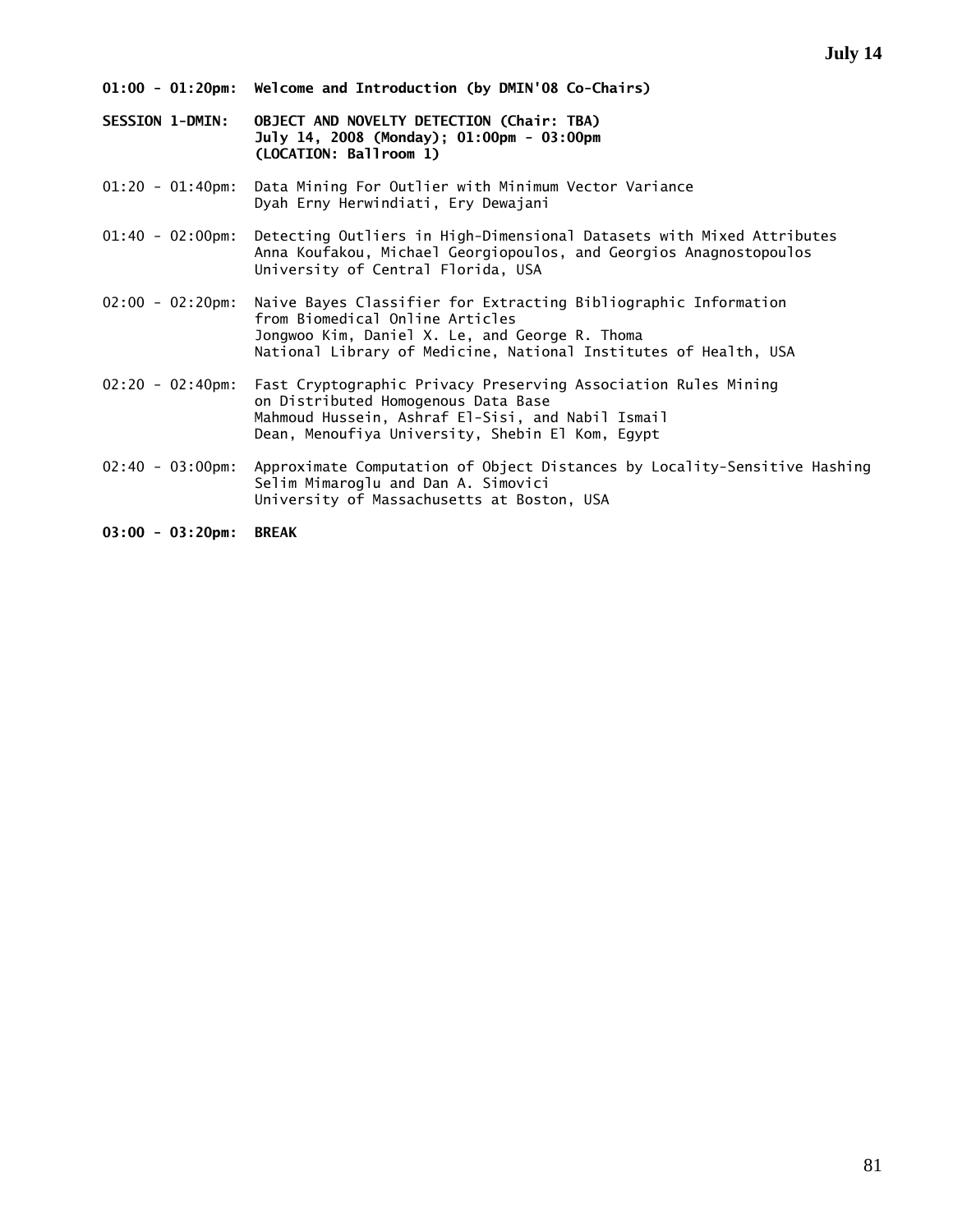- **SESSION 2-DMIN: FORECASTING AND TIME SERIES MODELLING (Chair: TBA) July 14, 2008 (Monday); 03:20pm - 06:00pm (LOCATION: Ballroom 1)**
- 03:20 03:40pm: Music Visualization with DISC and Structural Feature Diagram Ya-Hung Tseng and Jia-Lien Hsu Fu Jen Catholic University, Taiwan
- 03:40 04:00pm: Text Mining Post Project Reviews to Improve the Construction Project Supply Chain Design Alok Choudhary, Jenny Harding, Patricia Carrillo, and Paul Oluikpe Loughborough University, United Kingdom
- 04:00 04:20pm: Default ARTMAP Neural Networks for Classification of Anthrax Time Series from Inhalation Anthrax Models Rui Xu, Robert Woodley, and Donald Wunsch Missouri University of Science and Technology, USA
- 04:20 04:40pm: Case Based Reasoning Models to Predict Final Sales: A Test of Railway Passenger Arrivals Tsung-Hsien Tsai Cornell University, USA
- 04:40 05:00pm: Neuro-Fuzzy Models in Real-Time Flood Forecasting Dawei Han University of Bristol, United Kingdom
- 05:00 05:20pm: Weight Initialization of Gaussian Neural Networks for Conditional Mean and Variance Forecasts Porntip Dechpichai and Pamela Davy University of Wollongong, Australia
- 05:20 05:40pm: Forecasting Vertical Acceleration of Railway Wagons A Comparative Study GM Shafiullah, Scott Simson, Adam Thompson, Shawkat Ali, and Peter Wolfs Central Queensland University, Australia
- 05:40 06:00pm: Forecasting High-Frequency Time Series with Neural Networks An Analysis of Modelling Challenges Sven Crone and Nikolaos Kourentzes Lancaster University Management School, United Kingdom
- **06:00 09:00pm: Tutorials (please see the list of tutorials)**

**09:10 - 11:30pm: CONFERENCE RECEPTION DINNER & BANQUET KEYNOTE - July 14 (Monday) High Performance Computing and Computational Intelligence: Link to the Translational Medicine and Personalized Healthcare Dr. Jack Y. Yang and Dr. Mary Qu Yang Harvard University, Massachusetts, USA and National Human Genome Research Institute, NIH, Bethesda, USA (LOCATION: Ballrooms 1-5)**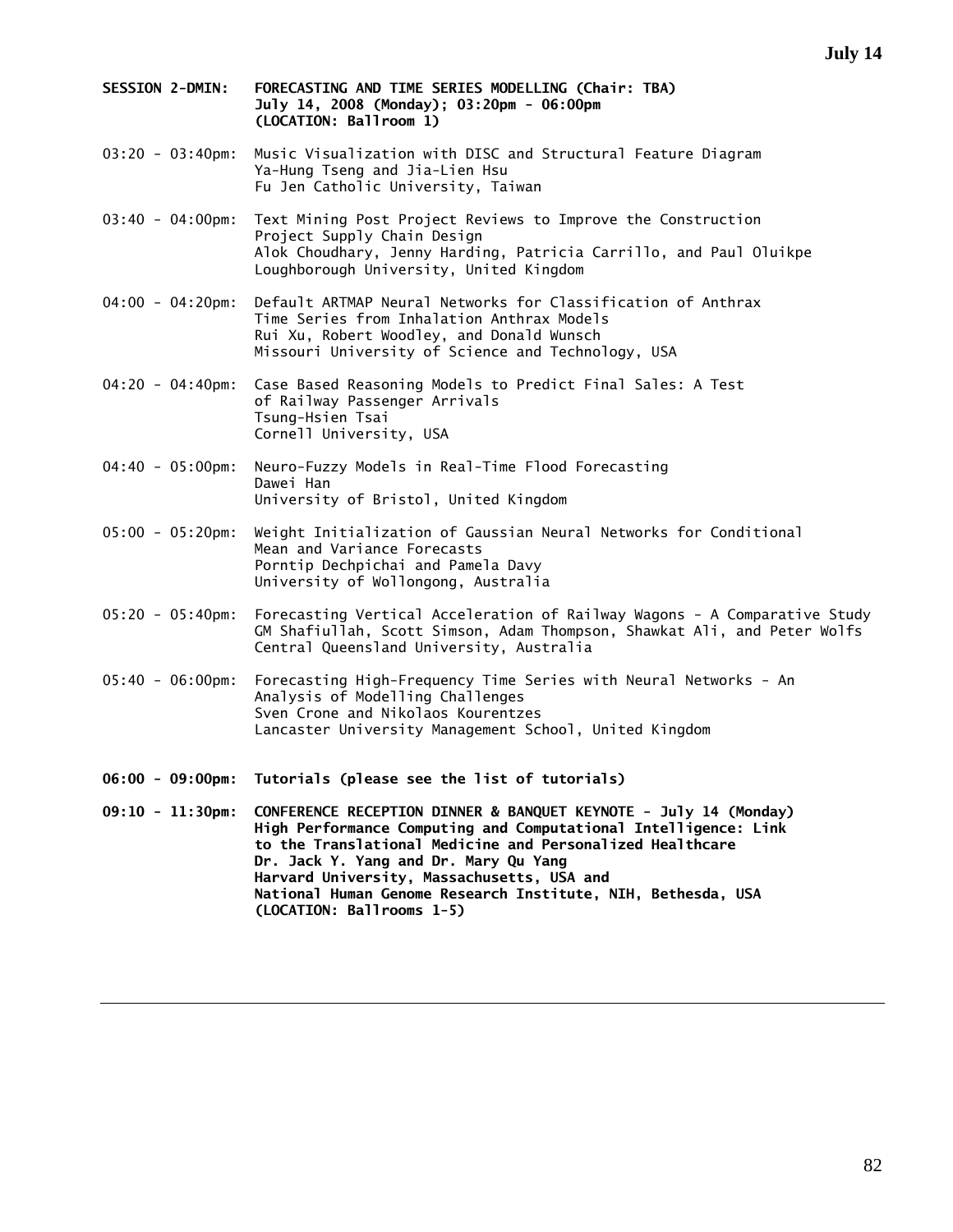- **6:45am 5:00pm: Registration (Second Floor, Conference Lobby: 1-5)**
- **SESSION 3-DMIN: SEGMENTATION AND CLUSTERING (Chair: TBA) July 15, 2008 (Tuesday); 08:00am - 10:20am (LOCATION: Ballroom 1)**
- 08:00 08:20am: Algorithms and Software for Calculating and Visualizing the Cardinality of the GDB Sen Zhang and Katherine Herbert SUNY Oneonta, USA
- 08:20 08:40am: Genetic Algorithm for Profitability Based Segmentation Harsha Aeron, Ramasubramanian Sundararajan, Tarun Bhaskar, Ashwani Kumar, Moorthy Janakiraman Indian Institute of Management, India
- 08:40 09:00am: Algorithms for Model-Based Block Gaussian Clustering Mohamed Nadif and Gerard Govaert CRIP5, University of Paris Descartes, France
- 09:00 09:20am: Efficient Incremental Learning with Self-Organizing Neural Grove Hirotaka Inoue and Hiroyuki Narihisa Kure College of Technology, Japan
- 09:20 09:40am: Automated Taxonomy Generation for Summarizing Multi-Type Relational Datasets Tao Li and Sarabjot Anand University of Warwick, United Kingdom
- 09:40 10:00am: PCS: An Efficient Clustering Method for High-Dimensional Data Wei Li, Cindy Chen, and Jie Wang University of Massachusetts Lowell, USA
- 10:00 10:20am: Feature Extraction via Kernelized Signal Fraction Analysis vs Kernelized Principal Component Analysis Fatemeh Emdad, Michael Kirby, and Seyed A. Zekavat Michigan Tech University, USA
- **10:20 10:40am: BREAK**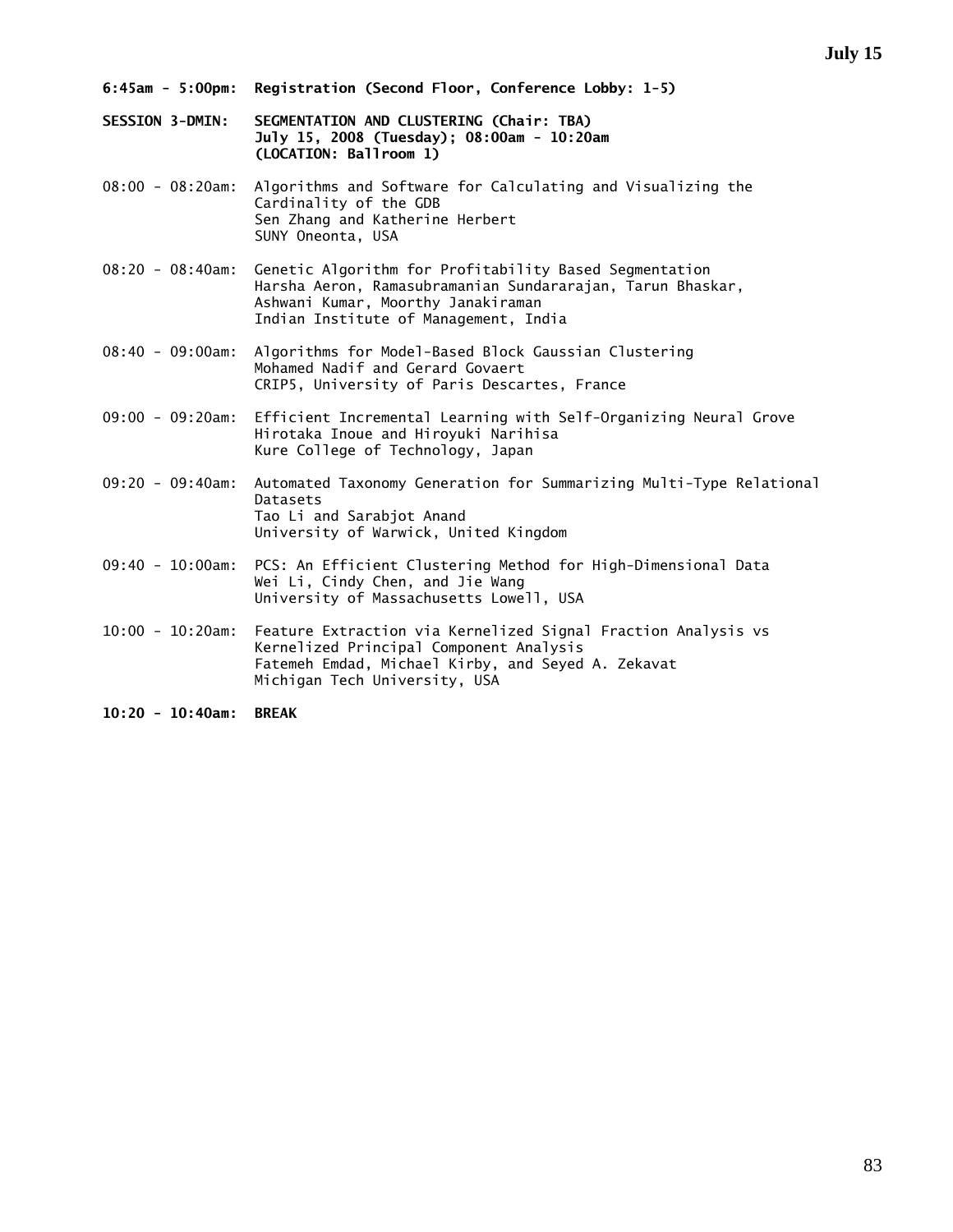- **SESSION 4-DMIN: KNOWLEDGE DISCOVERY PROCESSES AND APPLICATIONS (Chair: TBA) July 15, 2008 (Tuesday); 10:40am - 12:20pm (LOCATION: Ballroom 1)**
- 10:40 11:00am: Investigating the Relationship Between Canonical Correlation Analysis (CCA), and ... Fatemeh Emdad, Michael Kirby, and Seyed A. Zekavat Michigan Tech University, USA
- 11:00 11:20am: Data Warehousing: A Functional Overview Srikanth Rokkam and Yijie Han University of Missouri at Kansas City, USA
- 11:20 11:40am: KDD and Its Applications in Automotive Sector A Brief Survey Namburu Setu Madhavi, Prokhorov Danil, Chigusa Shunsuke, Qiao Liu, and Krishna Pattipati Toyota Motor Engineering and Management, USA
- 11:40 12:00pm: Application of Data Mining Techniques in the Identification of Key Weather Parameters Affecting ... Azzam ul Asar and Amjad Amjad Ullah NWFP University of Engineering and Technology
- 12:00 12:20pm: Use of Data Mining Ilham Benyahia and Thomas Legault Universite du Quebec en Outaouais, Canada

**12:20 - 01:20pm: LUNCH (On Your Own) & Preparation for DMIN Poster Session**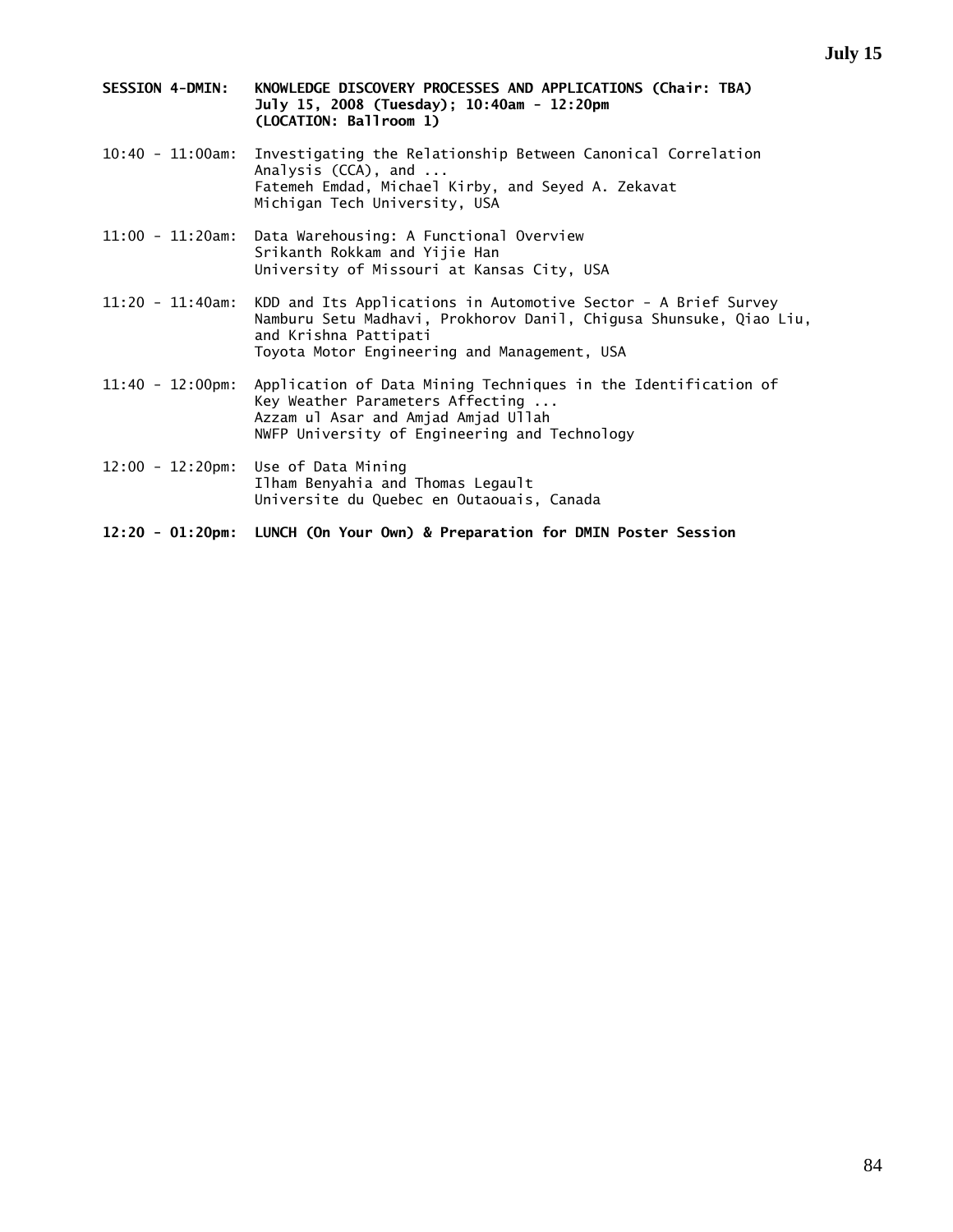#### **01:20 - 02:00pm: DMIN - POSTER SESSION A (Chair: TBA) July 15, 2008 (Tuesday) (LOCATION: Ballroom 1 and Hallway)**

- O. Leakage Detection by Adaptive Process Modeling Jaakko Talonen, Miki Sirola, and Jukka Parviainen Helsinki University of Technology (CIS), Finland
- O. Ranking of Health Plan Members for Proactive Intervention David Wright; Ingenix
- O. Feature Weighting to Improve Class Discrimination in Subspaces Skrypnyk Iryna; University of Jyvaskyla, Finland
- O. Using ANOVA to Analyze Modified Gini Index Decision Tree Classification Quocnam Tran; Lamar University, Texas, USA
- O. Exploring Input Selection for Time Series Forecasting Hassan Rabie and Mohammed El-Beltagy; Cairo University, Egypt
- O. Data Mining on Large Data Set for Predicting Salmon Spawning Habitat YuLong Xie, Christopher J. Murray, Timothy P. Hanrahan, and David R. Geist
	- Pacific Northwest National Laboratory, USA
- O. Forecasting Foreign Exchange Rates Using Time Delay Nueral Networks Krishna Malkareddy and Naveen Kumar Boiroju
- O. A New Construction of Classification Based on Asymmetrical Fuzzy Cognitive Map Bingru Yang and Zhen Peng University of Science and Technology Beijing, P. R. China
- O. An Analysis of Data Anomalies in Data Mining and Knowledge Discovery in Data Malone Mary and Dullea James Comcast Cable Corporation, USA
- O. Use of Data Mining Techniques in Understanding Home Interview Surveys Employed for Travel Demand ... Sai Hanuman Akundi, Sesham Anand, and Govardhan A GRIET, India
- O. Evaluation of Syllabus Based Web Content Extractor Saba Hilal and S. A. M. Rizvi DAV Institute Of Management
- O. Categorization of Users Using Unlabeled Query Logs Xiaoran Wang and Coskun Bayrak University of Arkansas at Little Rock, Arkansas, USA
- O. Machine Learning Approach for Classification of Zeolite Crystals Shujiang Yang, Mohammed Lach-hab, Iosif I. Vaisman, and Estela Blaisten-Barojas George Mason University, Fairfax, Virginia, USA
- O. The Role of Conceptual Hierarchies in the Diagnosis of Diabetes Sang C. Suh and Madhavi Latha Valasingam Texas A & M University - Commerce, USA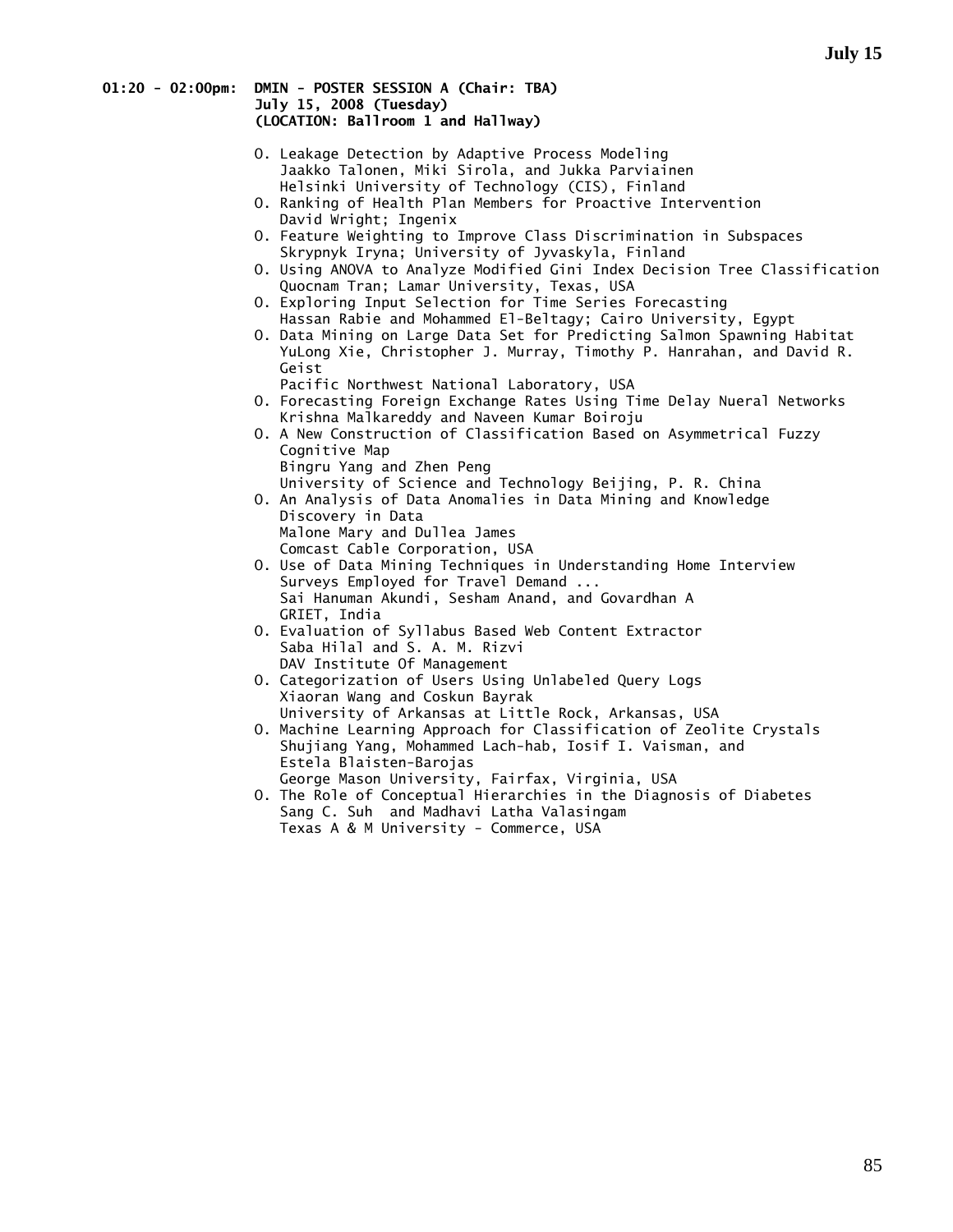- **SESSION 5-DMIN: PARALLEL ALGORITHMS AND GRID-COMPUTING (Chair: TBA) July 15, 2008 (Tuesday); 02:00pm - 03:20pm (LOCATION: Ballroom 1)**
- 02:00 02:20pm: Distributed Probabilistic Classification of Data Streams Farid Seifi, Mohammad Reza Kangavari, Homan Abbasian Iran University of Science and Technology, Iran
- 02:20 02:40pm: Exploring the Role of Activation Function Type in Evolutionary Artificial Neural Networks Kristina Davoian and Wolfram-M. Lippe University of Muenster, Germany
- 02:40 03:00pm: Genetic Decision Lists for Concept Description Ulf Johansson, Cecilia Sonstrod, Rikard Konig, and Lars Niklasson University of Boras, Sweden
- **03:00 03:20pm: BREAK**
- **03:20 06:00pm: During this period, DMIN'08 attendees are encouraged to participate in sessions belonging to ICAI'08, GEM'08, MLMTA'08, ITSL'08, IKE'08, or EEE'08. These sessions discuss topics that overlap the scope of DMIN'08.**
- **06:00 09:30pm: Tutorials (please see the list of tutorials)**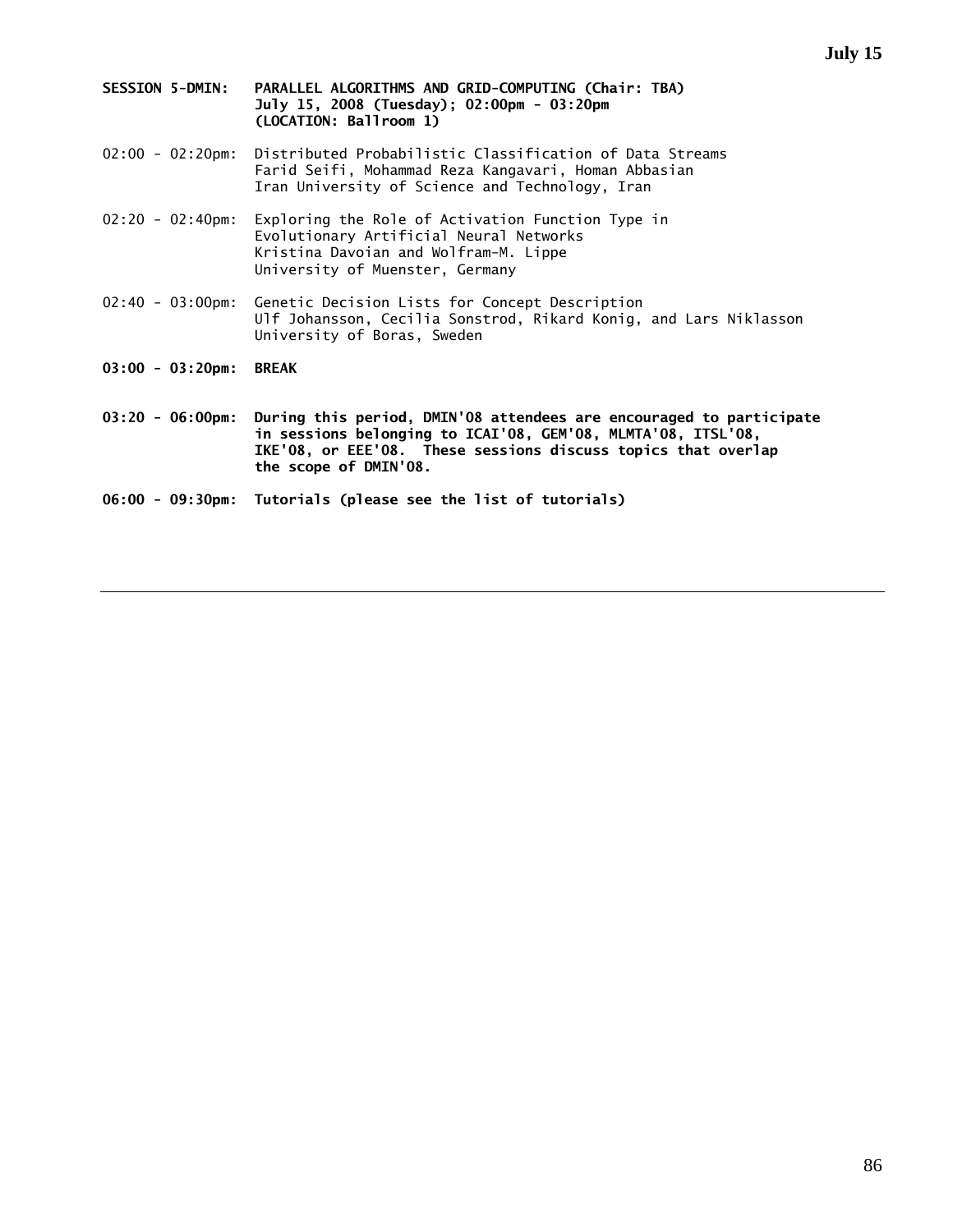- **SESSION 6-DMIN: WEB AND SOCIAL NETWORK MINING (Chair: TBA) July 16, 2008 (Wednesday); 08:00am - 10:00am (LOCATION: Ballroom 1)**
- 08:00 08:20am: Guided Content Mining Approach for Automated Meta-Rule Extraction and Information Retrieval Muhammad Nadeem, Syed Shams Ul Haq, Muhammad Anwar Usman SZABIST-Karachi, Anilogix Research, Pakistan
- 08:20 08:40am: Using Latent Semantic Analysis of Email to Detect Change in Social Groups Ian McCulloh, Eric Daimler, and Kathleen Carley U.S. Military Academy, USA
- 08:40 09:00am: Web Page Classification Exploiting Likely Component Pages Yuxin Wang and Keizo Oyama The University of Tokyo, Japan
- 09:00 09:20am: A Framework for Improving Time-Oriented Heuristic in Estimating User Session ... Amithalal Caldera University of Colombo, Sri Lanka
- 09:20 09:40am: Political Leaning Categorization by Exploring Subjectivities in Political Blogs Maojin Jiang and Shlomo Argamon Illinois Institute of Technology, USA
- 09:40 10:00am: WebTrack: Mining and Tracking Content and Structure of Websites Junlan Feng, Valerie Torres , Daniel G. Sheleheda, Cynthia Cama AT&T Labs Research, USA

**10:00 - 10:20am: BREAK**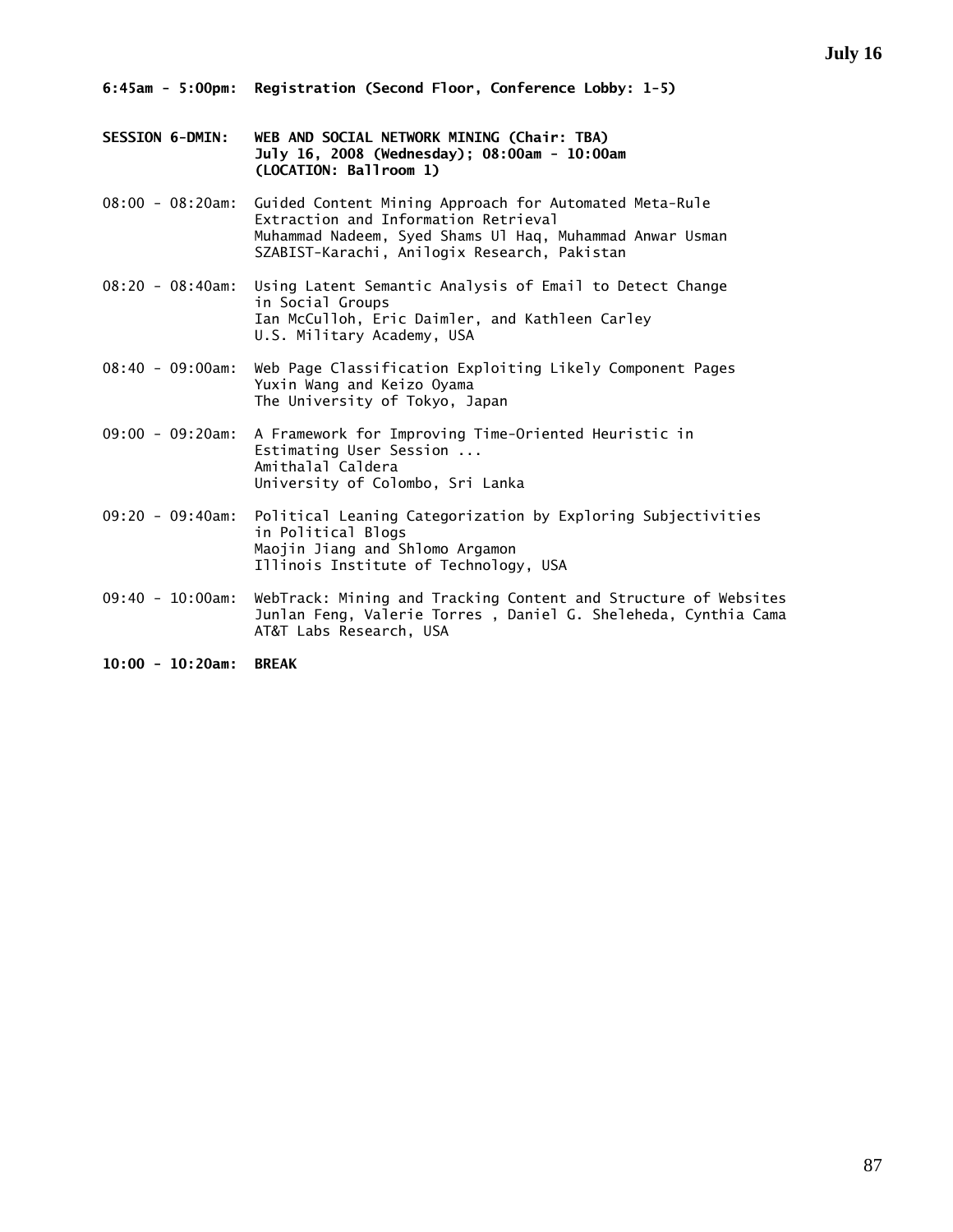- **SESSION 7-DMIN: DATA PRE-PROCESSING AND PREPARATION (Chair: TBA) July 16, 2008 (Wednesday); 10:20am - 12:00noon (LOCATION: Ballroom 1)**
- 10:20 10:40am: Privacy-Preserving Classification of Horizontally Partitioned Data via Random Kernels Olvi Mangasarian and Edward Wild University of Wisconsin-Madison, USA
- 10:40 11:00am: An Efficient Privacy-Preserving Data Mining Platform Ronggong Song, Larry Korba, George Yee National Research Council Canada, Canada
- 11:00 11:20am: A Brief Guide to Legal Issues for Data-Miners Aaron Lai, Thomas Ho, Raymond Wan Bank of America, USA
- 11:20 11:40pm: FREE SLOT
- 11:40 12:00pm: An Improved Distortion Technique for Privacy Preserving Frequent Itemset Mining Ravi Chandra and Durvasula Somayajulu National Institute of Technology
- **12:00 01:00pm: LUNCH (On Your Own)**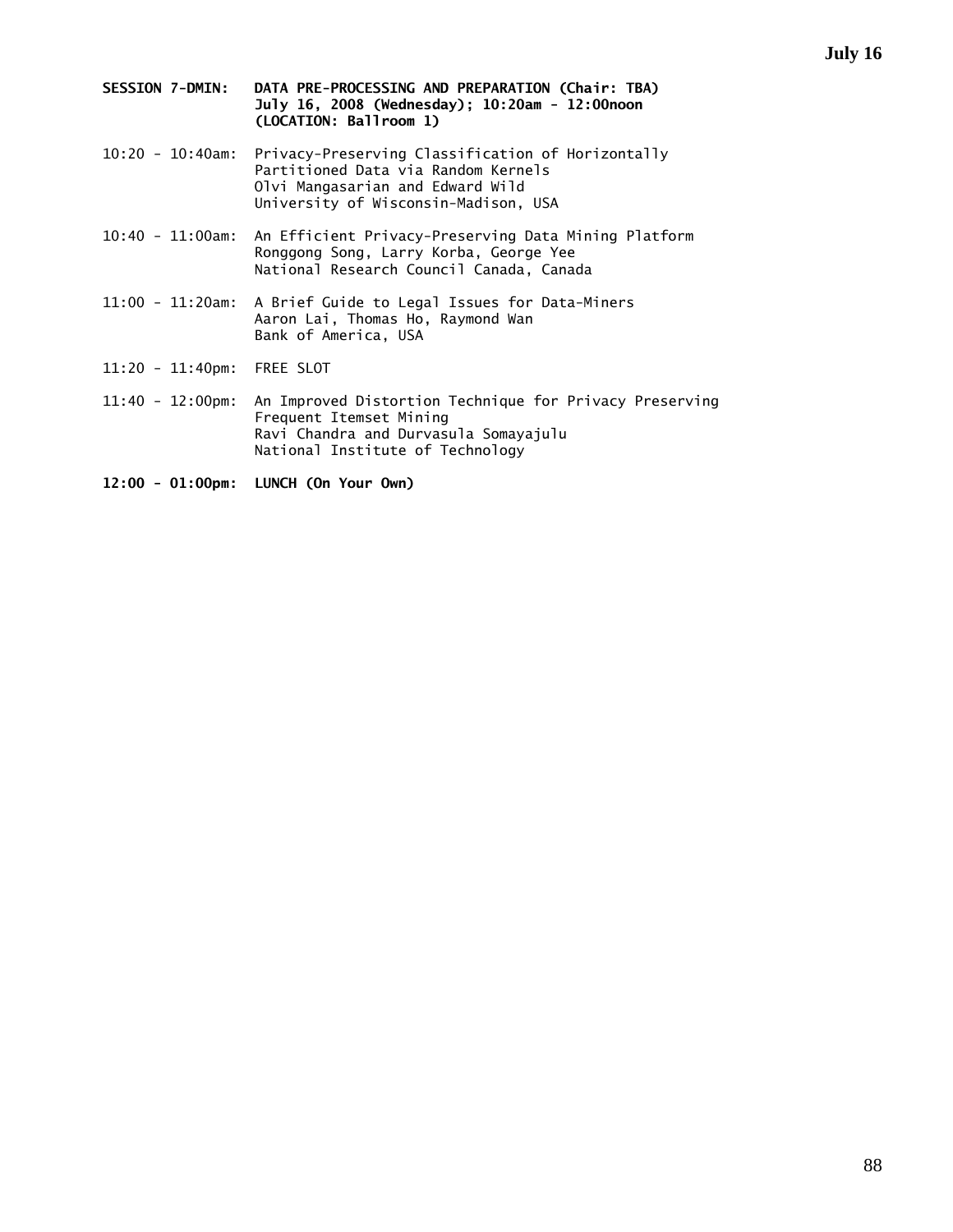- **SESSION 8-DMIN: ASSOCIATION RULE MINING (Chair: TBA) July 16, 2008 (Wednesday); 01:00pm - 02:20pm (LOCATION: Ballroom 1)**
- 01:00 01:20pm: Exceptional Association Rule Mining Using Genetic Network Programming Kaoru Shimada and Kotaro Hirasawa Waseda University, Japan
- 01:20 01:40pm: FREE SLOT
- 01:40 02:00pm: Combined And/Or Assocation Rules Kelly Yip and David Nembhard Penn State University, USA
- 02:00 02:20pm: A New Algorithm for Discovery Maximal Frequent Itemsets Mohammad Nadimi-Shahraki
- **02:20 02:40pm: BREAK**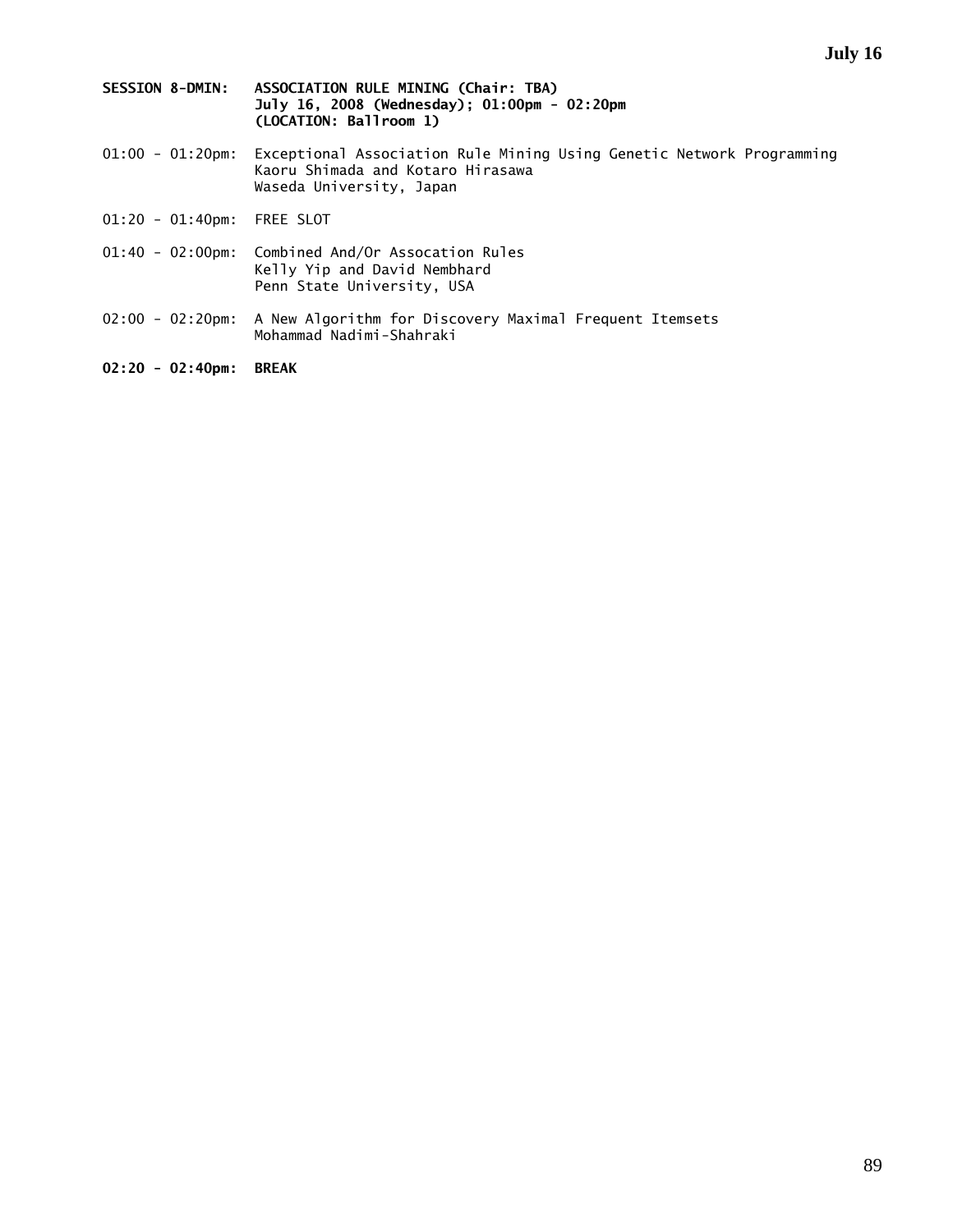- **SESSION 9-DMIN: CLASSIFICATION AND REGRESSION ANALYSIS I (Chair: TBA) July 16, 2008 (Wednesday); 02:40pm - 04:40pm (LOCATION: Ballroom 1)**
- 02:40 03:00pm: A Novel Scheme for the Detection of an Unknown Class in Classification Mingjun Song and Sanguthevar Rajasekaran University of Connecticut, USA
- 03:00 03:20pm: Effect of Nonlinear Resource Allocation on AIRS Classifier Accuracy Shahram Golzari Hormozi, Shyamala Doriasamy, Md. Nasir B Sulaiman, NurIzura Udzir
- 03:20 03:40pm: A 3-Class Boosting Technique for Improving Regression Models Claudia Becerra, Fabio Gonzalez, and Sergio Gonzalo Jimenez Vargas Universidad Nacional de Colombia, Colombia
- 03:40 04:00pm: Using Local Node Information in Decision Trees: Coupling a Local Decision Rule with an Off-Centered Nguyen-Khang Pham, Thanh-Nghi Do, Philippe Lenca, Stephane Lallich Institut Telecom/Telecom Bretagne, Lab-STIC
- 04:00 04:20pm: Evolving a Locally Optimized Instance Based Learner Ulf Johansson, Rikard Konig, and Lars Niklasson University of Boras, Sweden
- 04:20 04:40pm: Data Mining of Modulation Types Using Cyclostationarity-Based Decision Tree Haifeng Xiao, Chunhua Chen, Wei Su, John Kosinski, Yun Q. Shi New Jersey Institute of Technology, USA
- **04:40 06:00pm: During this period, DMIN'08 attendees are encouraged to participate in sessions belonging to ICAI'08, GEM'08, MLMTA'08, ITSL'08, IKE'08, or EEE'08. These sessions discuss topics that overlap the scope of DMIN'08.**
- **06:00 09:30pm: Tutorials (please see the list of tutorials)**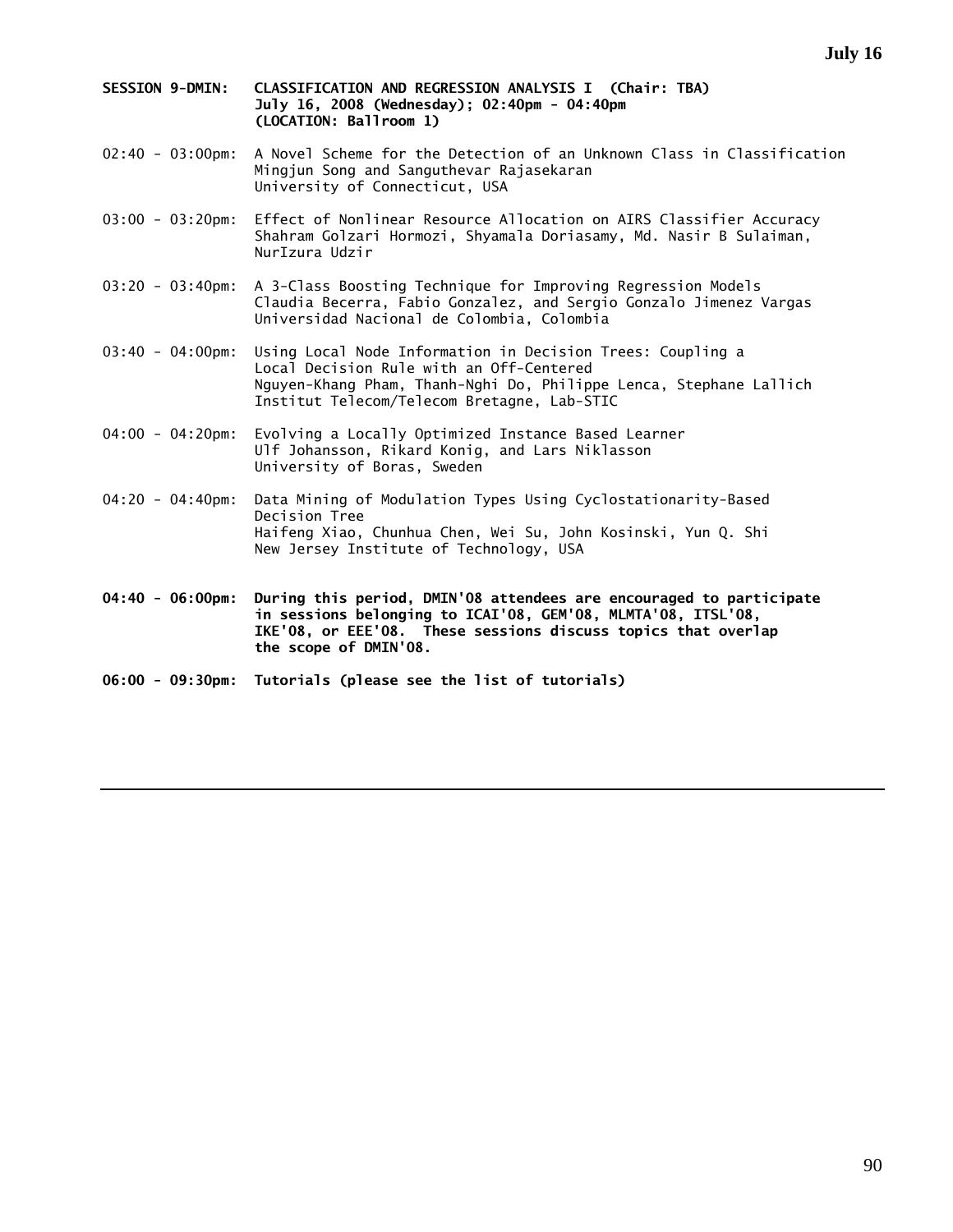- **6:45am 5:00pm: Registration (Second Floor, Conference Lobby: 1-5)**
- **SESSION 10-DMIN: FEATURE SELECTION AND SAMPLING (Chair: TBA) July 17, 2008 (Thursday); 08:00am - 10:20am (LOCATION: Ballroom 1)**
- 08:00 08:20am: A New Method for Principal Component Analysis of High-Dimensional Data Using Compressive Sensing Sebastian Klenk and Gunther Heidemann AIS - University of Stuttgart, Germany
- 08:20 08:40am: Feature Selection as an Instrument to Improve the Usability of Classification Results of High-Dimensional Data Christian Sassenberg, Christian Weber, Madjid Fathi, Alexander Holland, and Ralf Montino ELMOS Central IT Services GmbH & Co KG, Dortmund, Germany; University of Siegen, Siegen, Germany
- 08:40 09:00am: The Influences of Number and Nature of Classifiers on Consensus Feature Selection Kyriacos Chrysostomou, Sherry Chen, and Xiaohui Liu Brunel University, United Kingdom
- 09:00 09:20am: A Comprehensive Study in Benchmarking Feature Selection and Classiffication Approaches for Tradition Shyamala Doraisamy, Shahram Golzari Hormozi, Md. Nasir B Sulaiman, Nur Izura Udzir, and Noris Mohd. Norowi; Malaysia
- 09:20 09:40am: Use of Neural Networks for Integrated Assessments of Wetlands in the Gippsland Region of South-East Anne Venables, Michelle Dickson, and Paul Boon Victoria University, Australia
- 09:40 10:00am: Rule Based Base Classifier Selection for Bagging Algorithm Shawkat Ali, Pang Ben, and Tackle Kevin Central Queensland University, Australia
- 10:00 10:20am: Naive Credal Classifier 2: an Extension of Naive Bayes for Delivering Robust Classifications Corani Giorgio and Marco Zaffalon; IDSIA

**10:20 - 10:40am: BREAK**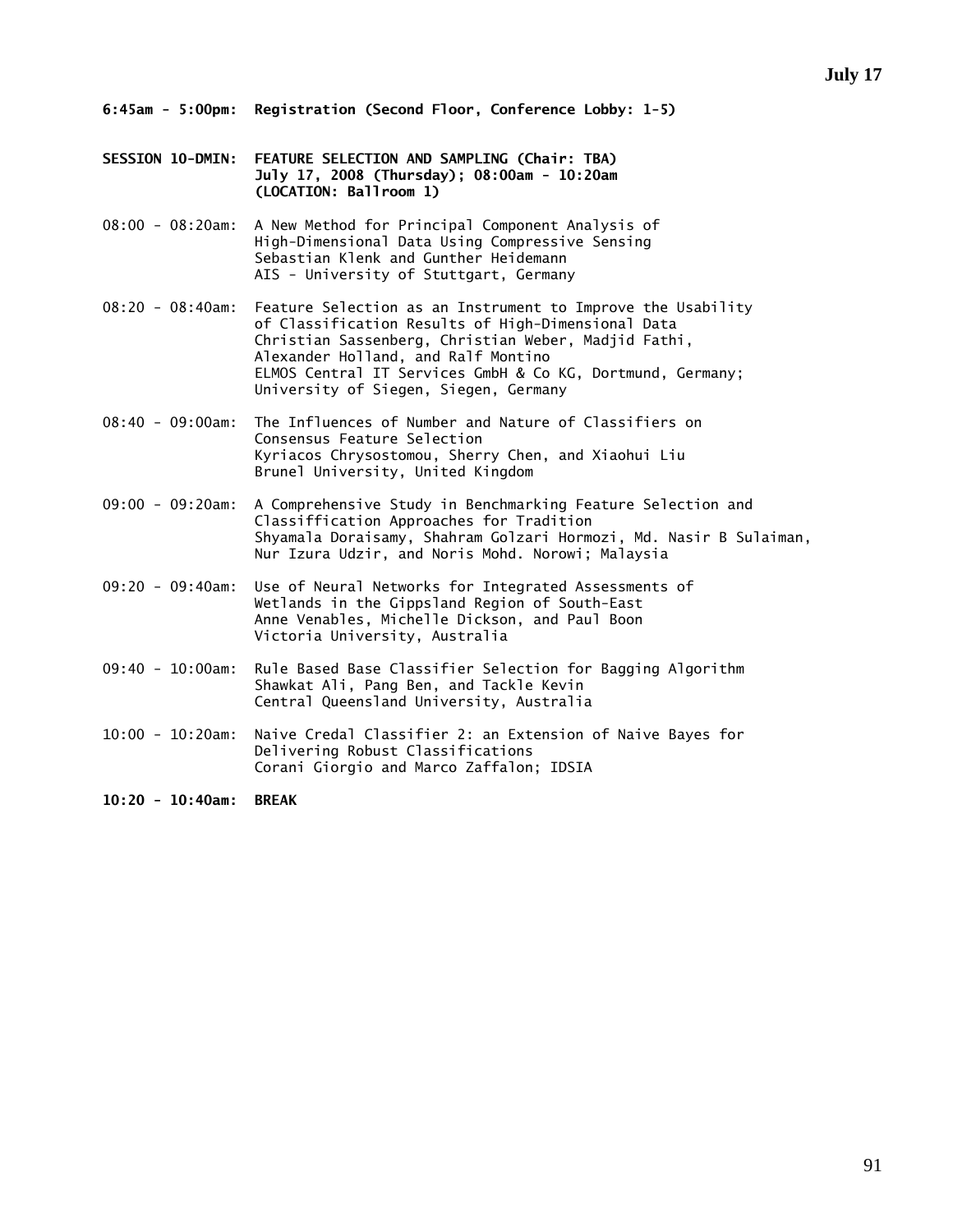- **SESSION 11-DMIN: CLASSIFICATION AND REGRESSION ANALYSIS II (Chair: TBA) July 17, 2008 (Thursday); 10:40am - 11:40am (LOCATION: Ballroom 1)**
- 10:40 11:00am: Large Data Sets Multi-Classification Using Classes Distribution Jair Cervantes, Xiaoou Li, and Wen Yu Department of Computing. CINVESTAV, Mexico
- 11:00 11:20am: Discriminant Random Forests Tracy Lemmond, Andrew Hatch, Barry Chen, David Knapp, Lawrence Hiller, Marshall Mugge, and William Hanley Lawrence Livermore National Laboratory, USA
- 11:20 11:40am: A Neural Mining Approach for Predicting Customer Loyalty in Large Retail Databases Cristian Figueroa University of Chile, Chile
- **11:40a 01:00p: LUNCH (On Your Own)**
- **01:00 06:00pm: During this period, DMIN'08 attendees are encouraged to participate in sessions belonging to ICAI'08, GEM'08, MLMTA'08, ITSL'08, IKE'08, or EEE'08. These sessions discuss topics that overlap the scope of DMIN'08.**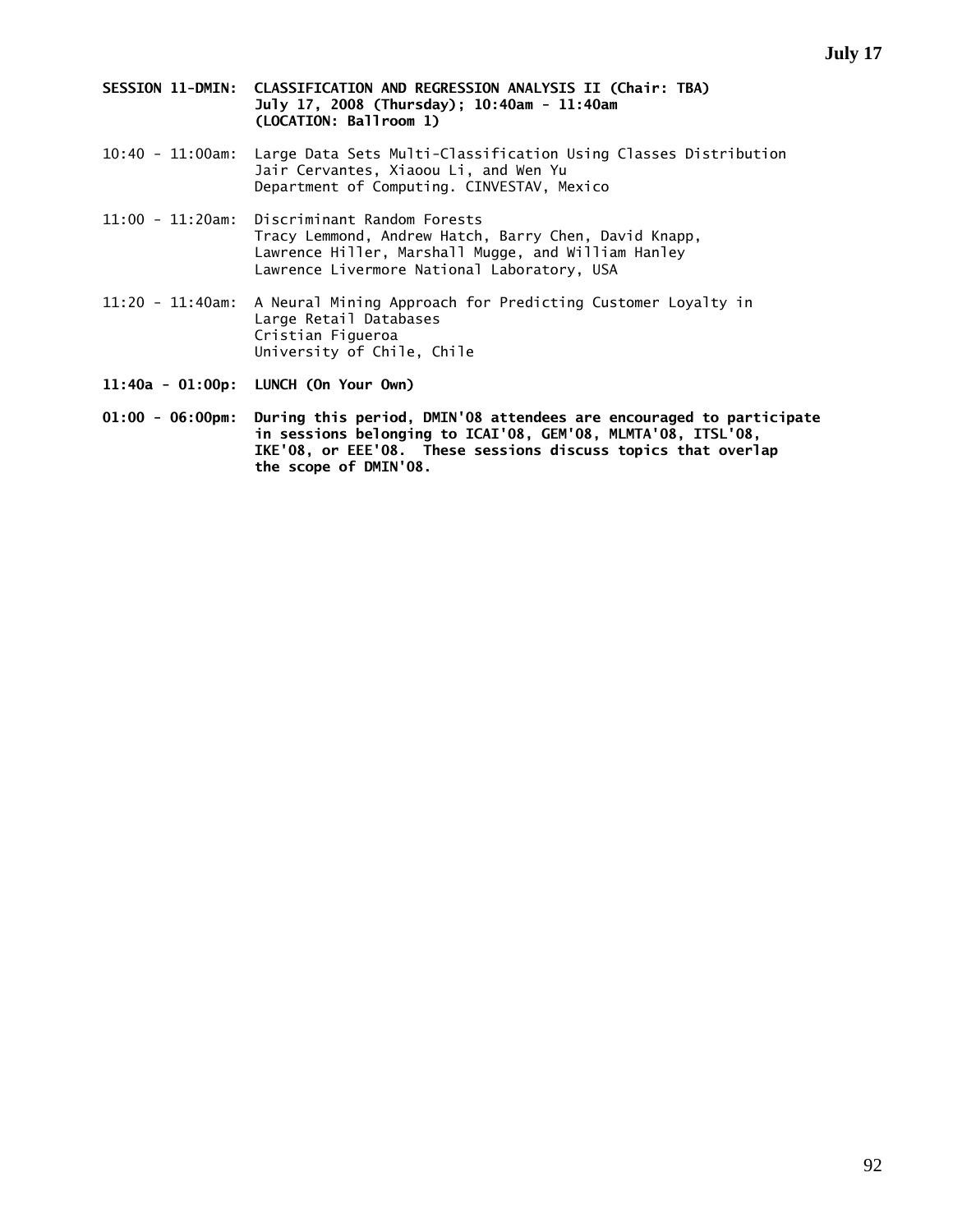## **EEE'08 CONFERENCE SCHEDULE**

## **The 2008 International Conference on e-Learning, e-Business, Enterprise Information Systems, and e-Government**

Monte Carlo Resort, Las Vegas, Nevada, July 14-17, 2008

#### **Note 1:**

*There are a number of other sessions (not listed as part of EEE'08 schedule) that are of significant interest to EEE conference participants (sessions belonging to other joint conferences in this event.) Therefore, you are encouraged to also check the schedules for other joint conferences. In particular, some sessions in ICAI'08, MLMTA, ICOMP'08, SWWS'08, SAM'08, DMIN'08, IKE'08, and FECS'08, discuss topics that are within the scope of EEE; these have been scheduled so that EEE attendees can also participate in them.* 

#### **Note 2:**

*Each conference is divided into a number of topical sessions. These sessions are not necessarily scheduled in the same room/location. Therefore, conference attendees are to check the location of the session(s) they wish to attend - The conference room numbers appear in this document.* 

**July 13** 

**03:00 - 09:00pm: REGISTRATION (Second Floor, Conference Lobby; 1-5)**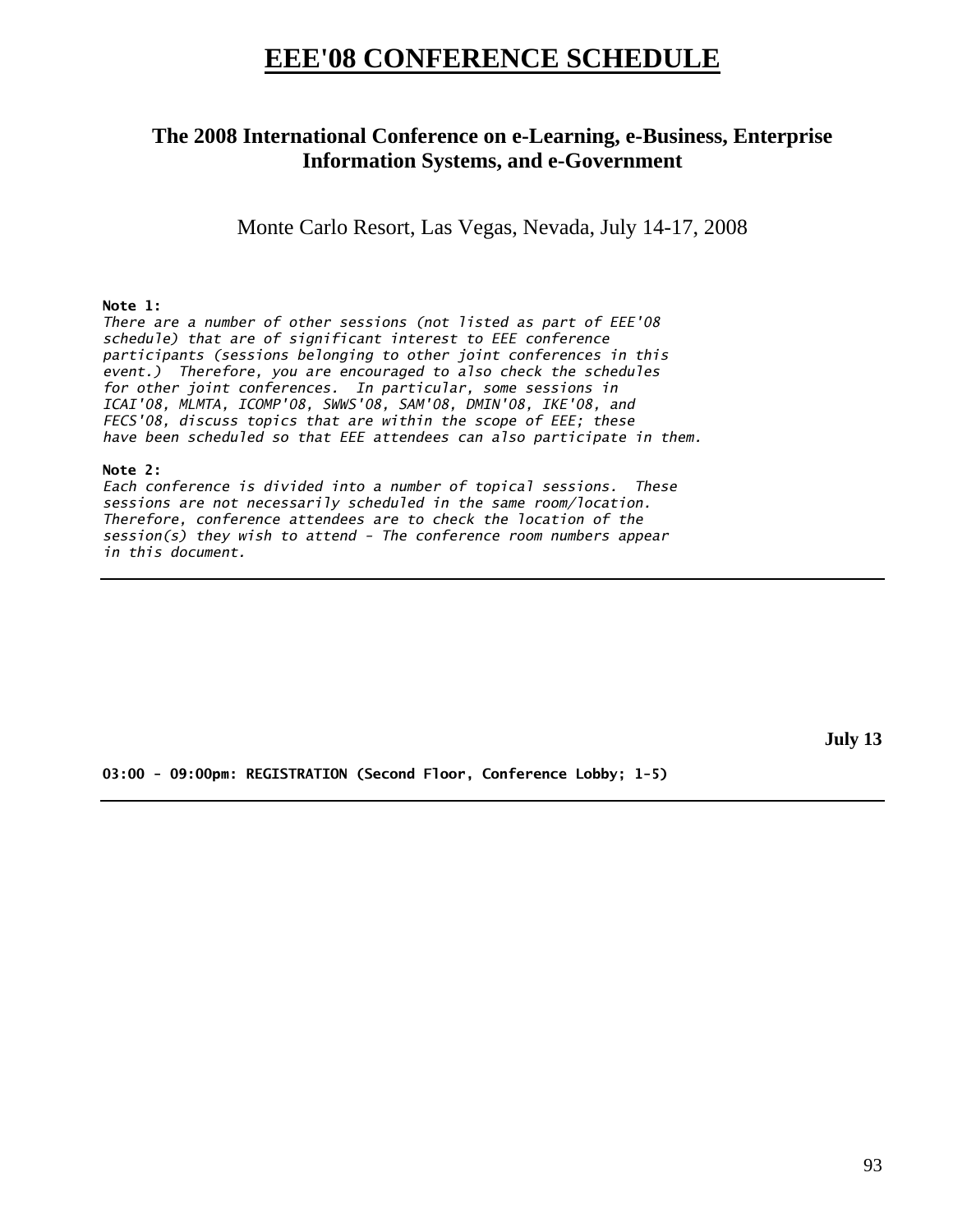- **08:30 08:45am: WORLDCOMP'08 Opening Remarks Prof. Hamid R. Arabnia (General Chair & Coordinator) University of Georgia, Georgia, USA (LOCATION: Lance Burton Theater)**
- **08:45 09:35am: Keynote Lecture 1: The Parallel Computing Landscape: A Berkeley View 2.0 Prof. David A. Patterson Pardee Prof. of CS; Director, RAD Lab & Par Lab; Past President, ACM; Member, National Academy of Engineering; Member, National Academy of Sciences; Fellow of IEEE, ACM, & AAAS; University of California at Berkeley. (LOCATION: Lance Burton Theater)**
- **09:40 10:25am: Keynote Lecture 2: Searching in the "Real World" Prof. Ophir Frieder The Royden B. Davis, SJ, Chair in Interdisciplinary Studies at Georgetown University; IITRI Chair Professor of CS at Illinois Institute of Technology; Director, Information Retrieval lab; Fellow of IEEE, ACM, and AAAS (LOCATION: Lance Burton Theater)**
- **10:30 11:15am: Keynote Lecture 3: Achieving your Dreams Anousheh Ansari CEO, Chairman and Co-founder of Prodea Systems, Inc., USA; Space Ambassador (LOCATION: Lance Burton Theater)**
- **11:15a 12:00p: Keynote Lecture 4: Dimensions in Reconfigurable Computing: A New Wave in Electronic System Designs Chris Phillips Vice President of Engineering at ElementCXI, USA (LOCATION: Lance Burton Theater)**
- **12:00 12:40pm: LUNCH (On Your Own)**
- **12:40 05:00pm: During this period, EEE'08 attendees are encouraged to participate in sessions belonging to ICAI'08, MLMTA, ICOMP'08, SWWS'08, SAM'08, DMIN'08, IKE'08, for FECS'08. These sessions discuss topics that overlap the scope of EEE'08.**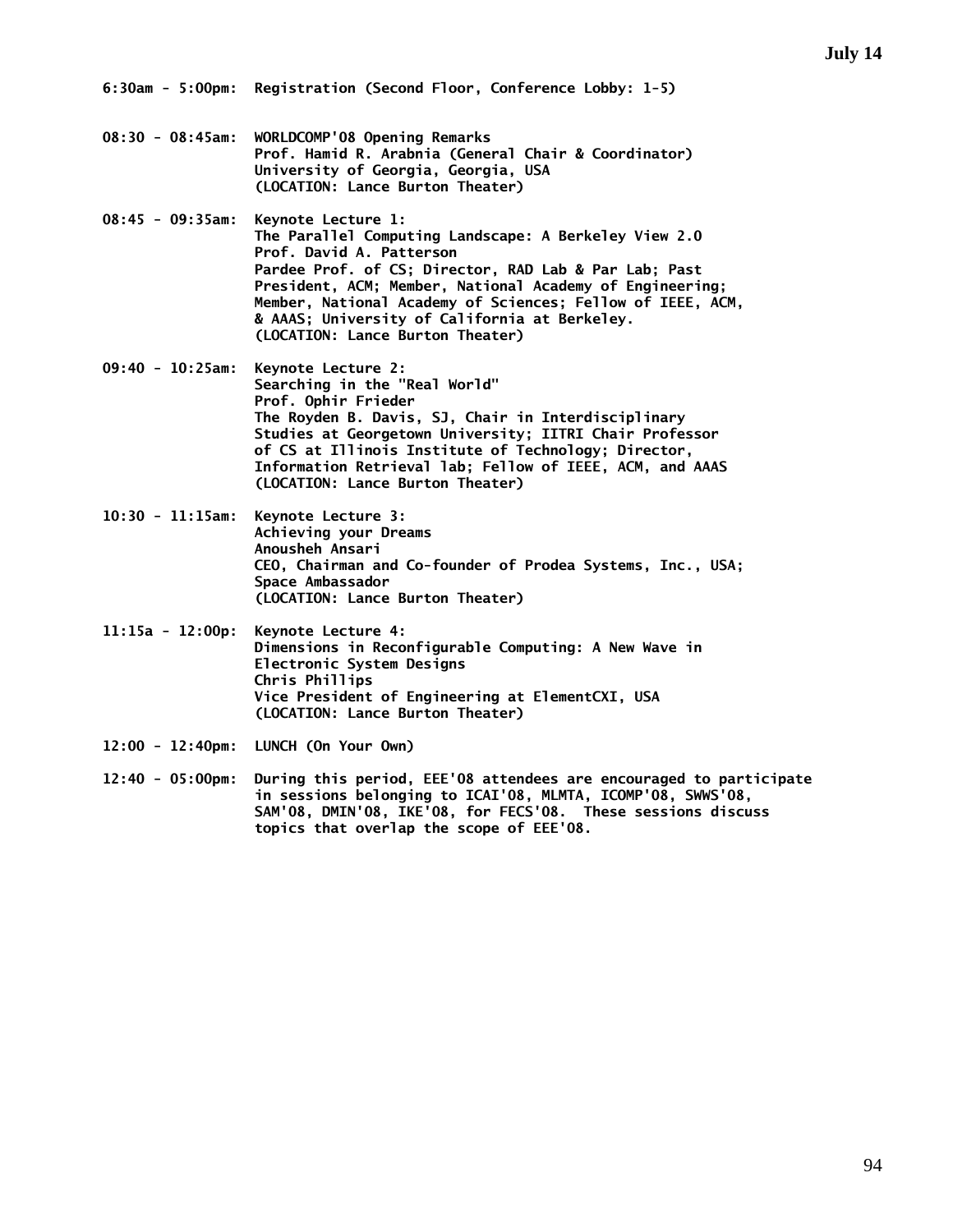- **SESSION 1-EEE: TOOLS AND STRATEGIES + TUTORING Chair: Dr. Rose Joshua, All Nations University, Koforidua, Ghana July 14, 2008 (Monday); 05:00pm - 06:20pm (LOCATION: Gold Room)**
- 05:00 05:20pm: Teaching a Foreign Language Over The Internet Jie Liu, John Marsaglia, David Olson, and Weiwei Zhang Western Oregon University, USA
- 05:20 05:40pm: Adaptation of the RUP Methodology for Life-Long Learning Soulla Louca University of Nicosia, Nicosia, Cyprus
- 05:40 06:00pm: Multichannel Course Management System Vladimir Zanev and David Woolbright Columbus State University, USA
- 06:00 06:20pm: A New Graphical Interface for Real-Time Operation and Management of Power Distribution Networks Sastry MKS and Sastry Kuruganty University of West Indies, Trinidad and Tobago; Universidad del Turabo, Puerto Rico
- **06:00 09:00pm: Tutorials (please see the list of tutorials)**
- **09:10 11:30pm: CONFERENCE RECEPTION DINNER & BANQUET KEYNOTE July 14 (Monday) High Performance Computing and Computational Intelligence: Link to the Translational Medicine and Personalized Healthcare Dr. Jack Y. Yang and Dr. Mary Qu Yang Harvard University, Massachusetts, USA and National Human Genome Research Institute, NIH, Bethesda, USA (LOCATION: Ballrooms 1-5)**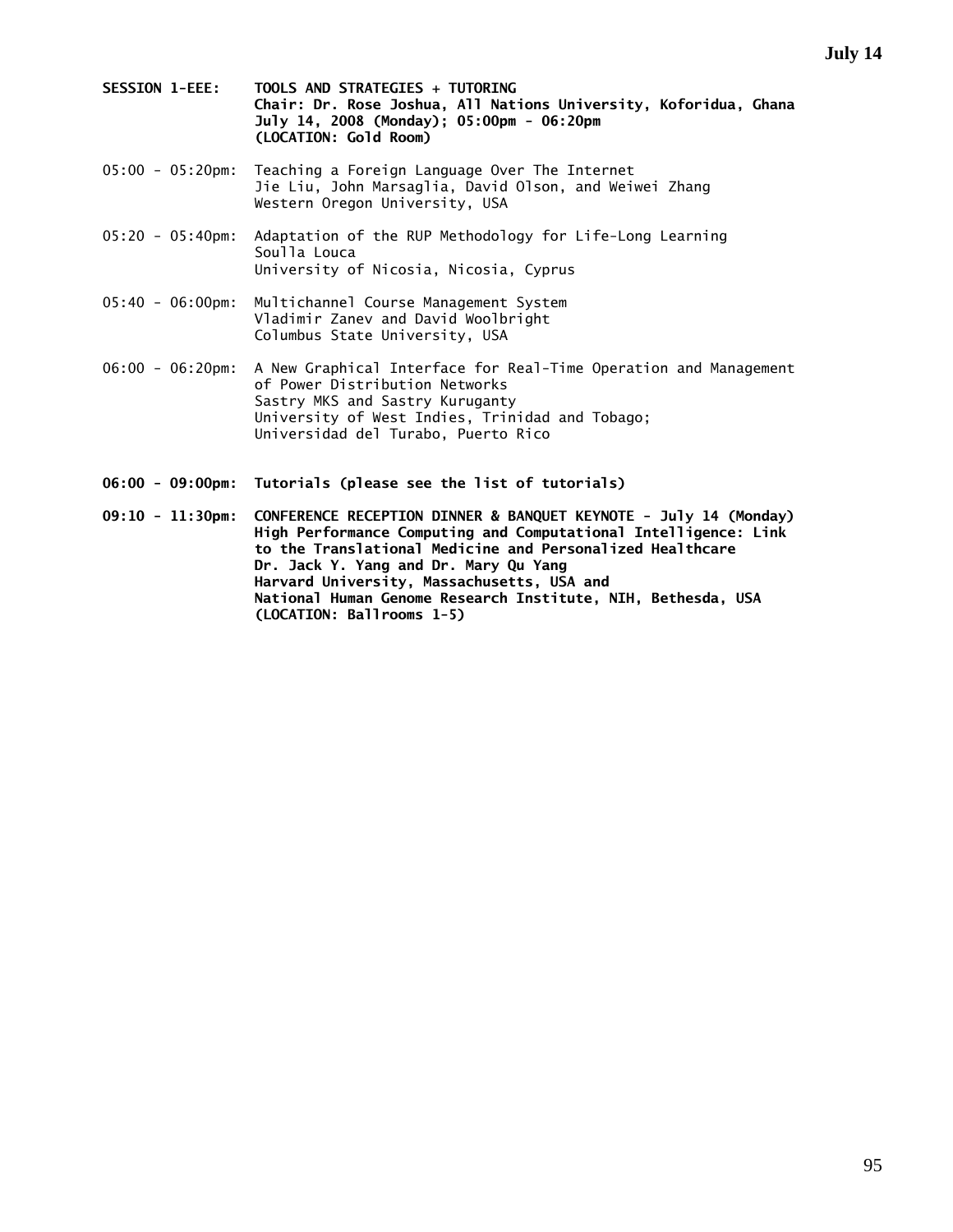- **SESSION 2-EEE: LEARNING TOOLS AND STRATEGIES + TUTORING Chairs: Sherrene Bogle and Sastry MKS University of Technology, Jamaica University of West Indies July 15, 2008 (Tuesday); 08:00am - 10:40am (LOCATION: Gold Room)**
- 08:00 08:20am: Public Relations System for Mobile Learning Chul-Woo Kim, MiSook Lim, and Young-Min Chin Infra Laboratory of KT, Seoul, Korea
- 08:20 08:40am: Developing Intelligent Agent to Support Legacy Software Danielle Stack and Xiaoqin (Shelly) Zhang University of Massachusetts Dartmouth, USA
- 08:40 09:00am: Dynamic Assessment and Customizable e-Learning Content Generator Wei-Tek Tsai, Madhu Datla and Jingjing Xu Arizona State University, USA
- 09:00 09:20am: Integrated, Intelligent, Adaptive Instructional Systems Framework Barbara J. Hannibal and Jeffrey W. Wallace Carpe Occasio Technology Systems (COTS), USA
- 09:20 09:40am: E-learning for the Improvement of the Peruvian Education System Roberto Salas and Betsy Figueroa Pontificia Universidad Catolica del Peru, Peru
- 09:40 10:00am: Ontology-Based Generic Learning Path Recommendations Steffen Mencke, Martin Kunz and Reiner Dumke Otto-von-Guericke University, Germany
- 10:00 10:20am: Synopsis of an Internet Spatial Decision Support Prototype Joao Negreiros, Marco Painho, and Tiago Oliveira Universidade Nova de Lisboa, Lisboa, Portugal
- 10:20 10:40am: Overview and Evaluation of Usability Evaluation Methods for E-learning Systems Mahmood Doroodchi and Navid Nikmehr Cardinal Stritch University, Milwaukee, WI, USA Shiraz University, Iran
- **10:40a 03:00p: During this period, EEE'08 attendees are encouraged to participate in sessions belonging to ICAI'08, MLMTA, ICOMP'08, SWWS'08, SAM'08, DMIN'08, IKE'08, for FECS'08. These sessions discuss topics that overlap the scope of EEE'08.**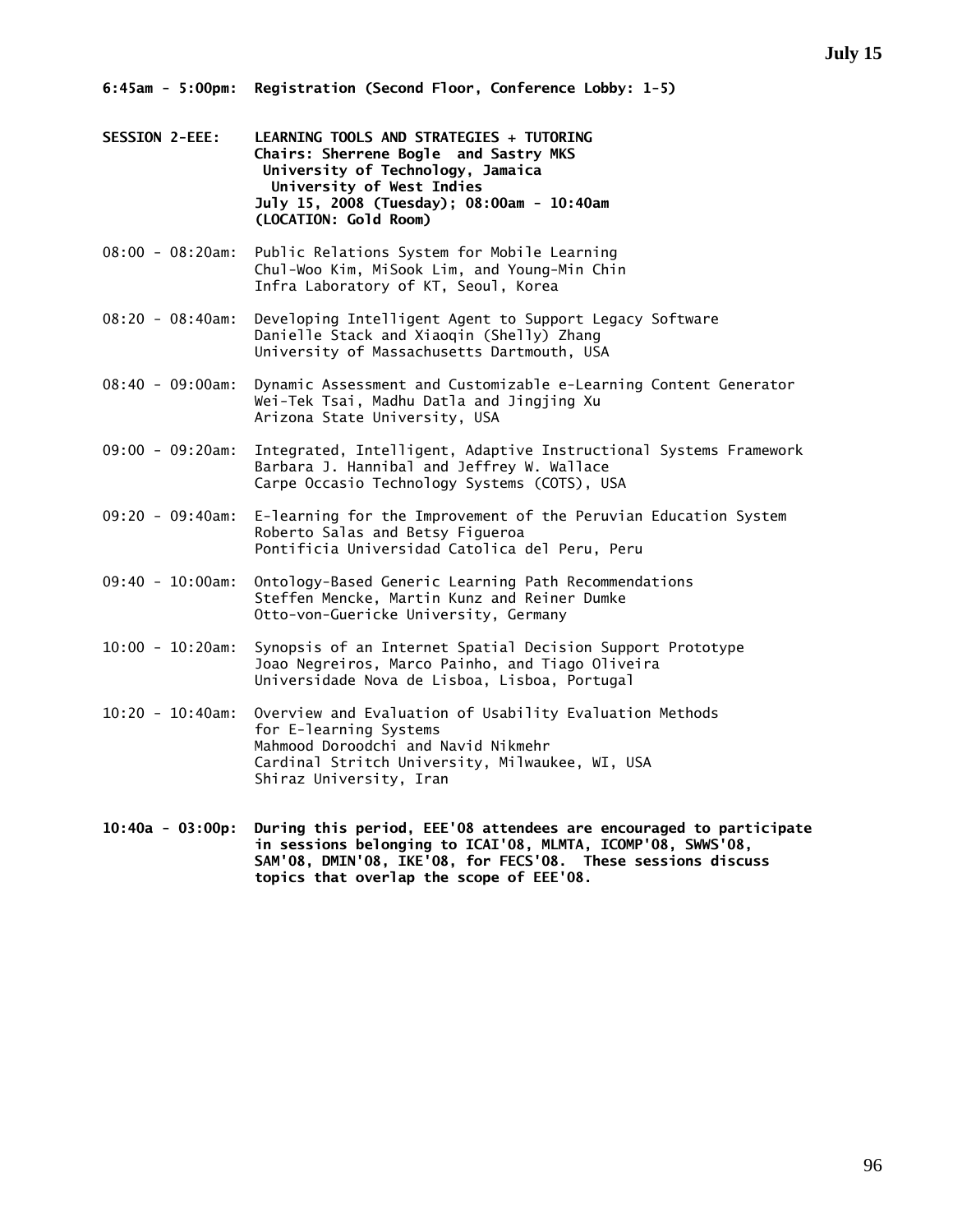#### **03:00 - 03:40pm: DISCUSSION SESSION A-EEE (Refreshments will be available) July 15, 2008 (Tuesday) (LOCATION: Hallways - Ballrooms 1-5)**

- O. User Centred Design for Engineering e-Government Web Usability Amina Tariq
- National University of Computer & Emerging Sciences, Pakistan O. Learning Environment by Network Service
- Brian (Se-Yeon) Won; DUNET, Seoul, South Korea O. e-Government in Bangladesh: Exploring the Mindset of the Public and Private Sector Professionals Chowdhury Golam Hossan and Timothy Bartram La Trobe University, Melbourne, Australia

**03:40 - 06:00pm: During this period, EEE'08 attendees are encouraged to participate in sessions belonging to ICAI'08, MLMTA, ICOMP'08, SWWS'08, SAM'08, DMIN'08, IKE'08, for FECS'08. These sessions discuss topics that overlap the scope of EEE'08.** 

**06:00 - 09:30pm: Tutorials (please see the list of tutorials)**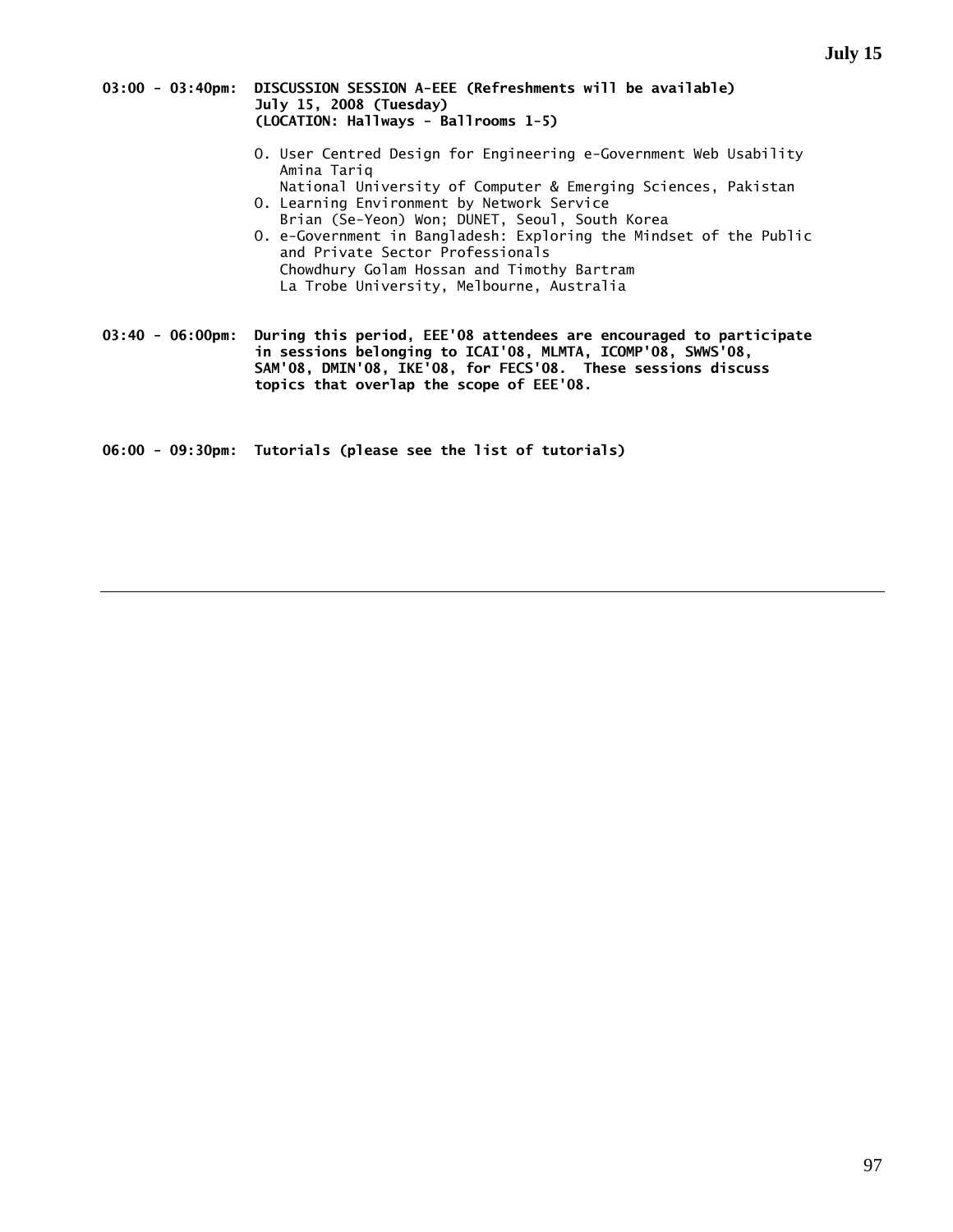- **SESSION 3-EEE: LEARNING TOOLS AND STRATEGIES + TUTORING + ACCOUNTING Chairs: Prof. Marco Painho and Jeffrey W. Wallace New University of Lisbon, Portugal Carpe Occasio Technology Systems (COTS), USA July 16, 2008 (Wednesday); 08:00am - 10:20am (LOCATION: Gold Room)**
- 08:00 08:20am: GroupShare Designing an Awareness Rich Online Groupware System Greg Baatard Edith Cowan University, Perth, Western Australia
- 08:20 08:40am: Accounting, Pricing and Charging Service Models for a GUISET Grid-Based Service Provisioning Environment Buthelezi, M.E., Ekabua, Iyilade J., O.O. and Adigun, M.O. University of Zululand, Kwa-Dlangezwa, South Africa
- 08:40 09:00am: Design and Implementation of an In-House e-Learning Application Framework Ghasem S. Alijani, Radhakrishna Jandhyala, Carlos Hernandez and Obyung Kwun Southern University at New Orleans, USA
- 09:00 09:20am: e-Course and its Applications in Blended-Learning Environment Duc-Long Le, Van-Hao Tran, Axel Hunger, and Dinh-Thuc Nguyen HCMc University of Pedagogy, Vietnam; University of Duisburg-Essen, Duisburg, Germany; HCMc National University, University of National Sciences, Vietnam
- 09:20 09:40am: Using Multimedia to Improve Medical E-learning Liana Stanescu, Dumitru Dan Burdescu, Anca Ion, and Cosmin Stoica University of Craiova, Romania
- 09:40 10:00am: Architectural Design for a Prototype eLearning System for the Ghana Educational Service Rose Joshua International Centre for Scientific and Strategic Studies, All Nations University, Koforidua, Ghana
- 10:00 10:20am: Virtual Learning Environments Alok Tiwari and Manoj Manuja Infosys Technologies, Ltd., India

**10:20 - 10:40am: BREAK**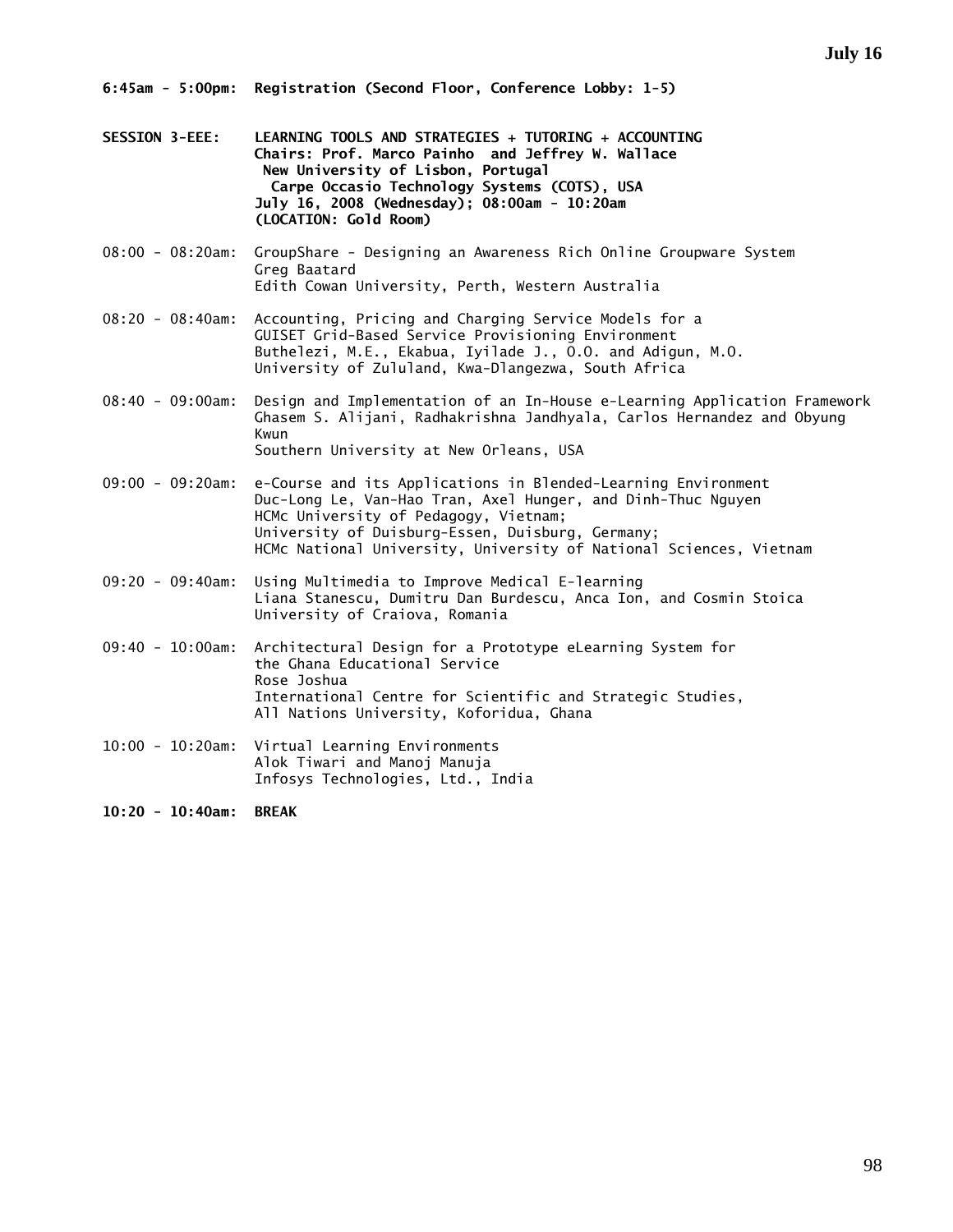- **10:40a 03:00p: During this period, EEE'08 attendees are encouraged to participate in sessions belonging to ICAI'08, MLMTA, ICOMP'08, SWWS'08, SAM'08, DMIN'08, IKE'08, for FECS'08. These sessions discuss topics that overlap the scope of EEE'08.**
- **03:00 03:40pm: DISCUSSION SESSION B-EEE (Refreshments will be available) July 16, 2008 (Wednesday) (LOCATION: Hallways - Ballrooms 1-5)** 
	- O. Learner Model Oriented Intelligent Learning and Business Support System Sungki Min (Hyanghee Kim); WIZI Corperation, Seoul, Korea
	- O. Developing an Online Library System for AOU as a Knowledge Management Tool
		- Bayan Abu Shawar; Arab Open University, Amman, Jordan
	- O. Exploitation of Tracking Information: An Automatic Mechanism to Keep Learning Designs Up-to-Date Julien Broisin and Philippe Vidal Universite Paul Sabatier, Toulouse, France
	- O. A Model for Developers of Web Based Computer Science Courses Thompson Cummings and Margaret Bernard St. George's Univ. Grenada; Univ. of the West Indies, Trinidad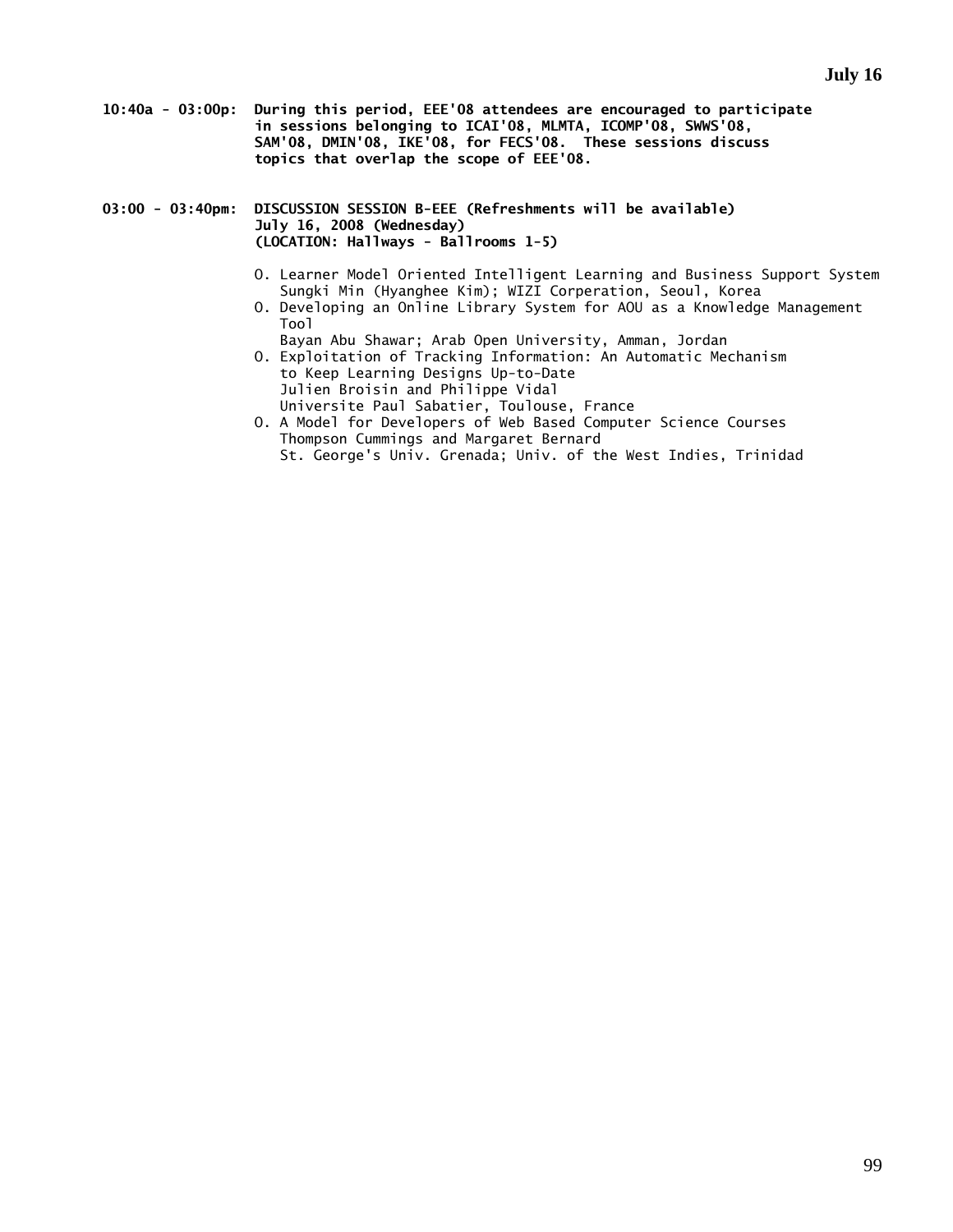- **SESSION 4-EEE: E-BUSINESS + ENTERPRISE IS + SUPPLY CHAIN MANAGEMENT + FINANCIAL MARKETS Chairs: Dr. P.D.D. Dominic and Shashi kant Singh Universiti Teknologi Petronas, Malaysia IIIT, India July 16, 2008 (Wednesday); 03:40pm - 05:00pm (LOCATION: Gold Room)**
- 03:40 04:00pm: Towards Holistic Approaches to Secure e-Business: A Critical Review Ja'far Alqatawna, Jawed Siddiqi, and Babak Akhgar Sheffield Hallam University, Sheffield, United Kingdom
- 04:00 04:20pm: Multimedia Tool to Help Small and Medium Enterprises in their Enterprise Resource Planning and Business Process Change Perfecto Marino, Miguel Angel Dominguez, Santiago Otero, & Miguel Marino University of Vigo, Spain
- 04:20 04:40pm: A Holistic Framework for Secure e-Business Ja'far Alqatawna, Jawed Siddiqi, and Babak Akhgar Sheffield Hallam University, Sheffield, United Kingdom
- 04:40 05:00pm: On the Algorithmic Treatment of e-Business Problems and Strategy Management Methodologies Alexandra Lipitakis University of Kent, Canterbury, Kent, England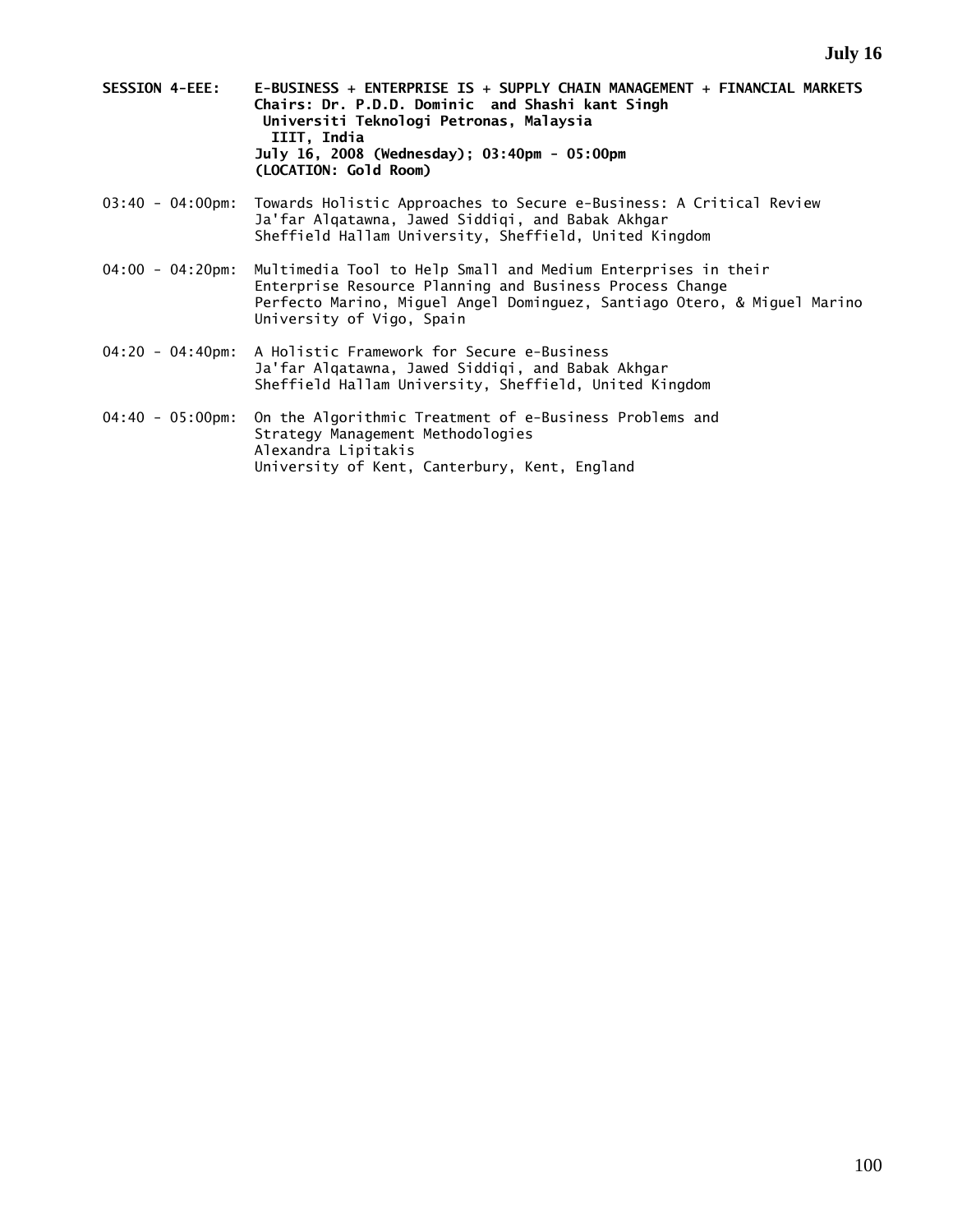| <b>SESSION 5-EEE:</b> | $TOOLS + WEB + SOCIAL ISSUES$                                    |
|-----------------------|------------------------------------------------------------------|
|                       | Chair: Dr. Rose Joshua, All Nations University, Koforidua, Ghana |
|                       | July 16, 2008 (Wednesday); 05:00pm - 06:20pm                     |
|                       | (LOCATION: Gold Room)                                            |

- 05:00 05:20pm: A Cyber University Framework for Web-Based Teaching Ronnie Cheung Hong Kong Polytechnic University, Hong Kong
- 05:20 05:40pm: Constructing Secure Commercial Vehicle Operation Systems Based on XML and RFID Techniques Woei-Jiunn Tsaur and Ying-Jui Huang Da-Yeh University, Taiwan
- 05:40 06:00pm: Recommending Mobile Content using Content Diffusion and Preference Transition Tong Queue Lee, Eunchang Lee, Young Park and Yongtae Park Seoul National University, Korea
- 06:00 06:20pm: Practical ERP Implementation in Government Organization Khaled Alghathbar King Saud University, Saudi Arabia
- **06:00 09:30pm: Tutorials (please see the list of tutorials)**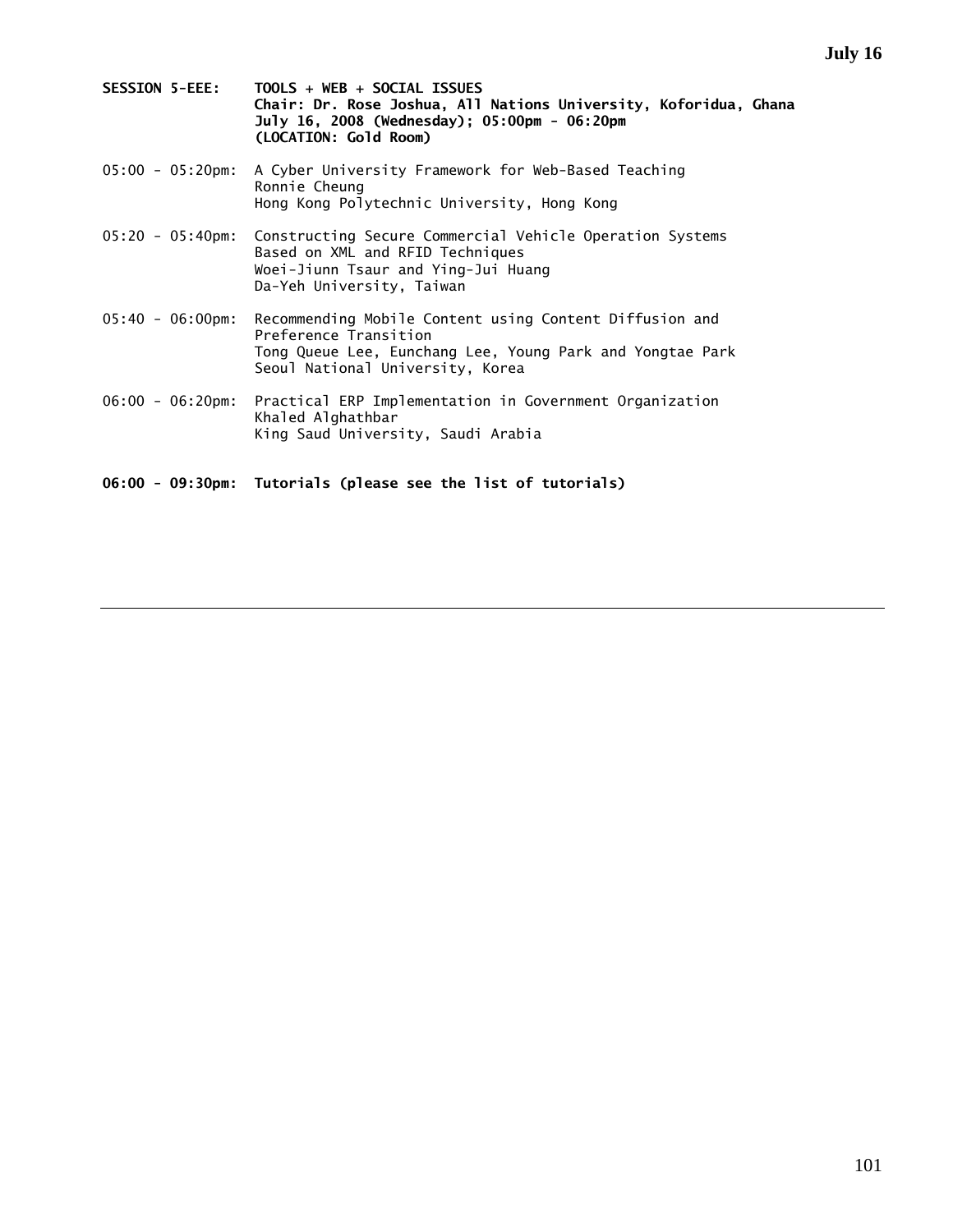- **SESSION 6-EEE: GOVERNANCE AND RELATED ISSUES Chair: Dr. Jongwook Woo, California State University, USA July 17, 2008 (Thursday); 08:00am - 09:40am (LOCATION: Gold Room)**
- 08:00 08:20am: A Competence Based Approach to IT Governance in the Brazilian Government Fabio Perez Marzullo, Carlos H. A. Moreira, Jose Roberto Blaschek, and Jano Moreira de Souza Federal University of Rio de Janeiro, Brazil; State University of Rio de Janeiro, Brazil
- 08:20 08:40am: The Societal Dimension of E-Government in UK Cyril E. Azenabor and Charles A. Shoniregun University of East London, London, United Kingdom
- 08:40 09:00am: Comparative Review of e-Service Maturity Models: 6I Model Mohammad Hjouj Btoush, Jawed Siddiqi, and Babak Akhgar Sheffield Hallam University, United Kingdom
- 09:00 09:20am: Services Locating in a Semantic Based Environment for e-Government Domain Luis Alvarez Sabucedo, Luis Anido Rifon, and Ruben Miguez Perez Universidade de Vigo, Spain
- 09:20 09:40am: An Institutional Architecture of Ontology-Based Models in the Public Sector Roberta Nannucci and Daniela Tiscornia The Institute of Legal Information Theory and Techniques (ITTIG) of the Italian National Research Council, Florence, Italy

**09:40 - 10:00am: BREAK**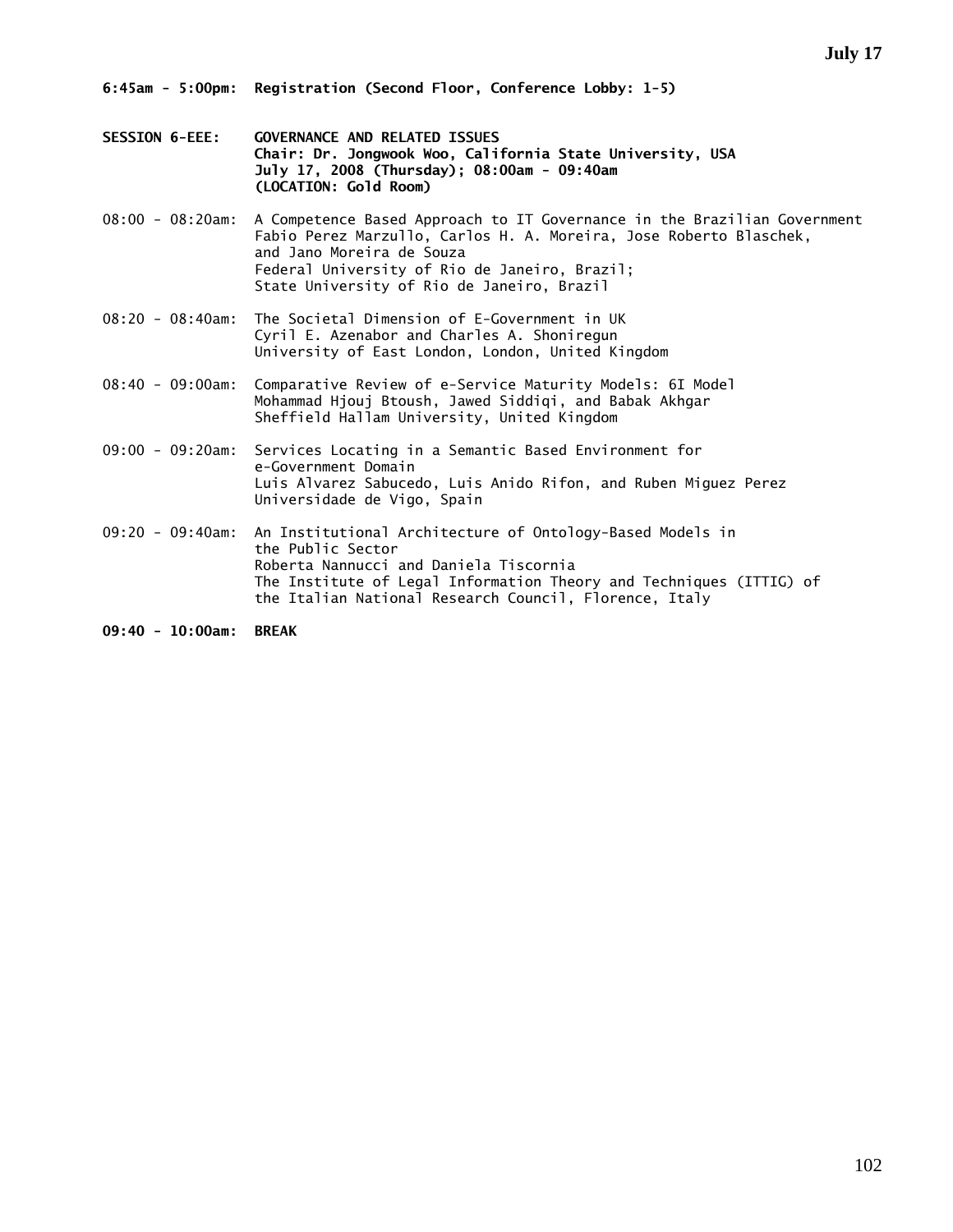- **SESSION 7-EEE: E-BUSINESS + ENTERPRISE IS + SUPPLY CHAIN MANAGEMENT + FINANCIAL MARKETS Chairs: Amina Tariq and Thompson Cummings National University of Computer & Emerging Sciences, Pakistan St. George's University, Grenada July 17, 2008 (Thursday); 10:00am - 12:20pm (LOCATION: Gold Room)**
- 10:00 10:20am: Monitoring Cross-Organizational Business Processes Thomas Matheis and Peter Loos Institute for Information Systems (IWi) at the German Research Center for Artificial Intelligence (DFKI), Germany
- 10:20 10:40am: CMS in e-Business Application Pete Petathirapat and Jongwook Woo California State University, USA
- 10:40 11:00am: Software Engineering Internationally Distributed Business Networks and Management: SE-IDBN Serdar Turkeli METU Science and Technology Policy, Turkey
- 11:00 11:20am: The Study of the UNeDocs Support System for Maritime Transport Business's Single Window KeyongRim Ahn, SunHo Park, and JinWook Chung Sungkyunkwan University, SuWon, Korea; Korea University, Seoul, Korea
- 11:20 11:40am: Free or Not: Research on Business Model in China C2C Market Yun Tang, Qian Meng, and Kaiyun Zhang Tsinghua University, Beijing, P. R. China
- 11:40 12:00pm: A SCM Framework to Describe CRM P. D. D. Dominic, P. Parthiban, and Goh Kim Nee Universiti Teknologi Petronas, Perak, Malaysia; National Institute of Technology, Tamilnadu, Malaysia
- 12:00 12:20pm: Consumer Behavior and Purchase Intention with Reference to Brand Name and their Country of Origin in Pakistan Shabana Irfan, Muhammad Shahbaz Shabbir, and Ahmed Kaleem International Islamic University, Islamabad, Pakistan; University of Malaya, Malaysia; Lahore School of Economics Lahore, Pakistan

**12:20 - 01:20pm: LUNCH (On Your Own)**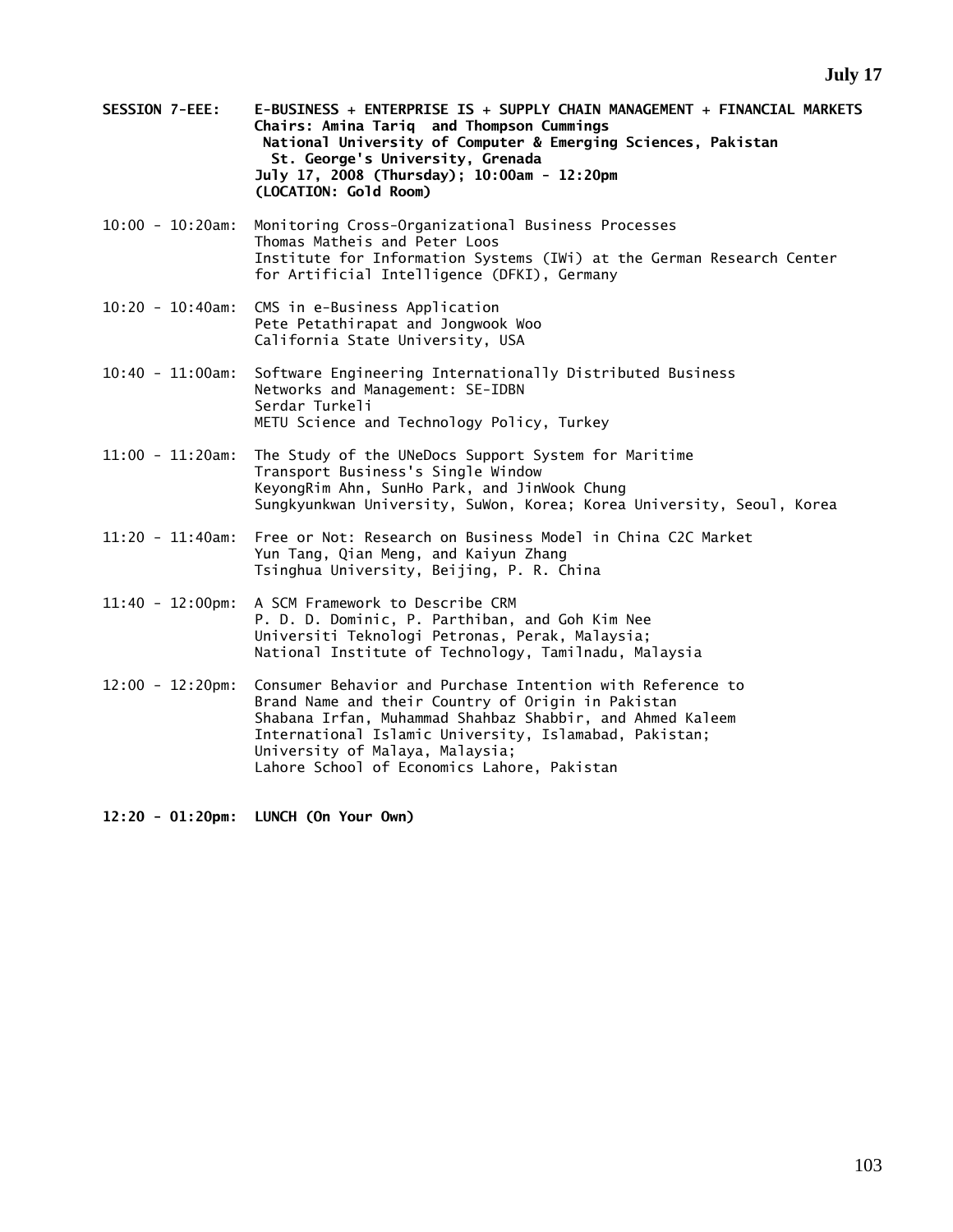- **SESSION 8-EEE: LEARNING TOOLS AND STRATEGIES + TUTORING Chair: Dr. Chin-Chih Chang, Chung Hua University, Taiwan July 17, 2008 (Thursday); 01:20pm - 03:00pm (LOCATION: Gold Room)**
- 01:20 01:40pm: Relationship Analysis on Academic Achievement and Learning Methods during Vacation: A Data Mining Approach Hea-Suk Kim, Yang-Sae Moon, Jinho Kim, Suan Lee, and Woong-Kee Loh Kangwon National University, Kangwon, Korea Sungkyul University, Gyeonggi, Korea
- 01:40 02:00pm: Impact of Cultural Dimensions on E-Learning under Face-to-Face Learning Mode and Distance Learning Mode in Papua New Guinea Pulapa Subba Rao, Ponnusamy Manohar, and Albert C. Mellam University of Papua New Guinea, Papua New Guinea, New Guinea
- 02:00 02:20pm: Distance Education-Emerging Challenges and Opportunities in the Digital Divide of the Caribbean Sherrene Bogle, Tamoya Irving, and Elorine Johnson University of Technology, Jamaica
- 02:20 02:40pm: Classification of Weblogs for Collaborative E-Learning Stefan Bitzer and Matthias Schumann Georg-August-Universitat Gottingen, Germany
- 02:40 03:00pm: Designing a Rapid Prototype Model RPM Online Training Course for CDHS Pandemic Influenza Emergency Risk Communicators Maria Lorna A. Kunnath MLAKedusoln, USA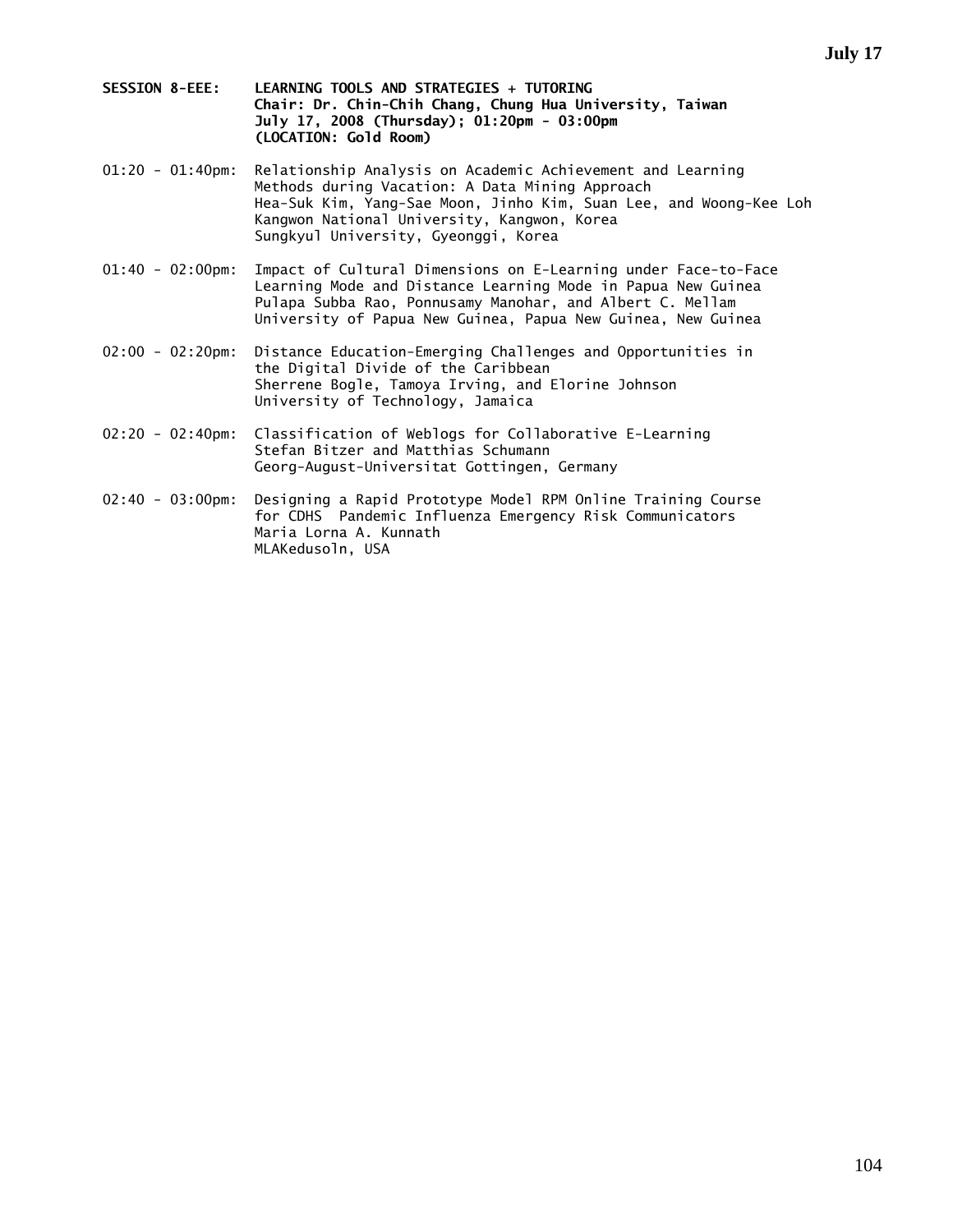#### **03:00 - 03:40pm: DISCUSSION SESSION C-EEE (Refreshments will be available) July 17, 2008 (Thursday) (LOCATION: Hallways - Ballrooms 1-5)**

- O. E-Learning Through Multimedia Technology: An Indian Prospective Naushad Ali; Aligarh Muslim University, India
- O. The Relationship Between Knowledge Management and e-Learning Jehad Al-Sadi, Bayan Abu-Shawar, and Taleb Sarie; Jordan
- O. Developing Fully Functional e-Portal: The Typical e-Government Service Portal in Saudi Arabia
	- Abdulhameed Al-Elaiwi; TVTC, Riyadh College of Tech., Saudia Arabia O. Etext Revolution?

 Dolly Samson Stamford International University, Thailand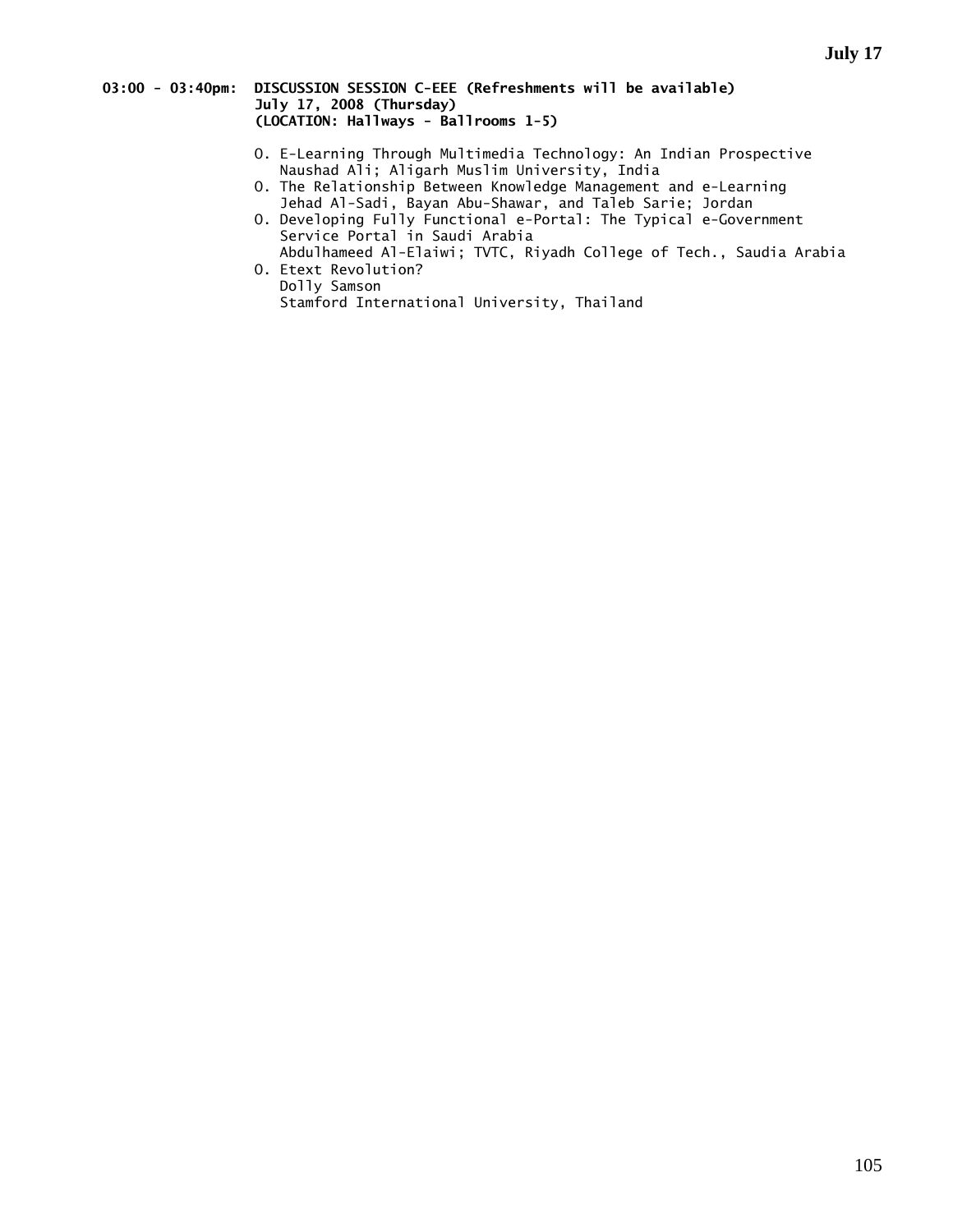- **SESSION 9-EEE: TOOLS + WEB + E-LEARNING + SOCIAL ISSUES Chair: Dr. Justin Brown, Edith Cowan University, Perth, Western Australia July 17, 2008 (Thursday); 03:40pm - 06:00pm (LOCATION: Gold Room)**
- 03:40 04:00pm: Towards a Bidirectional Transformation of UML and XML Models Ludovic Menet and Myriam Lamolle LINC, University of Paris8, France; Orchestra Networks, Pais, France
- 04:00 04:20pm: Implementing Standard Reference Models for e-Learning Systems Juan Manuel de Blas, Luis de Marcos, Roberto Barchino, Jose Maria Gutierrez, Jose Antonio Gutierrez, Jose Javier Martinez, Salvador Oton, and Jose Ramon Hilera Alcala University, Madrid, Spain
- 04:20 04:40pm: Telecom Information Tracking Application John L. Newman, Ali A. Humos, Tesfa Haile, and Hyunju Kim Jackson State University, Jackson, MS, USA
- 04:40 05:00pm: A Context-Aware English Learning System Based on Web Services Chin-Chih Chang and Hung-Chi Su Chung Hua University, Taiwan Arkansas State University, USA
- 05:00 05:20pm: Conversion of Semi-Structured E-Documents into XML Documents Azita Bahrami Armstrong Atlantic State University, Savannah, Georgia, USA
- 05:20 05:40pm: Online Peer-to-Peer Lending: a Lenders' Perspective Michael Klafft Fraunhofer ISST, Germany
- 05:40 06:00pm: A Software to Manage Risks in Project's Negotiations S. A. Rodrigues, M. A. Vaz, and J. M. Souza Federal University of Rio, Brazil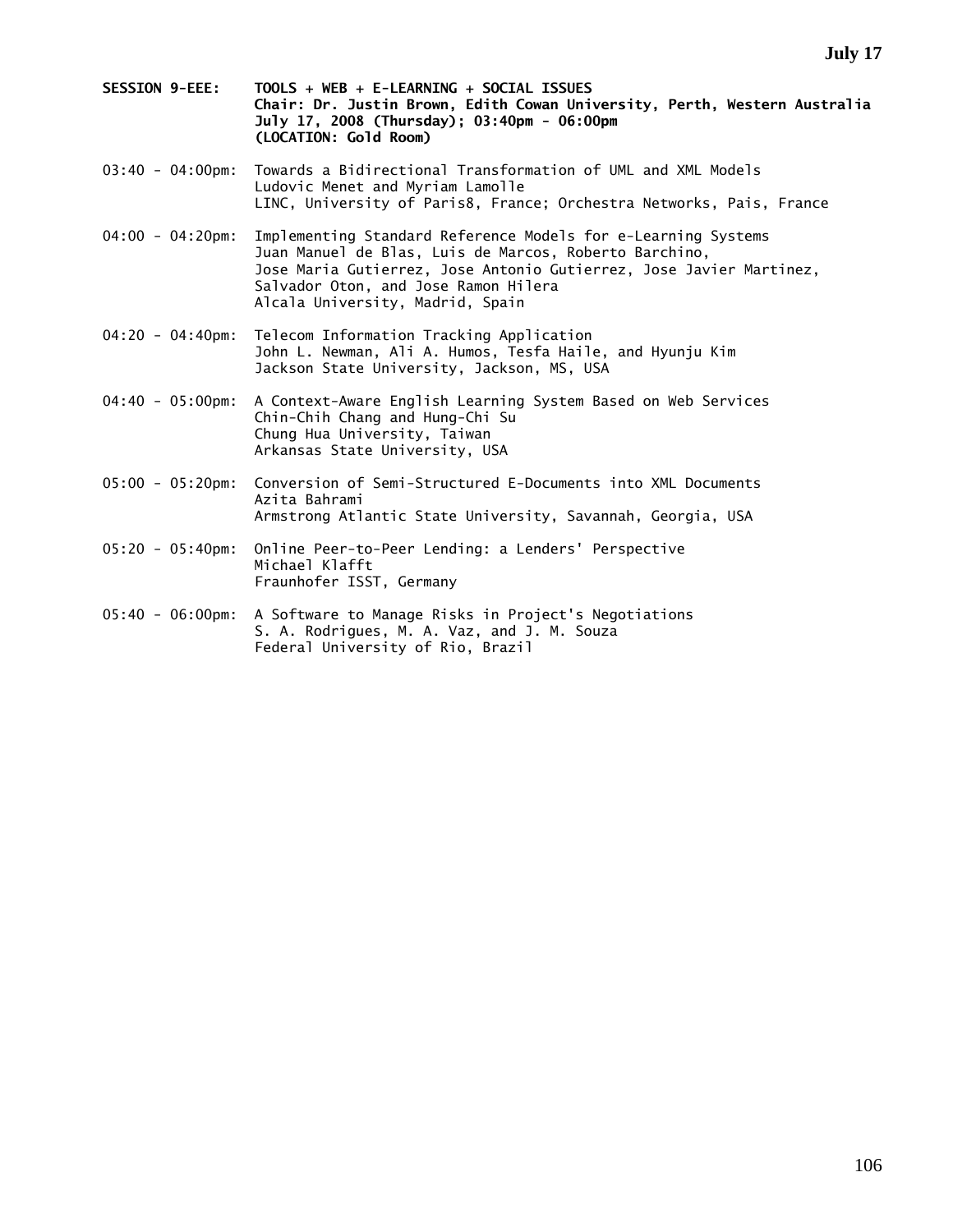## **ERSA'08 CONFERENCE SCHEDULE**

## **The 2008 International Conference on Engineering of Reconfigurable Systems and Algorithms**

Monte Carlo Resort, Las Vegas, Nevada, July 14-17, 2008

#### **Note 1:**

*There are a number of other sessions (not listed as part of ERSA'08 schedule) that are of significant interest to ERSA conference participants (sessions belonging to other joint conferences in this event.) Therefore, you are encouraged to also check the schedules for other joint conferences. In particular, some sessions in PDPTA'08, GCA'08, CDES'08, ESA'08, and FECS'08, discuss topics that are within the scope of ERSA; these have been scheduled so that ERSA attendees can also participate in them.* 

#### **Note 2:**

*Each conference is divided into a number of topical sessions. These sessions are not necessarily scheduled in the same room/location. Therefore, conference attendees are to check the location of the session(s) they wish to attend - The conference room numbers appear in this document.* 

**July 13** 

**03:00 - 09:00pm: REGISTRATION (Second Floor, Conference Lobby; 1-5)**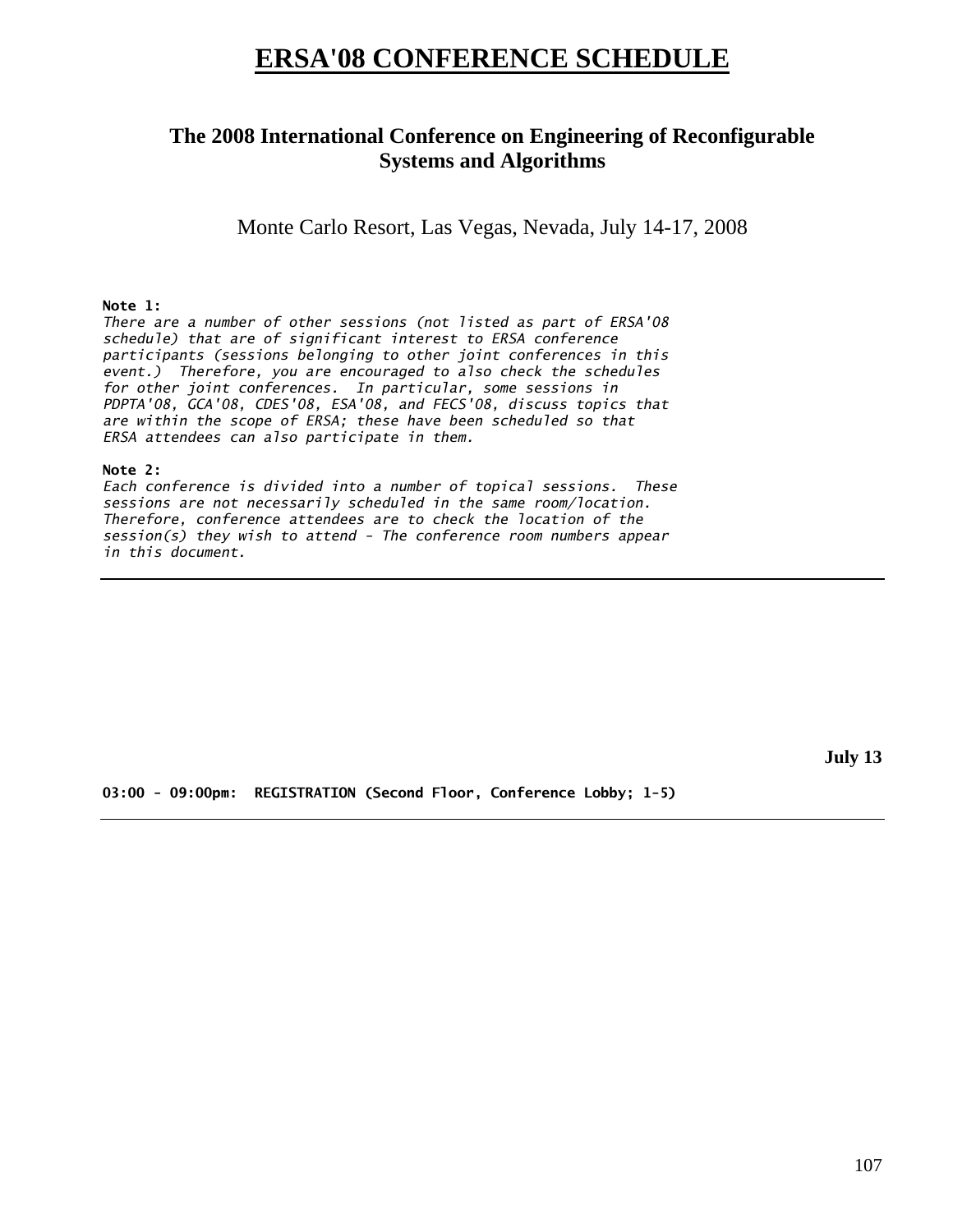- **08:30 08:45am: WORLDCOMP'08 Opening Remarks Prof. Hamid R. Arabnia (General Chair & Coordinator) University of Georgia, Georgia, USA (LOCATION: Lance Burton Theater)**
- **08:45 09:35am: Keynote Lecture 1: The Parallel Computing Landscape: A Berkeley View 2.0 Prof. David A. Patterson Pardee Prof. of CS; Director, RAD Lab & Par Lab; Past President, ACM; Member, National Academy of Engineering; Member, National Academy of Sciences; Fellow of IEEE, ACM, & AAAS; University of California at Berkeley. (LOCATION: Lance Burton Theater)**
- **09:40 10:25am: Keynote Lecture 2: Searching in the "Real World" Prof. Ophir Frieder The Royden B. Davis, SJ, Chair in Interdisciplinary Studies at Georgetown University; IITRI Chair Professor of CS at Illinois Institute of Technology; Director, Information Retrieval lab; Fellow of IEEE, ACM, and AAAS (LOCATION: Lance Burton Theater)**
- **10:30 11:15am: Keynote Lecture 3: Achieving your Dreams Anousheh Ansari CEO, Chairman and Co-founder of Prodea Systems, Inc., USA; Space Ambassador (LOCATION: Lance Burton Theater)**
- **11:15a 12:00p: Keynote Lecture 4: Dimensions in Reconfigurable Computing: A New Wave in Electronic System Designs Chris Phillips Vice President of Engineering at ElementCXI, USA (LOCATION: Lance Burton Theater)**
- **12:00 01:00pm: LUNCH (On Your Own)**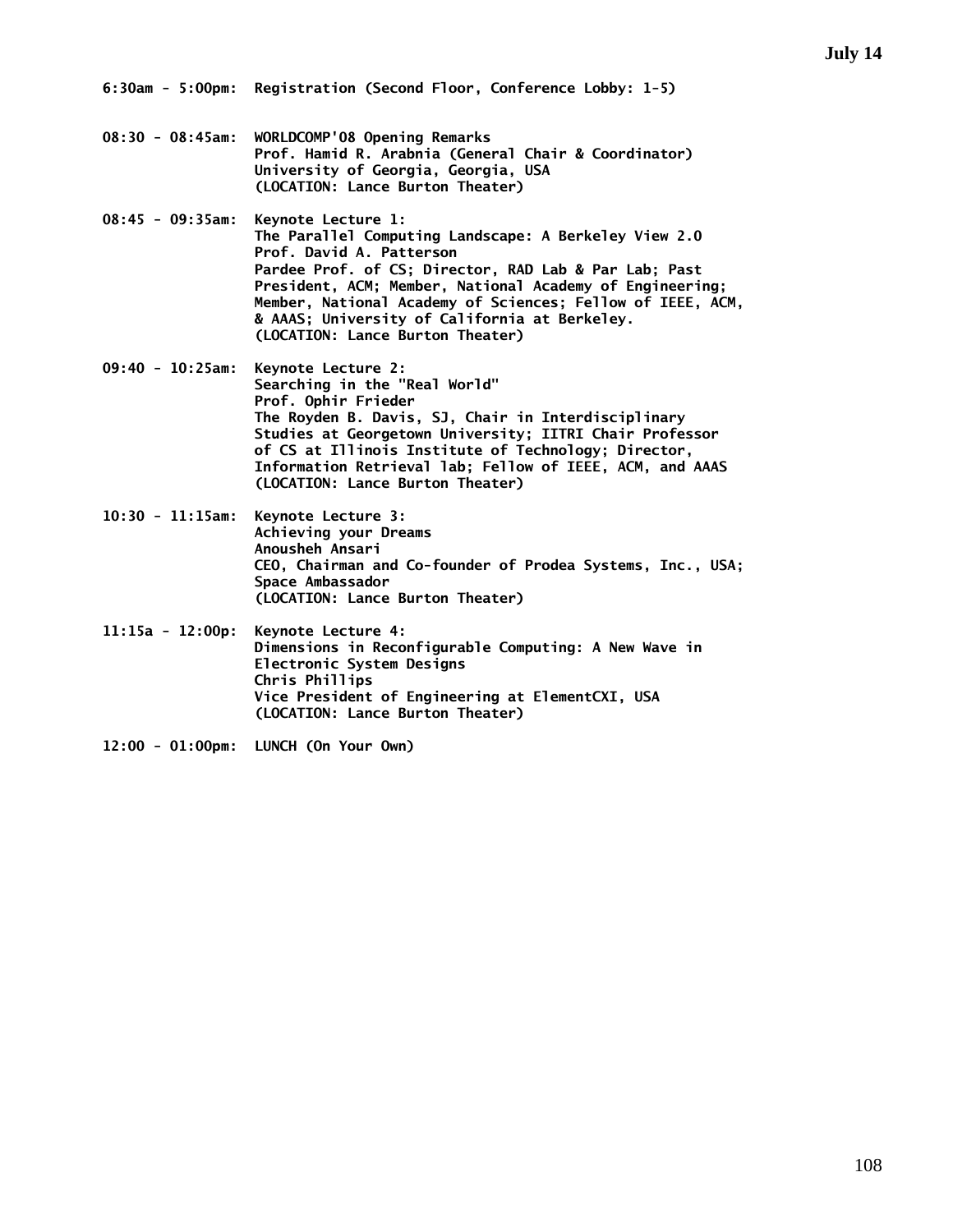- **01:00 01:20pm: Opening and Welcome: Dr. Toomas P Plaks; Conhard Design Ltd. (LOCATION: Gold Room)**
- **01:20 02:00pm: ERSA Keynote/Invited Talk: Multicore Devices: The New Generation of Reconfigurable Architectures Dr. Steven A. Guccione Cmpware, Inc., USA (LOCATION: Gold Room)**
- **02:00 02:30pm: Invited Paper: The GOmputer Project: Accelerating GO with FPGAs Sven D?ohre, Markus Happe, Tobias Kenter, Ulf Lorenz, Marco Platzner, Tobias Schumacher, Andre Send, Alexander Warkentin University of Paderborn, Germany (LOCATION: Gold Room)**

**02:30 - 03:00pm: Invited Paper: Cellular Automata Architectures Greg Leeming, Ralph Cavin, and Kosmas Galatsis Microelectronics Advanced Research Corporation, USA; Semiconductor Research Corporation, USA; University of California, Los Angeles, USA (LOCATION: Gold Room)** 

**03:00 - 03:20pm: BREAK**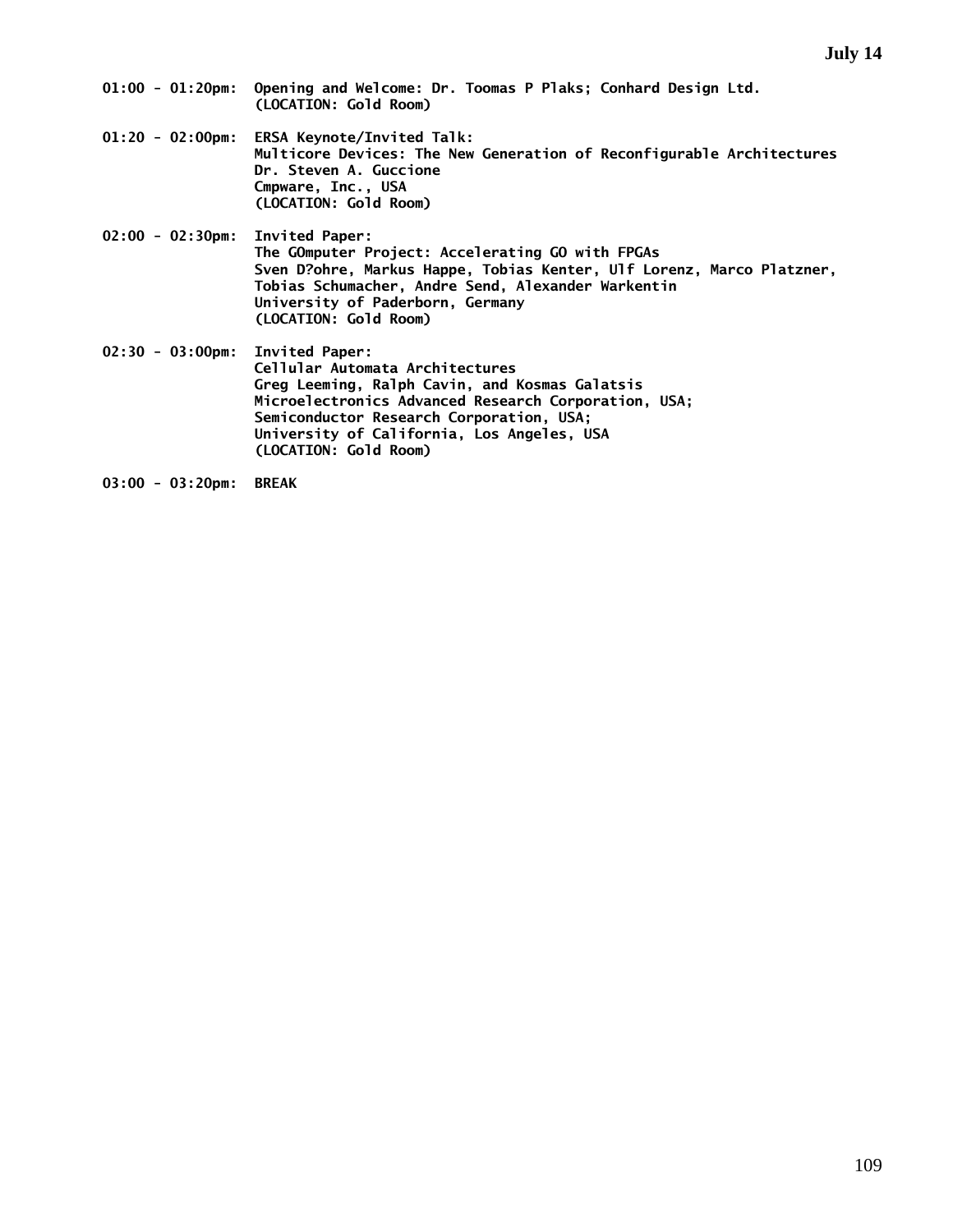- **SESSION 1-ERSA: INVITED SESSION: NEXT GENERATION RESEARCH CHALLENGES IN RECONFIGURABLE COMPUTING Chair: Prof. David Andrews, University of Kansas, USA July 14, 2008 (Monday); 03:20pm - 05:00pm (LOCATION: Gold Room)**
- 03:20 03:40pm: Panel Presentation: Modeling Abstractions for Next Generation Reconfigurable Computing David Andrews University of Kansas, USA
- 03:40 04:00pm: Panel Presentation: Threats and Challenges in Reconfigurable Security Ryan Kastner and Ted Huffmire University of California, San Diego, USA Naval Postgraduate School, Monterey, USA
- 04:00 04:20pm: Panel Presentation: Design Productivity for Configurable Computing Brent Nelson, Michael Wirthlin, Brad Hutchings, Peter Athanas, Shawn Bohner Brigham Young University, USA; Virginia Tech, USA
- 04:20 04:40pm: Panel Presentation: FPGAs or Distributed Systems? Bernard Pottier University of Bretagne Occidentale, France
- 04:40 05:00pm: Panel Presentation: A New Tact in Reconfigurable Computing Research John Watson VP of ElementCXI, California, USA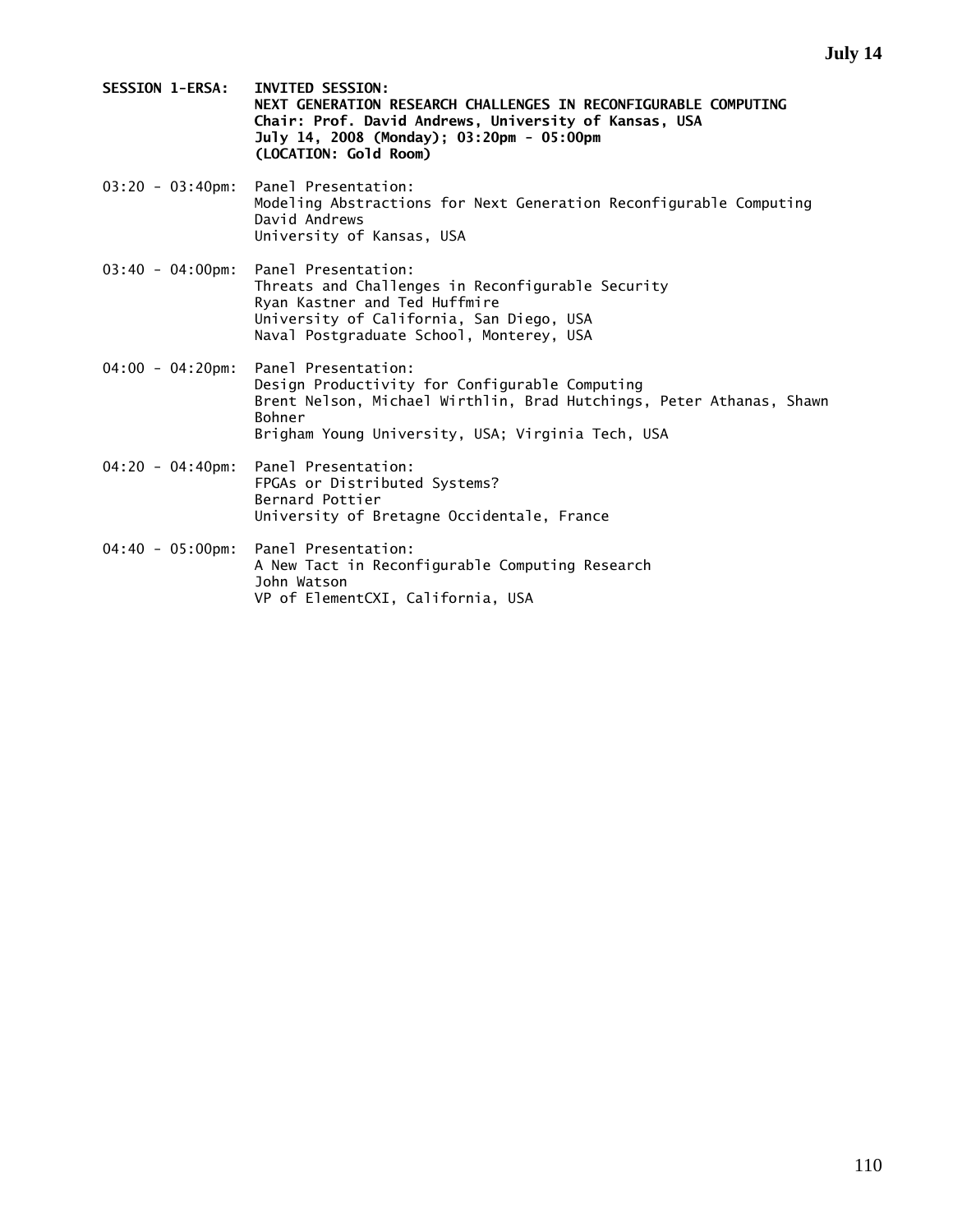- **05:00 06:30pm: During this period, ERSA'08 attendees are encouraged to participate in sessions belonging to PDPTA'08, GCA'08, CDES'08, ESA'08, or FECS'08. These sessions discuss topics that overlap the scope of ERSA'08.**
- **06:30 07:40pm: PANEL NEXT GENERATION RESEARCH CHALLENGES IN RECONFIGURABLE COMPUTING Moderator: Prof. David Andrews, University of Kansas, USA (LOCATION: Gold Room)**
- **07:45 08:45pm: POSTER SESSION (Chair: TBA) (LOCATION: Gold Room)** 
	- O. Non-Volatile Multi-Context FPGAs Using Hybrid Multiple-Valued/Binary Context Switching Signals Masanori Hariyama, Shota Ishihara, Noriaki Idobata, and Michitaka Kameyama; Tohoku University, Japan
	- O. Design of a Cellular Automata ASIC for Conformal Computing Mariam Hoseini, Chao You, and Mark Pavicic North Dakota State University, USA
	- O. FPGA Schemes with Optimized Routing for the Advanced Encryption Standard Jason Van Dyken, Jose G. Delgado-Frias, and Sirisha Medidi Washington State University, USA
	- O. Synthesis of Relocatable Tasks and Implementation of a Task Communication Bus in a General Purpose Hardware System Angel Luis Gonzalez Bravo, Hortensia Mecha Lopez, Julio Septien del Castillo, Sara Roman Navarro, & Daniel Mozos Munoz Universidad Complutense de Madrid, Spain
	- O. Performance Evaluation of FPGA-Based Hardware Accelerator: A Case Study Yidong Liu, Srinivasan Santhanam, and Jooheung Lee University of Central Florida, USA
	- O. FPGA Resource Management Using Internal RAM as Data Cache L. Sanchez, J. Septi?n, D. Mozos, and H. Mecha University Complutense of Madrid, Spain
	- O. Resource Management for Hw Multitasking in Three Dimensional FPGAs J. A. Valero, J. Septien, D. Mozos, H. Mecha University Complutense of Madrid, Spain
- **06:00 09:00pm: Tutorials (please see the list of tutorials)**
- **09:10 11:30pm: CONFERENCE RECEPTION DINNER & BANQUET KEYNOTE July 14 (Monday) High Performance Computing and Computational Intelligence: Link to the Translational Medicine and Personalized Healthcare Dr. Jack Y. Yang and Dr. Mary Qu Yang Harvard University, Massachusetts, USA and National Human Genome Research Institute, NIH, Bethesda, USA (LOCATION: Ballrooms 1-5)**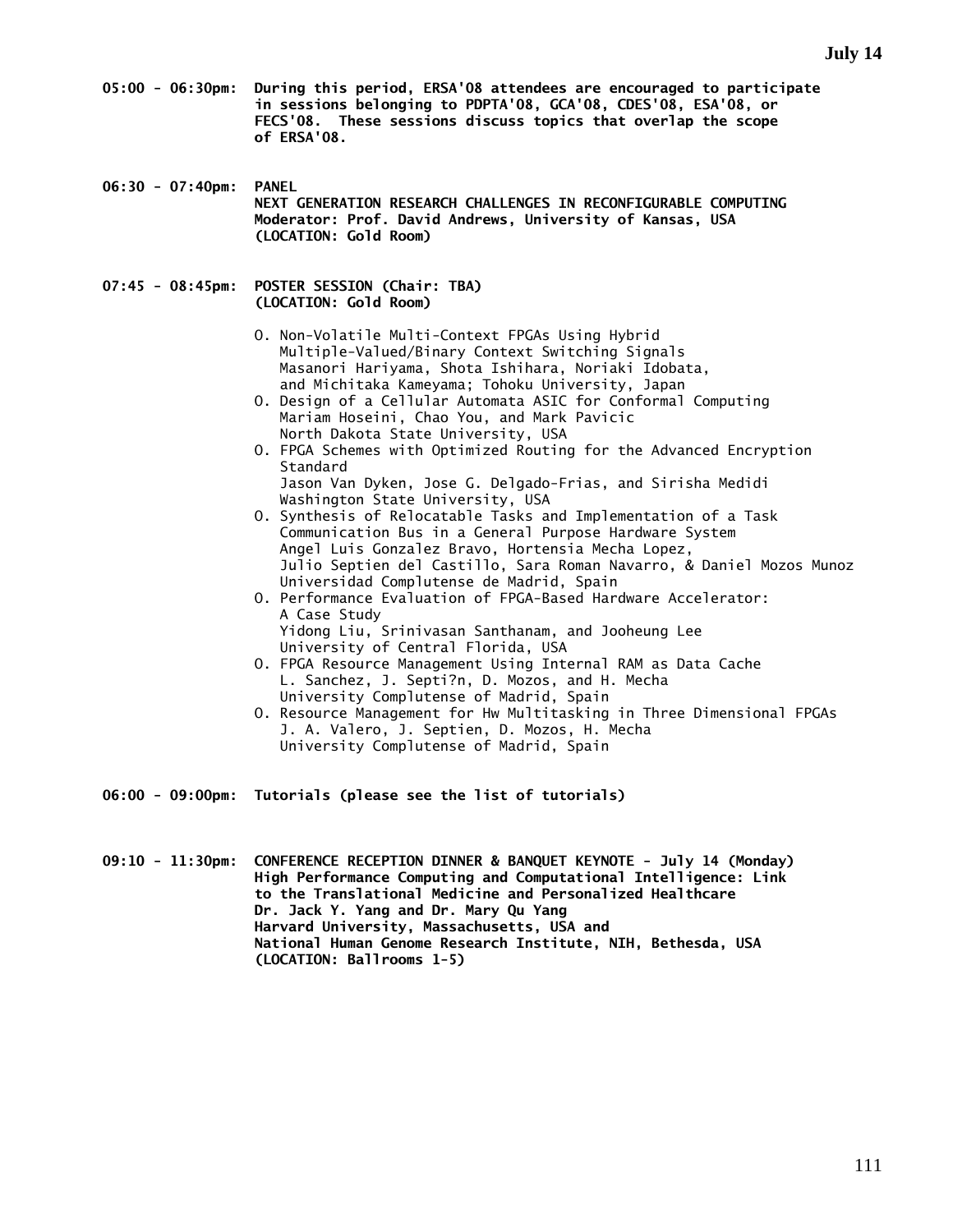**08:00 - 10:40am: During this period, ERSA'08 attendees are encouraged to participate in sessions belonging to PDPTA'08, GCA'08, CDES'08, ESA'08, or FECS'08. These sessions discuss topics that overlap the scope of ERSA'08.** 

**SESSION 2-ERSA: RECONFIGURABLE COMPUTING FOR SPACE BASED APPLICATIONS Chair: Dr. Aravind R. Dasu, Utah State University, USA July 15, 2008 (Tuesday); 10:40am - 01:20pm (LOCATION: Gold Room)** 

**10:40 - 11:20am: Distinguished Paper: TMR with More Frequent Voting for Improved FPGA Reliability Brian Pratt, Michael Caffrey, Derrick Gibelyou, Paul Graham, Keith Morgan, and Michael Wirthlin Brigham Young University, USA; Los Alamos National Laboratory, USA** 

- 11:20 11:40am: An Introduction to Radiation-Induced Failure Modes and Mitigation Methods For Xilinx SRAM-Based FPGAs Heather Quinn, Keith Morgan, Paul Graham, Jim Krone, Michael Caffrey, and Michael Wirthlin Los Alamos National Laboratory, USA; Brigham Young University, USA
- 11:40 12:00pm: Multiparadigm Computing for Space-Based Synthetic Aperture Radar Adam Jacobs, Grzegorz Cieslewski, Casey Reardon, & Alan D. George University of Florida, USA
- 12:00 12:20pm: Scalable FPGA Architecture for DCT Computation Using Dynamic Partial Reconfiguration Jian Huang, Matthew Parris, Jooheung Lee, and Ronald F. DeMara University of Central Florida, USA
- **12:20 01:20pm: LUNCH (On Your Own)**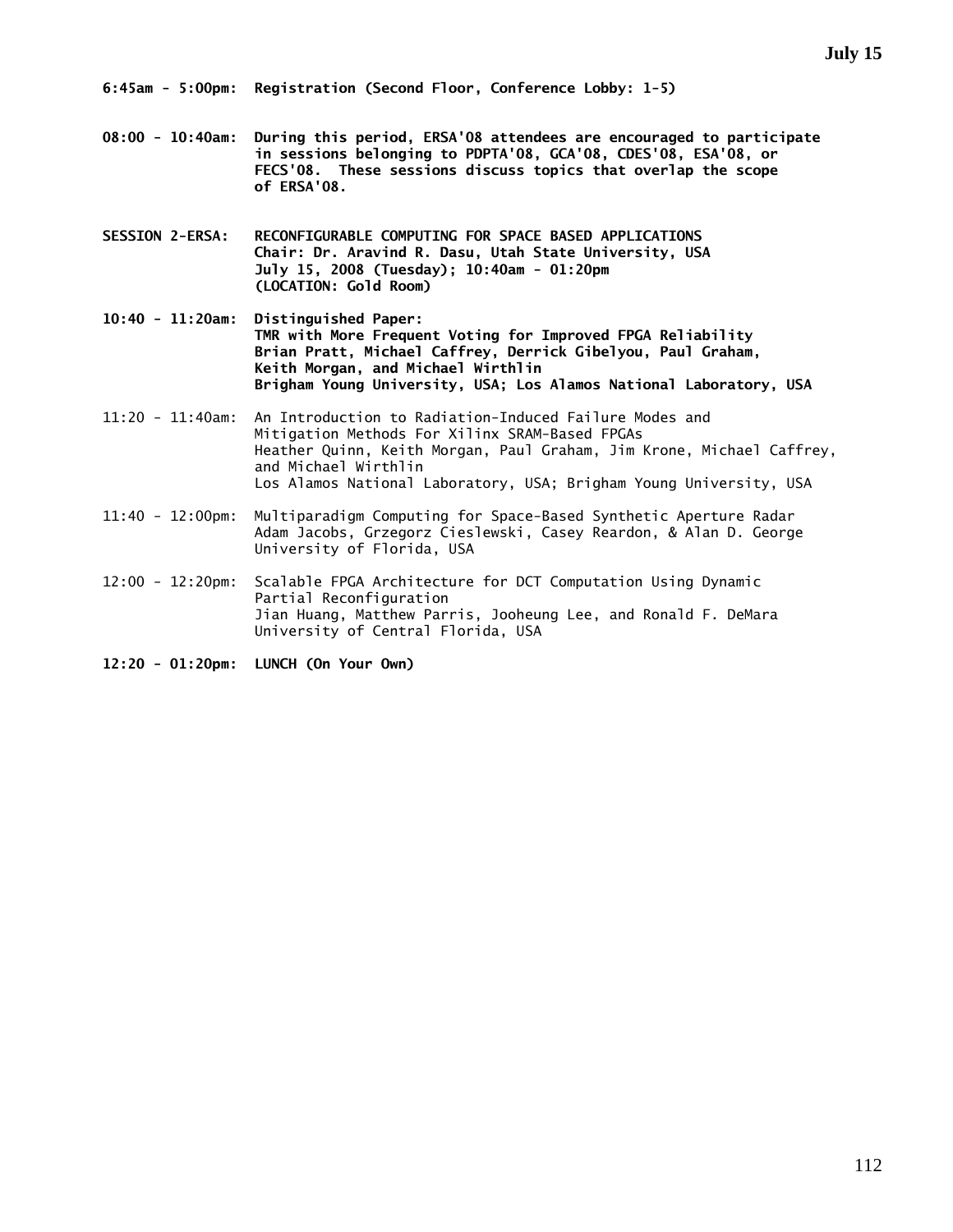- **01:20 02:00pm: Invited Talk: Reconfigurable Mesh Techniques and Applications Jerry L. Trahan Louisiana State University, USA (LOCATION: Gold Room)**
- **SESSION 3-ERSA: RECONFIGURABLE SYSTEM DESIGN TOOLS AND LANGUAGES Chair: Dr. Khaled Benkrid, University of Edinburgh, UK July 15, 2008 (Tuesday); 02:00pm - 03:20pm (LOCATION: Gold Room)**
- 02:00 02:20pm: SystemC-Based Custom Reconfigurable IP Cores for Wireless Applications Ali Ahmadinia, Balal Ahmad, Ahmet Erdogan, and Tughrul Arslan The University of Edinburgh, Scotland, United Kingdom
- 02:20 02:40pm: Optimizing Pipelining in HDL Generated Automatically From C Source Codes Wesley Holland and Yoginder S. Dandass Mississippi State University, USA
- 02:40 03:00pm: A Framework to Improve IP Portability on Reconfigurable Computers Miaoqing Huang, Ivan Gonzalez, Sergio Lopez-Buedo, & Tarek El-Ghazawi The George Washington University, USA
- 03:00 03:20pm: High Level Languages for Reconfigurable Computing: An Equivalent to Third Generation Software Languages? Gavin Smith and Grant Wigley University of South Australia, Australia

**03:20 - 03:40pm: BREAK**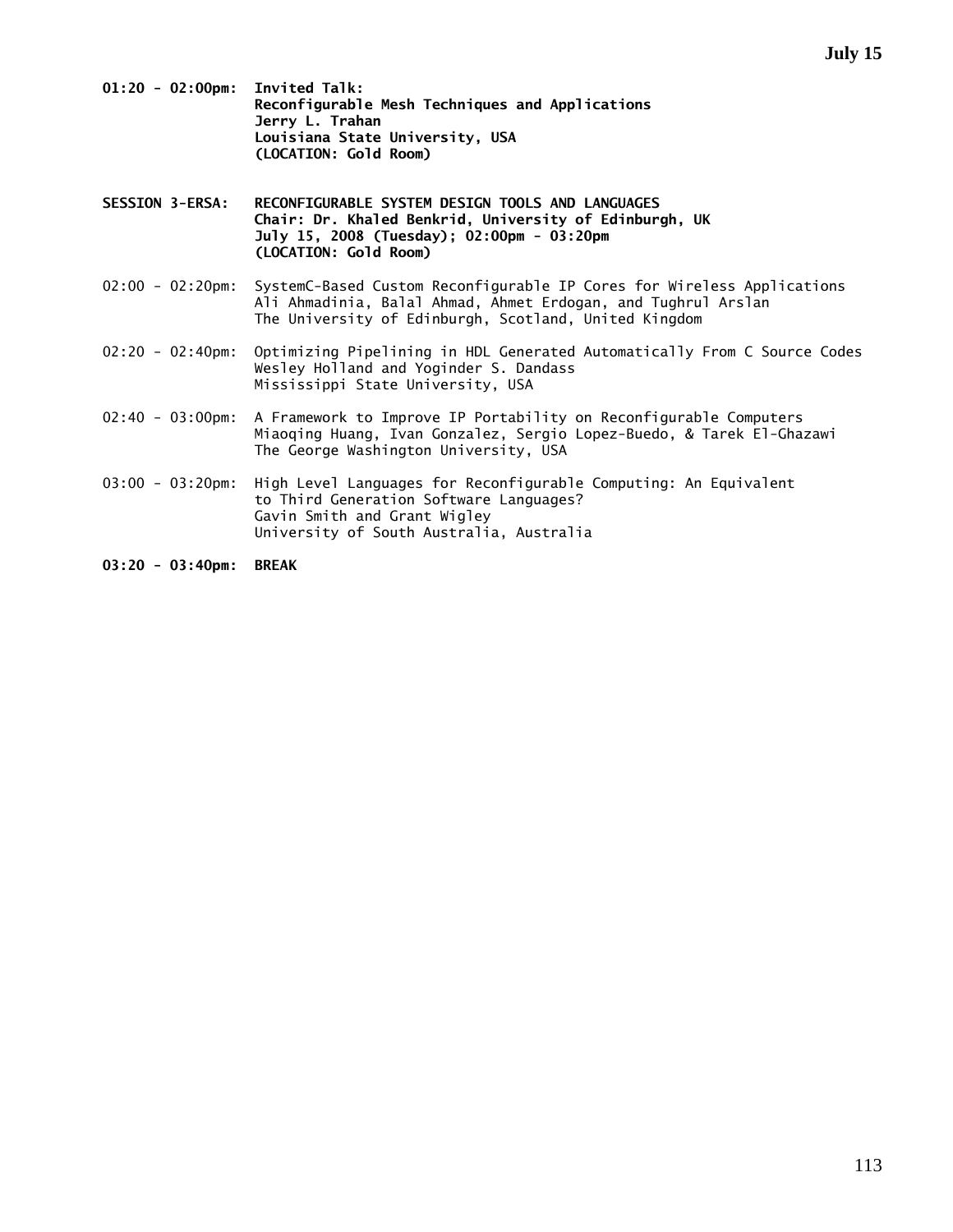- **SESSION 4-ERSA: ADAPTIVE AND DYNAMICALLY RECONFIGURABLE SYSTEMS Chair: TBA July 15, 2008 (Tuesday); 03:40pm - 06:00pm (LOCATION: Gold Room)**
- 03:40 04:00pm: Communication and Synchronization in Multithreaded Reconfigurable Computing Systems Enno Luebbers and Marco Platzner University of Paderborn, Germany
- 04:00 04:20pm: A New High Performance Multi Gigabit String Matching Engine Adouko G., Charot F., and Wolinski C. IRISA, INRIA, University of Rennes 1, France
- 04:20 04:40pm: System on a Programmable Chip Adaptation Through Active Partial Reconfiguration Erik Anderson, Matthew French, and Dong-In Kang University of Southern California, USA
- 04:40 05:00pm: A Quantitative Study of the Routing Architecture Exploring Routing Locality Property for Better Performance and Routability Wai-Chung Tang, Catherine Lin Zhou, and Yu-Liang Wu CUHK, Hong Kong
- 05:00 05:20pm: A New Efficient Architecture for Univariate Polynomial Interpolation Over GF(2^m) Edgar Ferrer and Dorothy Bollman University of Puerto Rico at Mayaguez, USA
- 05:20 05:40pm: FPGA Design Framework for Partial Run-Time Reconfiguration Chris Conger, Ann Gordon-Ross, and Alan George University of Florida, USA
- 05:40 06:00pm: Elemental Computing Joseph Hassoun, Steven Kelem, Brian Box, Stephen Wasson, Robert Plunkett, and Chris Phillips Element CXI, USA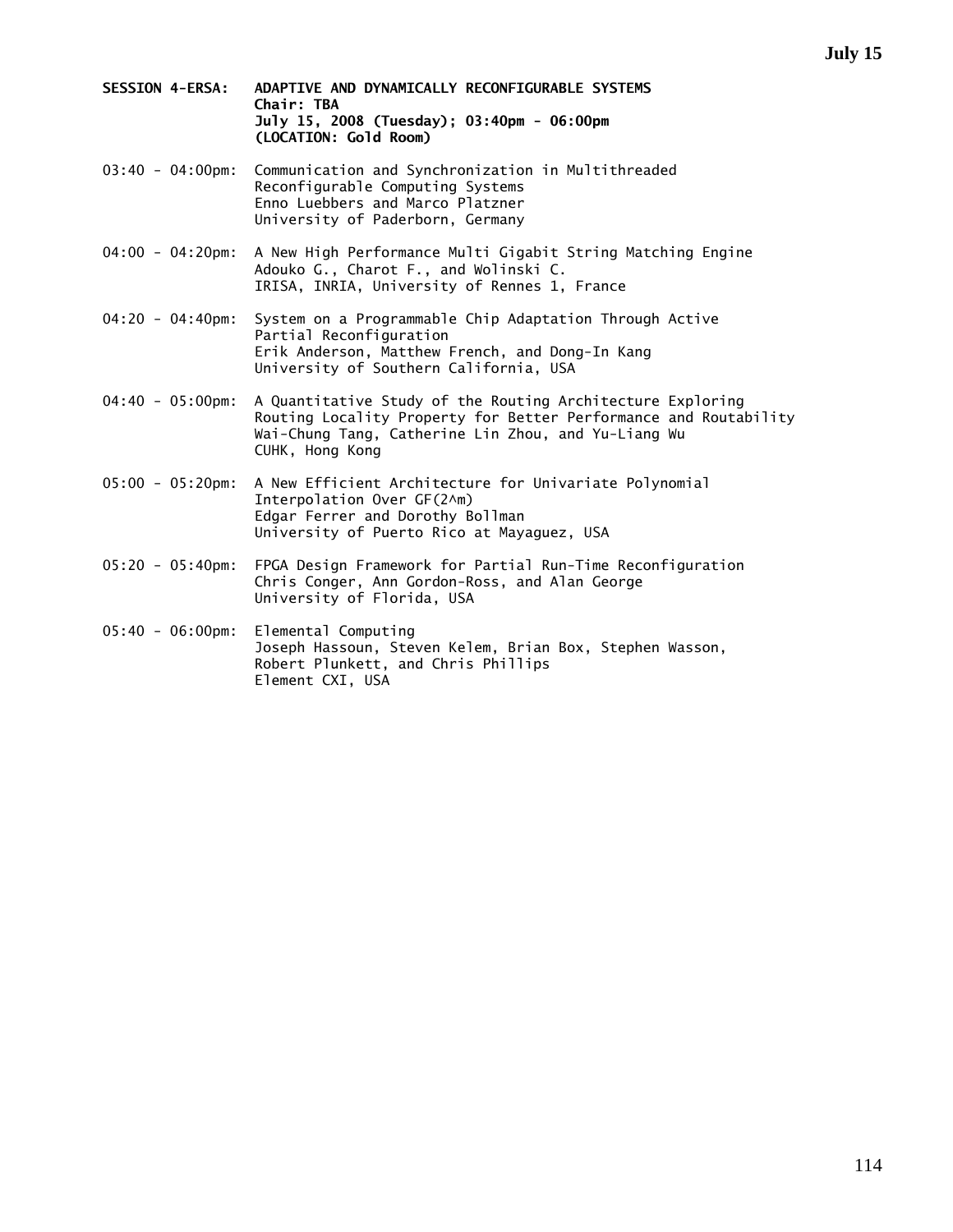**06:30 - 07:00pm: Industrial Workshop: Architectural Synthesis for Reconfigurable Computing Chris Eddington Synplicity Inc. (LOCATION: Gold Room)** 

# **07:15 - 08:45pm: POSTER SESSION FOR SHORT PAPERS (Chair: TBA) (LOCATION: Gold Room)**

- O. Dynamically Reconfigurable FFTs for Cognitive Radio on a Multiprocessor Platform Qiwei Zhang, Karel H. G. Walters, Andre B. J. Kokkeler, and Gerard J. M. Smit University of Twente, The Netherlands
- O. SCARS: Scalable Self-Configurable Architecture for Reusable Space Systems Adarsha Sreeramareddy, Jeff G. Josiah, and Ali Akoglu
- University of Arizona, USA O. A 770ns Holographic Reconfiguration of a Four-Contexts DORGA Mao Nakajima and Minoru Watanabe Shizuoka University, Japan
- O. Selection and Use of Programmable Logic in Flight Applications Gary Block, Paula J. Pingree, and Yunling Lou Jet Propulsion Laboratory, California Institute of Technology, USA
- O. High Performance Double Precision Reduction Circuit Implementation in FPGA Andrea Suardi, Antonio Manenti, and Angelo Geraci Politecnico di Milan, Italy
	- O. Hardware/Software Co-Designed Extended Kalman Filter on an FPGA Robert Barnes and Aravind Dasu Utah State University, USA
	- O. Multi-Criteria Optimization and Performance Measurement of Domain-Specific Reconfigurable Architectures Targeting Image and Video Processing Applications Arjun K. Pai and Khaled Benkrid Queen's University Belfast, United Kingdom; The University of Edinburgh, United Kingdom

**06:00 - 09:30pm: Tutorials (please see the list of tutorials)**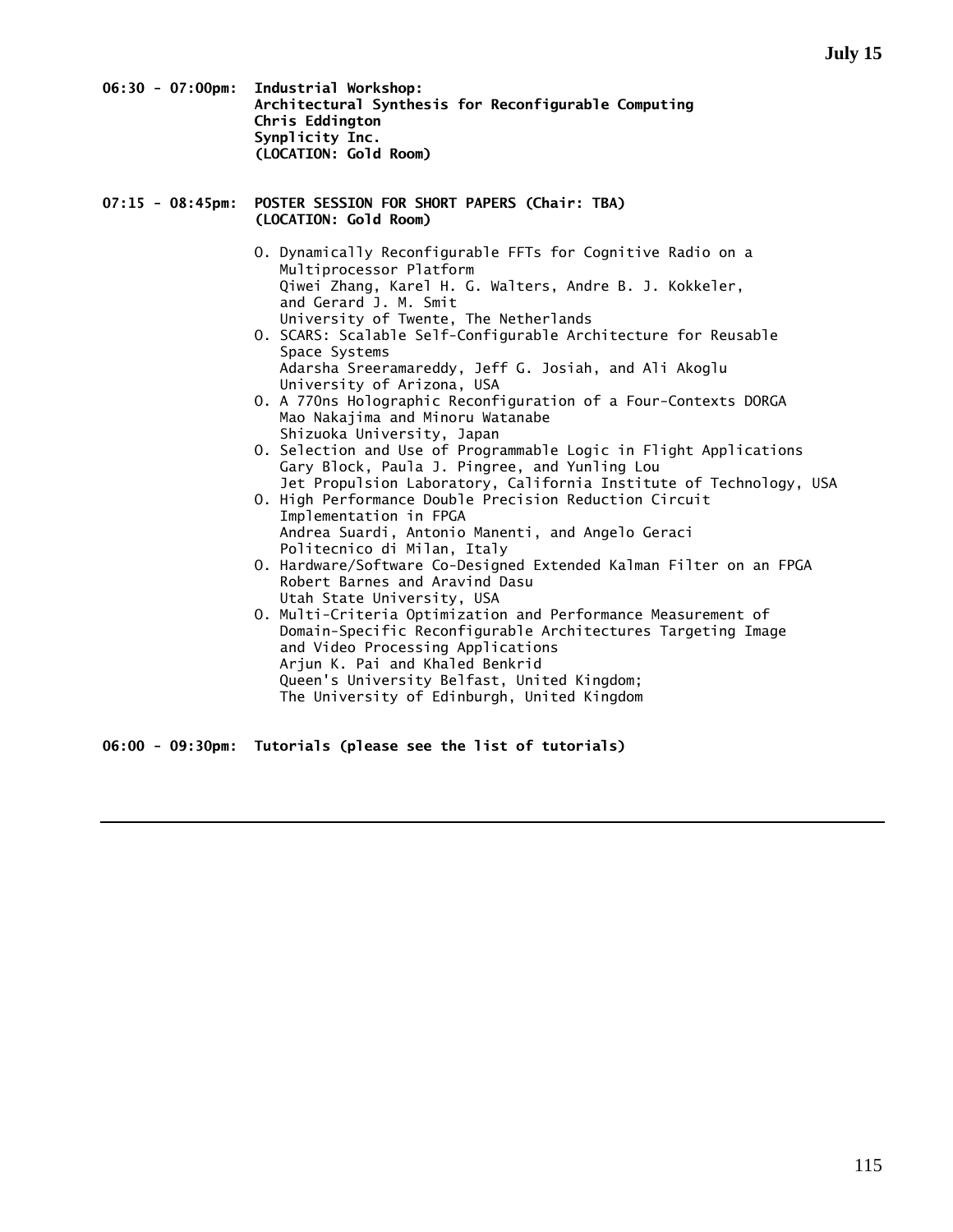**08:00 - 10:40am: During this period, ERSA'08 attendees are encouraged to participate in sessions belonging to PDPTA'08, GCA'08, CDES'08, ESA'08, or FECS'08. These sessions discuss topics that overlap the scope of ERSA'08.** 

**SESSION 5-ERSA: MULTI-CONTEXT DEVICES AND APPLICATIONS Chair: Dr. Minoru Watanabe, Shizuoka University, Japan July 16, 2008 (Wednesday); 10:40am - 12:00pm (LOCATION: Gold Room)** 

- 10:40 11:00am: Implementation of a Multi-Context FPGA Based on Flexible-Context-Partitioning Waidyasooriya Hasitha Muthumala, Masanori Hariyama, & Michitaka Kameyama Tohoku University, Japan
- 11:00 11:20am: A Method for Capturing State Data on Dynamically Reconfigurable Processors Vu Manh Tuan and Hideharu Amano Keio University, Japan
- 11:20 11:40am: Evaluation of MuCCRA-D: A Dynamically Reconfigurable Processor With Directly Interconnected PEs Masaru Kato, Yohei Hasegawa, and Hideharu Amano Keio University, Japan
- 11:40a 12:00p: MISC: Mono Instruction-Set Computer Based on Dynamic Reconfiguration - Proposal and a 6502 Perspective Fuminori Kobayashi, Yasuyuki Morikawa and Minoru Watanabe Kyushu Institute of Tech./Iizuka, Japan; Shizuoka University, Japan

**12:00 - 01:00pm: LUNCH (On Your Own)**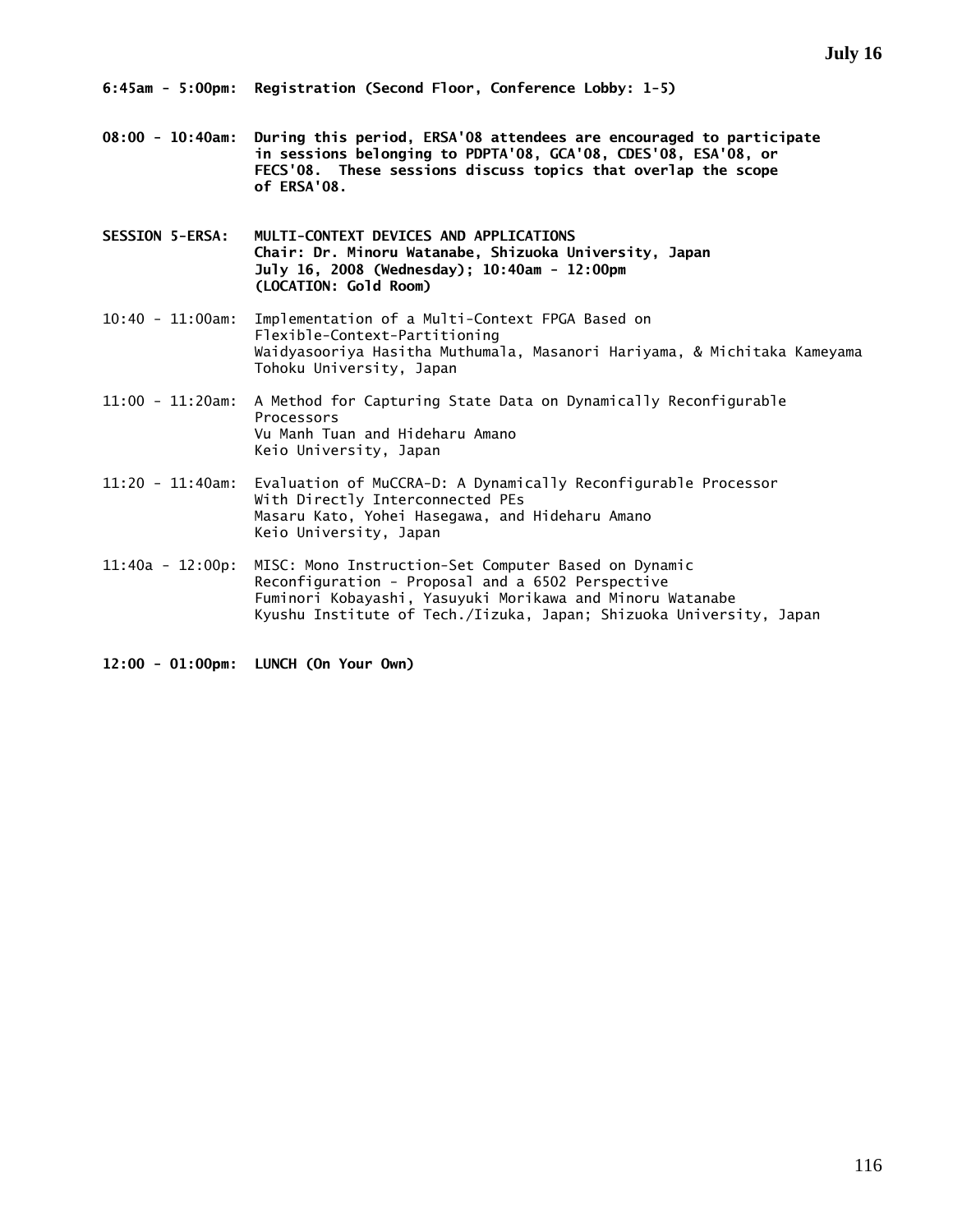- **SESSION 6-ERSA: APPLICATIONS OF RECONFIGURABLE SYSTEMS AND TOOLS (Chair: TBA) July 16, 2008 (Wednesday); 01:00pm - 03:00pm (LOCATION: Gold Room)**
- 01:00 01:20pm: Fast Realtime LIDAR Processing on FPGAs Kuei-Tsung Shih, Arjun Balachandran, Karthik Nagarajan, Brian Holland, Clint Slatton, and Alan George University of Florida, USA
- 01:20 01:40pm: Gradient Run-Length Data Compression for Real-time Airborne Image Processing Zachary K. Baker and Justin L. Tripp Los Alamos National Laboratory, USA
- 01:40 02:00pm: A Hardware Accelerator for k-th Nearest Neighbor Thinning Tobias Schumacher, Robert Meiche, Paul Kaufmann, Enno Luebbers, Christian Plessl, and Marco Platzner University of Paderborn, Germany
- 02:00 02:20pm: Qnet: A Modular Architecture for Reconfigurable Computing Scott Lloyd and Quinn Snell Brigham Young University, USA
- 02:20 02:40pm: Towards Understanding and Managing the Dynamic Behavior of Run-Time Reconfigurable Architectures Kehuai Wu, Esben Rosenlund Hansen, and Jan Madsen Technical University of Denmark, Denmark
- **02:40 03:00pm: Closing Remarks: Dr. Toomas P. Plaks**
- **03:00 03:20pm: BREAK**
- **03:00 06:00pm: During this period, ERSA'08 attendees are encouraged to participate in sessions belonging to PDPTA'08, GCA'08, CDES'08, ESA'08, or FECS'08. These sessions discuss topics that overlap the scope of ERSA'08.**
- **06:00 09:30pm: Tutorials (please see the list of tutorials)**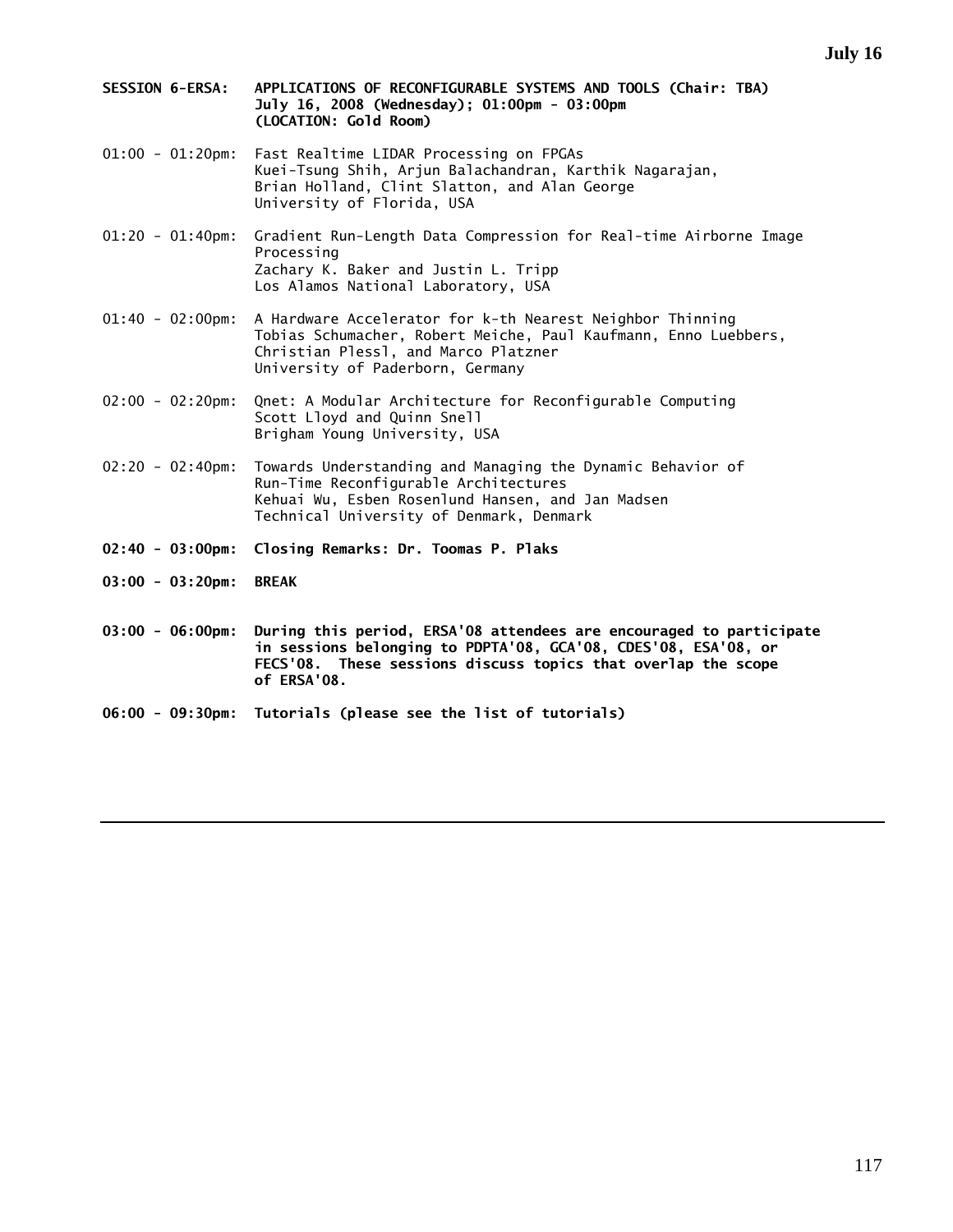**08:00a - 05:00p: During this period, ERSA'08 attendees are encouraged to participate in sessions belonging to PDPTA'08, GCA'08, CDES'08, ESA'08, or FECS'08. These sessions discuss topics that overlap the scope of ERSA'08.**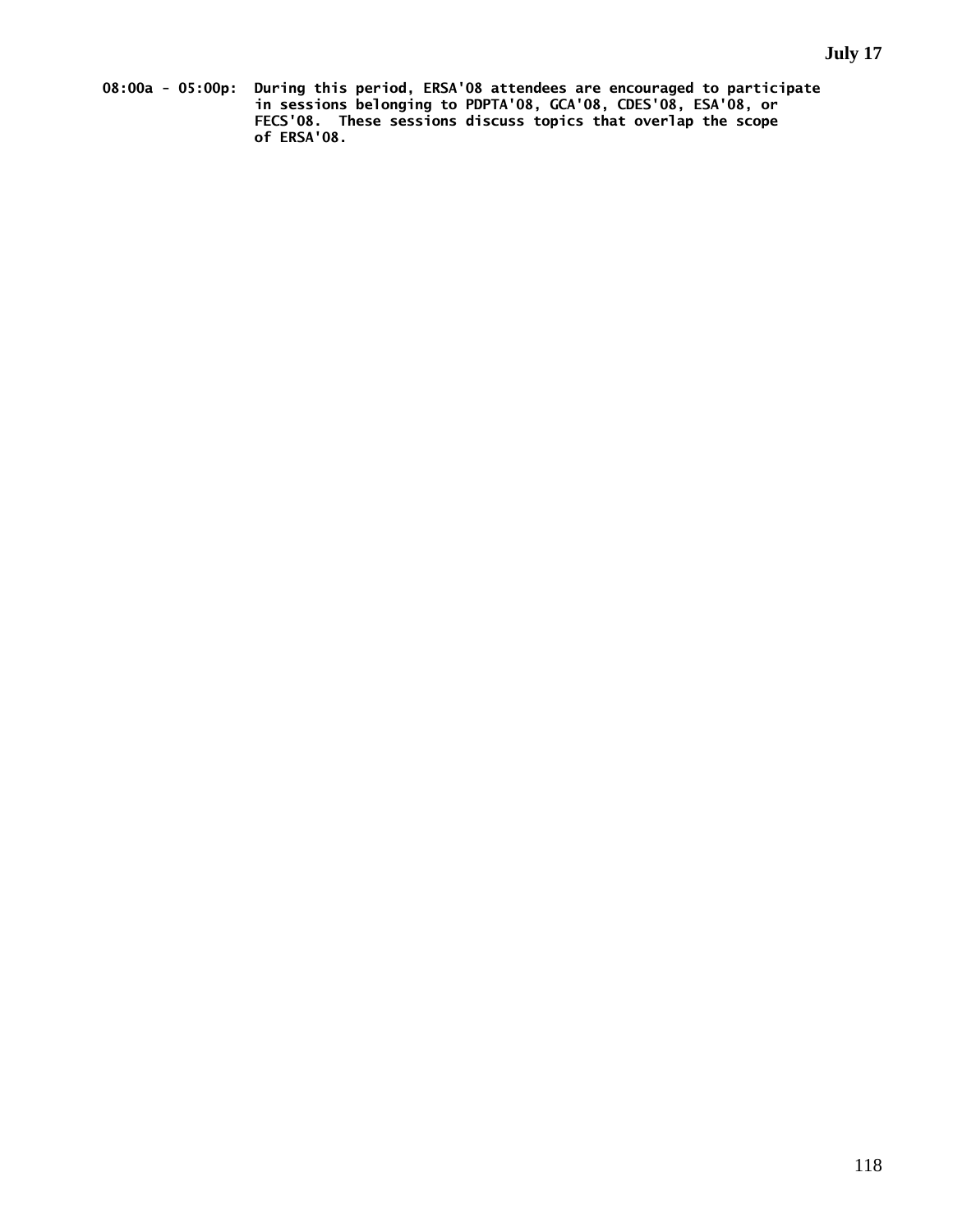# **ESA'08 CONFERENCE SCHEDULE**

# **The 2008 International Conference on Embedded Systems and Applications**

Monte Carlo Resort, Las Vegas, Nevada, July 14-17, 2008

# **Note 1:**

*There are a number of other sessions (not listed as part of ESA'08 schedule) that are of significant interest to ESA conference participants (sessions belonging to other joint conferences in this event.) Therefore, you are encouraged to also check the schedules for other joint conferences. In particular, some sessions in PDPTA'08, CDES'08, BIOCOMP'08, SERP'08, ICWN'08, SAM'08, FECS'08, CIC'08, and ERSA'08, discuss topics that are within the scope of ESA; these have been scheduled so that ESA attendees can also participate in them.* 

## **Note 2:**

*Each conference is divided into a number of topical sessions. These sessions are not necessarily scheduled in the same room/location. Therefore, conference attendees are to check the location of the session(s) they wish to attend - The conference room numbers appear in this document.* 

**July 13** 

**03:00 - 09:00pm: REGISTRATION (Second Floor, Conference Lobby; 1-5)**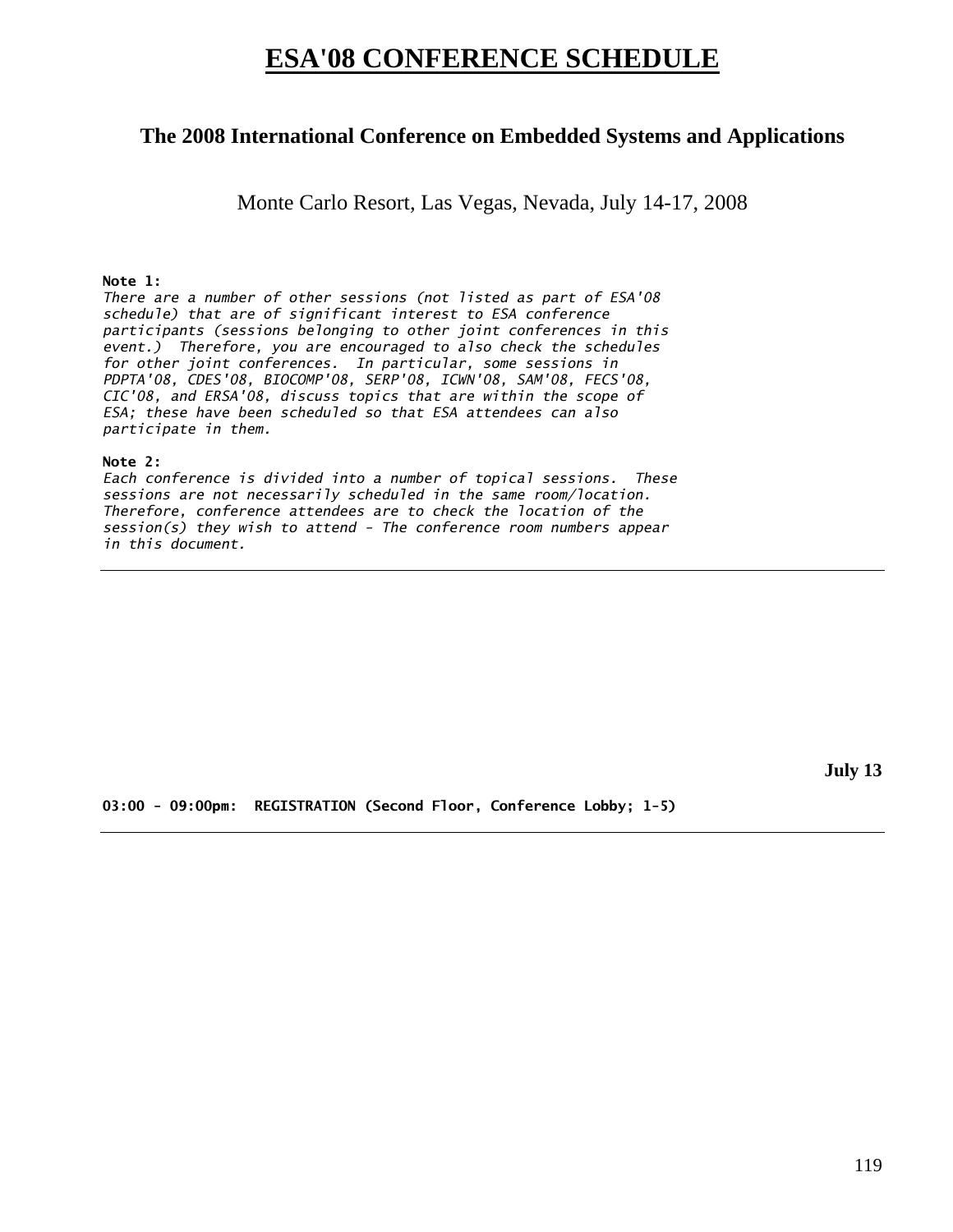- **08:30 08:45am: WORLDCOMP'08 Opening Remarks Prof. Hamid R. Arabnia (General Chair & Coordinator) University of Georgia, Georgia, USA (LOCATION: Lance Burton Theater)**
- **08:45 09:35am: Keynote Lecture 1: The Parallel Computing Landscape: A Berkeley View 2.0 Prof. David A. Patterson Pardee Prof. of CS; Director, RAD Lab & Par Lab; Past President, ACM; Member, National Academy of Engineering; Member, National Academy of Sciences; Fellow of IEEE, ACM, & AAAS; University of California at Berkeley. (LOCATION: Lance Burton Theater)**
- **09:40 10:25am: Keynote Lecture 2: Searching in the "Real World" Prof. Ophir Frieder The Royden B. Davis, SJ, Chair in Interdisciplinary Studies at Georgetown University; IITRI Chair Professor of CS at Illinois Institute of Technology; Director, Information Retrieval lab; Fellow of IEEE, ACM, and AAAS (LOCATION: Lance Burton Theater)**
- **10:30 11:15am: Keynote Lecture 3: Achieving your Dreams Anousheh Ansari CEO, Chairman and Co-founder of Prodea Systems, Inc., USA; Space Ambassador (LOCATION: Lance Burton Theater)**
- **11:15a 12:00p: Keynote Lecture 4: Dimensions in Reconfigurable Computing: A New Wave in Electronic System Designs Chris Phillips Vice President of Engineering at ElementCXI, USA (LOCATION: Lance Burton Theater)**
- **12:00 01:00pm: LUNCH (On Your Own)**
- **01:00 05:00pm: During this period, ESA'08 attendees are encouraged to participate in sessions belonging to PDPTA'08, CDES'08, BIOCOMP'08, SERP'08, ICWN'08, SAM'08, FECS'08, CIC'08, or ERSA'08. These sessions discuss topics that overlap the scope of ESA'08.**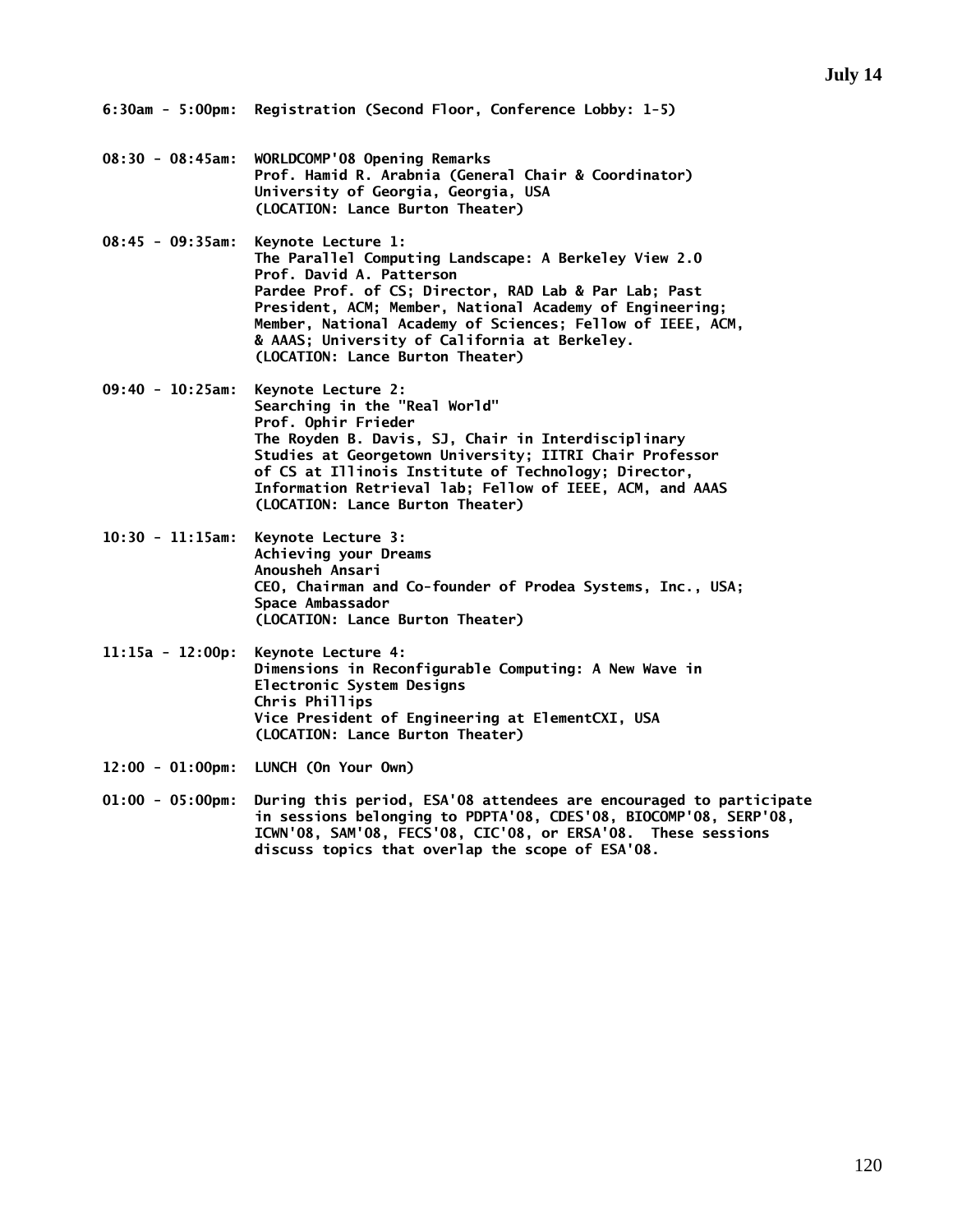- **SESSION 1-ESA: TOOLS + SYSTEMS AND RELATED ISSUES Chair: Prof. Houcine Hassan, Universidad Politecnica de Valencia, Spain July 14, 2008 (Monday); 05:00pm - 06:20pm (LOCATION: Copper Room)**
- 05:00 05:20pm: Achieving Industrial Strength Timing Predictions of Embedded System Behavior Mikael Nolin, Jukka Maki-Turja, and Kaj Hanninen Malardalen Real-Time Research Centre (MRTC), Vasteras, Sweden
- 05:20 05:40pm: Testing Real-Time Properties of Embedded Systems Pawel Gburzynski and Bozena Kaminska University of Alberta, Edmonton, Alberta, Canada Simon Fraser University, Burnaby, BC, Canada
- 05:40 06:00pm: Security Observance Throughout the Life-Cycle of Embedded Systems Seyyd Hasan Mirjalili and Arjen K. Lenstra EPFL, Lausanne, Switzerland
- 06:00 06:20pm: Flexible Real-time Embedded Architecture for Advanced Service Robots Jorge Vila, Carlos Dominguez, Houcine Hassan and Alfons Crespo University Politecnica de Valencia, Spain
- **06:00 09:00pm: Tutorials (please see the list of tutorials)**

**09:10 - 11:30pm: CONFERENCE RECEPTION DINNER & BANQUET KEYNOTE - July 14 (Monday) High Performance Computing and Computational Intelligence: Link to the Translational Medicine and Personalized Healthcare Dr. Jack Y. Yang and Dr. Mary Qu Yang Harvard University, Massachusetts, USA and National Human Genome Research Institute, NIH, Bethesda, USA (LOCATION: Ballrooms 1-5)**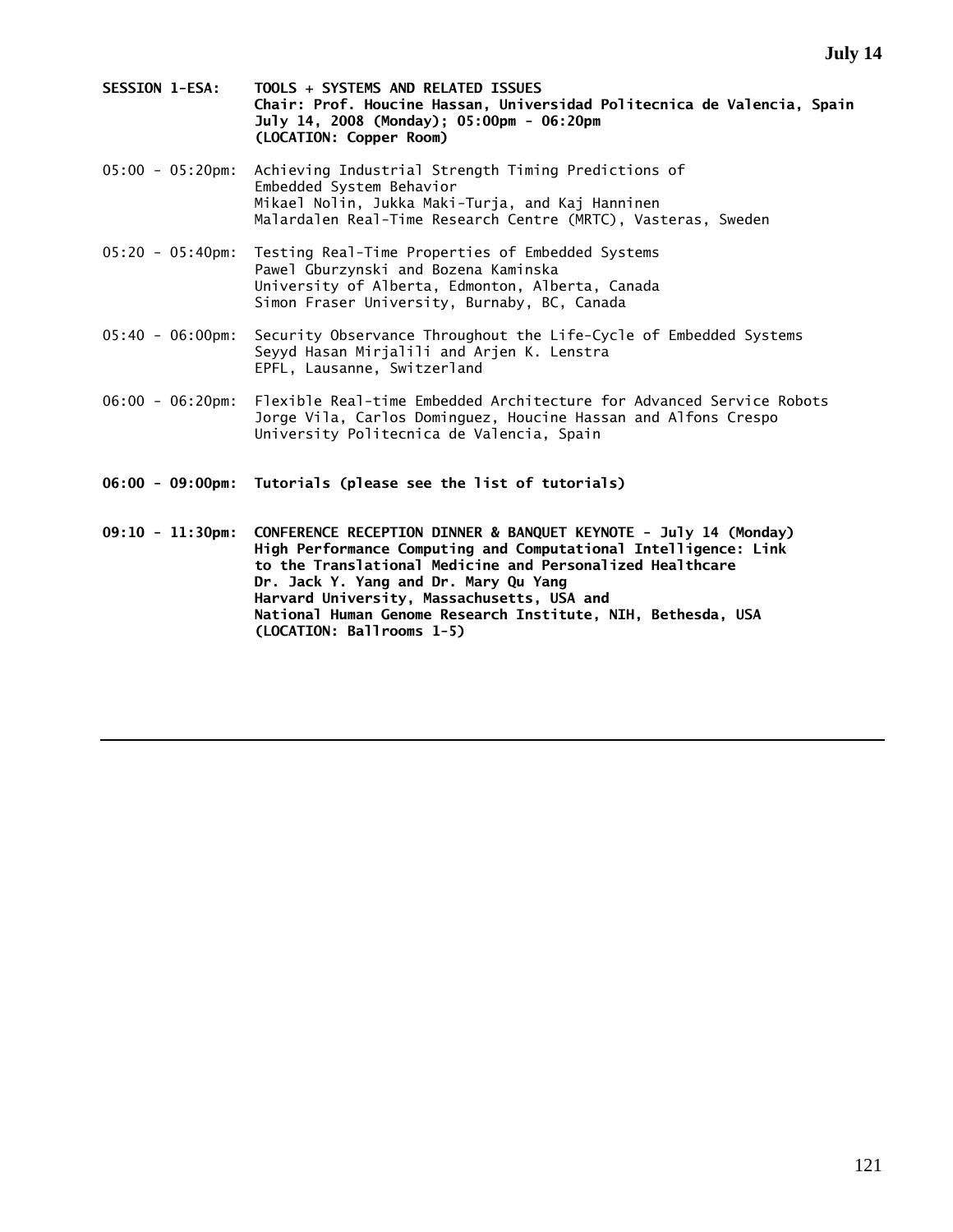**08:00a - 12:00p: During this period, ESA'08 attendees are encouraged to participate in sessions belonging to PDPTA'08, CDES'08, BIOCOMP'08, SERP'08, ICWN'08, SAM'08, FECS'08, CIC'08, or ERSA'08. These sessions discuss topics that overlap the scope of ESA'08.** 

**12:00 - 01:00pm: LUNCH (On Your Own)**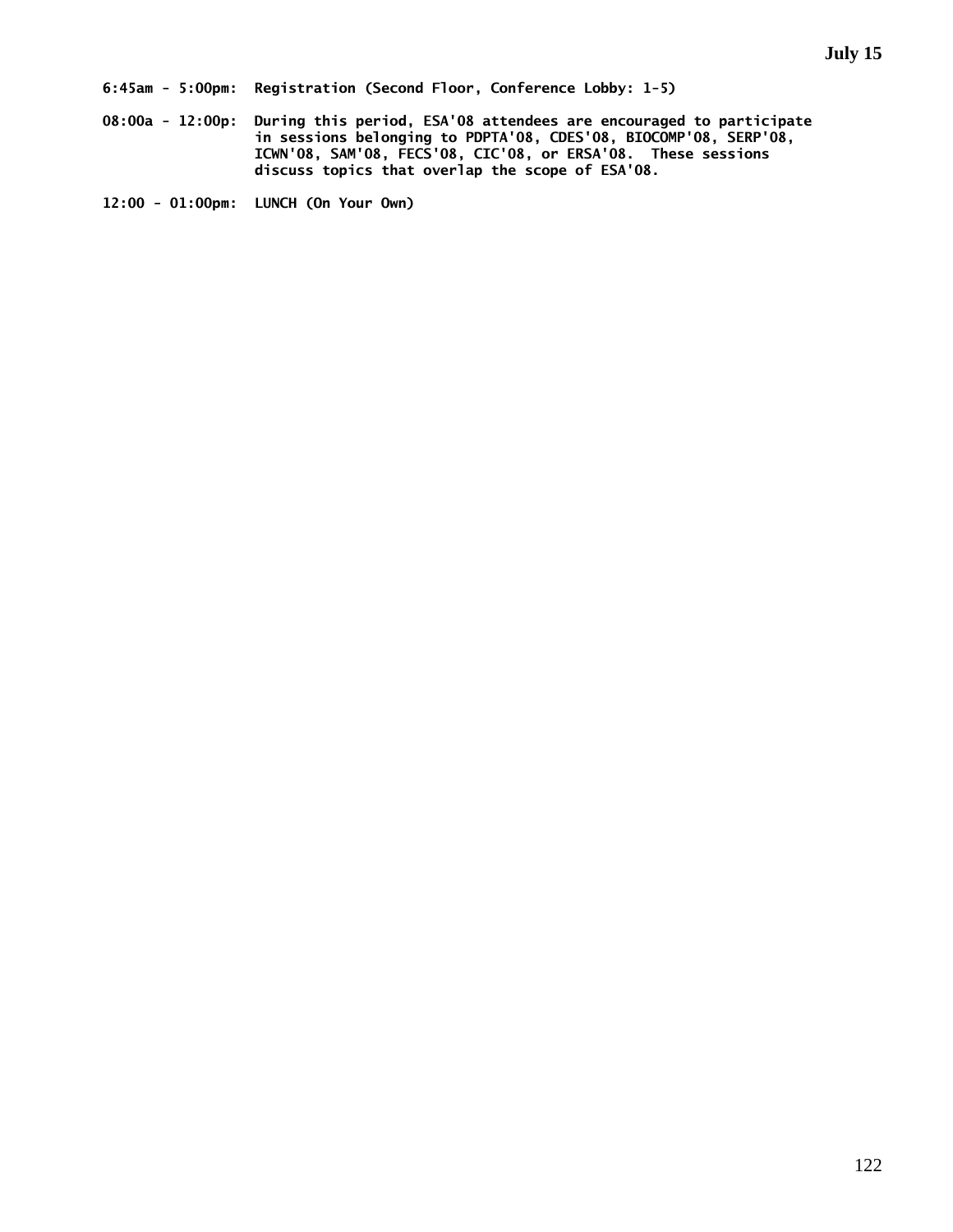- **SESSION 2-ESA: NOVEL APPLICATIONS AND ALGORITHMS I Chairs: Dr. Bassam Shaer and Dr. Daniel Andresen University of West Florida, USA Kansas State University, USA July 15, 2008 (Tuesday); 01:00pm - 03:00pm (LOCATION: Copper Room)**
- 01:00 01:20pm: Embedded Design Considerations for a Wearable Cattle Health Monitoring System Steve Warren, Daniel Andresen, Daniel Wilson and Seth Hoskins Kansas State University, USA
- 01:20 01:40pm: Mapping Parallel Workload onto Network Processors Using Simulated Annealing Satish Dechu, Ning Weng, and Benfano Soewito Southern Illinois University, Carbondale, Illinois, USA
- 01:40 02:00pm: A Compact and Affordable BLDC Motor Controller for a Microelectronics Remote Laboratory Aaron Mohtar, Zorica Nedic, and Jan Machotka University of South Australia, Australia
- 02:00 02:20pm: FREE SLOT
- 02:20 02:40pm: An Efficient Prefetching Technique for a Mobile Dictionary Yang-Sae Moon, Soon-Jung Hong, Hea-Suk Kim, and Jinho Kim Kangwon National University, Korea
- 02:40 03:00pm: Portable Chinese Phonetic Learning System for Hearing-Impaired Yun-Long Lay, Minder Chen, Chern-Sheng Lin, and Hui- Jen Yang National Chin-Yi University of Technology, Taiwan; George Mason University, USA; Feng Chia University, Taiwan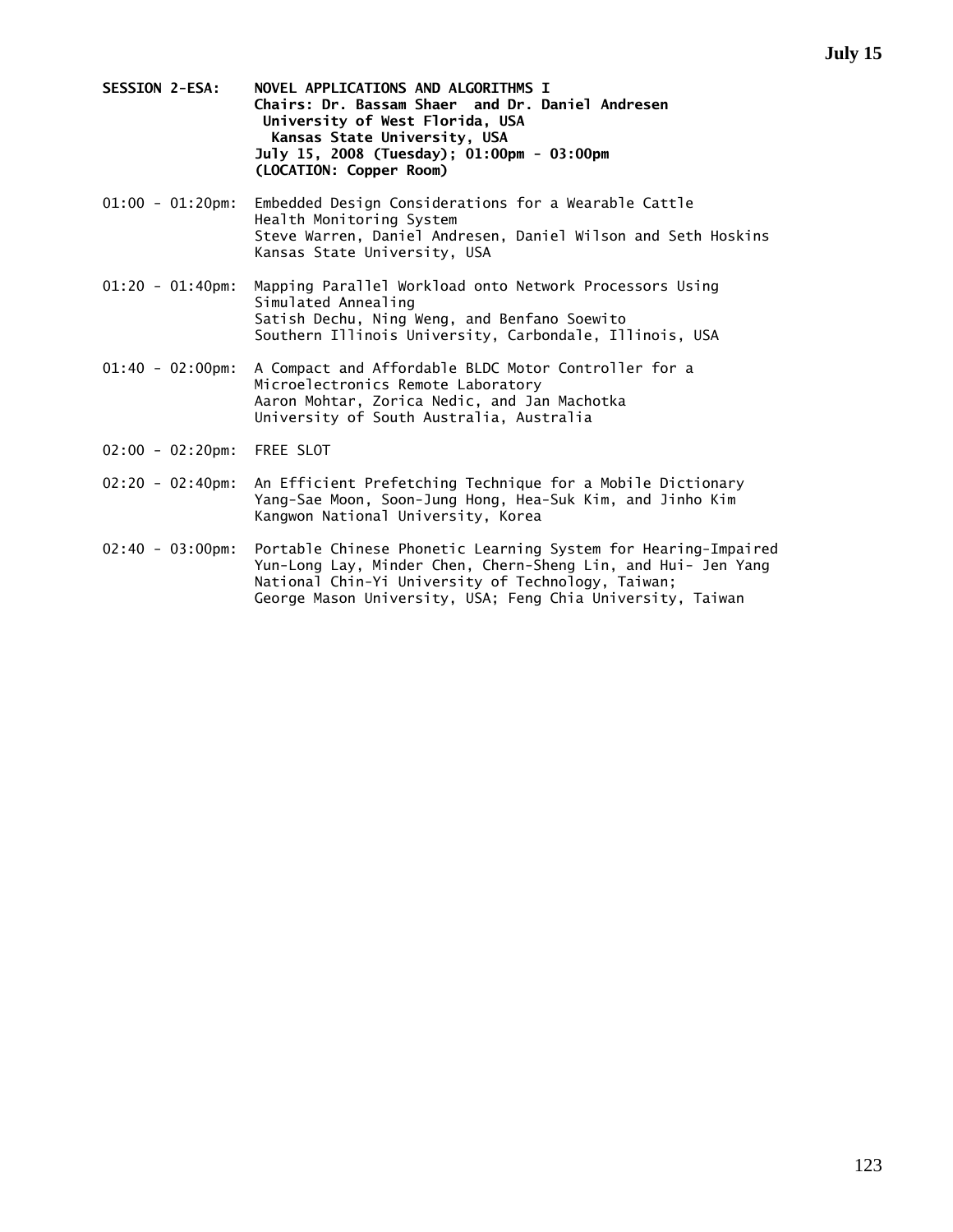### **03:00 - 03:40pm: DISCUSSION SESSION A-ESA (Refreshments will be available) July 15, 2008 (Tuesday) (LOCATION: Hallways - Ballrooms 1-5)**

- O. Dynamic Power Management System Considering Resource Characteristics of Mobile Devices Kwang-Jung Kim, Chang-Hyeon Park, Myung-Sub Lee, Dong-Ha Lee Yeungnam University, Korea
- O. Predicting Power Consumption of CPU's Core for Base Cost of Data Processing Instructions Andrii Borovyi and Volodymyr Kochan Ternopil National Economic University, Ukraine
- O. Smart Wireless Temperature Data Logger Vivek Kumar Sehgal, Nitin, Rohit Sharma, Vikas Hastir, Yogeshwar Singh Dadwhal, Mitesh Bansal, Rohit Puri, Shrey Abhi Pathania, and Abhay Thakur Jaypee University of Information Technology, India
	- O. An Embedded Platform For GSM/CDMA Controlled Surveillance Robot Rohit Sharma, Vivek Kumar Sehgal, Nitin, Puneet Dhawan, Anupam Prasad, Manas Srivastava and Ayushi Agarwal Jaypee University of Information Technology, India
- O. BIST-Based Group Testing for Diagnosis of Embedded FPGA Cores Alireza Sarvi, Carthik A. Sharma, and Ronald F. DeMara Xilinx, Inc., San Jose, California, USA; University of Central Florida, Orlando, Florida, USA
	- O. Address Code Generation Based on Combined Offset Assignment and Modify Register Optimization for Digital Signal Processors Kang-Hee Yu, Dong-Hyun Kim, and Jong-Yeol Lee Chonbuk National University, Korea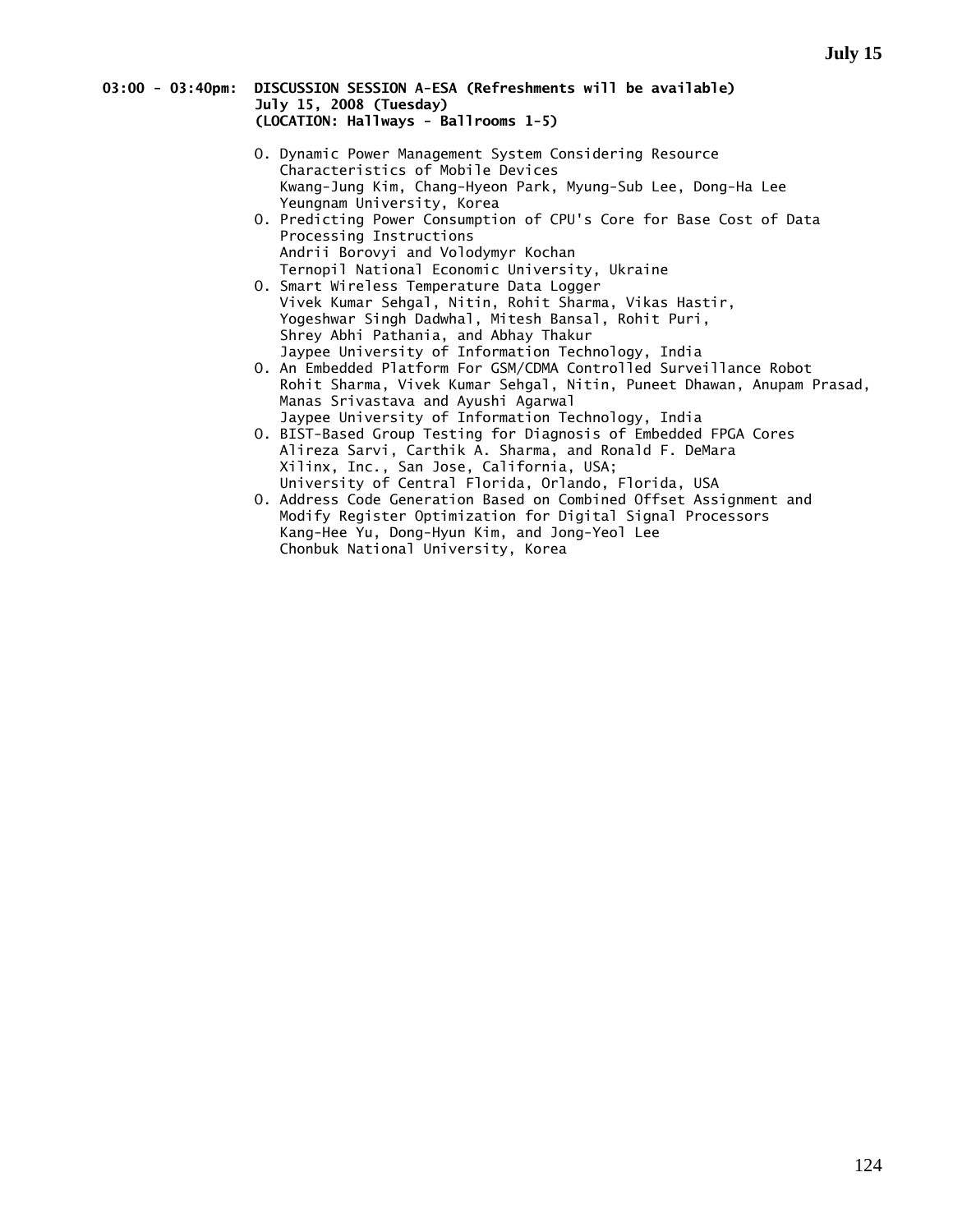- **SESSION 3-ESA: NOVEL APPLICATIONS AND ALGORITHMS II Chair: Dr. Bassam Shaer, University of West Florida, USA July 15, 2008 (Tuesday); 03:40pm - 05:20pm (LOCATION: Copper Room)**
- 03:40 04:00pm: Application of Embedded System in Remote Vehicle Control Unit B. Shaer, G. Al Banna, T. McLaughlin and O. Nguyen University of West Florida, USA
- 04:00 04:20pm: Design and Implementation of an Embedded System for Monitoring and Controlling Light A. Goswami, T. Bezboruah and K. C. Sarma Gauhati University, India
- 04:20 04:40pm: Ultrasonic Surface Contour Mapping System Phanisri Ch, Chandrasekhara Sastry A S, Rao G T, Balasubrahmanyam N, Murty D S; GVPCOE, Visakhapatnam, India
- 04:40 05:00pm: Microprocessor Controlled Muscle Stimulation K. Balasubramanian and A. Cellatoglu European University of Lefke, Turkey
- 05:00 05:20pm: A LAN Based PC Interactive Embedded System for Monitoring and Controlling Temperature Siddhartha Baruah, Anjana Kakoty Mahanta, Kanak Ch Sharma Gauhati University, India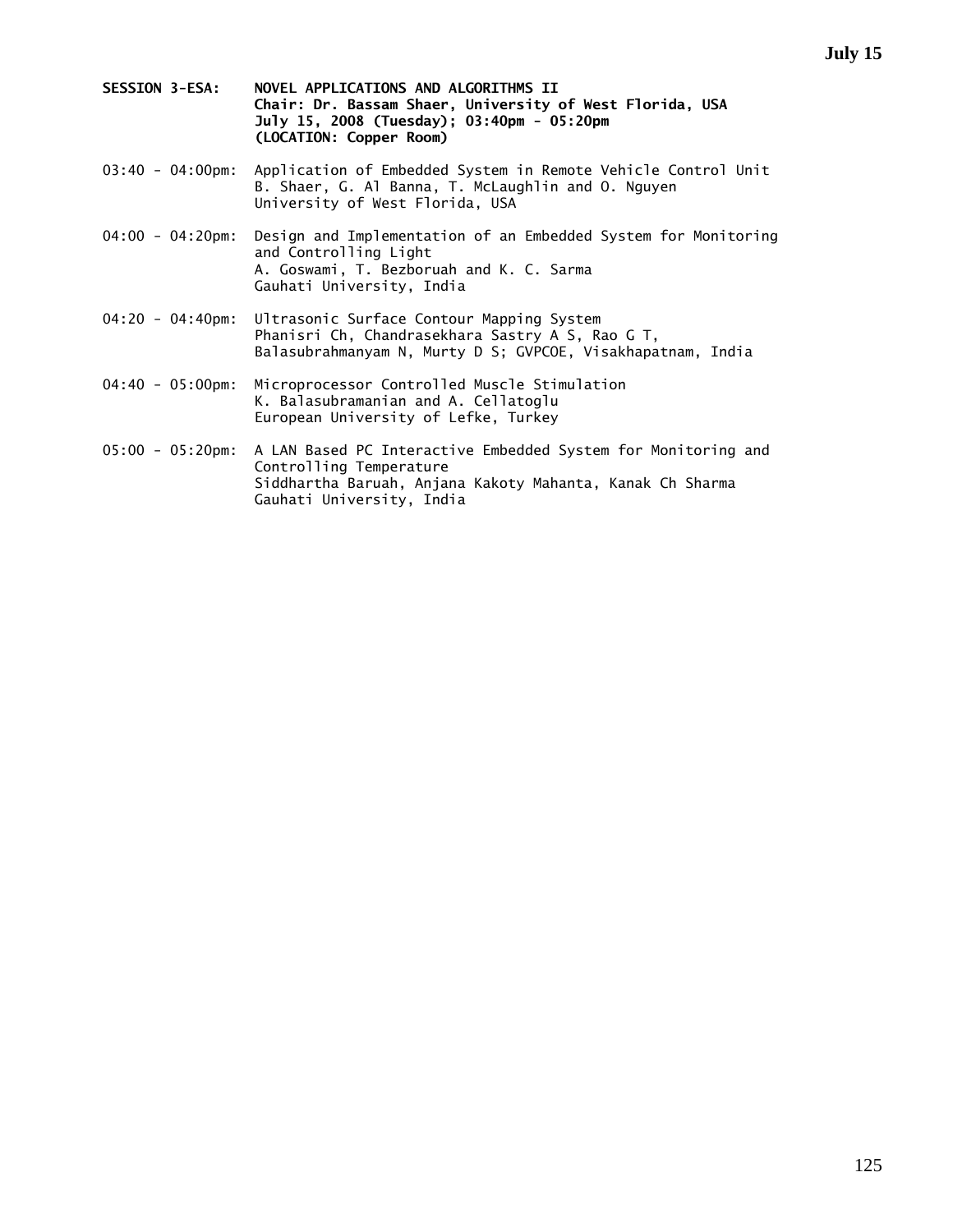| <b>SESSION 4-ESA:</b> | TOOLS + SYSTEMS AND RELATED ISSUES                       |
|-----------------------|----------------------------------------------------------|
|                       | Chair: Dr. Daniel Andresen, Kansas State University, USA |
|                       | July 15, 2008 (Tuesday): 05:20pm - 06:00pm               |
|                       | (LOCATION: Copper Room)                                  |

- 05:20 05:40pm: A Toolkit for Distributed and Parallel Computing in Embedded Systems Bryan Hughes, Brian Nutter, Per Anderson, and Daniel Cooke Texas Tech University, Lubbock, Texas, USA
- 05:40 06:00pm: The Need of MTM Interface Specification for the Trusted Mobile Platform HongIl Ju Electronics and Telecommunications Research Institute (ETRI), Korea

**06:00 - 09:30pm: Tutorials (please see the list of tutorials)**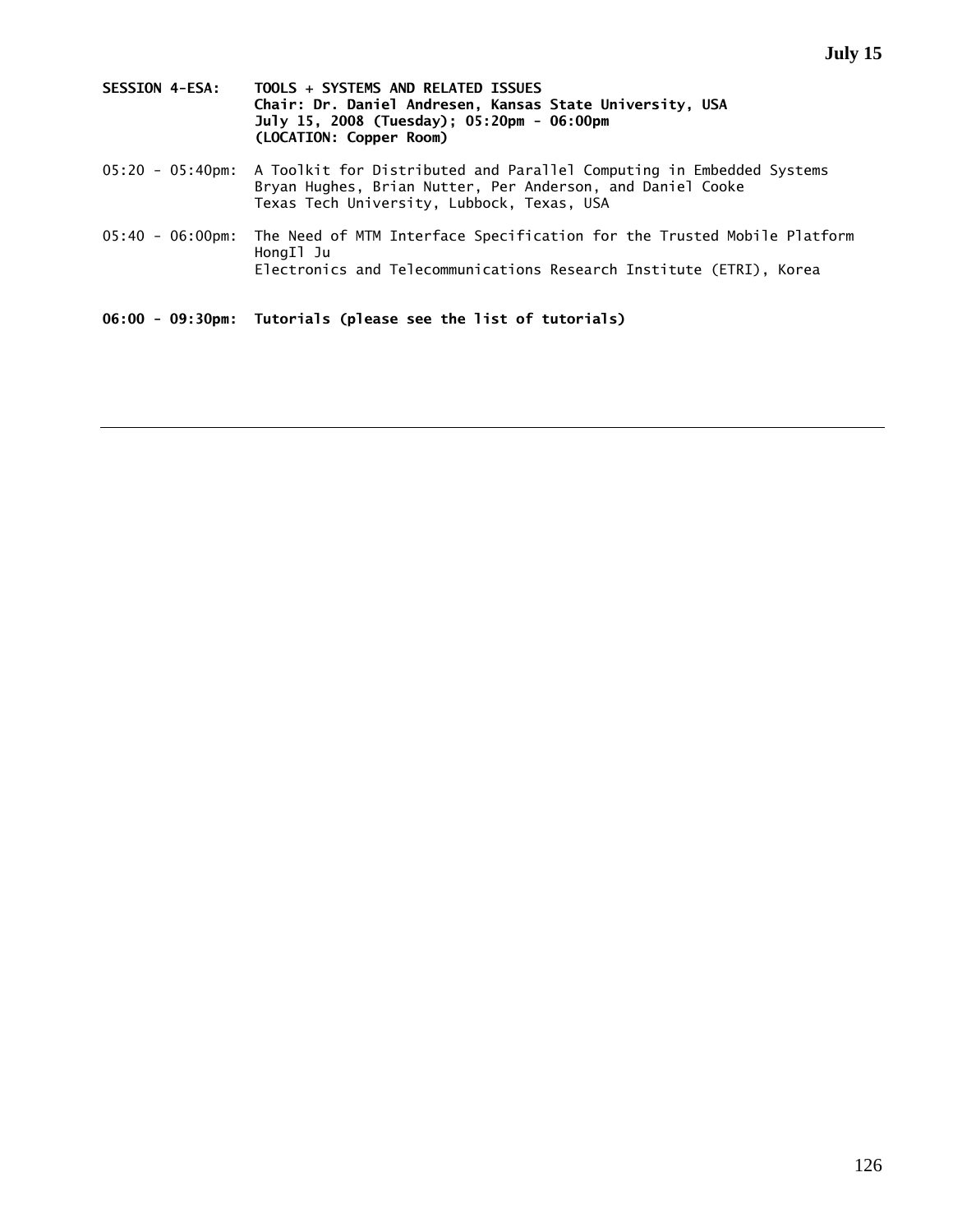- **08:00a 05:00p: During this period, ESA'08 attendees are encouraged to participate in sessions belonging to PDPTA'08, CDES'08, BIOCOMP'08, SERP'08, ICWN'08, SAM'08, FECS'08, CIC'08, or ERSA'08. These sessions discuss topics that overlap the scope of ESA'08.**
- **SESSION 5-ESA: TOOLS + SYSTEMS AND RELATED ISSUES Chair: Mohamed Watfa, American University of Beirut, Lebanon July 16, 2008 (Wednesday); 05:00pm - 06:00pm (LOCATION: Copper Room)**
- 05:00 05:20pm: Optimal Dynamic Routing and Flow Control in Interconnection Networks on Chip Vivek Kumar Sehgal, D. S. Chauhan, Nitin, Abhishek Shreevats, Ankit Khare, Sunny Kapoor, Avishek Gupta, and Abhishek Misra Jaypee University of Information Technology, India
- 05:20 05:40pm: Debugging of Target Assembly Library Codes Using Host Debugging Tool Jin-Gu Kang, Won-Yong Yang, and Jong-Yeol Lee Chonbuk National University, Korea
- 05:40 06:00pm: Optimizing the Value of Preemption in Embedded Sensor Nodes Mohamed Watfa and Mohamed Moubarak American University of Beirut, Lebanon

**06:00 - 09:30pm: Tutorials (please see the list of tutorials)**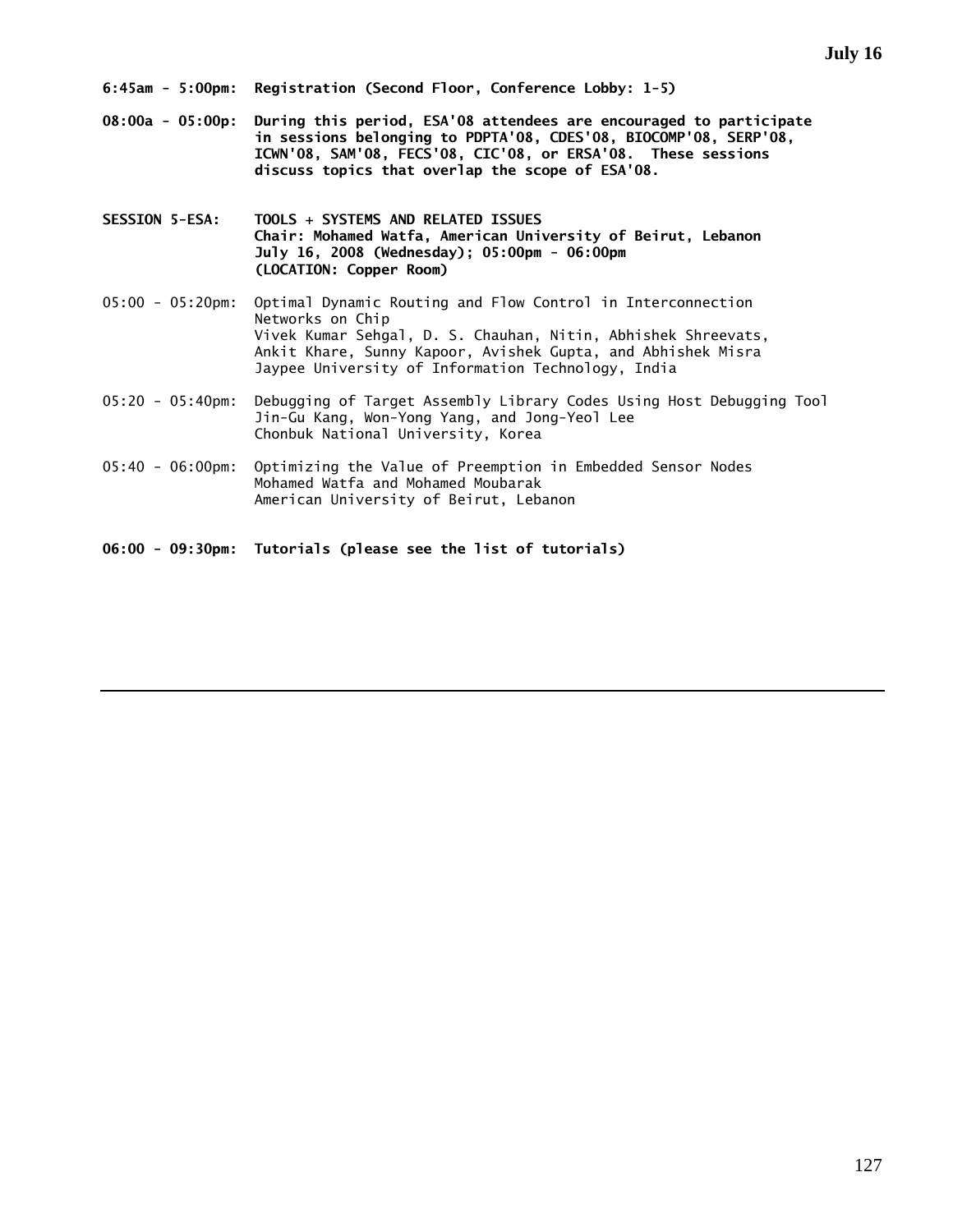**08:00a - 12:00p: During this period, ESA'08 attendees are encouraged to participate in sessions belonging to PDPTA'08, CDES'08, BIOCOMP'08, SERP'08, ICWN'08, SAM'08, FECS'08, CIC'08, or ERSA'08. These sessions discuss topics that overlap the scope of ESA'08.** 

**12:00 - 01:00pm: LUNCH (On Your Own)**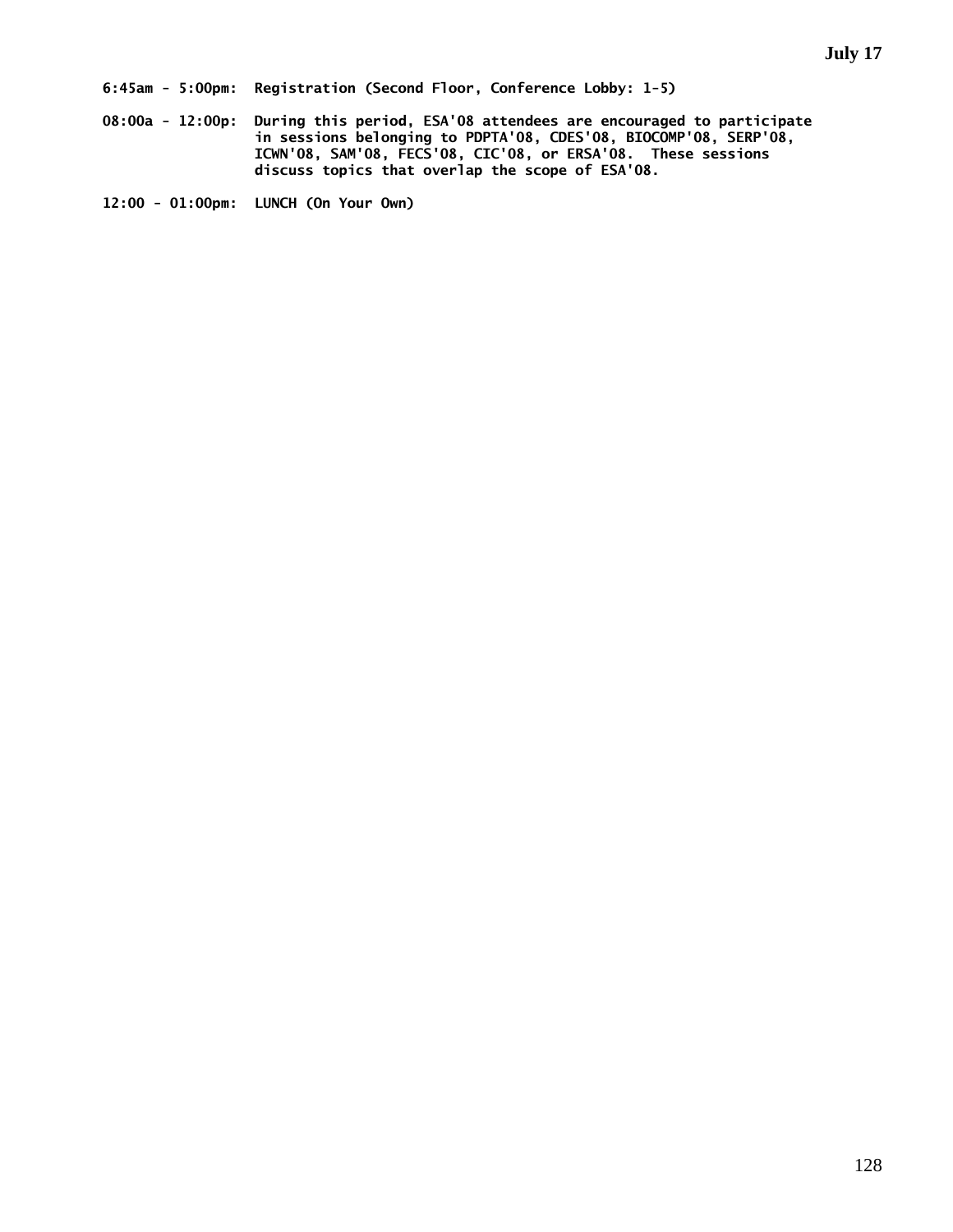- **SESSION 6-ESA: POWER EFFICIENCY POWER MANAGEMENT AND RELATED ISSUES Chair: Prof. Jong Tae Kim, Sungkyunkwan University, Republic of Korea July 17, 2008 (Thursday); 01:00pm - 03:00pm (LOCATION: Copper Room)**
- 01:00 01:20pm: A Technique to Save More Energy Using Redundant Processors in Hard Real-Time Systems with DVS Hosung Song University of Wisconsin - Green Bay, Wisconsin, USA
- 01:20 01:40pm: A New Approach for Inter Networks-on-Chip Communication in Networks-in-Package Vivek Kumar Sehgal, Nitin, and D. S. Chauhan Jaypee University of Information Technology, India
- 01:40 02:00pm: On the Energy Efficiency of Java Virtual Machine Yu Sun and Wei Zhang Southern Illinois University Carbondale, USA
- 02:00 02:20pm: A Smoothing Method for Power Management Seok Jin Byeon, Hyek Seong Kweon, and Byoungchul Ahn Yeungnam University, Gyungsan, Korea
- 02:20 02:40pm: Power Prediction of Application Software for Embedded System Based on PXA270 Processor Soongyu Kwon, Hojun Kim, Chaeseok Lim, Dae Jin Bae, and Jong Tae Kim Sungkyunkwan University, Republic of Korea
- 02:40 03:00pm: FREE SLOT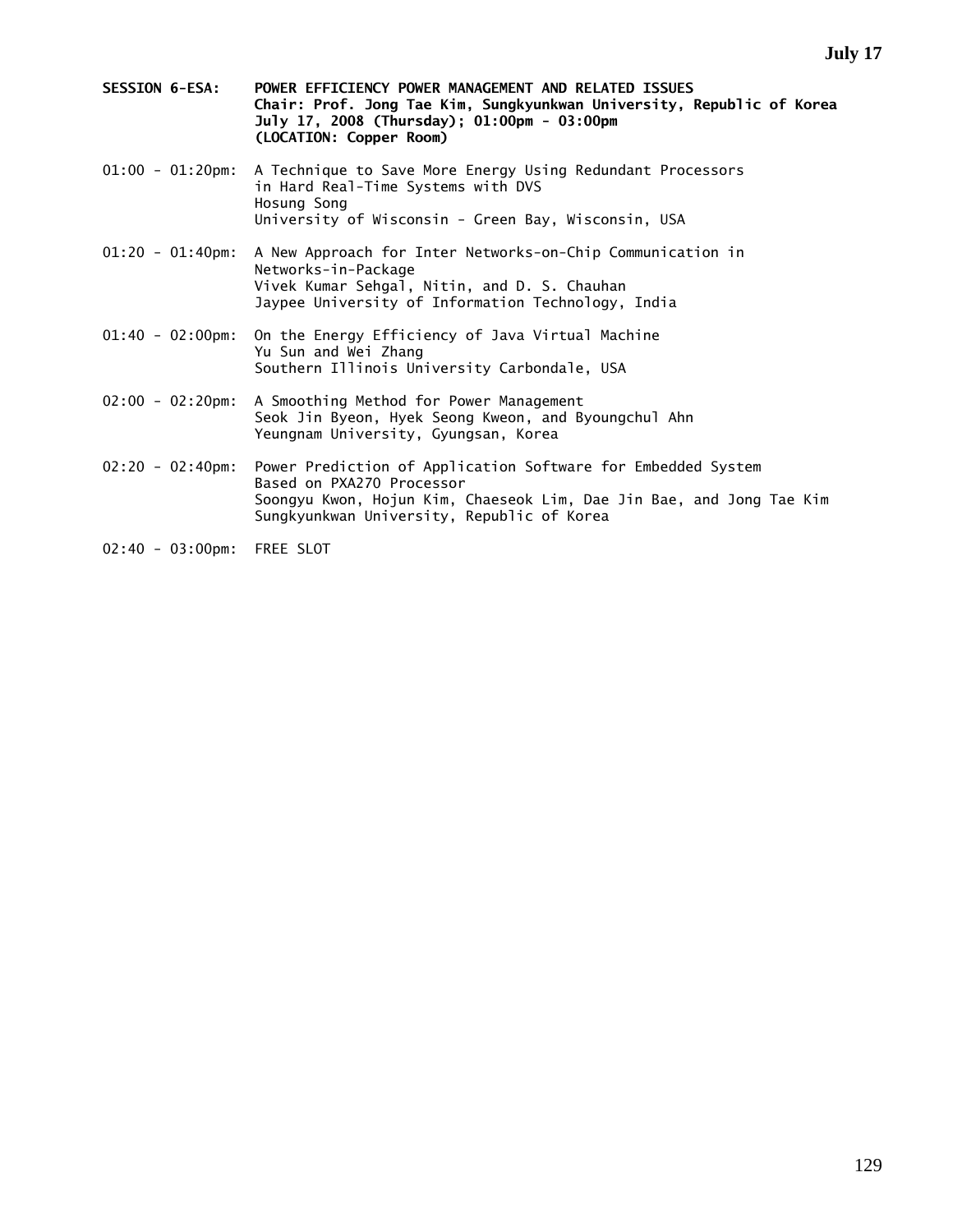## **03:00 - 03:40pm: DISCUSSION SESSION B-ESA (Refreshments will be available) July 17, 2008 (Thursday) (LOCATION: Hallways - Ballrooms 1-5)**

- O. Autonomous CHEF-BOT
- M. Jambulingam, P. Chembian, Jesly Jose, and Aravindh Ganesh; India O. An Implementation of RTD-1000A Based on ARM Processor
- Minho Kim and InSik Hong; Soonchunhyang University, Korea O. Inter-Range Instrumentation Group (IRIG)-B Binary Decoder Unit Bassam Shaer, Jay M. Lalik Sr., and Carl Antonik Jr.
- University of West Florida, Pensacola, Florida, USA O. Analysis of Time and Frequency Domain Performance of MFIR Filters Jean-Jacques Vandenbussche, Peter Lee and Joan Peuteman
	- University of Kent, UK O. Teaching Embedded System at the Freshman Year Starting from Requirements John Hadjilojiou, Jimmy Garcia, and Javier Handal Florida Institute of Technology, USA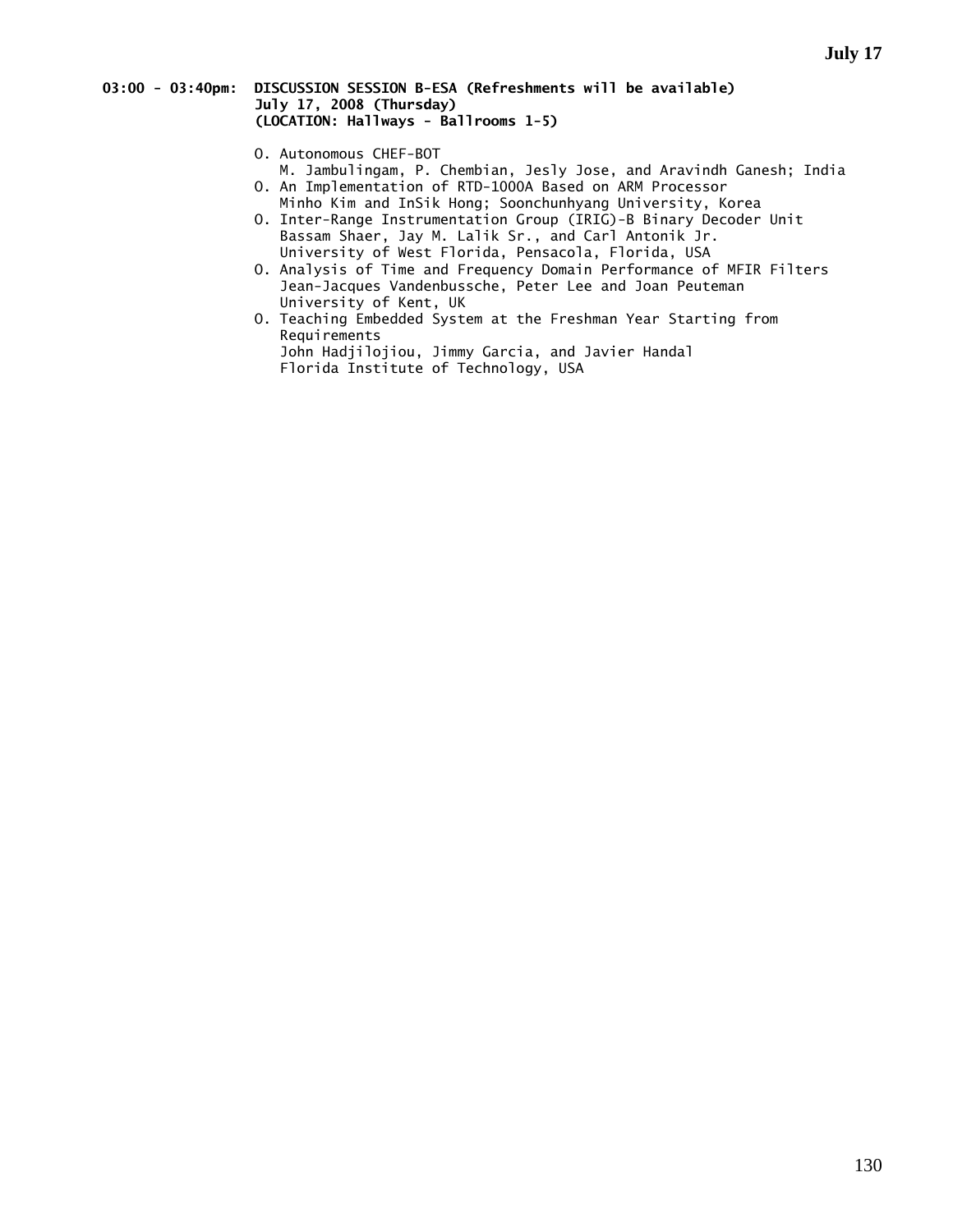- **SESSION 7-ESA: TOOLS + SYSTEMS AND RELATED ISSUES Chairs: Dr. Vadim Geurkov and Prof. Tulin Mangir Ryerson University, Toronto, Canada Director, Nanotechnology & Wireless Communications Labs, CSULB, USA July 17, 2008 (Thursday); 03:40pm - 06:20pm (LOCATION: Copper Room)**
- 03:40 04:00pm: A Comparison of Traditional On-Chip Interconnects with Network-on-Chip Architecture Tulin Mangir and Sanjit Kurup California State University, USA; Qualcomm CDMA Technologies, USA
- 04:00 04:20pm: Short-code Threading: a Memory-Saving and Efficient Approach to Accelerate the Token Threaded Code for embedded Systems Ting-Wei Hou, Fuh-Gwo Chen, and Chin-Yang Lin National Cheng Kung University, Taiwan; HungKuang University, Taiwan
- 04:20 04:40pm: Testing Digital Systems by Error-Locating Codes V. Geurkov Ryerson University - ELCE, Canada
- 04:40 05:00pm: Real-Time Communication Support for Embedded Linux over Ethernet Sang-Hun Lee and Hyun-Wook Jin Konkuk University, Korea
- 05:00 05:20pm: Enabling Uniform CPU Allocation in the Presence of System Dynamics: Implementation and Experimental Evaluation Frank Drews, William Leal, Pradeep K. Srinivasan The Ohio State University, USA
- 05:20 05:40pm: A Middleware for Model-Based Embedded Systems Wolfgang Haberl, Jan Birke and Uwe Baumgarten Institut fur Informatik, Germany
- 05:40 06:00pm: Java-Programmed Bootloading in Spite of Load-Time Code Patching on a Minimal Embedded Bytecode Processor Thomas B. Preusser and Rainer G. Spallek Technische Universitat Dresden, Germany
- 06:00 06:20pm: Automatic Generation of Optimal Binary Codes for Real-Time Embedded Systems Kiyofumi Tanaka and Kouhei Hayashi Japan Advanced Institute of Science and Tech., Japan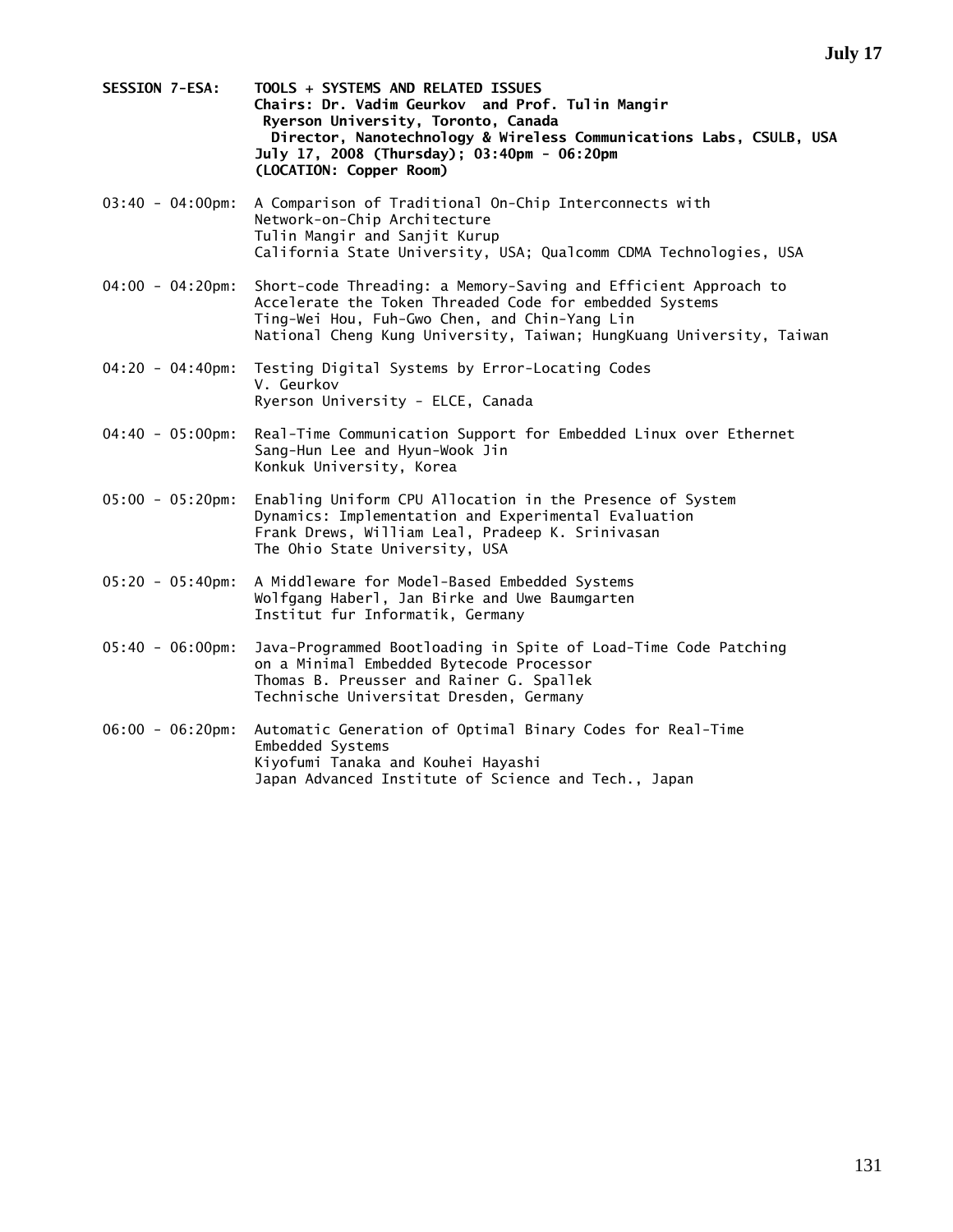# **FCS'08 CONFERENCE SCHEDULE**

# **The 2008 International Conference on Foundations of Computer Science**

Monte Carlo Resort, Las Vegas, Nevada, July 14-17, 2008

# **Note 1:**

*There are a number of other sessions (not listed as part of FCS'08 schedule) that are of significant interest to FCS conference participants (sessions belonging to other joint conferences in this event.) Therefore, you are encouraged to also check the schedules for other joint conferences. In particular, some sessions in PDPTA'08, BIOCOMP'08, CSC'08, GEM'08, ITSL'08, MSV'08, IKE'08, and FECS'08, discuss topics that are within the scope of FCS; these have been scheduled so that FCS attendees can also participate in them.* 

## **Note 2:**

*Each conference is divided into a number of topical sessions. These sessions are not necessarily scheduled in the same room/location. Therefore, conference attendees are to check the location of the session(s) they wish to attend - The conference room numbers appear in this document.* 

**July 13** 

**03:00 - 09:00pm: REGISTRATION (Second Floor, Conference Lobby; 1-5)**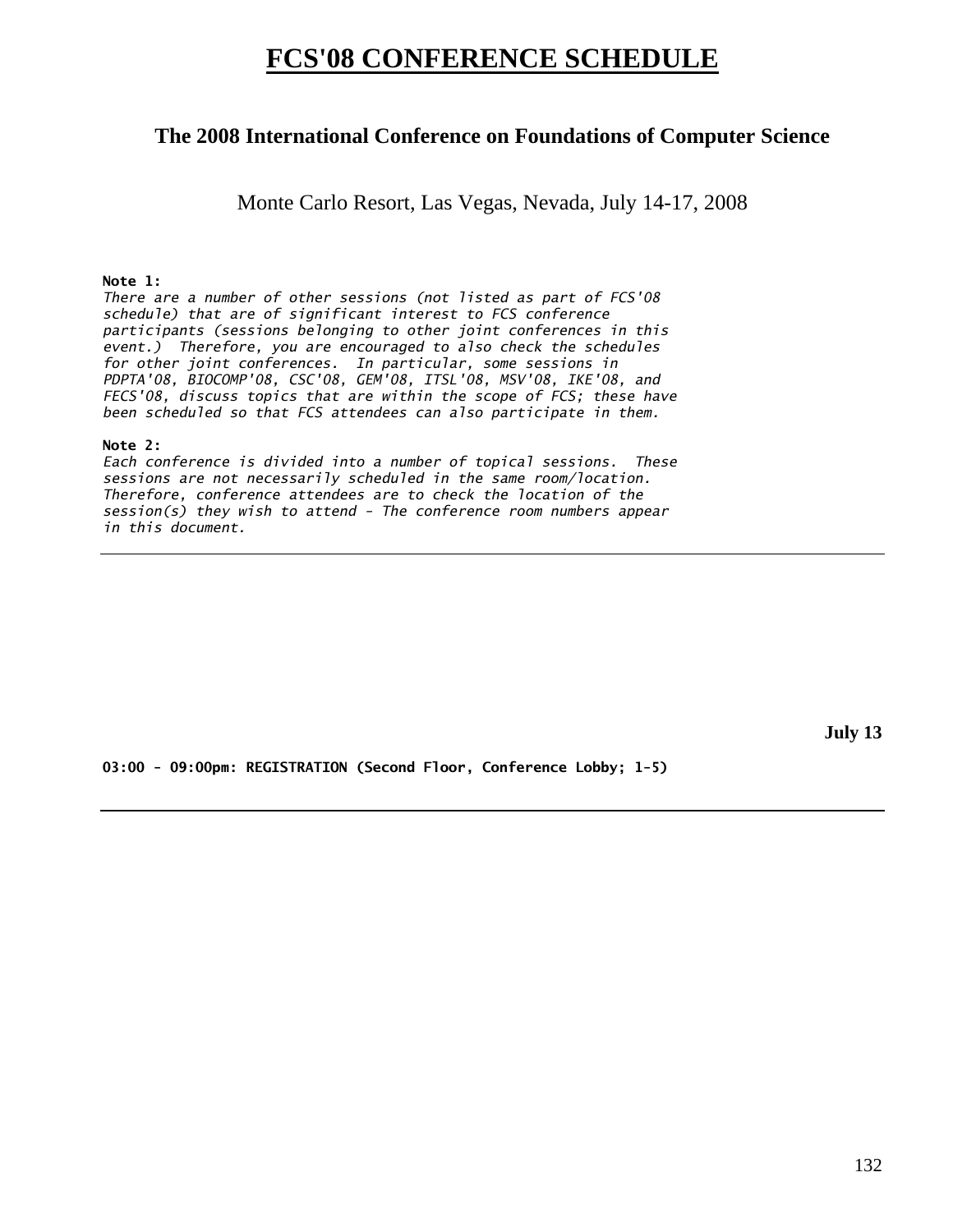- **08:30 08:45am: WORLDCOMP'08 Opening Remarks Prof. Hamid R. Arabnia (General Chair & Coordinator) University of Georgia, Georgia, USA (LOCATION: Lance Burton Theater)**
- **08:45 09:35am: Keynote Lecture 1: The Parallel Computing Landscape: A Berkeley View 2.0 Prof. David A. Patterson Pardee Prof. of CS; Director, RAD Lab & Par Lab; Past President, ACM; Member, National Academy of Engineering; Member, National Academy of Sciences; Fellow of IEEE, ACM, & AAAS; University of California at Berkeley. (LOCATION: Lance Burton Theater)**
- **09:40 10:25am: Keynote Lecture 2: Searching in the "Real World" Prof. Ophir Frieder The Royden B. Davis, SJ, Chair in Interdisciplinary Studies at Georgetown University; IITRI Chair Professor of CS at Illinois Institute of Technology; Director, Information Retrieval lab; Fellow of IEEE, ACM, and AAAS (LOCATION: Lance Burton Theater)**
- **10:30 11:15am: Keynote Lecture 3: Achieving your Dreams Anousheh Ansari CEO, Chairman and Co-founder of Prodea Systems, Inc., USA; Space Ambassador (LOCATION: Lance Burton Theater)**
- **11:15a 12:00p: Keynote Lecture 4: Dimensions in Reconfigurable Computing: A New Wave in Electronic System Designs Chris Phillips Vice President of Engineering at ElementCXI, USA (LOCATION: Lance Burton Theater)**
- **12:00 12:40pm: LUNCH (On Your Own)**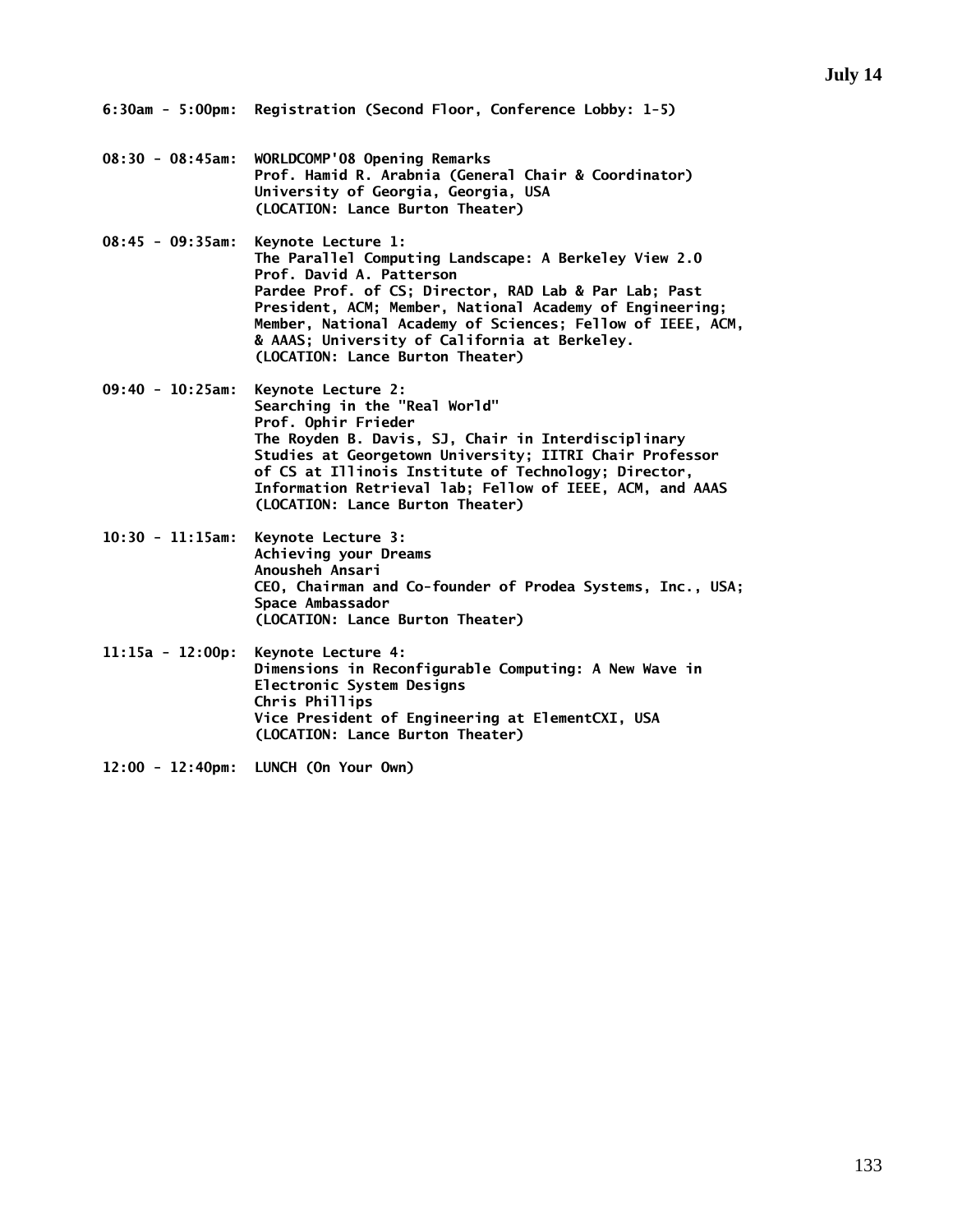### **12:40 - 01:20pm: DISCUSSION SESSION A-FCS (Refreshments will be available) July 14 (Monday) (LOCATION: Hallways - Ballrooms 1-5)**

- O. The Pan-Weight System And Its Pan-Weight Reduction In Pansystems Theory Wenlong Gao, Yongli Li, and Linhe Lanzhou University, China
- O. An Application of Pansystems Methodology to Path's Searching Problems Solving Pei Li Zhou and Jiang Yu Monash University, Melbourne, Victoria, Australia; Chengdu University of Information Technology, Chengdu, P. R. China
- O. A Process Algebra for Specification and Analysis of Temporal Properties of Agents Distributed over Networked Space Jinho On, Jungrhan Choi, Moonkun Lee Chonbuk National University, Korea
- O. Development of a Scheduler for Hard Real-Time Emergency Medical Systems Over Networked Space in a Process Algebra Sujeong U, Gihwan Cho, and Moonkun Lee Chonbuk National University, Korea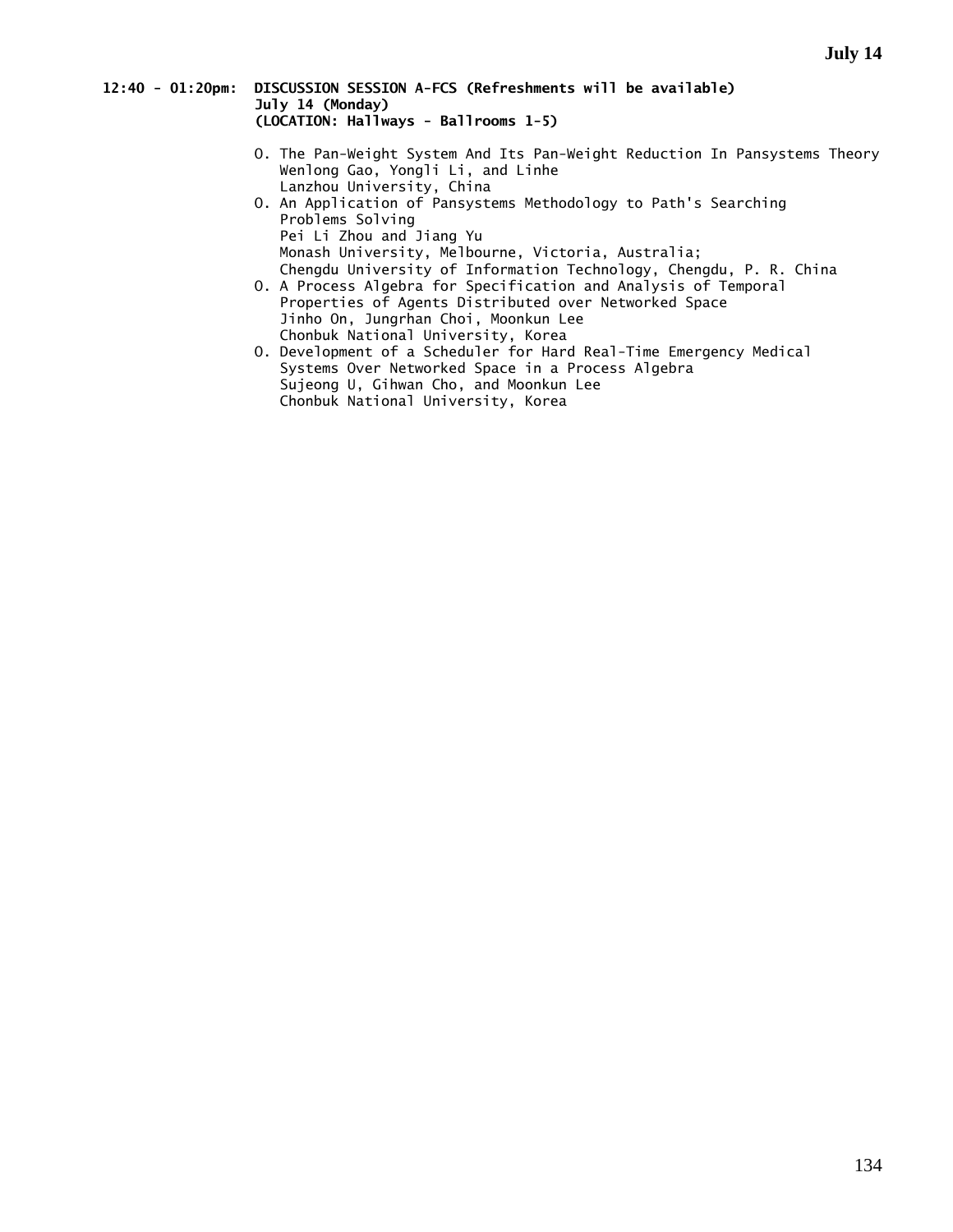**SESSION 1-FCS: GRAPHS AND NETWORKS + AUTOMATA + FORMAL METHODS + LOGIC Chair: Chetan Yadati Narasimha, TUDelft, The Netherlands July 14, 2008 (Monday); 01:20pm - 04:00pm (LOCATION: Silver Room)**  01:20 - 01:40pm: On Disjoint Connecting Paths and Unsplittable Flow Andras Farago University of Texas at Dallas, USA 01:40 - 02:00pm: Group Connectivity of Graphs Satisfying Ore-Condition Jianhua Yin and Rui Xu Hainan University, China; University of West Georgia, USA 02:00 - 02:20pm: Disjoint Cycles and Chorded Cycles in Graphs Yunshu Gao, Guojun Li, Jin Yan, and Jonathan Z. Sun University of Southern Mississippi, Mississippi, USA; Shandong University, Jinan, P. R. China 02:20 - 02:40pm: Enumerating Circuits and Loops in Graphs with Self-Arcs and Multiple Arcs K. A. Hawick and H. A. James Massey University - Albany, Auckland, New Zealand South Australian Partnership for Advanced Computing (SAPAC), Australia 02:40 - 03:00pm: Advances on C-Planarity Testing of Extrovert C-Graphs Jonathan Z. Sun and Chaoyang Zhang University of Southern Mississippi, USA 03:00 - 03:20pm: Formalizing MOF-Metamodels Liliana Favre Universidad Nacional del Centro de la Provincia de Buenos Aires, Argentina 03:20 - 03:40pm: A Quantum Algorithm for Real Time Rendering Guntis Deksnis, Rusins Freivalds, Oksana Scegulnaja-Dubrovska, Ruslan Tarasov and Solvita Zarina University of Latvia, Latvia 03:40 - 04:00pm: Interconnection Graph Problem Hongbing Fan and Yu-Liang Wu Wilfrid Laurier University, Canada **04:00 - 06:00pm: During this period, FCS'08 attendees are encouraged to participate in sessions belonging to PDPTA'08, BIOCOMP'08, CSC'08, GEM'08, ITSL'08, MSV'08, IKE'08, or FECS'08. These sessions discuss topics that overlap the scope of FCS'08. 06:00 - 09:00pm: Tutorials (please see the list of tutorials) 09:10 - 11:30pm: CONFERENCE RECEPTION DINNER & BANQUET KEYNOTE - July 14 (Monday) High Performance Computing and Computational Intelligence: Link to the Translational Medicine and Personalized Healthcare Dr. Jack Y. Yang and Dr. Mary Qu Yang Harvard University, Massachusetts, USA and National Human Genome Research Institute, NIH, Bethesda, USA (LOCATION: Ballrooms 1-5)**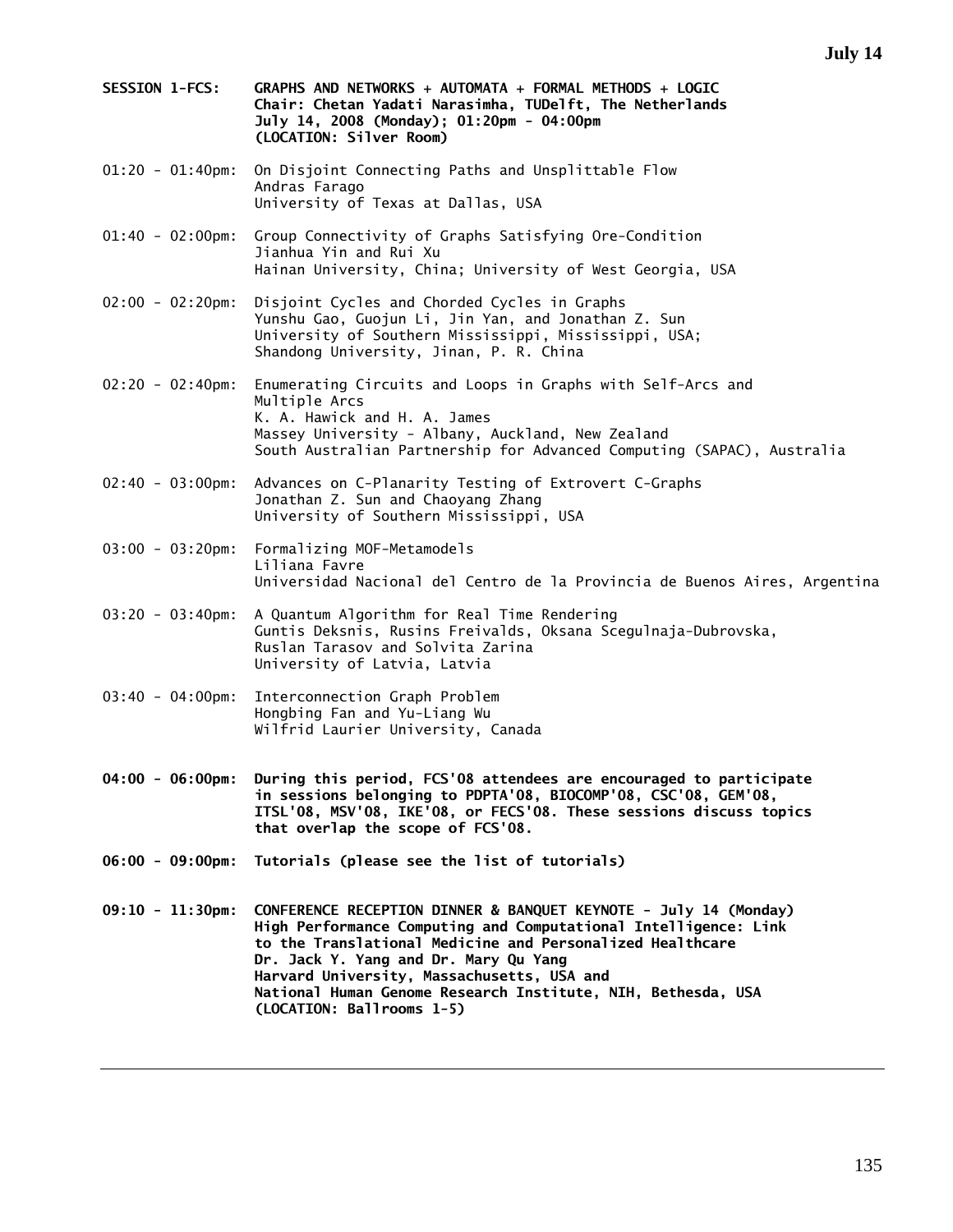- **6:45am 5:00pm: Registration (Second Floor, Conference Lobby: 1-5)**
- **SESSION 2-FCS: ALGORITHMS AND APPLICATIONS Chairs: Prof. Reza Ahangar and Dr. Charlie Obimbo Texas A&M University-Kingsville, Texas, USA University of Guelph, Canada July 15, 2008 (Tuesday); 08:00am - 10:20am (LOCATION: Silver Room)**
- 08:00 08:20am: Autonomous Scheduling Chetan Yadati, Cees Witteveen, Yingqian Zhang, Mengxiao Wu, and Han la Poutre Delft University of Technology, Delft, The Netherlands; Centrum voor Wiskunde Informatica, Amsterdam, The Netherlands
- 08:20 08:40am: Computing The Number of Rational Points Applications to AG Coding Theory Robert J. McEliece and M. C. Rodriguez-Palanquex California Institute of Technology, Pasadena, California, USA; Universidad Complutense de Madrid, Madrid, Spain
- 08:40 09:00am: Solving Minimum B-Vertex Separator Problems in the Adleman-Lipton Model Ardashir Dolati, M. S. Haghighat, Hajar Mozaffar, Amin Khatami, and Saeed Safaei Shahed University, Tehran, Iran; Arak University, Iran; Cincinnati University, USA
- 09:00 09:20am: Secure and Efficient Multi-Secret Sharing Schemes with General Access Structures Jennifer Hui-Chan Tsai and Justie Su-Tzu Juan
- 09:20 09:40am: Fast Unison in Arbitrary Rooted Networks Christian Boulinier University of Picardie Jules Verne, France
- 09:40 10:00am: The Use Of Prime Residues As A Block Erasure Code With Linear Decoding Time James A. Moorer Adobe Systems, Incorporated, USA
- 10:00 10:20am: FREE SLOT
- **10:20 10:40am: BREAK**
- **10:40a 03:00p: During this period, FCS'08 attendees are encouraged to participate in sessions belonging to PDPTA'08, BIOCOMP'08, CSC'08, GEM'08, ITSL'08, MSV'08, IKE'08, or FECS'08. These sessions discuss topics that overlap the scope of FCS'08.**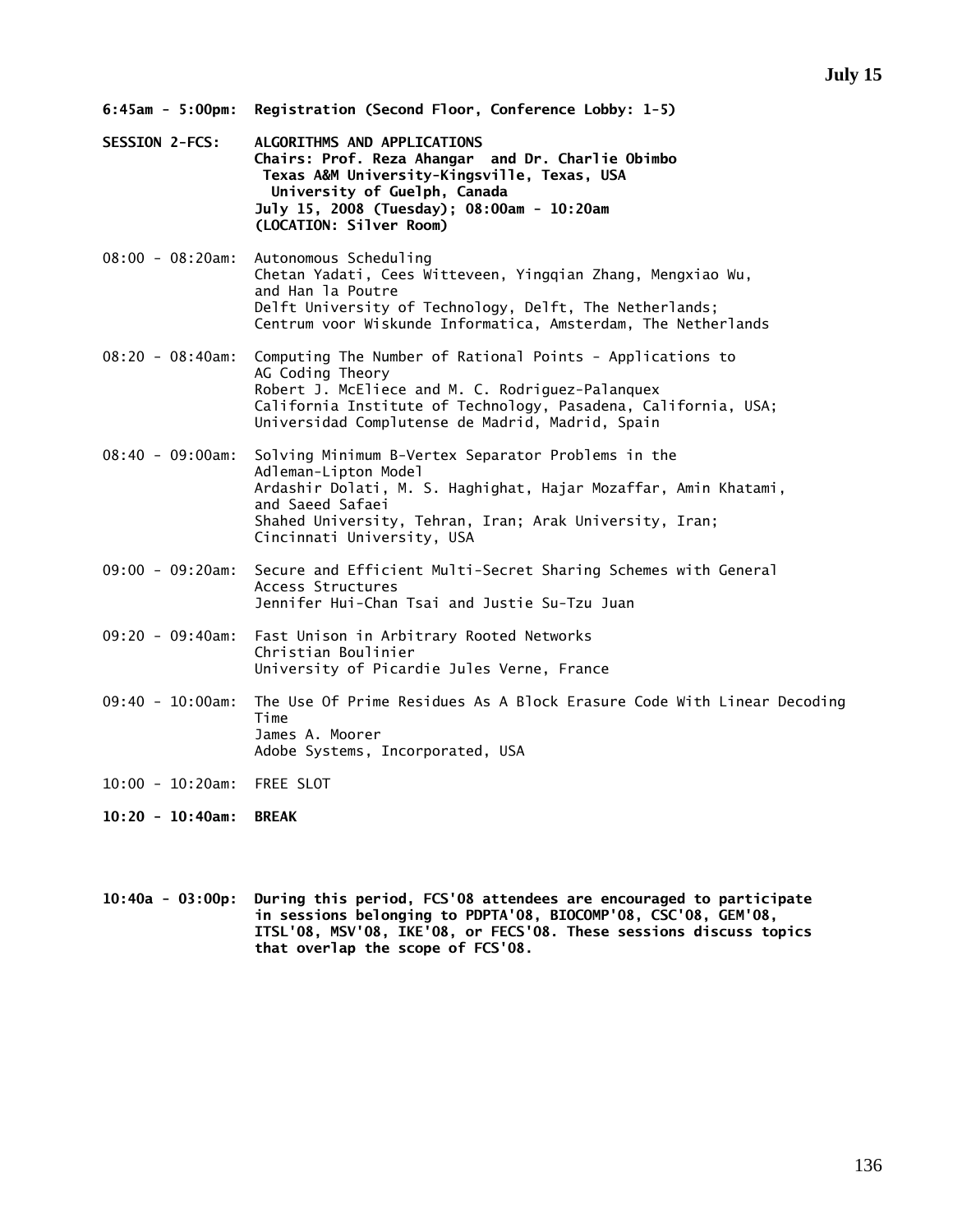#### **03:00 - 03:40pm: DISCUSSION SESSION B-FCS (Refreshments will be available) July 15, 2008 (Tuesday) (LOCATION: Hallways - Ballrooms 1-5)**

- O. The Size of Integers that a Computer can Take Weihu Hong and Mingshen Wu Clayton State University, Morrow, Georgia, USA; University of Wisconsin, Stout, Wisconsin, USA
	- O. Generalization of Reduction in Rough Sets Based on the Views of Pansystems
	- He Lin and Xiaoxu Li; Lanzhou University, Gansu, P. R. China O. Research of Decision Rule in Rough Sets Based on Pansystems View Xiaoxu Li and Yongli Li
	- Lanzhou University, Gansu, P. R. China O. Efficient Searching Algorithms for Multi-Dimensional Space Data Using Hilbert Space-Filling Curves Chih-Sheng Chen, Jan-Yi Liang, Yi-Kun Lee, Min-Hsuan Fan and Chua-Huang Huang, ...; Feng Chia University, Taiwan
- **03:40 06:00pm: During this period, FCS'08 attendees are encouraged to participate in sessions belonging to PDPTA'08, BIOCOMP'08, CSC'08, GEM'08, ITSL'08, MSV'08, IKE'08, or FECS'08. These sessions discuss topics that overlap the scope of FCS'08.**

**06:00 - 09:30pm: Tutorials (please see the list of tutorials)**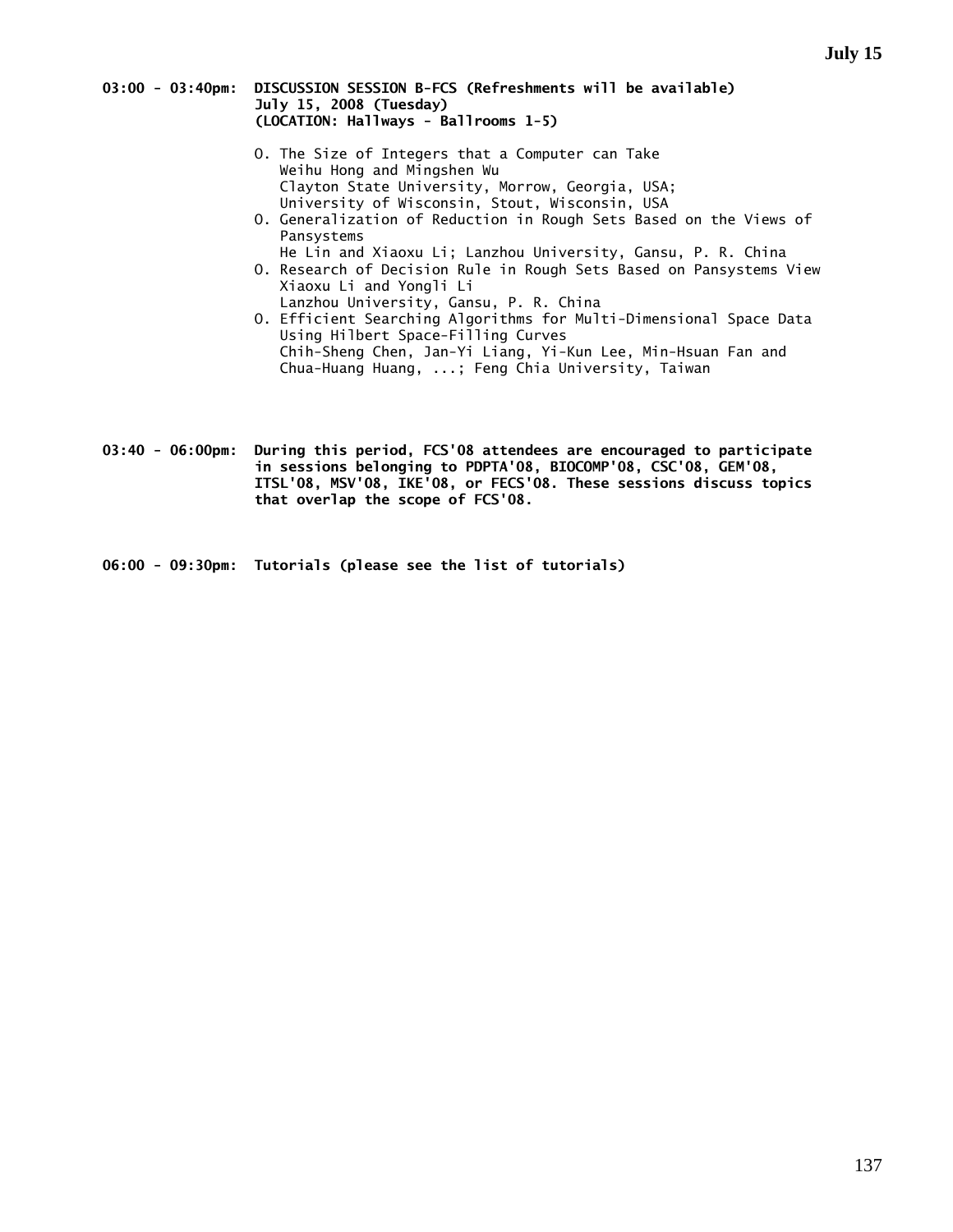**08:00 - 10:40am: During this period, FCS'08 attendees are encouraged to participate in sessions belonging to PDPTA'08, BIOCOMP'08, CSC'08, GEM'08, ITSL'08, MSV'08, IKE'08, or FECS'08. These sessions discuss topics that overlap the scope of FCS'08.**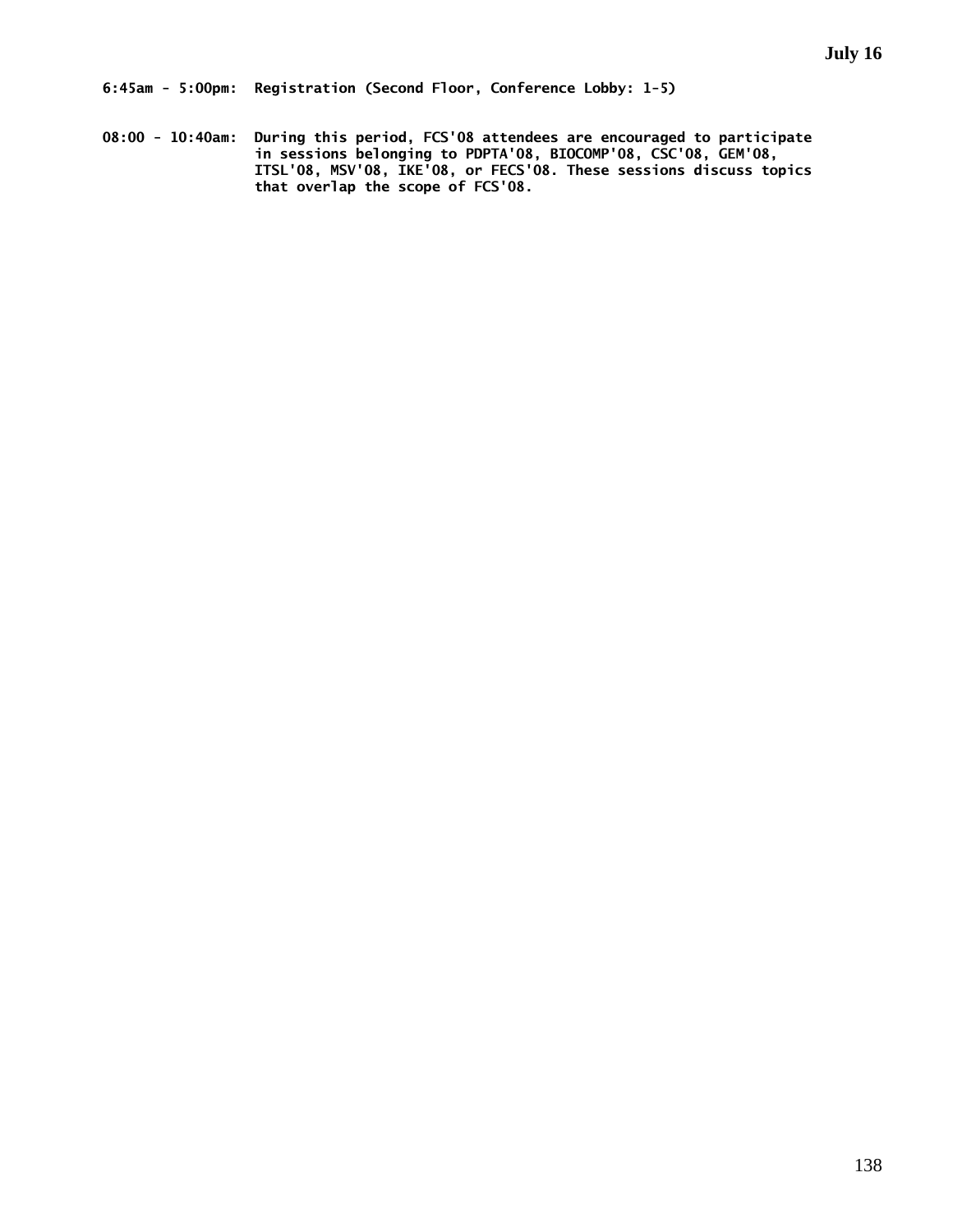- **SESSION 3-FCS: ALGORITHMS AND APPLICATIONS Chairs: Prof. Leszek Kotulski and Prof. Seonggyu Kim AGH University of Science and Technology, Poland Anyang University, Korea July 16, 2008 (Wednesday); 10:40am - 11:40am (LOCATION: Silver Room)**
- 10:40 11:00am: Stirling Numbers of the Second Kind and Primality Joe DeMaio Kennesaw State University, Kennesaw, Georgia, USA
- 11:00 11:20am: FREE SLOT
- 11:20 11:40am: NP-Hardness of the Sorting Buffer Problem on the Uniform Metric Yuichi Asahiro, Kenichi Kawahara, and Eiji Miyano Kyushu Sangyo University, Japan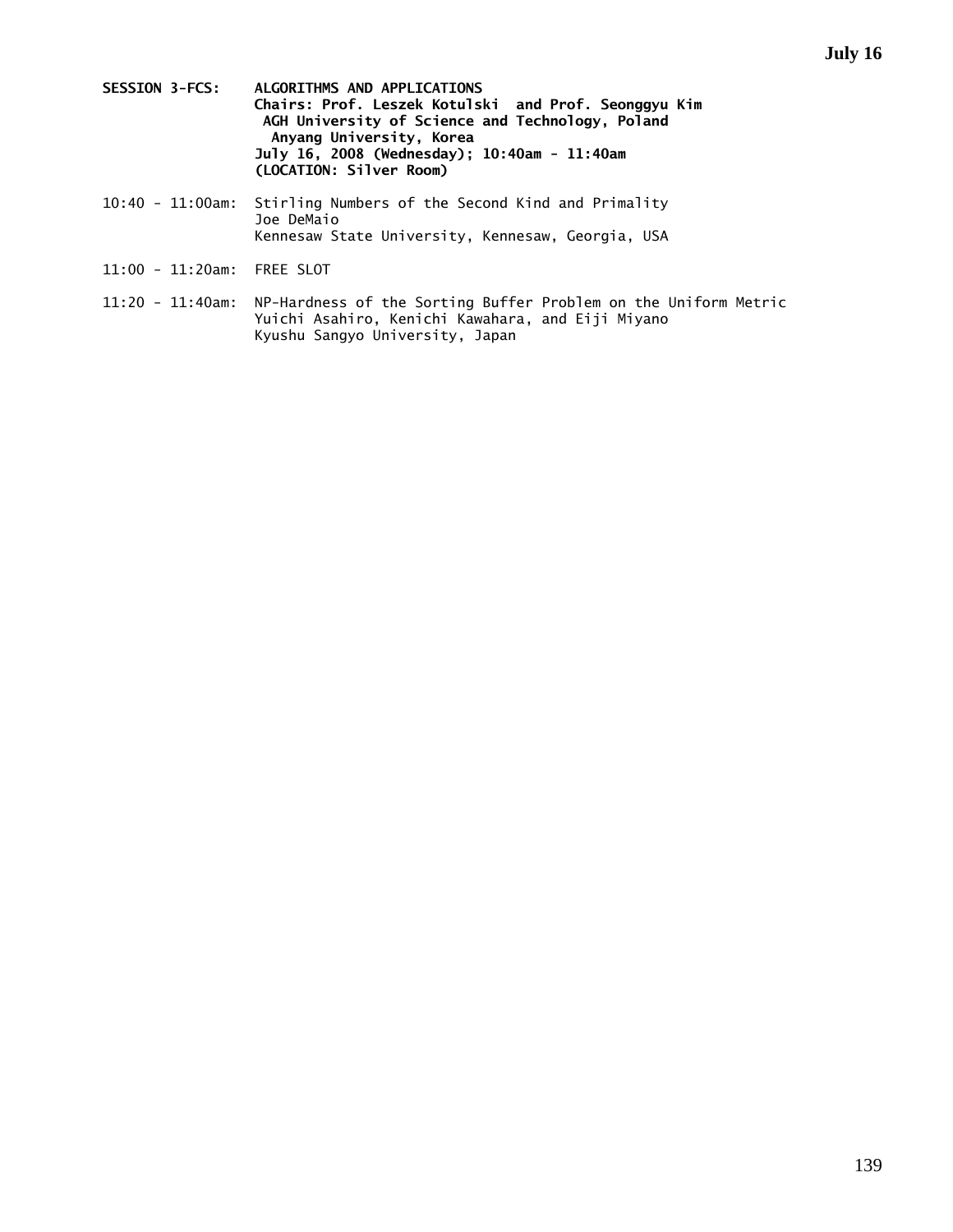- **SESSION 4-FCS: INTERESTING RESULTS, NEW MODELS, AND METHODOLOGIES Chair: Ion Mierlus Mazilu Technical University of Civil Engineering, Bucharest, Romania July 16, 2008 (Wednesday); 11:40am - 12:40pm (LOCATION: Silver Room)**
- 11:40 12:00pm: Demonic Semantics: Are Equal Fairouz Tchier King Saud University, Saudi Arabia
- 12:00 12:20pm: Statistical Characterization of NP-Complete Problems Jeffrey L. Duffany Universidad del Turabo, PR
- 12:20 12:40pm: Optimal Control Solution to Nonlinear Causal Operator Systems with Target State Reza R. Ahangar Texas A&M University, USA
- **12:40 02:00pm: LUNCH (On Your Own)**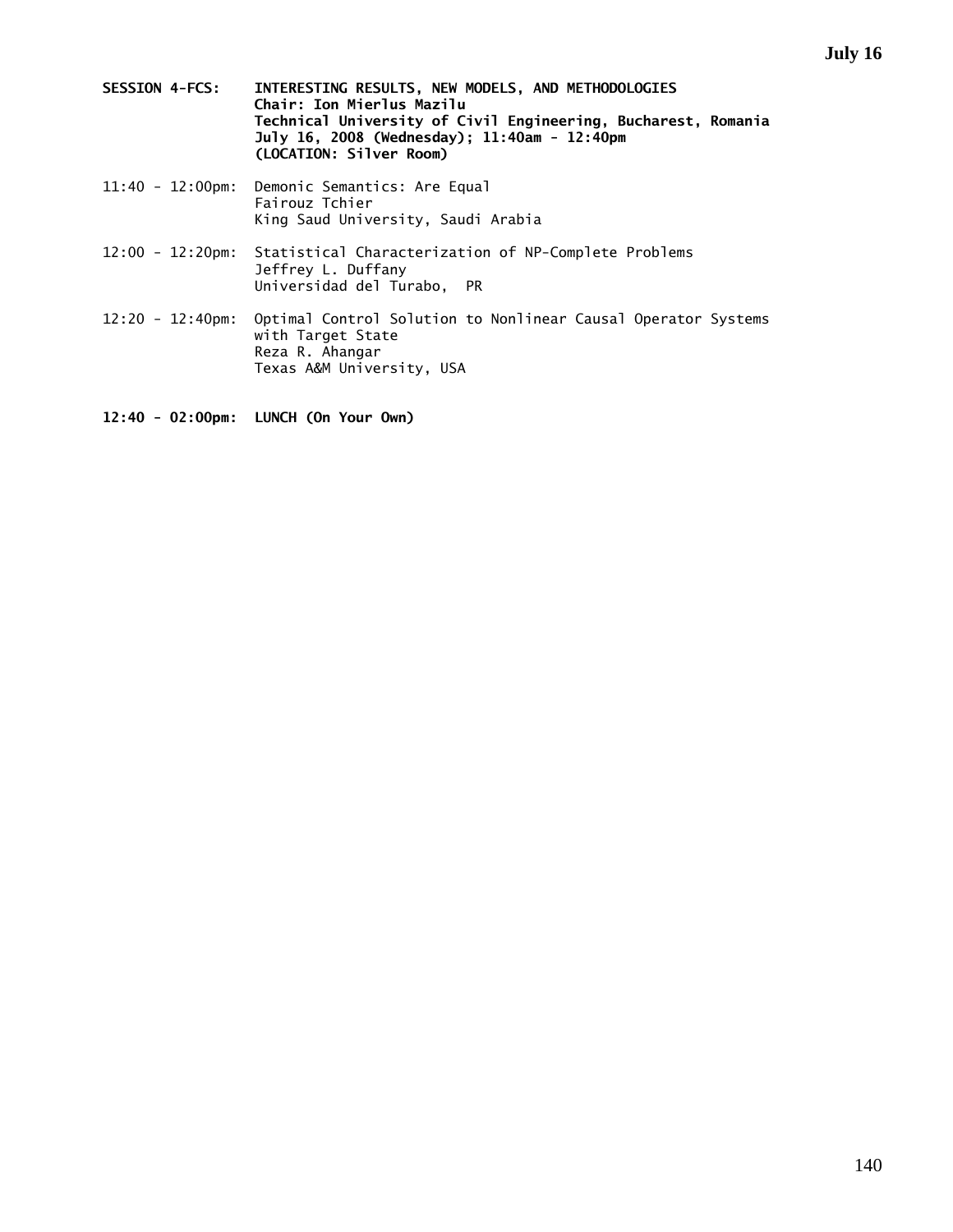- **02:00 03:00pm: During this period, FCS'08 attendees are encouraged to participate in sessions belonging to PDPTA'08, BIOCOMP'08, CSC'08, GEM'08, ITSL'08, MSV'08, IKE'08, or FECS'08. These sessions discuss topics that overlap the scope of FCS'08.**
- **03:00 03:40pm: DISCUSSION SESSION C-FCS (Refreshments will be available) July 16, 2008 (Wednesday) (LOCATION: Hallways - Ballrooms 1-5)** 
	- O. Matrix Cipher and Its Application in Computer Security Ngoc-Bao Tran and Dinh-Thuc Nguyen HCM City University of Pedagogy, Vietnam
	- O. Applying the Theory of Optimization Ordering to Devices with Limited Memory
		- Deborah Whitfield; Slippery Rock University, USA
	- O. On a Generalization of Hilbert's Inequality and its Applications Baoju Sun
	- O. Agent Framework for Decomposing a Graph into the Equally Sized Subgraphs Leszek Kotulski and Adam Sedziwy
	- Krakow, Poland O. Solving Minimum K-Center Problem Adleman-Lipton Model Saeed Safaei, Hajar Mozaffar, and Babak Esmaeili Arak University, Iran; Isfahan University, Isfahan, Iran
	- O. Approximating the Vertex Cover Problem by Selection of Nodes of Maximum Degrees for use in Wireless Sensor Networks Charlie Obimbo; University of Guelph, Canada
	- O. Fourier Transforms for Difference Operators Yang Zhang; DePaul University, USA
- **03:40 06:00pm: During this period, FCS'08 attendees are encouraged to participate in sessions belonging to PDPTA'08, BIOCOMP'08, CSC'08, GEM'08, ITSL'08, MSV'08, IKE'08, or FECS'08. These sessions discuss topics that overlap the scope of FCS'08.**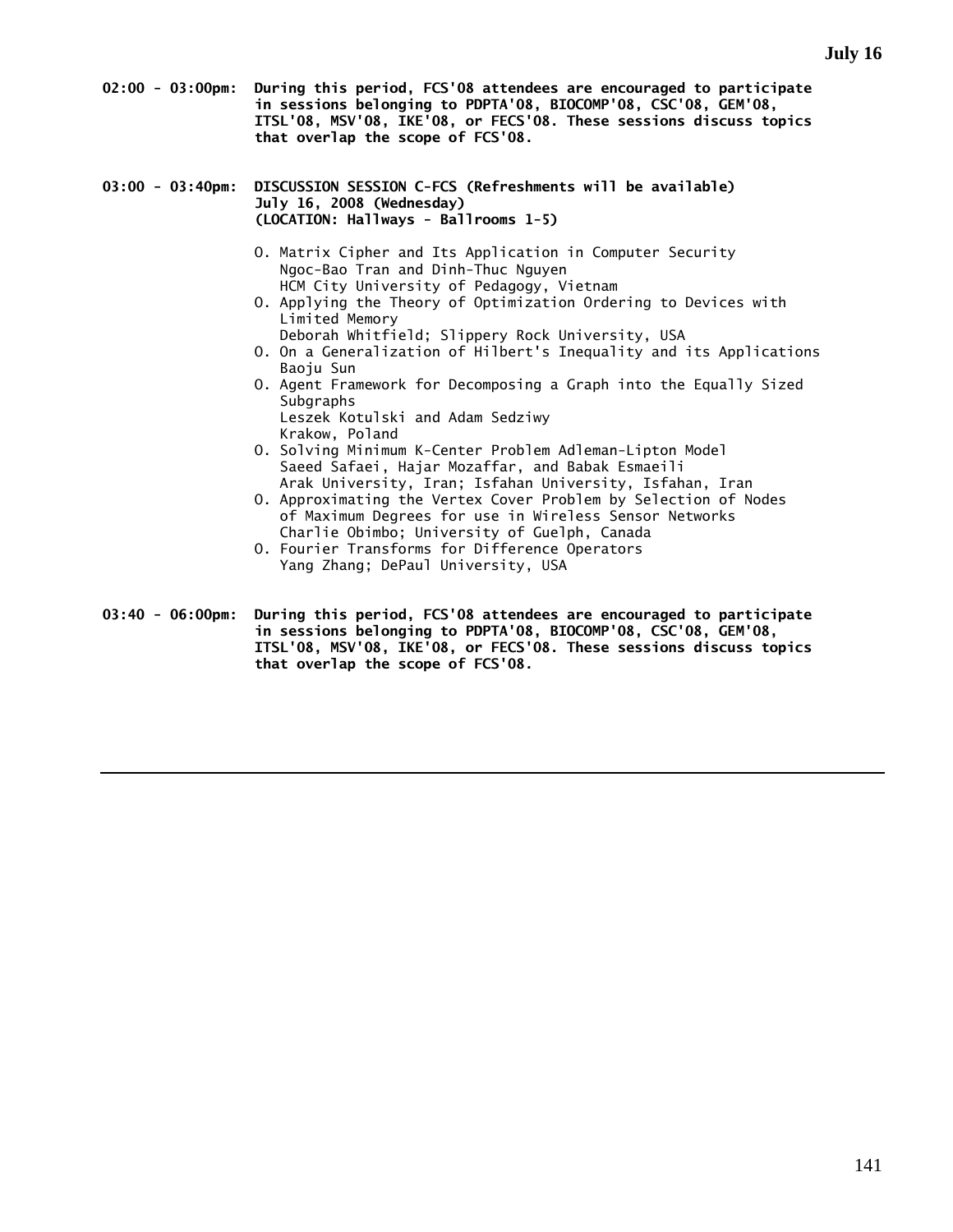**08:00a - 05:00p: During this period, FCS'08 attendees are encouraged to participate in sessions belonging to PDPTA'08, BIOCOMP'08, CSC'08, GEM'08, ITSL'08, MSV'08, IKE'08, or FECS'08. These sessions discuss topics that overlap the scope of FCS'08.**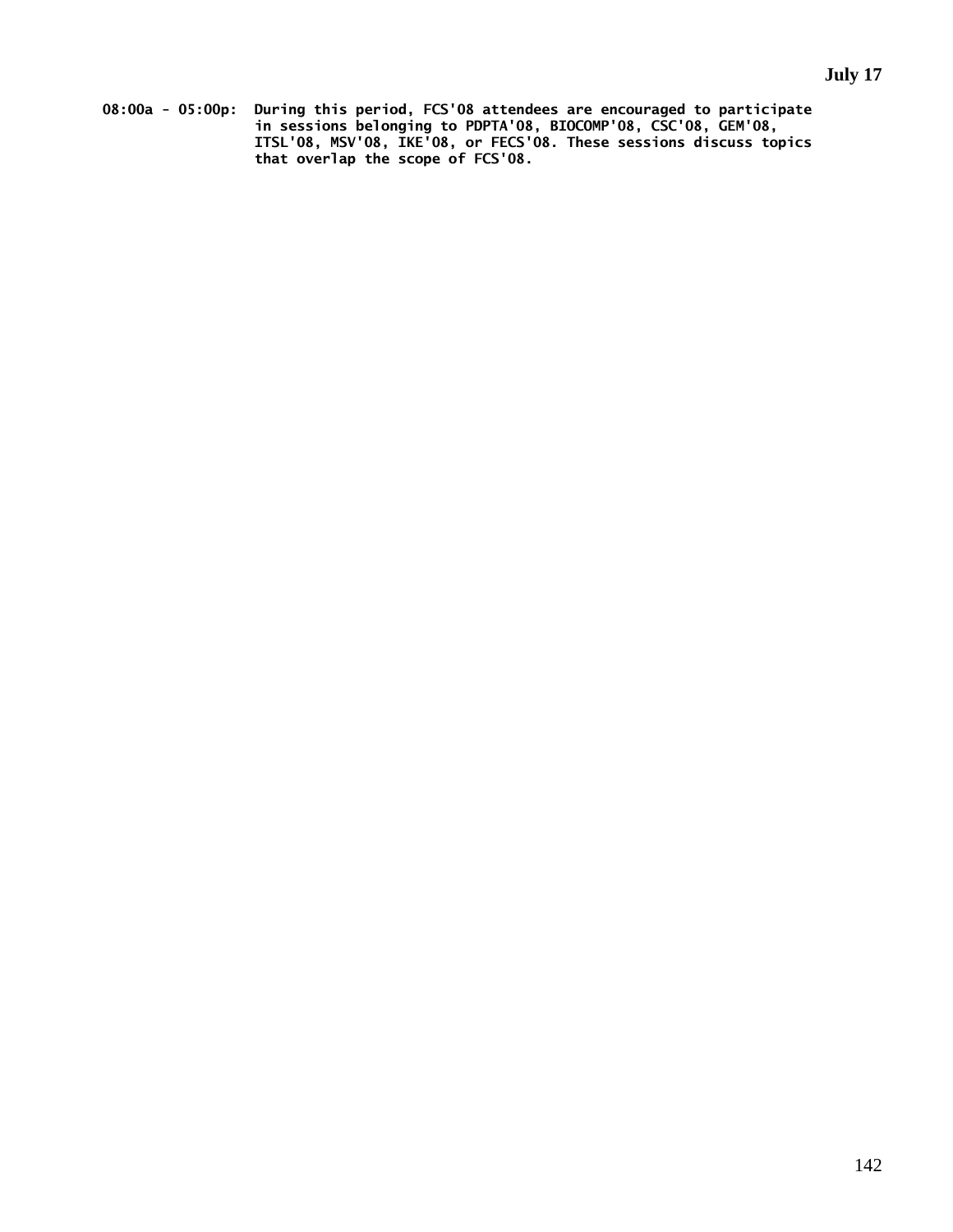# **FECS'08 CONFERENCE SCHEDULE**

# **The 2008 International Conference on Frontiers in Education: Computer Science and Computer Engineering**

Monte Carlo Resort, Las Vegas, Nevada, July 14-17, 2008

## **Note 1:**

*There are a number of other sessions (not listed as part of FECS'08 schedule) that are of significant interest to FECS conference participants (sessions belonging to other joint conferences in this event.) Therefore, you are encouraged to also check the schedules for other joint conferences. In particular, some sessions in SERP'08, MSV'08, CGVR'08, ICOMP'08, SWWS'08, SAM'08, EEE'08, and FCS'08, discuss topics that are within the scope of FECS; these have been scheduled so that FECS attendees can also participate in them.* 

### **Note 2:**

*Each conference is divided into a number of topical sessions. These sessions are not necessarily scheduled in the same room/location. Therefore, conference attendees are to check the location of the session(s) they wish to attend - The conference room numbers appear in this document.* 

**July 13** 

**03:00 - 09:00pm: REGISTRATION (Second Floor, Conference Lobby; 1-5)**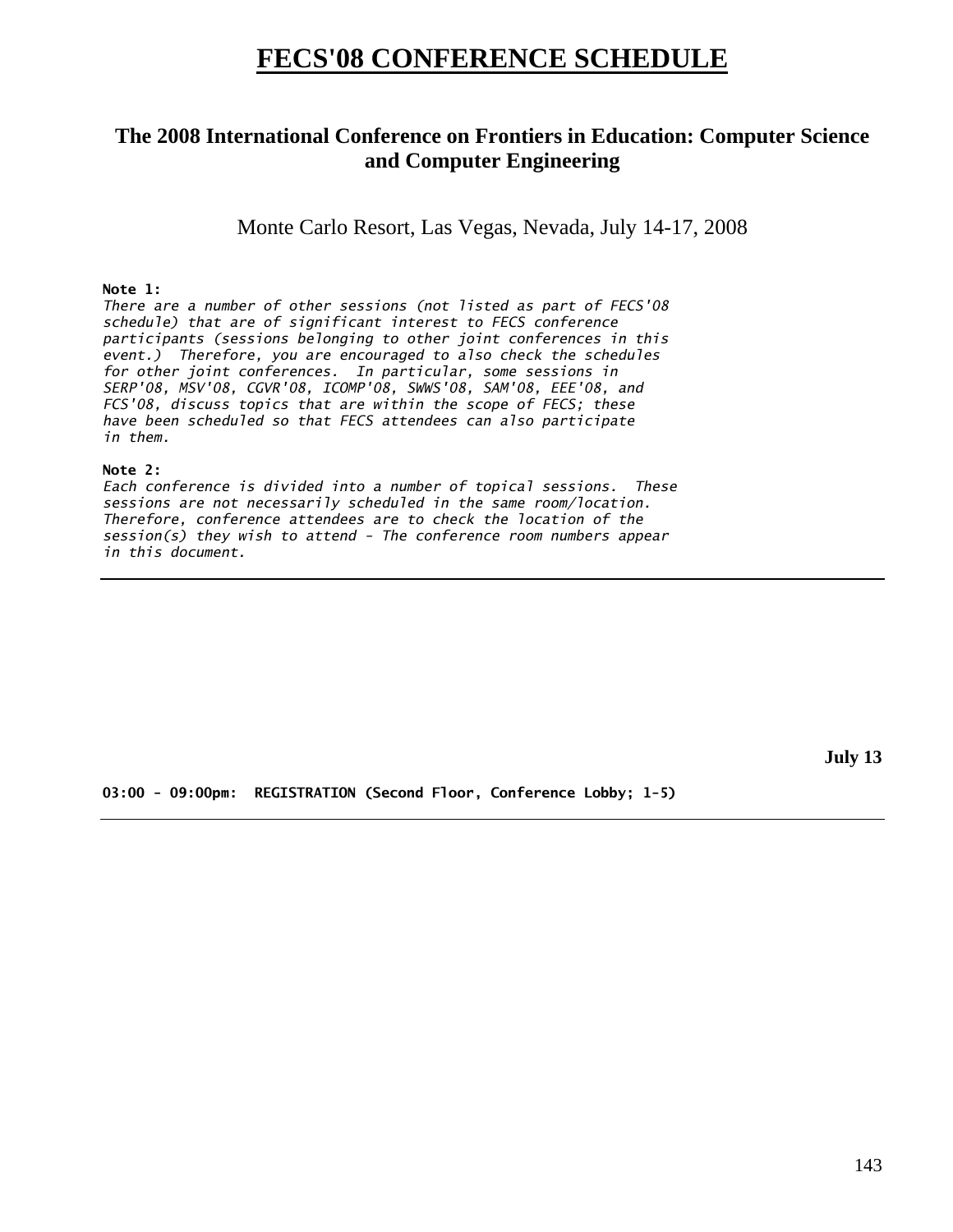- **08:30 08:45am: WORLDCOMP'08 Opening Remarks Prof. Hamid R. Arabnia (General Chair & Coordinator) University of Georgia, Georgia, USA (LOCATION: Lance Burton Theater)**
- **08:45 09:35am: Keynote Lecture 1: The Parallel Computing Landscape: A Berkeley View 2.0 Prof. David A. Patterson Pardee Prof. of CS; Director, RAD Lab & Par Lab; Past President, ACM; Member, National Academy of Engineering; Member, National Academy of Sciences; Fellow of IEEE, ACM, & AAAS; University of California at Berkeley. (LOCATION: Lance Burton Theater)**
- **09:40 10:25am: Keynote Lecture 2: Searching in the "Real World" Prof. Ophir Frieder The Royden B. Davis, SJ, Chair in Interdisciplinary Studies at Georgetown University; IITRI Chair Professor of CS at Illinois Institute of Technology; Director, Information Retrieval lab; Fellow of IEEE, ACM, and AAAS (LOCATION: Lance Burton Theater)**
- **10:30 11:15am: Keynote Lecture 3: Achieving your Dreams Anousheh Ansari CEO, Chairman and Co-founder of Prodea Systems, Inc., USA; Space Ambassador (LOCATION: Lance Burton Theater)**
- **11:15a 12:00p: Keynote Lecture 4: Dimensions in Reconfigurable Computing: A New Wave in Electronic System Designs Chris Phillips Vice President of Engineering at ElementCXI, USA (LOCATION: Lance Burton Theater)**
- **12:00 12:40pm: LUNCH (On Your Own)**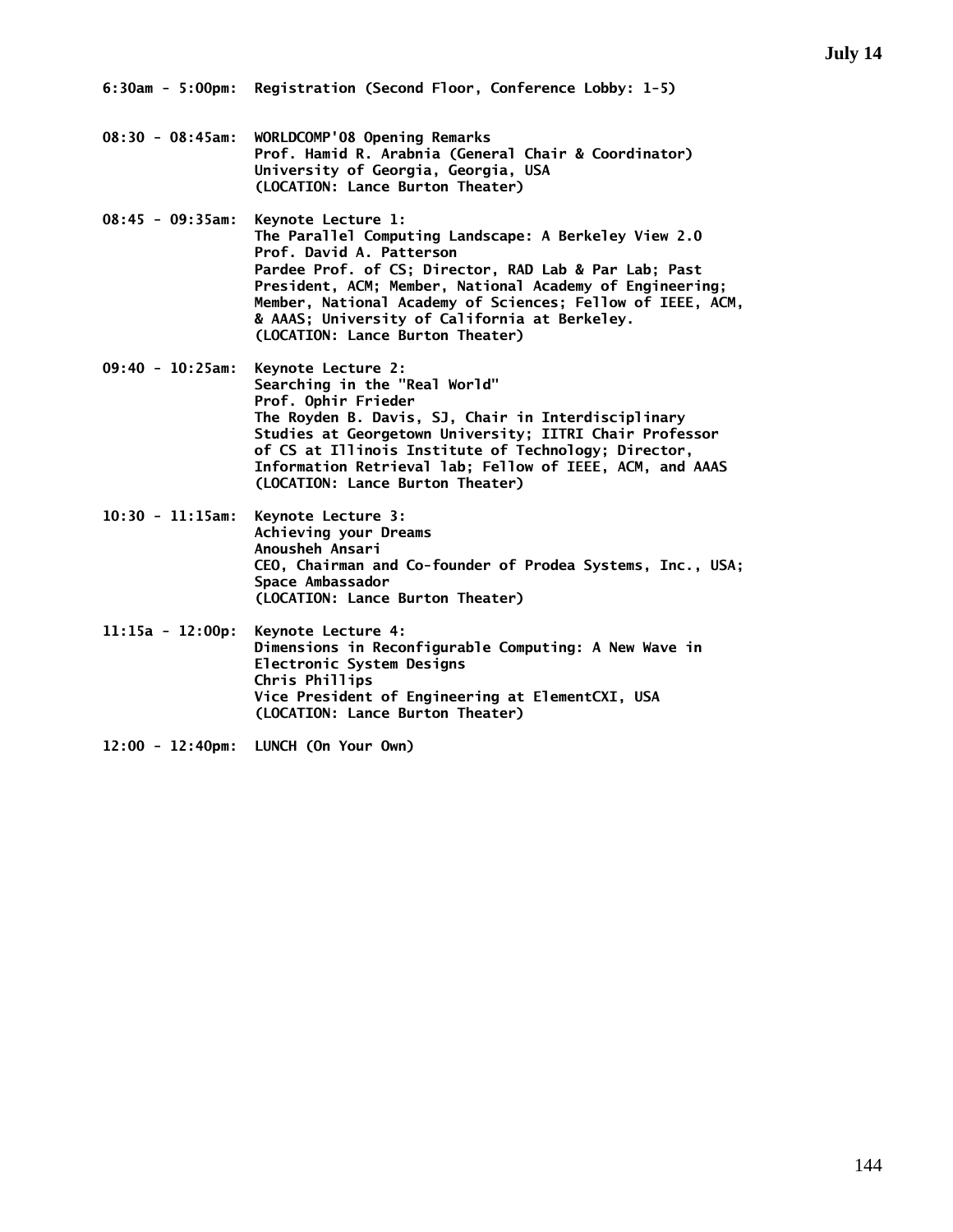### **12:40 - 01:20pm: DISCUSSION SESSION A-FECS (Refreshments will be available) July 14 (Monday) (LOCATION: Hallways - Ballrooms 1-5)**

- O. Lessons Learned from the First-Time ABET Accreditation Process at a Small HBCU Giti Javidi, Dawit Haile, and Huiqing H. Yang Virginia State University, USA
- O. Monitoring Students' Progress in Software Engineering Courses Hassan Pournaghshband and Shahriar Movafaghi Southern Polytechnic State University, USA Southern New Hampshire University, USA
- O. Embedded Assessment of Microcomputer Fundamentals for Embedded Systems Education William A. Stapleton
- Texas State University San Marcos, USA
- O. Preparing Graduates for Industry Manoj Manuja and Anuradha Verma Infosys Technologies Ltd., India
- O. Teaching an Introductory Programming Course in a Virtual World John Sigle
	- Louisiana State University in Shreveport, Louisiana, USA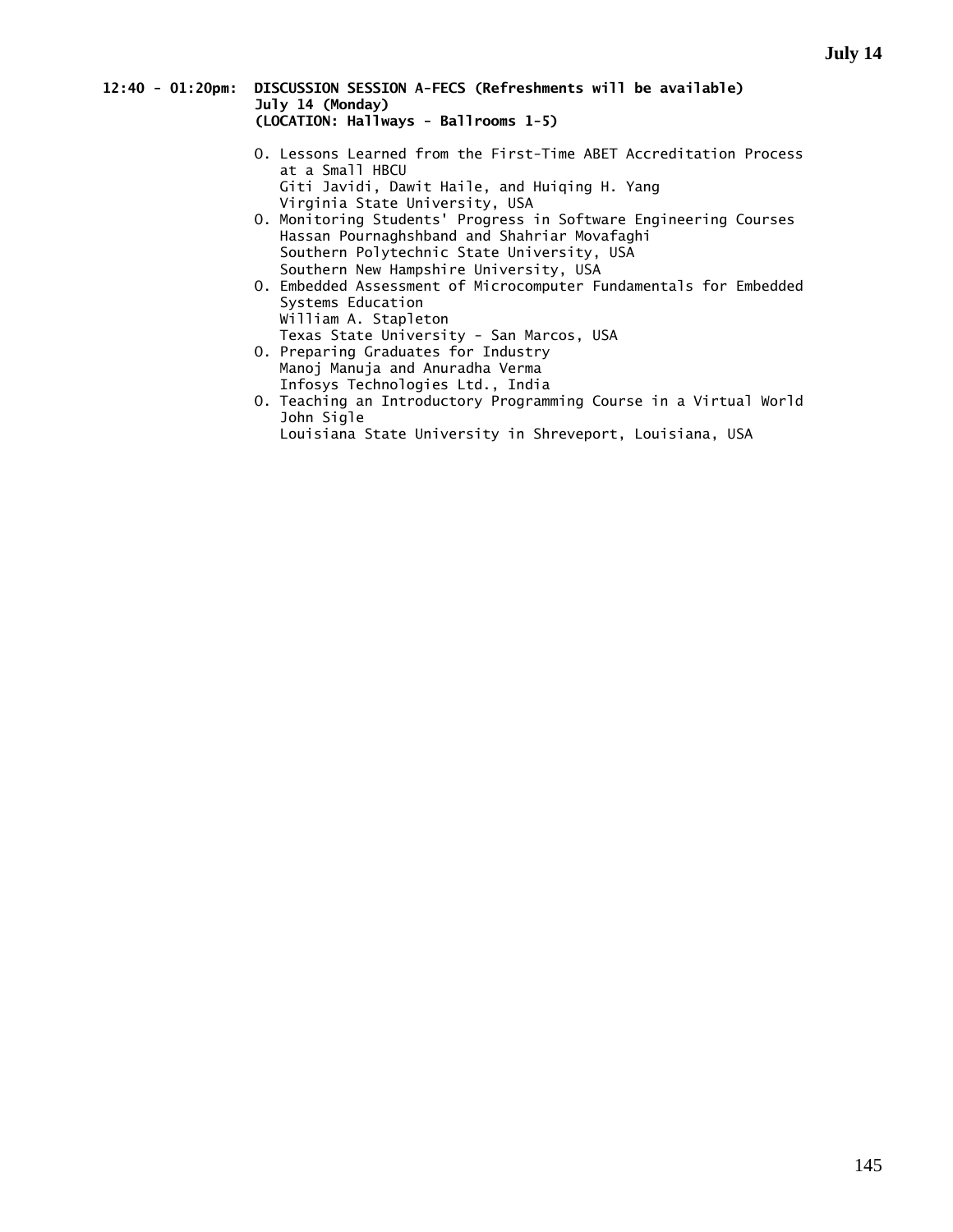| <b>SESSION 1-FECS:</b>      | <b>ACCREDITATION</b><br>Chair: Prof. Art Gittleman, California State University Long Beach, USA<br>July 14, 2008 (Monday); 01:20pm - 03:00pm<br>(LOCATION: Platinum Room) |
|-----------------------------|---------------------------------------------------------------------------------------------------------------------------------------------------------------------------|
| $01:20 - 01:40$ pm:         | Accreditation of a CS Program Under Emerging Criteria<br>Laxmi P. Gewali and John T. Minor<br>University of Nevada, Las Vegas, Nevada, USA                                |
|                             | 01:40 - 02:00pm: CS1 for an Early College Program<br>Chaya Gurwitz and Theodore Raphan<br>Brooklyn College of CUNY, Brooklyn, New York, USA                               |
| $02:00 - 02:20 \text{pm}$   | Will There Ever be Consensus on CS1?<br>Robert M. Siegfried, David Chays and Katherine G. Herbert<br>Adelphi University, USA                                              |
| $02:20 - 02:40 \text{pm}$   | Predicting Proficiency of Computer Literacy Based on<br>Student's Characteristics<br>Soojung Lee<br>Gyeongin National University of Education, Kyunggi-do, Korea          |
| $02:40 - 03:00 \text{pm}$ : | Making a Case for Scripting Languages in CS 1<br>Augustine Ikeji<br>Eastern Michigan University, Ypsilanti, Michigan, USA                                                 |

**03:00 - 03:20pm: BREAK**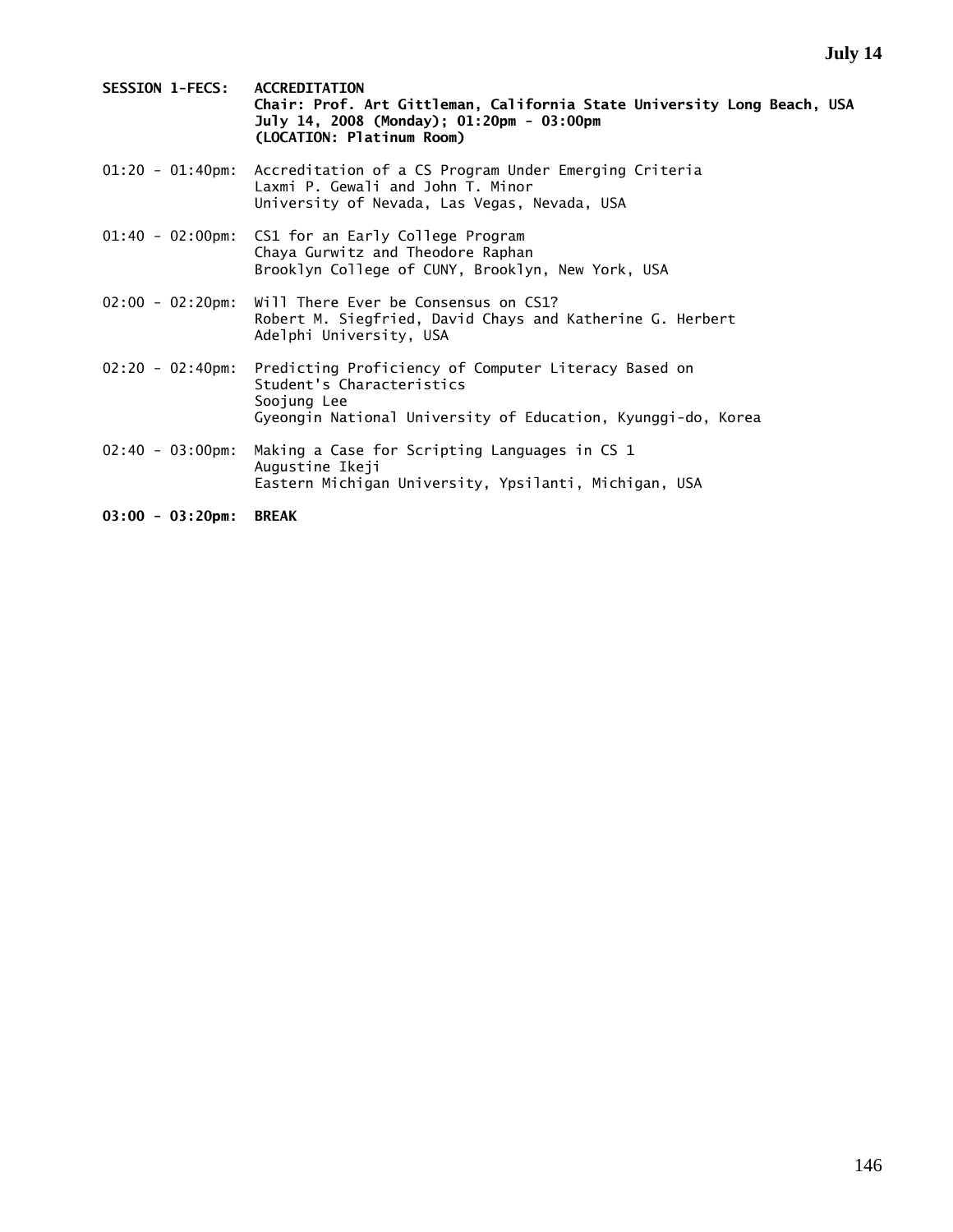- **03:20 04:40pm: During this period, FECS'08 attendees are encouraged to participate in sessions belonging to SERP'08, MSV'08, CGVR'08, ICOMP'08, SWWS'08, SAM'08, EEE'08, or FCS'08. These sessions discuss topics that overlap the scope of FECS'08.**
- **SESSION 2-FECS: EDUCATION AND THE WEB Chairs: Dr. Shahriar Movafaghi and Felix Bollou Southern New Hampshire University, USA American University of Nigeria, Yola, Nigeria July 14, 2008 (Monday); 04:40pm - 05:20pm (LOCATION: Platinum Room)**
- 04:40 05:00pm: Personalized Web Search Based on the Understanding Level of a User Soojung Lee Gyeongin National University of Education, Kyunggi-do, Korea
- 05:00 05:20pm: Use of Online Learning and new Evaluation Techniques for the Reduction of Specific Conceptual Shortcomings in Basic Disciplines, for Students of Engineering Courses, Using Moodle Paulo A. Garcia, Jose Sidnei C. Martini, Marcos Stefanelli Vieira, and Gilberto Teixeira da Silva Universidade Presbiteriana Mackenzie, Brazil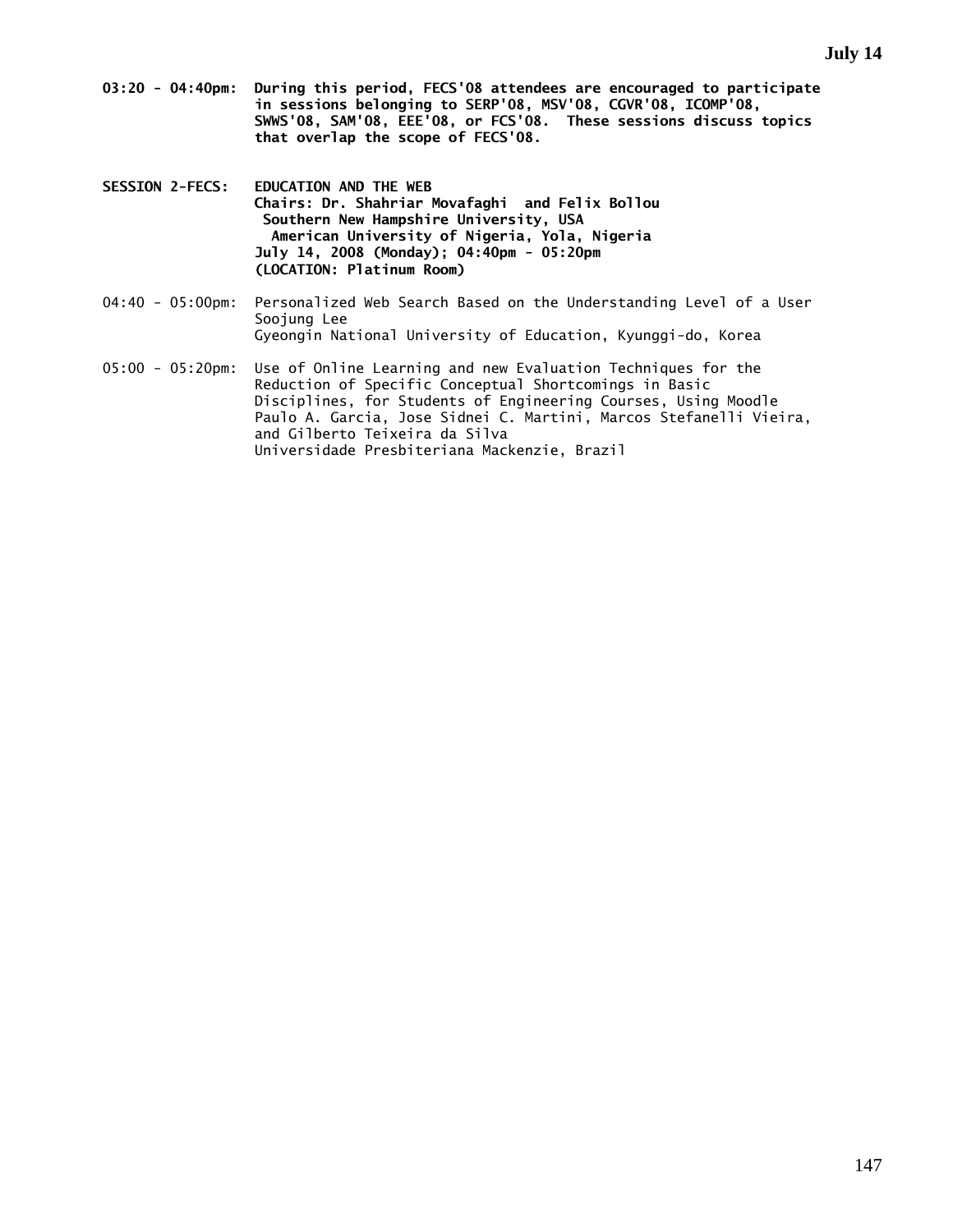- **SESSION 3-FECS: TOOLS AND EMULATORS Chairs: Dr. Daren Wilcox and Felix Bollou Southern Polytechnic State University, USA American University of Nigeria, Yola, Nigeria July 14, 2008 (Monday); 05:20pm - 06:00pm (LOCATION: Platinum Room)**
- 05:20 05:40pm: Computers and Physical Construction: Blending Fabrication into Computer Science Education Michael Eisenberg, Ann Eisenberg, Leah Buechley, and Nwanua Elumeze University of Colorado, Boulder, Colorado, USA
- 05:40 06:00pm: Dirac Delta in MATLAB M. Legua, I. Morales, and L. M. Sanchez Ruiz ETSIA - Universidad Politecnica de Valencia, Spain CPS - Universidad de Zaragoza, Spain
- **06:00 09:00pm: Tutorials (please see the list of tutorials)**
- **09:10 11:30pm: CONFERENCE RECEPTION DINNER & BANQUET KEYNOTE July 14 (Monday) High Performance Computing and Computational Intelligence: Link to the Translational Medicine and Personalized Healthcare Dr. Jack Y. Yang and Dr. Mary Qu Yang Harvard University, Massachusetts, USA and National Human Genome Research Institute, NIH, Bethesda, USA (LOCATION: Ballrooms 1-5)**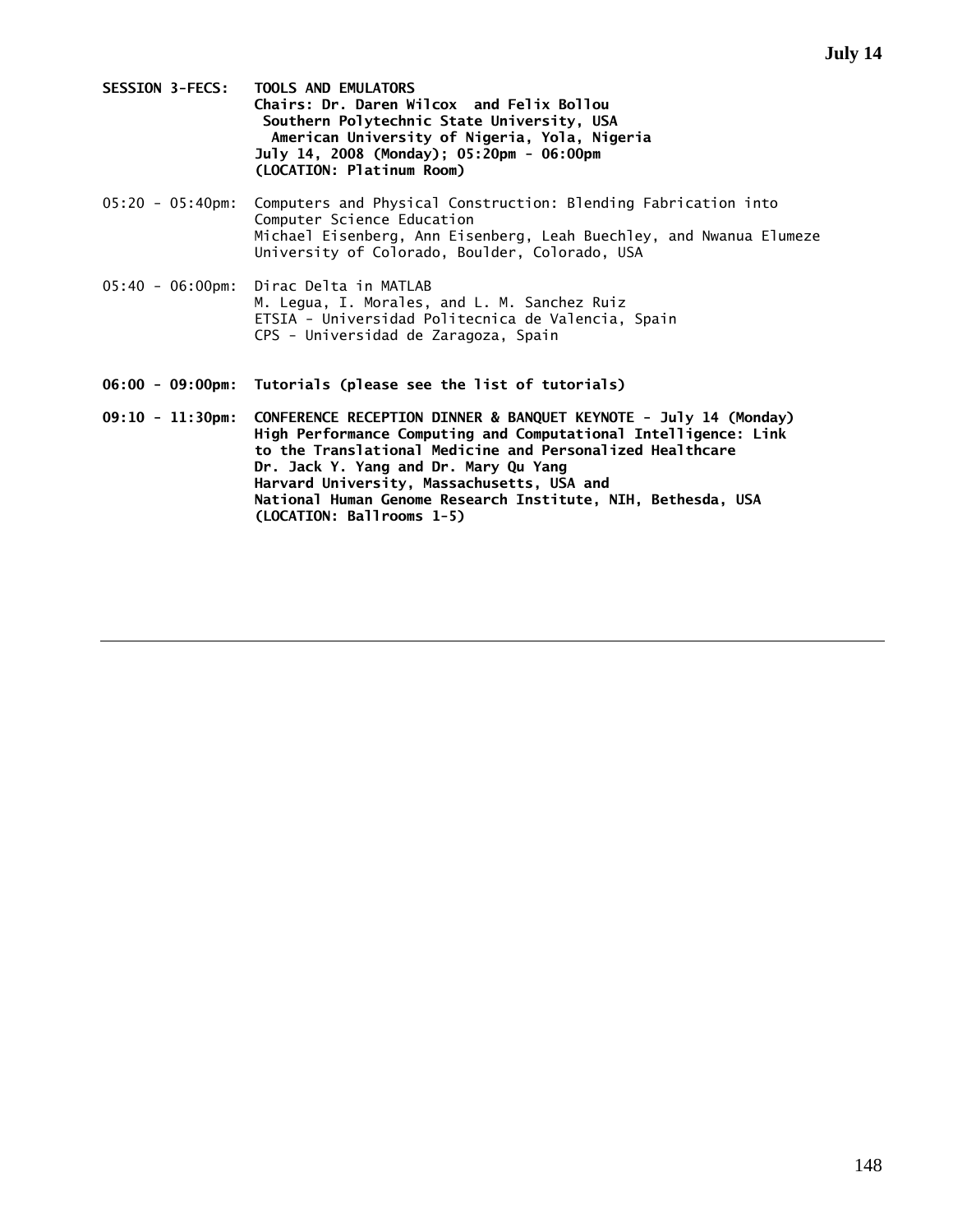- **SESSION 4-FECS: SOFTWARE AND SOFTWARE ENGINEERING Chairs: Dr. Donald R. Schwartz and Prof. Boleslaw Mikolajczak Millsaps College, Jackson, MS, USA University of Massachusetts Dartmouth, USA July 15, 2008 (Tuesday); 08:00am - 09:40am (LOCATION: Platinum Room)**
- 08:00 08:20am: Teaching Software Modeling and Design Based on Relevant Science of Software and Science of Learning Sukhamay Kundu Louisiana State University, USA
- 08:20 08:40am: General Software Competency: Is There Still a Need for Software Training? Laurie J. Patterson University of North Carolina Wilmington, USA
- 08:40 09:00am: The Role of Software Entrepreneurship in Computer Science Curriculum Kevin Daimi and Nassif Rayess University of Detroit Mercy, USA
- 09:00 09:20am: The Real Value of Software Engineering in a Computer Science Program (The Use of Case Studies and Projects) Stuart Steele Polytechnic University, USA
- 09:20 09:40am: CLOWNS A Software Engineering Semester Project Currently In-Use in Kindergarten Classes Donald R. Schwartz Millsaps College, USA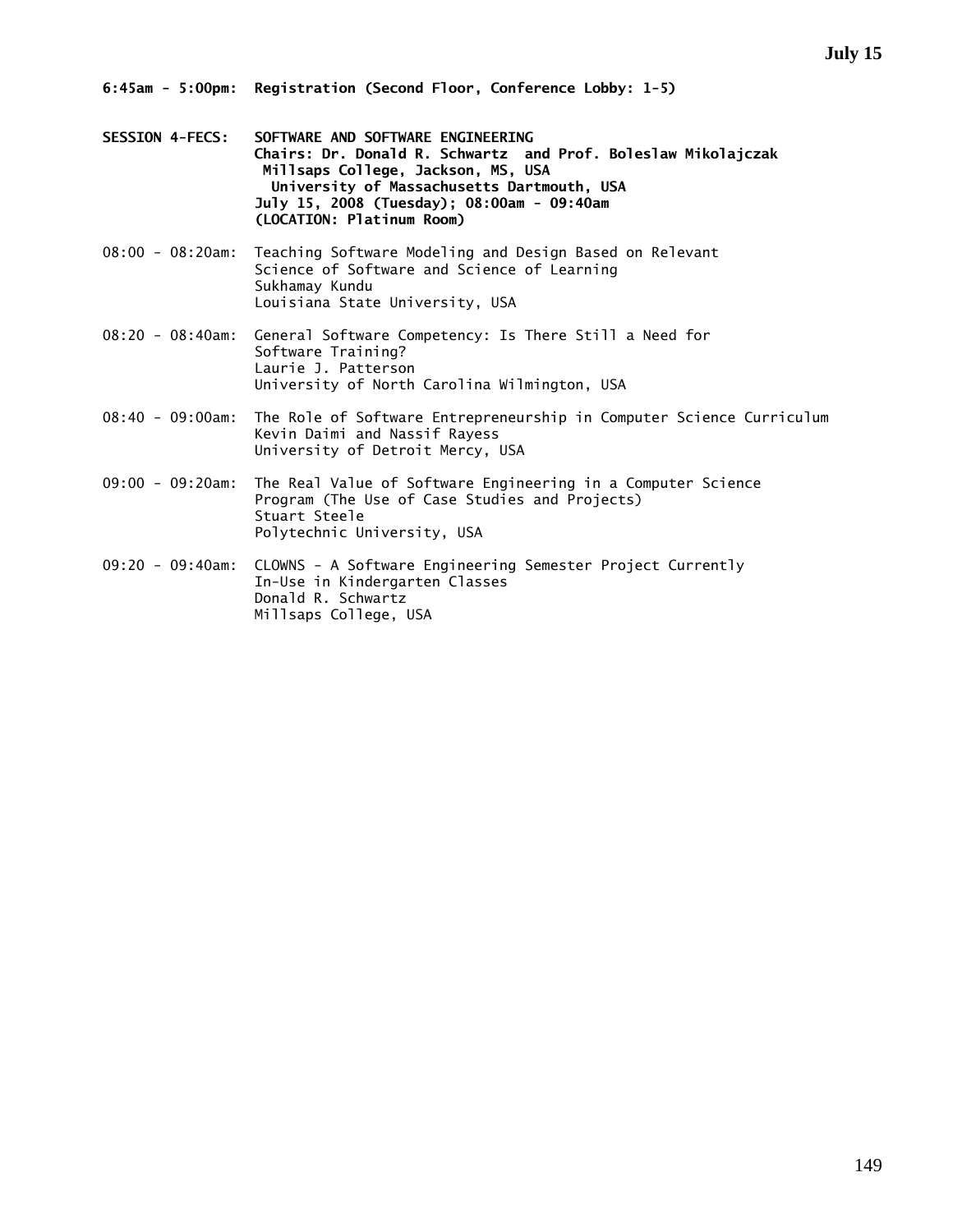- **SESSION 5-FECS: EVALUATION STRATEGIES + WEB-BASED SOFTWARE+ OTHER CS & CE EDUCATIONAL ISSUES Chair: Dr. Laurie J. Patterson, University of North Carolina Wilmington, USA July 15, 2008 (Tuesday); 09:40am - 10:40am (LOCATION: Platinum Room)**
- 09:40 10:00am: Engaging Students in Computer Science Through Interdisciplinary Seminars Karen Anewalt and Jennifer Polack University of Mary Washington, USA
- 10:00 10:20am: Universal Instructional Design, Learning Styles and the Computing Classroom Rebecca H. Rutherfoord and James Rutherfoord Southern Polytechnic State University, Marietta, Georgia, USA
- 10:20 10:40am: A UML-Based Metric Approach to Estimate Total Effort Using Software Project Designs Jeff Gordon; USA
- **10:40 11:00am: BREAK**
- **11:00a 12:00p: During this period, FECS'08 attendees are encouraged to participate in sessions belonging to SERP'08, MSV'08, CGVR'08, ICOMP'08, SWWS'08, SAM'08, EEE'08, or FCS'08. These sessions discuss topics that overlap the scope of FECS'08.**
- **12:00 01:00pm: LUNCH (On Your Own)**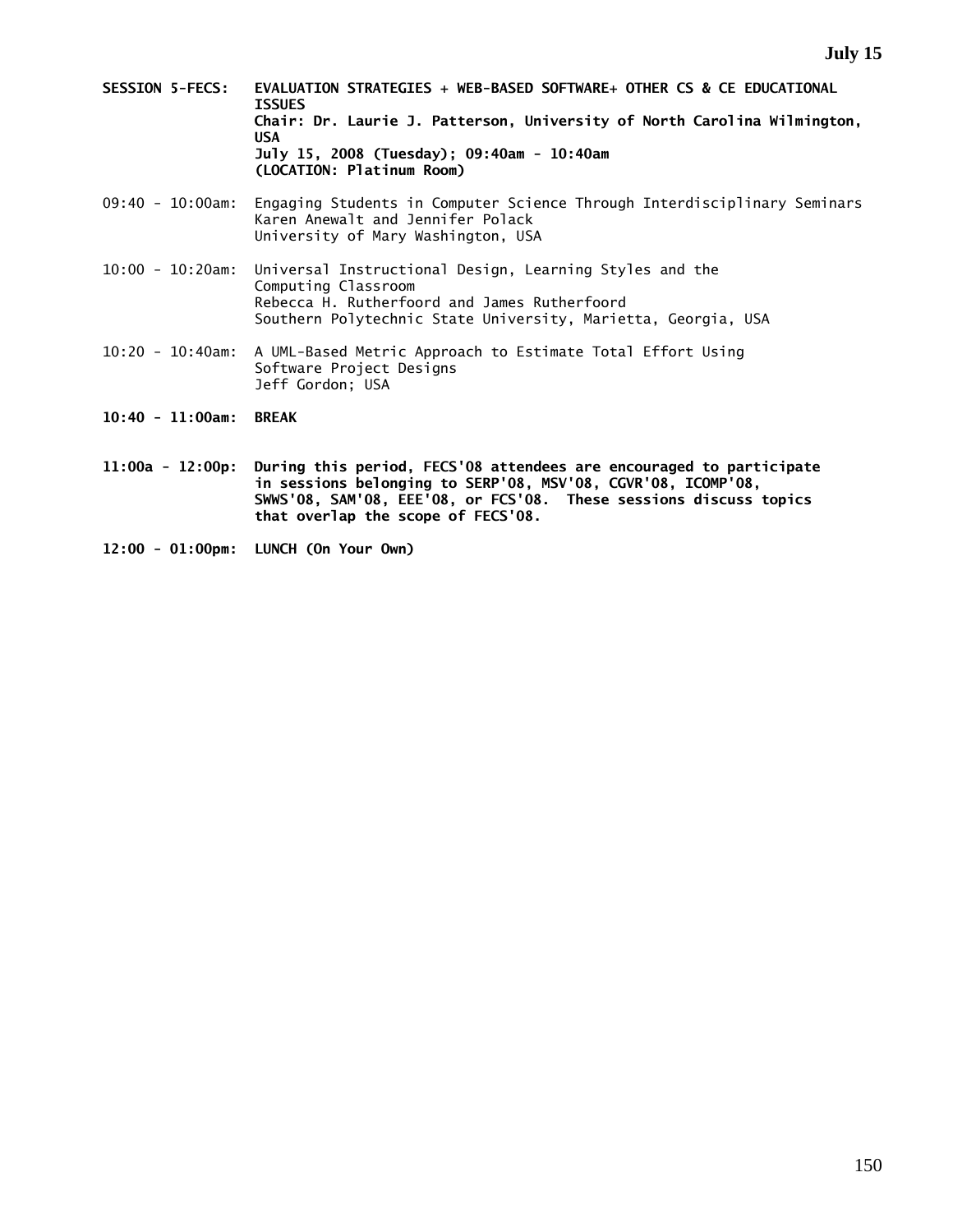- **SESSION 6-FECS: EVALUATION STRATEGIES + WEB-BASED SOFTWARE+ OTHER CS & CE EDUCATIONAL ISSUES Chairs: Steele A. Russell and Chu J. Jong Southeastern Louisiana University, USA Illinois State University, Illinois, USA July 15, 2008 (Tuesday); 01:00pm - 03:00pm (LOCATION: Platinum Room)**
- 01:00 01:20pm: FREE SLOT
- 01:20 01:40pm: Towards The Balance of Computer Science Curriculum Yen-Hung Hu and Jean Muhammad Hampton University, Hampton, Virginia, USA
- 01:40 02:00pm: A Software Development Capability GPA to Represent Student's Proficiency in Software Development Rochelle Elva and David Workman University of Central Florida, Orlando, Florida, USA
- 02:00 02:20pm: Understanding the Effectiveness of Problem-Based Learning Through the Lens of Boundary Objects Timothy Olsen and Stefanie Markham Georgia State University, Atlanta, Georgia, USA
- 02:20 02:40pm: Assessment of Student Performance in an Internet-Based Multimedia Classroom Stephen Turner and Michael Farmer University of Michigan-Flint, Michigan, USA
- 02:40 03:00pm: Multi-Lateral Constructive Learning Process with Hands-On Problem-Based Solving Technology Chu J. Jong Illinois State University, Illinois, USA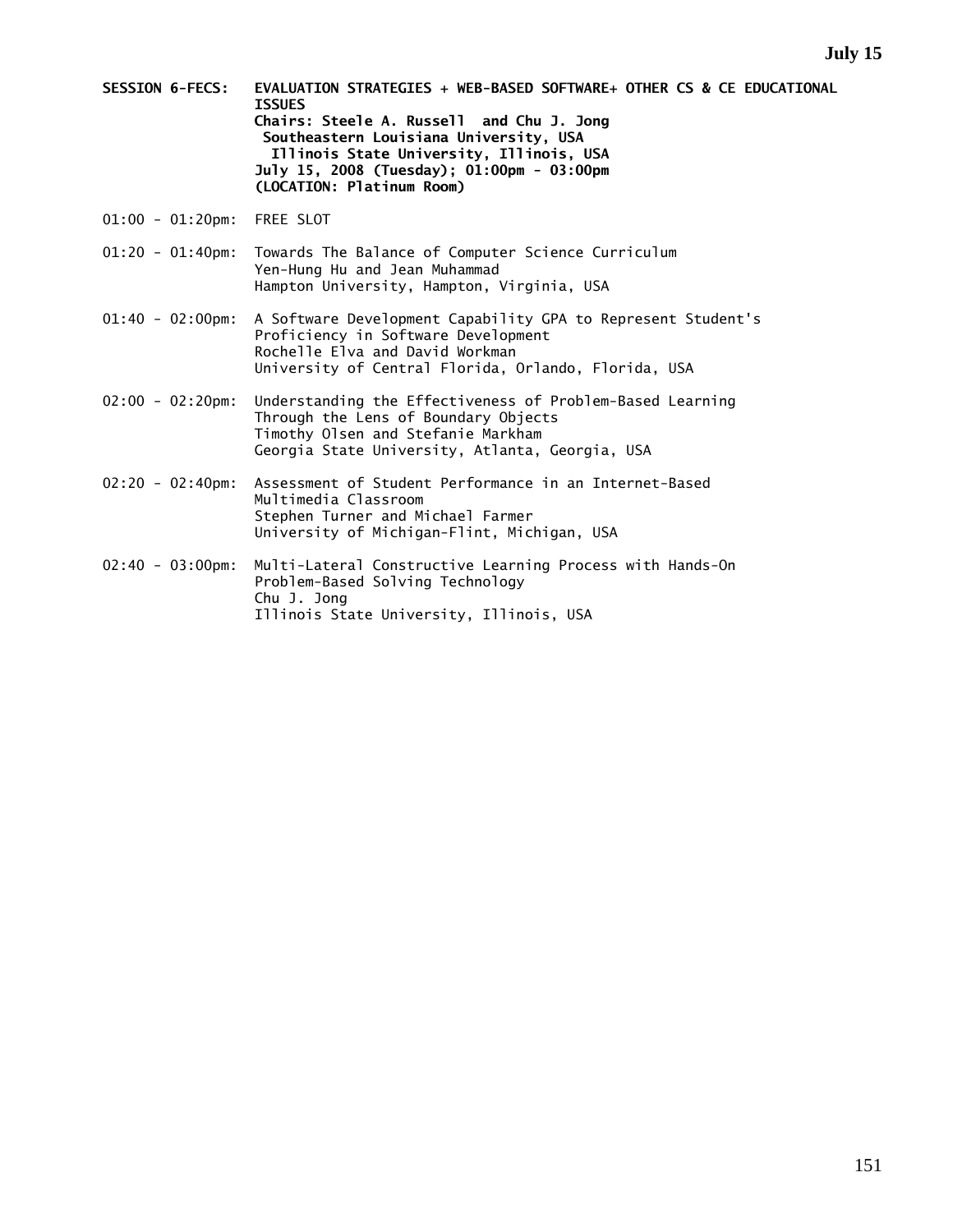### **03:00 - 03:40pm: DISCUSSION SESSION B-FECS (Refreshments will be available) July 15, 2008 (Tuesday) (LOCATION: Hallways - Ballrooms 1-5)**

- O. The Development and Evaluation of Game Type Computer-Aided Phoneme Learning System for Hearing Impaired Hui-Jen Yang, Minder Chen, and Yun-Long Lay National Chin-Yi University of Technology, Taiwan; George Mason University, Fairfax, Virginia, USA
- O. Game Programming Production: A Practical Approach Ziping Liu Southeast Missouri State University, Missouri, USA
- O. Game Programming Projects Art Gittleman California State University Long Beach, USA
- O. Can Remote Laboratories Offer Collaborative Learning Environment? Jan Machotka, Zorica Nedic and Aaron Mohtar University of South Australia, Australia
- O. Computer Science Students' Online Learning Experience and Workload: Perception versus Reality Leann Christianson and Kevin Brown California State University East Bay, California, USA

**03:40 - 06:00pm: During this period, FECS'08 attendees are encouraged to participate in sessions belonging to SERP'08, MSV'08, CGVR'08, ICOMP'08, SWWS'08, SAM'08, EEE'08, or FCS'08. These sessions discuss topics that overlap the scope of FECS'08.**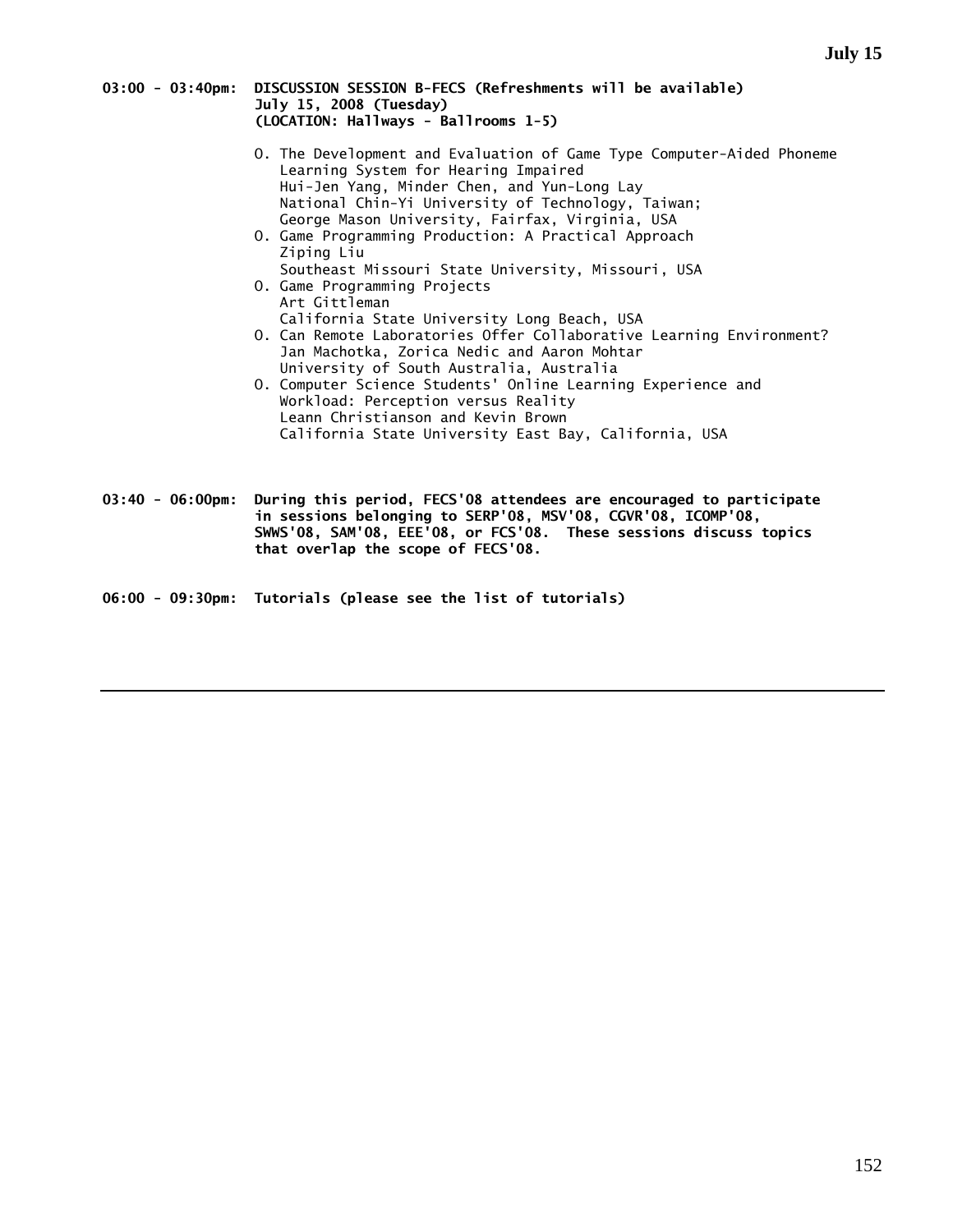**08:00 - 10:20am: During this period, FECS'08 attendees are encouraged to participate in sessions belonging to SERP'08, MSV'08, CGVR'08, ICOMP'08, SWWS'08, SAM'08, EEE'08, or FCS'08. These sessions discuss topics that overlap the scope of FECS'08.**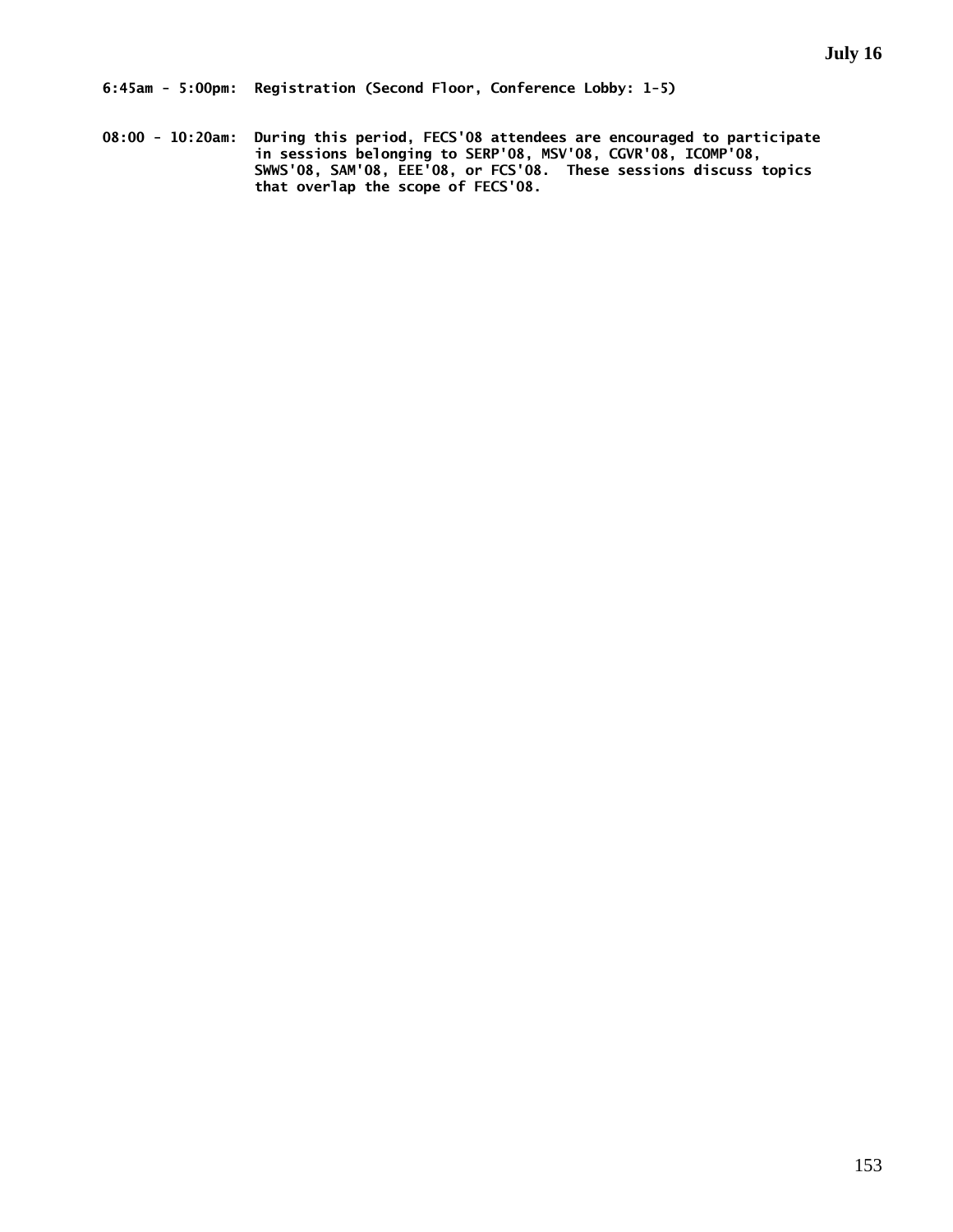- **SESSION 7-FECS: EVALUATION STRATEGIES + WEB-BASED SOFTWARE + OTHER CS AND CE EDUCATIONAL ISSUES Chair: Rochelle Elva, University of Central Florida, USA July 16, 2008 (Wednesday); 10:20am - 11:00am (LOCATION: Platinum Room)**
- 10:20 10:40am: Using Weighted Directed Graphs for Test Path Selection Jack Ryder Kean University, New Jersey, USA
- 10:40 11:00am: Exploring the Use of Virtual Synchronous Sessions in an Online Foundational Programming Course Eman El-Sheikh, John W. Coffey, and Laura J. White University of West Florida, USA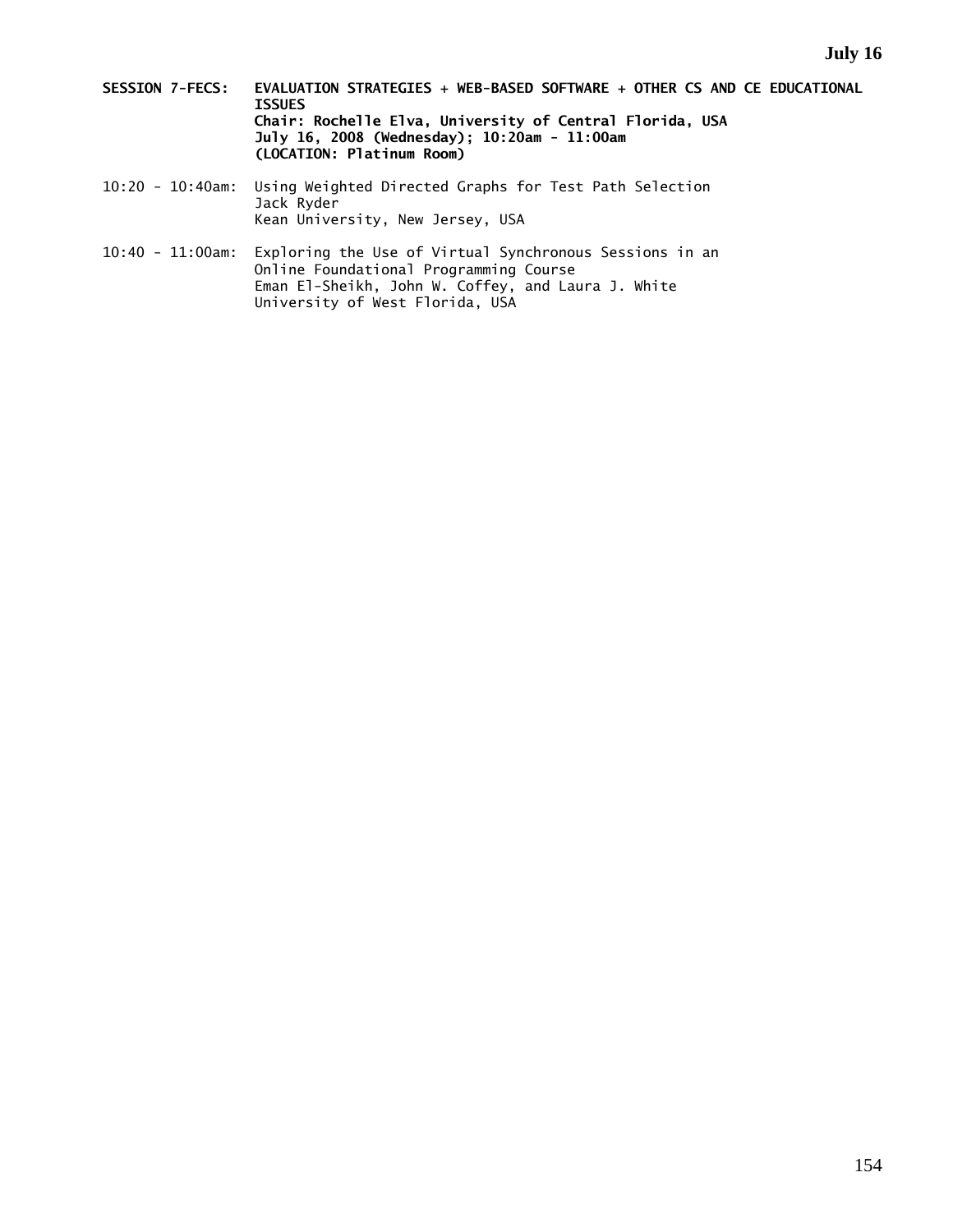- **SESSION 8-FECS: COLLABORATIVE LEARNING AND LEARNING TECHNIQUES Chair: Dr. Ziping Liu, Southeast Missouri State University, USA July 16, 2008 (Wednesday); 11:00am - 12:40pm (LOCATION: Platinum Room)**
- 11:00 11:20am: Snack Attack: An Exploration of Collaborative Learning James D Tyson, James C Kriigel, Jon Preston, Byron Jeff, Junfeng Qu Clayton State University, USA
- 11:20 11:40am: Inclusion of Podcasting in a Computer Ethics Course Steele Russell and Troy Kammerdiener Southeastern Louisiana University, USA
- 11:40 12:00pm: War For Talent: Re-aligning Academic Pursuits with what Business Demands Shekhar Murthy and Padmaja N Satyam Technology Centre Satyam Learning Centre, India
- 12:00 12:20pm: Net4Voice New Technologies for Voice-Converting in Barrier-Free Learning Environment Daniela Tibaldi, Raffaella Primiani and Luca Garlaschelli Alma Mater Studiorum Universita di Bologna, Italy
- 12:20 12:40pm: The Development of Computer-Aided Magnifer System with Digital Zooming for Eye-Impaired Hui-Jen Yang, Yun-Long Lay, Chern-Sheng Lin, Minder Chen, and Bing-Feng Li Chen National Chin-Yi University of Technology, Taiwan Feng Chia University, Taiwan; George Mason University, USA
- **12:40 01:40pm: LUNCH (On Your Own)**
- **01:40 03:00pm: During this period, FECS'08 attendees are encouraged to participate in sessions belonging to SERP'08, MSV'08, CGVR'08, ICOMP'08, SWWS'08, SAM'08, EEE'08, or FCS'08. These sessions discuss topics that overlap the scope of FECS'08.**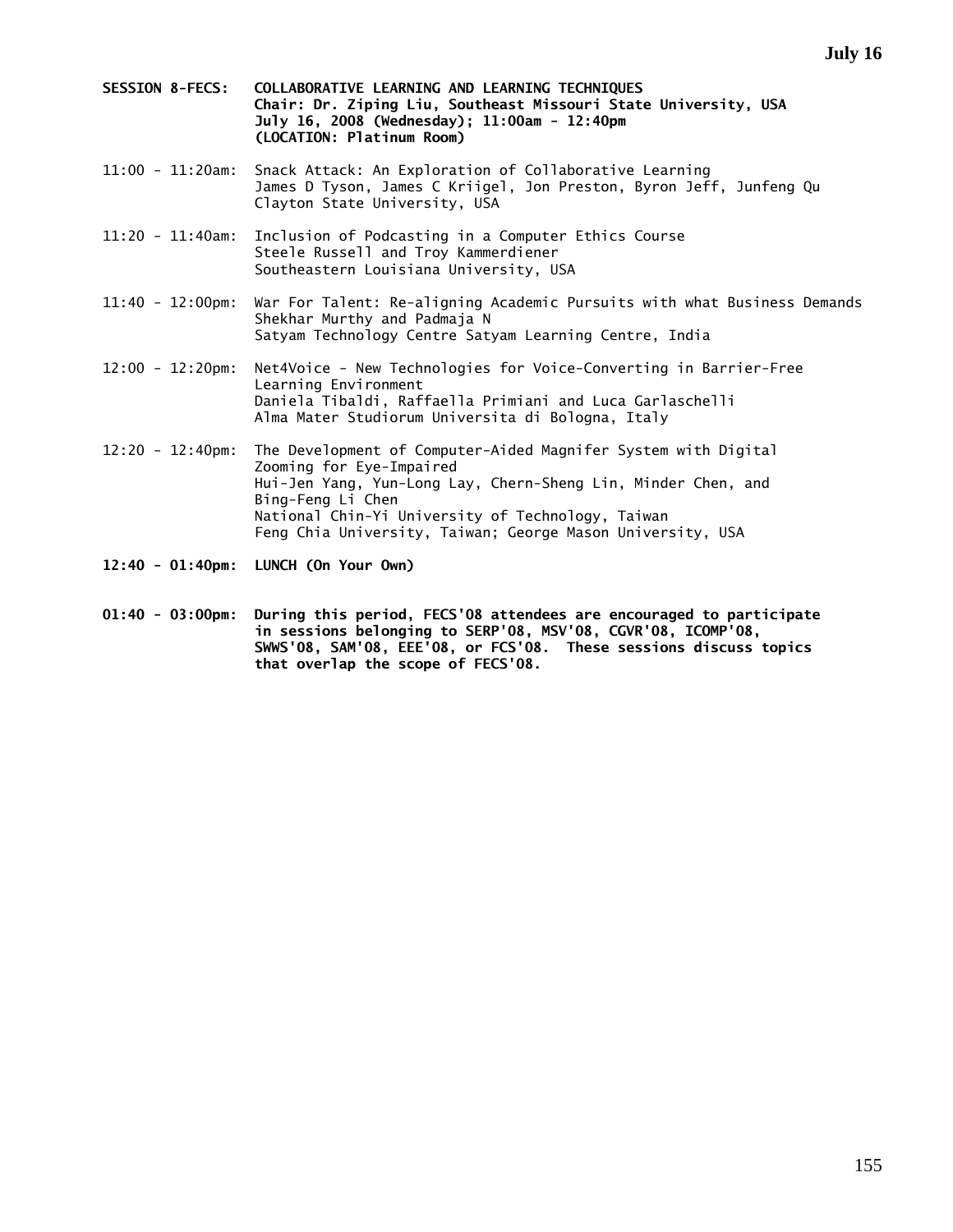### **03:00 - 03:40pm: DISCUSSION SESSION C-FECS (Refreshments will be available) July 16, 2008 (Wednesday) (LOCATION: Hallways - Ballrooms 1-5)**

- O. Construction of Multi Queries and Consistency Principal for Emotion-Based Image Retrieval Eun-Jong Park and Joon-Whoan Lee Chonbuk National University, Korea
- O. An Emotion-Based Image Retrieval System Based on CBIR Joon-Whoan Lee, Lei Zhang, and Eun-Jong Park Chonbuk National University, Korea
- O. Small Dataset Size Clustering in MASCE Hani Mahdi and Sally S. Attia Ain Shams University, Egypt
- O. A Learning Model for Discrete Mathematics Christopher Wallace East Tennessee State University, Johnson City, Tennessee, USA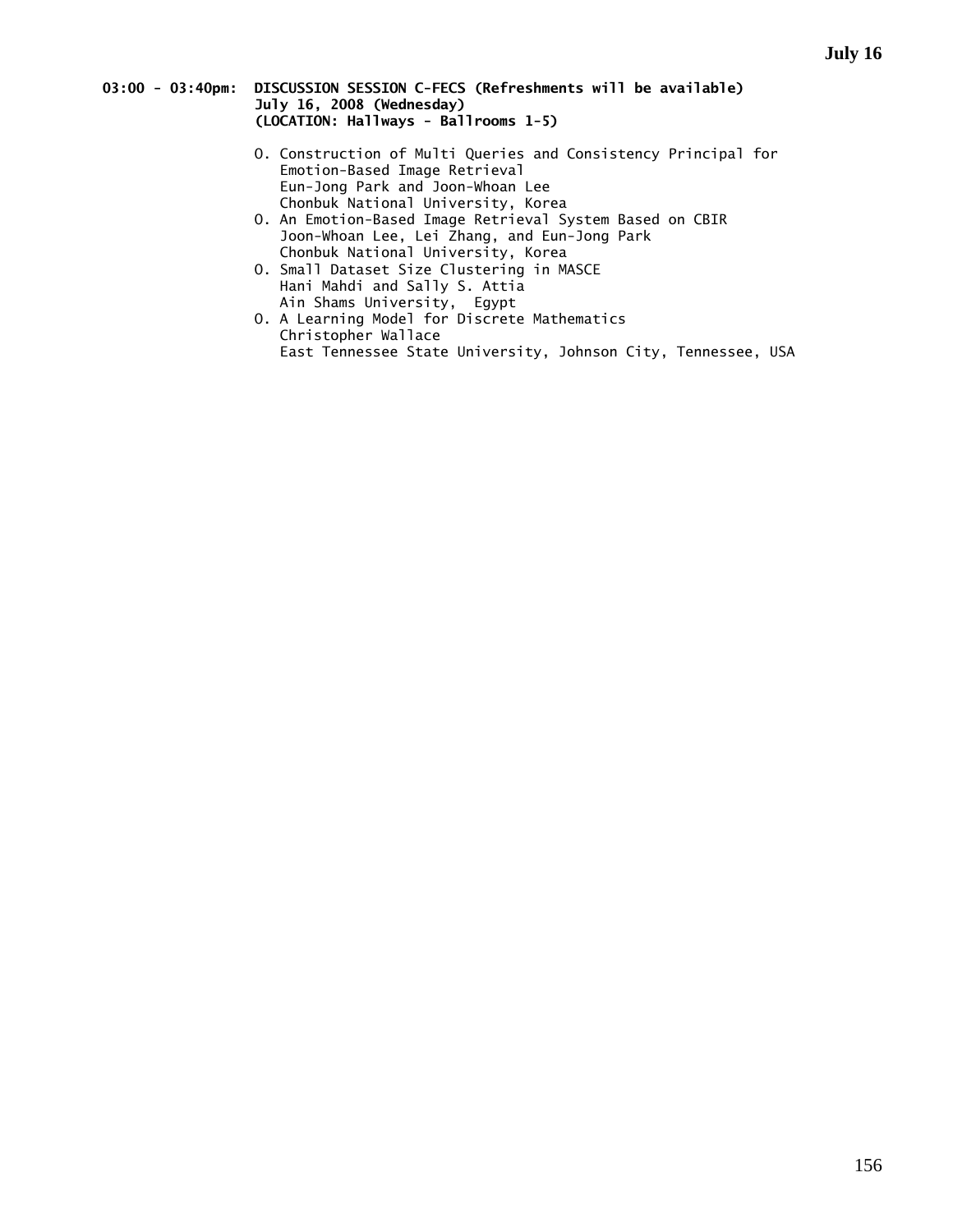- **SESSION 9-FECS: UNDERGRADUATE STUDIES Chair: Steele A. Russell, Southeastern Louisiana University, USA July 16, 2008 (Wednesday); 03:40pm - 06:00pm (LOCATION: Platinum Room)**
- 03:40 04:00pm: Reflections on a Mentoring Experience in an Undergraduate Computing Course at ? University Iwona Miliszewska, Anne Venables, and Grace Tan Victoria University, Melbourne, Australia
- 04:00 04:20pm: A Framework for Revitalizing Undergraduate Computer Science Kevin Daimi University of Detroit Mercy, Detroit, Michigan, USA
- 04:20 04:40pm: Pilot Studies on Teaching of Multimedia Technology for Undergraduate Jiaoqing Mo and Zhiyun Chen East China Normal University, Shanghai, P. R. China
- 04:40 05:00pm: FREE SLOT
- 05:00 05:20pm: Challenge for Programming Language Learning Objects Ion Mierlus Mazilu Technical University of Civil Engineering, Bucharest
- 05:20 05:40pm: FREE SLOT
- 05:40 06:00pm: Predicting Success in the Computer Science Degree Using ROC Analysis Arturo Fornes, Jose A. Conejero, Antonio Molina, Antonio Perez, Eduardo Vendrell, Andres Terrasa, and Emilio Sanchis Universidad Politecnica de Valencia, Spain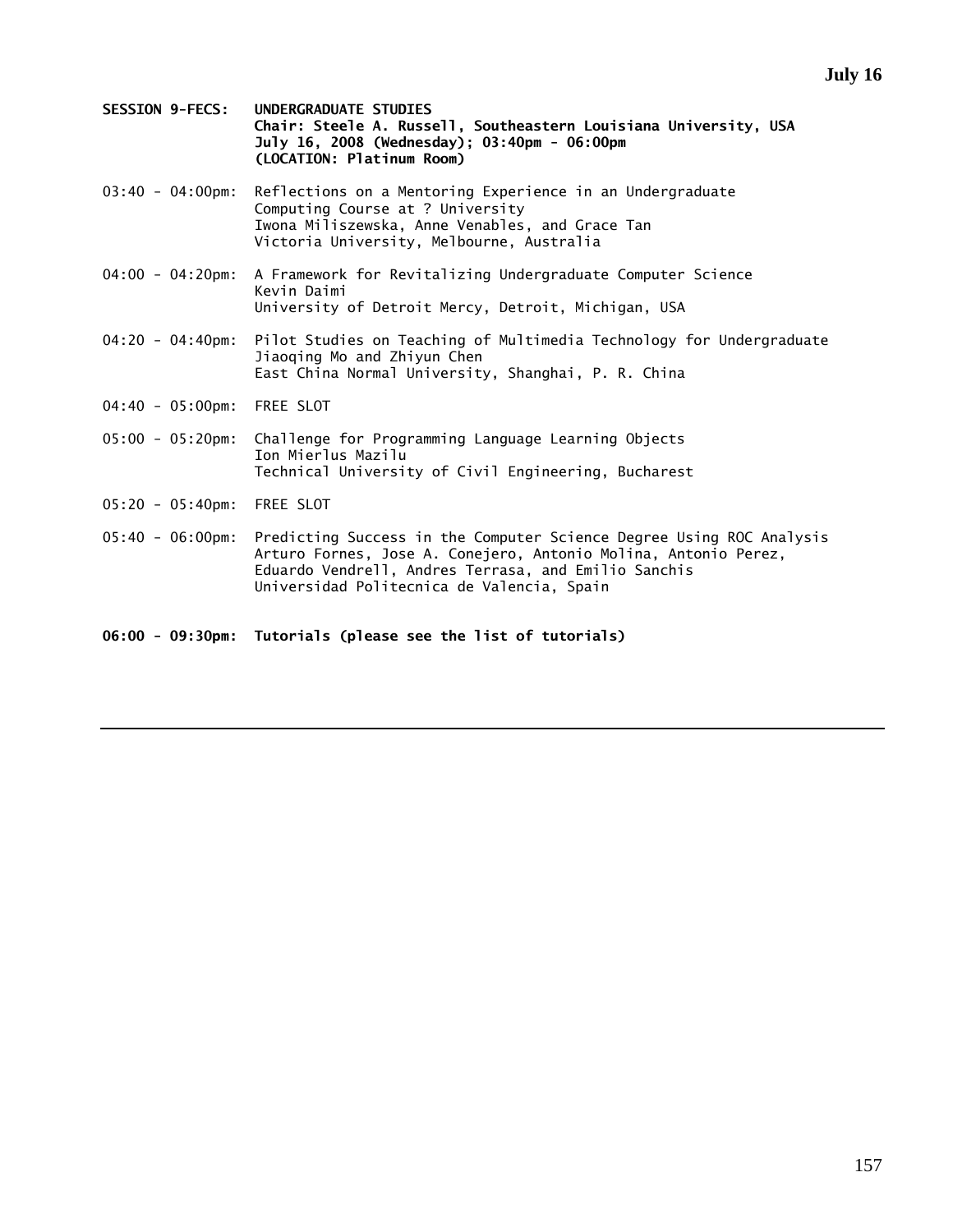- **SESSION 10-FECS: TEACHING STRATEGIES Chair: Prof. Boleslaw Mikolajczak, University of Massachusetts Dartmouth, USA July 17, 2008 (Thursday); 08:00am - 10:20am (LOCATION: Platinum Room)**
- 08:00 08:20am: Teaching Strategies in Large Class Programming Courses Justin Brown and Greg Baatard Edith Cowan University, Perth, WA, Australia
- 08:20 08:40am: Improving Teaching by Integrating Real-time Feedback Through Clickers into Class Video Recording Taira Nakajima Tohoku University, Japan
- 08:40 09:00am: Teaching Programming as a Process Anastasia Tircuit Seton Hill University, USA
- 09:00 09:20am: Petri Nets Across Graduate Computer Science Curriculum Boleslaw Mikolajczak University of Massachusetts Dartmouth, Massachusetts, USA; Polish-Japanese School of Information Technology, Warsaw, Poland
- 09:20 09:40am: Integration of the Algorithmic and OO Approaches in the Curriculum Mathias Fonkam and Felix Bollou School of Information Technology & Communication, Nigeria
- 09:40 10:00am: Role Playing in Advanced Internet Susan Loveland Adams State College, Alamosa, Colorado, USA
- 10:00 10:20am: Importance of Service Learning in Electrical and Information Engineering Education Andrew Nafalski and Ozdemir Gol University of South Australia, Mawson Lakes, South Australia
- **10:20 10:40am: BREAK**
- **10:40 11:40am: During this period, FECS'08 attendees are encouraged to participate in sessions belonging to SERP'08, MSV'08, CGVR'08, ICOMP'08, SWWS'08, SAM'08, EEE'08, or FCS'08. These sessions discuss topics that overlap the scope of FECS'08.**
- **11:40a 12:40p: LUNCH (On Your Own)**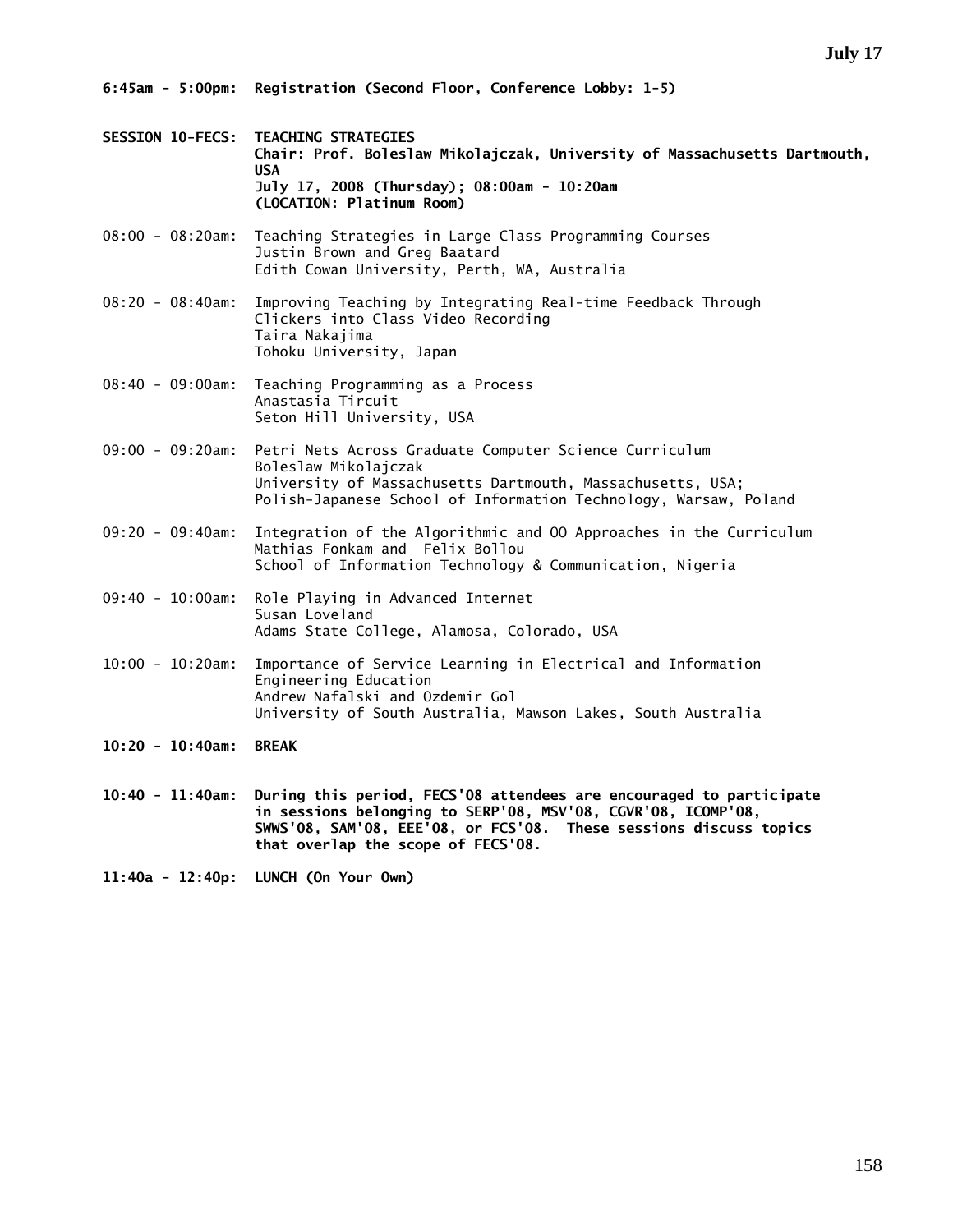- **SESSION 11-FECS: EDUCATION AND THE WEB Chair: Prof. Andrew Nafalski, University of South Australia, Australia July 17, 2008 (Thursday); 12:40pm - 01:20pm (LOCATION: Platinum Room)**
- 12:40 01:00pm: Creating Wiki Communities in Blended Learning Environment and the Creation of the Moodle New Wiki Marc Alier Universitat Politecnica de Catalunya, Spain
- 01:00 01:20pm: Assessment Practices for Mixed Mode Delivery of Web Programming Topics: Increasing Learning and Reducing Cheating Justin Brown Edith Cowan University, Perth, Western Australia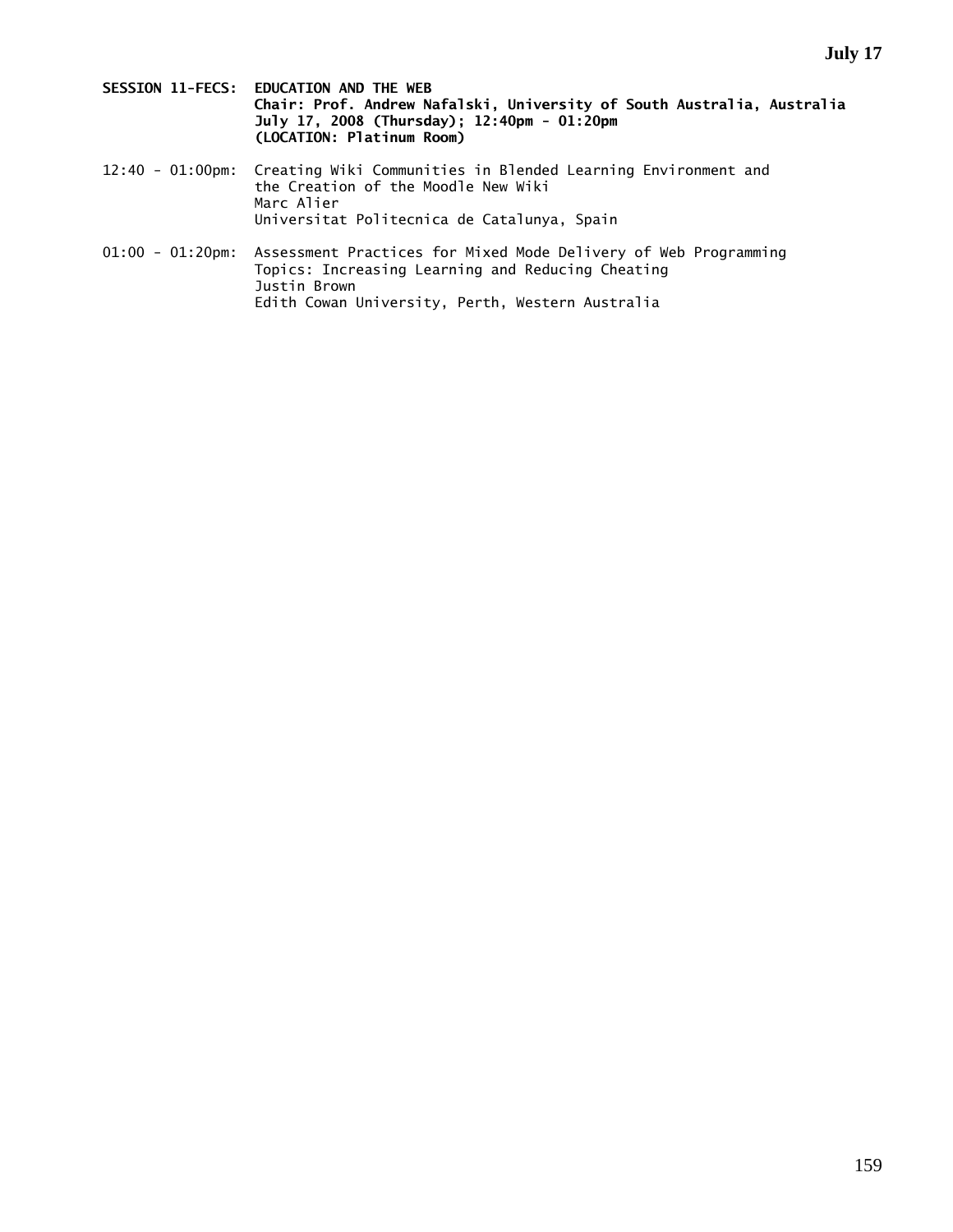**SESSION 12-FECS: TOOLS AND EMULATORS Chair: Dr. Daren Wilcox, Southern Polytechnic State University, USA July 17, 2008 (Thursday); 01:20pm - 03:00pm (LOCATION: Platinum Room)** 

01:20 - 01:40pm: The Radar-Graphic Phoneme Learning System Yun-Long Lay, Minder Chen, Chern-Sheng Lin, and Hui-Jen Yang National Chin-Yi University of Technology, Taiwan; George Mason University, Fairfax, Virginia, USA; Feng Chia University, Taiwan

- 01:40 02:00pm: Remote Laboratory for Inspection of Silicon Wafer Aaron Mohtar, Zorica Nedic, and Jan Machotka University of South Australia, Australia
- 02:00 02:20pm: Role of Simulation in the Study of Electromagnetism Ozdemir Gol and Andrew Nafalski University of South Australia, Mawson Lakes, South Australia
- 02:20 02:40pm: Department of Mathematics and Computer Science The Synthesis of Mathematical Foundations with Real World Applications in Computer Science Education Igor Balsim and Elie Feder KBCC, City University of New York, New York, USA
- 02:40 03:00pm: Adapter for 8051 Emulation Using the C8051F360 and USB ToolStick Gerd W. Wostenkuhler and Daren R. Wilcox Southern Polytechnic State University, Marietta, Georgia, USA; Hochschule Harz, University of Applied Studies & Research, Germany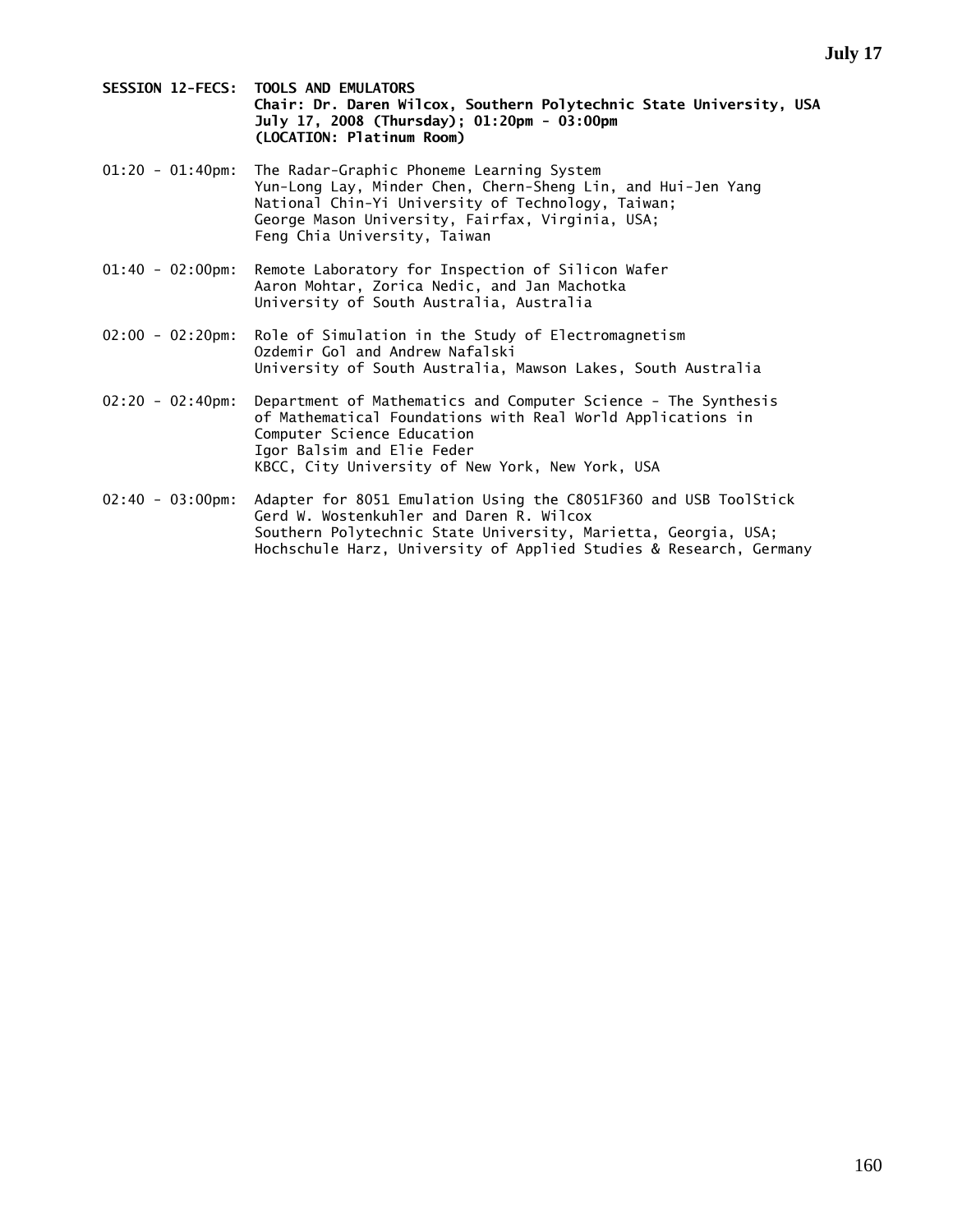## **03:00 - 03:40pm: DISCUSSION SESSION D-FECS (Refreshments will be available) July 17, 2008 (Thursday) (LOCATION: Hallways - Ballrooms 1-5)**

- O. The High Price of High Technology Donald B. Hodges and Jongwook Woo California State University, USA
- O. Design Of Personal Record Software Okonigene R.E., Ighalo G.I., and Ogbeifun E. Ambrose Alli University, Nigeria
- O. Another Take on the Introductory Computer Science Course Timothy S. Meyer Edinboro University of Pennsylvania, USA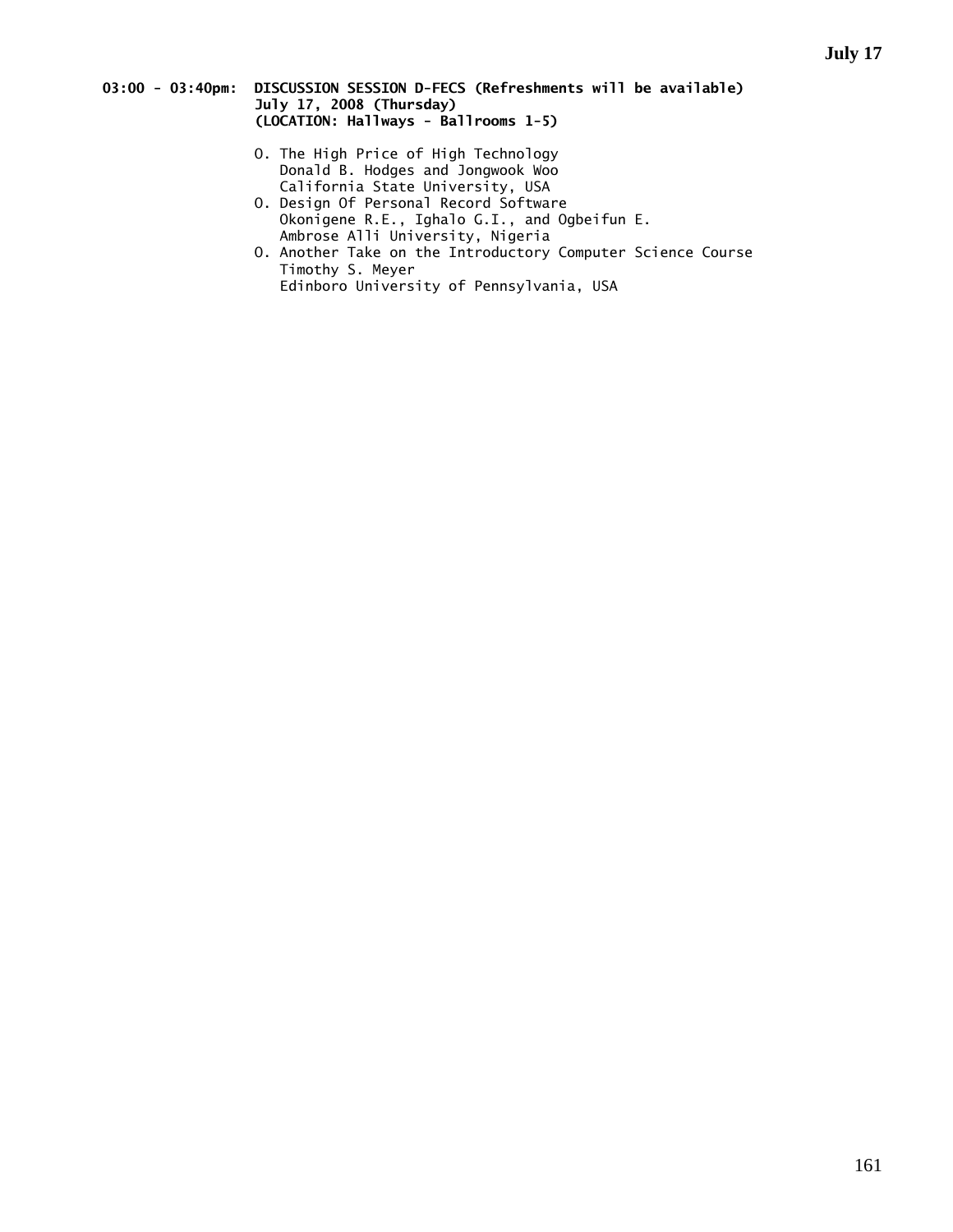- **SESSION 13-FECS: GAME PROGRAMMING AND VIRTUAL WORLDS Chairs: Dr. Timothy S. Meyer and Dr. Mathias Fonkam Edinboro University of Pennsylvania, USA American University of Nigeria, Yola, Nigeria July 17, 2008 (Thursday); 03:40pm - 04:40pm (LOCATION: Platinum Room)**
- 03:40 04:00pm: Google Earth as a Decision Support System for Targeting College Admissions Drives Leonidas Deligiannidis, Michael Werner, and john Russo Wentworth Institute of Technology, Boston, MA, USA
- 04:00 04:20pm: Recruiting Students to Computer Science Program via Online Games Nasser Tadayon, Ramin Tadayon, and Manghui Tu Arizona State University, USA
- 04:20 04:40pm: Real Currency Economies: Using Real Money in Virtual Words Billy Harris and Andy Novobilski University of Tennessee at Chattanooga, USA
- **04:40 06:00pm: During this period, FECS'08 attendees are encouraged to participate in sessions belonging to SERP'08, MSV'08, CGVR'08, ICOMP'08, SWWS'08, SAM'08, EEE'08, or FCS'08. These sessions discuss topics that overlap the scope of FECS'08.**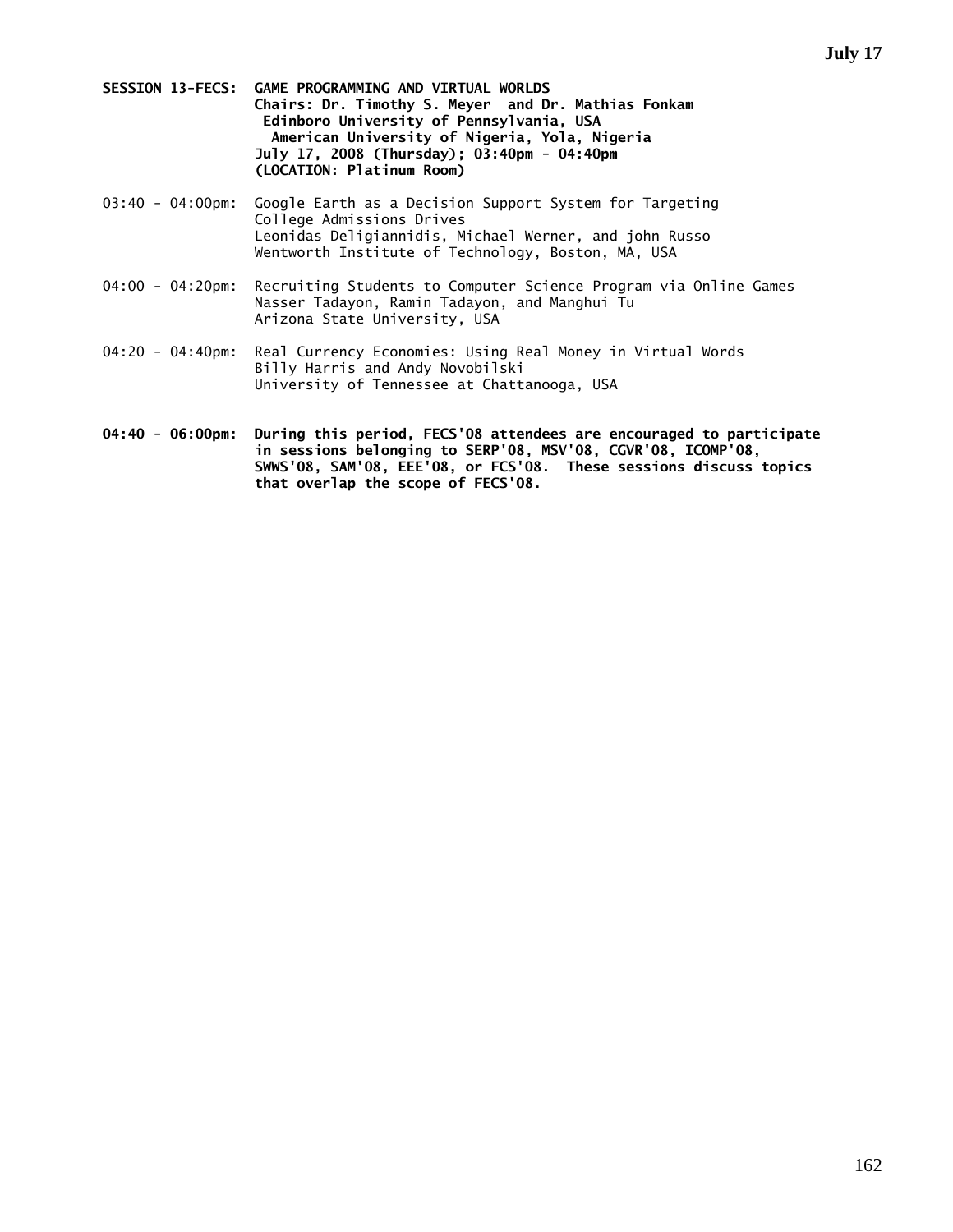# **GCA'08 CONFERENCE SCHEDULE**

# **The 2008 International Conference on Grid Computing and Applications**

Monte Carlo Resort, Las Vegas, Nevada, July 14-17, 2008

# **Note 1:**

*There are a number of other sessions (not listed as part of GCA'08 schedule) that are of significant interest to GCA conference participants (sessions belonging to other joint conferences in this event.) Therefore, you are encouraged to also check the schedules for other joint conferences. In particular, some sessions in PDPTA'08, CDES'08, ICOMP'08, SWWS'08, SAM'08, IKE'08, EEE'08, FECS'08, and CIC'08, discuss topics that are within the scope of GCA; these have been scheduled so that GCA attendees can also participate in them.* 

## **Note 2:**

*Each conference is divided into a number of topical sessions. These sessions are not necessarily scheduled in the same room/location. Therefore, conference attendees are to check the location of the session(s) they wish to attend - The conference room numbers appear in this document.* 

**July 13** 

**03:00 - 09:00pm: REGISTRATION (Second Floor, Conference Lobby; 1-5)**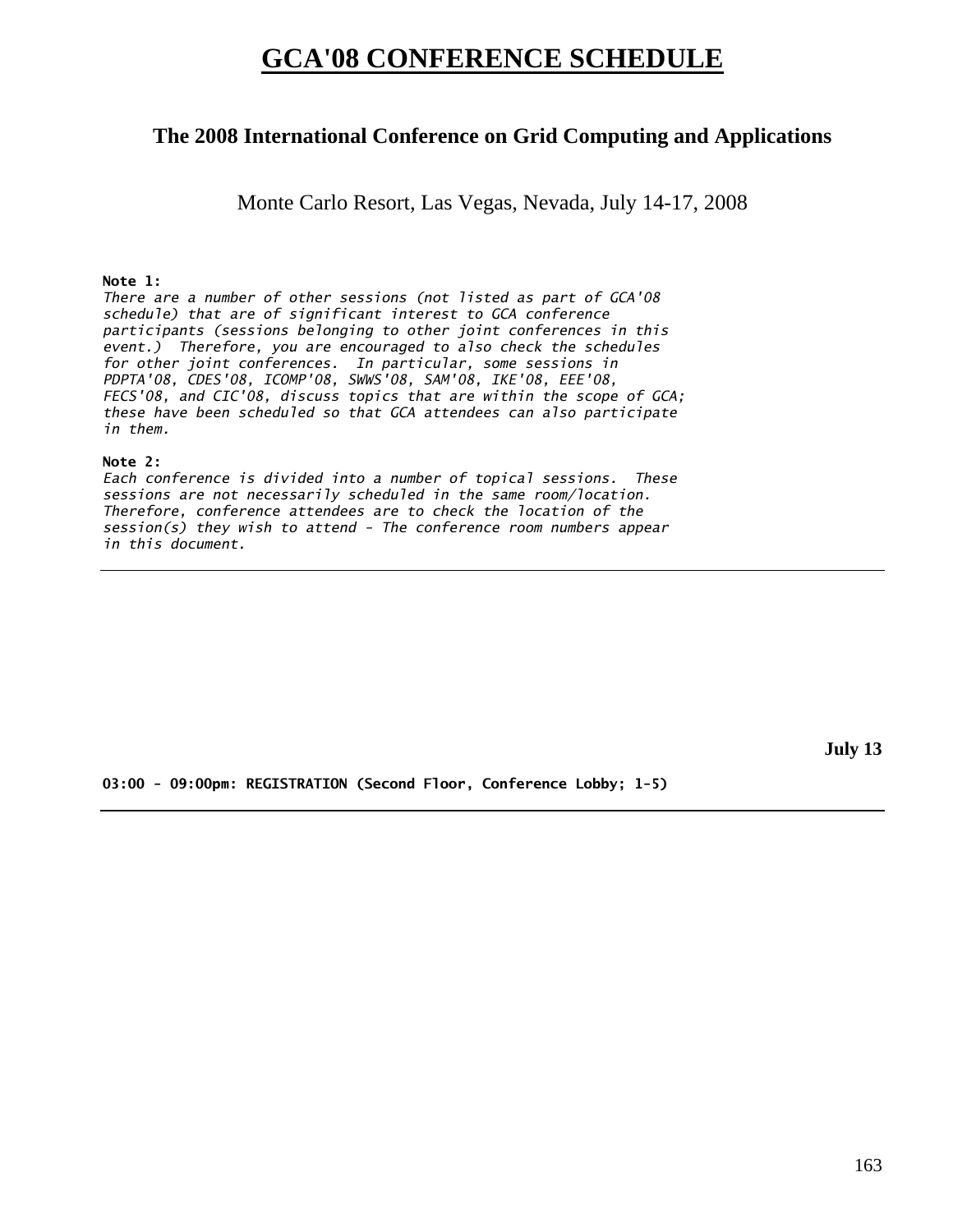- **08:30 08:45am: WORLDCOMP'08 Opening Remarks Prof. Hamid R. Arabnia (General Chair & Coordinator) University of Georgia, Georgia, USA (LOCATION: Lance Burton Theater)**
- **08:45 09:35am: Keynote Lecture 1: The Parallel Computing Landscape: A Berkeley View 2.0 Prof. David A. Patterson Pardee Prof. of CS; Director, RAD Lab & Par Lab; Past President, ACM; Member, National Academy of Engineering; Member, National Academy of Sciences; Fellow of IEEE, ACM, & AAAS; University of California at Berkeley. (LOCATION: Lance Burton Theater)**
- **09:40 10:25am: Keynote Lecture 2: Searching in the "Real World" Prof. Ophir Frieder The Royden B. Davis, SJ, Chair in Interdisciplinary Studies at Georgetown University; IITRI Chair Professor of CS at Illinois Institute of Technology; Director, Information Retrieval lab; Fellow of IEEE, ACM, and AAAS (LOCATION: Lance Burton Theater)**
- **10:30 11:15am: Keynote Lecture 3: Achieving your Dreams Anousheh Ansari CEO, Chairman and Co-founder of Prodea Systems, Inc., USA; Space Ambassador (LOCATION: Lance Burton Theater)**
- **11:15a 12:00p: Keynote Lecture 4: Dimensions in Reconfigurable Computing: A New Wave in Electronic System Designs Chris Phillips Vice President of Engineering at ElementCXI, USA (LOCATION: Lance Burton Theater)**
- **12:00 02:00pm: LUNCH (On Your Own)**
- **02:00 04:00pm: During this period, GCA'08 attendees are encouraged to participate in sessions belonging to PDPTA'08, CDES'08, ICOMP'08, SWWS'08, SAM'08, IKE'08, EEE'08, FECS'08, or CIC'08. These sessions discuss topics that overlap the scope of GCA'08.**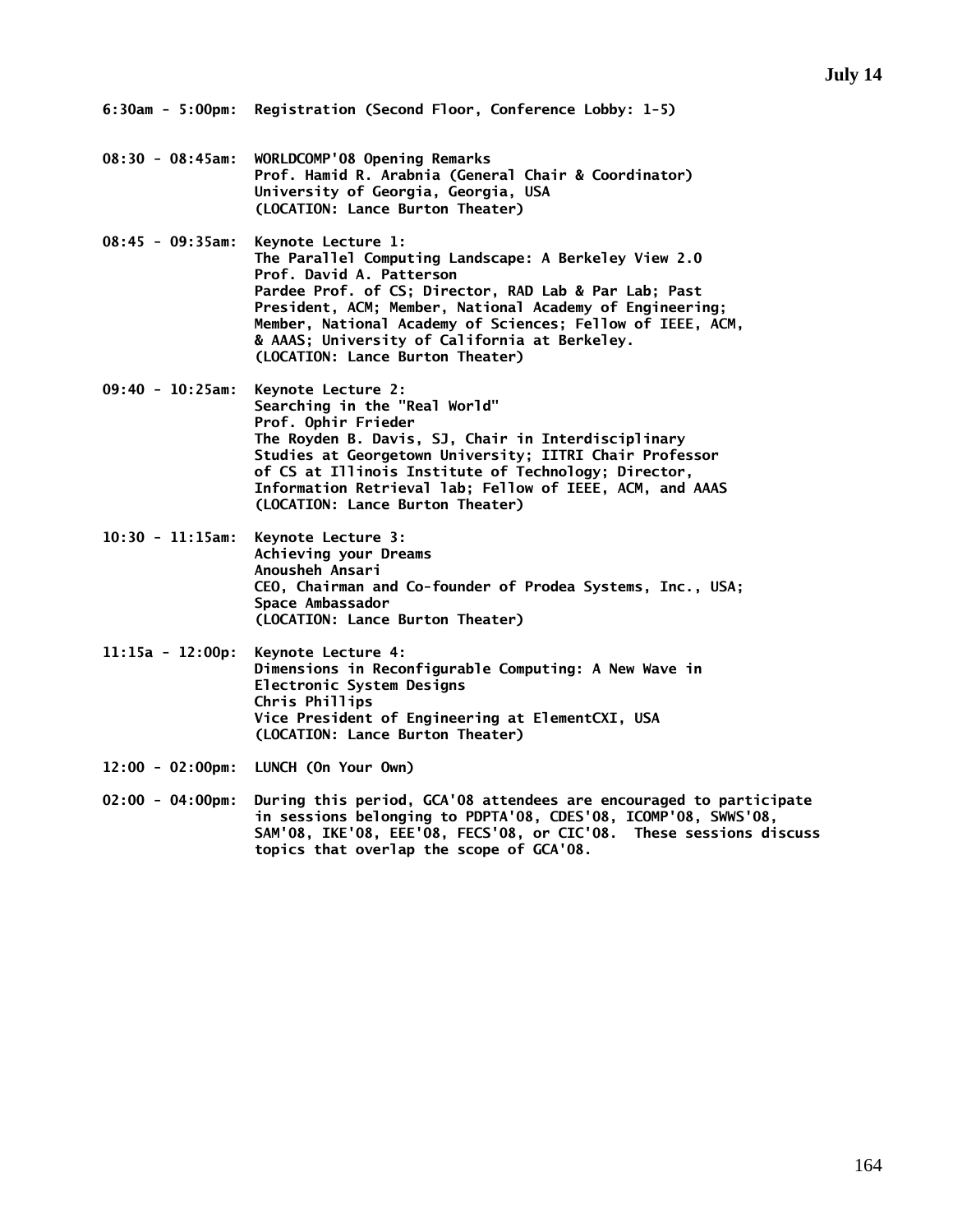- **SESSION 1-GCA: GRID SERVICES, SCHEDULING, AND RESOURCE MANAGEMENT + RELATED ISSUES Chair: Dr. Lalit Kumar Awasthi, National Institute of Technology, India July 14, 2008 (Monday); 04:00pm - 06:40pm (LOCATION: Silver Room)**
- 04:00 04:20pm: Network-aware Peer-to-Peer Based Grid Inter-Domain Scheduling Agustin Caminero, Omer Rana, Blanca Caminero, and Carmen Carrion The University of Castilla La Mancha, Albacete, Spain; Cardiff School of Computer Science, Cardiff, UK
- 04:20 04:40pm: Using a Web-based Framework to Manage Grid Deployments George Oikonomou and Theodore Apostolopoulos Athens University of Economics and Business, Greece
- 04:40 05:00pm: A QoS Guided Workflow Scheduling Algorithm for the Grid Fangpeng Dong Queen's University, Kingston, ON, Canada
- 05:00 05:20pm: A Grid Resource Broker with Dynamic Loading Prediction Scheduling Algorithm in Grid Computing Environment Yi-Lun Pan, Chang-Hsing Wu, and Weicheng Huang National Center High-performance Computing, Hsinchu, Taiwan
- 05:20 05:40pm: Measurement of Services for Performance Evaluation Niko Zenker and Martin Kunz Otto-von-Guericke Univeristt Magdeburg, Germany
- 05:40 06:00pm: Experience in Testing the Grid based Workload Management System of a LHC Experiment V. Miccio, A. Fanfani, D. Spiga, M. Cinquilli, G. Codispoti, F. Fanzago, F. Farina, S. Lacaprara, E. Vaandering, A. Sciab, S. Belforte CERN / University of Bologna
- 06:00 06:20pm: Auction Algorithms for Resource Management with Grouping of Gridlets in Grid Environment G. P. Bhole and Dhadiwal Gaurav T.
- 06:20 06:40pm: Implementation of Enhanced Reflective Meta Object to Address Issues Related to Contractual Resource Sharing within Ad-hoc Grid Environments Syed Alam, Norlaily Yaacob, and Anthony Godwin Coventry University, Coventry, UK
- **06:00 09:00pm: Tutorials (please see the list of tutorials)**
- **09:10 11:30pm: CONFERENCE RECEPTION DINNER & BANQUET KEYNOTE July 14 (Monday) High Performance Computing and Computational Intelligence: Link to the Translational Medicine and Personalized Healthcare Dr. Jack Y. Yang and Dr. Mary Qu Yang Harvard University, Massachusetts, USA and National Human Genome Research Institute, NIH, Bethesda, USA (LOCATION: Ballrooms 1-5)**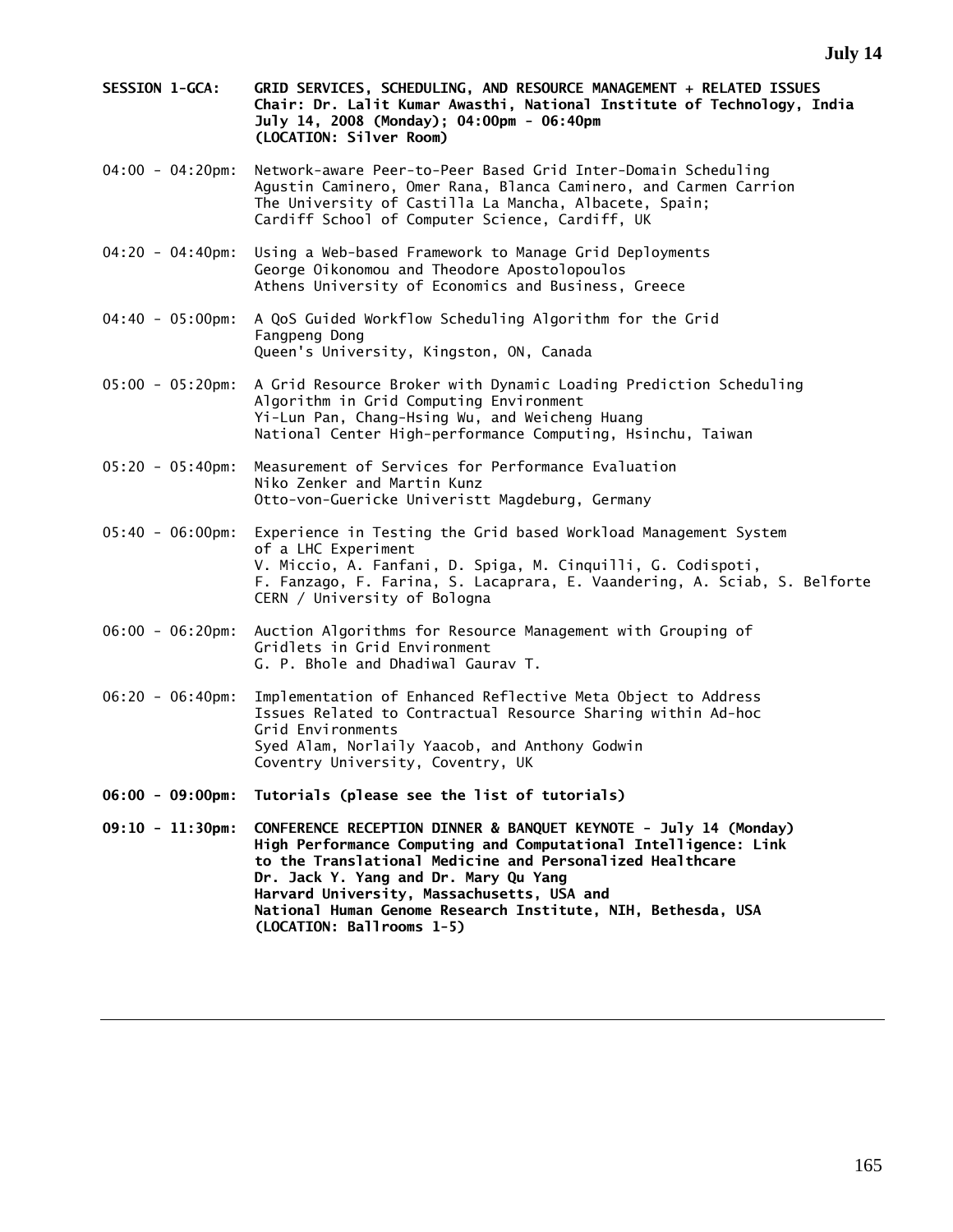- **08:00 10:20am: During this period, GCA'08 attendees are encouraged to participate in sessions belonging to PDPTA'08, CDES'08, ICOMP'08, SWWS'08, SAM'08, IKE'08, EEE'08, FECS'08, or CIC'08. These sessions discuss topics that overlap the scope of GCA'08.**
- **SESSION 2-GCA: SECURITY AND RELIABILITY ISSUES + MONITORING STRATEGIES Chair: Prof. Babak Akhgar, Sheffield Hallam University, UK July 15, 2008 (Tuesday); 10:20am - 11:00am (LOCATION: Silver Room)**
- 10:20 10:40am: A Novel Proxy Certificate Issuance on Grid Portal Without Using MyProxy Ng Kang Siong, Sea Chong Seak, Galoh Rashidah Haron, Tan Fui Bee, and Azhar Abu Talib Cyberspace Security Center, MIMOS Berhad Tech. Park Malaysia, Malaysia
- 10:40 11:00am: "Secure Thyself": Securing Individual Peers in Collaborative Peer-to-Peer Environments Ankur Gupta and Lalit K. Awasthi Model Institute of Engineering and Technology, India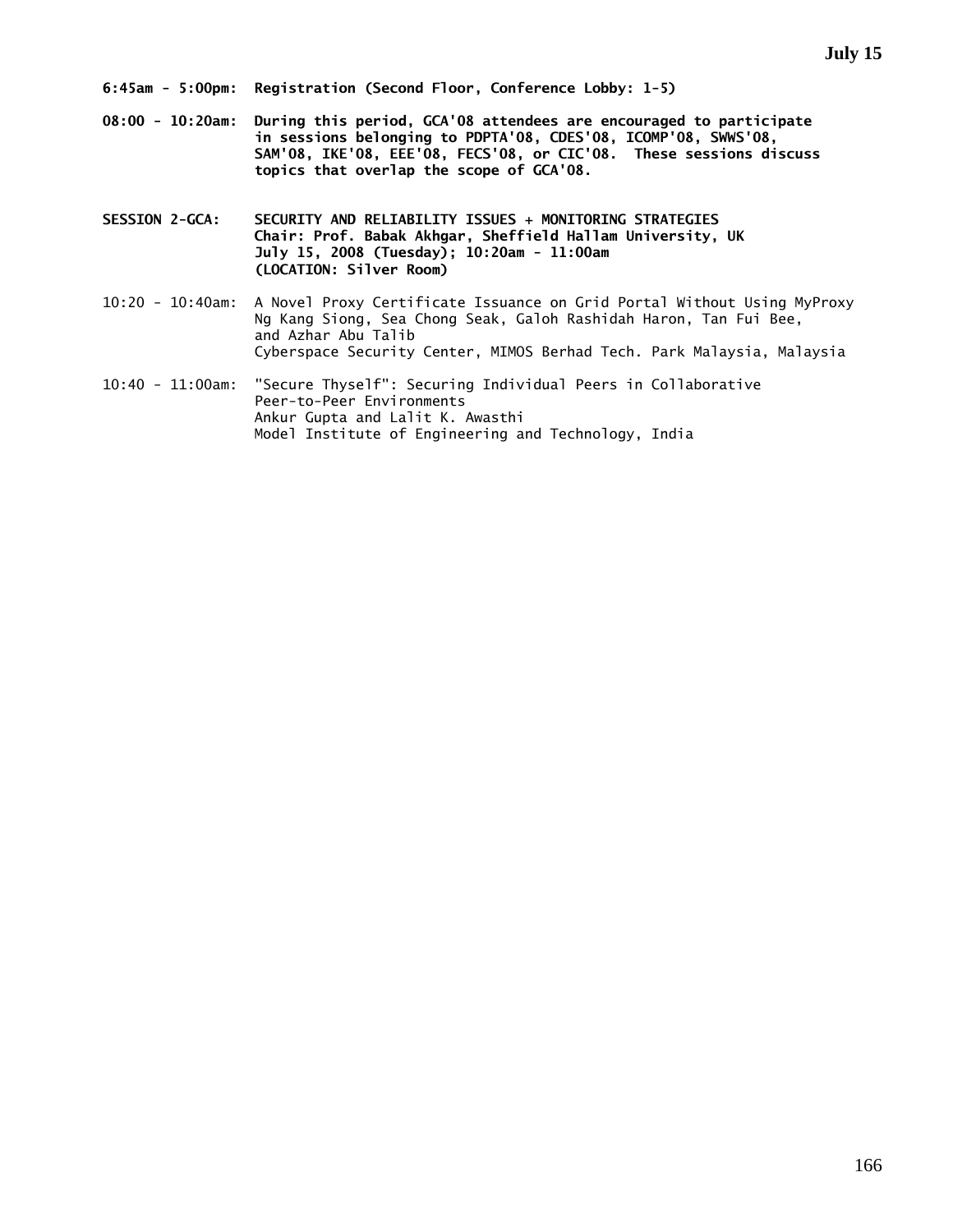- **SESSION 3-GCA: GRID COMPUTING APPLICATIONS + ALGORITHMS Chair: Dr. Xinlian Liu, Hood College, Frederick, Maryland, USA July 15, 2008 (Tuesday); 11:00am - 12:40pm (LOCATION: Silver Room)**
- 11:00 11:20am: Rapid Prototyping Capabilities for Conducting Research of Sun-Earth System T. Haupt, A. Kalyanasundaram, and I. Zhuk Mississippi State University, USA
- 11:20 11:40am: The PS3 Grid-Resource Model Martin Rehr and Brian Vinter University of Copenhagen, Denmark
- 11:40 12:00pm: Numerical Computational Solution of Fredholm Integral Equations of the Second Kind by Using Multiwavelet K. Maleknejad, T. Lotfi, and K. Nouri Iran University of Science and Technology, Tehran, Iran; I.A.U.H., Hamadan, Iran
- 12:00 12:20pm: A Grid-Based Context-Aware Recommender System for Mobile Healthcare Applications Mohammad Mehedi Hassan, Ki-moon Choi, and Eui-Nam Huh Kyung Hee University, Korea
- 12:20 12:40pm: The Effect of Sub Communities in a Community-Based Peer-to-Peer Model Based on Social Networks Amir Modarresi, Ali B. Mamat, Hamidah Ibrahim and Norwati Mustapha University Putra Malaysia, Malaysia
- **12:40 02:00pm: LUNCH (On Your Own)**
- **02:00 03:00pm: During this period, GCA'08 attendees are encouraged to participate in sessions belonging to PDPTA'08, CDES'08, ICOMP'08, SWWS'08, SAM'08, IKE'08, EEE'08, FECS'08, or CIC'08. These sessions discuss topics that overlap the scope of GCA'08.**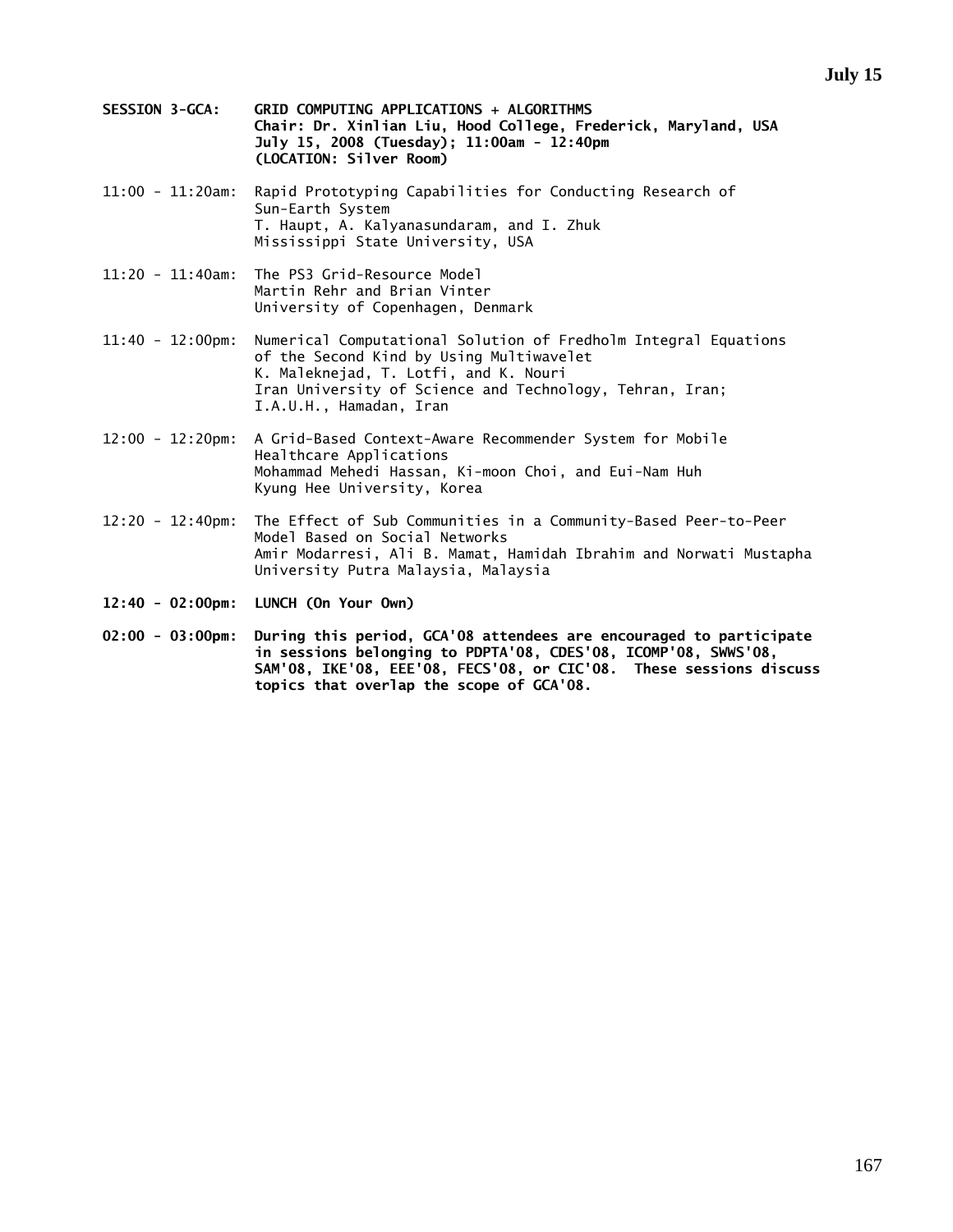### **03:00 - 03:40pm: DISCUSSION SESSION A-GCA (Refreshments will be available) July 15, 2008 (Tuesday) (LOCATION: Hallways - Ballrooms 1-5)**

- O. Overbooking in Planning Based Scheduling Systems Georg Birkenheuer, Matthias Hovestadt, Odej Kao, and Kerstin Voss Universitat Paderborn, Germany
- **03:40 06:00pm: During this period, GCA'08 attendees are encouraged to participate in sessions belonging to PDPTA'08, CDES'08, ICOMP'08, SWWS'08, SAM'08, IKE'08, EEE'08, FECS'08, or CIC'08. These sessions discuss topics that overlap the scope of GCA'08.**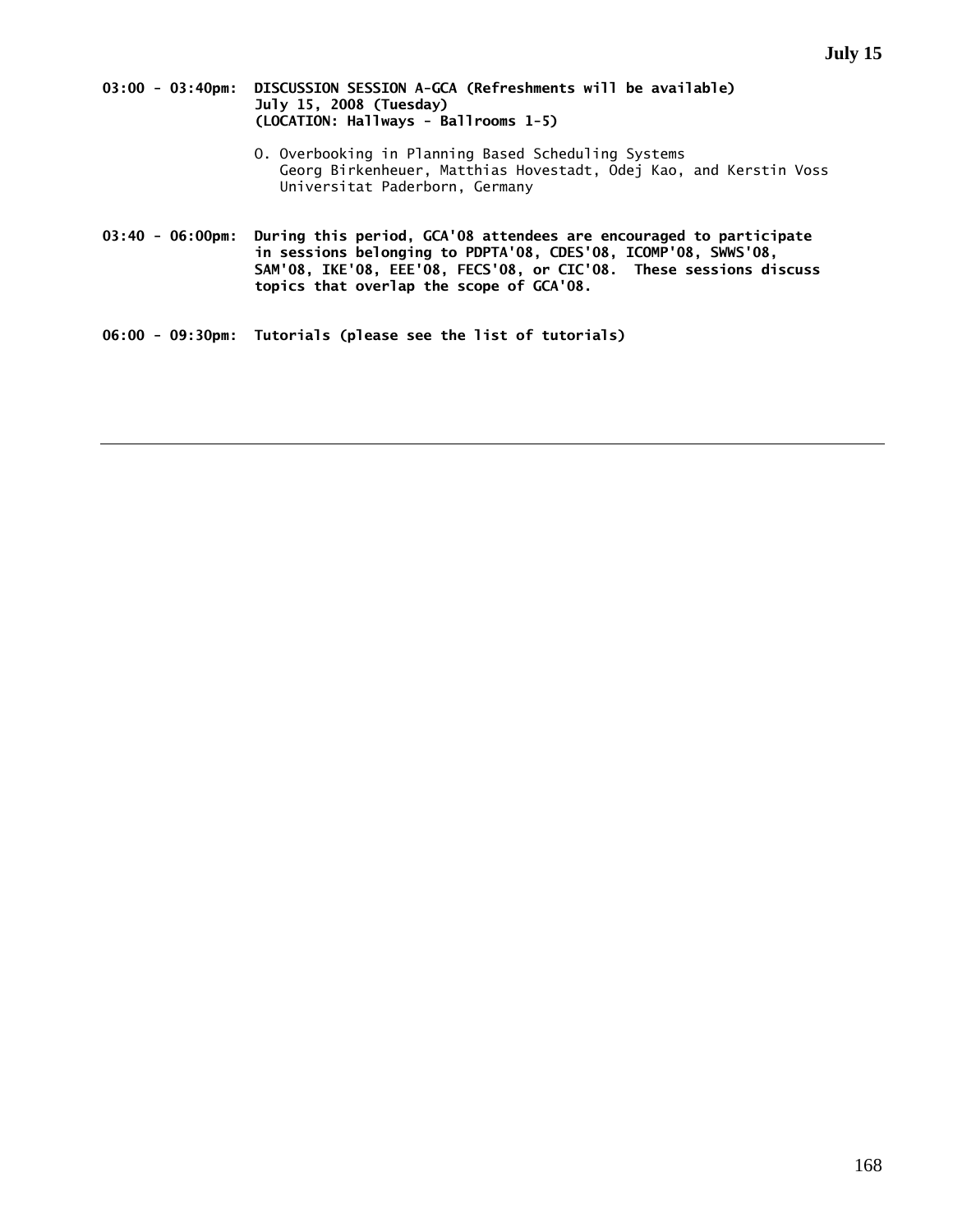- **SESSION 4-GCA: GRID UTILITIES, SYSTEMS, TOOLS, AND ARCHITECTURES Chair: Dr. Xinlian Liu, Hood College, Frederick, Maryland, USA July 16, 2008 (Wednesday); 08:00am - 10:40am (LOCATION: Silver Room)**
- 08:00 08:20am: Grid-Enabling Complex System Applications with QosCosGrid: An Architectural Perspective Valentin Kravtsov, Assaf Schuster, David Carmeli, Krzysztof Kurowski, and Werner Dubitzky Technion - Israel Institute of Technology, Haifa, Israel; Poznan Supercomputing and Networking Center, Poland; Univ. of Queensland, Australia; Univ. of Ulster, Northern Ireland
- 08:20 08:40am: The Scientific Byte Code Virtual Machine Rasmus Andersen and Brian Vinter University of Copenhagen, Denmark
- 08:40 09:00am: CRAB: an Application for Distributed Scientific Analysis in Grid Projects D. Spiga, S. Lacaprara, M. Cinquilli, G. Codispoti, M. Corvo, A. Fanfani, F. Fanzagob, F. Farina, V. Miccio, C. Kavka, E. Vaandering University and INFN Perugia, Italy
- 09:00 09:20am: Fuzzy-Based Adaptive Replication Mechanism in Desktop Grid Systems Hong-Soo Kim, Joon-Min Gil, Jae-Hwa Chung, and Soon-Young Joung Korea University, Seoul, Republic of Korea
- 09:20 09:40am: FREE SLOT
- 09:40 10:00am: Optimizing Database Resources on the Grid Celso Henrique Poderoso de Oliveira FIAP - Faculdade de Informatica e Administracao Paulista, Brazil
- 10:00 10:20am: An Efficient Load Balancing Architecture for Peer to Peer Systems Sandeep kumar Samudrala, Guruprasad Khataniar, Brajesh Kumar Shrivastava, Diganta Goswami Indian Institute of Technology Guwahati, India
- 10:20 10:40am: Grid Performance Analysis in a Parallel Environment Y. S. Atmaca, O. Kandara and A. Tan Southern University and A&M College, USA
- **10:40a 03:00p: During this period, GCA'08 attendees are encouraged to participate in sessions belonging to PDPTA'08, CDES'08, ICOMP'08, SWWS'08, SAM'08, IKE'08, EEE'08, FECS'08, or CIC'08. These sessions discuss topics that overlap the scope of GCA'08.**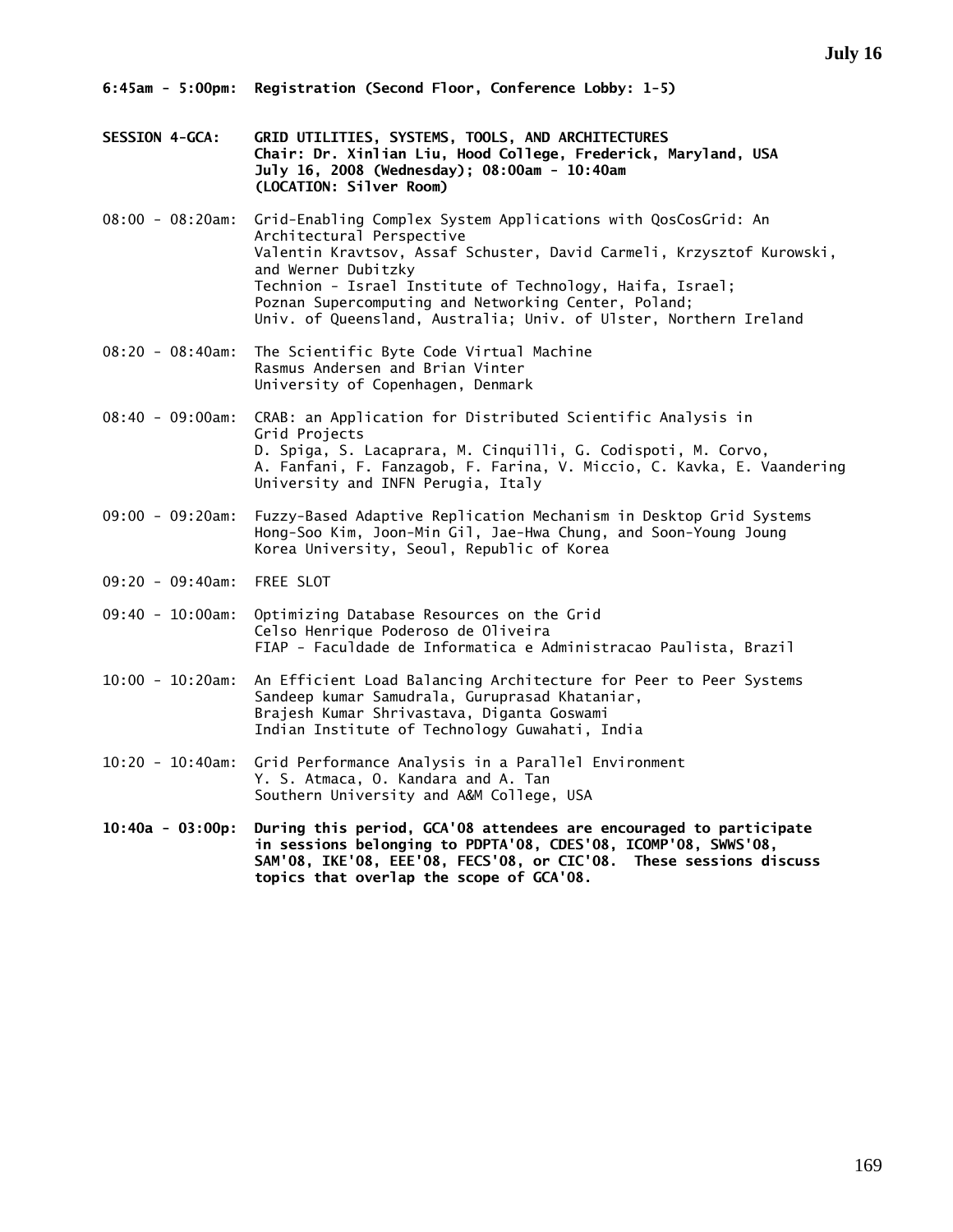### **03:00 - 03:40pm: DISCUSSION SESSION B-GCA (Refreshments will be available) July 16, 2008 (Wednesday) (LOCATION: Hallways - Ballrooms 1-5)**

- O. Realization of an Offer Mechanism for Service Level Agreements in Grids? Dominic Battre, Matthias Hovestadt, and Odej Kao Technische Universitat Berlin, Germany
- O. Germany, Belgium, France, and Back Again: Job Migration Using Globus D. Battre, M. Hovestadt, O. Kao, A. Keller, K. Voss Technische Univ. Berlin, Germany; Univ. of Paderborn, Germany
- O. Development of Grid Service Based Molecular Docking Application HwaMin Lee, DooSoon Park, and HeonChang Yu Soonchunhyang University, Korea; Korea University, Korea
- O. G-BLAST: A Grid Service for BLAST Purushotham Bangalore and Enis Afgan University of Alabama at Birmingham, USA
- **03:40 06:00pm: During this period, GCA'08 attendees are encouraged to participate in sessions belonging to PDPTA'08, CDES'08, ICOMP'08, SWWS'08, SAM'08, IKE'08, EEE'08, FECS'08, or CIC'08. These sessions discuss topics that overlap the scope of GCA'08.**
- **06:00 09:30pm: Tutorials (please see the list of tutorials)**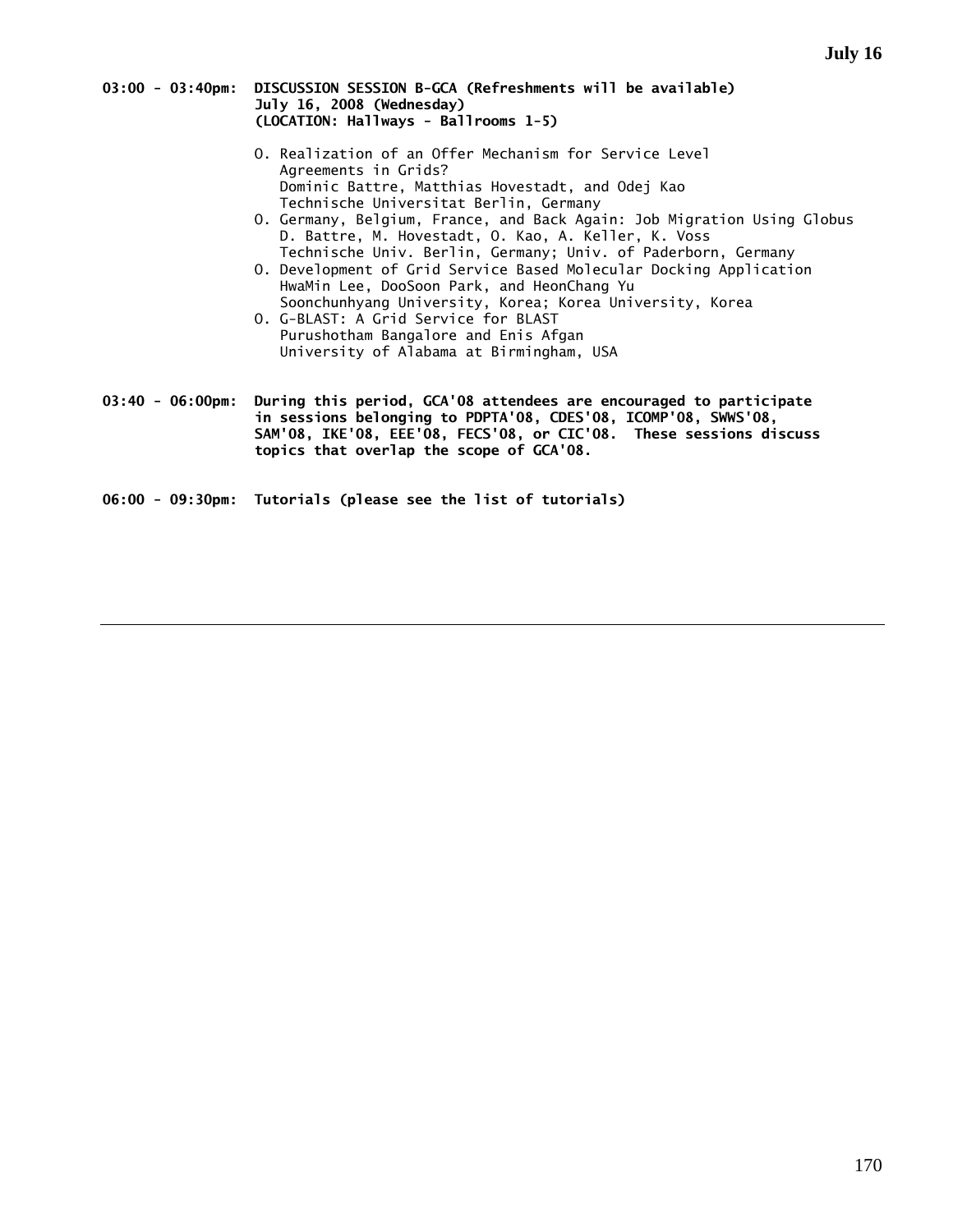**08:00a - 05:00p: During this period, GCA'08 attendees are encouraged to participate in sessions belonging to PDPTA'08, CDES'08, ICOMP'08, SWWS'08, SAM'08, IKE'08, EEE'08, FECS'08, or CIC'08. These sessions discuss topics that overlap the scope of GCA'08.**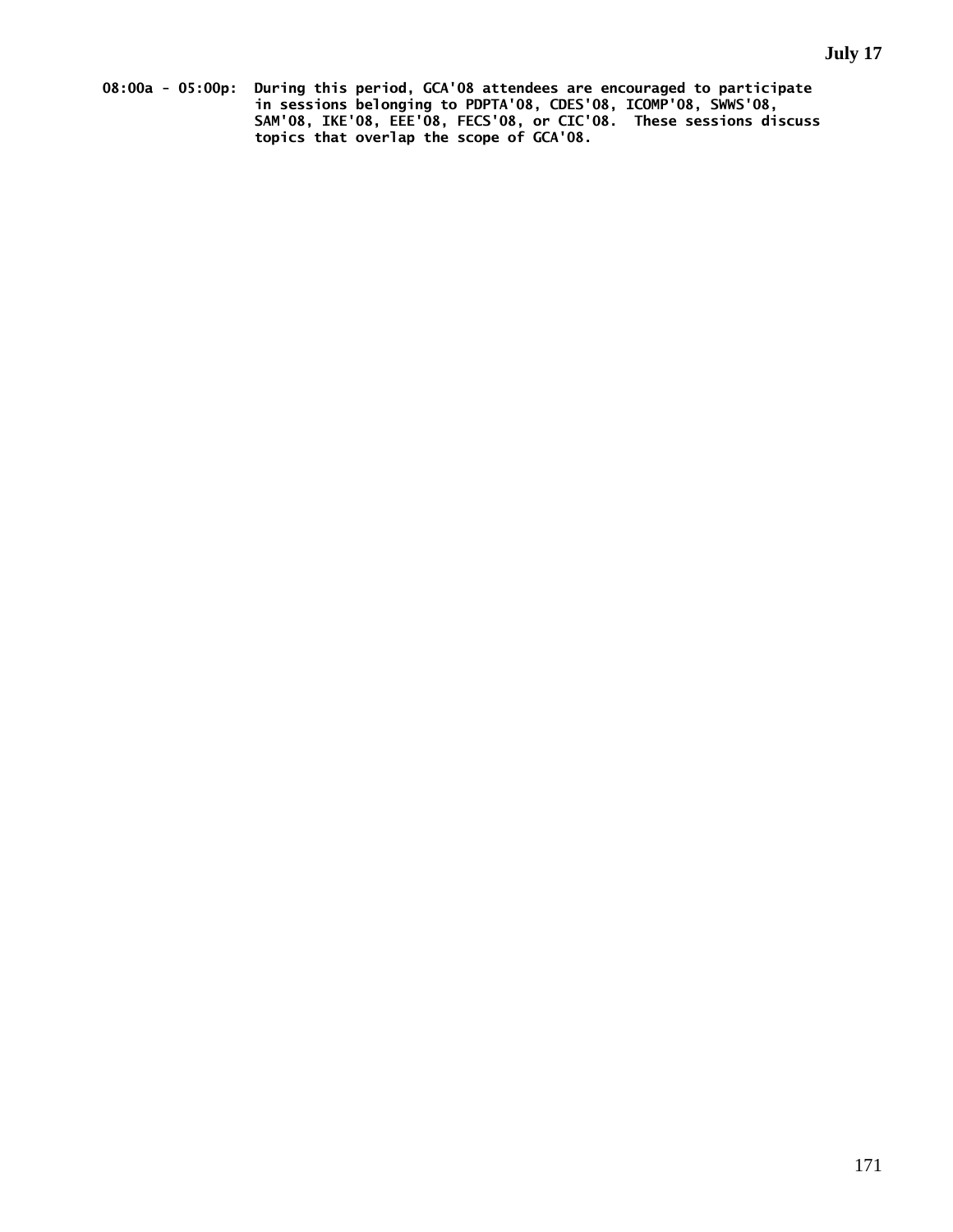# **GEM'08 CONFERENCE SCHEDULE**

# **The 2008 International Conference on Genetic and Evolutionary Methods**

Monte Carlo Resort, Las Vegas, Nevada, July 14-17, 2008

# **Note 1:**

*There are a number of other sessions (not listed as part of GEM'08 schedule) that are of significant interest to GEM conference participants (sessions belonging to other joint conferences in this event.) Therefore, you are encouraged to also check the schedules for other joint conferences. In particular, some sessions in ICAI'08, MLMTA'08, BIOCOMP'08, IPCV'08, SAM'08, DMIN'08, IKE'08, EEE'08, and FECS'08, discuss topics that are within the scope of GEM; these have been scheduled so that GEM attendees can also participate in them.* 

## **Note 2:**

*Each conference is divided into a number of topical sessions. These sessions are not necessarily scheduled in the same room/location. Therefore, conference attendees are to check the location of the session(s) they wish to attend - The conference room numbers appear in this document.* 

**July 13** 

**03:00 - 09:00pm: REGISTRATION (Second Floor, Conference Lobby; 1-5)**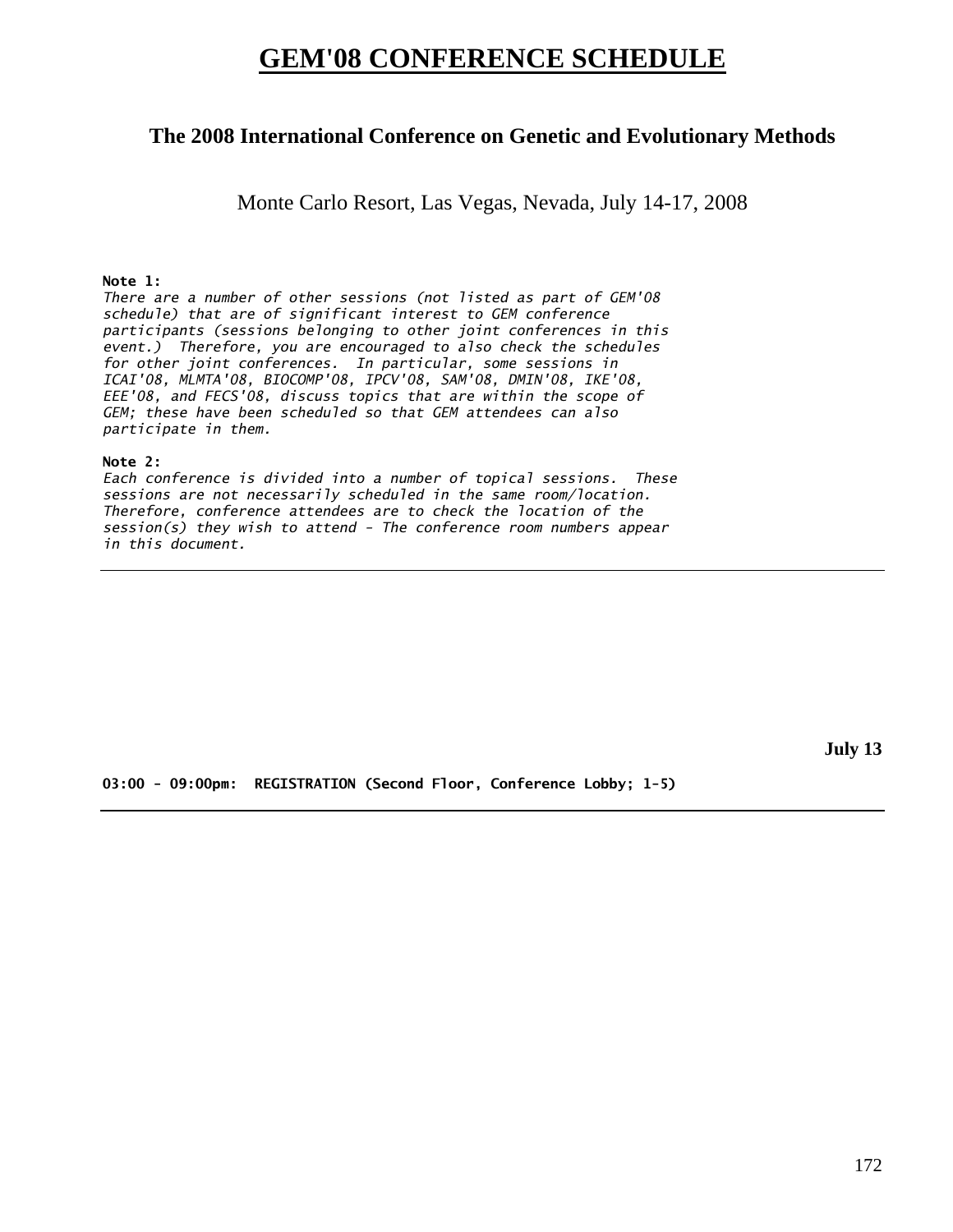- **08:30 08:45am: WORLDCOMP'08 Opening Remarks Prof. Hamid R. Arabnia (General Chair & Coordinator) University of Georgia, Georgia, USA (LOCATION: Lance Burton Theater)**
- **08:45 09:35am: Keynote Lecture 1: The Parallel Computing Landscape: A Berkeley View 2.0 Prof. David A. Patterson Pardee Prof. of CS; Director, RAD Lab & Par Lab; Past President, ACM; Member, National Academy of Engineering; Member, National Academy of Sciences; Fellow of IEEE, ACM, & AAAS; University of California at Berkeley. (LOCATION: Lance Burton Theater)**
- **09:40 10:25am: Keynote Lecture 2: Searching in the "Real World" Prof. Ophir Frieder The Royden B. Davis, SJ, Chair in Interdisciplinary Studies at Georgetown University; IITRI Chair Professor of CS at Illinois Institute of Technology; Director, Information Retrieval lab; Fellow of IEEE, ACM, and AAAS (LOCATION: Lance Burton Theater)**
- **10:30 11:15am: Keynote Lecture 3: Achieving your Dreams Anousheh Ansari CEO, Chairman and Co-founder of Prodea Systems, Inc., USA; Space Ambassador (LOCATION: Lance Burton Theater)**
- **11:15a 12:00p: Keynote Lecture 4: Dimensions in Reconfigurable Computing: A New Wave in Electronic System Designs Chris Phillips Vice President of Engineering at ElementCXI, USA (LOCATION: Lance Burton Theater)**
- **12:00 01:00pm: LUNCH (On Your Own)**
- **01:00 06:00pm: During this period, GEM'08 attendees are encouraged to participate in sessions belonging to ICAI'08, MLMTA'08, BIOCOMP'08, IPCV'08, SAM'08, DMIN'08, IKE'08, EEE'08, or FECS'08. These sessions discuss topics that overlap the scope of GEM'08.**
- **06:00 09:00pm: Tutorials (please see the list of tutorials)**
- **09:10 11:30pm: CONFERENCE RECEPTION DINNER & BANQUET KEYNOTE July 14 (Monday) High Performance Computing and Computational Intelligence: Link to the Translational Medicine and Personalized Healthcare Dr. Jack Y. Yang and Dr. Mary Qu Yang Harvard University, Massachusetts, USA and National Human Genome Research Institute, NIH, Bethesda, USA (LOCATION: Ballrooms 1-5)**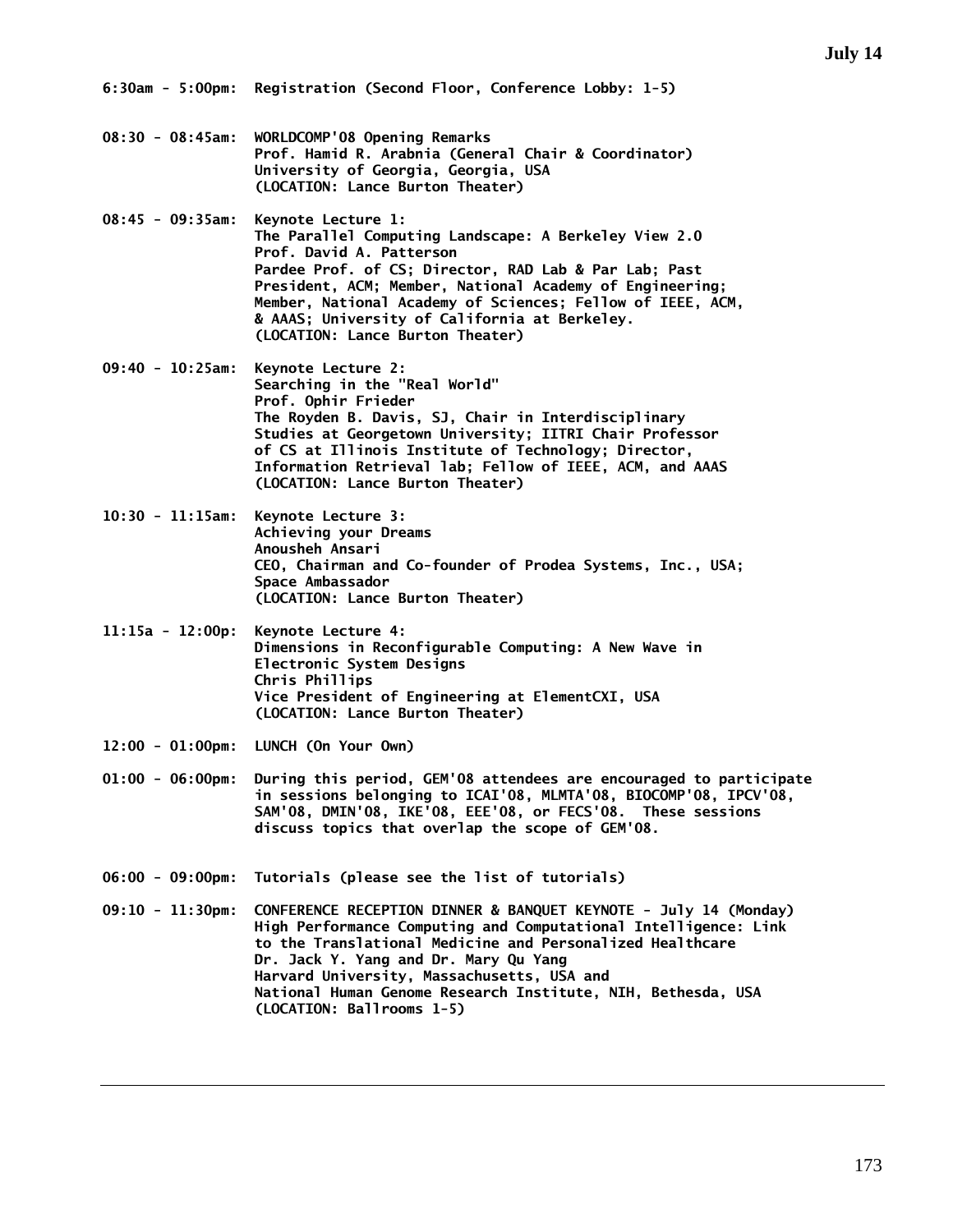**08:00a - 03:00p: During this period, GEM'08 attendees are encouraged to participate in sessions belonging to ICAI'08, MLMTA'08, BIOCOMP'08, IPCV'08, SAM'08, DMIN'08, IKE'08, EEE'08, or FECS'08. These sessions discuss topics that overlap the scope of GEM'08.** 

**03:00 - 03:40pm: DISCUSSION SESSION A-GEM (Refreshments will be available) July 15, 2008 (Tuesday) (LOCATION: Hallways - Ballrooms 1-5)** 

- O. Hybrid Approach to Retrieval of Reusable Component from a Repository Using Genetic Algorithms and Ant Colony Navneet Kaur and Jaspreet Singh Budwal Apeejay Institute of Management, India
- O. Coevolving Partial Strategies for the Game of Go Peter Drake and Yung-Pin Chen Lewis & Clark College, USA
- O. An Experimental Study of New Continuous Ant Colony Optimization Algorithm Hussam Al-shorman

Balqa Applied University, Amman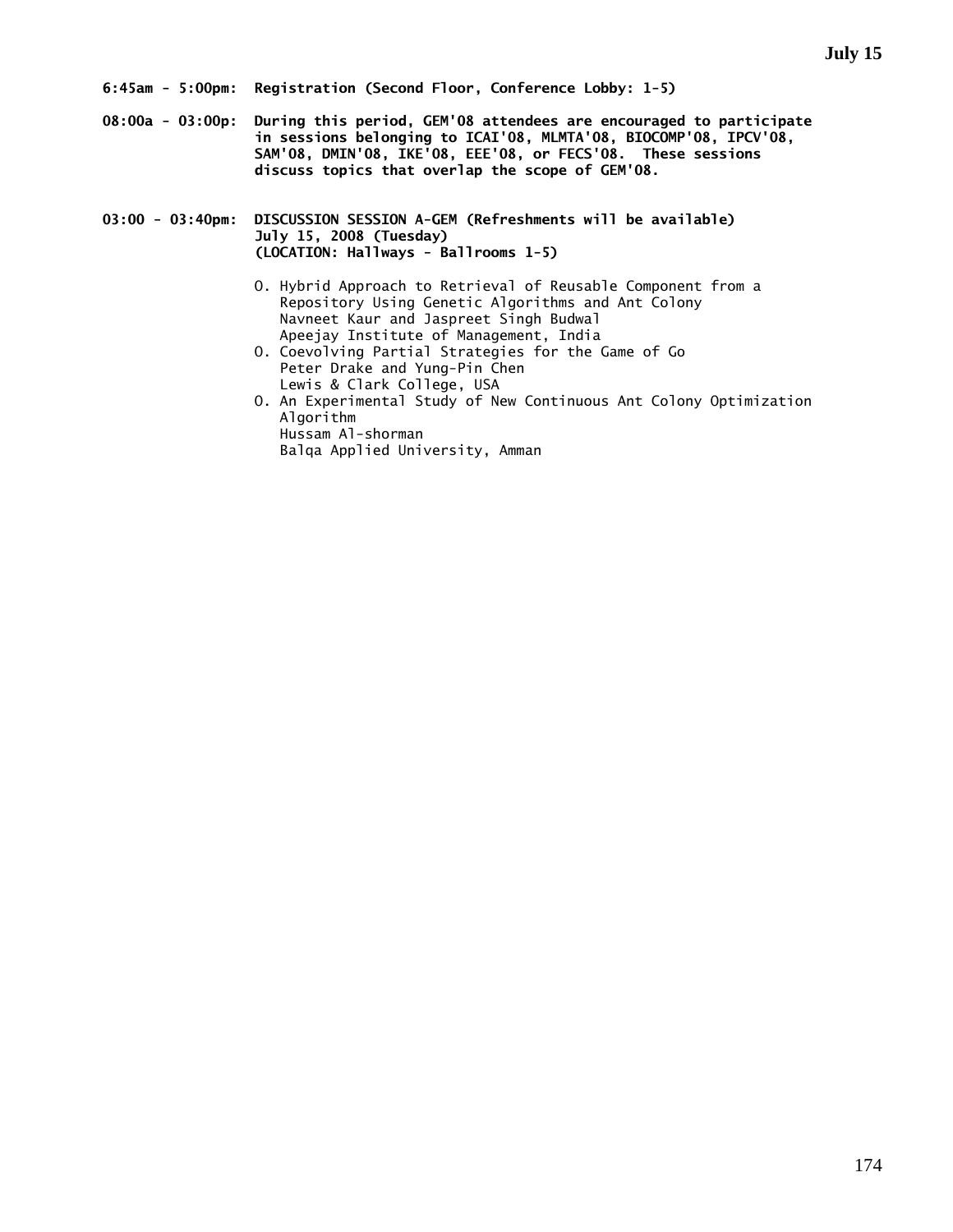- **SESSION 1-GEM: GENETIC AND EVOLUTIONAY ALGORITHMS Chairs: Dr. Peter Drake and Dr. Pedro A. Diaz-Gomez Lewis & Clark College, Oregon, USA Cameron University, Lawton, Oklahoma, USA July 15, 2008 (Tuesday); 03:40pm - 06:00pm (LOCATION: Silver Room)**
- 03:40 04:00pm: Using a Stochastic Funnel to find NLR Starting Values Adrian O'Connor, Junbin Gao, and John Louis Sharjah Men's College, Sharjah, United Arab Emirates; Charles Sturt University, Bathurst, Australia
- 04:00 04:20pm: Deception, Order and Epistasis Concepcion Vidal, Maria Teresa Iglesias, and Alain Verschoren University of A Coruna, Spain
- 04:20 04:40pm: Genetic Algorithm Tuned Fuzzy and Classical Controllers for Six DOF Robot Sufian Ashraf Mazhari and Surendra Kumar Indian Institute of Technology Roorkee, India
- 04:40 05:00pm: Comparative Evaluation of Genetic Algorithms for Force-Based Self-Deployment of Mobile Agents in MANETs Elkin Urrea, C. Safak Sahin, M. Umit Uyar, Michael Conner, Ibrahim Hokelek, Giorgio Bertoli and Christian Pizzo City College of New York, USA
- 05:00 05:20pm: Feature Selection and Classification via a GA SVM Hybrid Eu-Jin Teoh and Cheng Xiang National University of Singapore, Singapore
- 05:20 05:40pm: Optimizing Turbo Codes Free Distance Computation Garello's Method by Genetic Algorithms Nabil Ouddane, Pavel Kromer, Vaclav Snasel, and Jan Platos CESNET, National Research and Education Network, Czech Republic; VSB - Technical University of Ostrava, Czech Republic
- 05:40 06:00pm: Parameter Tuning for PBIL Algorithm in Geometric Constraint Solving Systems R. Joan-Arinyo, M.V. Luzon, and E. Yeguas Universitat Politecnica de Catalunya, Spain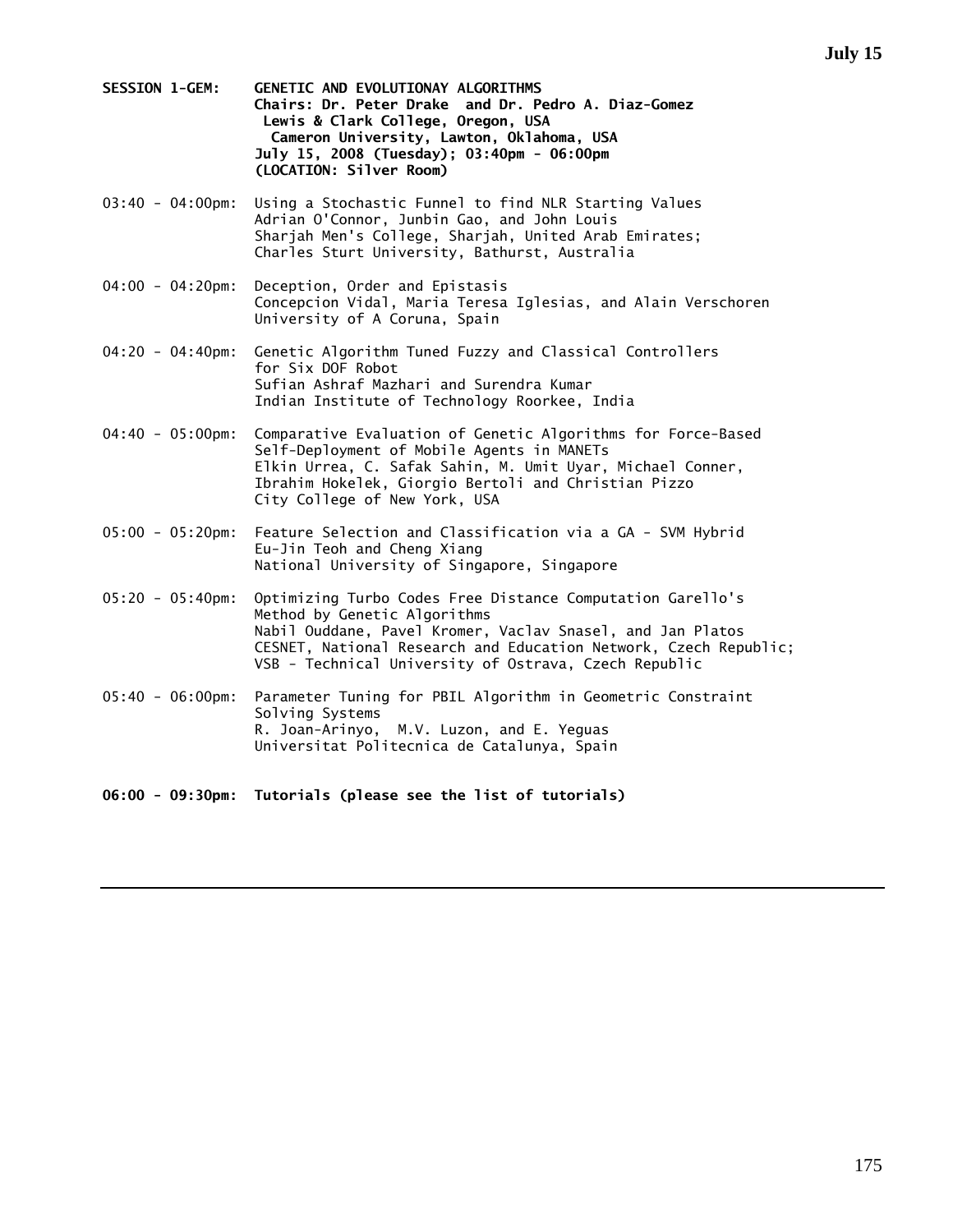- **08:00a 12:00p: During this period, GEM'08 attendees are encouraged to participate in sessions belonging to ICAI'08, MLMTA'08, BIOCOMP'08, IPCV'08, SAM'08, DMIN'08, IKE'08, EEE'08, or FECS'08. These sessions discuss topics that overlap the scope of GEM'08.**
- **12:00 01:00pm: LUNCH (On Your Own)**
- **SESSION 2-GEM: NOVEL APPLICATIONS Chair: Dr. Peter Drake, Lewis & Clark College, Oregon, USA July 16, 2008 (Wednesday); 01:00pm - 03:00pm (LOCATION: Silver Room)**
- 01:00 01:20pm: Genetic Algorithms with Pull Moves for Protein Structure Prediction Problem Berenboym Igor and Avigal Mireille The Open University, Israel
- 01:20 01:40pm: Evaluating Automated Trading Systems Using Random Walk Securities Tomoyasu Oya Waseda University, Tokyo, Japan
- 01:40 02:00pm: A Genetic Algorithm Approach to Dock Door Assignment in Automated Cross-docking Terminal with Restricted Layout Chang Seong Ko, Hae Kyeong Lee, Eun Jin Choi, and Taioun Kim Kyungsung University, Industrial Engineering, Busan, Korea
- 02:00 02:20pm: FREE SLOT
- 02:20 02:40pm: Evolution and Behavior Analysis of the Autonomous Robot Neuro-Controller Roman Neruda, Stanislav Slusny, and Petra Vidnerova Academy of Science of the Czech Republic, Czech Republic
- 02:40 03:00pm: FREE SLOT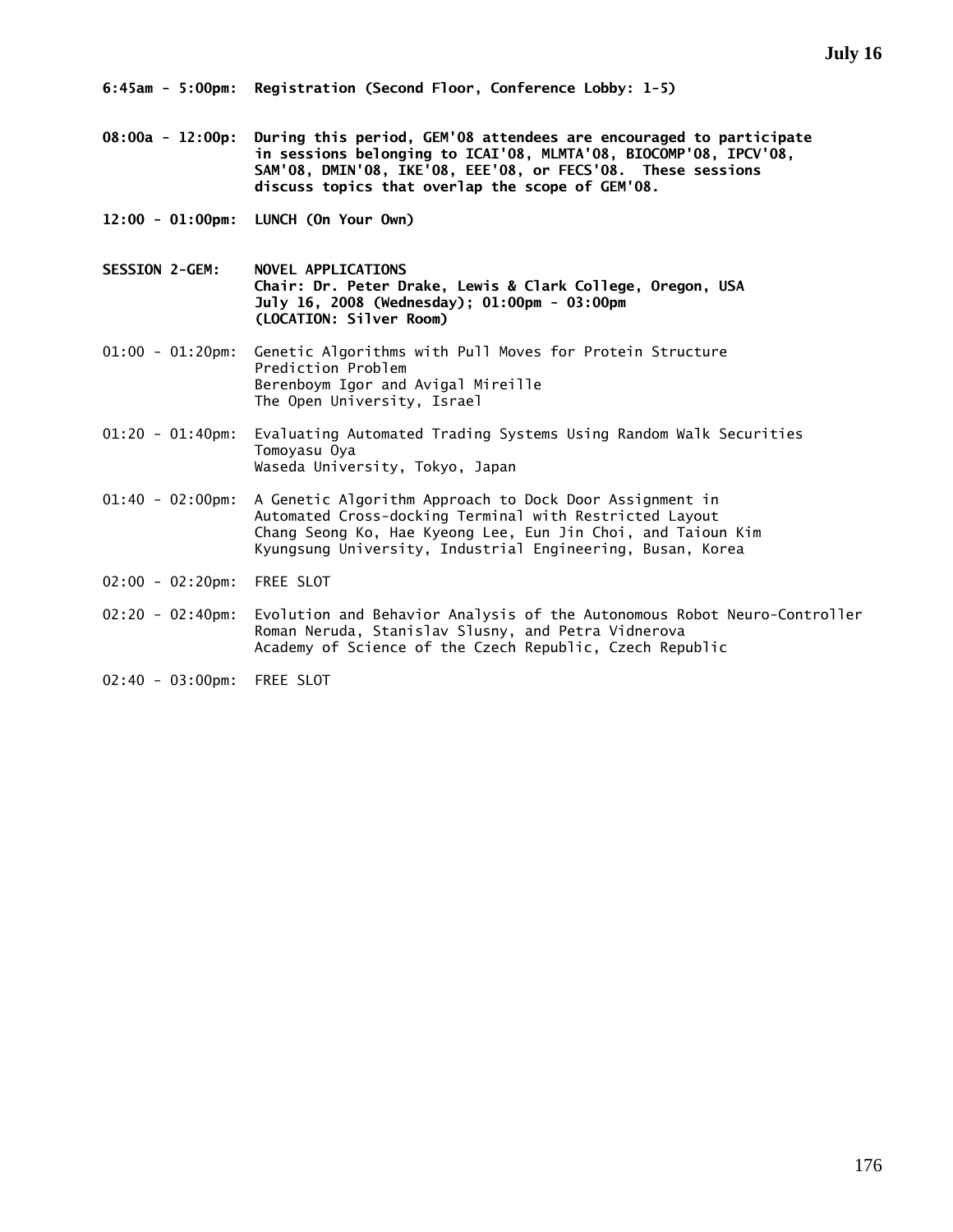| 03:00 - 03:40pm: DISCUSSION SESSION B-GEM (Refreshments will be available) |
|----------------------------------------------------------------------------|
| July 16, 2008 (Wednesday)                                                  |
| (LOCATION: Hallways - Ballrooms 1-5)                                       |

- O. LQR Control for a Rotary Double Inverted Pendulum Carolina Mira Hernandez Eafit University, Medellin, Colombia
- O. Fast Selection of Cellular Automata Genes Based on Uncertainty Profiles of Cells R. Dogaru, Shi Wang, and Hyongsuk Kim Chonbuk National Univ., Korea; Univ. "Politehnica" of Bucharest, Romania
- O. Data Encryption Based On Protein Synthesis S. R. Alisobhani, F. Mehrabanpoor, Y. Nosrati, and B. Sadeghi B. Faculty of Information Technology, Iran

**03:40 - 06:00pm: During this period, GEM'08 attendees are encouraged to participate in sessions belonging to ICAI'08, MLMTA'08, BIOCOMP'08, IPCV'08, SAM'08, DMIN'08, IKE'08, EEE'08, or FECS'08. These sessions discuss topics that overlap the scope of GEM'08.**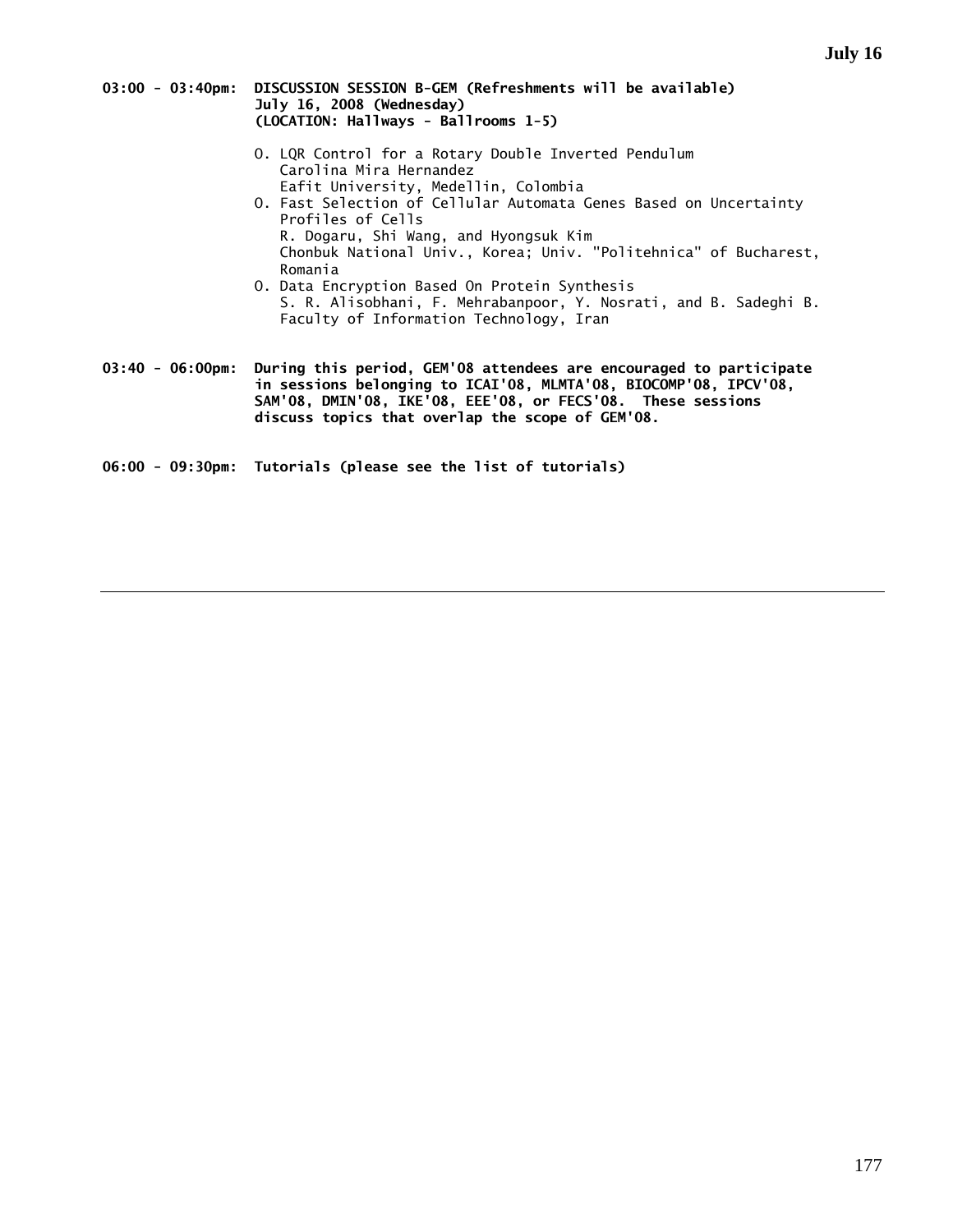- **08:00 10:00am: During this period, GEM'08 attendees are encouraged to participate in sessions belonging to ICAI'08, MLMTA'08, BIOCOMP'08, IPCV'08, SAM'08, DMIN'08, IKE'08, EEE'08, or FECS'08. These sessions discuss topics that overlap the scope of GEM'08.**
- **SESSION 3-GEM: SWARM + ANT COLONY OPTIMIZATION + BIO-INSPIRED SYSTEMS Chair: Pedro A. Diaz-Gomez, Cameron University, Lawton, Oklahoma, USA July 17, 2008 (Thursday); 10:00am - 11:20am (LOCATION: Silver Room)**
- 10:00 10:20am: BAF: A Bio-Inspired Agent Framework for Distributed Pervasive Applications O. Brousse, G. Sassatelli, T. Gil, Y. Guillemenet, M. Robert, L. Torres, and F. Grize LIRMM, Univ. Montpellier 2, France; Universit de Lausanne Quartier UNIL-Dorigny Btiment Internef, Suisse
- 10:20 10:40am: GA, EO, and PSO Applied to the Discrete Network Configuration Problem M. Martin, E. Drucker, and W. D. Potter University of Georgia, Athens, Georgia, USA
- 10:40 11:00am: Hardware Architecture of Pheromone-Balance Aware Ant Colony Optimization Masaya Yoshikawa and Hidekazu Terai Meijo University, Japan; Ritsumeikan university, Japan

11:00 - 11:20am: A Evolutionary Algorithm for the Knowledge Reduction Based on Granular Computing Yong-Qin Tao, Du-Wu Cui, and Tai-Shan Yan Xi'an University of Technology, Shann'xi, P. R. China; Xi'an Jiaotong University, Shann'xi, P. R. China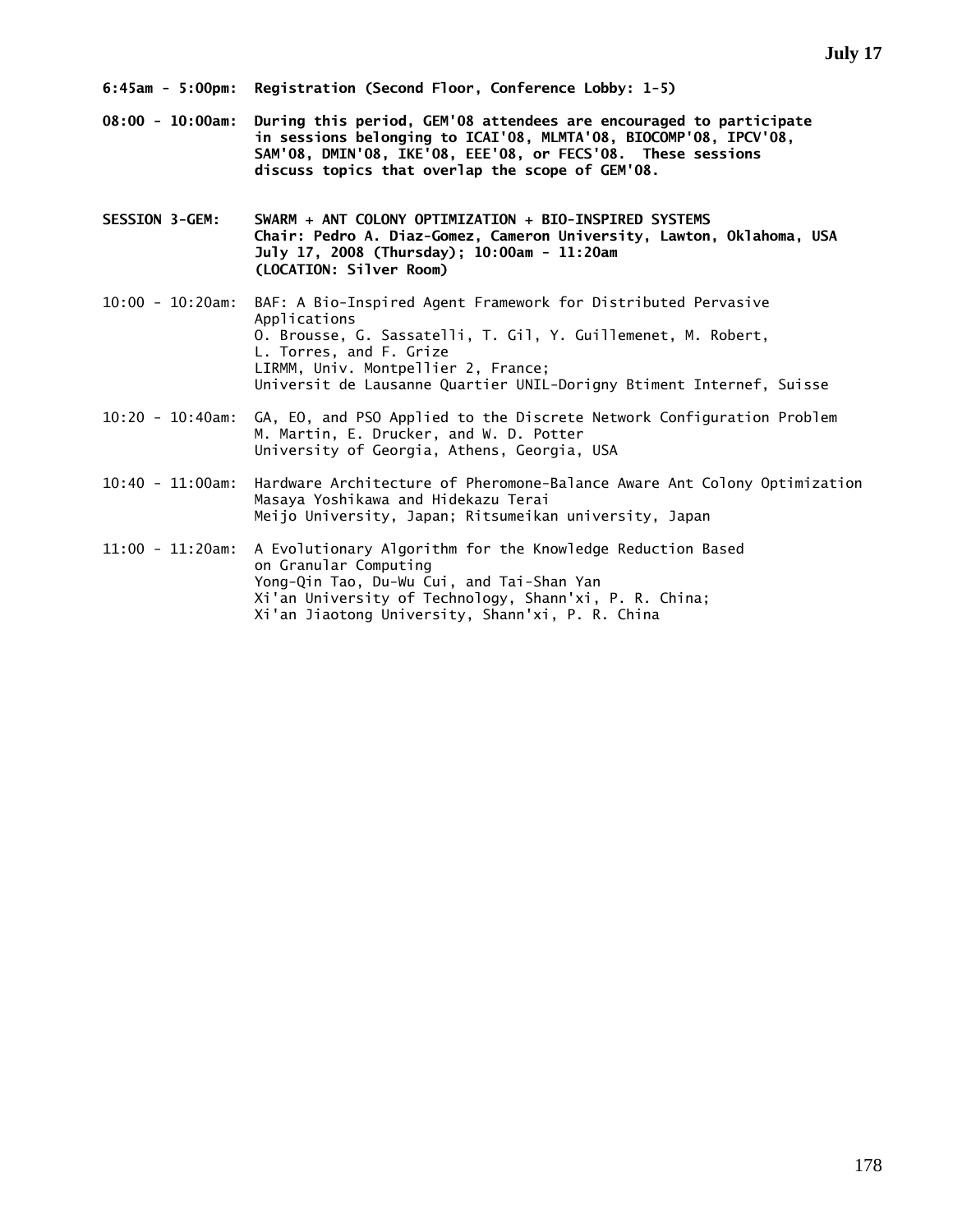- **SESSION 4-GEM: GENETIC AND EVOLUTIONAY ALGORITHMS I Chair: Prof. Sung-Hyuk Cha, Pace University, USA July 17, 2008 (Thursday); 11:20am - 03:00pm (LOCATION: Silver Room)**
- 11:20 11:40am: Hybrid Evolutionary One-Step Gradient Descent for training RNNs Rohitash Chandra and Christian W. Omlin Middle East Technical University, Cyprus
- 11:40 12:00pm: Self-Adaptive Inversion Mutation for Combinatorial Representations Oliver Kramer University of Dortmund, Dortmund, Germany
- 12:00 12:20pm: Testbed for Genetic Algorithm for Self Spreading Nodes in MANETs Cevher Dogan, M. Umit Uyar, Elkin Urrea, C. Safak Sahin, and Ibrahim Hokelek The City University of New York, New York, USA; Telcordia Technologies, Inc., Piscataway, New Jersey, USA
- **12:20 01:20pm: LUNCH (On Your Own)**
- 01:20 01:40pm: A New Approach for Global Optimization in High Dimension Problems S. Jafari, H. R. Abdolmohammadi, M. E. Nazari, and H. A. Shayanfar Iran University of Science and Technology (IUST), Tehran, Iran; Amirkabir University of Technology, Tehran, Iran
- 01:40 02:00pm: Pseudo-Genetic Algorithmic Composition Harald Schmidl Central Carolina Community College, Sanford, North Carolina, USA
- 02:00 02:20pm: Better Huffman Coding via Genetic Algorithm Cody Boisclair and Markus Wagner University of Georgia, Athens, Georgia, USA; University of Koblenz-Landau, Germany
- 02:20 02:40pm: Near Real-Time Event Detection and Prediction Jeremy B. Noel and Phil Palmer Surrey Space Center, University of Surrey, Guildford, United Kingdom
- 02:40 03:00pm: Constructing Binary Decision Trees Using Genetic Algorithm Sung-Hyuk Cha and Charles Tappert Pace University, USA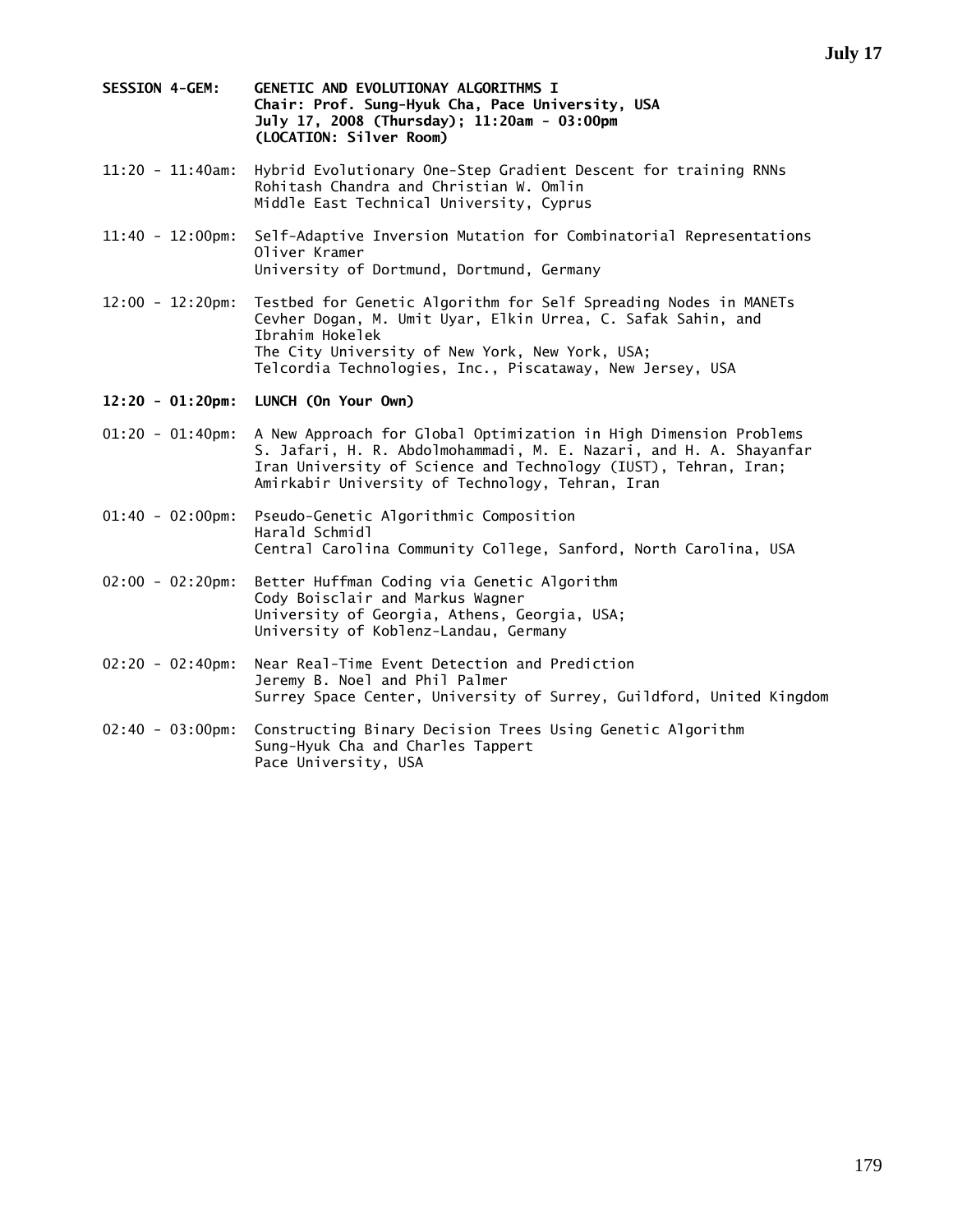## **03:00 - 03:40pm: DISCUSSION SESSION C-GEM (Refreshments will be available) July 17, 2008 (Thursday) (LOCATION: Hallways - Ballrooms 1-5)**

- O. The Use of Logistic Map as a Pseudorandom Number Generator for Particle Swarm Optimization Ipek Eker, Kubilay Ecerkale, and S. Akir Esnaf Fatih University, Turkey
- O. Learning in Negotiation with Genetic Algorithms Emerson Romanhuki, Marcio Fuckner, Fabricio Enembreck, Braulio Avila, Edson E. Scalabrin Pontifical Catholic University of Parana, Brazil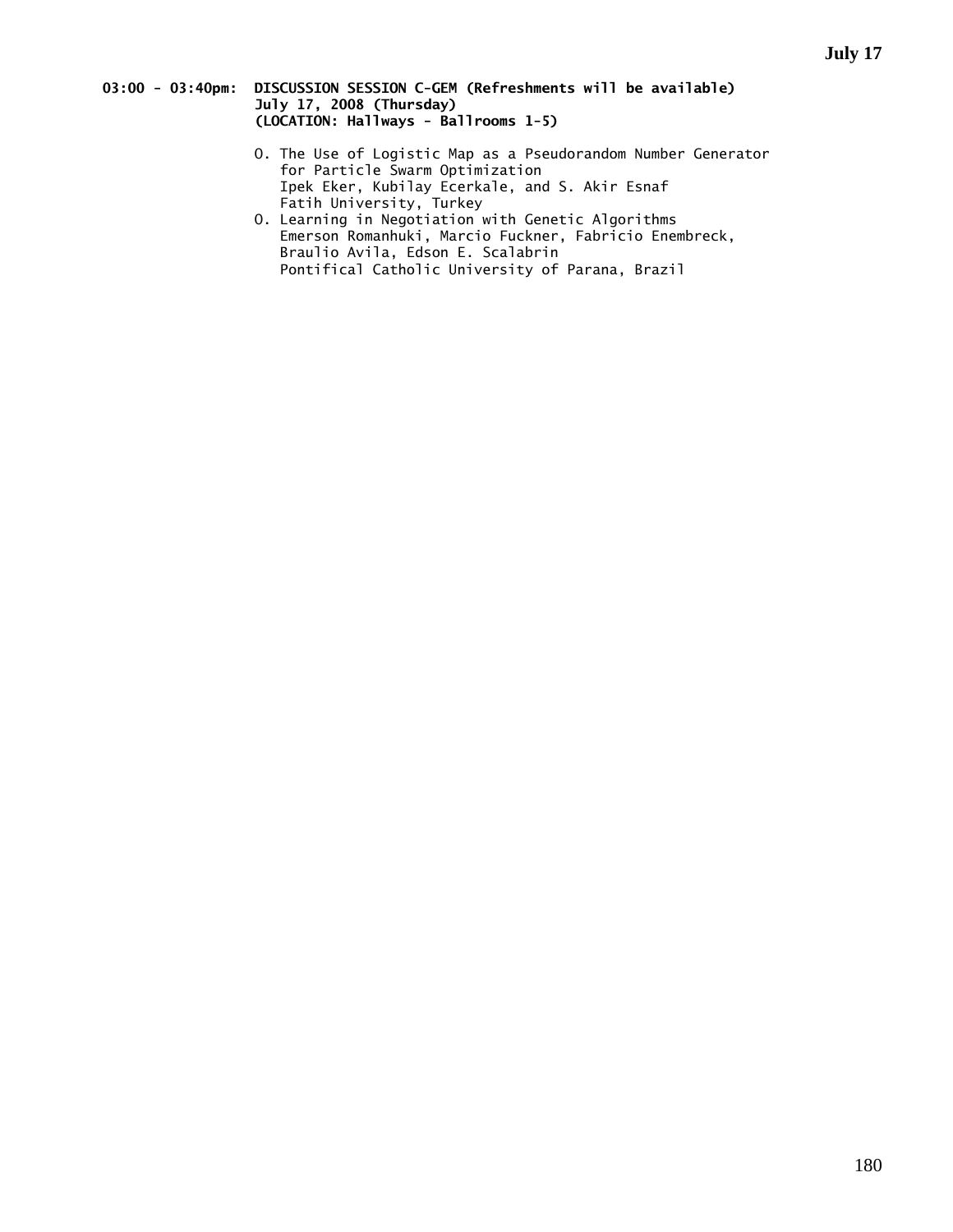- **SESSION 5-GEM: GENETIC AND EVOLUTIONAY ALGORITHMS II Chair: Dr. Wayne Iba, Westmont Computer Science Program, USA July 17, 2008 (Thursday); 03:40pm - 04:20pm (LOCATION: Silver Room)**
- 03:40 04:00pm: Initial Population Diversity Does Not Influence Performance Pedro A. Diaz-Gomez and Dean F. Hougen Cameron University, Lawton, Oklahoma, USA; University of Oklahoma, Norman, Oklahoma, USA
- 04:00 04:20pm: Genetic Algorithms for the N-Queens Problem Josef Hynek University of Hradec Kralove, Czech Republic
- **SESSION 6-GEM: NOVEL APPLICATIONS Chair: Dr. Curry I. Guinn, University of North Carolina Wilmington, USA July 17, 2008 (Thursday); 04:20pm - 06:00pm (LOCATION: Silver Room)**
- 04:20 04:40pm: Evaluating a Parallel Evolutionary Algorithm on the Chess Endgame Problem Wayne Iba, Kelsey Marshman, and Benjamin Fisk Westmont Computer Science Program, USA
- 04:40 05:00pm: The Parallelization of Membrane Computers to Find Near Optimal Solutions to Cost-Based Abduction Curry I. Guinn, William Shipman, and Ed Addison University of North Carolina Wilmington, USA
- 05:00 05:20pm: Memetic Approach for Multi-Objective Flexible Process Sequencing Problems Jian-Hung Chen Chung-Hua University, Taiwan
- 05:20 05:40pm: Optimized Back-Propagation Algorithm for Pattern Recognition Mohammed Abu Zalata and Ziad A. AlQadi Al-Balqa' Applied University, Amman, Jordan
- 05:40 06:00pm: FREE SLOT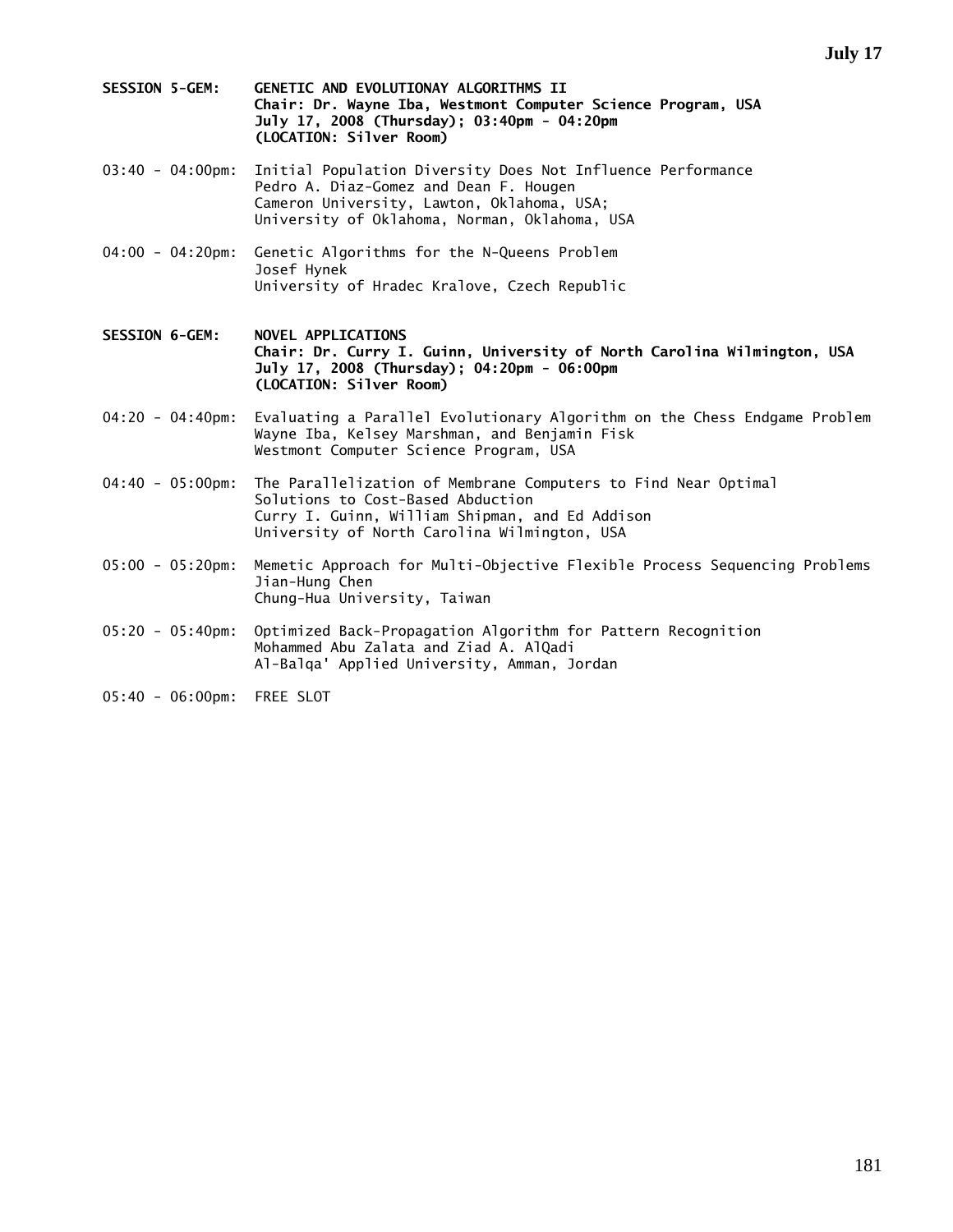# **ICAI'08 CONFERENCE SCHEDULE**

# **The 2008 International Conference on Artificial Intelligence**

Monte Carlo Resort, Las Vegas, Nevada, July 14-17, 2008

# **Note 1:**

*There are a number of other sessions (not listed as part of ICAI'08 schedule) that are of significant interest to ICAI conference participants (sessions belonging to other joint conferences in this event.) Therefore, you are encouraged to also check the schedules for other joint conferences. In particular, some sessions in DMIN'08, GEM'08, MLMTA'08, IKE'08, and EEE'08, discuss topics that are within the scope of ICAI; these have been scheduled so that ICAI attendees can also participate in them.* 

### **Note 2:**

*Each conference is divided into a number of topical sessions. These sessions are not necessarily scheduled in the same room/location. Therefore, conference attendees are to check the location of the session(s) they wish to attend - The conference room numbers appear in this document.* 

**July 13** 

**03:00 - 09:00pm: REGISTRATION (Second Floor, Conference Lobby; 1-5)**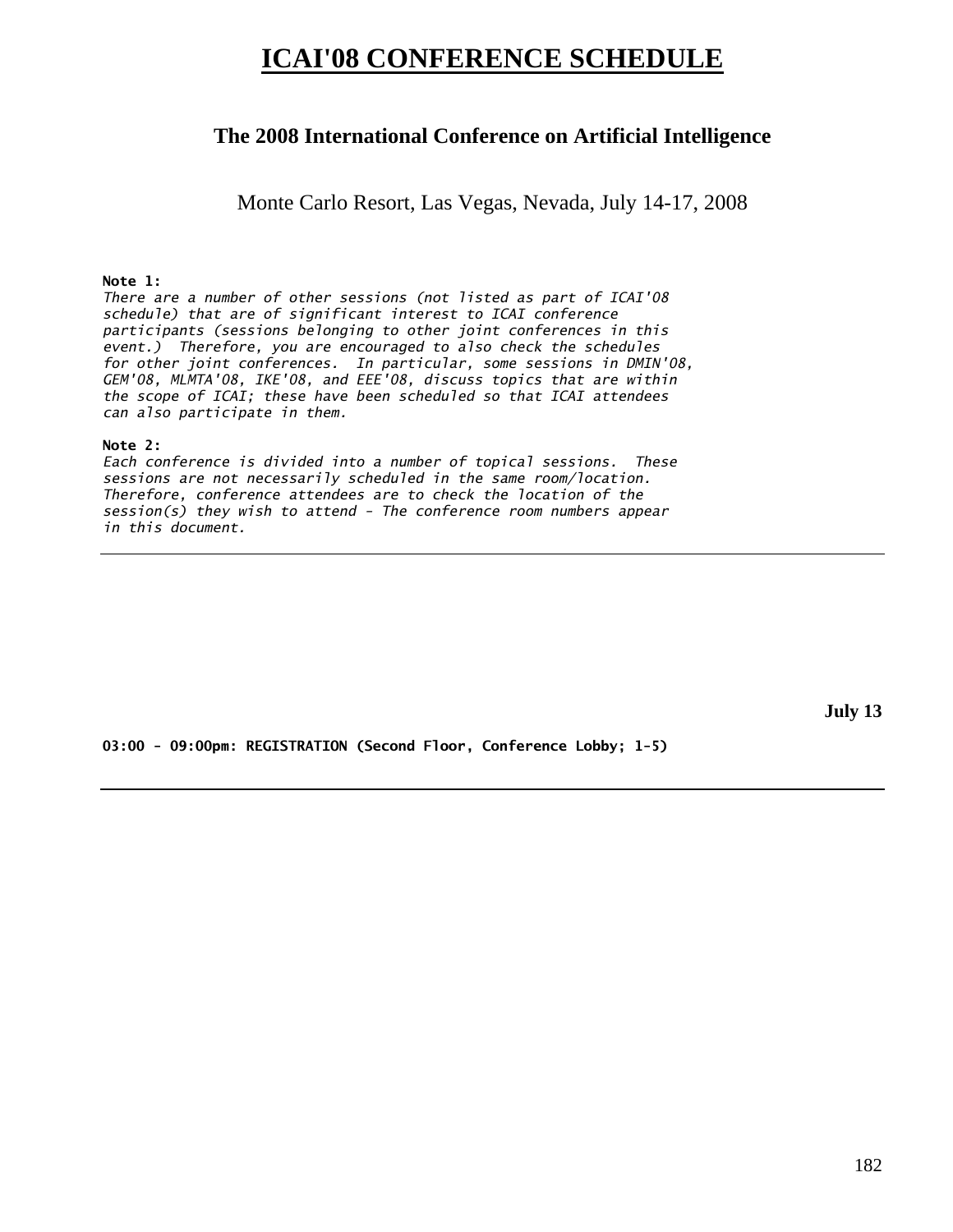- **08:30 08:45am: WORLDCOMP'08 Opening Remarks Prof. Hamid R. Arabnia (General Chair & Coordinator) University of Georgia, Georgia, USA (LOCATION: Lance Burton Theater)**
- **08:45 09:35am: Keynote Lecture 1: The Parallel Computing Landscape: A Berkeley View 2.0 Prof. David A. Patterson Pardee Prof. of CS; Director, RAD Lab & Par Lab; Past President, ACM; Member, National Academy of Engineering; Member, National Academy of Sciences; Fellow of IEEE, ACM, & AAAS; University of California at Berkeley. (LOCATION: Lance Burton Theater)**
- **09:40 10:25am: Keynote Lecture 2: Searching in the "Real World" Prof. Ophir Frieder The Royden B. Davis, SJ, Chair in Interdisciplinary Studies at Georgetown University; IITRI Chair Professor of CS at Illinois Institute of Technology; Director, Information Retrieval lab; Fellow of IEEE, ACM, and AAAS (LOCATION: Lance Burton Theater)**
- **10:30 11:15am: Keynote Lecture 3: Achieving your Dreams Anousheh Ansari CEO, Chairman and Co-founder of Prodea Systems, Inc., USA; Space Ambassador (LOCATION: Lance Burton Theater)**
- **11:15a 12:00p: Keynote Lecture 4: Dimensions in Reconfigurable Computing: A New Wave in Electronic System Designs Chris Phillips Vice President of Engineering at ElementCXI, USA (LOCATION: Lance Burton Theater)**
- **12:00 12:40pm: LUNCH (On Your Own)**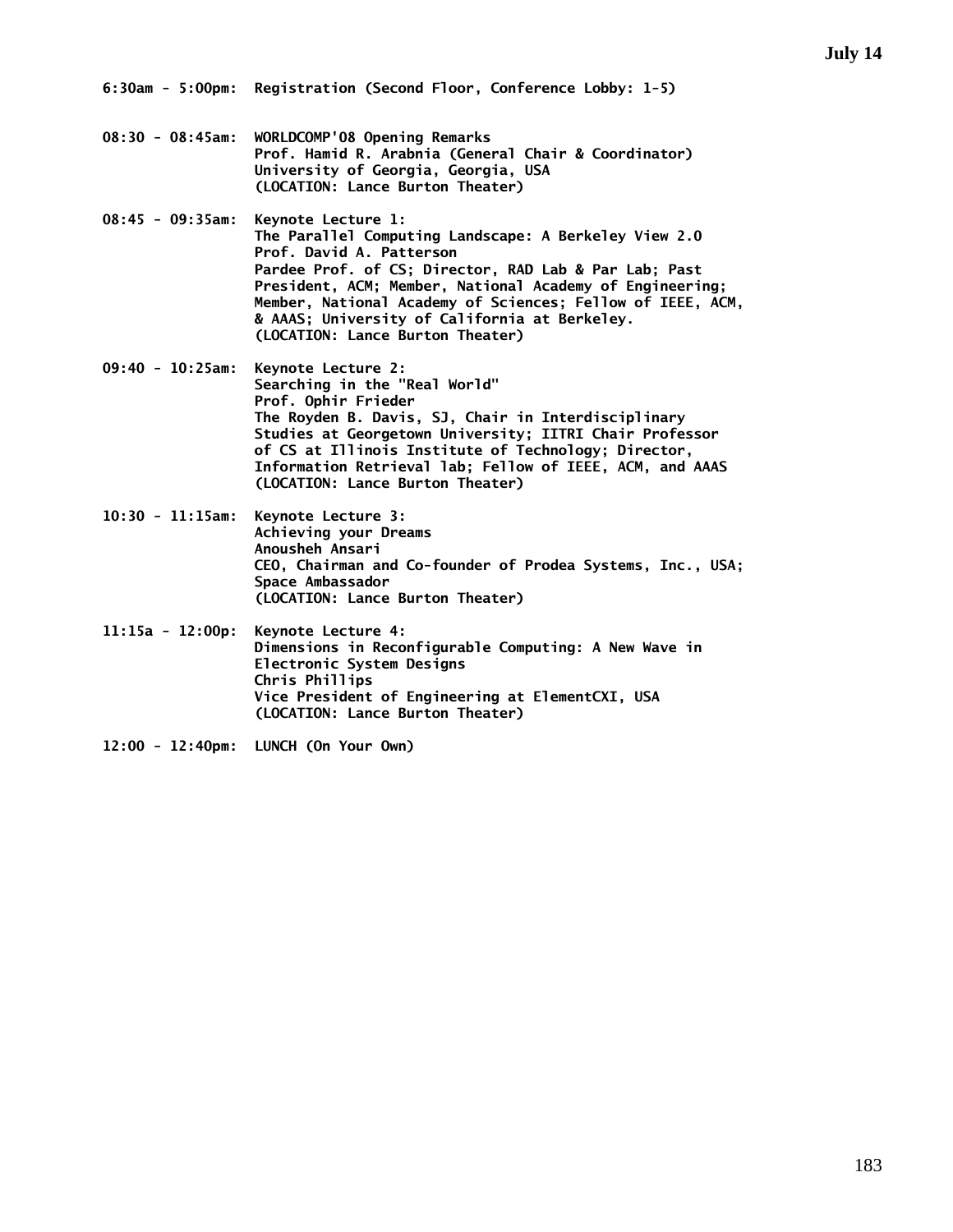#### **12:40 - 01:20pm: DISCUSSION SESSION A-ICAI (Refreshments will be available) July 14, 2008 (Monday) (LOCATION: Hallways - Ballrooms 1-5)**

- O. A Tabu Based Neural Network Training Algorithm for Equalization of Communication Channels
	- J. K. Satapathy and K. R. Subhashini; NIT, Rourkela, India
- O. A Noisy Chaotic Neural Network for Solving Attributed Relational Graph Matching Problem Kushan Ahmadian, Abbas Golestani, M. R. Jahed Motlagh, & Nasser Mozayani

Iran University of Science and Technology, Iran

- O. A Framework for Distributed Decision Support Multi-Agent Intelligent System Ali I. El-Desouky and Sally M. El-Ghamrawy
- Mansoura University, Egypt O. A New BSS Arithmetic and Applications Based on Sub-Band Function and Wavelet Transform Xiefeng Cheng, Yewei Tao, Shoubai Zhang, and Yufeng Guo Nanjing University of Posts and Telecommunications, P. R. China; University of Jinan, Shandong, P. R. China
- O. A Gene Regulatory Network Approach for Failure Rate Prediction in Distributed Systems Sanjoy Das, Anil Pahwa, Dapeng Li, Bijaya K. Panigrahi, and Stephen M. Welch Kansas State University, Manhattan, Kansas, USA; Indian Institute of Delhi, New Delhi, India
- O. Using L-System Grammars for Music Automatic Generation M. C. Francisco Edgar Castillo Barrera University of San Luis Potosi, Mexico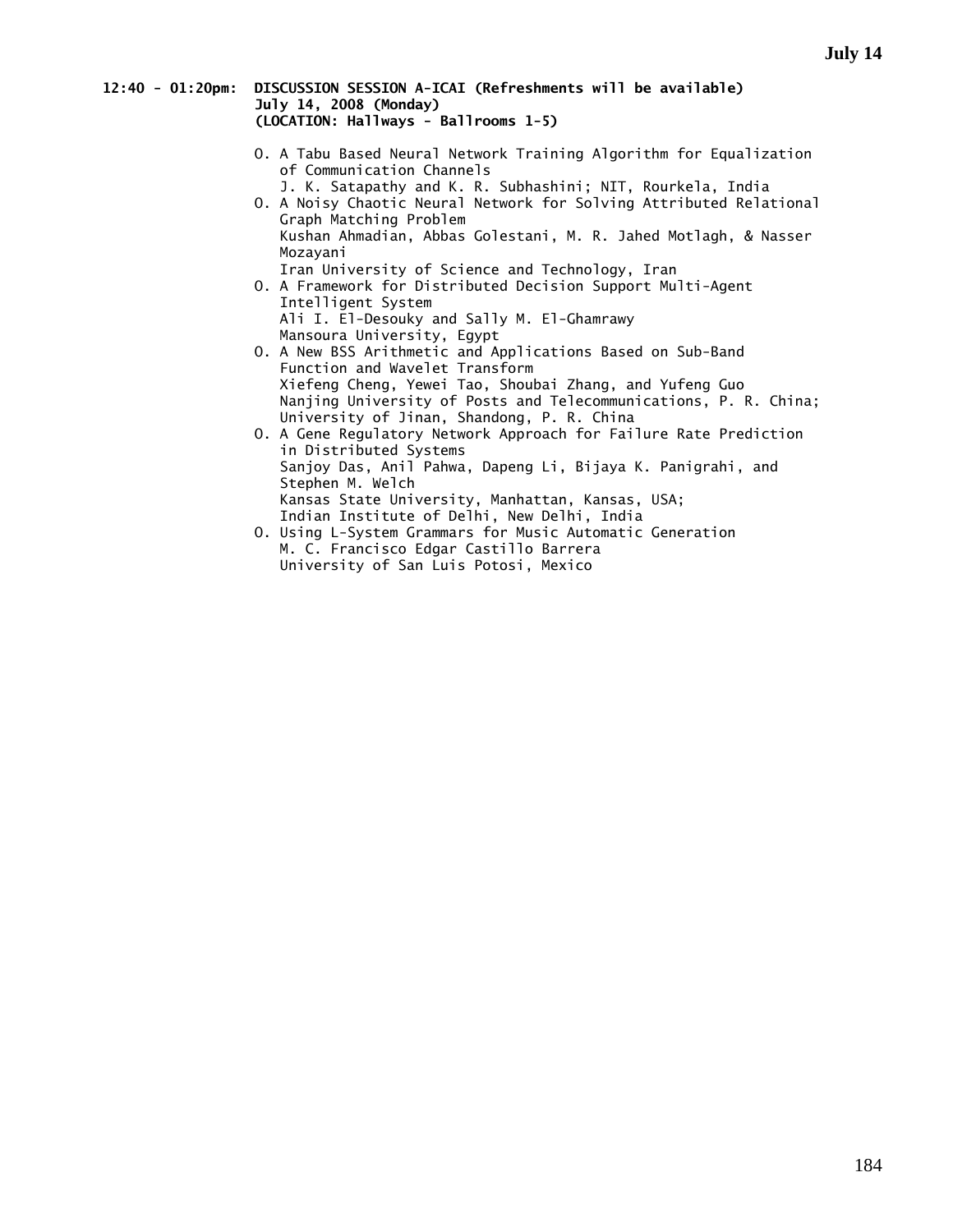- **SESSION 1-ICAI: FUZZY LOGIC AND APPLICATIONS Chair: David Dodds, Director, Open-Meta Computing Inc, Canada July 14, 2008 (Monday); 01:20pm - 03:00pm (LOCATION: Ballroom 2)**
- 01:20 01:40pm: A PHP-CLIPS Based Intelligent System for Diabetic Self-Diagnosis Huiqing H. Yang and Sharnei Miller Virginia State University, Petersburg, Virginia, USA
- 01:40 02:00pm: Constructing an Intelligent System for Selecting People Canos, L., Canos, M.J., Casasus, T., Lara, T., Liern, V., Perez, J.C. Universidad Politecnica de Valencia, Spain
- 02:00 02:20pm: Navigation in Dynamic Environments Utilizing Translation of Fuzzy Sets Irvin Jones, Arjun Mitra, and Shounak Mitra University of Denver, USA
- 02:20 02:40pm: A Fuzzy Data Sifter for Constructing a Takagi-Sugeno Fuzzy Model Horng-Lin Shieh and Ying-Kuei Yang National Taiwan University of Science & Technology, Taiwan
- 02:40 03:00pm: A Real-Time Facial Emotion Recognition System Using Fuzzy Neural Networks Siu-Yeung Cho and Teik-Toe Teoh Nanyang Technological University, Singapore
- **03:00 03:20pm: BREAK**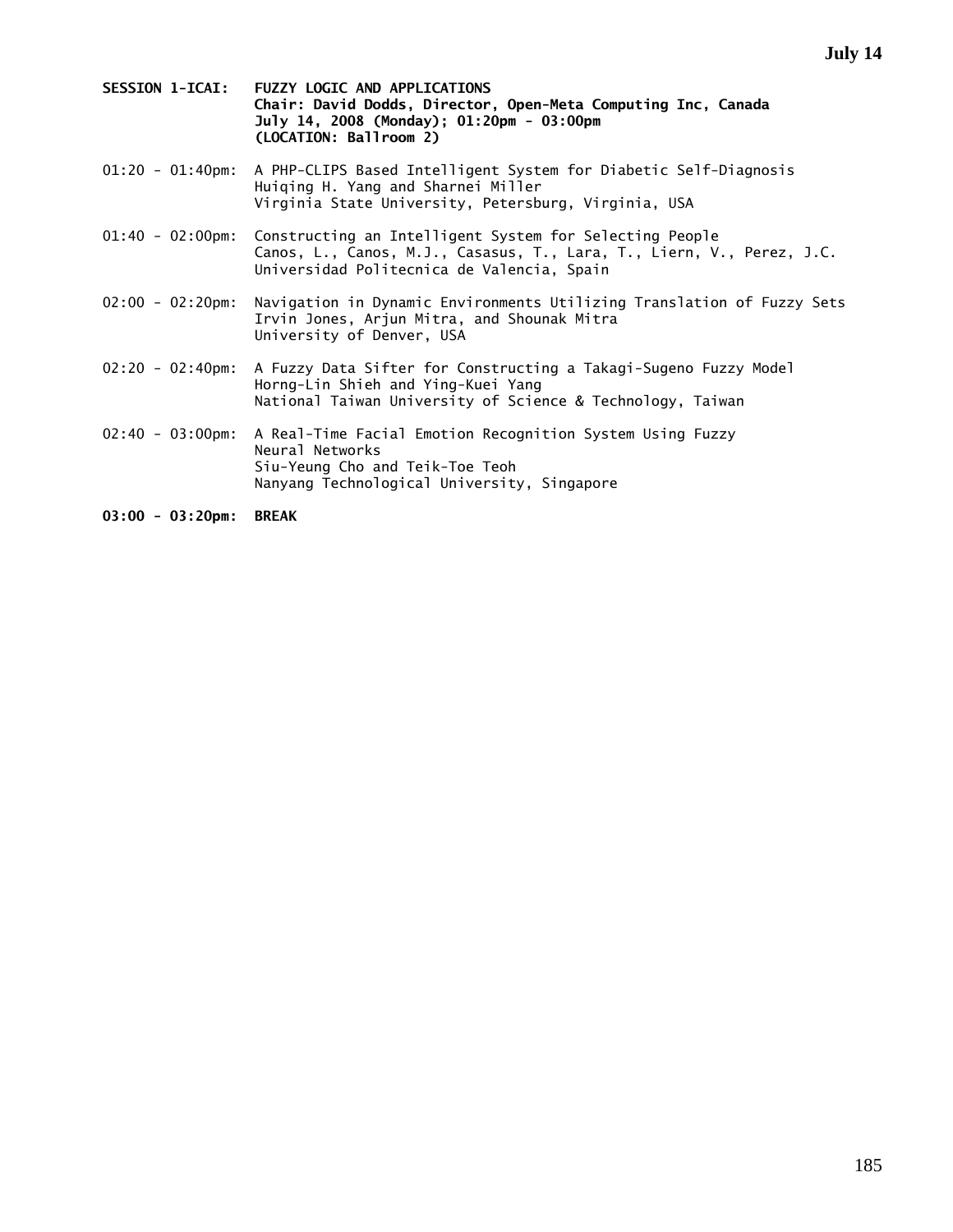- **SESSION 2-ICAI: AGENT TECHNOLOGIES Chairs: Dr. Anne Hakansson and Dr. Ronald L. Hartung Uppsala University, Uppsala, Sweden Franklin University, Columbus, Ohio, USA July 14, 2008 (Monday); 03:20pm - 06:00pm (LOCATION: Ballroom 2)**
- 03:20 03:40pm: Autonomously Creating a Hierarchy of Intelligent Agents Using Clustering in a Multi-Agent System Anne Hakansson and Ronald L. Hartung Uppsala University, Uppsala, Sweden; Franklin University, Columbus, Ohio, USA
- 03:40 04:00pm: Research on Intelligent Distribution Control and Automation System Xusheng Yang, Wanxing Sheng, Qi Cheng, Xiaomu Yu and Jihu Wang Electric Power Research Institute, China
- 04:00 04:20pm: Communication Scheme Comparison for a Distributed Multi-Agent System Matthew Conforth and Yan Meng Stevens Institute of Technology, USA
- 04:20 04:40pm: Energy Flow and Conservation in an Artificial Life Agent Model C. J. Scogings and K. A. Hawick Massey University, New Zealand
- 04:40 05:00pm: Performance Evaluation of DPS Coordination Strategies Modeled in Pi-Calculus Norman Carver, Elham S. Khorasani, and Shahram Rahimi Southern Illinois University, Carbondale, Illinois, USA
- 05:00 05:20pm: A Web Site Architecture for Interaction Between Avatars and Intelligent Animated Agents Fco. Edgar Castillo Barrera Autonomous University of San Luis Potosi, Mexico
- 05:20 05:40pm: Congestion Avoidance in Multi-Agent-Based Egress Simulation Bikramjit Banerjee, Matthew Bennett, Mike Johnson, and Adel Ali University of Southern Mississippi, Hattiesburg, Mississippi, USA
- 05:40 06:00pm: A New Load Balancing Scheme for Distributed Multi-Agent Simulations Phillip Coleman, Michael Pellon and Yu Zhang
- **06:00 09:00pm: Tutorials (please see the list of tutorials)**
- **09:10 11:30pm: CONFERENCE RECEPTION DINNER & BANQUET KEYNOTE July 14 (Monday) High Performance Computing and Computational Intelligence: Link to the Translational Medicine and Personalized Healthcare Dr. Jack Y. Yang and Dr. Mary Qu Yang Harvard University, Massachusetts, USA and National Human Genome Research Institute, NIH, Bethesda, USA (LOCATION: Ballrooms 1-5)**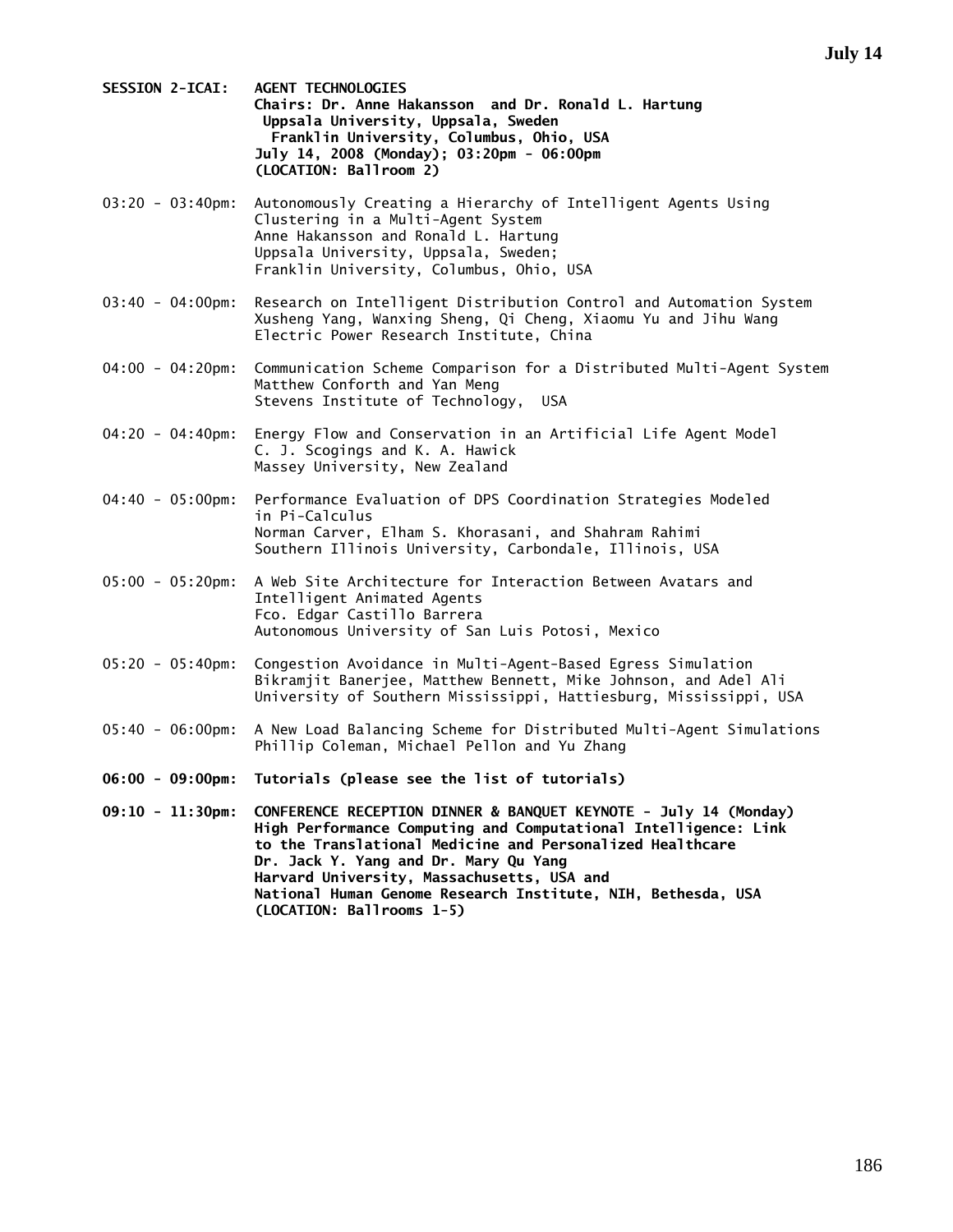- **SESSION 3-ICAI: NATURAL LANGUAGE PROCESSING Chairs: Dr. Raymond A. Liuzzi and Dr. Peter M. LaMonica; Raymond Technologies, USA and US Air Force Research Lab, AFRL/IFED, USA) July 15, 2008 (Tuesday); 08:00am - 09:00am (LOCATION: Ballroom 2)**
- 08:00 08:20am: Improving Upon Semantic Classification of Spoken Diary Entries Using Pragmatic Context Information Daniel J. Rayburn Reeves and Curry I. Guinn University of North Carolina Wilmington, USA
- 08:20 08:40am: Improved Version of the Natural Language Dialog System DST and Its Application for Discovery of Logical Constructions in Children's Speech Erika Matsak Tallinn University of Technology, Estonia
- 08:40 09:00am: An Object-Oriented Approach in Representing and Parsing the English Grammar Waleed Faris and Kam-Hoi Cheng University of Houston, Houston, Texas, USA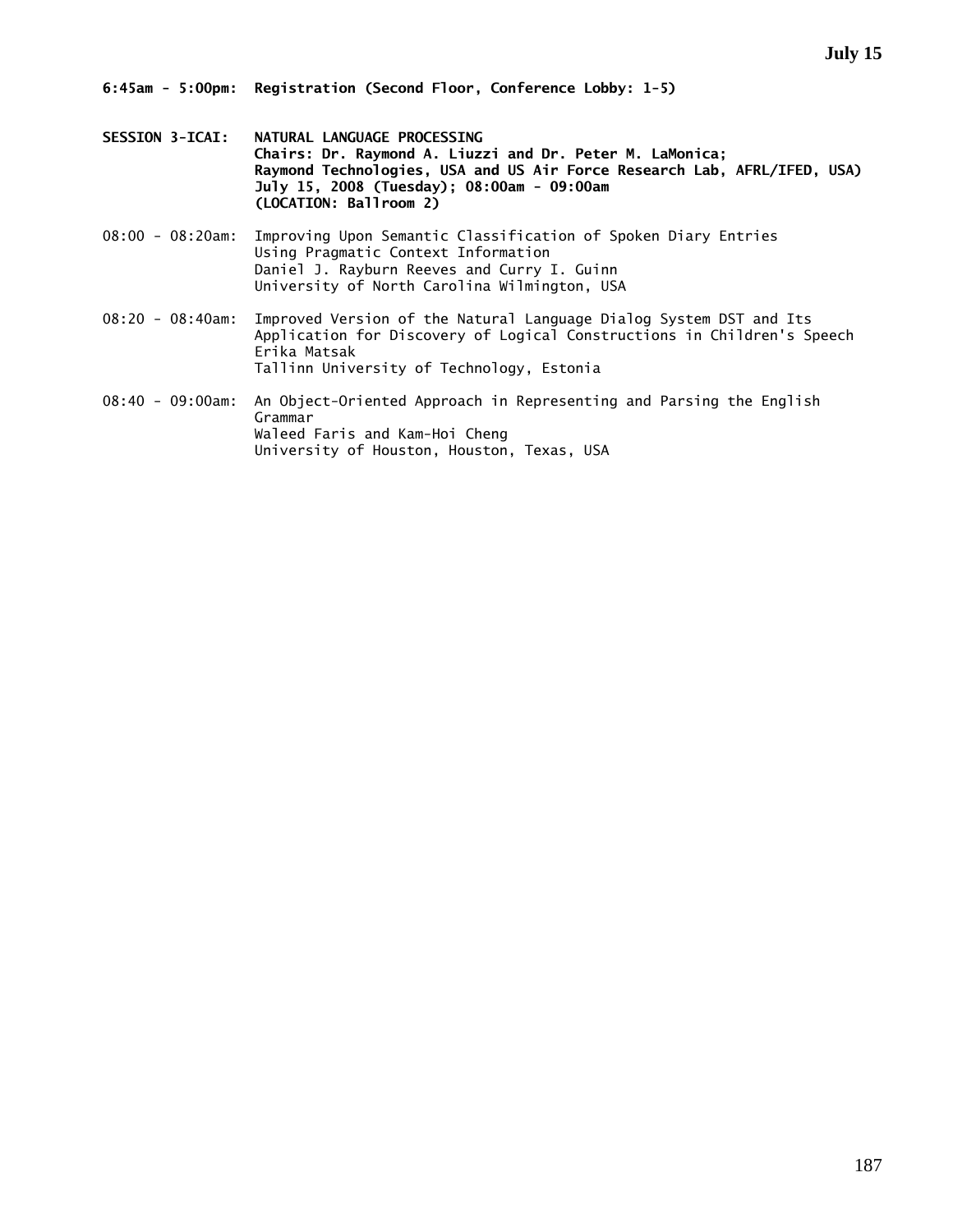- **SESSION 4-ICAI: DATABASES + INFORMATION RETRIEVAL + SEARCH METHODS AND RELATED ALGORITHMS Chairs: Dr. Raymond A. Liuzzi and Dr. Peter M. LaMonica; Raymond Technologies, USA and US Air Force Research Lab, AFRL/IFED, USA) July 15, 2008 (Tuesday); 09:00am - 09:40am (LOCATION: Ballroom 2)**
- 09:00 09:20am: Enhancing Available-Memory Cost-Bounded Iterative-Deepening Search Sandeep K. Namilikonda and Nihar R. Mahapatra Michigan State University, East Lansing, Michigan, USA
- 09:20 09:40am: Optimized Sorting Functions for a Distributed Deductive Database Martin Maskarinec and Kathleen Neumann Western Illinois University, Macomb, Illinois, USA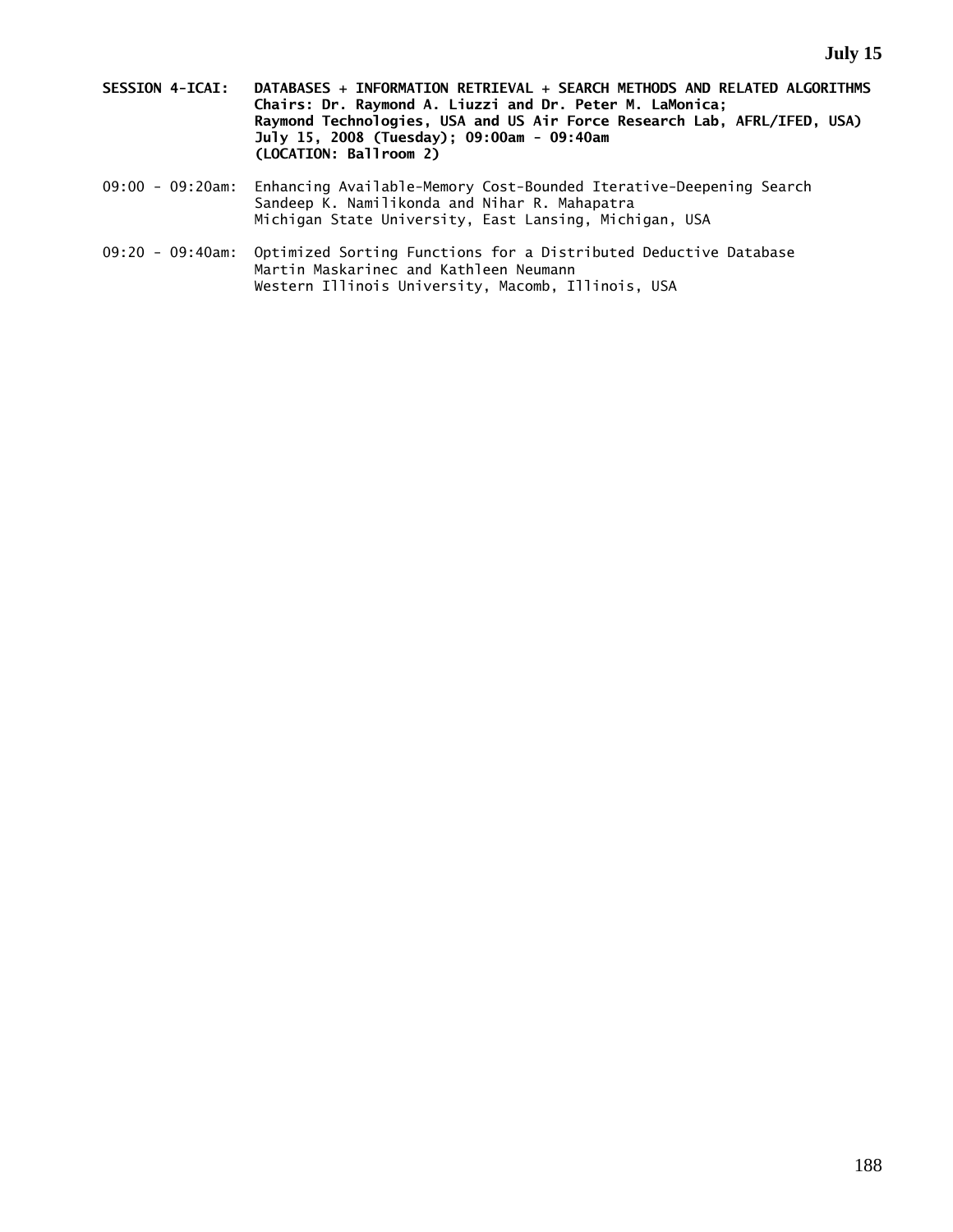- **SESSION 5-ICAI: NOVEL APPLICATIONS, METHODOLOGIES, AND ALGORITHMS I Chair: Jeffrey W. Wallace, Carpe Occasio Technology Systems (COTS), USA July 15, 2008 (Tuesday); 09:40am - 12:20pm (LOCATION: Ballroom 2)**
- 09:40 10:00am: ECG Biometric System Abdul Wahab and Wu Zhengning Nanyang Technological University, Singapore
- 10:00 10:20am: Multi-Agent Object Transportation Inspired by the Innate and Adaptive Immune Responses Fredy Fernando Munoz and Luis Fernando Nino University of Colombia, Colombia
- **10:20 10:40am: BREAK**
- 10:40 11:00am: Real Time Driving Data Collection and Driver Verification Using CMAC-MFCC Mohammad Khalid, Abdul Wahab and Norhaslinda Kamaruddin Nanyang Technological University, Singapore
- 11:00 11:20am: A Model of Active Agent Design to Cope Hypertension's Emergencies Situation Rapidly Home Healthcare Eungyeong Kim and Malrey Lee ChonBuk National University, ChonBuk, South Korea
- 11:20 11:40am: Region Restricted V-Detector Algorithm for Automatic Bearing Testing Machines Eduard Plett and Sanjoy Das Kansas State University, Manhattan, Kansas, USA; Kansas State University, Salina, Kansas, USA
- 11:40 12:00pm: Revealing Topological Properties of Terrorist Networks Nicholas Harkiolakis, Nasrullah Memon, David L. Hicks, and Claus Atzenbeck Hellenic American University, Athens, Greece Aalborg University, Esbjerg, Denmark
- 12:00 12:20pm: Artificial Neural Networks Application in Forecast Population Chlorophyll Content from Cotton Plant Digital Images Xingmei Suo, Yingtao Jiang, Mei Yang, Shaokun Li, Keru Wang Central University for Nationalities, China; University of Nevada, USA

**12:20 - 01:20pm: LUNCH (On Your Own)**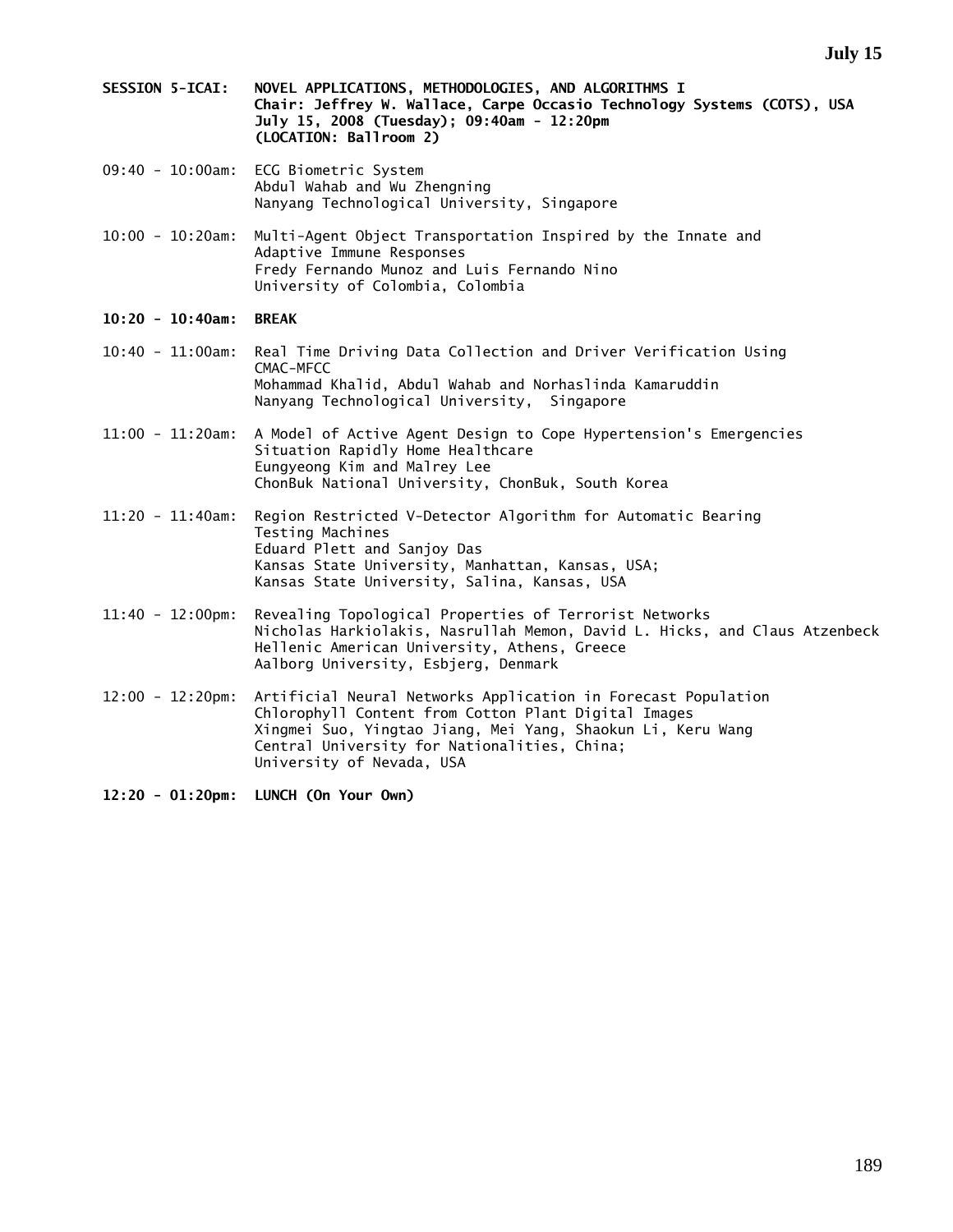- **SESSION 6-ICAI: NOVEL APPLICATIONS, METHODOLOGIES, AND ALGORITHMS II Chair: Dr. Orlando De Jesus, Halliburton Carrollton Technology Center, USA July 15, 2008 (Tuesday); 01:20pm - 03:00pm (LOCATION: Ballroom 2)**
- 01:20 01:40pm: A New Type of Structured Artificial Neural Networks Based on the Matrix Model of Computation Sergio Pissanetzky Research Scientist, Texas, USA
- 01:40 02:00pm: Applied Real Time Bearing Fault Diagnosis Based On Vibration and Current Analysis Cuneyt Aliustaoglu, H. Metin Ertunc, Hasan Ocak Kocaeli University, Turkey
- 02:00 02:20pm: FREE SLOT
- 02:20 02:40pm: CMAC-GMM Driver Verification Abdul Wahab, Ho Wai Keat and Norhaslinda Kamaruddin Nanyang Technological University, Singapore
- 02:40 03:00pm: A.I. System for Automatic Synthesis of Trading Technologies and Portfolios for Hedge Funds Ekaterina Shalamitskaya, Sviatlana Staleuskaya and Valery Tsourikov NILITIS LLC, Republic of Belarus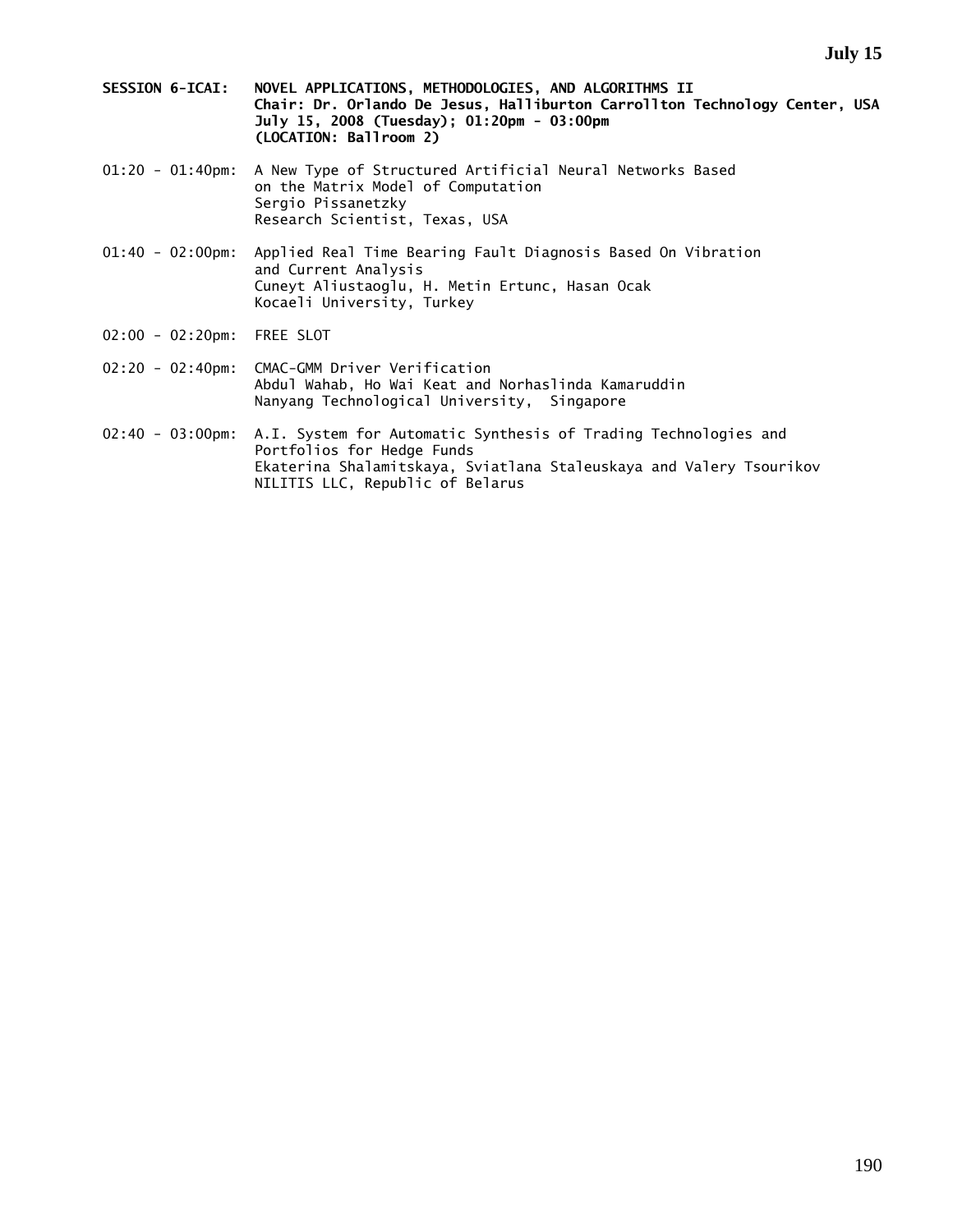#### **03:00 - 03:40pm: DISCUSSION SESSION B-ICAI (Refreshments will be available) July 15, 2008 (Tuesday) (LOCATION: Hallways - Ballrooms 1-5)**

- O. An Efficient Realization of an OCR System Using HDL Azam Beg; UAE University Al-Ain, United Arab Emirate
- O. An Architecture for Intelligent Email Based Workflow Interface to Business Applications Shefali Mohan Bhat, C. Anantaram, and Hemant Jain Tata Consultancy Services, Gurgaon, India
- O. Hybrid Knowledge Representation Scheme for Expert System Hussein H. Owaied and Monzer Moh'd Qasem Philadelphia University, Jordan; The Arab Academy for Banking and Financial Sciences
- O. Knowledge Discovery Based on Quantum Mechanism and Its Application Keun-Chang Kwak; Chosun University, Korea
- O. Solving the Constraint Satisfaction Problem Using Genetic Algorithms Hassan Najadat, Hadeel Ammari, and Ismail Hmeidi Jordan University for Science and Technology, Irbid, Jordan
- O. Object Detection and Localization System Based on Neural Networks for Robo-Pong Reza Sabzevari, A. Shahri, A. R. Fasih, Saeid Masoumzadeh and Mahdi Rezaei Ghahroudi Islamic Azad University of Qazvin, Iran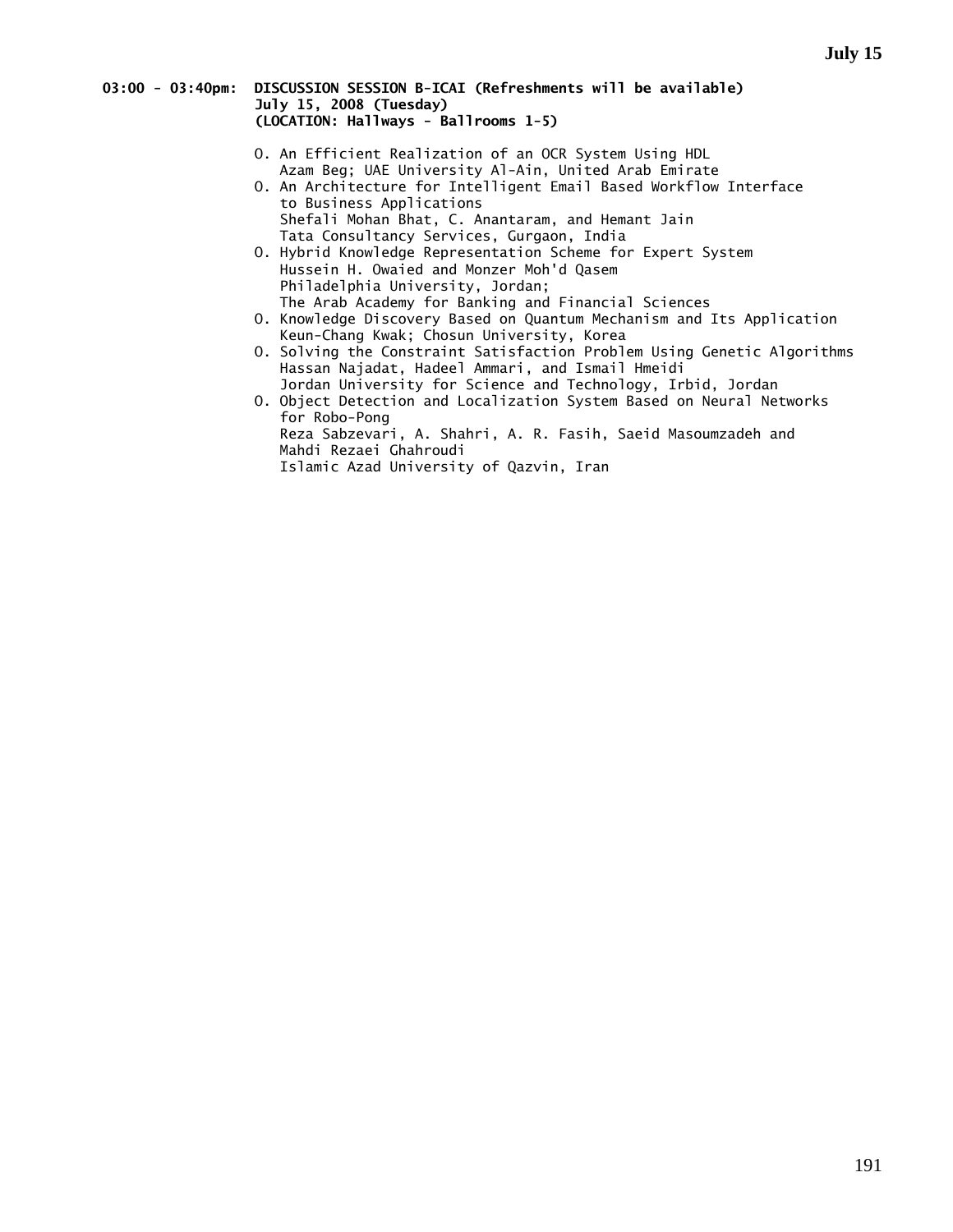- **SESSION 7-ICAI: NOVEL APPLICATIONS, METHODOLOGIES, AND ALGORITHMS III Chair: Dr. Feng-Jen Yang, Prairie View A&M University, USA July 15, 2008 (Tuesday); 03:40pm - 04:20pm (LOCATION: Ballroom 2)**
- 03:40 04:00pm: FREE SLOT
- 04:00 04:20pm: On the Development of an Automated Garphology System P. Ahmed and Hassan I. Mathkour King Saud University, Saudi Arabia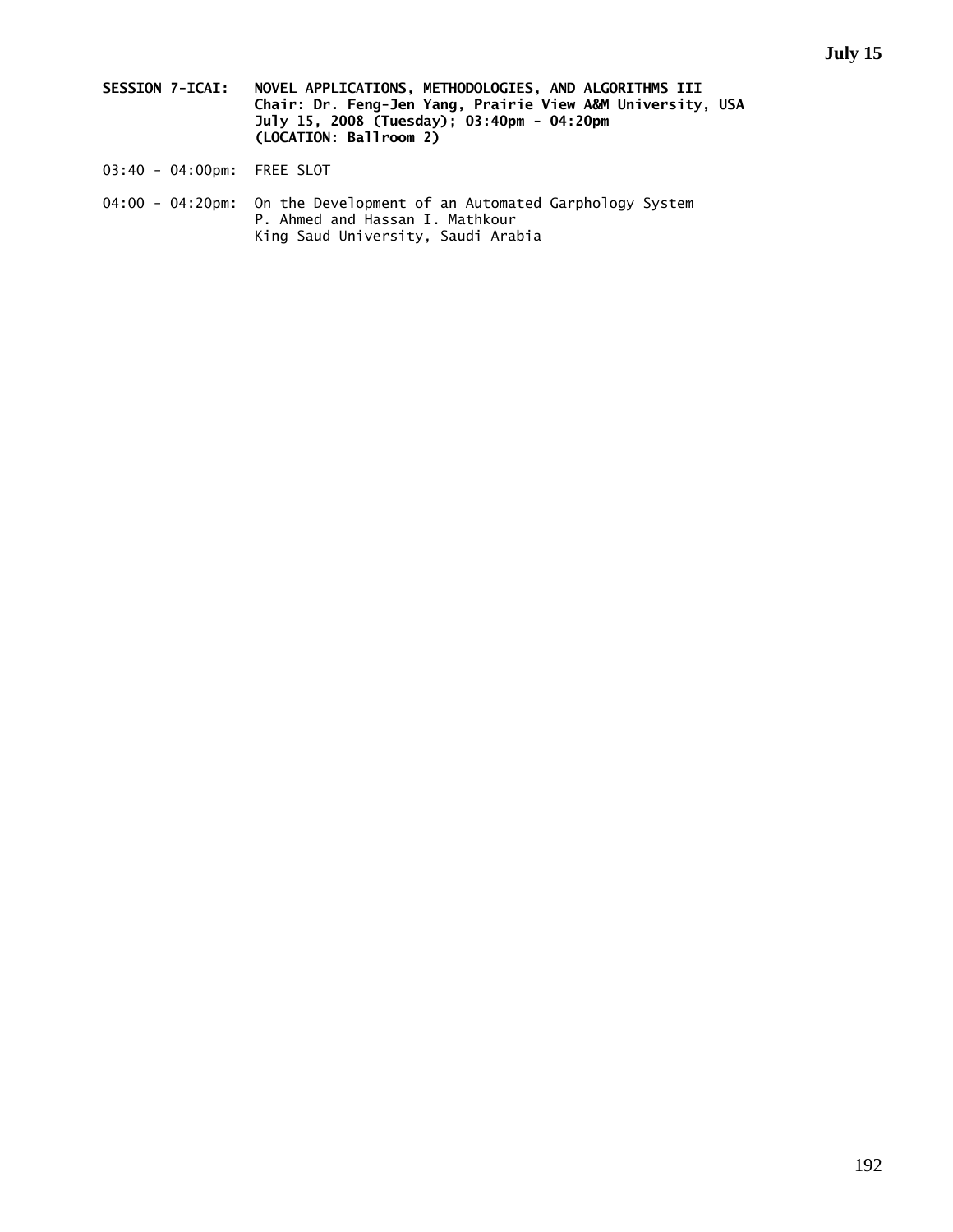- **SESSION 8-ICAI: ROBOTICS AUTONOMOUS MOBILE ROBOTICS Chairs: Dr. Gene Simmons, Dr. Georgios Demetriou, and Dr. Michael Doran; USA July 15, 2008 (Tuesday); 04:20pm - 06:00pm (LOCATION: Ballroom 2)**
- 04:20 04:40pm: FREE SLOT
- 04:40 05:00pm: JagBot: A Robotic Campus Tour Guide Michael V. Doran University of South Alabama, Alabama, USA
- 05:00 05:20pm: 12-TET Walker Using a Quadrupedal Walking Algorithm R. Marsh and K. Ogaard University of North Dakota, Grand Forks, North Dakota, USA
- 05:20 05:40pm: FREE SLOT
- 05:40 06:00pm: Behavior-Based Perceptual Navigation for Semi-Autonomous Wheelchair Operations H. Uchiyama and W. D. Potter University of Georgia, USA
- **06:00 09:30pm: Tutorials (please see the list of tutorials)**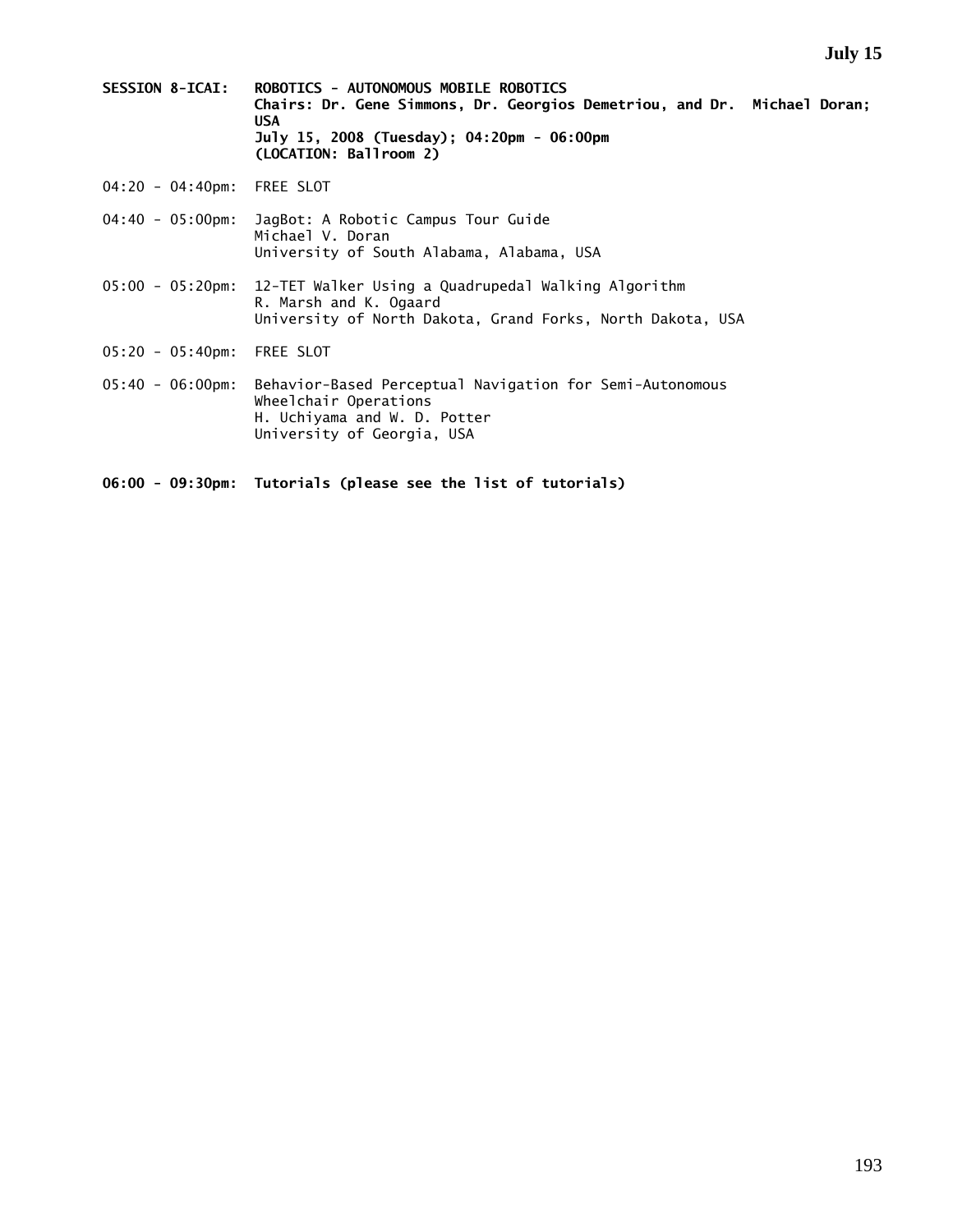- **SESSION 9-ICAI: KNOWLEDGE BASES FOR LEARNING Chairs: Dr. Raymond A. Liuzzi and Dr. Peter M. LaMonica; Raymond Technologies, USA and US Air Force Research Lab, AFRL/IFED, USA) July 16, 2008 (Wednesday); 08:00am - 10:20am (LOCATION: Ballroom 2)**
- 08:00 08:20am: Graph Mining Using Graph Pattern Profiles Sofus A. Macskassy and Claude C. Nanjo Fetch Technologies, El Segundo, California, USA
- 08:20 08:40am: Semi-Automated Framework for Ontology Management and Learning Perakath Benjamin, Richard Mayer, and Dan Corlette Knowledge Based Systems, Inc.
- 08:40 09:00am: Characterizing Documents for Information Extraction Jeffrey Hudack, Mark Zappavigna, Warren Geiler, and Michael Corey Air Force Research Laboratory, Rome, New York, USA
- 09:00 09:20am: Information Discovery NLP Parsing Using Semantic Ontological Patterns Anthony P. Stirtzinger and Sheri A. Stirtzinger Securboration Corporation, Melbourne, Florida, USA
- 09:20 09:40am: The Cybercraft System Ontology: An Ontology for Reasoning about Distributed Agent Capabilities Aaron Wheeler, Jim Dike, Mark Wallace, Michael Winburn, and John Maxey 3-Sigma Research, Inc., Indialantic, Florida, USA; Air Force Research Laboratory / RIGB, Rome, New York, USA
- 09:40 10:00am: Leveraging OWL-DL, SPARQL, and XSLT to Automate Cybercraft Configuration Aaron Wheeler, Jim Dike, Mark Wallace, Michael Winburn, and John Maxey 3-Sigma Research, Inc., Indialantic, Florida, USA; Air Force Research Laboratory / RIGB, Rome, New York, USA
- 10:00 10:20am: Net-Centric Rule Engines for Decision Support Brian Xu, Andrew Kostrzewski, Peter LaMonica, Robert B. Jurgens Physical Optics Corporation, California, USA; Air Force Research Laboratory, Rome, New York, USA; MITRE Corporation, Colorado Springs, Colorado, USA

**10:20 - 10:40am: BREAK**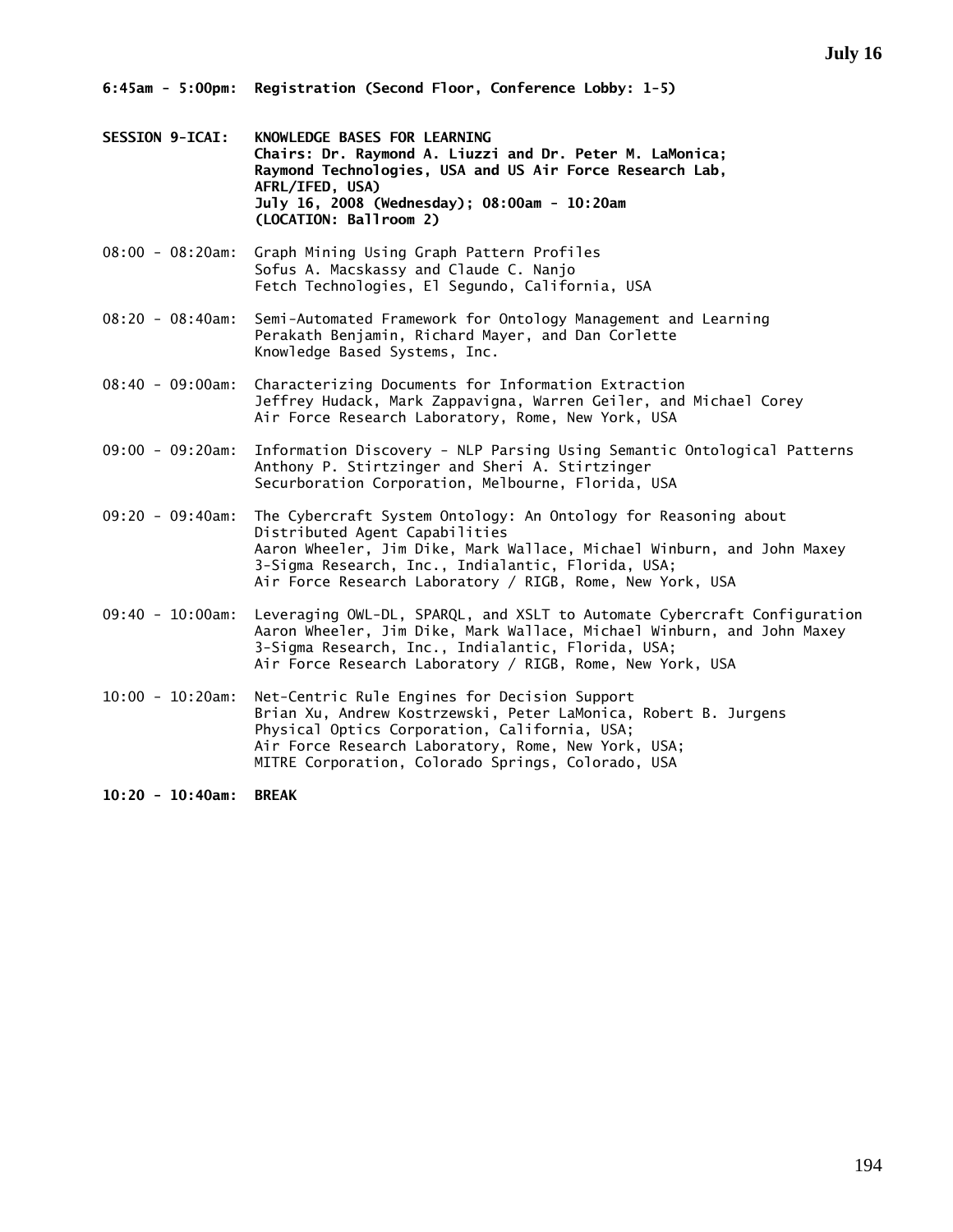- **SESSION 10-ICAI: NEURAL NETWORKS AND APPLICATIONS I Chairs: Dr. Feng-Jen Yang and Dr. D. V. Kodavade Prairie View A&M University, USA D.K.T.E.Society's Textile & Engineering Institute, India July 16, 2008 (Wednesday); 10:40am - 12:20pm (LOCATION: Ballroom 2)**
- 10:40 11:00am: Speaker Independent Emotion Recognition System SIERS Norhaslinda Kamaruddin and Abdul Wahab Nanyang Technological University, Singapore
- 11:00 11:20am: A Case Study Using Neural Networks Algorithms: Horse Racing Predictions In Jamaica Janett Williams and Yan Li University of Technology, Jamaica University of Southern Queensland, Australia
- 11:20 11:40am: Use of Neural Networks to Detect Impaired Cheating on the Computerized CERAD Word List Memory Test Timothy Chan and Amar Raheja California State Polytechnic University, California, USA
- 11:40 12:00pm: A Comparison of Neural Network Architectures for Handwritten Digit Recognition Eman M. El-Sheikh, Bradley A. Swain, and Mohamed A. Khabou University of West Florida, USA
- 12:00 12:20pm: Is Your Neural Network Learning or Memorizing? Feng-Jen Yang Prairie View A & M University, Prairie View, Texas, USA
- **12:20 01:20pm: LUNCH (On Your Own)**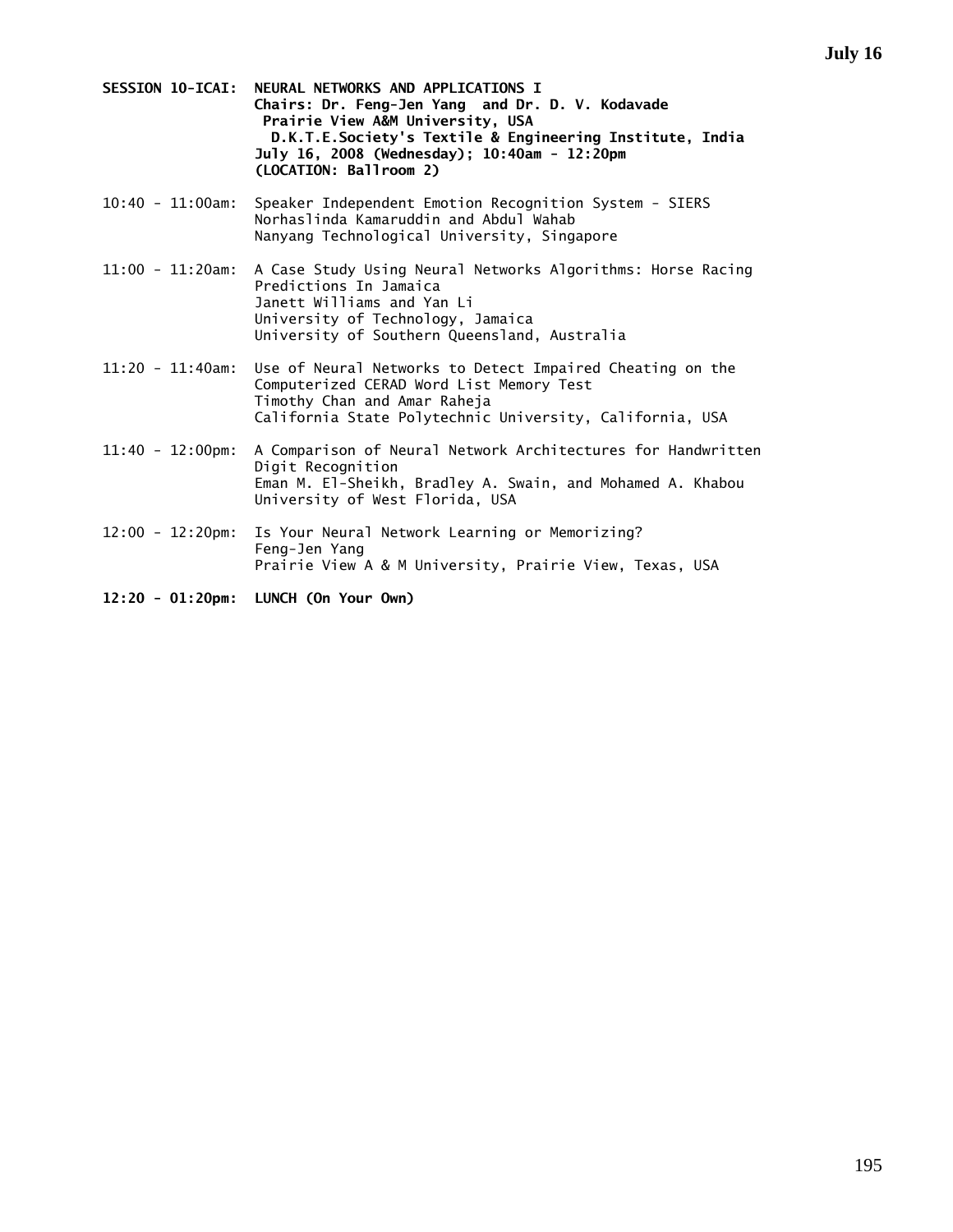- **SESSION 11-ICAI: NEURAL NETWORKS AND APPLICATIONS II Chair: Janett Williams, University of Technology, Jamaica and University of Southern Queenhsland, Australia July 16, 2008 (Wednesday); 01:20pm - 02:40pm (LOCATION: Ballroom 2)**
- 01:20 01:40pm: A Neural Network Controller for Nonlinear Time Delay Systems Yuanliang Zhang and Kil To Chong Chonbuk National University, Korea
- 01:40 02:00pm: Backpropagation Through Time for General Dynamic Networks Orlando De Jesus and Martin T. Hagan Halliburton Energy Services, USA; Oklahoma State University, USA
- 02:00 02:20pm: A New Study on Gas Turbine Thermodynamic Component Performance Degradation Assessment Based on RBF and SOM Neural Networks Yongshan Ding, Dongxiang Jiang, Liangyou Hong, and Qian Huang Tsinghua University, Beijing, P. R. China
- 02:20 02:40pm: FREE SLOT
- 02:40 03:00pm: FREE SLOT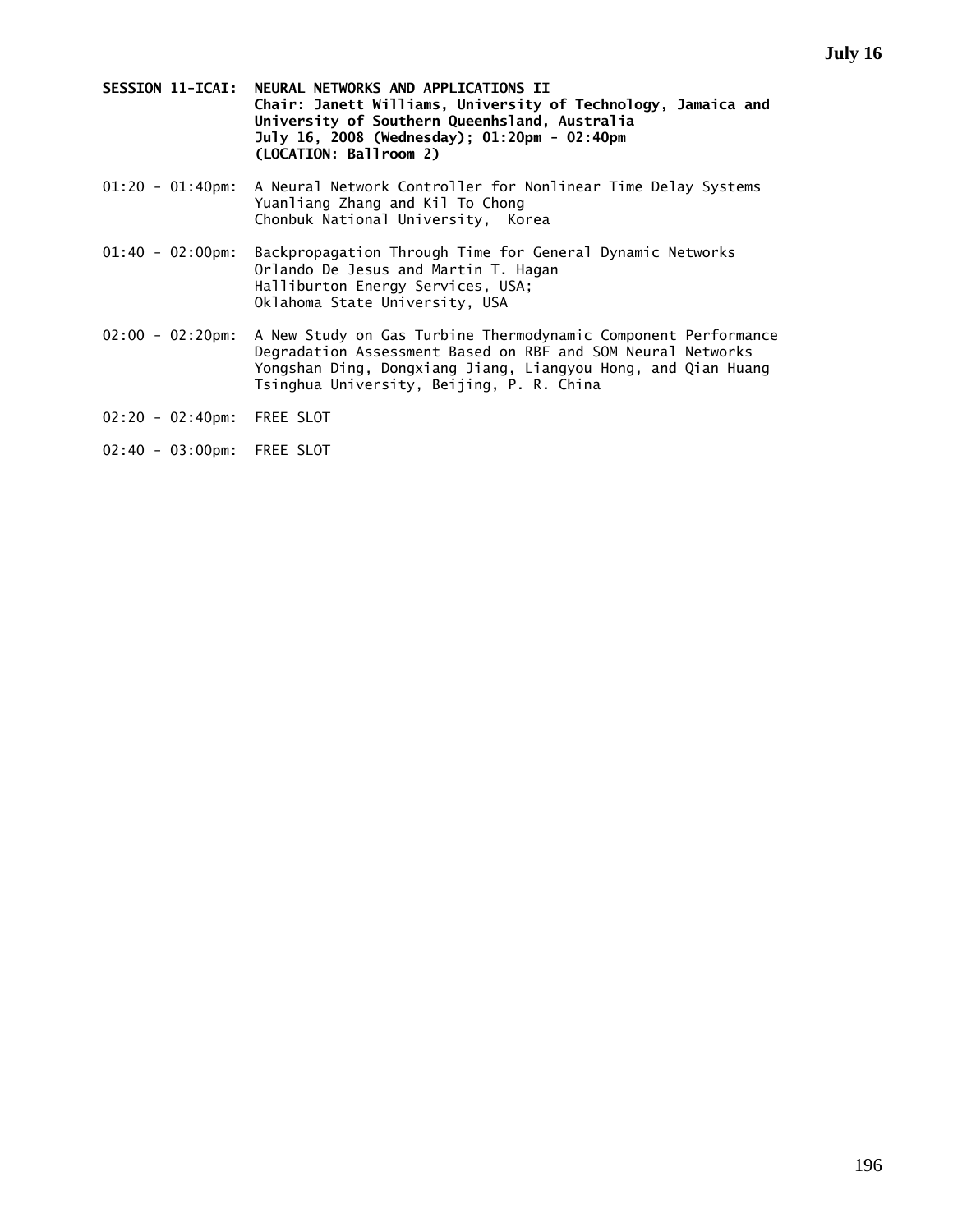#### **03:00 - 03:40pm: DISCUSSION SESSION C-ICAI (Refreshments will be available) July 16, 2008 (Wednesday) (LOCATION: Hallways - Ballrooms 1-5)**

- O. A New Non-Autonomous Chaotic Neural Network for Solving TSP Kushan Ahmadian, Abbas Golestani, M. R. Jahed Motlagh and Nasser Mozayani; Iran Univ. of Science & Technology, Iran
- O. Knowledge Object Modelling For Fault Diagnosis in Digital Hardware D. V. Kodavade and S. D. Apt
- D.K.T.E.Society's Textile & Engineering Institute, India O. Radiation Pattern Reconstruction For Localization Using
- Artificial Neural Network Jong Tae Kim; Sungkyunkwan University, South Korea O. SLAM for HAGAR
- Nathaniel H. Stickney United States Military Academy, USA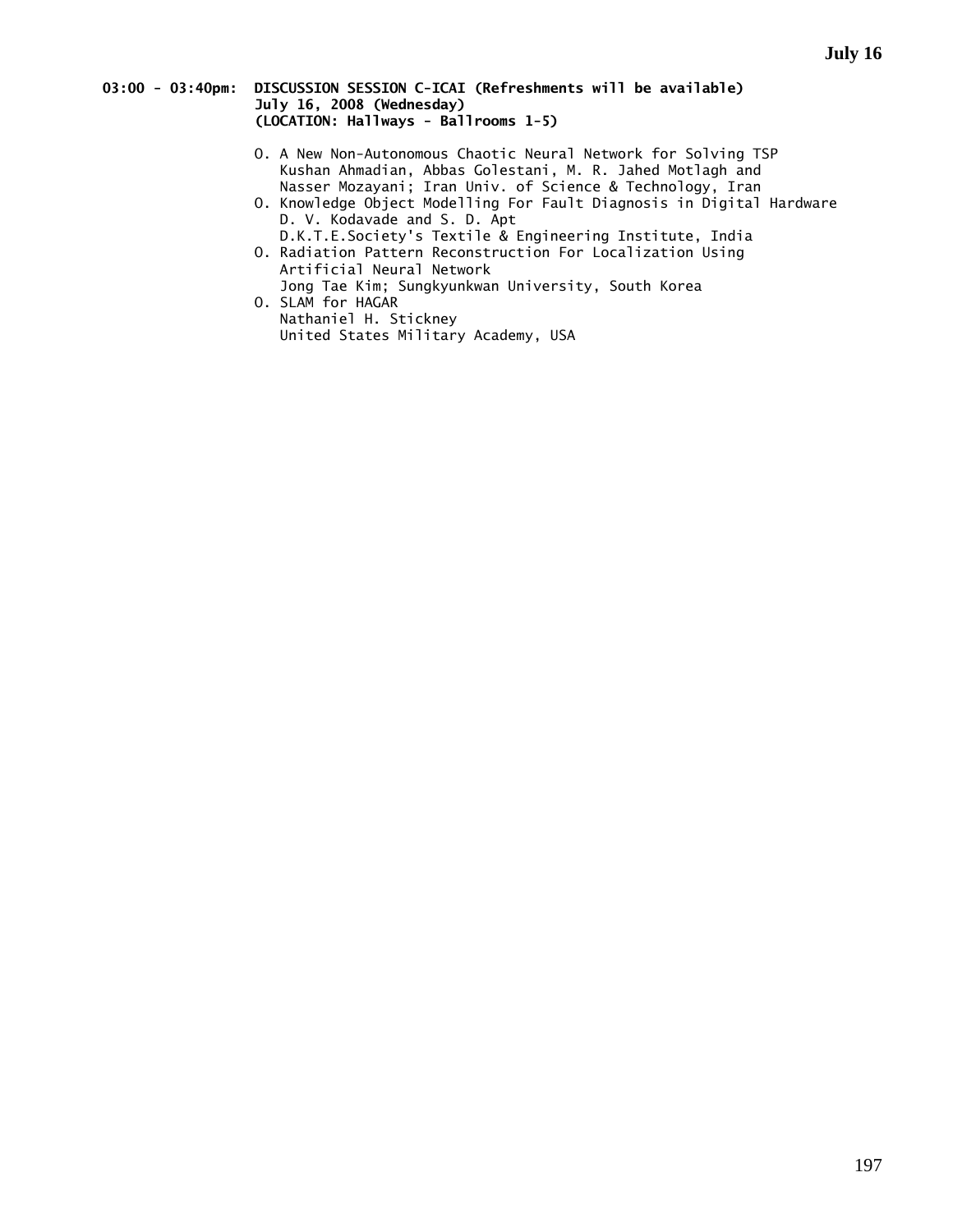- **SESSION 12-ICAI: GENETIC AND EVOLUTIONARY ALGORITHMS AND APPLICATIONS Chair: Janett Williams, University of Technology, Jamaica and University of Southern Queenhsland, Australia July 16, 2008 (Wednesday); 03:40pm - 04:40pm (LOCATION: Ballroom 2)**
- 03:40 04:00pm: A Multi-Objective Memetic Algorithm Based Clustering Method Anh-Duc Do, Siu-Yeung Cho, and Yew-Soon Ong Nanyang Technological University, Singapore
- 04:00 04:20pm: A Comparison of Memetic Algorithms and Grasp in a Rostering Problem David de la Fuente Garcia and Jesus Lozano Mosterin Superior Politechnic School of Engineering, Gijon, Spain
- 04:20 04:40pm: Car-Parking System Management Using Modular Generic Neural Networks A. Cellatoglu, K. Balasubramanian and V. Joseph Raj European University of Lefke, Turkey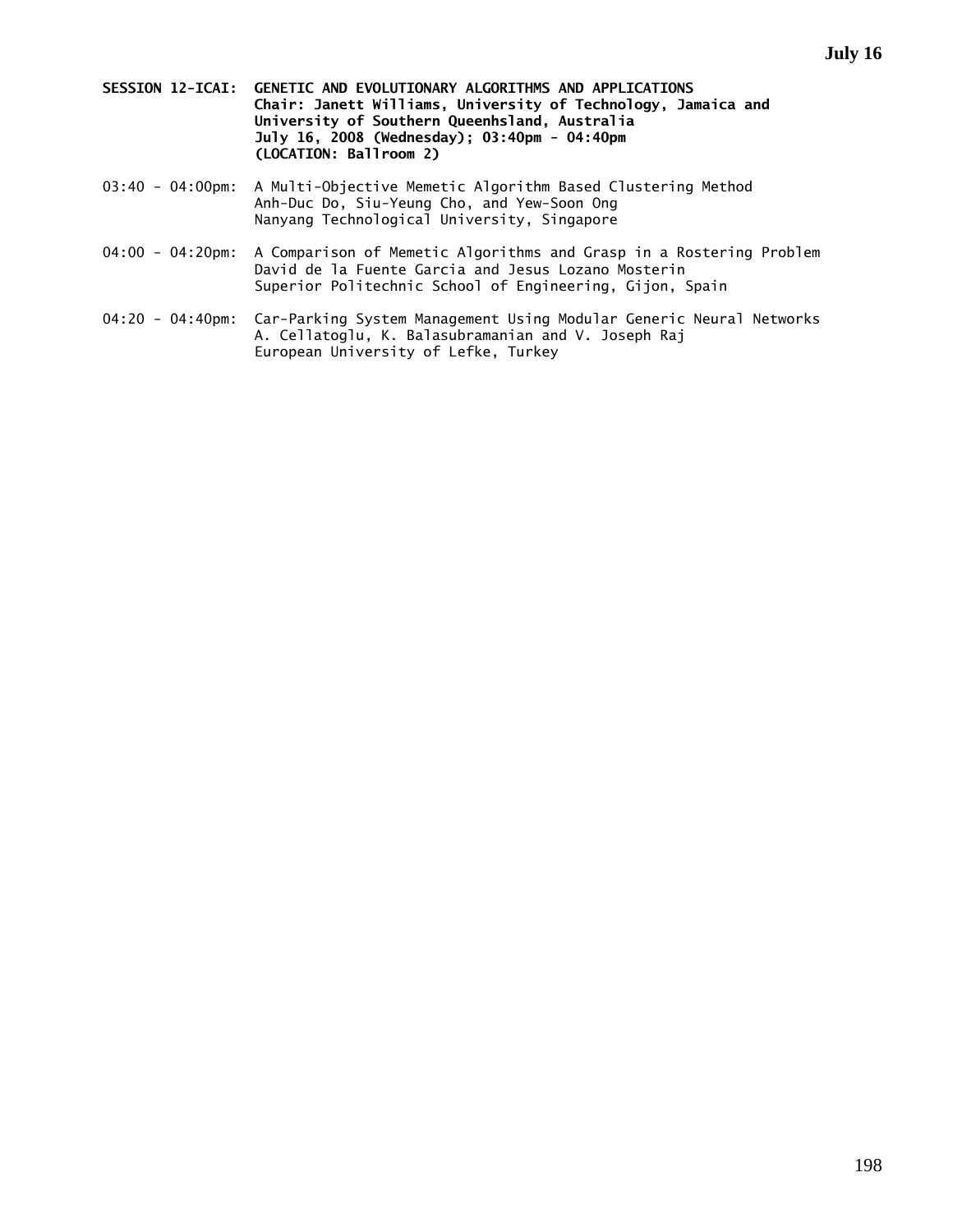- **SESSION 13-ICAI: SWARM OPTIMIZATION + ANT/BEES COLONY SYSTEMS AND APPLICATIONS Chair: Dr. D. V. Kodavade, D.K.T.E.Society's Textile & Engineering Institute, India July 16, 2008 (Wednesday); 04:40pm - 06:00pm (LOCATION: Ballroom 2)**
- 04:40 05:00pm: Plotting of Complete Bifurcation Diagrams Using Dynamic Environment Particle Swarm Optimization Algorithm Julio Barrera, Juan J. Flores, and Claudio Fuerte-Esquivel Universidad Michoacana de San Nicolas de Hidalgo, Mexico
- 05:00 05:20pm: Reliability Optimization of Series-Parallels Systems Using PSO Technique H. Shayeghi, H. A. Shayanfar, M. Fotuhi Firuzabad, A. Jalili, and S. Molla Mohammadi Behnagh Univ. of Mohaghegh Ardabili, Iran; Iran Univ. of Science & Tech., Iran; Islamic Azad Univ., Science & Research Branch, Tehran, Iran; Islamic Azad Univ., Ardabil Branch, Iran; Badr Tejarat Company, Tehran, Iran
- 05:20 05:40pm: Optimization of Neural Networks Using Swarm Intelligence Matthew Conforth and Yan Meng Stevens Institute of Technology, USA
- 05:40 06:00pm: Economic Dispatch of Power System Using the Modified Particle Swarm Optimization Algorithm H. A. Shayanfar, H. Shayeghi, A. Shojaei, and A. Jalili Islamic Azad Univ., Tehran Branch, Iran; Univ. of Mohaghegh Ardabili, Iran; Islamic Azad Univ., Ardebil branch, Iran

**06:00 - 09:30pm: Tutorials (please see the list of tutorials)**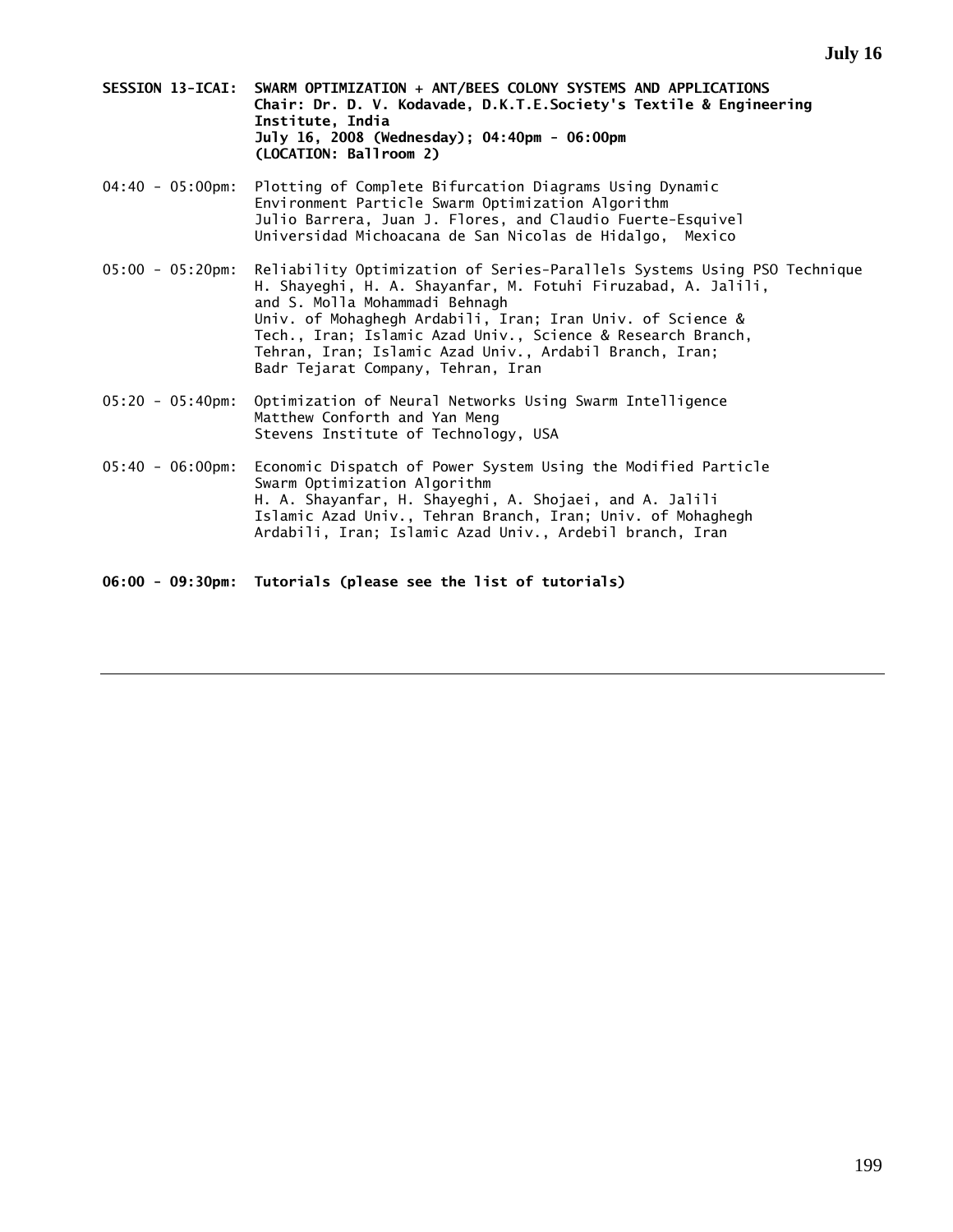- **SESSION 14-ICAI: APPLICATIONS OF ADVANCED AI TECHNIQUES TO INFORMATION MANAGEMENT FOR SOLVING COMPANY-RELATED PROBLEMS Chairs: Dr. David de la Fuente and Dr. Jose A. Olivas; Spain July 17, 2008 (Thursday); 08:00am - 12:00pm (LOCATION: Ballroom 2)**
- 08:00 08:20am: Parking Revenue Management Guadix J., Cortes P., Munuzuri J., Onieva L. University of Seville, Seville, Spain
- 08:20 08:40am: Flow Line System with Possibilistic Priority-Discipline: Adaptation and Development of Prade's Methodology De la Fuente D., Prado Ma J. Basque Country University, Bilbao, Spain
- 08:40 09:00am: FREE SLOT
- 09:00 09:20am: FREE SLOT
- 09:20 09:40am: C3NET: Smart Environment for .Net Code Generation using MDA Garcia-Diaz V., Fernandez-Fernandez H., Palacios-Gonzalez E., Pelayo C., Cueva J. M. Universidad de Oviedo, Oviedo, Spain
- 09:40 10:00am: A Review of Intelligent Software Development Tools Palacios-Gonzalez E., Fernandez-Fernandez H., Garcia-Diaz V., Pelayo C., Cueva J. M. Universidad de Oviedo, Oviedo, Spain
- 10:00 10:20am: Design of Intelligent Business Applications Based in BPM and MDE Fernandez-Fernandez H., Palacios-Gonzalez E., Garcia-Diaz V., Pelayo C., Cueva J. M. Universidad de Oviedo, Oviedo, Spain
- **10:20 10:40am: BREAK**
- 10:40 11:00am: Demand and Price Forecasting in Hotel Management De la Fuente D., Pino R., Parreino J. Universidad de Oviedo, Oviedo, Spain
- 11:00 11:20am: Fuzzy Search Method Applied to XML Native Databases Francisco P. Romero, Pablo Garces, Jesus Serrano-Guerrero, Jose A. Olivas University of Castilla La Mancha, Ciudad Real
- 11:20 11:40am: Agent-Enabled Design of Revenue Management Decision Support Systems for Small and Medium Hotel Enterprises Isabel Garcia and Alfonso Duran Universidad Carlos III de Madrid, Madrid, Spain
- 11:40 12:00pm: Generating Digital Fingerprints using Artificial Neural Networks Zapico D., Gonzalez R., Sanjuan O., Pelayo C. Universidad de Oviedo, Oviedo, Spain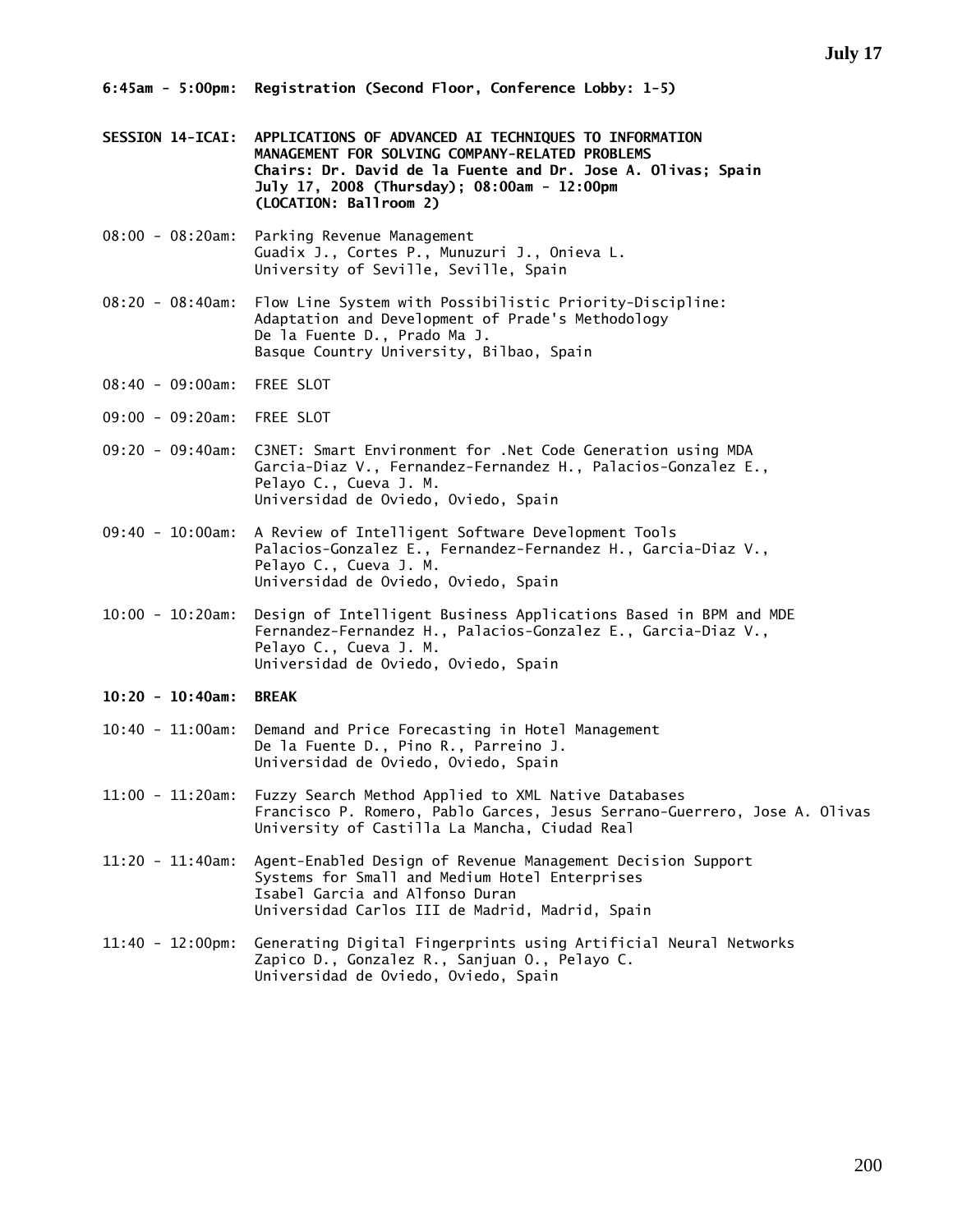- **SESSION 15-ICAI: SWARM OPTIMIZATION + ANT/BEES COLONY SYSTEMS AND APPLICATIONS Chair: Dr. D. V. Kodavade, D.K.T.E.Society's Textile & Engineering Institute, India July 17, 2008 (Thursday); 12:00pm - 02:00pm (LOCATION: Ballroom 2)**
- 12:00 12:20pm: PSO Based Solution for Generation Expansion Planning H. Shayeghi, H. A. Shayanfar, A. Jalili, and M. Hosseinzadeh Univ. of Mohaghegh Ardabili, Iran; Islamic Azad Univ., Iran; Univ. of Applied Science & Tech., Tehran, Iran
- 12:20 12:40pm: Application of Particle Swarm Optimization for Fuzzy AGC Design H. A. Shayanfar, A. Jalili, and H. Shayeghi Islamic Azad Univ., South Tehran Branch, Iran; Islamic Azad Univ., Ardebil branch, Iran; Univ. of Mohaghegh Ardabili, Iran
- **12:40 01:20pm: LUNCH (On Your Own)**
- 01:20 01:40pm: A Study of Combination Genetic Algorithm and MMAS for VRP Problem Yupeng Zhang, MalRey Lee and Thomas Gatton ChonBuk National University, Korea
- 01:40 02:00pm: Modeling Artificial Bees-Colony System Hussein H. Owaied and Saif Mahmood Sa'ab Philadelphia University, Jordan; The Arab Academy for Banking and Financial Sciences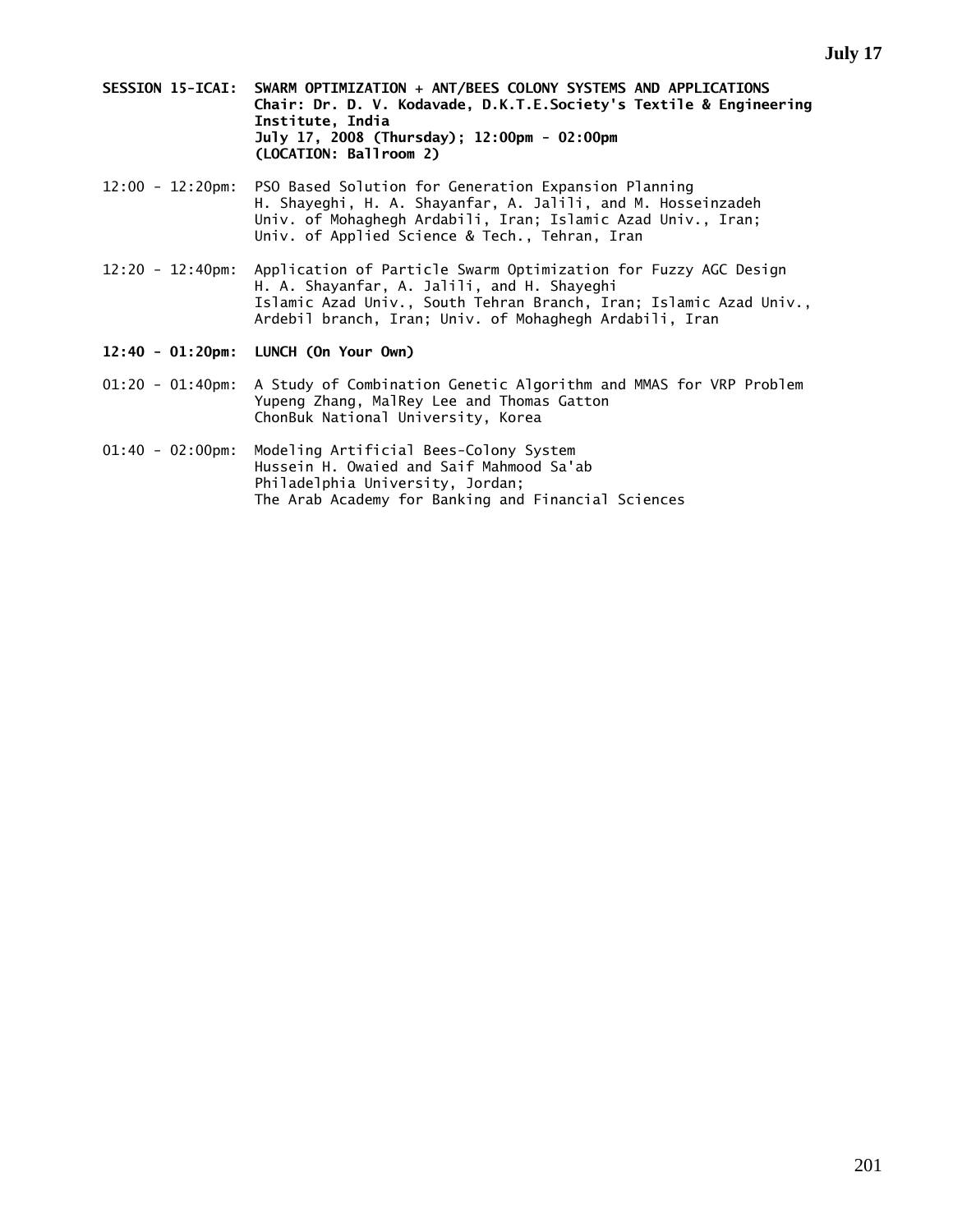- **SESSION 16-ICAI: SOCIAL NETWORKS + KNOWLEDGE ENGINEERING, DISCOVERY, AND DATA MINING I Chairs: Dr. Anne Hakansson and Dr. Ronald L. Hartung Uppsala University, Uppsala, Sweden Franklin University, Columbus, Ohio, USA July 17, 2008 (Thursday); 02:00pm - 03:00pm (LOCATION: Ballroom 2)**
- 02:00 02:20pm: Culturally Infused Social Network Analysis Eunice E. Santos, Eugene Santos, Jr., Long Pan, & John Wilkinson Virginia Tech, Blacksburg, Virginia, USA; Dartmouth, Hanover, New Hampshire, USA
- 02:20 02:40pm: Mediating Social Networking Using Software Agents The CarPooling Use Case Fano Ramparany Orange Labs, France Telecom, Meylan, France
- 02:40 03:00pm: Using self Organizing Maps and Nearest-Neighbor to Data Clustering Clodis Boscarioli, Emilio Del Moral Hernandez, and Leandro Augusto da Silva West Parana State University (UNIOESTE), Brazil; Polytechnic School - University of Sao Paulo (USP), Brazil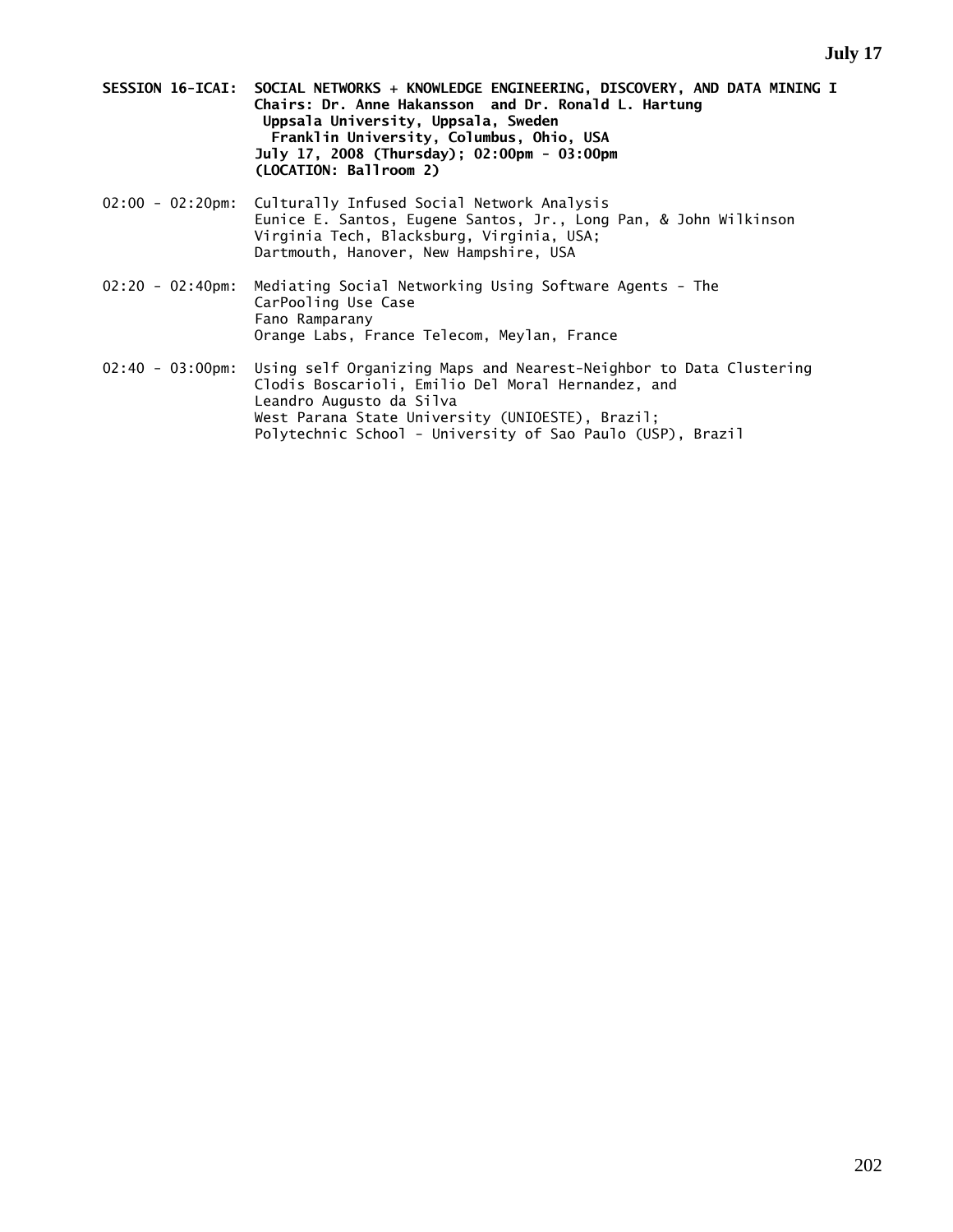#### **03:00 - 03:40pm: DISCUSSION SESSION D-ICAI (Refreshments will be available) July 17, 2008 (Thursday) (LOCATION: Hallways - Ballrooms 1-5)**

- O. Information Assorting Technique for Classifying and Summarizing Documents Using Association System Hirokazu Watabe, Eriko Yoshimura, Seiji Tsuchiya & Tsukasa Kawaoka Doshisha University, Japan; University of Tokushima, Japan
- O. A Detection Method of Illogical Adjective Phrase for Computer Conversation Eriko Yoshimura, Seiji Tsuchiya, Hirokazu Watabe & Tsukasa Kawaoka Doshisha University, Japan; University of Tokushima, Japan
- O. An Application of Probability to Solving Engineering Optimization Problems

 Thong Huu Nguyen and Hao Van Tran University of Pedagogy, Vietnam

- O. A Quest to Unify the Abstract Interpretation Theory of Logic Programs Kaninda Musumbu; Universite Bordeaux, France
- O. Nepali Word Sense Disambiguation Niraj Shrestha; Kathamndu University, Nepal O. Feasibility Study for a Recommendation System for Elearning Environments Application Oscar Sanjuan-Martinez, B. Cristina Pelayo G-Bustelo, Yago Saez Achaerandio, Luis Rodriguez Baena, Enrique Torres Franco, Hector Castan Rodriguez, Javier Parra Fuente Univ. of Oviedo, Spain; Univ. Carlos III, Spain; Pontifical Univ. of Salamanca, Spain
- O. A Study of Learning Estimation Using Ubiquitous Intelligence Chang-Duk Jung, You-Sik Hong, and Choong-ho Cho Sangji University, Korea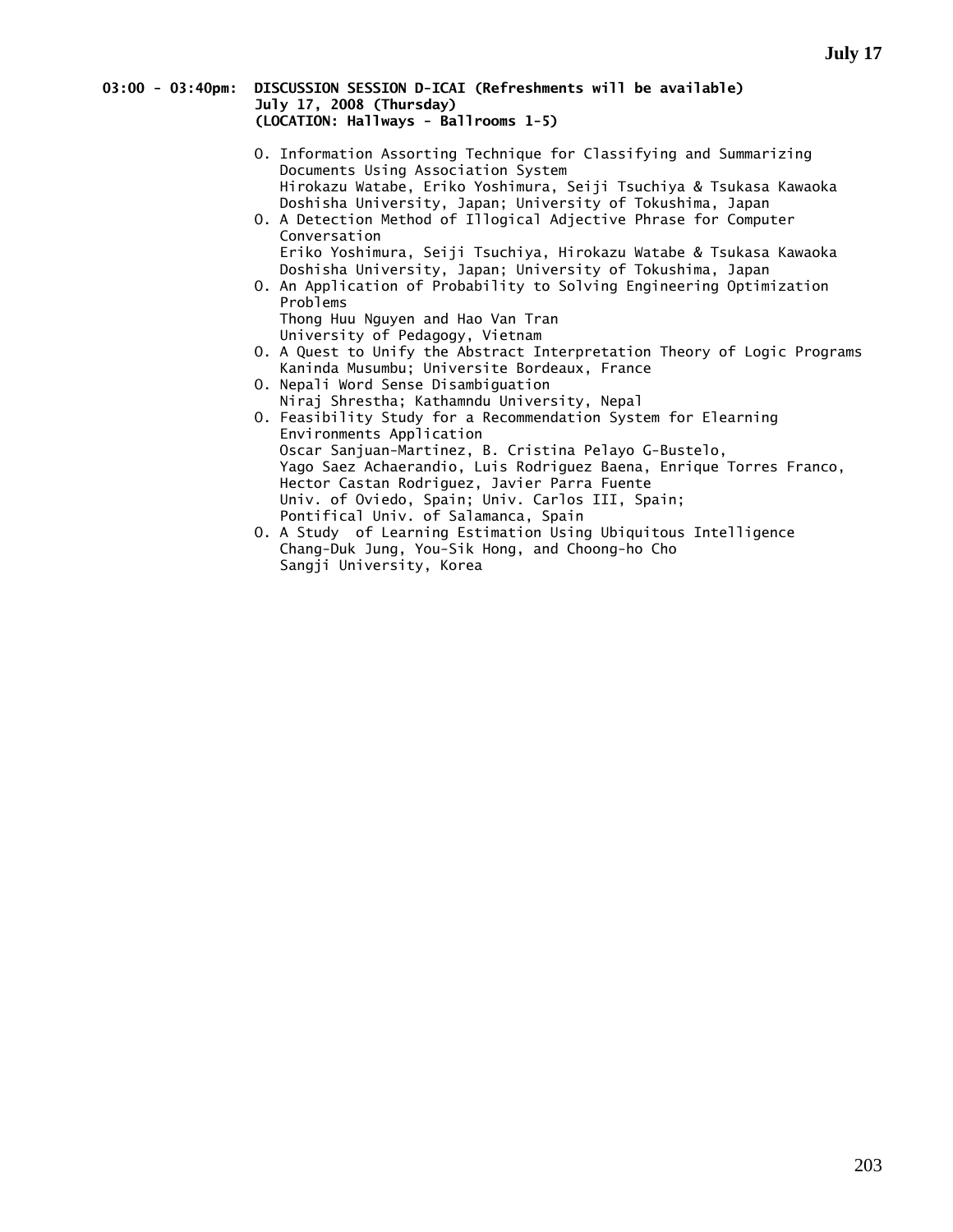- **SESSION 17-ICAI: SOCIAL NETWORKS + KNOWLEDGE ENGINEERING, DISCOVERY, AND DATA MINING II Chairs: Dr. Anne Hakansson and Dr. Ronald L. Hartung Uppsala University, Uppsala, Sweden Franklin University, Columbus, Ohio, USA July 17, 2008 (Thursday); 03:40pm - 06:00pm (LOCATION: Ballroom 2)**
- 03:40 04:00pm: A Connectionist Approach to Producing Rules Describing Monthly UK Divisia Data Vincent A. Schmidt and Jane M. Binner Air Force Research Laboratory, USA; Aston University, UK
- 04:00 04:20pm: Software and Hardware System Integration and Intelligent Automation Using Ontology-based Knowledge Representation Technology Jeffrey W. Wallace and Barbara J. Hannibal Carpe Occasio Technology Systems, USA
- 04:20 04:40pm: Knowledge and Taxonomy of Intellect Peeter Lorents EBS Estonian Business School, Estonia
- 04:40 05:00pm: A Sequential Hierarchical Superset Implementation of Neocortex Memory System and its Case Study of Automated Network Forensic Analysis Muhammad Fermi Pasha, Rahmat Budiarto, and Mohammad Syukur University Sains Malaysia, Pulau Pinang, Malaysia; University of Sumatera Utara, Indonesia
- 05:00 05:20pm: Using AI to Reconstruct Claude Bernard's Empirical Investigations Bassel Habib and Jean-Gabriel Ganascia University of Paris 6, France
- 05:20 05:40pm: FREE SLOT
- 05:40 06:00pm: FREE SLOT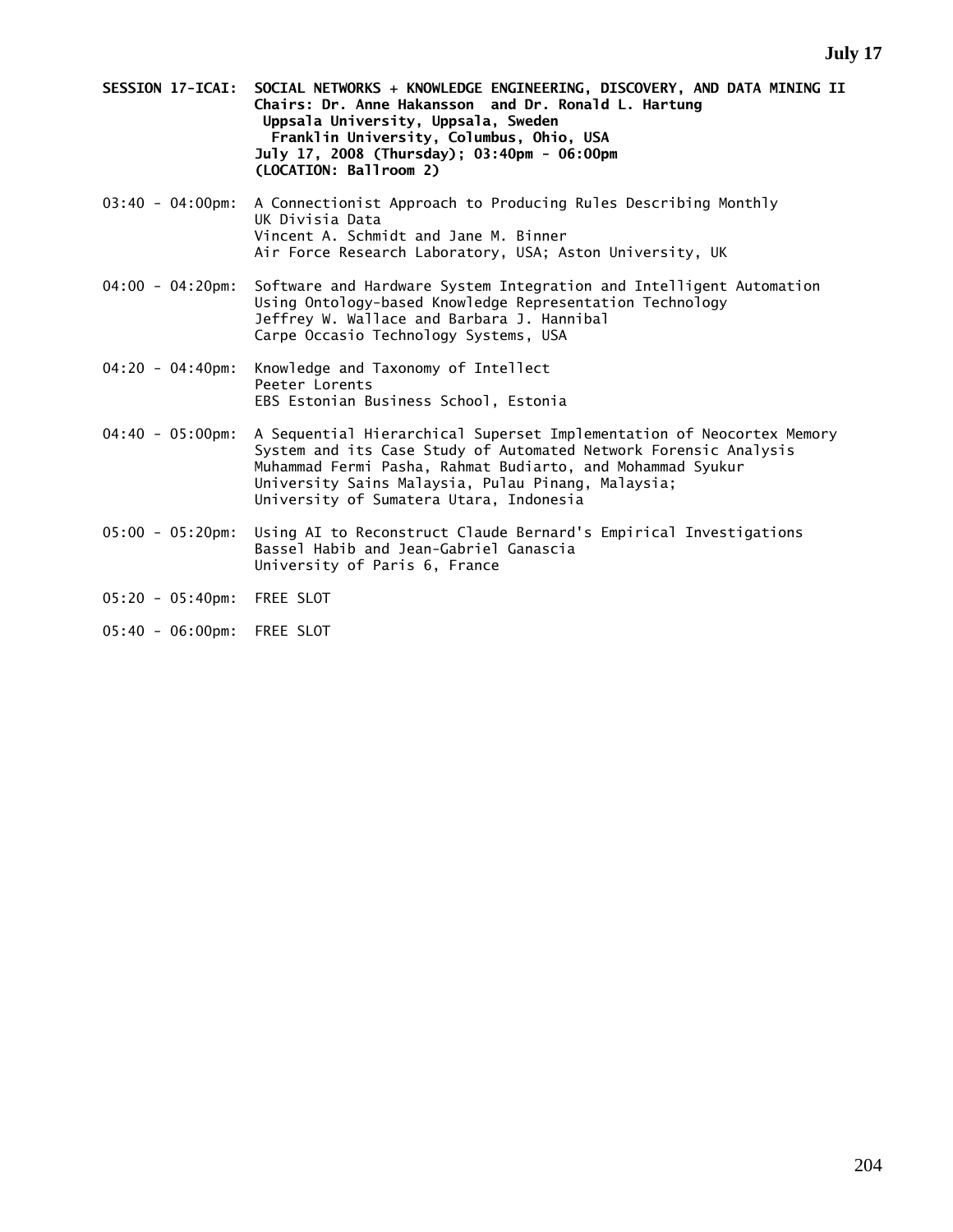## **ICOMP'08 CONFERENCE SCHEDULE**

## **The 2008 International Conference on Internet Computing**

Monte Carlo Resort, Las Vegas, Nevada, July 14-17, 2008

#### **Note 1:**

*There are a number of other sessions (not listed as part of ICOMP'08 schedule) that are of significant interest to ICOMP conference participants (sessions belonging to other joint conferences in this event.) Therefore, you are encouraged to also check the schedules for other joint conferences. In particular, some sessions in PDPTA'08, GCA'08, ICWN'08, SWWS'08, SAM'08, EEE'08, FECS'08, and CIC'08, discuss topics that are within the scope of ICOMP; these have been scheduled so that ICOMP attendees can also participate in them.* 

#### **Note 2:**

*Each conference is divided into a number of topical sessions. These sessions are not necessarily scheduled in the same room/location. Therefore, conference attendees are to check the location of the session(s) they wish to attend - The conference room numbers appear in this document.* 

**July 13** 

**03:00 - 09:00pm: REGISTRATION (Second Floor, Conference Lobby; 1-5)**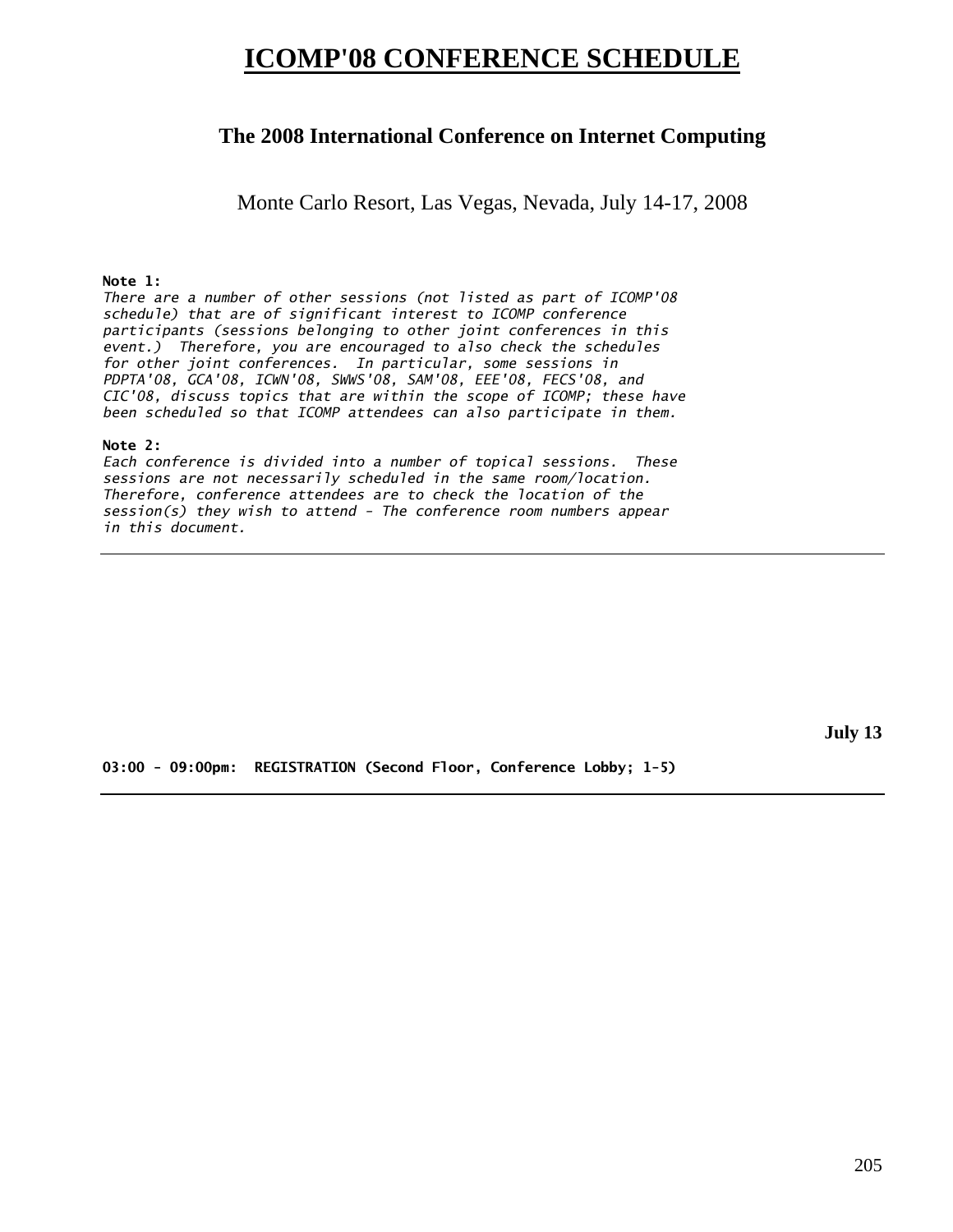- **08:30 08:45am: WORLDCOMP'08 Opening Remarks Prof. Hamid R. Arabnia (General Chair & Coordinator) University of Georgia, Georgia, USA (LOCATION: Lance Burton Theater)**
- **08:45 09:35am: Keynote Lecture 1: The Parallel Computing Landscape: A Berkeley View 2.0 Prof. David A. Patterson Pardee Prof. of CS; Director, RAD Lab & Par Lab; Past President, ACM; Member, National Academy of Engineering; Member, National Academy of Sciences; Fellow of IEEE, ACM, & AAAS; University of California at Berkeley. (LOCATION: Lance Burton Theater)**
- **09:40 10:25am: Keynote Lecture 2: Searching in the "Real World" Prof. Ophir Frieder The Royden B. Davis, SJ, Chair in Interdisciplinary Studies at Georgetown University; IITRI Chair Professor of CS at Illinois Institute of Technology; Director, Information Retrieval lab; Fellow of IEEE, ACM, and AAAS (LOCATION: Lance Burton Theater)**
- **10:30 11:15am: Keynote Lecture 3: Achieving your Dreams Anousheh Ansari CEO, Chairman and Co-founder of Prodea Systems, Inc., USA; Space Ambassador (LOCATION: Lance Burton Theater)**
- **11:15a 12:00p: Keynote Lecture 4: Dimensions in Reconfigurable Computing: A New Wave in Electronic System Designs Chris Phillips Vice President of Engineering at ElementCXI, USA (LOCATION: Lance Burton Theater)**
- **12:00 01:00pm: LUNCH (On Your Own)**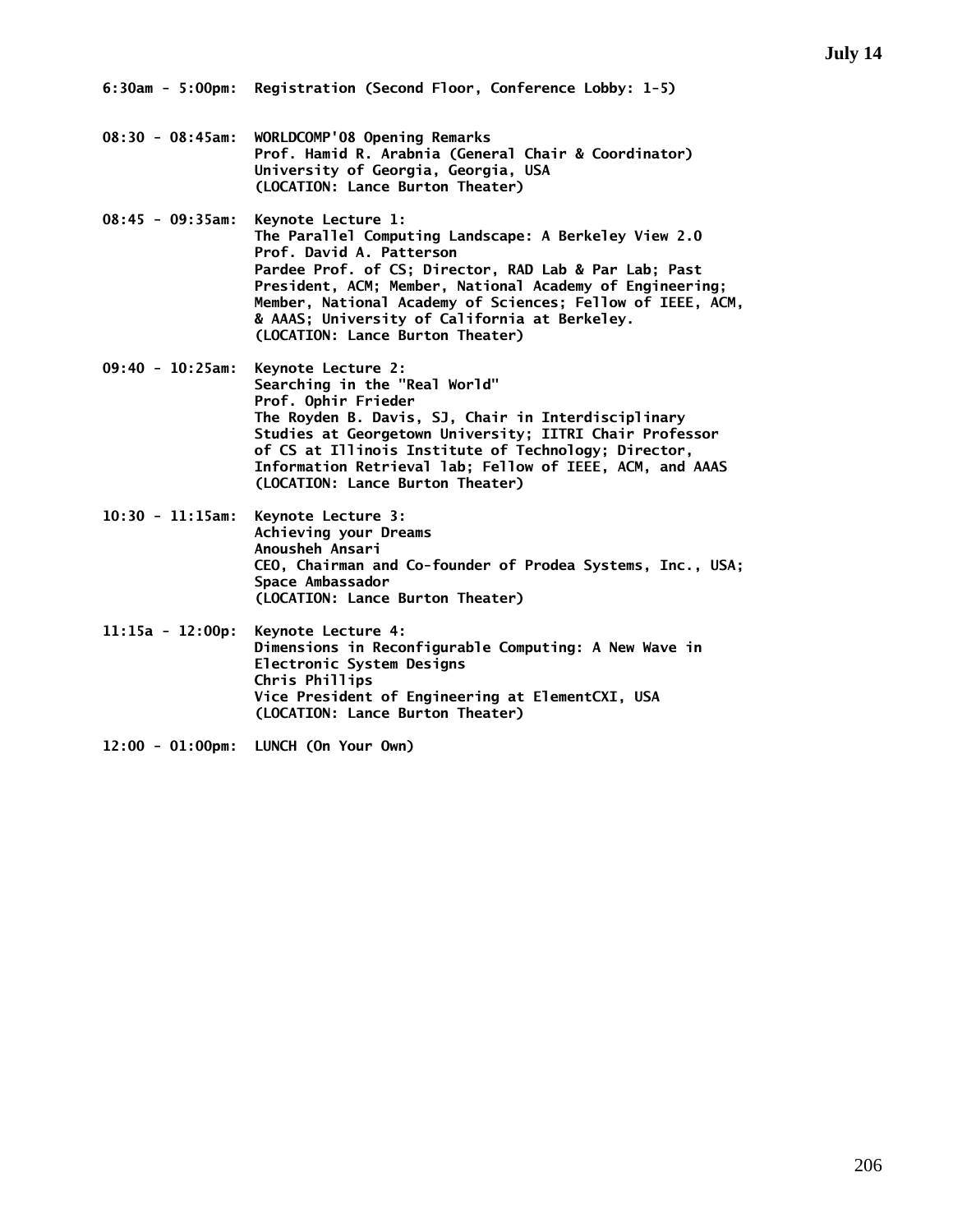- **SESSION 1-ICOMP: SPAM, EMAIL AND SECURITY Chair: Dr. Roman Tankelevich Colorado School of Mines, Colorado, USA July 14, 2008 (Monday); 01:00pm - 01:40pm (LOCATION: Copper Room)**
- 01:00 01:20pm: The Price of Security: A Performance Study of Web Application Security Chengyu Sun California State University, Los Angeles, California, USA
- 01:20 01:40pm: Generating Web Monitors Nader Mohamed, Ahlam Romaithi, Eiman Samahi, Maitha D. Kendi, and Ebtisam Jabrie United Arab Emirates University, Al Ain, United Arab Emirates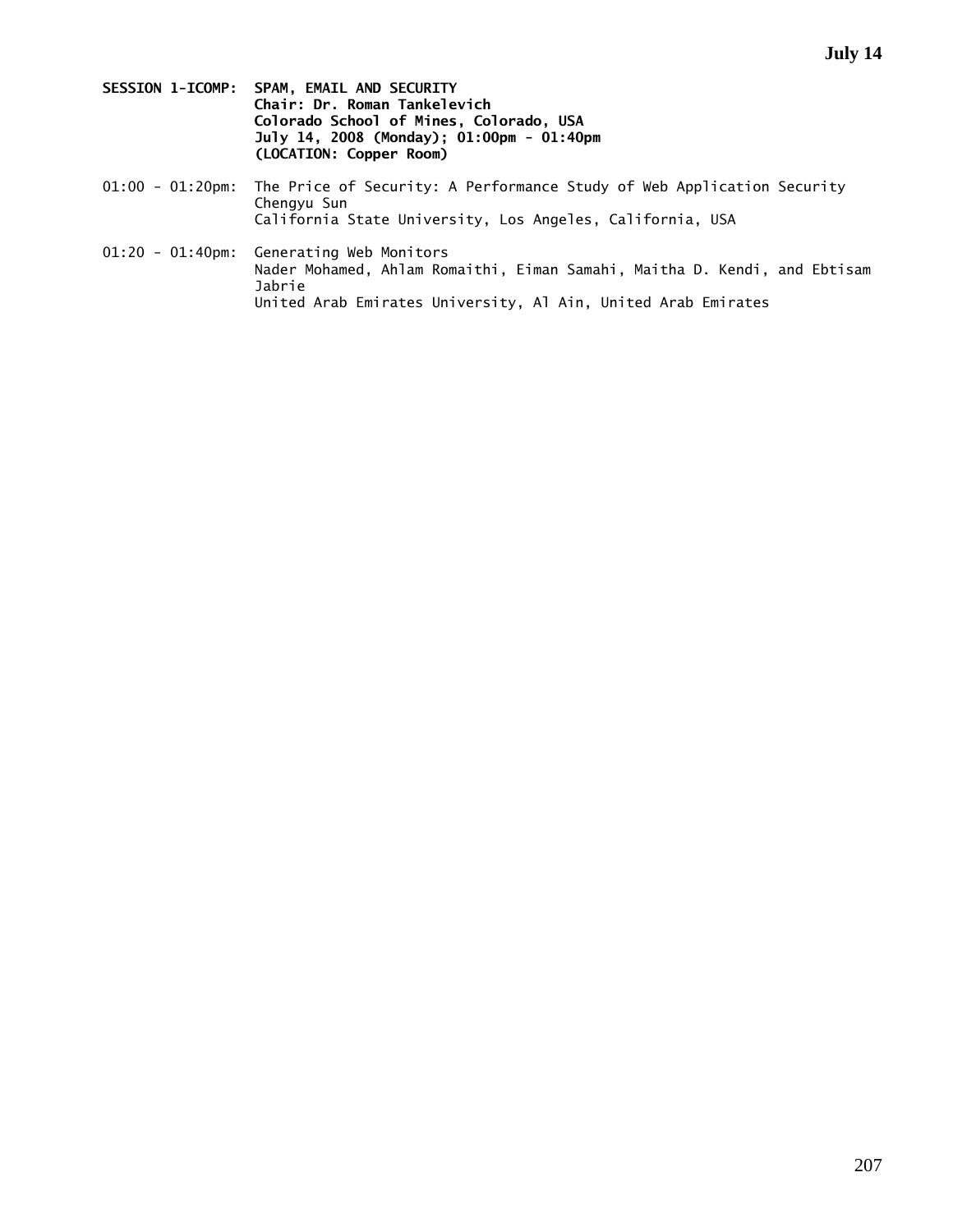- **SESSION 2-ICOMP: TCP, IP AND ARCHITECTURES + ROUTING TECHNIQUES AND PROTOCOLS Chair: Steven Latre, Ghent University, Belgium July 14, 2008 (Monday); 01:40pm - 02:20pm (LOCATION: Copper Room)**
- 01:40 02:00pm: A Parallel Download Protocol for Internet-Based Distributed Systems Michael Brock and Andrzej Goscinski Deakin University Pigdons Road, Australia
- 02:00 02:20pm: mDNS A Proposal for Hierarchical Multicast Session Directory Architecture Piyush Harsh and Richard Newman University of Florida, Gainesville, Florida, USA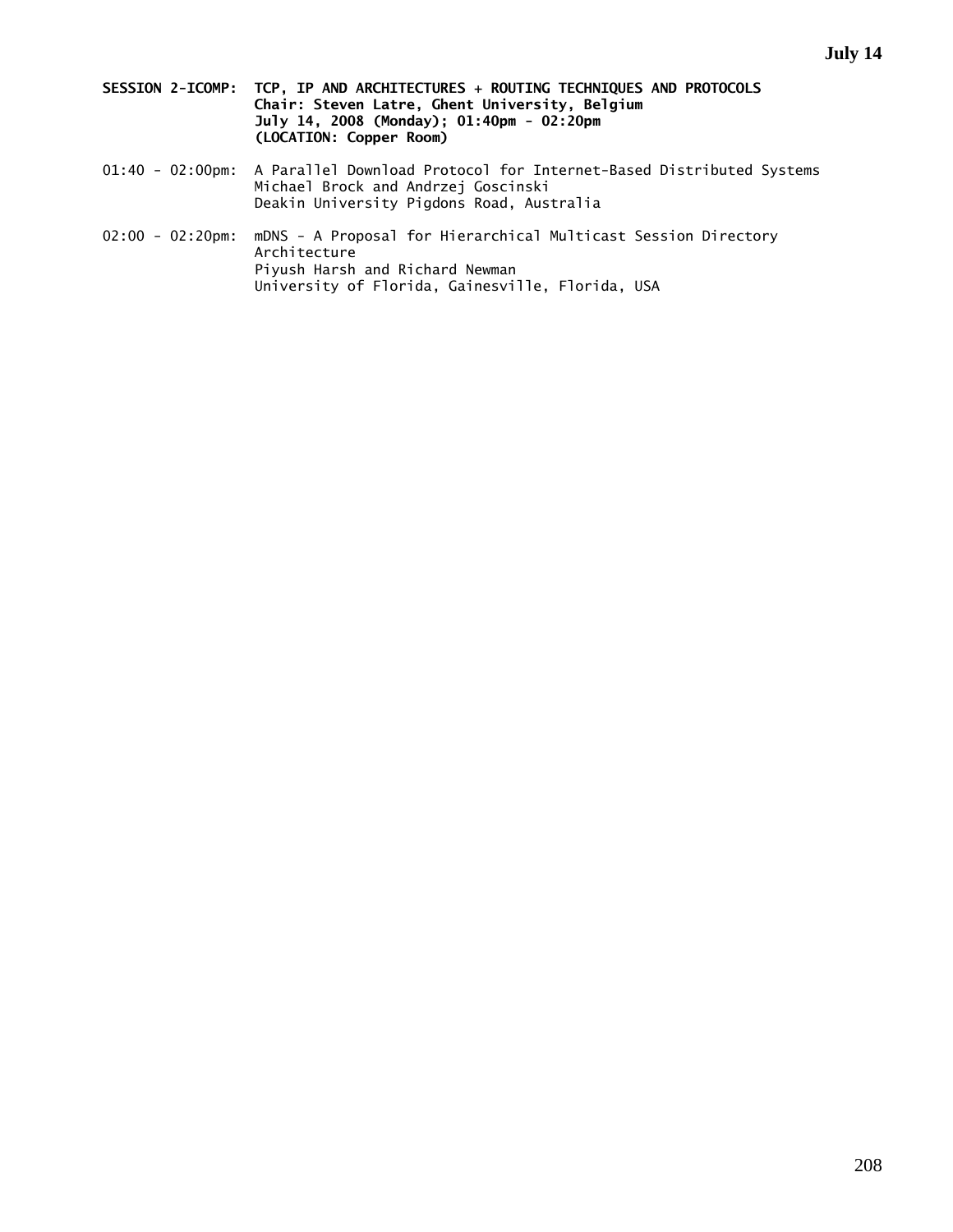**SESSION 3-ICOMP: ALGORITHMS Chair: Dr. Nader Mohamed, UAE University, UAE July 14, 2008 (Monday); 02:20pm - 04:00pm (LOCATION: Copper Room)** 

- 02:20 02:40pm: A Derivation of Spatial Internet Traffic Flow James R. Gatewood and Donald A. Drew Rensselaer Polytechnic Institute, USA
- 02:40 03:00pm: LCS Based Classification Algorithm for Online Prediction in WUM Personalization System Mehrdad Jalali, Nowati Mustapha, Ali Mamat, Md. Nasir B Sulaiman Putra University of Malaysia, Malaysia
- **03:00 03:20pm: BREAK**
- 03:20 03:40pm: XOFilter: A System for Filtering Heterogeneous XML Streams Based on Ontology Weidong Yang, Xiaodong Yang, and Bowen Yuan Fudan University, P. R. China
- 03:40 04:00pm: Examination Virtual Proctor Kalyani Mellachervu and Kamyar Dezhgosha The University of Illinois at Springfield, USA
- **04:00 06:00pm: During this period, ICOMP'08 attendees are encouraged to participate in sessions belonging to PDPTA'08, GCA'08, ICWN'08, SWWS'08, SAM'08, EEE'08, FECS'08, or CIC'08. These sessions discuss topics that overlap the scope of ICOMP'08.**
- **06:00 09:00pm: Tutorials (please see the list of tutorials)**
- **09:10 11:30pm: CONFERENCE RECEPTION DINNER & BANQUET KEYNOTE July 14 (Monday) High Performance Computing and Computational Intelligence: Link to the Translational Medicine and Personalized Healthcare Dr. Jack Y. Yang and Dr. Mary Qu Yang Harvard University, Massachusetts, USA and National Human Genome Research Institute, NIH, Bethesda, USA (LOCATION: Ballrooms 1-5)**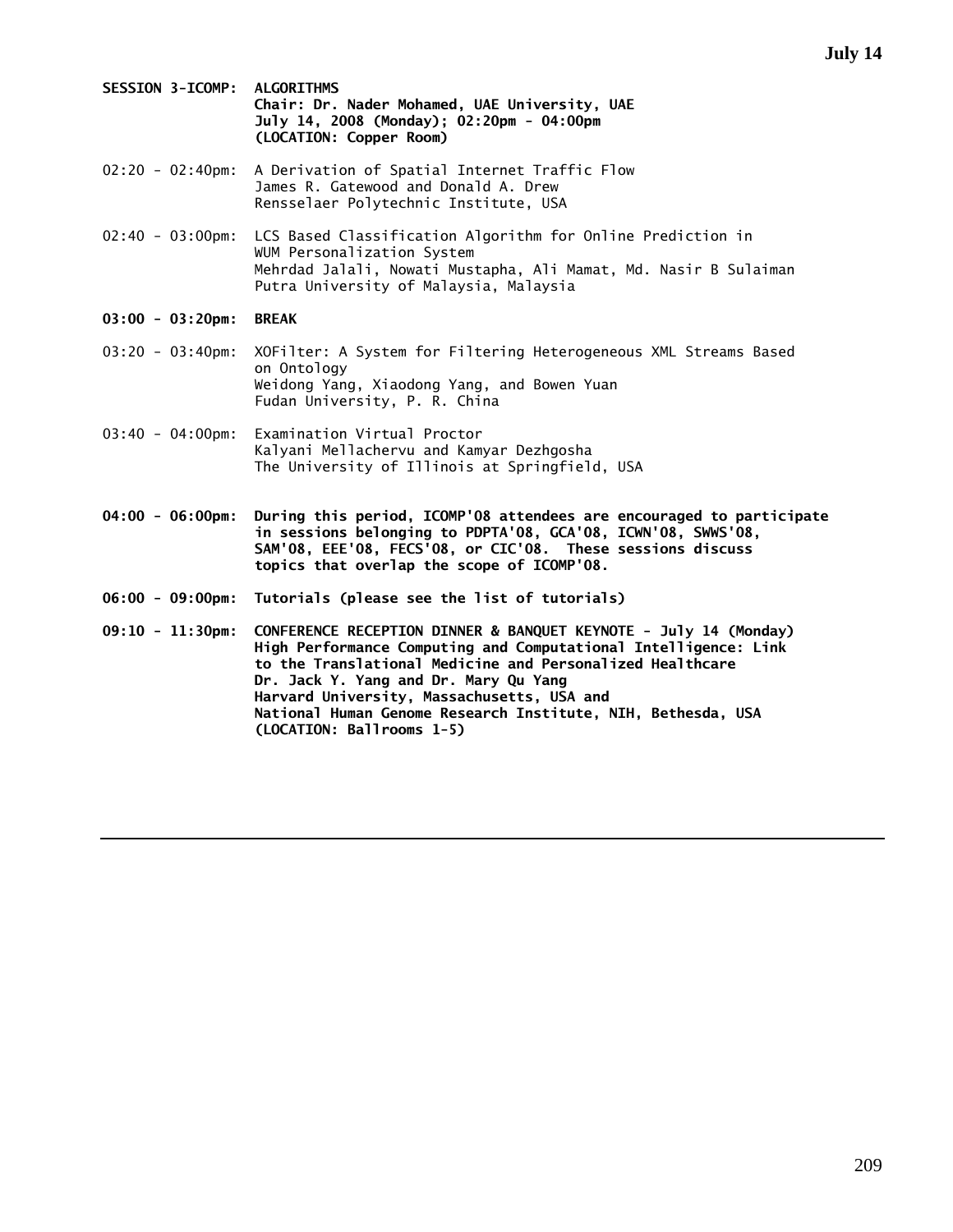- **SESSION 4-ICOMP: THE 6TH INT'L WORKSHOP ON XML TECHNOLOGY & APPLICATIONS XMLTech'08 Chair: Dr. Joan Lu, University of Huddersfield, UK July 15, 2008 (Tuesday); 08:00am - 10:00am (LOCATION: Copper Room)**
- 08:00 08:20am: Using XML Similarity to Enhance SOAP Messages Security Policies Evaluation Stefania Marrara University of Milano, Italy
- 08:20 08:40am: Mobile Agent Based Data Fusion For Wireless Sensor Networks with a XML Framework Gehao Lu, Joan Lu, and Jim Yip University of Huddersfield, United Kingdom
- 08:40 09:00am: Understanding XML Security with a Case Study Joan Lu and Nathan Cripps University of Huddersfield, United Kingdom
- 09:00 09:20am: XML Description for DSC Gehao Lu, Kunman Li, and Shia Dan
- 09:20 09:40am: The Study and Actualization of Key Technologies in WebGIS Based on XML Hao Li, Joan Lu, and Gehao Lu
- 09:40 10:00am: Investigation on FIPA Agent Communication Mechanism Based on Web Service Gehao Lu, Joan Lu, Shaowen Yao, and Jim Yip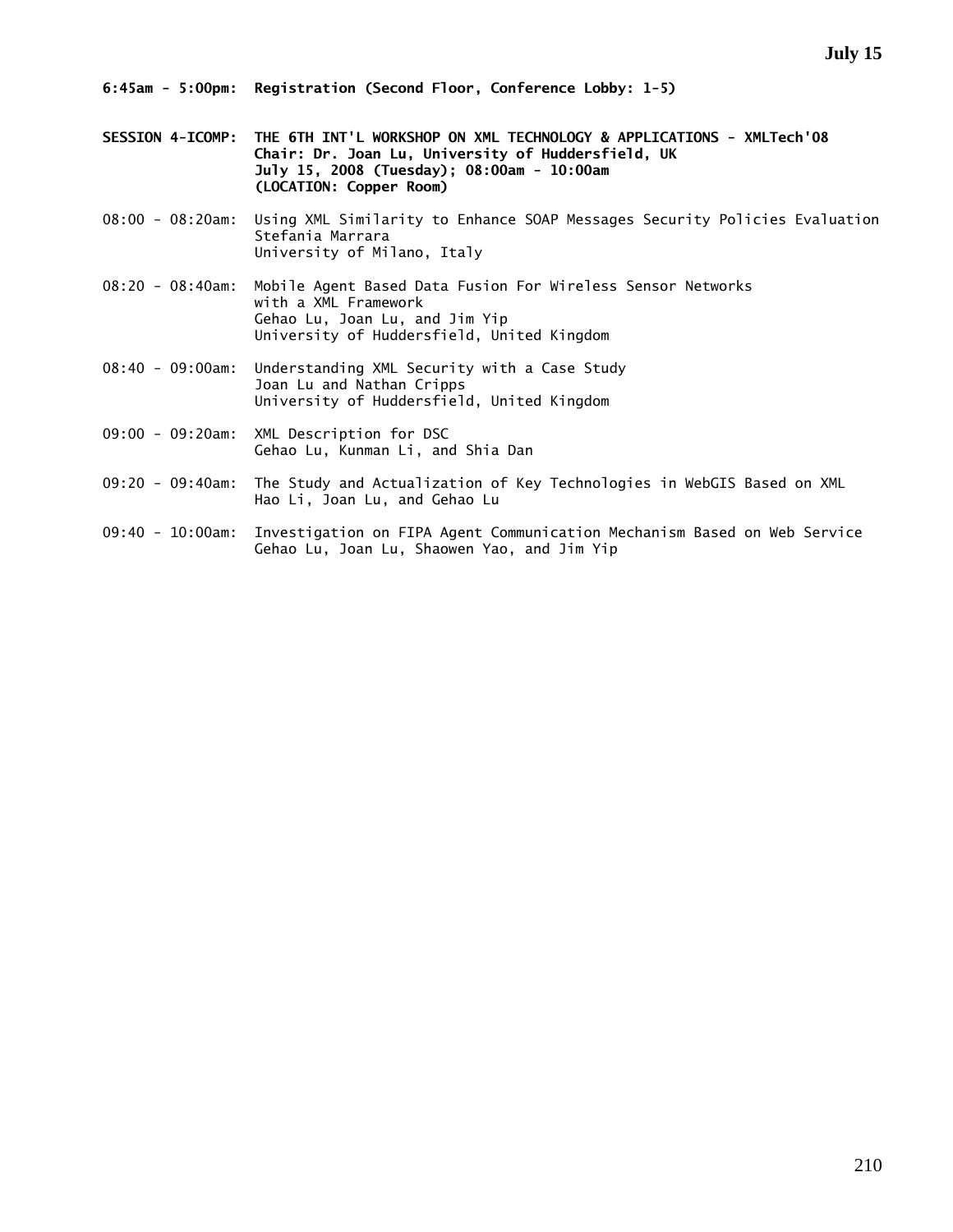- **SESSION 5-ICOMP: THE WWW AND INTRANETS Chairs: Dr. Roger Eggen and Dr. David J. Russomanno University of North Florida, Jacksonville, Florida, USA The University of Memphis, Tennessee, USA July 15, 2008 (Tuesday); 10:00am - 10:40am (LOCATION: Copper Room)**
- 10:00 10:20am: Ruby, PHP, Perl, Python: A Web Efficiency Comparison Roger Eggen, Curt Jones, and Maurice Eggen University of North Florida, USA; Trinity University, USA
- 10:20 10:40am: A Web Monitoring Application Based on Java Technologies Andrian Penate Sanchez, Ignacio Solinis Camalich, Alexis Quesada Arencibia, and Jose Carlos Rodriguez Rodriguez Universidad de Las Palmas de Gran Canaria, Spain
- **10:40 11:00am: BREAK**
- **11:00a 06:00p: During this period, ICOMP'08 attendees are encouraged to participate in sessions belonging to PDPTA'08, GCA'08, ICWN'08, SWWS'08, SAM'08, EEE'08, FECS'08, or CIC'08. These sessions discuss topics that overlap the scope of ICOMP'08.**
- **06:00 09:30pm: Tutorials (please see the list of tutorials)**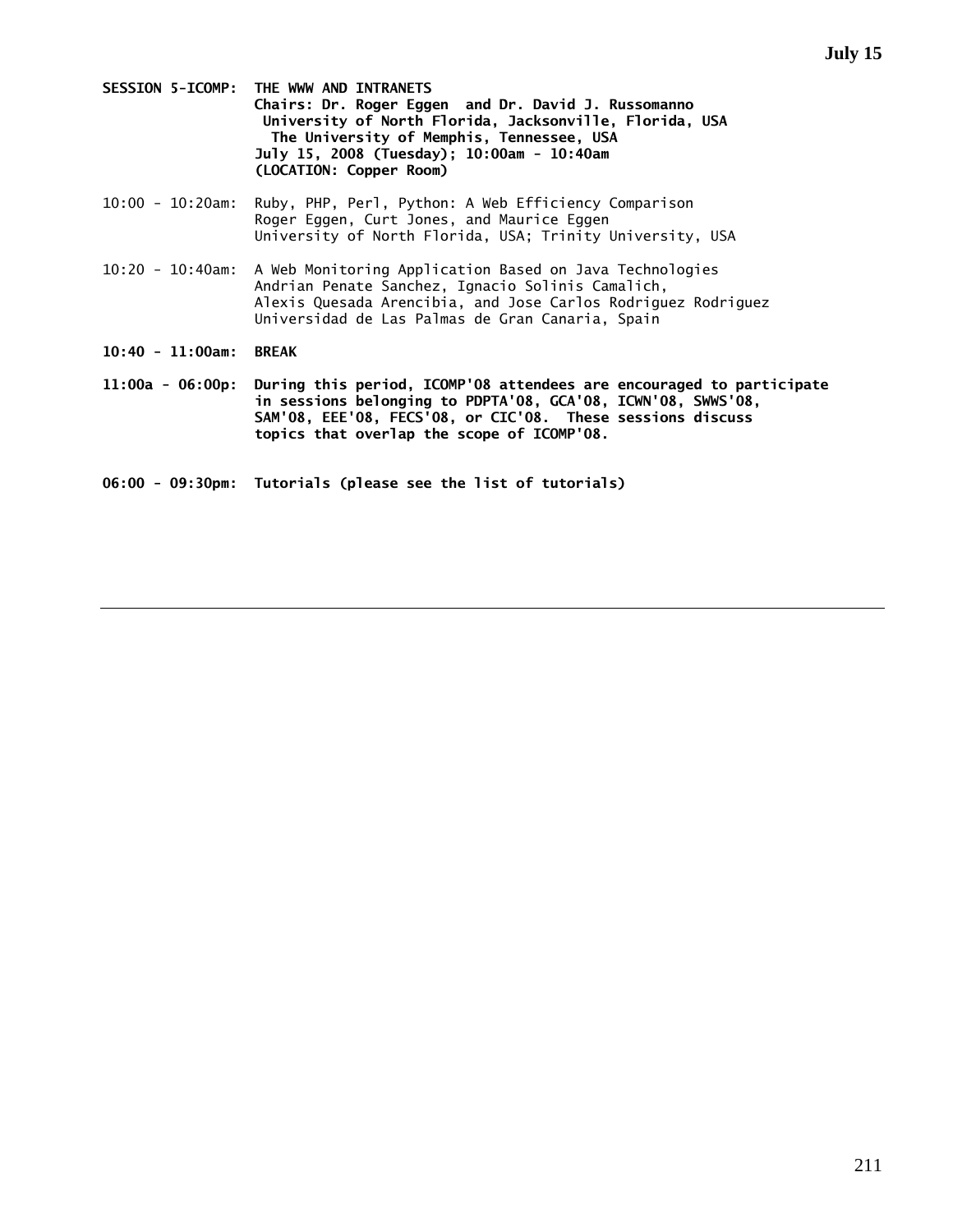- **08:00 11:40am: During this period, ICOMP'08 attendees are encouraged to participate in sessions belonging to PDPTA'08, GCA'08, ICWN'08, SWWS'08, SAM'08, EEE'08, FECS'08, or CIC'08. These sessions discuss topics that overlap the scope of ICOMP'08.**
- **11:40a 12:40p: LUNCH (On Your Own)**
- **SESSION 6-ICOMP: NOVEL APPLICATIONS Chair: Prof. Victor Clincy, Kennesaw State University, Georgia, USA July 16, 2008 (Wednesday); 12:40pm - 02:00pm (LOCATION: Copper Room)**
- 12:40 01:00pm: Electronic Virtual Stamps: A New Paradigm in Internet Communication R. Tankelevich, P. Astakhov, and A. Klimov Colorado School of Mines, Colorado, USA
- 01:00 01:20pm: Future Online Rich Media Advertising Ginger Rosenkrans Pepperdine University, USA
- 01:20 01:40pm: Applying Mashup and Mapping Technologies for Integrating Real Estate Information Chung-Chu (George) Hsieh Norfolk State University, Virginia, USA
- 01:40 02:00pm: Effective Corporate Information Security Policies Victor Clincy and Godwin Fumey-Nassah Kennesaw State University, Georgia, USA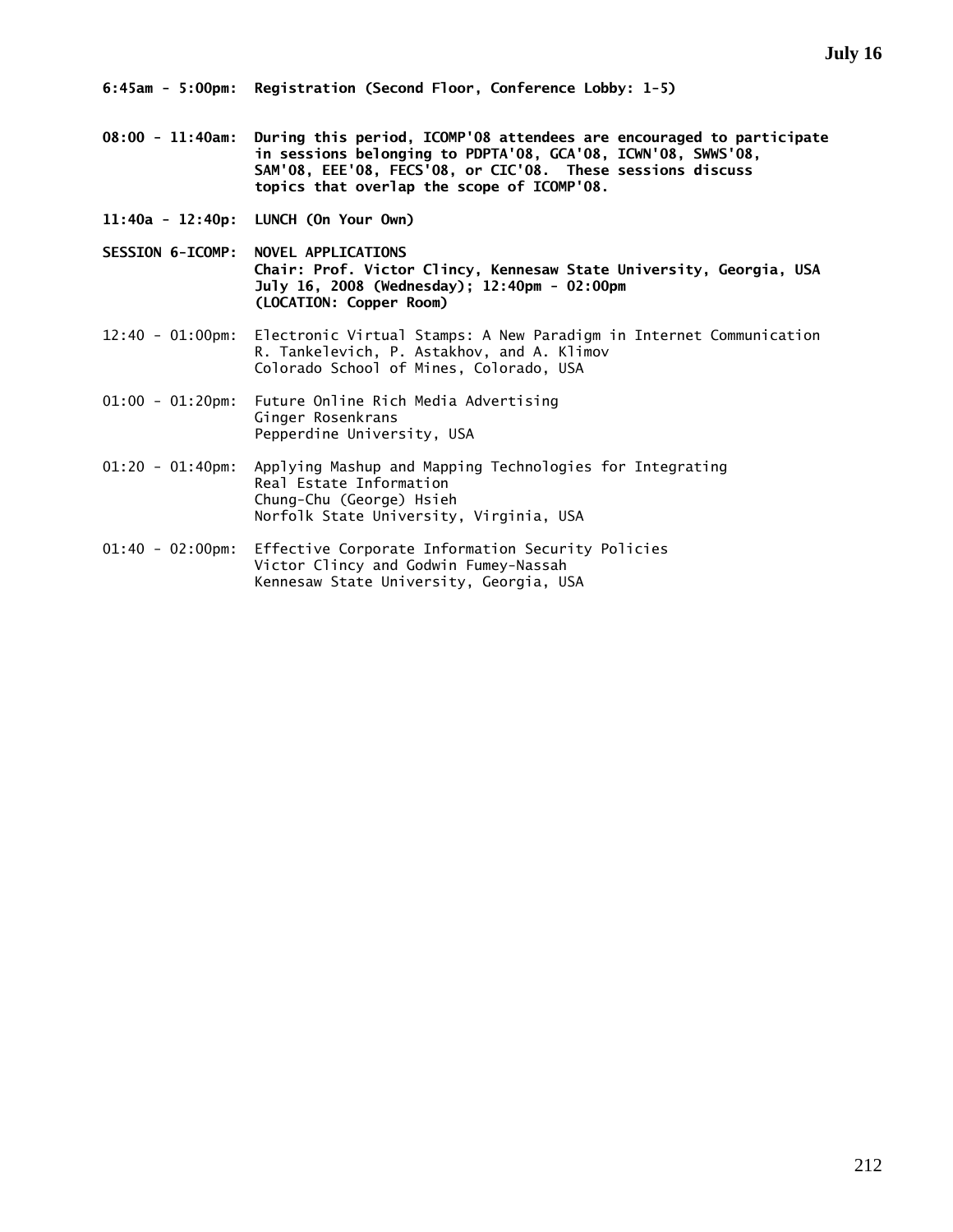| <b>SESSION 7-ICOMP: PROTOCOLS</b> |                                                         |  |
|-----------------------------------|---------------------------------------------------------|--|
|                                   | Chair: Prof. Kathy Liszka, The University of Akron, USA |  |
|                                   | July 16, 2008 (Wednesday): 02:00pm - 03:00pm            |  |
|                                   | (LOCATION: Copper Room)                                 |  |

- 02:00 02:20pm: Hailstorm A Revolutionary Method for Data Transfer M. Vaiibhav, K. P. M. Ganesh, and Balaji Sunder Sri Sai Ram Engineering College, India
- 02:20 02:40pm: Revenue Maximization in Survivable WDM Networks for Single and Mixed Class of Traffic with Quality of Service (QoS) Guarantees Vishal Anand SUNY College at Brockport, New York, USA
- 02:40 03:00pm: A Transformation Framework for XML-based Data Transformation Agent for Data Warehousing Shagufta Hina and Maqbool Uddin Shaikh COMSATS Institute of Information Technology, Islamabad, Pakistan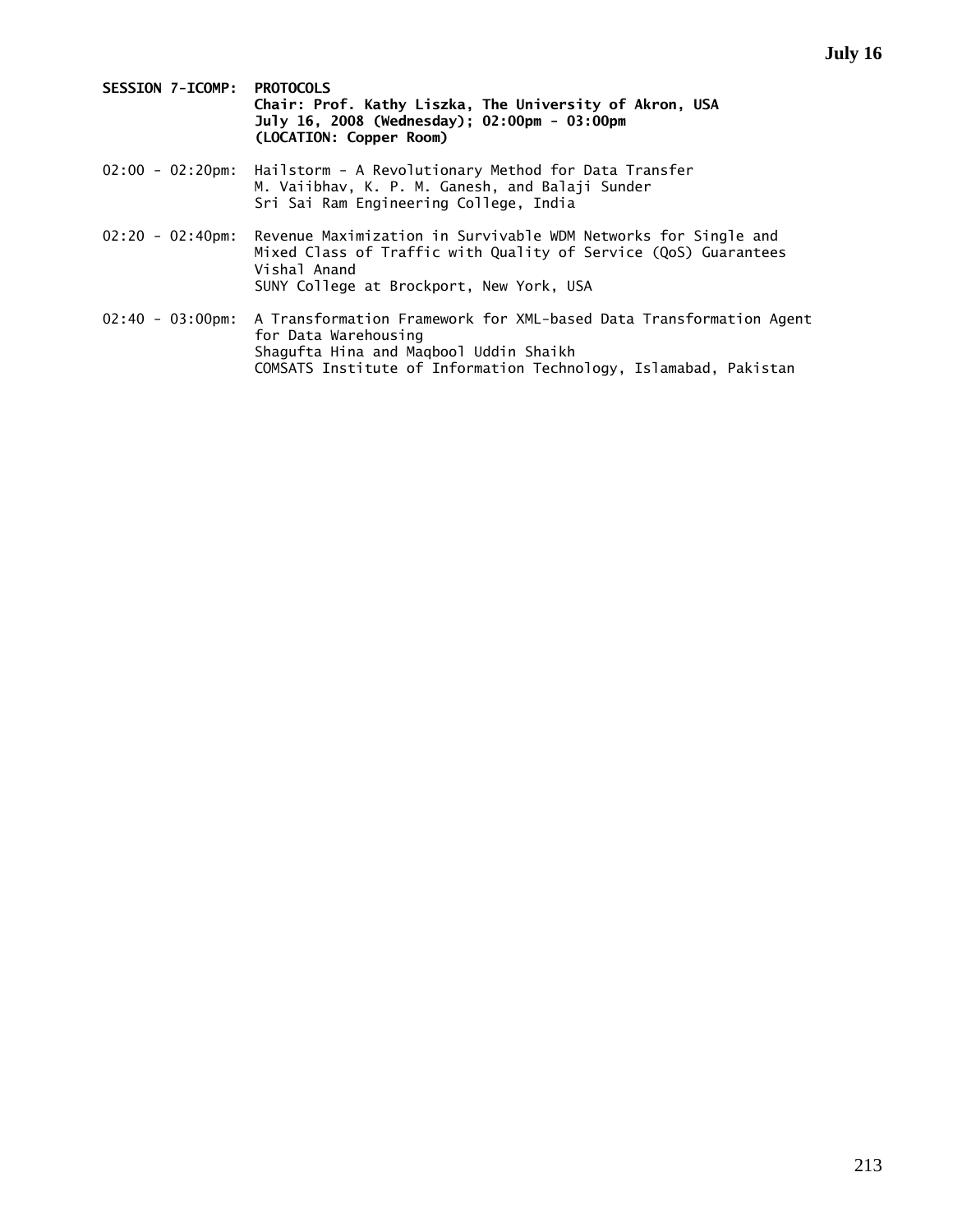#### **03:00 - 03:40pm: DISCUSSION SESSION A-ICOMP (Refreshments will be available) July 16, 2008 (Wednesday) (LOCATION: Hallways - Ballrooms 1-5)**

- O. Active Congestion Control for Improved TCP Throughput G. P. Bhole and S. A. Patekar Veermata Jijabai Technological Institute (VJTI), Mumbai, India
- O. Incorporation of Performance Enhancement Proxy (PEP) for Improvement of TCP Throughput G P Bhole and S A Patekar Veermata Jijabai Technological Institute (VJTI), India
- O. Web-Based Medical Diagnosis System Using a Fuzzy Approach C. Bokhoree and O. Gukhool; University of Technology, Mauritius
- O. Design the Migration-Based Partitioning Method for Balancing Server Load in DVE Dongkee Won, Dongun An, and Seungjong Chung Chonbuk National University, Korea
- O. Internet Age How Old Are You on the Internet? Zeeshan-ul-hassan Usmani, Sultan Altukhaim, and Talal Naveed Puri Florida Institute of Technology, Melbourne, Florida, USA
- O. A Real-time Physiological Parameters Telemonitoring System with the Internet Audio/Video Chatting Function Xiuqing Han, Yongfeng Zhang, Lisha Liu, and Yimin Li Shenzhen Polytechnic, Shenzhen, Guangdong, P. R. China
- O. Electronic Virtual Stamps: A New Paradigm in Internet Communication R. Tankelevich, P. Astakhov, and A. Klimov Colorado School of Mines, Colorado, USA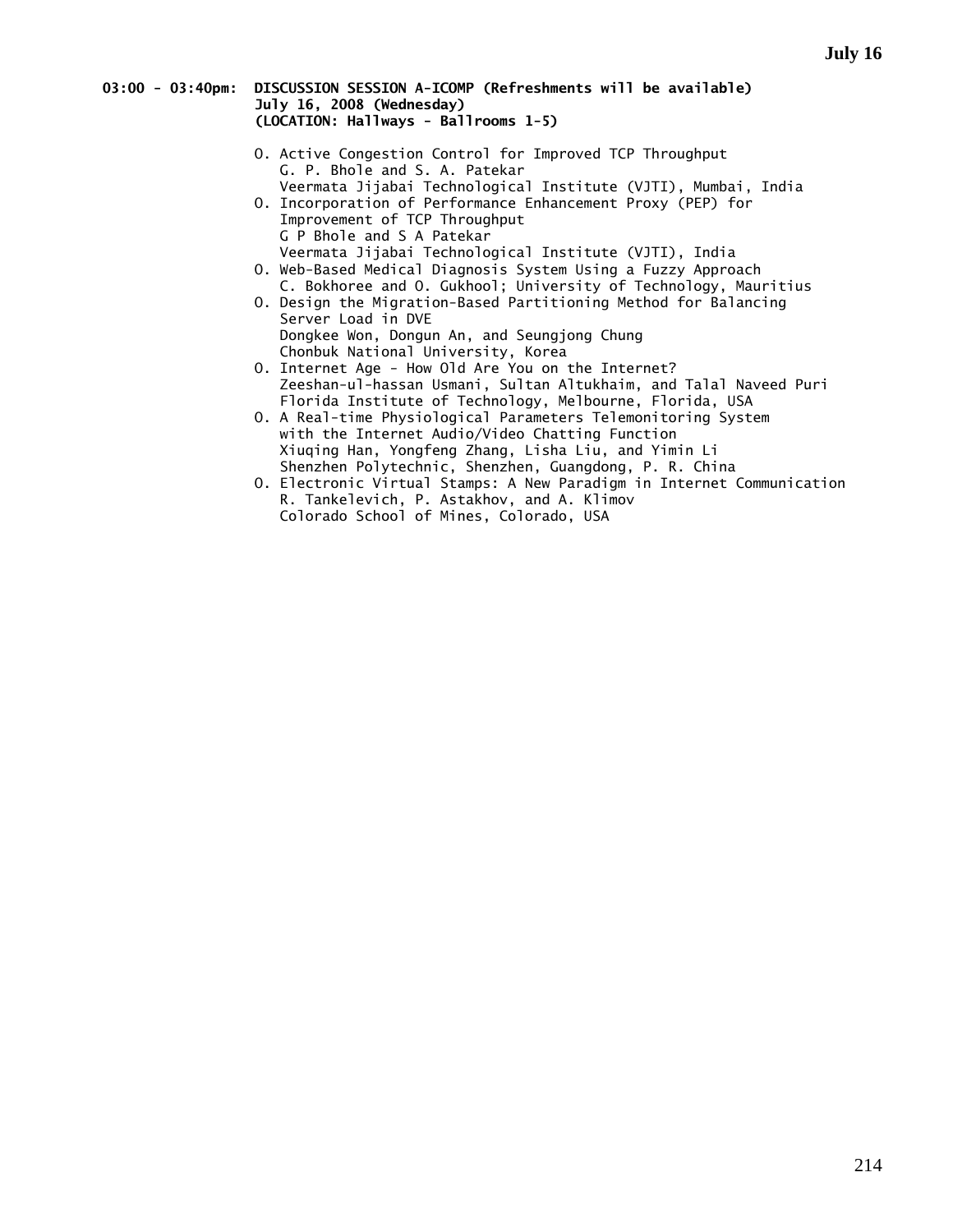- **SESSION 8-ICOMP: THE WWW AND INTRANETS + SCHEDULING MODELS Chair: Prof. Kathy Liszka, The University of Akron, USA July 16, 2008 (Wednesday); 03:20pm - 05:00pm (LOCATION: Copper Room)**
- 03:20 03:40pm: Web Prefetching with Machine Learning Algorithms Qinghui Liu and Roberto Solis-Oba University of Western Ontario, Canada
- 03:40 04:00pm: Collaborative Pattern Design System Model Based on Web Technology Uchang Park, Mijin Kim, and Eunoak Lee Duksung Women's University, Seoul, Korea
- 04:00 04:20pm: Building Embedded Client Honeypots for Real-Time Safe Surfing Yuji Miyake and Yoichi Muraoka Waseda University, Tokyo, Japan
- 04:20 04:40pm: Pre-DNS: A New Way of Web Acceleration Yi Yuan and JunLi Yuan George Mason University, USA; National University of Singapore, Singapore
- 04:40 05:00pm: A Dynamic Economy-Based Scheduling Model for Distributed Instrumentation System Yuli Jin, Tiejian Luo, Jinliang Song, Fei Gao, and Wei Liu Graduate University of Chinese Academy Sciences, Beijing, P. R. China

**05:00 - 06:00pm: During this period, ICOMP'08 attendees are encouraged to participate in sessions belonging to PDPTA'08, GCA'08, ICWN'08, SWWS'08, SAM'08, EEE'08, FECS'08, or CIC'08. These sessions discuss topics that overlap the scope of ICOMP'08.** 

**06:00 - 09:30pm: Tutorials (please see the list of tutorials)**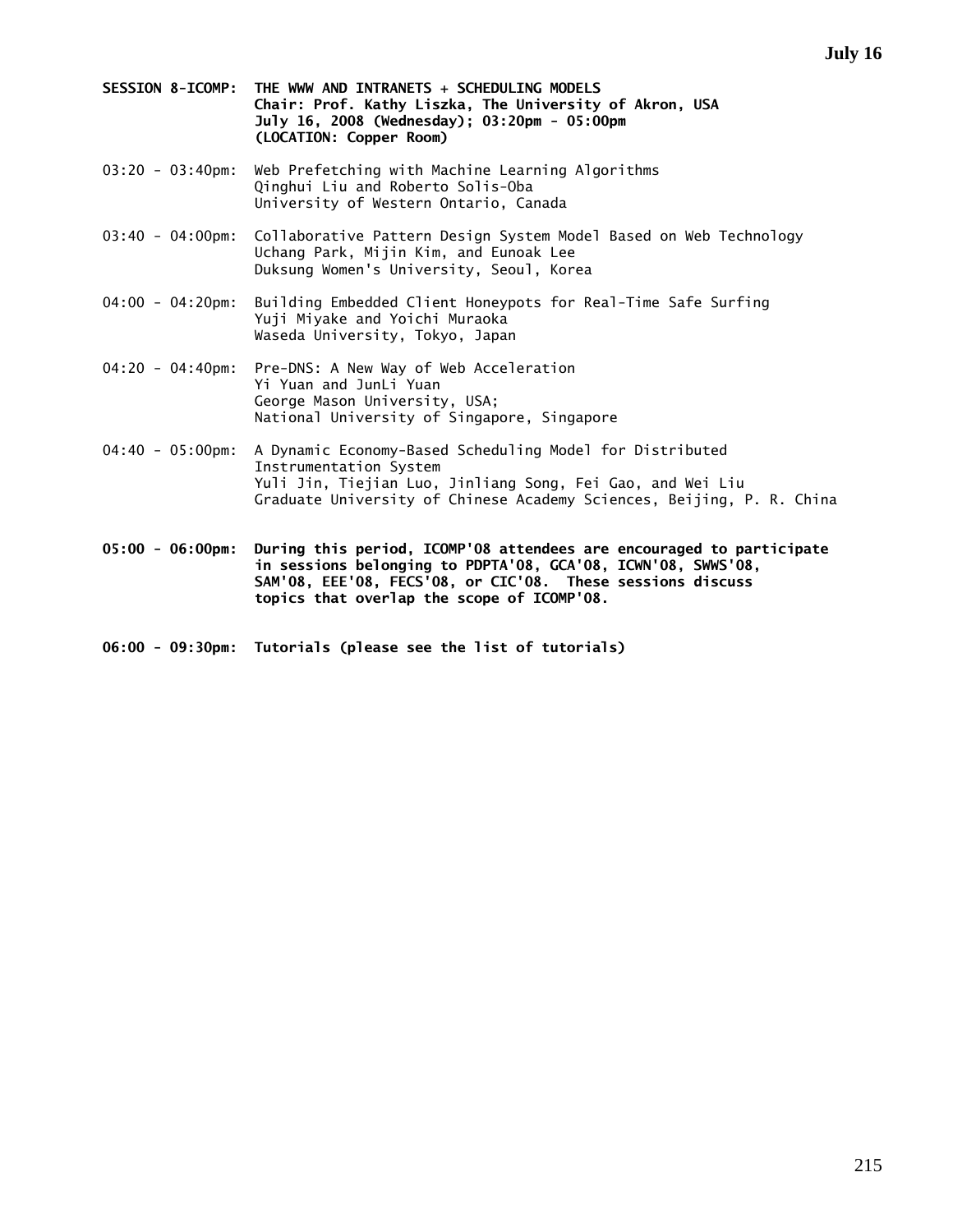**08:00 - 10:00am: During this period, ICOMP'08 attendees are encouraged to participate in sessions belonging to PDPTA'08, GCA'08, ICWN'08, SWWS'08, SAM'08, EEE'08, FECS'08, or CIC'08. These sessions discuss topics that overlap the scope of ICOMP'08.** 

**SESSION 9-ICOMP: XML + MULTICAST BASED PROTOCOLS AND LOAD BALANCING Chair: Prof. Samratvivekanand Omprakash Khanna Charutar Vidyamandal - S.P. University, India July 17, 2008 (Thursday); 10:00am - 11:40am (LOCATION: Copper Room)** 

10:00 - 10:20am: On the Suitability of XML and Its Quality Framework of Languages Based on Models for Representing Interactive Systems Mohamed Taleb, Ahmed Seffah, and Alain Abran Concordia University, Montreal, Quebec, Canada University of Quebec, Montreal, Quebec, Canada

10:20 - 10:40am: On-Line Estimation of the QoE of Progressive Download Services in Multimedia Access Networks S. Latre, N. Staelens, P. Simoens, B. De Vleeschauwer, W. Van de Meerssche, F. De Turck, B. Dhoedt, and P. Demeester Ghent University - IBBT, Gent, Belgium

- 10:40 11:00am: Secure Scalable and Reliable Mobile Multicast with FI-Based Local Group Key Jinsuk Baek, Paul S. Fisher, Mingyung Kwak, and Hyungoo Han Winston-Salem State University, USA; Hankuk University of Foreign Studies, Korea
- 11:00 11:20am: Modification of Channel Based IP Multicasting to Support Many to Many Communications Sachin Tripathi and G. P. Biswas Indian School of Mines University, Jharkhand, India
- 11:20 11:40am: Enabling Platform for Mobile Content Generation Based on 2D Barcodes Olivier Van Laere, Matthias Strobbe, Philip Leroux, Bart Dhoedt, Filip De Turck, and Piet Demeester Ghent University - IBBT, Gent, Belgium

**11:40a - 01:00p: LUNCH (On Your Own)**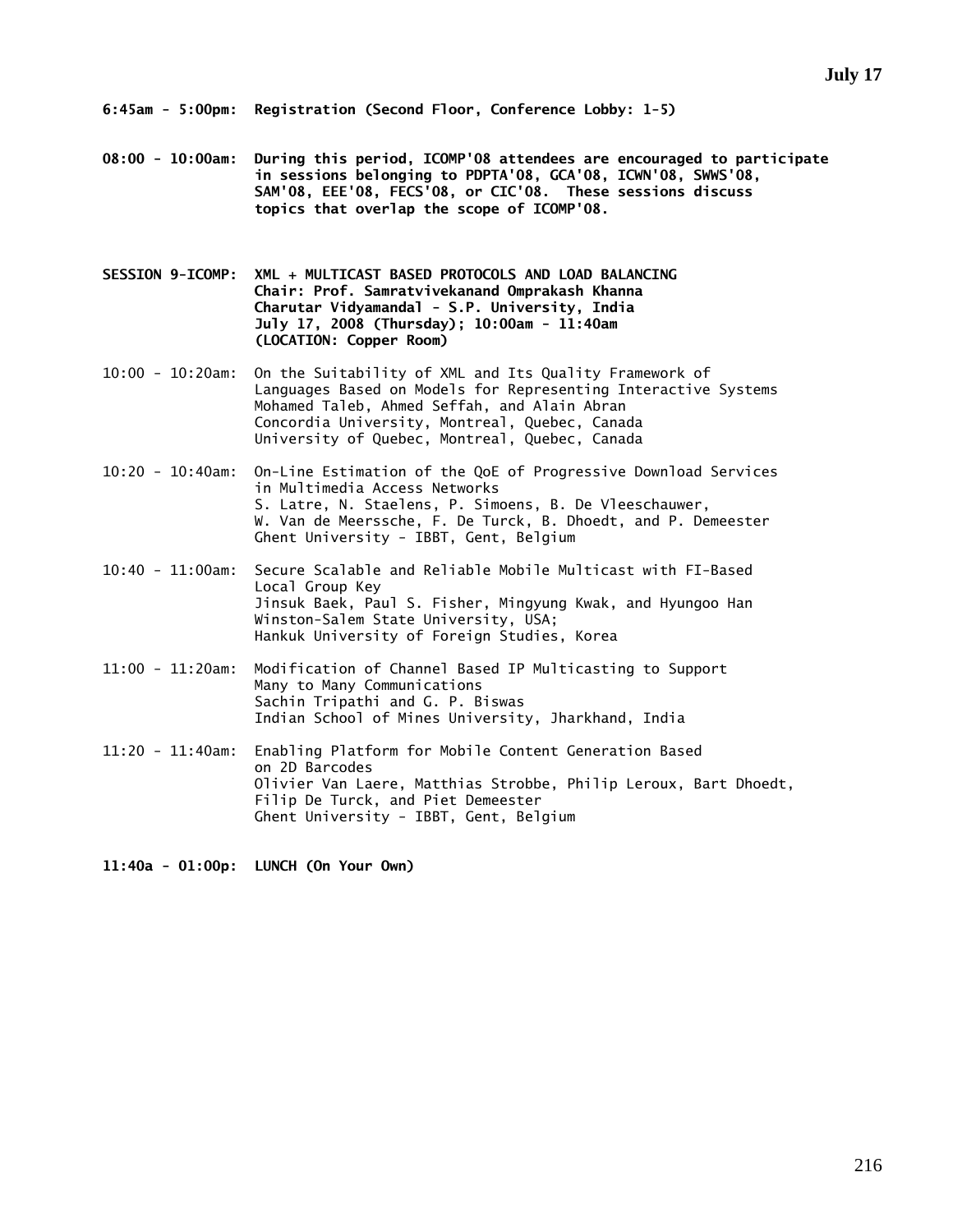- **01:00 03:00pm: During this period, ICOMP'08 attendees are encouraged to participate in sessions belonging to PDPTA'08, GCA'08, ICWN'08, SWWS'08, SAM'08, EEE'08, FECS'08, or CIC'08. These sessions discuss topics that overlap the scope of ICOMP'08.**
- **03:00 03:40pm: DISCUSSION SESSION B-ICOMP (Refreshments will be available) July 17, 2008 (Thursday) (LOCATION: Hallways - Ballrooms 1-5)** 
	- O. Autonomous Servers for Regular Data Broadcasting in Wireless Mobile Environment

John Tsiligaridis; Heritage University, USA

- O. LeaCoR: A WWW Based Least Cost Purchase System in the Electricity Market Kirsten Simons, Jorg Petersen, and Hans-Dieter Kochs
- University of Duisburg-Essen, Germany O. Email Scripting Langauge
- Samratvivekanand Omprakash Khanna CVM and S. P. University, Gujarat, India
- O. New Datatype Inticbi Samratvivekanand Omprakash Khanna CVM and S. P. University, Gujarat, India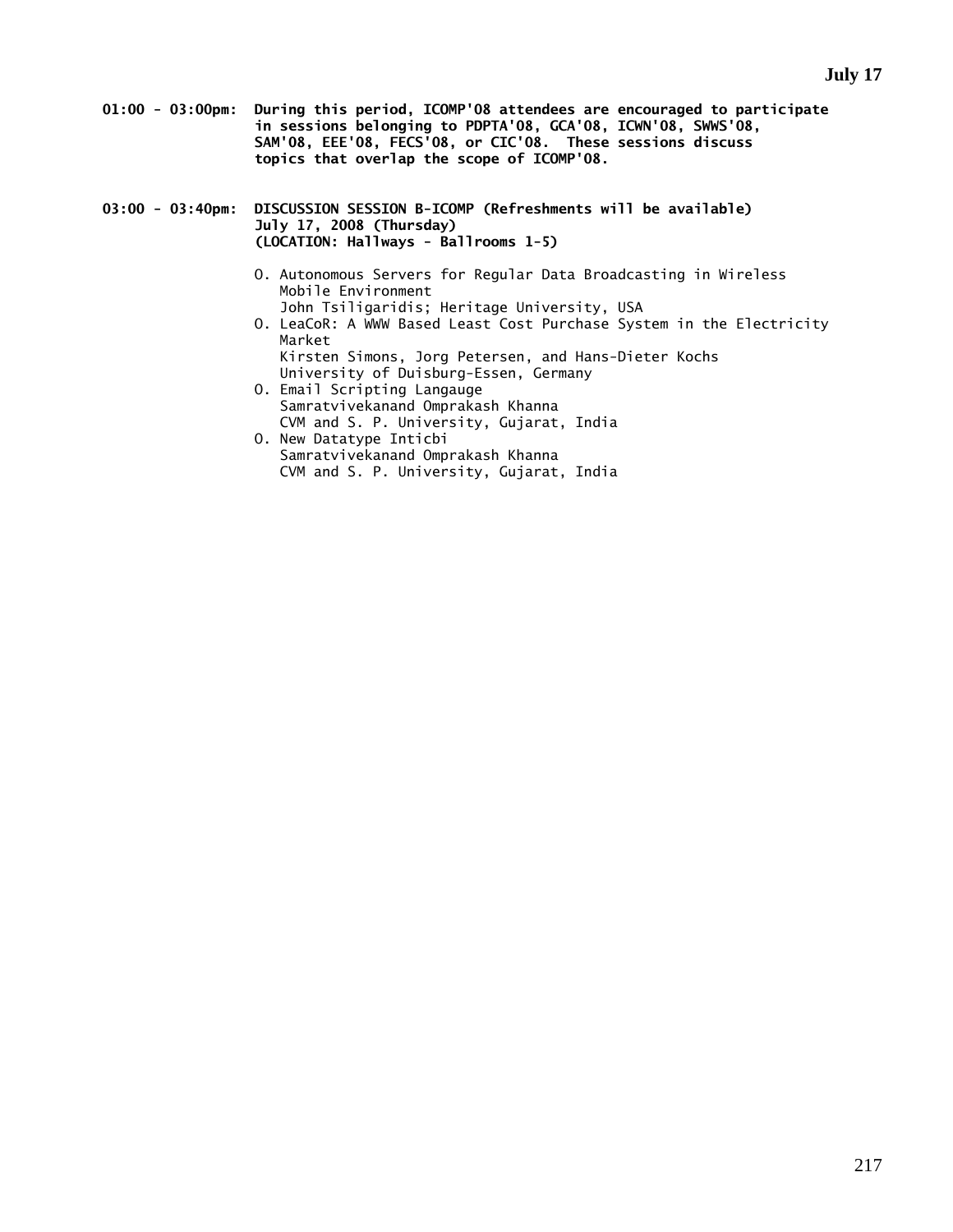# **ICWN'08 CONFERENCE SCHEDULE**

## **The 2008 International Conference on Wireless Networks**

Monte Carlo Resort, Las Vegas, Nevada, July 14-17, 2008

#### **Note 1:**

*There are a number of other sessions (not listed as part of ICWN'08 schedule) that are of significant interest to ICWN conference participants (sessions belonging to other joint conferences in this event.) Therefore, you are encouraged to also check the schedules for other joint conferences. In particular, some sessions in PDPTA'08, GCA'08, ICOMP'08, SWWS'08, SAM'08, ESA'08, FECS'08, and CIC'08 discuss topics that are within the scope of ICWN; these have been scheduled so that ICWN attendees can also participate in them.* 

#### **Note 2:**

*Each conference is divided into a number of topical sessions. These sessions are not necessarily scheduled in the same room/location. Therefore, conference attendees are to check the location of the session(s) they wish to attend - The conference room numbers appear in this document.* 

**July 13** 

**03:00 - 09:00pm: REGISTRATION (Second Floor, Conference Lobby; 1-5)**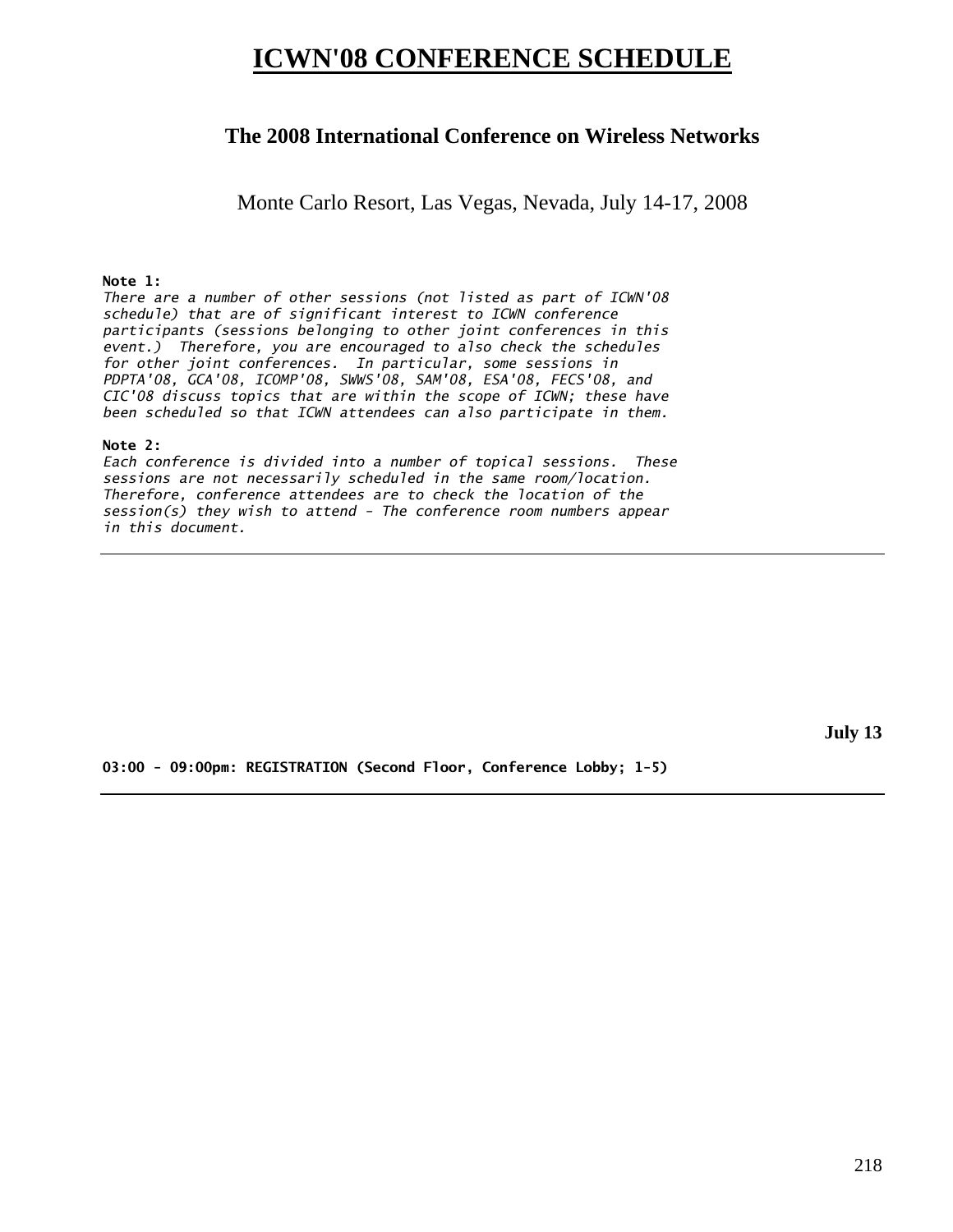- **08:30 08:45am: WORLDCOMP'08 Opening Remarks Prof. Hamid R. Arabnia (General Chair & Coordinator) University of Georgia, Georgia, USA (LOCATION: Lance Burton Theater)**
- **08:45 09:35am: Keynote Lecture 1: The Parallel Computing Landscape: A Berkeley View 2.0 Prof. David A. Patterson Pardee Prof. of CS; Director, RAD Lab & Par Lab; Past President, ACM; Member, National Academy of Engineering; Member, National Academy of Sciences; Fellow of IEEE, ACM, & AAAS; University of California at Berkeley. (LOCATION: Lance Burton Theater)**
- **09:40 10:25am: Keynote Lecture 2: Searching in the "Real World" Prof. Ophir Frieder The Royden B. Davis, SJ, Chair in Interdisciplinary Studies at Georgetown University; IITRI Chair Professor of CS at Illinois Institute of Technology; Director, Information Retrieval lab; Fellow of IEEE, ACM, and AAAS (LOCATION: Lance Burton Theater)**
- **10:30 11:15am: Keynote Lecture 3: Achieving your Dreams Anousheh Ansari CEO, Chairman and Co-founder of Prodea Systems, Inc., USA; Space Ambassador (LOCATION: Lance Burton Theater)**
- **11:15a 12:00p: Keynote Lecture 4: Dimensions in Reconfigurable Computing: A New Wave in Electronic System Designs Chris Phillips Vice President of Engineering at ElementCXI, USA (LOCATION: Lance Burton Theater)**
- **12:00 12:40pm: LUNCH (On Your Own)**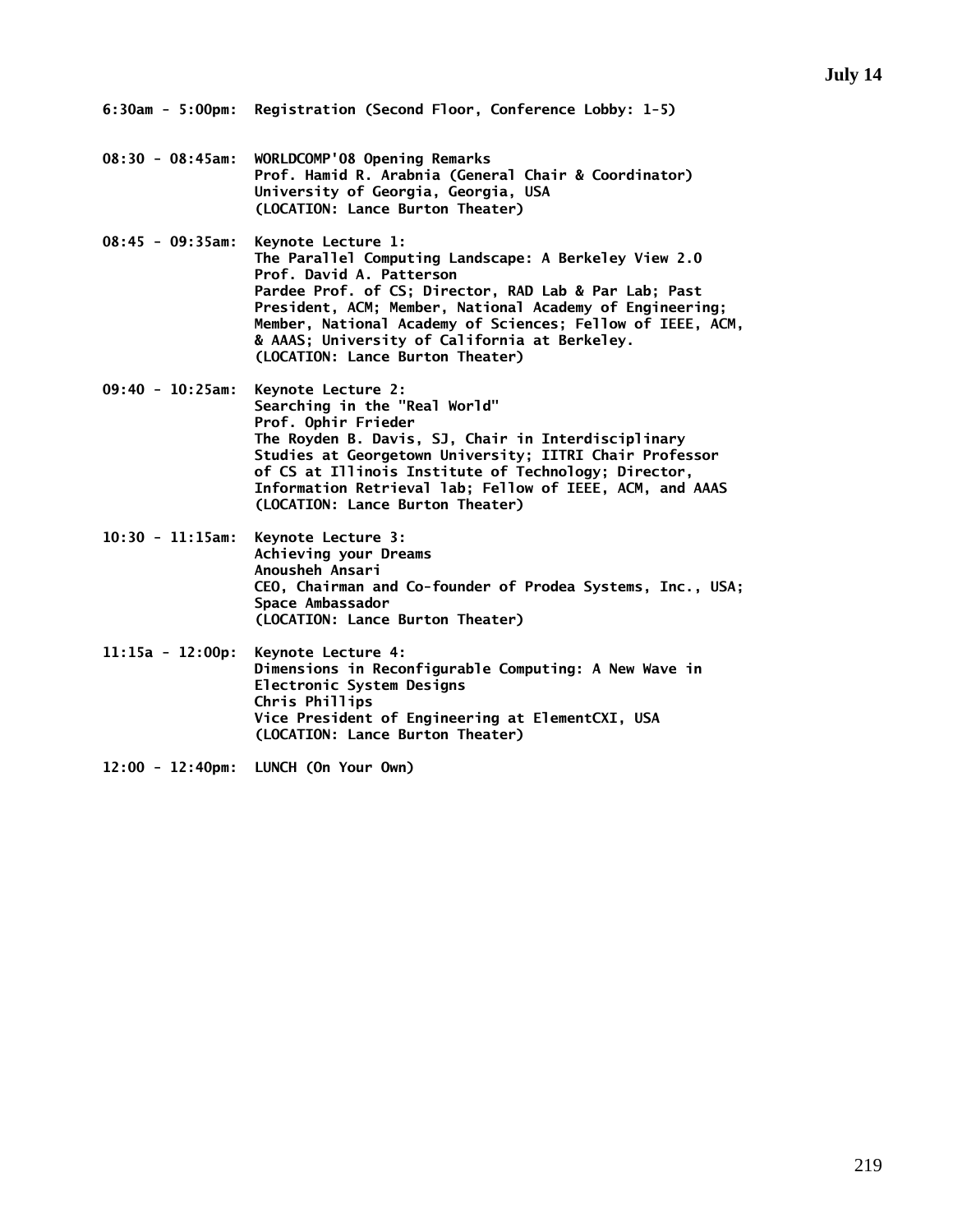# **12:40 - 01:20pm: DISCUSSION SESSION A-ICWN (Refreshments will be available) July 14, 2008 (Monday) (LOCATION: Hallways - Ballrooms 1-5)**

- O. Proactive Probabilistic Routing in Mobile Ad Hoc Networks Abdelfettah Belghith, Hanen Idoudi, and Miklos Molnar Univ. of Manouba, Tunisia; IRISA, Campus de Beaulieu, Rennes, France
- O. Comparison of Evaluation Parameters Based on Mobility Management Protocols in Wireless Networks Golrokh Mirzaei and Morteza Analoui Iran University of Science and Technology, Iran
- O. Analysis of the Channel Property for Mobile Satellite Communications Jonghoon Lee, Baihua Zhu, and Sangseob Song Chonbuk National University, Korea
- O. Fault Tolerant Clustering Approaches in Wireless Sensor Network for Landslide Area Monitoring Rehana raj T, Maneesha V Ramesh and Sangeeth k Amrita University, India
- O. 3D Geographical Routing in Wireless Sensor Networks Mohamed Watfa and Alaa al Tahaan American University of Beirut, Lebanon
- O. A Distributed Target Tracking Algorithm for Near/Far Binary Sensor Networks Danial Aghajarian and Reza Berangi Iran University of Science and Technology, Tehran, Iran
- O. HSDD: The Method of Hierarchical Section-based Data Dissemination in Wireless Sensor Networks Hayoung Ryu, Eunjoo Jeong, Sangjun Park, Jongchan Lee, Youngsong Mun, and Byuggi Kim Soongsil University, Korea; Kunsan National University, Korea
- O. Robustness of Grid-based Deployment in Wireless Sensors Network Manjiri Joshi, Ramya Pulimati, Srikanth Edula, and Huirong Fu Oakland University, USA
- O. Biologically Inspired Data Propagation and Aggregation Method for Wireless Sensor Networks Joshua Freeman, Anish Mohan, and Maneesha V. Ramesh Amrita University, India
- **01:20 03:20pm: During this period, ICWN'08 attendees are encouraged to participate in sessions belonging to PDPTA'08, GCA'08, ICOMP'08, SWWS'08, SAM'08, ESA'08, FECS'08, or CIC'08. These sessions discuss topics that overlap the scope of ICWN'08.**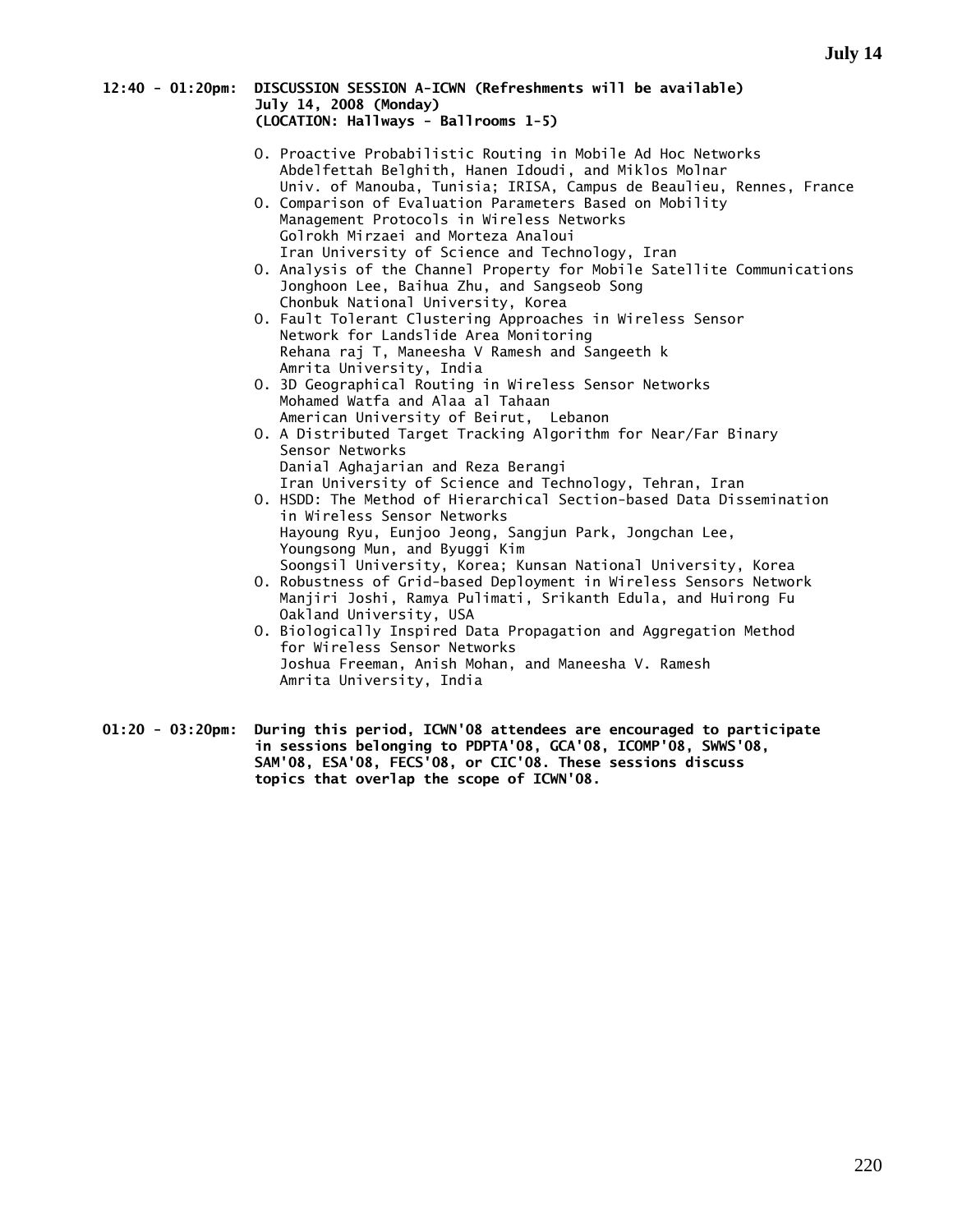- **SESSION 1-ICWN: WIRELESS COMMUNICATION + MOBILE AND WIRELESS AD HOC NETWORKING Chair: Dr. Victor A. Clincy, Kennesaw State University, Georgia, USA July 14, 2008 (Monday); 03:20pm - 04:40pm (LOCATION: Ballroom 3)**
- 03:20 03:40pm: HEAPINGS: From Concept to Simulations Fred Strickland and Yu Wang Auburn University, Auburn, Alabama, USA
- 03:40 04:00pm: Accuracy of the ITGuru Wireless Model Victor Clincy and Steven Benzel Kennesaw State University, Georgia, USA
- 04:00 04:20pm: FREE SLOT
- 04:20 04:40pm: FREE SLOT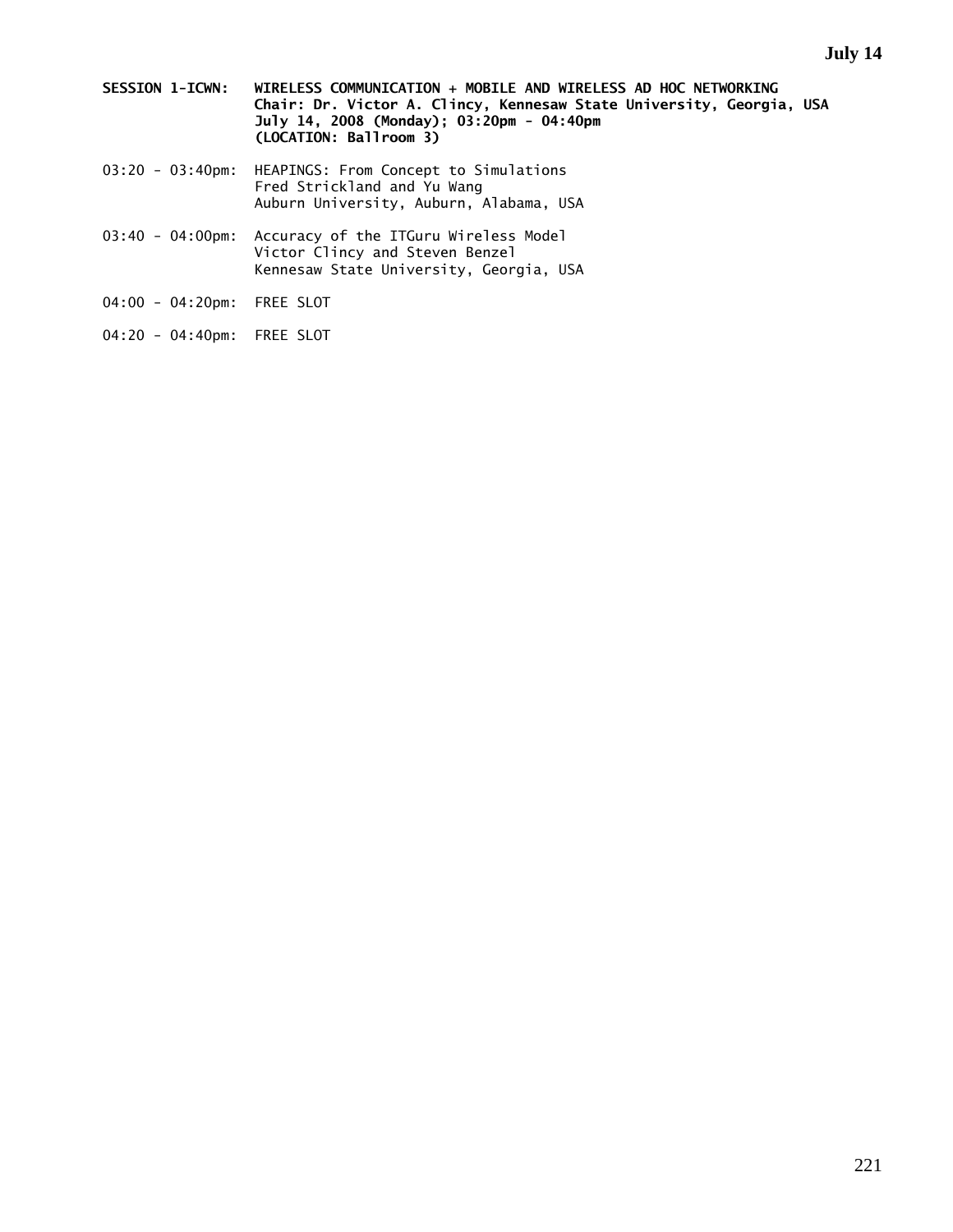- **SESSION 2-ICWN: AUTONOMOUS MOBILE SENSOR NETWORKS Chairs: Prof. Howard E. Michel and Fred L. Strickland University of Massachusetts, Dartmouth, MA, USA Auburn University, Auburn, Alabama, USA July 14, 2008 (Monday); 04:40pm - 06:00pm (LOCATION: Ballroom 3)**
- 04:40 05:00pm: Efficient Self Configuration and Coding for Autonomous Mobile Sensor Networks Ali Abedi University of Maine, Orono, Maine, USA
- 05:00 05:20pm: When Collective Dynamic Knowledge is Greater Than the Sum of its Parts: the Case for Mobile Wireless Sensor Networks Oscar N. Garcia, Shengli Fu, and Xinrong Li University of North Texas, Texas, USA
- 05:20 05:40pm: Multi-Scale Adaptive Sampling with Mobile Robots for Mapping of Forest Fires Muhammad F. Mysorewala and Dan O. Popa University of Texas at Arlington, Texas, USA
- 05:40 06:00pm: Integrated Technical Reference Model and Sensor Network Architecture Hemant Joshi and Howard E. Michel University of Massachusetts, Dartmouth, North Dartmouth, MA, USA
- **06:00 09:00pm: Tutorials (please see the list of tutorials)**

**09:10 - 11:30pm: CONFERENCE RECEPTION DINNER & BANQUET KEYNOTE - July 14 (Monday) High Performance Computing and Computational Intelligence: Link to the Translational Medicine and Personalized Healthcare Dr. Jack Y. Yang and Dr. Mary Qu Yang Harvard University, Massachusetts, USA and National Human Genome Research Institute, NIH, Bethesda, USA (LOCATION: Ballrooms 1-5)**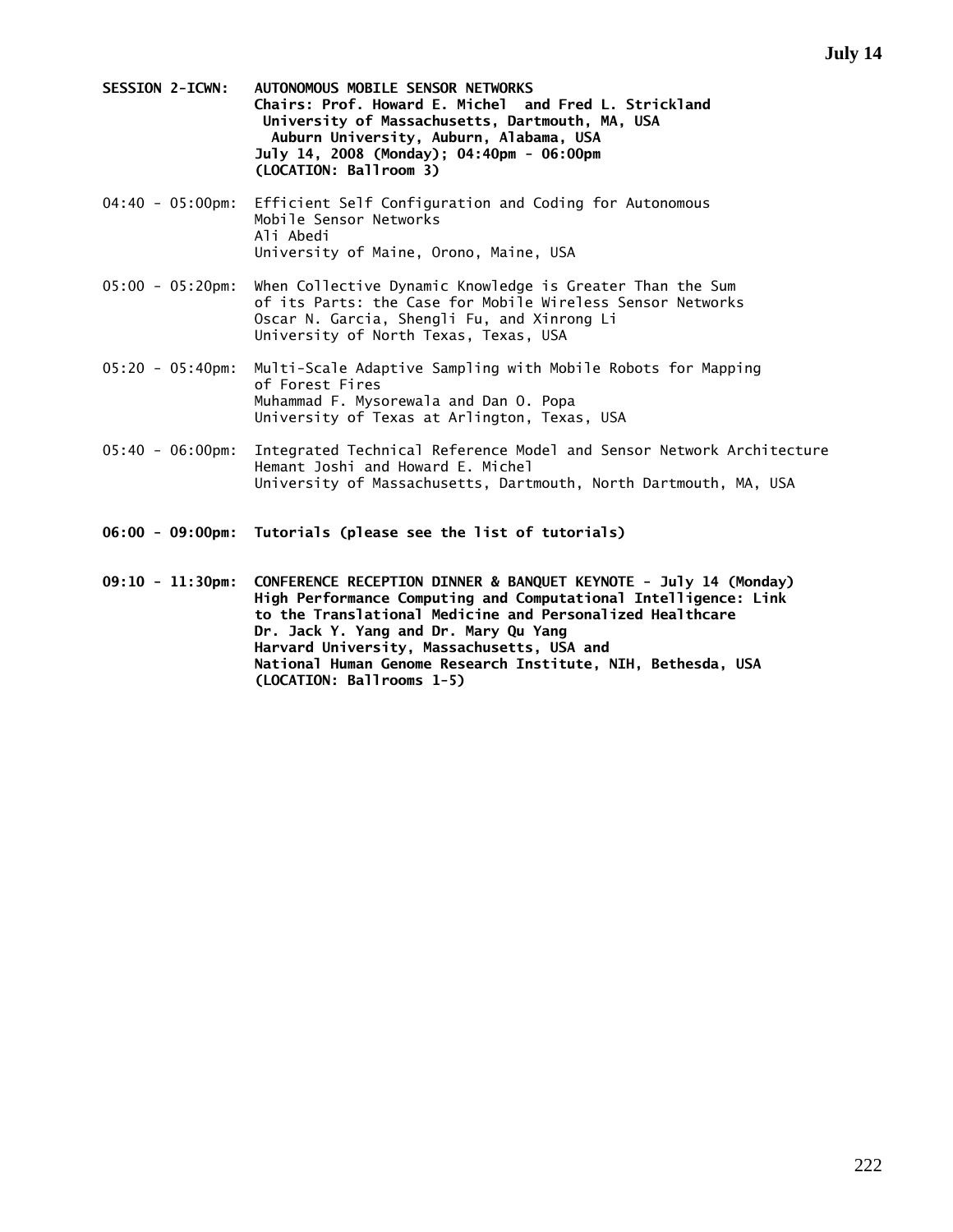- **SESSION 3-ICWN: WIRELESS COMMUNICATION + MOBILE AND WIRELESS AD HOC NETWORKING Chair: Dr. Victor A. Clincy, Kennesaw State University, Georgia, USA) July 15, 2008 (Tuesday); 08:00am - 09:00am (LOCATION: Ballroom 3)**
- 08:00 08:20am: Path Maintenance for On Demand Routing in Mobile Ad Hoc Networks Sumesh Philip, Raj Gurung, and Vishal Anand SUNY College at Brockport, New York, USA
- 08:20 08:40am: Performance Study on Mobile IPv4 Vs IPv6 Victor Clincy and Olayemi Olagbegi Kennesaw State University, Georgia, USA
- 08:40 09:00am: On the Design and Implementation of a System Integrating Outlook Mobile Services with the Short Message Service Ron Vetter, Shaun Border, and Jeff Brown University of North Carolina, Wilmington, North Carolina, USA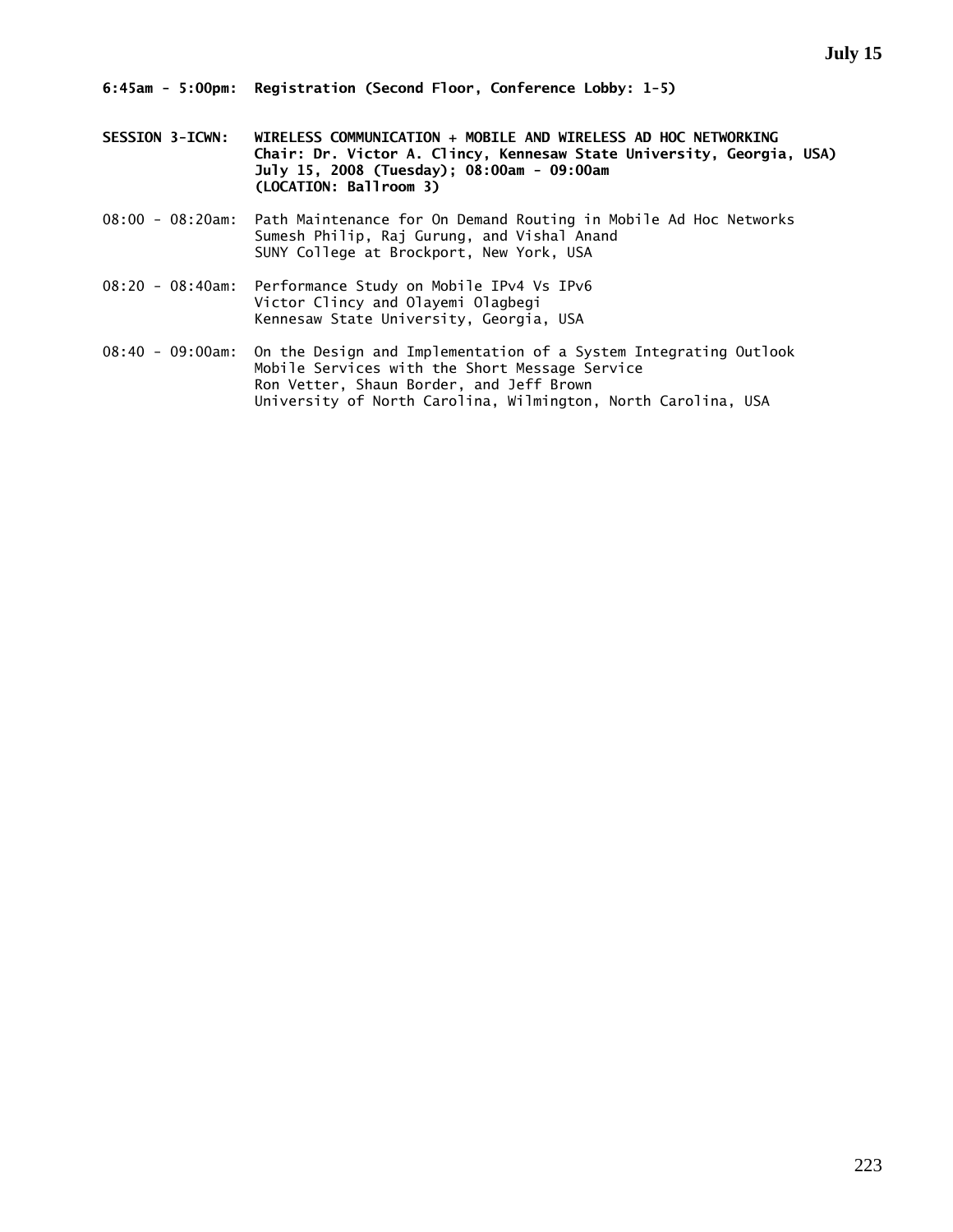- **SESSION 4-ICWN: OPTIMIZATION TECHNIQUES Chairs: Jamie Lawson and Mohammad Mesbah Uddin Lockheed Martin, USA Kyushu University, Fukuoka, Japan July 15, 2008 (Tuesday); 09:00am - 10:40am (LOCATION: Ballroom 3)**
- 09:00 09:20am: A Comparative Analysis on Performance of Route Optimization with Security in Mobile IPv6 In-Hye Shin, Gyung-Leen Park, and Junghoon Lee Cheju National University, Korea
- 09:20 09:40am: A Robustness Based Ant Colony Optimization Routing for Ad Hoc Networks with GPSs Daisuke Kadono, Tomoko Suzuki, Fukuhito Ooshita, Hirotsugu Kakugawa, and Toshimitsu Masuzawa Osaka University, Toyonaka, Osaka, Japan
- 09:40 10:00am: Multiple-Optimizing Wireless Sensor Networks with MIMO Technology Wei Chen, Miao He, Fletch Gregory Tennessee State University, USA
- 10:00 10:20am: Optimization of Cellular Networks Capacity and Densification An Analytical Approach Philippe Ezran and Jean-Marc Kelif France Telecom R&D, France
- 10:20 10:40am: A Unified Formulation of the Multicast Lifetime Optimization Problem in WANETs with Configurable Antennas Song Guo, Xiaofei Liu, and Victor Leung University of British Columbia, Vancouver, British Columbia, Canada; University of Ottawa, ON, Canada
- **10:40a 01:00p: During this period, ICWN'08 attendees are encouraged to participate in sessions belonging to PDPTA'08, GCA'08, ICOMP'08, SWWS'08, SAM'08, ESA'08, FECS'08, or CIC'08. These sessions discuss topics that overlap the scope of ICWN'08.**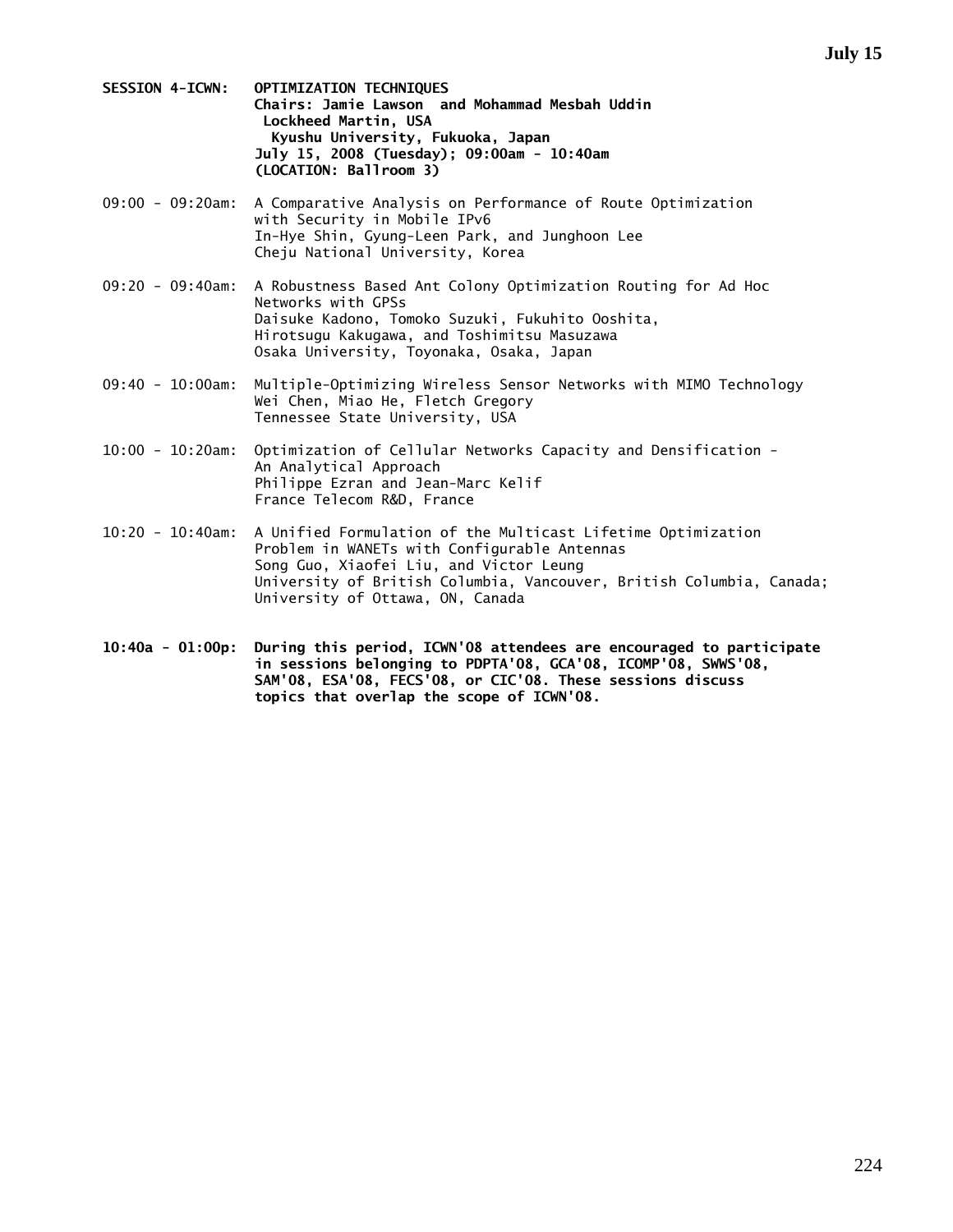- **SESSION 5-ICWN: SENSOR NETWORKS I Chairs: Dr. Mohammad Abdus Salam and Abdulaziz Barnawi Southern University, Baton Rouge, LA, USA Carleton University, Canada July 15, 2008 (Tuesday); 01:00pm - 03:00pm (LOCATION: Ballroom 3)**
- 01:00 01:20pm: ESTR Energy Saving Token Ring Protocol for Wireless Sensor Networks Faruk Bagci, Theo Ungerer and Nader Bagherzadeh University of California, Irvine, USA
- 01:20 01:40pm: Routing-Aware Coloring in TDMA for Time-Critical Data Aggregation Applications in Wireless Sensor Networks Tiegeng Ren, Timothy Henry, Lisa DiPippo, Kevin L. Bryan, Victor Fay-Wolfe University of Rhode Island, USA
- 01:40 02:00pm: Automatic Position Determination of Fixed Infrastructure Sensor Network Nodes based on Topology Sensing and Maps Werner Kurschl, Wolfgang Gottesheim, Stefan Mitsch, Rene Prokop, and Johannes Schonbock Upper Austria University of Applied Sciences, Austria
- 02:00 02:20pm: Modeling Attacks on Wireless Sensor Networks Vikram Chilukoti, Doriel Josic, and Huirong Fu Oakland University, USA
- 02:20 02:40pm: A Finite Queue Model Analysis of PMRC-Based Wireless Sensor Networks Qiaoqin Li, Mei Yang, Hongyan Wang, Yingtao Jiang, and Jiazhi Zeng University of Nevada Las Vegas, Nevada, USA; University of Electronic Science and Technology, Sichuan, P. R. China
- 02:40 03:00pm: An Efficient Mobile Object Tracking Method Based on Dynamic Clustering in Sensor Network Jaebok Park, Yoonhwan Park, Seunghae Kim, and Gihwan Cho Chonbuk National University, Korea; Korea Institute of Science and Technology, Korea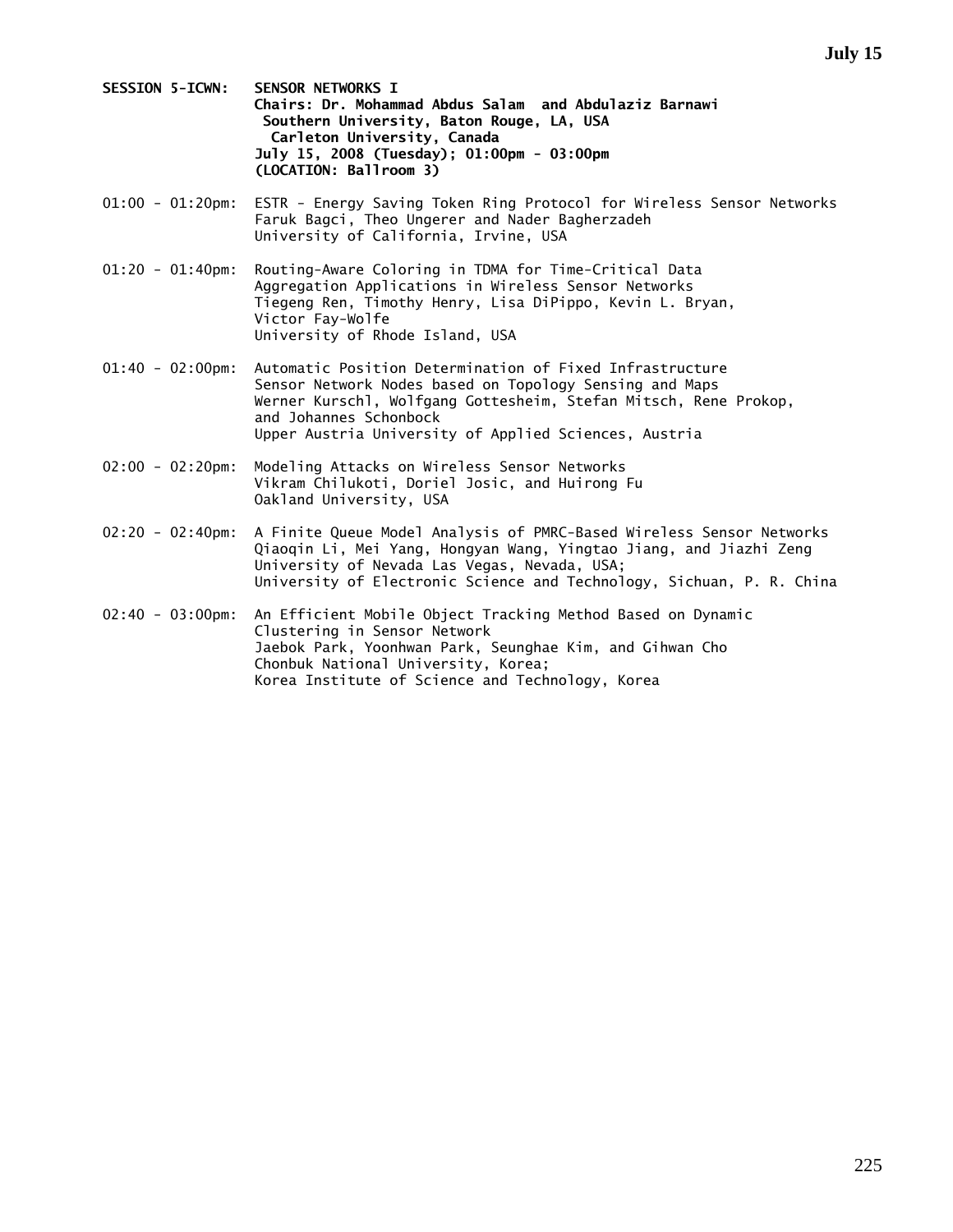# **03:00 - 03:40pm: DISCUSSION SESSION B-ICWN (Refreshments will be available) July 15, 2008 (Tuesday) (LOCATION: Hallways - Ballrooms 1-5)**

- O. SensorML and HUML in Situation Awareness Processing for Autonomous Mobile Sensor Networks David Dodds; Open-Meta Computing, Canada
- O. Dynamic Location Area Management Scheme for Hierarchical Mobile IPv6 Soohyun Kim, SeongGeun Ryu, and Youngsong Mun Soongsil University, Korea
- O. Threshold Based Data Aggregation Algorithm To Detect Rainfall Induced Landslides Maneesha V. Ramesh and P. V. Ushakumari Amrita University, India
- O. Data Processing Response Time Model for Base Stations of Sensor Networks JangSu Park and Byoungchul Ahn
- Yeungnam University, Korea O. IP-Surveillance System for Unmanned Platforms of Offshore Oil and Gas Field Using WiMAX Technology Mvv Siva Prasad and P. S. Avadhani Andhra University, India
- O. A Bandwidth-Efficient Multicasting Approach for Wide Area Networks B. Gupta, S. Rahimi, R. Chirra, and P. Chimakurthy Southern Illinois University, USA
- O. Performance Comparison of MAODV and ZBMRP Maram Al-Zaidi, Mohammad Qatawneh and Emad Salah University of Jordan, Jordan
- O. Development of User Interface for Home Security Monitoring System Based on Wireless Sensor Networks M. A. Salam, Deandre Grimes, and Ebrahim Khosravi Southern University, USA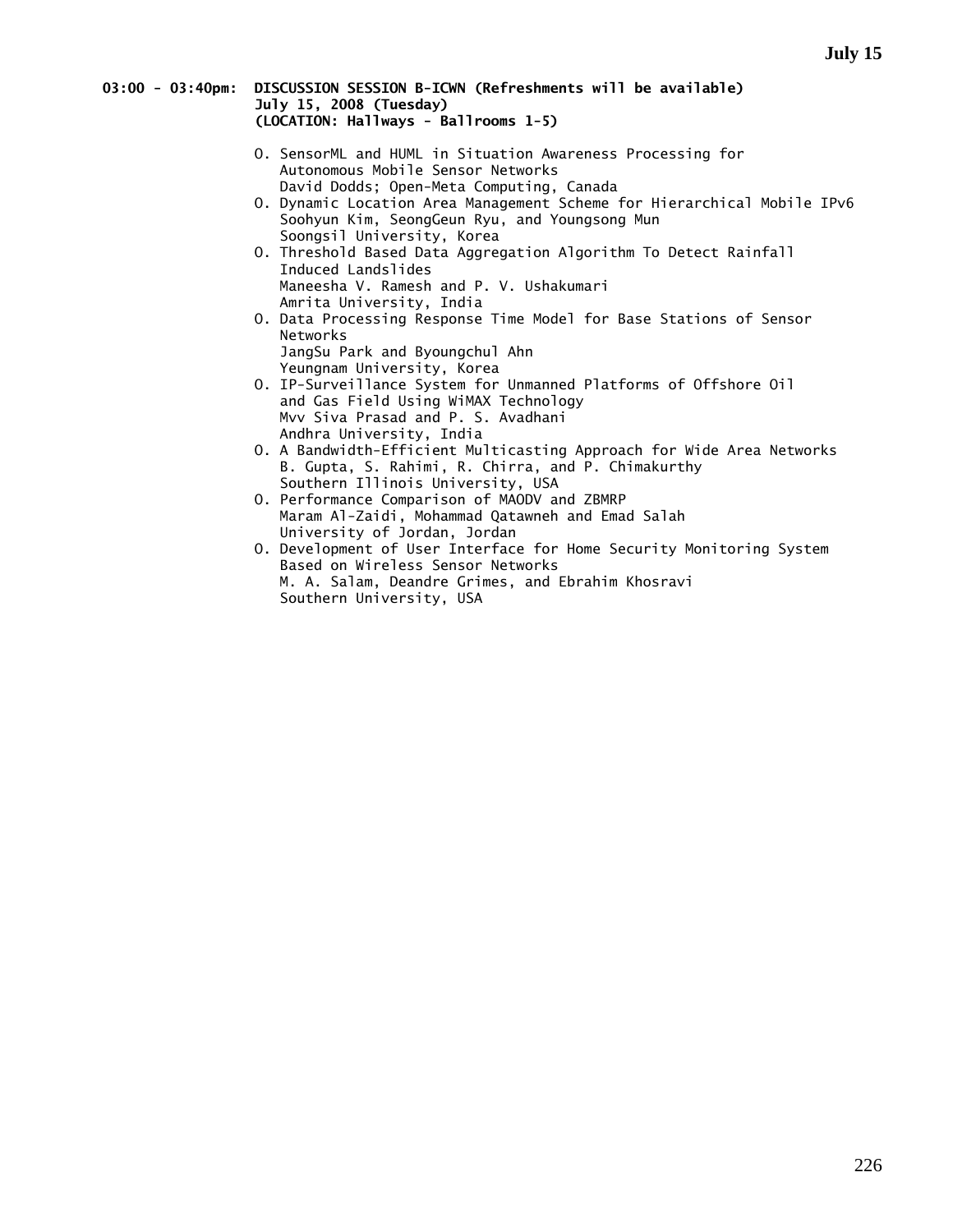- **SESSION 6-ICWN: SENSOR NETWORKS II Chair: Dr. Werner Kurschl, Upper Austria University of Applied Sciences, Austria July 15, 2008 (Tuesday); 03:40pm - 06:00pm (LOCATION: Ballroom 3)**
- 03:40 04:00pm: FREE SLOT
- 04:00 04:20pm: Detecting False Alarms Generated by Sensor Networks Richard Wasniowski California State University, Carson, California, USA
- 04:20 04:40pm: Reliability Challenges and Enhancement Approaches for Pipeline Sensor and Actor Networks Nader Mohamed, Imad Jawhar, and Khaled Shuaib United Arab Emirates University, Al Ain, United Arab Emirates
- 04:40 05:00pm: The Scalable Polygonal Grid-based Polynomial Pre-Distribution Model in Wireless Sensor Network Nguyen Thi Thanh Huyen and Eui-Nam Huh Kyung Hee University, Korea
- 05:00 05:20pm: Progressive Content-Sensitive Data Retrieval in Sensor Networks Bo Yang and Manohar Mareboyana Bowie State University, USA
- 05:20 05:40pm: A MAC Protocols Using Scheduling Base on Hierarchical Structure in Wireless Sensor Networks Doo-sung Back, Kihyun Pyun, Junhee Cho, Nam-su Kim, and June Yun Chonbuk National University, Korea
- 05:40 06:00pm: Coverage Efficient Clustering Method Based on Time Delay for Wireles Sensor Networks Ji Gong, Hyuntae Kim, and Gihwan Cho Chonbuk National University, Korea
- **06:00 09:30pm: Tutorials (please see the list of tutorials)**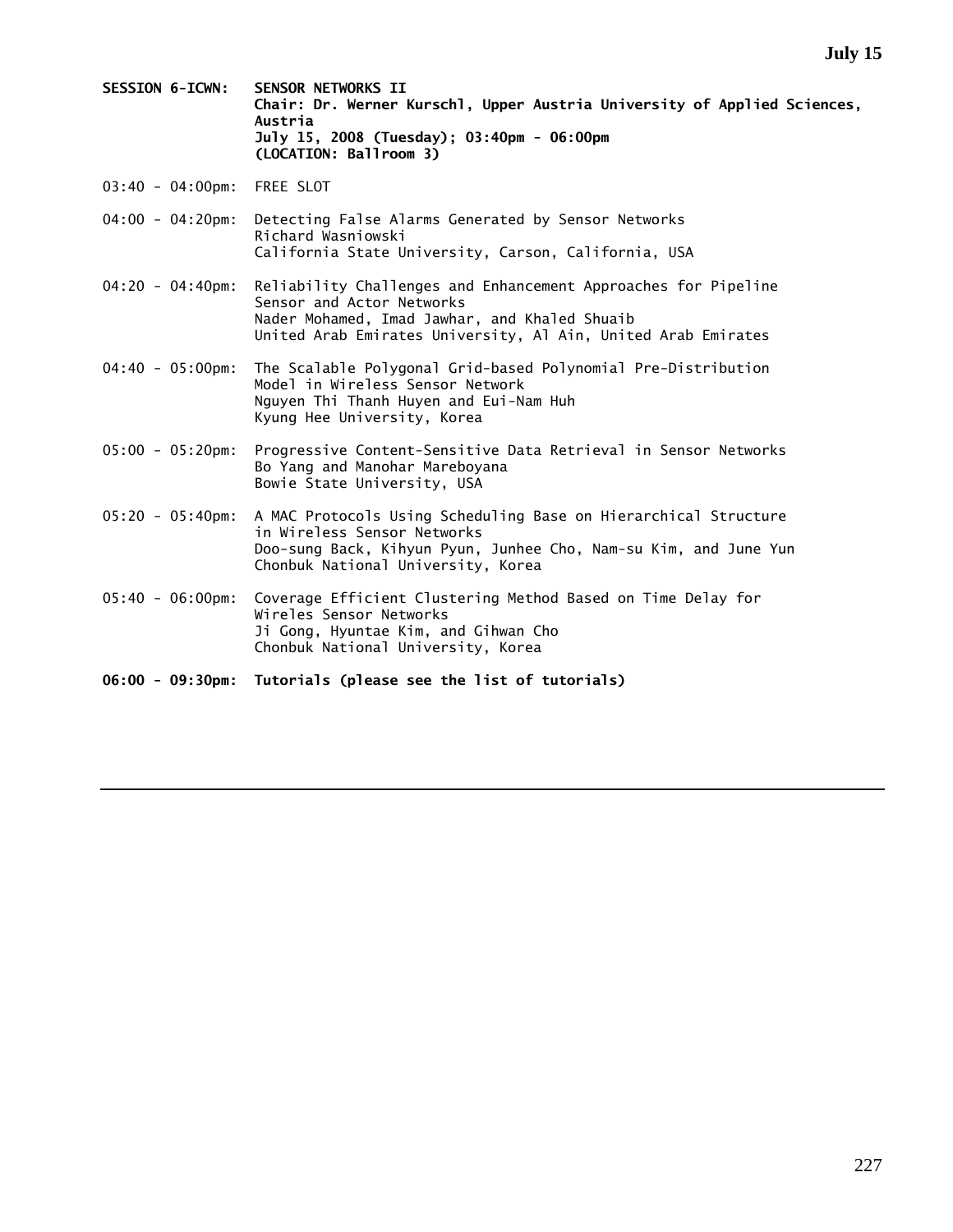**08:00 - 10:20am: During this period, ICWN'08 attendees are encouraged to participate in sessions belonging to PDPTA'08, GCA'08, ICOMP'08, SWWS'08, SAM'08, ESA'08, FECS'08, or CIC'08. These sessions discuss topics that overlap the scope of ICWN'08.** 

**10:20 - 10:40am: BREAK** 

- **SESSION 7-ICWN: ROUTING + AD HOC NETWORKS Chairs: Dr. Chaoyang (Joe) Zhang and Jamie Lawson University of Southern Mississippi, USA Lockheed Martin, USA July 16, 2008 (Wednesday); 10:40am - 11:40am (LOCATION: Ballroom 3)**
- 10:40 11:00am: TCP Performance over Proactive and Reactive Routing Protocols for Mobile Ad Hoc Networks Shawkat Ali Central Queensland University, QLD, Australia
- 11:00 11:20am: Performance Comparison of Ad Hoc Routing Protocols: An Implementation Study Kendall Nygard and Kanwalinder jit Kaur North Dakota State University, USA
- 11:20 11:40am: Analysis on Mobility and Connectivity for Adaptive Routing Protocol Technique in Ad Hoc Network Deepak G.C., Ung Heo, Kang Soo You and Jaeho Choi Jeonju University, Korea; Chonbuk National University, Korea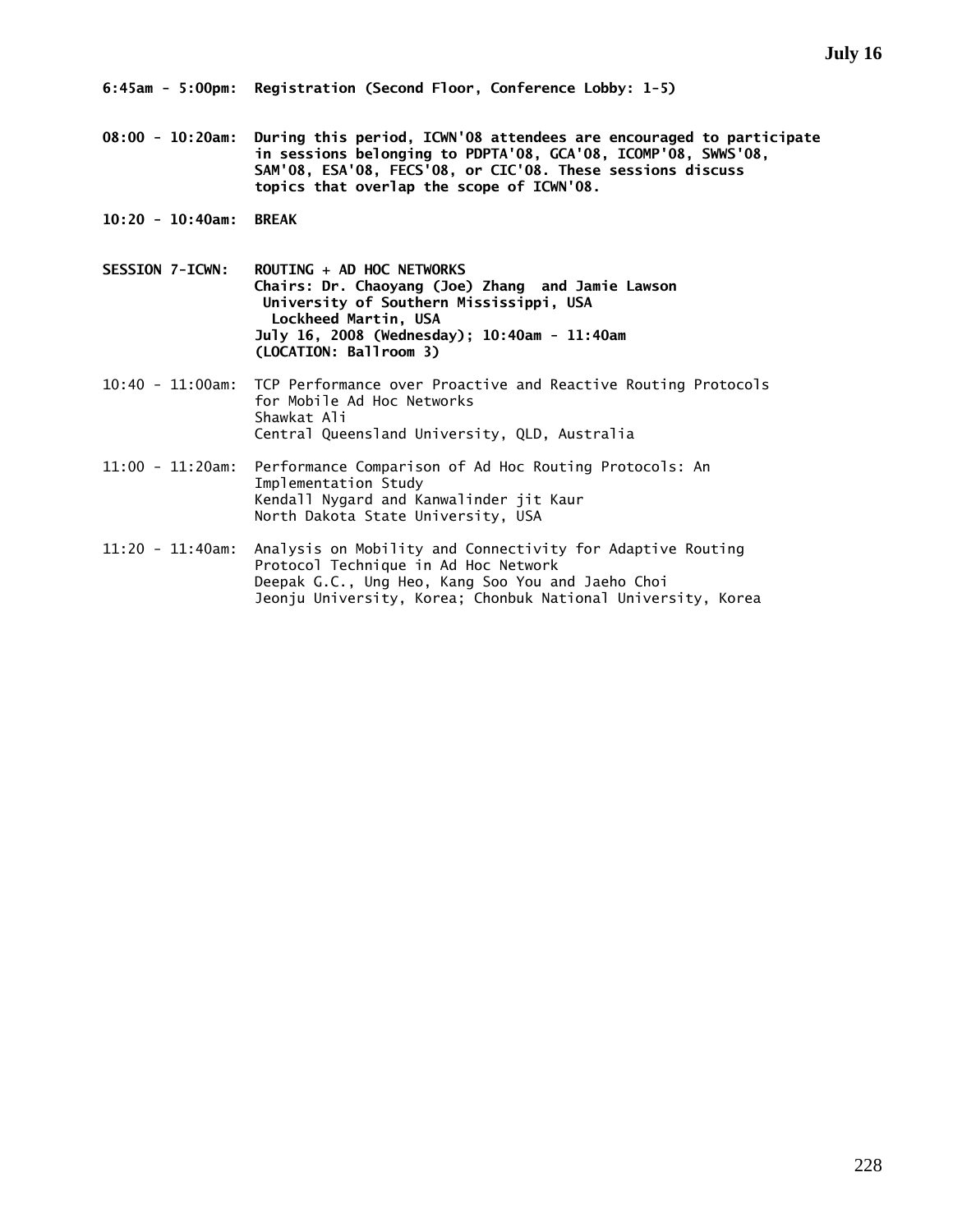- **SESSION 8-ICWN: MOBILITY MANAGEMENT AND AGENTS Chairs: Dr. Wei Ding and Kanwalinder Jit Kaur Gagneja Austin Peay State University, USA North Dakota State University, USA July 16, 2008 (Wednesday); 11:40am - 12:40pm (LOCATION: Ballroom 3)**
- 11:40 12:00pm: Heterogeneity in Mobile Computing Environments Robert Schmohl and Uwe Baumgarten Technische Universitaet Munchen, Germany
- 12:00 12:20pm: Mobility Management Using Fuzzy-Logic Based DQS in MANETs Sun Jin Oh Semyung University, Chungbuk, Korea
- 12:20 12:40pm: On Mobility of MANETs-Overlaid P2P Rings Wei Ding and Sumanth Yenduri University of Southern Mississippi, USA
- **12:40 02:00pm: LUNCH (On Your Own)**
- **02:00 03:00pm: During this period, ICWN'08 attendees are encouraged to participate in sessions belonging to PDPTA'08, GCA'08, ICOMP'08, SWWS'08, SAM'08, ESA'08, FECS'08, or CIC'08. These sessions discuss topics that overlap the scope of ICWN'08.**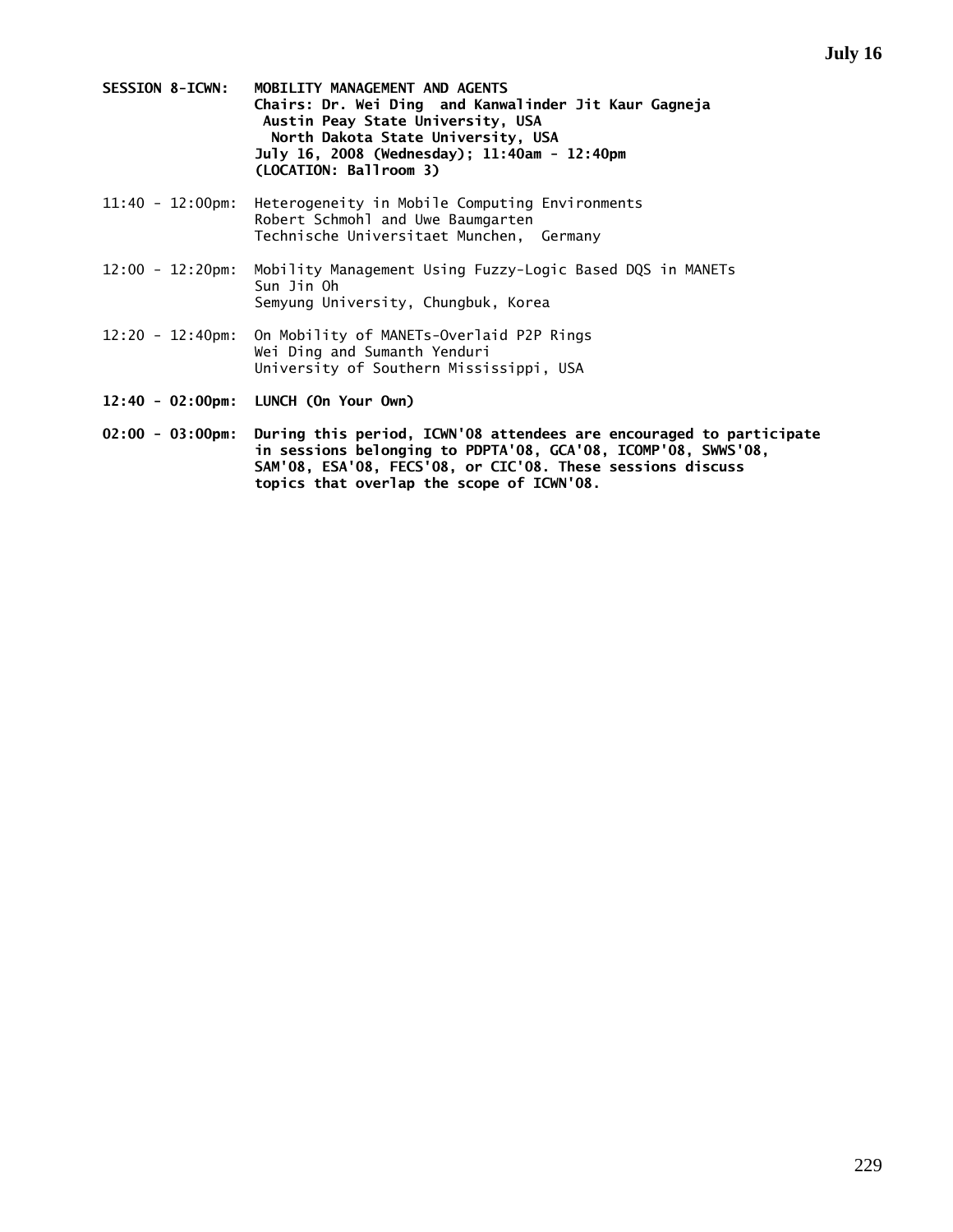# **03:00 - 03:40pm: DISCUSSION SESSION C-ICWN (Refreshments will be available) July 16, 2008 (Wednesday) (LOCATION: Hallways - Ballrooms 1-5)**

- O. Performance Evaluation of Bi-Directional MIMO Channel Sounding System Myung-Don Kim, Heon Kook Kwon, Wonsop Kim, Jae Joon Park and Hyun Kyu Chung; Mobile Telecommunication Research Division, Korea
- O. Modeling of Mean and Variance of Eigenvalues for 2x4 MIMO Channel Capacity Wonsop Kim, Jae Joon Park, Myung-Don Kim, Hyun Kyu Chung Electronics and Telecommunications Research Institute, Korea
- O. Design and Implementation of Node in Wireless Sensor Network F.S. Ayatollahi and S. Alinezhad Chamazcoty Sharif University of Technology, Iran
- O. Survey of Vertical Handoff Models in Heterogeneous Wireless Networks B. G. Kim, Hengky Susanto and Hwang S. Lee University of Mass. Lowell, USA
- O. Design of Dynamic Slot Allocation Protocol for Wireless Networks Hyunjoong Kang, Meonghun Lee, and Hyun Yoe Sunchon National University, Korea
- O. CB-ABR: A Cluster Based On-Demand Routing Protocol with Load Balancing for Ad Hoc Mobile Networks Shafinaz Buruhanudeen, Mohamed Othman, Borhanuddin b. Mohd. Ali and Mazliza Othman; University Putra Malaysia, Malaysia
- O. A Self-Organizing System for Regulating Data Flow through Highly Bandwidth-Constrained Wireless Sensor Networks Dennis Hsu, Richard Dillon, and Jamie Lawson Lockheed Martin Corporation, USA
- O. Sensor Network Security: Elliptic-Curve Cryptography on SunSPOTs Jens Mache, Sam Bock, Jimmy Elwell, Dennis Gosnell, Travis Mandel, and Jonathan Perry-Houts Lewis & Clark College, Portland, Oregon, USA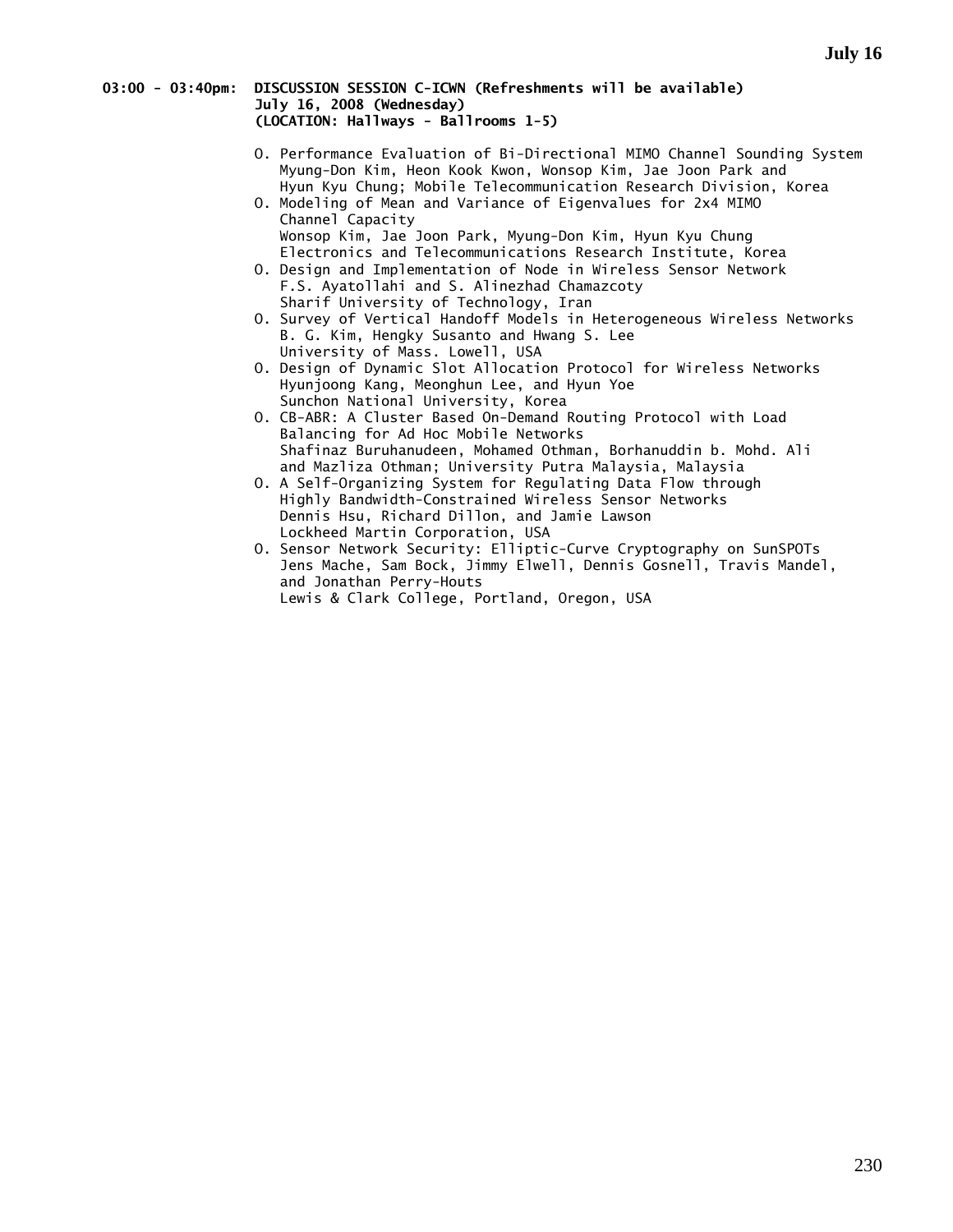- **SESSION 9-ICWN: ANALYSIS AND PERFORMANCE MEASUREMENT Chair: Dr. Ali Abedi, University of Maine, Orono, USA July 16, 2008 (Wednesday); 03:40pm - 05:00pm (LOCATION: Ballroom 3)**
- 03:40 04:00pm: Complexity Aware Performance Enhancements for Mobile Video Communication Waqar Zia and Klaus Diepold Technische Universitat Munchen, Germany
- 04:00 04:20pm: A Metric for Robustness in Wireless Mote Communication with Applications in Telemedicine Kathy J. Liszka, Sudha Bhattarai, and Malinda J. Sever University of Akron, USA
- 04:20 04:40pm: Overview on Ad Hoc networks Localization Hajar Barani and Mahmoud Fathy Iran University of Science and Technology, Iran
- 04:40 05:00pm: Estimated Traffic Congestion Length by Using Vehicle-to-Vehicle Communication Based on ZigBee Kobayashi Hideyuki and Sugiura Akihiko Toyohashi University of Technology, Japan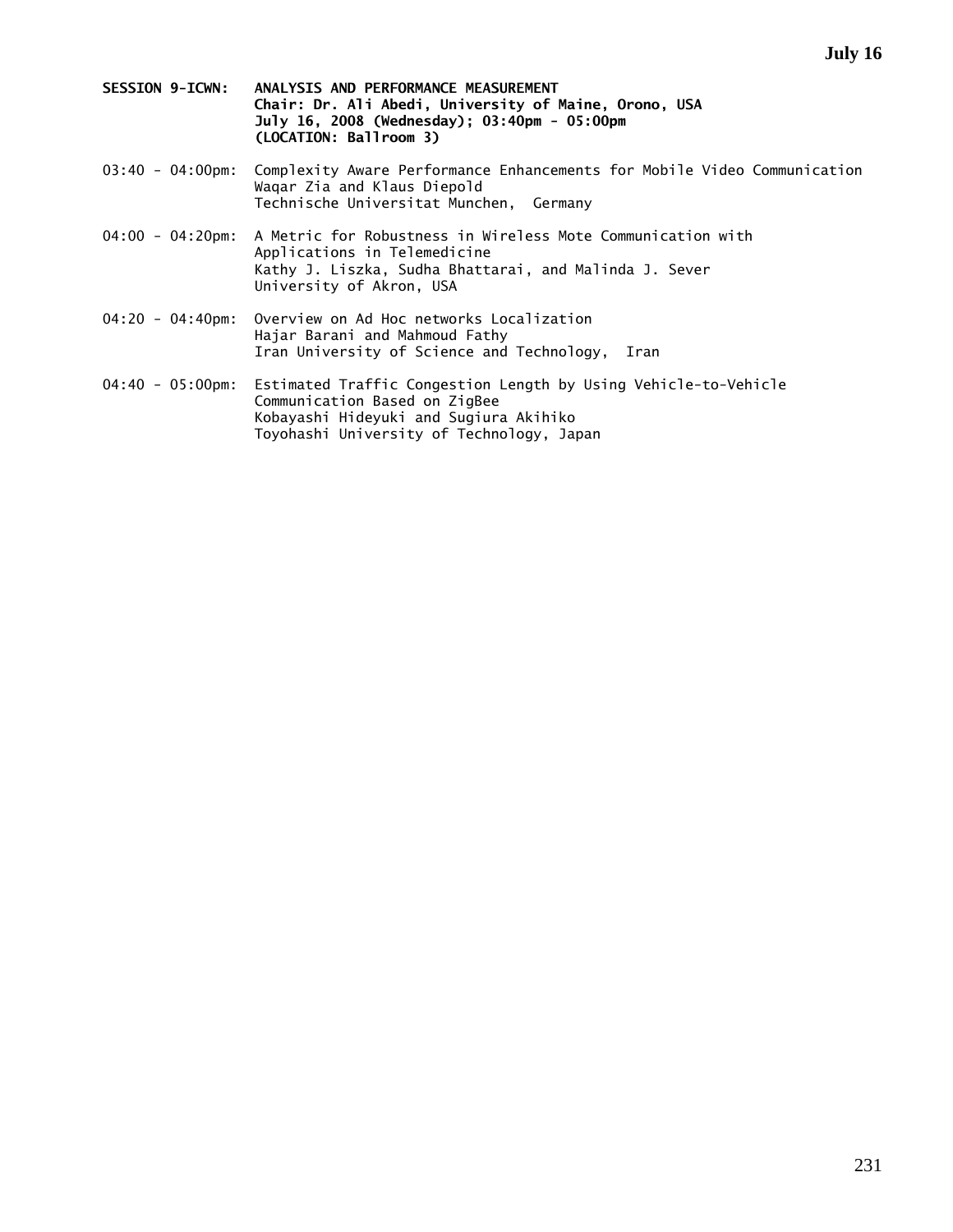- **SESSION 10-ICWN: ALGORITHMS + APPLICATIONS Chair: Robert Schmohl, Technische Universitaet Muenchen, Germany July 16, 2008 (Wednesday); 05:00pm - 06:00pm (LOCATION: Ballroom 3)**
- 05:00 05:20pm: A Framework for Authentic Post-Issuance Program Modification for Multi-Application Smart Cards Mohammad Mesbah Uddin, Salahuddin Muhammad Salim Zabir, Yasunobu Nohara and Hiroto Yasuura Kyushu University, Japan
- 05:20 05:40pm: A Trooper Selection Strategy on a Milepost Network Dana Steil and Xiaoyan Hong University of Alabama, USA
- 05:40 06:00pm: Topology Control Based on a Steiner Tree in Ad Hoc Wireless Networks Rashid Bin Muhammad Kent State University, Kent, Ohio, USA

**06:00 - 09:30pm: Tutorials (please see the list of tutorials)**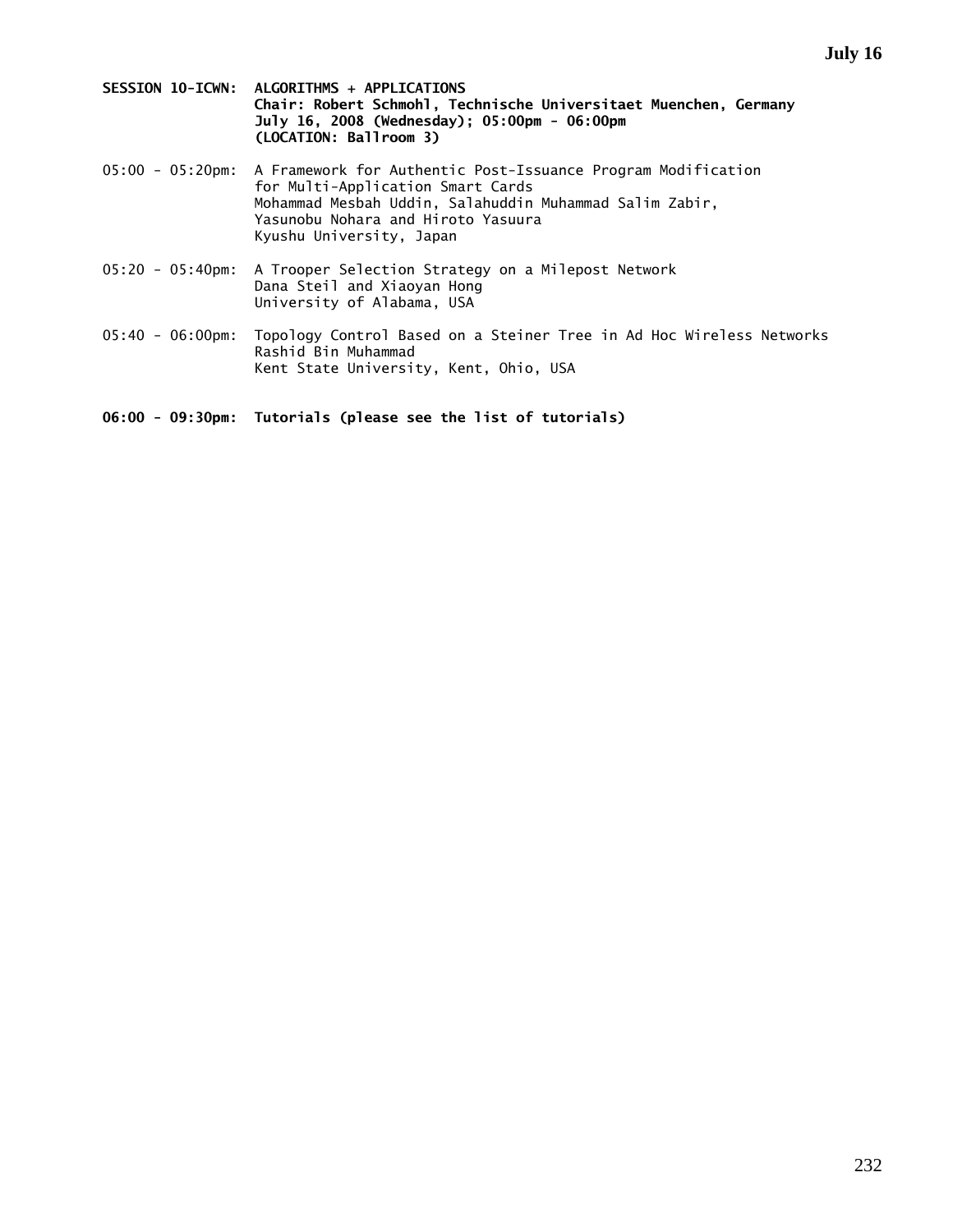- **SESSION 11-ICWN: SENSOR NETWORKS Chair: Dr. Ali Abedi, University of Maine, Orono, USA July 17, 2008 (Thursday); 08:00am - 09:20am (LOCATION: Ballroom 3)**
- 08:00 08:20am: Evaluation of Data Dissemination Methods in Wireless Sensor Networks Manjeera Jeedigunta and Xubin He Tennessee Technological University, USA
- 08:20 08:40am: TDMA Scheduling for Data Gathering in Wireless Sensor Networks Abdulaziz Barnawi and Roshdy Hafez Carleton University, Canada
- 08:40 09:00am: A .NET Distributed Framework for Remote Monitoring of Hurricane Wind Pressures and Wind Speeds using Wireless Sensor Networks Carlos E. Otero, Ivica Kostanic, Chelakara Subramanian and Jean-Paul Pinelli; Florida Institute of Technology, USA
- 09:00 09:20am: Detection of Location for Sensor Nodes Using ZigBee in the Gymnasium Shuuhei Kajiwara, Hideyuki Kobayashi, Akihiko Sugiura, and Nobuo Ezaki Toyohashi University of Technology, Japan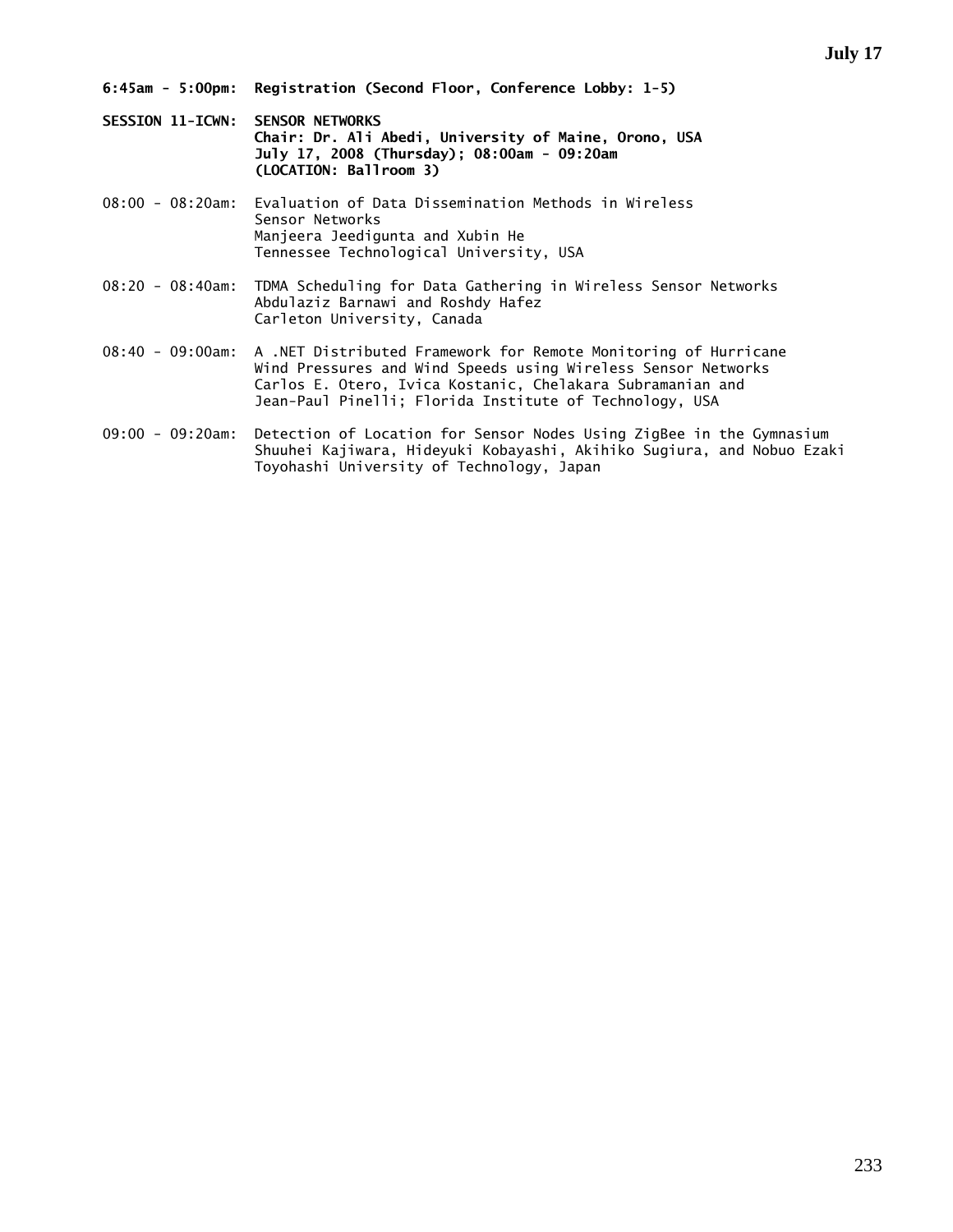- **SESSION 12-ICWN: SECURITY AND HETEROGENEOUS NETWORKS Chair: Robert Schmohl, Technische Universitaet Muenchen, Germany July 17, 2008 (Thursday); 09:20am - 11:20am (LOCATION: Ballroom 3)**
- 09:20 09:40am: Accurate MAC Clock Synchronization Technique for Real-Time Service in Ad Hoc Network Zheng Wen, Ung Heo, Kang Soo Yoo, and Jaeho Choi Jeonju University, Korea%%Chonbuk National University, Korea
- 09:40 10:00am: A New Paradigm of NAV Alteration to Overcome Masked Node Problem in 802.11 MAC Based MANETs R. Bhakthavathsalam Supercomputer Education and Research Center, Indian Institute of Science, Bangalore, India
- 10:00 10:20am: Improving Security of Real-Time Wireless Networks Through Packet Scheduling Mohammed Alghamdi New Mexico Institute of Mining and Technology, New Mexico, USA
- **10:20 10:40am: BREAK**
- 10:40 11:00am: An Access Point Selection Algorithm for Heterogeneous Stations Yasuhiro Sagara and Akihiro Fujiwara Kyushu Institute of Technology, Japan
- 11:00 11:20am: FREE SLOT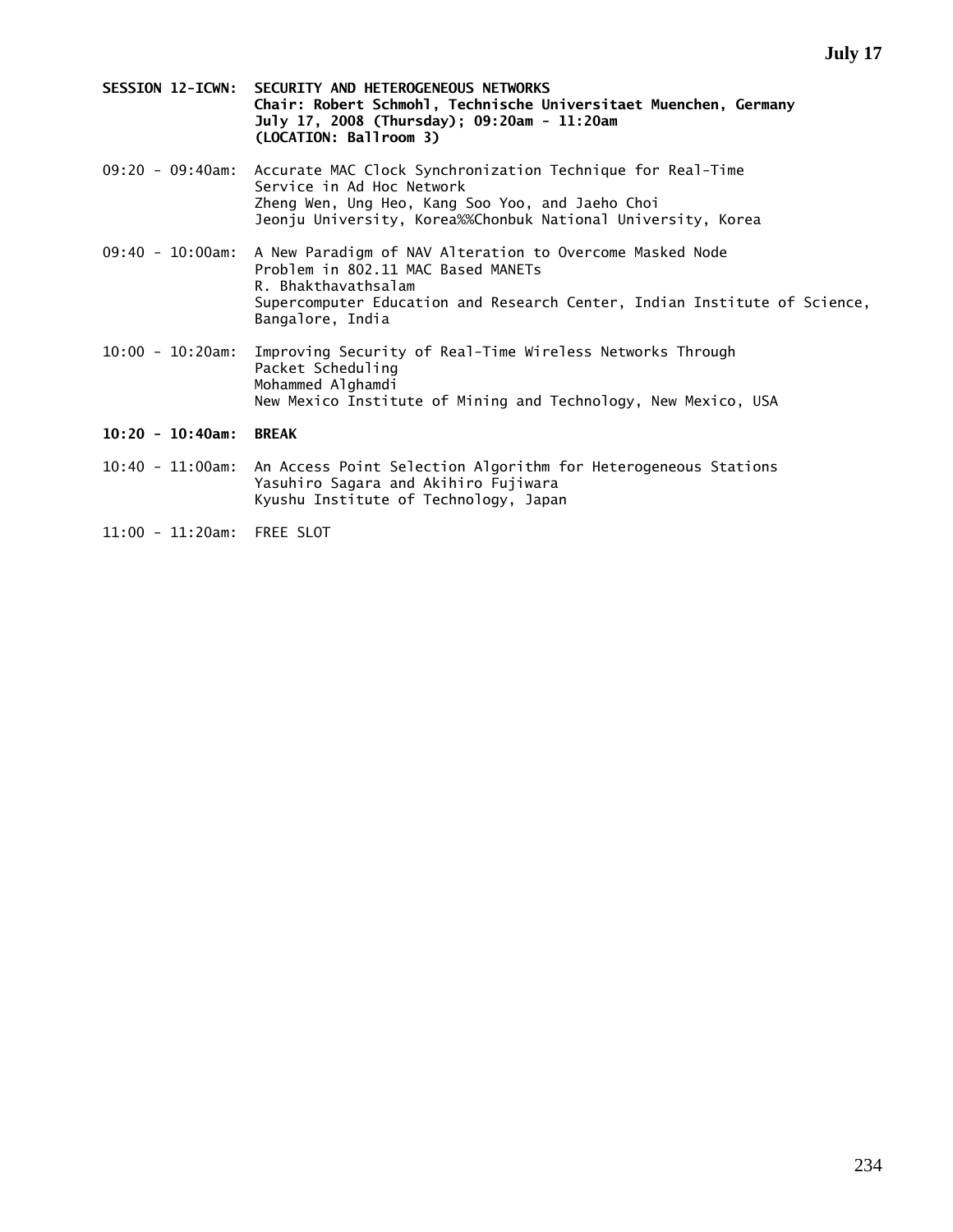**SESSION 13-ICWN: ROUTING TECHNOLOGIES Chair: Mohamed Watfa, American University of Beirut, Lebanon July 17, 2008 (Thursday); 11:20am - 12:40pm (LOCATION: Ballroom 3)** 

- 11:20 11:40am: Routing and Scheduling in Large-Scale Hybrid Network with Heterogeneous Infrastructure Jing Cao, Zhaoyi Liu, and Wei Wu State Key Laboratory of Virtual Reality Technology and Systems, Beijing, P. R. China; Beihang University, Beijing, P. R. China
- 11:40 12:00pm: SN-MAC: A Cross Layer MAC/Routing Algorithm for High-Throughput and Low-Latency WSNs Mohamed Khalil Watfa, Samir Salman, and Hovig Denkilkian American University of Beirut, Lebanon
- 12:00 12:20pm: A Hybrid Routing Protocol for Wireless Mesh Networks Jihad Qaddour Illinois State University, USA
- 12:20 12:40pm: Evaluating the Efficiency of Clustering on Routing and Network Performance Imen Jemili, Abdelfettah Belghith, Mohamed Mosbah Universite de la Manouba, Tunisia
- **12:40 01:20pm: LUNCH (On Your Own)**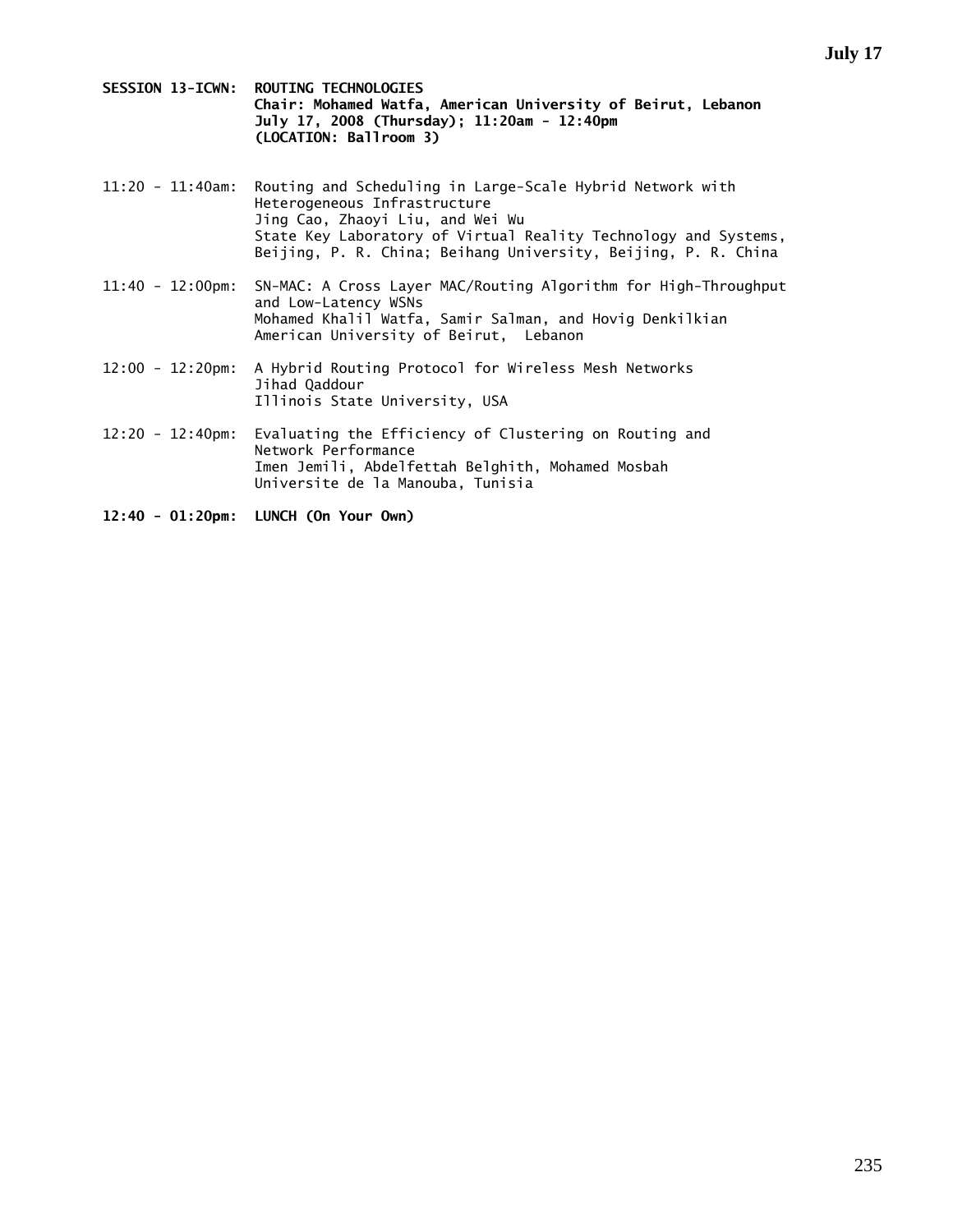- **SESSION 14-ICWN: MOBILITY MANAGEMENT AND AGENTS Chair: Manjeera Jeedigunta, Tennessee Technological University, USA July 17, 2008 (Thursday); 01:20pm - 03:00pm (LOCATION: Ballroom 3)**
- 01:20 01:40pm: An Interference Detection Method for Mobile Relay Stations in Transparent Mode of IEEE 802.16j Mobile Multi-hop Relay Networks Youn-Soo Kim, Jiwon Yoon, Jin Seok Chae and Hyung Seok Kim Sejong University, Korea
- 01:40 02:00pm: Magrathea: A Mobile Agent- and Sensing Platform Jukka Perkio, Petri Myllymaki and Peter Boda University of Helsinki, Finland
- 02:00 02:20pm: Quality of Service and Mobility in New Generation Networks Jesus Hamilton Ortiz and Juan Carlos Lopez University of Castilla y la Mancha, Spain
- 02:20 02:40pm: Measurements, Quality of Service and Efficient Load Balancing Algorithm in Mobile Ad-Hoc Network Jesus Hamilton Ortiz, Juan Carlos Lopez and Carlos Lucero University of Castilla y la Mancha, Spain
- 02:40 03:00pm: FREE SLOT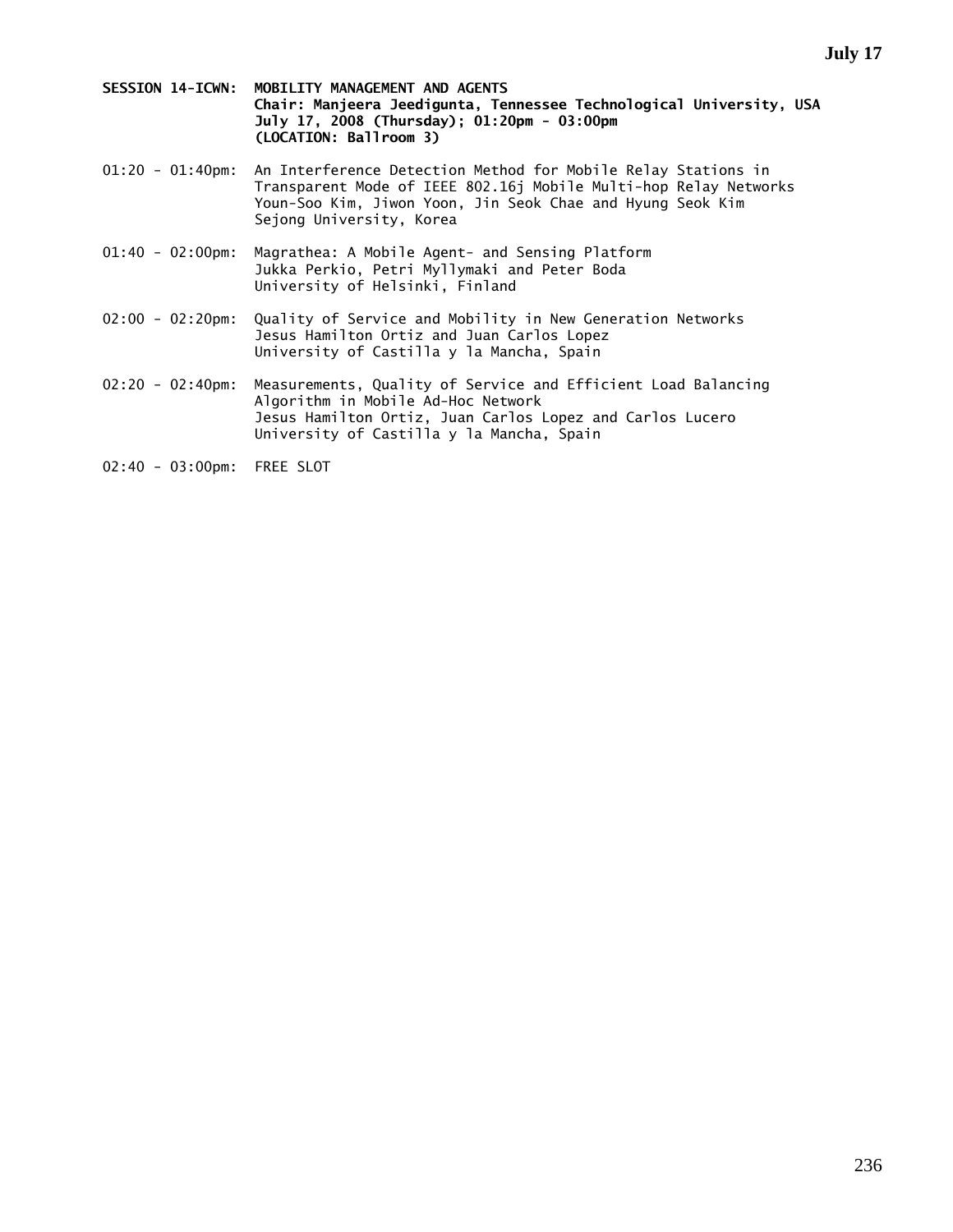# **03:00 - 03:40pm: DISCUSSION SESSION D-ICWN (Refreshments will be available) July 17, 2008 (Thursday) (LOCATION: Hallways - Ballrooms 1-5)**

- O. A Topology Generator and Evolutionary Routing Algorithm for Random Deployment of Wireless Sensor Networks Joe-Air Jiang, Cheng-Long Chuang, Chia-Pang Chen, Chwan-Lu Tseng, and En-Cheng Yang National Taiwan University, Taiwan
- O. Mobile Computing with Scripting Language Samratvivekanand Omprakash Khanna CVM and S. P. University, Gujarat, India
- O. Implementation of IEEE 802.15.4 Standard for LR-WPANs and Addressing Some of the Shortcomings of the MAC Layer Ashish Yadav, Monal Bhoyar, and C. V. Joshi College of Engineering, Pune(COEP), India
- O. Data Dissemination Protocol Based on Home Agent and Access Node for Mobile Sink in Sensor Network Hwajung Lim and Heonguil Lee Kangwon National University, Korea
- O. An Efficient Data Dissemination Technique Based on Squared Trajectory in Sensor Networks Hwajung Lim and Heonguil Lee; Kangwon National University, Korea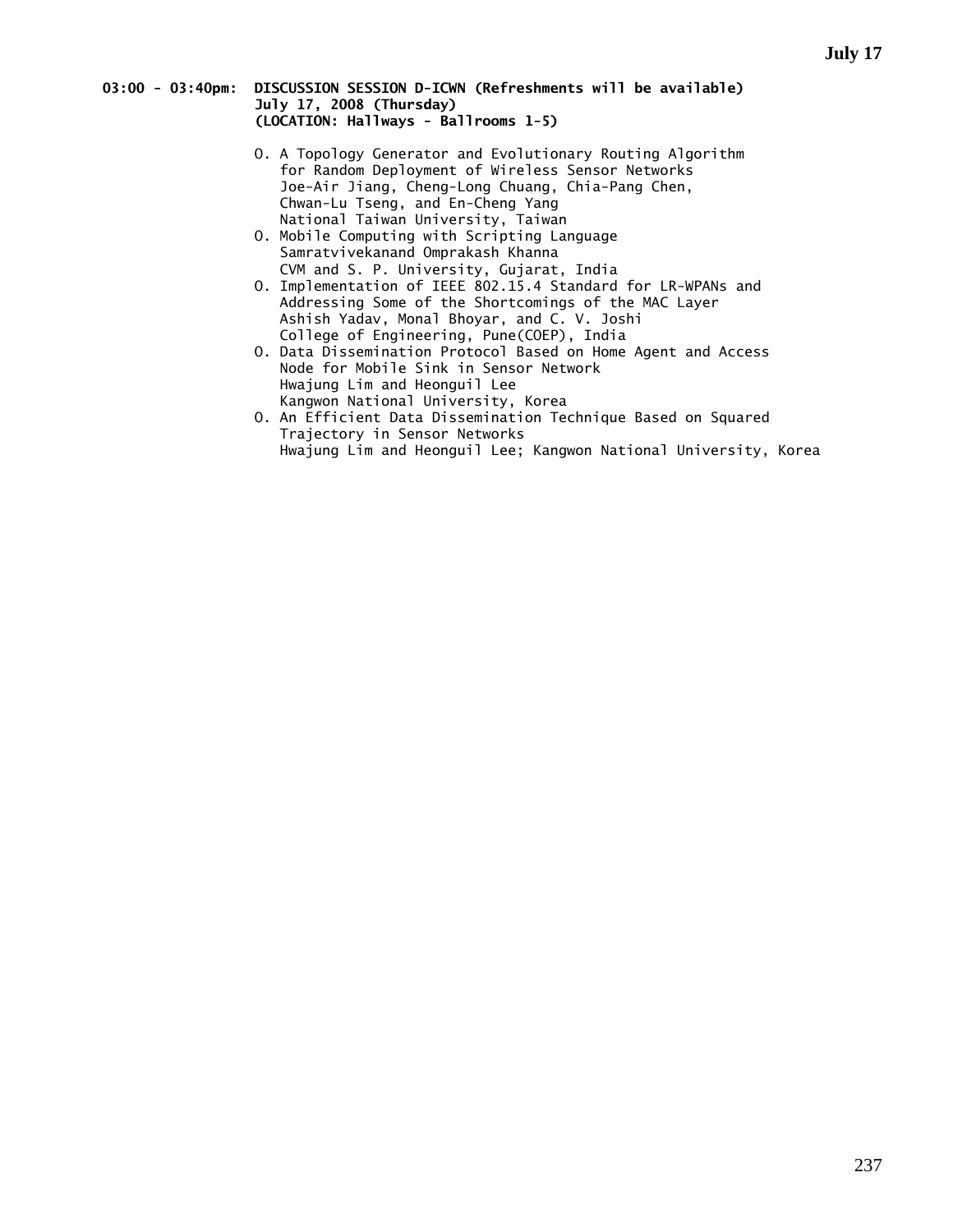- **SESSION 15-ICWN: ALGORITHMS + APPLICATIONS Chair: Manjeera Jeedigunta, Tennessee Technological University, USA July 17, 2008 (Thursday); 03:40pm - 04:20pm (LOCATION: Ballroom 3)**
- 03:40 04:00pm: Comparison of Iterated Algorithms for the Minimum Energy Multicast Tree Problem in Wireless Ad Hoc Networks Manki Min South Dakota State University, USA
- 04:00 04:20pm: Pull vs. Hybrid: Comparing Scheduling Algorithms for Asymmetric Time-Constrained Environments Jesus Fernandez-Conde and Daniel Mozos Universidad Complutense De Madrid, Spain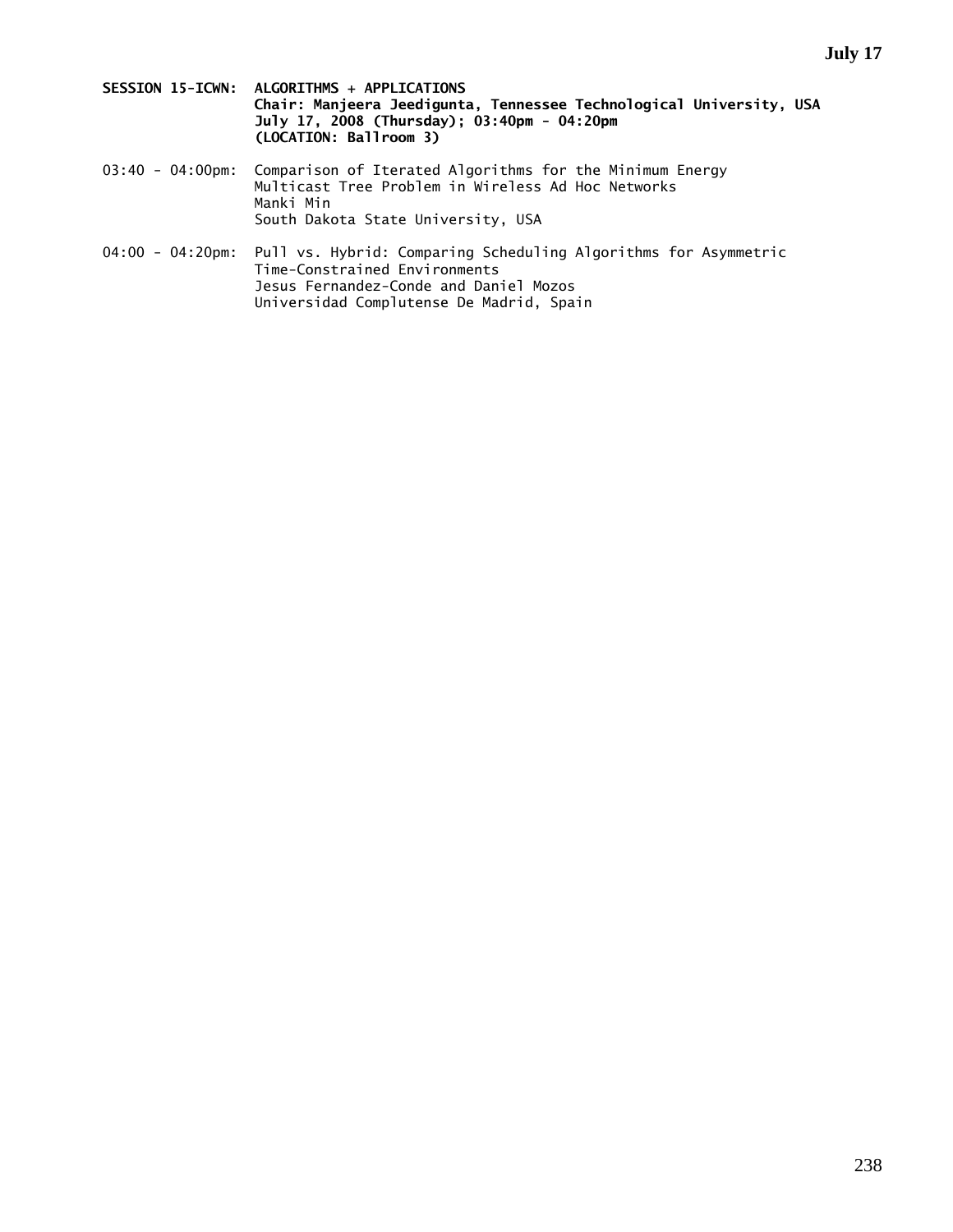- **SESSION 16-ICWN: WIFI, BLUETOOTH, RFID AND POWER MANAGEMENT Chair: Robert Schmohl, Technische Universitaet Muenchen, Germany July 17, 2008 (Thursday); 04:20pm - 06:00pm (LOCATION: Ballroom 3)**
- 04:20 04:40pm: Behavior of Bluetooth Bridging Nodes within an Adaptive Service Providing Environment Ulrich Duemichen and Uwe Baumgarten Technische Universitaet Muenchen, Germany
- 04:40 05:00pm: Push-to-talk over Wi-Fi Carlos Henrique R. de Oliveira, Marcos Guimaraes Castello Branco and Rodolfo de Sousa Costa Telecommunications Research and Development Center (CPqD)1, Brazil
- 05:00 05:20pm: Power-Aware Message Scheduling for Multimedia Wireless Networks Mohammed Alghamdi New Mexico Institute of Mining and Technology, New Mexico, USA
- 05:20 05:40pm: Minimum Power Strongly Connected Dominating Sets in Wireless Networks Deying Li, Hongwei Du, Pengjun Wan, Xiaofeng Gao, Zhao Zhang, and Weili Wu Renmin University, China; City University of Hong Kong, Hong Kong; University of Texas at Dallas, USA
- 05:40 06:00pm: FREE SLOT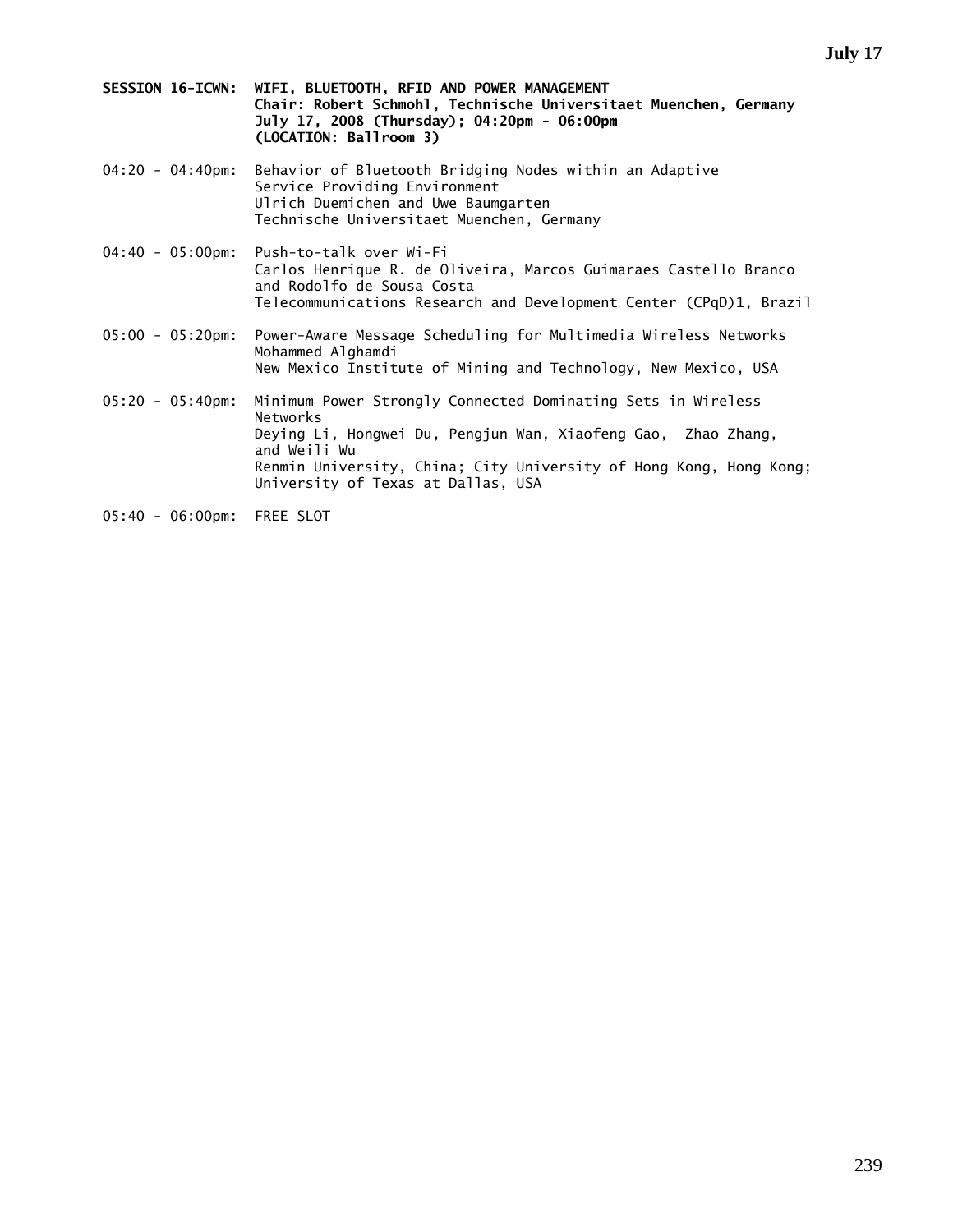# **IKE'08 CONFERENCE SCHEDULE**

# **The 2008 International Conference on Information and Knowledge Engineering**

Monte Carlo Resort, Las Vegas, Nevada, July 14-17, 2008

# **Note 1:**

*There are a number of other sessions (not listed as part of IKE'08 schedule) that are of significant interest to IKE conference participants (sessions belonging to other joint conferences in this event.) Therefore, you are encouraged to also check the schedules for other joint conferences. In particular, some sessions in ITSL'08, BIOCOMP'08, IPCV'08, SWWS'08, SAM'08, DMIN'08, and EEE'08, discuss topics that are within the scope of IKE; these have been scheduled so that IKE attendees can also participate in them.* 

# **Note 2:**

*Each conference is divided into a number of topical sessions. These sessions are not necessarily scheduled in the same room/location. Therefore, conference attendees are to check the location of the session(s) they wish to attend - The conference room numbers appear in this document.* 

**July 13** 

**03:00 - 09:00pm: REGISTRATION (Second Floor, Conference Lobby; 1-5)**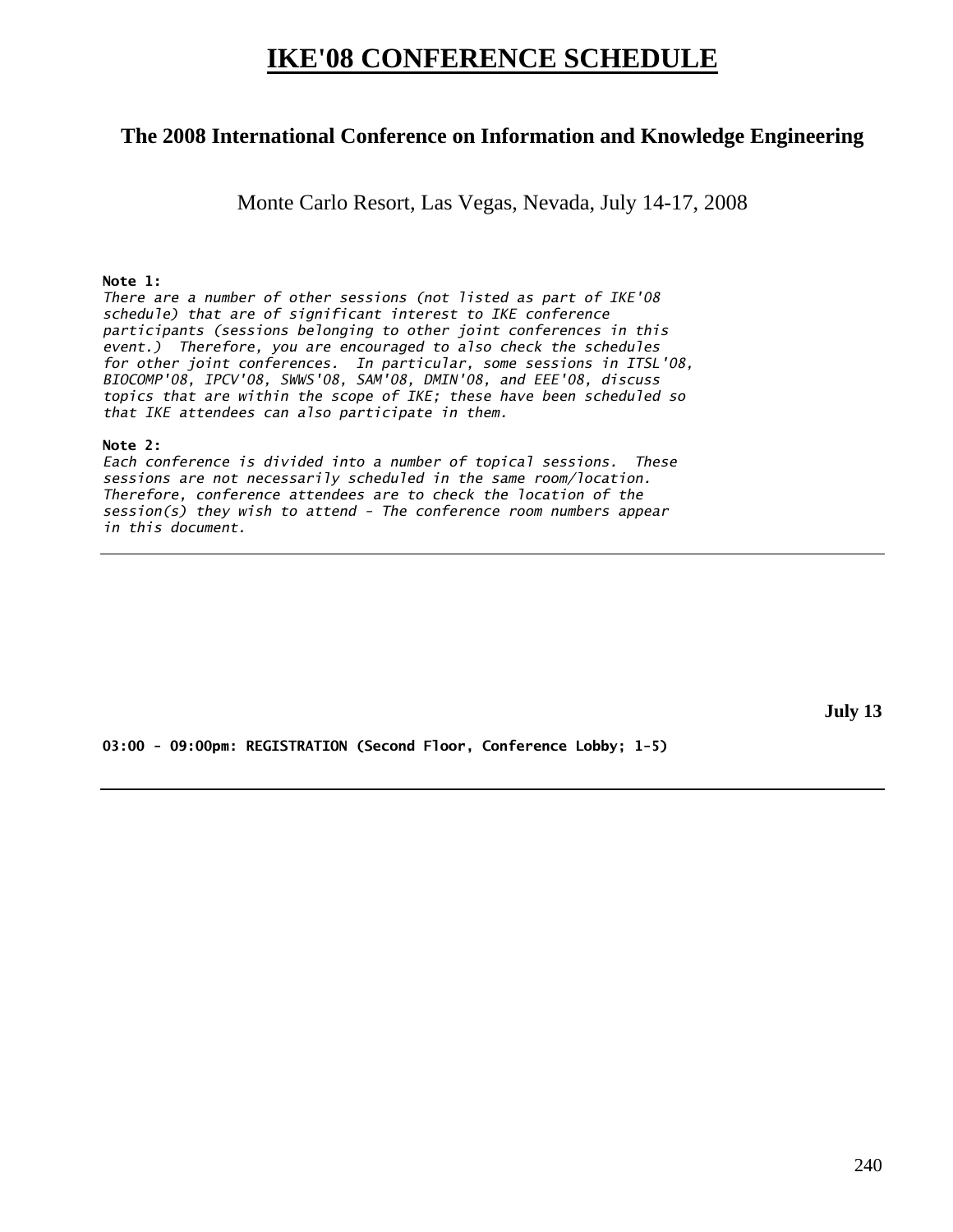- **08:30 08:45am: WORLDCOMP'08 Opening Remarks Prof. Hamid R. Arabnia (General Chair & Coordinator) University of Georgia, Georgia, USA (LOCATION: Lance Burton Theater)**
- **08:45 09:35am: Keynote Lecture 1: The Parallel Computing Landscape: A Berkeley View 2.0 Prof. David A. Patterson Pardee Prof. of CS; Director, RAD Lab & Par Lab; Past President, ACM; Member, National Academy of Engineering; Member, National Academy of Sciences; Fellow of IEEE, ACM, & AAAS; University of California at Berkeley. (LOCATION: Lance Burton Theater)**
- **09:40 10:25am: Keynote Lecture 2: Searching in the "Real World" Prof. Ophir Frieder The Royden B. Davis, SJ, Chair in Interdisciplinary Studies at Georgetown University; IITRI Chair Professor of CS at Illinois Institute of Technology; Director, Information Retrieval lab; Fellow of IEEE, ACM, and AAAS (LOCATION: Lance Burton Theater)**
- **10:30 11:15am: Keynote Lecture 3: Achieving your Dreams Anousheh Ansari CEO, Chairman and Co-founder of Prodea Systems, Inc., USA; Space Ambassador (LOCATION: Lance Burton Theater)**
- **11:15a 12:00p: Keynote Lecture 4: Dimensions in Reconfigurable Computing: A New Wave in Electronic System Designs Chris Phillips Vice President of Engineering at ElementCXI, USA (LOCATION: Lance Burton Theater)**
- **12:00 12:40pm: LUNCH (On Your Own)**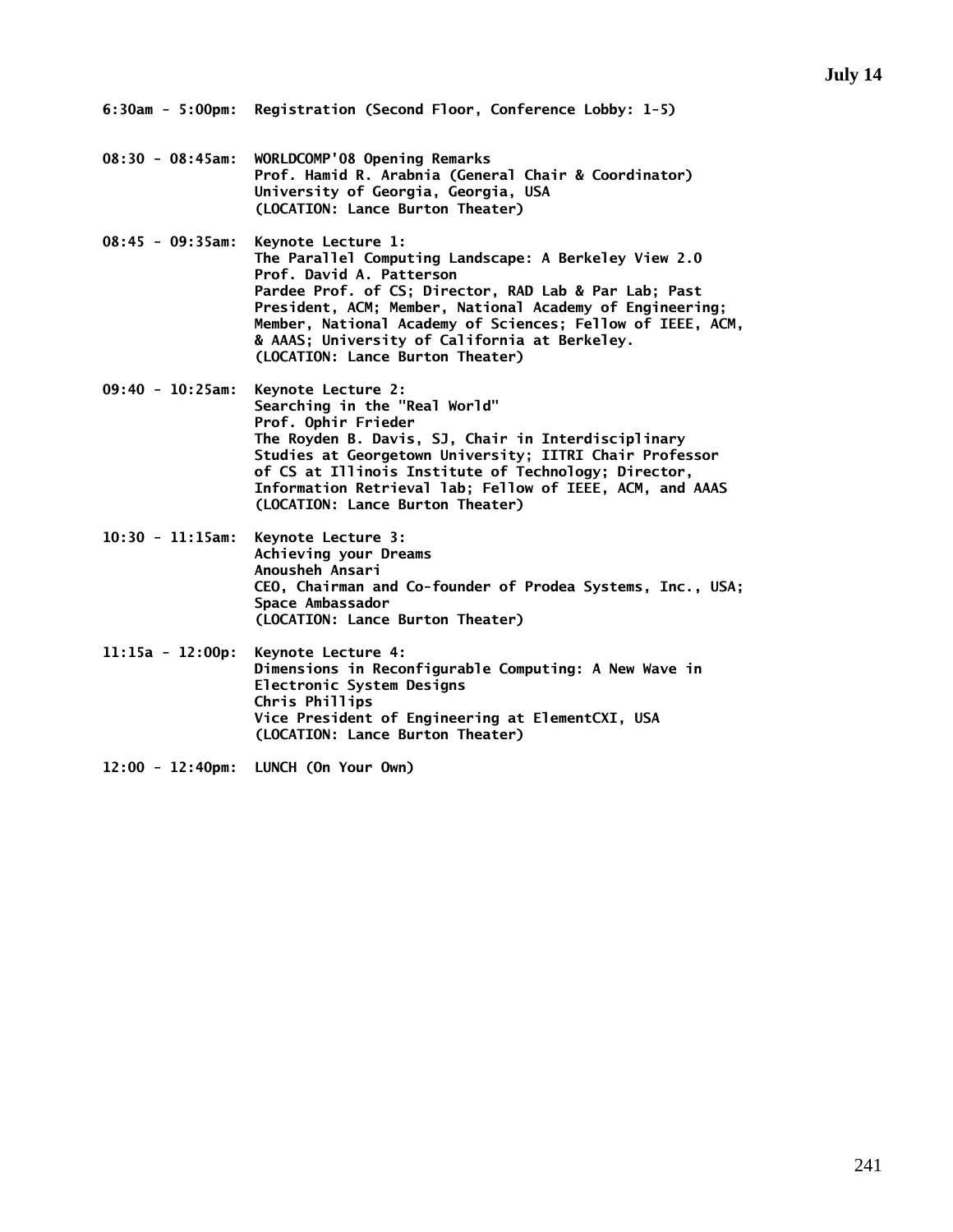# **12:40 - 01:20pm: DISCUSSION SESSION A-IKE (Refreshments will be available) July 14 (Monday) (LOCATION: Hallways - Ballrooms 1-5)**

- O. A Fragile Watermarking Scheme for Image Tamper Detection and Recovery Shih-Chieh Shie, Shinfeng D. Lin, Long-Tai Chen, and Zong-Lin Yang National Formosa Univ., Taiwan; National Dong Hwa Univ., Taiwan; Industrial Technology Research Institute,Taiwan
- O. Knowledge-Based Information Extraction Using Fuzzy String Searching and Word Sense Disambiguation for IT Product Data-sheets Sergio G. Jimenez V., Claudia J. Becerra C., Fabio A. Gonzalez O. National University of Colombia, Colombia
- **01:20 02:40pm: During this period, IKE'08 attendees are encouraged to participate in sessions belonging to ITSL'08, BIOCOMP'08, IPCV'08, SWWS'08, SAM'08, DMIN'08, or EEE'08. These sessions discuss topics that overlap the scope of IKE'08.**

**02:40 - 03:00pm: BREAK**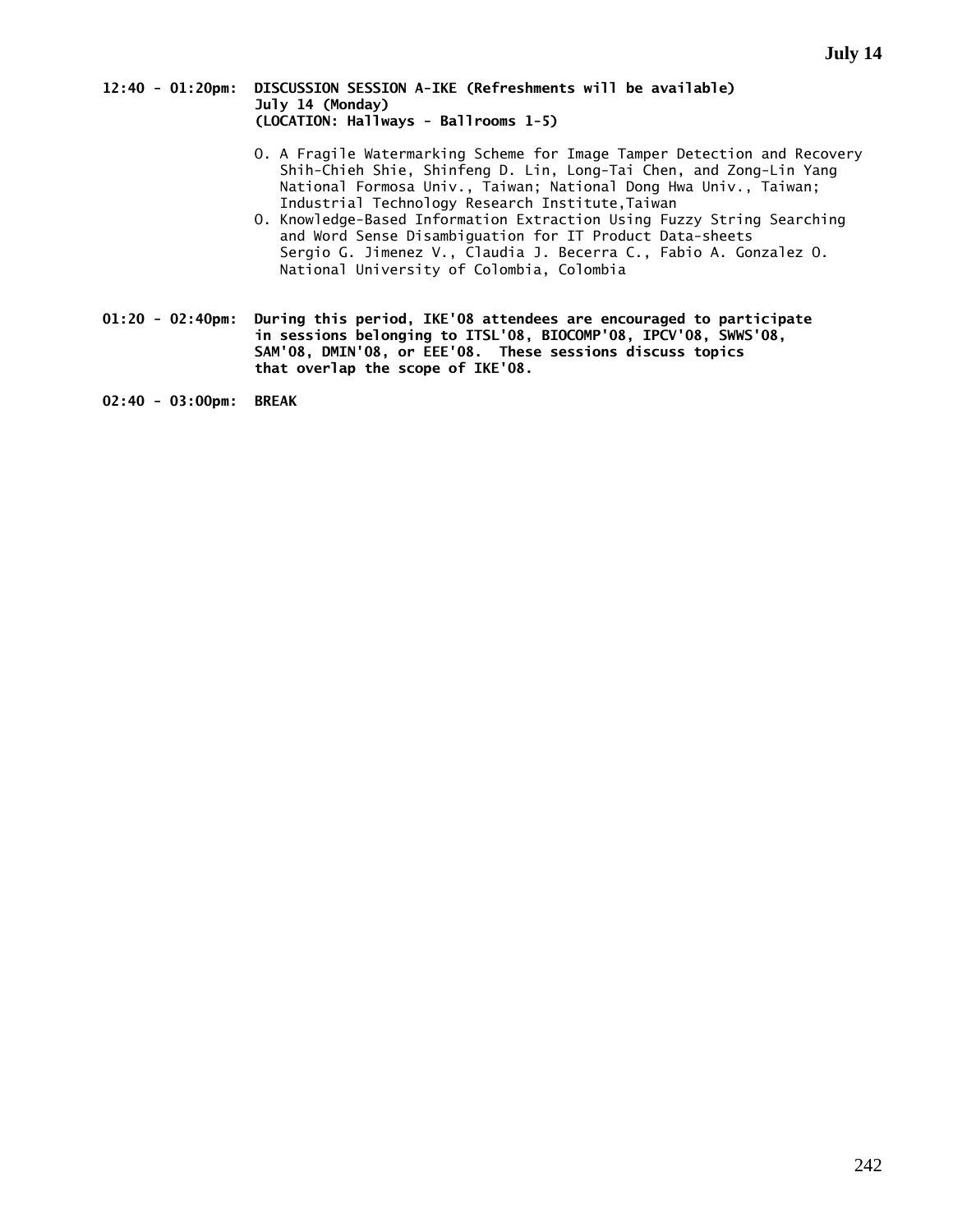- **SESSION 1-IKE: INFORMATION MANAGEMENT + RETRIEVAL + DATABASES Chair: Dr. T. K. Prasad, Wright State University, Dayton, Ohio, USA July 14, 2008 (Monday); 03:00pm - 04:40pm (LOCATION: Ballroom 6)**
- 03:00 03:20pm: An Efficient Database for Environmental Monitoring Through Wireless Sensor Network Trevillian Highter, Jung Hee Kim, Jung Hyoun Kim, and John Kelly North Carolina A&T State University, USA
- 03:20 03:40pm: Bridging the Gap between Lay Language and Medical Terminology Radja Messai, Michel Simonet, and Mireille Mousseau Joseph Fourier University, France
- 03:40 04:00pm: Query Optimization Techniques for Horizontal View Tables used for Multidimensional Analysis Sung-Hyun Shin, Yang-Sae Moon, Jinho Kim, Soo-Ahn Lee, and Sang-Wook Kim Kangwon National University, Korea
- 04:00 04:20pm: A Web-Based System for Programming Team Practice Management Greg Allard and Ali Orooji University of Central Florida, USA
- 04:20 04:40pm: Improving Document Classification Using Anchor Text Anupam Shukla and Anuj Kumar Indian Institute of Information Technology and Management, India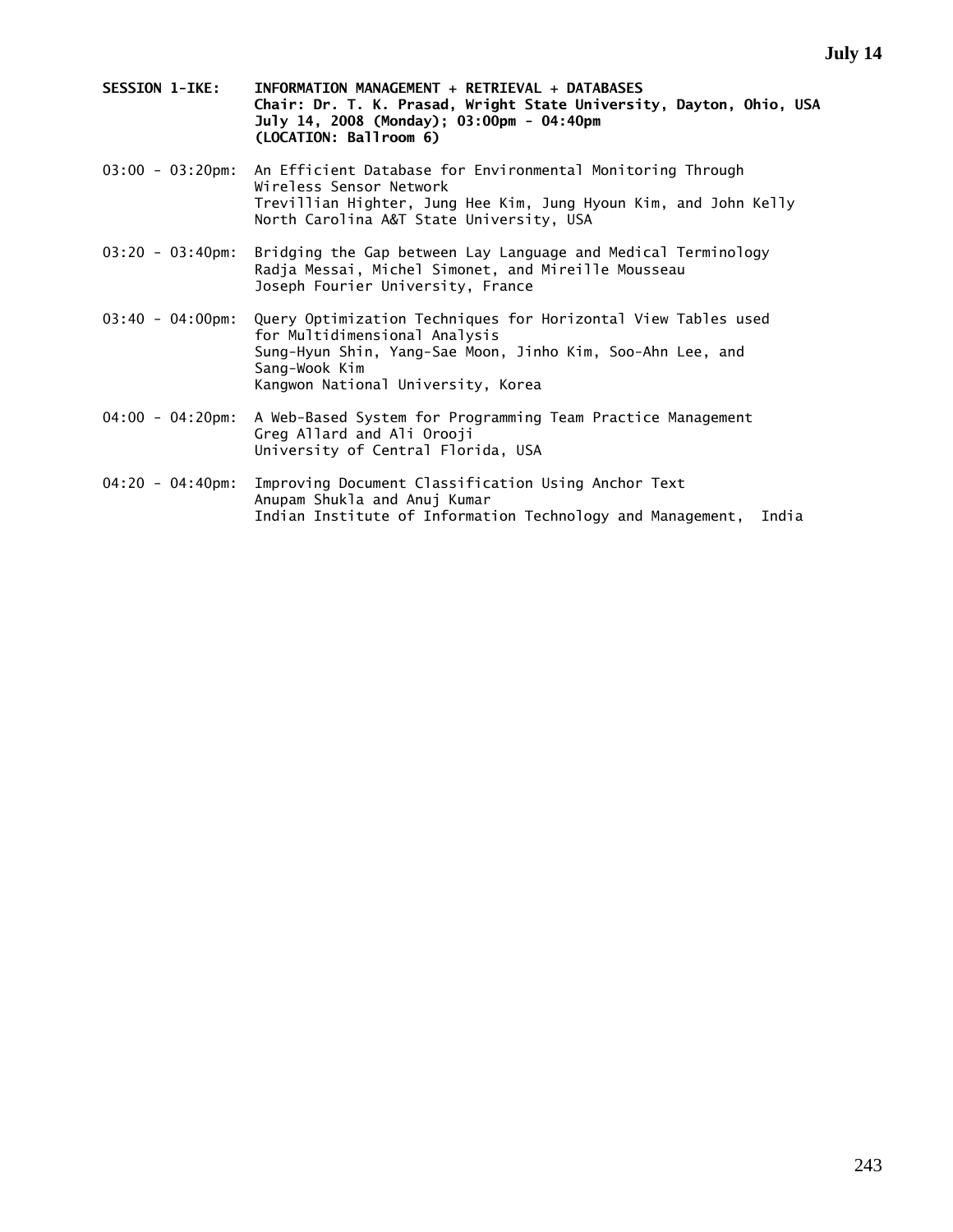- **SESSION 2-IKE: DATA MINING AND INFORMATION ENGINEERING Chair: Prof. Ray R. Hashemi, Armstrong Atlantic State University, Georgia, USA) July 14, 2008 (Monday); 04:40pm - 06:00pm (LOCATION: Ballroom 6)**
- 04:40 05:00pm: A Formal Framework for Defining Entity-Based, Data Source Integration John R. Talburt and Ray Hashemi University of Arkansas at Little Rock, USA; Armstrong Atlantic State University, Georgia, USA
- 05:00 05:20pm: The Effects of Ultraviolet Radiations of Germicidal Lamp Versus Arc Welding on Skin in Mice Mahmood Bahar, Parisa Hajiseyedjavadi, and Azita Bahrami University of Tarbiat Moalem, Iran; Armstrong Atlantic State University, USA
- 05:20 05:40pm: Establishing Mobile NFC Payment Systems and Future Prospect Babak Akhgar, Alberto Savoldelli, Doris Prato, Secondo Montrucchio, Federico Guella, Jawed I. Siddiqi, Fazilatur Rahman, & Lukasz Jopek Sheffield Hallam University, Sheffield, UK
- 05:40 06:00pm: Leveraging StoLPaN Host Environment for Portable Diagnostic Health-Care Platform Babak Akhgar, Alberto Savoldelli, Doris Prato, Secondo Montrucchio, Federico Guella, Jawed I. Siddiqi, Fazilatur Rahman, Lukasz Jopek, Sally Atkinson, James Brian, and Mike Pinkerton Sheffield Hallam Univ., Sheffield, UK & Rotherham NHS Foundation Trust
- **06:00 09:00pm: Tutorials (please see the list of tutorials)**
- **09:10 11:30pm: CONFERENCE RECEPTION DINNER & BANQUET KEYNOTE July 14 (Monday) High Performance Computing and Computational Intelligence: Link to the Translational Medicine and Personalized Healthcare Dr. Jack Y. Yang and Dr. Mary Qu Yang Harvard University, Massachusetts, USA and National Human Genome Research Institute, NIH, Bethesda, USA (LOCATION: Ballrooms 1-5)**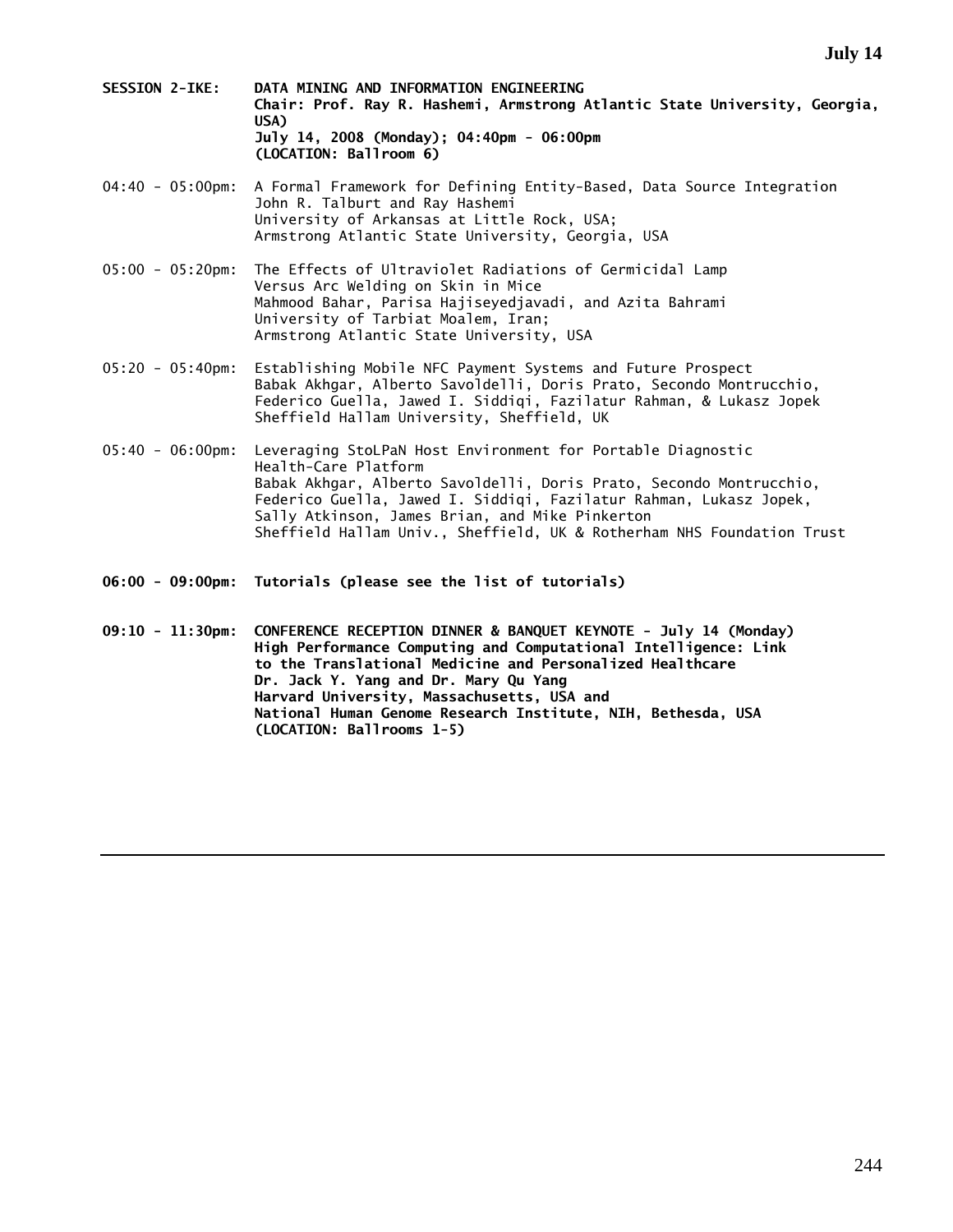- **SESSION 3-IKE: ON GAUGING THE PREDICTABILITY AND BEHAVIOR OF DIVERSIFIED NETWORKS BY WAY OF SCIENTIFIC METHODS - AKA, NETWORK SCIENCE Chair: Dr. Frederick I. Moxley United States Military Academy, West Point, New York, USA) July 15, 2008 (Tuesday); 08:10am - 10:00am (LOCATION: Ballroom 6)**
- **08:10 08:40am: KEYNOTE: The Burgeoning Field of Network Science Frederick I. Moxley Director of Research & Deputy Director of the Network Science Center; United States Military Academy, West Point, New York, USA**
- 08:40 09:00am: Using Term-Frequency-Inverse-Document Frequency of email to Detect Change in Social Groups Ian McCulloh, Eric Daimler, and Kathleen M. Carley Carnegie Mellon University, Pittsburgh, PA, USA
- 09:00 09:20am: Gathering and Studying Email Traffic to Understand Social Networks Benjamin Ring, Stephen Henderson, and Ian McCulloh United States Military Academy, West Point, New York, USA Columbia University, New York, USA
- 09:20 09:40am: Utility Maximizing Networks + … Joshua Alfred Lospinoso Cadet Corps, U.S. Military Academy, West Point, New York, USA
- 09:40 10:00am: The Relationship Between Ecological and Counterinsurgency Networks Mark D. Drapeau , Peyton C. Hurley, and Robert E. Armstrong Center for Technology and National Security Policy, National Defense University, Washington, DC, USA

**10:00 - 10:20am: BREAK**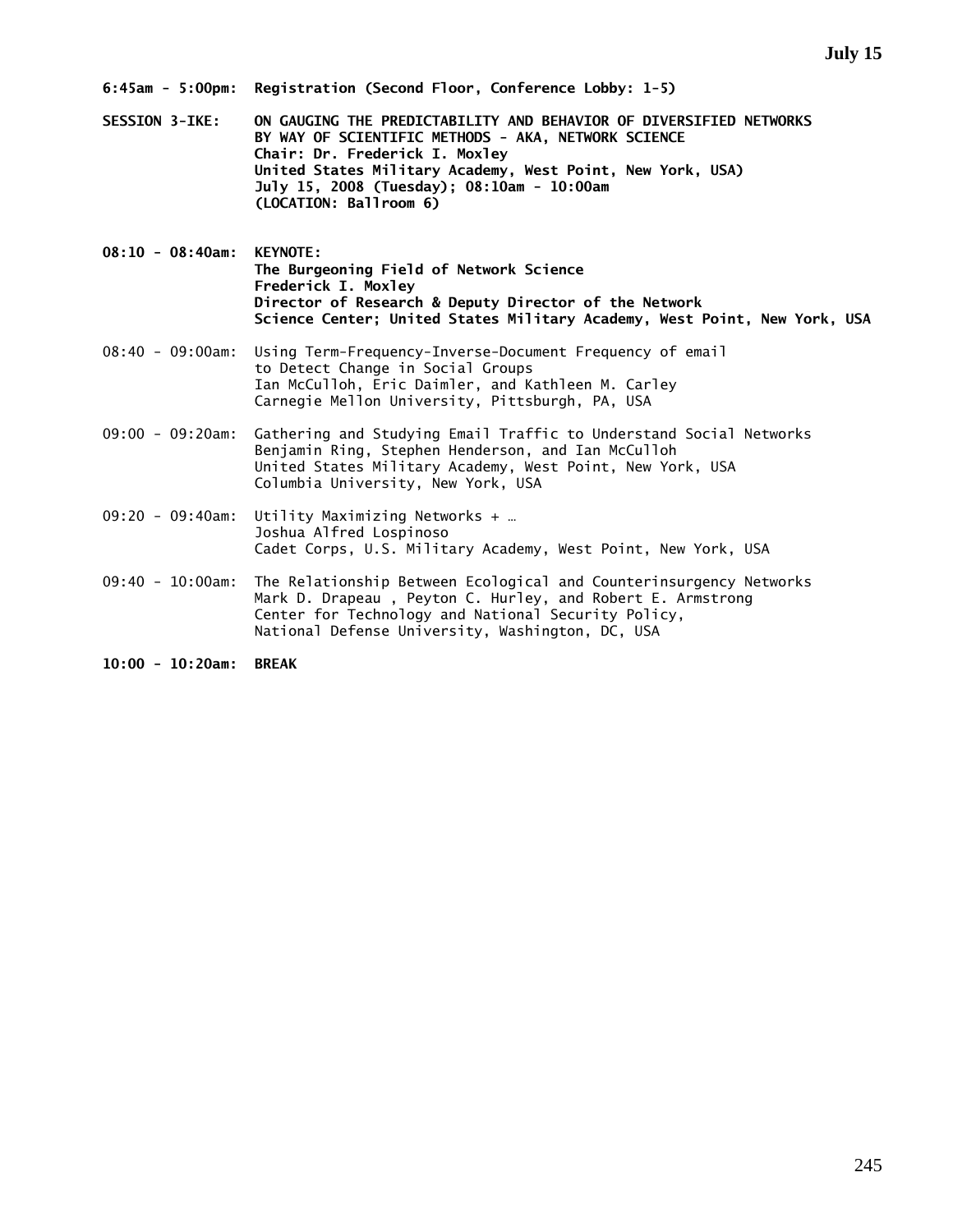- **SESSION 4-IKE: DATA MINING AND INFORMATION ENGINEERING Chair: Prof. Ray R. Hashemi, Armstrong Atlantic State University, Georgia, USA July 15, 2008 (Tuesday); 10:20am - 12:00pm (LOCATION: Ballroom 6)**
- 10:20 10:40am: Video Data Mining Techniques Applied to Scene Analysis Mark Smith and Alireza Khotanzad Southern Methodist University, USA
- 10:40 11:00am: A Study on Monitoring Web Page Locating Heuristics Yang Sok Kim and Byeong Ho Kang University of Tasmania, Australia
- 11:00 11:20am: Standardization of References Using Hidden Markov Model Kazem Taghva and Swamynathon Sambamurthy University of Navada, Las Vegas, USA
- 11:20 11:40am: Discovery of Intent Through the Analysis of Visited Sites Ray R. Hashemi, Azita Bahrami, James LaPlant, & Kenneth J. Thurber Armstrong Atlantic State University, Georgia, USA; Architectural Technology Corporation, Minneapolis, USA
- 11:40 12:00pm: MOSAICA: A Knowledge Portal for Cultural Heritages Fazilatur Rahman, Jawed I. Siddiqi, Babak Akhgar, Laura E. Raileanu, and Nastaran Fatemi Sheffield Hallam University, Sheffield, United Kingdom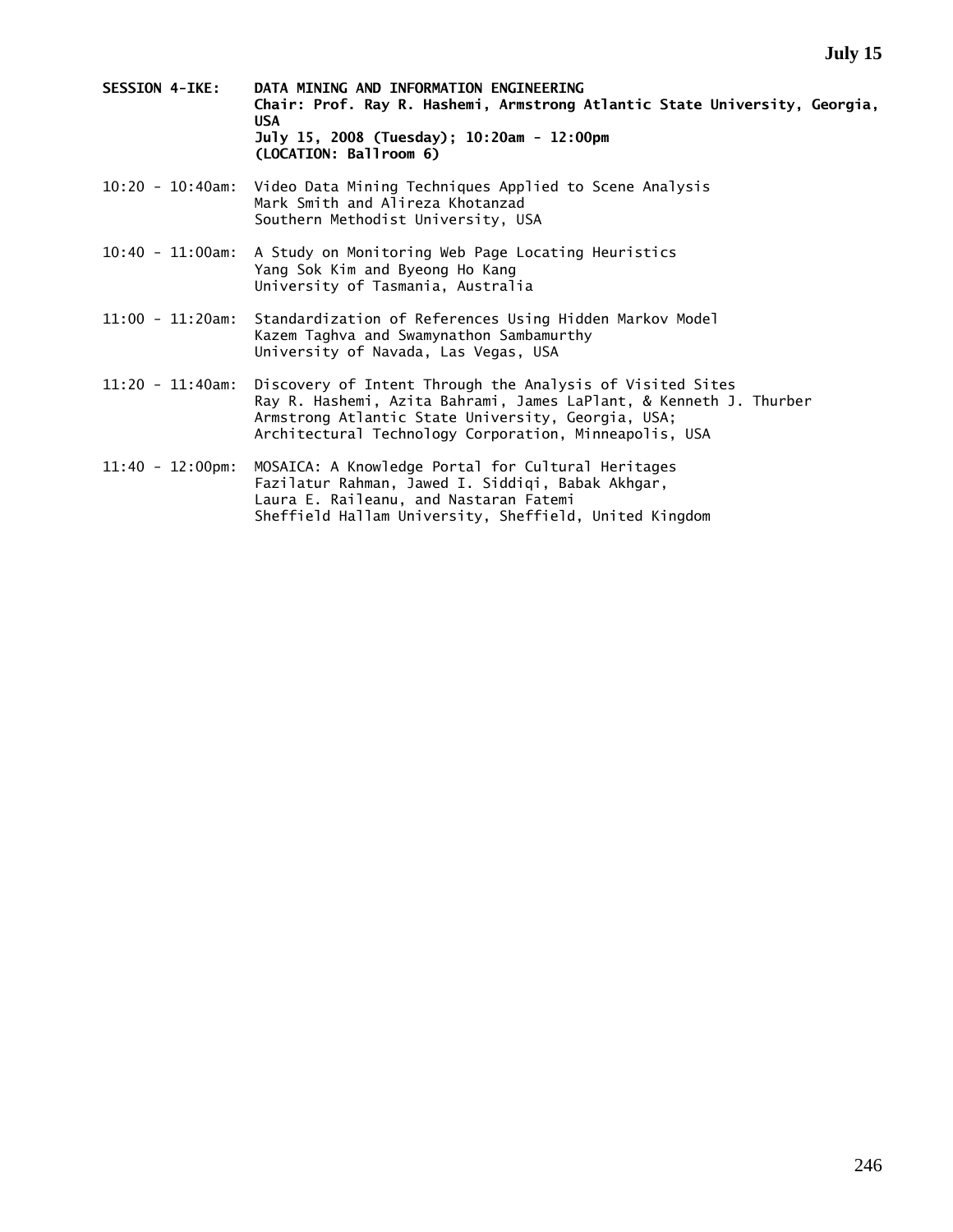- **SESSION 5-IKE: KNOWLEDGE MANAGEMENT, KNOWLEDGE ENGINEERING + DISCOVERY + INFORMATION MINING Chairs: Maryam Karimzadehgan and Huanjing Wang University of Illinois at Urbana-Champagin, USA Western Kentucky University, USA July 15, 2008 (Tuesday); 12:00pm - 01:00pm (LOCATION: Ballroom 6)**
- 12:00 12:20pm: A Seamless, Context-Oriented Knowledge Management Approach Based on Topic Maps Tobias Schmidt, Henning Peuser and Madjid Fathi Institute of Knowledge Management & Knowledge Based Systems, Germany
- 12:20 12:40pm: A Prototype Automated Knowledge Acquisition System for Production Rule Generation Thomas M. Gatton, Altan Hacigumus and Mal Rey Lee National University, USA; ChonBuk National University, Korea
- 12:40 01:00pm: Web Data Mining for Predictive Intelligence Richard Wasniowski California State University, Carson, California, USA
- **01:00 02:00pm: LUNCH (On Your Own)**
- **02:00 03:00pm: During this period, IKE'08 attendees are encouraged to participate in sessions belonging to ITSL'08, BIOCOMP'08, IPCV'08, SWWS'08, SAM'08, DMIN'08, or EEE'08. These sessions discuss topics that overlap the scope of IKE'08.**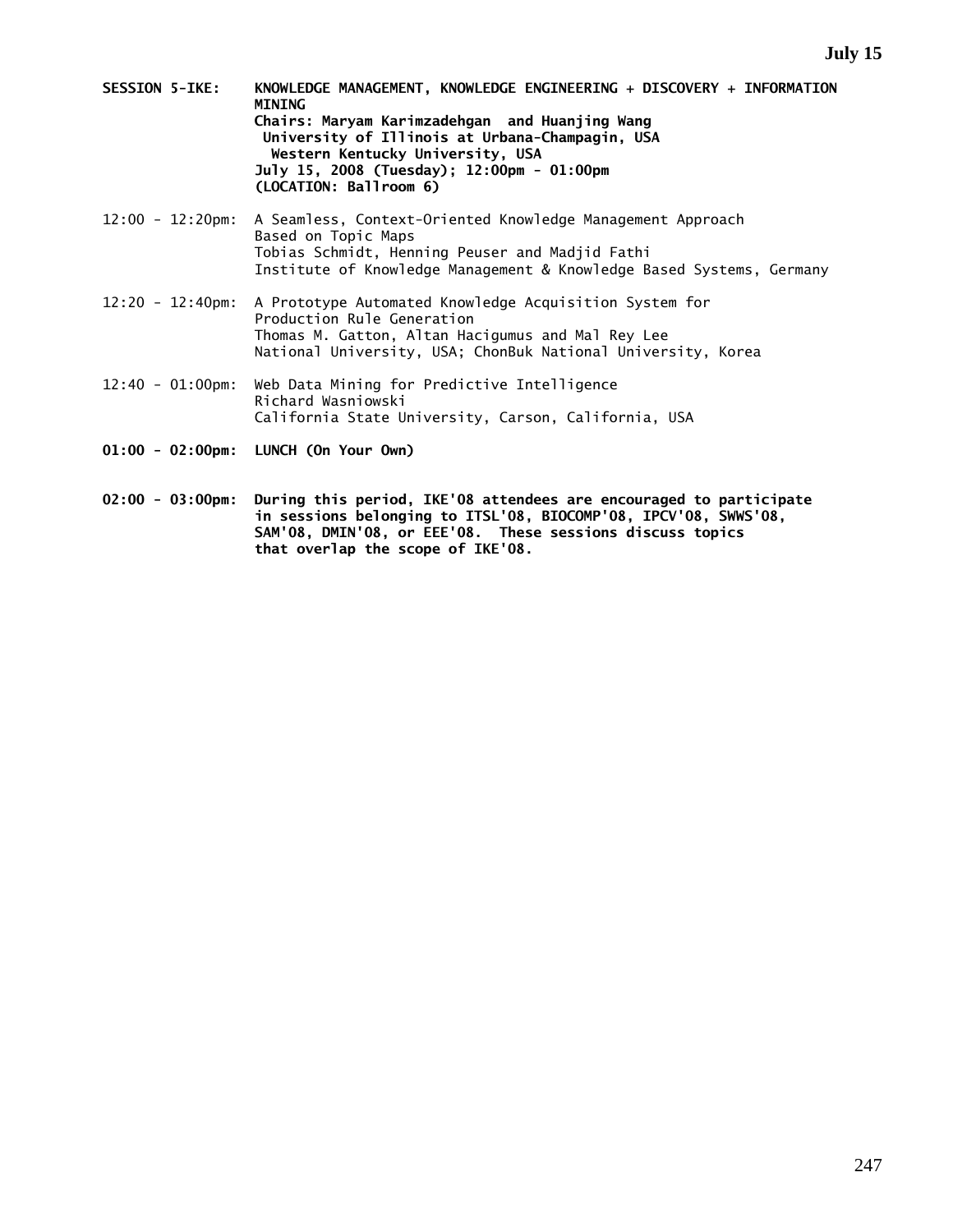# **03:00 - 03:40pm: DISCUSSION SESSION B-IKE (Refreshments will be available) July 15, 2008 (Tuesday) (LOCATION: Hallways - Ballrooms 1-5)**

- O. High-Availability Cluster Management Tool for Monitoring and Self-Managing of Cluster DBMS Hyunjo Lee, Yongki Kim, Youngjin Kim, and Jaewoo Chang Chonbuk National University, Korea
- O. User Feedback Based Metasearching Using Rough Set Theory Rashid Ali and M. M. Sufyan Beg
- A. M. U. Aligarh, India; J. M. I., New Delhi, India O. Text-Independent Speaker Identification Based on MAP Channel Compensation and Pitch-dependent Features Jiqing Han and Rongchun Gao Harbin Institute of Technology, Harbin, P. R. China
	- O. Solution Plans Based in Experiences Jose Bernardo Parra Victorino, Raul Morales Carrasco, and Efren Armando Osorio Ramirez
	- Estudios de Posgrado del Instituto Tecnologico de Puebla, Mexico O. Optimizing Neural Network Architecture Using Tikhonov Regularization Parameter for Intrusion Detection Systems and Classification of Attacks Marwa S. Sharawi, Mohammed Sammany, Mohammed El-Beltagy, & Imane Saroit British University in Egypt, Egypt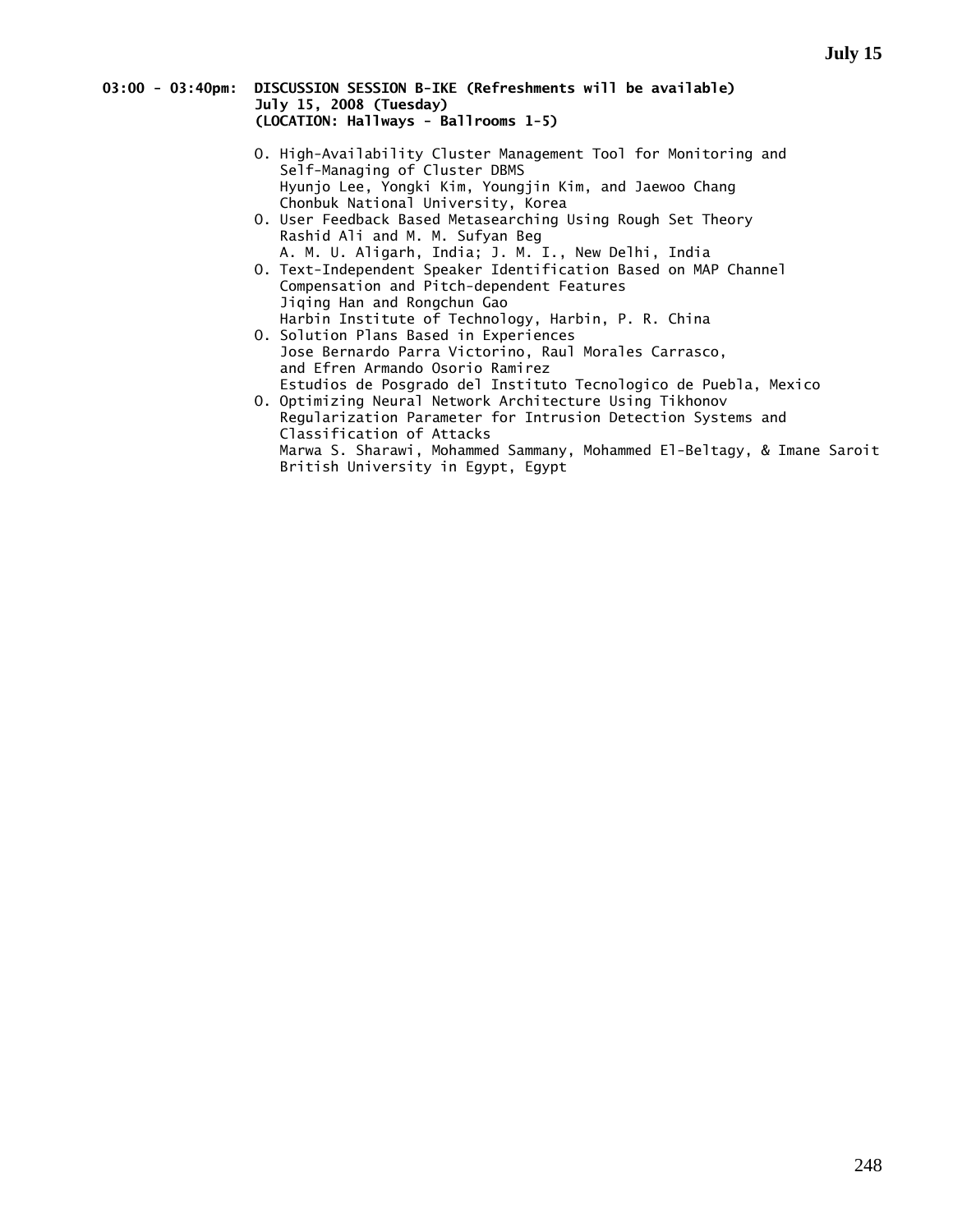- **SESSION 6-IKE: TRENDS IN ENTERPRISE INFORMATION SYSTEMS Chair: Dr. Wai Gen Yee, Illinois Institute of Technology, Chicago, Illinois, USA July 15, 2008 (Tuesday); 03:40pm - 05:00pm (LOCATION: Ballroom 6)**
- 03:40 04:00pm: Knowledge Retrieval in Financial Domain Junfeng Qu, Yinglei Song, Hamid R. Arabnia, and Byron Jeff Clayton State University, Morrow, Georgia, USA; University of Maryland Eastern Shore, Maryland, USA; The University of Georgia, Athens, Georgia, USA
- 04:00 04:20pm: Enhancing Visualization of Large Topography Data Maps by Reducing Data Access Time Susan Sakimoto, John McDonald, and Jami Montgomery DePaul University, Chicago, Illinois, USA; Notre Dame University, USA
- 04:20 04:40pm: A Performance Survey of Modern Commodity Storage Options Wai Gen Yee Illinois Institute of Technology, Chicago, Illinois, USA
- 04:40 05:00pm: Reproducibility Probability of TREC Evaluations Eric C. Jensen, Summize, Inc. and Steve Beitzel, Telcordia Technologies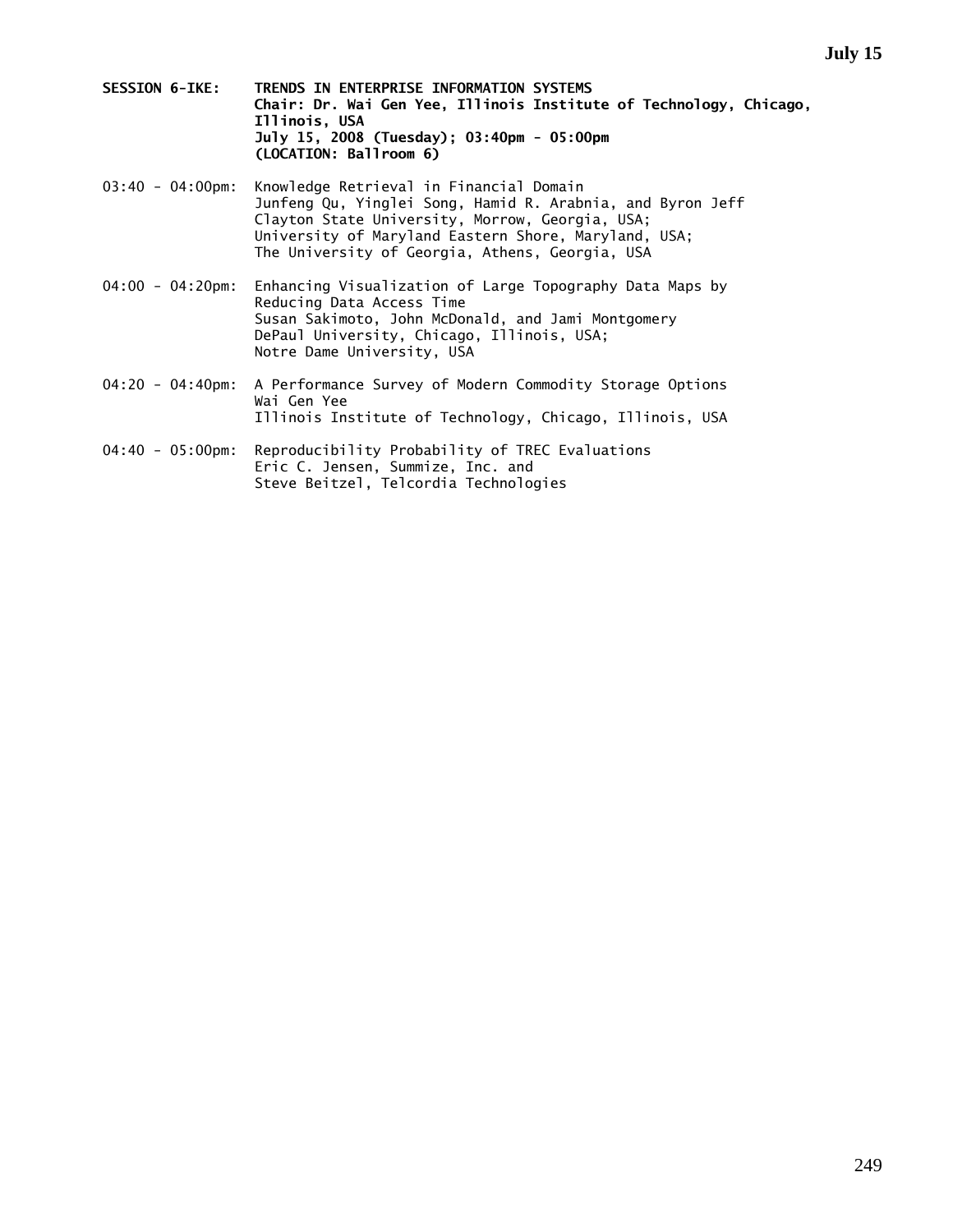- **SESSION 7-IKE: NOVEL APPLICATIONS + ALGORITHMS + DESIGN ISSUES Chair: Dr. Junfeng Qu, Clayton State University, Georgia, USA July 15, 2008 (Tuesday); 05:00pm - 06:00pm (LOCATION: Ballroom 6)**
- 05:00 05:20pm: Management Information Systems A Tool for Efficient Decision Analysis Jivika Govil, Jivesh Govil, Harkeerat Kaur, and Navkeerat Kaur Maharshi Dayanand University, India; Cisco Systems Inc., USA; GGSIP University, New Delhi, India
- 05:20 05:40pm: An Overview of Data Grid and Grid Computing: The Next Generation Distributed Computing Jivika Govil, Jivesh Govil, Harkeerat Kaur, and Navkeerat Kaur Maharshi Dayanand University, India; Cisco Systems Inc., USA; GGSIP University, New Delhi, India
- 05:40 06:00pm: Data Authentication, Authorization and Access Control: Challenges, Mechanisms and Policies Jivika Govil, Jivesh Govil, Harkeerat Kaur, and Navkeerat Kaur Maharshi Dayanand University, India; Cisco Systems Inc., USA; GGSIP University, New Delhi, India

**06:00 - 09:30pm: Tutorials (please see the list of tutorials)**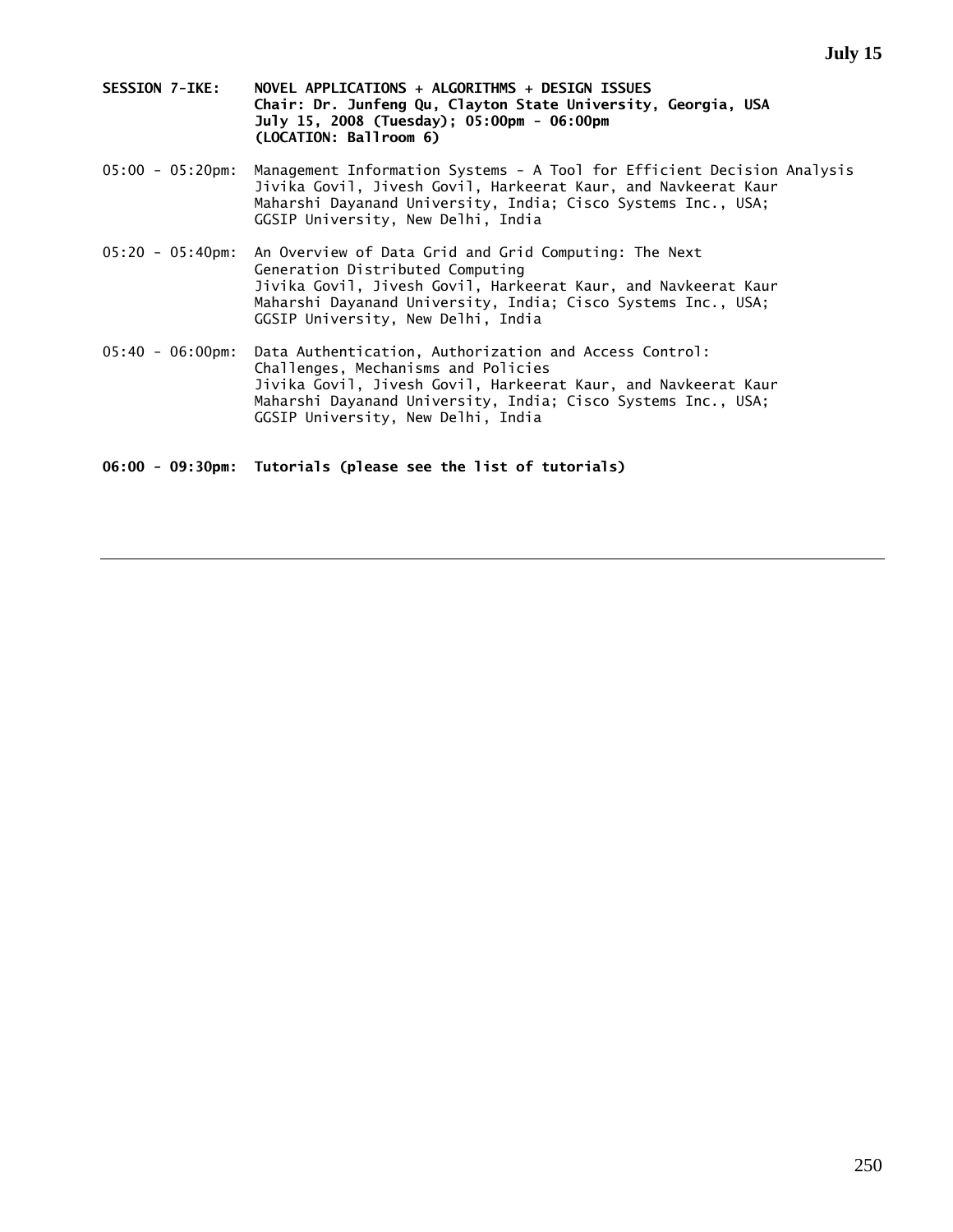**08:00 - 10:00am: During this period, IKE'08 attendees are encouraged to participate in sessions belonging to ITSL'08, BIOCOMP'08, IPCV'08, SWWS'08, SAM'08, DMIN'08, or EEE'08. These sessions discuss topics that overlap the scope of IKE'08.** 

- **10:00 10:20am: BREAK**
- **SESSION 8-IKE: INFORMATION MANAGEMENT + RETRIEVAL + DATABASES Chairs: Dr. Joan L. Mitchell and Dr. Huanjing Wang Ricoh|IBM InfoPrint Solutions Company, USA Western Kentucky University, USA July 16, 2008 (Wednesday); 10:20am - 12:20pm (LOCATION: Ballroom 6)**
- 10:20 10:40am: Expert Finding by Means of Plausible Inferences Maryam Karimzadehgan, Geneva G. Belford, and Farhad Oroumchian University of Illinois at Urbana-Champaign, Urbana, Illinois, USA; University of Wollongong in Dubai, UAE
- 10:40 11:00am: The Effect of Normalization when Recall Really Matters April Kontostathis and Scott Kulp Ursinus College, USA
- 11:00 11:20am: An Algebraic Structure for Decompositions of Relational Databases Ying Hang Lo and Tony T. Lee The Chinese University of Hong Kong, Shatin, Hong Kong
- 11:20 11:40am: Enabling Federated Access to Information Sandra K. Johnson, Joan L. Mitchell, David Ward, Sharad Mishra, and Benjamin Stoor IBM, USA
- 11:40 12:00pm: A Distributed Blackboard Real-Time DBMS Forouzan Rafati-Chamachar and Tae W. Ryu State University, Fullerton, USA
- 12:00 12:20pm: An Experimental Comparison of Five Association Rule Algorithms Using Synthetic and Real-World Datasets Moh'd B. Al-Zoubi, Hussam F. Al-shorman and Yousef Jbara University of Jordan, Jordan; Al-balqa Applied University, Jordan
- **12:20 02:00pm: LUNCH (On Your Own)**
- **02:00 03:00pm: During this period, IKE'08 attendees are encouraged to participate in sessions belonging to ITSL'08, BIOCOMP'08, IPCV'08, SWWS'08, SAM'08, DMIN'08, or EEE'08. These sessions discuss topics that overlap the scope of IKE'08.**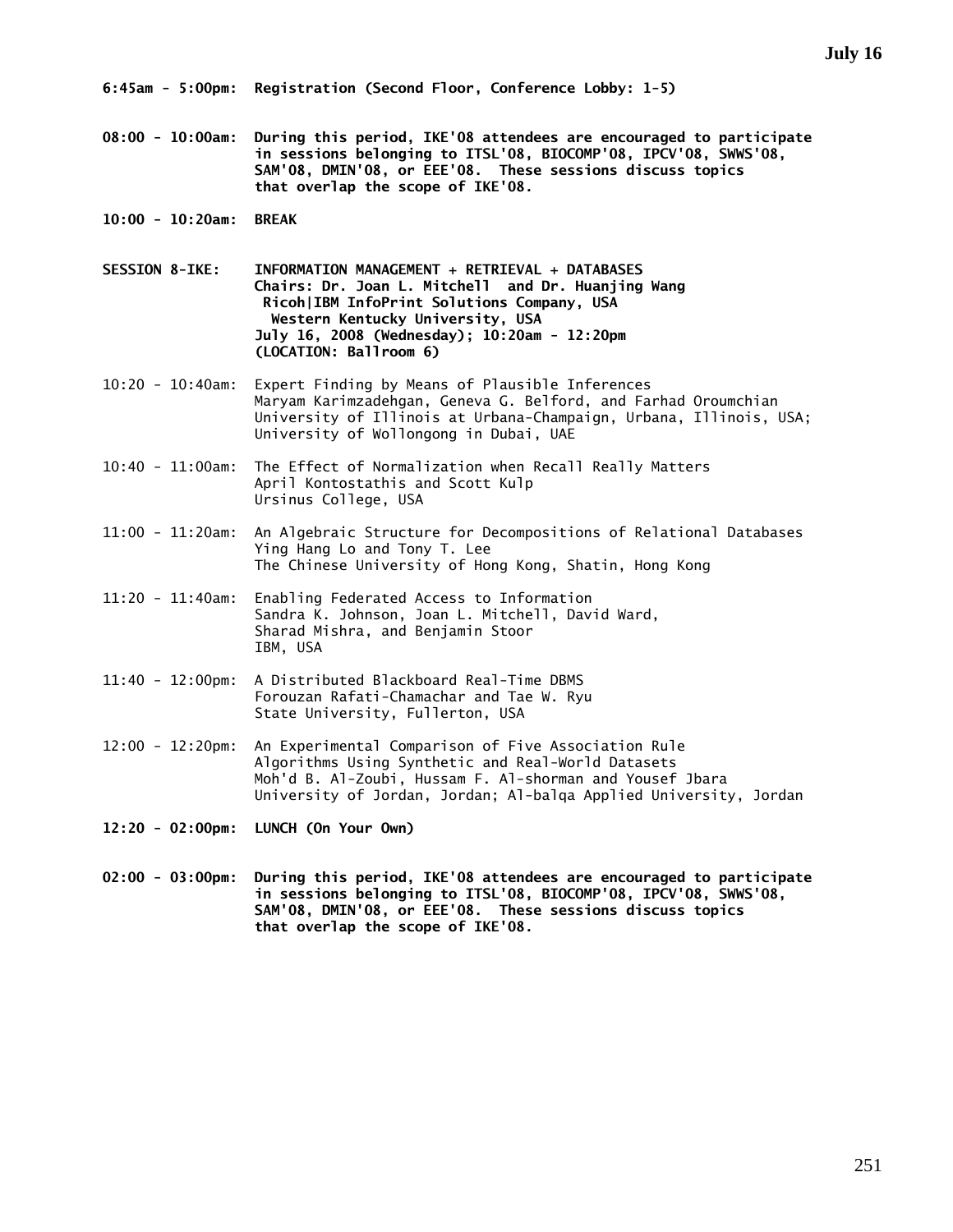# **03:00 - 03:40pm: DISCUSSION SESSION C-IKE (Refreshments will be available) July 16, 2008 (Wednesday) (LOCATION: Hallways - Ballrooms 1-5)**

- O. Improvement of Municipal Solid Waste Management For Domestic Waste of Kathmandu City Yamuna Shanker Kasaju; Kathmandu University, Nepal
- O. A Framework for Building a Turkish Lexicon and Knowledge Base Pinar Onder, Nazife Ozen, Semra Unlu, and Zeynep Orhan Fatih University, Turkey
- O. An Object Oriented Dynamic Web Portal Framework A Case Study Suresh Kalathur; Boston University, USA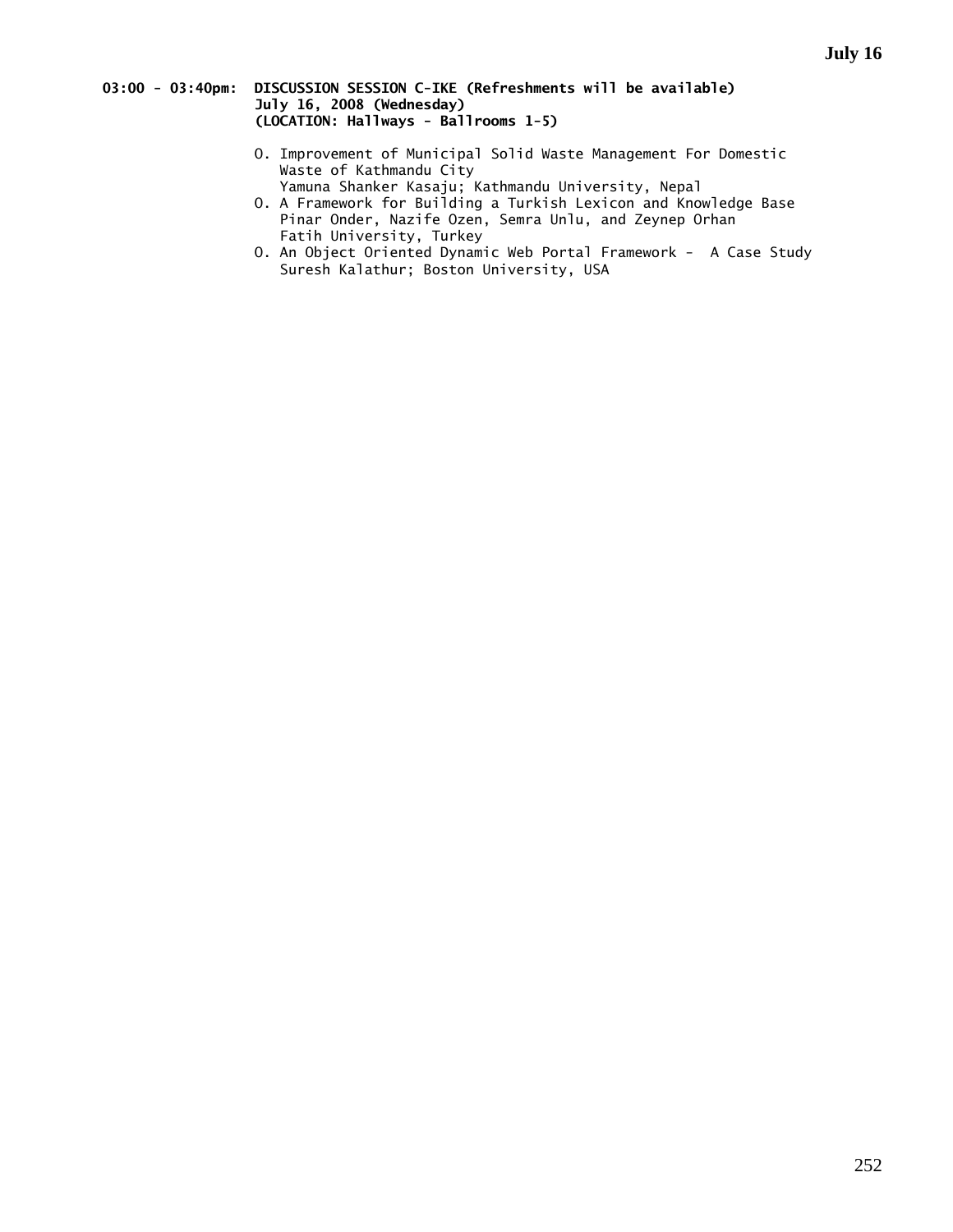- **SESSION 9-IKE: NOVEL APPLICATIONS + ALGORITHMS + DESIGN ISSUES Chair: Dr. Junfeng Qu, Clayton State University, Georgia, USA July 16, 2008 (Wednesday); 03:40pm - 06:00pm (LOCATION: Ballroom 6)**
- 03:40 04:00pm: Developing a GIS-Based System for Analyzing Medical Transportation Activities Judy Perkins, Matthew Hudson and Yonggao Yang Prairie View A&M University, USA
- 04:00 04:20pm: An Integrated Quality Function Deployment and Fuzzy Regression-Based Optimization Framework for Selecting an E-business Software System C. Okan Ozogul and E. Ertugrul Karsak HAVELSAN, Turkey; Galatasaray University, Turkey
- 04:20 04:40pm: Pervasive Knowledge Reusability for Leisure e-Service Provision Yuan-Chu Hwang National United University, Taiwan
- 04:40 05:00pm: Categorical Data Transformation Methods for Neural Networks Huanjing Wang Western Kentucky University, USA
- 05:00 05:20pm: Constructing Pseudo-Intersections to Map Unreliable Domain Specific Data Items Found in Disjoint Sets B. D. Gaston Anautics, Inc., USA
- 05:20 05:40pm: Automating File Schema Recognition Via Content-Based Oracles Reid Phillips, Patrick Benham, Wing-Ning Li, Gordon Beavers, and Craig Thompson University of Arkansas, USA
- 05:40 06:00pm: A Model-Based Case Adapter for Data Warehouse Design Seonggyu Kim Anyang University, Korea
- **06:00 09:30pm: Tutorials (please see the list of tutorials)**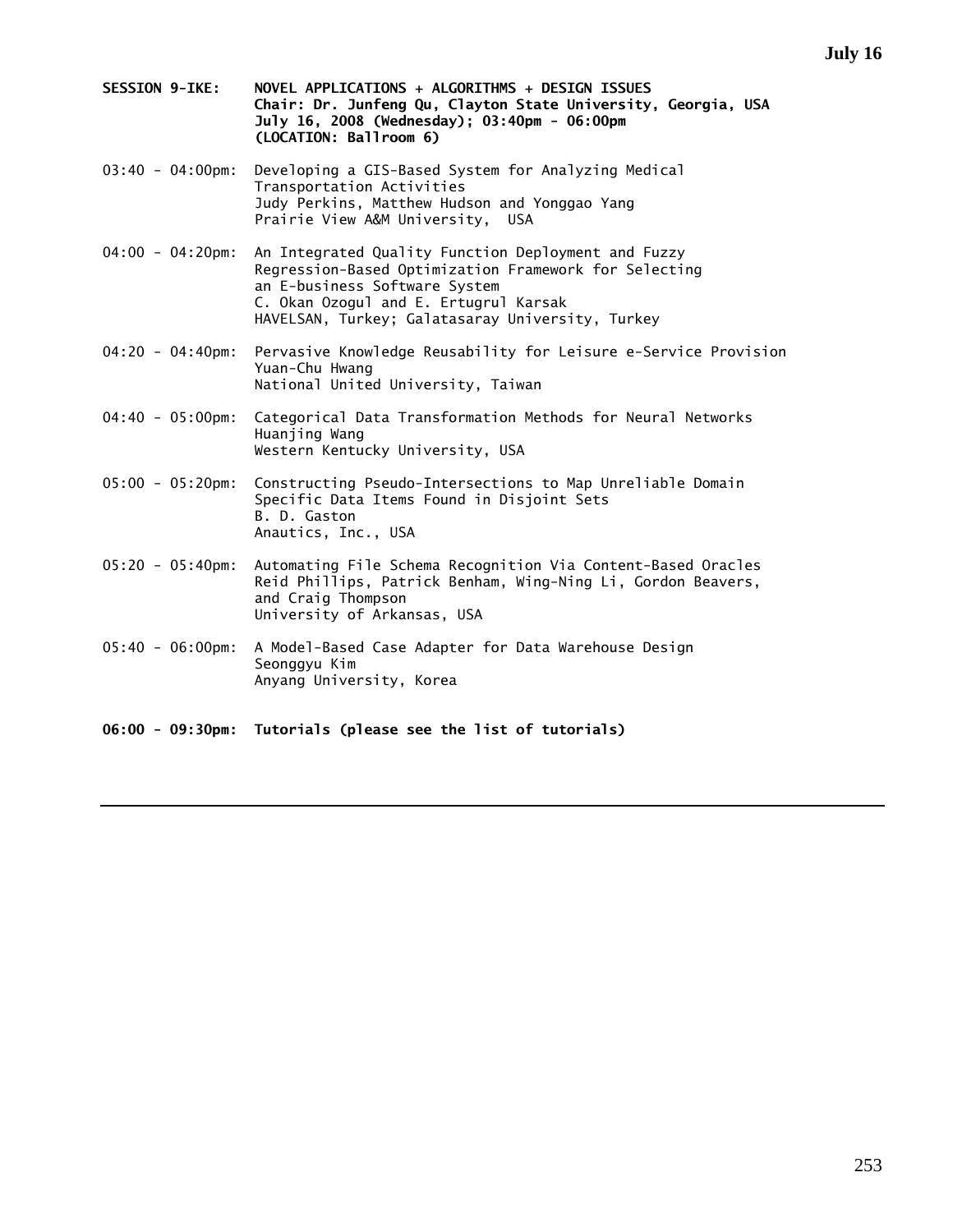- **08:00 10:00am: During this period, IKE'08 attendees are encouraged to participate in sessions belonging to ITSL'08, BIOCOMP'08, IPCV'08, SWWS'08, SAM'08, DMIN'08, or EEE'08. These sessions discuss topics that overlap the scope of IKE'08.**
- **10:00 10:20am: BREAK**
- **SESSION 10-IKE: NOVEL APPLICATIONS + ALGORITHMS + DESIGN ISSUES Chair: April Kontostathis, Ursinus College, USA July 17, 2008 (Thursday); 10:20am - 12:20pm (LOCATION: Ballroom 6)**
- 10:20 10:40am: Dependence of Binary Associations on Co-occurrence Granularity in News Documents Krishnaprasad Thirunarayan, Trivikram Immaneni, & Mastan Vali Shaik Wright State University, Dayton, Ohio, USA
- 10:40 11:00am: FREE SLOT
- 11:00 11:20am: Generation Expansion Planning in the Pool Market: A Hybrid GT/DP Model H. A. Shayanfar, A. Saliminia Lahiji, and J. Aghayi Iran University of Science and Technology, Tehran, Iran
- 11:20 11:40am: Knowledge Based-Quality Control System in Bio-Composite Applications Fazel Ansari and Madjid Fathi Inst. of Knowledge Based Systems & Knowledge Management, Germany
- 11:40 12:00pm: Using Agent-Based Method to Construct FKMS Hilary Cheng, Yi-Chuan Lu, and Calvin Sheu Yuan Ze University, Chung-Li, Taiwan, R.O.C.; Shih Hsin University, Taipei, Taiwan, R.O.C.
- 12:00 12:20pm: A Modified Text Compression Technique Based on Lempel-Ziv Algorithm Ahmed Musa and Mansour I. Irshid Al-Hussein Bin Talal University, Jordan
- **12:20 01:00pm: LUNCH (On Your Own)**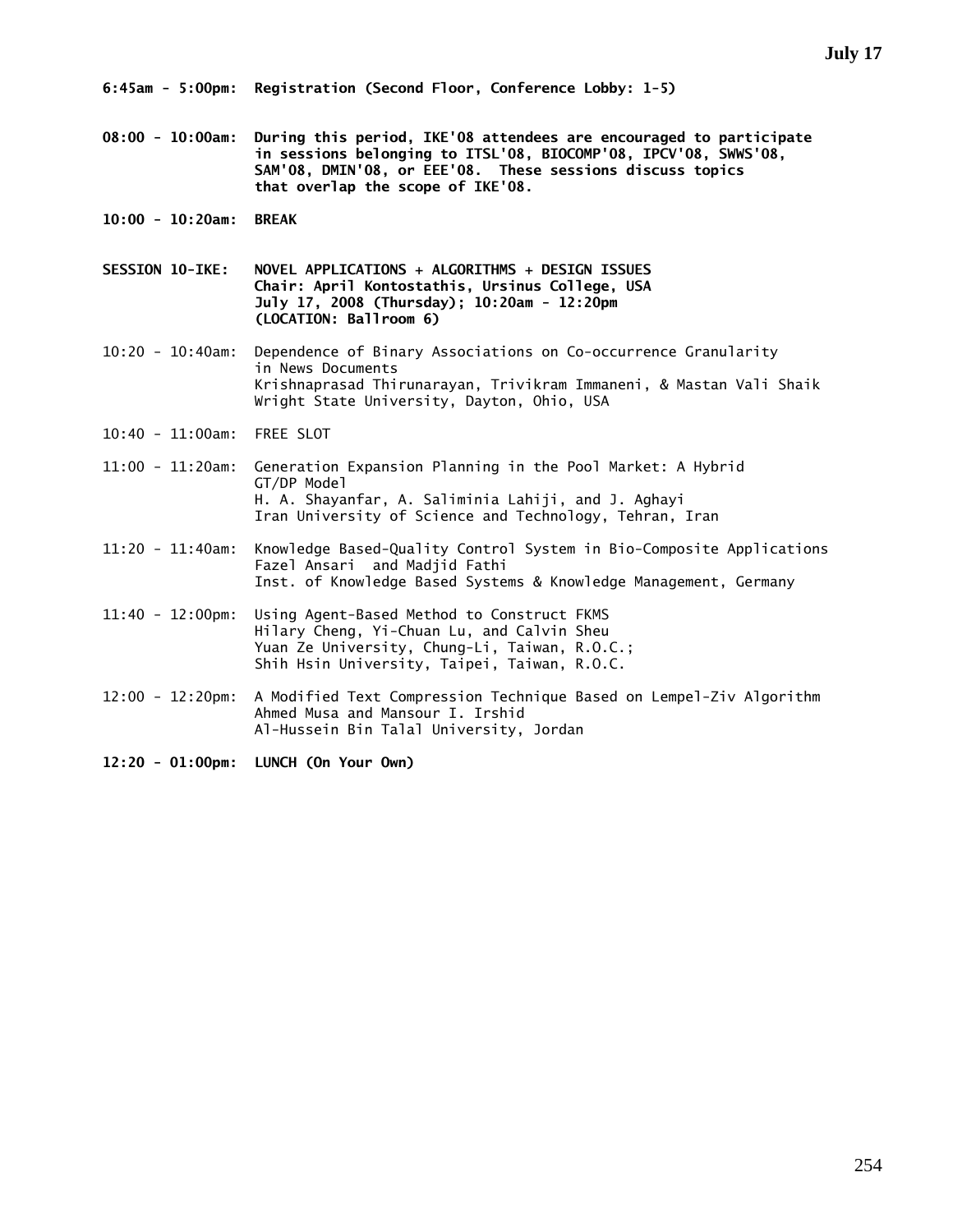- **SESSION 11-IKE: ONTOLOGIES + SEMANTIC + CLUSTERING + APPLICATIONS Chairs: B. D. Gaston and Hyontai Sug Anautics, Inc., USA Dongseo University, Korea July 17, 2008 (Thursday); 01:00pm - 01:40pm (LOCATION: Ballroom 6)**
- 01:00 01:20pm: Ontologies for the Semantic-Based Medical Image Indexing: An Overview Sonia Mhiri, Sylvie Despres, and Ezzeddine Zagrouba Rene Descartes-Paris V University, Paris, France; Paris XIII University, Villetaneuse, France; Tunis El Manar University, Ariana, Tunisia
- 01:20 01:40pm: Semantic Validity and Design Issues of a Data Model Pavani Kolapalli and James Dullea Villanova University, USA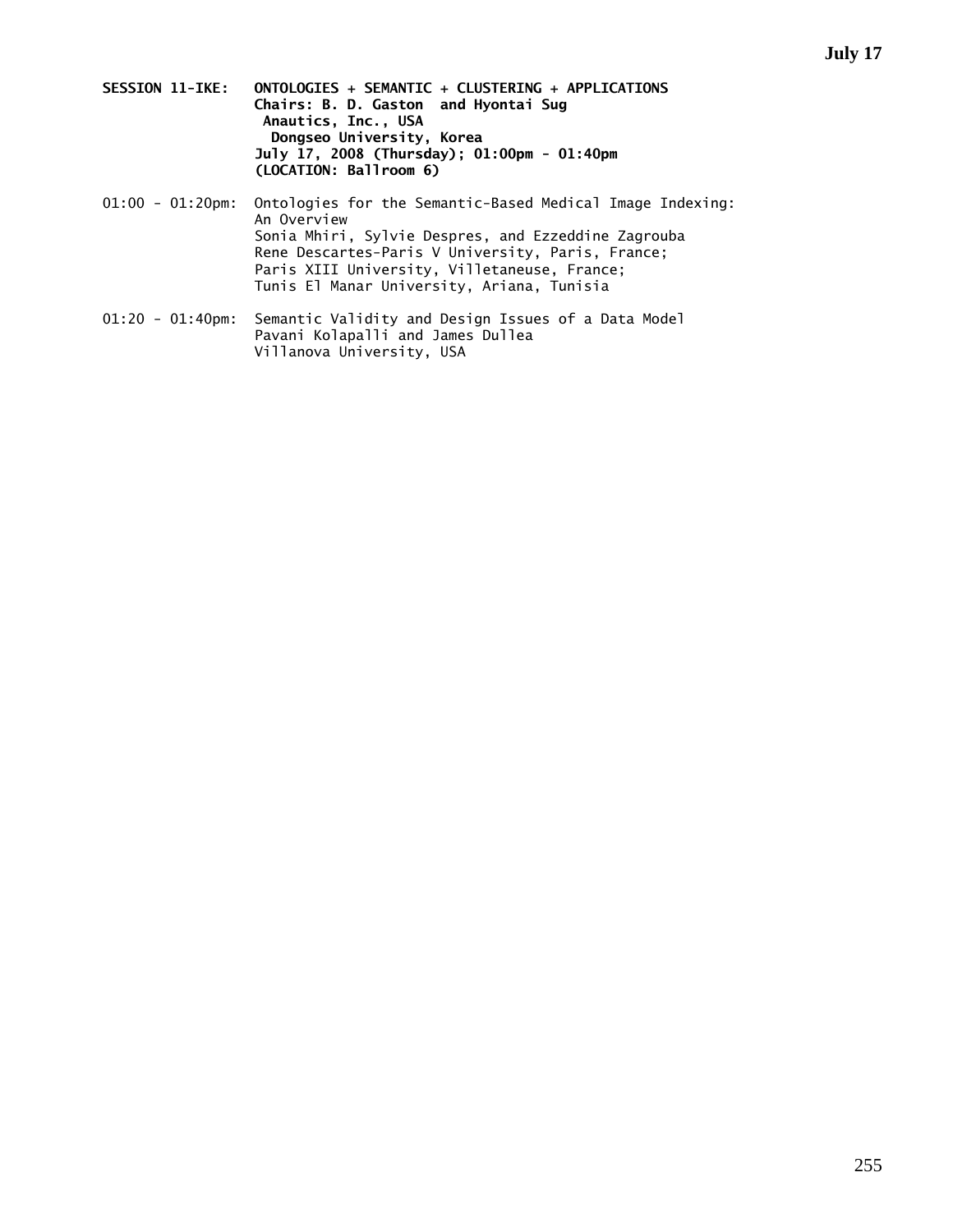- **SESSION 12-IKE: KNOWLEDGE MANAGEMENT, KNOWLEDGE ENGINEERING + DISCOVERY + INFORMATION MINING Chair: Dr. Ahmed Musa, Al-Hussein Bin Talal University, Jordan July 17, 2008 (Thursday); 01:40pm - 04:40pm (LOCATION: Ballroom 6)**
- 01:40 02:00pm: Expressing High-Throughput Data in a Restructurable, Integrated form for Knowledge Extraction D. Korytina, P. A. Graf, R. King, and W.B. Jones University of Colorado at Boulder, USA
- 02:00 02:20pm: Vijjana: A Pragmatic Model for Collaborative, Self-Organizing, Domain Centric Knowledge Networks R. Reddy, L. Wang, S. Reddy, S. Devalapalli, G. Sasanka, S. Macha, S. Teja, R. Doppalapudi, and J. Yu SIPLab, West Virginia University, Morgantown, West Virginia, USA
- 02:20 02:40pm: FREE SLOT
- 02:40 03:00pm: Data Modeling and Knowledge Management on Financial Time Series Databases Yi-Chuan Lu, Hilary Cheng, and Wei-Hsiao Wang Yuan Ze University, Chung-Li, Taiwan, R.O.C.
- **03:00 03:20pm: BREAK**
- 03:20 03:40pm: FREE SLOT
- 03:40 04:00pm: FREE SLOT
- 04:00 04:20pm: Fining Association Rules in Large Relations for Possible Normalization Hyontai Sug Dongseo University, Korea
- 04:20 04:40pm: A Comparison Study Between Generic and Metadata Search Engines in an E-learning Environment Leyla Zhuhadar, Olfa Nasraoui, and Robert Wyatt Western Kentucky University, Bowling Green, Kentucky, USA; University of Louisville, Louisville, Kentucky, USA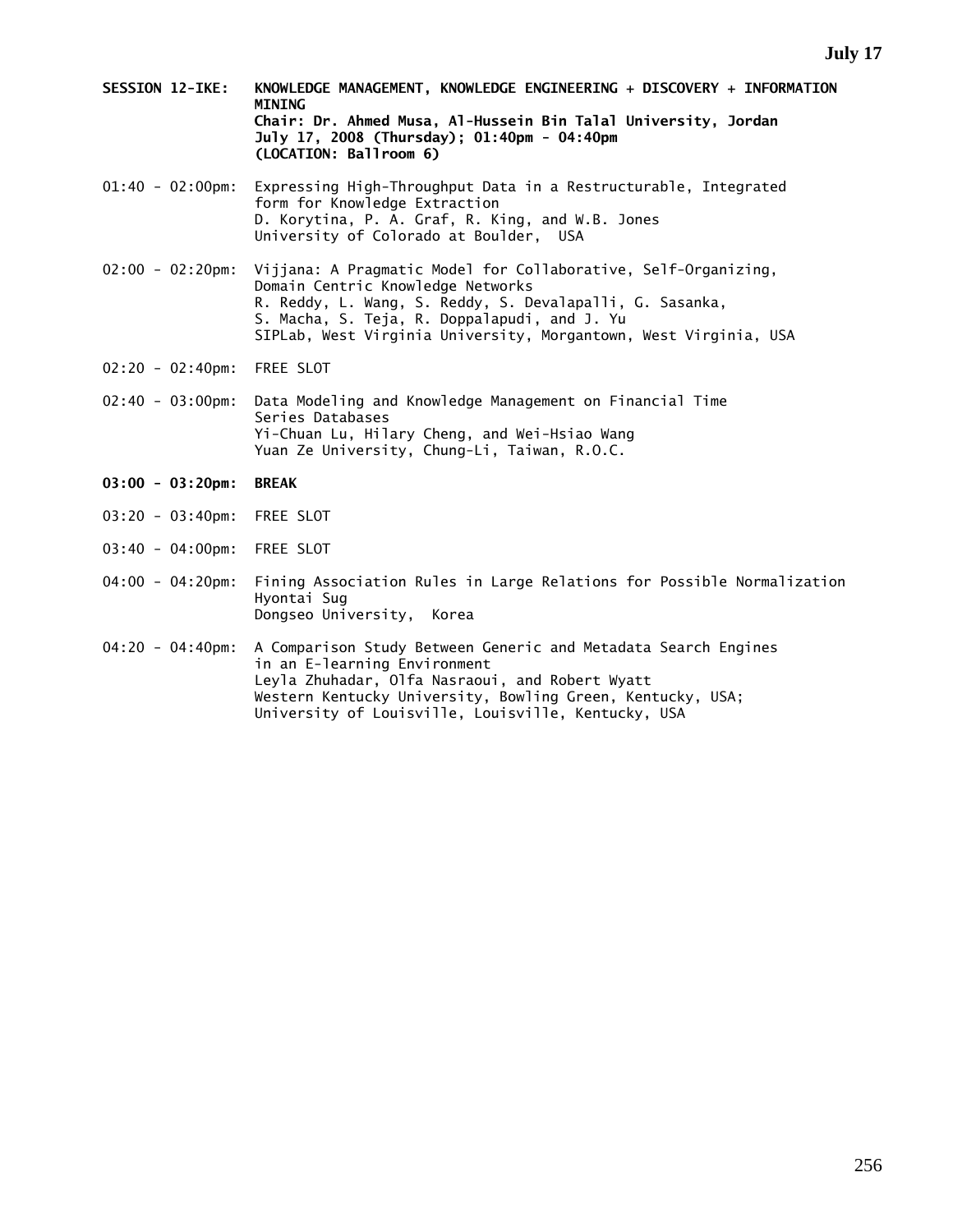- **SESSION 13-IKE: KNOWLEDGE MANAGEMENT IN ENVIRONMENTAL SUSTAINABILITY Chairs: Prof. Cyrus R. Sabri and Dr. Shahin Keynoush Virginia Polytechnic Institute and State University, USA and Shahid Beheshti University, Tehran, Iran July 17, 2008 (Thursday); 04:40pm - 06:40pm (LOCATION: Ballroom 6)**
- 04:40 05:00pm: The Role of Landscape Architecture in a Sustainable Hazard Mitigation Mehdi Khalesi and Navid Nazhand Shahid Beheshti University, Tehran, Iran
- 05:00 05:20pm: Time to Paradigm Shift: Towards Environmentally Sustainable Transportation in Greater Tehran Area Mehri Ahmadi and Naser Moharamnejad I.A. University, Tehran, Iran
- 05:20 05:40pm: Sustainable Process of Design A Review of a Recent Model of Development un Tehran Prof. Cyrus R Sabri
- 05:40 06:00pm: Environmental Management Techniques in a Sustainable Landscape Architecture Javad Seddighi (Hamed Ayali) I.A. University, Shiraz, Iran
- 06:00 06:20pm: FREE SLOT
- 06:20 06:40pm: Knowledge Management in a Sustainable Green Infrastructure Atefeh Ahmadi and Housein Golpasha University of Tehran, Tehran, Iran; I.A. University Science and Research Branch, Tehran, Iran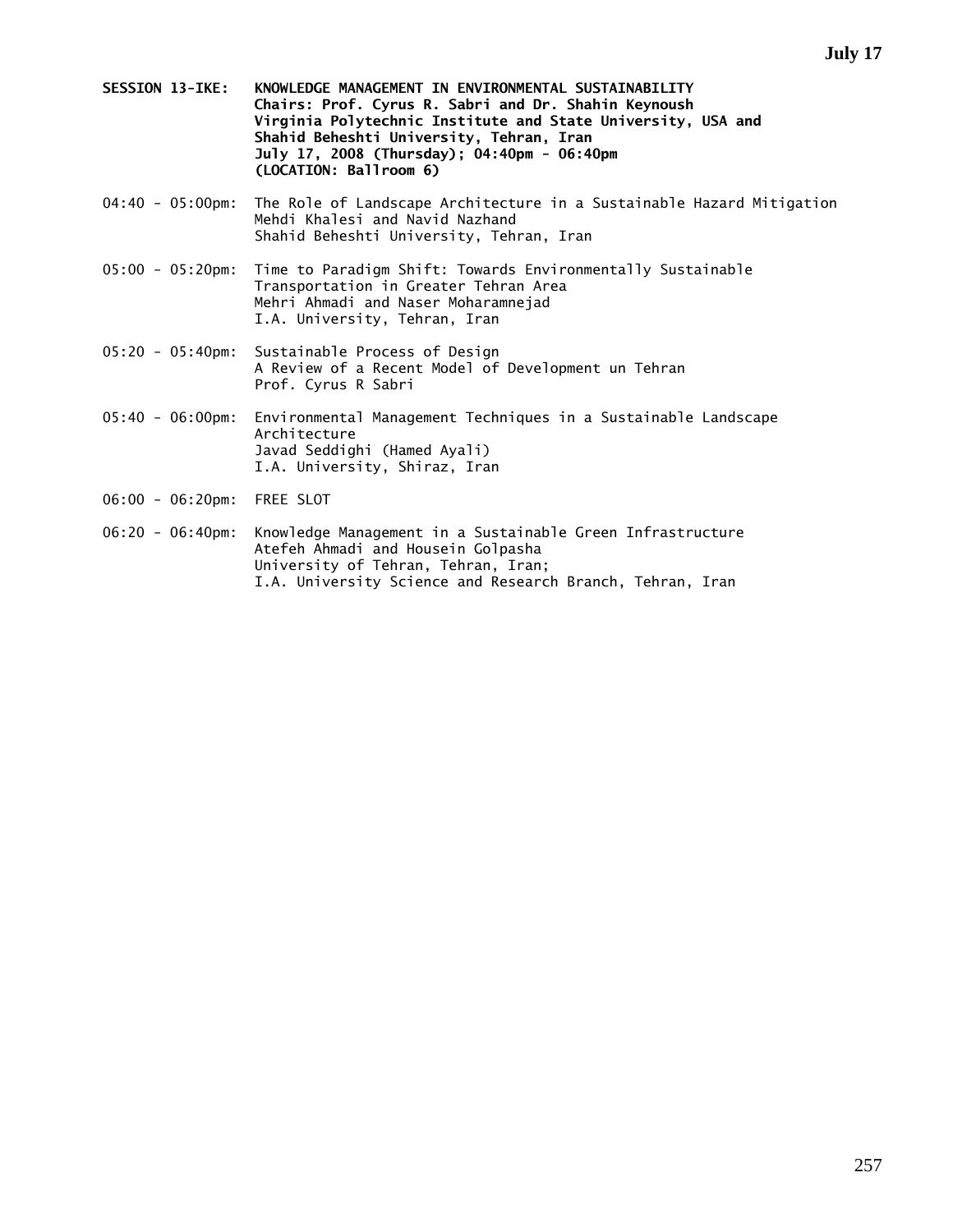# **IPCV'08 CONFERENCE SCHEDULE**

# **The 2008 International Conference on Image Processing, Computer Vision, and Pattern Recognition**

Monte Carlo Resort, Las Vegas, Nevada, July 14-17, 2008

## **Note 1:**

*There are a number of other sessions (not listed as part of IPCV'08 schedule) that are of significant interest to IPCV conference participants (sessions belonging to other joint conferences in this event.) Therefore, you are encouraged to also check the schedules for other joint conferences. In particular, some sessions in ICAI'08, GEM'08, MLMTA'08, MSV'08, CGVR'08, IKE'08, and FECS'08, discuss topics that are within the scope of IPCV; these have been scheduled so that IPCV attendees can also participate in them.* 

## **Note 2:**

*Each conference is divided into a number of topical sessions. These sessions are not necessarily scheduled in the same room/location. Therefore, conference attendees are to check the location of the session(s) they wish to attend - The conference room numbers appear in this document.* 

**July 13** 

**03:00 - 09:00pm: REGISTRATION (Second Floor, Conference Lobby; 1-5)**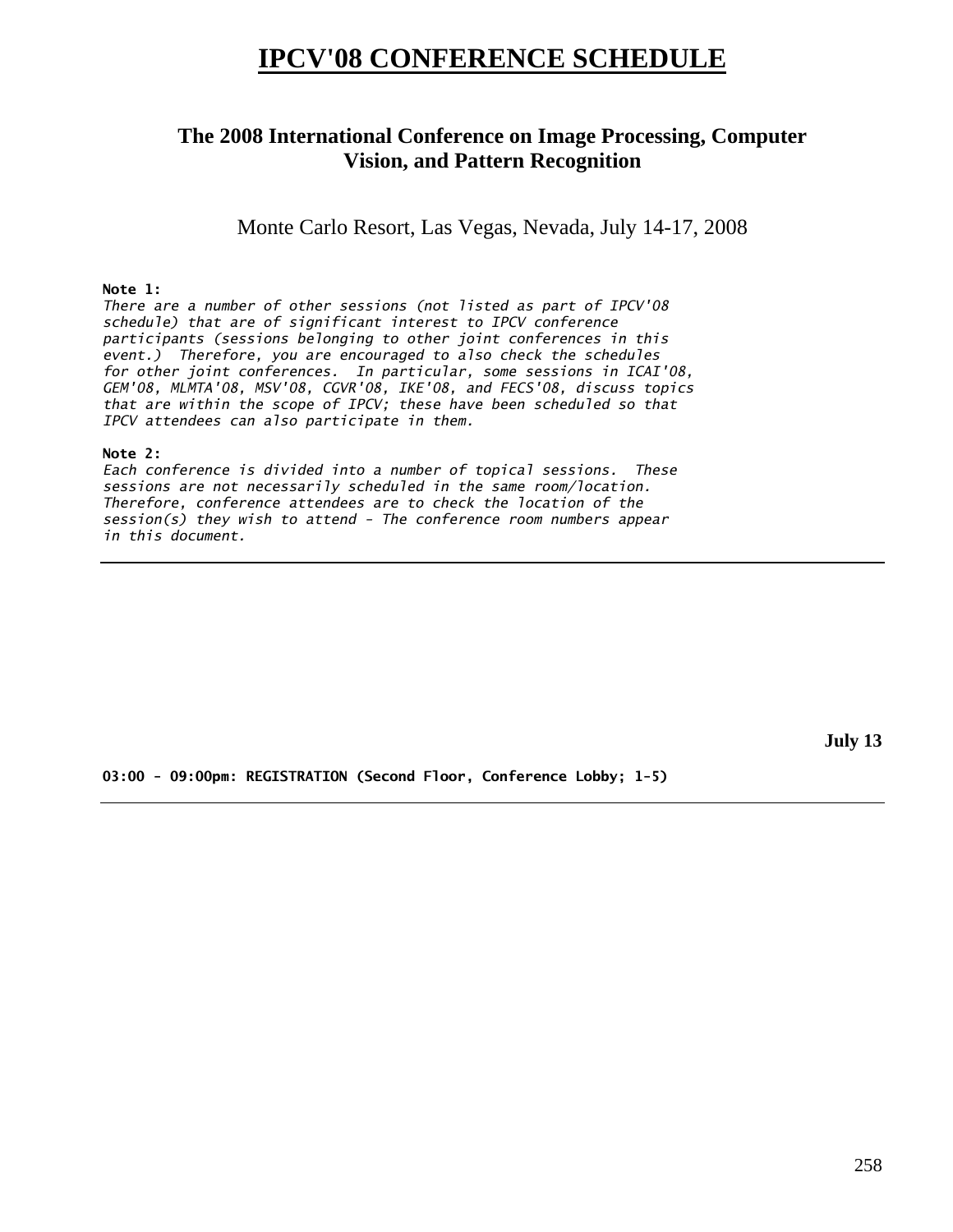- **08:30 08:45am: WORLDCOMP'08 Opening Remarks Prof. Hamid R. Arabnia (General Chair & Coordinator) University of Georgia, Georgia, USA (LOCATION: Lance Burton Theater)**
- **08:45 09:35am: Keynote Lecture 1: The Parallel Computing Landscape: A Berkeley View 2.0 Prof. David A. Patterson Pardee Prof. of CS; Director, RAD Lab & Par Lab; Past President, ACM; Member, National Academy of Engineering; Member, National Academy of Sciences; Fellow of IEEE, ACM, & AAAS; University of California at Berkeley. (LOCATION: Lance Burton Theater)**
- **09:40 10:25am: Keynote Lecture 2: Searching in the "Real World" Prof. Ophir Frieder The Royden B. Davis, SJ, Chair in Interdisciplinary Studies at Georgetown University; IITRI Chair Professor of CS at Illinois Institute of Technology; Director, Information Retrieval lab; Fellow of IEEE, ACM, and AAAS (LOCATION: Lance Burton Theater)**
- **10:30 11:15am: Keynote Lecture 3: Achieving your Dreams Anousheh Ansari CEO, Chairman and Co-founder of Prodea Systems, Inc., USA; Space Ambassador (LOCATION: Lance Burton Theater)**
- **11:15a 12:00p: Keynote Lecture 4: Dimensions in Reconfigurable Computing: A New Wave in Electronic System Designs Chris Phillips Vice President of Engineering at ElementCXI, USA (LOCATION: Lance Burton Theater)**
- **12:00 12:40pm: LUNCH (On Your Own)**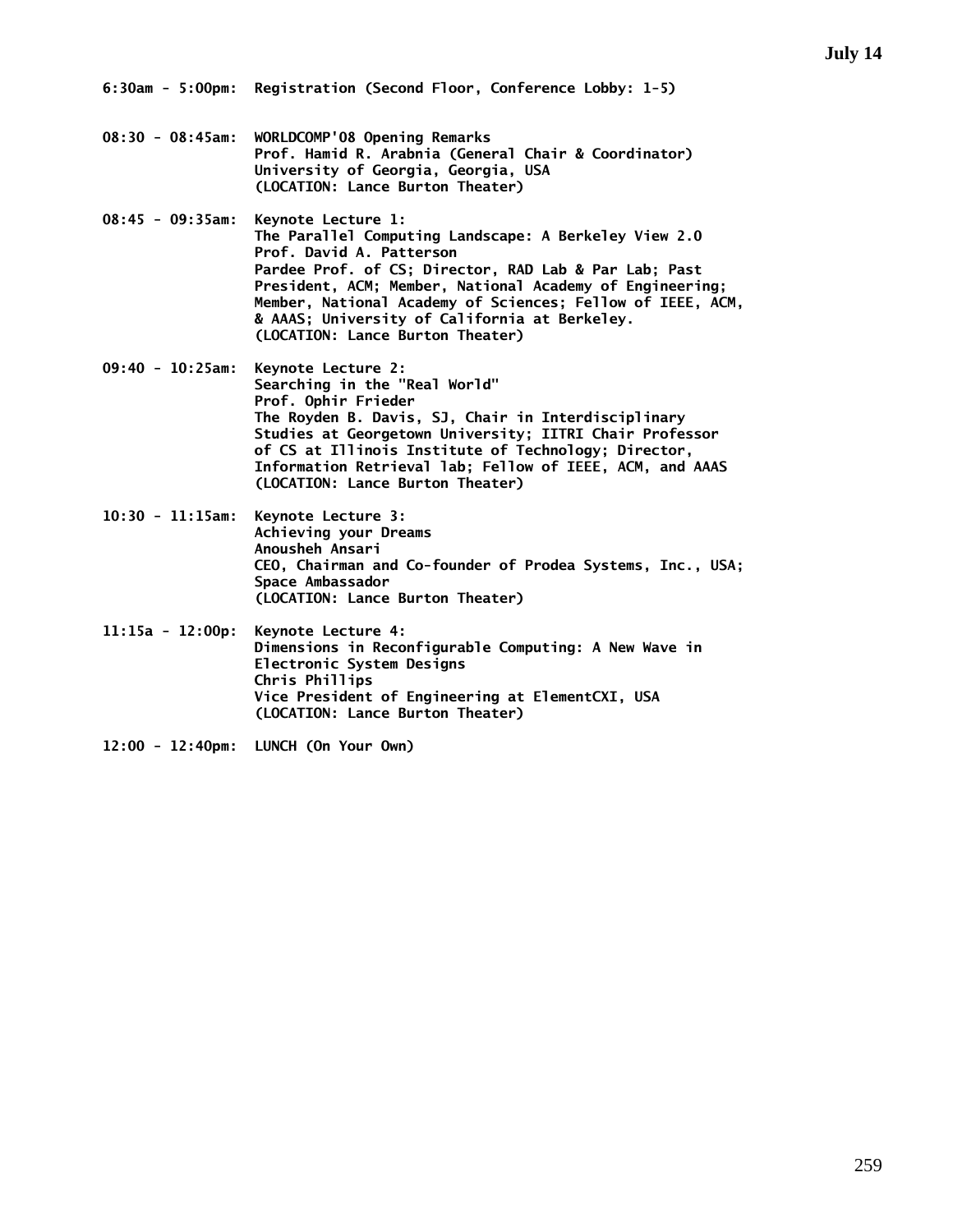### **12:40 - 01:20pm: DISCUSSION SESSION A-IPCV (Refreshments will be available) July 14, 2008 (Monday) (LOCATION: Hallways - Ballrooms 1-5)**

- O. Template Matching Algorithm Based on Shape-Varying Object Model in IR Image Sequence Jieun Kim, Boo Hwan Lee, and Seokmin Hong Agency for Defense Development, Korea O. Image Processing Algorithm for the Part Inspection of the Automobile Using Stereo Vision Seok-Min Chae, Mu-Yeon Kim, Su-Young Ha, Young-Choon Kim,
- Sang-Ho Ahn, Kyu-Ik Sohng, and Kuhn-Il Lee Kyungpook National Univ., Korea; Youngdong Univ., Korea Inje University, Korea
- O. Fast Mode Decision Using Variation Feature of Continued Image in H.264/AVC Tae-Wuk Bae, Byoung-Ik Kim, Su-Young Ha, Seok-Min Chae, Young-Choon Kim, Sang-Ho Ahn, & Kyu-Ik Sohng Kyungpook National Univ., Korea; Youngdong Univ., Korea; Inje University, Korea
- O. Fast Full Search Disparity Estimation Algorithm for Stereoscopic Images Soo-Gie Hong, Jong-Hwa Kim, and Heung-Moon Choi Kyungpook National University, Korea
- O. Natural Scene Text Extraction Based on Shadow-Robust Color Difference Jong-Hwa Kim, Sung-il Lee, Jung-Wook Lee, and Heung-Moon Choi Kyungpook National University, Korea
- O. Chromatic Adaptation Model for Mixed Adaptation Conditions Jin-Keun Seok, Sung-Hak Lee, In-Ho Song, and Kyu-Ik Sohng Kyungpook National University, Korea
- O. Quantitative Parameter of Non Linear Tone Compression for HDR Color Reproduction Jae-Hoon Jang, Sung-Hak Lee, and Kyu-Ik Sohng Kyungpook National University, Korea
- O. A Novel Defect Inspection Method for the TFT-LCD Image Based on Human Visual System Se-Yun Kim, P Tae-Eun Song, P Jong-Hwan Kim, and Kil-Houm Park Kyungpook National University, Korea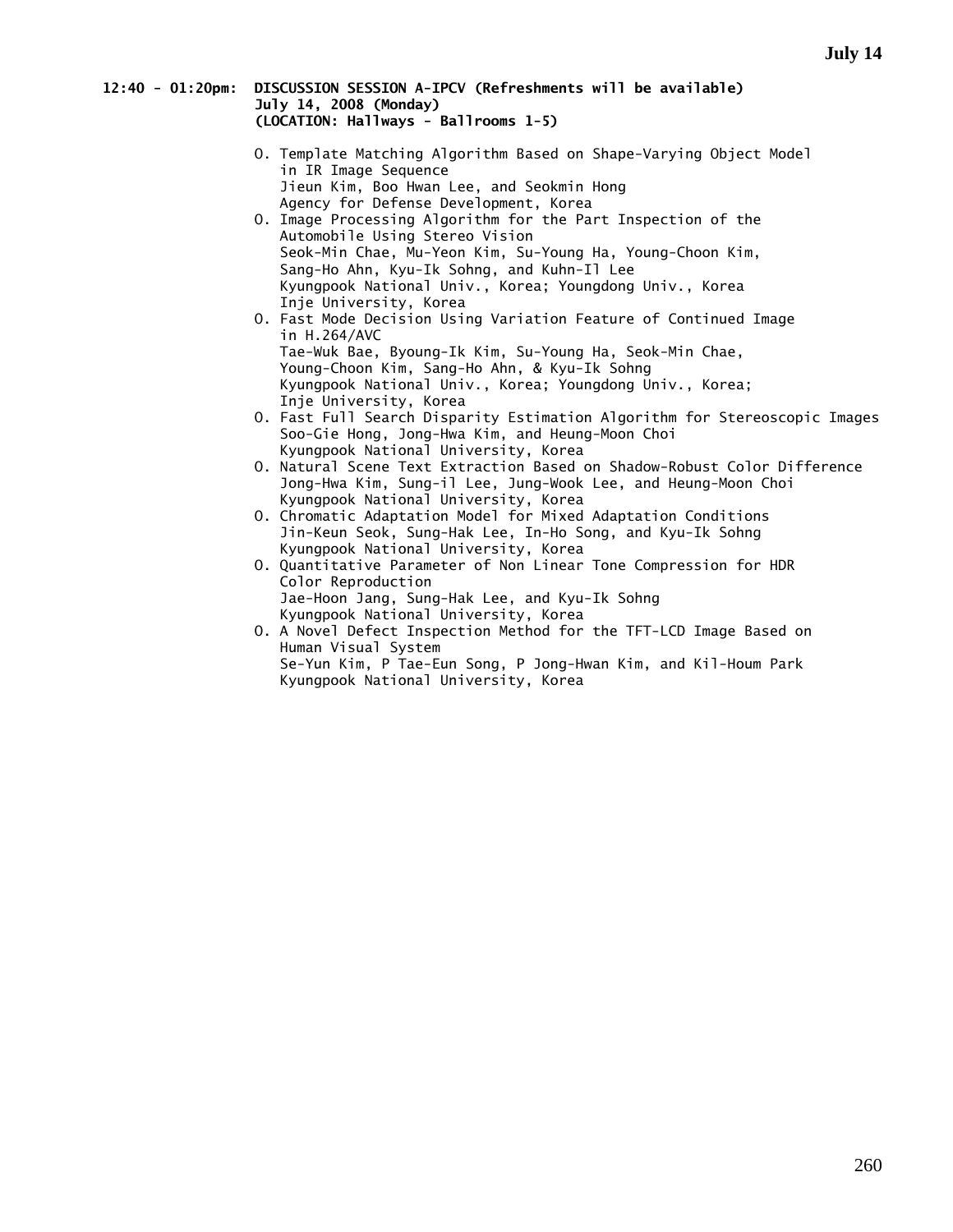- **SESSION 1-IPCV: DATA HIDING + IMAGE COPYRIGHT Chair: Prof. Hyongsuk Kim, Chonbuk National University, Korea July 14, 2008 (Monday); 01:20pm - 02:00pm (LOCATION: Ballroom 7)**
- 01:20 01:40pm: A New Image Transform Hedley Morris and Imad El-Muhi Claremont Graduate University, California, USA
- 01:40 02:00pm: Perceptual Masking Video Watermarking in 3D-RDWT Domain Yonghui Wang, Suxia Cui, Jian-ao Lian, and Cajetan M. Akujuobi Prairie View A&M University, USA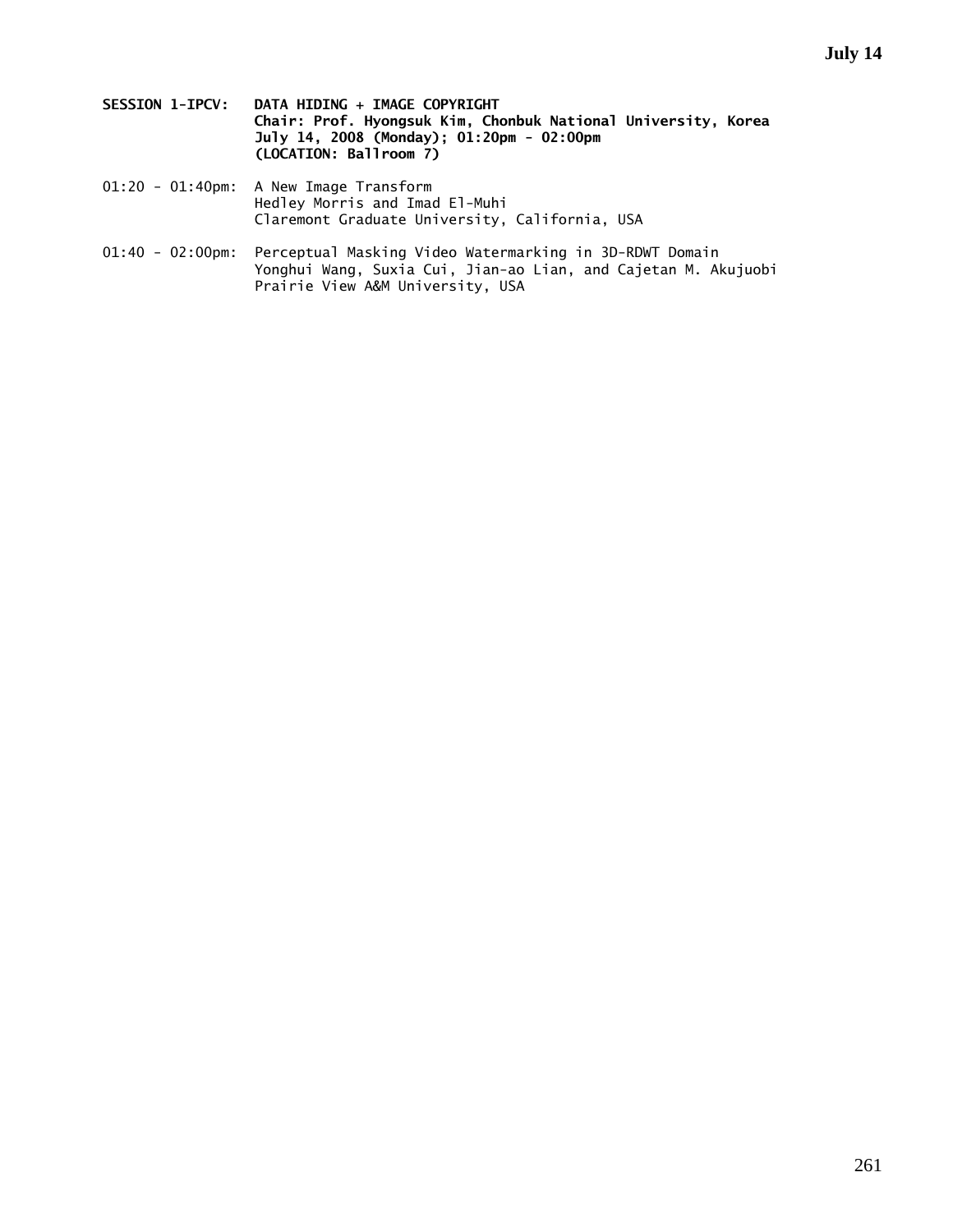- **SESSION 2-IPCV: BIOMETRIC SYSTEMS Chair: Prof. Hyongsuk Kim, Chonbuk National University, Korea July 14, 2008 (Monday); 02:00pm - 03:00pm (LOCATION: Ballroom 7)**
- 02:00 02:20pm: An Overview of Iris and Retina Scans and their Fusion in a Biometric System Michael Sadowitz, Shahram Latifi, and David Walker University of Nevada, Las Vegas, Nevada, USA
- 02:20 02:40pm: Effective Algorithm for Fingerprint Enhancement in Poor Images JuCheng Yang and DongSun Park Chonbuk National University, Korea
- 02:40 03:00pm: Combining Normalised Voice Features for use in Efficient Template - Free Biometric Security System Joshua A. Atah University of Kent, USA
- **03:00 03:20pm: BREAK**
- **03:20 06:00pm: During this period, IPCV'08 attendees are encouraged to participate in sessions belonging to ICAI'08, GEM'08, MLMTA'08, MSV'08, CGVR'08, IKE'08, or FECS'08. These sessions discuss topics that overlap the scope of IPCV'08.**
- **06:00 09:00pm: Tutorials (please see the list of tutorials)**

**09:10 - 11:30pm: CONFERENCE RECEPTION DINNER & BANQUET KEYNOTE - July 14 (Monday) High Performance Computing and Computational Intelligence: Link to the Translational Medicine and Personalized Healthcare Dr. Jack Y. Yang and Dr. Mary Qu Yang Harvard University, Massachusetts, USA and National Human Genome Research Institute, NIH, Bethesda, USA (LOCATION: Ballrooms 1-5)**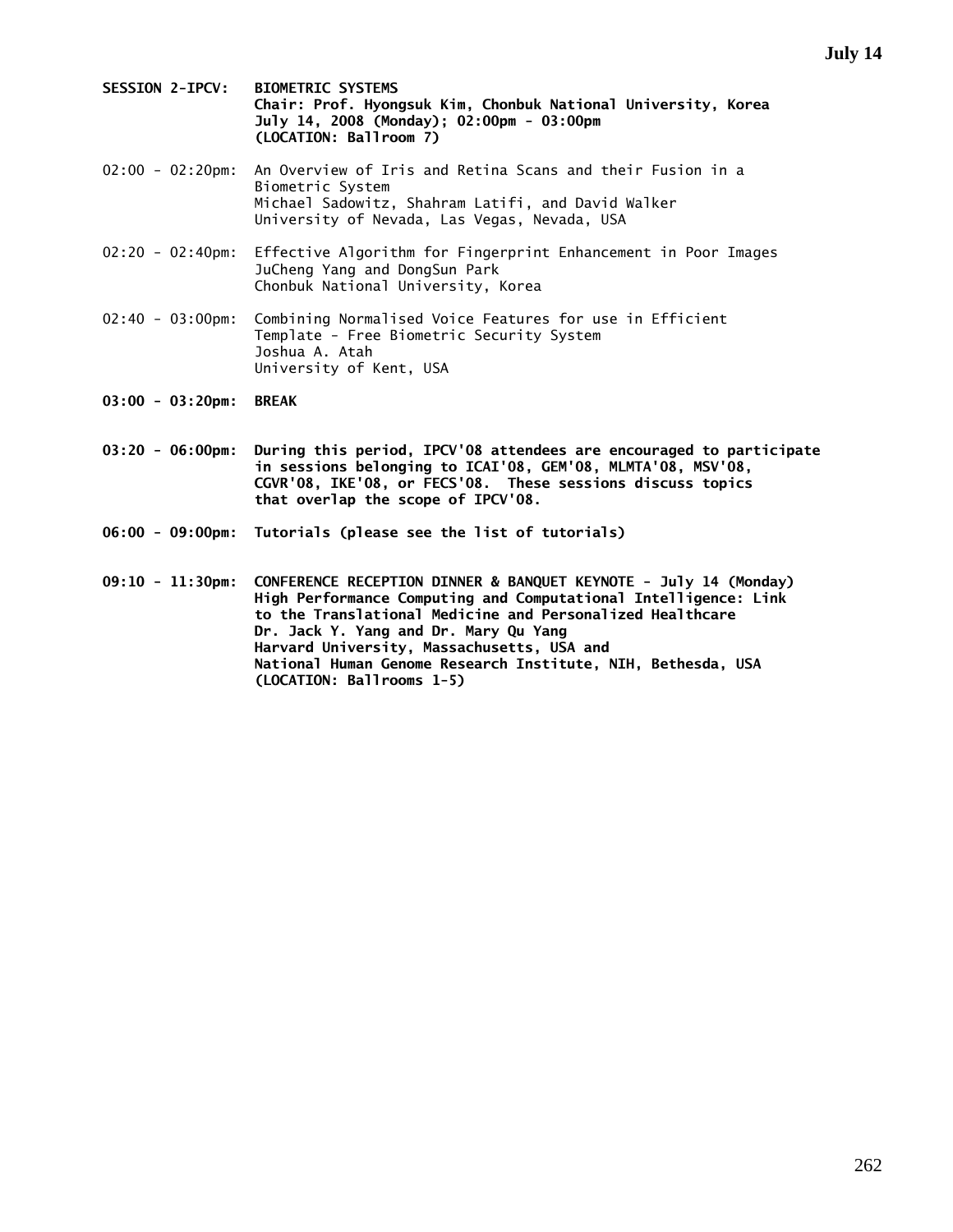- **SESSION 3-IPCV: SEGMENTATION + FEATURE EXTRACTION + REGISTRATION + EDGE DETECTION Chair: Omer M. Soysal, Louisiana State University, USA July 15, 2008 (Tuesday); 08:00am - 09:20am (LOCATION: Ballroom 7)**
- 08:00 08:20am: An Objective Evaluation of the Mean Shift-Based Image Segmentation Algorithm Tao Xu and Iker Gondra St. Francis Xavier University, Canada
- 08:20 08:40am: A Hybrid Registration Approach for Matching Genomic Structures in Multimodal Microscopic Images of Living Cells Sambit Bhattacharya, Raj Acharya, Artem Pliss, Kishore S. Malyavantham, & Ronald Berezney Fayetteville State University, North Carolina, USA; The Pennsylvania State University, University Park, PA, USA; State University of New York at Buffalo, New York, USA
- 08:40 09:00am: Texture-Based PCA for Classifying Contents in Document Image Bo-Ram Kim and Wook-Hyun Kim Yeungnam University, Korea
- 09:00 09:20am: Stationary Wavelet Transform and Kernel Logistic Regression for Color Texture Classification Asongu L. Tambo and Xiyi Hang California State University, USA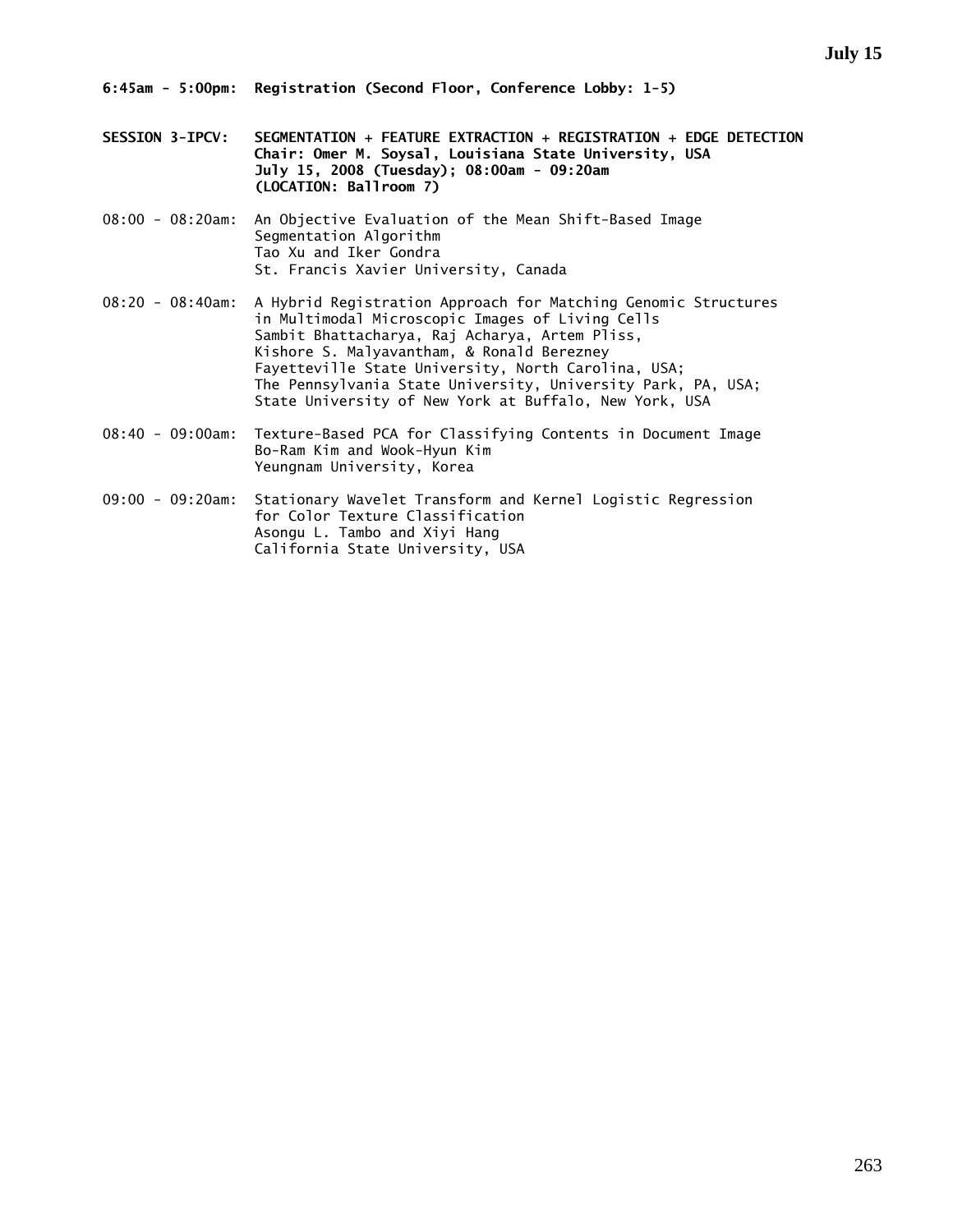- **SESSION 4-IPCV: FACE RECOGNITION, DETECTION, AND RELATED ISSUES Chair: Prof. Victor-Emil Neagoe, Polytechnic University of Bucharest, Romania July 15, 2008 (Tuesday); 09:20am - 10:40am (LOCATION: Ballroom 7)**
- 09:20 09:40am: On-Line Boosting Learning for Hand Tracking and Recognition Nguyen Dang Binh, Thuy Thi Nguyen, and Horst Bischof Graz University of Technology, Graz, Austria
- 09:40 10:00am: Neonatal Facial Pain Detection Using NNSOA and LSVM Sheryl Brahnam, Loris Nanni, and Randall Sexton Missouri State University, Springfield, Missouri, USA; CNR, Universita di Bologna, Bologna, Italy
- 10:00 10:20am: Face Detection and Recognition Using Geometrical Features Gi Yeon Park, Jung Hyoun Kim, John Kelly, and Jung Hee Kim North Carolina A&T State University, USA
- 10:20 10:40am: FREE SLOT
- **10:40 11:00am: BREAK**
- **11:00 12:00pm: During this period, IPCV'08 attendees are encouraged to participate in sessions belonging to ICAI'08, GEM'08, MLMTA'08, MSV'08, CGVR'08, IKE'08, or FECS'08. These sessions discuss topics that overlap the scope of IPCV'08.**
- **12:00 01:00pm: LUNCH (On Your Own)**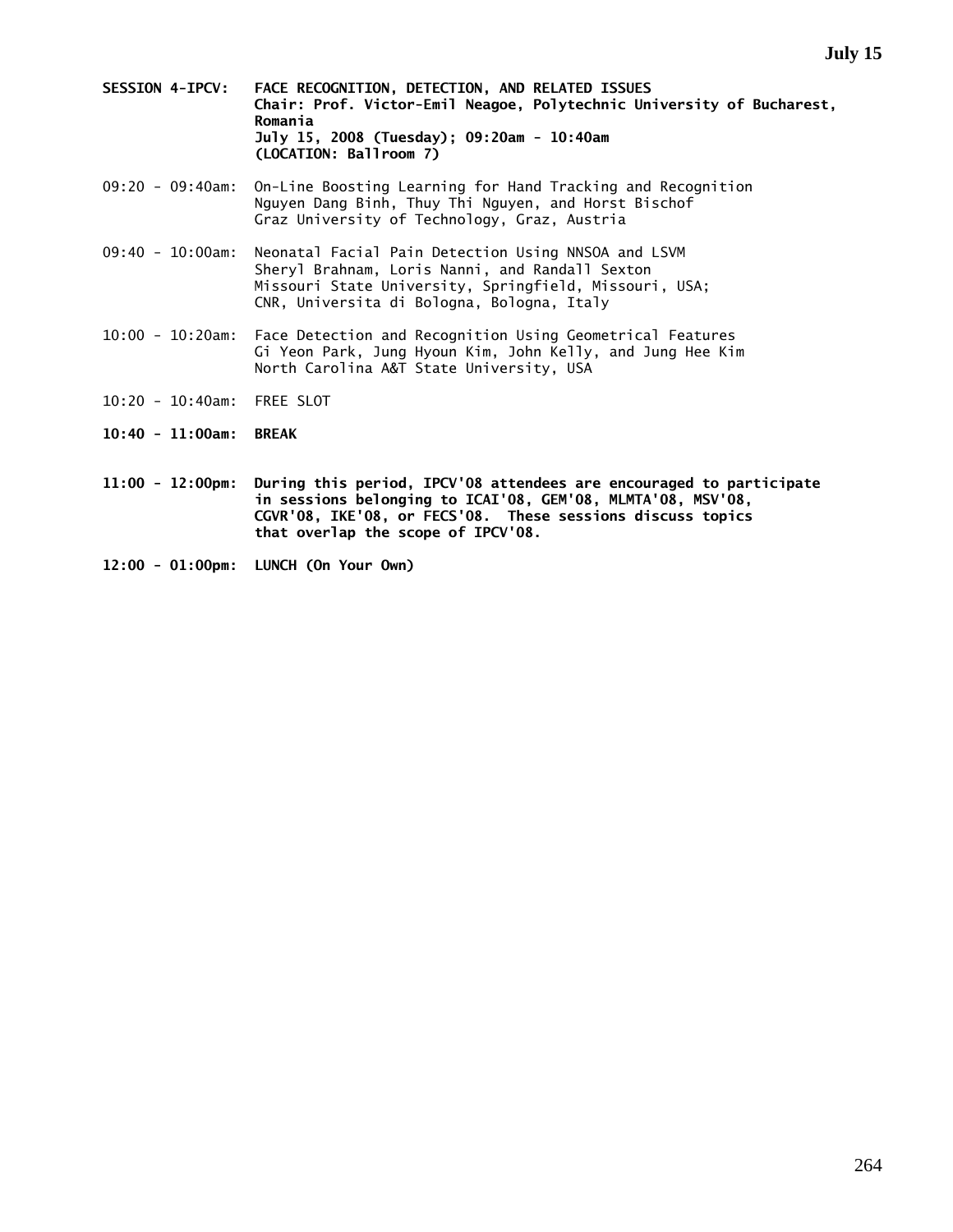- **SESSION 5-IPCV: SEGMENTATION + FEATURE EXTRACTION + REGISTRATION + EDGE DETECTION Chairs: Omer M. Soysal and Dr. Yong Wei Louisiana State University, USA North Georgia College and State University, USA July 15, 2008 (Tuesday); 01:00pm - 02:20pm (LOCATION: Ballroom 7)**
- 01:00 01:20pm: Vegetation Identification Based on Satellite Imagery Vamsi K. R. Mantena, Ramu Pedada, Srinivas Jakkula, Yuzhong Shen and Jiang Li Old Dominion University, USA
- 01:20 01:40pm: Local Reconstruction for Three Dimensional Terahertz Imaging Using a CW Quantum Cascade Laser X. X. Yin, B. W.-H. Ng, J. A. Zeitler, K. L. Nguyen, L. Gladden, D. Abbott University of Adelaide, Australia
- 01:40 02:00pm: Binary-Output Weighted Median Filter for Binary Signals Ramu Pedada, Yuzhong Shen, Jiang Li, and Kenneth E. Barner Old Dominion University, USA; University of Delaware, USA
- 02:00 02:20pm: Object-Based Building Change Detection Using Images and CAD Data Zhen Liu and Ziying Zhao Beijing Normal University, Beijing, P. R. China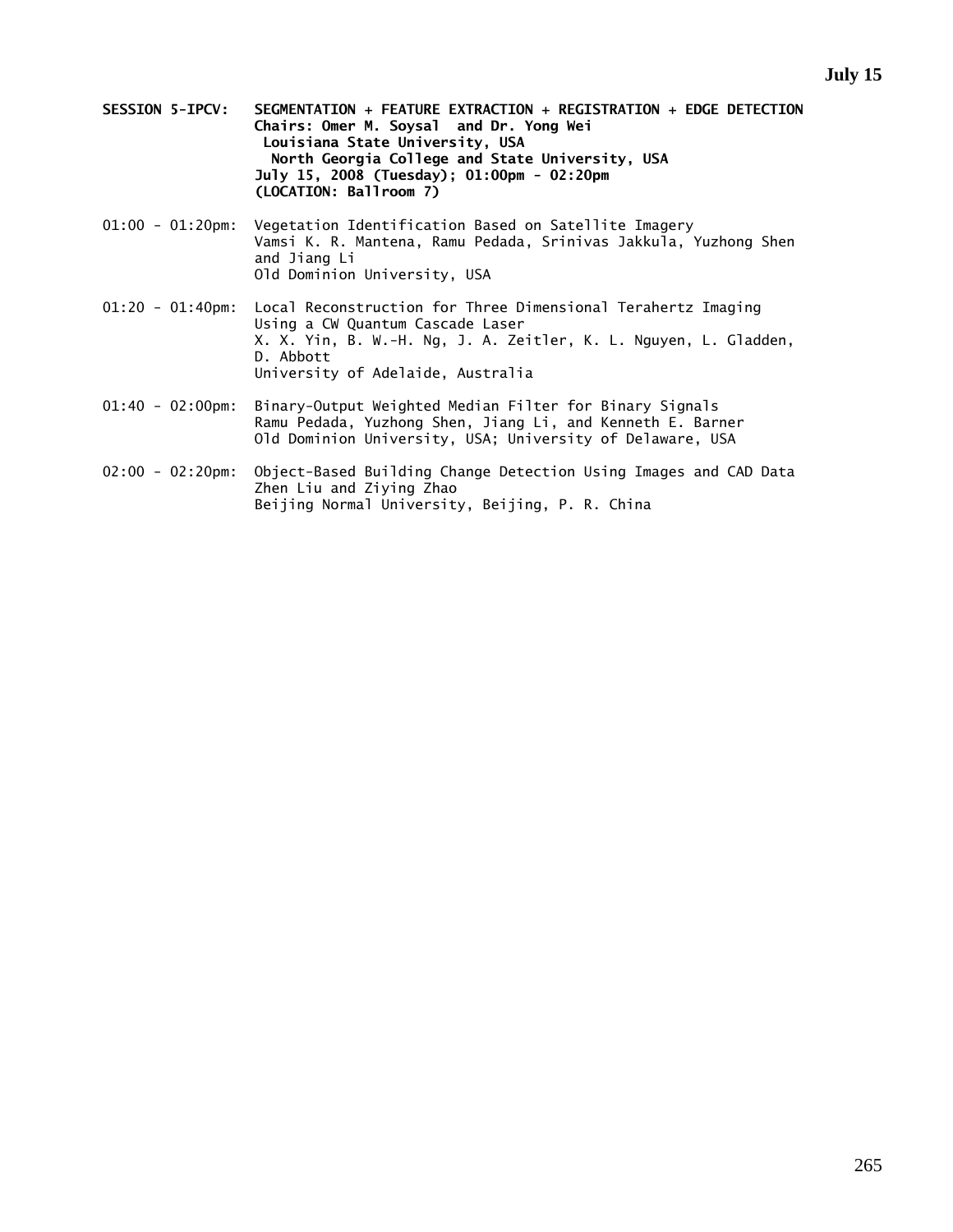- **SESSION 6-IPCV: FACE RECOGNITION, DETECTION, AND RELATED ISSUES I Chairs: Dr. Yong Wei and Dr. Dan Popa North Georgia College and State University, USA The University of Texas at Arlington, USA July 15, 2008 (Tuesday); 02:20pm - 03:00pm (LOCATION: Ballroom 7)**
- 02:20 02:40pm: Analysis Of Pavement Condition Data Employing Principal Component Analysis And Sensor Fusion Techniques Krithika Rajan, Dwight D.Day and Balasubramaniam Natarajan Kansas State University, USA
- 02:40 03:00pm: Higher Ordered Statistics-Based Bipolarity Measure for Detecting Pedestrian Crossing from Visual Signals V. R. Kotha, J. S. Shaik, and M. Yeasin University of Memphis, TN, USA; Washington University in St. Louis, MO, USA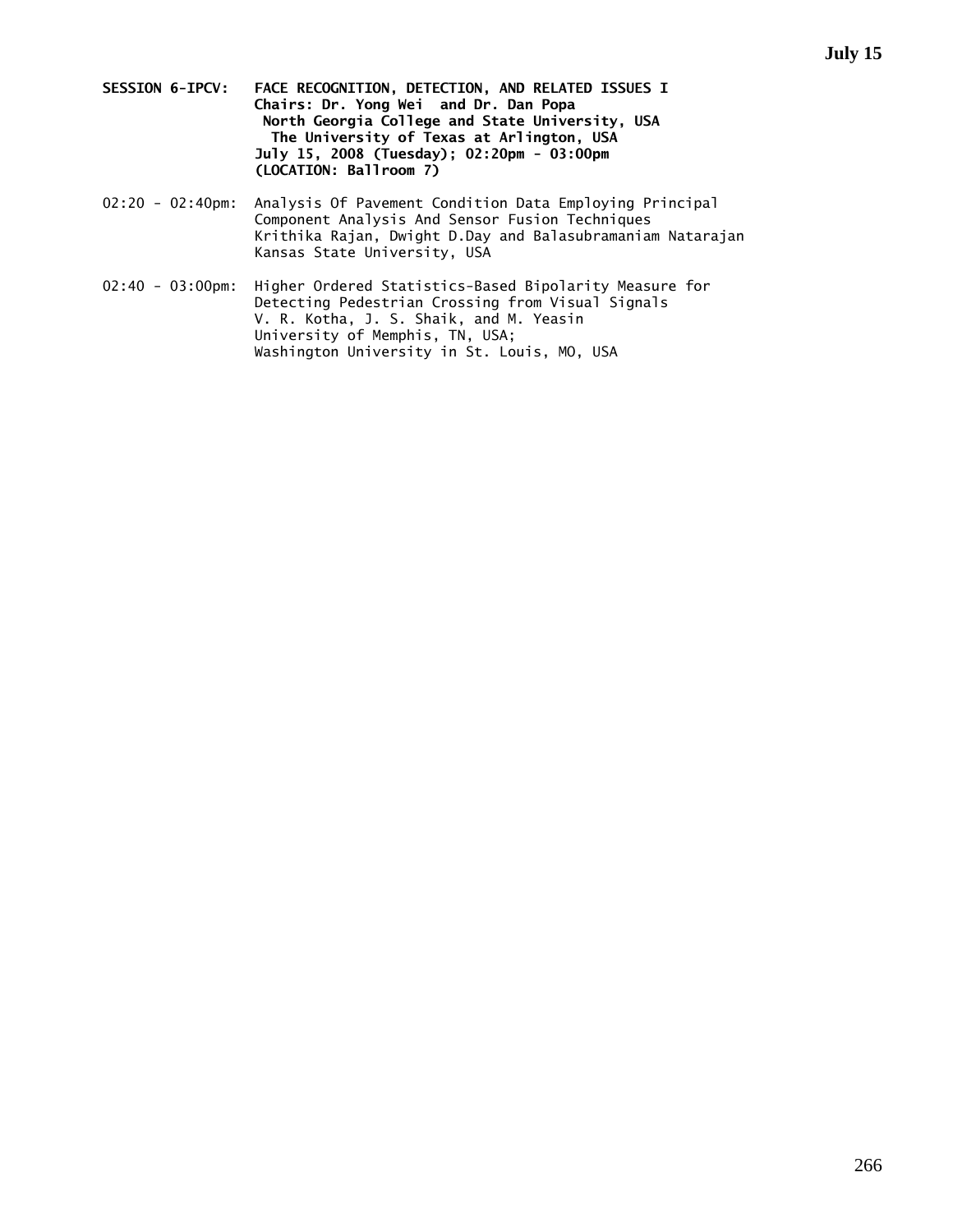### **03:00 - 03:40pm: DISCUSSION SESSION B-IPCV (Refreshments will be available) July 15, 2008 (Tuesday) (LOCATION: Hallways - Ballrooms 1-5)**

- O. Effective and Efficient Retrieval Integrating Heterogeneous Databases for Textile Image Retrieval Kyoung-Mi Lee and Yu-Jin Lee Duksung Women's University, Seoul, Korea
- O. Visual Computing of Attributes of Geometric Solids Using Color Queuing Theory and its Engineering Applications M. N. Rao, G. Vinoth Kumar, M. Dinesh Selvam, R. Humaira Thasneem, and S. Sujatha
- St. Josephs College of Engineering and Technology, South India O. Digital Image Cytometry for 3D Nuclear Feature Analysis in Volumetric Data Hyun-Ju Choi, Tae-Yun Kim, and Heung-Kook Choi

 School of Medicine, Pusan National University, Korea; Inje University, Gimhae, Korea

- O. 3D Object Recognition Based on an Enhanced Independent Component Analysis
- Keun-Chang Kwak; Chosun University, Gwangju, Korea O. Automatic Control of a Camera Signal for Monitoring Systems Jin-Tae Kim, Jeong-Su Oh, and Andrew R. Willis Hanseo University, Korea; Pukyong National University, Korea;
- University of North Carolina at Charlotte, USA O. Dynamic Silhouette-Based Motion Estimation and its Application to Movement Education of Young Children Kyoung-Mi Lee and Hey-Jeong Kim Duksung Women's University, Seoul, Korea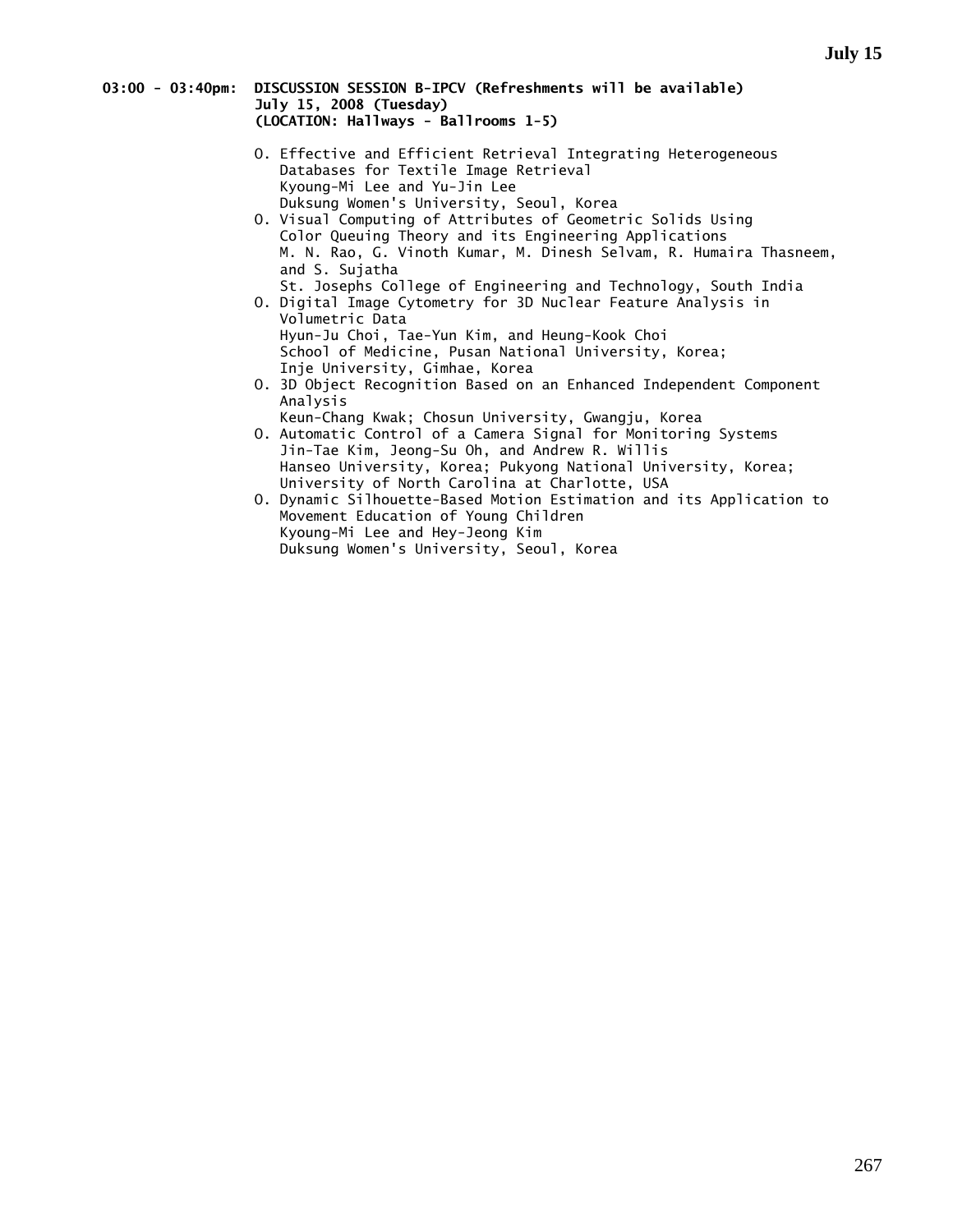- **SESSION 7-IPCV: FACE RECOGNITION, DETECTION, AND RELATED ISSUES II Chairs: Dr. Mohammed Yeasin and W. A. Heeschen University of Memphis, USA**  Dow, USA  **July 15, 2008 (Tuesday); 03:30pm - 04:20pm (LOCATION: Ballroom 7)**
- 03:40 04:00pm: Teacher Tracking System Using Particle Filter Guang Zheng and Shunichiro OE The University of Tokushima, Japan
- 04:00 04:20pm: QVision, a Development Framework for Real-Time Computer Vision and Image Processing Research A. L. Rodriguez, P. E. Lopez-de-Teruel, A. Ruiz, G. Garcia-Mateos, and L. Fernandez Universidad de Murcia, Murcia, Spain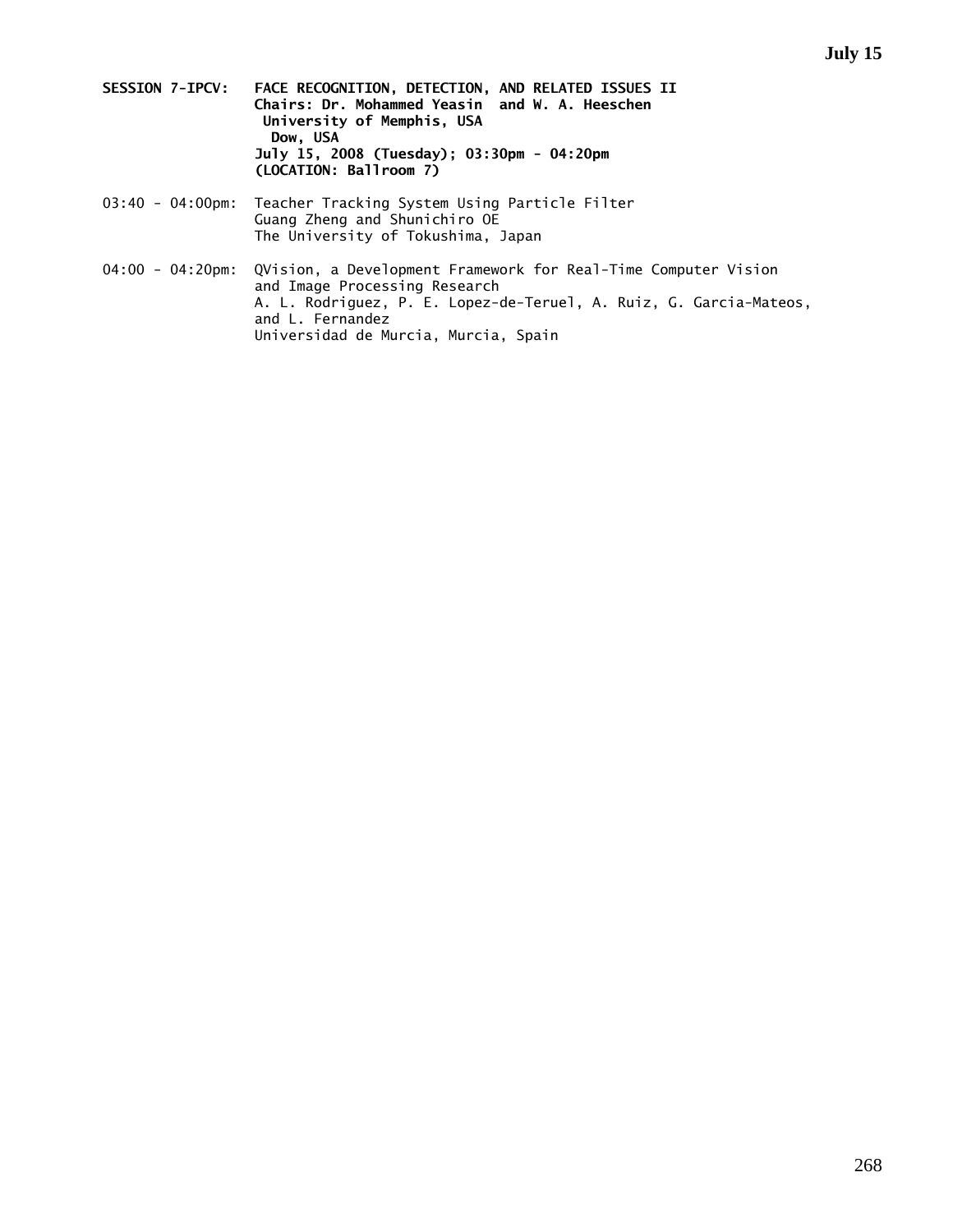**July 15** 

- **SESSION 8-IPCV: NOVEL APPLICATIONS + ALGORITHMS Chair: Dr. Dan Popa, The University of Texas at Arlington, USA July 15, 2008 (Tuesday); 04:20pm - 06:00pm (LOCATION: Ballroom 7)**
- 04:20 04:40pm: Offline Signature Verification System Using Fuzzy Logic Meena Chinniah Avinashilingam University For Women, India
- 04:40 05:00pm: Simultaneous Visual Tracking and Pose Estimation with Applications to Robotic Actors Jartuwat Rajruangrabin, Pritpal Dang, Dan O. Popa, Frank L. Lewis, and Harry E. Stephanou University of Texas at Arlington, Arlington, Texas, USA
- 05:00 05:20pm: Simultaneous Visual Tracking and Pose Estimation with Applications to Robotic Actors Jartuwat Rajruangrabin, Pritpal Dang, Dan O. Popa, Frank L. Lewis, and Harry E. Stephanou University of Texas at Arlington, Texas, USA
- 05:20 05:40pm: Content Based Retrieval System for Archaeological Images Akshay Asthana, Ranjan Dutta, Anshul Jain, Deepak Gupta, and Sanjay Goel Jaypee Institute of Information Technology Univ. (JIITU), India
- 05:40 06:00pm: Circularity Test and Circularity Measure for Digital Curves Tristan Roussillon, Laure Tougne, and Isabelle Sivignon Universite de Lyon, Bron, France; Universite de Lyon, CNRS, Villeurbanne, France

**06:00 - 09:30pm: Tutorials (please see the list of tutorials)**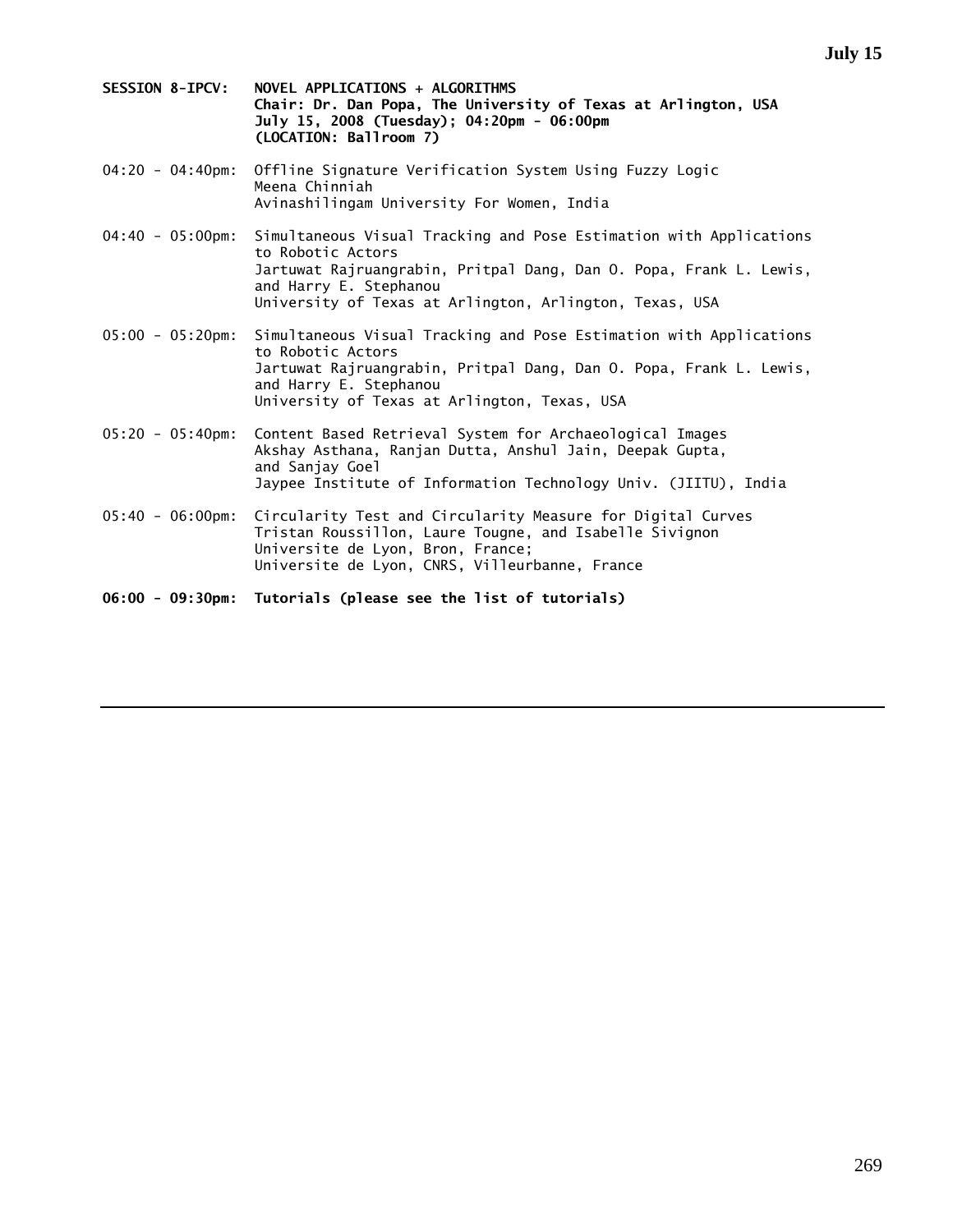- **SESSION 9-IPCV: RECOGNITION TECHNIQUES Chairs: Dr. Yuzhong Shen and Omer M. Soysal Old Dominion University, USA Louisiana State University, USA July 16, 2008 (Wednesday); 08:00am - 10:40am (LOCATION: Ballroom 7)**
- 08:00 08:20am: Seasonal Adaptation of Vegetation Color in Satellite Images Srinivas Jakkula, Vamsi K. R. Mantena, Ramu Pedada, Yuzhong Shen, and Jiang Li Old Dominion University, USA
- 08:20 08:40am: Online Arabic Character Recognition for Handheld Devices Khaled Al-Ghoneim and Abdulrahman Alarifi Technical & Vocational Training Corporation, Riyadh, Saudi Arabia; King Saud University, Riyadh, Saudi Arabia
- 08:40 09:00am: A New Spectral Feature for Shape Comparison Omer M. Soysal, Jianhua Chen, and Helmut Schneider Louisiana State University, Louisiana, Baton Rouge, USA
- 09:00 09:20am: Decorrelation of the Color Space, Feature/Decision Fusion, and Concurrent Neural Classifiers for Color Pattern Recognition Victor-Emil Neagoe Polytechnic University of Bucharest, Romania
- 09:20 09:40am: Speech Recognition System of Arabic Digits Based on A Telephony Arabic Corpus Yousef Ajami Alotaibi, Mansour Alghamdi, and Fahad Alotaiby King Saud University, Saudi Arabia
- 09:40 10:00am: Performance Comparison of Laplacian-Based Features Mohamed A. Khabou, Mohamed B. H. Rhouma and Lotfi Hermi University of West Florida, USA
- 10:00 10:20am: Brain Tumor Detection in MRI Images S. Rahimi, M. Zargham, and N. Mogharreban Southern Illinois University Carbondale, Illinois, USA
- 10:20 10:40am: A Novel Wavelet Fusion Method for Contrast Correction and Visibility Enhancement of Color Images M. Wilscy and Jisha John University of Kerala, India
- **10:40 11:00am: BREAK**
- **11:00 12:20pm: During this period, IPCV'08 attendees are encouraged to participate in sessions belonging to ICAI'08, GEM'08, MLMTA'08, MSV'08, CGVR'08, IKE'08, or FECS'08. These sessions discuss topics that overlap the scope of IPCV'08.**

**12:20 - 01:20pm: LUNCH (On Your Own)**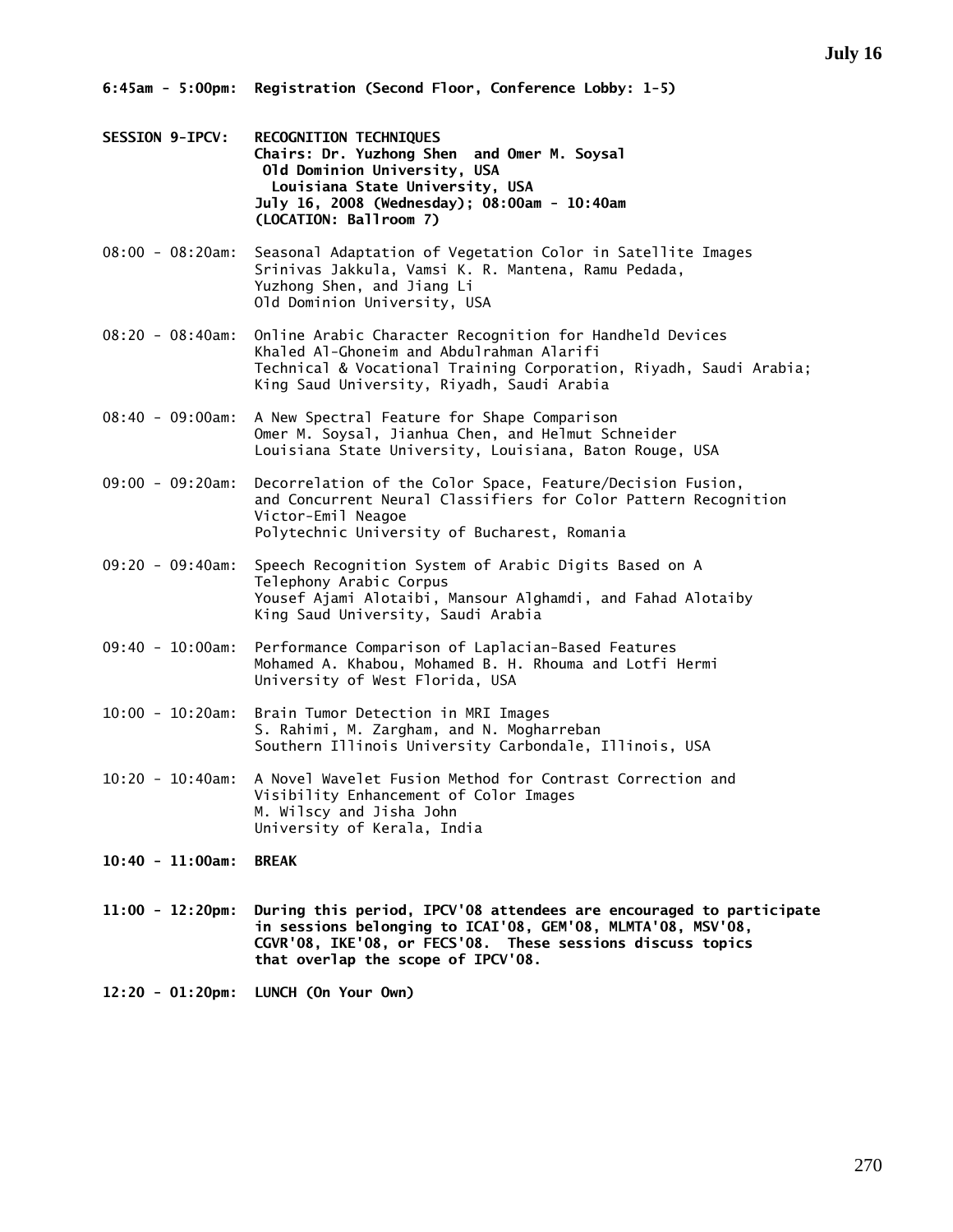- **SESSION 10-IPCV: VIDEO + MULTIMEDIA Chairs: Dr. Mohammed Yeasin and W. A. Heeschen University of Memphis, USA**  Dow, USA  **July 16, 2008 (Wednesday); 01:20pm - 03:00pm (LOCATION: Ballroom 7)**
- 01:20 01:40pm: Multiple-Choice Multi-Dimensional Knapsack Problem-Based Video Personalization Yong Wei and Suchendra M. Bhandarkar North Georgia College and State University, USA; The University of Georgia, USA
- 01:40 02:00pm: Rate Control with Adaptive Initial Quantization Parameter Prediction Algorithm for H.264/AVC Soon-young Kwon and Sang-heon Lee Daegu Gyeongbuk Institute of Science and Technology (DGIST), Daegu, Korea
- 02:00 02:20pm: FREE SLOT
- 02:20 02:40pm: FREE SLOT
- 02:40 03:00pm: FREE SLOT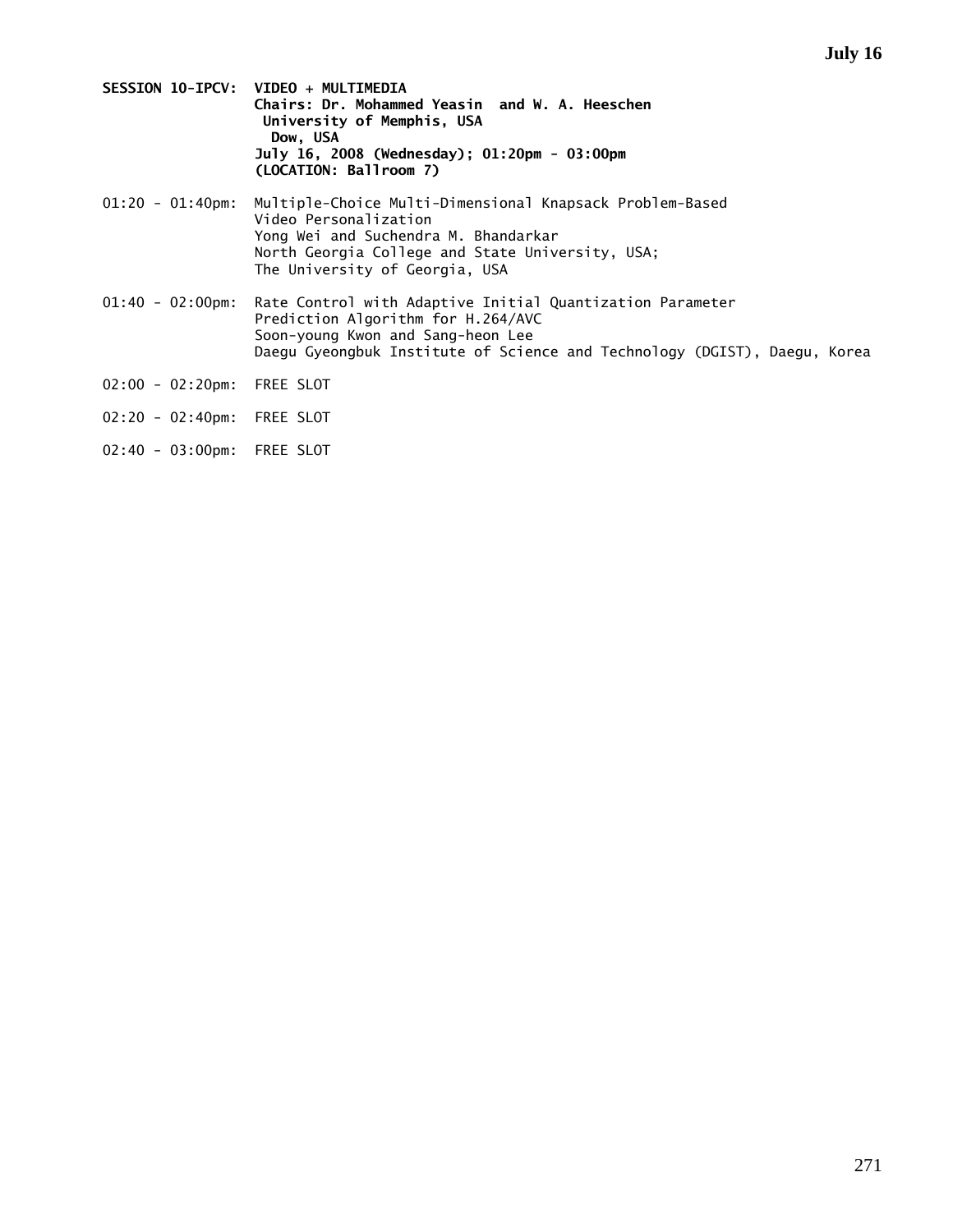### **03:00 - 03:40pm: DISCUSSION SESSION C-IPCV (Refreshments will be available) July 16, 2008 (Wednesday) (LOCATION: Hallways - Ballrooms 1-5)**

- O. An Adaptive Noise Filtering Algorithm Based on the Maximum Noise Fraction Rhonda D. Phillips, Jingwei Zhang, Layne T. Watson, Christine E. Blinn, and Randolph H. Wynne Virginia Polytechnic Institute and State Univ., Virginia, USA
- O. A Modified Mixture of MLP Experts for Face Recognition Nina Taheri Makhsoos, Alireza Hajiany, Reza Ebrahimpour, and Ghodrat Sepidnam
- Ferdowsi University, Iran; Shahid Rajaee University, Iran O. Linear Pose Estimation for Computer Vision
- K. Krishnamoorthy Dayananda Sagar College of Engineering, India
- O. Cooperative System for Metric Spatial Data Gathering and Processing in Real Time Jan Stankovic and Pavel Dergel
	- VSB-Technical University of Ostrava, Czech Republic
- O. Shot Boundary Detection Based on Mutual Information and Canny Edge Detector Zhao Huan and Li Xiuhuan
	- Hunan University, China
- O. A Pollution Classification Algorithm Using Remote Sensing Images as Input E. A. Yfantis University of Nevada, USA
- O. Challenges for Image Analysis in Chemical Industry Research W. A. Heeschen, B. C. Dems, M. A. Mangnus, S. Costeux, and F. O. Kotoye
- O. An Adaptive Line Segmentation Algorithm (ALSA) for Arabic Yousef Elarian and Sabri A. Mahmoud King Fahd University of Petroleum & Minerals, Dhahran, Saudi Arabia
- O. FGPA Implementation for Preprocessing of JPEG2000 Wei Pi, Jucheng Yang, and DongSun Park Chonbuk National University, Korea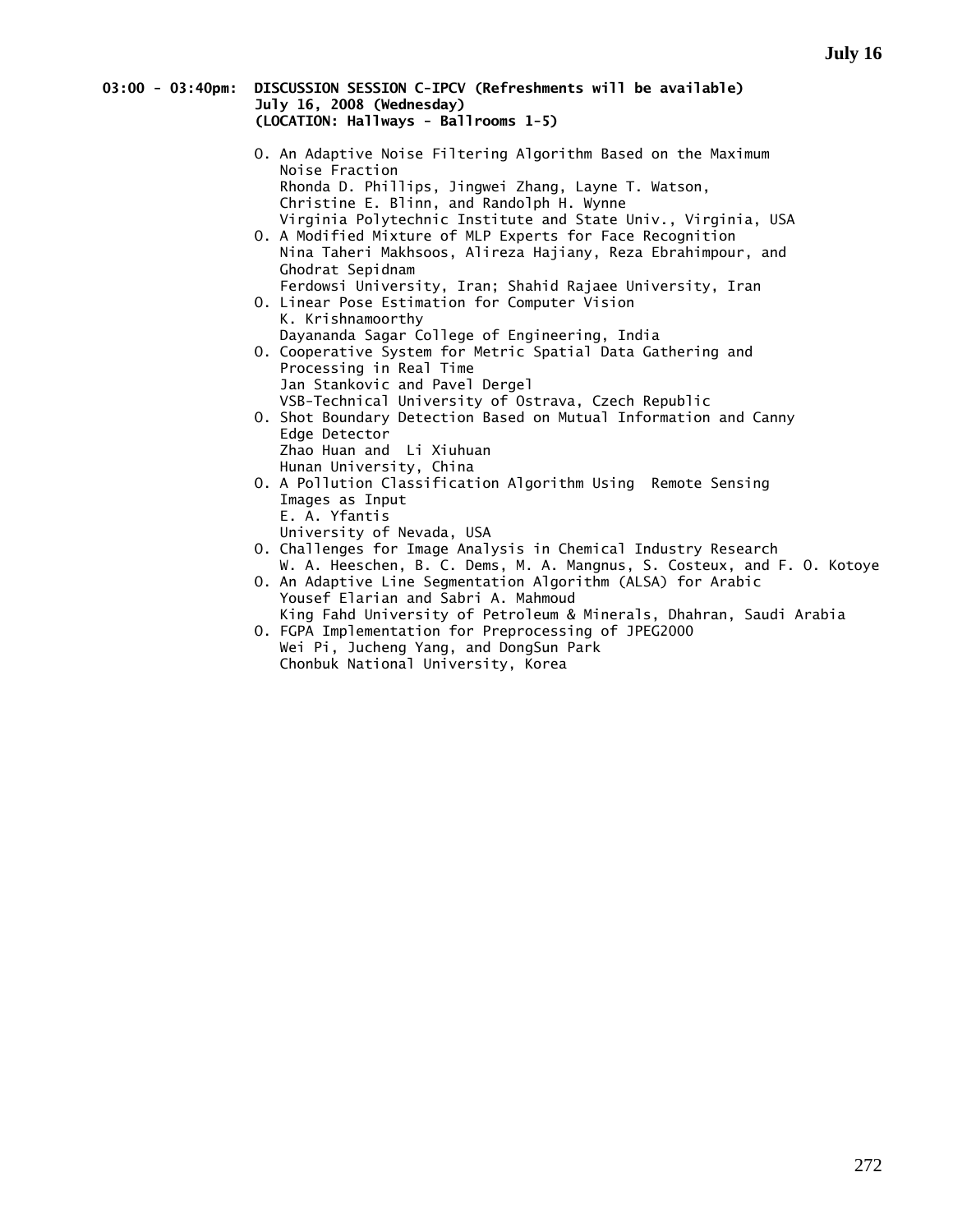- **SESSION 11-IPCV: IMAGE COMPRESSION METHODS Chairs: Theodore Kilgore and Meena Chinniah Auburn University, USA Avinashilingam University for Women, India July 16, 2008 (Wednesday); 03:40pm - 06:00pm (LOCATION: Ballroom 7)**
- 03:40 04:00pm: Hierarchical Minimum Spanning Trees for Lossy Image Set Compression Anthony Schmieder, Howard Cheng, Barry Gergel, and Xiaobo Li University of Lethbridge, Alberta, Canada; University of Alberta, Canada
- 04:00 04:20pm: Performance Study of Discrete Tchebichef Transform Based MPEG Video Codec Chetan M. Bokariya and Jane Dong California State University, Los Angeles, USA
- 04:20 04:40pm: A Study of Prediction Measures for Lossy Image Set Compression Barry Gergel, Anthony Schmieder, Xiaobo Li, and Howard Cheng University of Lethbridge, Alberta, Canada; University of Alberta, Canada
- 04:40 05:00pm: Energy Efficiency of Data Compression with Wavelets Savithra Eratne, Sebastian Puthenpurayil, and Eugene John University of Texas at San Antonio, San Antonio, Texas, USA; University of Maryland, College Park, Maryland, USA
- 05:00 05:20pm: FREE SLOT
- 05:20 05:40pm: A Modified No Search Algorithm for Fractal Image Compression Mehdi Salarian, Babak Mohamadinia, and Jalil Rasekhi University of Allame Mohaddes Nuri
- 05:40 06:00pm: FREE SLOT
- **06:00 09:30pm: Tutorials (please see the list of tutorials)**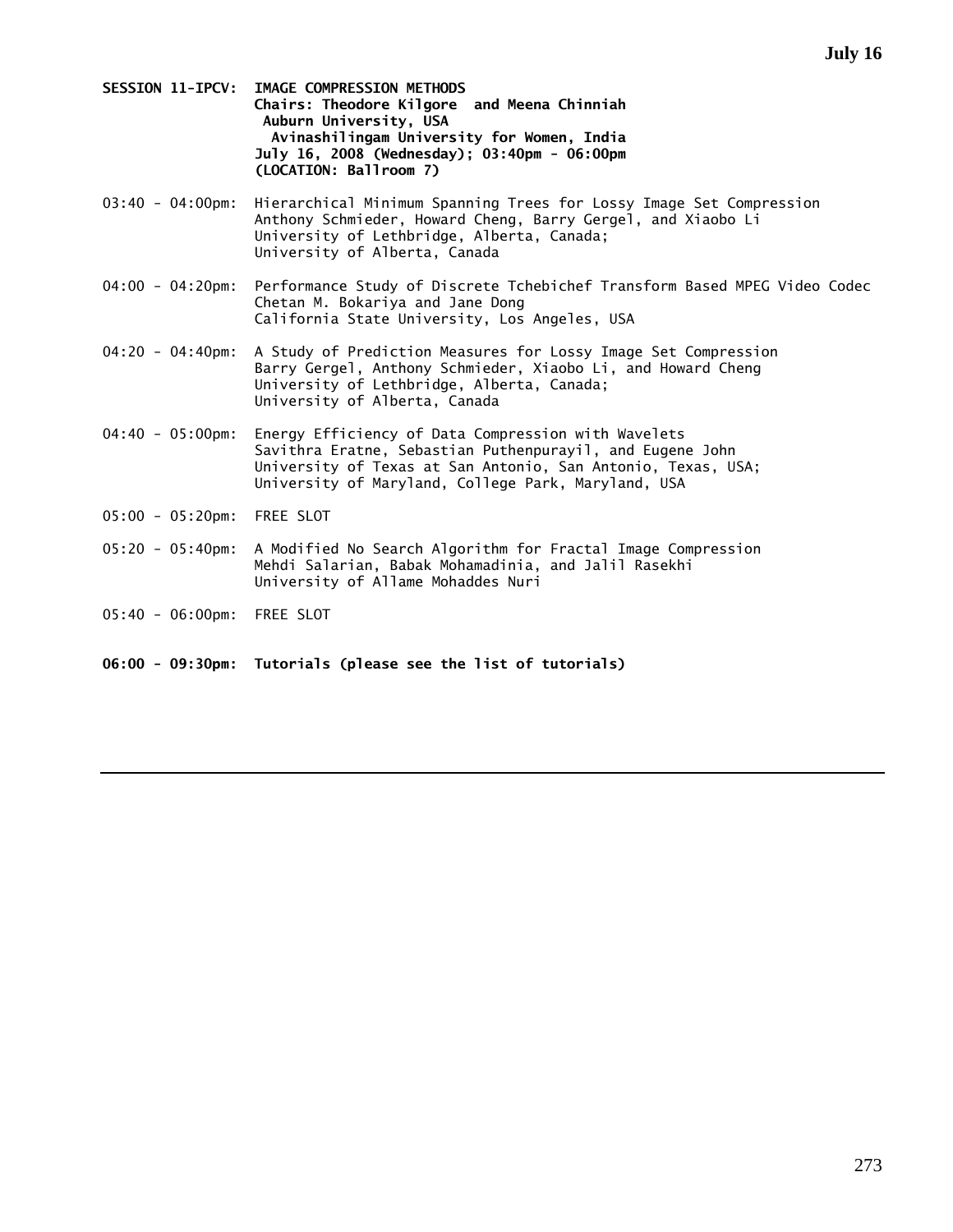- **SESSION 12-IPCV: NOVEL APPLICATIONS + ALGORITHMS Chair: Dr. Charlie Obimbo, University of Guelph, Canada July 17, 2008 (Thursday); 08:00am - 12:00pm (LOCATION: Ballroom 7)**
- 08:00 08:20am: Tracing Branched Curvilinear Structures with a Novel Adaptive Local PCA Algorithm Liya Wang, Edgar P. Spalding, and Amir H. Assadi University of Wisconsin, USA
- 08:20 08:40am: Localization for Mobile Robot Navigation Using Cell-Coded Color Landmark in Infinite Space Hongxin Chen, Hyongsuk Kim, and Shi Wang Chonbuk National Univ, Korea
- 08:40 09:00am: Some Aspects of Interval-Valued and Intuitionistic Fuzzy Mathematical Morphology M. Nachtegael, P. Sussner, T. Melange, and E. E. Kerre Ghent University, Gent, Belgium; State University of Campinas, Brazil
- 09:00 09:20am: FREE SLOT
- 09:20 09:40am: Depth Field Computation Using Perspective Projections on Various Geometrical Projection Planes M. N. Rao, Y. Priyadharshini, S. Dharanya, M. Saranya, and N. C. Partheeban St. Josephs College of Engineering and Technology, South India
- 09:40 10:00am: Switched Multi stage Vector Quantization of Narrowband Speech Signals M. Madhavi Latha, P. Siddaiah, M. Satya Sai Ram K. L. College of Engineering, India
- 10:00 10:20am: Application of Wrapping and Unwrapping Phase Algorithms to Fringe Projection Images A. Serrano Trujilloa and A. Nava-Vegaa and L.Salasb Facultad de Ciencias Quimicas e Ingenieria, UABC, Mexico
- **10:20 10:40am: BREAK**
- 10:40 11:00am: Texture Image Segmentation Using Adaptive Gray Level Co-Occurrence Probabilities Yao-Hong Tsai Hsuan Chuang University, Taiwan
- 11:00 11:20am: Fusion of Multispectral and Panchromatic Images Using Nonsubsampled Contourlet Transform Jiji C.V. and Ravi Krishnan Unni College of Engineering Trivandrum, India
- 11:20 11:40am: A Practical Bayer Demosaicing Algorithm for Gphoto Theodore Kilgore Auburn University, USA
- 11:40 12:00pm: FREE SLOT
- **12:00 12:40pm: LUNCH (On Your Own)**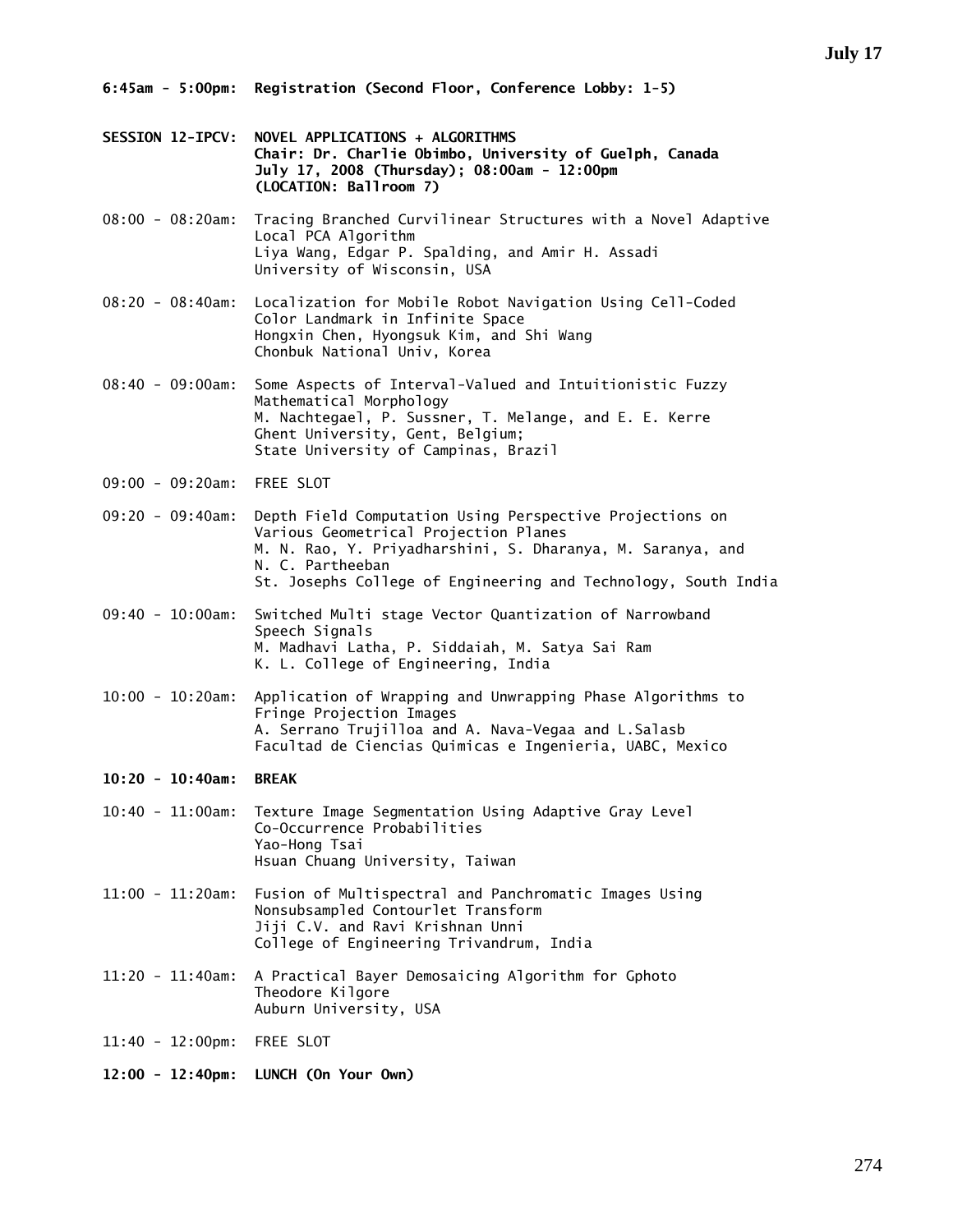- **SESSION 13-IPCV: SURVEILLANCE + MONITORING + INSPECTION + ENCRYPTION METHODS Chair: Dr. Sambit Bhattacharya, Fayetteville State University, USA July 17, 2008 (Thursday); 12:40pm - 01:20pm (LOCATION: Ballroom 7)**
- 12:40 01:00pm: Fast and Active Video-Based Surveillance System for Remote Monitoring of Events M. Yeasin and M. F. Ahmed University of Memphis, TN, USA
- 01:00 01:20pm: Oblivious Watermarking Based on Fast Fourier Transform Using Encryption Saba Riaz, M. Younus Javed, and M. Almas Anjum National University of Sciences & Technology (NUST), Pakistan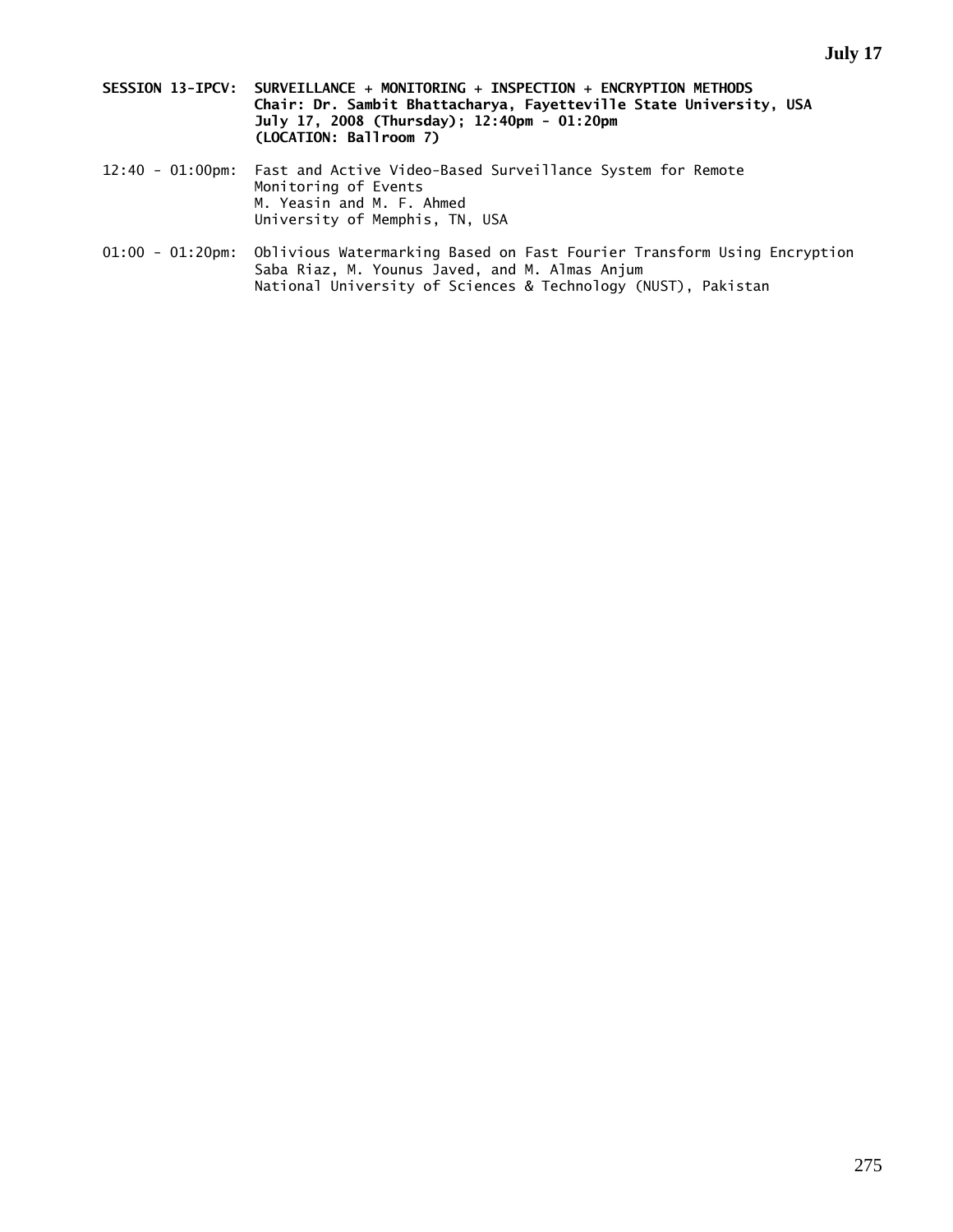- **SESSION 14-IPCV: MOTION ESTIMATION + TARGET/OBJECT TRACKING Chairs: Mehran Ebrahimi and Dr. Sambit Bhattacharya University of Waterloo, Canada Fayetteville State University, USA July 17, 2008 (Thursday); 01:20pm - 03:00pm (LOCATION: Ballroom 7)**
- 01:20 01:40pm: Multi-Frame Super-Resolution with No Explicit Motion Estimation Mehran Ebrahimi and Edward R. Vrscay University of Waterloo, Canada
- 01:40 02:00pm: Improved Particle Filter Gaussian Process Dynamical Model for Multitarget Tracking Jing Wang, Hong Man, and Yafeng Yin Stevens Institute of Technology, USA
- 02:00 02:20pm: A Memory-Efficient Parallel Architecture for Motion Estimation with Subpixel Resolution Sungchan Park, Intae Na, and Hong Jeong Pohang University of Science and Technology, South Korea
- 02:20 02:40pm: FREE SLOT
- 02:40 03:00pm: FREE SLOT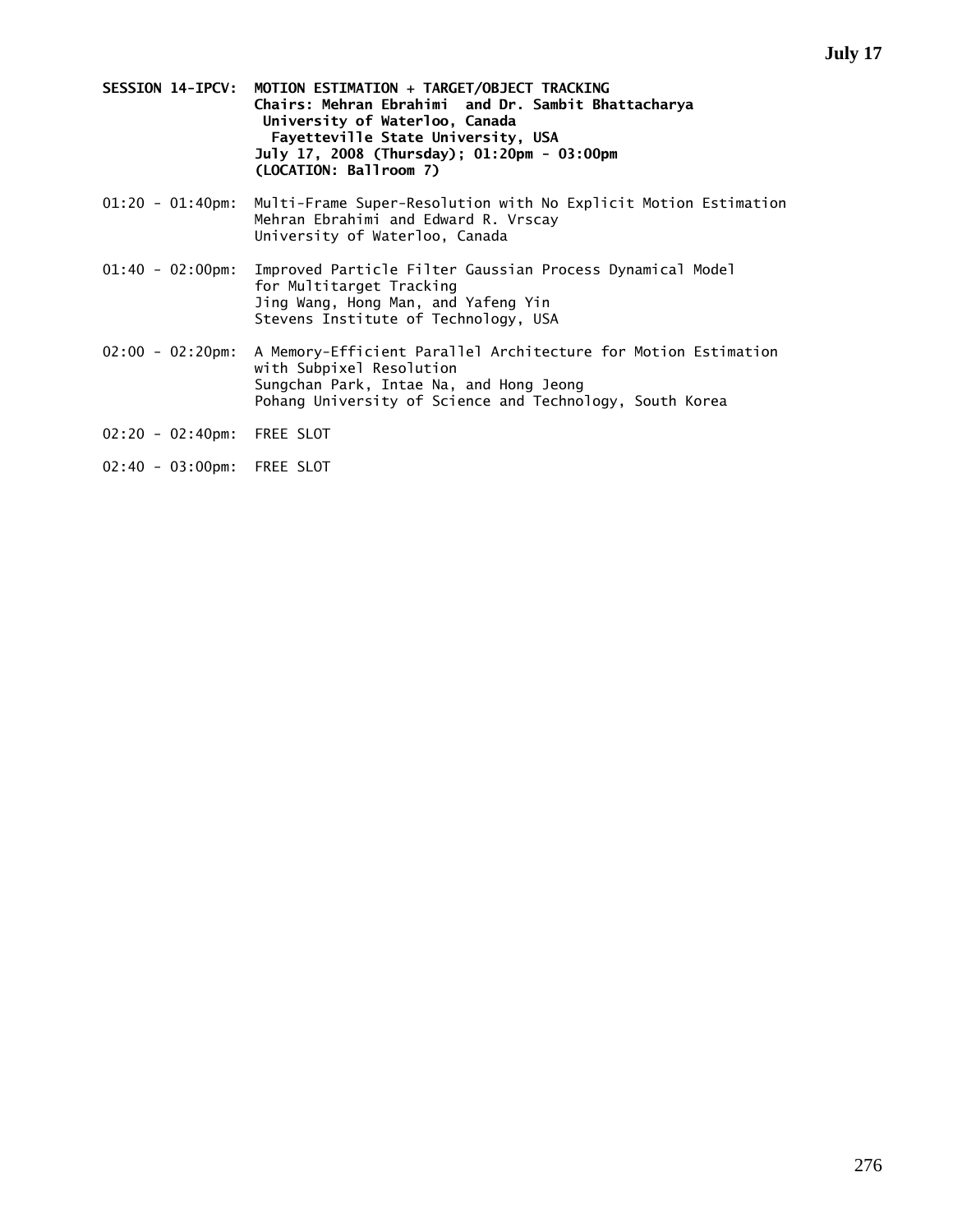### **03:00 - 03:40pm: DISCUSSION SESSION D-IPCV (Refreshments will be available) July 17, 2008 (Thursday) (LOCATION: Hallways - Ballrooms 1-5)**

- O. Development of Image Test Simulator for Strip Image Reconstruction Algorithm Woong-Sik Kim; Konyang University, Korea
- O. Color Histogram Methods for CBIR Reshma S Ravi and A N Nandakumar; DSCE, India
- O. Automatic Classification of Satellite Images For Weather Monitoring Ramya S. Gowda and Samiksha Shukla Alliance Business Academy, India
- O. Color-Based Motion Segmentation and Object Tracking Ali R. Vahdat and Mohammad Rahmati Amirkabir University of Technology, Iran
- O. Content Based Image Retrieval System Using SOM and Feature Extraction M. Sundaresan and T. Tharani Bharathiar University, India
- O. Adult Contents Filtering Using DTW Algorithm Jungik Cho and Yillbyung Lee Yonsei University, Korea
- O. Person Re-identification Based on Track Matching Across Disjoint Camera Views Ali R. Vahdat and Mohammad Rahmati Amirkabir University of Technology, Iran
- O. Using the HC for Shape Representation and Description Charlie Obimbo and Yasser Ebrahim University of Guelph, Canada
- O. Vanishing Point Architectural Image Retrieval Kelly Breed and Eun-Young Elaine Kang California State University, USA
- O. An Adaptive Line Segmentation Algorithm (ALSA) for Arabic Yousef Elarian and Sabri A. Mahmoud King Fahd University of Petroleum & Minerals, Dhahran, Saudi Arabia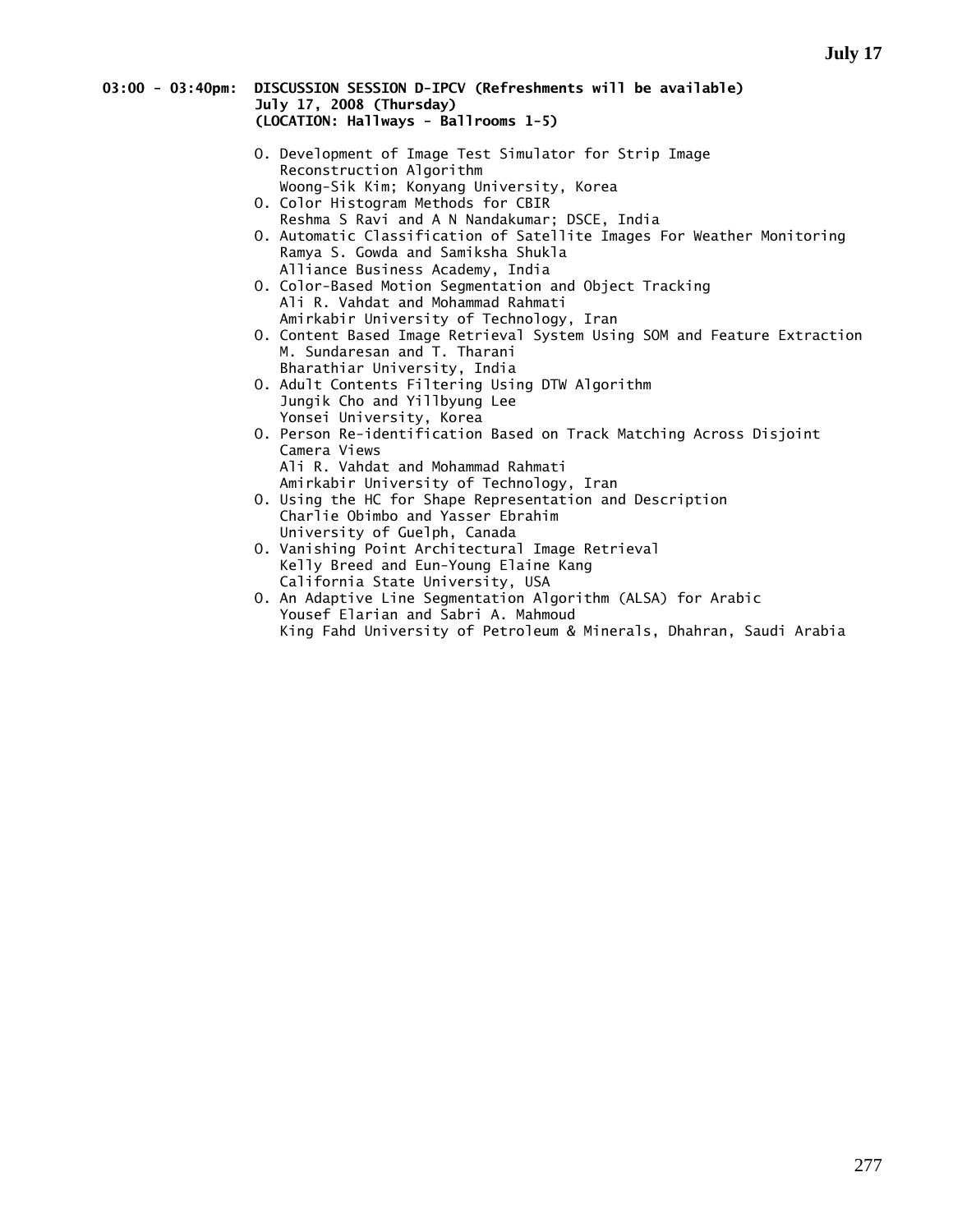- **SESSION 15-IPCV: NOVEL APPLICATIONS + ALGORITHMS Chair: Prof. Ron Marsh University of North Dakota, Grand Forks, North Dakota, USA July 17, 2008 (Thursday); 03:40pm - 06:00pm (LOCATION: Ballroom 7)**
- 03:40 04:00pm: Image-Based Pornography Detection Rigan Ap-apid De La Salle University, Philippines
- 04:00 04:20pm: Quincunx Interpolating Wavelets Baiqiao Deng Columbus State Univerity, USA
- 04:20 04:40pm: A Study of Wavelets-Based Image Representations and Their Effectiveness Minh Viet Le, Phu Dung Le, and Bala Srinivasan Monash University, Australia
- 04:40 05:00pm: Application of Sparse Sampling to Accelerate the Hough Transform Stephen Hawley Chief Architect, Atalasoft, Inc., USA
- 05:00 05:20pm: FREE SLOT
- 05:20 05:40pm: FREE SLOT
- 05:40 06:00pm: FREE SLOT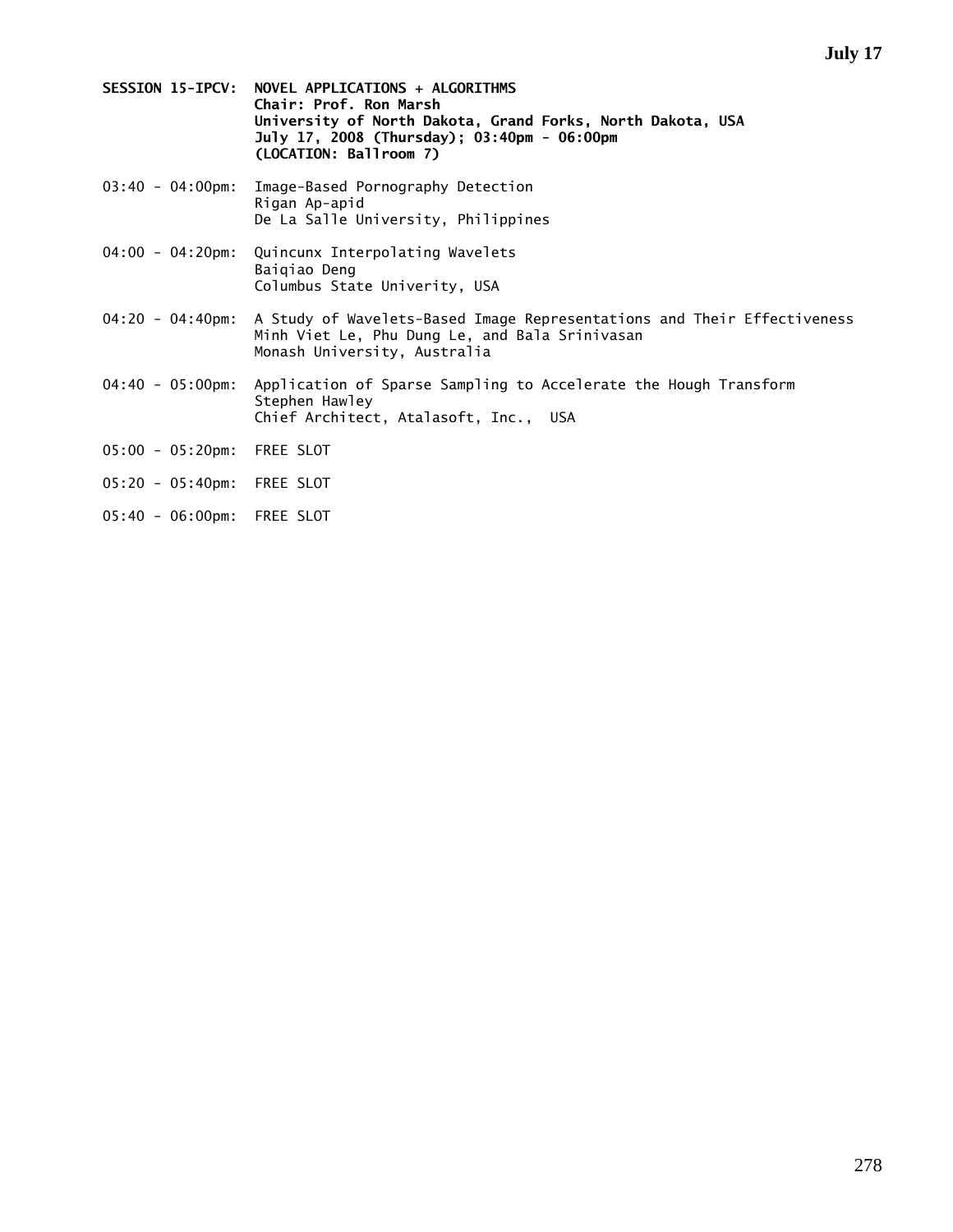# **ITSL'08 CONFERENCE SCHEDULE**

# **The 2008 International Conference on Information Theory and Statistical Learning**

Monte Carlo Resort, Las Vegas, Nevada, July 14-17, 2008

## **Note 1:**

*There are a number of other sessions (not listed as part of ITSL'08 schedule) that are of significant interest to ITSL conference participants (sessions belonging to other joint conferences in this event.) Therefore, you are encouraged to also check the schedules for other joint conferences. In particular, some sessions in ICAI'08, MLMTA'08, IPCV'08, SWWS'08, SAM'08, DMIN'08, IKE'08, FECS'08, and FCS'08, discuss topics that are within the scope of ITSL; these have been scheduled so that ITSL attendees can also participate in them.* 

## **Note 2:**

*Each conference is divided into a number of topical sessions. These sessions are not necessarily scheduled in the same room/location. Therefore, conference attendees are to check the location of the session(s) they wish to attend - The conference room numbers appear in this document.* 

**July 13** 

**03:00 - 09:00pm: REGISTRATION (Second Floor, Conference Lobby; 1-5)**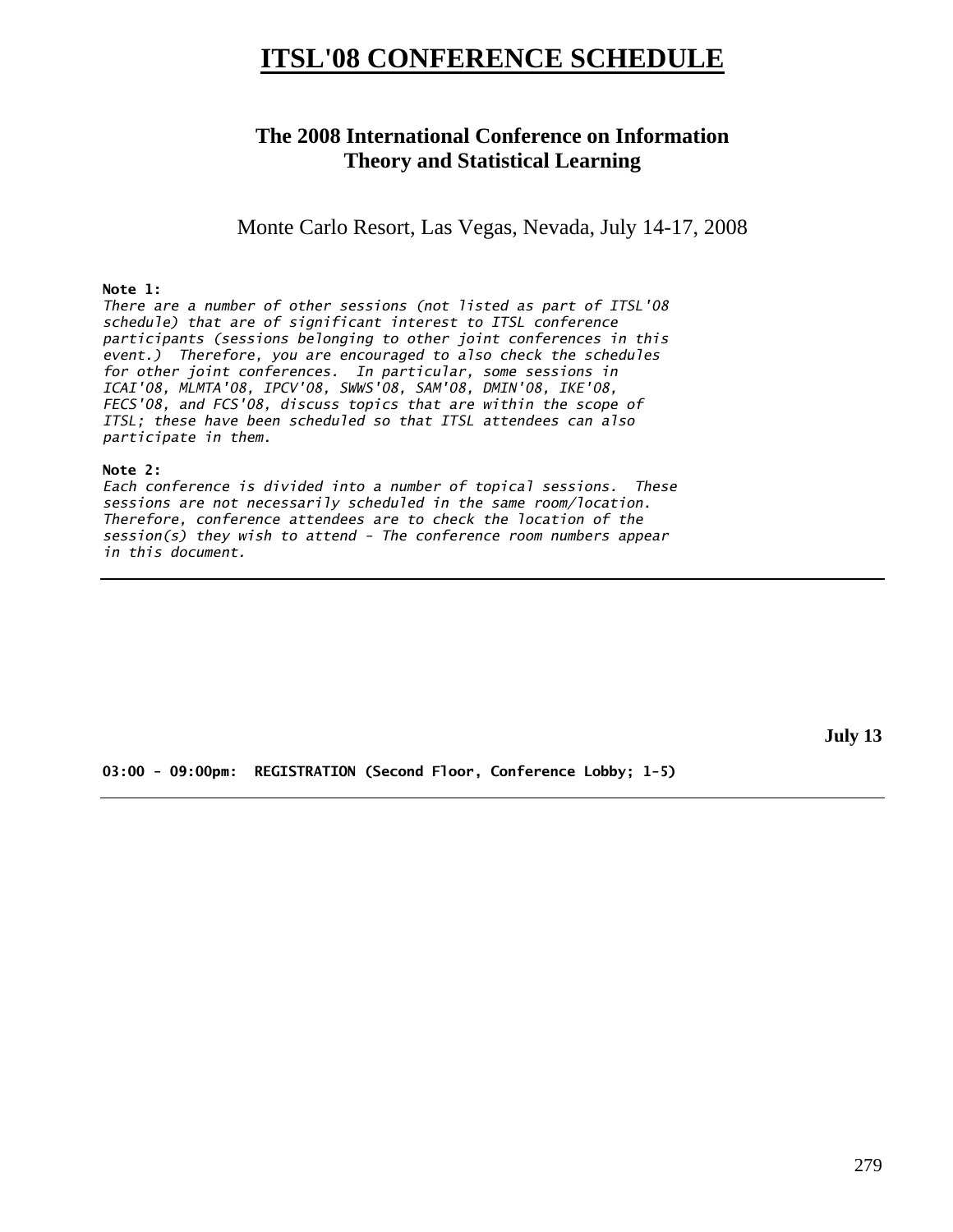- **08:30 08:45am: WORLDCOMP'08 Opening Remarks Prof. Hamid R. Arabnia (General Chair & Coordinator) University of Georgia, Georgia, USA (LOCATION: Lance Burton Theater)**
- **08:45 09:35am: Keynote Lecture 1: The Parallel Computing Landscape: A Berkeley View 2.0 Prof. David A. Patterson Pardee Prof. of CS; Director, RAD Lab & Par Lab; Past President, ACM; Member, National Academy of Engineering; Member, National Academy of Sciences; Fellow of IEEE, ACM, & AAAS; University of California at Berkeley. (LOCATION: Lance Burton Theater)**
- **09:40 10:25am: Keynote Lecture 2: Searching in the "Real World" Prof. Ophir Frieder The Royden B. Davis, SJ, Chair in Interdisciplinary Studies at Georgetown University; IITRI Chair Professor of CS at Illinois Institute of Technology; Director, Information Retrieval lab; Fellow of IEEE, ACM, and AAAS (LOCATION: Lance Burton Theater)**
- **10:30 11:15am: Keynote Lecture 3: Achieving your Dreams Anousheh Ansari CEO, Chairman and Co-founder of Prodea Systems, Inc., USA; Space Ambassador (LOCATION: Lance Burton Theater)**
- **11:15a 12:00p: Keynote Lecture 4: Dimensions in Reconfigurable Computing: A New Wave in Electronic System Designs Chris Phillips Vice President of Engineering at ElementCXI, USA (LOCATION: Lance Burton Theater)**
- **12:00 01:20pm: LUNCH (On Your Own)**
- **01:20 03:20pm: During this period, ITSL'08 attendees are encouraged to participate in sessions belonging to ICAI'08, MLMTA'08, IPCV'08, SWWS'08, SAM'08, DMIN'08, IKE'08, FECS'08, or FCS'08. These sessions discuss topics that overlap the scope of ITSL'08.**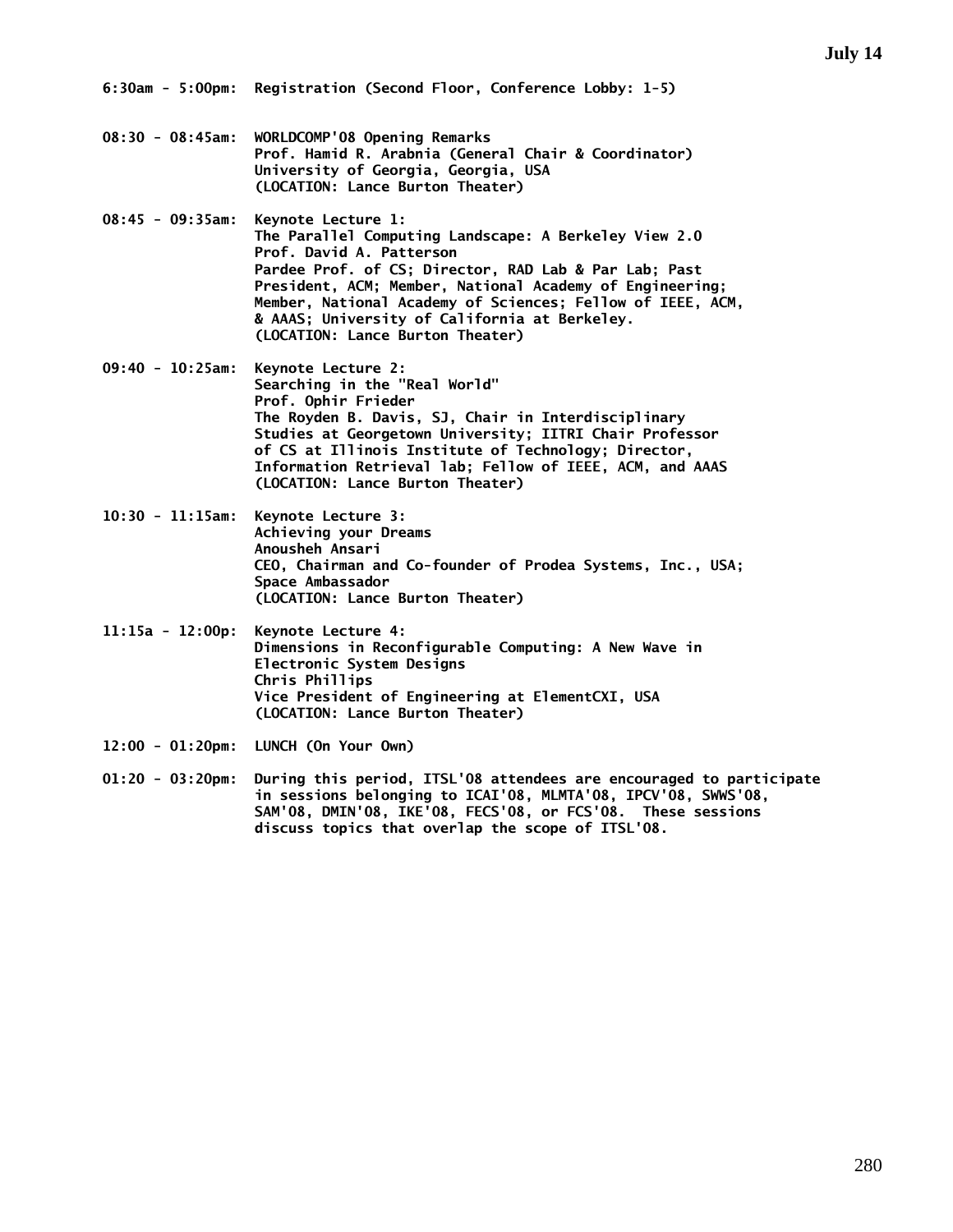- **SESSION 1-ITSL: INFORMATION THEORETIC LEARNING + CLUSTERING ALGORITHMS (Chair: TBA) July 14, 2008 (Monday); 03:20pm - 06:00pm (LOCATION: Titanium Room)**
- 03:20 03:40pm: A Model of the Distribution of the Distances of Alike Elements in Dialogical Communication Alexander Mehler Bielefeld University, Germany
- 03:40 04:00pm: Information Geometry of Contrastive Divergence Shotaro Akaho Neuroscience Research Institute, Japan
- 04:00 04:20pm: Clustering on a Subspace of Exponential Family Using Variational Bayes Method Kazuho Watanabe University of Tokyo, Japan
- 04:20 04:40pm: On the Multinomial Stochastic Complexity and its Connection to the Birthday Problem Tommi Mononen Helsinki Institute for Information Technology, Finland
- 04:40 05:00pm: A Randomized Complexity-Theoretic Model of Bio-Inspired Mobile Epidemics via Close Contact Zhen Cao, Jiejun Kong and Mario Gerla University of California, Los Angeles, California, USA
- 05:00 05:20pm: The Advantage of Robust Measure for Mining Multivariate Outliers Dyah Erny Herwindiati Tarumanagara University, Jakarta, Indonesia
- 05:20 05:40pm: A Diagnostic of Influential Cases Based on the Information Complexity Criteria in Mixed Models Junfeng Shang Bowling Green State University, Bowling Green, Ohio, USA
- 05:40 06:00pm: An Empirical Comparison of NML Clustering Algorithms Petri Kontkanen Helsinki Institute for Information Technology, Finland
- **06:00 09:00pm: Tutorials (please see the list of tutorials)**
- **09:10 11:30pm: CONFERENCE RECEPTION DINNER & BANQUET KEYNOTE July 14 (Monday) High Performance Computing and Computational Intelligence: Link to the Translational Medicine and Personalized Healthcare Dr. Jack Y. Yang and Dr. Mary Qu Yang Harvard University, Massachusetts, USA and National Human Genome Research Institute, NIH, Bethesda, USA (LOCATION: Ballrooms 1-5)**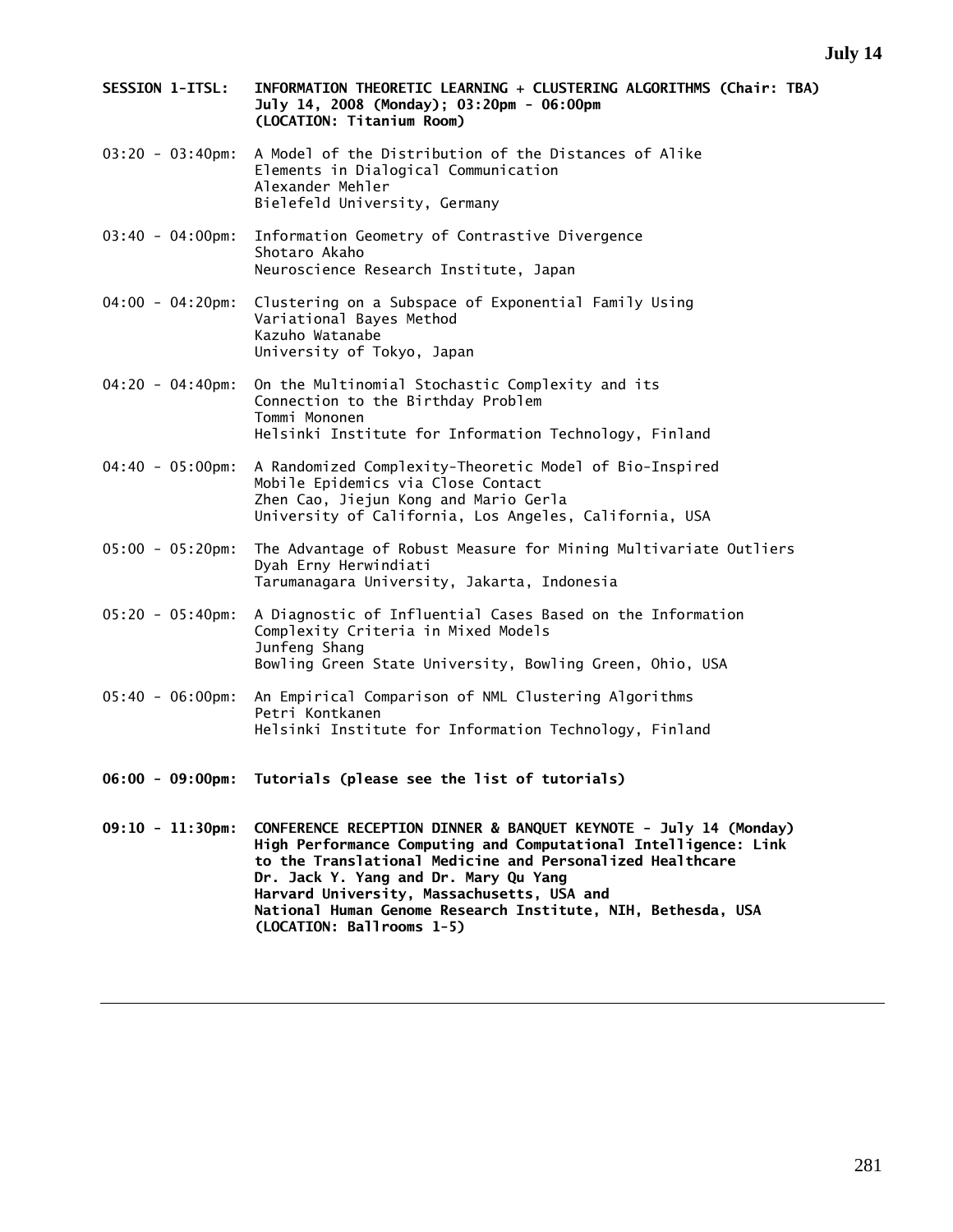**08:00a - 03:00p: During this period, ITSL'08 attendees are encouraged to participate in sessions belonging to ICAI'08, MLMTA'08, IPCV'08, SWWS'08, SAM'08, DMIN'08, IKE'08, FECS'08, or FCS'08. These sessions discuss topics that overlap the scope of ITSL'08.** 

**03:00 - 03:40pm: DISCUSSION SESSION and Posters (Refreshments will be available) July 15, 2008 (Tuesday) (LOCATION: Hallways - Ballrooms 1-5)** 

- O. Numerical Studies of MHD Flow of a Third Grade Fluid Between Concentric Cylinders with Slip Conditions and Hall Effect M. A. Rana, Rashid Qamar, A. M. Siddiqui, and S. Bhatti PINSTECH, Pakistan
- O. A Statistical Approach for Speaker Identification on VoIP Networks J. J. Ranade and S.K. Ghosh; Indian Institute of Technology, India
- O. A Filtering Algorithm for the Intensity of a Cox Process Using Karhunen-Loeve Type Expansions Rosa M. Fernandez-Alcala, Jesus Navarro-Moreno, & Juan C. Ruiz-Molina UJAEN, Spain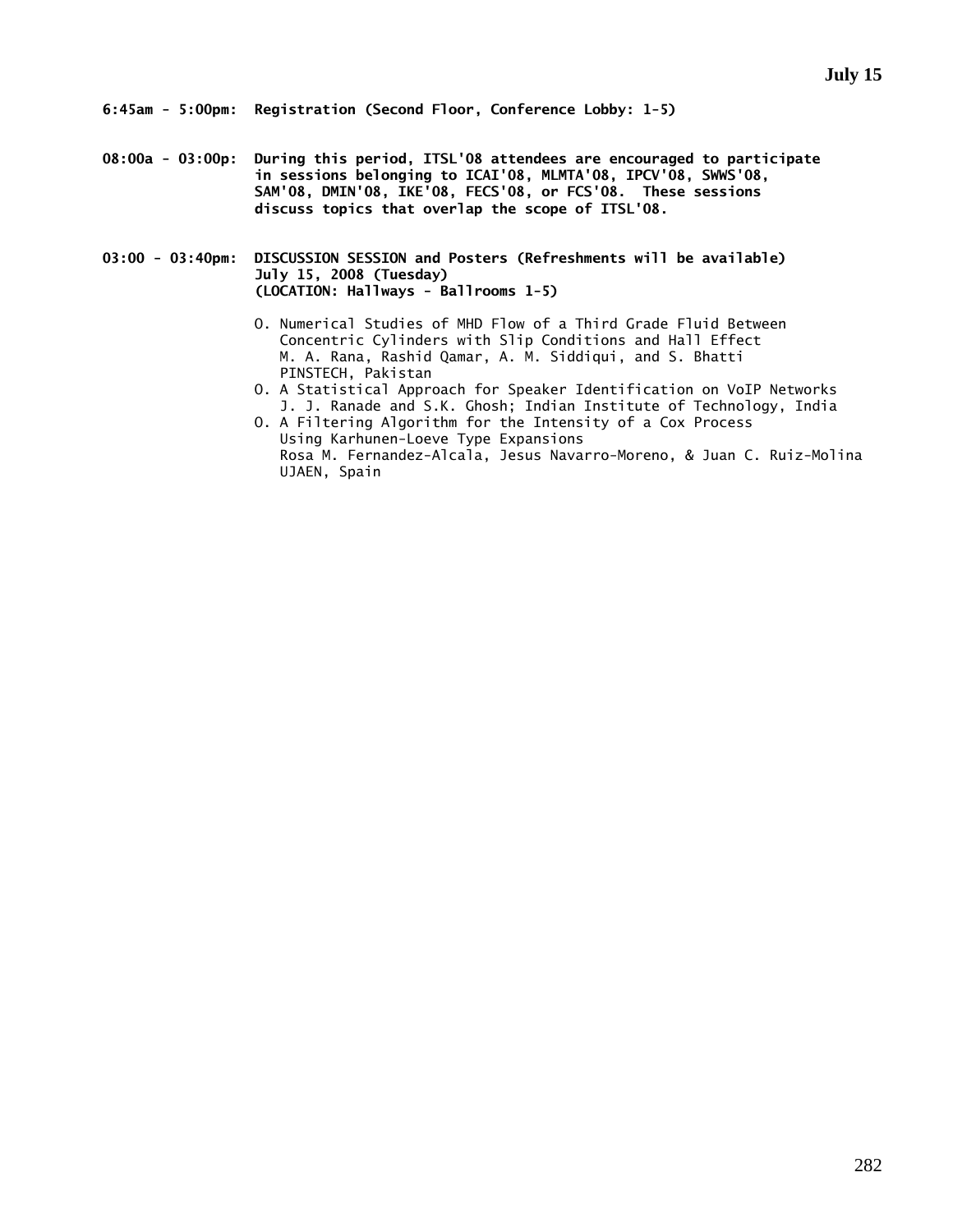- **SESSION 2-ITSL: INFORMATION-THEORETIC ASPECTS OF INTEGER-POINT ENUMERATION IN POLYHEDRA Chair: TBA July 15, 2008 (Tuesday); 03:40pm - 06:00pm (LOCATION: Titanium Room)**
- 03:40 04:00pm: An Implementation of the Barvinok-Woods Integer Projection Algorithm M. Koeppe, S. Verdoolaege, and K. M. Woods Universitaet Magdeburg, Magdeburg, Germany Universiteit Leiden, The Netherlands; Oberlin College, Oberlin, Ohio, USA
- 04:00 04:20pm: Algorithms for Weighted Counting Over Parametric Polytopes: A Survey and a Practical Comparison S. Verdoolaege and M. Bruynooghe Katholieke Universiteit Leuven, Belgium
- 04:20 04:40pm: Holes in Semigroups and Their Applications to the Two-Way Common Diagonal Effect Model A. Takemura, P. Thomas, and R. Yoshida University of Tokyo, Tokyo, Japan; University of Kentucky, Lexington, Kentucky, USA
- 04:40 05:00pm: Simple Polytopes Arising from Finite Graphs H. Ohsugi and T. Hibi Rikkyo University, Toshima, Tokyo, Japan; Osaka University, Toyonaka, Osaka, Japan
- 05:00 05:20pm: Weight Multiplicities for so\_5(C) T. Bliem Universitaet zu Koeln, Koeln, Germany
- 05:20 05:40pm: Coefficient Functions of the Ehrhart Quasi-Polynomials of Rational Polygons T. B. McAllister Eindhoven University of Technology, Eindhoven, The Netherlands
- 05:40 06:00pm: Ehrhart Functions with Analytic Weight B. Chen and W. Wang Hong Kong University of Science and Technology, Hong Kong
- **06:00 09:30pm: Tutorials (please see the list of tutorials)**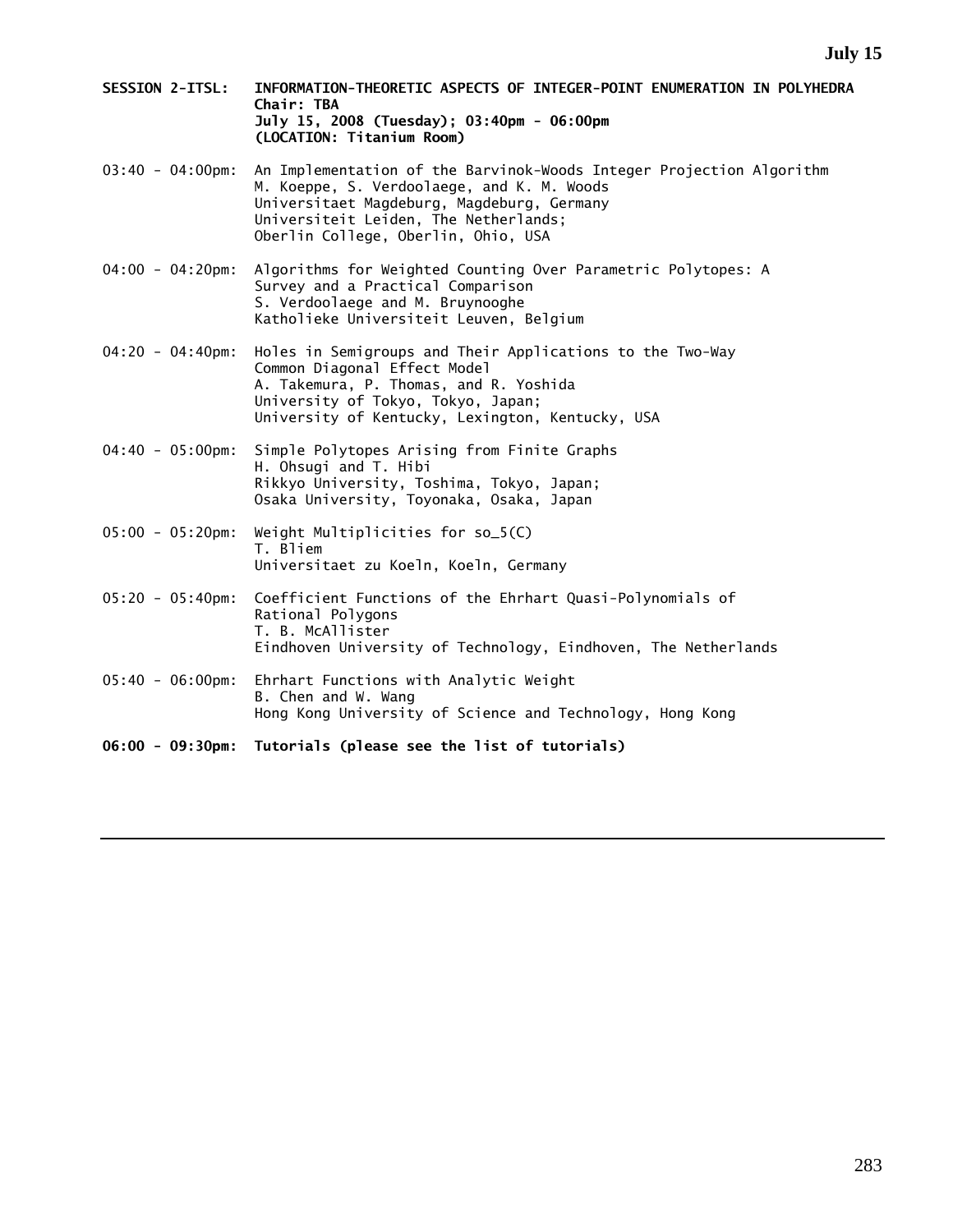**08:00a - 04:00p: During this period, ITSL'08 attendees are encouraged to participate in sessions belonging to ICAI'08, MLMTA'08, IPCV'08, SWWS'08, SAM'08, DMIN'08, IKE'08, FECS'08, or FCS'08. These sessions discuss topics that overlap the scope of ITSL'08.** 

**SESSION 3-ITSL: QUANTUM INFORMATION: THEORY AND APPLICATION (Chair: TBA) July 16, 2008 (Wednesday); 04:00pm - 05:40pm (LOCATION: Titanium Room)** 

- 04:00 04:20pm: The Communication Index of Graphs Sascha Delitzscher, Andreas Krueger, and Tyll Krueger University of Bielefeld, Germany
- 04:20 04:40pm: Resolution Limits of Time and Space Correlated Single Photon Counting Franz-Josef Schmitt Technical University of Berlin, Germany
- 04:40 05:00pm: Quantum Bit Strings and Prefix-Free Hilbert Spaces Markus Mueller and Caroline Rogers Technical University of Berlin, Germany; University of Warwick, United Kingdom
- 05:00 05:20pm: Chained Typical Subspaces a Quantum Version of Breiman's Theorem Igor Bjelakovic, Tyll Krueger, Rainer Siegmund-Schultze, and Arleta Szkola Technical University of Berlin, Germany
- 05:20 05:40pm: FREE SLOT
- **06:00 09:30pm: Tutorials (please see the list of tutorials)**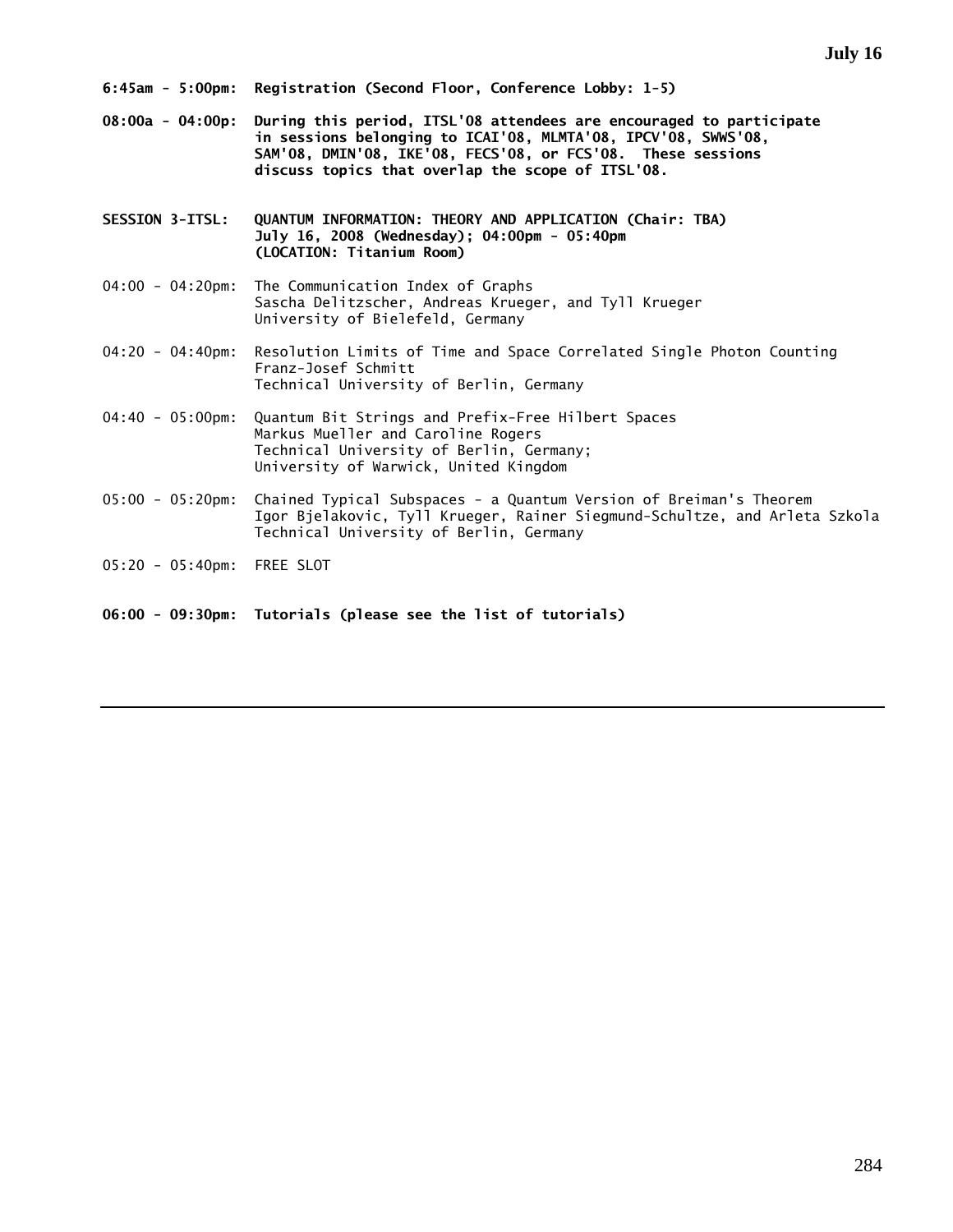**08:00a - 05:00p: During this period, ITSL'08 attendees are encouraged to participate in sessions belonging to ICAI'08, MLMTA'08, IPCV'08, SWWS'08, SAM'08, DMIN'08, IKE'08, FECS'08, or FCS'08. These sessions discuss topics that overlap the scope of ITSL'08.**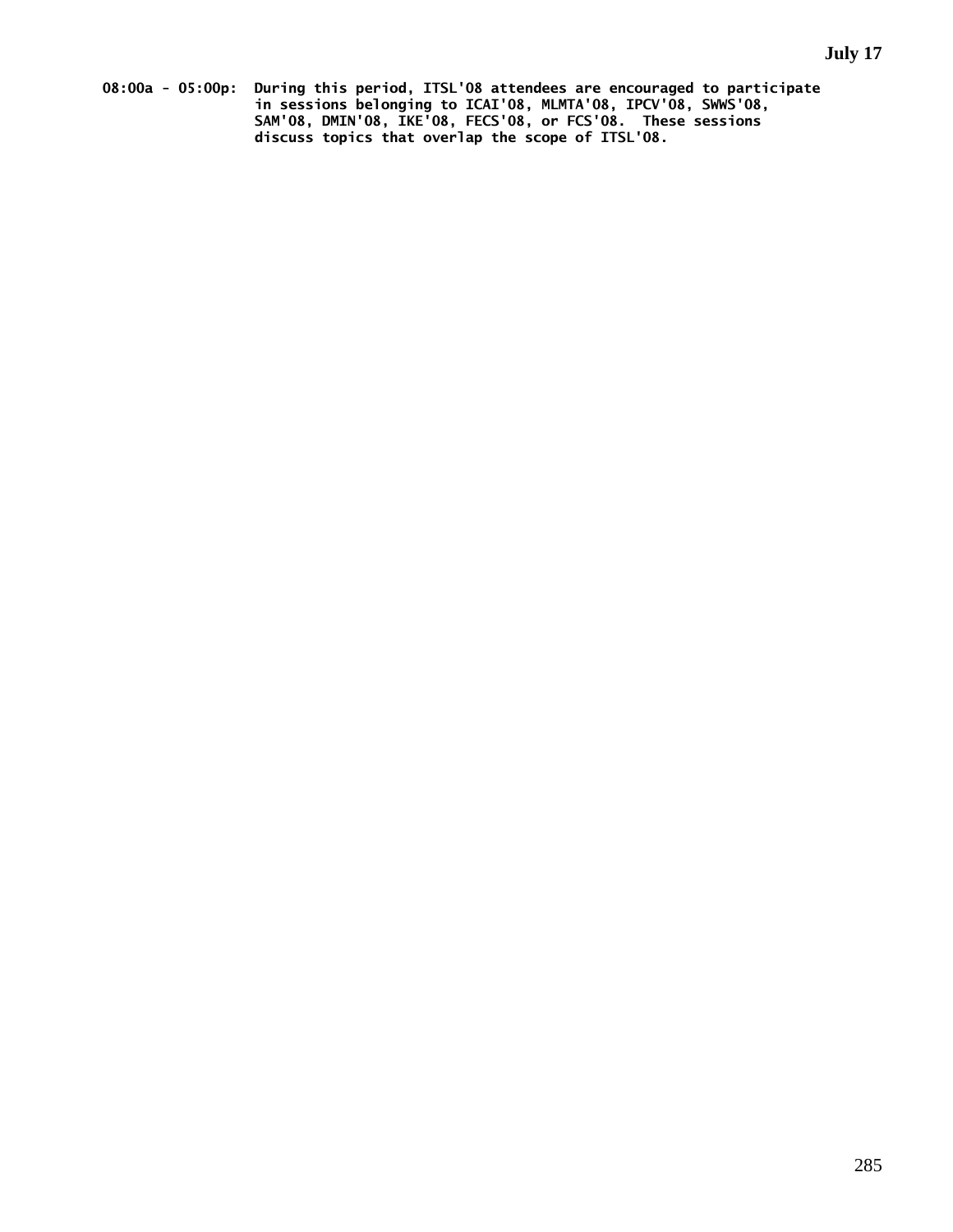# **MLMTA'08 CONFERENCE SCHEDULE**

# **The 2008 International Conference on Machine Learning; Models, Technologies and Applications**

Monte Carlo Resort, Las Vegas, Nevada, July 14-17, 2008

## **Note 1:**

*There are a number of other sessions (not listed as part of MLMTA'08 schedule) that are of significant interest to MLMTA conference participants (sessions belonging to other joint conferences in this event.) Therefore, you are encouraged to also check the schedules for other joint conferences. In particular, some sessions in ICAI'08, GEM'08, BIOCOMP'08, IPCV'08, SWWS'08, SAM'08, DMIN'08, IKE'08, and EEE'08, discuss topics that are within the scope of MLMTA; these have been scheduled so that MLMTA attendees can also participate in them.* 

#### **Note 2:**

*Each conference is divided into a number of topical sessions. These sessions are not necessarily scheduled in the same room/location. Therefore, conference attendees are to check the location of the session(s) they wish to attend - The conference room numbers appear in this document.* 

**July 13** 

**03:00 - 09:00pm: REGISTRATION (Second Floor, Conference Lobby; 1-5)**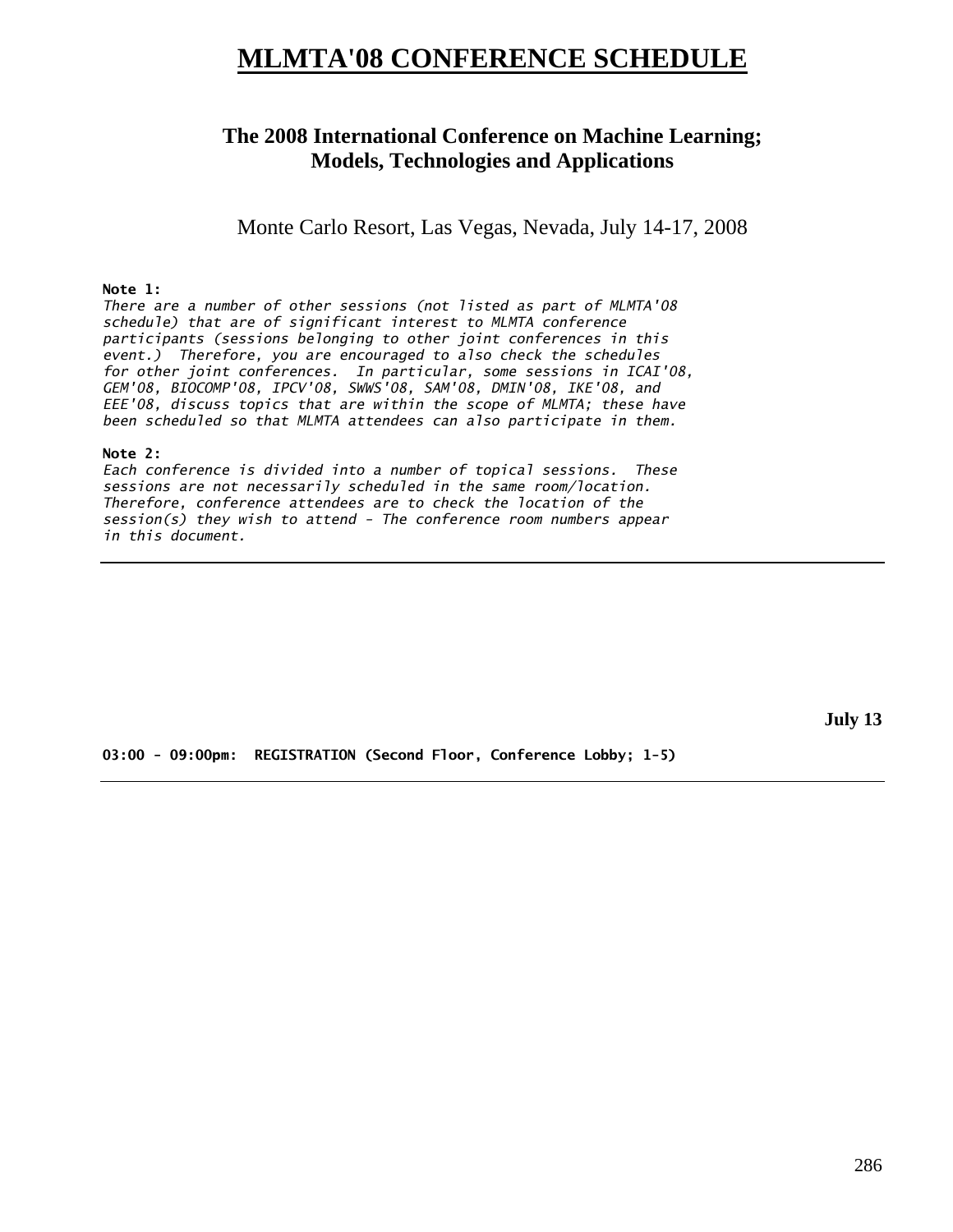- **08:30 08:45am: WORLDCOMP'08 Opening Remarks Prof. Hamid R. Arabnia (General Chair & Coordinator) University of Georgia, Georgia, USA (LOCATION: Lance Burton Theater)**
- **08:45 09:35am: Keynote Lecture 1: The Parallel Computing Landscape: A Berkeley View 2.0 Prof. David A. Patterson Pardee Prof. of CS; Director, RAD Lab & Par Lab; Past President, ACM; Member, National Academy of Engineering; Member, National Academy of Sciences; Fellow of IEEE, ACM, & AAAS; University of California at Berkeley. (LOCATION: Lance Burton Theater)**
- **09:40 10:25am: Keynote Lecture 2: Searching in the "Real World" Prof. Ophir Frieder The Royden B. Davis, SJ, Chair in Interdisciplinary Studies at Georgetown University; IITRI Chair Professor of CS at Illinois Institute of Technology; Director, Information Retrieval lab; Fellow of IEEE, ACM, and AAAS (LOCATION: Lance Burton Theater)**
- **10:30 11:15am: Keynote Lecture 3: Achieving your Dreams Anousheh Ansari CEO, Chairman and Co-founder of Prodea Systems, Inc., USA; Space Ambassador (LOCATION: Lance Burton Theater)**
- **11:15a 12:00p: Keynote Lecture 4: Dimensions in Reconfigurable Computing: A New Wave in Electronic System Designs Chris Phillips Vice President of Engineering at ElementCXI, USA (LOCATION: Lance Burton Theater)**
- **12:00 02:00pm: LUNCH (On Your Own)**
- **02:00 06:00pm: During this period, MLMTA'08 attendees are encouraged to participate in sessions belonging to ICAI'08, GEM'08, BIOCOMP'08, IPCV'08, SWWS'08, SAM'08, DMIN'08, IKE'08, and EEE'08. These sessions discuss topics that overlap the scope of MLMTA'08.**
- **06:00 09:00pm: Tutorials (please see the list of tutorials)**
- **09:10 11:30pm: CONFERENCE RECEPTION DINNER & BANQUET KEYNOTE July 14 (Monday) High Performance Computing and Computational Intelligence: Link to the Translational Medicine and Personalized Healthcare Dr. Jack Y. Yang and Dr. Mary Qu Yang Harvard University, Massachusetts, USA and National Human Genome Research Institute, NIH, Bethesda, USA (LOCATION: Ballrooms 1-5)**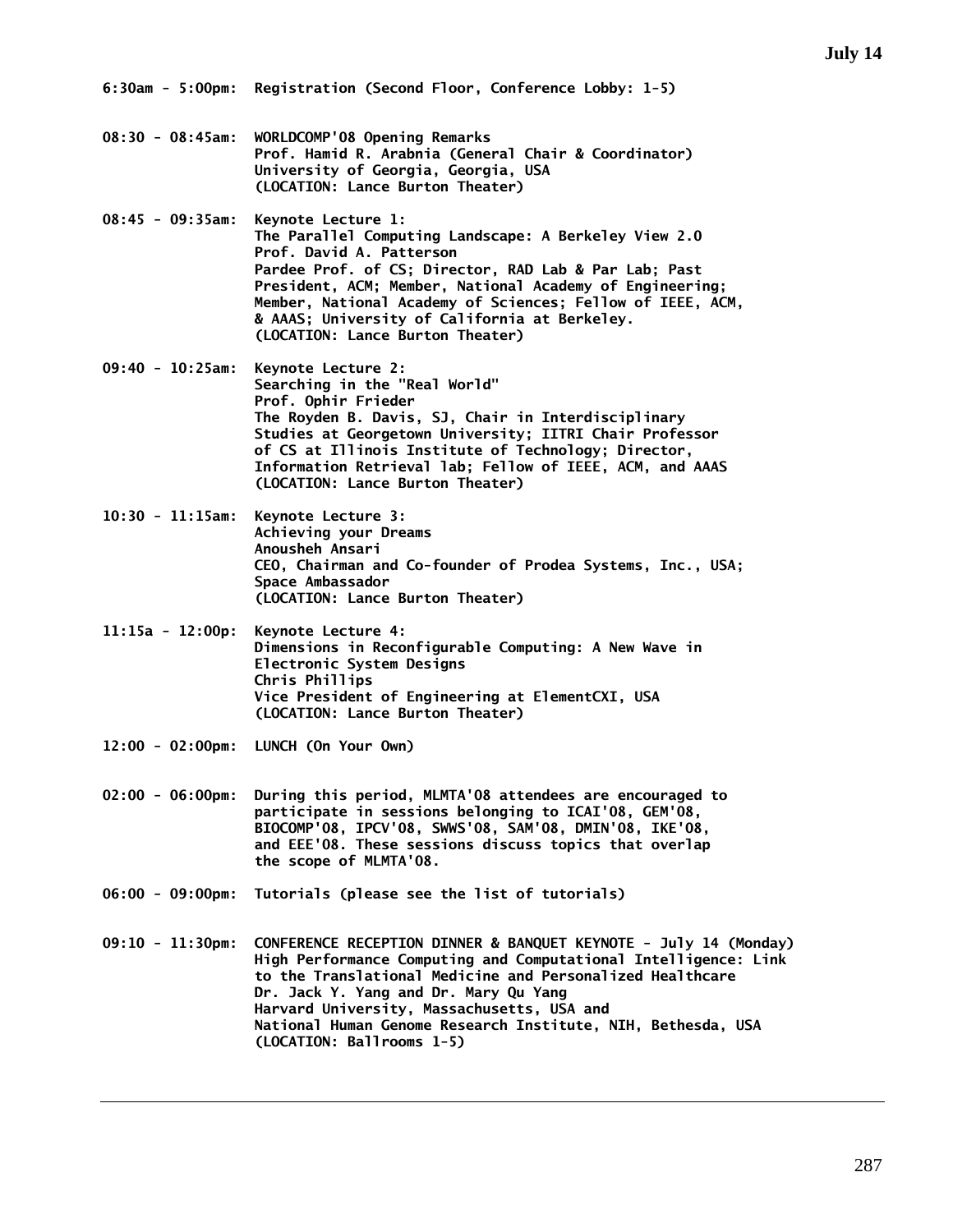- **08:00a 12:00p: During this period, MLMTA'08 attendees are encouraged to participate in sessions belonging to ICAI'08, GEM'08, BIOCOMP'08, IPCV'08, SWWS'08, SAM'08, DMIN'08, IKE'08, and EEE'08. These sessions discuss topics that overlap the scope of MLMTA'08.**
- **12:00 01:00pm: LUNCH (On Your Own)**
- **SESSION 1-MLMTA: MACHINE LEARNING; MODELS, TECHNOLOGIES AND APPLICATIONS Chair: Omid Motlagh, University Putra Malaysia (UPM), Malaysia July 15, 2008 (Tuesday); 01:00pm - 03:00pm (LOCATION: Silver Room)**
- 01:00 01:20pm: A Biologically Inspired Model of Spiking Neurons Suitable for Analog IC Design Mircea Hulea Technical University Gh. Asachi of Iasi, Romania
- 01:20 01:40pm: Prediction of Human Liver Microsomal Stability with Machine Learning Yojiro Sakiyama, Hitomi Yuki and Teruki Honma Pfizer Global Research, UK
- 01:40 02:00pm: Path Normalcy Analysis Using Nearest Neighbor Outlier Detection David Luper, Muthukumaran Chandrasekaran, Khaled Rasheed, and Hamid R. Arabnia University of Georgia, Athens, Georgia, USA
- 02:00 02:20pm: Temporal Difference Learning for Nondeterministic Board Games Glenn Matthews and Khaled Rasheed University of Georgia, USA
- 02:20 02:40pm: Incremental Navigation Map Enhancement with GPS Tracks from Heterogeneous Sources Michal Vesely, Clemens Novak, Andreas Reh, and Herwig Mayr Upper Austria University of Applied Sciences, Austria
- 02:40 03:00pm: Using Model Trees for Online Monitoring of Human-Computer Call Dialogues Woosung Kim and Jayant M. Naik Convergys Corporation, Cincinnati, Ohio, USA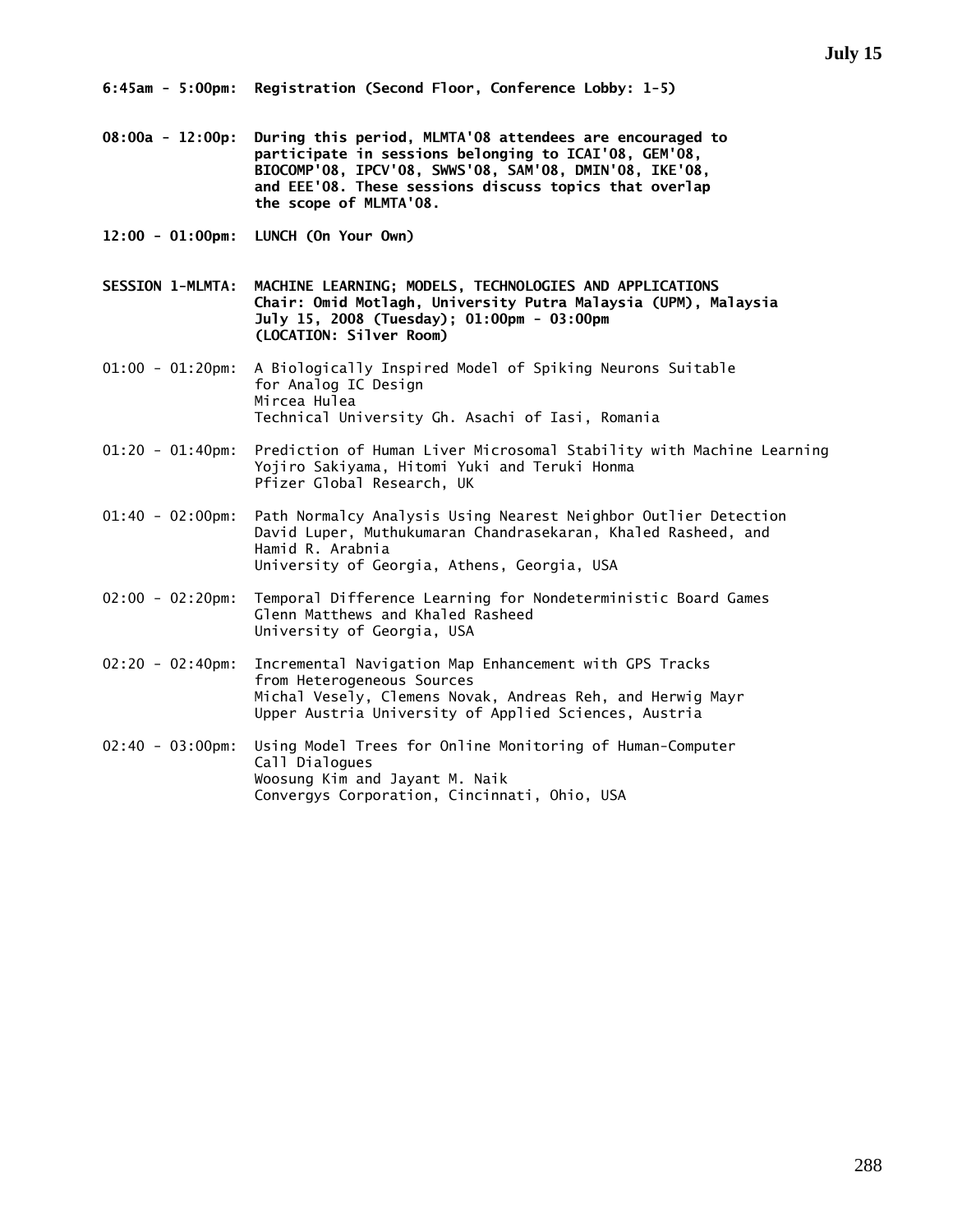### **03:00 - 03:40pm: DISCUSSION SESSION A-MLMTA (Refreshments will be available) July 15, 2008 (Tuesday) (LOCATION: Hallways - Ballrooms 1-5)**

- O. Enhancing the Quality of Noisy Training Data Using a Genetic Algorithm and Prototype Selection Boseon Byeon and Khaled Rasheed University of Georgia, USA
- O. Speeding Up Large Scale Distance Computations Andras Farago University of Texas at Dallas, USA
- O. Improvement of Learning Rate for RBF Neural Networks in a Helicoper Sound Identification System Introducing Two-Phase OSD Learning Method Gh. A. Montazer, Reza Sabzevari and Fatemeh Ghorbani Tarbiat Modares University, Iran

**03:40 - 06:00pm: During this period, MLMTA'08 attendees are encouraged to participate in sessions belonging to ICAI'08, GEM'08, BIOCOMP'08, IPCV'08, SWWS'08, SAM'08, DMIN'08, IKE'08, and EEE'08. These sessions discuss topics that overlap the scope of MLMTA'08.** 

**06:00 - 09:30pm: Tutorials (please see the list of tutorials)**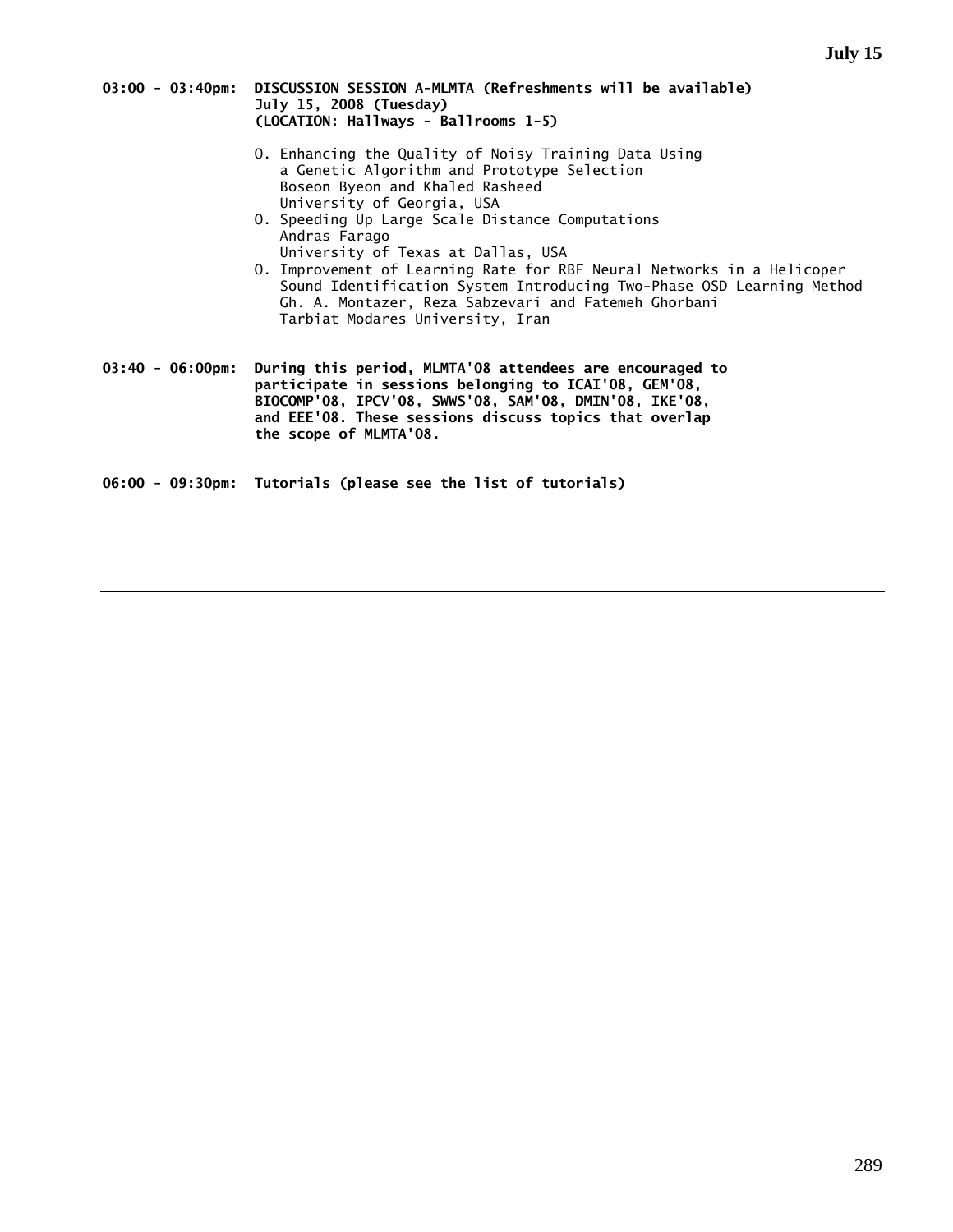**08:00a - 03:00p: During this period, MLMTA'08 attendees are encouraged to participate in sessions belonging to ICAI'08, GEM'08, BIOCOMP'08, IPCV'08, SWWS'08, SAM'08, DMIN'08, IKE'08, and EEE'08. These sessions discuss topics that overlap the scope of MLMTA'08.** 

**03:00 - 03:40pm: DISCUSSION SESSION B-MLMTA (Refreshments will be available) July 16, 2008 (Wednesday) (LOCATION: Hallways - Ballrooms 1-5)** 

- O. Parallel Cascaded SVM with K-Means Clustering Based Data Redistribution Vaibhav Sharma and A. K. Sarje; Indian Institute of Technology, India
- O. Recognition and Execution of some Languages Words(Kurdish, Arabic ,and English) Mardin A Anwar and Leena Habeeb Loka; Salahaddin University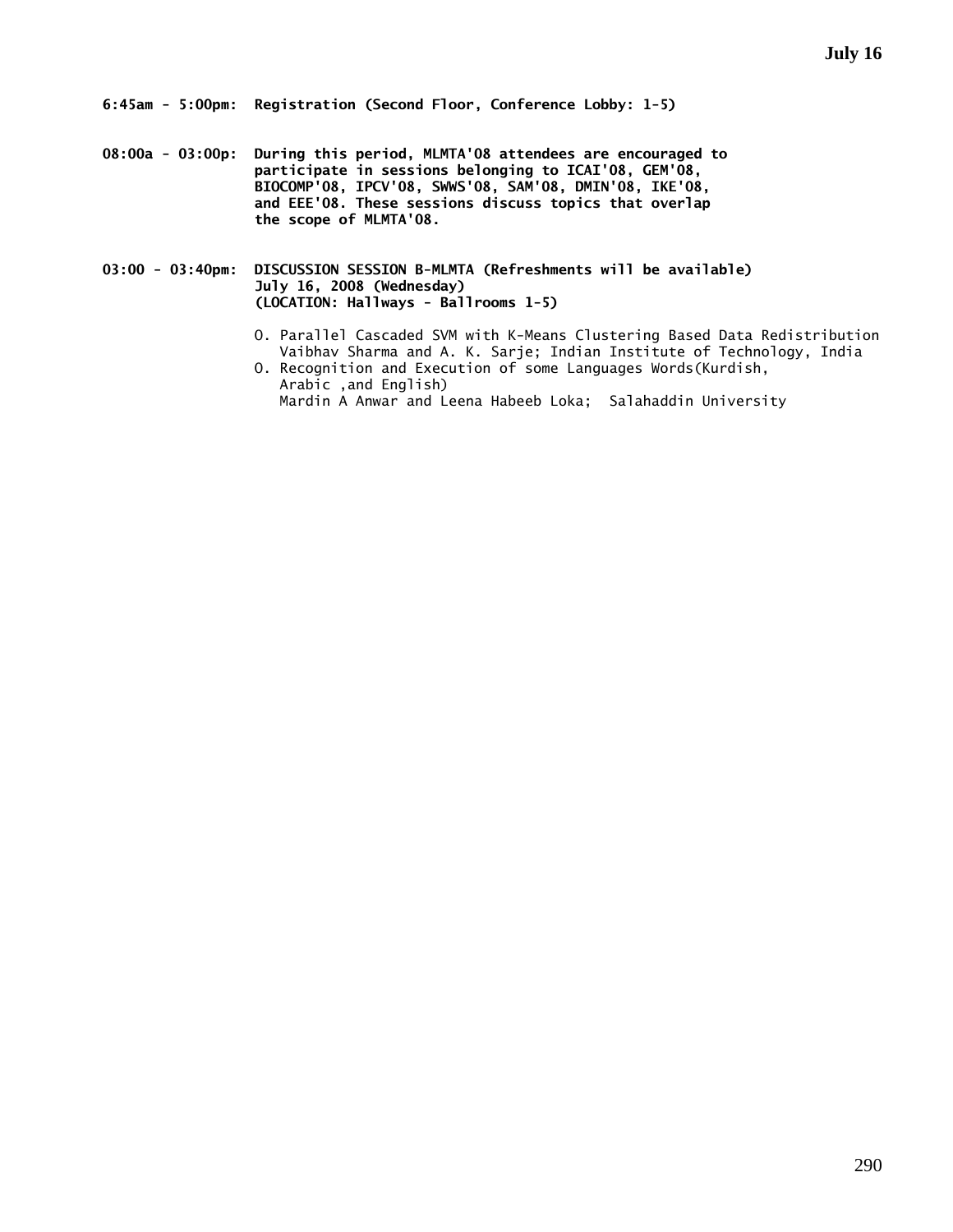- **SESSION 2-MLMTA: MACHINE LEARNING; MODELS, TECHNOLOGIES AND APPLICATIONS Chairs: Dr. Tang Sai Hong and Dr. Aman Kumar Universiti Putra Malaysia, Malaysia BCL Technologies, Santa Clara, California, USA July 16, 2008 (Wednesday); 03:40pm - 06:00pm (LOCATION: Silver Room)**
- 03:40 04:00pm: A Statistical Travel Time Model for Miniload Automated Storage and Retrieval Systems with Open-Rack Structure M. R. Vasili, S. H. Tang, S. Sulaiman, and N. Ismail University Putra Malaysia, Malaysia
- 04:00 04:20pm: Evaluation of Bulk Tank Milk Quality Based on Fuzzy Logic Myungsoo Cha, SungTaek Park, Taioun Kim, and Bhushan M. Jayarao Kyungsung University, Nam-Gu, Busan, Korea; Penn State University, University Park, PA, USA
- 04:20 04:40pm: Robust Classification of Objects Using a Sparse Detector Sensor M. Yeasin, D. J. Russomanno, M. S. Sorower, M. Smith, & J. S. Shaik University of Memphis, Memphis, TN, USA; Washington University in St. Louis, Missouri, USA
- 04:40 05:00pm: A Goal-Oriented Approach to Mobile Robot Way-finding in Environments with Local Dead-Ends Omid R. E. Motlagh, Tang Sai Hong, and Napsiah Ismail University Putra Malaysia, Selangor, Malaysia
- 05:00 05:20pm: A Decision Tree-Based Method for Selection of Input-Output Factors in DEA Sungmook Lim Korea University, Chungnam, Republic of Korea
- 05:20 05:40pm: Monitoring Vertical Acceleration of Railway Wagon Using Machine Learning Technique G. M. Shafiullah, Scott Simson, Adam Thompson, Peter J. Wolfs, and Shawkat Ali Central Queensland University, Rockhampton, Australia
- 05:40 06:00pm: A Branch and Bound Algorithm for Multiple Instance Classification O. Erhun Kundakcioglu and Panos M. Pardalos University of Florida, Gainsville, Florida, USA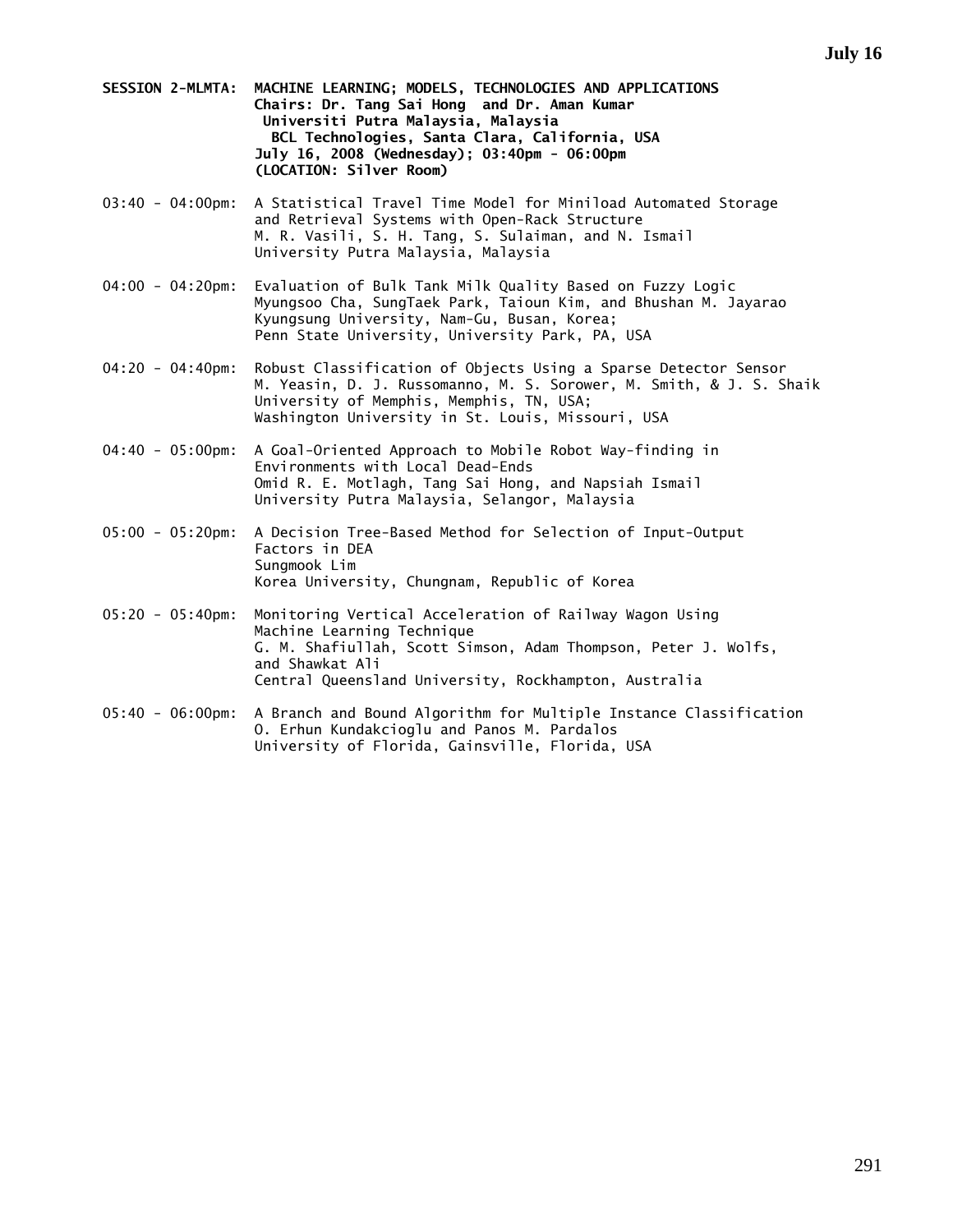- **SESSION 3-MLMTA: INTELLIGENT LINGUISTIC TECHNOLOGIES ILINTEC'08 Chair: Dr. Elena Kozerenko, Russian Academy of Sciences, Russia July 16, 2008 (Wednesday); 06:00pm – 07:00pm (LOCATION: Silver Room)**
- 06:00 06:20pm: Linguistic Processor "Semantix" for Knowledge Extraction from Natural Texts in Russia and English Igor P. Kuznetsov Russian Academy of Sciences, Synergistic Systems Ltd., Moscow, Russia
- 06:20 06:40pm: A Hybrid Model for Language Structures Disambiguation in Machine Translation Elena B. Kozerenko Russian Academy of Sciences, Moscow, Russia
- 06:40 07:00pm: Speech Recognition Based Iraqi Arabic Learning Tool Aman Kumar BCL Technologies, Santa Clara, California, USA

**06:00 - 09:30pm: Tutorials (please see the list of tutorials)**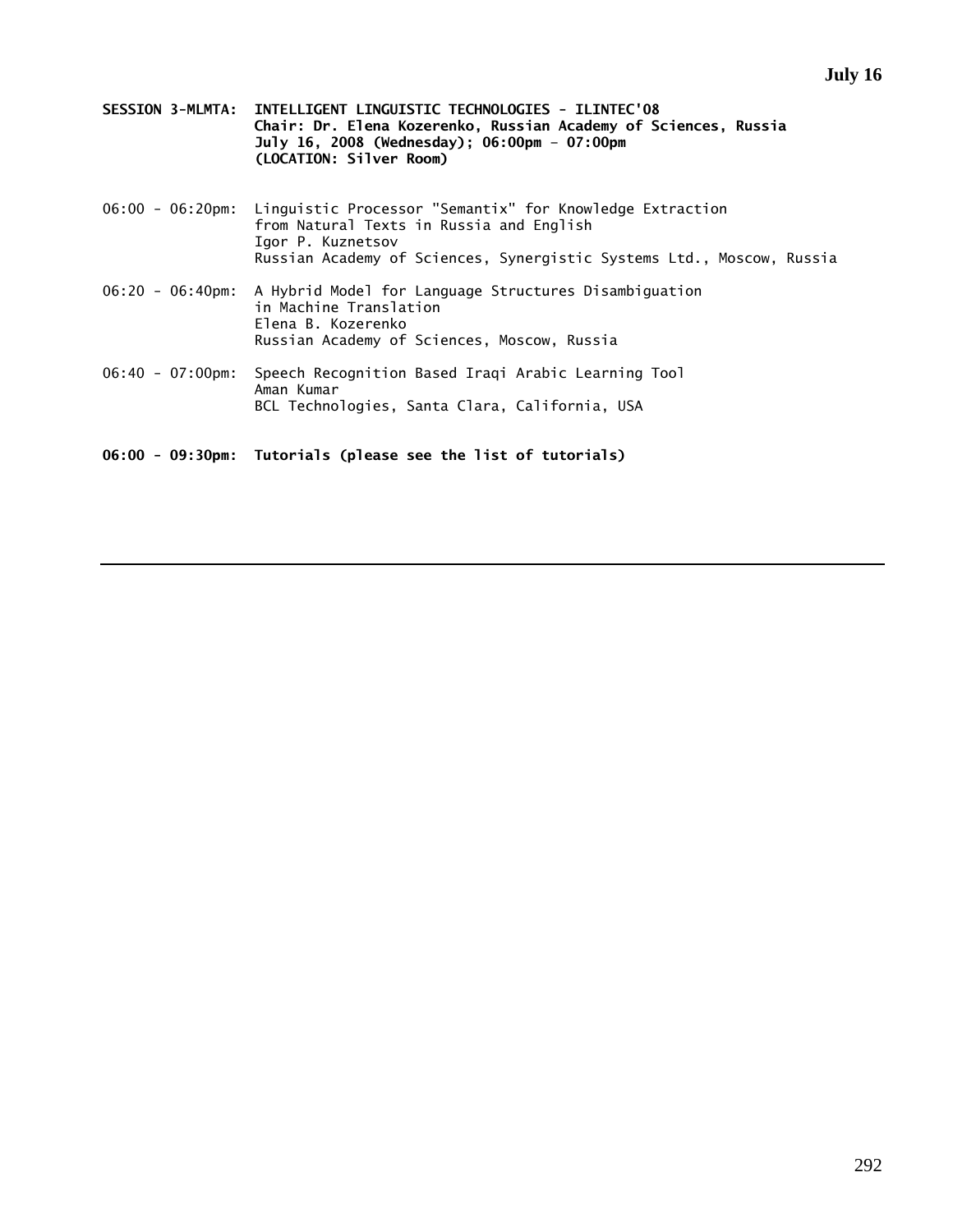**08:00a - 05:00p: During this period, MLMTA'08 attendees are encouraged to participate in sessions belonging to ICAI'08, GEM'08, BIOCOMP'08, IPCV'08, SWWS'08, SAM'08, DMIN'08, IKE'08, and EEE'08. These sessions discuss topics that overlap the scope of MLMTA'08.**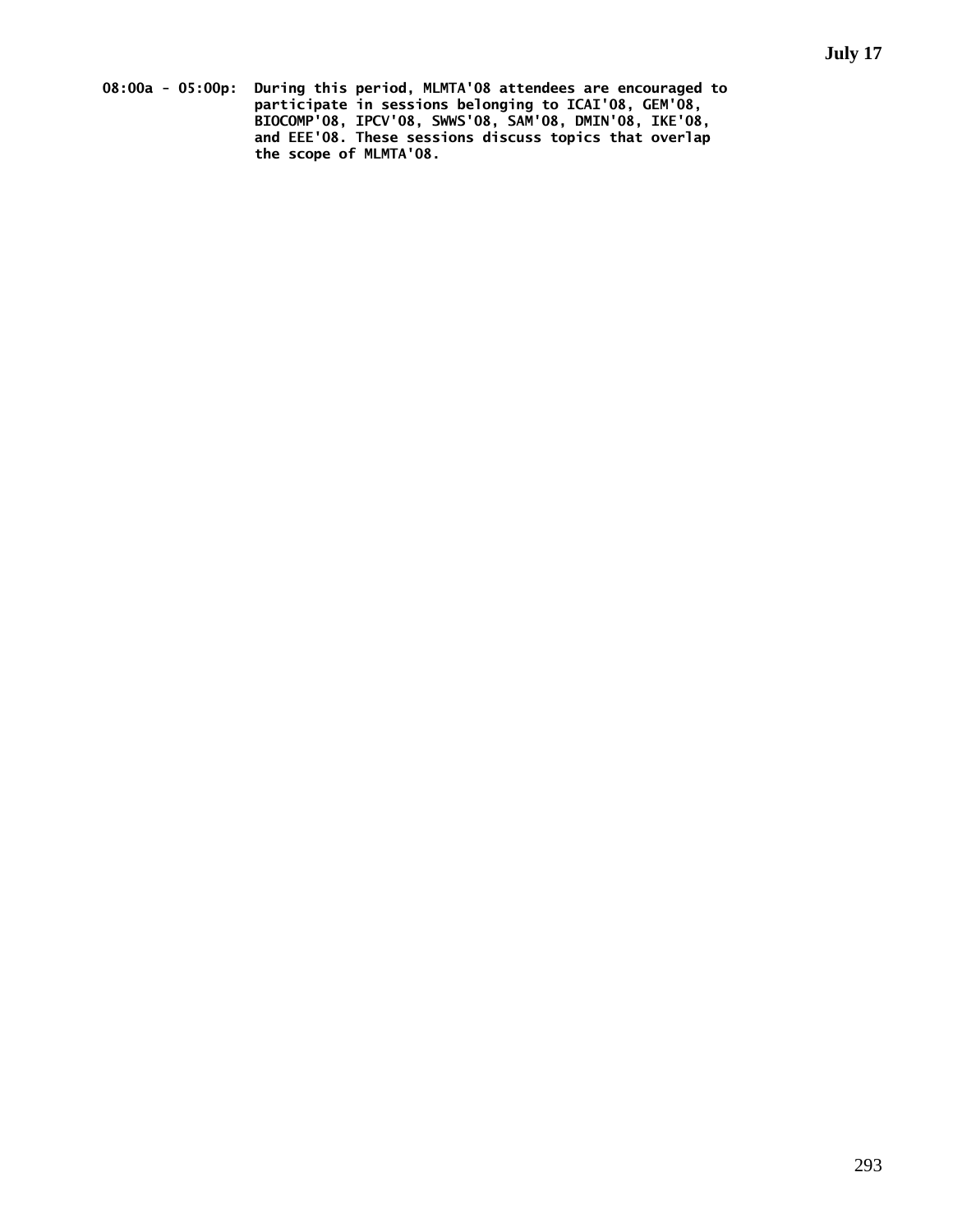# **MSV'08 CONFERENCE SCHEDULE**

## **The 2008 International Conference on Modeling, Simulation and Visualization Methods**

Monte Carlo Resort, Las Vegas, Nevada, July 14-17, 2008

### **Note 1:**

*There are a number of other sessions (not listed as part of MSV'08 schedule) that are of significant interest to MSV conference participants (sessions belonging to other joint conferences in this event.) Therefore, you are encouraged to also check the schedules for other joint conferences. In particular, some sessions in PDPTA'08, CSC'08, IPCV'08, CGVR'08, and FECS'08, discuss topics that are within the scope of MSV; these have been scheduled so that MSV attendees can also participate in them.* 

### **Note 2:**

*Each conference is divided into a number of topical sessions. These sessions are not necessarily scheduled in the same room/location. Therefore, conference attendees are to check the location of the session(s) they wish to attend - The conference room numbers appear in this document.* 

**July 13** 

**03:00 - 09:00pm: REGISTRATION (Second Floor, Conference Lobby; 1-5)**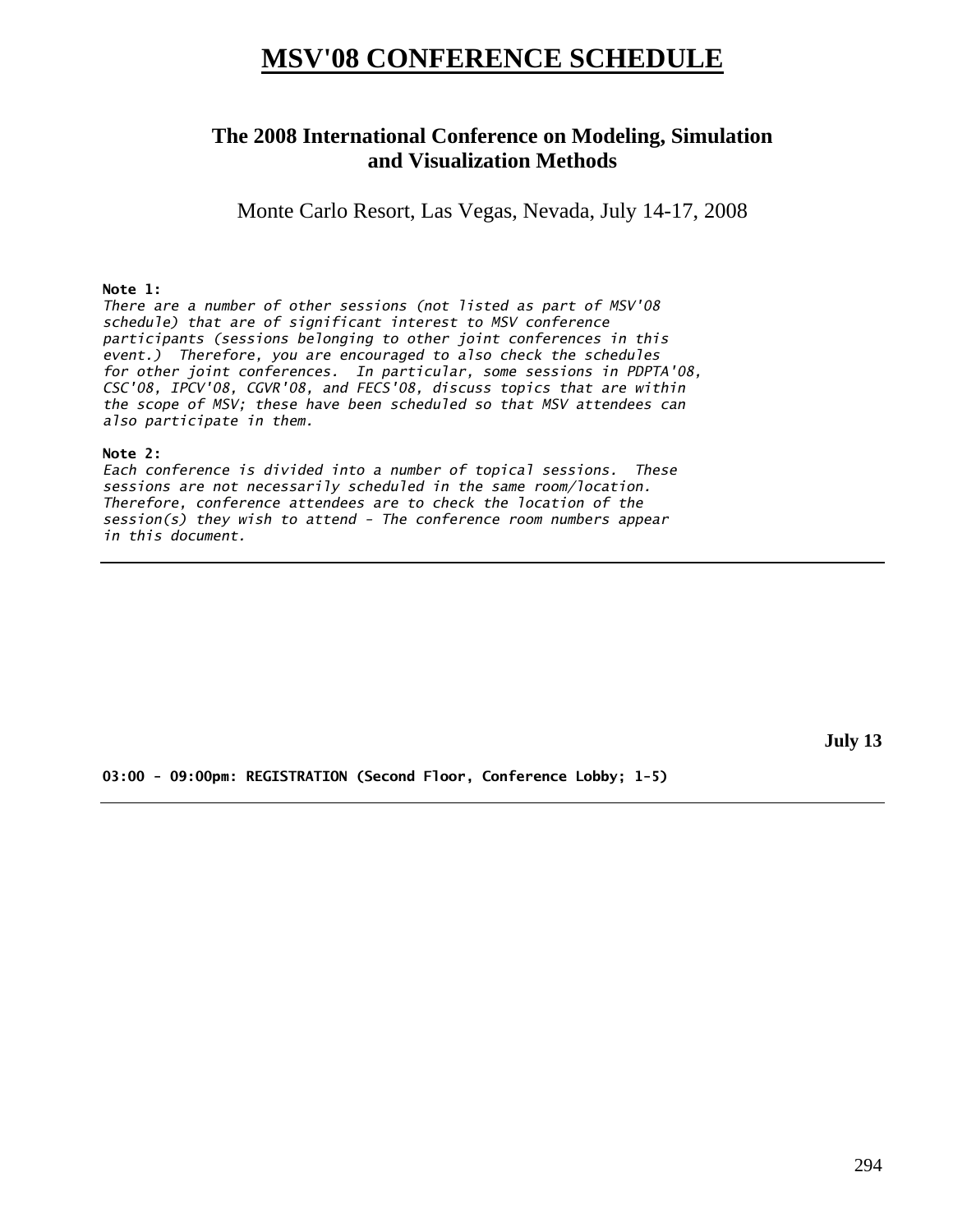**6:30am - 5:00pm: Registration (Second Floor, Conference Lobby: 1-5)** 

- **08:30 08:45am: WORLDCOMP'08 Opening Remarks Prof. Hamid R. Arabnia (General Chair & Coordinator) University of Georgia, Georgia, USA (LOCATION: Lance Burton Theater)**
- **08:45 09:35am: Keynote Lecture 1: The Parallel Computing Landscape: A Berkeley View 2.0 Prof. David A. Patterson Pardee Prof. of CS; Director, RAD Lab & Par Lab; Past President, ACM; Member, National Academy of Engineering; Member, National Academy of Sciences; Fellow of IEEE, ACM, & AAAS; University of California at Berkeley. (LOCATION: Lance Burton Theater)**
- **09:40 10:25am: Keynote Lecture 2: Searching in the "Real World" Prof. Ophir Frieder The Royden B. Davis, SJ, Chair in Interdisciplinary Studies at Georgetown University; IITRI Chair Professor of CS at Illinois Institute of Technology; Director, Information Retrieval lab; Fellow of IEEE, ACM, and AAAS (LOCATION: Lance Burton Theater)**
- **10:30 11:15am: Keynote Lecture 3: Achieving your Dreams Anousheh Ansari CEO, Chairman and Co-founder of Prodea Systems, Inc., USA; Space Ambassador (LOCATION: Lance Burton Theater)**
- **11:15a 12:00p: Keynote Lecture 4: Dimensions in Reconfigurable Computing: A New Wave in Electronic System Designs Chris Phillips Vice President of Engineering at ElementCXI, USA (LOCATION: Lance Burton Theater)**
- **12:00 12:40pm: LUNCH (On Your Own)**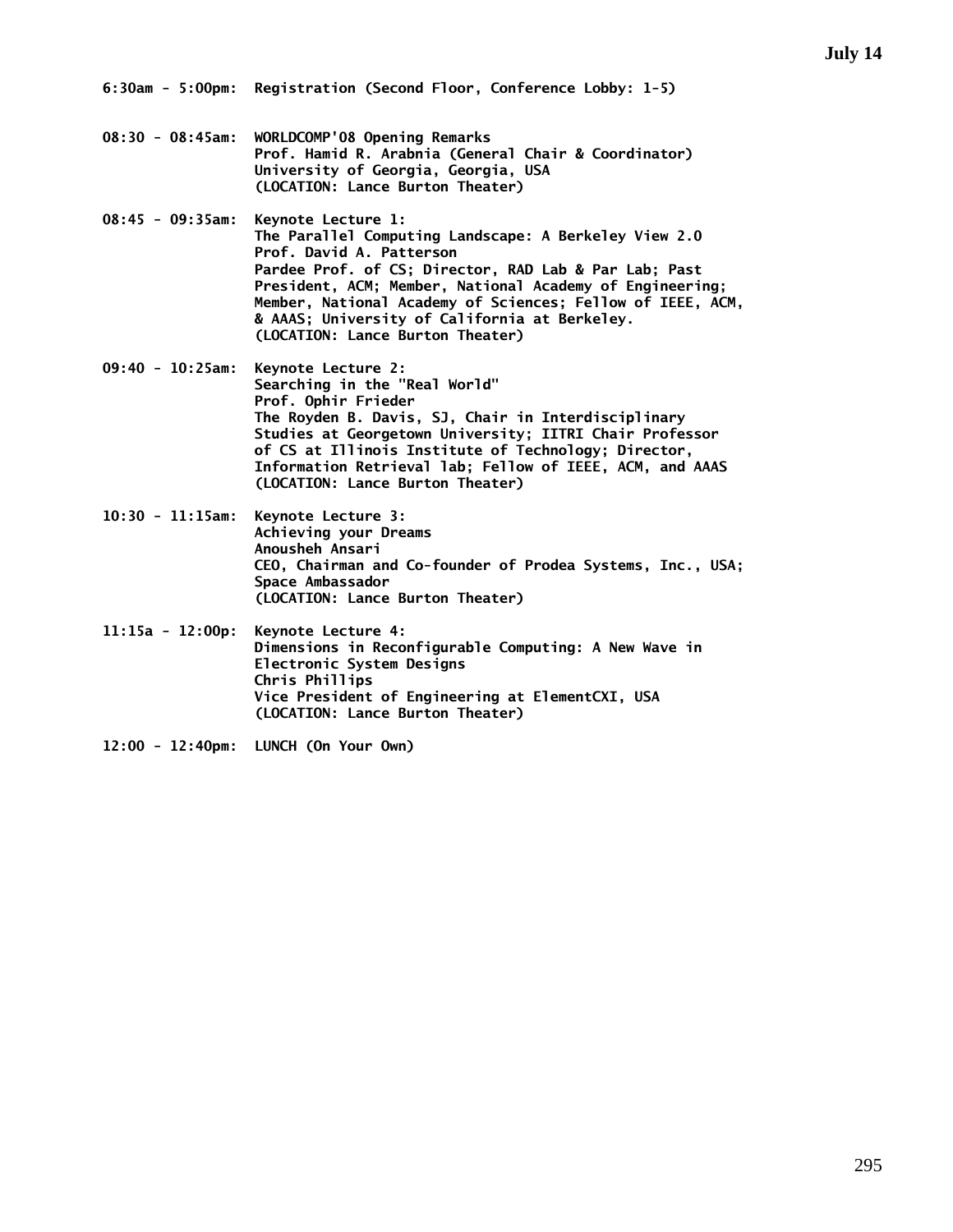### **12:40 - 01:20pm: DISCUSSION SESSION A-MSV (Refreshments will be available) July 14, 2008 (Monday) (LOCATION: Hallways - Ballrooms 1-5)**

- O. A MIP Model for IC Final Testing Order Selection Problem C. Y. Huang, A. H. I. Lee and T. Y. Chang Ching Yun University, China
- O. Implementation of FlexRay CC and BG Protocols with Application to a Robot System Yi-Nan Xu, Hyun-Soo Kang, Yong-Eun Kim, Kyung-Ju Cho, & Jin-Gyun Chung Chonbuk National University, Korea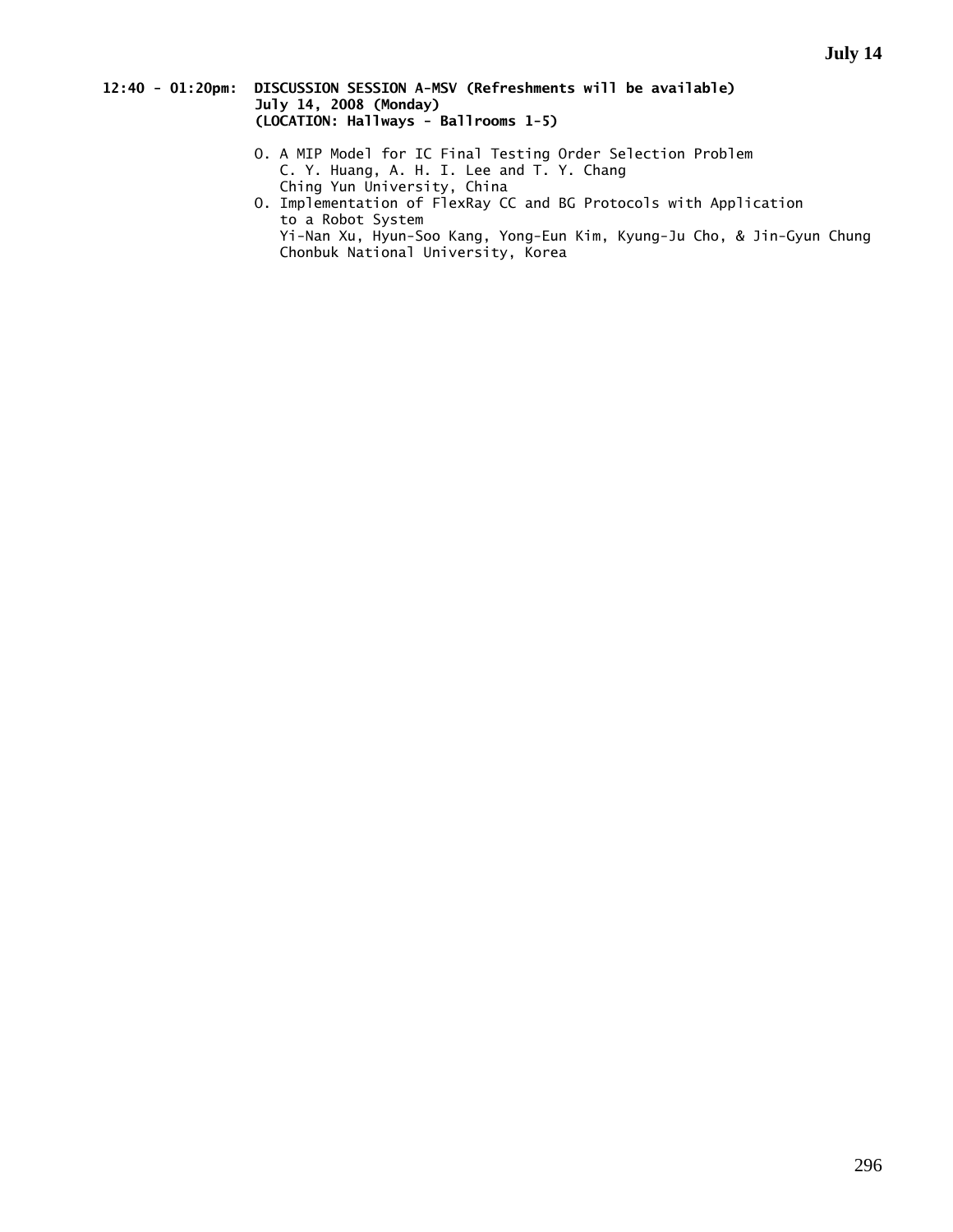- **SESSION 1-MSV: MODELING Chair: Dr. Leon Deligiannidis, Wentworth Institute of Technology, USA July 14, 2008 (Monday); 01:20pm - 02:20pm (LOCATION: Ballroom 3)**
- 01:20 01:40pm: Modeling the Spread of Mobile Malware Juil C. Martin, Legand L. Burge III, Alfred Marcus & Alicia N. Washington Howard University, USA
- 01:40 02:00pm: Modeling and Simulation of Human Lumbar Spine Ahmed Sameh and Ayman Kassem The American University in Cairo, Egypt; King Fahd University of Petroleum and Minerals, Saudi Arabia
- 02:00 02:20pm: A Model for the Economic Costs of Biological Invasion Claudia M. Dias, Simone A. Delphim, Luiz Bevilacqua, and Augusto C. N. R. Galeao National Laboratory of Scientific Computing - LNCC, Brazil; Federal University of ABC, Brazil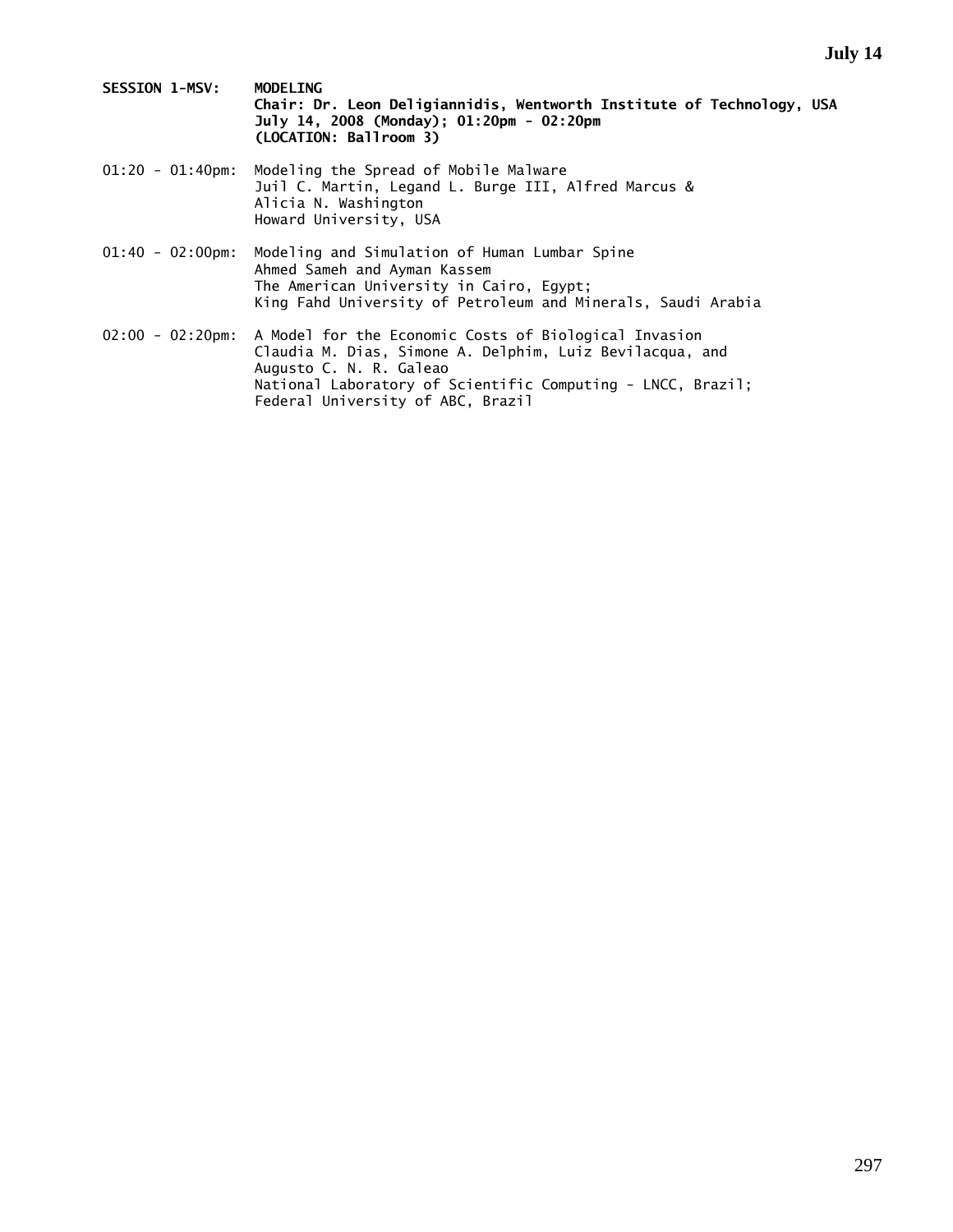- **SESSION 2-MSV: TOOLS, TECHNIQUES AND IMPLEMENTATIONS Chair: Dr. Leon Deligiannidis, Wentworth Institute of Technology, USA July 14, 2008 (Monday); 02:20pm - 03:20pm (LOCATION: Ballroom 3)**
- 02:20 02:40pm: Multiprocessor Simulation Using Communicating Sequential Processes Pranav Vaidya and Jaehwan John Lee IUPUI, USA
- 02:40 03:00pm: ORUIES: Object Oriented User Interface for Embedded Systems Hytham S. Mousa and William A. Stapleton The University of Alabama, Tuscaloosa, Alabama, USA; Texas State University, San Marcos, Texas, USA
- 03:00 03:20pm: Cascade Vulnerability Problem Simulator Tool Servin Christian and Ceberio Martine UTEP, USA
- **03:20 03:40pm: BREAK**
- **03:40 06:00pm: During this period, MSV'08 attendees are encouraged to participate in sessions belonging to PDPTA'08, CSC'08, IPCV'08, CGVR'08, or FECS'08. These sessions discuss topics that overlap the scope of MSV'08.**
- **06:00 09:00pm: Tutorials (please see the list of tutorials)**

**09:10 - 11:30pm: CONFERENCE RECEPTION DINNER & BANQUET KEYNOTE - July 14 (Monday) High Performance Computing and Computational Intelligence: Link to the Translational Medicine and Personalized Healthcare Dr. Jack Y. Yang and Dr. Mary Qu Yang Harvard University, Massachusetts, USA and National Human Genome Research Institute, NIH, Bethesda, USA (LOCATION: Ballrooms 1-5)**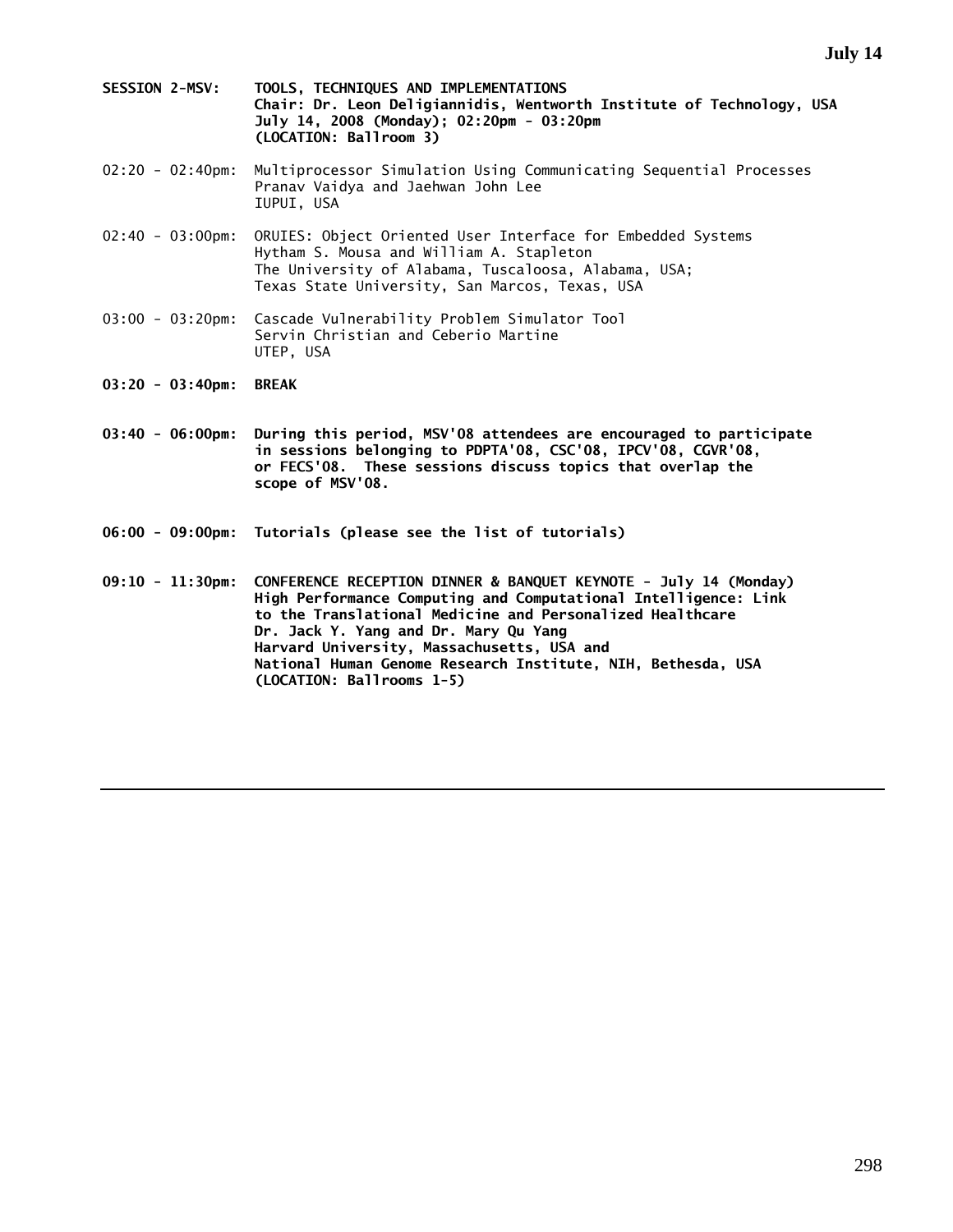**6:45am - 5:00pm: Registration (Second Floor, Conference Lobby: 1-5)** 

**08:00 - 10:20am: During this period, MSV'08 attendees are encouraged to participate in sessions belonging to PDPTA'08, CSC'08, IPCV'08, CGVR'08, or FECS'08. These sessions discuss topics that overlap the scope of MSV'08.** 

**10:20 - 10:40am: BREAK** 

**SESSION 3-MSV: VISUALIZATION Chair: Dr. H-P. Bischof, Rochester Institute of Technology, USA July 15, 2008 (Tuesday); 10:40am - 12:40pm (LOCATION: Ballroom 3)** 

- 10:40 11:00am: Visualization Done Right! Hans-Peter Bischof Rochester Institute of Technology, USA
- 11:00 11:20am: Visualizing and Interacting with Multiple Simulations Using the Multichronic Tree Francois Rioux, Francois Bernier, and Denis Laurendeau Laval University, Quebec, Canada; Defence R&D, Valcartier, Quebec, Canada
- 11:20 11:40am: Flame Visualisation Based on Computation Fluid Dynamics (CFD) Results P. G. Boisvert, A. J. Majeski, A. M. Runstedtler, & E. H. Chui CANMET Energy Technology Centre, Canada
- 11:40 12:00pm: Viewer Perception of Superellipsoid-Based Accelerometer Visualization Techniques Brian J. d'Auriol, Tuyen Nguyen, Thuy Pham, Sungyoung Lee, and Young-Koo Lee Kyung Hee University, Korea
- 12:00 12:20pm: Visualization of Defibrillation Simulation Using Multiple Transthoracic Electrodes Joseph Qualls, David J. Russomanno, Amy de Jongh Curry, and Deepika Konakanchi The University of Memphis, USA
- 12:20 12:40pm: Deficiencies in the Internet Mass Media Visualization of U.S. Election Results Soon Tee Teoh San Jose State University, San Jose, California, USA
- **12:40 02:00pm: LUNCH (On Your Own)**
- **02:00 03:00pm: During this period, MSV'08 attendees are encouraged to participate in sessions belonging to PDPTA'08, CSC'08, IPCV'08, CGVR'08, or FECS'08. These sessions discuss topics that overlap the scope of MSV'08.**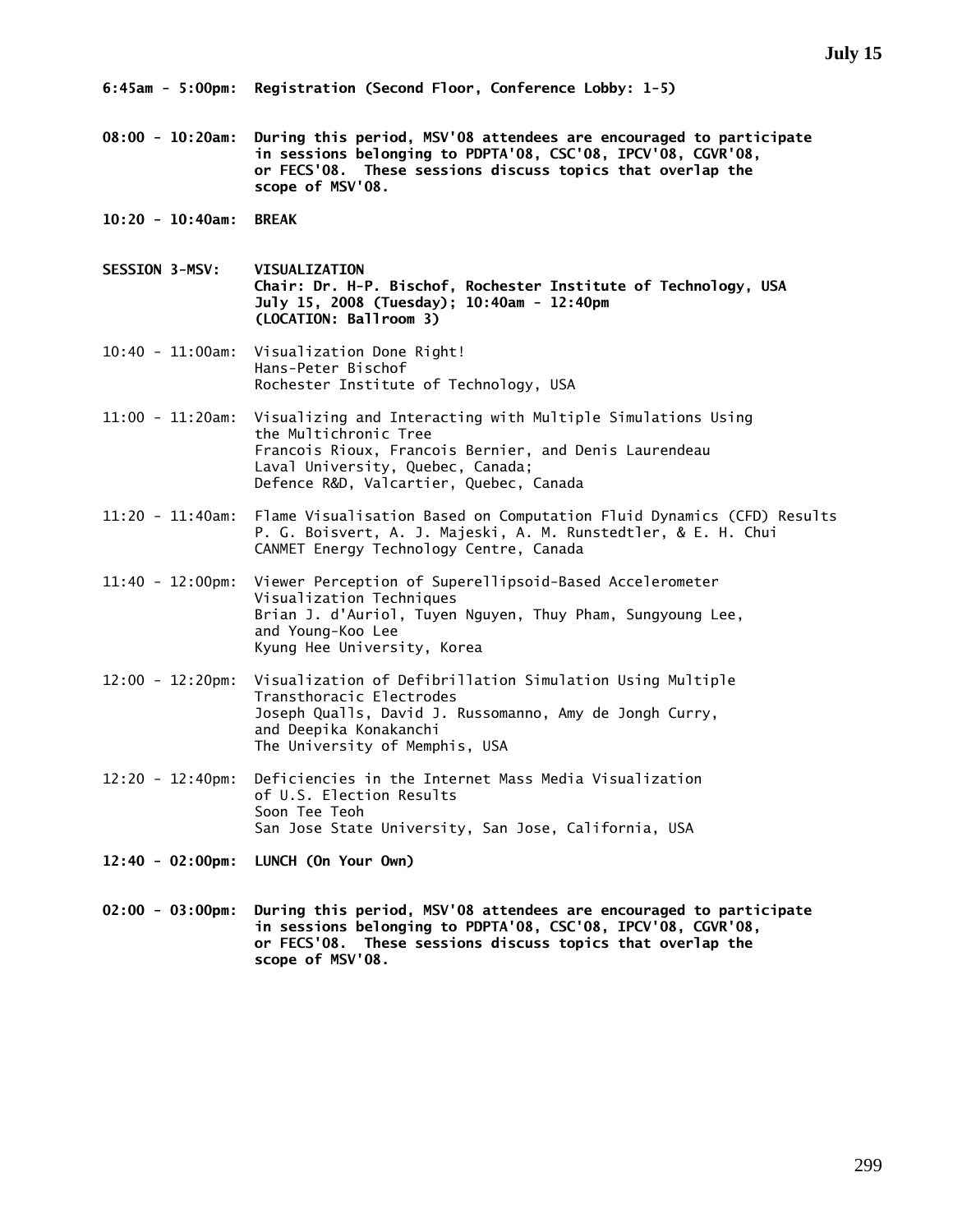### **03:00 - 03:40pm: DISCUSSION SESSION B-MSV (Refreshments will be available) July 15, 2008 (Tuesday) (LOCATION: Hallways - Ballrooms 1-5)**

- O. Process Analyzer: A Discrete Event Analysis Tool for the Non-Expert Simulation User Thomas G. Stauder and Martin C. Haas; The Boeing Company, USA
- O. Computer-Aided Response Surface Modeling Integrated with Parameter Optimization by a Genetic Algorithm for Biofuel Production Ramkrishna Sen
- Indian Institute of Technology, Kharagpur, India O. Effects of Valid Source-Destination Edges for Node-Disjoint Multipaths on AD HOC Networks SeokHo Jung, Bokman Lee, Elmurod Talipov, MyunWhan Ahn, & Chonggun Kim Yeungnam University, Korea
- O. Dynamic Simulation Research of Drum Level Sloshing of HRSG Cao Xiao-ling, Yang Wei-hong, and Su Ming Shanghai Jiaotong University, China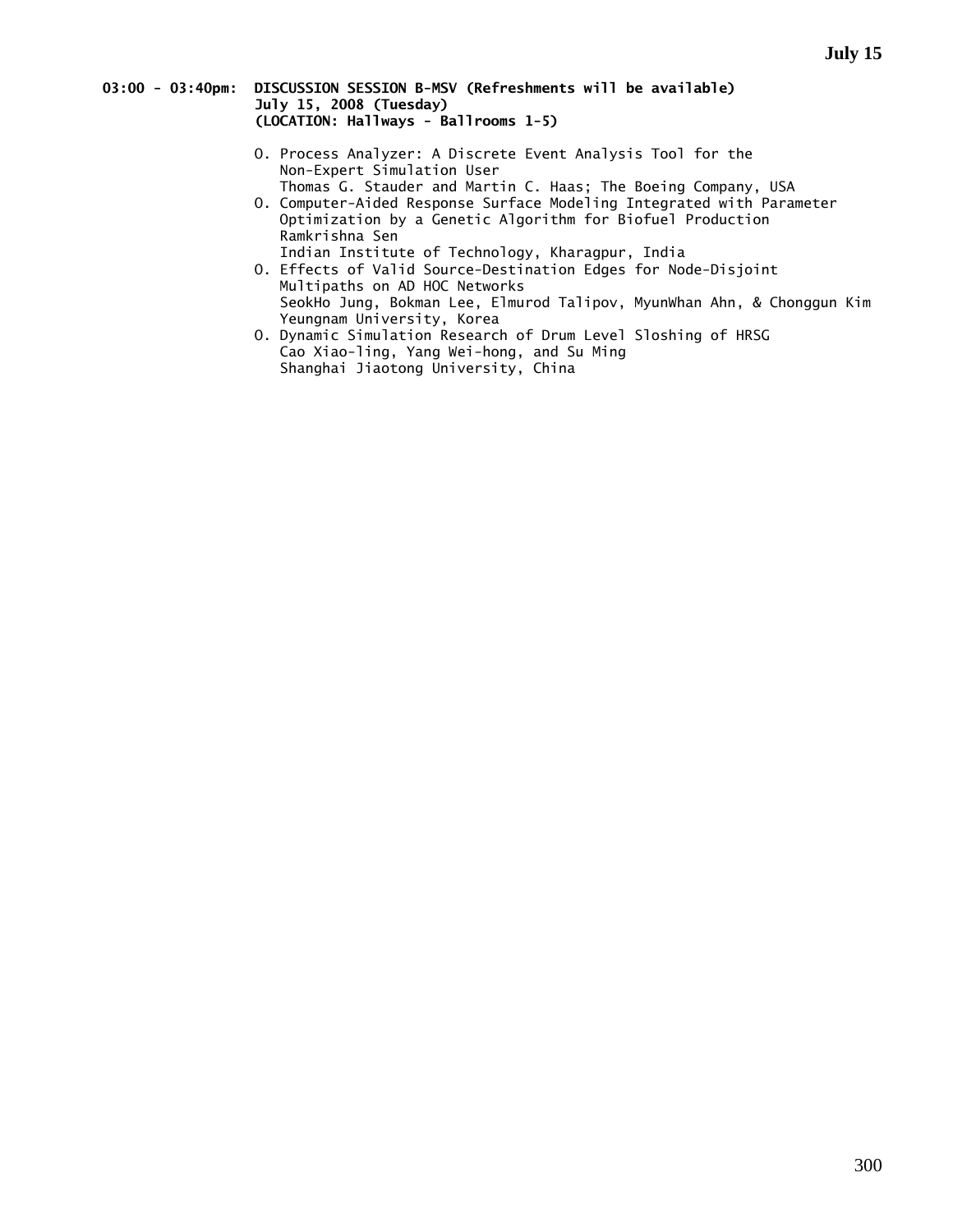- **SESSION 4-MSV: THEORY AND ALGORITHMS + NUMERICAL METHODS AND EVALUATION Chairs: Dr. George Dimitoglou and Dr. Ramkrishna Sen Hood College, USA Indian Institute of Technology (IIT), Kharagpur, India July 15, 2008 (Tuesday); 03:40pm - 06:00pm (LOCATION: Ballroom 1)**
- 03:40 04:00pm: An Approximate Mathematical Model for Analysis of Underwater Acoustic Sensor Networks Ziping Liu, W. Chan, and S. Shih Southeast Missouri State University, Cape Girardeau, Missouri, USA
- 04:00 04:20pm: Numerical Simulation and Adaptive Algorithms of Hybrid Type for Integral Equations Solution D. G. Arsenjev, V. M. Ivanov, and M. L. Korenevsky St. Petersburg State Polytechnical University, Russia
- 04:20 04:40pm: Generating Network Models Using the S-Metric Isabel Beichl and Brian Cloteaux National Institute of Standards and Technology, USA
- 04:40 05:00pm: A Probabilistic Risk Estimation with Multiple Regression Dependent Dummy Variable Method Using Logit Transformation N. J. Park, K.M. George, and N. Park Oklahoma State University, USA
- 05:00 05:20pm: FREE SLOT
- 05:20 05:40pm: Determining Rotational Conformations of Substituted DNA Sequences on the Nucleosome Core Particle Levi Pierce and Terry Clark University of Kansas, USA
- 05:40 06:00pm: Epidemic Thresholds via Computer Algebra Jeyver Andre Morales Taborda EAFIT University, Medellin, Colombia
- **06:00 09:30pm: Tutorials (please see the list of tutorials)**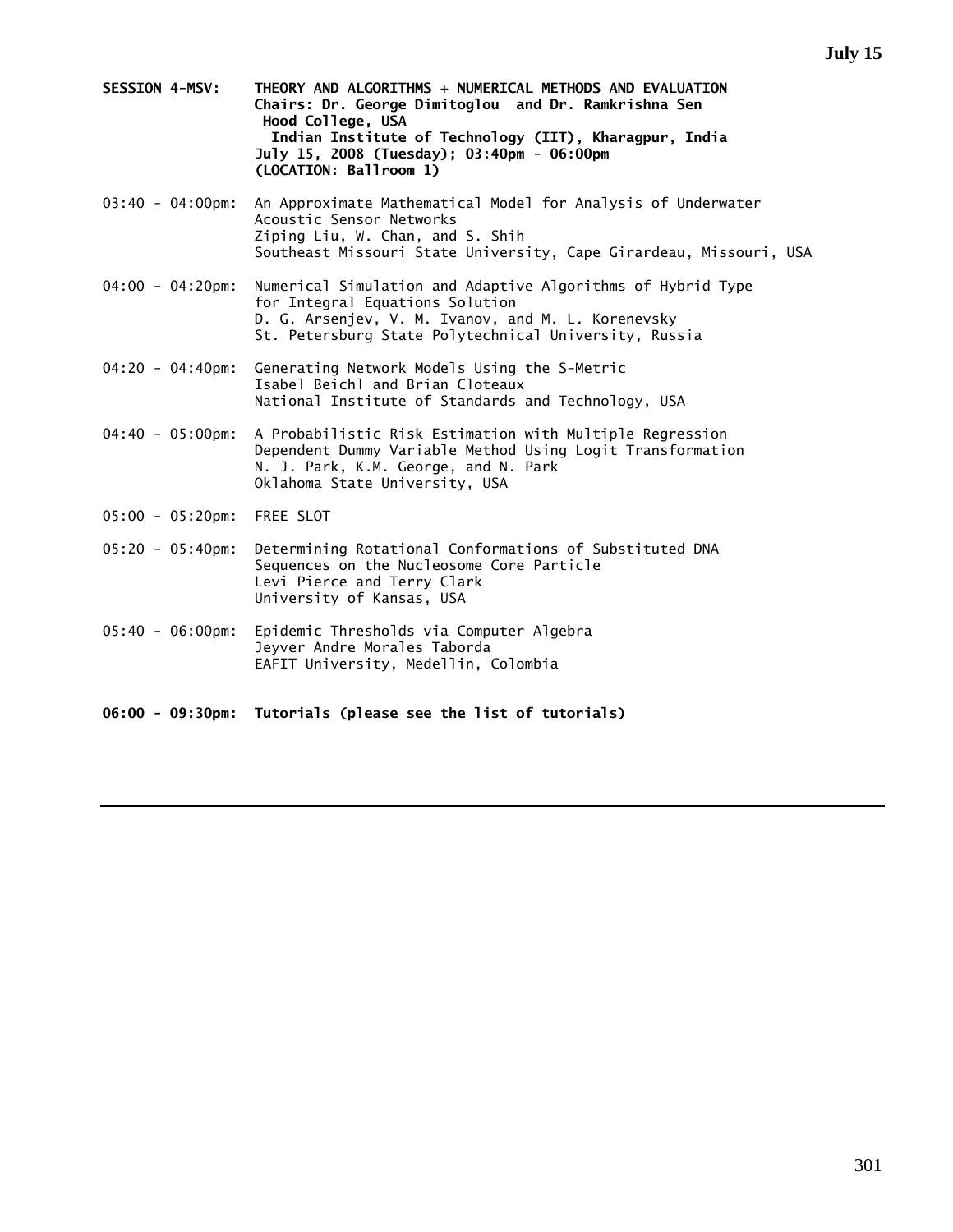**6:45am - 5:00pm: Registration (Second Floor, Conference Lobby: 1-5)** 

- **SESSION 5-MSV: SIMULATIONS Chair: Dr. H-P. Bischof, Rochester Institute of Technology, USA July 16, 2008 (Wednesday); 08:00am - 10:40am (LOCATION: Ballroom 3)**
- 08:00 08:20am: Simulation of an Optical Tracking Control System of a Differentially-Driven Wheeled Mobile Robot L. Yeo, S. John, and J. Mo RMIT University, Bundoora, Victoria, Australia
- 08:20 08:40am: Simulation and Modeling of a Virtual Library for Navigation and Evacuation Harish Vadali and Sharad Sharma Bowie State University, USA
- 08:40 09:00am: Interactive Fluid Simulation and Its Remote Steering Framework with Visual and Haptic Feedback Kensuke Hashimoto, Shin-ichiro Mori, Akinori Yamaguchi, Makoto Komatsubara and Shinji Tomita University of Fukui, Japan
- 09:00 09:20am: Swarm Shopping The Simulation of Herd Behavior Zeeshan-ul-hassan Usmani, Binish Bhagwanee, and Aisha Azhar Florida Institute of Technology, Melbourne, Florida, USA; Florida State University, Tallahassee, Florida, USA
- 09:20 09:40am: A Simulator for Training Operators of Fossil-Fuel Power Plants with an HMI Based on a Multi-Window System Jose Tavira-Mondragon, Luis Jimenez-Fraustro, Guillermo Romero-Jimenez Instituto de Investigaciones Electricas, Mexico
- 09:40 10:00am: Computer Assisted Simulation Model of Renal Tumor Cryosurgery Chih-Wei Chen, Hong-Sen Kou, Hsueh-Erh Liu, Cheng-Keng Chuang, and Li-Jen Wang Tatung University, Taiwan
- 10:00 10:20am: Networked Parallel Simulation of Transmission Grid Jinming Ge, Deok Nam, and Khalil Habash Wilberforce University, USA
- 10:20 10:40am: FREE SLOT
- **10:40 11:40am: During this period, MSV'08 attendees are encouraged to participate in sessions belonging to PDPTA'08, CSC'08, IPCV'08, CGVR'08, or FECS'08. These sessions discuss topics that overlap the scope of MSV'08.**
- **11:40a 12:40p: LUNCH (On Your Own)**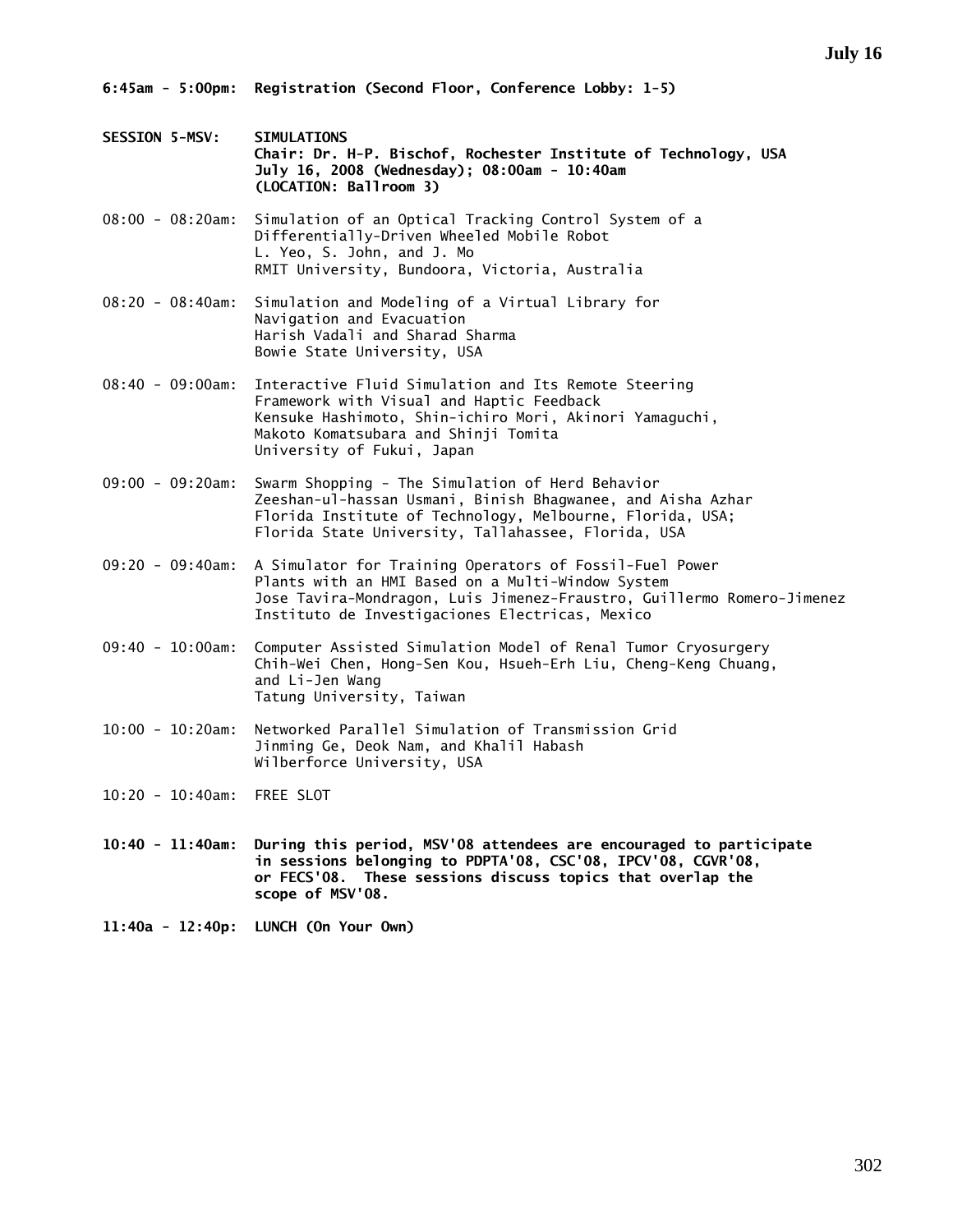- **SESSION 6-MSV: VISUALIZATION Chair: Dr. Leon Deligiannidis, Wentworth Institute of Technology, USA July 16, 2008 (Wednesday); 12:40pm - 01:20pm (LOCATION: Ballroom 3)**
- 12:40 01:00pm: Modelling and Visualizing the Cahn-Hilliard-Cook Equation K. A. Hawick and D. P. Playne Massey University, New Zealand
- 01:00 01:20pm: Children Unintentional Injury Visualization System Based on Behavior Model and Injury Data Koji Kitamura, Yoshifumi Nishida, Yoichi Motomura, & Hiroshi Mizoguchi National Institute of Advanced Industrial Science & Technology, Tokyo, Japan; Tokyo University of Science, Chiba, Japan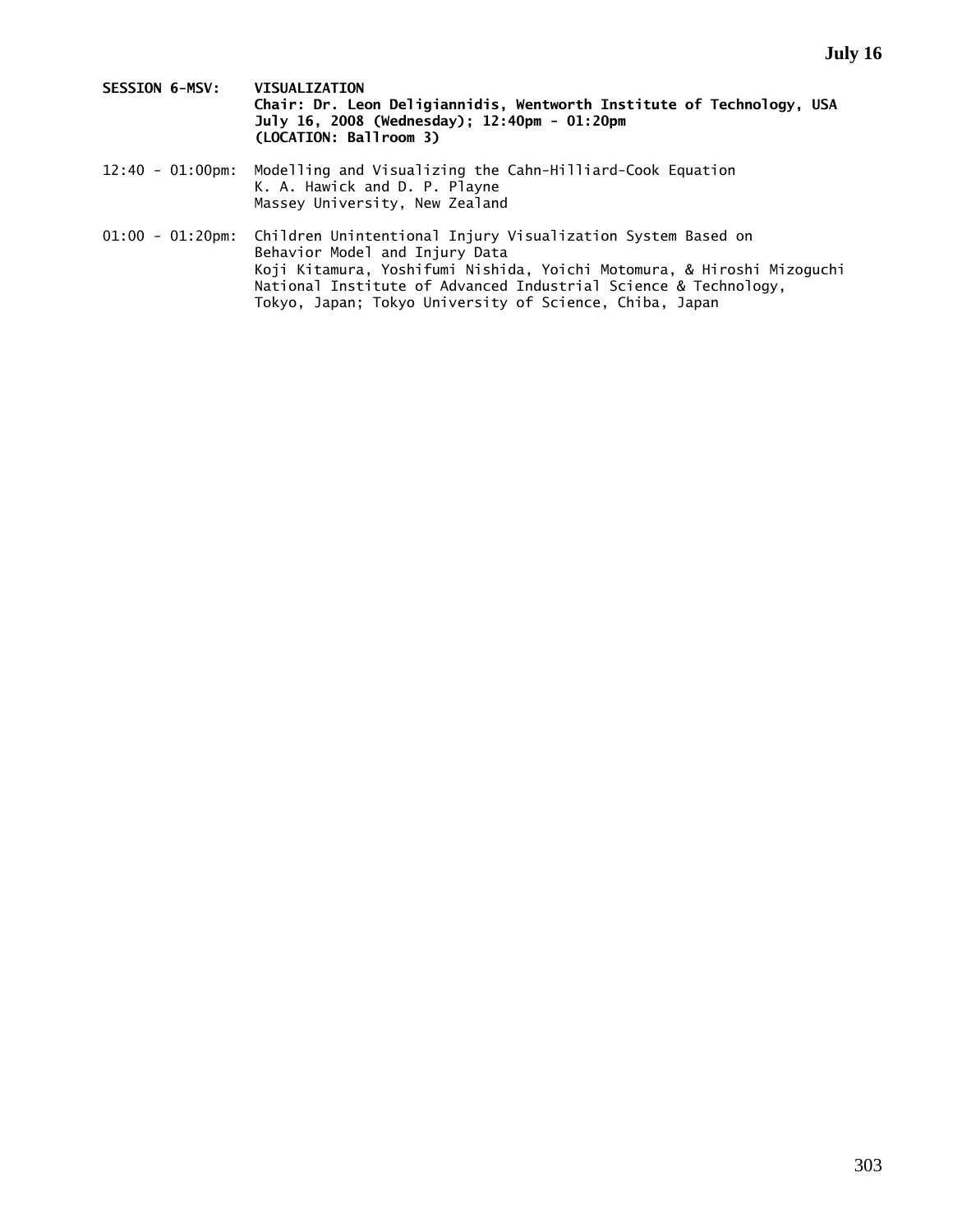**SESSION 7-MSV: APPLICATIONS Chair: Dr. Leon Deligiannidis, Wentworth Institute of Technology, USA July 16, 2008 (Wednesday); 01:20pm - 03:00pm (LOCATION: Ballroom 3)** 

01:20 - 01:40pm: FREE SLOT

| 01:40 - 02:00pm: Aided Plan and Optimization of Road Routing in Cooperative |
|-----------------------------------------------------------------------------|
| Multi-Transportation System                                                 |
| Guofeng Qin, Qiyan Li, and Xiuying Deng                                     |
| Tongji University, Shanghai, P. R. China                                    |

02:00 - 02:20pm: SystemVerilog Maximum Performance Maneuvers Ronald W. Mehler California State University Northridge, USA

- 02:20 02:40pm: Bodygraphic Information System: Application to Injury Surveillance Toshiki Tsuboi, Yoshifumi Nishida, Yoichi Motomura, Masaaki Mochimaru, Makiko Kouchi, Tatsuhiro Yamanaka, & Hiroshi Mizoguchi Tokyo University of Science, Japan
- 02:40 03:00pm: Data Missing and Make-Up Work Studies over a PIDn Networked Control System Lanzhi Teng and Peng Wen University of Southern Queensland, Toowoomba, Australia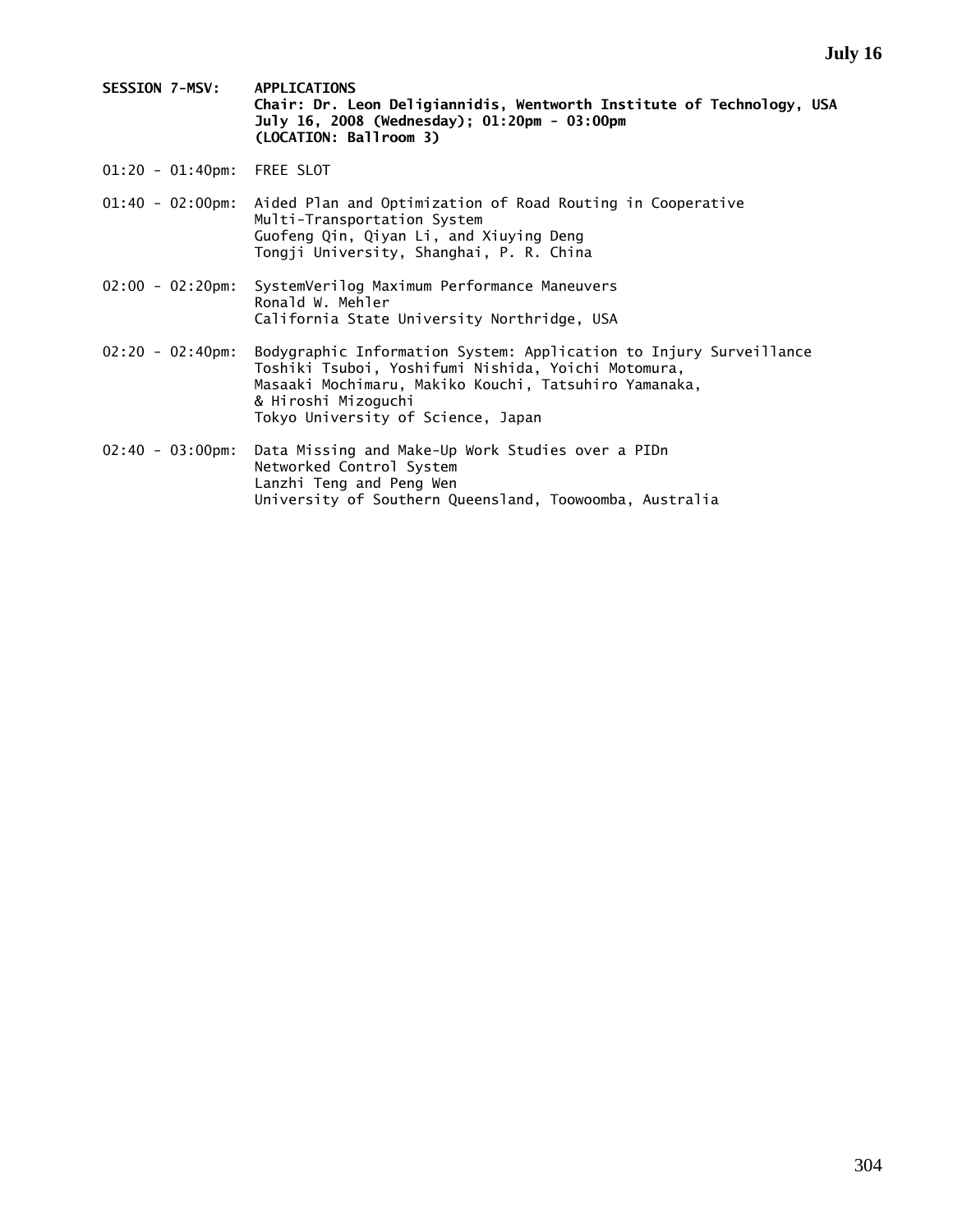- **03:00 03:40pm: DISCUSSION SESSION C-MSV (Refreshments will be available) July 16, 2008 (Wednesday) (LOCATION: Hallways - Ballrooms 1-5)** 
	- O. Modelling and Visualization of the Traffic System with Multi-Agent System and GIS Pavel Dergel and Petr Fuks VSB Technical University of Ostrava, Czech Republic
	- O. Numerical Simulation of Heat Transfer Through a Membrane Heat Exchanger Mohamed Jomaa Safi and Kais Charfi Mechanique-Energetique, Tunisia
	- O. Fuzzy and Neurofuzzy Techniques for Crack Detection in Armor Plates Harpreet Singh, Arati M., and Adam Mustapha Wayne State University, USA
	- O. MyUniverse: Cosmology Simulation System Modeling the Discovery of the Content of the Universe Rone Kwei Lim, Derek Wells, Dallim Park, Milan Mijic, Tony Longson, and Eun-Young Elaine Kang California State University, USA
- **03:40 06:00pm: During this period, MSV'08 attendees are encouraged to participate in sessions belonging to PDPTA'08, CSC'08, IPCV'08, CGVR'08, or FECS'08. These sessions discuss topics that overlap the scope of MSV'08.**

**06:00 - 09:30pm: Tutorials (please see the list of tutorials)**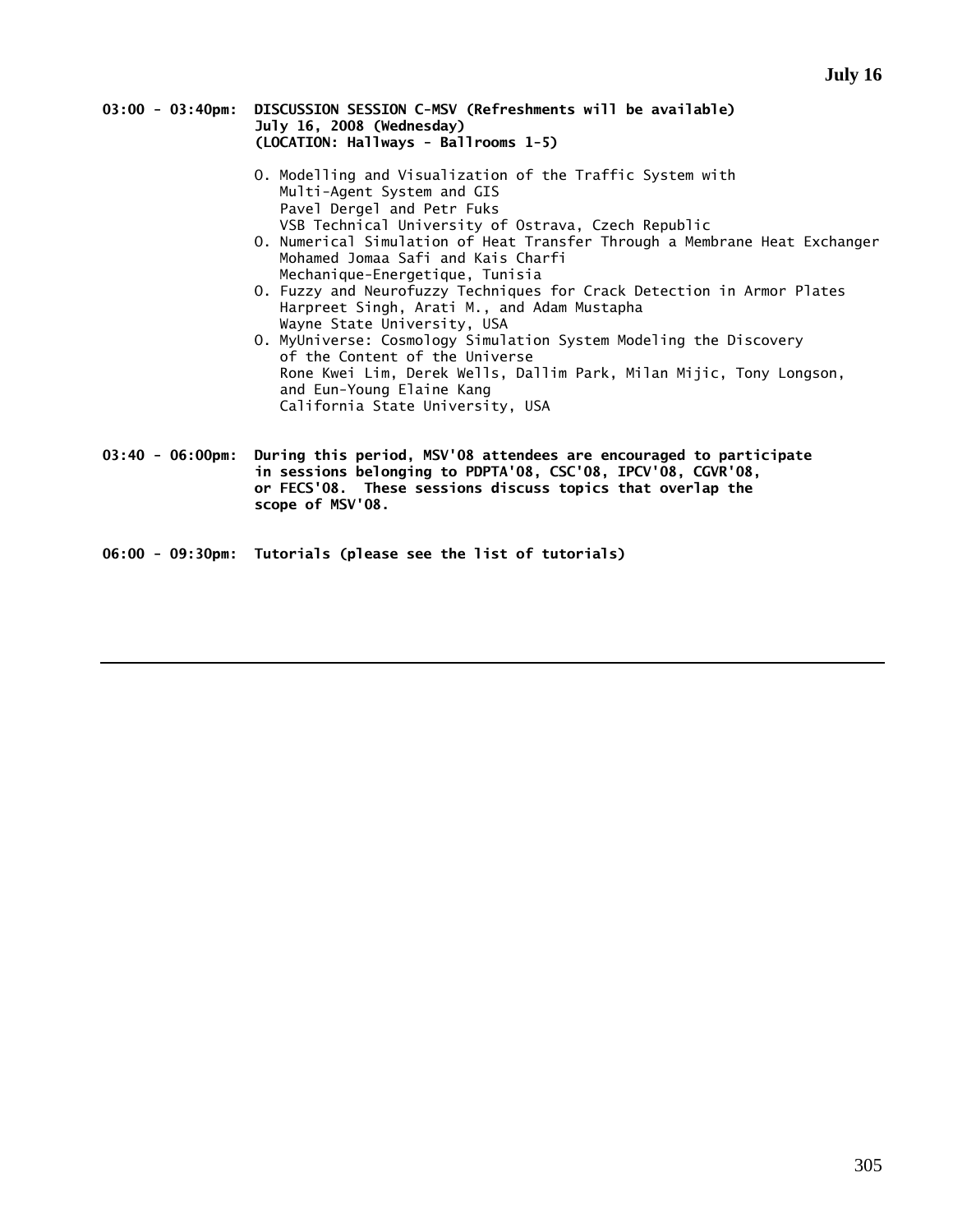**6:45am - 5:00pm: Registration (Second Floor, Conference Lobby: 1-5)** 

**08:00a - 05:00p: During this period, MSV'08 attendees are encouraged to participate in sessions belonging to PDPTA'08, CSC'08, IPCV'08, CGVR'08, or FECS'08. These sessions discuss topics that overlap the scope of MSV'08.**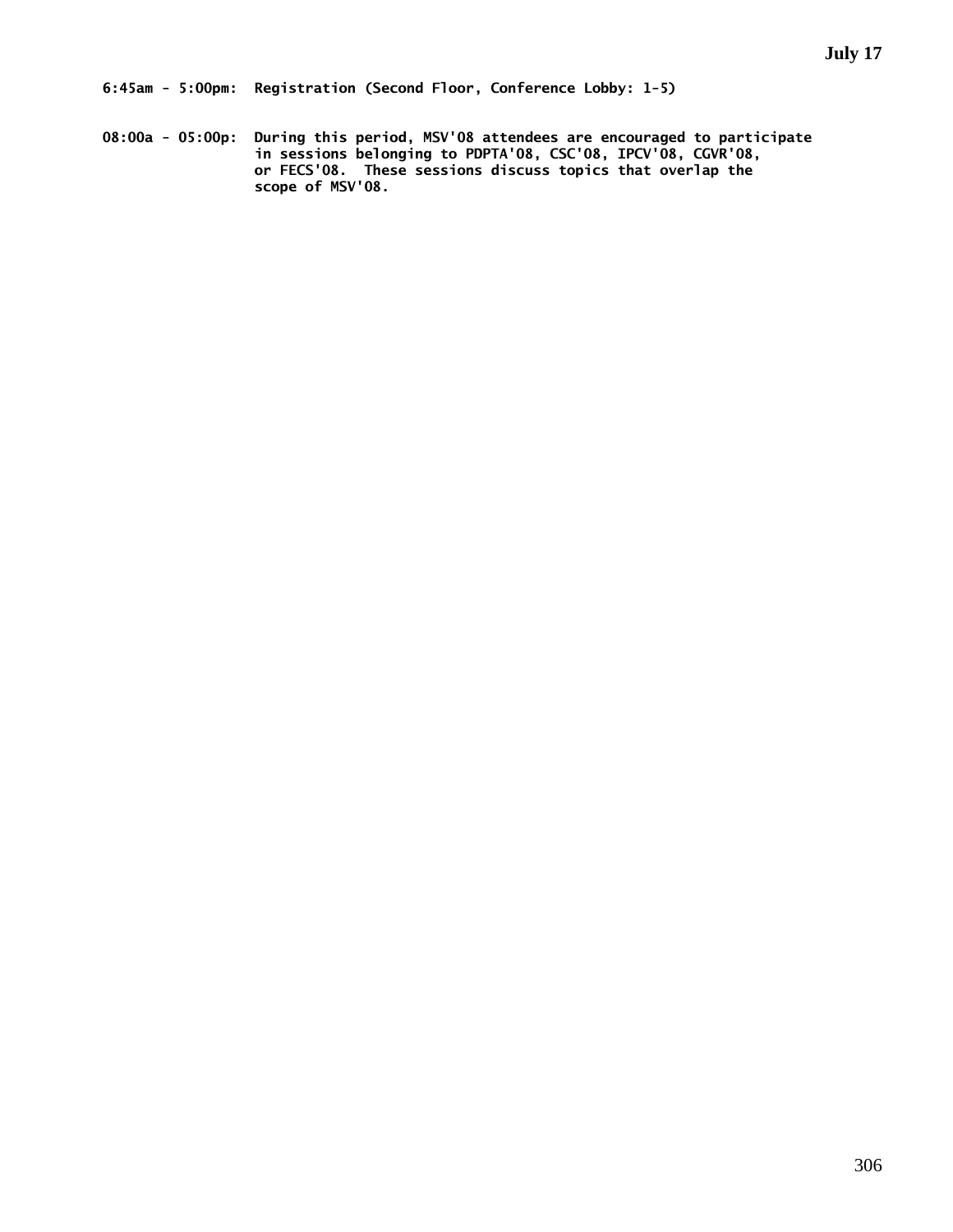# **PDPTA'08 CONFERENCE SCHEDULE**

## **The 2008 International Conference on Parallel and Distributed Processing Techniques and Applications**

Monte Carlo Resort, Las Vegas, Nevada, July 14-17, 2008

### **Note 1:**

*There are a number of other sessions (not listed as part of PDPTA'08 schedule) that are of significant interest to PDPTA conference participants (sessions belonging to other joint conferences in this event.) Therefore, you are encouraged to also check the schedules for other joint conferences. In particular, some sessions in GCA'08, CDES'08, CSC'08, BIOCOMP'08, ICOMP'08, ESA'08, FECS'08, CIC'08, and ERSA'08, discuss topics that are within the scope of PDPTA; these have been scheduled so that PDPTA attendees can also participate in them.* 

### **Note 2:**

*Each conference is divided into a number of topical sessions. These sessions are not necessarily scheduled in the same room/location. Therefore, conference attendees are to check the location of the session(s) they wish to attend - The conference room numbers appear in this document.* 

**July 13** 

**03:00 - 09:00pm: REGISTRATION (Second Floor, Conference Lobby; 1-5)**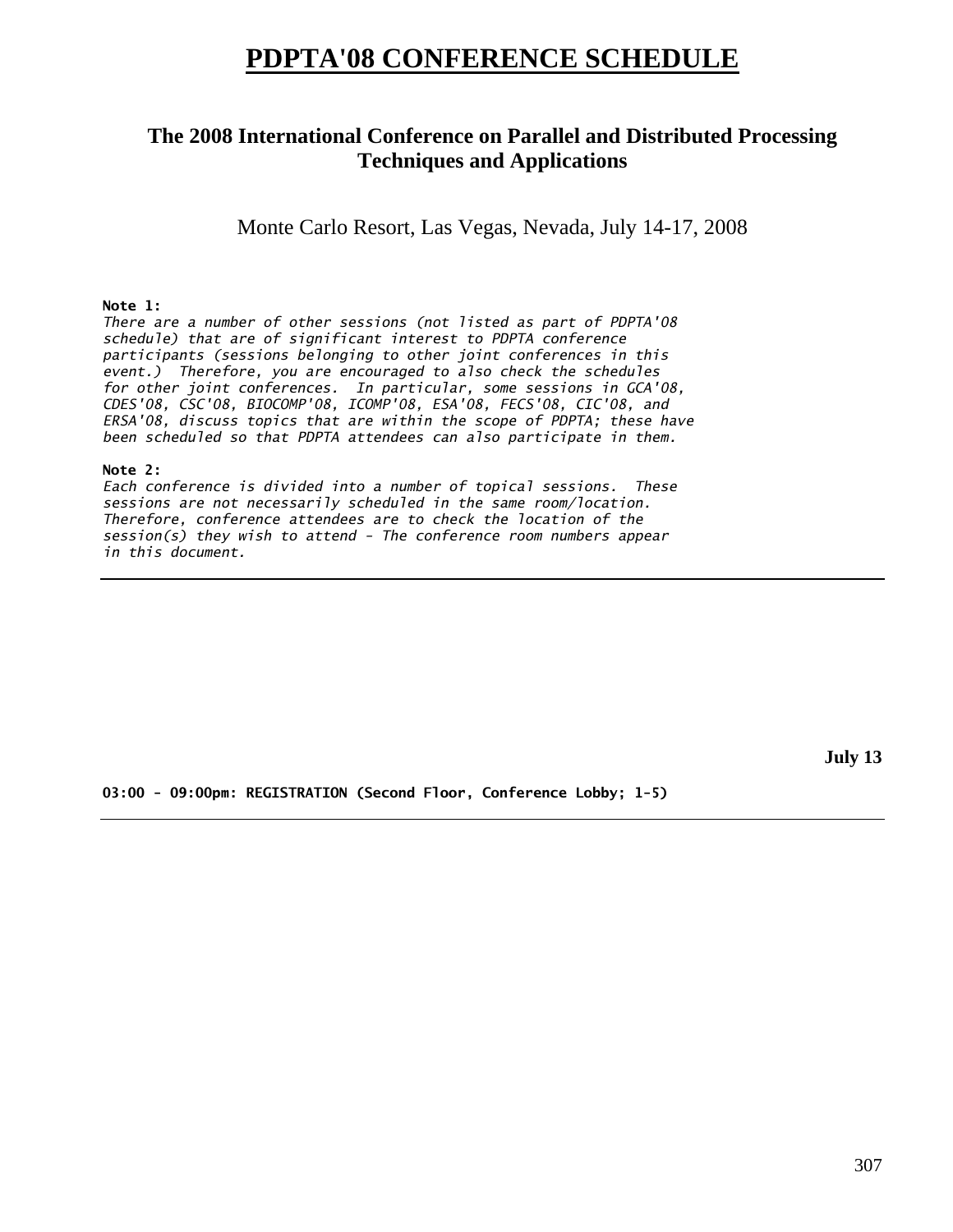**6:30am - 5:00pm: Registration (Second Floor, Conference Lobby: 1-5)** 

- **08:30 08:45am: WORLDCOMP'08 Opening Remarks Prof. Hamid R. Arabnia (General Chair & Coordinator) University of Georgia, Georgia, USA (LOCATION: Lance Burton Theater)**
- **08:45 09:35am: Keynote Lecture 1: The Parallel Computing Landscape: A Berkeley View 2.0 Prof. David A. Patterson Pardee Prof. of CS; Director, RAD Lab & Par Lab; Past President, ACM; Member, National Academy of Engineering; Member, National Academy of Sciences; Fellow of IEEE, ACM, & AAAS; University of California at Berkeley. (LOCATION: Lance Burton Theater)**
- **09:40 10:25am: Keynote Lecture 2: Searching in the "Real World" Prof. Ophir Frieder The Royden B. Davis, SJ, Chair in Interdisciplinary Studies at Georgetown University; IITRI Chair Professor of CS at Illinois Institute of Technology; Director, Information Retrieval lab; Fellow of IEEE, ACM, and AAAS (LOCATION: Lance Burton Theater)**
- **10:30 11:15am: Keynote Lecture 3: Achieving your Dreams Anousheh Ansari CEO, Chairman and Co-founder of Prodea Systems, Inc., USA; Space Ambassador (LOCATION: Lance Burton Theater)**
- **11:15a 12:00p: Keynote Lecture 4: Dimensions in Reconfigurable Computing: A New Wave in Electronic System Designs Chris Phillips Vice President of Engineering at ElementCXI, USA (LOCATION: Lance Burton Theater)**
- **12:00 12:40pm: LUNCH (On Your Own)**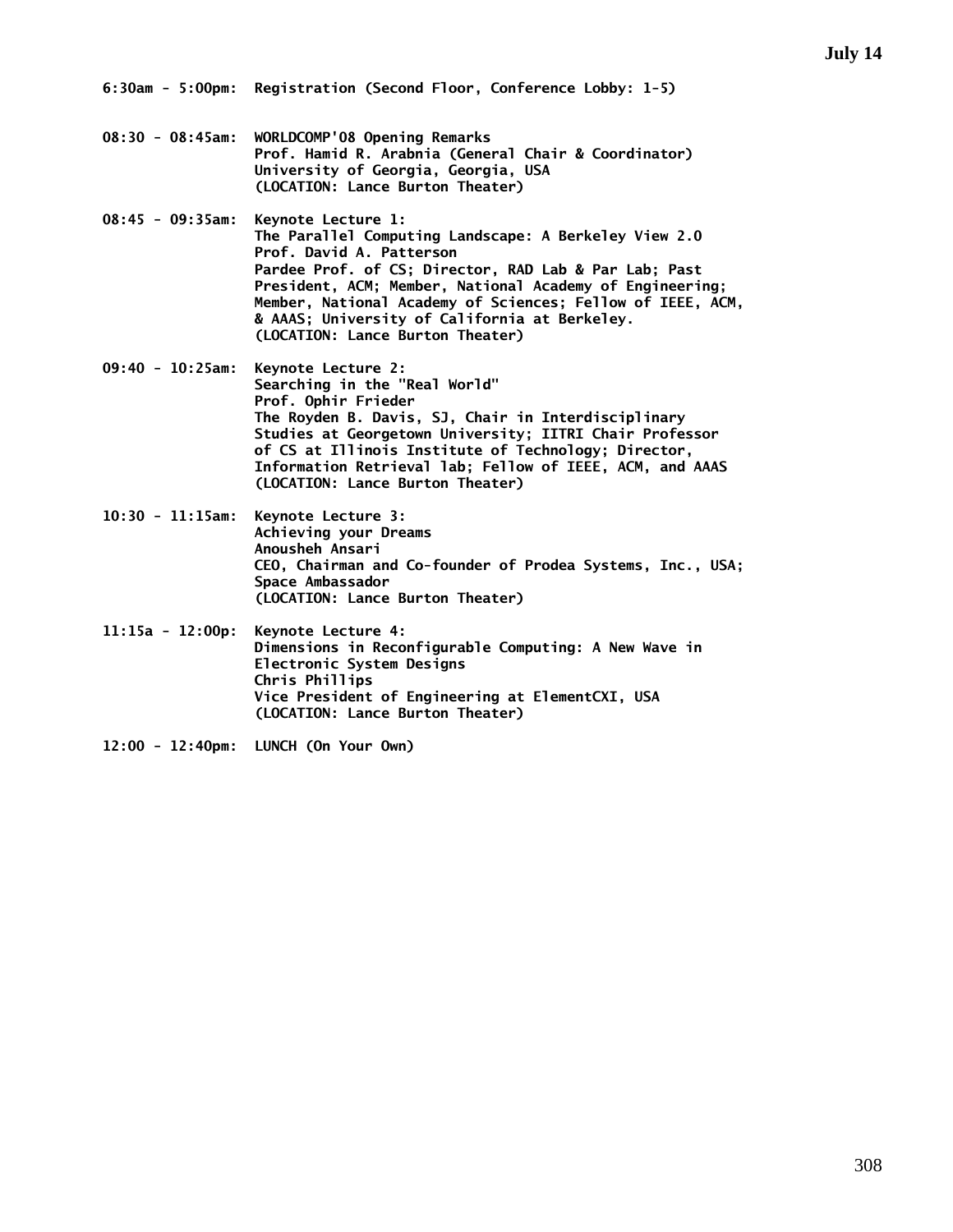### **12:40 - 01:20pm: DISCUSSION SESSION A-PDPTA (Refreshments will be available) July 14, 2008 (Monday) (LOCATION: Hallways - Ballrooms 1-5)**

- O. QoS Based Energy-Aware Clustering and Routing Algorithm for Wireless Sensor Networks Jangsu Lee, Hongjoong Sin, Sungjoo Lee, Sanghyuc Lee, Seunghwan Yoo, Sungwook Kim, and Sungchun Kim Sogang University, Seoul, South Korea
- O. Steady State Analysis of QP-MIP for Location Management Gyunggu Kang, SeongGeun Ryu, and Youngsong Mun Soongsil University, Korea
- O. The Gossiping Algorithm for OTIS-k-Ary n-Cube Parallel Computer Keny T. Lucas
- Xavier Institute of Social Service, India O. Mstream: Multi-Senders Video-on-Demand Streaming on Peer to Peer Overlay Network Yi Qi Gui and Hwang Kyu Choi Kangwon National University, Kangwon, Korea
- O. Domino-Effect Free Recovery for Concurrent Failures in Distributed Computing Environment B. Gupta, S. Rahimi, V. Allam, and V. Jupally Southern Illinois University, USA
- O. The Study of Online Cataloging Information Systems David E. Weirich and Zizhong J. Wang Virginia Wesleyan College, Norfolk, Virginia, USA
- O. A Parallel Approach for a Block Tri-Diagonal Solver in Fusion Simulation Huiqing H. Yang, Raul Sanchez, Steven Hirshman, and Vickie Lynch Virginia State University, USA Oak Ridge National Laboratory, Oak Ridge, Tennessee, USA
- O. Lightweight Task Analysis for Cache-Aware Scheduling on Heterogeneous Clusters Xavier Grehant CERN openlab, Geneva and ENST, Paris and Switzerland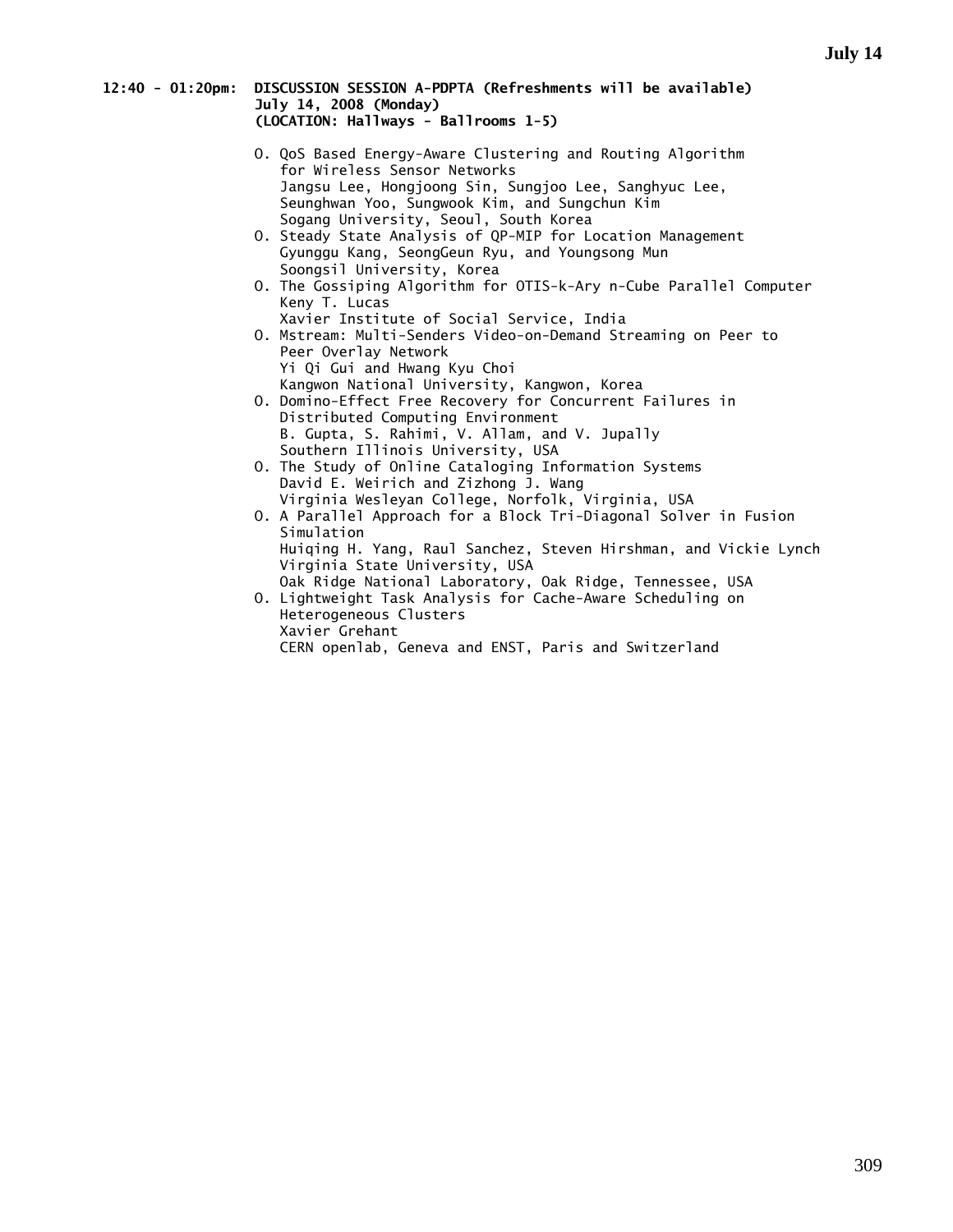- **SESSION 1-PDPTA: WORKSHOP ON MATHEMATICAL MODELING AND PROBLEM SOLVING Chairs: Prof. Mario Nakamori and Prof. Kazuki Joe; Japan July 14, 2008 (Monday); 01:20pm - 04:20pm (LOCATION: Ballroom 4)**
- 01:20 01:40pm: A Room Modeling Method for 3D Video Aya Isshiki, Ryuuki Sakamoto, Itaru Kitahara, Kiyoshi Kogure, and Kazuki Joe Nara Women's University, Nara, Japan
- 01:40 02:00pm: Real-Time 3D Movie Generation by Anaglyph for Live Streaming Yuki Kobori, Yuri Shirakawa, Chisato Ishikawa, Masami Takata and Kazuki Joe Nara Women's University, Nara, Japan
- 02:00 02:20pm: A Note on Sequence Generation Power of Communication-Restricted Cellular Automata with Small Number of States Naoki Kamikawa Osaka Electro-Communication University, Osaka, Japan
- 02:20 02:40pm: Large Scale Computing for Protein Protein Binding Free Energy Calculation Junichi Ikeda, Kazuki Ohno, Sayaka Akioka, Masaya Orita, Yoichi Muraoka, Tamotsu Noguchi, and Masakazu Sekijima AIST Tokyo Waterfront Bio-IT Research Building, Tokyo, Japan
- 02:40 03:00pm: Preliminary Modeling of Yeast with Alcohol Tolerant Property for the E-Cell System Mayumi Kamada, Natsu Nakajima, Chisato Ishikawa, Masami Takata and Kazuki Joe Nara Women's University, Nara, Japan

### **03:00 - 03:20pm: BREAK**

- 03:20 03:40pm: Convergence Analysis of the Cunning Ant System with Entropy Measure Shigeyoshi Tsutsui Hannan University, Matsubara, Osaka, Japan
- 03:40 04:00pm: Evaluations of Parallel Double Divide and Conquer on a 16-Core Computer Taro Konda, Hiroki Toyokawa and Yoshimasa Nakamura Kyoto University, Sakyo-ku, Kyoto, Japan
- 04:00 04:20pm: Parallel Construction Method of a Disk-Based Suffix Tree on a PC Cluster Yusuke Sawada, Keiichi Tamura, Kotaro Araki, Makoto Takaki, and Hajime Kitakami Hiroshima City University, Hiroshima, Japan
- **04:20 05:00pm: INVITED PAPER: Reliable Data Movement Framework for Distributed Science Environments Rajkumar Kettimuthu Argonne National Laboratory, Argonne, Illinois, USA and The University of Chicago, Illinois, USA**
- 05:00 05:20pm: A GridFTP Transport Driver for Globus XIO Rajkumar Kettimuthu, Liu Wantao, Joseph Link, & John Bresnahan Argonne National Laboratory, Argonne, Illinois, USA; The University of Chicago, Illinois, USA; Beihang University, Beijing, P. R. China; Globus Contributor, Addison, Illinois, USA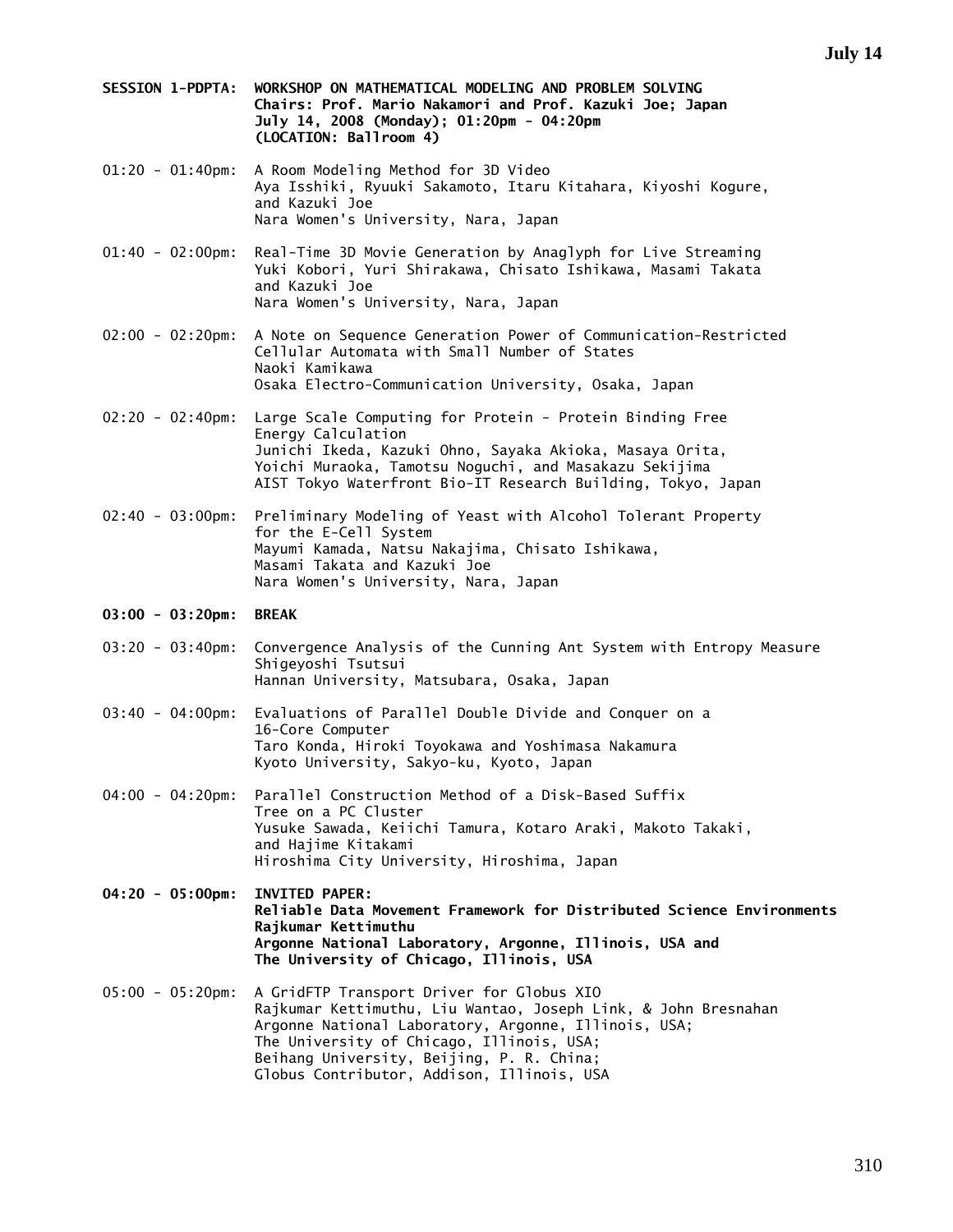- **SESSION 2-PDPTA: HPC: ARCHITECTURES, ALGORITHMS, AND I/O HPC2AIO Chair: Prof. Steve C. Chiu, Idaho State University, Idaho, USA) July 14, 2008 (Monday); 05:20pm - 06:00pm (LOCATION: Ballroom 4)**
- 05:20 05:40pm: Parallelization of PAUP Bootstrapping Luobin Yang, Steve C. Chiu, and Michael A. Thomas Idaho State University, Pocatello, Idaho, USA
- 05:40 06:00pm: An Interactive Edutainment Environment Based on Multimedia Learning Theory Danli Wang and Steve C. Chiu Chinese Academy of Sciences, Beijing, P. R. China; Idaho State University, Pocatello, Idaho, USA
- **06:00 09:00pm: Tutorials (please see the list of tutorials)**
- **09:10 11:30pm: CONFERENCE RECEPTION DINNER & BANQUET KEYNOTE July 14 (Monday) High Performance Computing and Computational Intelligence: Link to the Translational Medicine and Personalized Healthcare Dr. Jack Y. Yang and Dr. Mary Qu Yang Harvard University, Massachusetts, USA and National Human Genome Research Institute, NIH, Bethesda, USA (LOCATION: Ballrooms 1-5)**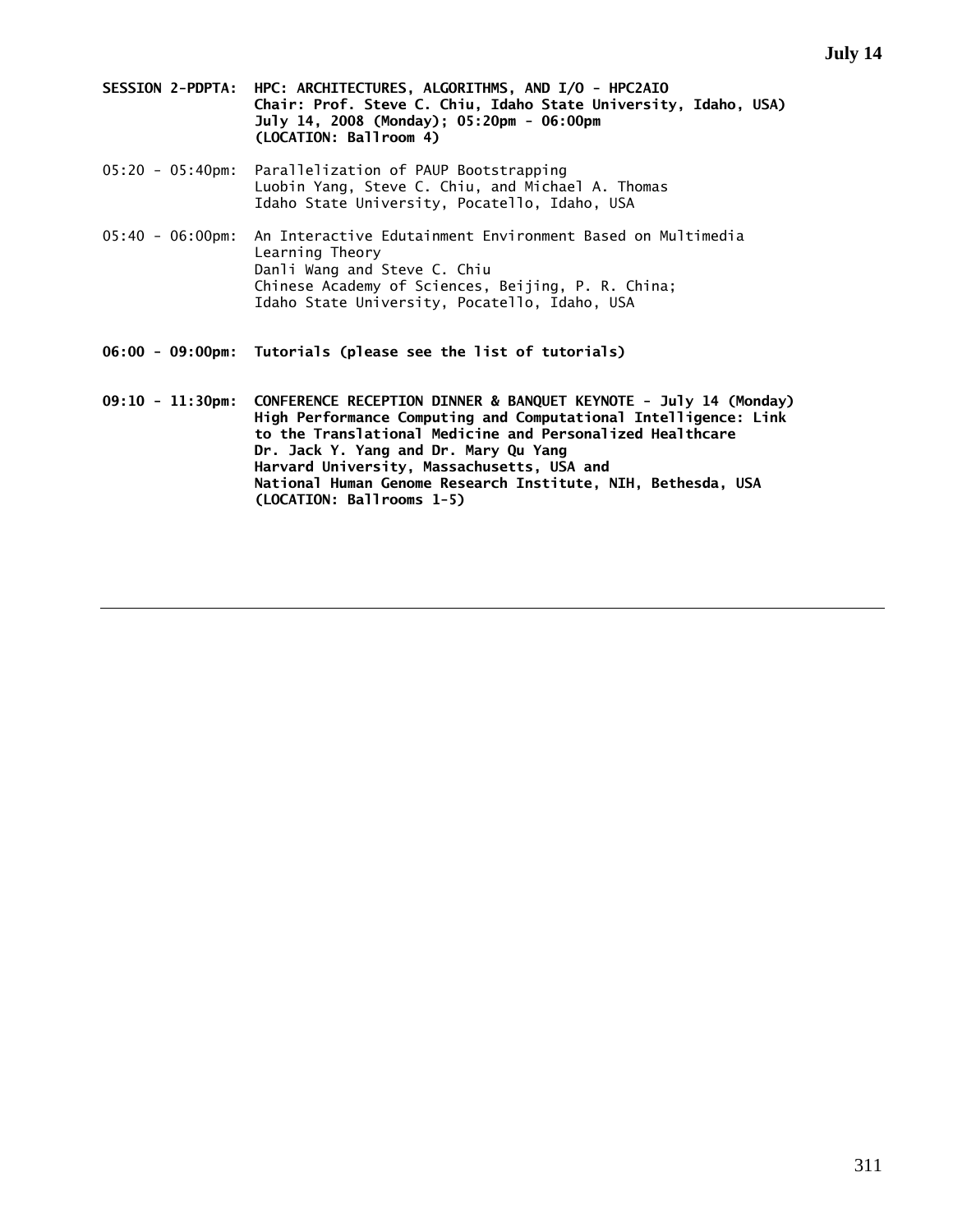**6:45am - 5:00pm: Registration (Second Floor, Conference Lobby: 1-5)** 

- **SESSION 3-PDPTA: WORKSHOP ON SCALABLE DATA MANAGEMENT APPLICATIONS AND SYSTEMS SDMAS Chairs: Prof. Jesus Carretero, Prof. Jose Daniel Garcia, and Dr. Felix Garcia; Universidad Carlos III de Madrid, Madrid, Spain July 15, 2008 (Tuesday); 08:00am - 09:40am (LOCATION: Ballroom 4)**
- 08:00 08:20am: Predicting Web Cache Behavior Using Stochastic State-Space Models Amitayu Das, Ritendra Datta, Bhuvan Urgaonkar, and Anand Sivasubramaniam
- 08:20 08:40am: Main Memory DBMS on Modern Processors, a Simulation Approach for Database Performance Characterization Xiang Xiao and Jaehwan John Lee
- 08:40 09:00am: Characterizing the Sort Operation on Multithreaded Architectures Layali Rashid, Wessam Hassanein, and Moustafa Hammad
- 09:00 09:20am: Analyzing Scalable High-Performance I/O Architectures Alberto Nunez, Javier Fernander Munoz, and Jesus Carretero
- 09:20 09:40am: A Lightweight Storage System for Sensor Nodes Soledad Escolar, Jesus Carretero, Florin Isaila, & Stefano Lama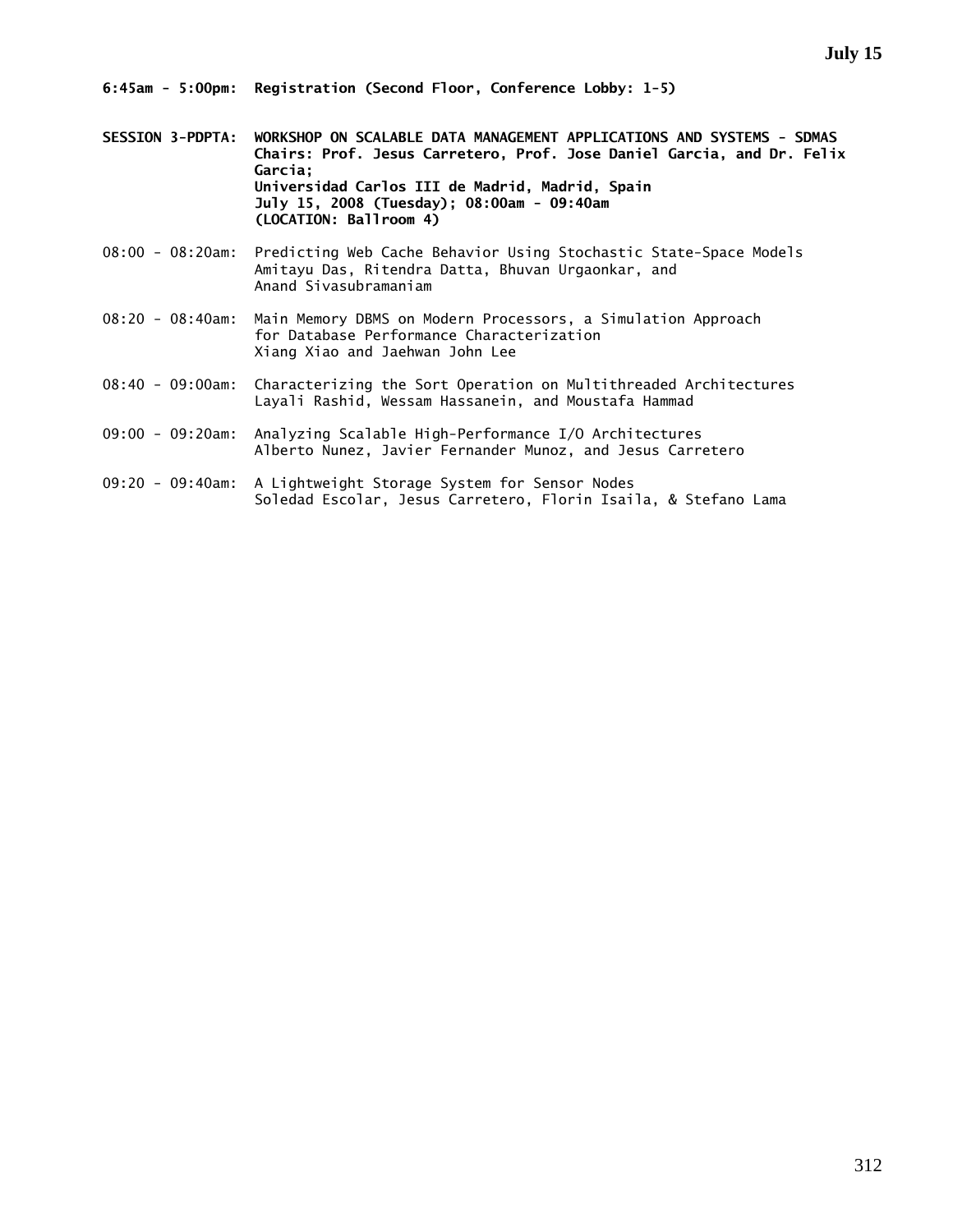- **SESSION 4-PDPTA: PERFORMANCE EVALUATION & MANAGEMENT OF NETWORKS & DISTRIBUTED SYSTEMS Chairs: Dr. Zornitza Prodanoff and Prof. Sanjay Ahuja; University of North Florida, Jacksonville, Florida, USA July 15, 2008 (Tuesday); 09:40am - 10:20am (LOCATION: Ballroom 4)**
- 09:40 10:00am: Dynamic and Secure User Management in Networked Consumer Electronics Tatsuya Tokunaga and Satoshi Fujita Hiroshima University, Japan
- 10:00 10:20am: Utilizing RSS Feeds by Web Request and Web Service Models in the .NET Compact Framework Andrew Dutt, Sarah White, and Zornitza Prodanoff University of North Florida, Jacksonville, Florida, USA

**10:20 - 10:40am: BREAK**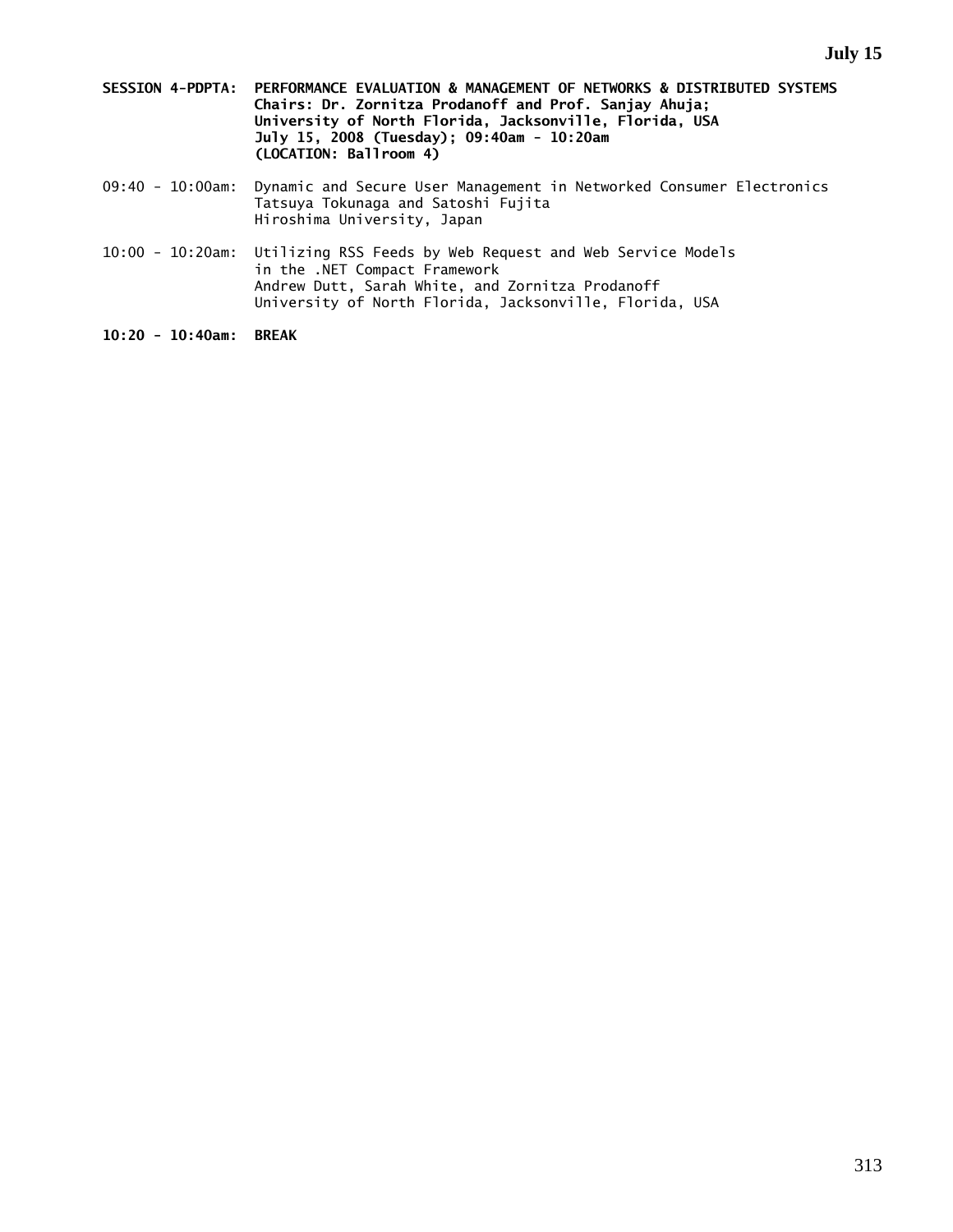- **SESSION 5-PDPTA: PARALLEL PROCESSING AND APPLICATIONS Chair: Prof. Steve C. Chiu, Idaho State University, Idaho, USA July 15, 2008 (Tuesday); 10:40am - 11:40am (LOCATION: Ballroom 4)**
- 10:40 11:00am: A New Web Cache Replacement Algorithm: Perfect-Time-Size Least Frequently Used Tarik Kapetanovic and M. H. Samadzadeh Oklahoma State University, USA
- 11:00 11:20am: A Parallel Implementation of K-Means Clustering on GPUs Reza Farivar, Daniel Rebolledo, Ellick Chan, and Roy Campbell University of Illinois at Urbana-Champaign, Illinois, USA
- 11:20 11:40am: Parallel Processing Architecture for Solving Large-Scale Linear Systems Arun Nagari, Itamar Elhanany, and Ben Thompson The University of Tennessee Knoxville, Tennessee, USA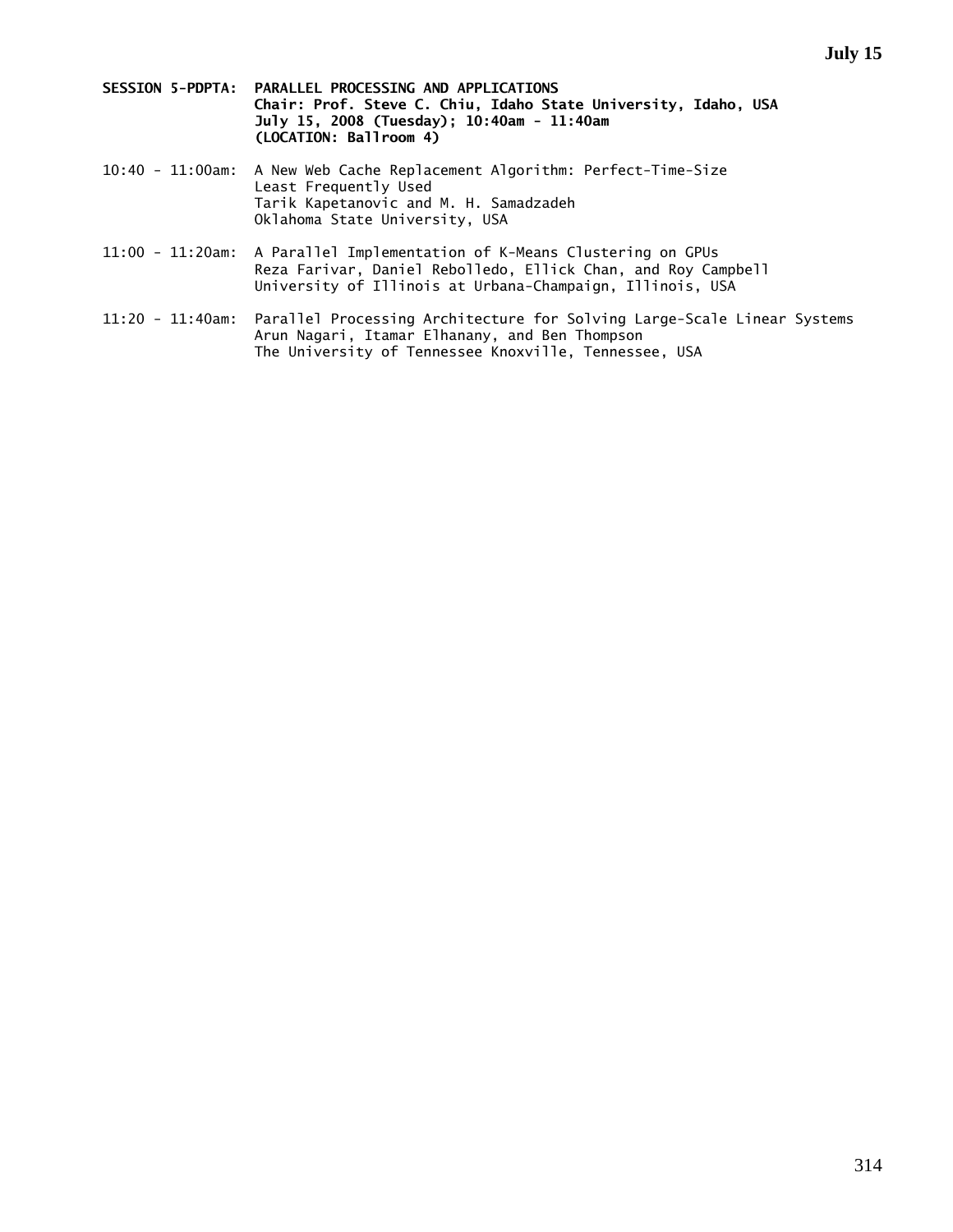- **SESSION 6-PDPTA: RESOURCE ALLOCATION + SCHEDULING + PARALLEL COMPUTING Chair: Syed S. Rizvi, University of Bridgeport, USA July 15, 2008 (Tuesday); 11:40am - 12:40pm (LOCATION: Ballroom 4)**
- 11:40 12:00pm: Iterative Techniques for Maximizing Stochastic Robustness of a Static Resource Allocation in Periodic Sensor Driven Clusters Jay Smith, Howard Jay Siegel, and Anthony A. Maciejewski DigitalGlobe, Longmont, Colorado, USA; Colorado State University, Fort Collins, Colorado, USA
- 12:00 12:20pm: An Optimizing Distributed Scheduler for High-Level Synthesis Stephen Blythe Southern Illinois University - Edwardsville, USA
- 12:20 12:40pm: Monte Carlo and Quasi Monte Carlo in Parallel Computing Zizhong J. Wang Virginia Wesleyan College, Norfolk, Virginia, USA

**12:40 - 01:20pm: LUNCH (On Your Own)**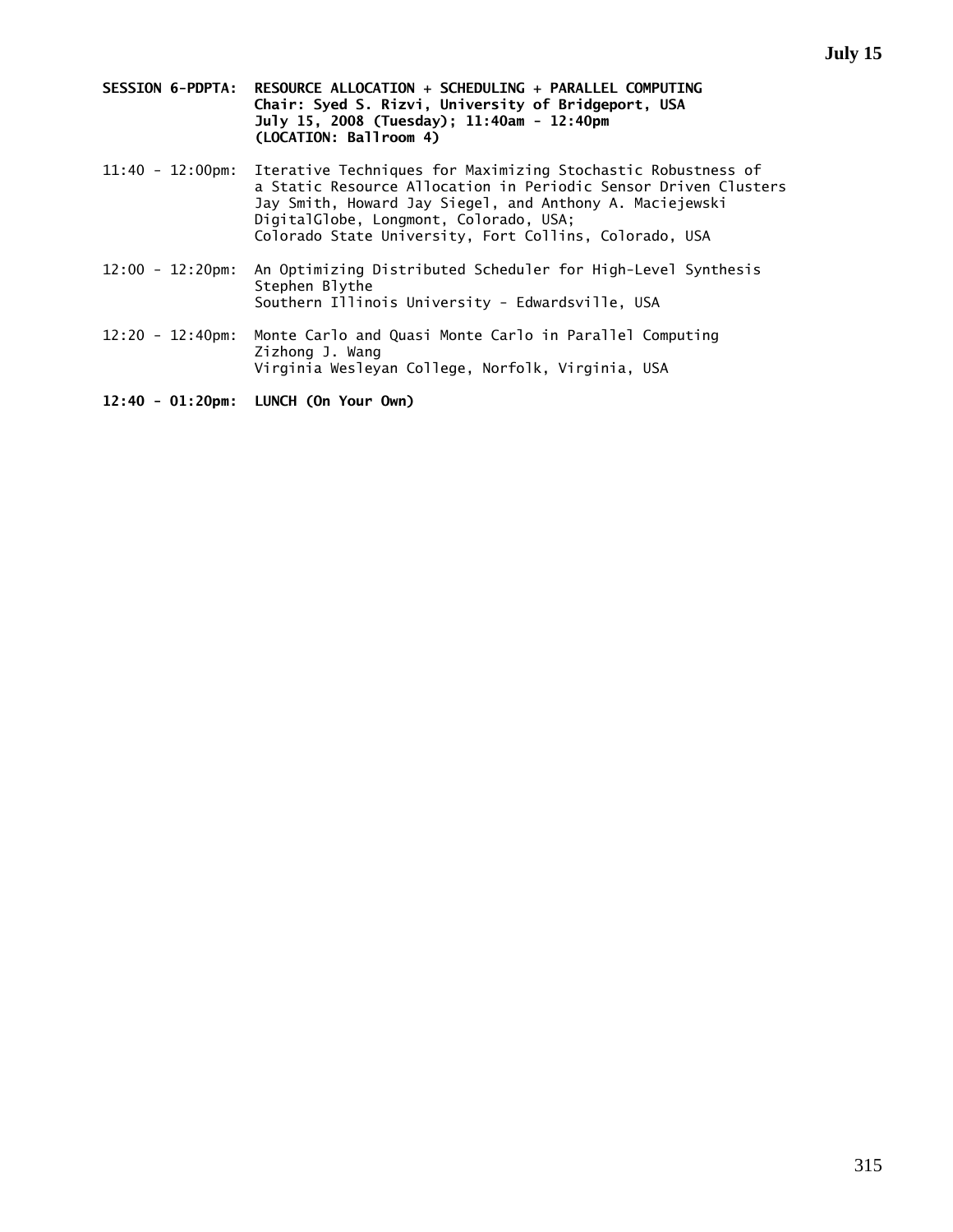- **SESSION 7-PDPTA: AD HOC & UBIQUITOUS NETWORKING ENVIRONMENT I Chair: Prof. Hiroshi Ishii, Tokai University, Japan July 15, 2008 (Tuesday); 01:20pm - 03:20pm (LOCATION: Ballroom 4)**
- 01:20 01:40pm: VLSI Design of Networking-Oriented Chip Multi-Processor; CUE-v3 Hiroaki Nishikawa, Hiroshi Tomiyasu, and Hiroyuki Uchida University of Tsukuba, Tsukuba Science City, Ibaraki, Japan
- 01:40 02:00pm: Data-Driven Protocol Off-Loading for Ad Hoc Networking Environment Kazuhiro Aoki, Hiroshi Ishii, Osamu Mizuno, Makoto Iwata, and Hiroaki Nishikawa Information Infrastructure Laboratory, Inc., Tsukuba Science City, Ibaraki, Japan
- 02:00 02:20pm: Data-Driven Implementation of Wireless Mesh Protocol Mitsuru Iwaoka and Hiroaki Nishikawa Tokyo, Japan
- 02:20 02:40pm: Performance Study on Multipoint-to-Point Video Streaming over Mobile Ad Hoc Networks Keisuke Utsu, Chee Onn Chow, Hiroaki Nishikawa, and Hiroshi Ishii Tokai University, Kanagawa, Japan
- 02:40 03:00pm: Data-Driven Implementation of Contents Discovery Service on Ad Hoc Ubiquitous Network Yoshiko Sueda, Osamu Mizuno, Naoyuki Hirata, Hiroshi Ishii, and Hiroaki Nishikawa NTT Information Platform Labs., Musashino-shi, Tokyo, Japan
- 03:00 03:20pm: Surrounding Healthcare Environment on Ad Hoc Network Yuki Tamura, Masaaki Hashida, Shuji Sannomiya, and Makoto Iwata Kochi University of Technology, Kochi, Japan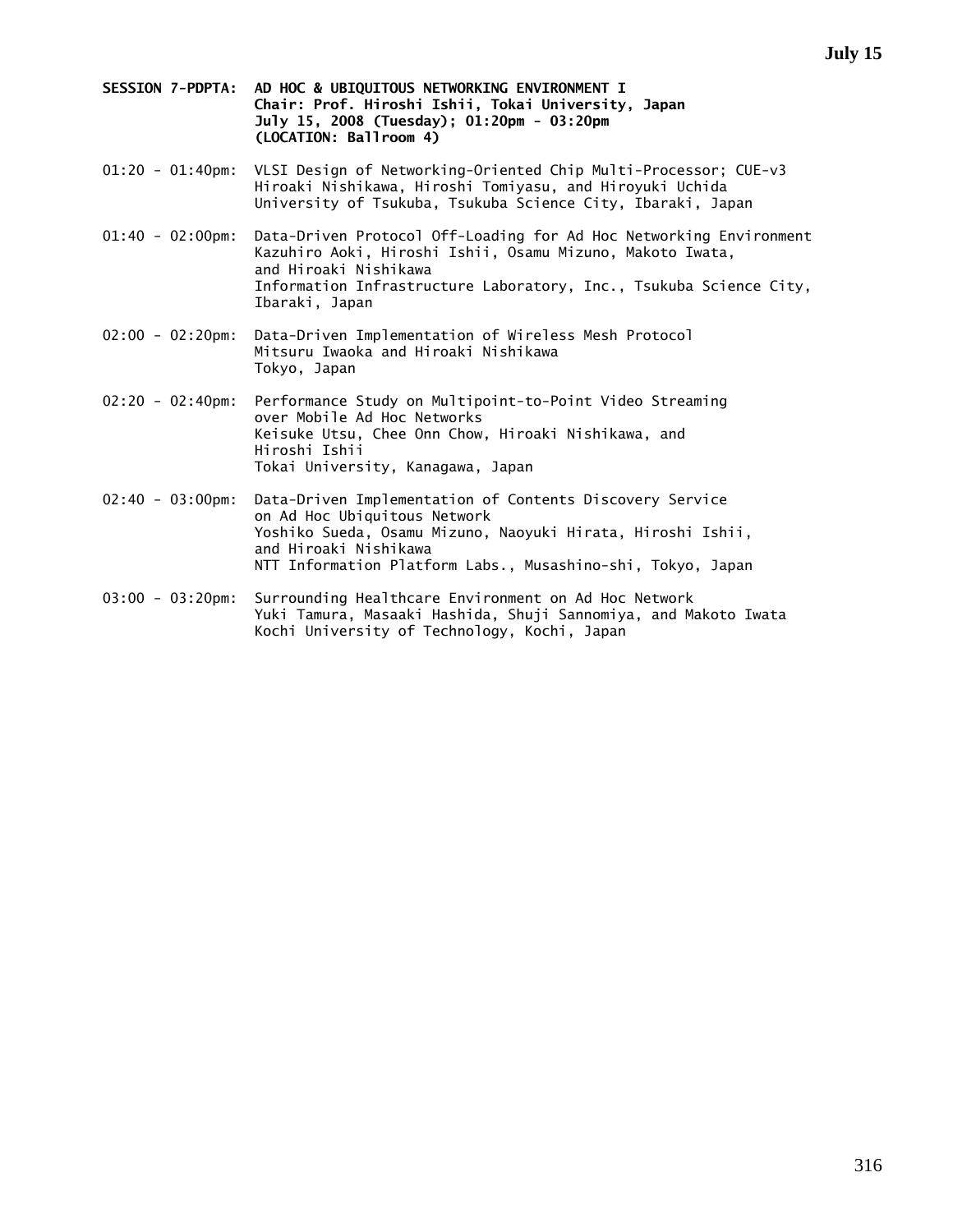### **03:20 - 04:00pm: DISCUSSION SESSION B-PDPTA (Refreshments will be available) July 15, 2008 (Tuesday) (LOCATION: Hallways - Ballrooms 1-5)**

- O. A Characterisation Tool for the Impact of Network Deficiencies of HPC Applications Andreas Boklund, Nima Namaki, Stefan Mankefors-Christiernin, Christian Jiresjo University West, Sweden
- O. Construction of Loosely-Structured Overlay Using Bloom Filter Takahashi, Taisuke Izumi, Hirotsugu Kakugawa, & Toshimitsu Masuzawa Osaka University, Japan
	- O. MPI-Based Parallel Algorithm Design and Performance Evaluation for FDTD EM Simulation Hong-Mei Xie, Qiang Ding, Gui-Qing He, and Mingyu Lu Northwestern Polytechnic University, P. R. China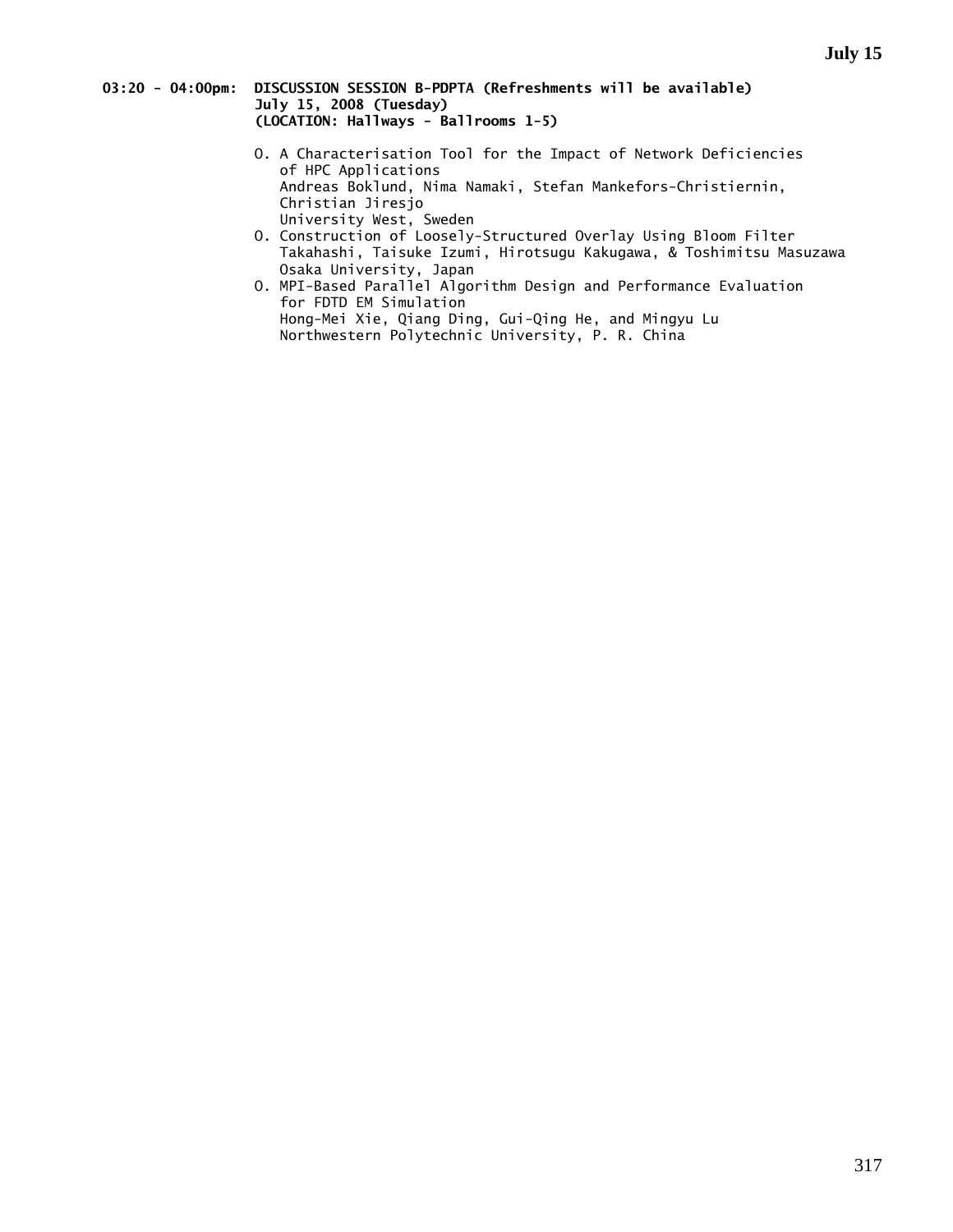- **SESSION 8-PDPTA: ULTRA LOW POWER DATA-DRIVEN NETWORKING SYSTEM CREST Chair: Prof. Hiroaki Nishikawa, University of Tsukuba, Japan July 15, 2008 (Tuesday); 04:00pm - 06:00pm (LOCATION: Ballroom 4)**
- 04:00 04:20pm: Collaborative Research Project on Ultra-Low-Power Data-Driven Networking System Hiroaki Nishikawa, Hiroshi Ishii, and Makoto Iwata Tokai University, Tokyo, Japan
- 04:20 04:40pm: Autonomous Power-Supply Control for Ultra-Low-Power Self-Timed Pipeline Kei Miyagi, Shuji Sannomiya, Keiichi Sakai, Makoto Iwata, and Hiroaki Nishikawa Kochi University of Technology, Kochi, Japan
- 04:40 05:00pm: A Data-Driven On-Chip Simulation Module and Its FPGA Implementation Shuji Sannomiya, Naoya Kagawa, Keiichi Sakai, and Makoto Iwata Kochi University of Technology, Kochi, Japan
- 05:00 05:20pm: A Software-Defined ADC and DAC on Data-Driven Processor Keisuke Koito, Keiichi Sakai, and Makoto Iwata Kochi University of Technology, Kochi, Japan
- 05:20 05:40pm: Trust Relationship Based Self-Organized Public Key Management over MANET Hideaki Kawabata and Hiroshi Ishii Tokai University, Kanagawa, Japan
- 05:40 06:00pm: GPS Aided Effective Information Discovery over Mobile Ad-hoc Network Naohide Fukushi and Hiroshi Ishii Tokai University, Kanagawa, Japan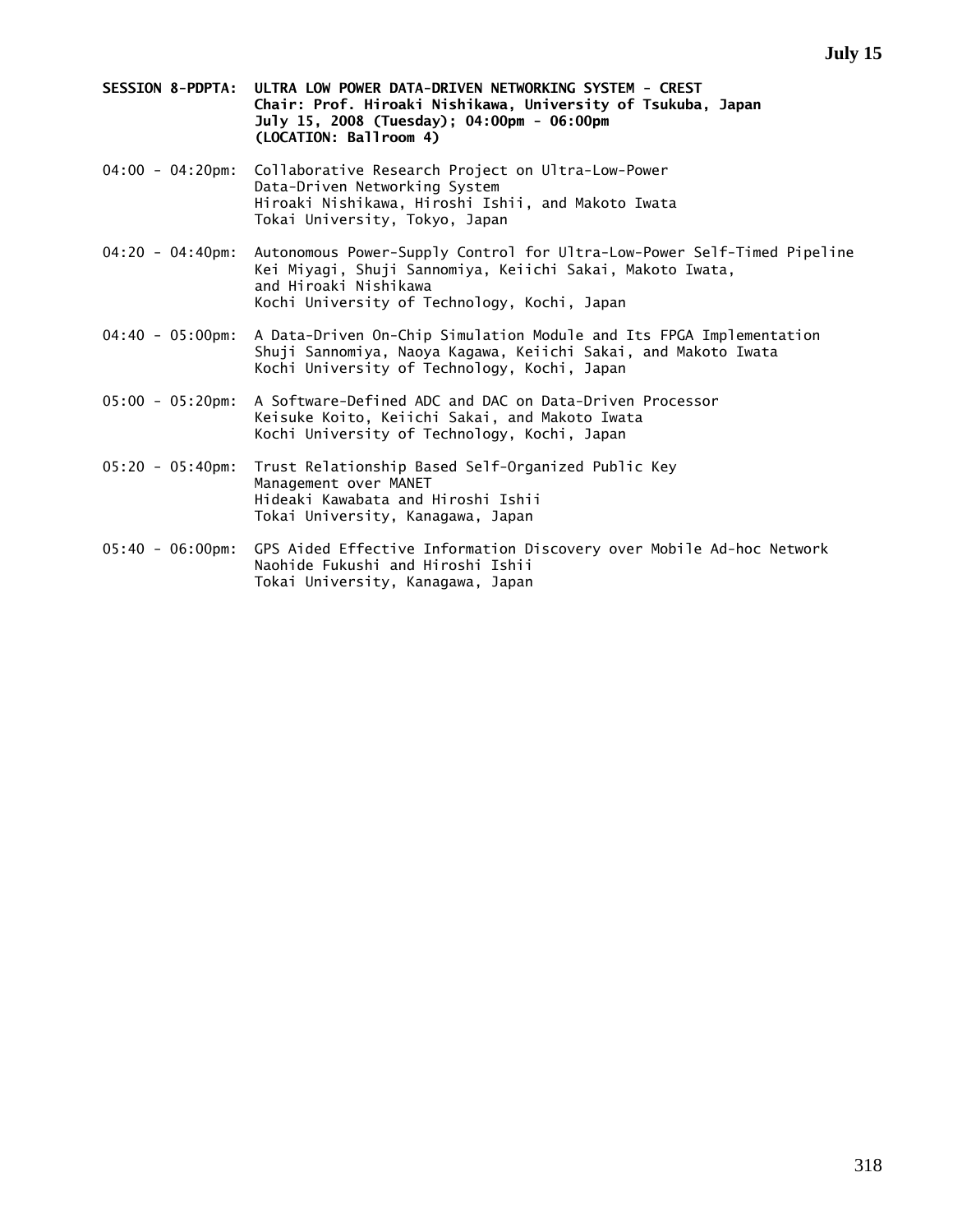- **SESSION 9-PDPTA: PARALLEL PROCESSING AND APPLICATIONS + RESOURCE ALLOCATION + SCHEDULING Chairs: Xavier Grehant and Zizhong J. Wang CERN openlab, Geneva & ENST, Paris Virginia Wesleyan College, Norfolk, Virginia, USA July 15, 2008 (Tuesday); 06:00pm - 07:00pm (LOCATION: Ballroom 4)**
- 06:00 06:20pm: Time Delay Analysis for a Parallel Steiner Tree Algorithm Rashid Bin Muhammad Kent State University, Kent, Ohio, USA
- 06:20 06:40pm: Parallel Algorithms for Polynomial Interpolation on OTIS-Hypercube Parallel Computer Keny T. Lucas Xavier Institute of Social Service, Jharkhand, India
- 06:40 07:00pm: New Heuristics for Rotation Scheduling Michael E. Richter, David J. Poeschl, and Timothy W. O'Neil The University of Akron, USA

**06:00 - 09:30pm: Tutorials (please see the list of tutorials)**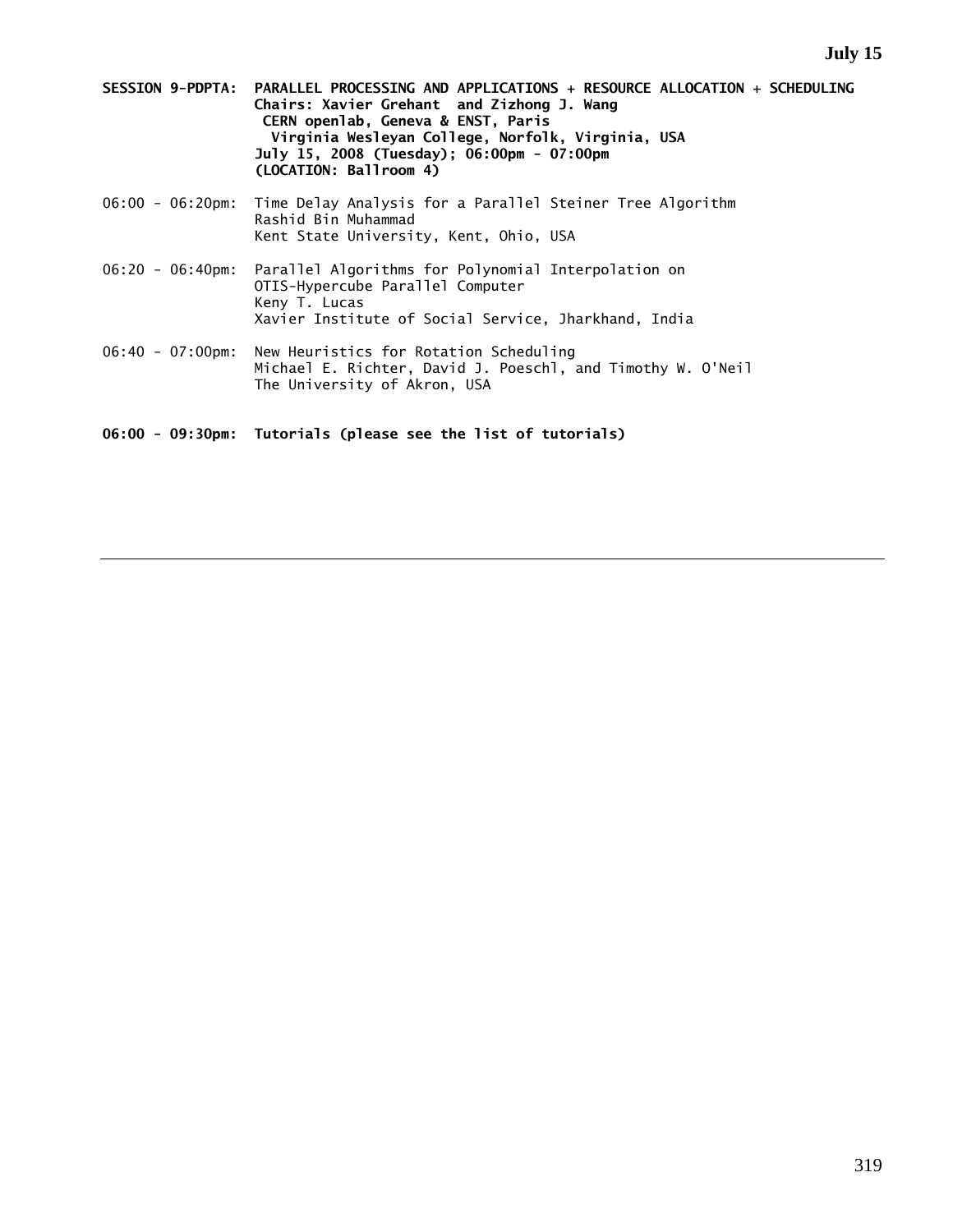- **6:45am 5:00pm: Registration (Second Floor, Conference Lobby: 1-5)**
- **SESSION 10-PDPTA: COMMUNICATION STRATEGIES, SYSTEMS, ROUTING, AND PROTOCOLS Chair: Dr. Keiichi Kaneko, Tokyo University of Agriculture and Technology, Japan July 16, 2008 (Wednesday); 08:00am - 10:40am (LOCATION: Ballroom 4)**
- 08:00 08:20am: An Efficient Single Bit Store and Forward (SBSF) Routing Algorithm for Mesh-Hypercube (M-H) Networks Syed S. Rizvi and Aasia Riasat University of Bridgeport, USA; Institute of Business Management, Pakistan
- 08:20 08:40am: Investigation into Soft-State Protocol Parameters Melissa Tjiong and Johan Lukkien Eindhoven University of Technology, The Netherlands
- 08:40 09:00am: A Barrier Synchronization Protocol for Broadcast Networks Based on Dynamic Access Control Satoshi Fujita and Shigeaki Tagashira Hiroshima University, Japan; Kyushu University, Japan
- 09:00 09:20am: Two-Tier Energy-Aware Routing Protocol for Wireless Sensor Networks Sang-Eon Park, Min-Hyun Park, and Young-Jun Chung Salisbury University, Maryland, USA Kangwon National University, Chunchon, Korea
- 09:20 09:40am: Cluster Based Transmitting Power-Aware Routing Path Selection in AODV Jangsu Lee, Sungwook Kim, and Sungchun Kim Sogang University, Seoul, South Korea
- 09:40 10:00am: Efficient Forward Error Correction for Reliable Transmission in Packet Networks T. M. Elfouly, M. Saleh, and Q. M. Malluhi Qatar University, Doha, Qatar
- 10:00 10:20am: A New Configuration of an Incomplete Star Graph and its Routing Algorithm Tatsuya Iwasaki and Keiichi Kaneko Tokyo University of Agriculture and Technology, Japan
- 10:20 10:40am: Exploiting Skewed Demand for Performance Enhancement of Adaptive Peer-to-Peer Networks Amlan Bhattacharya and Sukumar Ghosh University of Iowa, Iowa City, Iowa, USA

**10:40 - 11:00am: BREAK**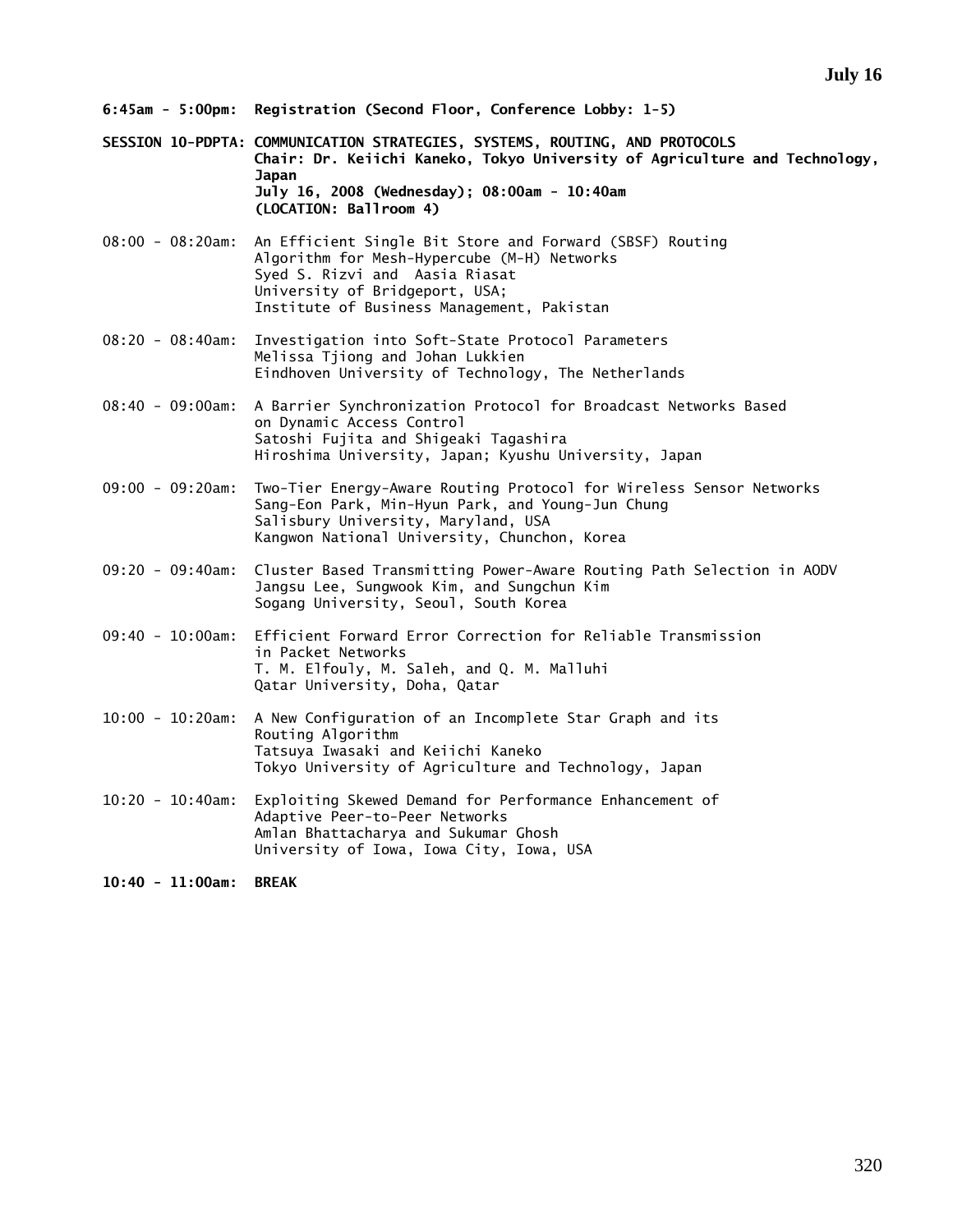- **SESSION 11-PDPTA: APPLICATIONS IN SIMULATION AND MODELING Chair: Dr. Louis D'Alotto, York College/CUNY, USA July 16, 2008 (Wednesday); 11:00am - 12:40pm (LOCATION: Ballroom 4)**
- 11:00 11:20am: Optimizing the Performance of NMA for Conservative Synchronization in Parallel and Discrete Event Simulation Syed S. Rizvi and Aasia Riasat University of Bridgeport, USA; Institute of Business Management, Pakistan
- 11:20 11:40am: On Load Balancing Distributed Simulation of Relativistic Particle Transport Ruipeng Li, Hai Jiang, Hung-Chi Su, Jeff Jenness, and Bin Zhang Arkansas State University, Arkansas, USA
- 11:40 12:00pm: Modeling Complex Natural Phenomena with the libAuToti Cellular Automata Library: an Example of Application to Lava Flows Simulation Giuseppe Spingola, Donato D. Ambrosio, William Spataro, Rocco Rongo, and Giuseppe Zito University of Calabria,Rende, Italy
- 12:00 12:20pm: Performance Optimization of Parallel and Scalable Distributed Simulation Systems Using Trees and Butterflies Barriers with Optimistic Synchronization Protocols Syed S. Rizvi and Aasia Riasat University of Bridgeport, USA; Institute of Business Management, Pakistan
- 12:20 12:40pm: A Java Based Framework for Numerical Simulations of Collisional Systems Jason Leezer, Mark C. Lewis, and Berna L. Massingill Trinity University, USA
- **12:40 01:20pm: LUNCH (On Your Own)**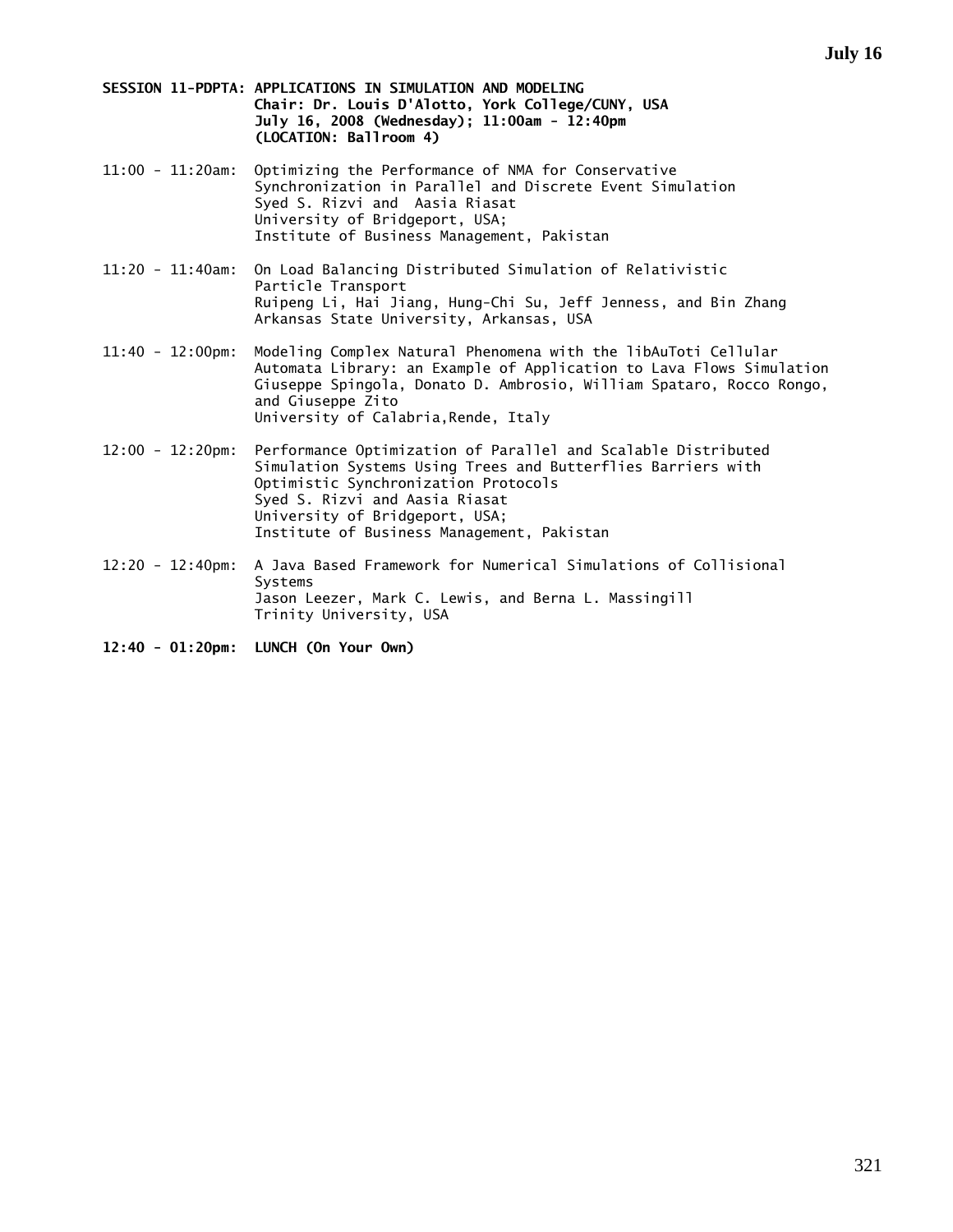**SESSION 12-PDPTA: DISTRIBUTED PROCESSING AND APPLICATIONS Chair: Dr. Louis D'Alotto and Ritu Arora York College/CUNY, USA University of Alabama at Birmingham, USA July 16, 2008 (Wednesday); 01:20pm - 02:00pm (LOCATION: Ballroom 4)** 

01:20 - 01:40pm: An Open Peer-to-Peer Based Platform for Scalable Multimedia Communication Frederic Iterbeke, Stijn Melis, Bart De Vleeschauwer, Tim Wauters, Filip De Turck, Bart Dhoedt, Piet Demeester, Bart Theeten, and Thierry Pollet Ghent University, IBBT, Ghent, Belgium; Alcatel-Lucent Bell Research and Innovation, Antwerp, Belgium

01:40 - 02:00pm: A Content Directory Management Method of Distributed UPnP Media Servers C.-C. Chen, Y.-C. Zhuang, and J.-H. Liu Industrial Technology Research Institute of Taiwan, Taiwan, R.O.C.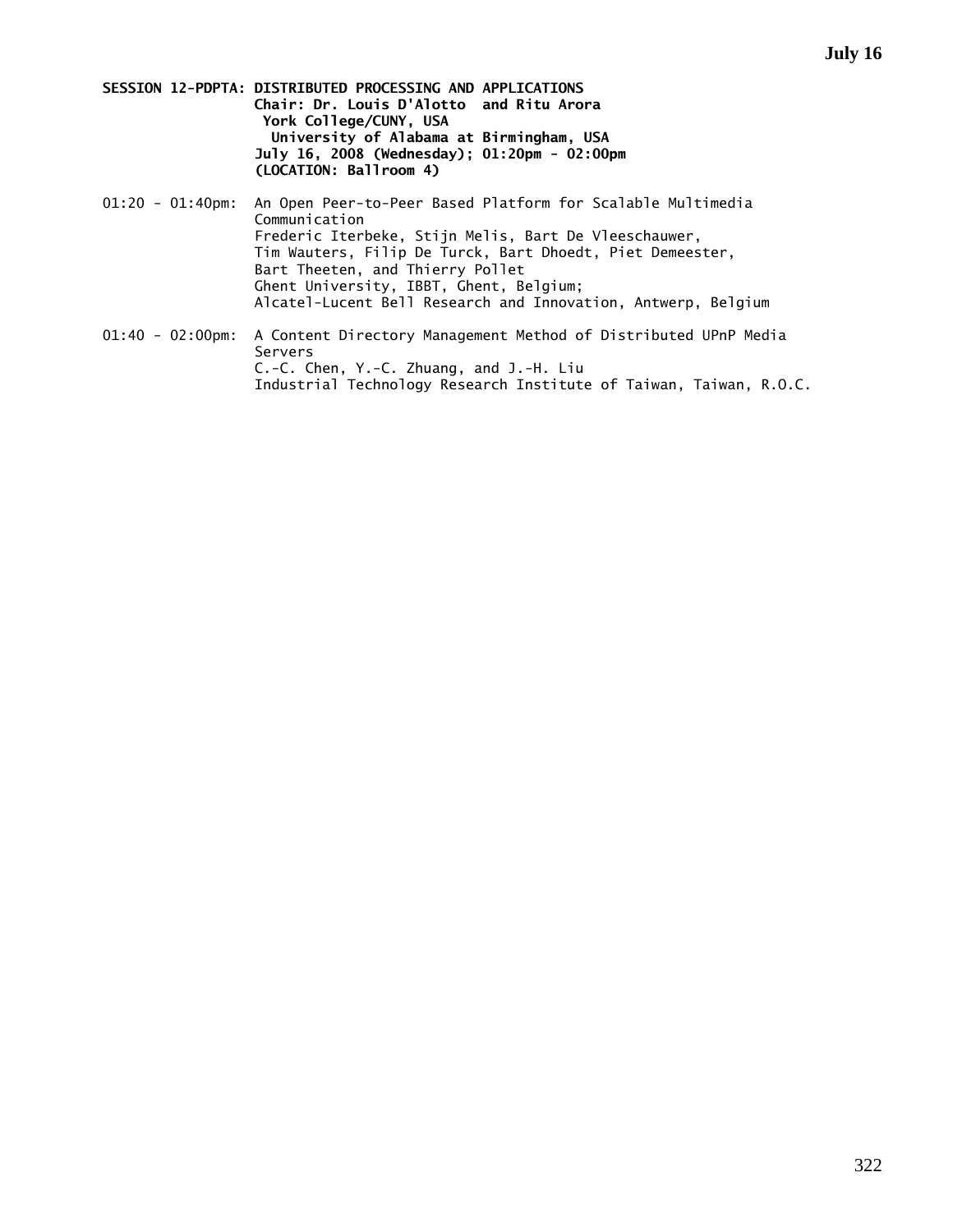**SESSION 13-PDPTA: MULTIPROCESSOR SYSTEMS + CLUSTERS + GRID COMPUTING I Chairs: Prof. J. Daniel Garcia and Ritu Arora University Carlos III of Madrid, Spain Ritu Arora, University of Alabama at Birmingham, USA July 16, 2008 (Wednesday); 02:00pm - 03:00pm (LOCATION: Ballroom 4)** 

- 02:00 02:20pm: An Intelligent Parallel and Scalable Server I/O Networking Environment For High Performance Cluster Computing Systems Hsing-bung Chen, Alfred Torrez, and Parks Fields Los Alamos National Lab, USA
- 02:20 02:40pm: Hardware Supported Synchronization Primitives for Clusters Alberto F. De Souza, Soterio F. Souza, Claudio Amorim, Priscila Lima, and Peter Rounce Universidade Federal do Espirito Santo, Brazil; PESC/COPPE, UFRJ, Brazil; University College London, UK
- 02:40 03:00pm: Buffer Management in a Real-Time Shared Disks Cluster Haengrae Cho Yeungnam University, Korea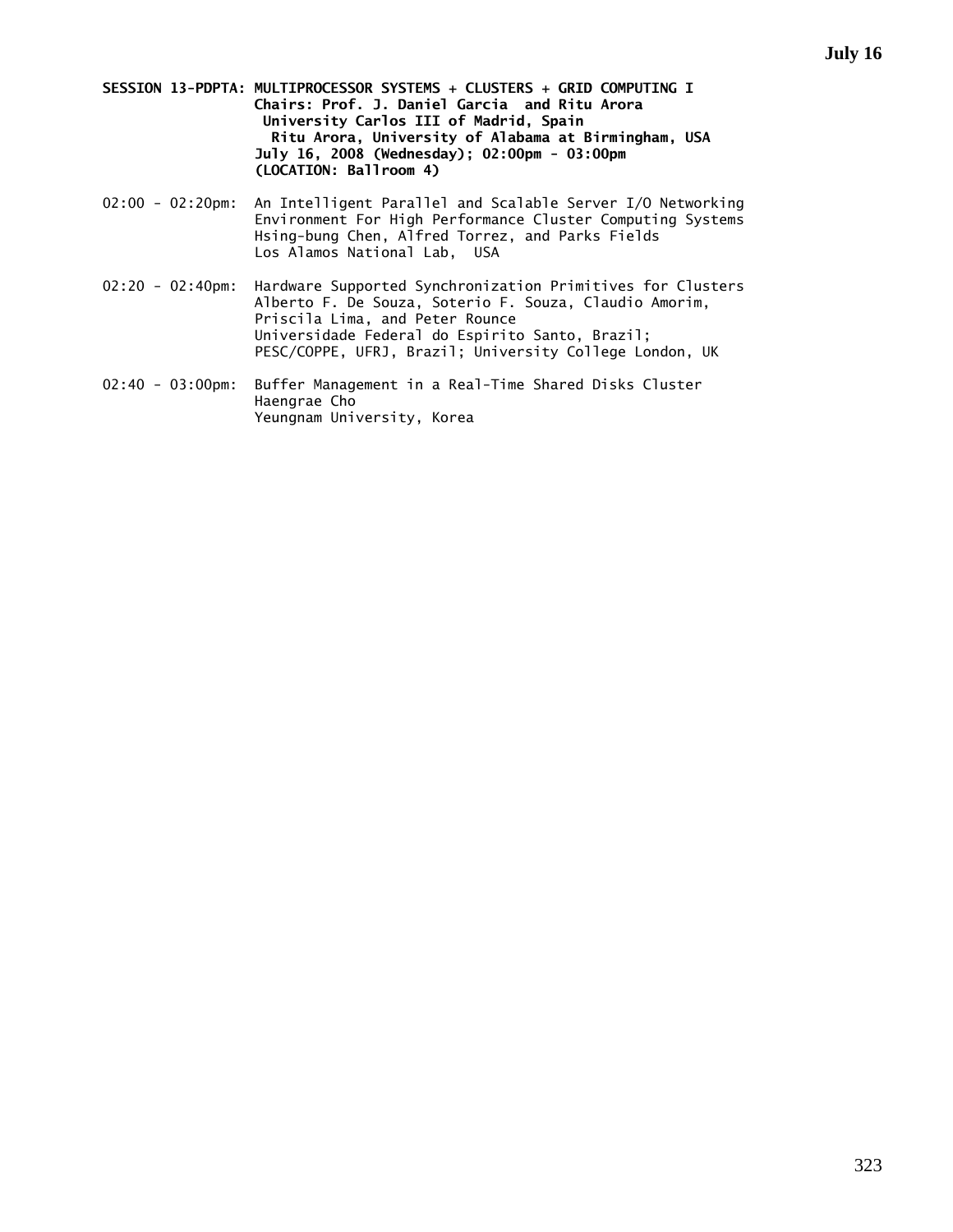### **03:00 - 03:40pm: DISCUSSION SESSION C-PDPTA (Refreshments will be available) July 16, 2008 (Wednesday) (LOCATION: Hallways - Ballrooms 1-5)**

- O. A MAC Protocol for Guaranteed 1-hop Broadcasting (GOB) in Mobile Ad Hoc Networks Seungjin Park
- University of Southern Indiana, Evansville, Indiana, USA O. Unified Architectures for Parallel Cyclic Convolution and Reduced Complexity Parallel FIR Filtering Marvi Teixeira
	- Polytechnic University of Puerto Rico, Puerto Rico
- O. A Fuzzy-Based Reputation System to Solve Free-Riding Problem Ming-Chang Huang and Yu-Kai Lin National Tsing Hua University Hsinchu, Taiwan
- O. Intrusion-Tolerant Dissemination in Large-Scale Systems Kim P. Kihlstrom, Robin S. Elliott, Kelsey A. Marshman, & Aaryn C. Smith; Westmont College, USA
- O. Fully Distributed Active Software Objects Replication In OO-Middleware A. Samy Durai and Saswati Mukherjee Dhanalakshmi College of Engineering, India
- O. Multicast Tree Configuration with Bandwidth Reservation in Overlay Networks Hirokazu Obata and Hiroaki Higaki Tokyo Denki University, Japan
- O. Using Aspect-Oriented Programming for Checkpointing a Parallel Application Ritu Arora and Purushotham Bangalore
- University of Alabama at Birmingham, USA O. Dual Core Efficiency for Engineering Simulation Applications Andreas Boklund, Nima Namaki, Stefan Mankefors-Christiernin, Johan Gustafsson, Mikael Lingbrand University West, Sweden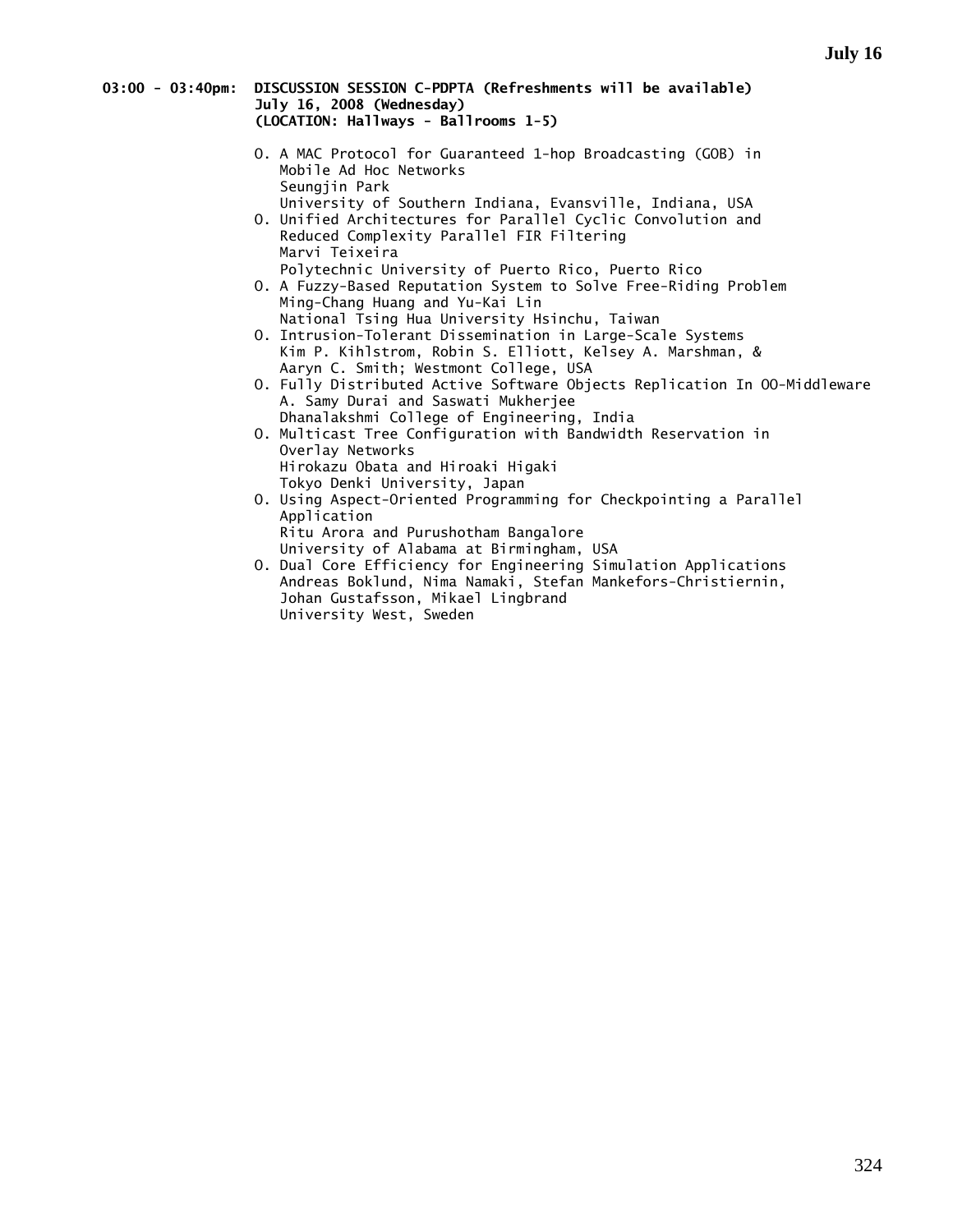**SESSION 14-PDPTA: MULTIPROCESSOR SYSTEMS + CLUSTERS + GRID COMPUTING II Chairs: Prof. Stefan Christiernin and Prof. J. Daniel Garcia University West, Trollhattan, Sweden University Carlos III of Madrid, Spain July 16, 2008 (Wednesday); 03:40pm - 05:00pm (LOCATION: Ballroom 4)** 

- 03:40 04:00pm: On the Many-Processor Paradigm Mihaela Malita and Gheorghe Stefan St. Anselm College, USA; BrighScale, Inc, USA
- 04:00 04:20pm: Parallel Failure Recovery Techniques in Cluster-based Media Servers Joahyung Lee, Heonguil Lee, and Inbum Jung Kangwon National University, Korea
- 04:20 04:40pm: Evaluation of Task Mapping Schemes on Cluster Systems Chau-Yi Chou, Hsi-Ya Chang, Kuo-Chan Huang, Shuen-Tai Wang, and Cheng-Yeu Shen National Center for High-performance Computing, Taiwan
- 04:40 05:00pm: Self-Gridiron: Reliable, Autonomous, and Fully Decentralized Desktop Grid Computing System Based on Neural Overlay Network EunJoung Byun, HongSoo Kim, SungJin Choi, SangKeun Lee, Young S. Han, and SoonYoung Jung Korea University, Seoul, Korea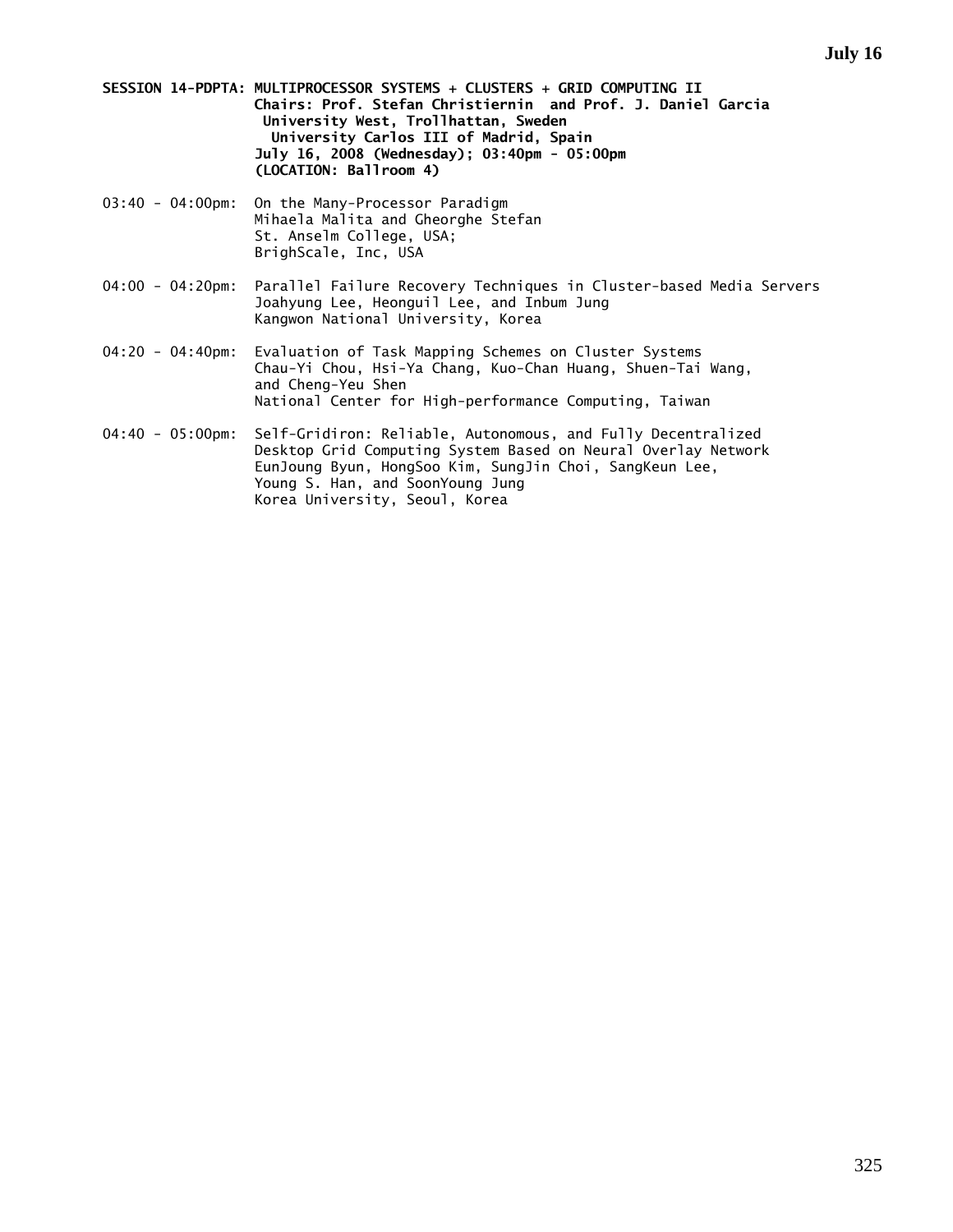|  | SESSION 15-PDPTA: INTERCONNECTION NETWORKS + GRAPHS ALGORITHMS I |
|--|------------------------------------------------------------------|
|  | Chair: Hsi-Ya (Jerry) Chang, NCHC, Taiwan                        |
|  | July 16, 2008 (Wednesday): 05:00pm - 06:40pm                     |
|  | (LOCATION: Ballroom 4)                                           |

- 05:00 05:20pm: Comparison-Based Diagnosis on Incomplete Star Graphs Chieh-Feng Chiang and Jimmy J. M. Tan National Chiao-Tung University, Hsinchu, Taiwan, ROC
- 05:20 05:40pm: Multi-Shared-Trees Based Multicasting in Mesh-Connected Networks Hovhannes Harutyunyan, Shahin Kamali and Talin Moradian Concordia University, Canada
- 05:40 06:00pm: Optimal Subcube Embeddability in Hypercubes with Additional Dimension Shameema Yasim and Shahram Latifi University of Nevada, Las Vegas, Nevada, USA
- 06:00 06:20pm: Developing Dual-Pair Parallel Processing for Pervasive Communication with Spider-Web Networks Li-Yen Hsu China Institute of Technology, Taiwan
- 06:20 06:40pm: Spare Dimensions in Hypercubes Shameema Yasim and Shahram Latifi University of Nevada, Las Vegas, Nevada, USA

**06:00 - 09:30pm: Tutorials (please see the list of tutorials)**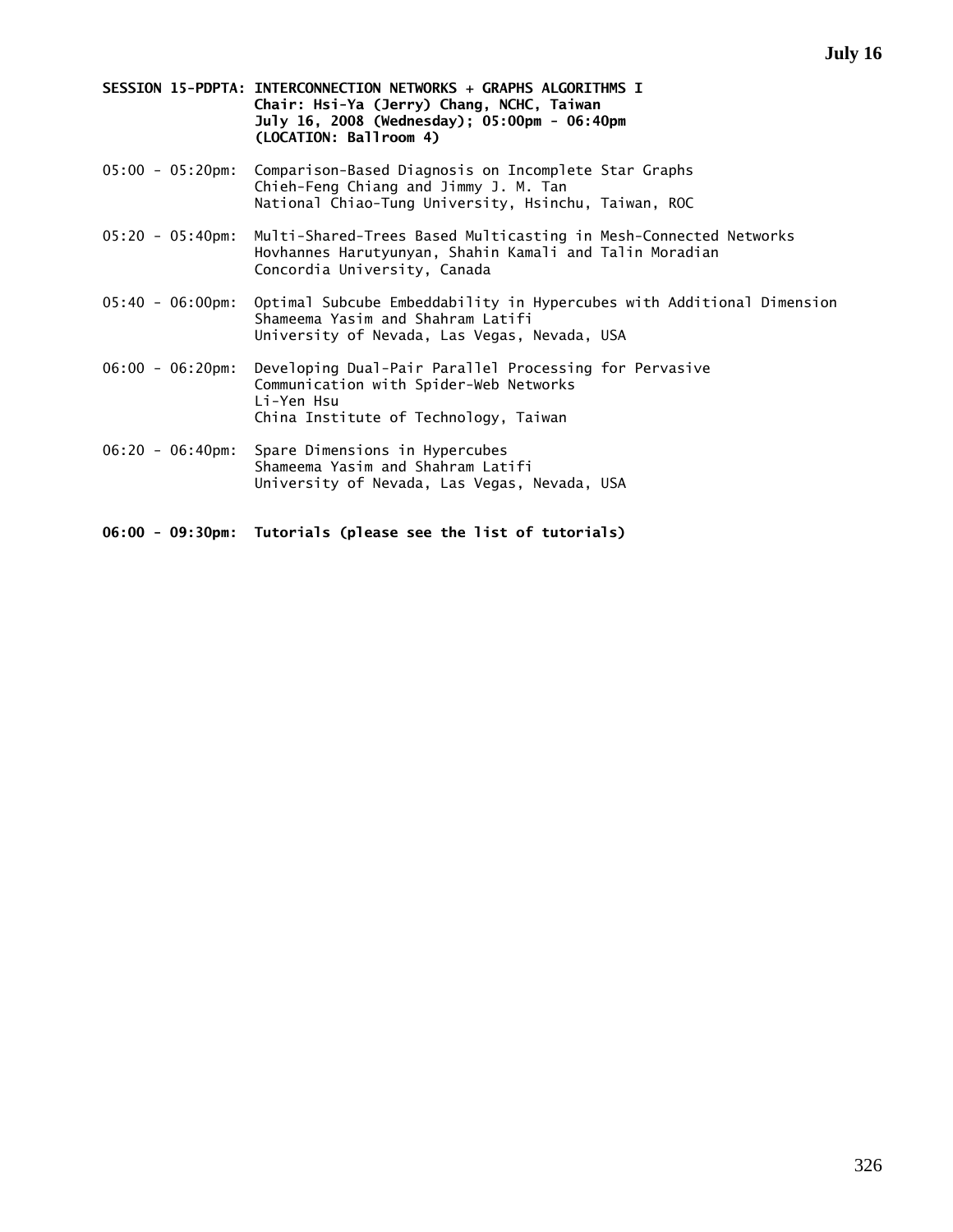**6:45am - 5:00pm: Registration (Second Floor, Conference Lobby: 1-5)** 

- **SESSION 16-PDPTA: INTERCONNECTION NETWORKS + GRAPHS ALGORITHMS II Chair: Dr. Stephen Blythe, Southern Illlinois University - Edwardsville, USA July 17, 2008 (Thursday); 08:00am - 10:20am (LOCATION: Ballroom 4)**
- 08:00 08:20am: Firefly Inspired Distributed Graph Coloring Algorithms Sof Anthony Lee University of Technology Sydney, NSW, Australia
- 08:20 08:40am: CSMIN Revisited: Accurate Algorithms and Strategic Design Issues Nitin, Shruti Garhwal and Neha Srivastava Jaypee University of Information Technology, India
- 08:40 09:00am: Matrix Multiplication on OTIS k-ary 2-cube Network Dheeresh K. Mallick and Prasanta K. Jana Birla Institute of Technology, India; Indian School of Mines University, India
- 09:00 09:20am: Analysis of Different AMBA-Based Bus Interconnection Schemes for ARM7 Multicore Environment Jennifer M. Jayme, Anastacia P. Ballesil, & Joy Alinda P. Reyes University of the Philippines, Philippines
- 09:20 09:40am: Analyzing the Banyan Network Performance under Various Network Traffic Conditions Somasheker Akkaladevi and Ajay K. Katangur Virginia State University, USA; Texas A&M University-Corpus Christi, USA
- 09:40 10:00am: An Interconnection Network Based on Asynchronous Optical Packet Switching for High Performance Computing System Zhao, Jun and Sun, Xiaohan Southeast University, China
- 10:00 10:20am: One-to-Many Parallel Routing Algorithm on Recursive Circulant Networks Employing the Hungarian Method Dongmin Choi, Okbin Lee and Ilyong Chung Chosun University, Korea
- **10:20 10:40am: BREAK**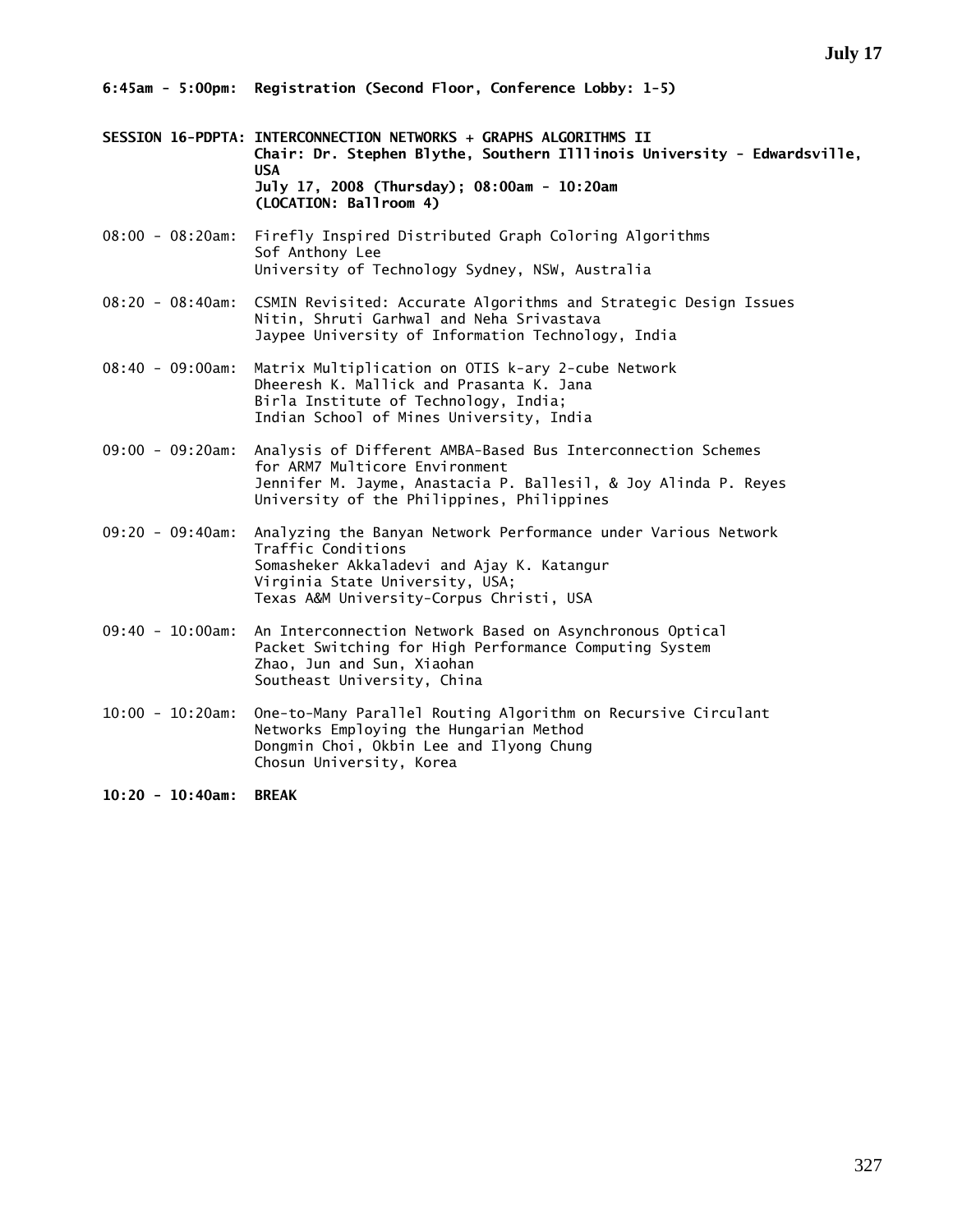- **SESSION 17-PDPTA: SOFTWARE ARCHITECTURES, LANGUAGES, COMPILERS, & OS ISSUES Chair: Dr. Stephen Blythe, Southern Illlinois University - Edwardsville, USA July 17, 2008 (Thursday); 10:40am - 11:40am (LOCATION: Ballroom 4)**
- 10:40 11:00am: HDOS:An Infrastructure for Dynamic Optimization Tomoaki Ukezono and Kiyofumi Tanaka JAPAN Advanced Institute of Science and Technology, Japan
- 11:00 11:20am: FREE SLOT
- 11:20 11:40am: Common Description Language of SIMD Instructions for Performance Portability Shoichi Hirasawa, Yu Nakanishi, Hiromasa Watanabe and Hiroki Honda UEC-IS, Japan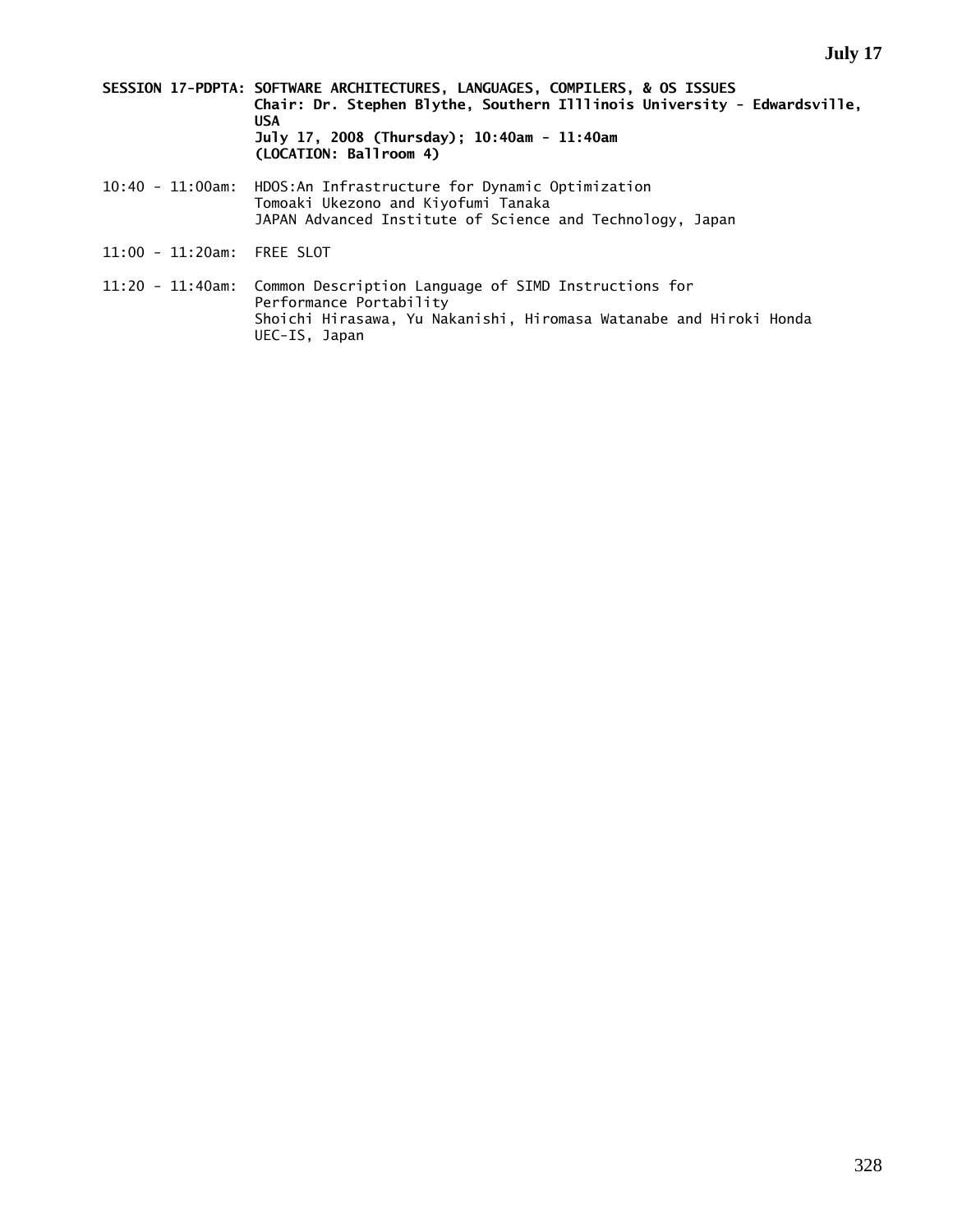**SESSION 18-PDPTA: RECONFIGURABLE SYSTEMS + FPGA + ALGORITHMS Chairs: Prof. David H. Williams and Dr. Hua Li University of Texas at El Paso, Texas, USA University of Lethbridge, Canada July 17, 2008 (Thursday); 11:40am - 12:20pm (LOCATION: Ballroom 4)** 

- 11:40 12:00pm: Design of Reconfigurable DFA Architecture Hua Li, Zac Friggstad, and Fang M. Wang University of Lethbridge, Canada
- 12:00 12:20pm: Structural Dynamic Changes with CPNs Marisa Llorens, Javier Oliver, and Oscar Vega DSIC, UPV - Camino de Vera, Valencia, Spain

```
12:20 - 01:00pm: LUNCH (On Your Own)
```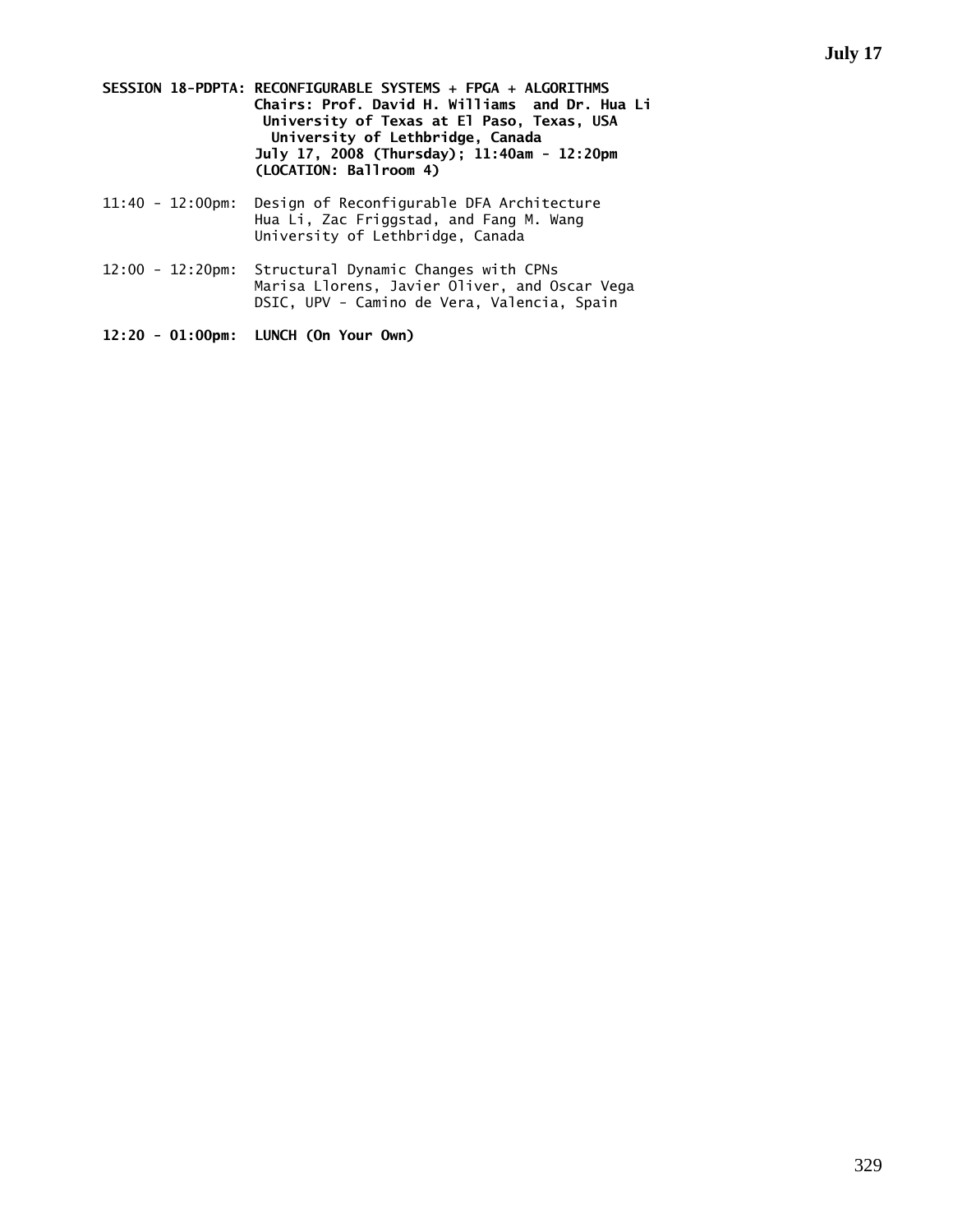**SESSION 19-PDPTA: PARALLEL PROCESSING AND APPLICATIONS Chair: Dr. William Spataro, University of Calabria, Italy July 17, 2008 (Thursday); 01:00pm - 02:20pm (LOCATION: Ballroom 4)** 

- 01:00 01:20pm: FREE SLOT
- 01:20 01:40pm: Parallel Prefix on Mesh of Trees and OTIS Mesh of Trees Dheeresh K. Mallick and Prasanta K. Jana Birla Institute of Technology, India; Indian School of Mines University, India
- 01:40 02:00pm: Two Parallel Algorithms to Solve the 2D Knapsack Problem Using GPUs Michael Scherger Texas A&M University - Corpus Christi, USA
- 02:00 02:20pm: Parallel Computations for One Dimensional Linear Automata Louis D'Alotto York College/CUNY, USA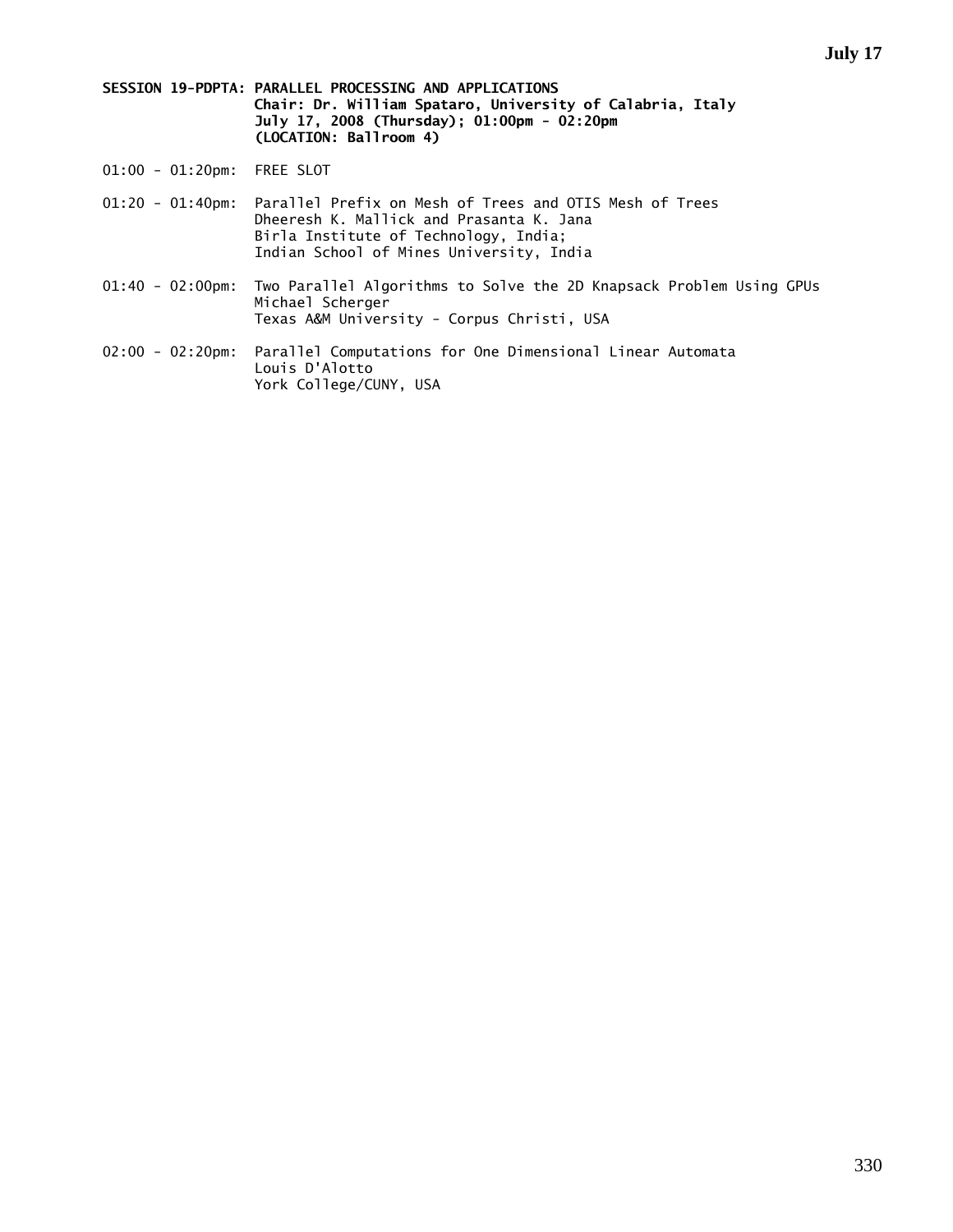### **SESSION 20-PDPTA: DISTRIBUTED PROCESSING AND APPLICATIONS Chair: Xavier Grehant, CERN openlab, Geneva & ENST, Paris July 17, 2008 (Thursday); 02:20pm - 05:20pm (LOCATION: Ballroom 4)**

- 02:20 02:40pm: Deploying Complex Distributed Application Ton Ngo, Naoya Yamamoto, and Yoriko Ohnishi IBM Silicon Valley Laboratory, San Jose, California, USA; IBM Yamato Software Laboratory, Kanagawa, Japan
- 02:40 03:00pm: Analysis of a Neural Network Training Program Implemented with MPI and RPCs Hector Cordova II, David H. Williams, and Patricia A. Nava The University of Texas at El Paso, El Paso, Texas, USA
- **03:00 03:20pm: BREAK**
- 03:20 03:40pm: Emerging technological trends in Supply Chain Management Manoj Manuja and Rajender Kalra Infosys Technologies Limited, India
- 03:40 04:00pm: Message Efficient Leader Election in Synchronous Distributed System with Failure Detectors Sang-Ho Lee and Sung Hoon Park Chungbuk National University Cheongju, ChungBuk, Korea
- 04:00 04:20pm: FREE SLOT
- 04:20 04:40pm: The Study of SOA/CBD-Based Next-Generation Business System Platform Design Kyeongrim Ahn, Sangpil Park, Kabdeuk Kim, Jongryel Kim, and Jungchun Park KL-Net Corp. Laboratory, Korea
- 04:40 05:00pm: A Distributed Search Algorithm on Extremely Large Datasets Xinlian Liu Hood College, Frederick, Maryland, USA
- 05:00 05:20pm: Using a Greedy-Based Approach for Solving Data Allocation Problem in a Distributed Environment F. Marir, Mohamed Tounsi, and Hassan I. Abdalla London Metropolitan University, London, UK; Prince Sultan University, Riyadh, Saudi Arabia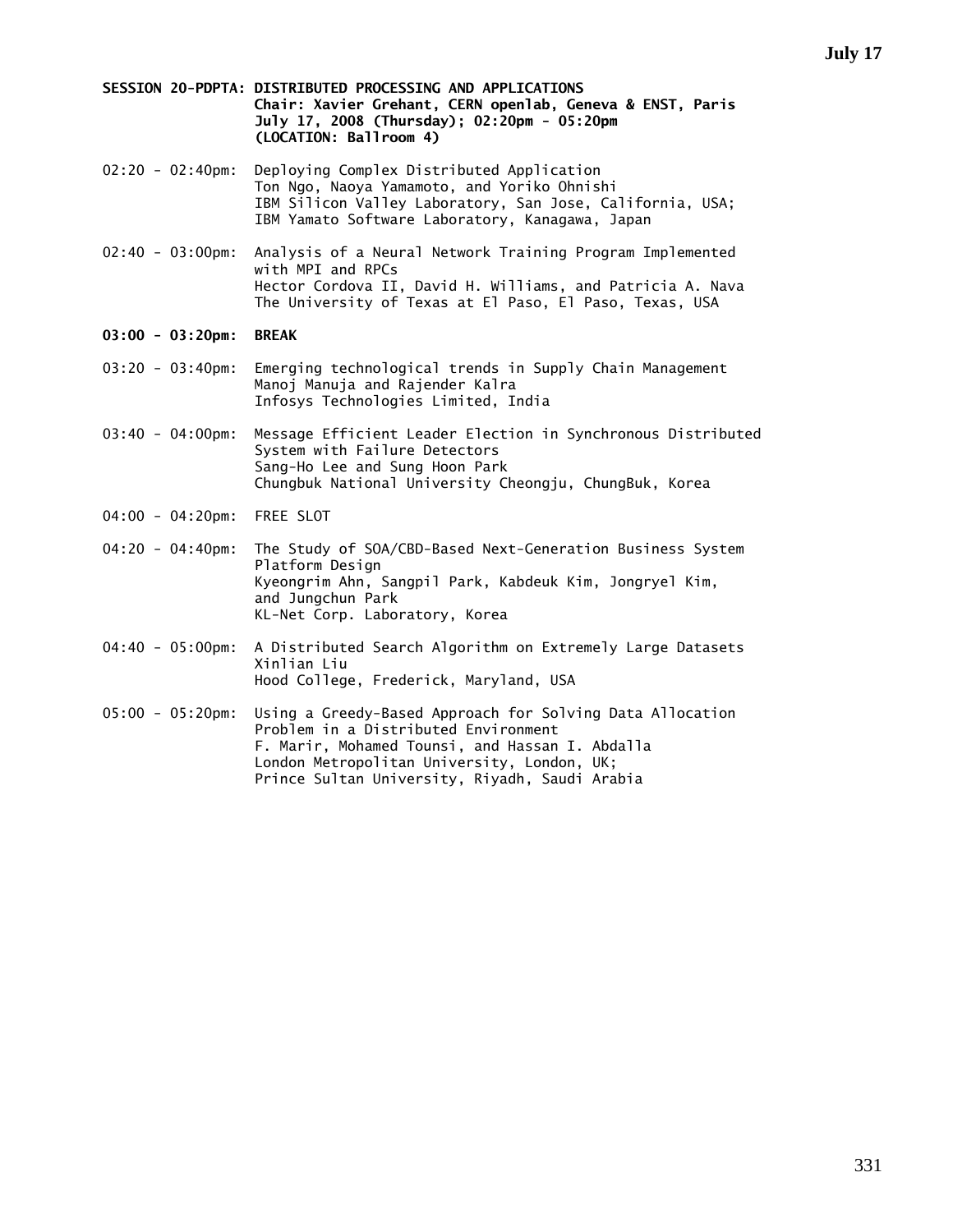- **SESSION 21-PDPTA: LOAD BALANCING STRATEGIES + PERFORMANCE ANALYSIS, EVALUATION & TUNING Chair: Xavier Grehant, CERN openlab, Geneva & ENST, Paris July 17, 2008 (Thursday); 05:20pm - 06:40pm (LOCATION: Ballroom 4)**
- 05:20 05:40pm: Performance, Area and Power Trade-Offs in Mesh-Based Emulated Shared Memory CMP Architectures Martti Forsell and Jussi Roivainen VTT, Finland
- 05:40 06:00pm: A Comparative Xeon and CBE Performance Analysis Randy Fort and Robert Chun San Jose State University, San Jose, California, USA
- 06:00 06:20pm: Dynamic Aspect-Oriented Load Balancing in Java RMI Andrew Stevenson and Steve MacDonald University of Waterloo, Canada
- 06:20 06:40pm: Evaluating an Early Stop Criterion and a Statistical Prunning Strategy of the Optimization Search Space Apan Qasem Texas State University, San Marcos, Texas, USA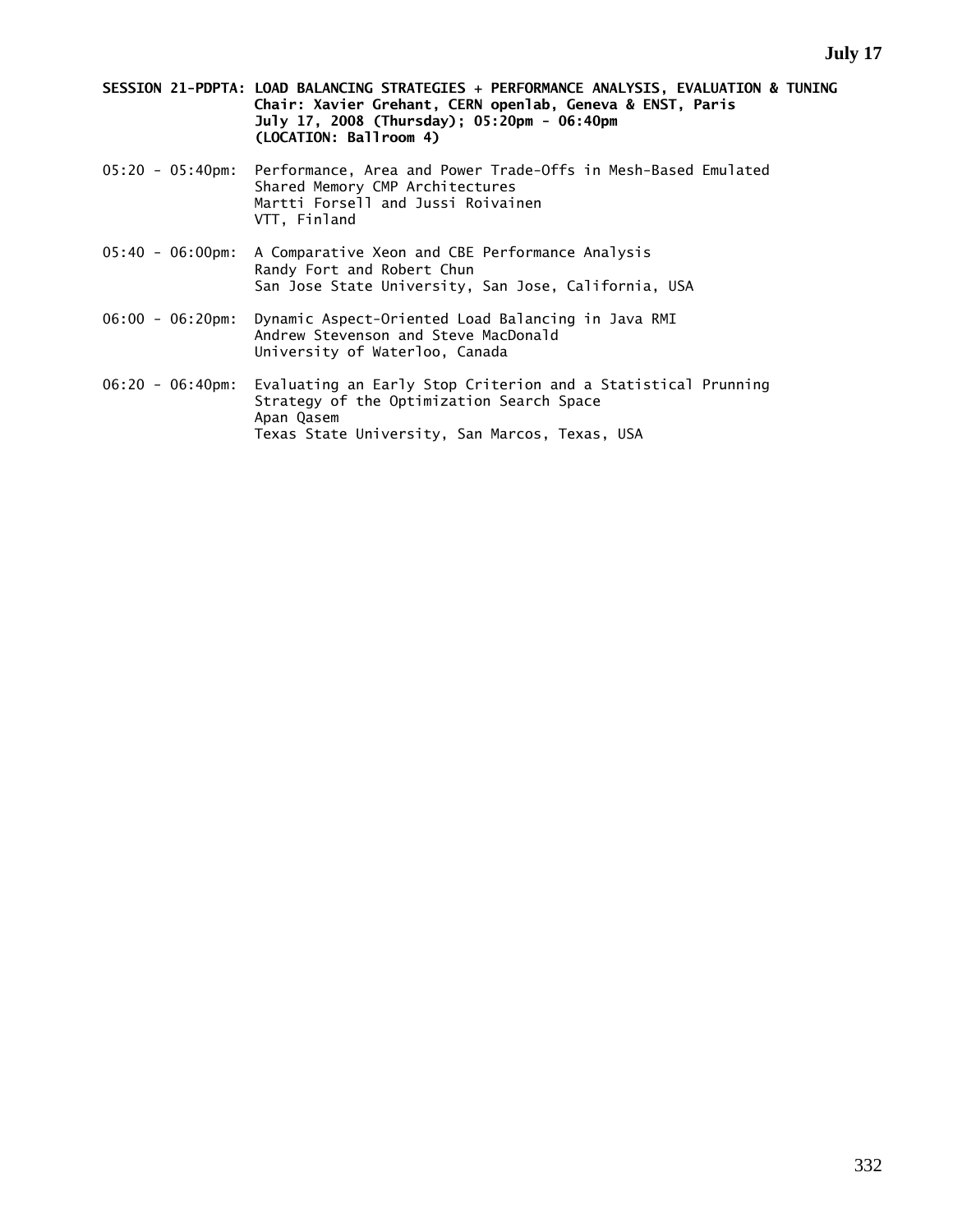# **SAM'08 CONFERENCE SCHEDULE**

## **The 2008 International Conference on Security and Management**

Monte Carlo Resort, Las Vegas, Nevada, July 14-17, 2008

### **Note 1:**

*There are a number of other sessions (not listed as part of SAM'08 schedule) that are of significant interest to SAM conference participants (sessions belonging to other joint conferences in this event.) Therefore, you are encouraged to also check the schedules for other joint conferences. In particular, some sessions in GCA'08, ICWN'08, ICOMP'08, SWWS'08, IKE'08, EEE'08, FECS'08, and CIC'08, discuss topics that are within the scope of SAM; these have been scheduled so that SAM attendees can also participate in them.* 

### **Note 2:**

*Each conference is divided into a number of topical sessions. These sessions are not necessarily scheduled in the same room/location. Therefore, conference attendees are to check the location of the session(s) they wish to attend - The conference room numbers appear in this document.* 

**July 13** 

**03:00 - 09:00pm: REGISTRATION (Second Floor, Conference Lobby; 1-5)**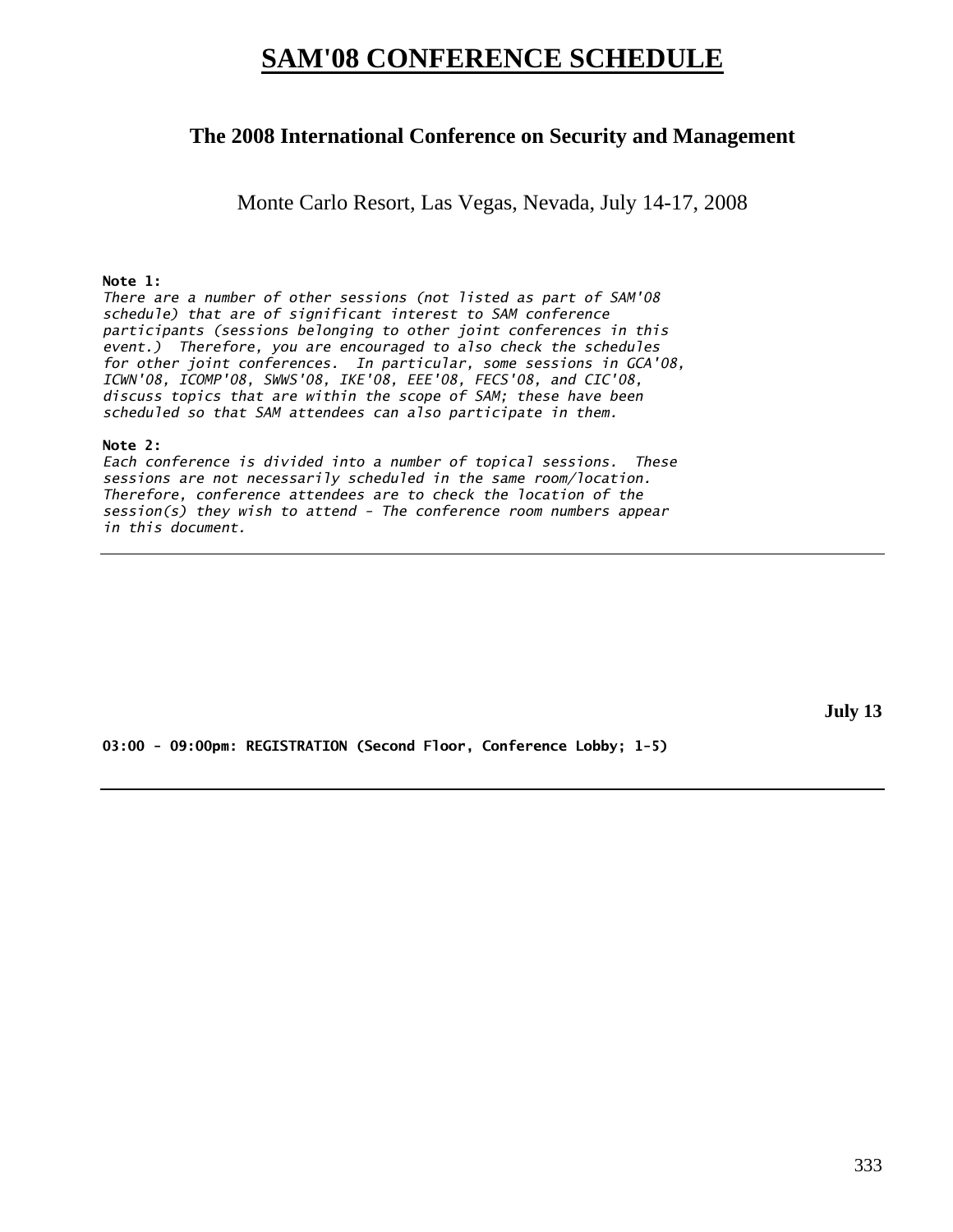- **08:30 08:45am: WORLDCOMP'08 Opening Remarks Prof. Hamid R. Arabnia (General Chair & Coordinator) University of Georgia, Georgia, USA (LOCATION: Lance Burton Theater)**
- **08:45 09:35am: Keynote Lecture 1: The Parallel Computing Landscape: A Berkeley View 2.0 Prof. David A. Patterson Pardee Prof. of CS; Director, RAD Lab & Par Lab; Past President, ACM; Member, National Academy of Engineering; Member, National Academy of Sciences; Fellow of IEEE, ACM, & AAAS; University of California at Berkeley. (LOCATION: Lance Burton Theater)**
- **09:40 10:25am: Keynote Lecture 2: Searching in the "Real World" Prof. Ophir Frieder The Royden B. Davis, SJ, Chair in Interdisciplinary Studies at Georgetown University; IITRI Chair Professor of CS at Illinois Institute of Technology; Director, Information Retrieval lab; Fellow of IEEE, ACM, and AAAS (LOCATION: Lance Burton Theater)**
- **10:30 11:15am: Keynote Lecture 3: Achieving your Dreams Anousheh Ansari CEO, Chairman and Co-founder of Prodea Systems, Inc., USA; Space Ambassador (LOCATION: Lance Burton Theater)**
- **11:15a 12:00p: Keynote Lecture 4: Dimensions in Reconfigurable Computing: A New Wave in Electronic System Designs Chris Phillips Vice President of Engineering at ElementCXI, USA (LOCATION: Lance Burton Theater)**
- **12:00 12:40pm: LUNCH (On Your Own)**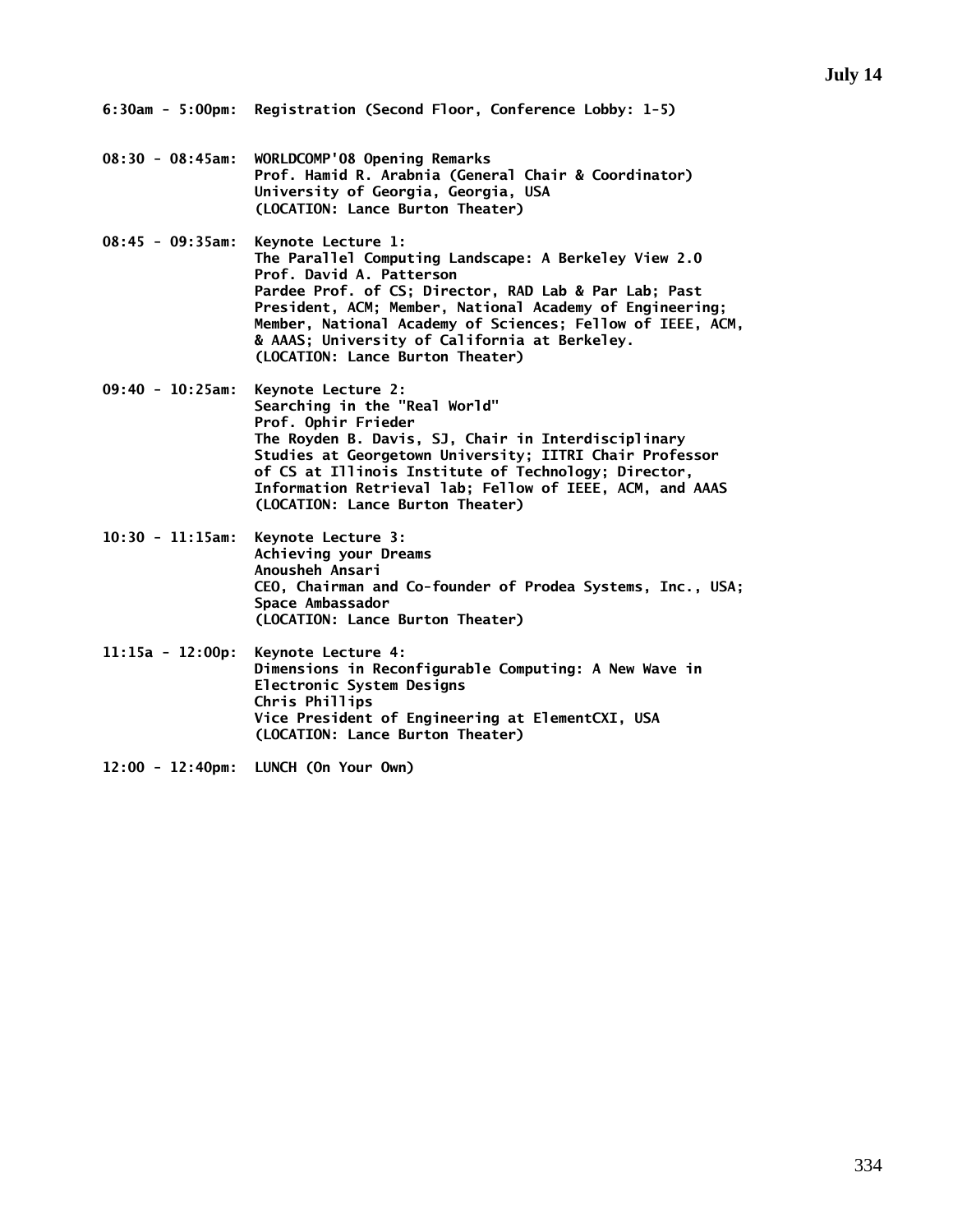### **12:40 - 01:20pm: DISCUSSION SESSION A-SAM (Refreshments will be available) July 14 (Monday) (LOCATION: Hallways - Ballrooms 1-5)**

- O. The Multi-Map Orbit Hopping Mechanism Xiaowen Zhang College of Staten Island /CUNY, USA
- O. Invertibility Issues of Truncated Polynomials in NTRU Cryptosystems P. Krishna Subba Rao, P. V. S. Lakshmi Jagadamba, and B. Viswanatham GVP College for Degree and PG Courses, Visakhapatnam, India; GVP College of Engineering Visakhapatnam, India
- O. E-mail Security and Authentication Using Captcha and DSA S. Giftson Selladurai, S. Aathi Lingam, J. Anish Jeo Blysis
- O. Remote IP Address Based Intrusion Detection JangSu Park and Byoungchul Ahn; Yeungnam University, Korea
- O. Intrusion Detection System for Wireless Sensor Networks Rahat Qureshi, Min K. Chang and Huirong Fu Oakland University, USA
- O. TUVNL: An Experimental Lab for Network Security Research and Education Chung-Han Chen

Tuskegee University, USA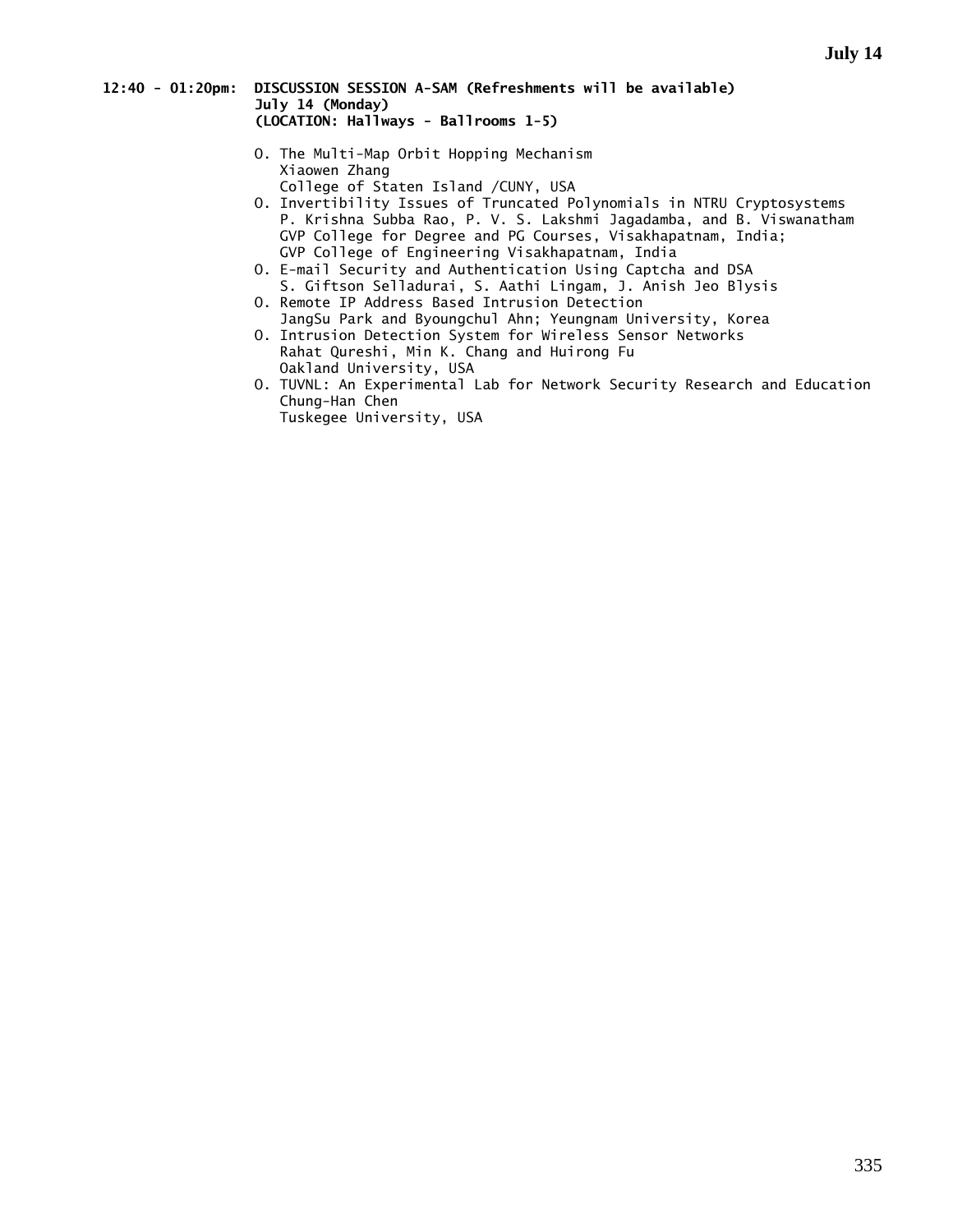- **SESSION 1-SAM: PRIVACY AND PASSWORDS + INTRUSION DETECTION AND FIREWALLS Chair: Mark D. Bedworth, CTO, PINoptic Ltd., Newcastle upon Tyne, United Kingdom July 14, 2008 (Monday); 01:20pm - 03:00pm (LOCATION: Ballroom 6)**
- 01:20 01:40pm: A Novel Group Key Management Scheme for Privacy Protection Sensitive Information Systems Xianping Wu, Huy Hoang Ngo, Phu Dung Le, & Balasubramaniam Srinivasan Monash University, Melbourne, Victoria, Australia
- 01:40 02:00pm: An Authorization Scheme Using Partial ID for Privacy Protection in RFID Shi-Mei Jin, Yong-Zhen Li, and Chung-Sei Rhee Chungbuk National University of Korea, Korea
- 02:00 02:20pm: A Theory of Probabilistic One-Time Passwords Mark D. Bedworth CTO, PINoptic Ltd., Newcastle upon Tyne, United Kingdom
- 02:20 02:40pm: Visual Applications of Probabilistic One-Time Passwords for Personal Authentication Mark D. Bedworth and Colin Allison CTO & CEO, PINoptic Ltd., Newcastle upon Tyne, UK
- 02:40 03:00pm: Experiments with a Visual Probabilistic One-Time Password Authentication System Mark D. Bedworth and Colin Allison CTO & CEO, PINoptic Ltd., Newcastle upon Tyne, UK
- **03:00 03:20pm: BREAK**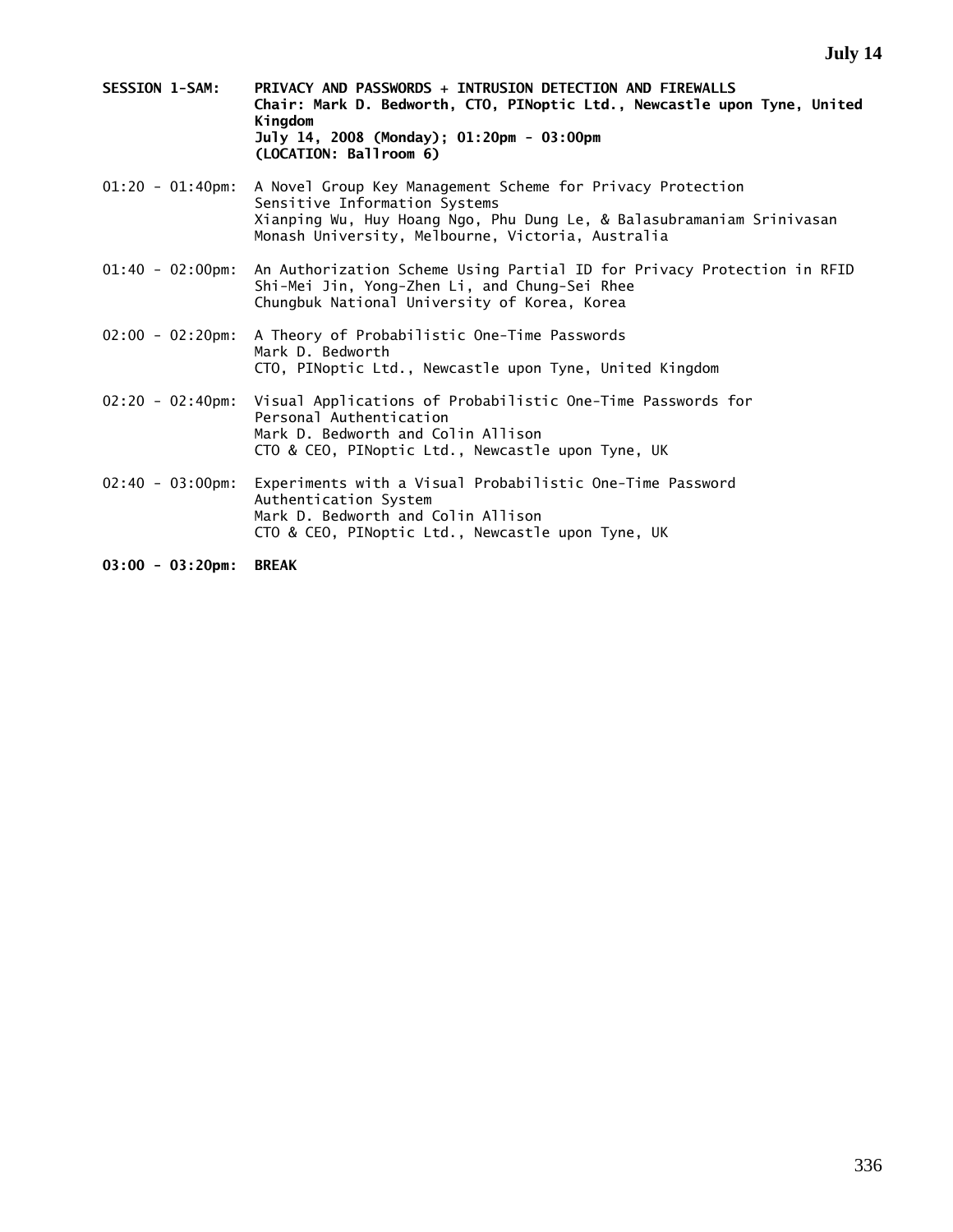- **SESSION 2-SAM: IDENTITY THEFT PREVENTION PRIVACY PRESERVING PROTECTION OF DIGITAL IDENTITY Chair: Wayne Jansen, NIST, Gaithersburg, Maryland, USA Intel Corporation, Santa Clara, California, USA July 14, 2008 (Monday); 03:20pm - 04:00pm (LOCATION: Ballroom 7)**
- 03:20 03:40pm: Decision Assistant Model for the Identity Selector in User-Centric IdM Seung-Hyun Kim and Seunghun Jin Electronics and Telecommunication Research Institute (ETRI), Korea
- 03:40 04:00pm: An Ad Hoc Trust Inference Model for Flexible and Controlled Information Sharing Danfeng Yao Rutgers University, Piscataway, New Jersey, USA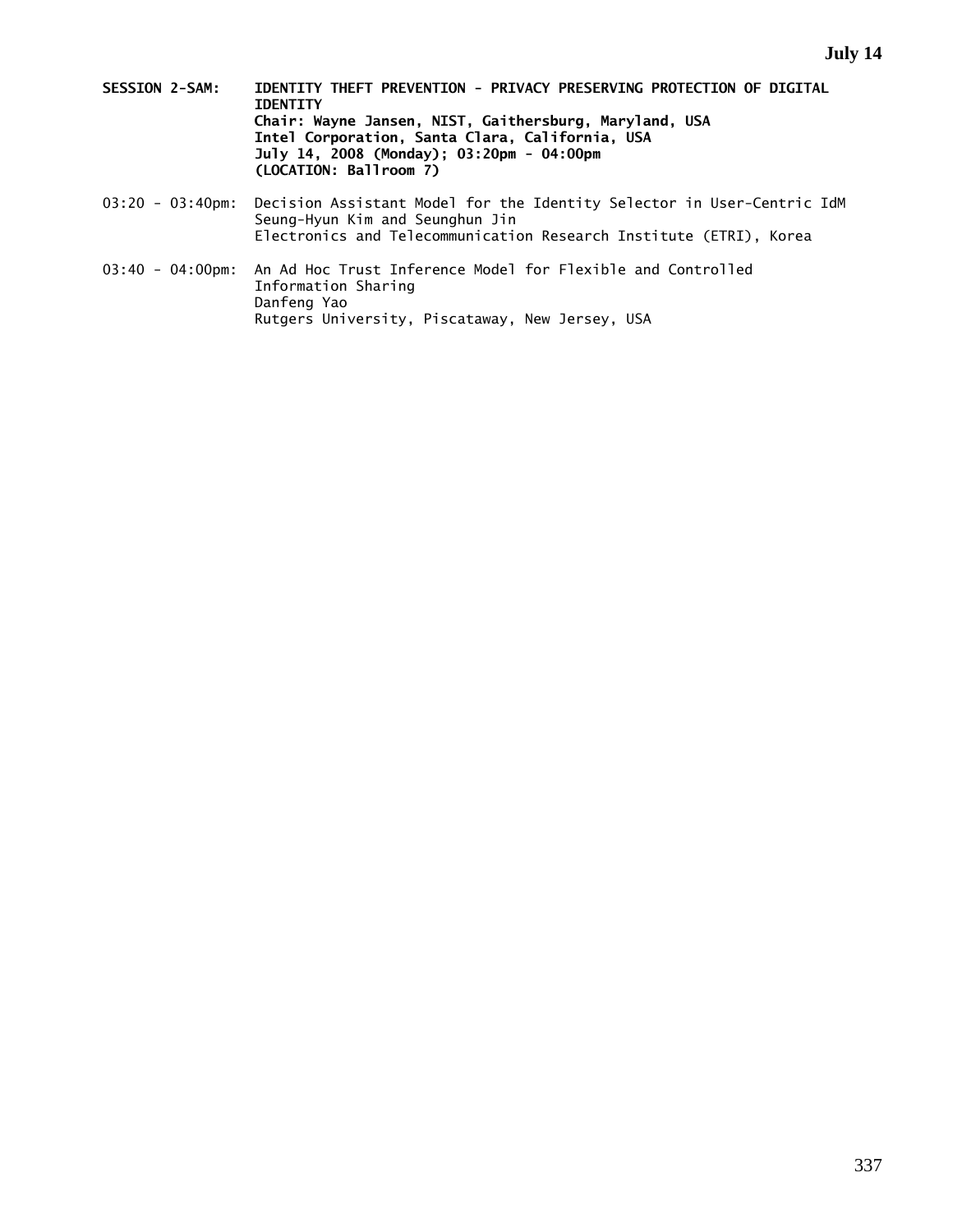- **SESSION 3-SAM: DIGITAL FORENSICS Chair: Dr. Andrew Woodward, Edith Cowan University, Western Australia July 14, 2008 (Monday); 04:00pm - 06:00pm (LOCATION: Ballroom 7)**
- 04:00 04:20pm: Forensic Implications of Using the Firewire Memory Exploit with Microsoft Windows XP Andrew Woodward and Peter Hannay Edith Cowan University, Western Australia
- 04:20 04:40pm: Is There an Ideal Forensic Process? Patricia A. H. Williams Edith Cowan University, Western Australia
- 04:40 05:00pm: A Study into the Forensic Recoverability of Data from 2nd Hand Blackberry Devices: World-Class Security, Foiled by Humans Craig Valli Edith Cowan University, Western Australia
- 05:00 05:20pm: What Artifacts do Current BitTorrent Clients Leave Behind? Andrew Woodward Edith Cowan University, Western Australia
- 05:20 05:40pm: Integrating Forensics Capabilities into Web Applications: Teaching Students the Why and How Greg Baatard and Justin Brown Edith Cowan University, Western Australia
- 05:40 06:00pm: Cold Boot Memory Aquisition: An Investigation into Memory Freezing and Data Retention Claims Peter Hannay and Andrew Woodward Edith Cowan University, Western Australia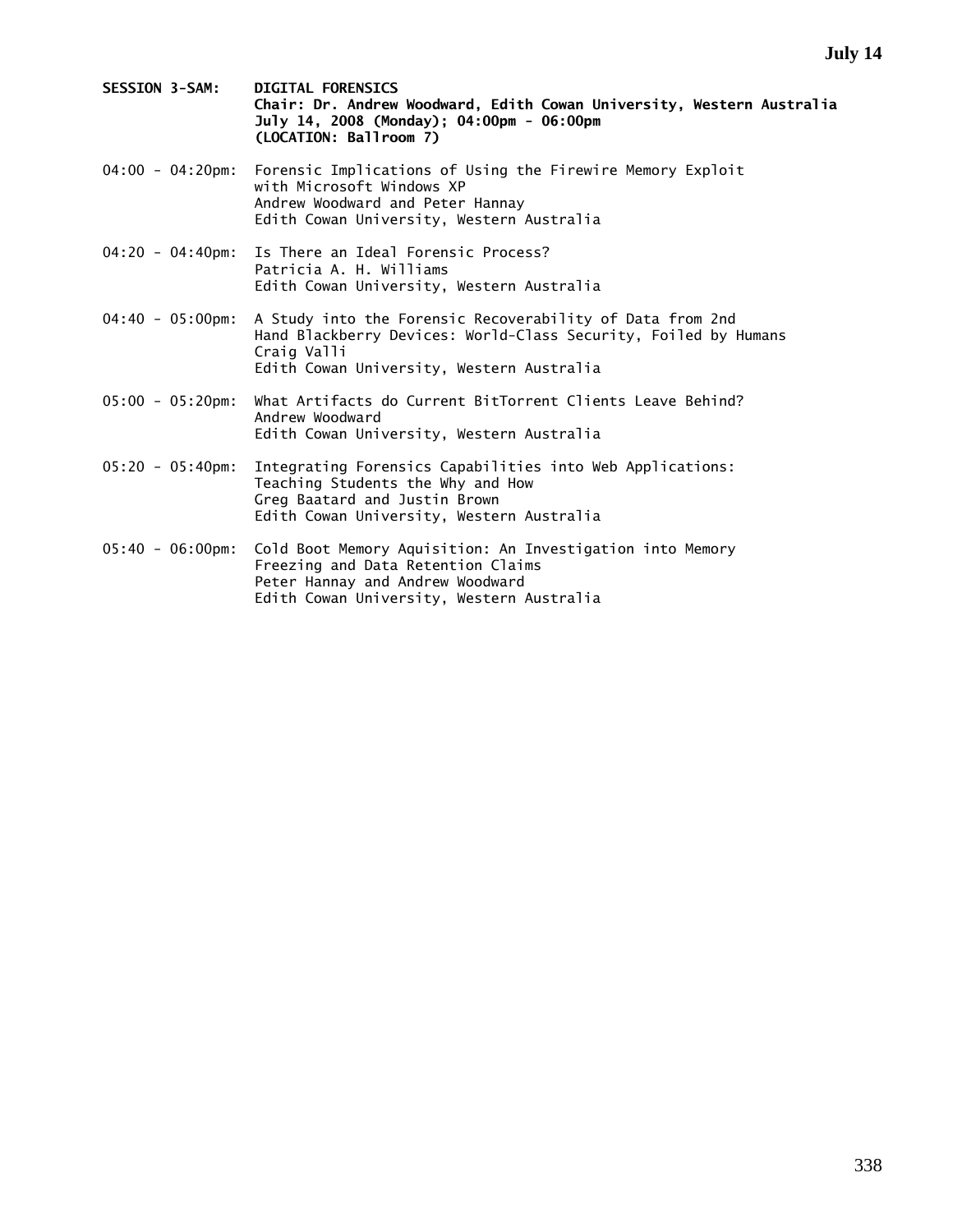- **SESSION 4-SAM: SYSTEMS AND IMPLEMENTATIONS Chair: Dr. Robert F. Erbacher, Utah State University, Logan, USA July 14, 2008 (Monday); 06:00pm - 07:00pm (LOCATION: Ballroom 7)**
- 06:00 06:20pm: Conceptual Design of a Method to Support IS Security Investment Decisions within the Context of Critical Business Processes Heinz Lothar Grob, Gereon Strauch, and Jan Hermans European Research Center for Information Systems, University of Muenster, Germany
- 06:20 06:40pm: FREE SLOT
- 06:40 07:00pm: Secure Resource Sharing in Ad Hoc Networks Michaela Greiler and Peter Schartner Klagenfurt University, Austria
- **06:00 09:00pm: Tutorials (please see the list of tutorials)**
- **09:10 11:30pm: CONFERENCE RECEPTION DINNER & BANQUET KEYNOTE July 14 (Monday) High Performance Computing and Computational Intelligence: Link to the Translational Medicine and Personalized Healthcare Dr. Jack Y. Yang and Dr. Mary Qu Yang Harvard University, Massachusetts, USA and National Human Genome Research Institute, NIH, Bethesda, USA (LOCATION: Ballrooms 1-5)**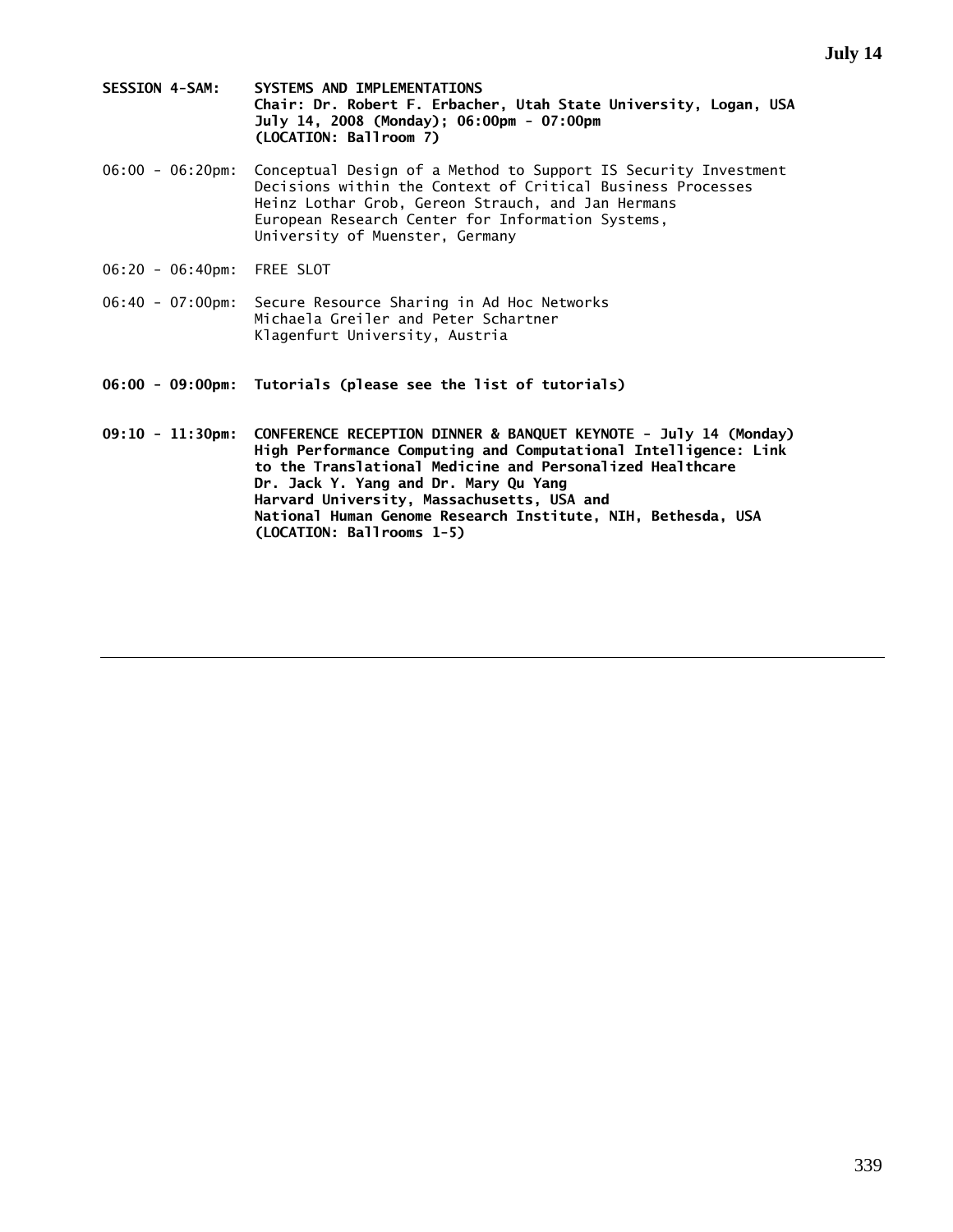- **SESSION 5-SAM: PRIVACY AND PASSWORDS + INTRUSION DETECTION AND FIREWALLS Chair: Mark D. Bedworth, CTO, PINoptic Ltd., Newcastle upon Tyne, United Kingdom July 15, 2008 (Tuesday); 08:00am - 10:20am (LOCATION: Ballroom 8)**
- 08:00 08:20am: Making A CASE for PACE: Components of the Combined Authentication Scheme Encapsulation for a Privacy Augmented Collaborative Environment Geoff Skinner The University of Newcastle, Callaghan, NSW, Australia
- 08:20 08:40am: Password Entry Scheme Resistant to Eavesdropping Kenrick Mock and Bogdan Hoanca University of Alaska Anchorage, USA
- 08:40 09:00am: Design of an Automatic Password Protection Mechanism for Digital Documents Shashank Kaushik and Thomas Way Villanova University, USA
- 09:00 09:20am: Virtual Password: Virtual Environment Based User Authentication M. N. Doja and Naveen Kumar Jamia Millia Islamia, India
- 09:20 09:40am: FREE SLOT
- 09:40 10:00am: IPSec Mechanism for Implementing VPN Olalekan Adeyinka University of East London, UK
- 10:00 10:20am: Experimental Analysis of Web Intrusion Detection Using a Graph-based Sequence Learning Algorithm Yuhong Dong and Bing Wu Fayetteville State University, Fayetteville, North Carolina, USA; Alcorn State University, MS, USA
- **10:20 10:40am: BREAK**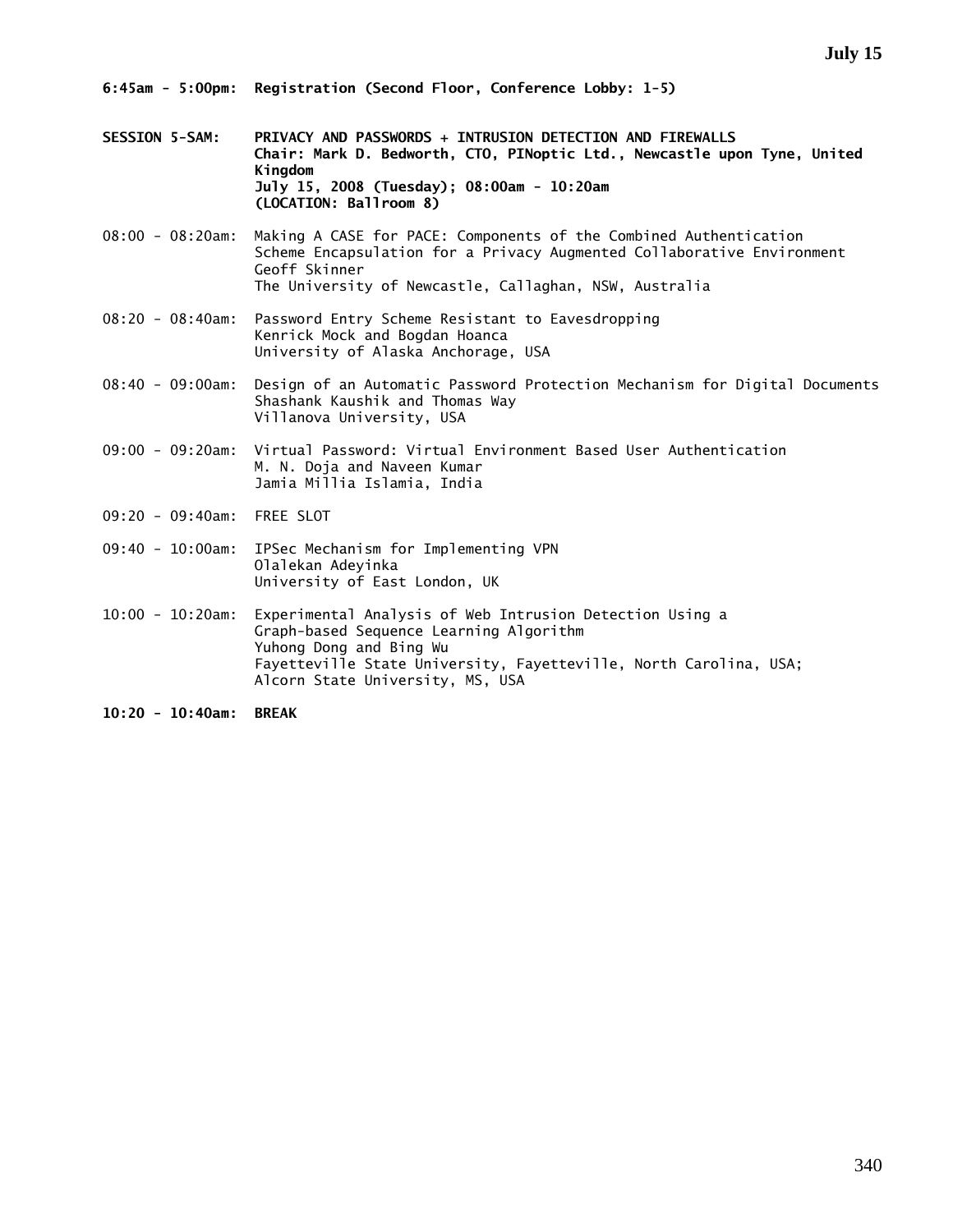- **SESSION 6-SAM: EMERGING TECHNOLOGIES AND APPLICATIONS Chair: Dr. Huiping Guo, California State University, Los Angeles, USA July 15, 2008 (Tuesday); 10:40am - 12:20pm (LOCATION: Ballroom 7)**
- 10:40 11:00am: An Improved Indexing Scheme for Range Queries Yvonne Yao and Huiping Guo California State University, Los Angeles, California, USA
- 11:00 11:20am: FREE SLOT
- 11:20 11:40am: Secure Inter-Vehicle Vital Signal Communication via Short Dynamic Group Management Xidong Wang, Charlie Gladden, and Huirong Fu Oakland University, USA
- 11:40 12:00pm: Support for Multiple Federation Technologies in a Single Sign On Architecture Manuel Sanchez, Oscar Canovas, and Gabriel Lopez University of Murcia, Spain
- 12:00 12:20pm: Requirements for Digital Forensics Investigation Domain-Specific Languages Phillip G. Bradford and Daniel A. Ray The University of Alabama, Tuscaloosa, Alabama, USA; The University of Virginia College at Wise, Virginia, USA
- **12:20 01:00pm: LUNCH (On Your Own)**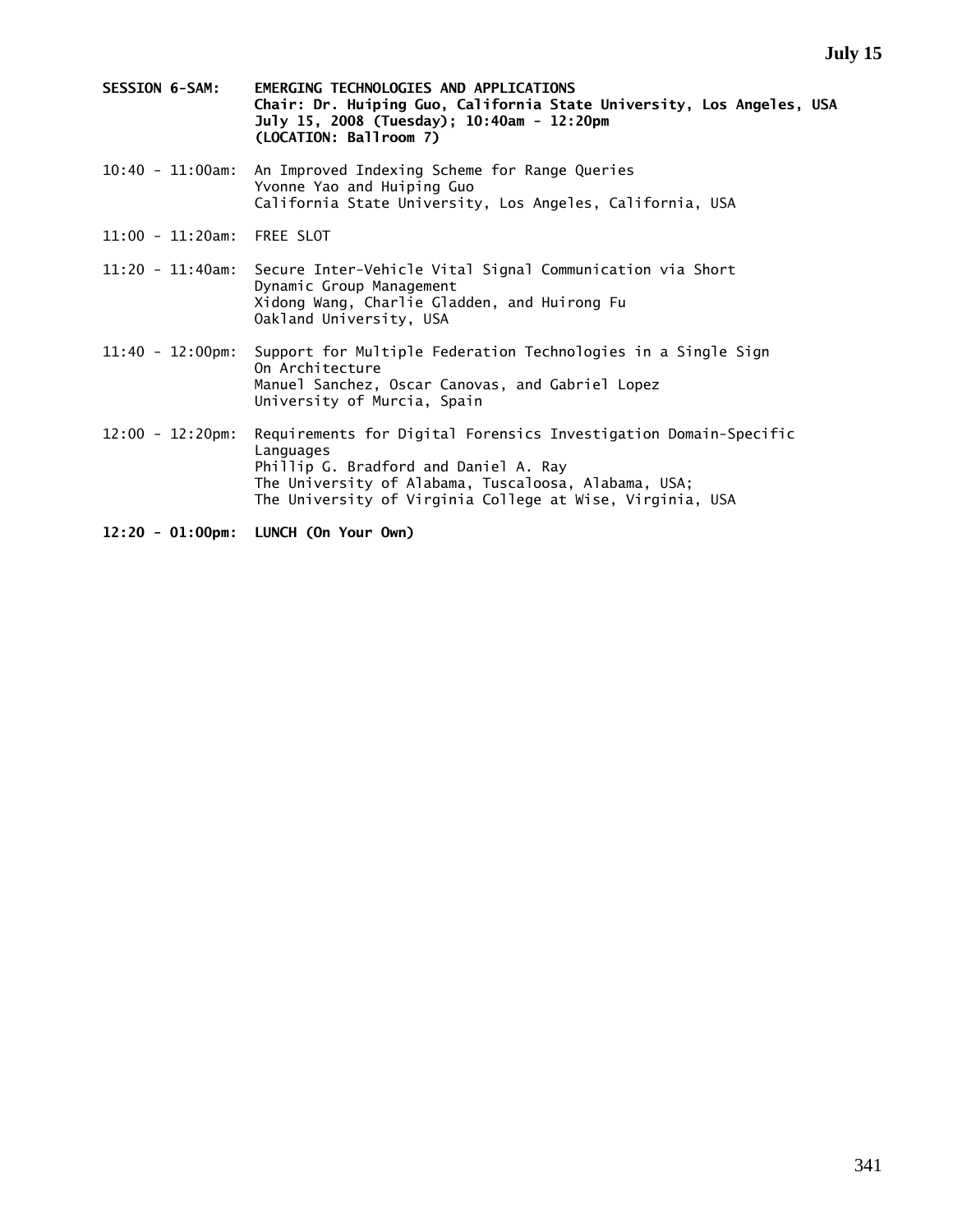- **SESSION 7-SAM: SPECIAL TRACK ON APPLIED CRYPTOLOGY AND NETWORK SECURITY Chairs: Prof. Kevin Daimi and Dr. Levent Ertaul University of Detroit Mercy, Michigan, USA California State University, EastBay, California, USA July 15, 2008 (Tuesday); 01:00pm - 03:00pm (LOCATION: Ballroom 6)**
- 01:00 01:20pm: Implementing Cryptography for Packet Level Authentication Billy Brumley Helsinki University of Technology, Finland
- 01:20 01:40pm: Secure Authentication in Virtual Community by Using Media Access Control Address (MAC) Sunghyuck Hong and Junghoon An Texas Tech University, Lubbock, Texas, USA
- 01:40 02:00pm: Implementations of Montgomery Multiplication Algorithms in Machine Languages Emre Celebi, Mesut Gozutok, and Levent Ertaul California State University, EastBay, Hayward, California, USA; Havelsan Corporation, Ankara, Turkey
- 02:00 02:20pm: Implementation of Domingo Ferrer's a New Privacy Homomorphism (DF a New PH) in Securing Wireless Sensor Networks (WSN) Levent Ertaul and Johan H. Yang California State University, EastBay, Hayward, California, USA
- 02:20 02:40pm: A Cryptographic Protocol for E-Voting Systems Kevin Daimi, Ya-Chin Hsu, Yu-Ping Lin, and Lingyun Zheng University of Detroit Mercy, Detroit, Michigan, USA
- 02:40 03:00pm: Real Time Cryptanalysis of Unsystematic Cipher Esen Akkemik and Orhun Kara Tubitak, UEKAE, Turkey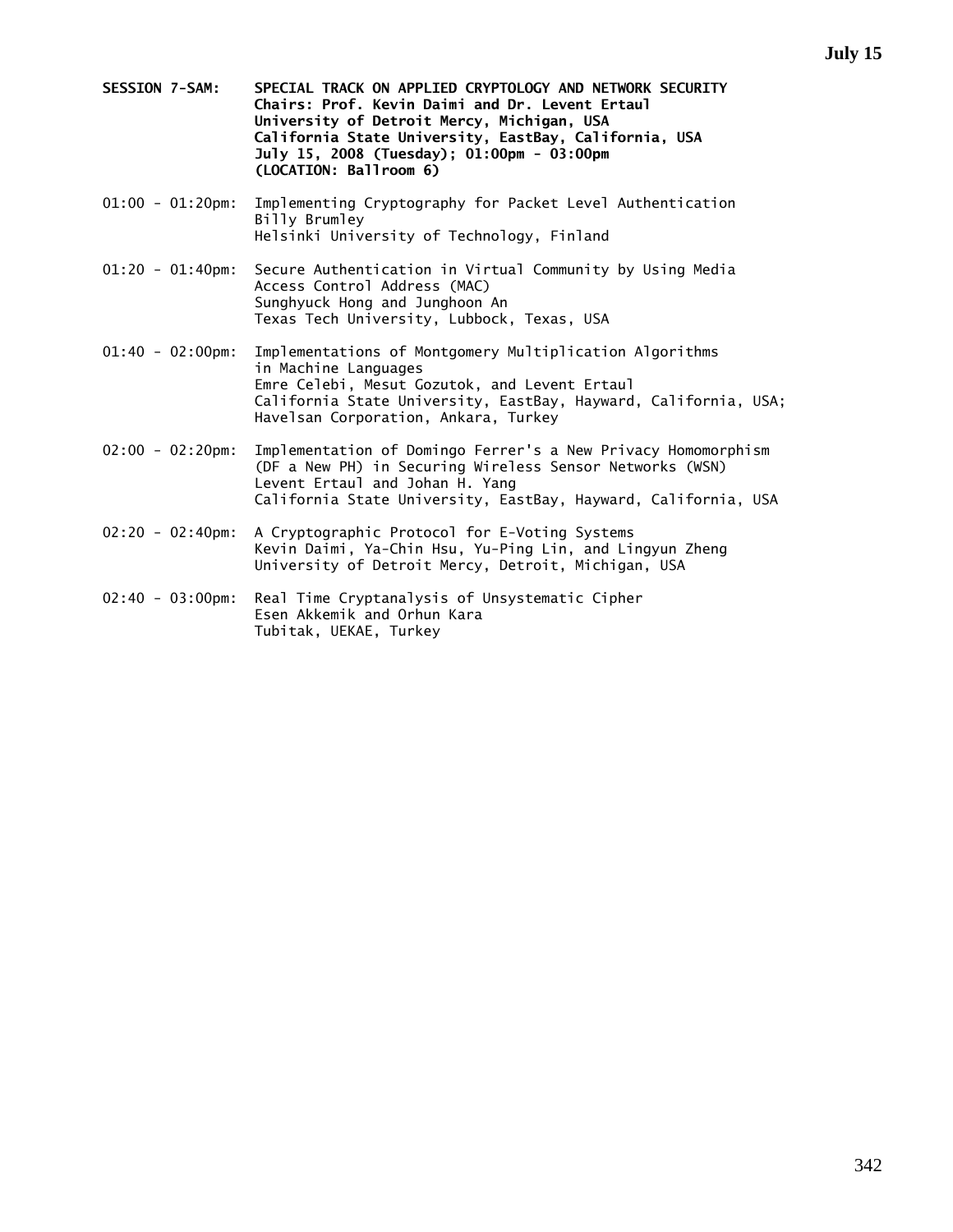### **03:00 - 03:40pm: DISCUSSION SESSION B-SAM (Refreshments will be available) July 15, 2008 (Tuesday) (LOCATION: Hallways - Ballrooms 1-5)**

- O. Website Registration Using Link for Privacy Jong-Hyuk Roh and Seung-Hun Jin; ETRI, Korea
- O. Comparison of Threshold Proxy Signature Schemes Kamalpreet Kaur and Harsh Kumar Verma Dr B R Ambedkar National Institute of Technology, India
- O. A Framework of Decentralized PKI Key Management Based on Dynamic Trust Zhiqian Xu and Hai Jiang
- Arkansas State University, Arkansas, USA; FedEx Corporation O. Efficient Biometrics Remote User Authentication Scheme Ming-Jheng Li and Justie Su-Tzu Juan
	- National Chi Nan University, Nantou, Taiwan
- O. A Comparison Between Residues of Prime Numbers and Powers of Two Implementation of the S-Box Dr. Abdul-Aziz S. Al-Sehibani Prince Sultan University, Saudi Arabia
- O. Matrix Cipher and Its Application in Computer Security Ngoc-Bao Tran and Dinh-Thuc Nguyen HCM City University of Pedagogy, Vietnam
- O. Authentication Architecture Based on Crypto-Biometric Systems Parman Sukarno and Nandita Bhattacharjee Monash University, Australia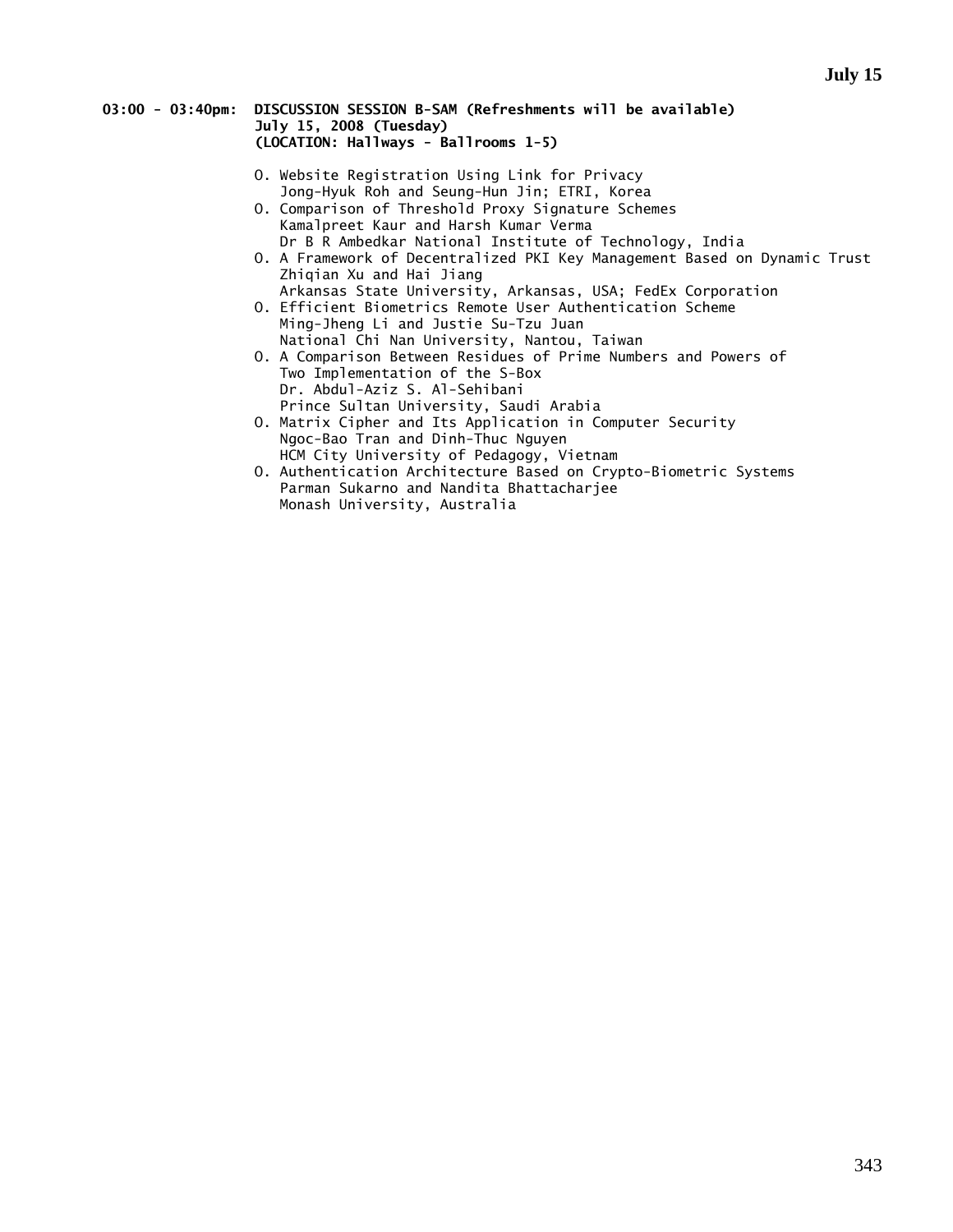- **SESSION 8-SAM: ALGORITHMS AND PROTOCOLS Chairs: Mohamed Watfa and Chung-Han Chen American University of Beirut, Lebanon Tuskegee University, USA July 15, 2008 (Tuesday); 03:40pm - 04:40pm (LOCATION: Ballroom 8)**
- 03:40 04:00pm: Synchronous Key Generation from Chaotic Systems Anthony Weitekamp, Dulal Kar, Mario Garcia, and George Tintera Texas A&M University-Corpus Christi, USA
- 04:00 04:20pm: Memetic and Genetic Algorithms: A Comparison Between Two Approaches for the Cryptanalysis of Simplified Data Encryption Standard Algorithm Poonam Garg and Atul Garg Inst. of Management Tech., India; Tata Consulting Services Ltd, India
- 04:20 04:40pm: A Scalable Security Protocol for Wireless Sensor Networks Mohamed Khalil Watfa, Marwa El-Ghali, and Hiba Halabi American University of Beirut, Lebanon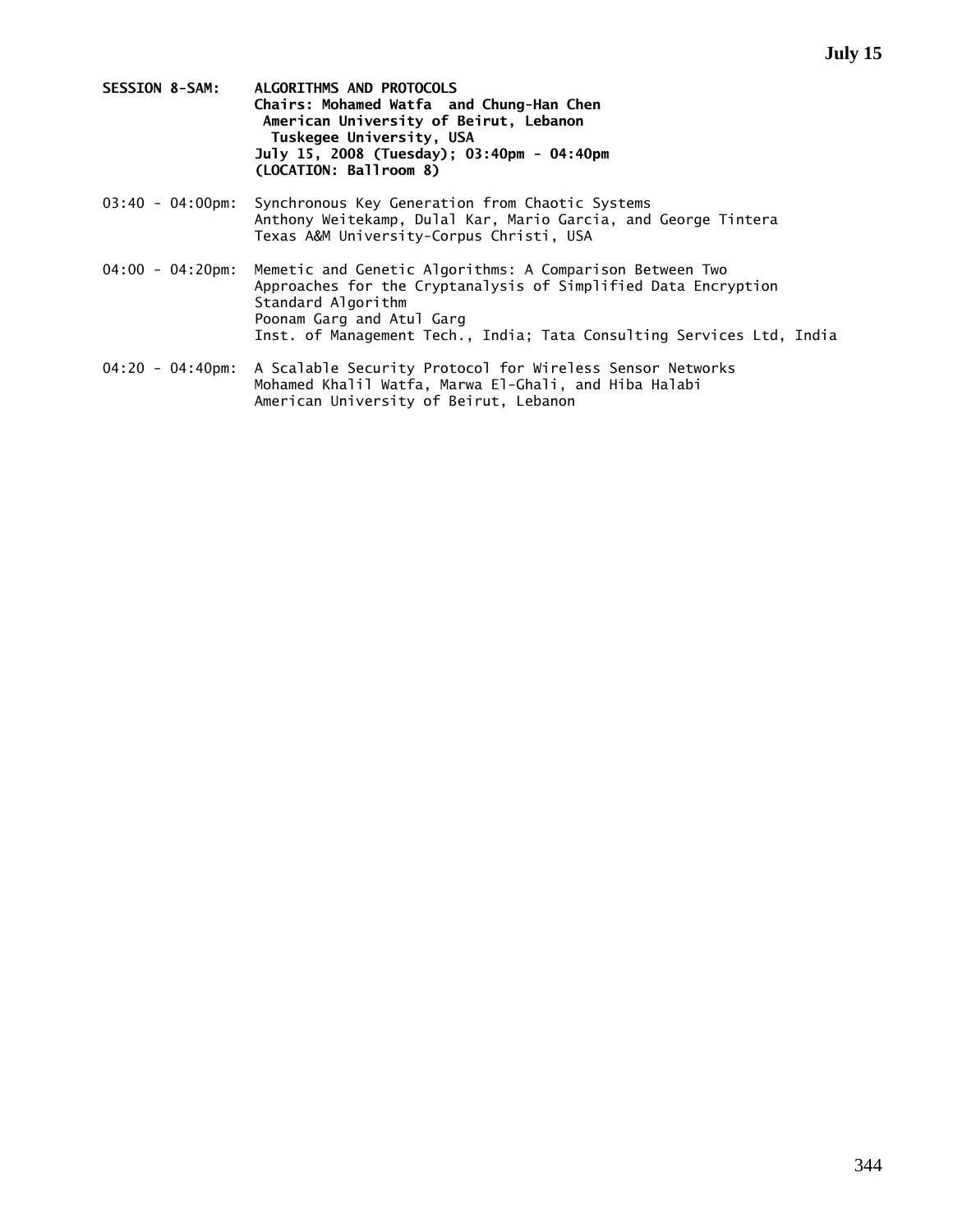- **SESSION 9-SAM: DEVELOPING INFORMATION SECURITY APPLICATIONS FOR ADVERSARIAL ENVIRONMENTS Chair: Dr. Mehran Asadi, West Chester University of Pennsylvania, PA, USA July 15, 2008 (Tuesday); 04:40pm - 06:00pm (LOCATION: Ballroom 8)**
- 04:40 05:00pm: FREE SLOT
- 05:00 05:20pm: Developing Appellations for Lego Robots Using Multiple Platforms Stanley Perli West Chester University of Pennsylvania, West Chester, PA, USA
- 05:20 05:40pm: Automatic Formation of Abstract State Space Representations for Reinforcement Learning Agents Mehran Asadi West Chester University of Pennsylvania, West Chester, PA, USA
- 05:40 06:00pm: Design and Implementation Considerations of the SLA Management System Jun-woo Lee, Eun-jin Ko, Gil-Heang Lee Electronics and Telecommunications Research Institute, Korea

**06:00 - 09:30pm: Tutorials (please see the list of tutorials)**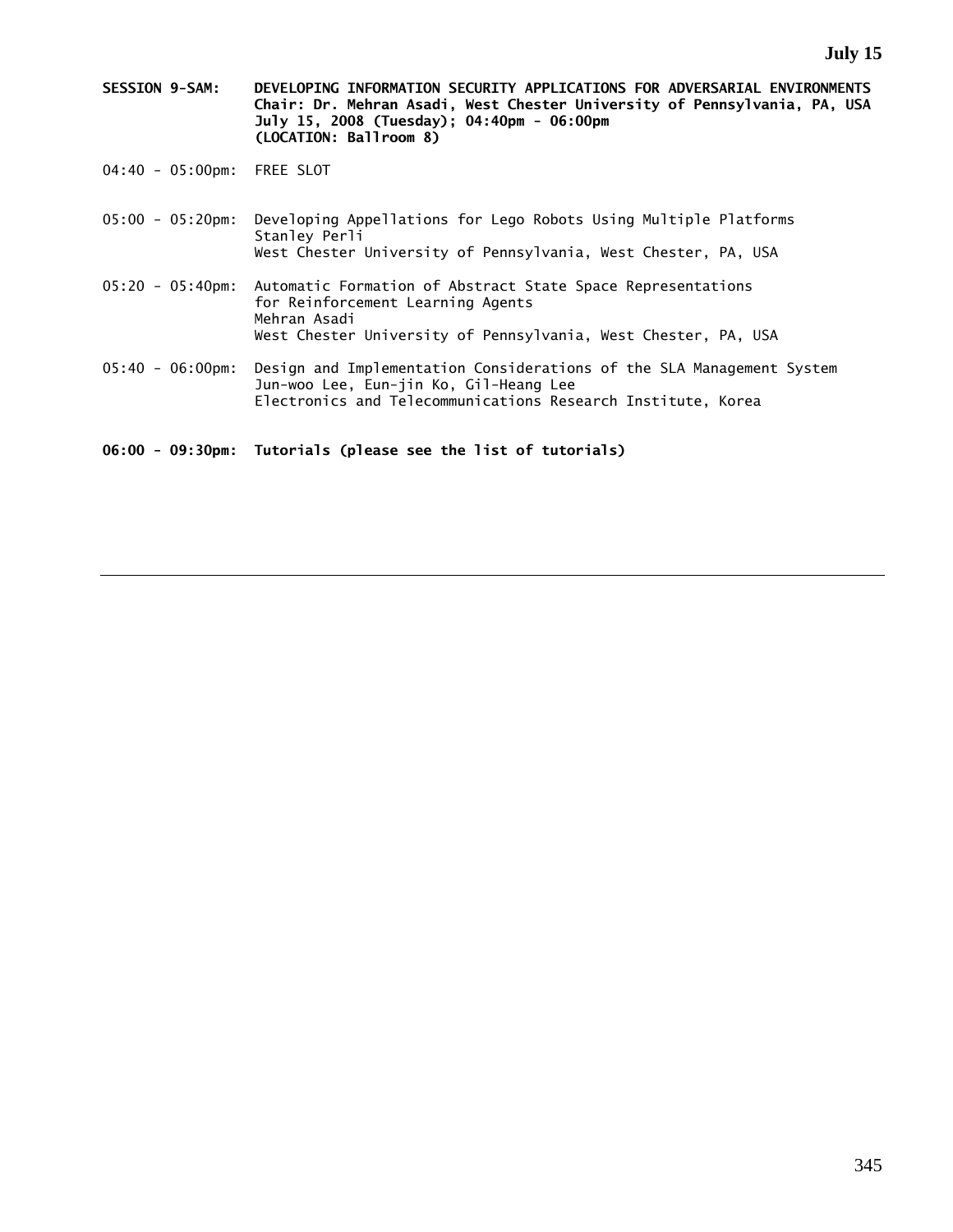- **6:45am 5:00pm: Registration (Second Floor, Conference Lobby: 1-5)**
- **SESSION 10-SAM: APPLICATIONS Chair: Dr. Robert F. Erbacher, Utah State University, Logan, USA July 16, 2008 (Wednesday); 08:00am - 10:20am (LOCATION: Ballroom 6)**
- 08:00 08:20am: A Multi-Layered Approach to Botnet Detection Robert F. Erbacher, Adele Cutler, Pranab Banerjee, and Jim Marshall Utah State University, USA; SDL, USU Research Foundation, USA
- 08:20 08:40am: Web Spoofing Ahmad Ghafarian North Georgia College & State University, Dahlonega, Georgia, USA
- 08:40 09:00am: Steps for Improving Data Comprehension for Digital Security and Forensics Robert F. Erbacher Utah State University, USA
- 09:00 09:20am: Multi-Map Orbit Hopping Chaotic Cipher Xiaowen Zhang, Li Shu, and Ke Tang College of Staten Island, City University of New York (CUNY), USA; Sichuan University, Sichuan, P. R. China; The City University of New York (CUNY), New York, USA
- 09:20 09:40am: Combining the SMTP Tar Pit Simulator with White Listing Tobias Eggendorfer Institut fuer Technik Intelligenter Systeme (ITIS) e. V., Aninstitut der Universitaet der Bundeswehr Muenchen, Germany
- 09:40 10:00am: FREE SLOT
- 10:00 10:20am: A Client-Server Approach to Capture Web Browsing History Scott Peterson and Ray Kresman Bowling Green State University, USA
- **10:20 10:40am: BREAK**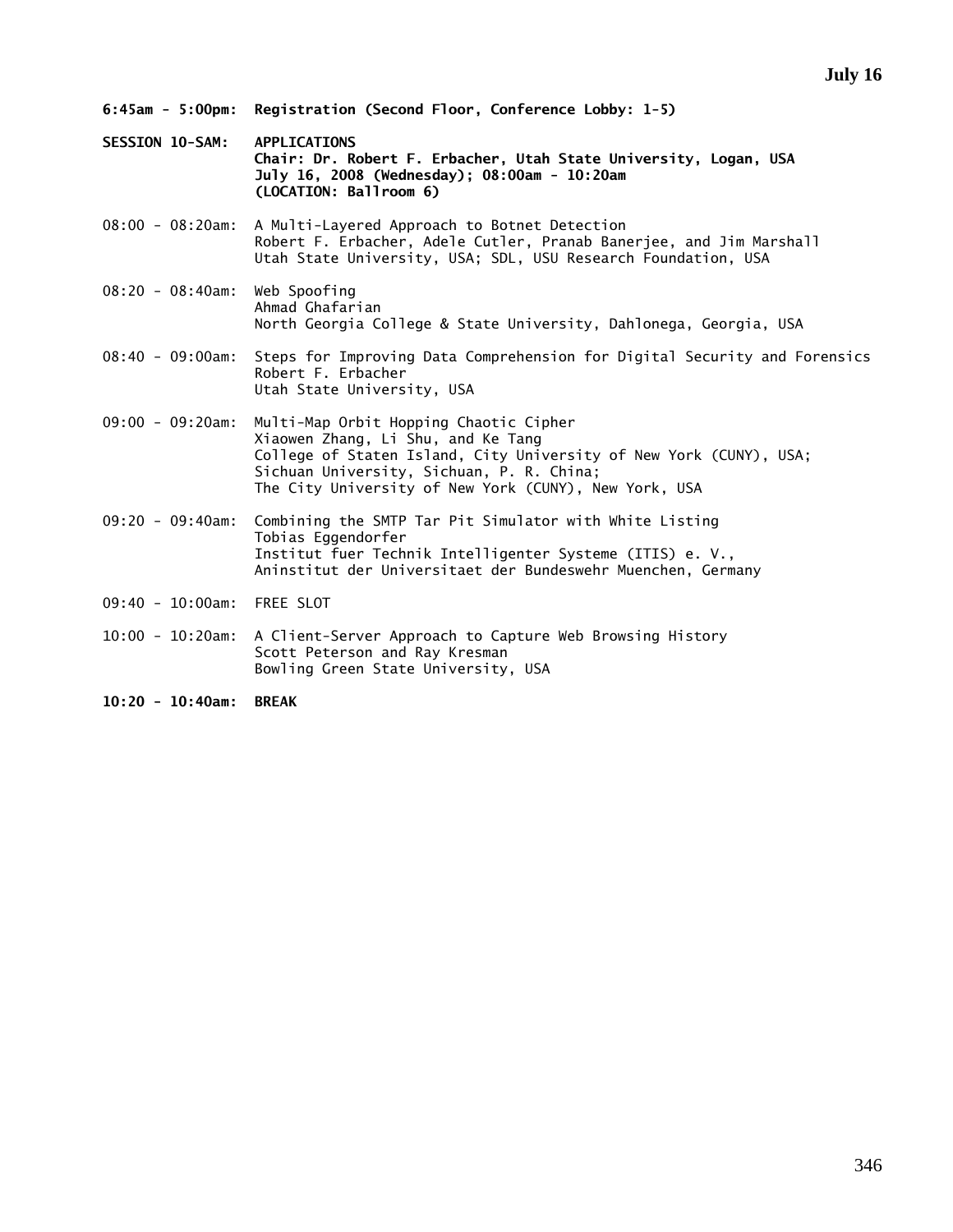- **SESSION 11-SAM: INFORMATION SECURITY Chair: Mehrdad S. Sharbaf, Sharbaf & Associates, USA July 16, 2008 (Wednesday); 10:40am - 12:20pm (LOCATION: Ballroom 7)**
- 10:40 11:00am: FREE SLOT
- 11:00 11:20am: Forensic Protocol Filtering of Phone Managers Wayne Jansen, Aurelien Delaitre, and Wayne Jansen NIST, Gaithersburg, Maryland, USA
- 11:20 11:40am: Conceptual Modeling of Information Systems for IT-Risk Management - Towards an Approach Based on Process Models Heinz Lothar Grob, Gereon Strauch, and Christian Buddendick European Research Center for Information Systems, University of Muenster, Germany
- 11:40 12:00pm: Raising Awareness in Information Security: Everyone Should Participate Ilze Murane University of Latvia, Latvia
- 12:00 12:20pm: On Providing Automatic Parental Consent over Information Collection from Children Karthik Channakeshava, Kaigui Bian, Michael Hsiao, Jung-Min Park, Robert Crossler, France Belanger, Payal Aggarwal, and Janine Hiller Virginia Tech, USA
- **12:20 01:20pm: LUNCH (On Your Own)**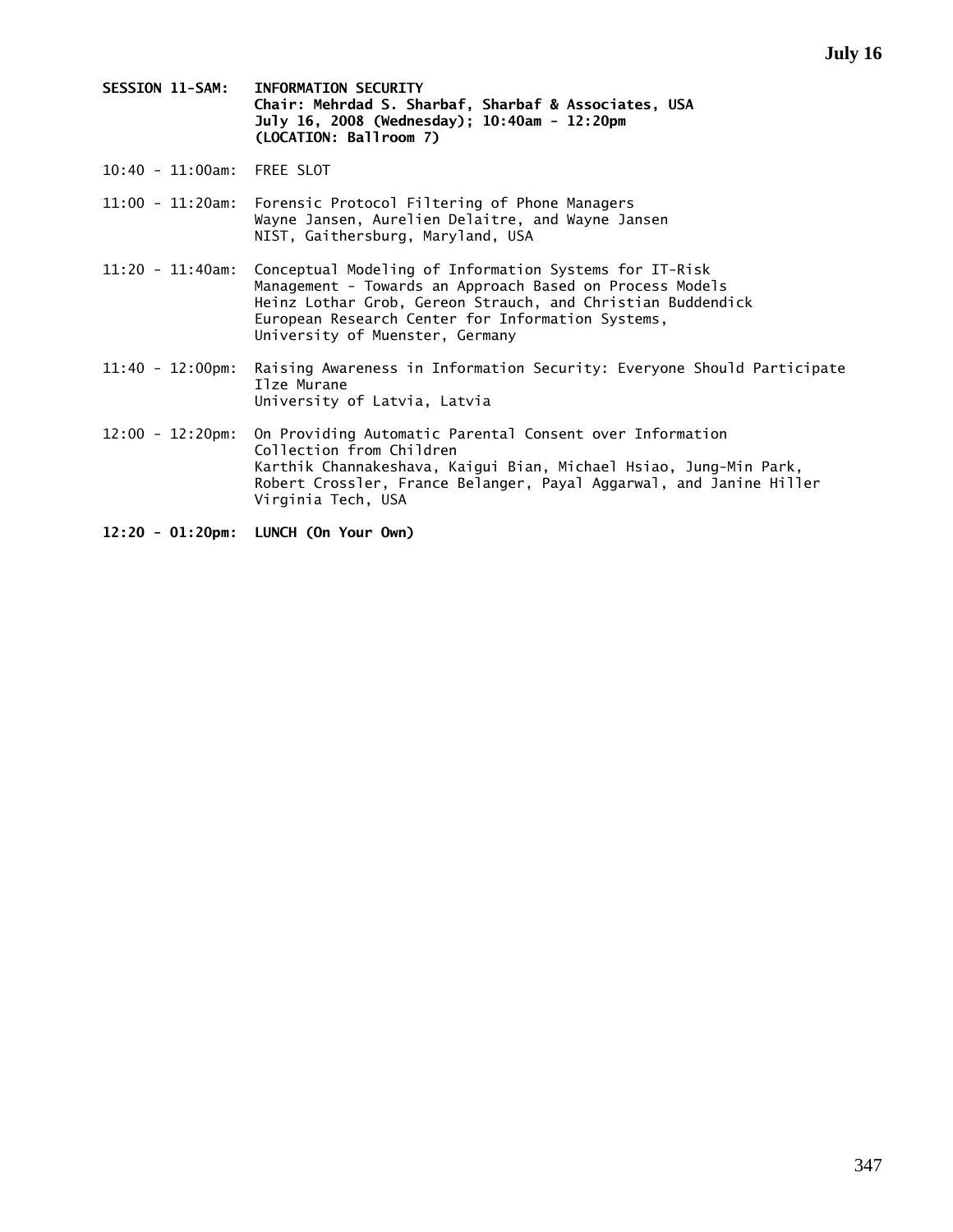- **SESSION 12-SAM: ACCESS CONTROL AND SIGNATURES + TRUST MODELS + APPLICATIONS Chairs: Dr. Levent Ertaul and Dr. Jia Di California State University, East Bay, USA University of Arkansas, Fayetteville, USA July 16, 2008 (Wednesday); 01:20pm - 03:00pm (LOCATION: Ballroom 6)**
- 01:20 01:40pm: Physical Access Control with Biometric Keys Masakatsu Nishigaki and Yoichi Shibata Shizuoka University, Hamamatsu, Japan
- 01:40 02:00pm: Service Independent Access Control Architecture for User Generated Content (UGC) Akira Yamada, Ayumu Kubota, and Yutaka Miyake KDDI R&D Laboratories Inc., Japan
- 02:00 02:20pm: FREE SLOT
- 02:20 02:40pm: Managing Diversity in Networks Abdulrahman Alarifi College of Telecom and Information, Saudi Arabia
- 02:40 03:00pm: FREE SLOT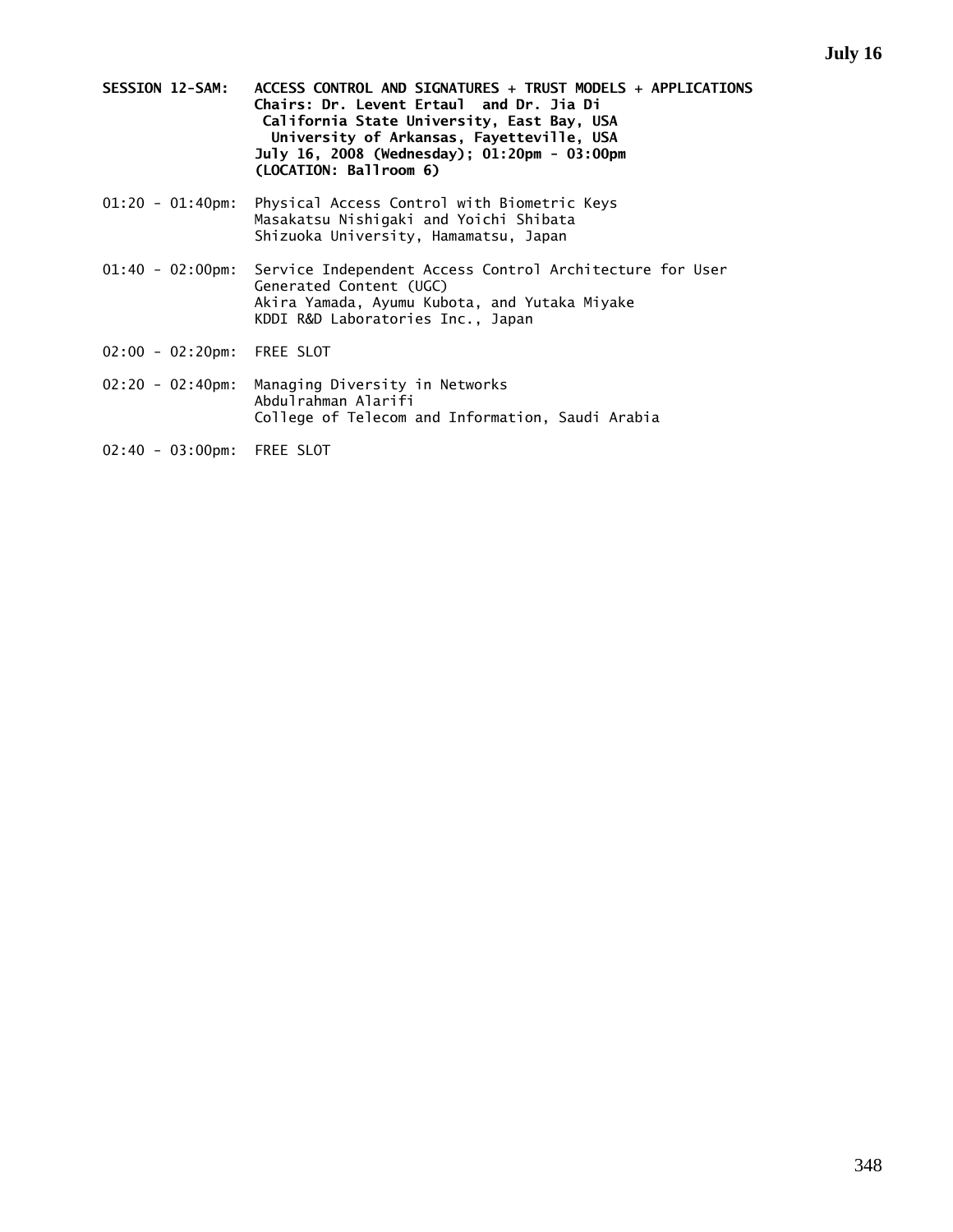| 03:00 - 03:40pm: DISCUSSION SESSION C-SAM (Refreshments will be available) |
|----------------------------------------------------------------------------|
| July 16, 2008 (Wednesday)                                                  |
| (LOCATION: Hallways - Ballrooms 1-5)                                       |

- O. Towards a Mobile Applications Security Approach Sofien Beji and Nabil El Kadhi National School of CS, Tunisia; L.E.R.I.A. Lab. Paris, France
- O. Using Data Mining Technique (MAFIA) on Suggested Stego Database for Improving Staganography Usage Hilal Mohammed Yousif Al-Bayatti, Soukaena Hassan Hashem, and Mohammad Alaa Hussain Univ. Manama- Kingdom of Bahrain, Bahrain; Univ. of Tech. Baghdad, Iraq
- O. An Adaptive Coding Algorithm for Secret Transmission of Information C. Obimbo
- University of Guelph, Canada O. An Image-Based Website User Authentication Mechanism Using Smart Cards Mohammed Misbahuddin, P. Premchand, and A. Govardhan Osmania University, India
- O. Framework Proposal for Sender's Authentication Pedro Junior Ashidani, Jamil Salem Barbar, Luis Fernando Faina, and Italo Tiago da Cunha Federal University of Uberlandia UFU, Brazil
- **03:40 06:00pm: During this period, SAM'08 attendees are encouraged to participate in sessions belonging to GCA'08, ICWN'08, ICOMP'08, SWWS'08, IKE'08, EEE'08, FECS'08, or CIC'08. These sessions discuss topics that overlap the scope of SAM'08.**

**06:00 - 09:30pm: Tutorials (please see the list of tutorials)**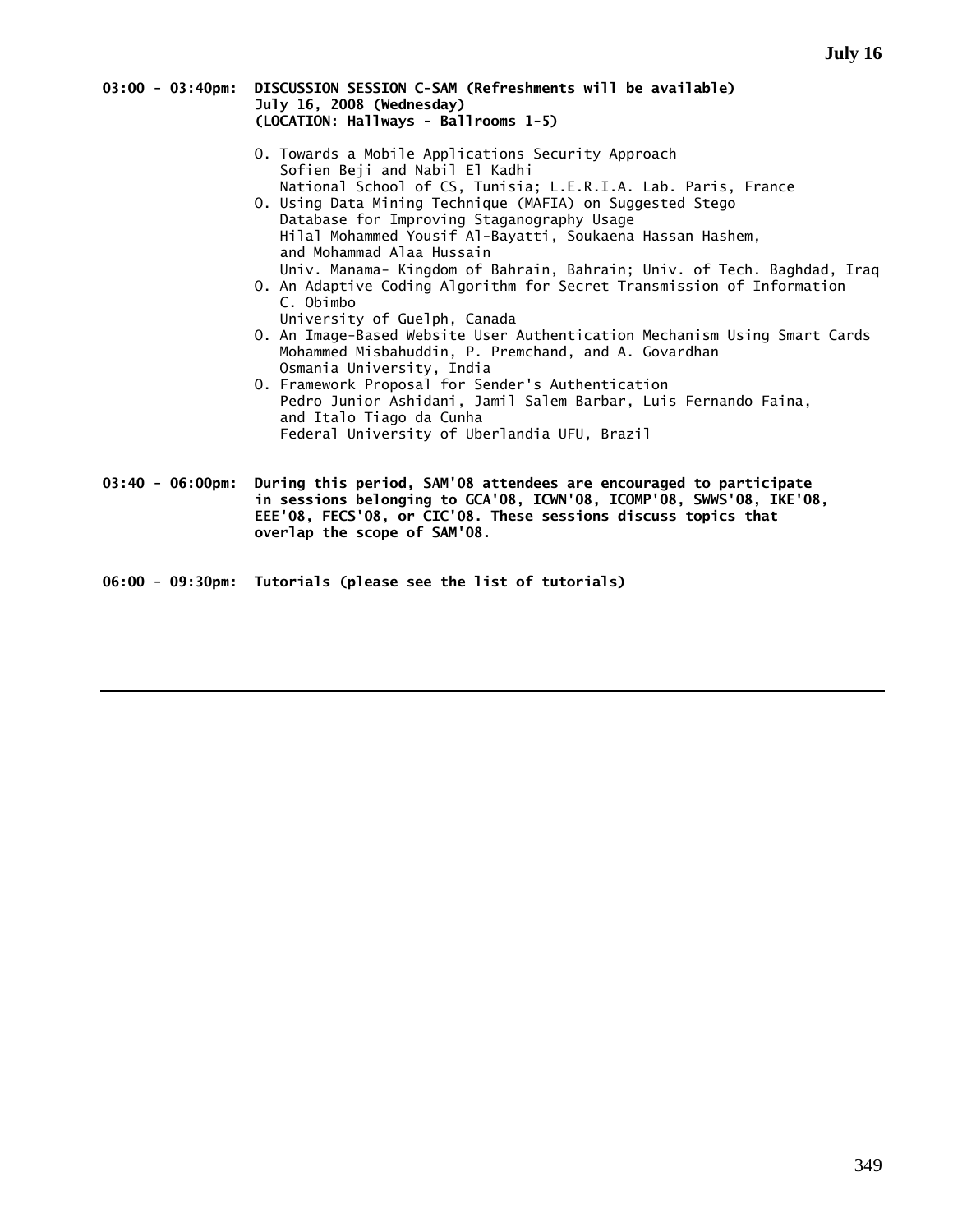- **SESSION 13-SAM: CRYPTOGRAPHY Chairs: Mehrdad S. Sharbaf and S. Giftson Selladurai Sharbaf & Associates, USA Anna University, India July 17, 2008 (Thursday); 08:00am - 09:00am (LOCATION: Ballroom 6)**
- 08:00 08:20am: A Fast FPGA Implementation of Tate Pairing in Cryptography over Binary Field Jian Huang and Hao Li University of Central Florida, Orlando, Florida, USA; University of North Texas, Denton, Texas, USA
- 08:20 08:40am: Using a PC Camera to Generate Cryptographically Strong Random Numbers Rigan Ap-apid De La Salle University, Philippines
- 08:40 09:00am: Exploration of Quantum Cryptography in Network Security: The Case Study of The DARPA Quantum Cryptography Network Mehrdad S. Sharbaf Nova Southeastern University, Fort Lauderdale, Florida, USA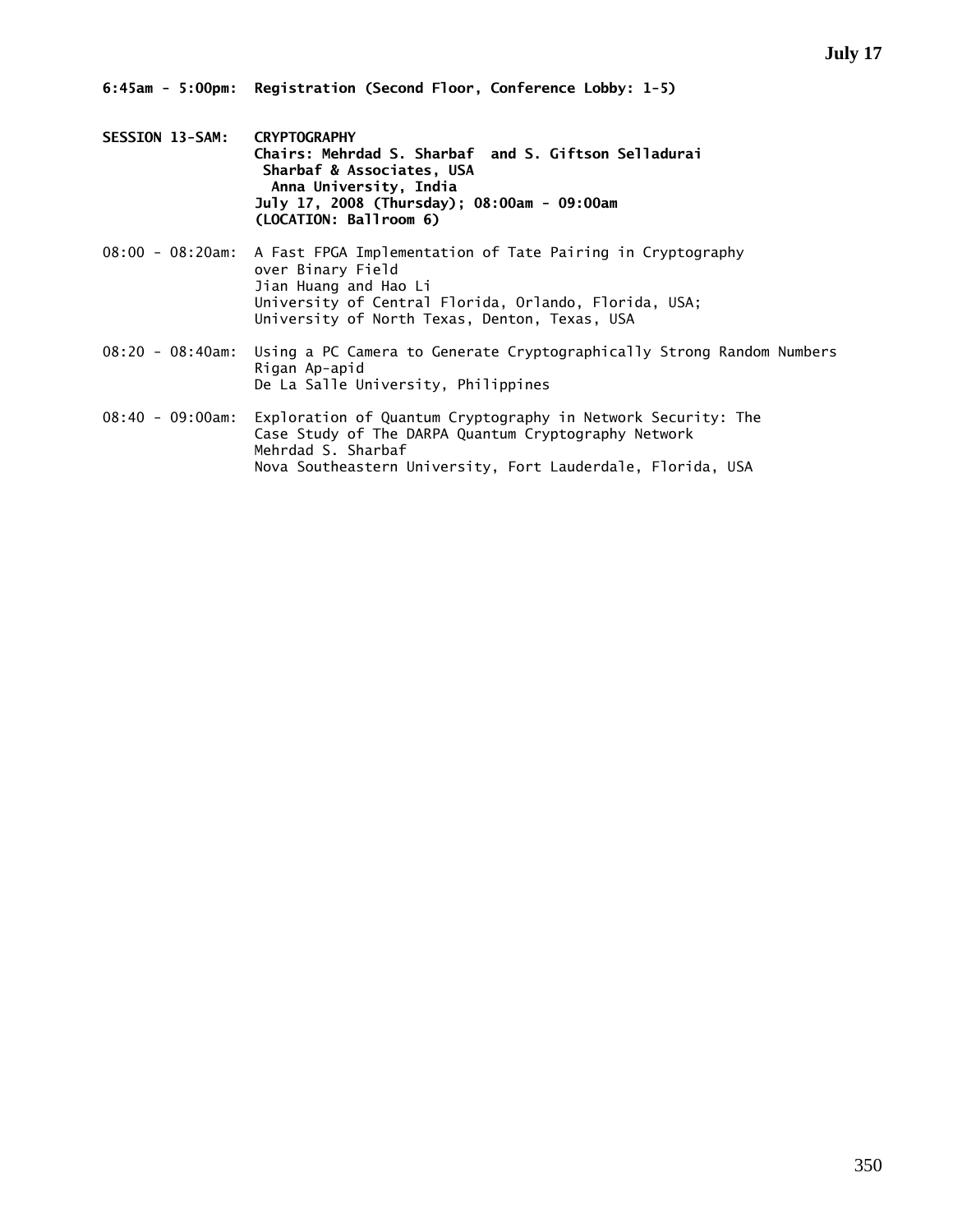- **SESSION 14-SAM: AUTHENTICATION Chairs: Mark D. Bedworth and S. Giftson Selladurai CTO, PINoptic Ltd., Newcastle upon Tyne, United Kingdom Anna University, India July 17, 2008 (Thursday); 09:00am - 10:20am (LOCATION: Ballroom 6)**
- 09:00 09:20am: Incremental Fingerprint Recognition Model for Distributed Authentication Qikan Fang and Nandita Bhattacharjee Monash University, Clayton, Victoria, Australia
- 09:20 09:40am: FREE SLOT
- 09:40 10:00am: A Method of Automatic User Authentication by Fulltime Monitoring of Keystroke Timings Masanori Nakakuni, Hiroshi Dozono, and Eisuke Ito University of Miyazaki, Japan
- 10:00 10:20am: Electronic Fingerprinting Ownership Transfer Senthilkumar Chinnappa Gounder Periaswamy, Dale R. Thompson, and Jia Di University of Arkansas, USA
- **10:20 10:40am: BREAK**
- **10:40a 06:00p: During this period, SAM'08 attendees are encouraged to participate in sessions belonging to GCA'08, ICWN'08, ICOMP'08, SWWS'08, IKE'08, EEE'08, FECS'08, or CIC'08. These sessions discuss topics that overlap the scope of SAM'08.**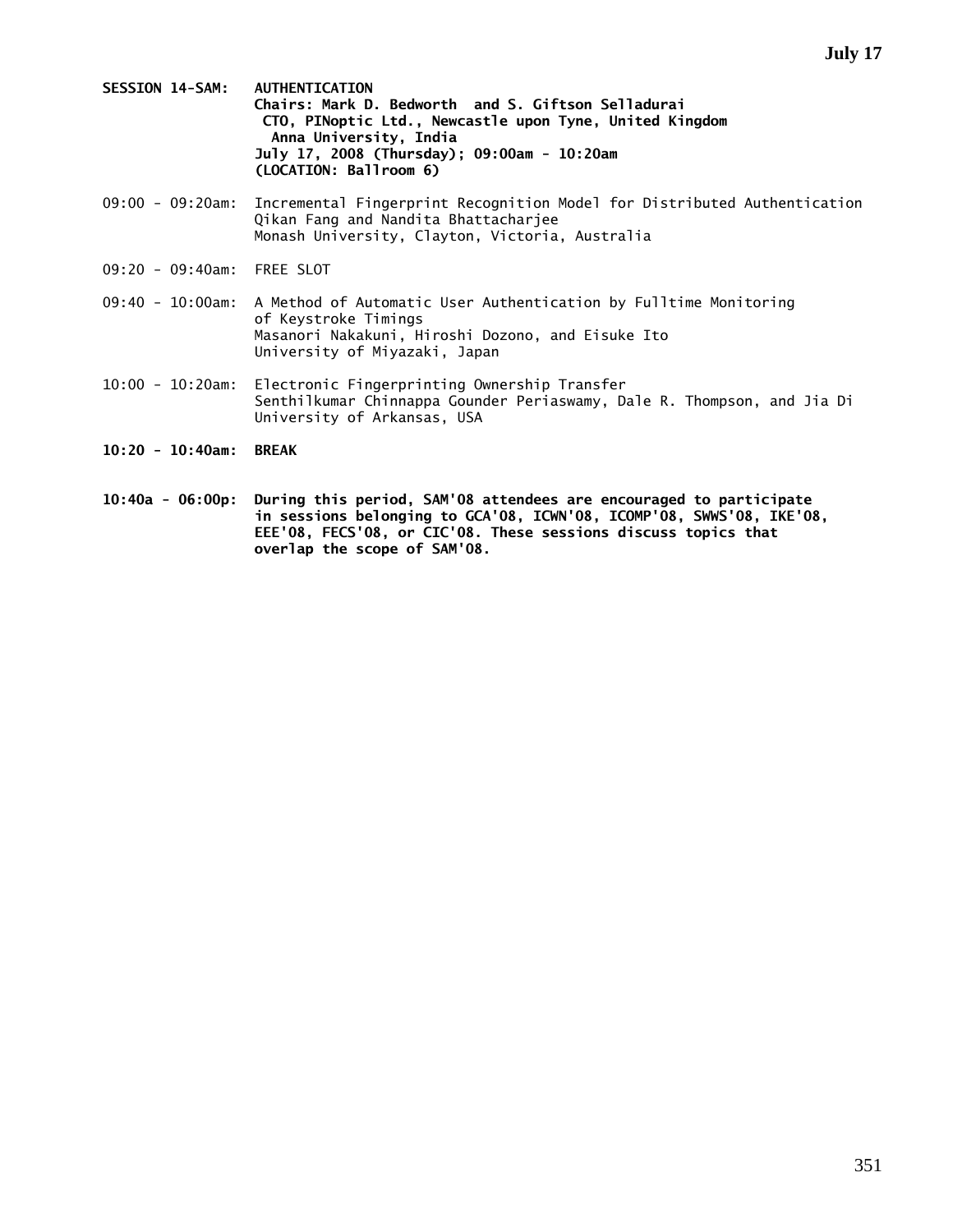# **SERP'08 CONFERENCE SCHEDULE**

## **The 2008 International Conference on Software Engineering Research and Practice**

Monte Carlo Resort, Las Vegas, Nevada, July 14-17, 2008

### **Note 1:**

*There are a number of other sessions (not listed as part of SERP'08 schedule) that are of significant interest to SERP conference participants (sessions belonging to other joint conferences in this event.) Therefore, you are encouraged to also check the schedules for other joint conferences. In particular, some sessions in SWWS'08, SAM'08, EEE'08, ESA'08, FECS'08, and FCS'08, discuss topics that are within the scope of SERP; these have been scheduled so that SERP attendees can also participate in them.* 

### **Note 2:**

*Each conference is divided into a number of topical sessions. These sessions are not necessarily scheduled in the same room/location. Therefore, conference attendees are to check the location of the session(s) they wish to attend - The conference room numbers appear in this document.* 

**July 13** 

**03:00 - 09:00pm: REGISTRATION (Second Floor, Conference Lobby; 1-5)**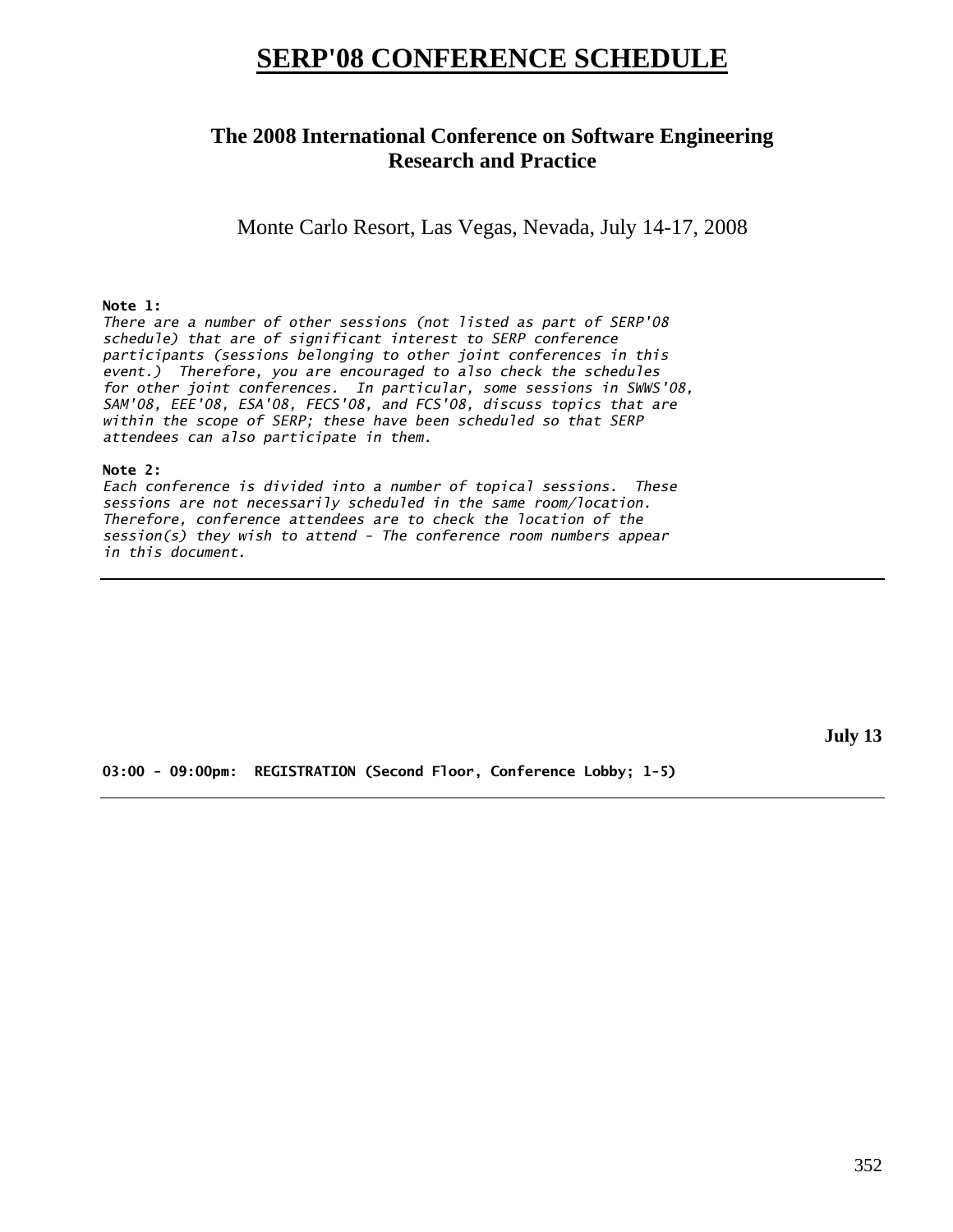- **08:30 08:45am: WORLDCOMP'08 Opening Remarks Prof. Hamid R. Arabnia (General Chair & Coordinator) University of Georgia, Georgia, USA (LOCATION: Lance Burton Theater)**
- **08:45 09:35am: Keynote Lecture 1: The Parallel Computing Landscape: A Berkeley View 2.0 Prof. David A. Patterson Pardee Prof. of CS; Director, RAD Lab & Par Lab; Past President, ACM; Member, National Academy of Engineering; Member, National Academy of Sciences; Fellow of IEEE, ACM, & AAAS; University of California at Berkeley. (LOCATION: Lance Burton Theater)**
- **09:40 10:25am: Keynote Lecture 2: Searching in the "Real World" Prof. Ophir Frieder The Royden B. Davis, SJ, Chair in Interdisciplinary Studies at Georgetown University; IITRI Chair Professor of CS at Illinois Institute of Technology; Director, Information Retrieval lab; Fellow of IEEE, ACM, and AAAS (LOCATION: Lance Burton Theater)**
- **10:30 11:15am: Keynote Lecture 3: Achieving your Dreams Anousheh Ansari CEO, Chairman and Co-founder of Prodea Systems, Inc., USA; Space Ambassador (LOCATION: Lance Burton Theater)**
- **11:15a 12:00p: Keynote Lecture 4: Dimensions in Reconfigurable Computing: A New Wave in Electronic System Designs Chris Phillips Vice President of Engineering at ElementCXI, USA (LOCATION: Lance Burton Theater)**
- **12:00 12:40pm: LUNCH (On Your Own)**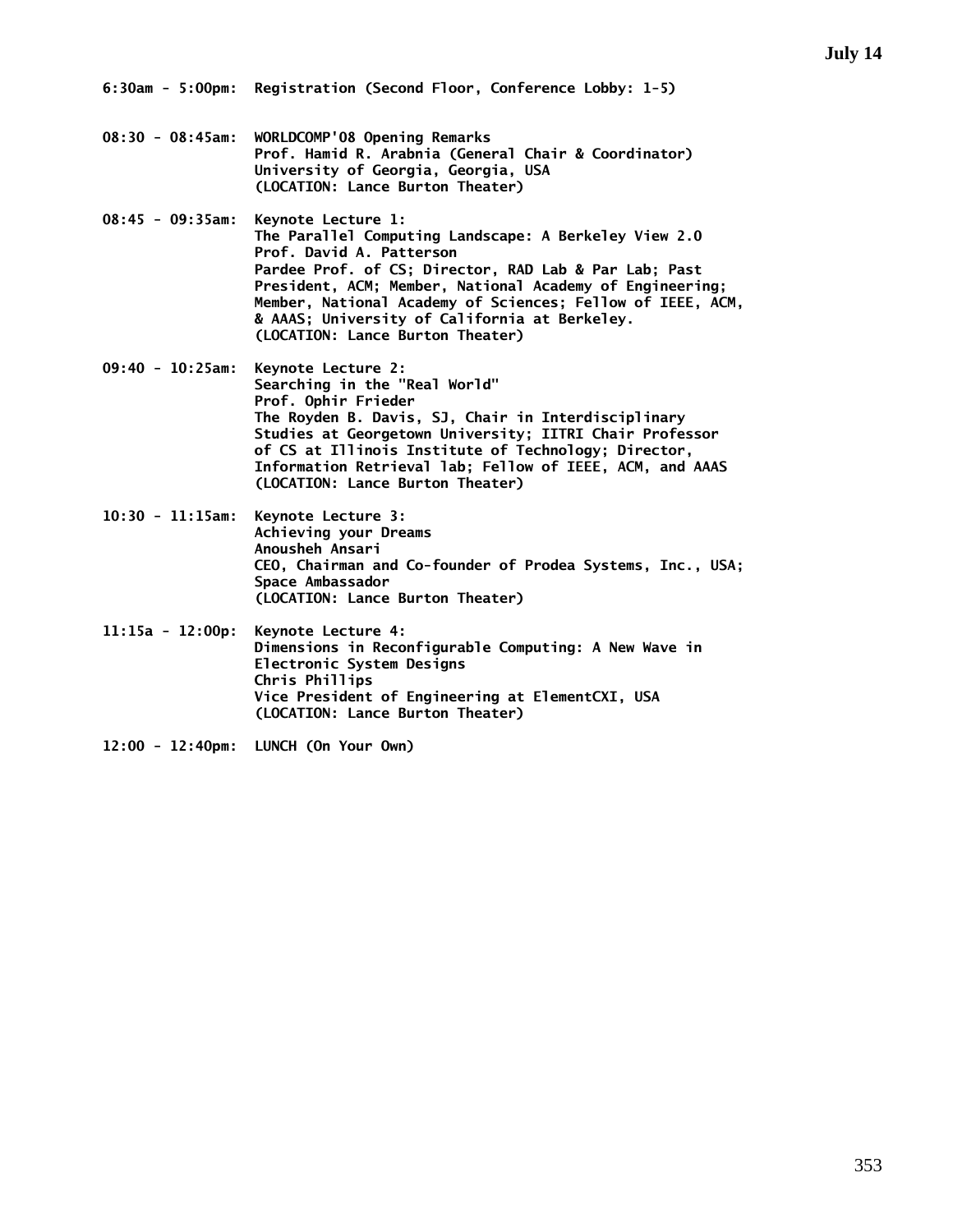### **12:40 - 01:20pm: DISCUSSION SESSION A-SERP (Refreshments will be available) July 14 (Monday) (LOCATION: Hallways - Ballrooms 1-5)**

- O. Queue Design and Implementation Based on Service Level of NQS Young-Joo Lee, Chan-Yeol Park, Sang-Dong Lee, and Joong-Kwon Kim Korea Institute of Science of Technology Information, Taejon, Korea
	- O. Agile Development: Do Advantages Outweigh Short Comings? Olayemi Olagbegi and Hisham M. Haddad Kennesaw State University, USA
	- O. Quality Evaluation of Web-Sites of Indian e-Commerce Domain Priyanka Tripathi, M Kumar, Namita Shrivastava Maulana Azad National Institute of Technology, India
	- O. Assessment and Measurement Based Framework to Improve Productivity and Predictability in Engineering Projects Annie Abraham, Raghu Subramanian and Rose Neena Tom HCL Technologies Limited, India

**01:20 - 02:20pm: KEYNOTE:** 

 **A Formal Framework for Software System Modeling, Analysis and Realization Xudong He; Florida International University, Miami, Florida, USA**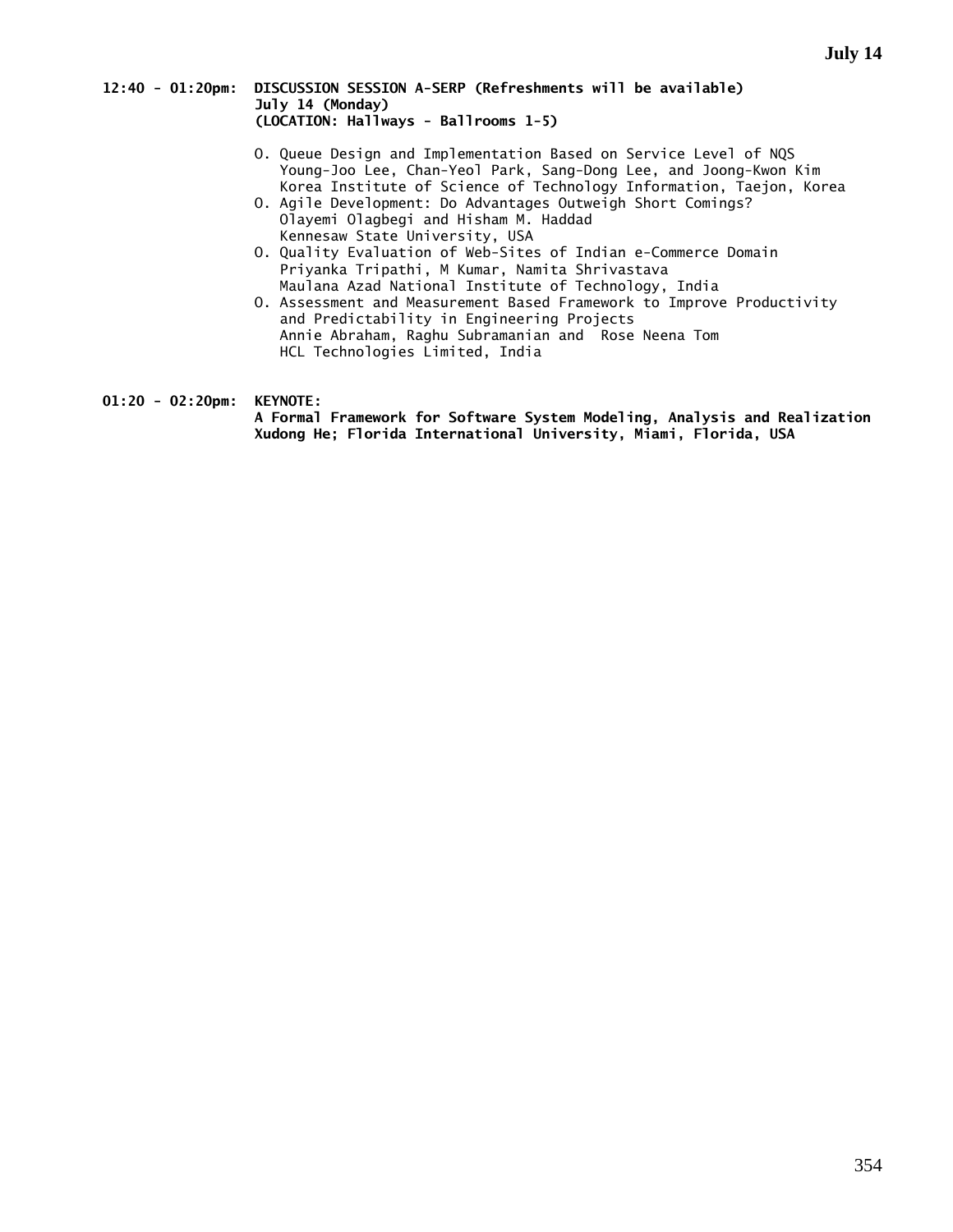- **SESSION 1-SERP: INTEGRATING HUMAN FACTORS IN COMPUTING TECHNOLOGIES Chair: Dr. Vincent Schmidt, Wright Patterson Air Force Base/AFB, USA July 14, 2008 (Monday); 02:40pm - 04:20pm (LOCATION: Ballroom 8)**
- 02:20 02:40pm: Introduction to Human Factors Issues for Computing Professionals Vincent Schmidt Wright Patterson Air Force Base (AFB), Ohio, USA
- 02:40 03:00pm: Eliciting Expectations to Support Initial Trust in Systems Janet E. Miller Air Force Research Laboratory, Wright Patterson AFB, Ohio, USA
- **03:00 03:20pm: BREAK**
- 03:20 03:40pm: Integrating Cognition into System Design David O'Malley, Jon Zall, John Colombi, and Joe Carl Air Force Research Laboratory, Wright Patterson AFB, Ohio, USA
- 03:40 04:00pm: Cognitive Design Patterns Christopher R. Hale and Vincent Schmidt Science Applications International Corporation, Dayton, Ohio, USA
- 04:00 04:20pm: Implementing UI Design Patterns as Widget/Templates for GUI Builders Don West and Vincent Schmidt Air Force Research Laboratory, Wright Patterson AFB, Ohio, USA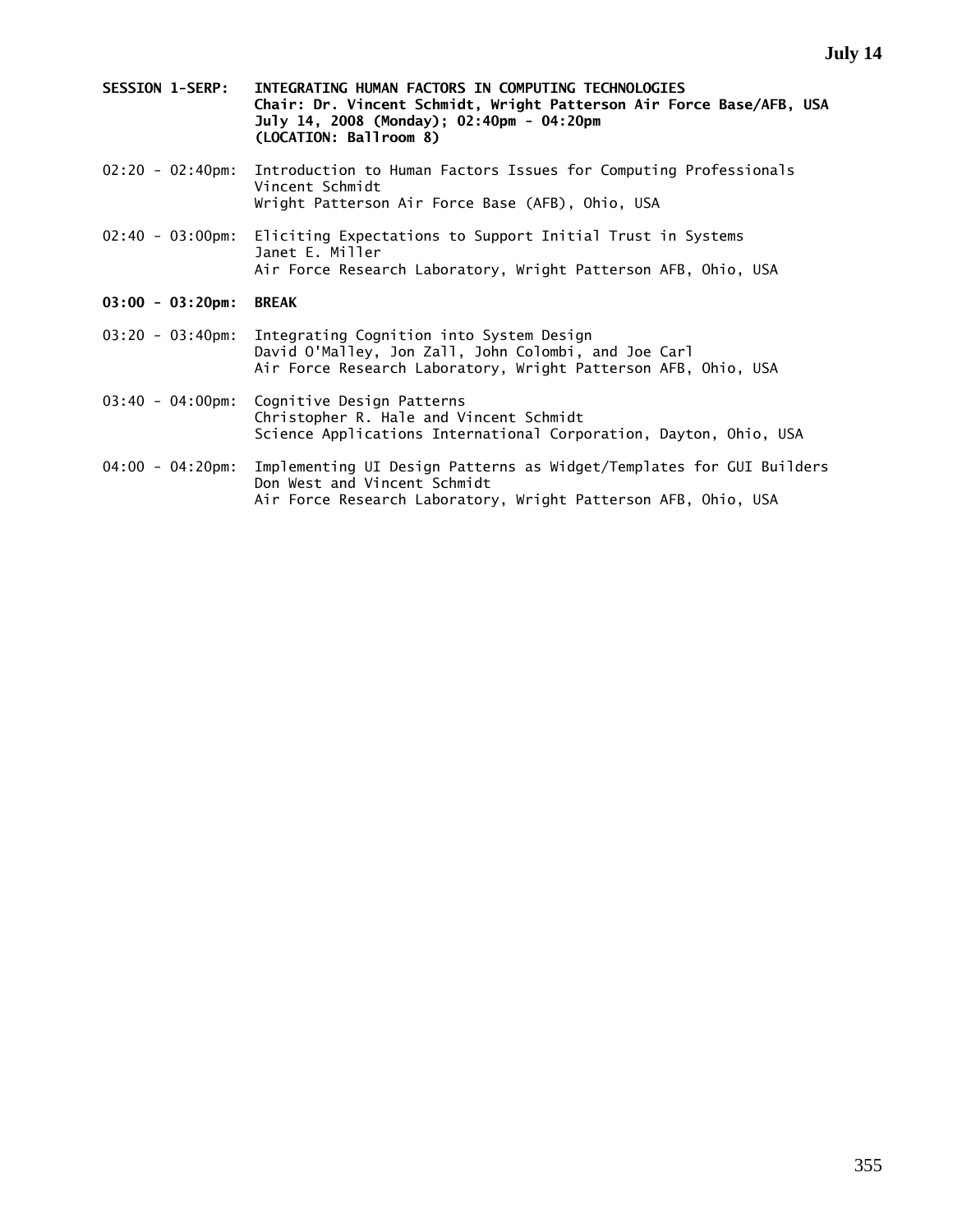- **SESSION 2-SERP: CASE STUDIES Chairs: Dr. Emanuel S. Grant and Dr. Paniti Netinant University of North Dakota, USA Bangkok University, Thailand July 14, 2008 (Monday); 04:20pm - 06:00pm (LOCATION: Ballroom 8)**
- 04:20 04:40pm: A Study of Communication Management in Chinese IT Projects Hareton Leung and Michael Deng The Hong Kong Polytechnic University, Hong Kong
- 04:40 05:00pm: Comments as a Sublanguage: A Study of Comment Grammar and Purpose Bradley L. Vinz and Letha H. Etzkorn University of Alabama in Huntsville, Alabama, USA
- 05:00 05:20pm: Domain Analysis: A Case Study of Engineering RFID Systems in Supply Chain Leonardo Barreto Campos and Sergio Donizetti Zorzo FederalUniversity of Vale do Sao Francisco, Brazil
- 05:20 05:40pm: Automated Defect Prevention with Visual Studio Team System: a Case Study for Software Engineering Dorota Huizinga, David Phung, and Tae Ryu California State University, USA; Boeing Corporation, USA
- 05:40 06:00pm: Implementing Readers/Writers Problem Using Aspect-Oriented Framework Paniti Netinant Bangkok University, Thailand
- **06:00 09:00pm: Tutorials (please see the list of tutorials)**
- **09:10 11:30pm: CONFERENCE RECEPTION DINNER & BANQUET KEYNOTE July 14 (Monday) High Performance Computing and Computational Intelligence: Link to the Translational Medicine and Personalized Healthcare Dr. Jack Y. Yang and Dr. Mary Qu Yang Harvard University, Massachusetts, USA and National Human Genome Research Institute, NIH, Bethesda, USA (LOCATION: Ballrooms 1-5)**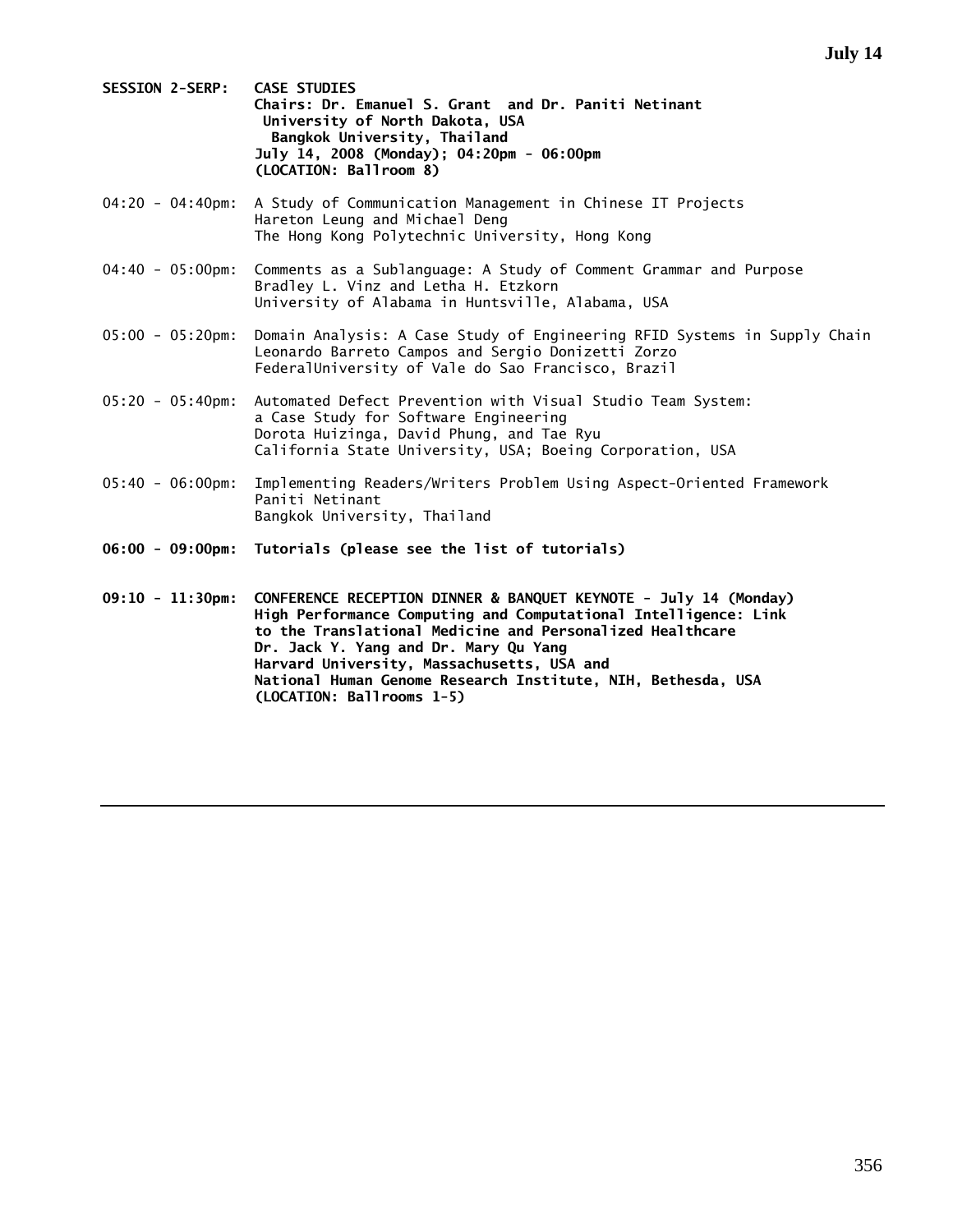**08:00 - 10:00am: During this period, SERP'08 attendees are encouraged to participate in sessions belonging to SWWS'08, SAM'08, EEE'08, ESA'08, FECS'08, or FCS'08. These sessions discuss topics that overlap the scope of SERP'08.** 

- **10:00 10:20am: BREAK**
- **SESSION 3-SERP: WEB APPLICATIONS Chairs: Prof. Mahmood Doroodchi and Mohammad N. Alanazi Cardinal Stritch University, USA Kansas State University, Manhattan, USA July 15, 2008 (Tuesday); 10:20am - 11:20am (LOCATION: Ballroom 8)**
- 10:20 10:40am: Managing Requirements for e-Learning Platforms Dumitru Dan Burdescu, Marian Cristian Mihaescu, Logofatu Bogdan University of Craiova, Romania; University of Bucharest, Romania
- 10:40 11:00am: A Framework for Web Application Development Mahmood Doroodchi and Shima Dastgheib Cardinal Stritch University, Milwaukee, WI, USA; Shiraz University, Iran
- 11:00 11:20am: The New Approach to Use Agent to Coordinate Web Services C. H. Liu, Y. F. Lin, and J. Y. Chen National Central University, Taiwan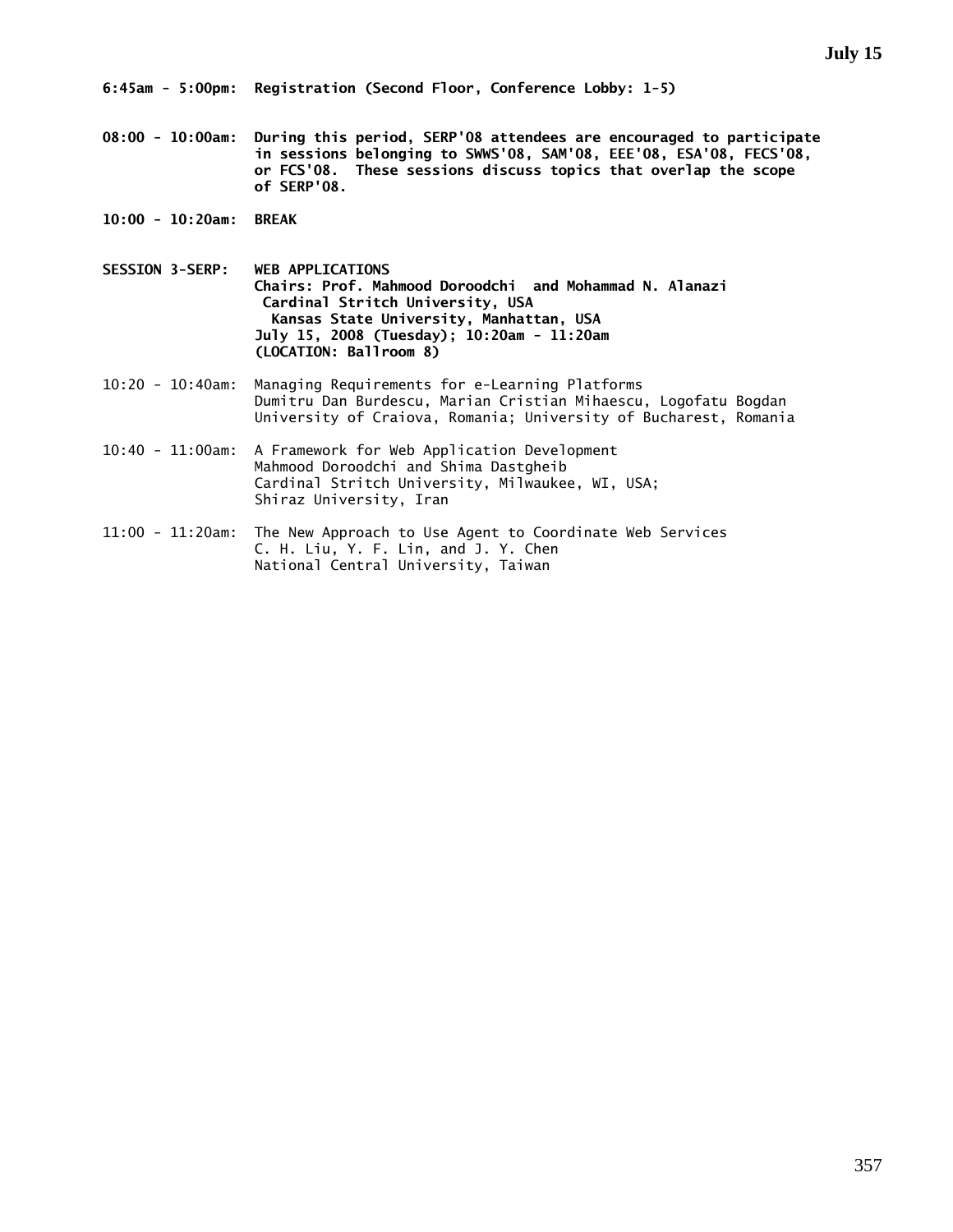- **SESSION 4-SERP: SOFTWARE TECHNIQUES AND METHODOLOGIES Chairs: Prof. Liliana Dobrica and Dr. Young Lee University Politehnica of Bucharest, Romania Texas A&M University-Kingsville, USA July 15, 2008 (Tuesday); 11:20am - 12:20pm (LOCATION: Ballroom 8)**
- 11:20 11:40am: An Approach to Reference Architecture Design for Different Domains of Embedded Systems Liliana Dobrica and Eila Niemela Univ. Politehnica of Bucharest, Romania; VIT Technical Research Centre of Finland, Finland
- 11:40 12:00pm: Bridges Specifications for Separated Concerns Agung Fatwanto and Clive Boughton Australian National University, Australia
- 12:00 12:20pm: Visualization of Software Evolution Young Lee and Jeong Yang Texas A&M University-Kingsville, USA
- **12:20 01:20pm: LUNCH (On Your Own)**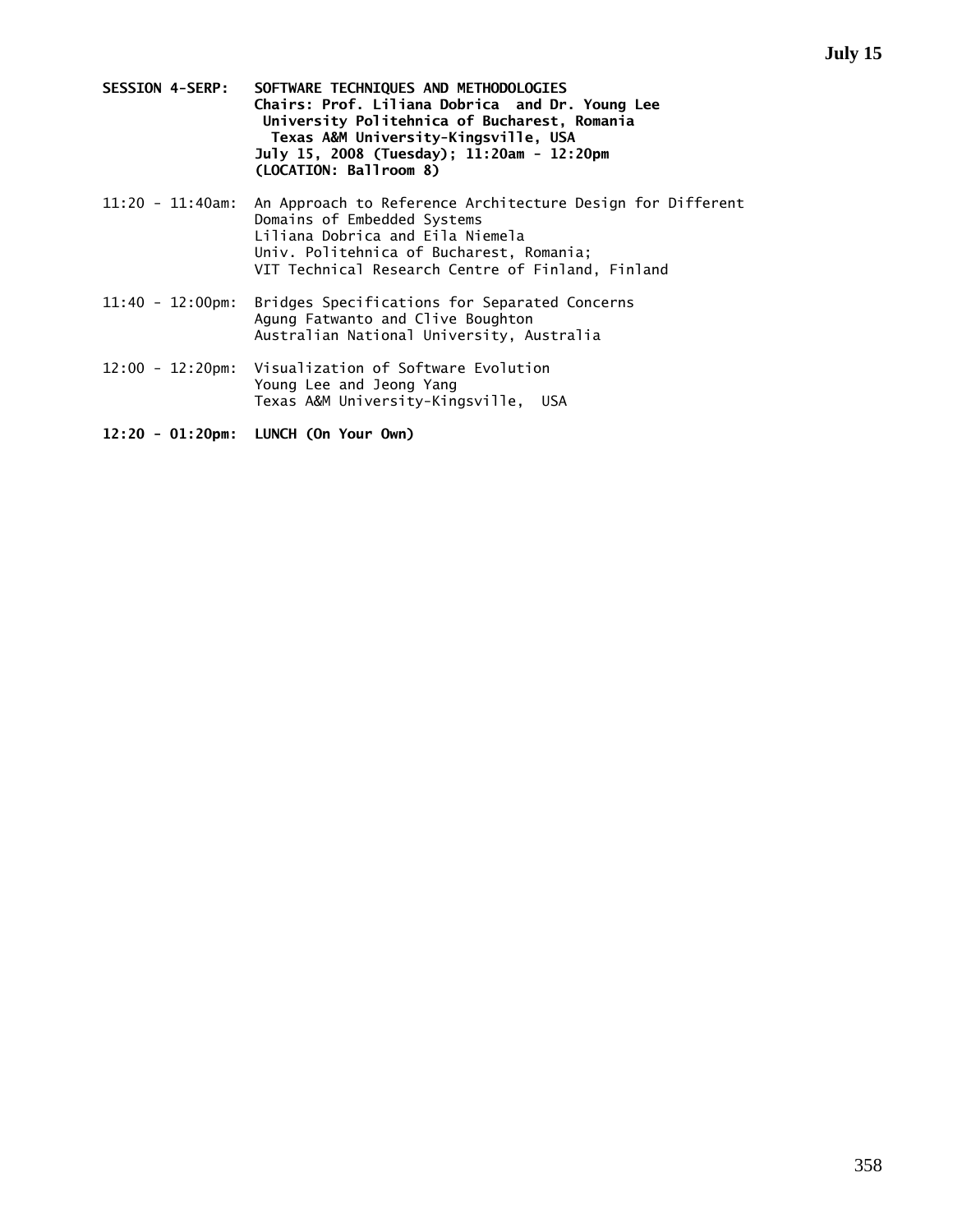- **SESSION 5-SERP: RELIABILITY + REQUIREMENT ENGINEERING Chairs: Dr. Anne Hakansson and Dr. Raghu Reddy Uppsala University, Uppsala, Sweden Rochester Institute of Technology, USA July 15, 2008 (Tuesday); 01:20pm - 03:00pm (LOCATION: Ballroom 8)**
- 01:20 01:40pm: Combined Code Understanding and Comment Understanding Bradley L. Vinz and Letha H. Etzkorn University of Alabama in Huntsville, Alabama, USA
- 01:40 02:00pm: A Framework and Associated Models for Determining Change Impact Analysis During Utility Service Provisioning in a Grid Environment Obeten O. Ekabua and Matthew O. Adigun University of Zululand, South Africa
- 02:00 02:20pm: Application of Software Fault Tree Analysis to an Airport Ground Control System M. Towhidnejad, L. Shen, and T. Hilburn Embry-Riddle Aeronautical University, Daytona Beach, Florida, USA; Avidyne Corp., Melbourne, Florida, USA
- 02:20 02:40pm: Requirement Preparation Before Awarding the Work to Vendor Puja Sakhuja Noida-201301, India

**02:40 - 03:00pm: Invited Paper: Engineering Applications of Software and Hardware Reliability Chandra S. Putcha, Prince Kalia, Frank Pizzano, Gordon Hoskins, Coy Newton, and Kunal J Kamdar California State University, Fullerton, California, USA; NASA Goddard Space Center, USA; Bastion Technologies Inc., Huntsville, Alabama, USA**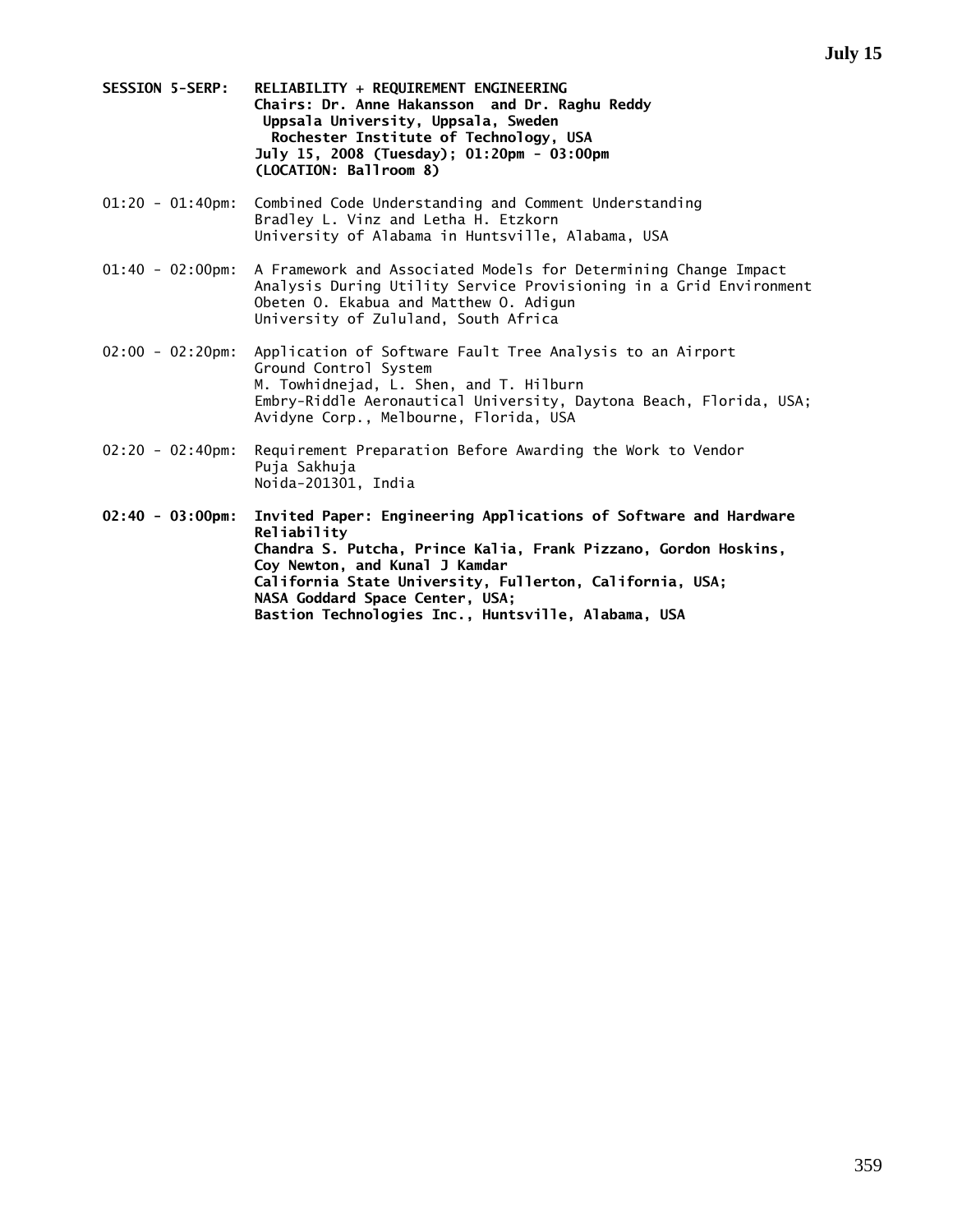### **03:00 - 03:40pm: DISCUSSION SESSION B-SERP (Refreshments will be available) July 15, 2008 (Tuesday) (LOCATION: Hallways - Ballrooms 1-5)**

- O. An Expert System for PI-Calculus and API-Calculus Automated Reduction Shahram Rahimi, John Dillards, and Bidyut Gupta Southern Illinois University, USA
- O. Standardization of Software Cost Estimation Process for Outsourcing in Pakistan: Statistical Methods Used for Checking Accuracy of Model Prediction Syeda Umema Hani, Mumtaz-ul-Imam and Gulam Qadir Memon Sir Syed University of Engineering and Technology, Pakistan
- O. Integration of Proposed Software Risk Model in Waterfall Process P K Suri and Manoj Wadhwa Kurukshetra University, India

**03:40 - 06:00pm: During this period, SERP'08 attendees are encouraged to participate in sessions belonging to SWWS'08, SAM'08, EEE'08, ESA'08, FECS'08, or FCS'08. These sessions discuss topics that overlap the scope of SERP'08.** 

**06:00 - 09:30pm: Tutorials (please see the list of tutorials)**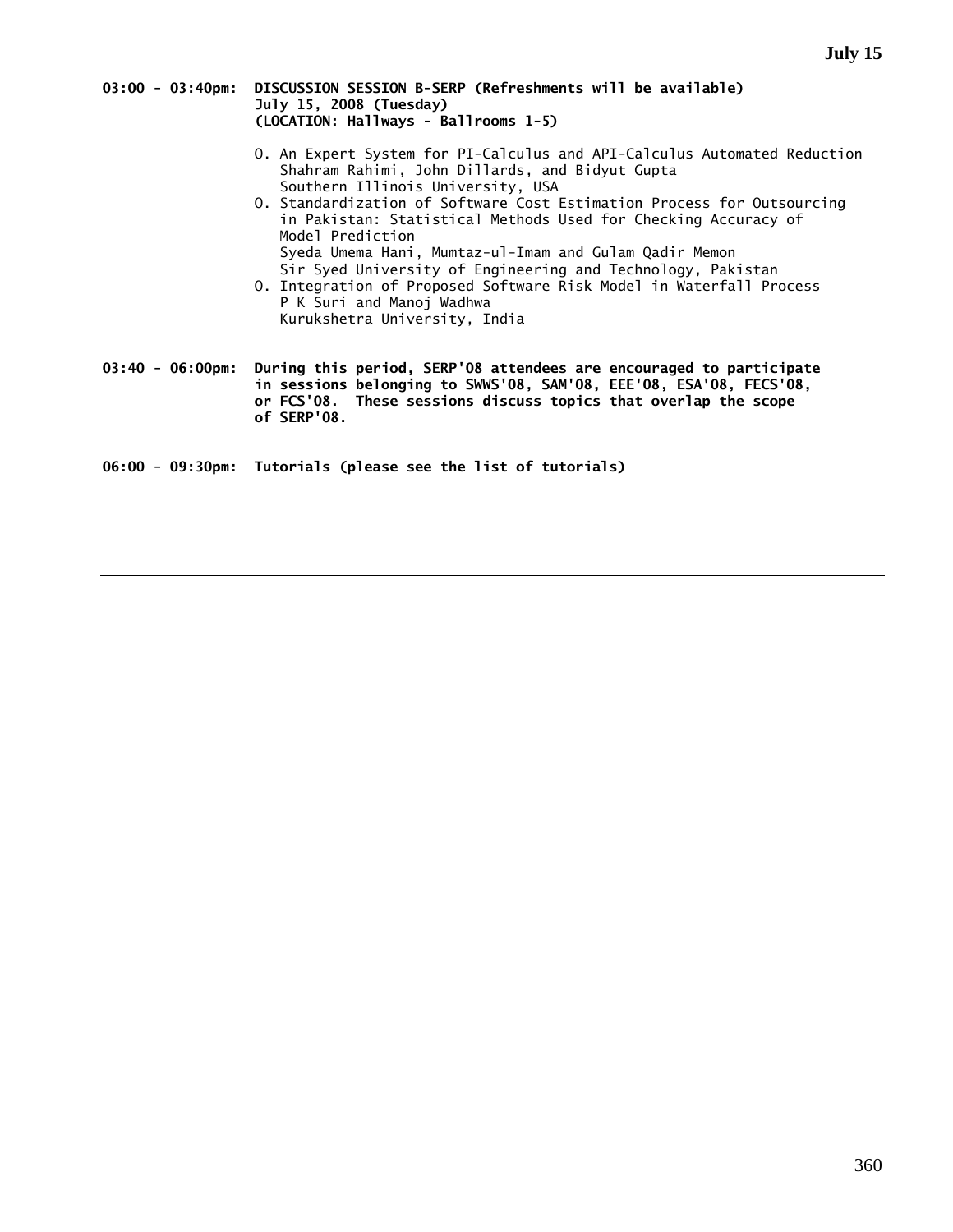- **SESSION 6-SERP: TESTING AND VALIDATION Chairs: Dr. Ramin Nasiri and Dr. Emanuel S. Grant CEO, International IT House FZ LLC, Dubai, UAE University of North Dakota, USA July 16, 2008 (Wednesday); 08:00am - 10:20am (LOCATION: Ballroom 8)**
- 08:00 08:20am: Empirical Efficiency Testing for KT-OSS Dae-Woo Kim and Sang-Ha Kim Korea Telecom, Korea; National University, Korea
- 08:20 08:40am: An Integrated Test Environment Process Model to Control Software Failures Mohan Bheemasenarao and M. H. Samadzadeh Trans Atlantic Systems, Inc., USA; Oklahoma Sate University, USA
- 08:40 09:00am: A Service Oriented Architecture Complexity Metric Based on Statistical Hypothesis Testing George Dimitoglou and Michael J. Maynard Hood College, USA
- 09:00 09:20am: Model-Driven Testing for Mission Critical System Software Applications Emanuel Grant and Hassan Reza University of North Dakota, USA
- 09:20 09:40am: Validating Specifications for Model-Based Testing Pieter Koopman, Peter Achten and Rinus Plasmeijer Radboud University Nijmegen, The Netherlands
- 09:40 10:00am: A Constraint-Based Approach to Verification of Programs with Floating-Point Numbers Carlos Acosta and Martine Ceberio University of Texas at El Paso, USA
- 10:00 10:20am: FREE SLOT
- **10:20 10:40am: BREAK**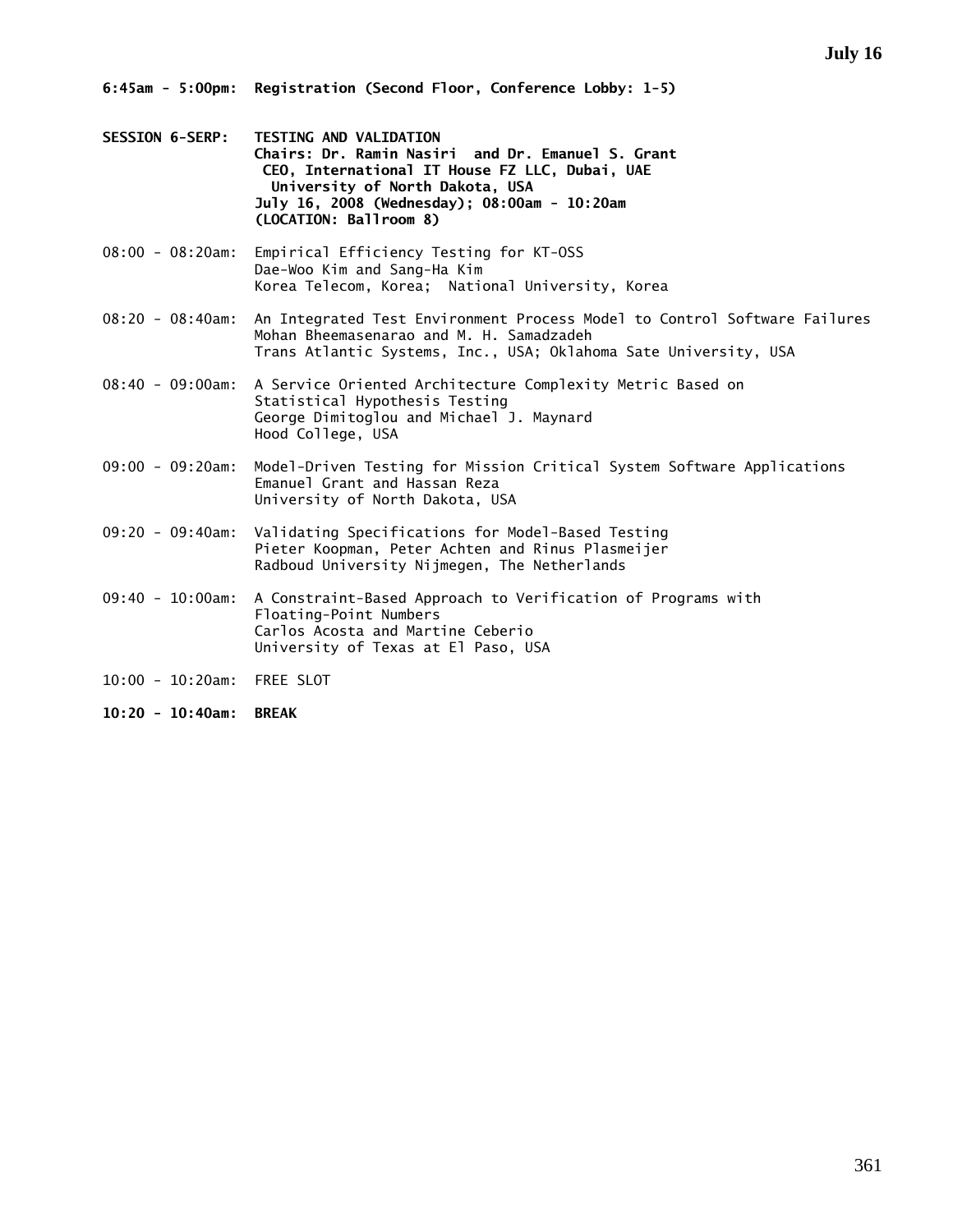- **SESSION 7-SERP: SOFTWARE MANAGEMENT + CERTIFICATION Chairs: Tryggvi Bjorgvinsson and M. Atif Farid University of Iceland, Iceland Queens University, Canada July 16, 2008 (Wednesday); 10:40am - 02:00pm (LOCATION: Ballroom 8)**
- 10:40 11:00am: Leveraging a Common Development Framework and Delivery Approaches through Effective Software Management Gavin O'Brien, Robert Snelick, and Lynne Rosenthal National Institute of Standards and Technology (NIST), Maryland, USA
- 11:00 11:20am: Towards an Information Driven Software Development Life Cycle Ernest Cachia and Mark Micallef University of Malta, Malta
- 11:20 11:40am: An Approach for Incremental Certification of Software Components Eyton Ferguson and Ezra Mugisa University of the West Indies, Jamaica
- 11:40 12:00pm: A Comparison of Software Process Models Lachana Inchaiwong, A.S.M. Sajeev, and Sakgasit Ramingwong Chiang Mai University, Thailand; University of New England, Australia
- 12:00 12:20pm: Software Architecture Modeling Method in Recursive Design Agung Fatwanto and Clive Boughton Australian National University, Australia
- **12:20 01:20pm: LUNCH (On Your Own)**
- 01:20 01:40pm: A Software Cost Estimation Meta Model for Systematic Reuse Approaches Sana Ben Abdallah Ben Lamine, Lamia Labed Jilani, and Henda Hajjami Ben Ghezala Ecole Nationale des Sciences de l'Informatique, Universitaire la Manouba, Tunisia
- 01:40 02:00pm: A Software Maintenance Process Model With Featured-Based Tool and Reliability Metrics Abdallah Qaisi, Omar Albashir, and Ahmad Sharieh Amman Arab University, Jordan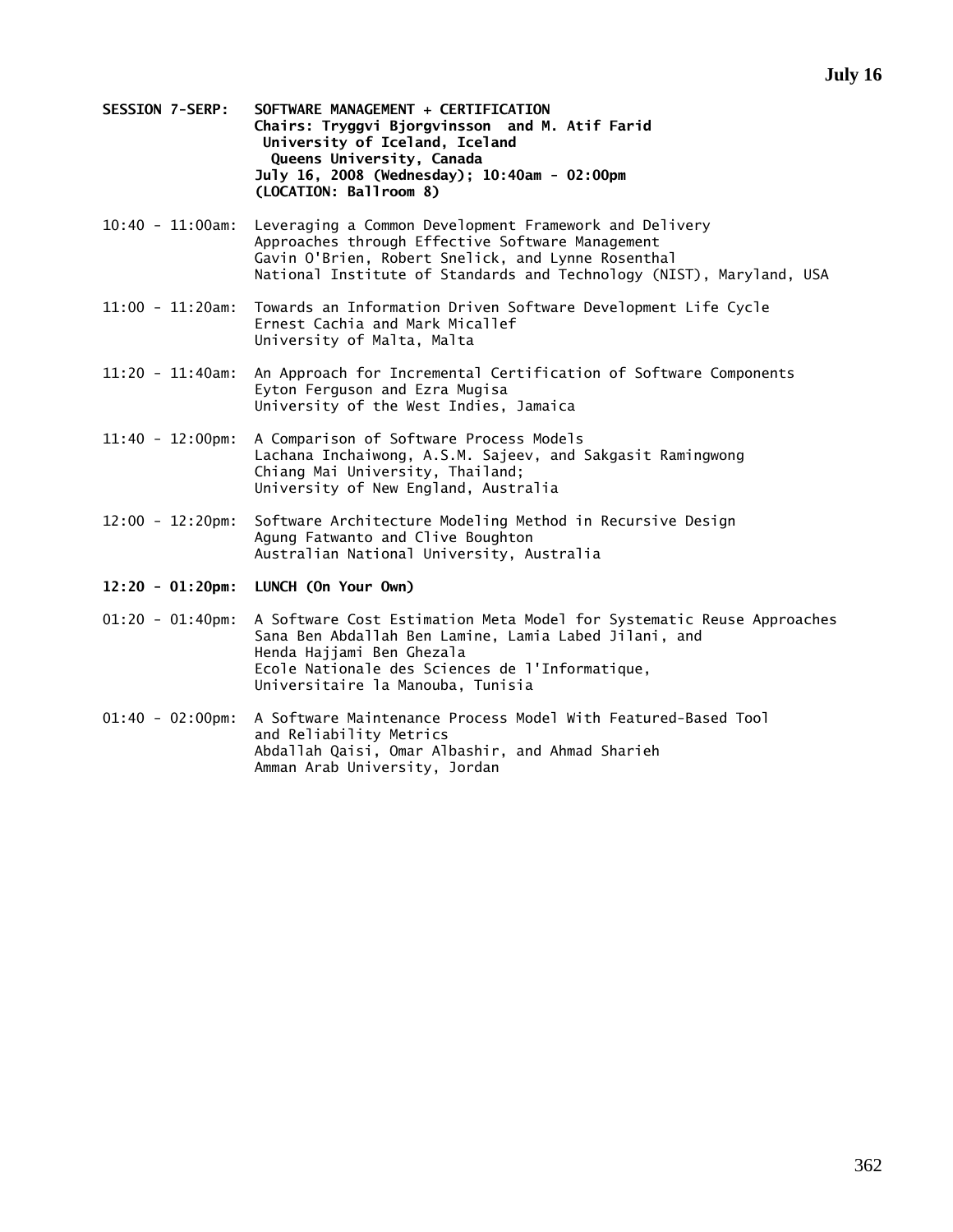- **SESSION 8-SERP: SOFTWARE EVOLUTION + SOFTWARE MANAGEMENT Chairs: Dr. Ramin Nasiri and Dr. Raghu Reddy CEO, International IT House FZ LLC, Dubai, UAE Rochester Institute of Technology, USA July 16, 2008 (Wednesday); 02:00pm - 03:00pm (LOCATION: Ballroom 8)**
- 02:00 02:20pm: Aspect-Oriented Approaches to Model Driven Engineering Devon M. Simmonds University of North Carolina at Wilmington, USA
- 02:20 02:40pm: On Systematic Design of Service-Oriented Architectures Benjamin Kanagwa, Ezra K Mugisa, and Th. P. van der Weide Radboud University Nijmegen, The Netherlands; University of The West Indies, Jamaica
- 02:40 03:00pm: Binary Methods and Parameterized Types in Java: A Conflicting Point Between Theory and Practice Cong-Cong Xing; Nicholls State University, LA, USA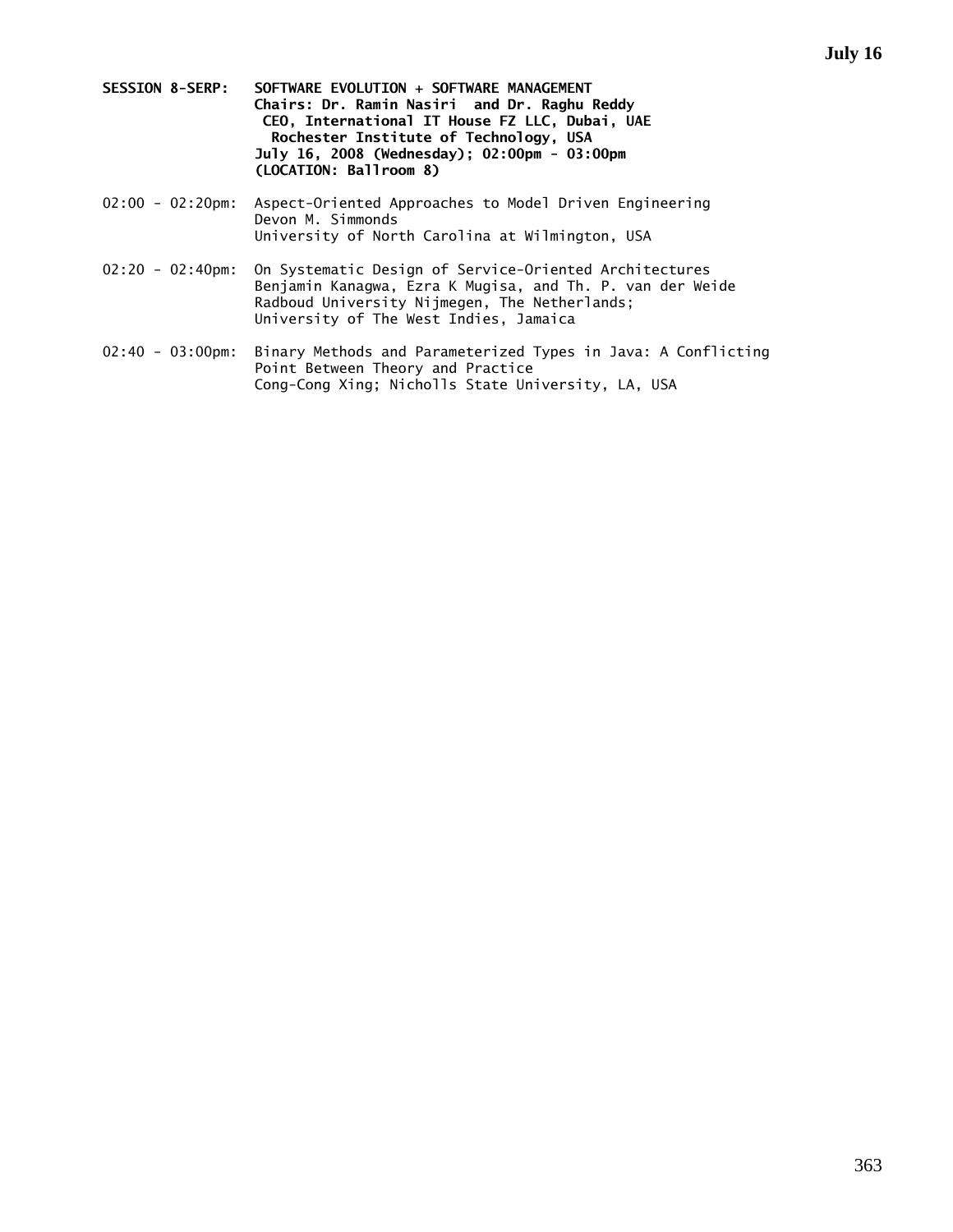# **03:00 - 03:40pm: DISCUSSION SESSION C-SERP (Refreshments will be available) July 16, 2008 (Wednesday) (LOCATION: Hallways - Ballrooms 1-5)**

 O. Utilizing Concept Drift for Pervasive Supervision Matthias Baumgarten, Kieran Greer, Maurice Mulvenna, Kevin Curran, and Chris Nugent University of Ulster, UK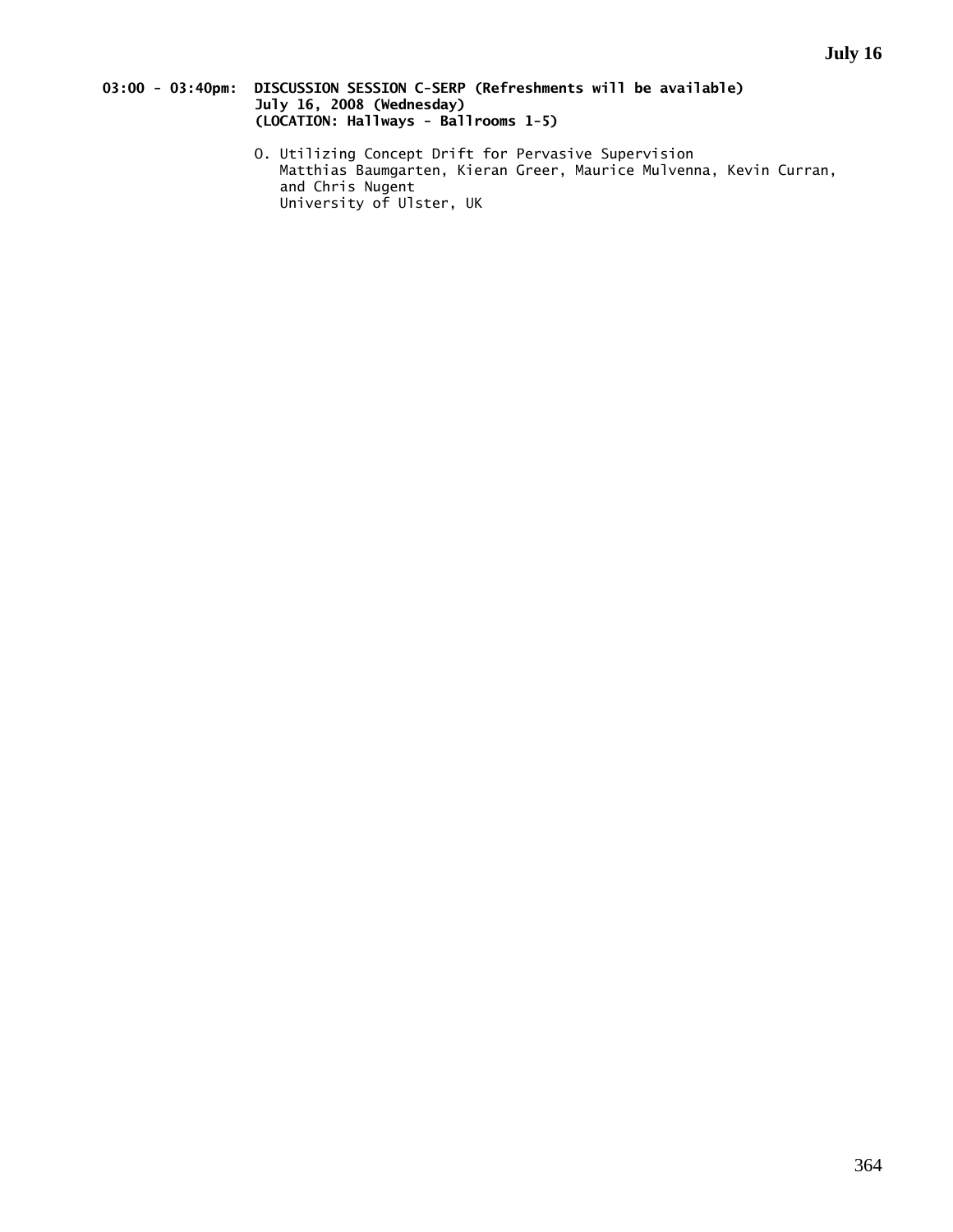- **SESSION 9-SERP: EVALUATION + ISSUES RELATED TO THEORY AND PRACTICE Chairs: and Dr. Emanuel S. Grant and M. Atif Farid University of North Dakota, USA Queens University, Canada July 16, 2008 (Wednesday); 03:40pm - 06:00pm (LOCATION: Ballroom 8)**
- 03:40 04:00pm: Conformance Testing and Interoperability: A Case Study in Healthcare Data Exchange Leonard Gebase, Robert Snelick, and Mark Skall National Institute of Standards and Technology (NIST), Maryland, USA
- 04:00 04:20pm: Towards a Formal Model for Software Component Composition Using Whole-Part Theory Phillipa L. Bennett and Ezra K. Mugisa University of the West Indies, Jamaica, W.I.
- 04:20 04:40pm: Applying BSUP to Optimize Riskit Methodology Based on UML 2.0 Ramin Nasiri, Ali Moeini, and Pooya Khosravyan CEO, International IT House FZ LLC, Dubai, UAE; Tehran Azad University, Iran; Tehran University, Iran; Islamic Azad University, Shahrekord, Iran
- 04:40 05:00pm: Systematic Test Data Generation for Embedded Software Justyna Zander-Nowicka, Xuezheng Xiong, and Ina Schieferdecker MOTION, Fraunhofer Institut - FOKUS, Berlin, Germany; Technische Universitat Berlin, Berlin, Germany
- 05:00 05:20pm: Towards the Automatic Generation of Real Time Operating Systems Applying UML/MDA Yessine Hadj Kacem, Adel Mahfoudhi, Hedi Tmar, and Mohamed Abid National Engineering School of Sfax, Tunisia; Science Faculty of Sfax, Tunisia
- 05:20 05:40pm: Evaluating the Use of Project Glossaries in Automated Trace Retrieval Xuchang Zou, Raffaella Settimi, Jane Cleland-Huang DePaul University, Chicago, Illinois, USA
- 05:40 06:00pm: Error Detection in Multiple State Diagrams Mohammad N. Alanazi and David A. Gustafson Kansas State University, Manhattan, Kansas, USA

**06:00 - 09:30pm: Tutorials (please see the list of tutorials)**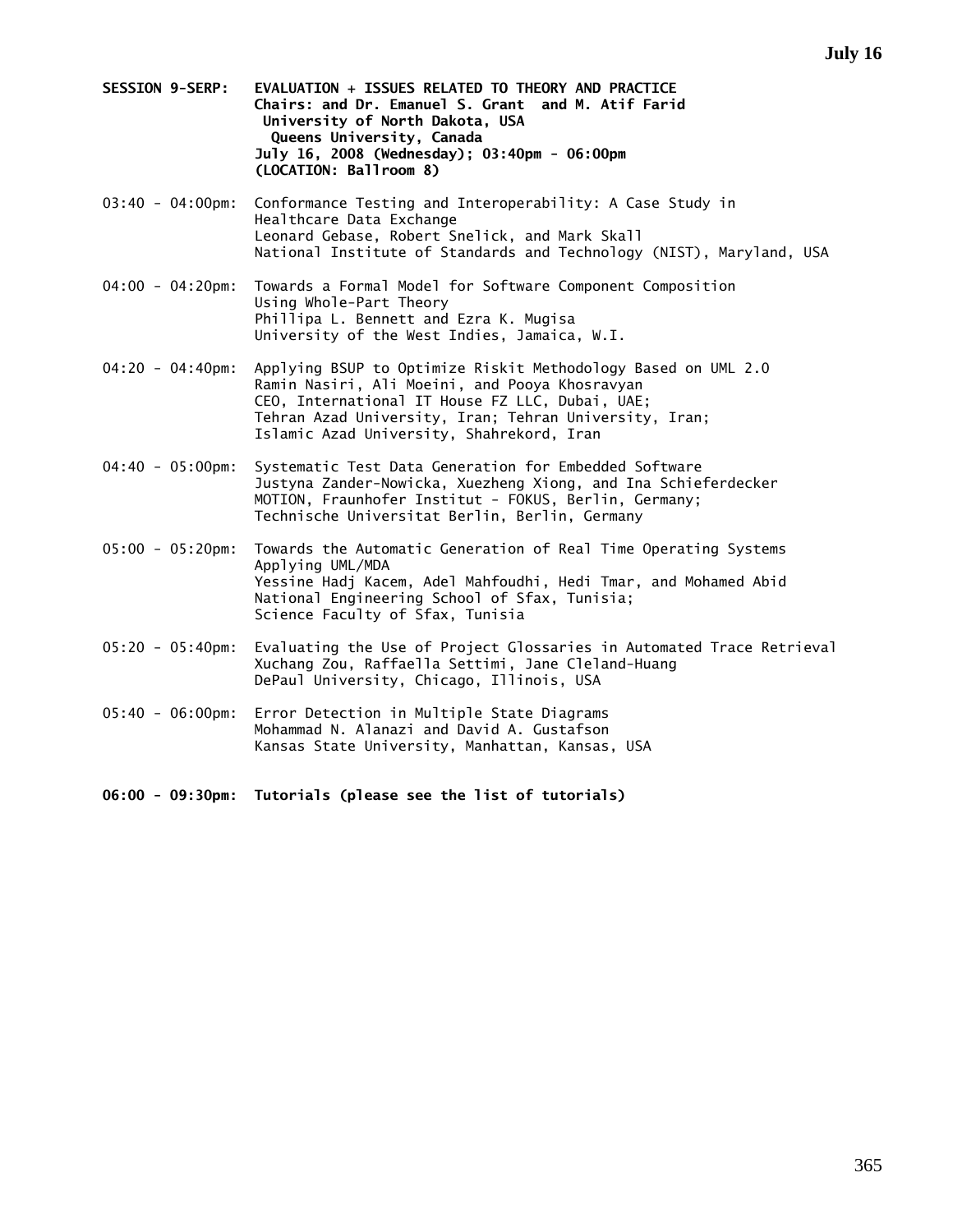- **SESSION 10-SERP: THEORETIC APPROACHES Chairs: Dr. Raghu Reddy and Dr. Ezra K. Mugisa Rochester Institute of Technology, USA University of the West Indies, Jamaica July 17, 2008 (Thursday); 08:00am - 09:40am (LOCATION: Ballroom 8)**
- 08:00 08:20am: Logical Analysis of DEVS Models Using Z Mohamed Wassim Trojet, Maamar El-Amine Hamri and Claudia Frydman Universite Paul Cezanne, France
- 08:20 08:40am: A Top-Down Method for B2B Process Design Using SOA Mostafa Madiesh and Guido Wirtz Otto-Friedrich-University Bamberg, Germany
- 08:40 09:00am: Software Complexity for Computer Communication and Sensor Networks Using Binary Decision Diagrams Harpreet Singh, Adam Mustapha, Vijay Sharma and Grant R. Gerhart Wayne State University, USA
- 09:00 09:20am: Model Checking Consistency Between Sequence and State Diagrams Kuang-Nan Chang Eastern Kentucky University, USA
- 09:20 09:40am: Qualitative Comparison of B, VDM and Z in Specifying Requirements of Safety Critical Systems Ishrat Rahman Sami and Brian Dupee eShop Works, UK; Southampton Solent University, UK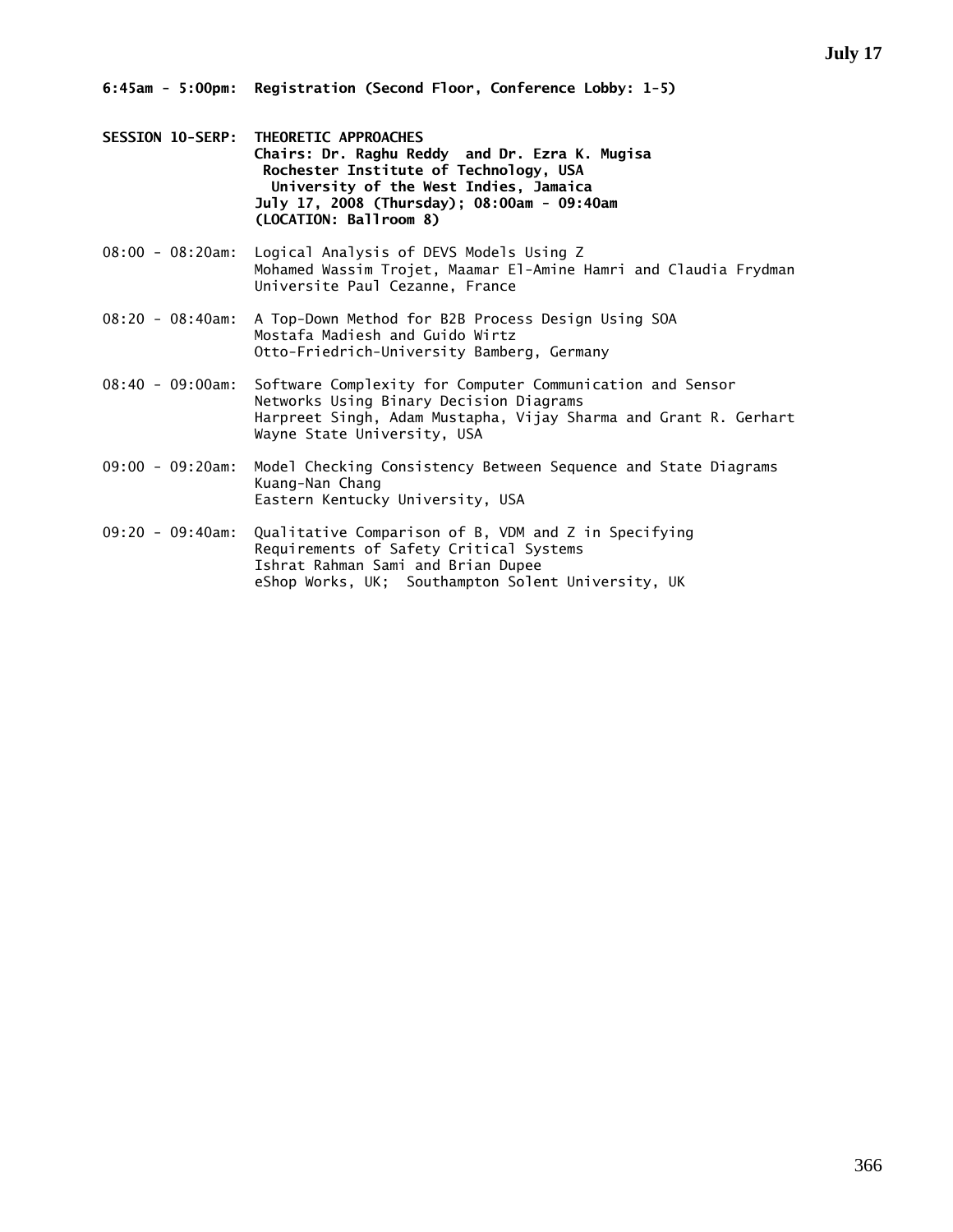- **SESSION 11-SERP: PRODUCT MANAGEMENT Chairs: Dr. Shahriar Movafaghi and Dr. Manoj Wadhwa Southern New Hampshire University, USA Echelon Institute of Technology, India July 17, 2008 (Thursday); 09:40am - 11:40am (LOCATION: Ballroom 8)**
- 09:40 10:00am: User-Driven Development in a Corporate Environment Tryggvi Bjorgvinsson and Helgi Thorbergsson University of Iceland, Iceland
- 10:00 10:20am: An Approach to Software Artefact Specification for Supporting Product Line Systems Waraporn Jirapanthong Dhurakij Pundit University, Thailand

# **10:20 - 10:40am: BREAK**

- 10:40 11:00am: Accuracy of Software Cost Estimation Hassan Pournaghshband and Shahriar Movafaghi Southern Polytechnic State University, USA; Southern New Hampshire University, USA
- 11:00 11:20am: Ensuring the Maturity of Processes During Transition to SOA T. Peplow, B. J. Dupee, and M. R. Ross iMeta Technologies Ltd, UK; Southampton Solent University, UK
- 11:20 11:40am: Internal Marketing to Elicit Conceptual Needs for Internal Software Mark Elkins, Margaret Ross, Geoff Staples, and Brian Dupee Southampton Solent University, UK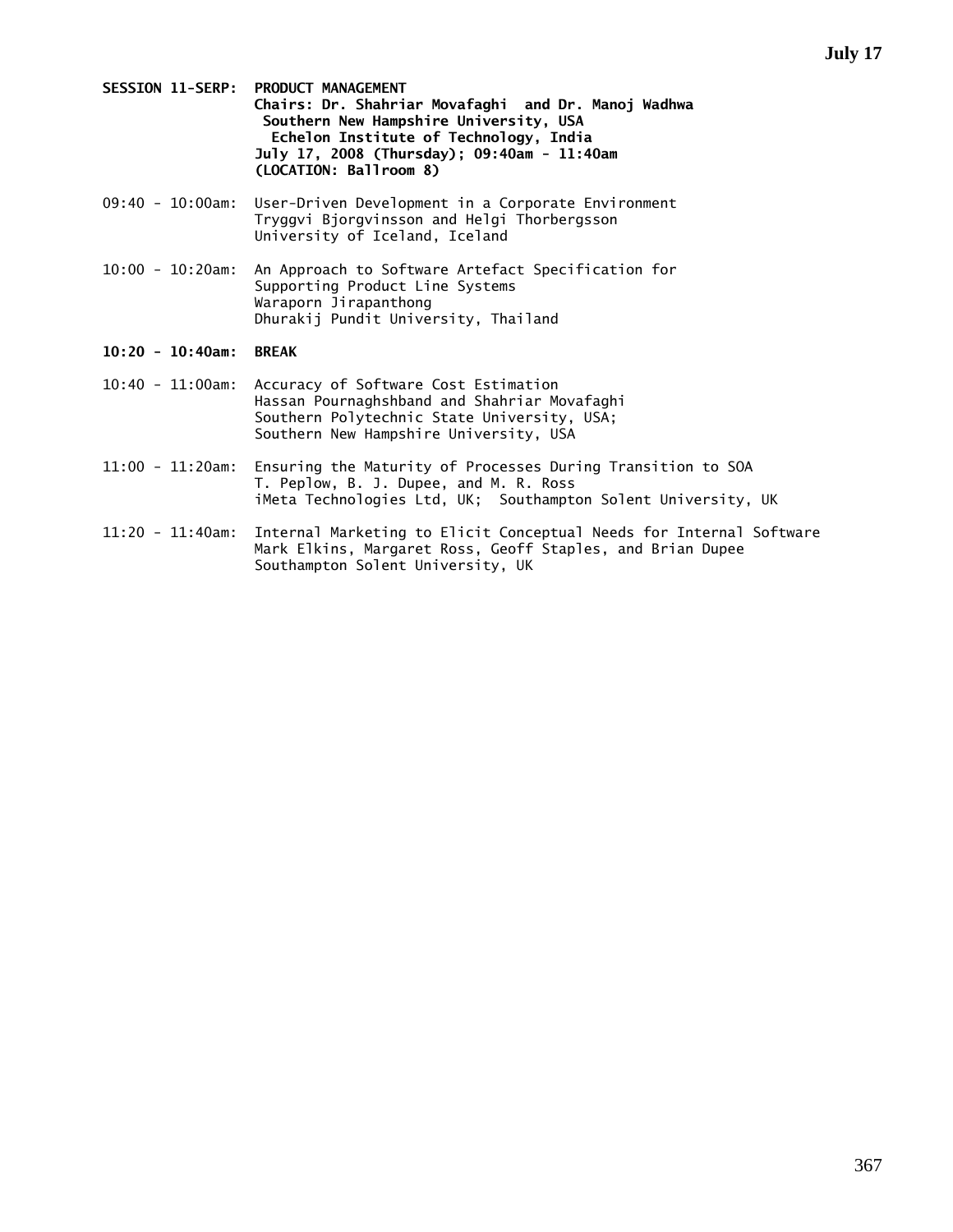- **SESSION 12-SERP: SOFTWARE QUALITY + CASE STUDIES Chairs: Dr. Manoj Wadhwa and Dr. Emanuel S. Grant Echelon Institute of Technology, India University of North Dakota, USA July 17, 2008 (Thursday); 11:40am - 02:20pm (LOCATION: Ballroom 8)**
- 11:40 12:00pm: Modeling Software Systems with Decidable Semantics: Implications on Software Quality Assurance Kenneth M. Anderson and Steven Bucuvalas University of Colorado, Boulder, Colorado, USA; ioSemantics LLC, Buffalo Creek, Colordo, USA
- 12:00 12:20pm: Software Quality Assessment and Project Risk Management Based on Bayesian Belief Networks Kanaan A. Faisal King Fahd University of Petroleum and Minerals, Saudi Arabia
- 12:20 12:40pm: Application of Open Hypermedia to Military Software Kenneth M. Anderson University of Colorado, Boulder, Colorado, USA
- **12:40 01:20pm: LUNCH (On Your Own)**
- 01:20 01:40pm: Continuous Quality Assurance for Performance Degradation in Evolving Software Systems and MYSQL- QOS N. Malmurugan, J. Prabhu, and G. Gunasekaran Sathyabama University, India
- 01:40 02:00pm: Practically Relevant Quality Criteria for Requirements Documents Tobias Simon, Jonathan Streit, and Markus Pizka itestra GmbH, Kaufering, Germany
- 02:00 02:20pm: Specifying Correct Protocols of Multithreaded Java-Like Programs Clement Hurlin INRIA Sophia Antipolis, Mediterranee, France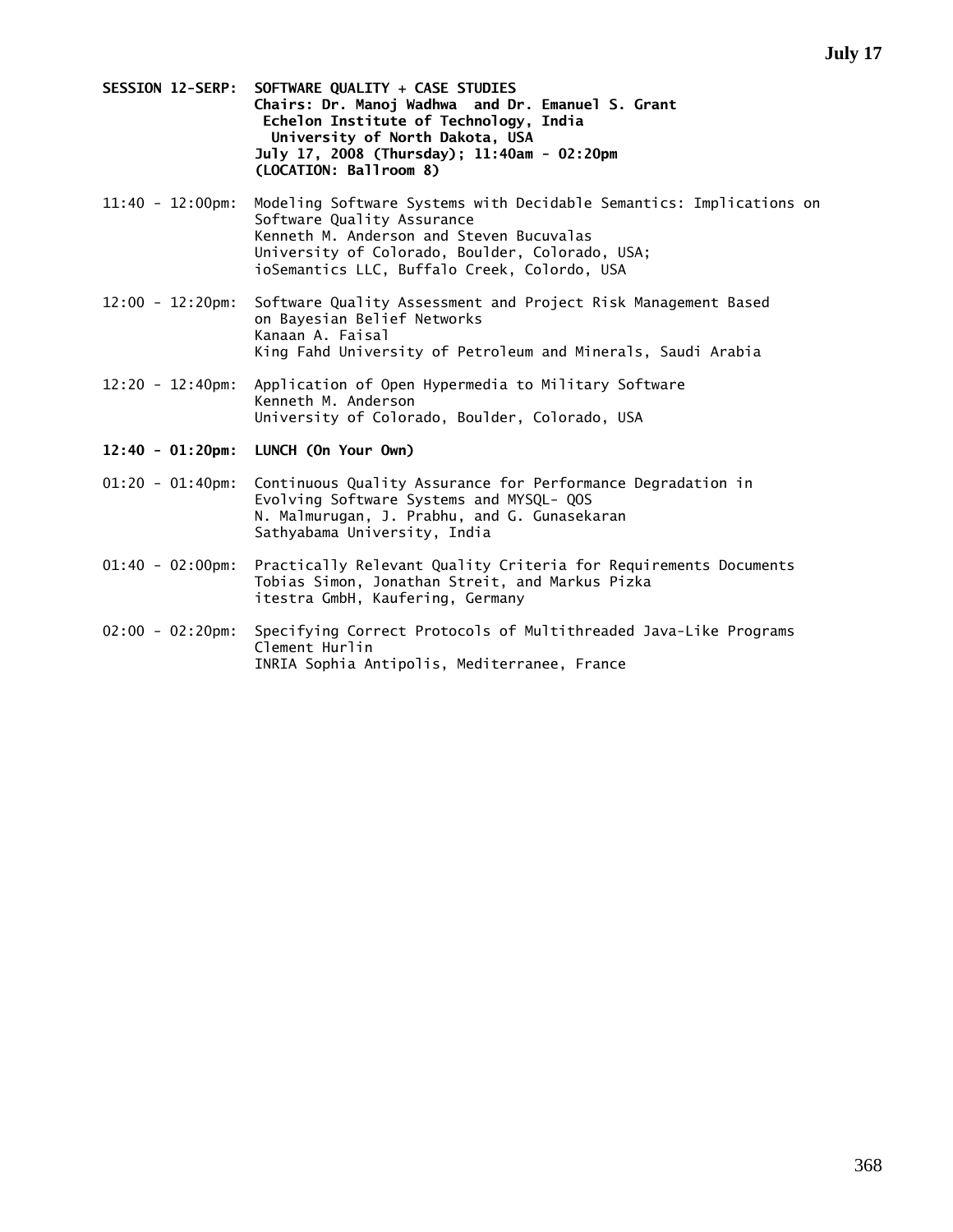- **SESSION 13-SERP: SOFTWARE TECHNIQUES: ASPECT/SERVICE ORIENTED PROGRAMMING/ARCHITECTURE Chairs: Prof. Kazuaki Maeda and Rose Neena Tom Chubu University, Japan HCL Technologies Ltd, India July 17, 2008 (Thursday); 02:20pm - 03:00pm (LOCATION: Ballroom 8)**
- 02:20 02:40pm: A Garbage Collector Prototype for C++ Applications Based on Mark and Compact Using Aspect Oriented Programming Hamid Mcheick, Aymen Sioud, Abdenour Bouzouane, & Rakan Mcheik University of Quebec at Chicoutimi, Canada
- 02:40 03:00pm: On Systematic Design of Service-Oriented Architectures Benjamin Kanagwa, Ezra K Mugisa, and Th. P. van der Weide Radboud University Nijmegen, The Netherlands and University of The West Indies, Jamaica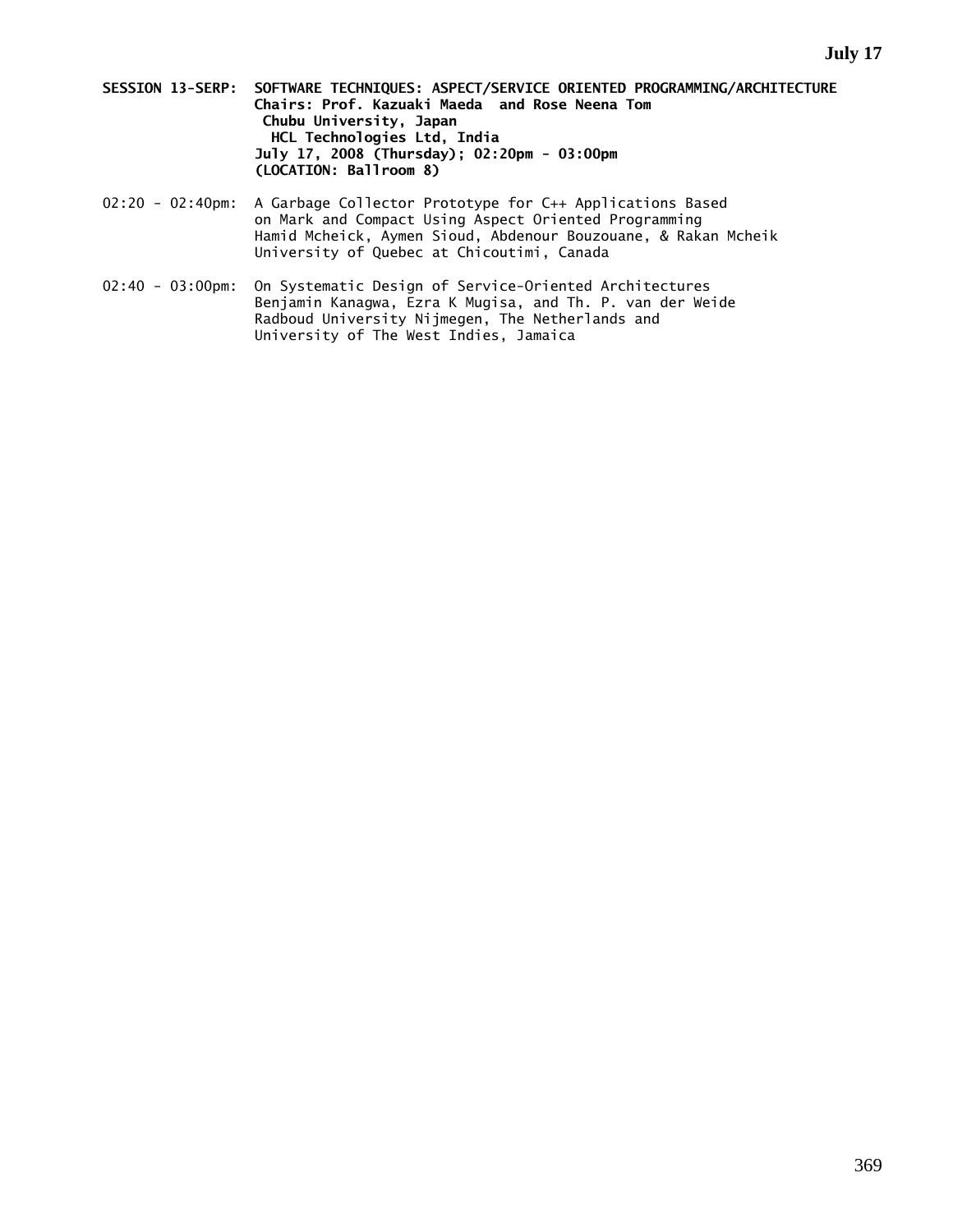### **03:00 - 03:40pm: DISCUSSION SESSION D-SERP (Refreshments will be available) July 17, 2008 (Thursday) (LOCATION: Hallways - Ballrooms 1-5)**

- O. Process Maturity Model for Software Product Lines for SMEs Muthu Ramachandran and Sathya Ganeshan Leeds Metropolitan University, UK
- O. Domain Engineering Method for Product Line Development Muthu Ramachandran and Sathya Ganeshan Leeds Metropolitan University, UK
- O. Using XML Trees to Represent GUI States Izzat Alsmadi
	- Yarmouk University, Jordan
- O. A Comparison of Object-Oriented Languages in Software Engineering Mohammad Reza Nami, Sanaz Hamdollahzadeh, and Fereshteh Kashanian Islamic Azad University, Shahre-rey Branch, Iran
- O. Use of Data Recharging for Personal Information Environment Atif Farid Mohammad
- Queens University, Canada O. Software Measurement Needs Its Own Theory Kehinde O. Jolayemi and Austin Melton Kent State University, USA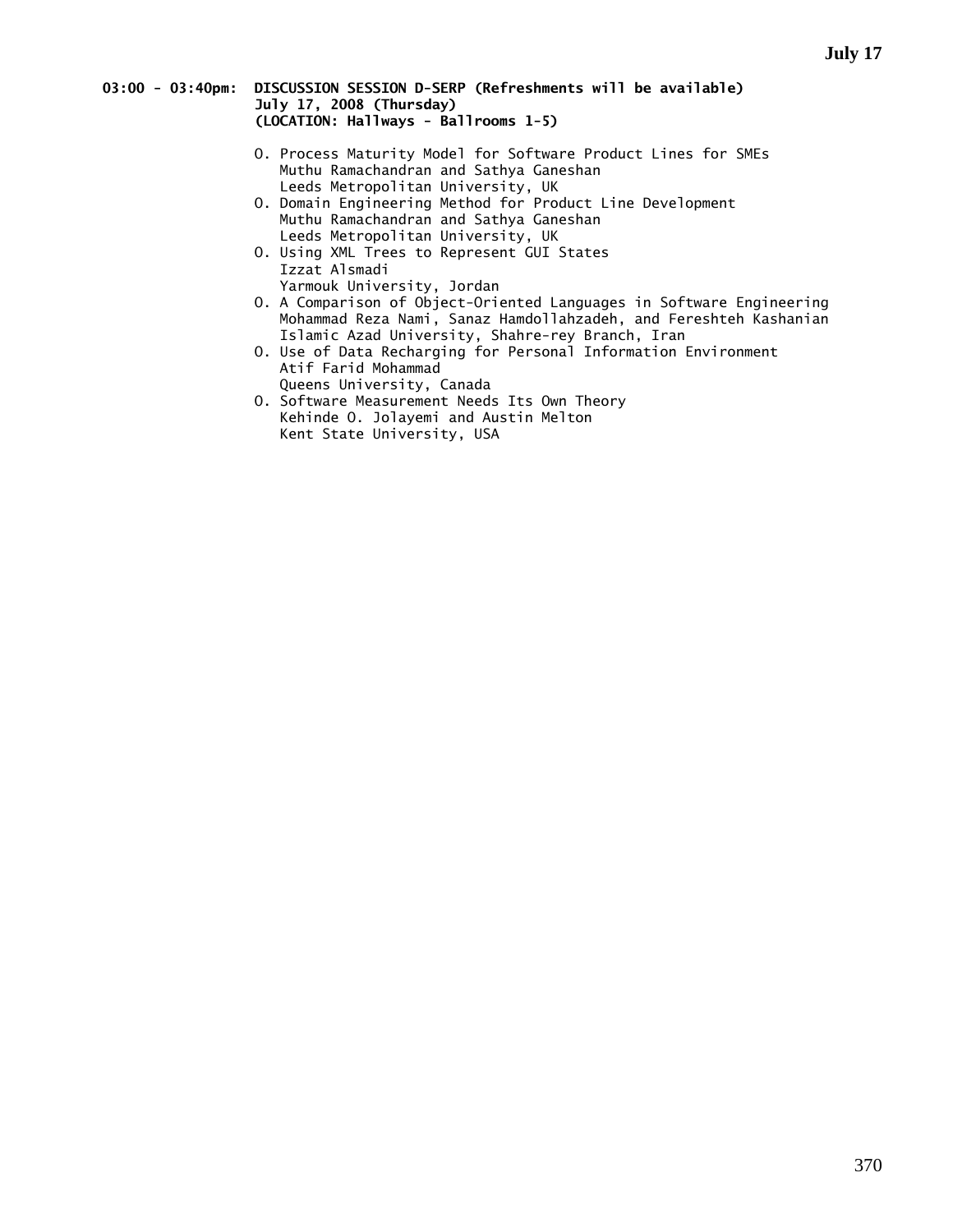- **SESSION 14-SERP: SOFTWARE TECHNIQUES continued ... Chairs: Prof. Kazuaki Maeda and Dr. Ezra K. Mugisa Chubu University, Japan University of the West Indies, Jamaica July 17, 2008 (Thursday); 03:40pm - 04:20pm (LOCATION: Ballroom 8)**
- 03:40 04:00pm: Mapping Data-Flow Dependencies onto Distributed Embedded Systems Stefan Kugele and Wolfgang Haberl Technische Universitat Munchen, Garching, Germany; Technische Universitat Darmstadt, Darmstadt, Germany
- 04:00 04:20pm: Agile Intelligence Principle Methods and Mechanics Koji Matsumoto and Martin Eggenberger Delta Dental of California, San Francisco, California, USA; Quanis Inc., San Francisco, California, USA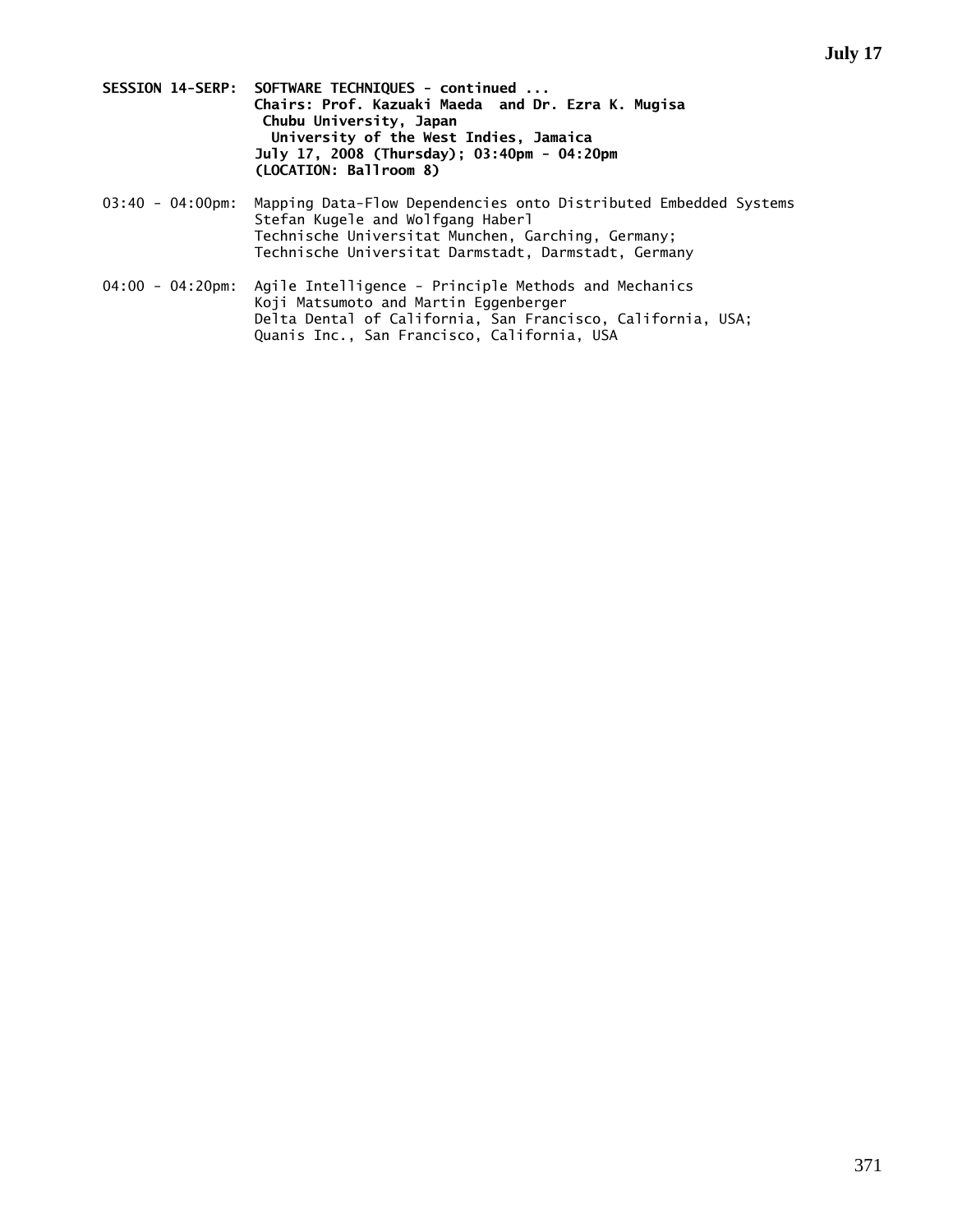- **SESSION 15-SERP: TOOLS AND LEGACY SYSTEMS Chairs: Dr. Brian Dupee and Dr. Raghu Reddy Southampton Solent University, UK Rochester Institute of Technology, USA July 17, 2008 (Thursday); 04:20pm - 06:00pm (LOCATION: Ballroom 8)**
- 04:20 04:40pm: Unit Metrics A Tool to Support Refactoring in Agile Software Development Martin Kunz, Niko Zenker, Steffen Mencke, Reiner R. Dumke University of Magdeburg, Germany
- 04:40 05:00pm: A Library-Based Approach to Translating OCL Constraints to JML Assertions for Runtime Checking Carmen Avila, Guillermo Flores, Jr., and Yoonsik Cheon The University of Texas at El Paso, USA
- 05:00 05:20pm: The Automatic MDA (Model Driven Architecture) Transformations for Heterogeneous Embedded Systems Woo Yeol Kim, Hyun Seung Son, and R. Young Chul Kim Hongik University, Korea
- 05:20 05:40pm: Dynamical Proxy for Dynamic Services Artur Tomusiak, Kai Qian, and Taixi Xu Southern Polytechnic State University, Marietta, Georgia, USA
- 05:40 06:00pm: FREE SLOT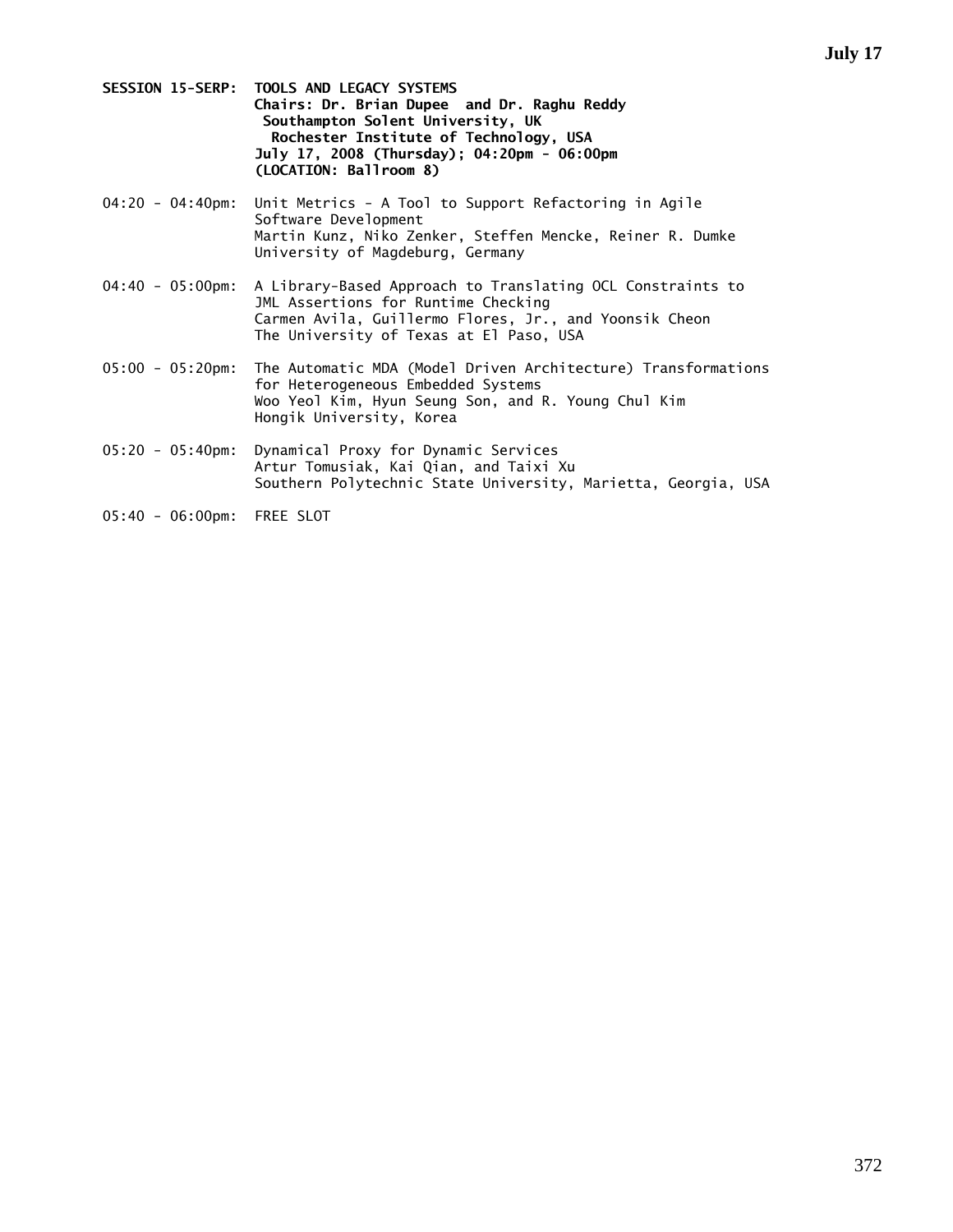# **SWWS'08 CONFERENCE SCHEDULE**

# **The 2008 International Conference on Semantic Web and Web Services**

Monte Carlo Resort, Las Vegas, Nevada, July 14-17, 2008

# **Note 1:**

*There are a number of other sessions (not listed as part of SWWS'08 schedule) that are of significant interest to SWWS conference participants (sessions belonging to other joint conferences in this event.) Therefore, you are encouraged to also check the schedules for other joint conferences. In particular, some sessions in ICAI'08, ITSL'08, BIOCOMP'08, ICOMP'08, SAM'08, DMIN'08, IKE'08, EEE'08, and FECS'08, discuss topics that are within the scope of SWWS; these have been scheduled so that SWWS attendees can also participate in them.* 

# **Note 2:**

*Each conference is divided into a number of topical sessions. These sessions are not necessarily scheduled in the same room/location. Therefore, conference attendees are to check the location of the session(s) they wish to attend - The conference room numbers appear in this document.* 

**July 13** 

**03:00 - 09:00pm: REGISTRATION (Second Floor, Conference Lobby; 1-5)**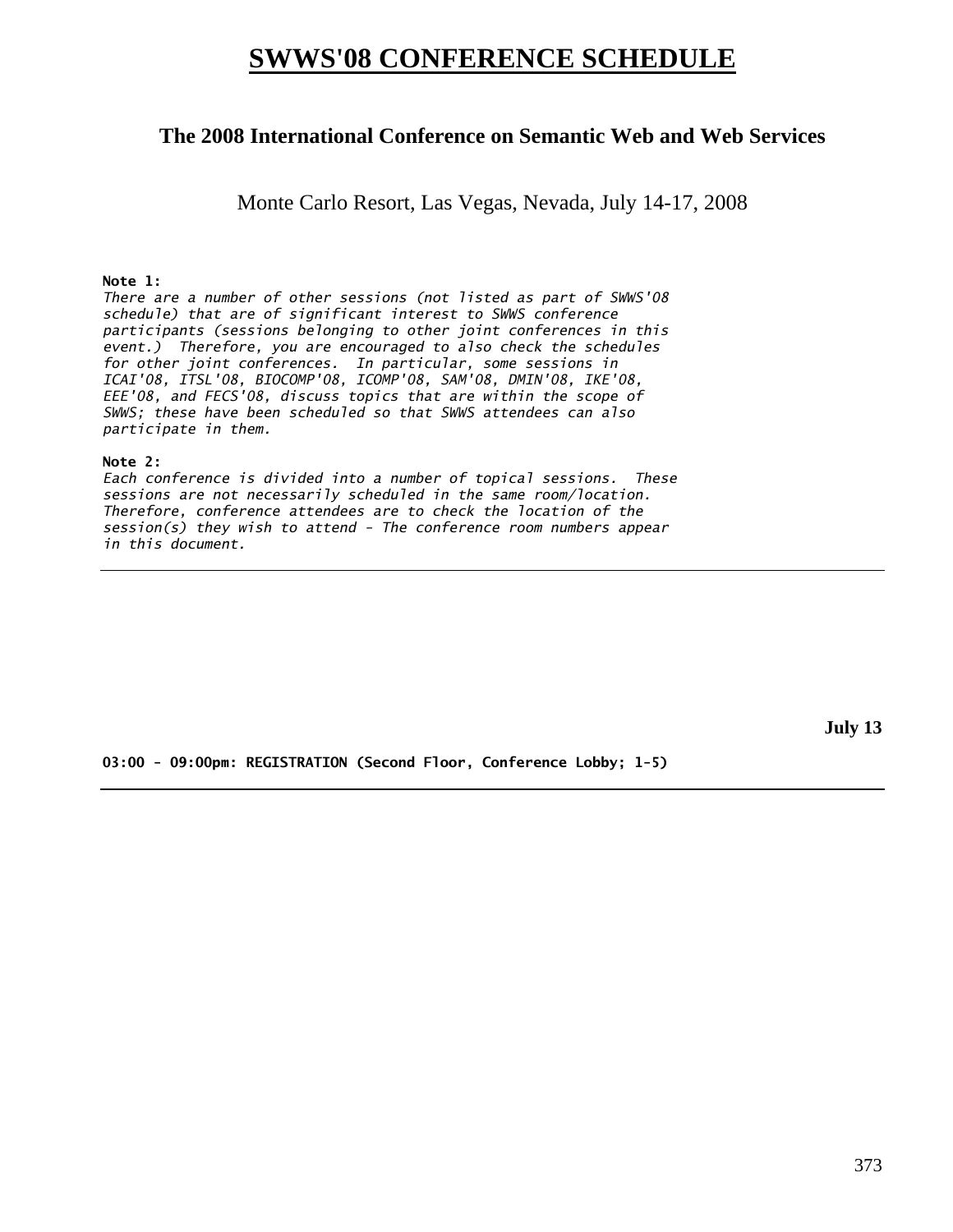- **08:30 08:45am: WORLDCOMP'08 Opening Remarks Prof. Hamid R. Arabnia (General Chair & Coordinator) University of Georgia, Georgia, USA (LOCATION: Lance Burton Theater)**
- **08:45 09:35am: Keynote Lecture 1: The Parallel Computing Landscape: A Berkeley View 2.0 Prof. David A. Patterson Pardee Prof. of CS; Director, RAD Lab & Par Lab; Past President, ACM; Member, National Academy of Engineering; Member, National Academy of Sciences; Fellow of IEEE, ACM, & AAAS; University of California at Berkeley. (LOCATION: Lance Burton Theater)**
- **09:40 10:25am: Keynote Lecture 2: Searching in the "Real World" Prof. Ophir Frieder The Royden B. Davis, SJ, Chair in Interdisciplinary Studies at Georgetown University; IITRI Chair Professor of CS at Illinois Institute of Technology; Director, Information Retrieval lab; Fellow of IEEE, ACM, and AAAS (LOCATION: Lance Burton Theater)**
- **10:30 11:15am: Keynote Lecture 3: Achieving your Dreams Anousheh Ansari CEO, Chairman and Co-founder of Prodea Systems, Inc., USA; Space Ambassador (LOCATION: Lance Burton Theater)**
- **11:15a 12:00p: Keynote Lecture 4: Dimensions in Reconfigurable Computing: A New Wave in Electronic System Designs Chris Phillips Vice President of Engineering at ElementCXI, USA (LOCATION: Lance Burton Theater)**
- **12:00 12:40pm: LUNCH (On Your Own)**
- **12:40 04:00pm: During this period, SWWS'08 attendees are encouraged to participate in sessions belonging to ICAI'08, ITSL'08, BIOCOMP'08, ICOMP'08, SAM'08, DMIN'08, IKE'08, EEE'08, or FECS'08. These sessions discuss topics that overlap the scope of SWWS'08.**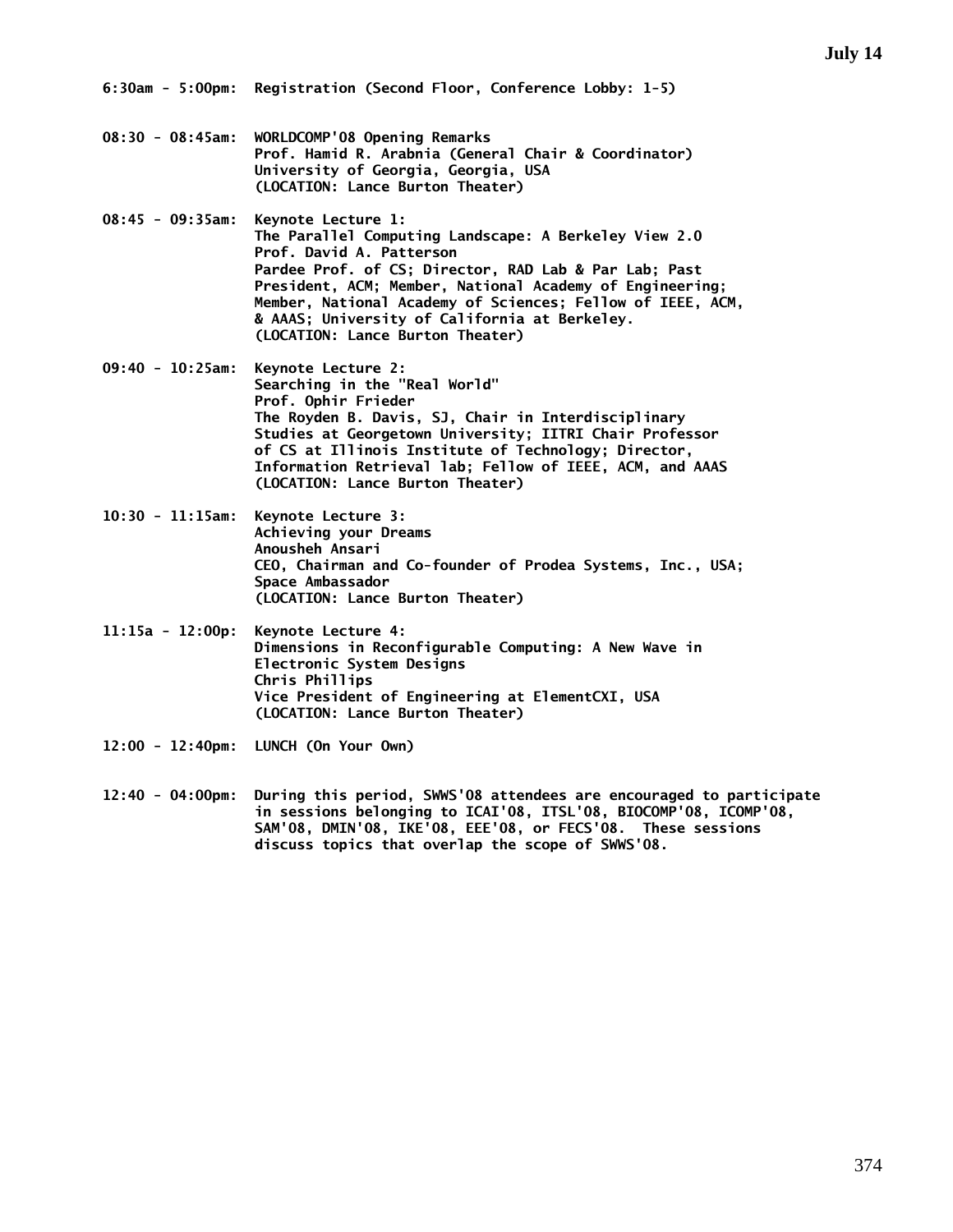**SESSION 1-SWWS: SEMANTIC WEB Chair: Prof. Andy Marsh, United Kingdom July 14, 2008 (Monday); 04:00pm - 05:00pm (LOCATION: Copper Room)** 

- 04:00 04:20pm: Semantic Discovery and Selection: A QoD-Aware, Hybrid Model Jose Maria Garcia, David Ruiz, and Antonio Ruiz-Cortes Universidad de Sevilla, Sevilla Spain
- 04:20 04:40pm: Semantic Keyword Detection of Web Document Myunggwon Hwang, Hongryoul Yi, Junho Choi, Wonpil Kim, and Pankoo Kim Chosun University, Korea; Chosun College, Korea
- 04:40 05:00pm: Product Family Modeling Based on Semantic Web Hok-Guan Jo, Geun-Hwa Song, and Taioun Kim Kyungsung University, Busan, Korea
- **05:00 06:00pm: During this period, SWWS'08 attendees are encouraged to participate in sessions belonging to ICAI'08, ITSL'08, BIOCOMP'08, ICOMP'08, SAM'08, DMIN'08, IKE'08, EEE'08, or FECS'08. These sessions discuss topics that overlap the scope of SWWS'08.**
- **06:00 09:00pm: Tutorials (please see the list of tutorials)**
- **09:10 11:30pm: CONFERENCE RECEPTION DINNER & BANQUET KEYNOTE July 14 (Monday) High Performance Computing and Computational Intelligence: Link to the Translational Medicine and Personalized Healthcare Dr. Jack Y. Yang and Dr. Mary Qu Yang Harvard University, Massachusetts, USA and National Human Genome Research Institute, NIH, Bethesda, USA (LOCATION: Ballrooms 1-5)**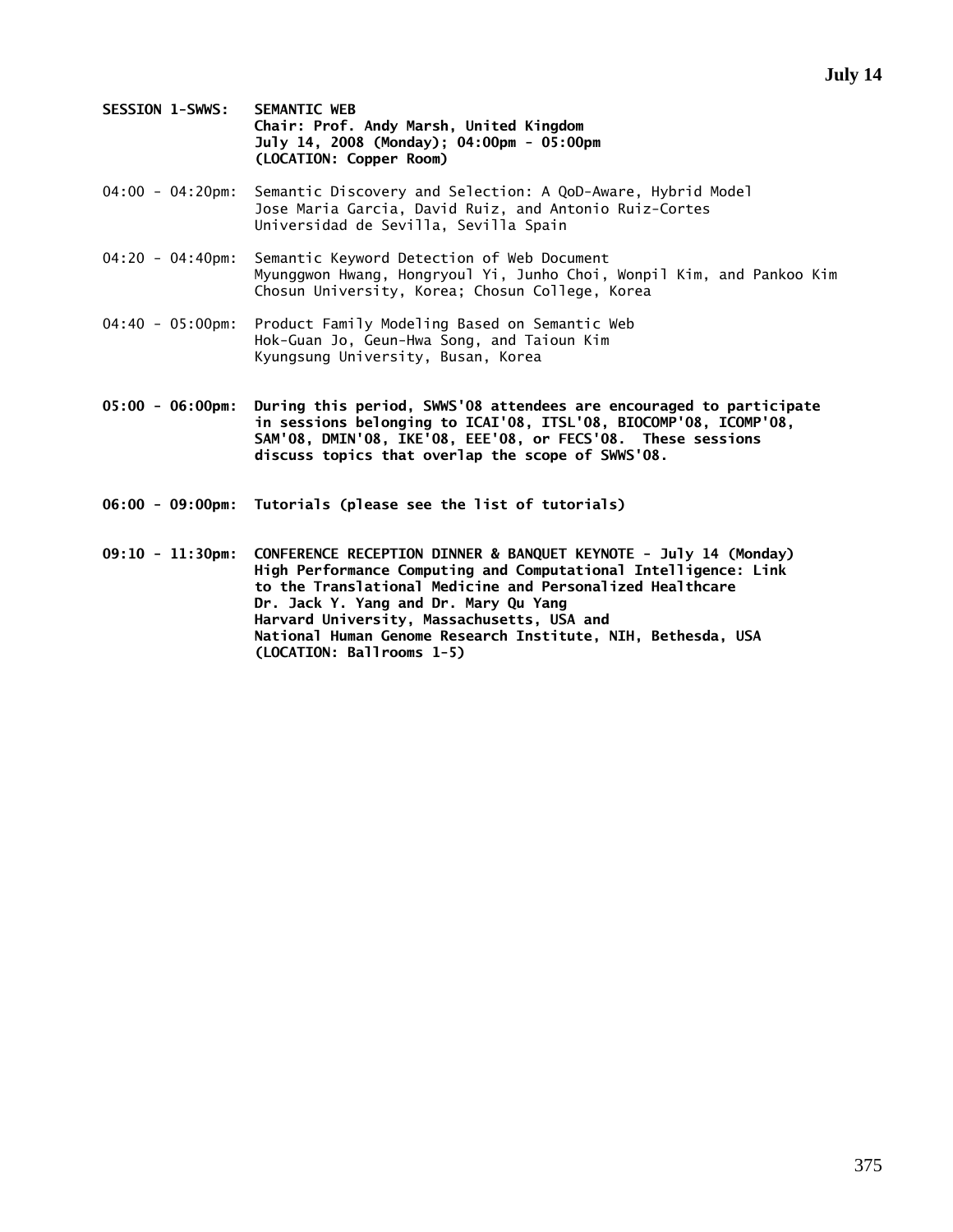- **08:00 10:40am: During this period, SWWS'08 attendees are encouraged to participate in sessions belonging to ICAI'08, ITSL'08, BIOCOMP'08, ICOMP'08, SAM'08, DMIN'08, IKE'08, EEE'08, or FECS'08. These sessions discuss topics that overlap the scope of SWWS'08.**
- **SESSION 2-SWWS: ALGORITHMS + VISUALIZATION, MODELING AND EVALUATION Chair: Mike Rees, United Kingdom July 15, 2008 (Tuesday); 10:40am - 12:40pm (LOCATION: Copper Room)**
- 10:40 11:00am: Constrained Regular Expressions in SPARQL Faisal Alkhateeb, Jean-Francois Baget, and Jerome Euzenat INRIA Rhone-Alpes and LIG, France; INRIA Sophia-Antipolis and LIRMM, France
- 11:00 11:20am: Context Based Selection of User Generated Content Matthias Strobbe, Olivier Van Laere, Bruno Volckaert, Filip De Turck, Bart Dhoedt, and Piet Demeester Ghent University - IBBT, Gent, Belgium
- 11:20 11:40am: Quick Ontology Mapping Algorithm for Distributed Environments Isaac Lera, Carlos Juiz and Ramon Puigjaner Universitat de les Illes Balears, Spain
- 11:40 12:00pm: Analysis of Chronological Tag Dependency in Folksonomy Sho Kawanaka and Hiroyuki Sato University of Tokyo, Japan
- 12:00 12:20pm: Intelligent Favorite List by Using kNN and Nave Bayes Classifier Ismail Hmeidi, Musa I. Swedan, and Hassan Najadat Jordan University for Science and Technology, Jordan
- 12:20 12:40pm: NOAA Coastal Sites: An N-tiered Service-Oriented Approach Towards Visualization of Meteorology and Water Levels Data Manirupa Das and M. Pauline Baker Visualization and Interactive Spaces Lab, Pervasive Technology Labs, IUPUI, Indianapolis, USA
- **12:40 01:40pm: LUNCH (On Your Own)**
- **01:40 06:00pm: During this period, SWWS'08 attendees are encouraged to participate in sessions belonging to ICAI'08, ITSL'08, BIOCOMP'08, ICOMP'08, SAM'08, DMIN'08, IKE'08, EEE'08, or FECS'08. These sessions discuss topics that overlap the scope of SWWS'08.**
- **06:00 09:30pm: Tutorials (please see the list of tutorials)**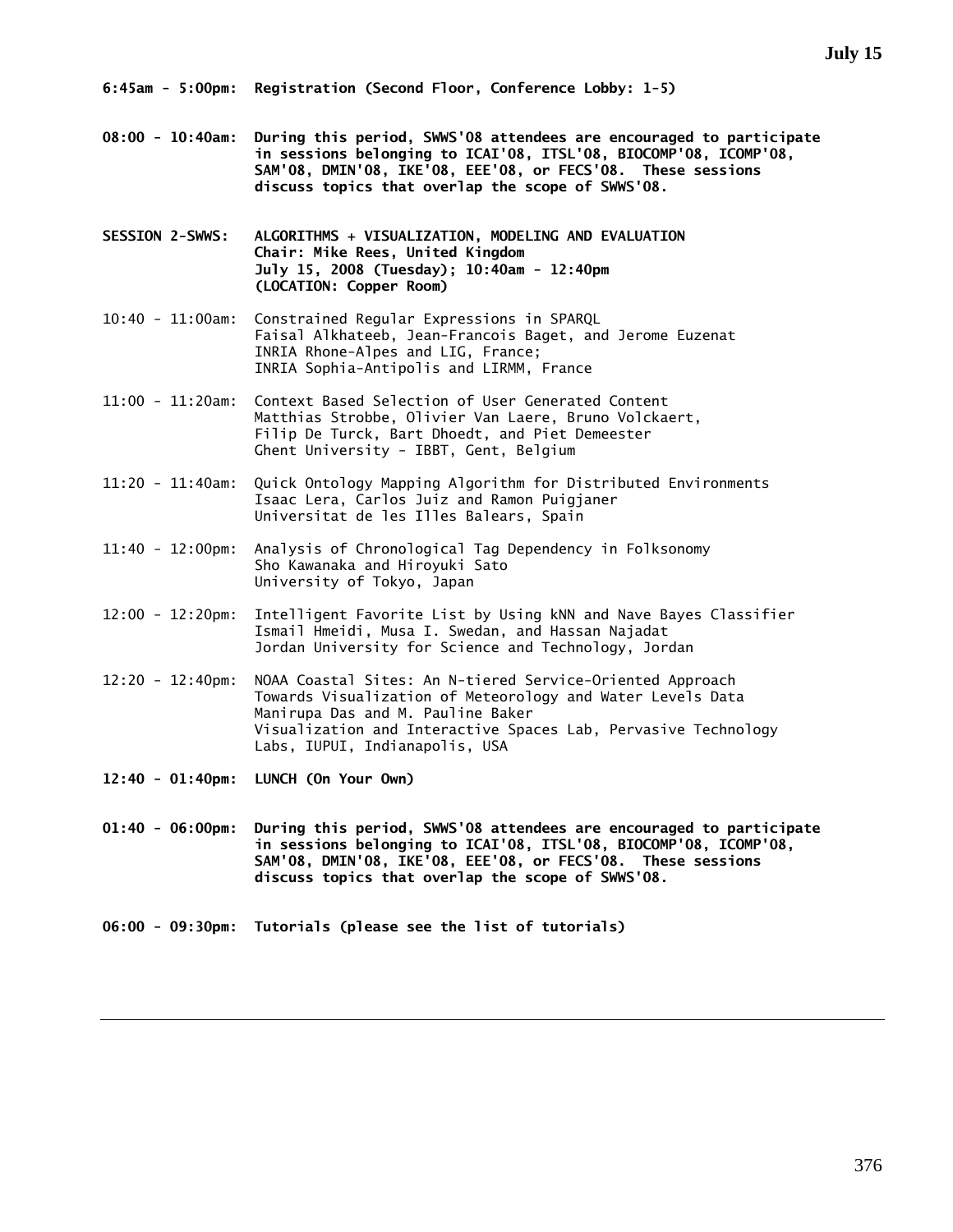- **SESSION 3-SWWS: ONTOLOGIES AND METHODOLOGIES Chair: Prof. Peter Bret, United Kingdom July 16, 2008 (Wednesday); 08:00am - 10:20am (LOCATION: Copper Room)**
- 08:00 08:20am: A User Guided Iterative Alignment Approach for Ontology Mapping Danny Chen, John Lastusky, Jim Starz, and Steve Hookway Lockheed Martin Advanced Technology Lab., California, USA; Lockheed Martin Advanced Technology Lab., Arlington, USA
- 08:20 08:40am: A New Approach to Managing the Evolution of OWL Ontologies Chuming Chen and Manton M. Matthews University of South Carolina, USA
- 08:40 09:00am: Metrics for Evaluating the Semantic Implications of Changes in Evolving Ontologies Chuming Chen and Manton M. Matthews University of South Carolina, USA
- 09:00 09:20am: Role of Ontology Editors: Ontology Design Kamidi Suresh, Sanjay Kumar Malik, Nupur Prakash, SAM Rizvi University School of Information Technology, India
- 09:20 09:40am: Linking Ontologies with a Document Collection Umar Memon Sukkur Institute of Business Administration, Pakistan
- 09:40 10:00am: FREE SLOT
- 10:00 10:20am: Embedding Matrices Ontology into Math Software Engines to Support Reasoning and Mission Oriented Calculation in Developing Semantic Agents A. Elci, B. Rahnama, and K. Bahreini Eastern Mediterranean University, Turkey
- **10:20 10:40am: BREAK**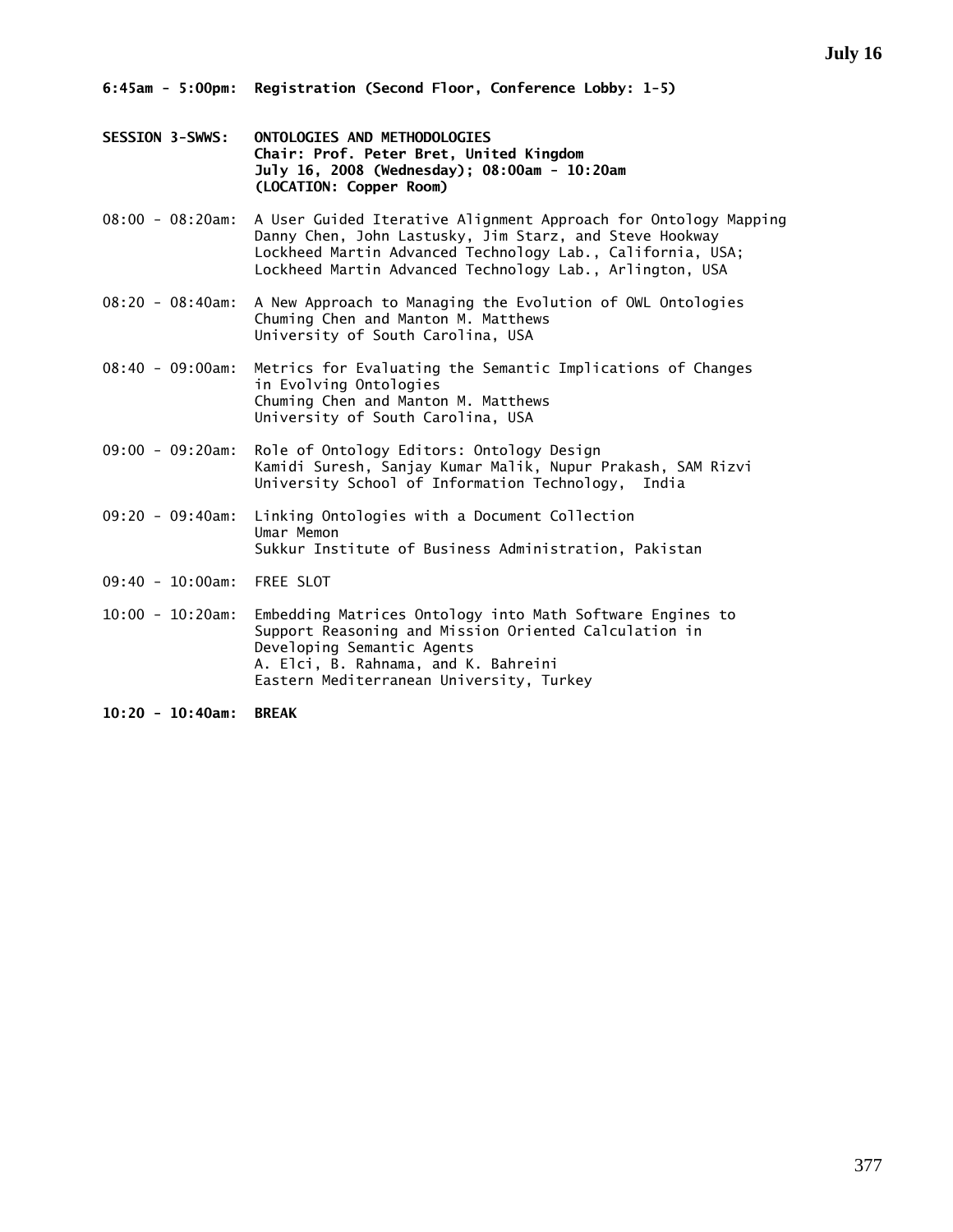- **SESSION 4-SWWS: HoIP HEALTHCARE OVER INTERNET PROTOCOL Chair: Prof. Andy Marsh, United Kingdom July 16, 2008 (Wednesday); 10:40am - 12:00noon (LOCATION: Copper Room)**
- 10:40 11:00am: A Novel Grid-Based Platform for the Care of Taiwan's Lung Cancer Patients Shu-Hui Hung, Chung-Chen Tseng, Shin-Hung Lin, Jen-Hsin Chen, Huang-Shen Chang, and Wen-Te Liu National Cheng-Kung University, Taiwan; National Center for High-Performance Computing, Taiwan; Chen-Gung Memorial Hospital, Taiwan
- 11:00 11:20am: Web Services for Optimal Clinical Support Systems Lucio Grandinetti and Ornella Pisacane University of Calabria, Italy
- 11:20 11:40am: A Case Study in Designing a Medical Information Delivery System Mark E. Ogram Arizona State Bar, Texas State Bar, USA
- 11:40 12:00pm: Development of the Distributive Method Towards Sensing Tactile Information in Healthcare Peter N. Brett and Xianghong Ma Aston University, UK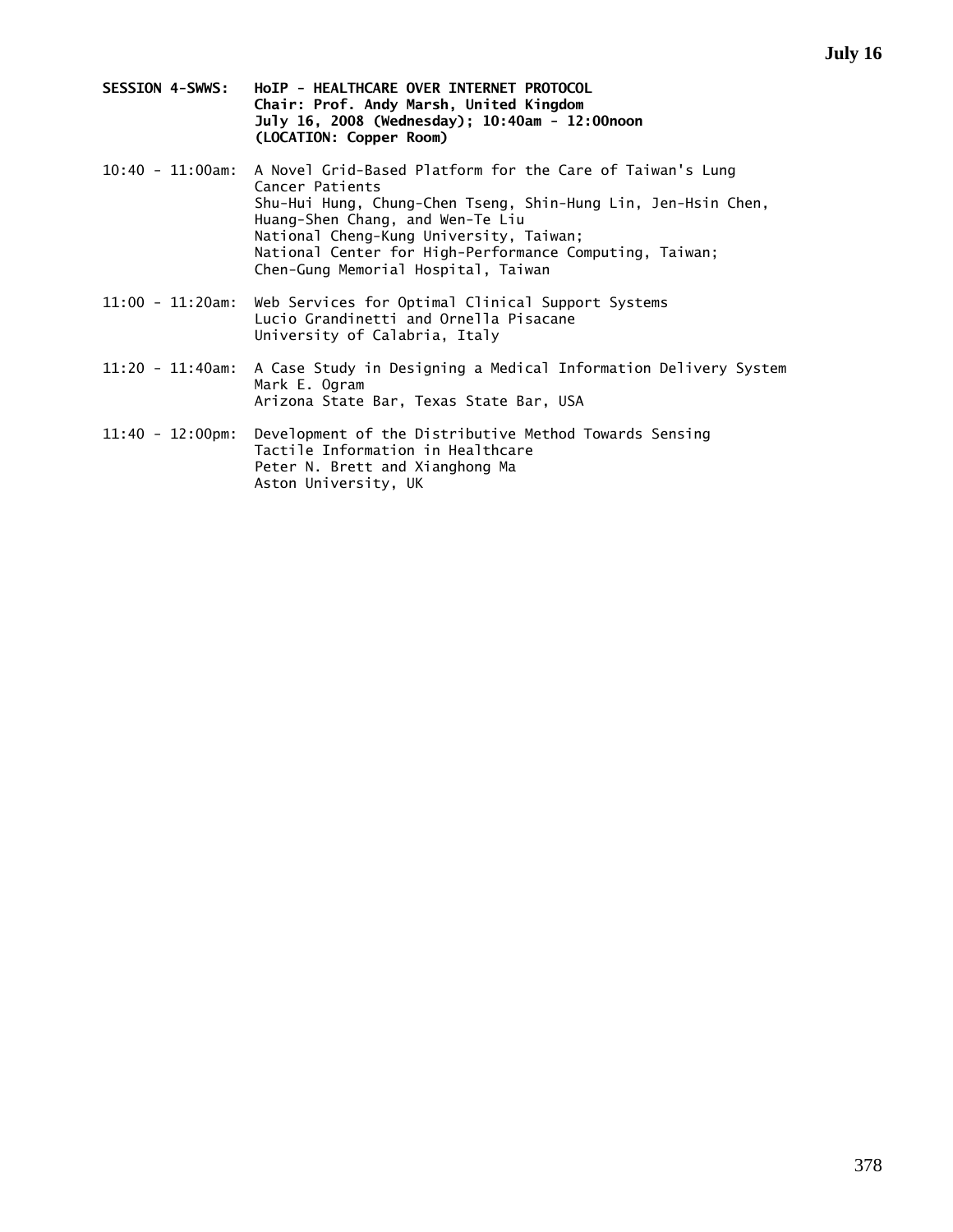- **SESSION 5-SWWS: ACCESS CONTROL AND LICENSING Chair: Denis Carroll, United Kingdom July 16, 2008 (Wednesday); 12:00pm - 12:40pm (LOCATION: Copper Room)**
- 12:00 12:20pm: Geosemantics in Local Authority Licensing Aled Greenhalgh, Phil James, and David Fairbairn Newcastle University, Newcastle upon Tyne, UK
- 12:20 12:40pm: Service Oriented Architecture of Intranet User-Analytics Peter Geczy, Noriaki Izumi, Shotaro Akaho, Koiti Hasida The National Inst. of Advanced Industrial Sc. & Tech., Japan
- **12:40 01:00pm: LUNCH (On Your Own)**
- **12:40 03:00pm: During this period, SWWS'08 attendees are encouraged to participate in sessions belonging to ICAI'08, ITSL'08, BIOCOMP'08, ICOMP'08, SAM'08, DMIN'08, IKE'08, EEE'08, or FECS'08. These sessions discuss topics that overlap the scope of SWWS'08.**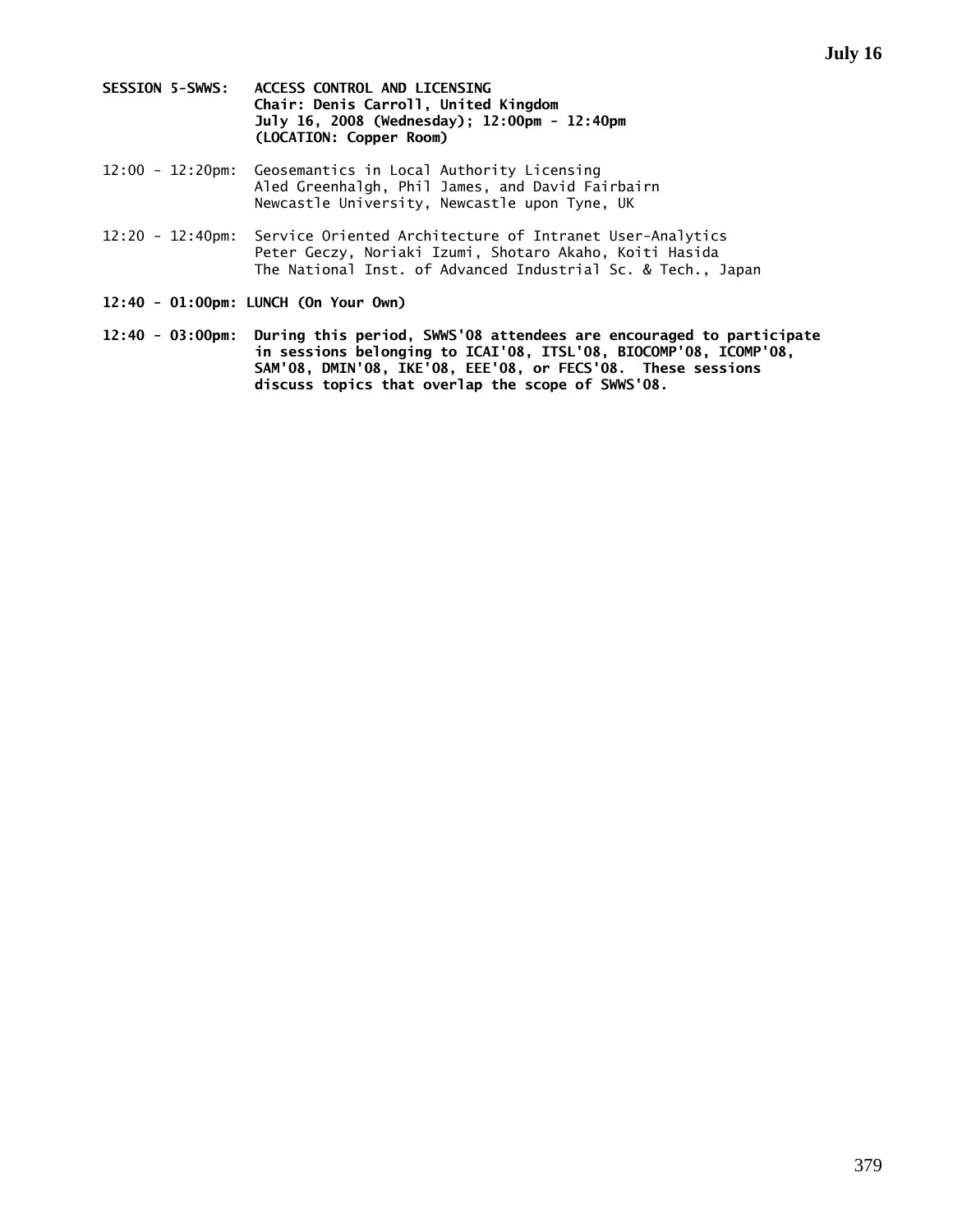### **03:00 - 03:40pm: DISCUSSION SESSION A-SWWS (Refreshments will be available) July 16, 2008 (Wednesday) (LOCATION: Hallways - Ballrooms 1-5)**

- O. Patient 2.0 Empowerment Lodewijk Bos, Andy Marsh, Denis Carroll, Sanjeev Gupta, and Mike Rees Int'l Council on Medical & Care Compunetics; VMW Solutions Ltd, UK; Univ. of Westminster, UK; Commissioning Support Services (NHS) O. Multi-Modal Health and Activity Monitoring Framework for Elderly People at Home Ross Velentzas, Andy Marsh, Christos Biniaris, Jeremie Leguay,
- Bertrand Ravera, Mario Lopez-Ramos, and Eric Robert VMW Solutions Ltd, Hamsphire, UK; THALES Communications, Colombes, France O. A Distributed Synchronized Computational Model for Data Management in the Self-Care Marketplace
- Christos G. Biniaris and Andrew J. Marsh VMW Solutions Ltd, Hamsphire, UK; University of Westminster, London, UK O. A Decision Support Resource as a Kernel of a Semantic Web
- Based Platform Oriented to Heart Failure C. Colantonio, M. Martinelli, D. Moroni, O. Salvetti, A. Candelieri, D. Conforti, F. Perticone, A. Sciacqua, C. Biniaris, and A. Marsh Italian National Research Council, Italy; University of Calabria, Italy; University "Magna Graecia", Italy; VMW Solutions Ltd, Hamsphire, UK
- O. An Enhanced Presence Management System for Healthcare Services A. Marsh and C. Biniaris VMW Solutions Ltd, Hamsphire, UK; University of Westminster, London, UK
- O. Web Services Security Using Genetic Algorithm Semmache Nabila and Selka Sadika University Of the Sciences And The Technology USTO, Algeria

- **03:40 06:00pm: During this period, SWWS'08 attendees are encouraged to participate in sessions belonging to ICAI'08, ITSL'08, BIOCOMP'08, ICOMP'08, SAM'08, DMIN'08, IKE'08, EEE'08, or FECS'08. These sessions discuss topics that overlap the scope of SWWS'08.**
- **06:00 09:30pm: Tutorials (please see the list of tutorials)**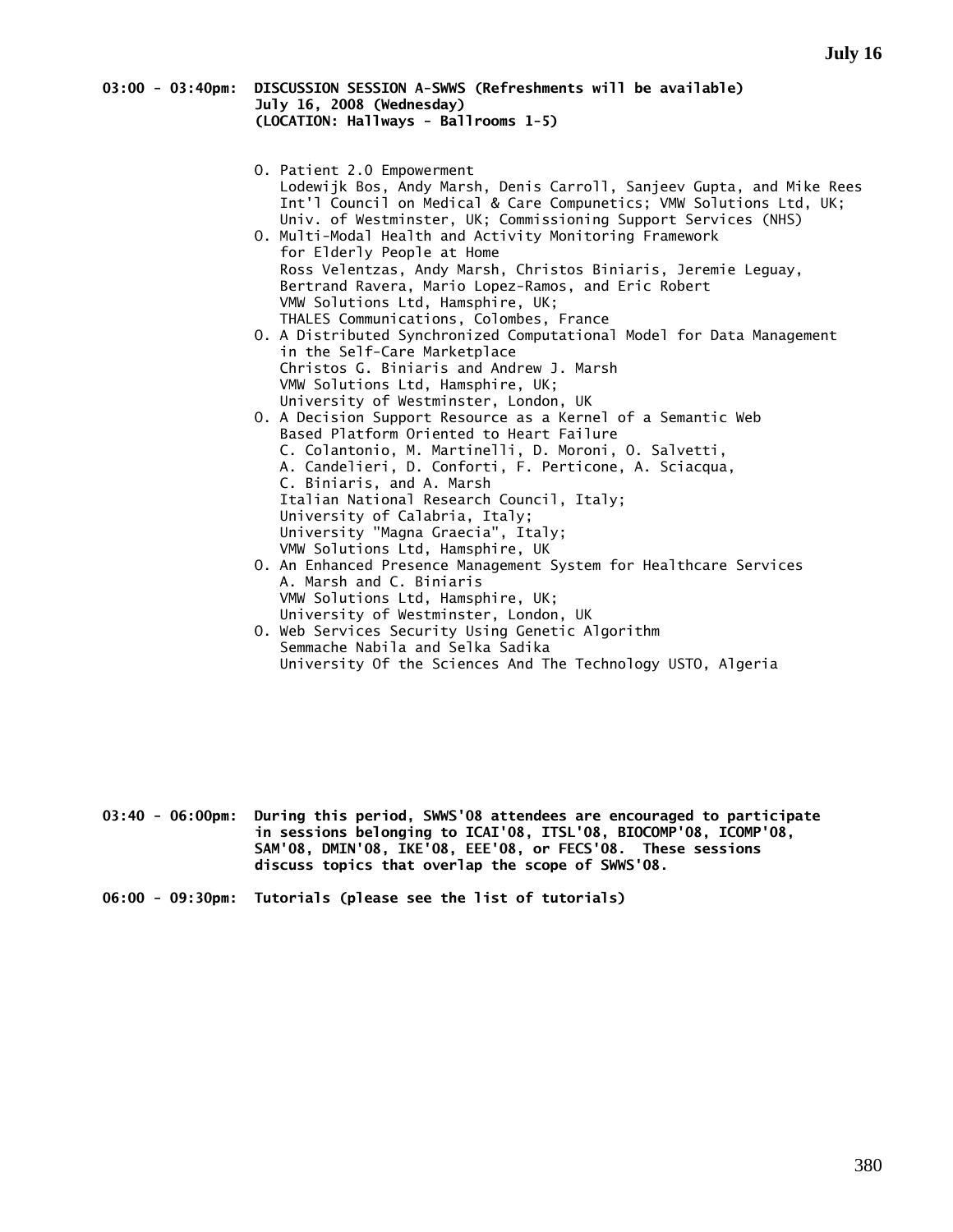- **SESSION 6-SWWS: WEB SERVICES Chair: Prof. Andy Marsh, United Kingdom July 17, 2008 (Thursday); 08:00am - 09:40pm (LOCATION: Copper Room)**
- 08:00 08:20am: A Web Service Interface for an Unattended Ground Sparse Sensor Detector David J. Russomanno, Yury Tritenko, and Qiu Qizhi The University of Memphis, Memphis, Tennessee, USA
- 08:20 08:40am: J2ME Based Tool for Interaction with Web Services Shoaib G. M. Khan, S. Vadivel and Sujala Shetty BITS,Pilani-Dubai Campus, UAE
- 08:40 09:00am: Strategic Web Service Designing for Land Monitoring Portals Based on AJAX Kiwon Lee Hansung University, Korea
- 09:00 09:20am: Online Movie Rentals Using Web Services (E-Commerce Application for Mobile Devices) Ronnie Koshy, S. Vadivel and Sujala Shetty Lowa state university, USA; BITS,Pilani-Dubai Campus, UAE
- 09:20 09:40am: An Approach for Web Service Test Case Generation Based on Web Service Semantics Siripol Noikajana and Taratip Suwannasart Chulalongkorn University, Thailand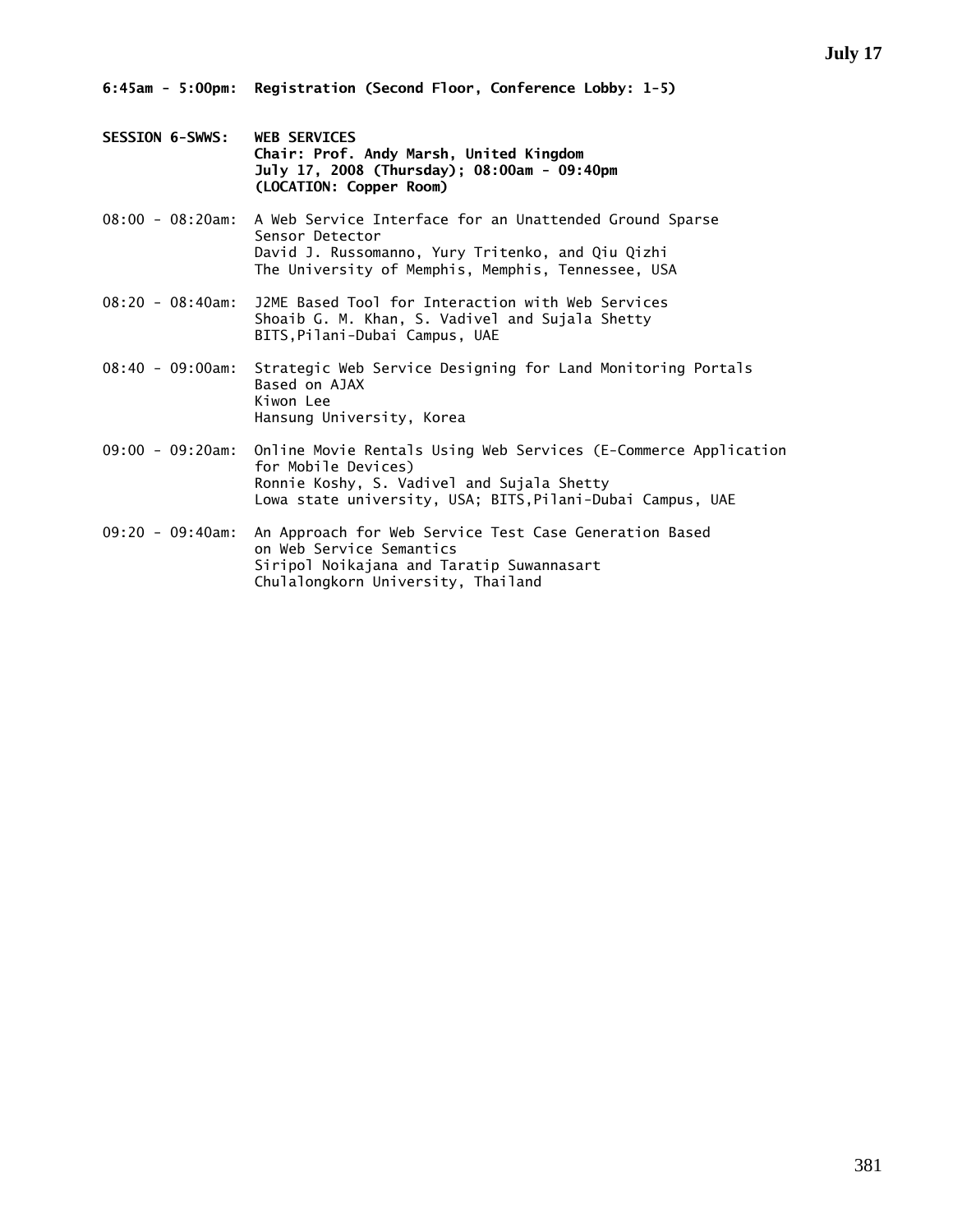- **SESSION 7-SWWS: ACCESS CONTROL AND LICENSING Chair: Denis Carroll, United Kingdom July 17, 2008 (Thursday); 09:40am - 10:00am (LOCATION: Copper Room)**
- 09:40 10:00am: FREE SLOT
- **10:00 10:40am: BREAK**
- **10:40a 12:00p: During this period, SWWS'08 attendees are encouraged to participate in sessions belonging to ICAI'08, ITSL'08, BIOCOMP'08, ICOMP'08, SAM'08, DMIN'08, IKE'08, EEE'08, or FECS'08. These sessions discuss topics that overlap the scope of SWWS'08.**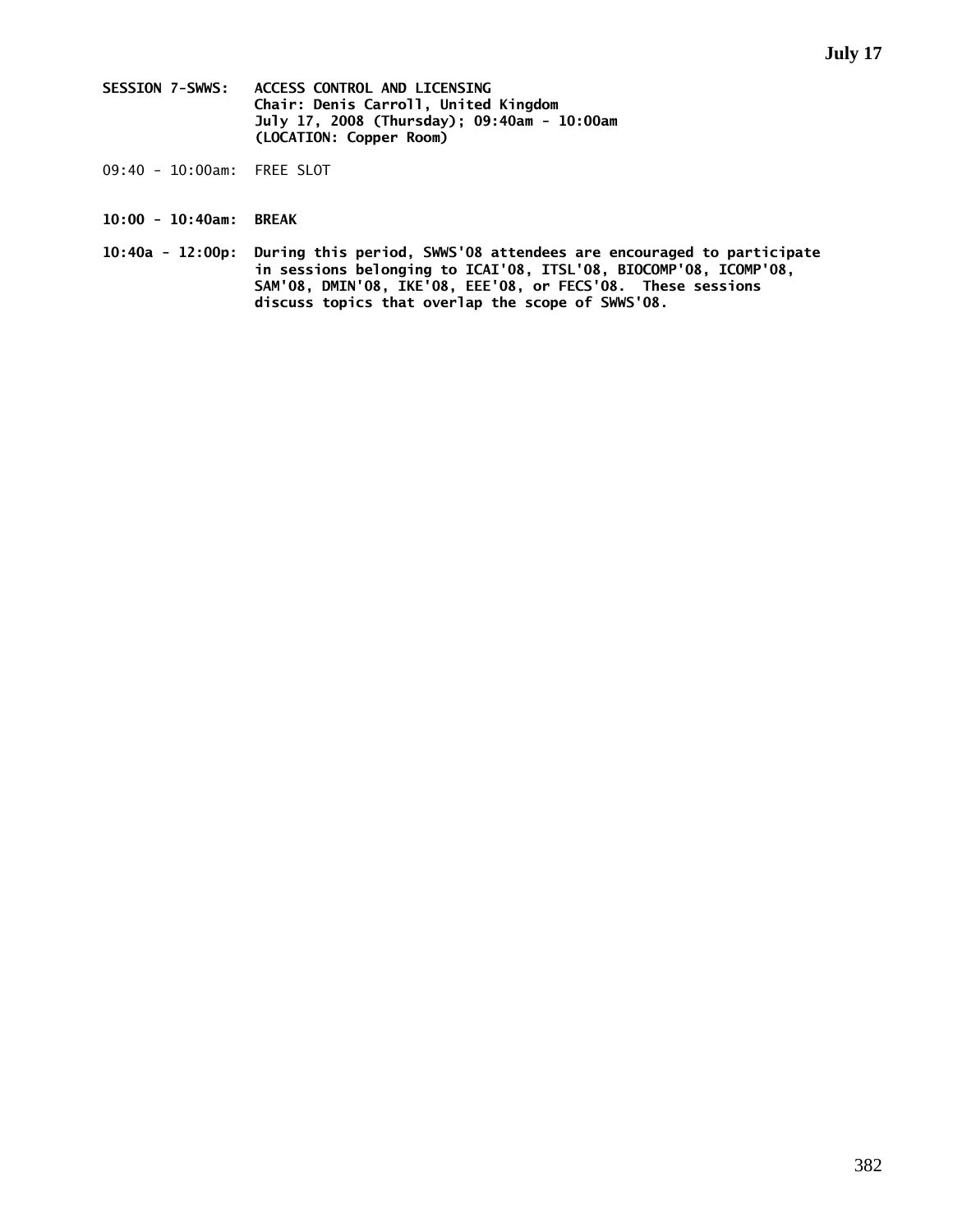- **SESSION 8-SWWS: VISUALIZATION, MODELING AND EVALUATION Chair: Mike Rees, United Kingdom July 17, 2008 (Thursday); 12:00noon - 01:00pm (LOCATION: Copper Room)**
- 12:00 12:20pm: WS-CDL Creator: A New Tool for Modeling WS-CDL Using BPMN Mostafa Madiesh and Guido Wirtz Otto-Friedrich Universitat Bamberg, Bamberg, Germany
- 12:20 12:40pm: Mapping the Genome of Human Intention Martin Burley and Branton Kenton-Dau Center for Systems Learning, New Zealand
- 12:40 01:00pm: A Webomatrics Analysis Between Taiwan and China Academic Web by Sitation Analysis Chwen-Tzeng Su and Lung Huei National Yunlin University of Science and Technology, Taiwan
- **01:00 02:00pm: LUNCH (On Your Own)**
- **02:00 03:00pm: During this period, SWWS'08 attendees are encouraged to participate in sessions belonging to ICAI'08, ITSL'08, BIOCOMP'08, ICOMP'08, SAM'08, DMIN'08, IKE'08, EEE'08, or FECS'08. These sessions discuss topics that overlap the scope of SWWS'08.**